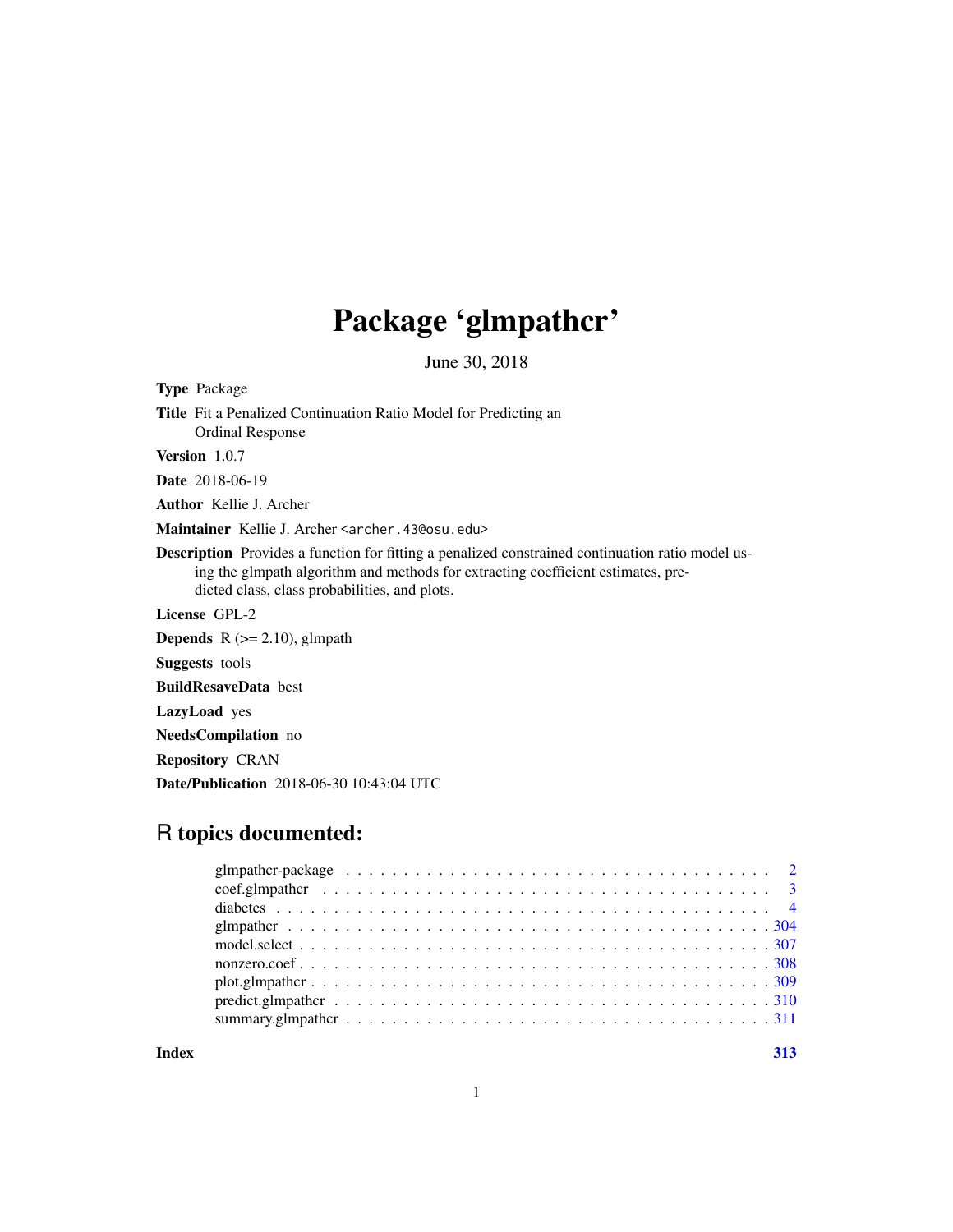<span id="page-1-0"></span>glmpathcr-package *Fit a Penalized Continuation Ratio Model for Predicting an Ordinal Response: Penalized L1 continuation Ratio Models for Ordinal Response Prediction in High-dimensional Data Settings*

# Description

This package provides a function glmpathcr for fitting a penalized L1 continuation ratio model for predicting an ordinal response and associated methods for plotting, getting predicted values, estimating coefficients for selected models.

# Details

The DESCRIPTION file:

| Package:         | glmpathcr                                                                                                   |
|------------------|-------------------------------------------------------------------------------------------------------------|
| Type:            | Package                                                                                                     |
| Title:           | Fit a Penalized Continuation Ratio Model for Predicting an Ordinal Response                                 |
| Version:         | 1.0.7                                                                                                       |
| Date:            | 2018-06-19                                                                                                  |
| Author:          | Kellie J. Archer                                                                                            |
| Maintainer:      | Kellie J. Archer <archer.43@osu.edu></archer.43@osu.edu>                                                    |
| Description:     | Provides a function for fitting a penalized constrained continuation ratio model using the glmpath algorith |
| License:         | $GPL-2$                                                                                                     |
| Depends:         | $R$ ( $>= 2.10$ ), glmpath                                                                                  |
| Suggests:        | tools                                                                                                       |
| BuildResaveData: | best                                                                                                        |
| LazyLoad:        | yes                                                                                                         |
|                  |                                                                                                             |

Index of help topics:

| coef.glmpathcr    | Extract All Model Coefficients                 |
|-------------------|------------------------------------------------|
| diabetes          | Gene Expression in Normal, Impaired Fasting    |
|                   | Glucose, and Type II Diabetic Males            |
| glmpathcr         | Fit Penalized Continuation Ratio Model         |
| glmpathcr-package | Fit a Penalized Continuation Ratio Model for   |
|                   | Predicting an Ordinal Response: Penalized L1   |
|                   | continuation Ratio Models for Ordinal Response |
|                   | Prediction in High-dimensional Data Settings   |
| model.select      | Step of Optimal Fitted AIC or BIC CR Model.    |
| nonzero.coef      | Extract Non-Zero Model Coefficients            |
| plot.glmpathcr    | Plots the Regularization Path Computed from    |
|                   | glmpathcr                                      |
| predict.glmpathcr | Predicted Class and Fitted Probabilities from  |
|                   | glmpathcr Object                               |
| summary.glmpathcr | Summarize a glmpathcr Object                   |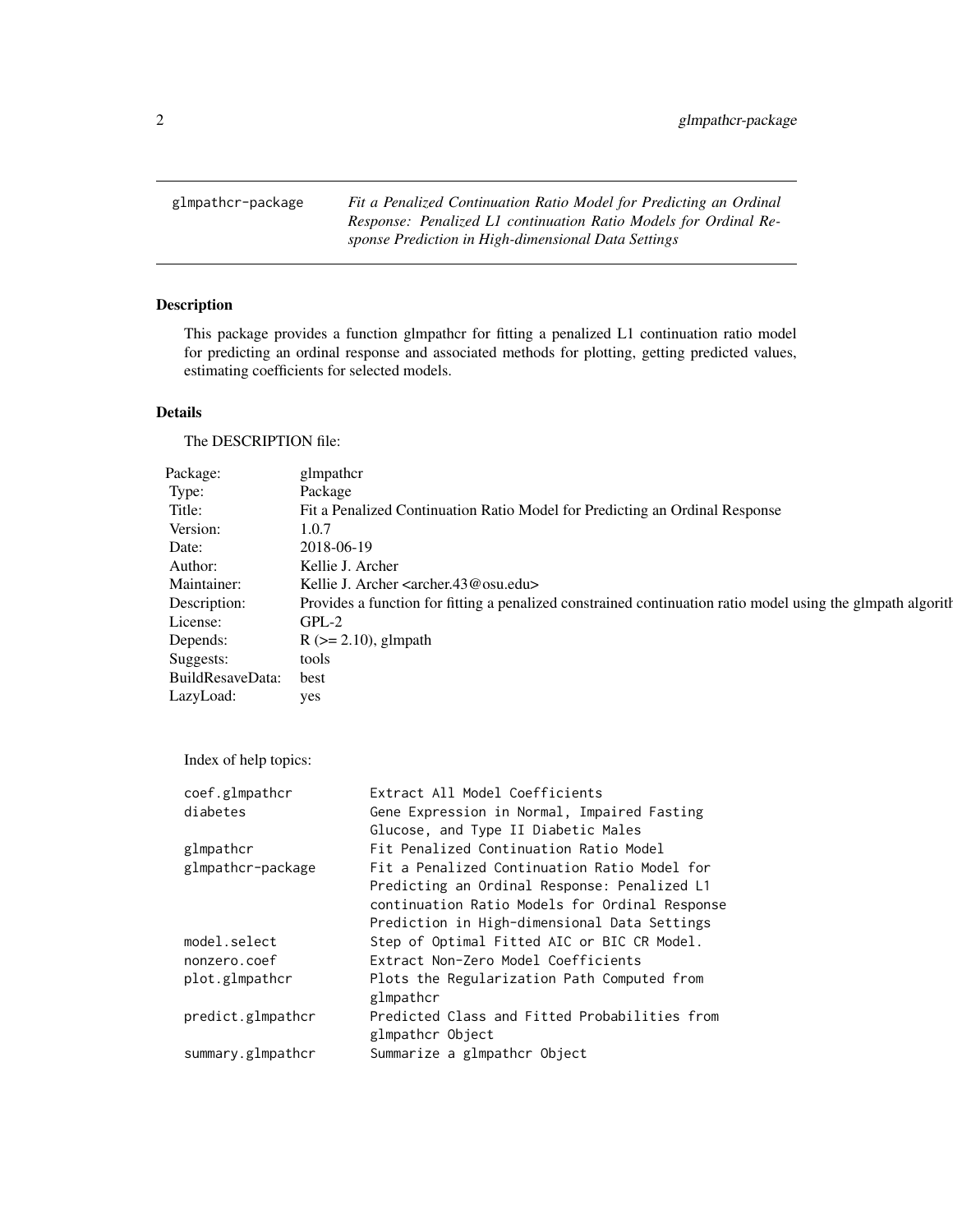# <span id="page-2-0"></span>coef.glmpathcr 3

This package contains functions for fitting a penalized continuation ratio model and extracting estimated coefficients, predicted class, and fitted probabilities. The model and methods can be used when the response to be predicted is ordinal, and is particularly relevant when there are more covariates than observations.

#### Author(s)

Kellie J. Archer Kellie J. Archer <archer.43@osu.edu>

Maintainer: Kellie J. Archer <archer.43@osu.edu> Kellie J. Archer <archer.43@osu.edu>

# References

Archer K.J., Williams A.A.A. (2012) L1 penalized continuation ratio models for ordinal response prediction using high-dimensional datasets. *Statistics in Medicine*, 31(14), 1464-74.

# See Also

See also [glmpath](#page-0-0)

#### Examples

```
data(diabetes)
x <- diabetes[, 2:dim(diabetes)[2]]
y <- diabetes$y
fit \leq glmpathcr(x, y)
```
coef.glmpathcr *Extract All Model Coefficients*

## Description

The coef.glmpathcr function returns all estimated coefficients for a glmpathcr fitted model, where the model selected is indicated by step s.

#### Usage

```
## S3 method for class 'glmpathcr'
coef(object, s, weight = NULL, eps = .Machine$double.eps, ...)
```
#### Arguments

| object | a glmpather object                                      |
|--------|---------------------------------------------------------|
| S      | the step at which the coefficient estimates are desired |
| weight | weights, if any                                         |
| eps    | effective zero                                          |
|        | additional arguments                                    |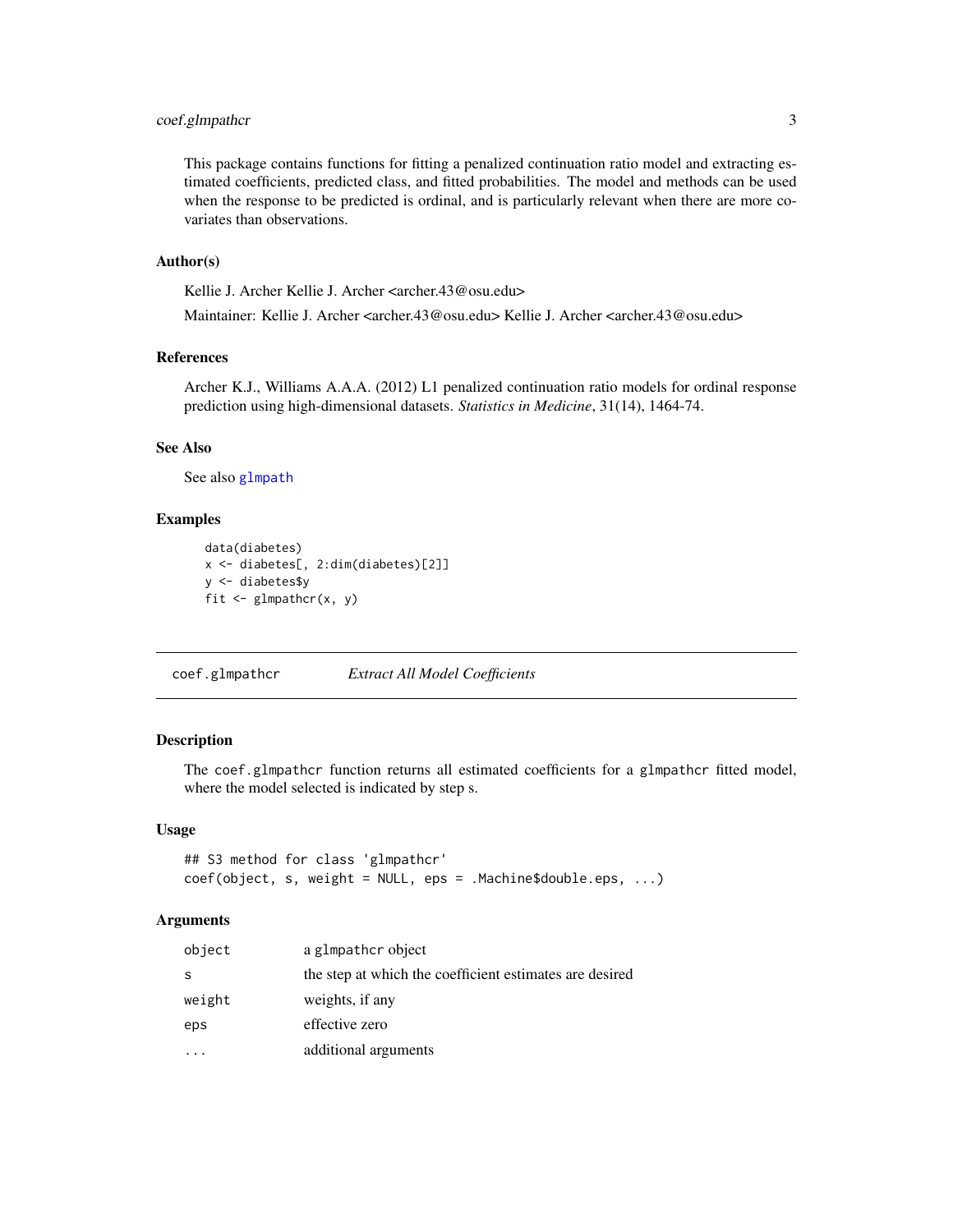#### <span id="page-3-0"></span>Value

A vector of estimated coefficients is returned. The coef.glmpathcr function returns all estimated coefficients for a glmpathcr fitted model, where the model selected is indicated by step s.

## Author(s)

Kellie J. Archer, <archer.43@osu.edu>

#### See Also

See also as [glmpathcr](#page-303-1), [nonzero.coef](#page-307-1)

#### Examples

```
data(diabetes)
x <- diabetes[, 2:dim(diabetes)[2]]
y <- diabetes$y
fit \leq glmpathcr(x, y)
step <- model.select(fit, which="BIC")
## Not run: coef(fit, s = step)
```
diabetes *Gene Expression in Normal, Impaired Fasting Glucose, and Type II Diabetic Males*

#### Description

Pre-processed gene expression data from Gene Expression Omnibus Series GSE21321. Asymptomatic males not previously diagnosed with Type II diabetes were enrolled and subsequently crossclassified as either normal controls  $(N=8)$ , having impaired fasting glucose  $(N=7)$ , or as Type II diabetics (N=9). The gene expression data matrix was filtered to remove probes having negative expression values, leaving 11,066 probes.

#### Usage

data(diabetes)

#### Format

A data frame with 24 observations on the following 11067 variables.

y ordinal class; control < impaired fasting glucose < type 2 diabetes

ILMN\_1343291 expression for the indicating Illumina probe

ILMN\_1651228 expression for the indicating Illumina probe

ILMN\_1651229 expression for the indicating Illumina probe

ILMN\_1651236 expression for the indicating Illumina probe

ILMN\_1651254 expression for the indicating Illumina probe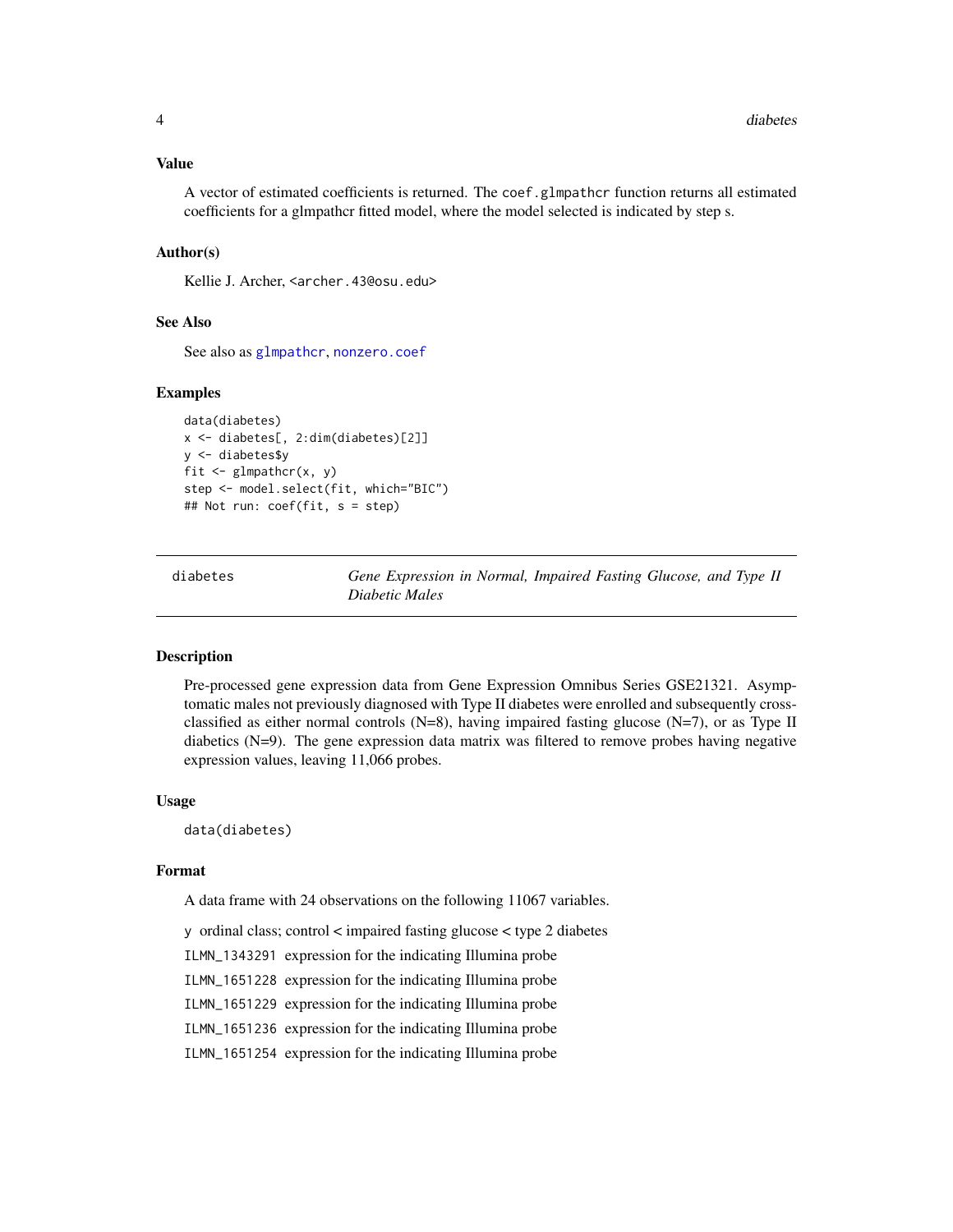ILMN\_1651262 expression for the indicating Illumina probe ILMN\_1651268 expression for the indicating Illumina probe ILMN\_1651278 expression for the indicating Illumina probe ILMN\_1651286 expression for the indicating Illumina probe ILMN\_1651315 expression for the indicating Illumina probe ILMN\_1651336 expression for the indicating Illumina probe ILMN\_1651346 expression for the indicating Illumina probe ILMN\_1651347 expression for the indicating Illumina probe ILMN\_1651358 expression for the indicating Illumina probe ILMN\_1651378 expression for the indicating Illumina probe ILMN\_1651385 expression for the indicating Illumina probe ILMN\_1651405 expression for the indicating Illumina probe ILMN\_1651415 expression for the indicating Illumina probe ILMN\_1651429 expression for the indicating Illumina probe ILMN\_1651438 expression for the indicating Illumina probe ILMN\_1651464 expression for the indicating Illumina probe ILMN\_1651496 expression for the indicating Illumina probe ILMN\_1651498 expression for the indicating Illumina probe ILMN\_1651499 expression for the indicating Illumina probe ILMN\_1651504 expression for the indicating Illumina probe ILMN\_1651506 expression for the indicating Illumina probe ILMN\_1651513 expression for the indicating Illumina probe ILMN\_1651544 expression for the indicating Illumina probe ILMN\_1651557 expression for the indicating Illumina probe ILMN\_1651628 expression for the indicating Illumina probe ILMN\_1651642 expression for the indicating Illumina probe ILMN\_1651657 expression for the indicating Illumina probe ILMN\_1651684 expression for the indicating Illumina probe ILMN\_1651692 expression for the indicating Illumina probe ILMN\_1651693 expression for the indicating Illumina probe ILMN\_1651719 expression for the indicating Illumina probe ILMN\_1651735 expression for the indicating Illumina probe ILMN\_1651767 expression for the indicating Illumina probe ILMN\_1651776 expression for the indicating Illumina probe ILMN\_1651787 expression for the indicating Illumina probe ILMN\_1651788 expression for the indicating Illumina probe ILMN\_1651799 expression for the indicating Illumina probe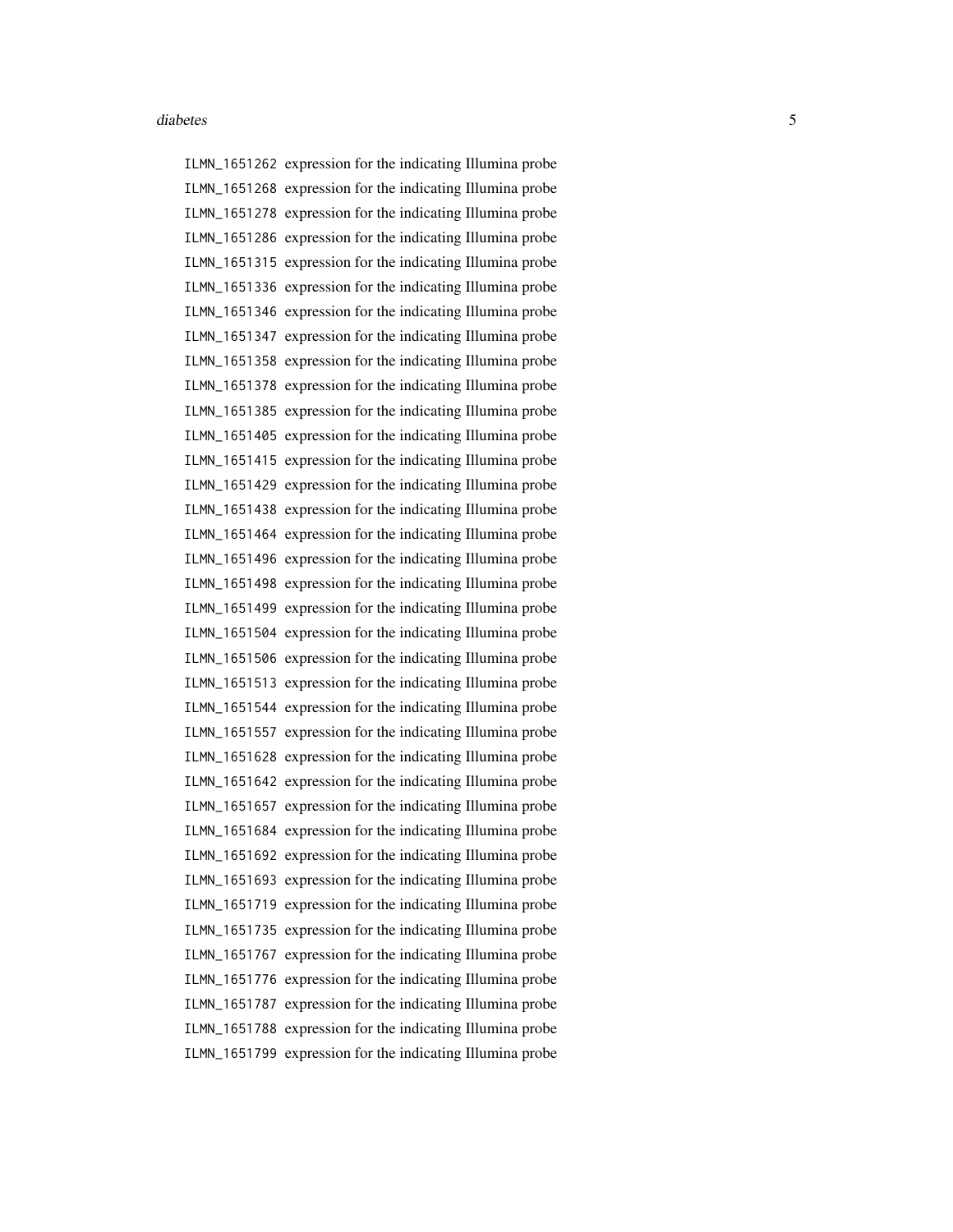ILMN\_1651800 expression for the indicating Illumina probe ILMN\_1651819 expression for the indicating Illumina probe ILMN\_1651826 expression for the indicating Illumina probe ILMN\_1651828 expression for the indicating Illumina probe ILMN\_1651832 expression for the indicating Illumina probe ILMN\_1651850 expression for the indicating Illumina probe ILMN\_1651872 expression for the indicating Illumina probe ILMN\_1651886 expression for the indicating Illumina probe ILMN\_1651936 expression for the indicating Illumina probe ILMN\_1651949 expression for the indicating Illumina probe ILMN\_1651950 expression for the indicating Illumina probe ILMN\_1651964 expression for the indicating Illumina probe ILMN\_1651966 expression for the indicating Illumina probe ILMN\_1651967 expression for the indicating Illumina probe ILMN\_1651987 expression for the indicating Illumina probe ILMN\_1652006 expression for the indicating Illumina probe ILMN\_1652024 expression for the indicating Illumina probe ILMN\_1652065 expression for the indicating Illumina probe ILMN\_1652082 expression for the indicating Illumina probe ILMN\_1652128 expression for the indicating Illumina probe ILMN\_1652147 expression for the indicating Illumina probe ILMN\_1652161 expression for the indicating Illumina probe ILMN\_1652163 expression for the indicating Illumina probe ILMN\_1652185 expression for the indicating Illumina probe ILMN\_1652198 expression for the indicating Illumina probe ILMN\_1652207 expression for the indicating Illumina probe ILMN\_1652237 expression for the indicating Illumina probe ILMN\_1652277 expression for the indicating Illumina probe ILMN\_1652280 expression for the indicating Illumina probe ILMN\_1652333 expression for the indicating Illumina probe ILMN\_1652348 expression for the indicating Illumina probe ILMN\_1652357 expression for the indicating Illumina probe ILMN\_1652379 expression for the indicating Illumina probe ILMN\_1652381 expression for the indicating Illumina probe ILMN\_1652394 expression for the indicating Illumina probe ILMN\_1652409 expression for the indicating Illumina probe ILMN\_1652412 expression for the indicating Illumina probe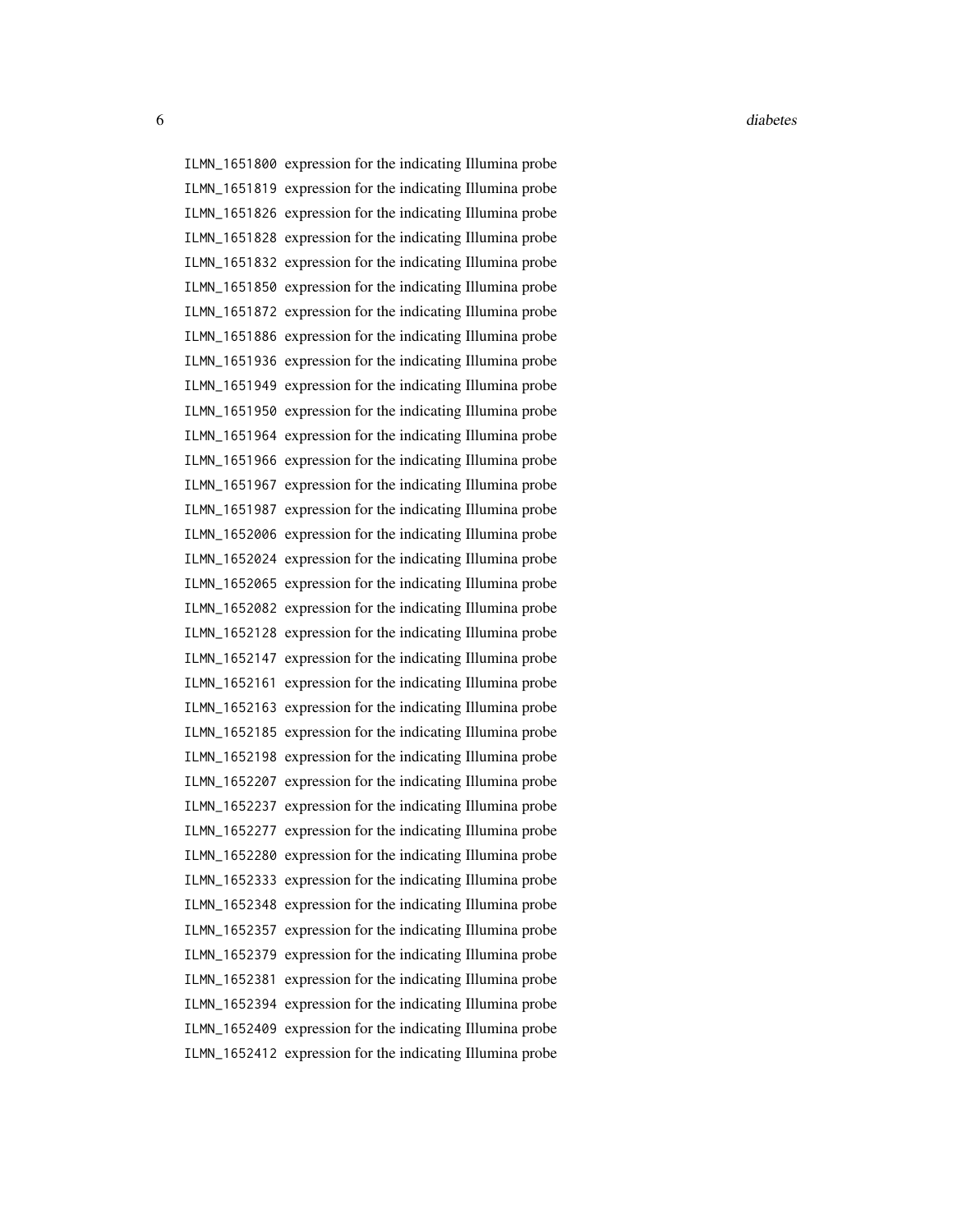ILMN\_1652431 expression for the indicating Illumina probe ILMN\_1652434 expression for the indicating Illumina probe ILMN\_1652439 expression for the indicating Illumina probe ILMN\_1652472 expression for the indicating Illumina probe ILMN\_1652486 expression for the indicating Illumina probe ILMN\_1652487 expression for the indicating Illumina probe ILMN\_1652494 expression for the indicating Illumina probe ILMN\_1652505 expression for the indicating Illumina probe ILMN\_1652512 expression for the indicating Illumina probe ILMN\_1652521 expression for the indicating Illumina probe ILMN\_1652525 expression for the indicating Illumina probe ILMN\_1652540 expression for the indicating Illumina probe ILMN\_1652580 expression for the indicating Illumina probe ILMN\_1652594 expression for the indicating Illumina probe ILMN\_1652609 expression for the indicating Illumina probe ILMN\_1652631 expression for the indicating Illumina probe ILMN\_1652650 expression for the indicating Illumina probe ILMN\_1652677 expression for the indicating Illumina probe ILMN\_1652722 expression for the indicating Illumina probe ILMN\_1652736 expression for the indicating Illumina probe ILMN\_1652749 expression for the indicating Illumina probe ILMN\_1652753 expression for the indicating Illumina probe ILMN\_1652754 expression for the indicating Illumina probe ILMN\_1652762 expression for the indicating Illumina probe ILMN\_1652777 expression for the indicating Illumina probe ILMN\_1652787 expression for the indicating Illumina probe ILMN\_1652790 expression for the indicating Illumina probe ILMN\_1652806 expression for the indicating Illumina probe ILMN\_1652825 expression for the indicating Illumina probe ILMN\_1652872 expression for the indicating Illumina probe ILMN\_1652906 expression for the indicating Illumina probe ILMN\_1652907 expression for the indicating Illumina probe ILMN\_1652929 expression for the indicating Illumina probe ILMN\_1653001 expression for the indicating Illumina probe ILMN\_1653115 expression for the indicating Illumina probe ILMN\_1653129 expression for the indicating Illumina probe ILMN\_1653163 expression for the indicating Illumina probe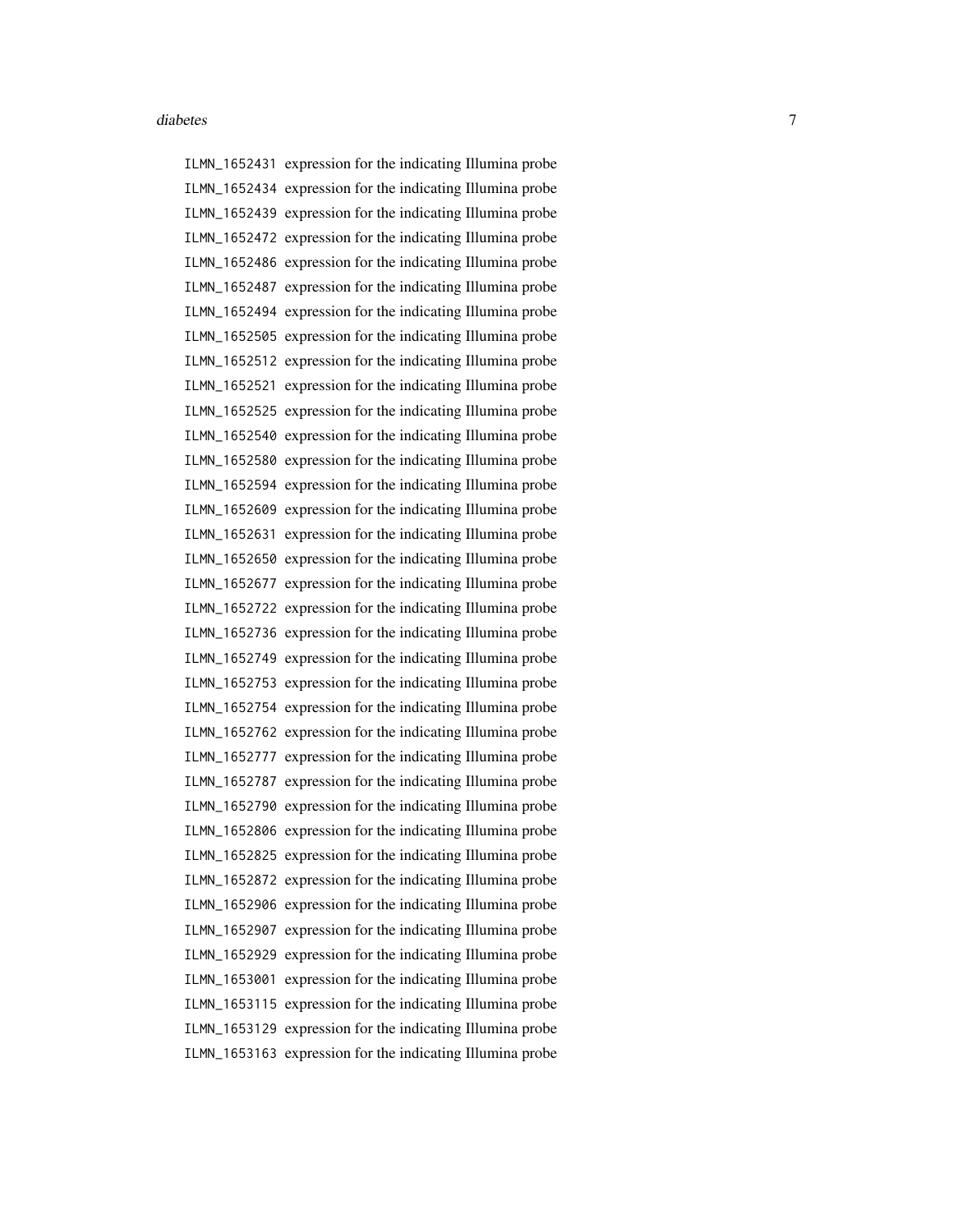8 diabetes and the contract of the contract of the contract of the contract of the contract of the contract of the contract of the contract of the contract of the contract of the contract of the contract of the contract of

ILMN\_1653165 expression for the indicating Illumina probe ILMN\_1653166 expression for the indicating Illumina probe ILMN\_1653200 expression for the indicating Illumina probe ILMN\_1653203 expression for the indicating Illumina probe ILMN\_1653220 expression for the indicating Illumina probe ILMN\_1653228 expression for the indicating Illumina probe ILMN\_1653292 expression for the indicating Illumina probe ILMN\_1653310 expression for the indicating Illumina probe ILMN\_1653319 expression for the indicating Illumina probe ILMN\_1653342 expression for the indicating Illumina probe ILMN\_1653376 expression for the indicating Illumina probe ILMN\_1653386 expression for the indicating Illumina probe ILMN\_1653404 expression for the indicating Illumina probe ILMN\_1653412 expression for the indicating Illumina probe ILMN\_1653429 expression for the indicating Illumina probe ILMN\_1653432 expression for the indicating Illumina probe ILMN\_1653438 expression for the indicating Illumina probe ILMN\_1653443 expression for the indicating Illumina probe ILMN\_1653466 expression for the indicating Illumina probe ILMN\_1653494 expression for the indicating Illumina probe ILMN\_1653498 expression for the indicating Illumina probe ILMN\_1653504 expression for the indicating Illumina probe ILMN\_1653529 expression for the indicating Illumina probe ILMN\_1653553 expression for the indicating Illumina probe ILMN\_1653599 expression for the indicating Illumina probe ILMN\_1653612 expression for the indicating Illumina probe ILMN\_1653613 expression for the indicating Illumina probe ILMN\_1653646 expression for the indicating Illumina probe ILMN\_1653652 expression for the indicating Illumina probe ILMN\_1653708 expression for the indicating Illumina probe ILMN\_1653709 expression for the indicating Illumina probe ILMN\_1653711 expression for the indicating Illumina probe ILMN\_1653712 expression for the indicating Illumina probe ILMN\_1653718 expression for the indicating Illumina probe ILMN\_1653728 expression for the indicating Illumina probe ILMN\_1653793 expression for the indicating Illumina probe ILMN\_1653826 expression for the indicating Illumina probe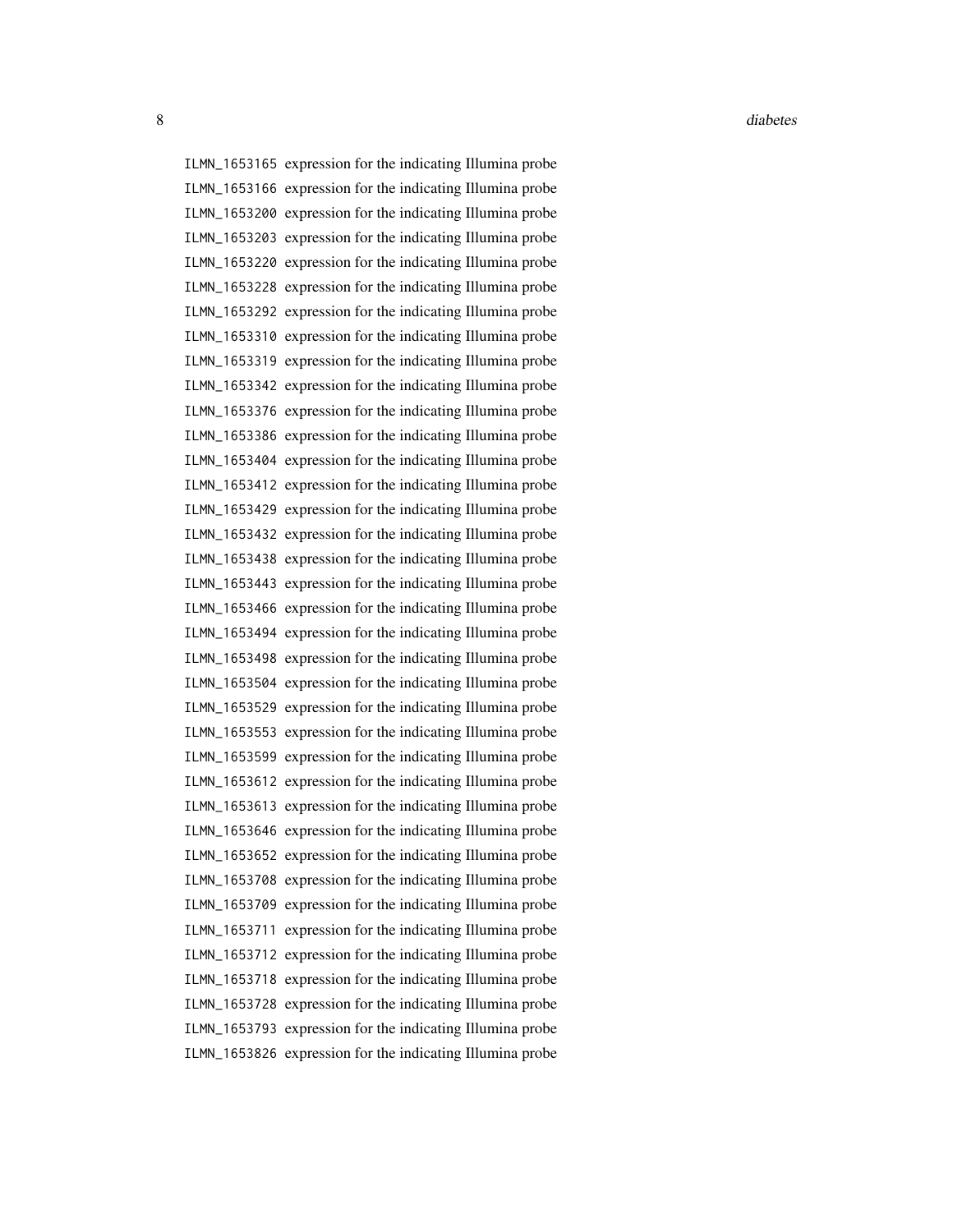ILMN\_1653828 expression for the indicating Illumina probe ILMN\_1653856 expression for the indicating Illumina probe ILMN\_1653861 expression for the indicating Illumina probe ILMN\_1653896 expression for the indicating Illumina probe ILMN\_1653980 expression for the indicating Illumina probe ILMN\_1654016 expression for the indicating Illumina probe ILMN\_1654032 expression for the indicating Illumina probe ILMN\_1654060 expression for the indicating Illumina probe ILMN\_1654068 expression for the indicating Illumina probe ILMN\_1654074 expression for the indicating Illumina probe ILMN\_1654099 expression for the indicating Illumina probe ILMN\_1654112 expression for the indicating Illumina probe ILMN\_1654118 expression for the indicating Illumina probe ILMN\_1654151 expression for the indicating Illumina probe ILMN\_1654210 expression for the indicating Illumina probe ILMN\_1654212 expression for the indicating Illumina probe ILMN\_1654287 expression for the indicating Illumina probe ILMN\_1654289 expression for the indicating Illumina probe ILMN\_1654322 expression for the indicating Illumina probe ILMN\_1654323 expression for the indicating Illumina probe ILMN\_1654357 expression for the indicating Illumina probe ILMN\_1654370 expression for the indicating Illumina probe ILMN\_1654392 expression for the indicating Illumina probe ILMN\_1654398 expression for the indicating Illumina probe ILMN\_1654422 expression for the indicating Illumina probe ILMN\_1654468 expression for the indicating Illumina probe ILMN\_1654488 expression for the indicating Illumina probe ILMN\_1654516 expression for the indicating Illumina probe ILMN\_1654541 expression for the indicating Illumina probe ILMN\_1654542 expression for the indicating Illumina probe ILMN\_1654543 expression for the indicating Illumina probe ILMN\_1654545 expression for the indicating Illumina probe ILMN\_1654552 expression for the indicating Illumina probe ILMN\_1654563 expression for the indicating Illumina probe ILMN\_1654566 expression for the indicating Illumina probe ILMN\_1654571 expression for the indicating Illumina probe ILMN\_1654583 expression for the indicating Illumina probe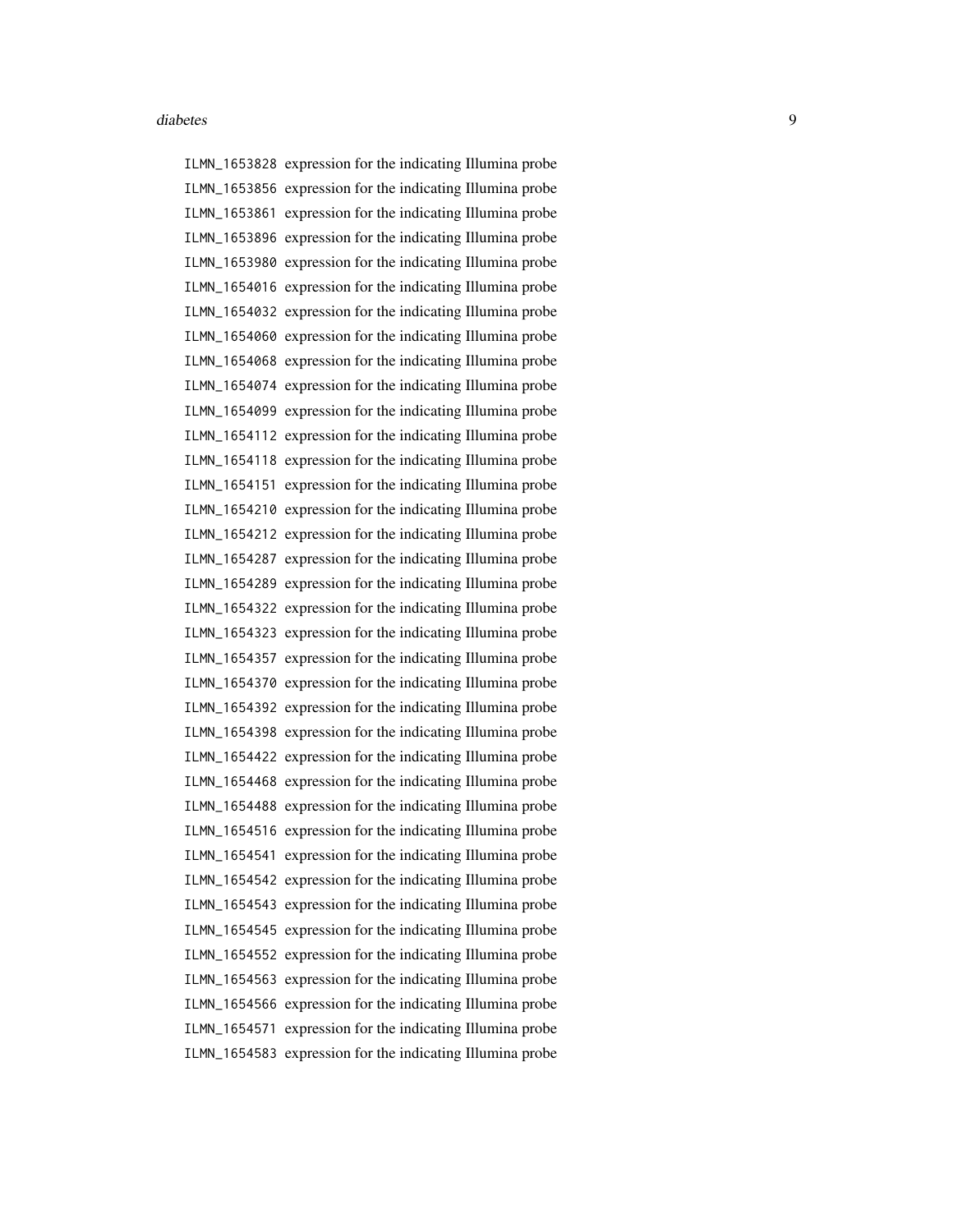10 diabetes diabetes diabetes diabetes diabetes diabetes diabetes diabetes diabetes diabetes diabetes diabetes diabetes diabetes diabetes diabetes diabetes diabetes diabetes diabetes diabetes diabetes diabetes diabetes dia

ILMN\_1654586 expression for the indicating Illumina probe ILMN\_1654612 expression for the indicating Illumina probe ILMN\_1654613 expression for the indicating Illumina probe ILMN\_1654629 expression for the indicating Illumina probe ILMN\_1654639 expression for the indicating Illumina probe ILMN\_1654653 expression for the indicating Illumina probe ILMN\_1654685 expression for the indicating Illumina probe ILMN\_1654689 expression for the indicating Illumina probe ILMN\_1654690 expression for the indicating Illumina probe ILMN\_1654722 expression for the indicating Illumina probe ILMN\_1654737 expression for the indicating Illumina probe ILMN\_1654773 expression for the indicating Illumina probe ILMN\_1654851 expression for the indicating Illumina probe ILMN\_1654854 expression for the indicating Illumina probe ILMN\_1654875 expression for the indicating Illumina probe ILMN\_1654890 expression for the indicating Illumina probe ILMN\_1654920 expression for the indicating Illumina probe ILMN\_1654939 expression for the indicating Illumina probe ILMN\_1654946 expression for the indicating Illumina probe ILMN\_1655046 expression for the indicating Illumina probe ILMN\_1655068 expression for the indicating Illumina probe ILMN\_1655077 expression for the indicating Illumina probe ILMN\_1655114 expression for the indicating Illumina probe ILMN\_1655117 expression for the indicating Illumina probe ILMN\_1655137 expression for the indicating Illumina probe ILMN\_1655154 expression for the indicating Illumina probe ILMN\_1655163 expression for the indicating Illumina probe ILMN\_1655165 expression for the indicating Illumina probe ILMN\_1655177 expression for the indicating Illumina probe ILMN\_1655191 expression for the indicating Illumina probe ILMN\_1655194 expression for the indicating Illumina probe ILMN\_1655225 expression for the indicating Illumina probe ILMN\_1655245 expression for the indicating Illumina probe ILMN\_1655261 expression for the indicating Illumina probe ILMN\_1655296 expression for the indicating Illumina probe ILMN\_1655307 expression for the indicating Illumina probe ILMN\_1655329 expression for the indicating Illumina probe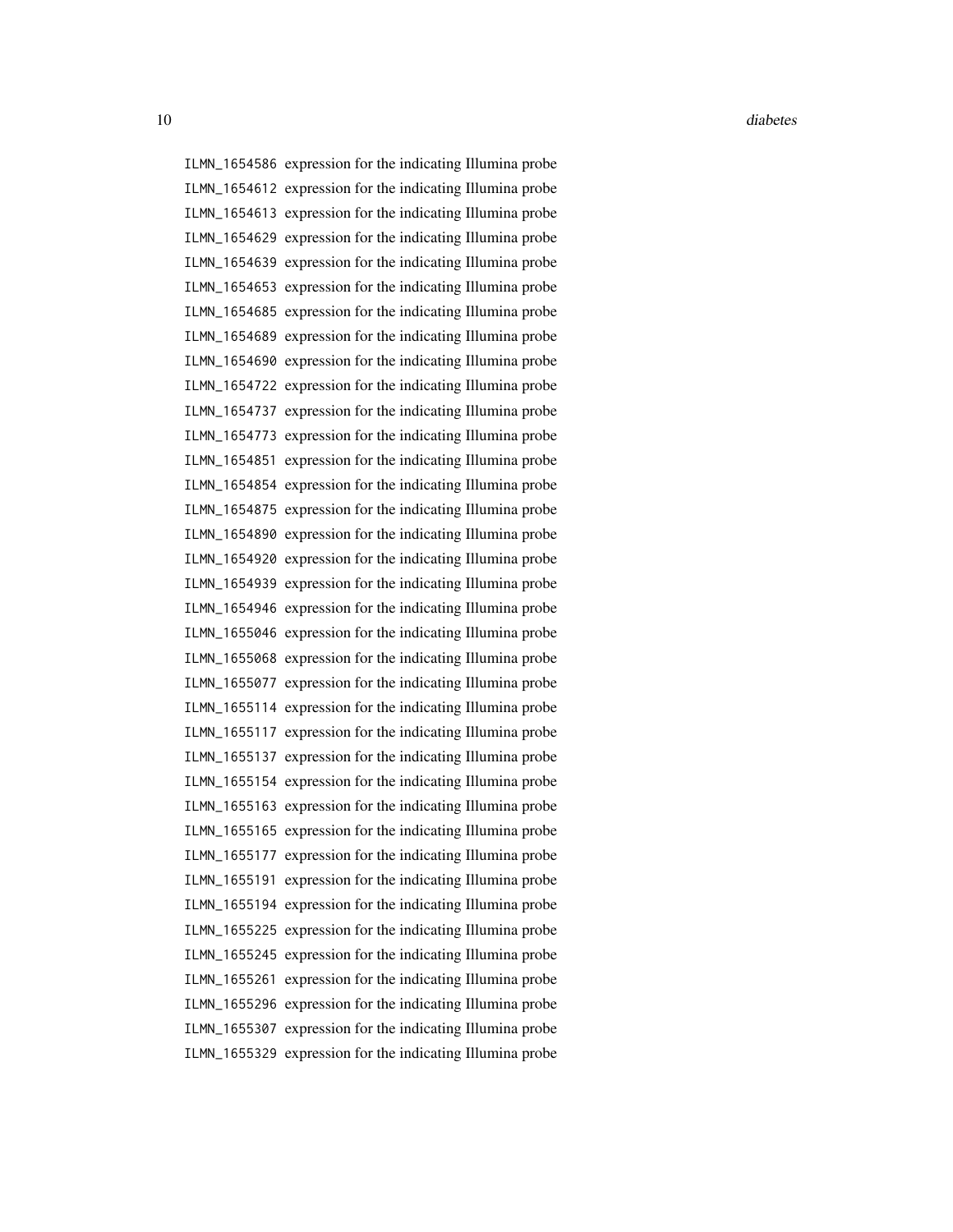ILMN\_1655340 expression for the indicating Illumina probe ILMN\_1655377 expression for the indicating Illumina probe ILMN\_1655414 expression for the indicating Illumina probe ILMN\_1655418 expression for the indicating Illumina probe ILMN\_1655429 expression for the indicating Illumina probe ILMN\_1655482 expression for the indicating Illumina probe ILMN\_1655485 expression for the indicating Illumina probe ILMN\_1655497 expression for the indicating Illumina probe ILMN\_1655525 expression for the indicating Illumina probe ILMN\_1655549 expression for the indicating Illumina probe ILMN\_1655557 expression for the indicating Illumina probe ILMN\_1655561 expression for the indicating Illumina probe ILMN\_1655563 expression for the indicating Illumina probe ILMN\_1655572 expression for the indicating Illumina probe ILMN\_1655577 expression for the indicating Illumina probe ILMN\_1655595 expression for the indicating Illumina probe ILMN\_1655608 expression for the indicating Illumina probe ILMN\_1655611 expression for the indicating Illumina probe ILMN\_1655612 expression for the indicating Illumina probe ILMN\_1655622 expression for the indicating Illumina probe ILMN\_1655625 expression for the indicating Illumina probe ILMN\_1655635 expression for the indicating Illumina probe ILMN\_1655645 expression for the indicating Illumina probe ILMN\_1655663 expression for the indicating Illumina probe ILMN\_1655684 expression for the indicating Illumina probe ILMN\_1655702 expression for the indicating Illumina probe ILMN\_1655720 expression for the indicating Illumina probe ILMN\_1655734 expression for the indicating Illumina probe ILMN\_1655765 expression for the indicating Illumina probe ILMN\_1655796 expression for the indicating Illumina probe ILMN\_1655821 expression for the indicating Illumina probe ILMN\_1655844 expression for the indicating Illumina probe ILMN\_1655867 expression for the indicating Illumina probe ILMN\_1655894 expression for the indicating Illumina probe ILMN\_1655913 expression for the indicating Illumina probe ILMN\_1655921 expression for the indicating Illumina probe ILMN\_1655924 expression for the indicating Illumina probe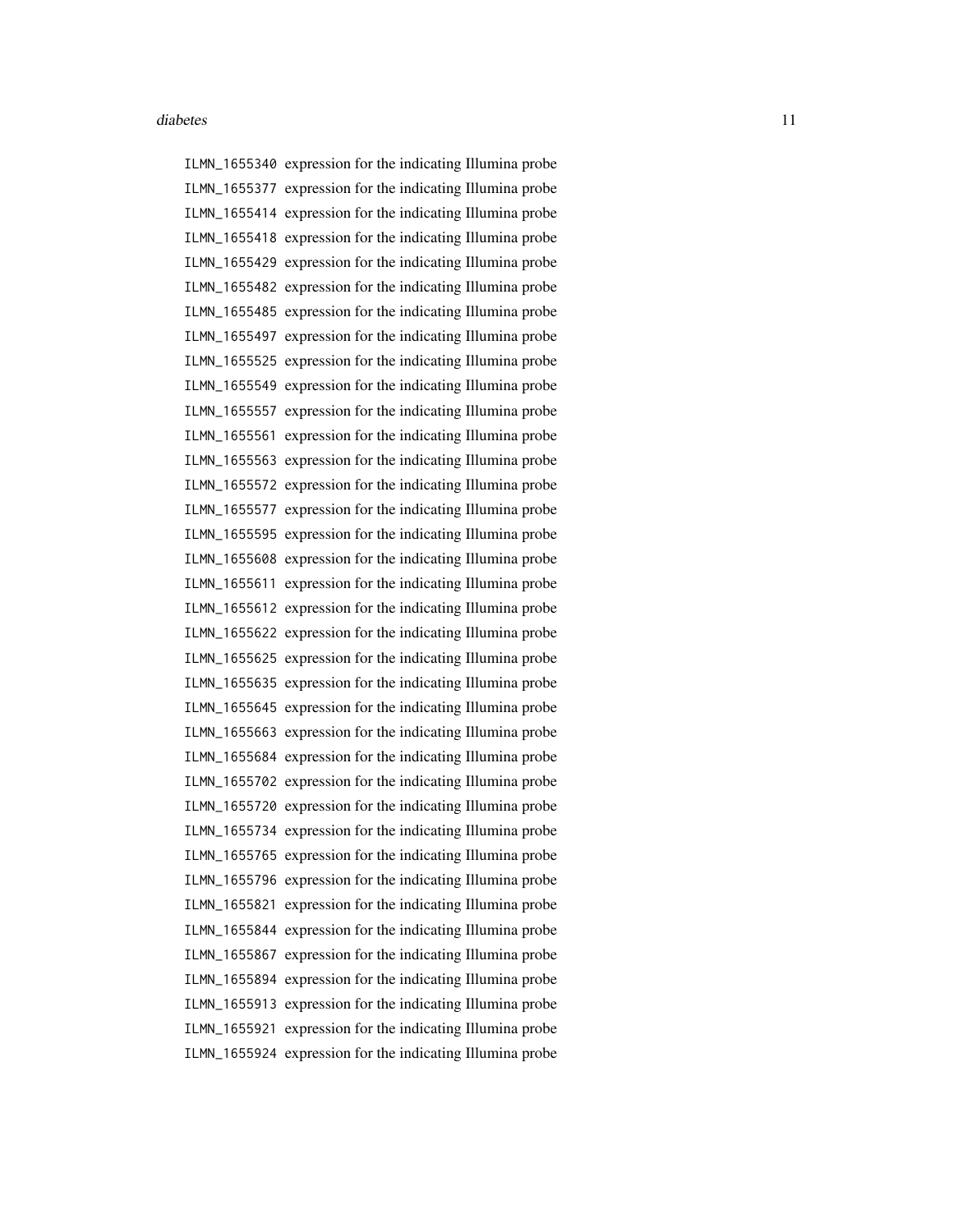ILMN\_1655935 expression for the indicating Illumina probe ILMN\_1655961 expression for the indicating Illumina probe ILMN\_1655983 expression for the indicating Illumina probe ILMN\_1655985 expression for the indicating Illumina probe ILMN\_1655987 expression for the indicating Illumina probe ILMN\_1655990 expression for the indicating Illumina probe ILMN\_1656011 expression for the indicating Illumina probe ILMN\_1656016 expression for the indicating Illumina probe ILMN\_1656040 expression for the indicating Illumina probe ILMN\_1656042 expression for the indicating Illumina probe ILMN\_1656045 expression for the indicating Illumina probe ILMN\_1656057 expression for the indicating Illumina probe ILMN\_1656066 expression for the indicating Illumina probe ILMN\_1656079 expression for the indicating Illumina probe ILMN\_1656111 expression for the indicating Illumina probe ILMN\_1656129 expression for the indicating Illumina probe ILMN\_1656134 expression for the indicating Illumina probe ILMN\_1656136 expression for the indicating Illumina probe ILMN\_1656145 expression for the indicating Illumina probe ILMN\_1656159 expression for the indicating Illumina probe ILMN\_1656165 expression for the indicating Illumina probe ILMN\_1656171 expression for the indicating Illumina probe ILMN\_1656185 expression for the indicating Illumina probe ILMN\_1656186 expression for the indicating Illumina probe ILMN\_1656196 expression for the indicating Illumina probe ILMN\_1656274 expression for the indicating Illumina probe ILMN\_1656285 expression for the indicating Illumina probe ILMN\_1656287 expression for the indicating Illumina probe ILMN\_1656293 expression for the indicating Illumina probe ILMN\_1656297 expression for the indicating Illumina probe ILMN\_1656300 expression for the indicating Illumina probe ILMN\_1656315 expression for the indicating Illumina probe ILMN\_1656316 expression for the indicating Illumina probe ILMN\_1656335 expression for the indicating Illumina probe ILMN\_1656338 expression for the indicating Illumina probe ILMN\_1656361 expression for the indicating Illumina probe ILMN\_1656371 expression for the indicating Illumina probe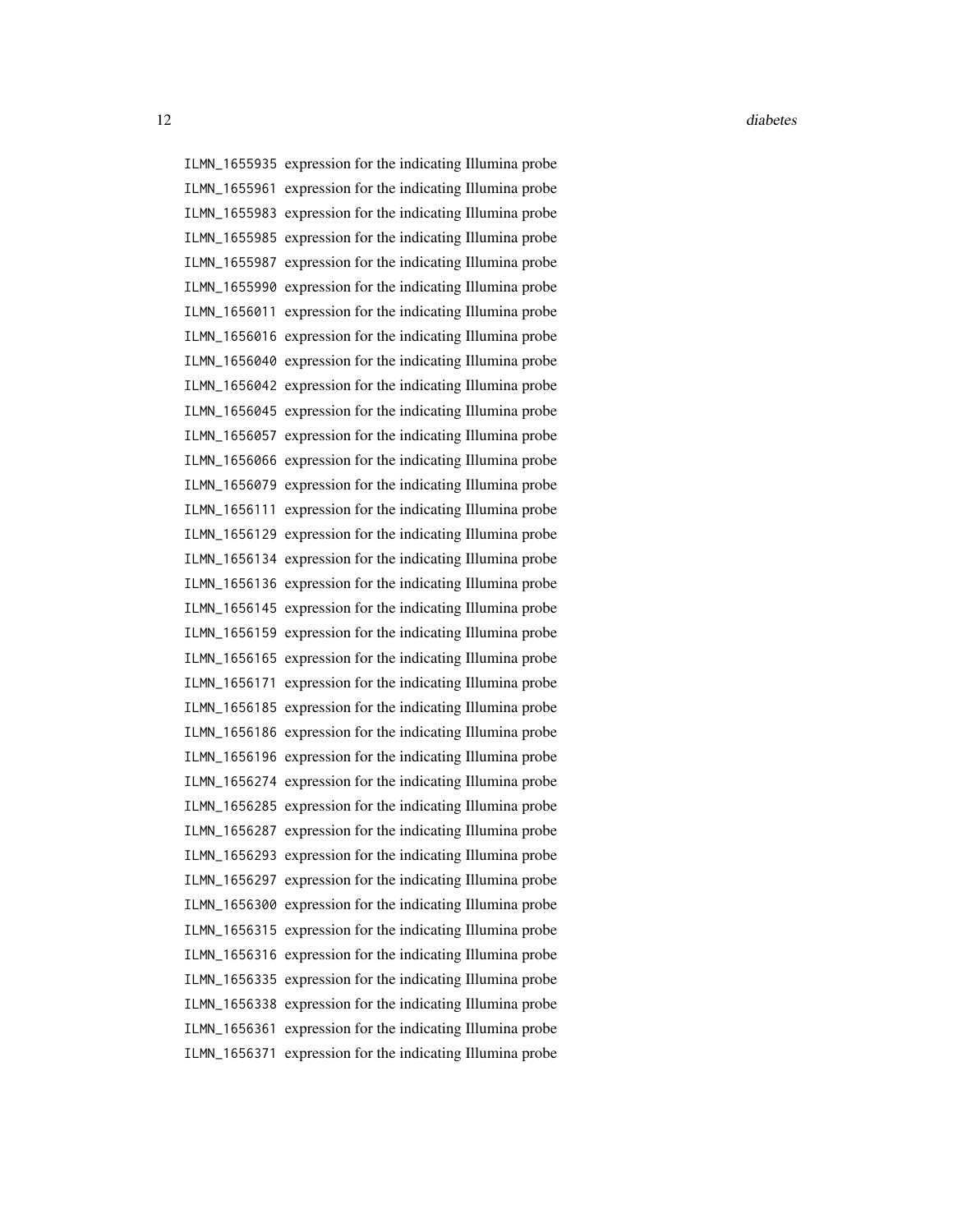ILMN\_1656372 expression for the indicating Illumina probe ILMN\_1656386 expression for the indicating Illumina probe ILMN\_1656399 expression for the indicating Illumina probe ILMN\_1656413 expression for the indicating Illumina probe ILMN\_1656415 expression for the indicating Illumina probe ILMN\_1656434 expression for the indicating Illumina probe ILMN\_1656482 expression for the indicating Illumina probe ILMN\_1656487 expression for the indicating Illumina probe ILMN\_1656496 expression for the indicating Illumina probe ILMN\_1656501 expression for the indicating Illumina probe ILMN\_1656504 expression for the indicating Illumina probe ILMN\_1656540 expression for the indicating Illumina probe ILMN\_1656560 expression for the indicating Illumina probe ILMN\_1656595 expression for the indicating Illumina probe ILMN\_1656625 expression for the indicating Illumina probe ILMN\_1656628 expression for the indicating Illumina probe ILMN\_1656656 expression for the indicating Illumina probe ILMN\_1656670 expression for the indicating Illumina probe ILMN\_1656676 expression for the indicating Illumina probe ILMN\_1656682 expression for the indicating Illumina probe ILMN\_1656691 expression for the indicating Illumina probe ILMN\_1656792 expression for the indicating Illumina probe ILMN\_1656798 expression for the indicating Illumina probe ILMN\_1656807 expression for the indicating Illumina probe ILMN\_1656886 expression for the indicating Illumina probe ILMN\_1656902 expression for the indicating Illumina probe ILMN\_1656904 expression for the indicating Illumina probe ILMN\_1656910 expression for the indicating Illumina probe ILMN\_1656913 expression for the indicating Illumina probe ILMN\_1656920 expression for the indicating Illumina probe ILMN\_1656934 expression for the indicating Illumina probe ILMN\_1656940 expression for the indicating Illumina probe ILMN\_1656977 expression for the indicating Illumina probe ILMN\_1656992 expression for the indicating Illumina probe ILMN\_1657064 expression for the indicating Illumina probe ILMN\_1657095 expression for the indicating Illumina probe ILMN\_1657144 expression for the indicating Illumina probe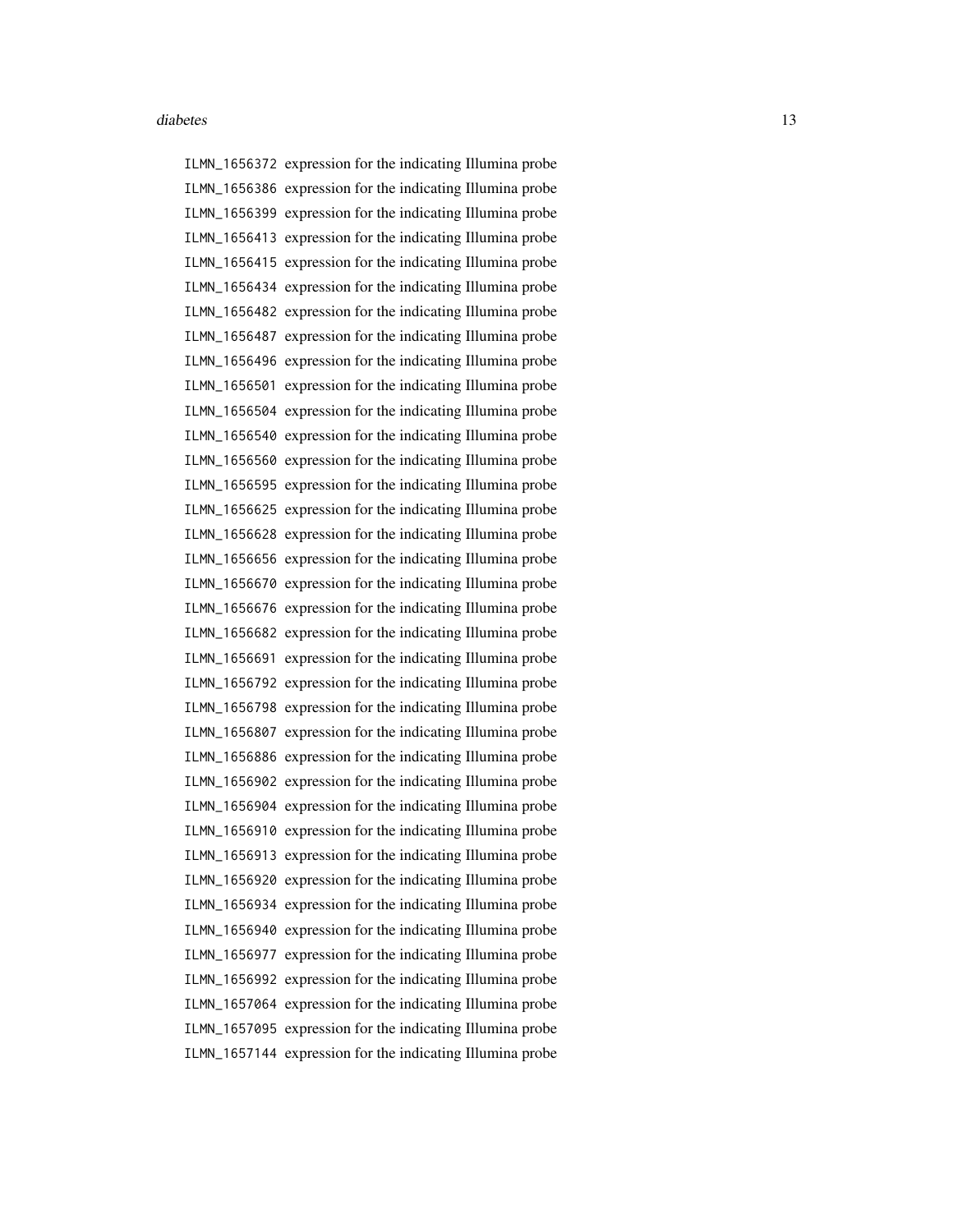ILMN\_1657145 expression for the indicating Illumina probe ILMN\_1657148 expression for the indicating Illumina probe ILMN\_1657153 expression for the indicating Illumina probe ILMN\_1657204 expression for the indicating Illumina probe ILMN\_1657234 expression for the indicating Illumina probe ILMN\_1657248 expression for the indicating Illumina probe ILMN\_1657283 expression for the indicating Illumina probe ILMN\_1657288 expression for the indicating Illumina probe ILMN\_1657317 expression for the indicating Illumina probe ILMN\_1657347 expression for the indicating Illumina probe ILMN\_1657361 expression for the indicating Illumina probe ILMN\_1657373 expression for the indicating Illumina probe ILMN\_1657395 expression for the indicating Illumina probe ILMN\_1657398 expression for the indicating Illumina probe ILMN\_1657405 expression for the indicating Illumina probe ILMN\_1657436 expression for the indicating Illumina probe ILMN\_1657446 expression for the indicating Illumina probe ILMN\_1657451 expression for the indicating Illumina probe ILMN\_1657455 expression for the indicating Illumina probe ILMN\_1657470 expression for the indicating Illumina probe ILMN\_1657475 expression for the indicating Illumina probe ILMN\_1657483 expression for the indicating Illumina probe ILMN\_1657495 expression for the indicating Illumina probe ILMN\_1657509 expression for the indicating Illumina probe ILMN\_1657515 expression for the indicating Illumina probe ILMN\_1657547 expression for the indicating Illumina probe ILMN\_1657550 expression for the indicating Illumina probe ILMN\_1657554 expression for the indicating Illumina probe ILMN\_1657624 expression for the indicating Illumina probe ILMN\_1657627 expression for the indicating Illumina probe ILMN\_1657679 expression for the indicating Illumina probe ILMN\_1657680 expression for the indicating Illumina probe ILMN\_1657682 expression for the indicating Illumina probe ILMN\_1657683 expression for the indicating Illumina probe ILMN\_1657697 expression for the indicating Illumina probe ILMN\_1657701 expression for the indicating Illumina probe ILMN\_1657708 expression for the indicating Illumina probe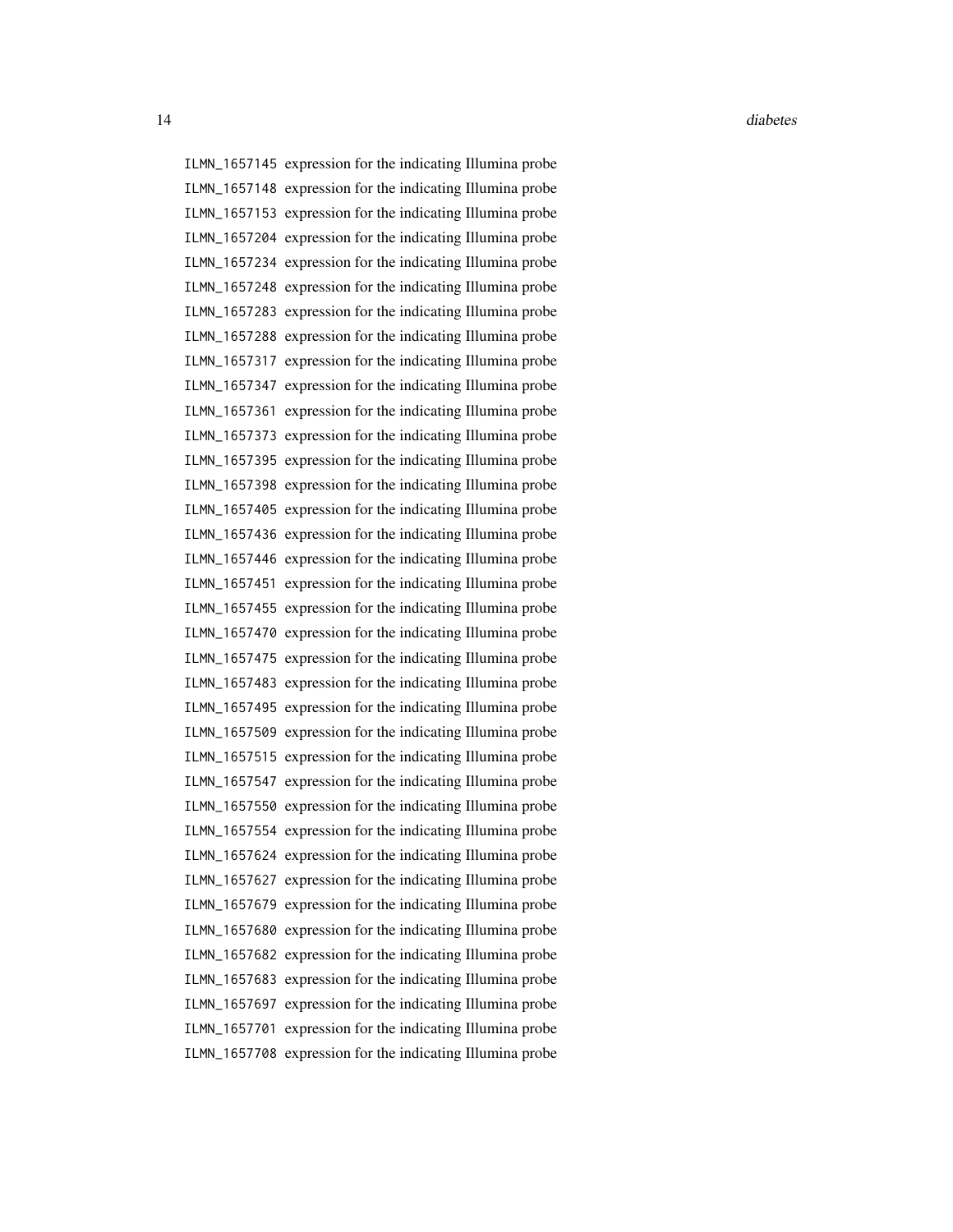ILMN\_1657744 expression for the indicating Illumina probe ILMN\_1657746 expression for the indicating Illumina probe ILMN\_1657750 expression for the indicating Illumina probe ILMN\_1657754 expression for the indicating Illumina probe ILMN\_1657760 expression for the indicating Illumina probe ILMN\_1657771 expression for the indicating Illumina probe ILMN\_1657790 expression for the indicating Illumina probe ILMN\_1657796 expression for the indicating Illumina probe ILMN\_1657797 expression for the indicating Illumina probe ILMN\_1657810 expression for the indicating Illumina probe ILMN\_1657837 expression for the indicating Illumina probe ILMN\_1657862 expression for the indicating Illumina probe ILMN\_1657864 expression for the indicating Illumina probe ILMN\_1657868 expression for the indicating Illumina probe ILMN\_1657871 expression for the indicating Illumina probe ILMN\_1657884 expression for the indicating Illumina probe ILMN\_1657892 expression for the indicating Illumina probe ILMN\_1657893 expression for the indicating Illumina probe ILMN\_1657949 expression for the indicating Illumina probe ILMN\_1657977 expression for the indicating Illumina probe ILMN\_1657983 expression for the indicating Illumina probe ILMN\_1657993 expression for the indicating Illumina probe ILMN\_1658015 expression for the indicating Illumina probe ILMN\_1658016 expression for the indicating Illumina probe ILMN\_1658121 expression for the indicating Illumina probe ILMN\_1658144 expression for the indicating Illumina probe ILMN\_1658160 expression for the indicating Illumina probe ILMN\_1658176 expression for the indicating Illumina probe ILMN\_1658182 expression for the indicating Illumina probe ILMN\_1658207 expression for the indicating Illumina probe ILMN\_1658231 expression for the indicating Illumina probe ILMN\_1658243 expression for the indicating Illumina probe ILMN\_1658247 expression for the indicating Illumina probe ILMN\_1658259 expression for the indicating Illumina probe ILMN\_1658289 expression for the indicating Illumina probe ILMN\_1658290 expression for the indicating Illumina probe ILMN\_1658327 expression for the indicating Illumina probe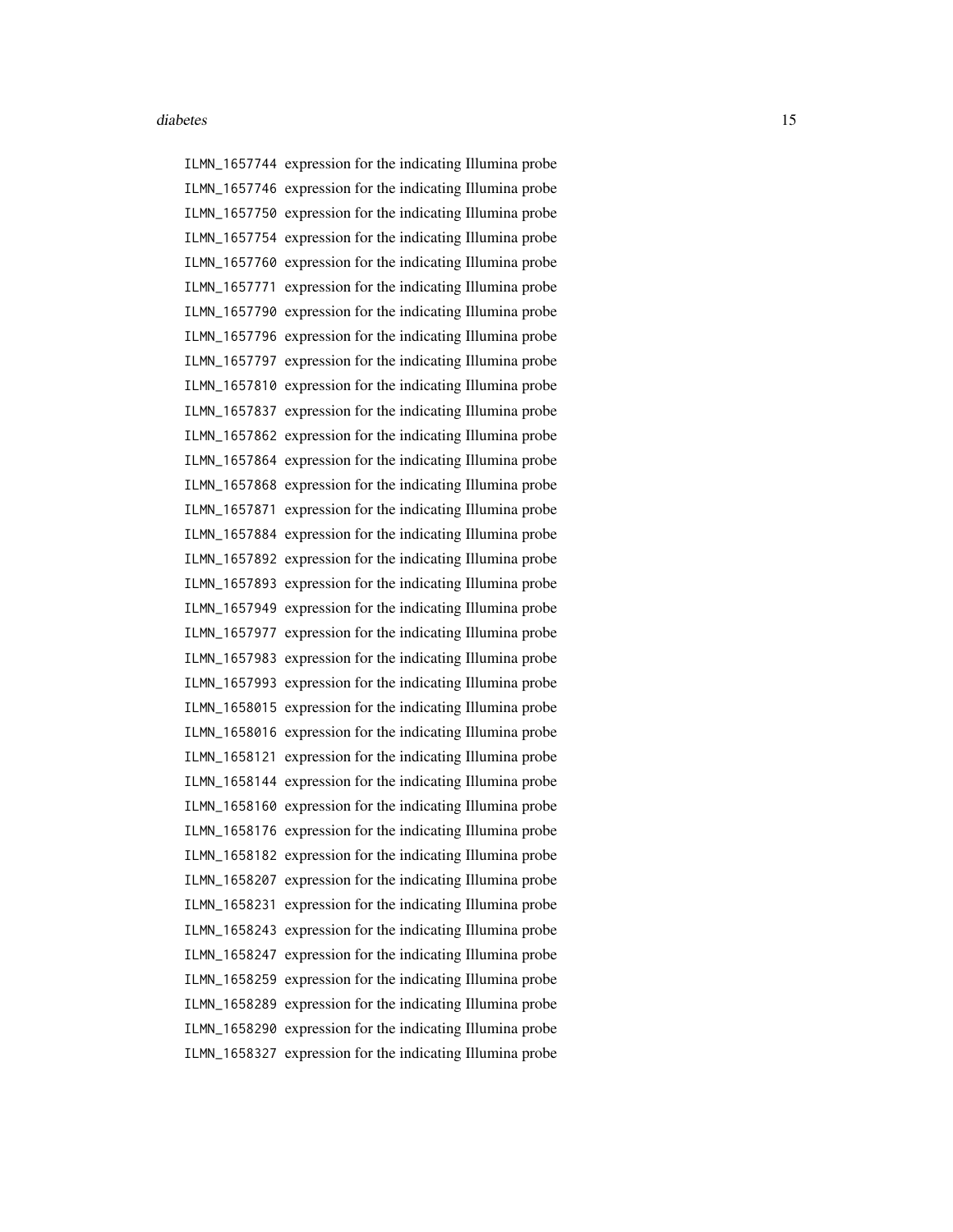16 diabetes diabetes diabetes diabetes diabetes diabetes diabetes diabetes diabetes diabetes diabetes diabetes diabetes diabetes diabetes diabetes diabetes diabetes diabetes diabetes diabetes diabetes diabetes diabetes dia

ILMN\_1658337 expression for the indicating Illumina probe ILMN\_1658351 expression for the indicating Illumina probe ILMN\_1658369 expression for the indicating Illumina probe ILMN\_1658373 expression for the indicating Illumina probe ILMN\_1658407 expression for the indicating Illumina probe ILMN\_1658411 expression for the indicating Illumina probe ILMN\_1658420 expression for the indicating Illumina probe ILMN\_1658425 expression for the indicating Illumina probe ILMN\_1658437 expression for the indicating Illumina probe ILMN\_1658472 expression for the indicating Illumina probe ILMN\_1658486 expression for the indicating Illumina probe ILMN\_1658494 expression for the indicating Illumina probe ILMN\_1658504 expression for the indicating Illumina probe ILMN\_1658513 expression for the indicating Illumina probe ILMN\_1658519 expression for the indicating Illumina probe ILMN\_1658526 expression for the indicating Illumina probe ILMN\_1658624 expression for the indicating Illumina probe ILMN\_1658636 expression for the indicating Illumina probe ILMN\_1658639 expression for the indicating Illumina probe ILMN\_1658677 expression for the indicating Illumina probe ILMN\_1658678 expression for the indicating Illumina probe ILMN\_1658684 expression for the indicating Illumina probe ILMN\_1658702 expression for the indicating Illumina probe ILMN\_1658706 expression for the indicating Illumina probe ILMN\_1658717 expression for the indicating Illumina probe ILMN\_1658759 expression for the indicating Illumina probe ILMN\_1658798 expression for the indicating Illumina probe ILMN\_1658800 expression for the indicating Illumina probe ILMN\_1658802 expression for the indicating Illumina probe ILMN\_1658821 expression for the indicating Illumina probe ILMN\_1658834 expression for the indicating Illumina probe ILMN\_1658883 expression for the indicating Illumina probe ILMN\_1658885 expression for the indicating Illumina probe ILMN\_1658928 expression for the indicating Illumina probe ILMN\_1658962 expression for the indicating Illumina probe ILMN\_1658995 expression for the indicating Illumina probe ILMN\_1659017 expression for the indicating Illumina probe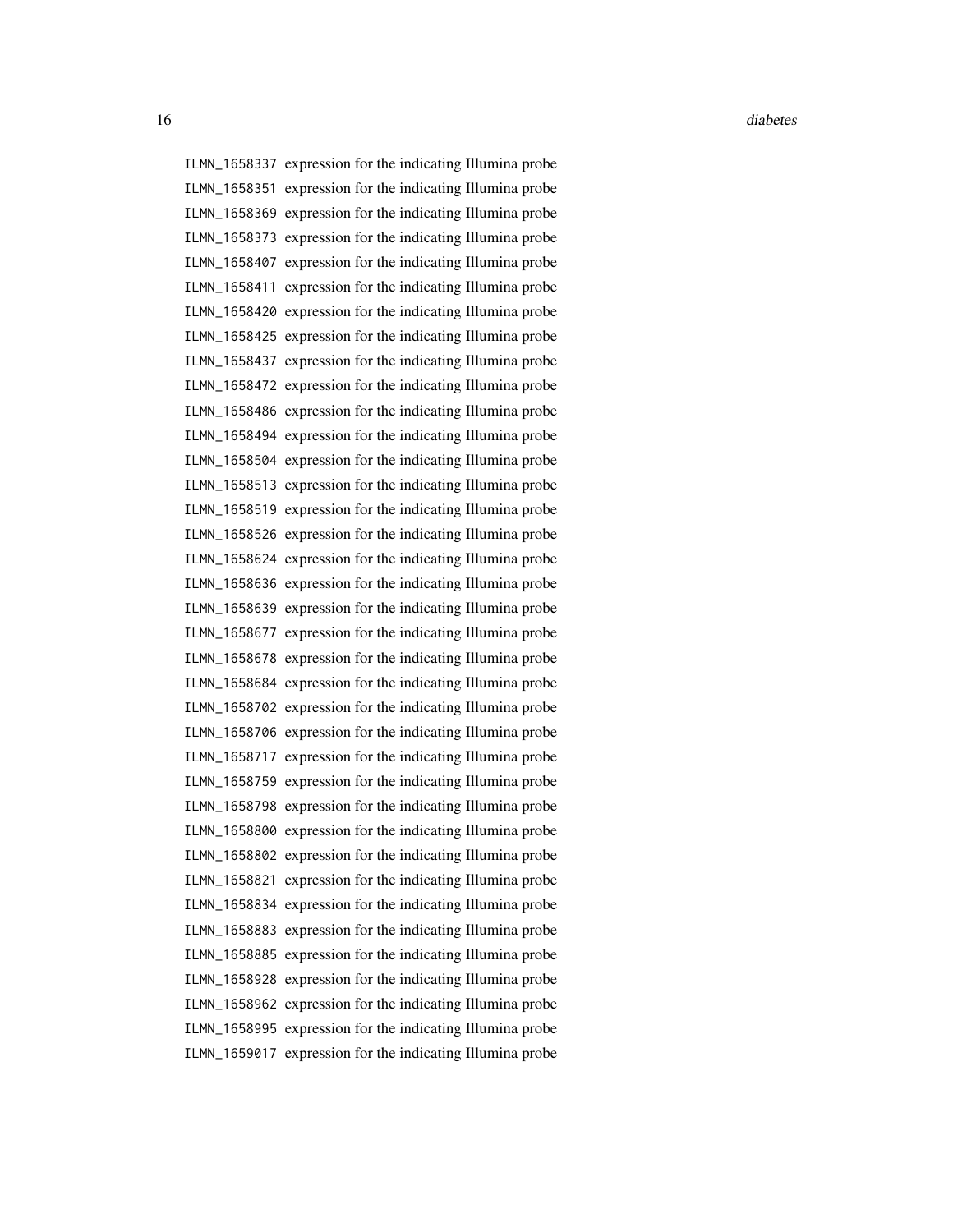ILMN\_1659024 expression for the indicating Illumina probe ILMN\_1659026 expression for the indicating Illumina probe ILMN\_1659027 expression for the indicating Illumina probe ILMN\_1659029 expression for the indicating Illumina probe ILMN\_1659058 expression for the indicating Illumina probe ILMN\_1659075 expression for the indicating Illumina probe ILMN\_1659077 expression for the indicating Illumina probe ILMN\_1659082 expression for the indicating Illumina probe ILMN\_1659156 expression for the indicating Illumina probe ILMN\_1659189 expression for the indicating Illumina probe ILMN\_1659202 expression for the indicating Illumina probe ILMN\_1659206 expression for the indicating Illumina probe ILMN\_1659227 expression for the indicating Illumina probe ILMN\_1659240 expression for the indicating Illumina probe ILMN\_1659257 expression for the indicating Illumina probe ILMN\_1659270 expression for the indicating Illumina probe ILMN\_1659285 expression for the indicating Illumina probe ILMN\_1659339 expression for the indicating Illumina probe ILMN\_1659364 expression for the indicating Illumina probe ILMN\_1659371 expression for the indicating Illumina probe ILMN\_1659415 expression for the indicating Illumina probe ILMN\_1659437 expression for the indicating Illumina probe ILMN\_1659444 expression for the indicating Illumina probe ILMN\_1659462 expression for the indicating Illumina probe ILMN\_1659463 expression for the indicating Illumina probe ILMN\_1659470 expression for the indicating Illumina probe ILMN\_1659523 expression for the indicating Illumina probe ILMN\_1659544 expression for the indicating Illumina probe ILMN\_1659564 expression for the indicating Illumina probe ILMN\_1659610 expression for the indicating Illumina probe ILMN\_1659703 expression for the indicating Illumina probe ILMN\_1659725 expression for the indicating Illumina probe ILMN\_1659727 expression for the indicating Illumina probe ILMN\_1659753 expression for the indicating Illumina probe ILMN\_1659762 expression for the indicating Illumina probe ILMN\_1659766 expression for the indicating Illumina probe ILMN\_1659782 expression for the indicating Illumina probe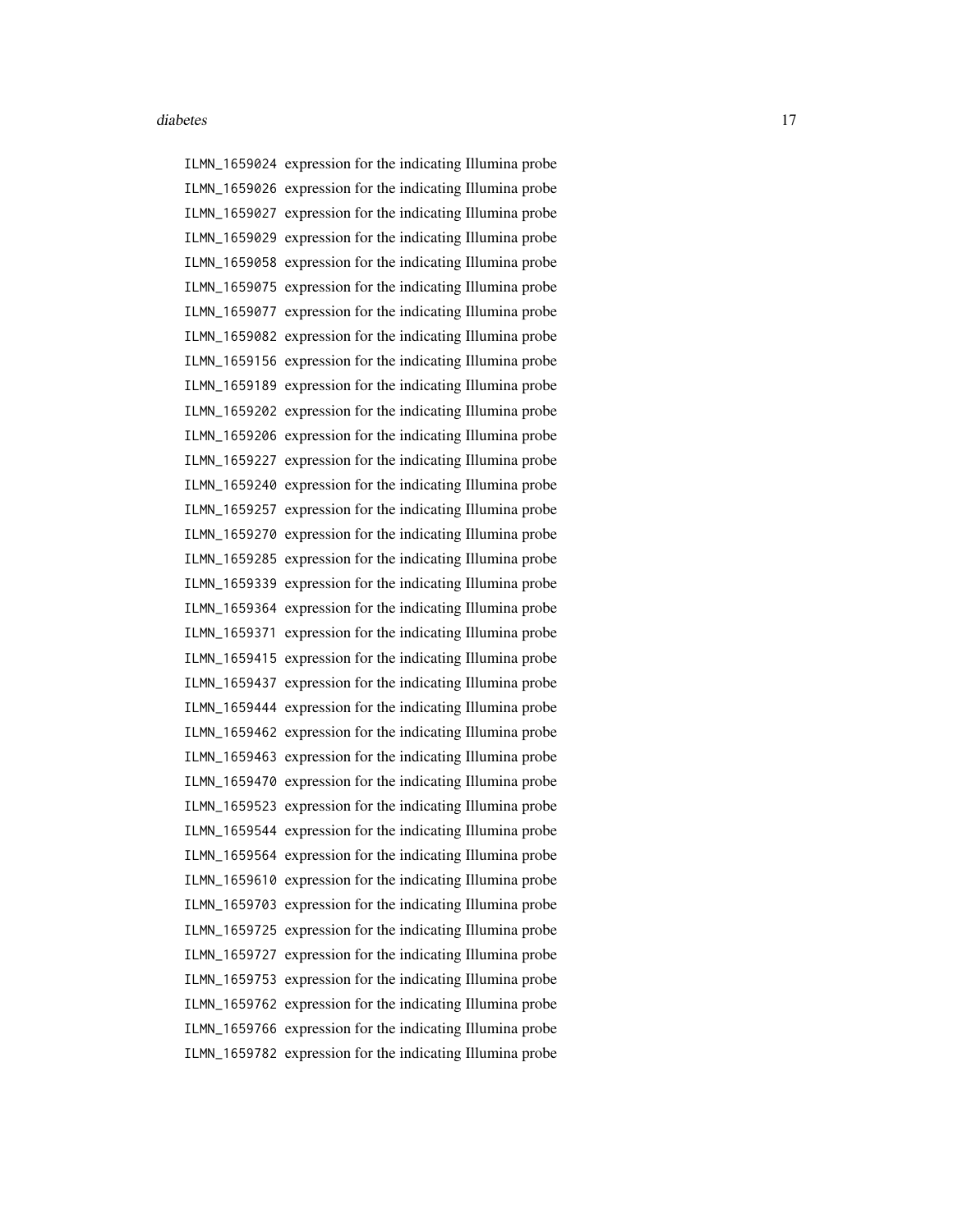18 diabetes diabetes diabetes diabetes diabetes diabetes diabetes diabetes diabetes diabetes diabetes diabetes diabetes diabetes diabetes diabetes diabetes diabetes diabetes diabetes diabetes diabetes diabetes diabetes dia

ILMN\_1659786 expression for the indicating Illumina probe ILMN\_1659800 expression for the indicating Illumina probe ILMN\_1659801 expression for the indicating Illumina probe ILMN\_1659843 expression for the indicating Illumina probe ILMN\_1659845 expression for the indicating Illumina probe ILMN\_1659857 expression for the indicating Illumina probe ILMN\_1659874 expression for the indicating Illumina probe ILMN\_1659888 expression for the indicating Illumina probe ILMN\_1659895 expression for the indicating Illumina probe ILMN\_1659913 expression for the indicating Illumina probe ILMN\_1659936 expression for the indicating Illumina probe ILMN\_1659937 expression for the indicating Illumina probe ILMN\_1659952 expression for the indicating Illumina probe ILMN\_1659975 expression for the indicating Illumina probe ILMN\_1659976 expression for the indicating Illumina probe ILMN\_1659984 expression for the indicating Illumina probe ILMN\_1660021 expression for the indicating Illumina probe ILMN\_1660063 expression for the indicating Illumina probe ILMN\_1660079 expression for the indicating Illumina probe ILMN\_1660111 expression for the indicating Illumina probe ILMN\_1660114 expression for the indicating Illumina probe ILMN\_1660186 expression for the indicating Illumina probe ILMN\_1660193 expression for the indicating Illumina probe ILMN\_1660199 expression for the indicating Illumina probe ILMN\_1660232 expression for the indicating Illumina probe ILMN\_1660261 expression for the indicating Illumina probe ILMN\_1660275 expression for the indicating Illumina probe ILMN\_1660292 expression for the indicating Illumina probe ILMN\_1660305 expression for the indicating Illumina probe ILMN\_1660321 expression for the indicating Illumina probe ILMN\_1660337 expression for the indicating Illumina probe ILMN\_1660341 expression for the indicating Illumina probe ILMN\_1660364 expression for the indicating Illumina probe ILMN\_1660368 expression for the indicating Illumina probe ILMN\_1660426 expression for the indicating Illumina probe ILMN\_1660436 expression for the indicating Illumina probe ILMN\_1660462 expression for the indicating Illumina probe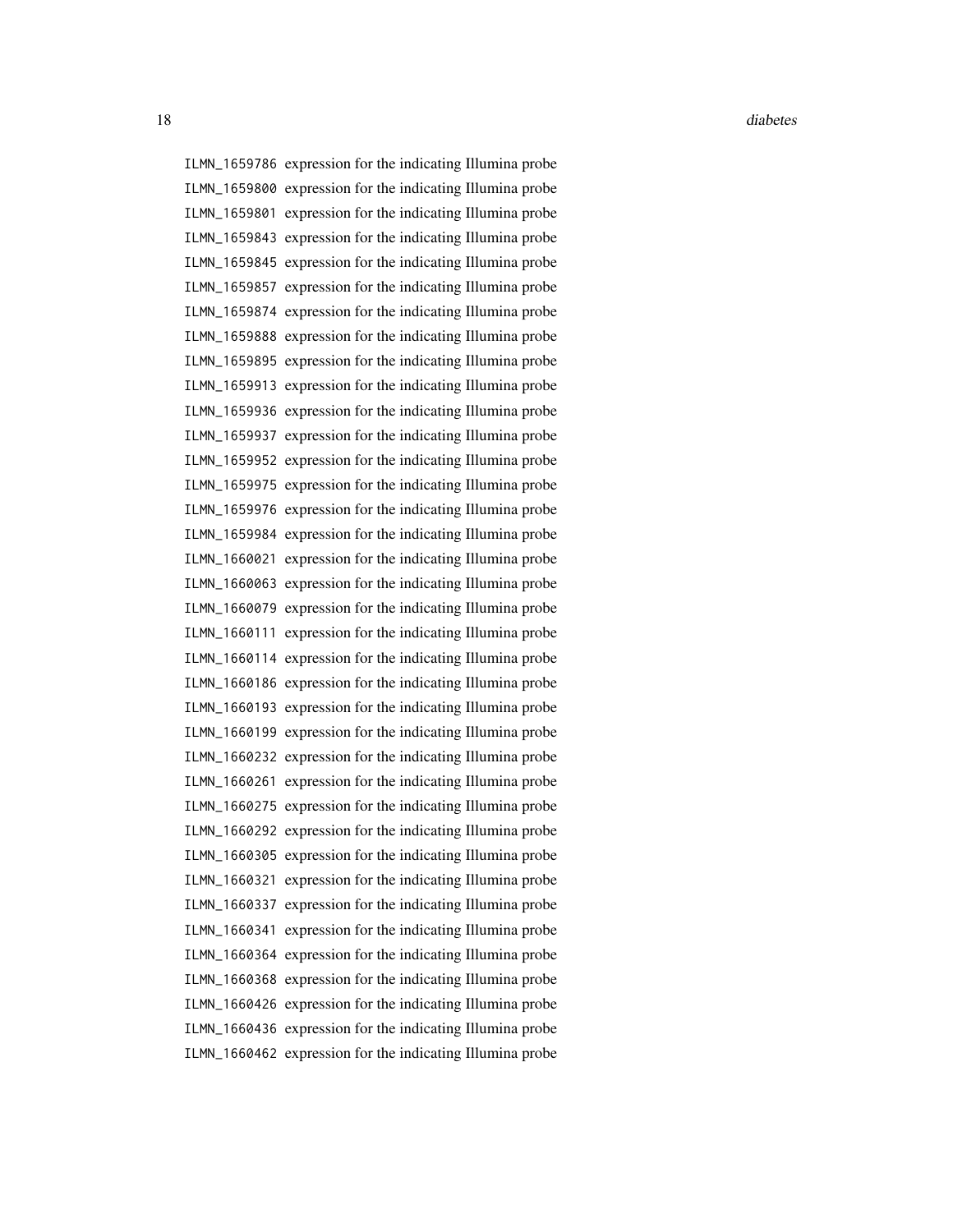ILMN\_1660498 expression for the indicating Illumina probe ILMN\_1660533 expression for the indicating Illumina probe ILMN\_1660547 expression for the indicating Illumina probe ILMN\_1660549 expression for the indicating Illumina probe ILMN\_1660551 expression for the indicating Illumina probe ILMN\_1660577 expression for the indicating Illumina probe ILMN\_1660582 expression for the indicating Illumina probe ILMN\_1660585 expression for the indicating Illumina probe ILMN\_1660624 expression for the indicating Illumina probe ILMN\_1660635 expression for the indicating Illumina probe ILMN\_1660691 expression for the indicating Illumina probe ILMN\_1660698 expression for the indicating Illumina probe ILMN\_1660723 expression for the indicating Illumina probe ILMN\_1660727 expression for the indicating Illumina probe ILMN\_1660732 expression for the indicating Illumina probe ILMN\_1660749 expression for the indicating Illumina probe ILMN\_1660793 expression for the indicating Illumina probe ILMN\_1660810 expression for the indicating Illumina probe ILMN\_1660816 expression for the indicating Illumina probe ILMN\_1660817 expression for the indicating Illumina probe ILMN\_1660837 expression for the indicating Illumina probe ILMN\_1660840 expression for the indicating Illumina probe ILMN\_1660844 expression for the indicating Illumina probe ILMN\_1660852 expression for the indicating Illumina probe ILMN\_1660858 expression for the indicating Illumina probe ILMN\_1660864 expression for the indicating Illumina probe ILMN\_1660871 expression for the indicating Illumina probe ILMN\_1660880 expression for the indicating Illumina probe ILMN\_1660907 expression for the indicating Illumina probe ILMN\_1660965 expression for the indicating Illumina probe ILMN\_1661002 expression for the indicating Illumina probe ILMN\_1661039 expression for the indicating Illumina probe ILMN\_1661138 expression for the indicating Illumina probe ILMN\_1661142 expression for the indicating Illumina probe ILMN\_1661170 expression for the indicating Illumina probe ILMN\_1661173 expression for the indicating Illumina probe ILMN\_1661194 expression for the indicating Illumina probe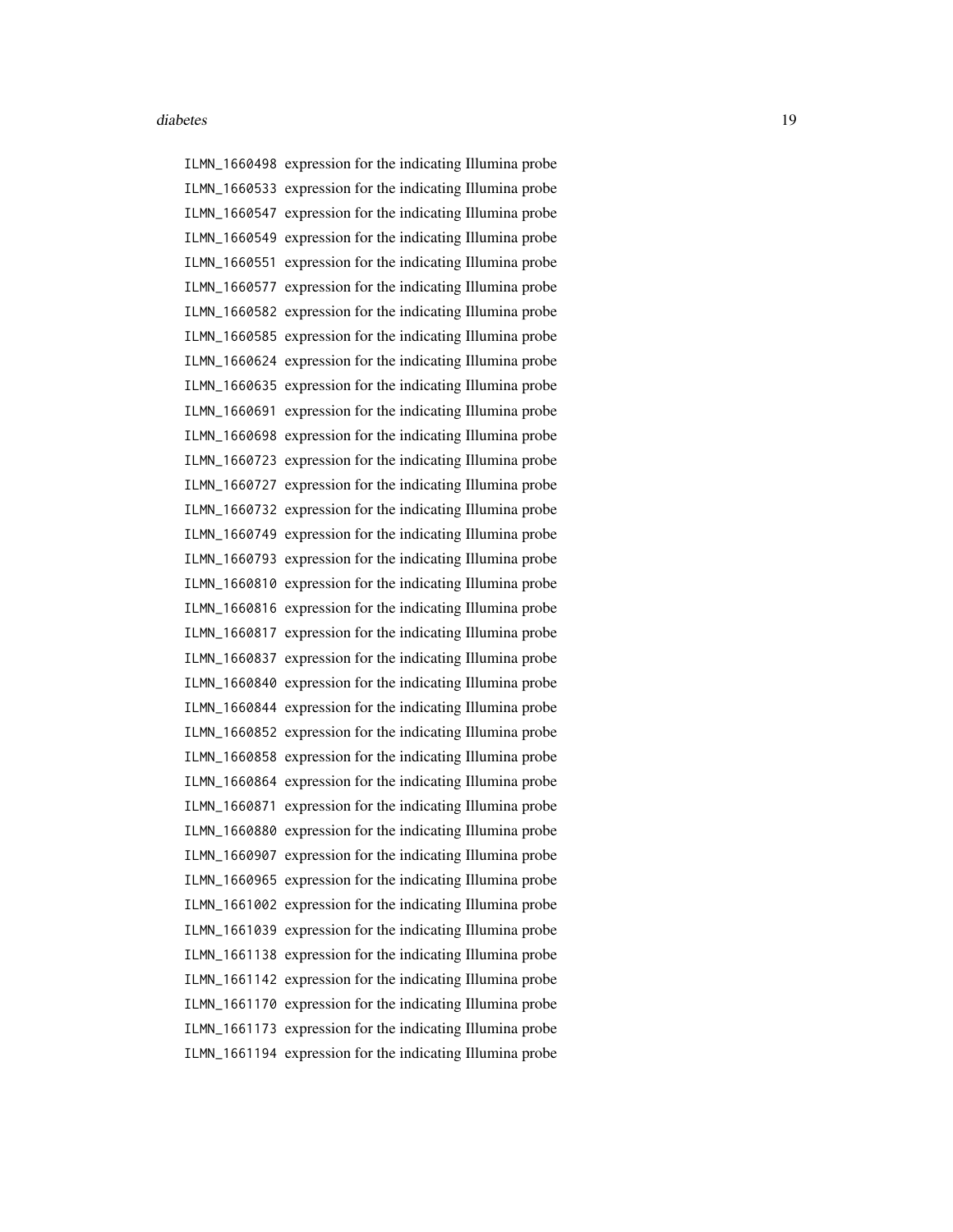ILMN\_1661196 expression for the indicating Illumina probe ILMN\_1661197 expression for the indicating Illumina probe ILMN\_1661264 expression for the indicating Illumina probe ILMN\_1661293 expression for the indicating Illumina probe ILMN\_1661335 expression for the indicating Illumina probe ILMN\_1661337 expression for the indicating Illumina probe ILMN\_1661342 expression for the indicating Illumina probe ILMN\_1661359 expression for the indicating Illumina probe ILMN\_1661373 expression for the indicating Illumina probe ILMN\_1661409 expression for the indicating Illumina probe ILMN\_1661417 expression for the indicating Illumina probe ILMN\_1661424 expression for the indicating Illumina probe ILMN\_1661439 expression for the indicating Illumina probe ILMN\_1661484 expression for the indicating Illumina probe ILMN\_1661485 expression for the indicating Illumina probe ILMN\_1661500 expression for the indicating Illumina probe ILMN\_1661516 expression for the indicating Illumina probe ILMN\_1661519 expression for the indicating Illumina probe ILMN\_1661537 expression for the indicating Illumina probe ILMN\_1661554 expression for the indicating Illumina probe ILMN\_1661566 expression for the indicating Illumina probe ILMN\_1661577 expression for the indicating Illumina probe ILMN\_1661589 expression for the indicating Illumina probe ILMN\_1661594 expression for the indicating Illumina probe ILMN\_1661596 expression for the indicating Illumina probe ILMN\_1661599 expression for the indicating Illumina probe ILMN\_1661622 expression for the indicating Illumina probe ILMN\_1661624 expression for the indicating Illumina probe ILMN\_1661627 expression for the indicating Illumina probe ILMN\_1661631 expression for the indicating Illumina probe ILMN\_1661646 expression for the indicating Illumina probe ILMN\_1661650 expression for the indicating Illumina probe ILMN\_1661695 expression for the indicating Illumina probe ILMN\_1661755 expression for the indicating Illumina probe ILMN\_1661770 expression for the indicating Illumina probe ILMN\_1661799 expression for the indicating Illumina probe ILMN\_1661802 expression for the indicating Illumina probe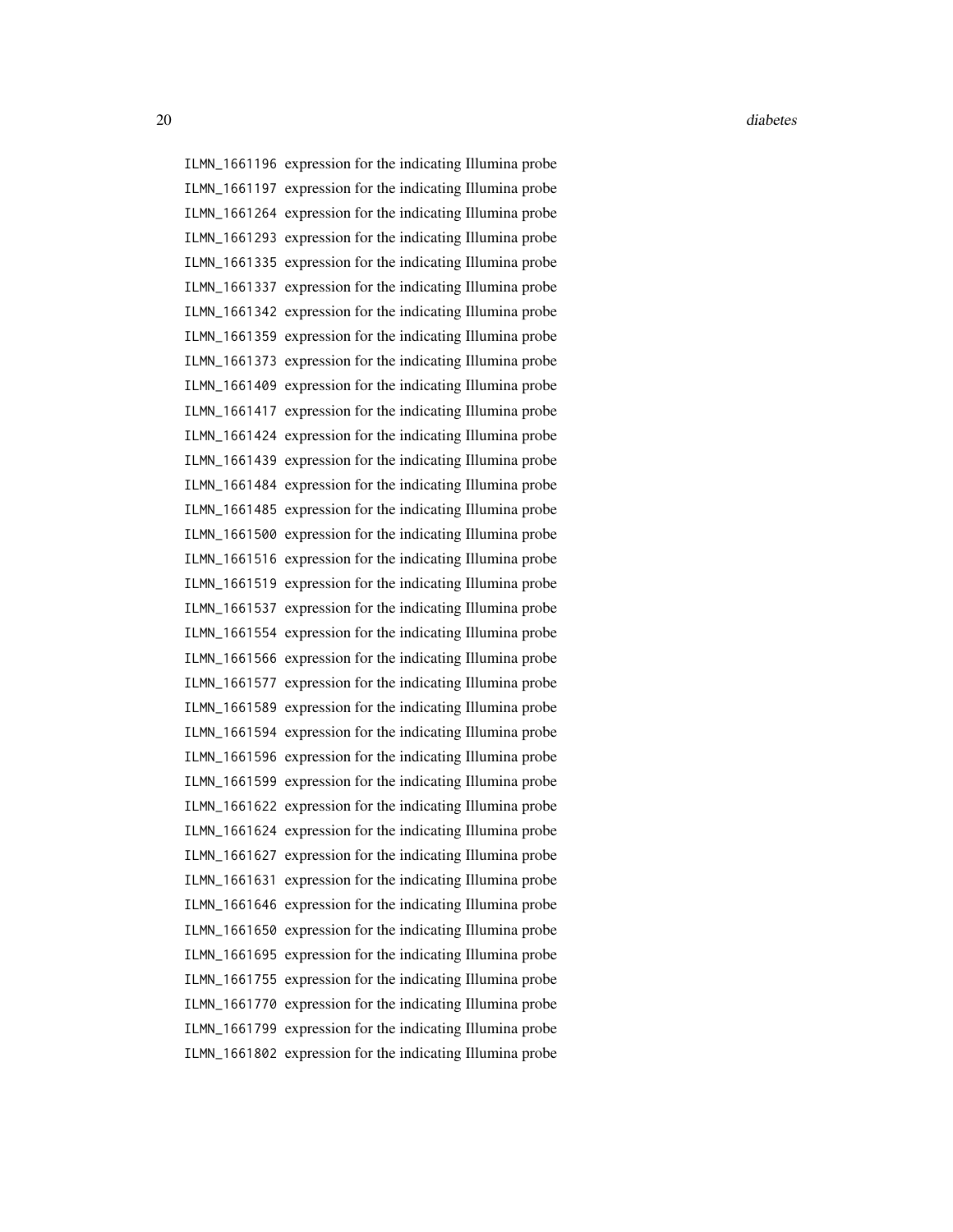ILMN\_1661804 expression for the indicating Illumina probe ILMN\_1661833 expression for the indicating Illumina probe ILMN\_1661875 expression for the indicating Illumina probe ILMN\_1661886 expression for the indicating Illumina probe ILMN\_1661903 expression for the indicating Illumina probe ILMN\_1661940 expression for the indicating Illumina probe ILMN\_1661945 expression for the indicating Illumina probe ILMN\_1662016 expression for the indicating Illumina probe ILMN\_1662026 expression for the indicating Illumina probe ILMN\_1662038 expression for the indicating Illumina probe ILMN\_1662065 expression for the indicating Illumina probe ILMN\_1662086 expression for the indicating Illumina probe ILMN\_1662128 expression for the indicating Illumina probe ILMN\_1662161 expression for the indicating Illumina probe ILMN\_1662174 expression for the indicating Illumina probe ILMN\_1662192 expression for the indicating Illumina probe ILMN\_1662198 expression for the indicating Illumina probe ILMN\_1662232 expression for the indicating Illumina probe ILMN\_1662243 expression for the indicating Illumina probe ILMN\_1662263 expression for the indicating Illumina probe ILMN\_1662306 expression for the indicating Illumina probe ILMN\_1662316 expression for the indicating Illumina probe ILMN\_1662318 expression for the indicating Illumina probe ILMN\_1662328 expression for the indicating Illumina probe ILMN\_1662331 expression for the indicating Illumina probe ILMN\_1662334 expression for the indicating Illumina probe ILMN\_1662340 expression for the indicating Illumina probe ILMN\_1662358 expression for the indicating Illumina probe ILMN\_1662364 expression for the indicating Illumina probe ILMN\_1662378 expression for the indicating Illumina probe ILMN\_1662383 expression for the indicating Illumina probe ILMN\_1662417 expression for the indicating Illumina probe ILMN\_1662438 expression for the indicating Illumina probe ILMN\_1662451 expression for the indicating Illumina probe ILMN\_1662470 expression for the indicating Illumina probe ILMN\_1662484 expression for the indicating Illumina probe ILMN\_1662488 expression for the indicating Illumina probe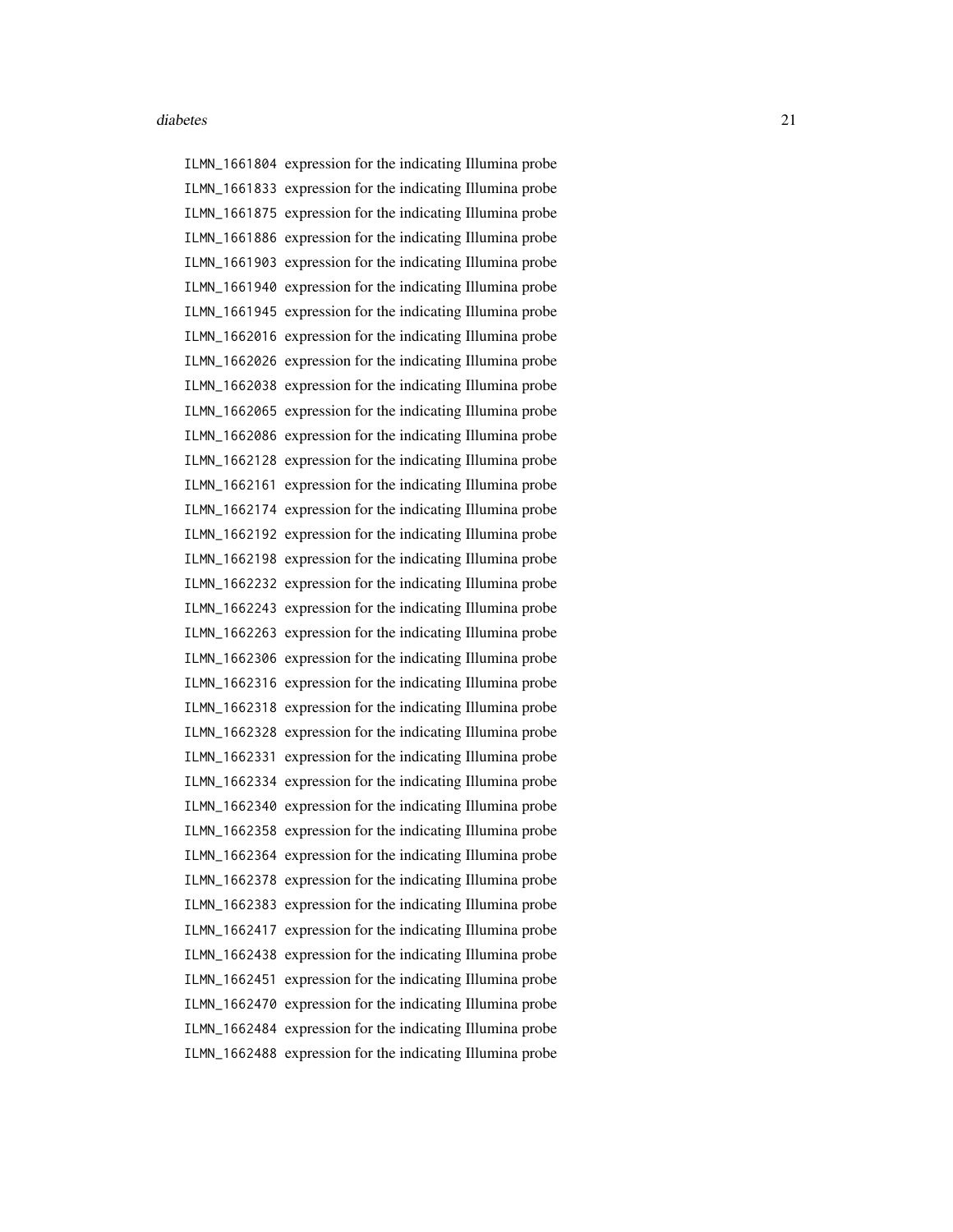22 diabetes and the contract of the contract of the contract of the contract of the contract of the contract of the contract of the contract of the contract of the contract of the contract of the contract of the contract o

ILMN\_1662524 expression for the indicating Illumina probe ILMN\_1662578 expression for the indicating Illumina probe ILMN\_1662587 expression for the indicating Illumina probe ILMN\_1662618 expression for the indicating Illumina probe ILMN\_1662619 expression for the indicating Illumina probe ILMN\_1662658 expression for the indicating Illumina probe ILMN\_1662681 expression for the indicating Illumina probe ILMN\_1662686 expression for the indicating Illumina probe ILMN\_1662741 expression for the indicating Illumina probe ILMN\_1662799 expression for the indicating Illumina probe ILMN\_1662839 expression for the indicating Illumina probe ILMN\_1662843 expression for the indicating Illumina probe ILMN\_1662846 expression for the indicating Illumina probe ILMN\_1662848 expression for the indicating Illumina probe ILMN\_1662865 expression for the indicating Illumina probe ILMN\_1662932 expression for the indicating Illumina probe ILMN\_1662954 expression for the indicating Illumina probe ILMN\_1662973 expression for the indicating Illumina probe ILMN\_1663002 expression for the indicating Illumina probe ILMN\_1663033 expression for the indicating Illumina probe ILMN\_1663035 expression for the indicating Illumina probe ILMN\_1663068 expression for the indicating Illumina probe ILMN\_1663080 expression for the indicating Illumina probe ILMN\_1663092 expression for the indicating Illumina probe ILMN\_1663099 expression for the indicating Illumina probe ILMN\_1663113 expression for the indicating Illumina probe ILMN\_1663119 expression for the indicating Illumina probe ILMN\_1663132 expression for the indicating Illumina probe ILMN\_1663142 expression for the indicating Illumina probe ILMN\_1663158 expression for the indicating Illumina probe ILMN\_1663160 expression for the indicating Illumina probe ILMN\_1663195 expression for the indicating Illumina probe ILMN\_1663220 expression for the indicating Illumina probe ILMN\_1663263 expression for the indicating Illumina probe ILMN\_1663347 expression for the indicating Illumina probe ILMN\_1663356 expression for the indicating Illumina probe ILMN\_1663379 expression for the indicating Illumina probe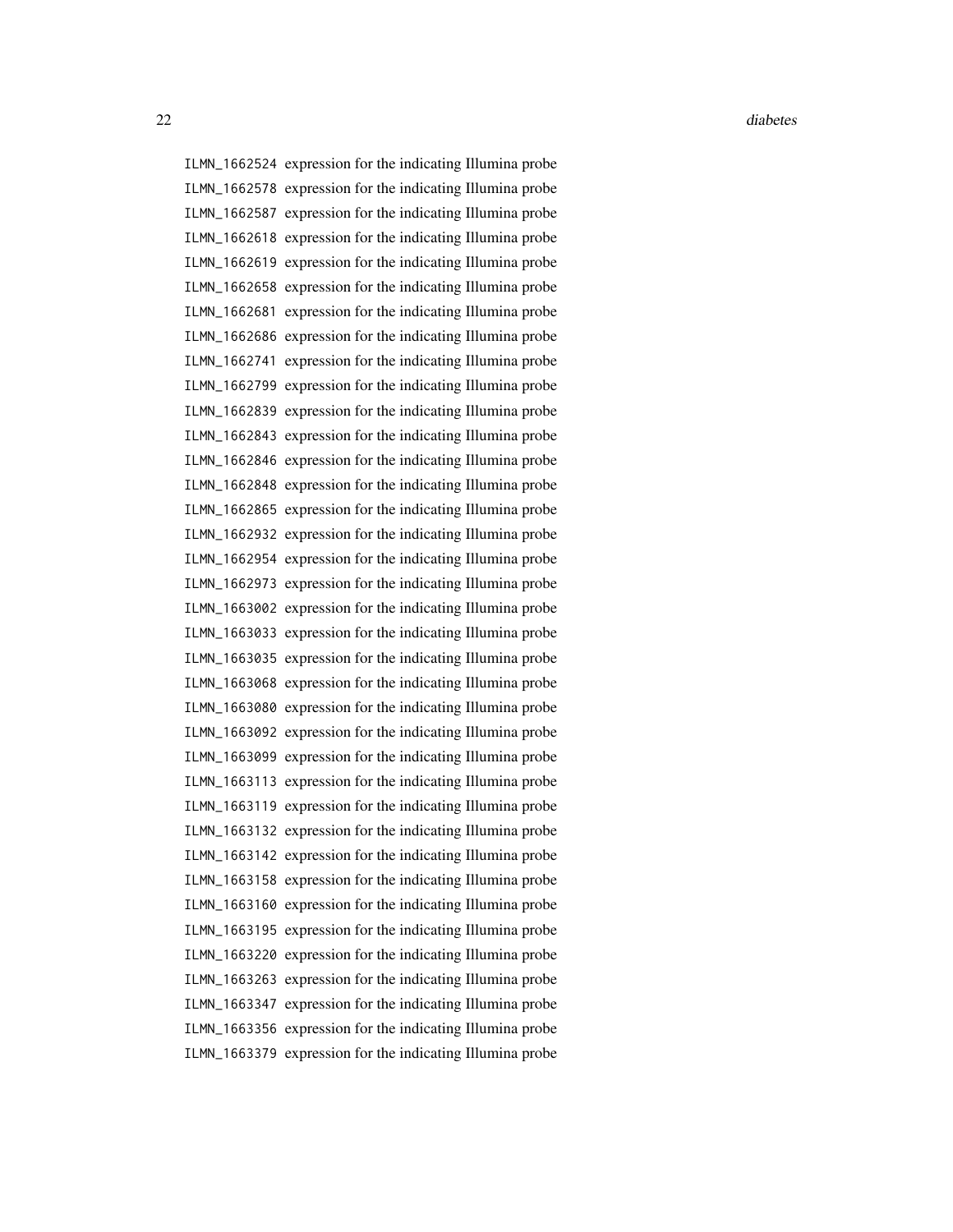ILMN\_1663390 expression for the indicating Illumina probe ILMN\_1663407 expression for the indicating Illumina probe ILMN\_1663417 expression for the indicating Illumina probe ILMN\_1663422 expression for the indicating Illumina probe ILMN\_1663437 expression for the indicating Illumina probe ILMN\_1663444 expression for the indicating Illumina probe ILMN\_1663486 expression for the indicating Illumina probe ILMN\_1663489 expression for the indicating Illumina probe ILMN\_1663512 expression for the indicating Illumina probe ILMN\_1663519 expression for the indicating Illumina probe ILMN\_1663538 expression for the indicating Illumina probe ILMN\_1663541 expression for the indicating Illumina probe ILMN\_1663605 expression for the indicating Illumina probe ILMN\_1663616 expression for the indicating Illumina probe ILMN\_1663664 expression for the indicating Illumina probe ILMN\_1663667 expression for the indicating Illumina probe ILMN\_1663699 expression for the indicating Illumina probe ILMN\_1663718 expression for the indicating Illumina probe ILMN\_1663754 expression for the indicating Illumina probe ILMN\_1663780 expression for the indicating Illumina probe ILMN\_1663827 expression for the indicating Illumina probe ILMN\_1663858 expression for the indicating Illumina probe ILMN\_1663866 expression for the indicating Illumina probe ILMN\_1663916 expression for the indicating Illumina probe ILMN\_1663954 expression for the indicating Illumina probe ILMN\_1663975 expression for the indicating Illumina probe ILMN\_1664010 expression for the indicating Illumina probe ILMN\_1664012 expression for the indicating Illumina probe ILMN\_1664016 expression for the indicating Illumina probe ILMN\_1664025 expression for the indicating Illumina probe ILMN\_1664028 expression for the indicating Illumina probe ILMN\_1664030 expression for the indicating Illumina probe ILMN\_1664051 expression for the indicating Illumina probe ILMN\_1664063 expression for the indicating Illumina probe ILMN\_1664068 expression for the indicating Illumina probe ILMN\_1664071 expression for the indicating Illumina probe ILMN\_1664094 expression for the indicating Illumina probe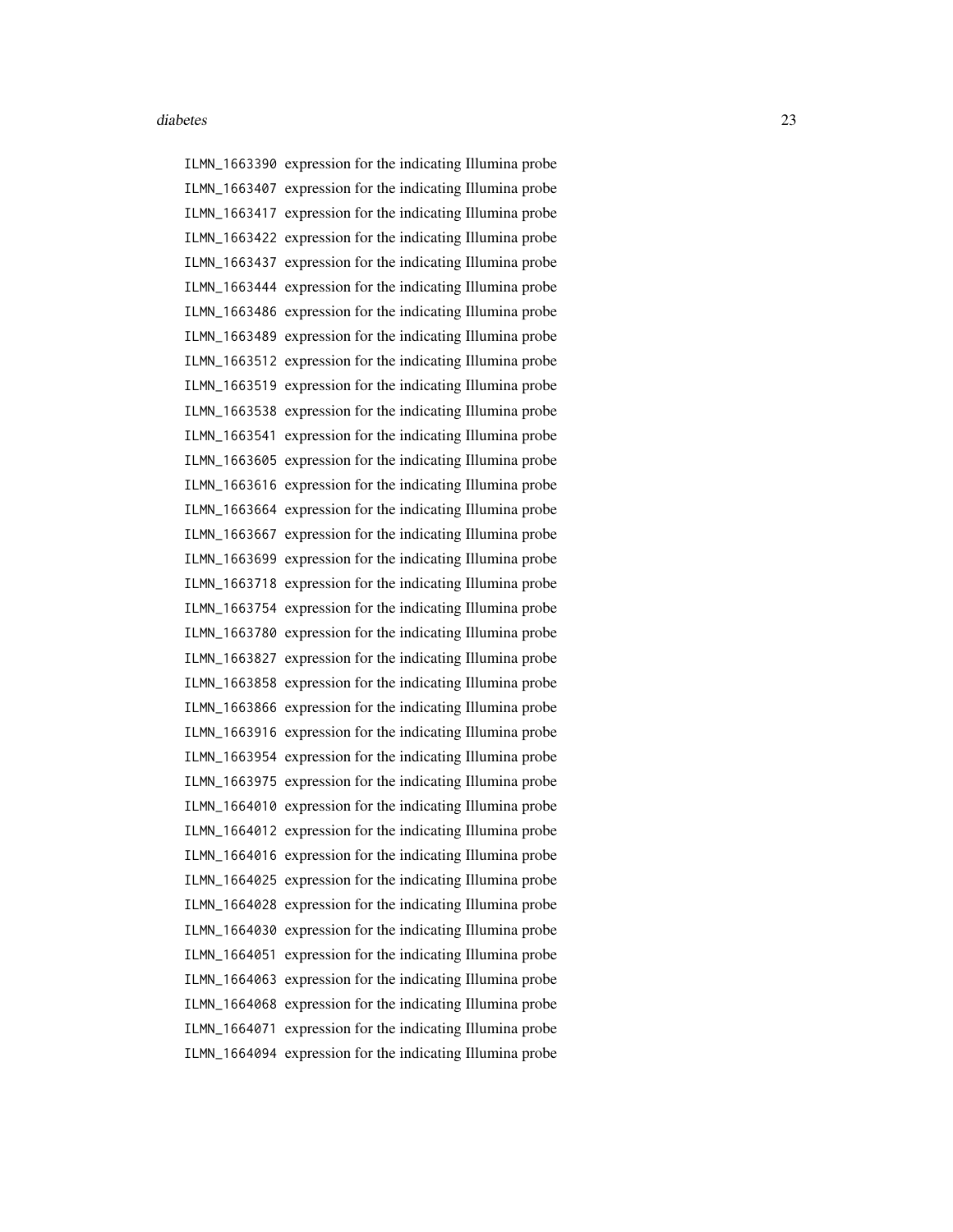ILMN\_1664098 expression for the indicating Illumina probe ILMN\_1664167 expression for the indicating Illumina probe ILMN\_1664168 expression for the indicating Illumina probe ILMN\_1664177 expression for the indicating Illumina probe ILMN\_1664186 expression for the indicating Illumina probe ILMN\_1664216 expression for the indicating Illumina probe ILMN\_1664231 expression for the indicating Illumina probe ILMN\_1664242 expression for the indicating Illumina probe ILMN\_1664243 expression for the indicating Illumina probe ILMN\_1664248 expression for the indicating Illumina probe ILMN\_1664265 expression for the indicating Illumina probe ILMN\_1664283 expression for the indicating Illumina probe ILMN\_1664292 expression for the indicating Illumina probe ILMN\_1664294 expression for the indicating Illumina probe ILMN\_1664303 expression for the indicating Illumina probe ILMN\_1664330 expression for the indicating Illumina probe ILMN\_1664369 expression for the indicating Illumina probe ILMN\_1664434 expression for the indicating Illumina probe ILMN\_1664449 expression for the indicating Illumina probe ILMN\_1664464 expression for the indicating Illumina probe ILMN\_1664466 expression for the indicating Illumina probe ILMN\_1664499 expression for the indicating Illumina probe ILMN\_1664511 expression for the indicating Illumina probe ILMN\_1664525 expression for the indicating Illumina probe ILMN\_1664537 expression for the indicating Illumina probe ILMN\_1664542 expression for the indicating Illumina probe ILMN\_1664560 expression for the indicating Illumina probe ILMN\_1664577 expression for the indicating Illumina probe ILMN\_1664608 expression for the indicating Illumina probe ILMN\_1664614 expression for the indicating Illumina probe ILMN\_1664630 expression for the indicating Illumina probe ILMN\_1664641 expression for the indicating Illumina probe ILMN\_1664644 expression for the indicating Illumina probe ILMN\_1664682 expression for the indicating Illumina probe ILMN\_1664698 expression for the indicating Illumina probe ILMN\_1664706 expression for the indicating Illumina probe ILMN\_1664718 expression for the indicating Illumina probe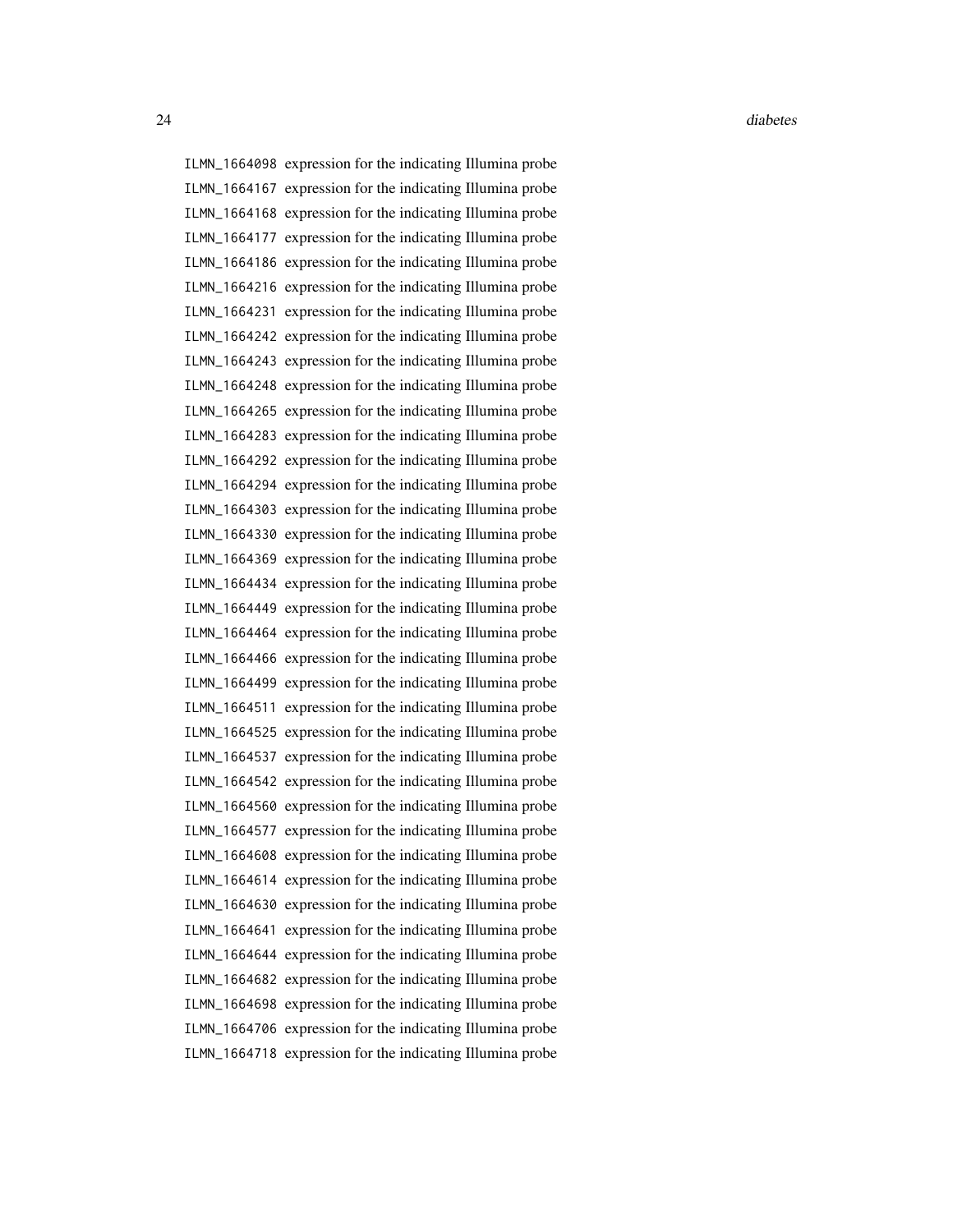ILMN\_1664741 expression for the indicating Illumina probe ILMN\_1664750 expression for the indicating Illumina probe ILMN\_1664756 expression for the indicating Illumina probe ILMN\_1664761 expression for the indicating Illumina probe ILMN\_1664772 expression for the indicating Illumina probe ILMN\_1664776 expression for the indicating Illumina probe ILMN\_1664798 expression for the indicating Illumina probe ILMN\_1664802 expression for the indicating Illumina probe ILMN\_1664826 expression for the indicating Illumina probe ILMN\_1664828 expression for the indicating Illumina probe ILMN\_1664833 expression for the indicating Illumina probe ILMN\_1664863 expression for the indicating Illumina probe ILMN\_1664912 expression for the indicating Illumina probe ILMN\_1664920 expression for the indicating Illumina probe ILMN\_1664921 expression for the indicating Illumina probe ILMN\_1664922 expression for the indicating Illumina probe ILMN\_1664931 expression for the indicating Illumina probe ILMN\_1664956 expression for the indicating Illumina probe ILMN\_1665049 expression for the indicating Illumina probe ILMN\_1665065 expression for the indicating Illumina probe ILMN\_1665066 expression for the indicating Illumina probe ILMN\_1665095 expression for the indicating Illumina probe ILMN\_1665100 expression for the indicating Illumina probe ILMN\_1665107 expression for the indicating Illumina probe ILMN\_1665205 expression for the indicating Illumina probe ILMN\_1665212 expression for the indicating Illumina probe ILMN\_1665217 expression for the indicating Illumina probe ILMN\_1665219 expression for the indicating Illumina probe ILMN\_1665235 expression for the indicating Illumina probe ILMN\_1665280 expression for the indicating Illumina probe ILMN\_1665311 expression for the indicating Illumina probe ILMN\_1665331 expression for the indicating Illumina probe ILMN\_1665357 expression for the indicating Illumina probe ILMN\_1665384 expression for the indicating Illumina probe ILMN\_1665423 expression for the indicating Illumina probe ILMN\_1665428 expression for the indicating Illumina probe ILMN\_1665455 expression for the indicating Illumina probe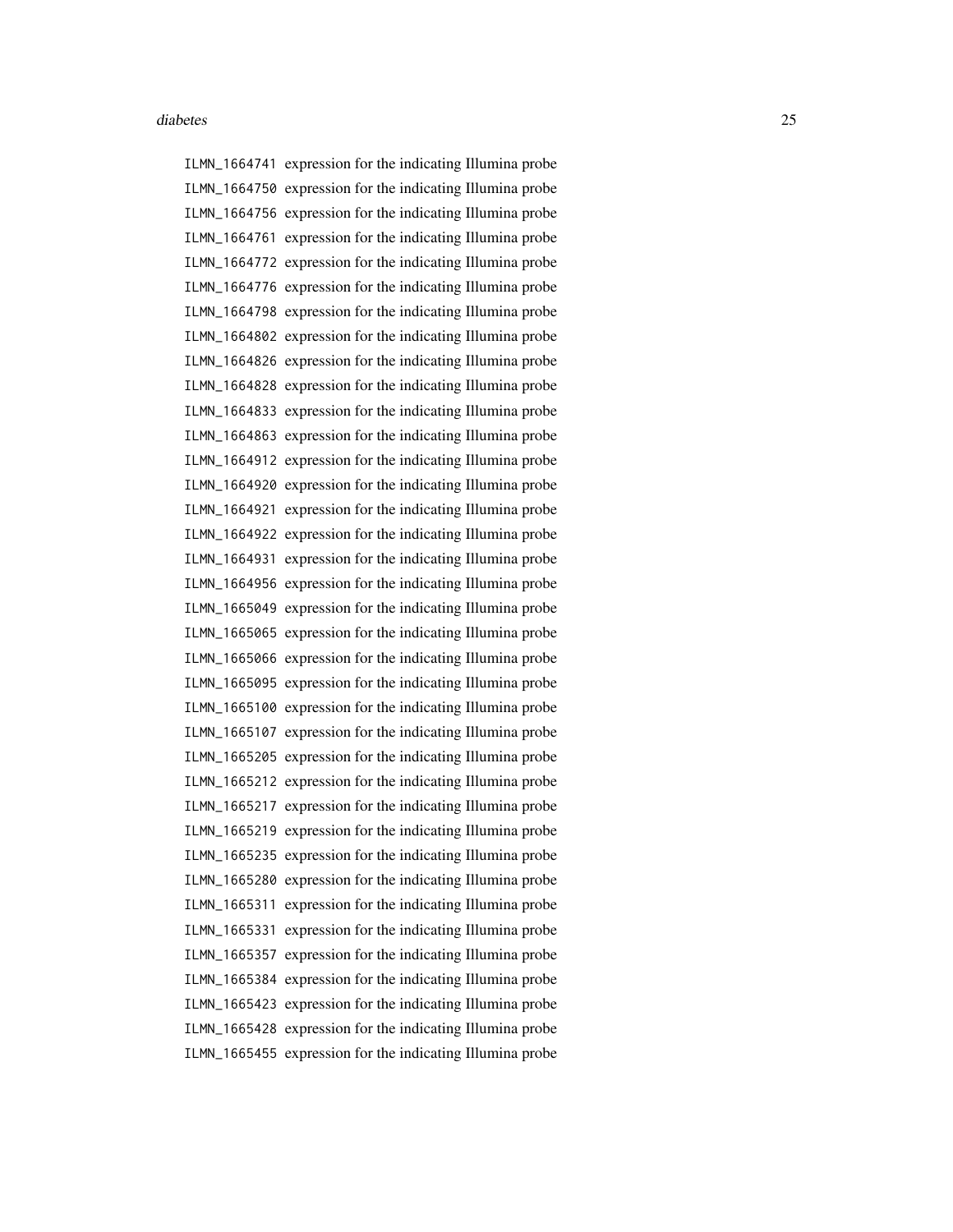26 diabetes and the contract of the contract of the contract of the contract of the contract of the contract of the contract of the contract of the contract of the contract of the contract of the contract of the contract o

ILMN\_1665483 expression for the indicating Illumina probe ILMN\_1665510 expression for the indicating Illumina probe ILMN\_1665526 expression for the indicating Illumina probe ILMN\_1665538 expression for the indicating Illumina probe ILMN\_1665547 expression for the indicating Illumina probe ILMN\_1665554 expression for the indicating Illumina probe ILMN\_1665557 expression for the indicating Illumina probe ILMN\_1665559 expression for the indicating Illumina probe ILMN\_1665622 expression for the indicating Illumina probe ILMN\_1665686 expression for the indicating Illumina probe ILMN\_1665696 expression for the indicating Illumina probe ILMN\_1665717 expression for the indicating Illumina probe ILMN\_1665730 expression for the indicating Illumina probe ILMN\_1665737 expression for the indicating Illumina probe ILMN\_1665738 expression for the indicating Illumina probe ILMN\_1665761 expression for the indicating Illumina probe ILMN\_1665797 expression for the indicating Illumina probe ILMN\_1665831 expression for the indicating Illumina probe ILMN\_1665871 expression for the indicating Illumina probe ILMN\_1665887 expression for the indicating Illumina probe ILMN\_1665909 expression for the indicating Illumina probe ILMN\_1665943 expression for the indicating Illumina probe ILMN\_1665945 expression for the indicating Illumina probe ILMN\_1665964 expression for the indicating Illumina probe ILMN\_1665982 expression for the indicating Illumina probe ILMN\_1666004 expression for the indicating Illumina probe ILMN\_1666049 expression for the indicating Illumina probe ILMN\_1666050 expression for the indicating Illumina probe ILMN\_1666096 expression for the indicating Illumina probe ILMN\_1666178 expression for the indicating Illumina probe ILMN\_1666192 expression for the indicating Illumina probe ILMN\_1666206 expression for the indicating Illumina probe ILMN\_1666208 expression for the indicating Illumina probe ILMN\_1666258 expression for the indicating Illumina probe ILMN\_1666269 expression for the indicating Illumina probe ILMN\_1666306 expression for the indicating Illumina probe ILMN\_1666364 expression for the indicating Illumina probe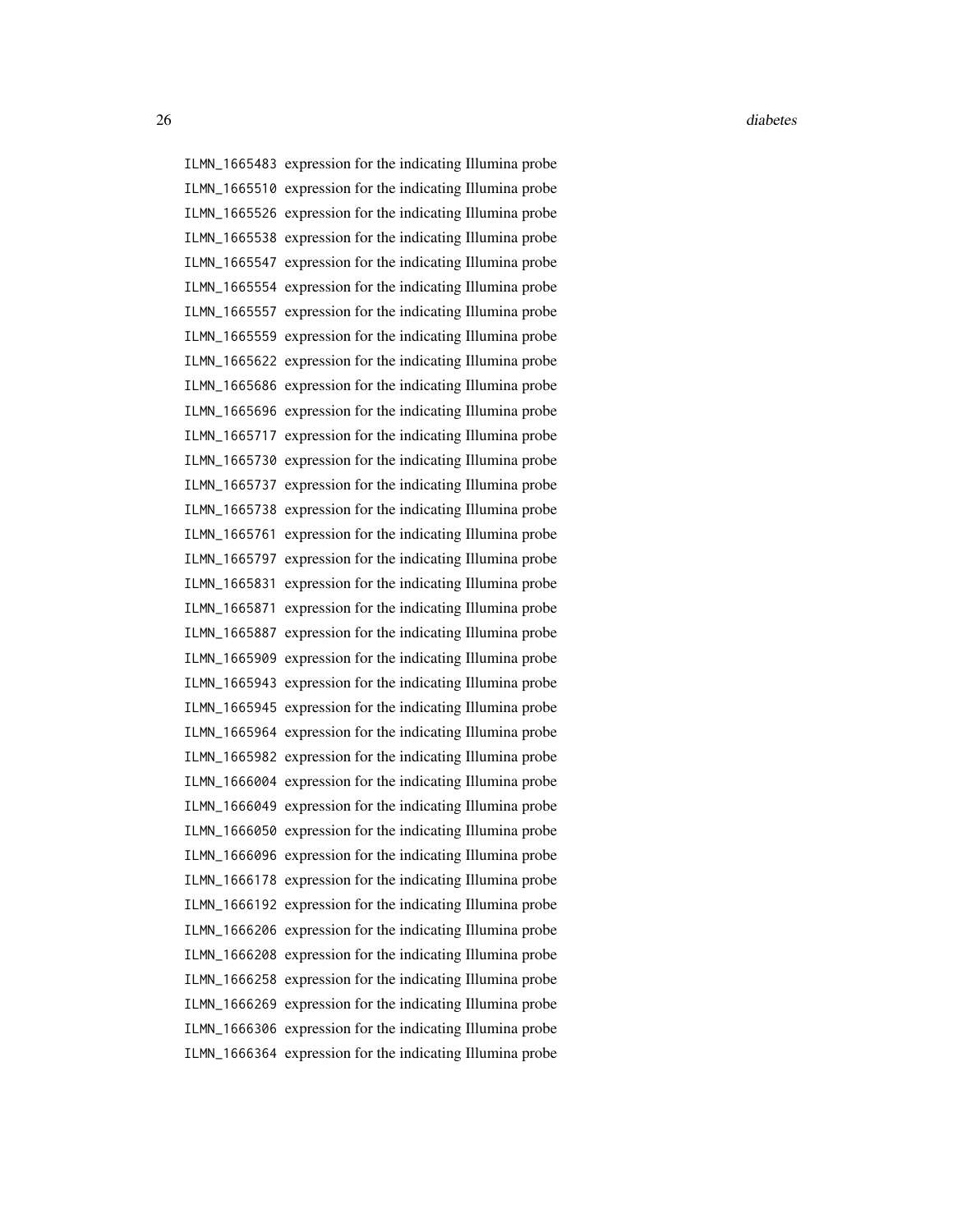ILMN\_1666372 expression for the indicating Illumina probe ILMN\_1666376 expression for the indicating Illumina probe ILMN\_1666380 expression for the indicating Illumina probe ILMN\_1666385 expression for the indicating Illumina probe ILMN\_1666399 expression for the indicating Illumina probe ILMN\_1666409 expression for the indicating Illumina probe ILMN\_1666444 expression for the indicating Illumina probe ILMN\_1666449 expression for the indicating Illumina probe ILMN\_1666453 expression for the indicating Illumina probe ILMN\_1666471 expression for the indicating Illumina probe ILMN\_1666482 expression for the indicating Illumina probe ILMN\_1666493 expression for the indicating Illumina probe ILMN\_1666494 expression for the indicating Illumina probe ILMN\_1666512 expression for the indicating Illumina probe ILMN\_1666546 expression for the indicating Illumina probe ILMN\_1666552 expression for the indicating Illumina probe ILMN\_1666553 expression for the indicating Illumina probe ILMN\_1666594 expression for the indicating Illumina probe ILMN\_1666597 expression for the indicating Illumina probe ILMN\_1666610 expression for the indicating Illumina probe ILMN\_1666624 expression for the indicating Illumina probe ILMN\_1666632 expression for the indicating Illumina probe ILMN\_1666635 expression for the indicating Illumina probe ILMN\_1666665 expression for the indicating Illumina probe ILMN\_1666670 expression for the indicating Illumina probe ILMN\_1666690 expression for the indicating Illumina probe ILMN\_1666727 expression for the indicating Illumina probe ILMN\_1666739 expression for the indicating Illumina probe ILMN\_1666761 expression for the indicating Illumina probe ILMN\_1666777 expression for the indicating Illumina probe ILMN\_1666819 expression for the indicating Illumina probe ILMN\_1666827 expression for the indicating Illumina probe ILMN\_1666845 expression for the indicating Illumina probe ILMN\_1666902 expression for the indicating Illumina probe ILMN\_1666924 expression for the indicating Illumina probe ILMN\_1666933 expression for the indicating Illumina probe ILMN\_1666966 expression for the indicating Illumina probe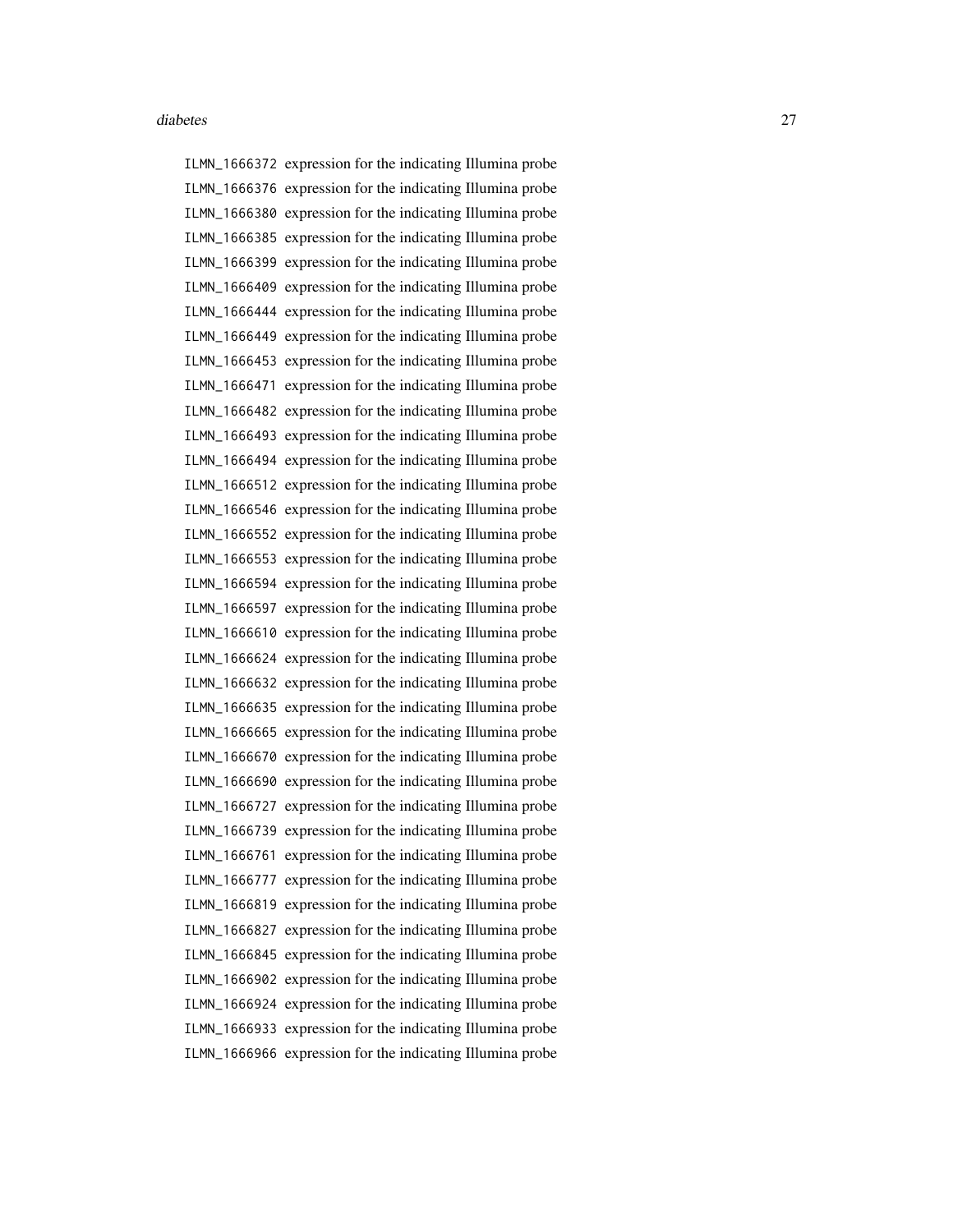28 diabetes and the contract of the contract of the contract of the contract of the contract of the contract of the contract of the contract of the contract of the contract of the contract of the contract of the contract o

ILMN\_1666976 expression for the indicating Illumina probe ILMN\_1667016 expression for the indicating Illumina probe ILMN\_1667030 expression for the indicating Illumina probe ILMN\_1667034 expression for the indicating Illumina probe ILMN\_1667043 expression for the indicating Illumina probe ILMN\_1667050 expression for the indicating Illumina probe ILMN\_1667068 expression for the indicating Illumina probe ILMN\_1667086 expression for the indicating Illumina probe ILMN\_1667112 expression for the indicating Illumina probe ILMN\_1667125 expression for the indicating Illumina probe ILMN\_1667199 expression for the indicating Illumina probe ILMN\_1667201 expression for the indicating Illumina probe ILMN\_1667222 expression for the indicating Illumina probe ILMN\_1667224 expression for the indicating Illumina probe ILMN\_1667232 expression for the indicating Illumina probe ILMN\_1667239 expression for the indicating Illumina probe ILMN\_1667257 expression for the indicating Illumina probe ILMN\_1667260 expression for the indicating Illumina probe ILMN\_1667306 expression for the indicating Illumina probe ILMN\_1667319 expression for the indicating Illumina probe ILMN\_1667330 expression for the indicating Illumina probe ILMN\_1667356 expression for the indicating Illumina probe ILMN\_1667408 expression for the indicating Illumina probe ILMN\_1667429 expression for the indicating Illumina probe ILMN\_1667432 expression for the indicating Illumina probe ILMN\_1667453 expression for the indicating Illumina probe ILMN\_1667476 expression for the indicating Illumina probe ILMN\_1667510 expression for the indicating Illumina probe ILMN\_1667561 expression for the indicating Illumina probe ILMN\_1667577 expression for the indicating Illumina probe ILMN\_1667592 expression for the indicating Illumina probe ILMN\_1667707 expression for the indicating Illumina probe ILMN\_1667711 expression for the indicating Illumina probe ILMN\_1667716 expression for the indicating Illumina probe ILMN\_1667748 expression for the indicating Illumina probe ILMN\_1667825 expression for the indicating Illumina probe ILMN\_1667831 expression for the indicating Illumina probe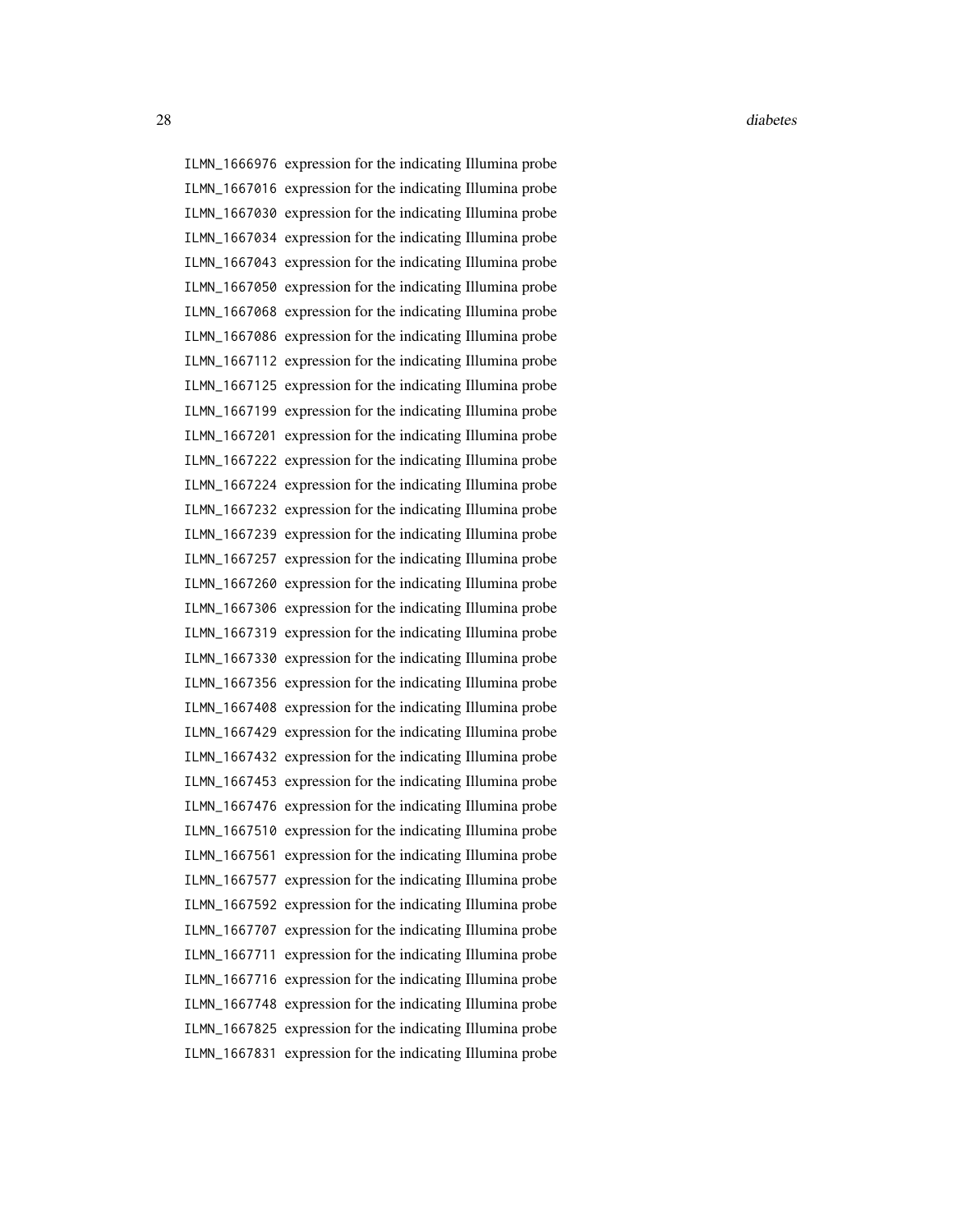ILMN\_1667839 expression for the indicating Illumina probe ILMN\_1667840 expression for the indicating Illumina probe ILMN\_1667857 expression for the indicating Illumina probe ILMN\_1667883 expression for the indicating Illumina probe ILMN\_1667893 expression for the indicating Illumina probe ILMN\_1667915 expression for the indicating Illumina probe ILMN\_1667994 expression for the indicating Illumina probe ILMN\_1668012 expression for the indicating Illumina probe ILMN\_1668039 expression for the indicating Illumina probe ILMN\_1668063 expression for the indicating Illumina probe ILMN\_1668065 expression for the indicating Illumina probe ILMN\_1668090 expression for the indicating Illumina probe ILMN\_1668092 expression for the indicating Illumina probe ILMN\_1668134 expression for the indicating Illumina probe ILMN\_1668177 expression for the indicating Illumina probe ILMN\_1668179 expression for the indicating Illumina probe ILMN\_1668194 expression for the indicating Illumina probe ILMN\_1668247 expression for the indicating Illumina probe ILMN\_1668270 expression for the indicating Illumina probe ILMN\_1668277 expression for the indicating Illumina probe ILMN\_1668283 expression for the indicating Illumina probe ILMN\_1668312 expression for the indicating Illumina probe ILMN\_1668336 expression for the indicating Illumina probe ILMN\_1668345 expression for the indicating Illumina probe ILMN\_1668351 expression for the indicating Illumina probe ILMN\_1668369 expression for the indicating Illumina probe ILMN\_1668374 expression for the indicating Illumina probe ILMN\_1668408 expression for the indicating Illumina probe ILMN\_1668411 expression for the indicating Illumina probe ILMN\_1668417 expression for the indicating Illumina probe ILMN\_1668460 expression for the indicating Illumina probe ILMN\_1668469 expression for the indicating Illumina probe ILMN\_1668484 expression for the indicating Illumina probe ILMN\_1668498 expression for the indicating Illumina probe ILMN\_1668514 expression for the indicating Illumina probe ILMN\_1668525 expression for the indicating Illumina probe ILMN\_1668535 expression for the indicating Illumina probe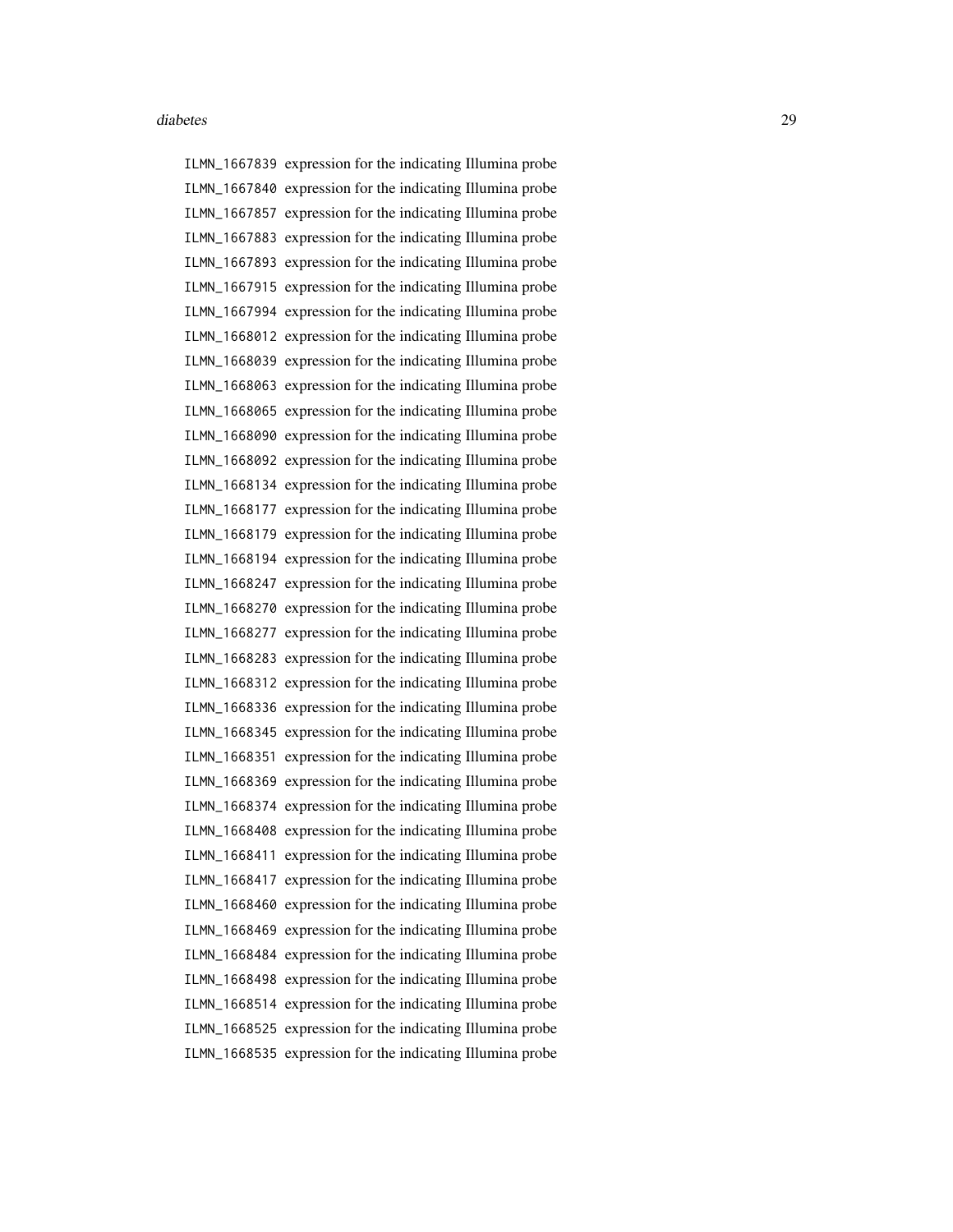ILMN\_1668540 expression for the indicating Illumina probe ILMN\_1668559 expression for the indicating Illumina probe ILMN\_1668586 expression for the indicating Illumina probe ILMN\_1668605 expression for the indicating Illumina probe ILMN\_1668634 expression for the indicating Illumina probe ILMN\_1668639 expression for the indicating Illumina probe ILMN\_1668683 expression for the indicating Illumina probe ILMN\_1668721 expression for the indicating Illumina probe ILMN\_1668726 expression for the indicating Illumina probe ILMN\_1668748 expression for the indicating Illumina probe ILMN\_1668752 expression for the indicating Illumina probe ILMN\_1668822 expression for the indicating Illumina probe ILMN\_1668847 expression for the indicating Illumina probe ILMN\_1668865 expression for the indicating Illumina probe ILMN\_1668910 expression for the indicating Illumina probe ILMN\_1668924 expression for the indicating Illumina probe ILMN\_1668984 expression for the indicating Illumina probe ILMN\_1668996 expression for the indicating Illumina probe ILMN\_1669015 expression for the indicating Illumina probe ILMN\_1669033 expression for the indicating Illumina probe ILMN\_1669064 expression for the indicating Illumina probe ILMN\_1669094 expression for the indicating Illumina probe ILMN\_1669113 expression for the indicating Illumina probe ILMN\_1669118 expression for the indicating Illumina probe ILMN\_1669142 expression for the indicating Illumina probe ILMN\_1669172 expression for the indicating Illumina probe ILMN\_1669177 expression for the indicating Illumina probe ILMN\_1669189 expression for the indicating Illumina probe ILMN\_1669201 expression for the indicating Illumina probe ILMN\_1669206 expression for the indicating Illumina probe ILMN\_1669215 expression for the indicating Illumina probe ILMN\_1669227 expression for the indicating Illumina probe ILMN\_1669252 expression for the indicating Illumina probe ILMN\_1669259 expression for the indicating Illumina probe ILMN\_1669273 expression for the indicating Illumina probe ILMN\_1669275 expression for the indicating Illumina probe ILMN\_1669281 expression for the indicating Illumina probe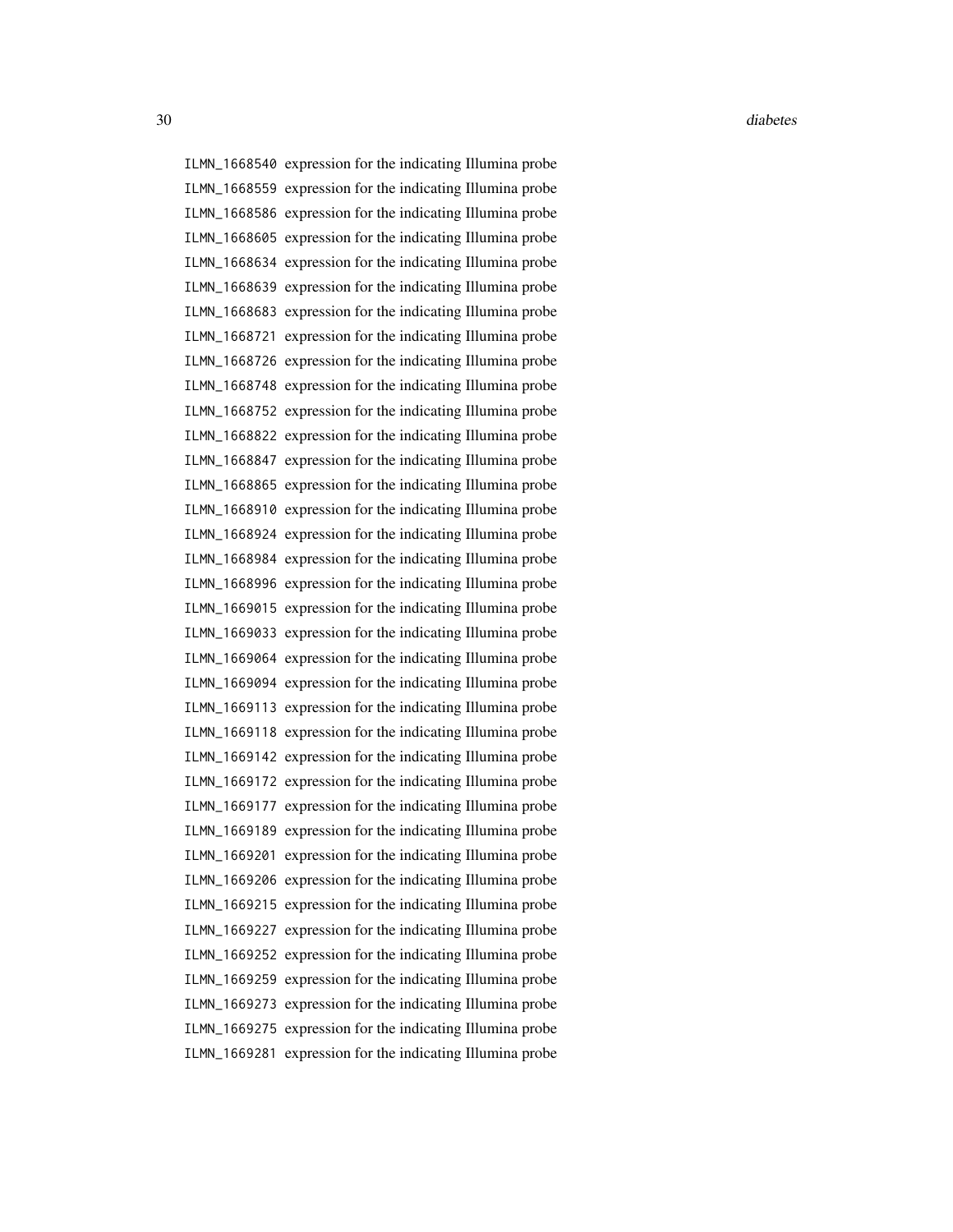ILMN\_1669303 expression for the indicating Illumina probe ILMN\_1669308 expression for the indicating Illumina probe ILMN\_1669310 expression for the indicating Illumina probe ILMN\_1669317 expression for the indicating Illumina probe ILMN\_1669376 expression for the indicating Illumina probe ILMN\_1669377 expression for the indicating Illumina probe ILMN\_1669394 expression for the indicating Illumina probe ILMN\_1669433 expression for the indicating Illumina probe ILMN\_1669446 expression for the indicating Illumina probe ILMN\_1669447 expression for the indicating Illumina probe ILMN\_1669456 expression for the indicating Illumina probe ILMN\_1669484 expression for the indicating Illumina probe ILMN\_1669497 expression for the indicating Illumina probe ILMN\_1669502 expression for the indicating Illumina probe ILMN\_1669508 expression for the indicating Illumina probe ILMN\_1669516 expression for the indicating Illumina probe ILMN\_1669523 expression for the indicating Illumina probe ILMN\_1669550 expression for the indicating Illumina probe ILMN\_1669553 expression for the indicating Illumina probe ILMN\_1669555 expression for the indicating Illumina probe ILMN\_1669572 expression for the indicating Illumina probe ILMN\_1669598 expression for the indicating Illumina probe ILMN\_1669599 expression for the indicating Illumina probe ILMN\_1669607 expression for the indicating Illumina probe ILMN\_1669617 expression for the indicating Illumina probe ILMN\_1669633 expression for the indicating Illumina probe ILMN\_1669635 expression for the indicating Illumina probe ILMN\_1669669 expression for the indicating Illumina probe ILMN\_1669674 expression for the indicating Illumina probe ILMN\_1669692 expression for the indicating Illumina probe ILMN\_1669696 expression for the indicating Illumina probe ILMN\_1669703 expression for the indicating Illumina probe ILMN\_1669718 expression for the indicating Illumina probe ILMN\_1669772 expression for the indicating Illumina probe ILMN\_1669788 expression for the indicating Illumina probe ILMN\_1669802 expression for the indicating Illumina probe ILMN\_1669831 expression for the indicating Illumina probe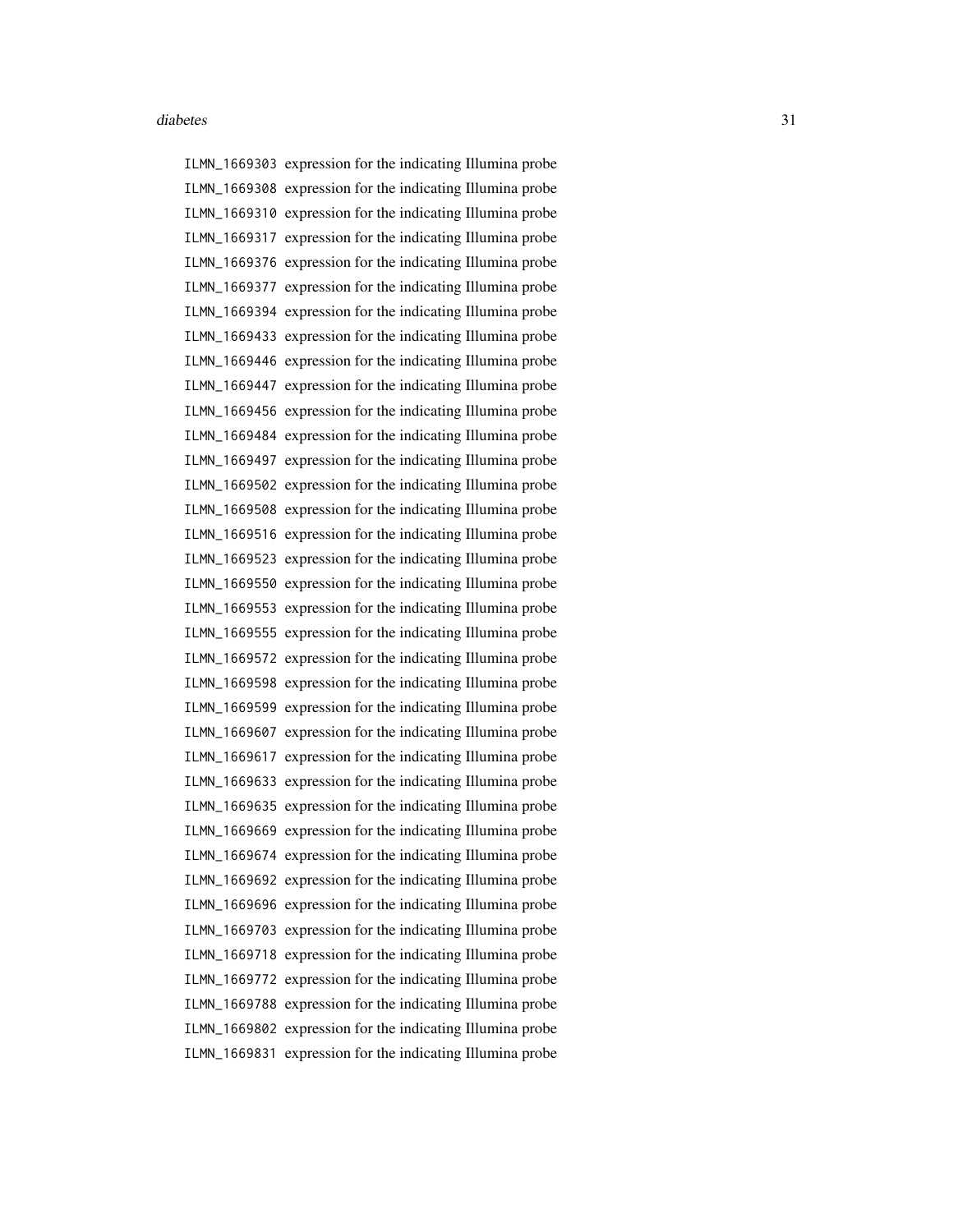ILMN\_1669878 expression for the indicating Illumina probe ILMN\_1669888 expression for the indicating Illumina probe ILMN\_1669905 expression for the indicating Illumina probe ILMN\_1669927 expression for the indicating Illumina probe ILMN\_1669931 expression for the indicating Illumina probe ILMN\_1669966 expression for the indicating Illumina probe ILMN\_1670000 expression for the indicating Illumina probe ILMN\_1670037 expression for the indicating Illumina probe ILMN\_1670076 expression for the indicating Illumina probe ILMN\_1670096 expression for the indicating Illumina probe ILMN\_1670130 expression for the indicating Illumina probe ILMN\_1670134 expression for the indicating Illumina probe ILMN\_1670172 expression for the indicating Illumina probe ILMN\_1670218 expression for the indicating Illumina probe ILMN\_1670256 expression for the indicating Illumina probe ILMN\_1670263 expression for the indicating Illumina probe ILMN\_1670272 expression for the indicating Illumina probe ILMN\_1670302 expression for the indicating Illumina probe ILMN\_1670305 expression for the indicating Illumina probe ILMN\_1670322 expression for the indicating Illumina probe ILMN\_1670377 expression for the indicating Illumina probe ILMN\_1670398 expression for the indicating Illumina probe ILMN\_1670420 expression for the indicating Illumina probe ILMN\_1670439 expression for the indicating Illumina probe ILMN\_1670456 expression for the indicating Illumina probe ILMN\_1670472 expression for the indicating Illumina probe ILMN\_1670539 expression for the indicating Illumina probe ILMN\_1670542 expression for the indicating Illumina probe ILMN\_1670561 expression for the indicating Illumina probe ILMN\_1670609 expression for the indicating Illumina probe ILMN\_1670638 expression for the indicating Illumina probe ILMN\_1670640 expression for the indicating Illumina probe ILMN\_1670692 expression for the indicating Illumina probe ILMN\_1670693 expression for the indicating Illumina probe ILMN\_1670723 expression for the indicating Illumina probe ILMN\_1670752 expression for the indicating Illumina probe ILMN\_1670764 expression for the indicating Illumina probe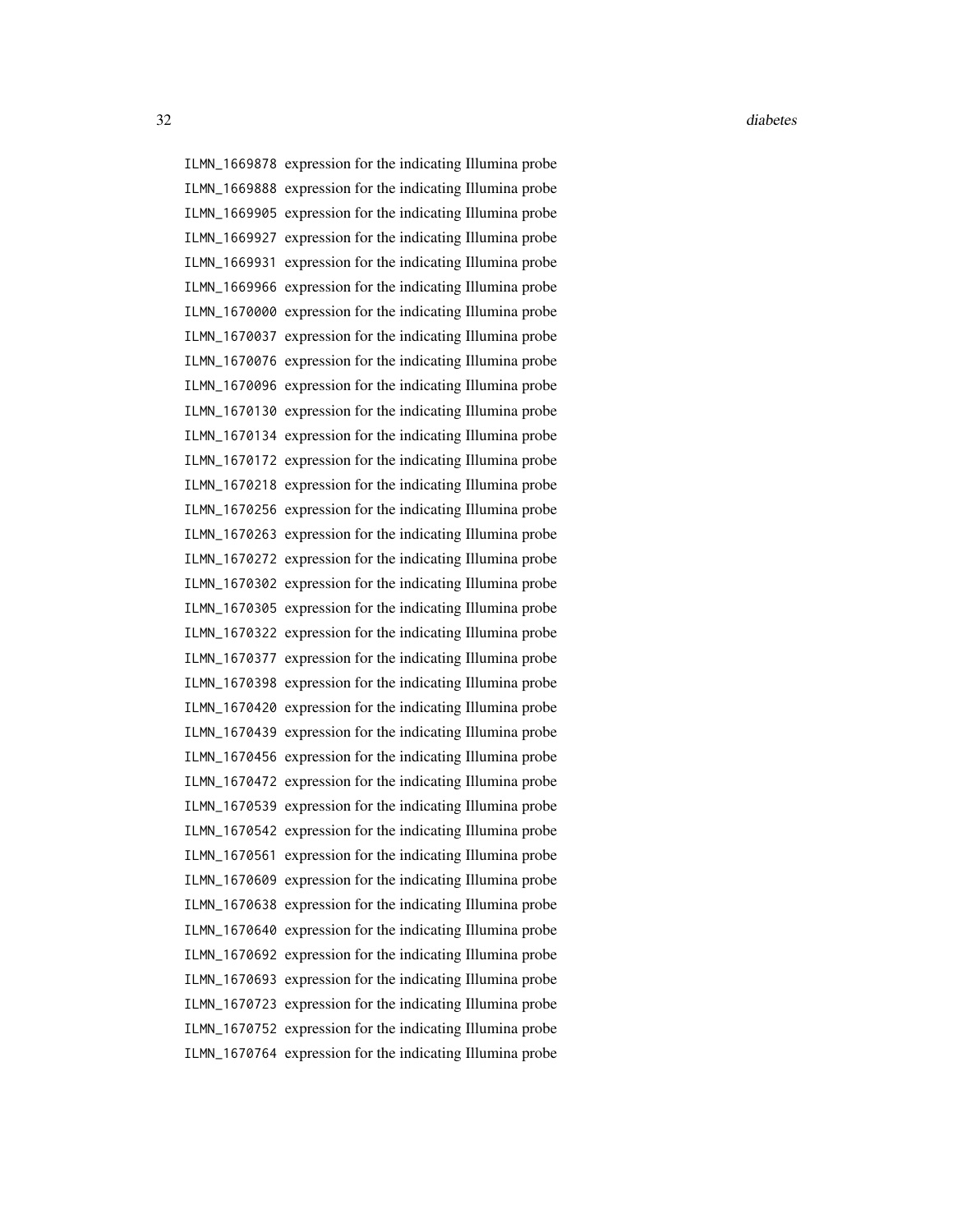ILMN\_1670796 expression for the indicating Illumina probe ILMN\_1670801 expression for the indicating Illumina probe ILMN\_1670807 expression for the indicating Illumina probe ILMN\_1670809 expression for the indicating Illumina probe ILMN\_1670817 expression for the indicating Illumina probe ILMN\_1670821 expression for the indicating Illumina probe ILMN\_1670841 expression for the indicating Illumina probe ILMN\_1670870 expression for the indicating Illumina probe ILMN\_1670875 expression for the indicating Illumina probe ILMN\_1670878 expression for the indicating Illumina probe ILMN\_1670895 expression for the indicating Illumina probe ILMN\_1670899 expression for the indicating Illumina probe ILMN\_1670901 expression for the indicating Illumina probe ILMN\_1670918 expression for the indicating Illumina probe ILMN\_1670925 expression for the indicating Illumina probe ILMN\_1670926 expression for the indicating Illumina probe ILMN\_1670931 expression for the indicating Illumina probe ILMN\_1670948 expression for the indicating Illumina probe ILMN\_1671004 expression for the indicating Illumina probe ILMN\_1671028 expression for the indicating Illumina probe ILMN\_1671039 expression for the indicating Illumina probe ILMN\_1671048 expression for the indicating Illumina probe ILMN\_1671055 expression for the indicating Illumina probe ILMN\_1671087 expression for the indicating Illumina probe ILMN\_1671104 expression for the indicating Illumina probe ILMN\_1671116 expression for the indicating Illumina probe ILMN\_1671142 expression for the indicating Illumina probe ILMN\_1671158 expression for the indicating Illumina probe ILMN\_1671191 expression for the indicating Illumina probe ILMN\_1671207 expression for the indicating Illumina probe ILMN\_1671209 expression for the indicating Illumina probe ILMN\_1671221 expression for the indicating Illumina probe ILMN\_1671237 expression for the indicating Illumina probe ILMN\_1671250 expression for the indicating Illumina probe ILMN\_1671257 expression for the indicating Illumina probe ILMN\_1671263 expression for the indicating Illumina probe ILMN\_1671291 expression for the indicating Illumina probe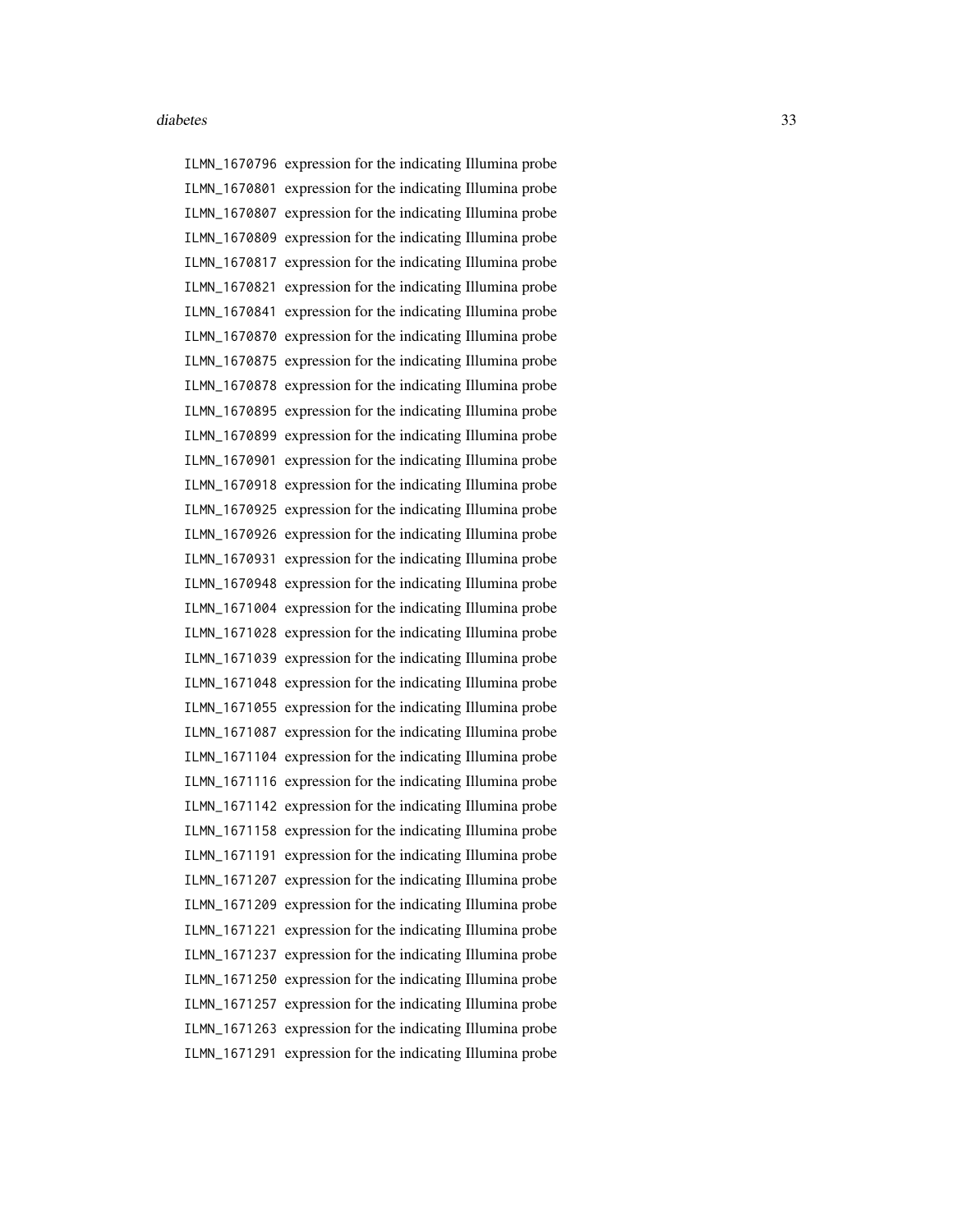ILMN\_1671297 expression for the indicating Illumina probe ILMN\_1671314 expression for the indicating Illumina probe ILMN\_1671326 expression for the indicating Illumina probe ILMN\_1671337 expression for the indicating Illumina probe ILMN\_1671374 expression for the indicating Illumina probe ILMN\_1671404 expression for the indicating Illumina probe ILMN\_1671427 expression for the indicating Illumina probe ILMN\_1671473 expression for the indicating Illumina probe ILMN\_1671482 expression for the indicating Illumina probe ILMN\_1671486 expression for the indicating Illumina probe ILMN\_1671494 expression for the indicating Illumina probe ILMN\_1671509 expression for the indicating Illumina probe ILMN\_1671516 expression for the indicating Illumina probe ILMN\_1671554 expression for the indicating Illumina probe ILMN\_1671565 expression for the indicating Illumina probe ILMN\_1671568 expression for the indicating Illumina probe ILMN\_1671583 expression for the indicating Illumina probe ILMN\_1671603 expression for the indicating Illumina probe ILMN\_1671621 expression for the indicating Illumina probe ILMN\_1671686 expression for the indicating Illumina probe ILMN\_1671703 expression for the indicating Illumina probe ILMN\_1671725 expression for the indicating Illumina probe ILMN\_1671731 expression for the indicating Illumina probe ILMN\_1671742 expression for the indicating Illumina probe ILMN\_1671765 expression for the indicating Illumina probe ILMN\_1671766 expression for the indicating Illumina probe ILMN\_1671791 expression for the indicating Illumina probe ILMN\_1671809 expression for the indicating Illumina probe ILMN\_1671839 expression for the indicating Illumina probe ILMN\_1671843 expression for the indicating Illumina probe ILMN\_1671885 expression for the indicating Illumina probe ILMN\_1671893 expression for the indicating Illumina probe ILMN\_1671895 expression for the indicating Illumina probe ILMN\_1671902 expression for the indicating Illumina probe ILMN\_1671911 expression for the indicating Illumina probe ILMN\_1671913 expression for the indicating Illumina probe ILMN\_1671928 expression for the indicating Illumina probe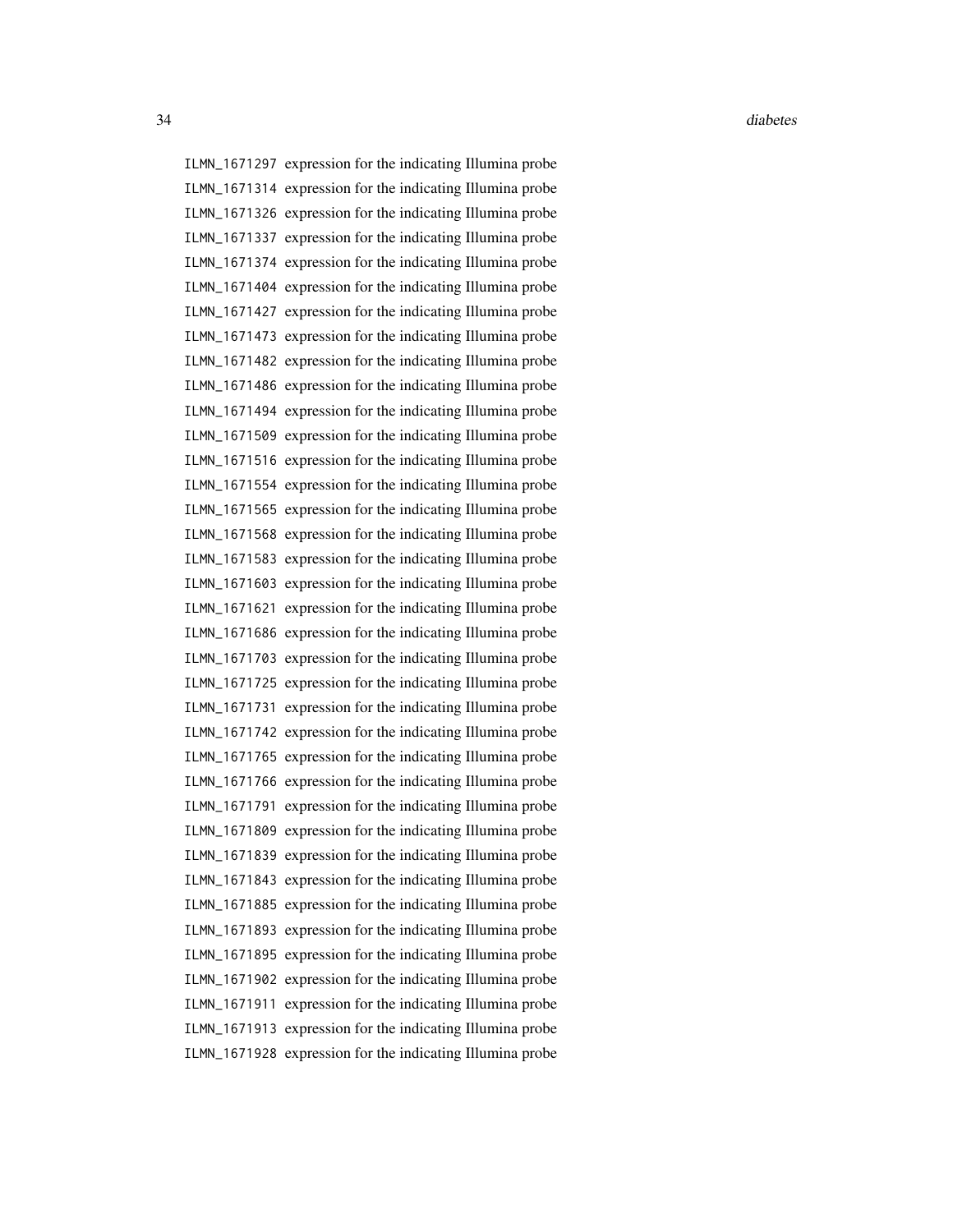ILMN\_1671932 expression for the indicating Illumina probe ILMN\_1672004 expression for the indicating Illumina probe ILMN\_1672042 expression for the indicating Illumina probe ILMN\_1672080 expression for the indicating Illumina probe ILMN\_1672081 expression for the indicating Illumina probe ILMN\_1672091 expression for the indicating Illumina probe ILMN\_1672094 expression for the indicating Illumina probe ILMN\_1672114 expression for the indicating Illumina probe ILMN\_1672120 expression for the indicating Illumina probe ILMN\_1672122 expression for the indicating Illumina probe ILMN\_1672128 expression for the indicating Illumina probe ILMN\_1672135 expression for the indicating Illumina probe ILMN\_1672149 expression for the indicating Illumina probe ILMN\_1672157 expression for the indicating Illumina probe ILMN\_1672176 expression for the indicating Illumina probe ILMN\_1672191 expression for the indicating Illumina probe ILMN\_1672295 expression for the indicating Illumina probe ILMN\_1672331 expression for the indicating Illumina probe ILMN\_1672366 expression for the indicating Illumina probe ILMN\_1672389 expression for the indicating Illumina probe ILMN\_1672393 expression for the indicating Illumina probe ILMN\_1672415 expression for the indicating Illumina probe ILMN\_1672417 expression for the indicating Illumina probe ILMN\_1672443 expression for the indicating Illumina probe ILMN\_1672461 expression for the indicating Illumina probe ILMN\_1672486 expression for the indicating Illumina probe ILMN\_1672496 expression for the indicating Illumina probe ILMN\_1672503 expression for the indicating Illumina probe ILMN\_1672504 expression for the indicating Illumina probe ILMN\_1672547 expression for the indicating Illumina probe ILMN\_1672554 expression for the indicating Illumina probe ILMN\_1672564 expression for the indicating Illumina probe ILMN\_1672565 expression for the indicating Illumina probe ILMN\_1672571 expression for the indicating Illumina probe ILMN\_1672589 expression for the indicating Illumina probe ILMN\_1672605 expression for the indicating Illumina probe ILMN\_1672660 expression for the indicating Illumina probe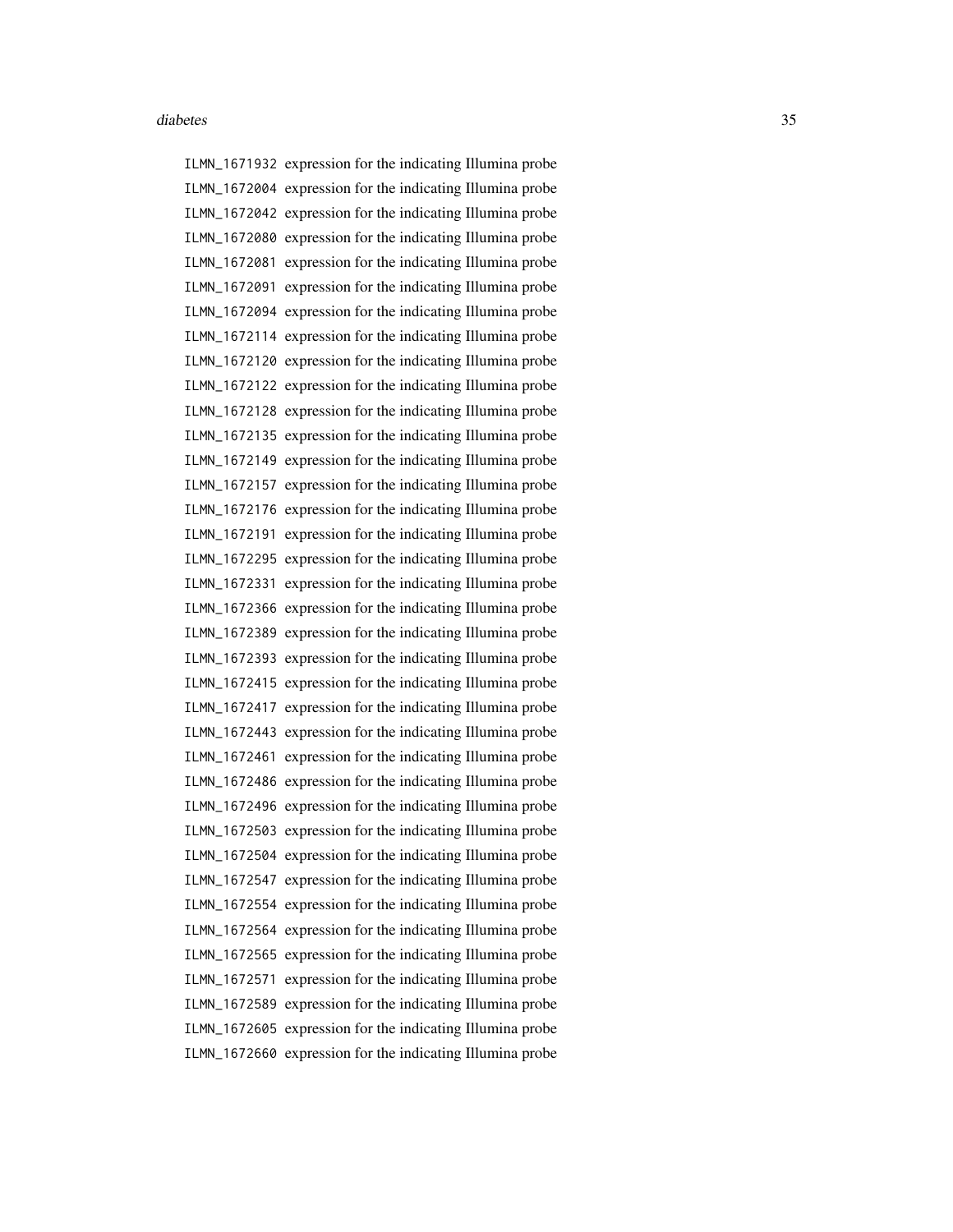ILMN\_1672662 expression for the indicating Illumina probe ILMN\_1672717 expression for the indicating Illumina probe ILMN\_1672728 expression for the indicating Illumina probe ILMN\_1672759 expression for the indicating Illumina probe ILMN\_1672807 expression for the indicating Illumina probe ILMN\_1672811 expression for the indicating Illumina probe ILMN\_1672834 expression for the indicating Illumina probe ILMN\_1672843 expression for the indicating Illumina probe ILMN\_1672878 expression for the indicating Illumina probe ILMN\_1672908 expression for the indicating Illumina probe ILMN\_1672940 expression for the indicating Illumina probe ILMN\_1673023 expression for the indicating Illumina probe ILMN\_1673026 expression for the indicating Illumina probe ILMN\_1673030 expression for the indicating Illumina probe ILMN\_1673069 expression for the indicating Illumina probe ILMN\_1673111 expression for the indicating Illumina probe ILMN\_1673129 expression for the indicating Illumina probe ILMN\_1673138 expression for the indicating Illumina probe ILMN\_1673207 expression for the indicating Illumina probe ILMN\_1673215 expression for the indicating Illumina probe ILMN\_1673252 expression for the indicating Illumina probe ILMN\_1673275 expression for the indicating Illumina probe ILMN\_1673299 expression for the indicating Illumina probe ILMN\_1673305 expression for the indicating Illumina probe ILMN\_1673352 expression for the indicating Illumina probe ILMN\_1673357 expression for the indicating Illumina probe ILMN\_1673363 expression for the indicating Illumina probe ILMN\_1673370 expression for the indicating Illumina probe ILMN\_1673455 expression for the indicating Illumina probe ILMN\_1673478 expression for the indicating Illumina probe ILMN\_1673503 expression for the indicating Illumina probe ILMN\_1673509 expression for the indicating Illumina probe ILMN\_1673518 expression for the indicating Illumina probe ILMN\_1673521 expression for the indicating Illumina probe ILMN\_1673529 expression for the indicating Illumina probe ILMN\_1673543 expression for the indicating Illumina probe ILMN\_1673544 expression for the indicating Illumina probe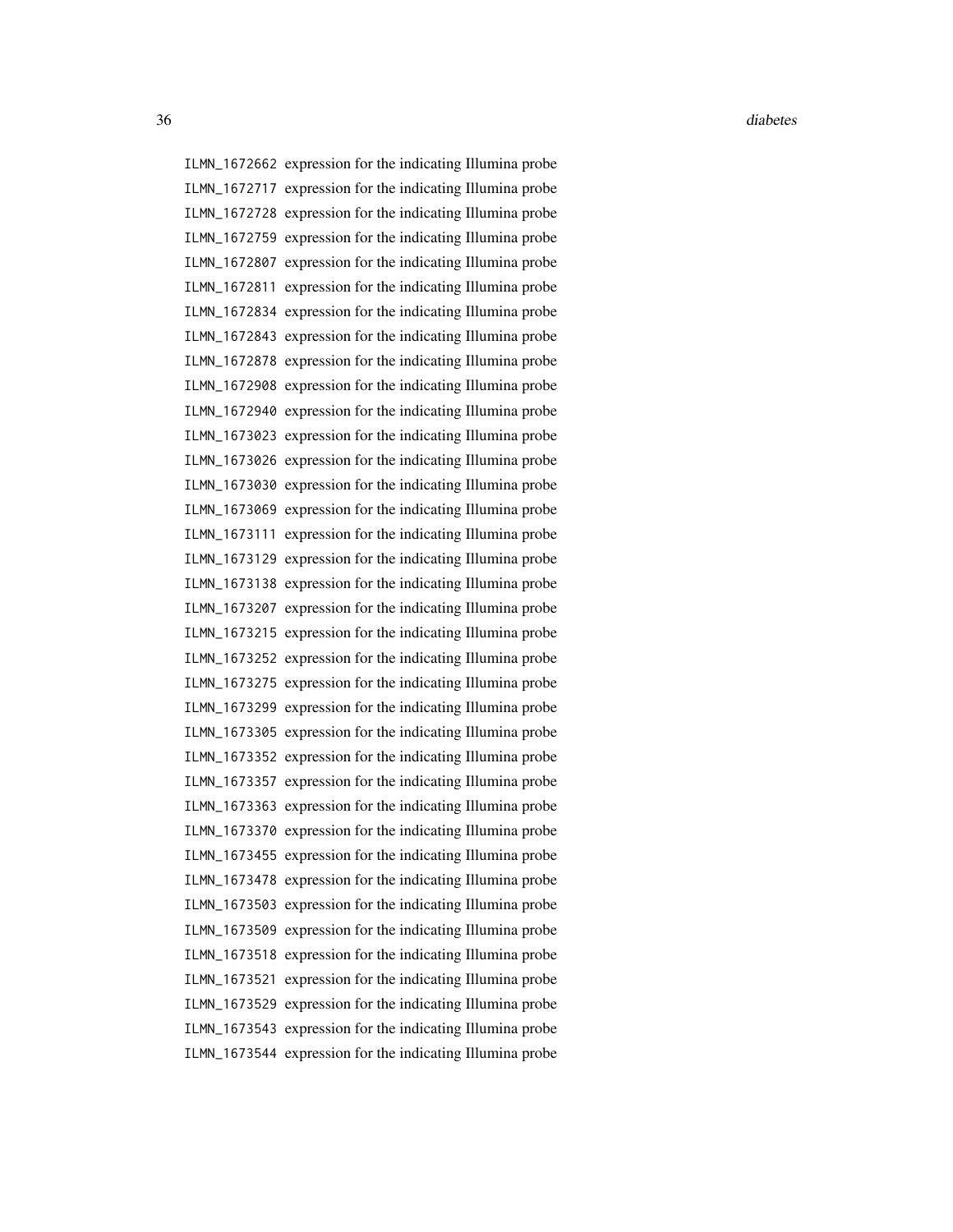ILMN\_1673548 expression for the indicating Illumina probe ILMN\_1673586 expression for the indicating Illumina probe ILMN\_1673604 expression for the indicating Illumina probe ILMN\_1673682 expression for the indicating Illumina probe ILMN\_1673711 expression for the indicating Illumina probe ILMN\_1673712 expression for the indicating Illumina probe ILMN\_1673716 expression for the indicating Illumina probe ILMN\_1673743 expression for the indicating Illumina probe ILMN\_1673769 expression for the indicating Illumina probe ILMN\_1673788 expression for the indicating Illumina probe ILMN\_1673795 expression for the indicating Illumina probe ILMN\_1673798 expression for the indicating Illumina probe ILMN\_1673815 expression for the indicating Illumina probe ILMN\_1673820 expression for the indicating Illumina probe ILMN\_1673867 expression for the indicating Illumina probe ILMN\_1673892 expression for the indicating Illumina probe ILMN\_1673917 expression for the indicating Illumina probe ILMN\_1673936 expression for the indicating Illumina probe ILMN\_1673944 expression for the indicating Illumina probe ILMN\_1673950 expression for the indicating Illumina probe ILMN\_1673953 expression for the indicating Illumina probe ILMN\_1673962 expression for the indicating Illumina probe ILMN\_1673966 expression for the indicating Illumina probe ILMN\_1673991 expression for the indicating Illumina probe ILMN\_1674009 expression for the indicating Illumina probe ILMN\_1674024 expression for the indicating Illumina probe ILMN\_1674038 expression for the indicating Illumina probe ILMN\_1674063 expression for the indicating Illumina probe ILMN\_1674135 expression for the indicating Illumina probe ILMN\_1674152 expression for the indicating Illumina probe ILMN\_1674160 expression for the indicating Illumina probe ILMN\_1674181 expression for the indicating Illumina probe ILMN\_1674236 expression for the indicating Illumina probe ILMN\_1674243 expression for the indicating Illumina probe ILMN\_1674250 expression for the indicating Illumina probe ILMN\_1674265 expression for the indicating Illumina probe ILMN\_1674282 expression for the indicating Illumina probe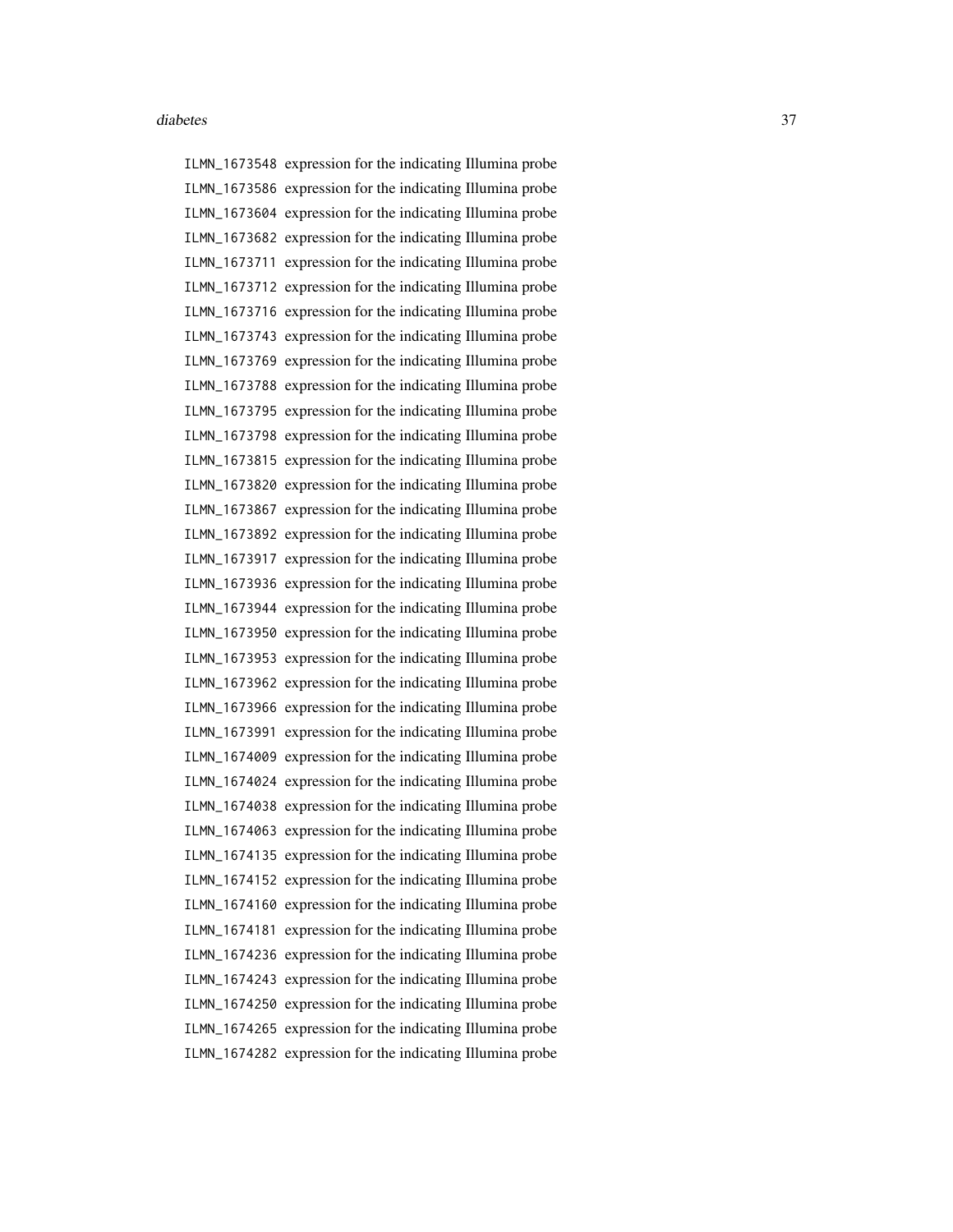ILMN\_1674285 expression for the indicating Illumina probe ILMN\_1674297 expression for the indicating Illumina probe ILMN\_1674302 expression for the indicating Illumina probe ILMN\_1674366 expression for the indicating Illumina probe ILMN\_1674385 expression for the indicating Illumina probe ILMN\_1674394 expression for the indicating Illumina probe ILMN\_1674399 expression for the indicating Illumina probe ILMN\_1674402 expression for the indicating Illumina probe ILMN\_1674405 expression for the indicating Illumina probe ILMN\_1674421 expression for the indicating Illumina probe ILMN\_1674458 expression for the indicating Illumina probe ILMN\_1674551 expression for the indicating Illumina probe ILMN\_1674560 expression for the indicating Illumina probe ILMN\_1674574 expression for the indicating Illumina probe ILMN\_1674609 expression for the indicating Illumina probe ILMN\_1674640 expression for the indicating Illumina probe ILMN\_1674650 expression for the indicating Illumina probe ILMN\_1674659 expression for the indicating Illumina probe ILMN\_1674661 expression for the indicating Illumina probe ILMN\_1674698 expression for the indicating Illumina probe ILMN\_1674706 expression for the indicating Illumina probe ILMN\_1674759 expression for the indicating Illumina probe ILMN\_1674780 expression for the indicating Illumina probe ILMN\_1674811 expression for the indicating Illumina probe ILMN\_1674817 expression for the indicating Illumina probe ILMN\_1674838 expression for the indicating Illumina probe ILMN\_1674866 expression for the indicating Illumina probe ILMN\_1674874 expression for the indicating Illumina probe ILMN\_1674926 expression for the indicating Illumina probe ILMN\_1674941 expression for the indicating Illumina probe ILMN\_1674955 expression for the indicating Illumina probe ILMN\_1674985 expression for the indicating Illumina probe ILMN\_1675007 expression for the indicating Illumina probe ILMN\_1675024 expression for the indicating Illumina probe ILMN\_1675038 expression for the indicating Illumina probe ILMN\_1675055 expression for the indicating Illumina probe ILMN\_1675062 expression for the indicating Illumina probe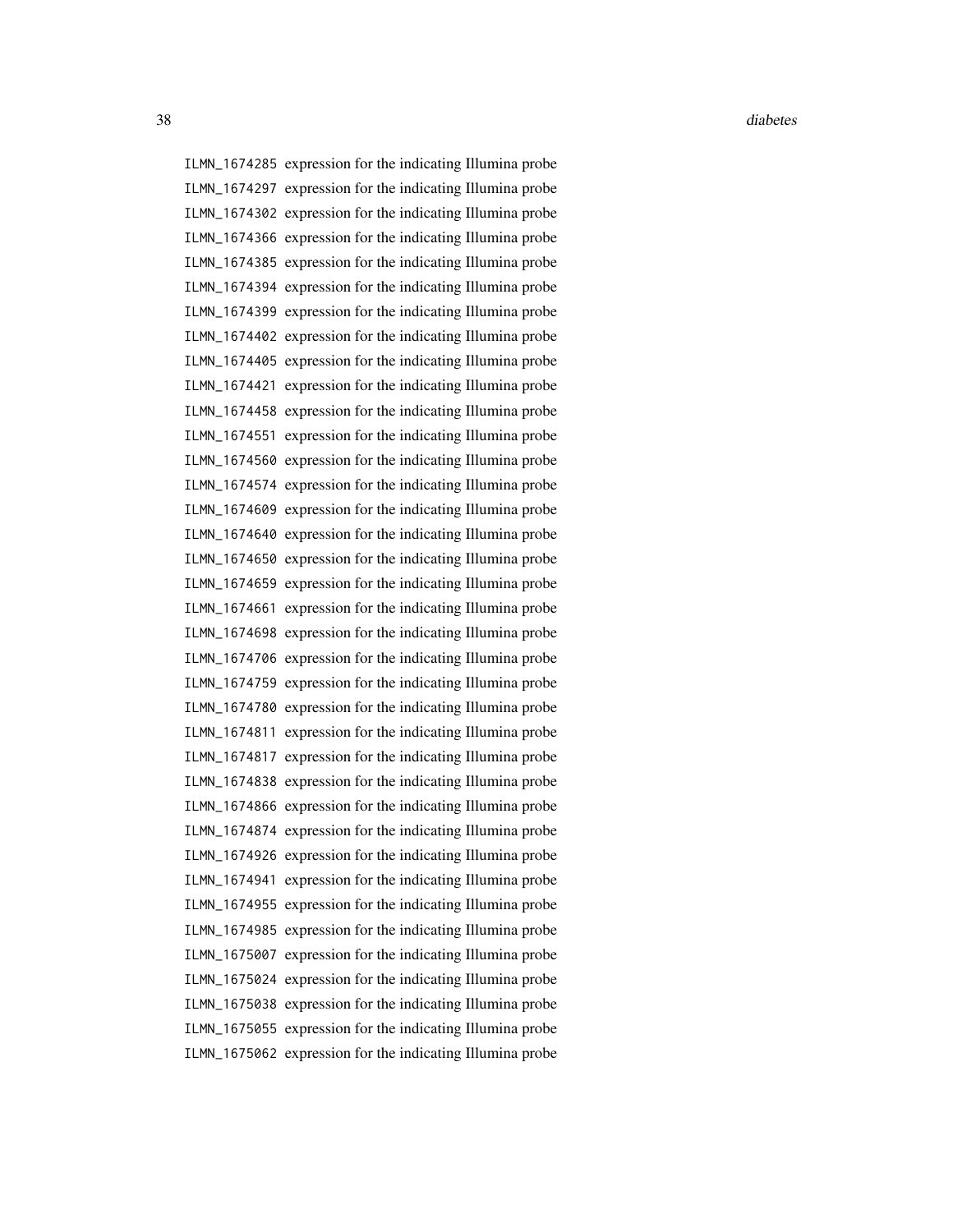ILMN\_1675085 expression for the indicating Illumina probe ILMN\_1675106 expression for the indicating Illumina probe ILMN\_1675124 expression for the indicating Illumina probe ILMN\_1675131 expression for the indicating Illumina probe ILMN\_1675150 expression for the indicating Illumina probe ILMN\_1675156 expression for the indicating Illumina probe ILMN\_1675191 expression for the indicating Illumina probe ILMN\_1675239 expression for the indicating Illumina probe ILMN\_1675258 expression for the indicating Illumina probe ILMN\_1675266 expression for the indicating Illumina probe ILMN\_1675365 expression for the indicating Illumina probe ILMN\_1675377 expression for the indicating Illumina probe ILMN\_1675387 expression for the indicating Illumina probe ILMN\_1675391 expression for the indicating Illumina probe ILMN\_1675406 expression for the indicating Illumina probe ILMN\_1675428 expression for the indicating Illumina probe ILMN\_1675429 expression for the indicating Illumina probe ILMN\_1675448 expression for the indicating Illumina probe ILMN\_1675454 expression for the indicating Illumina probe ILMN\_1675462 expression for the indicating Illumina probe ILMN\_1675479 expression for the indicating Illumina probe ILMN\_1675483 expression for the indicating Illumina probe ILMN\_1675501 expression for the indicating Illumina probe ILMN\_1675577 expression for the indicating Illumina probe ILMN\_1675583 expression for the indicating Illumina probe ILMN\_1675612 expression for the indicating Illumina probe ILMN\_1675617 expression for the indicating Illumina probe ILMN\_1675640 expression for the indicating Illumina probe ILMN\_1675656 expression for the indicating Illumina probe ILMN\_1675669 expression for the indicating Illumina probe ILMN\_1675671 expression for the indicating Illumina probe ILMN\_1675674 expression for the indicating Illumina probe ILMN\_1675684 expression for the indicating Illumina probe ILMN\_1675695 expression for the indicating Illumina probe ILMN\_1675701 expression for the indicating Illumina probe ILMN\_1675709 expression for the indicating Illumina probe ILMN\_1675721 expression for the indicating Illumina probe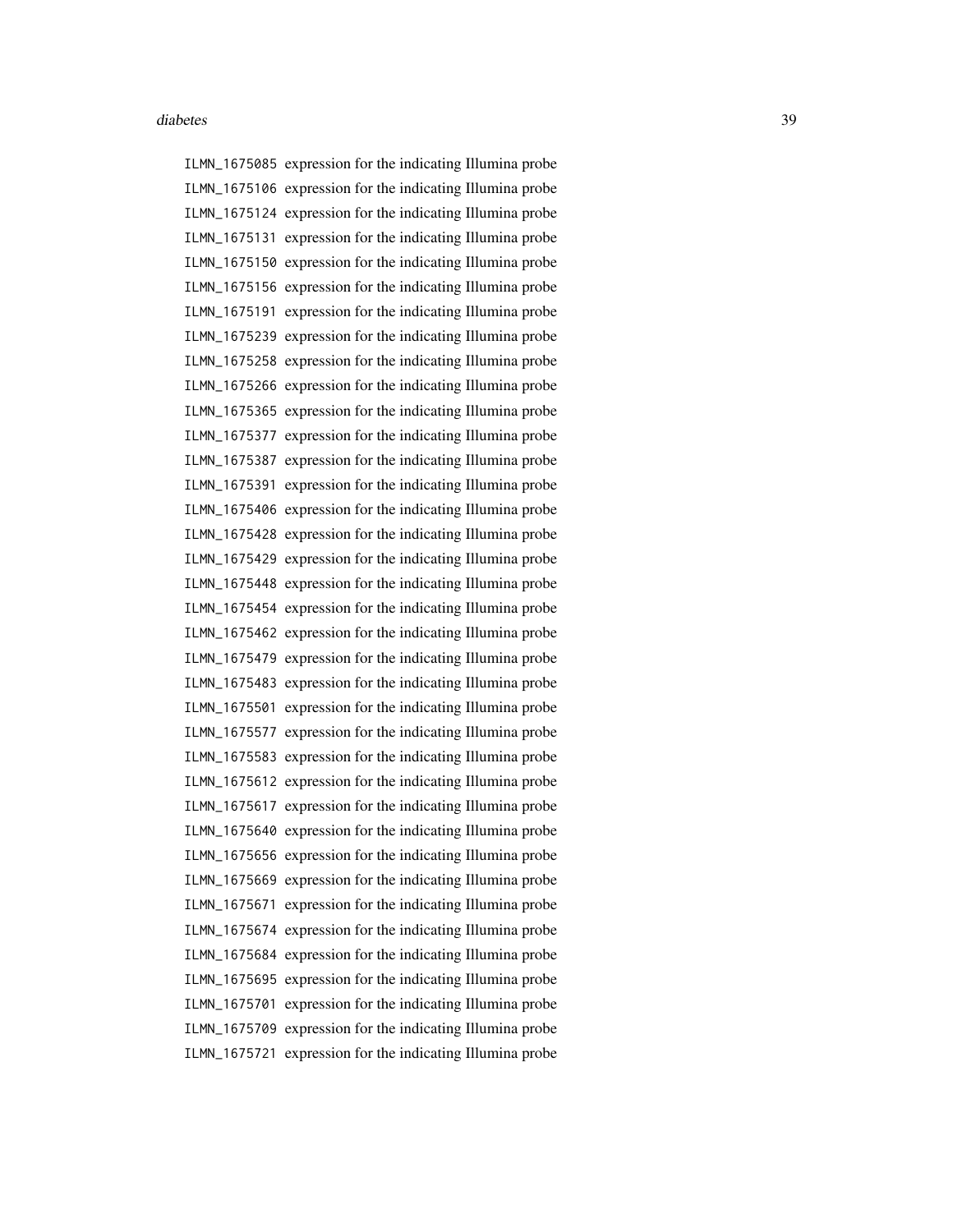ILMN\_1675756 expression for the indicating Illumina probe ILMN\_1675788 expression for the indicating Illumina probe ILMN\_1675797 expression for the indicating Illumina probe ILMN\_1675848 expression for the indicating Illumina probe ILMN\_1675866 expression for the indicating Illumina probe ILMN\_1675939 expression for the indicating Illumina probe ILMN\_1675956 expression for the indicating Illumina probe ILMN\_1675982 expression for the indicating Illumina probe ILMN\_1676002 expression for the indicating Illumina probe ILMN\_1676003 expression for the indicating Illumina probe ILMN\_1676010 expression for the indicating Illumina probe ILMN\_1676016 expression for the indicating Illumina probe ILMN\_1676026 expression for the indicating Illumina probe ILMN\_1676062 expression for the indicating Illumina probe ILMN\_1676088 expression for the indicating Illumina probe ILMN\_1676159 expression for the indicating Illumina probe ILMN\_1676191 expression for the indicating Illumina probe ILMN\_1676241 expression for the indicating Illumina probe ILMN\_1676280 expression for the indicating Illumina probe ILMN\_1676289 expression for the indicating Illumina probe ILMN\_1676296 expression for the indicating Illumina probe ILMN\_1676302 expression for the indicating Illumina probe ILMN\_1676318 expression for the indicating Illumina probe ILMN\_1676358 expression for the indicating Illumina probe ILMN\_1676372 expression for the indicating Illumina probe ILMN\_1676385 expression for the indicating Illumina probe ILMN\_1676393 expression for the indicating Illumina probe ILMN\_1676408 expression for the indicating Illumina probe ILMN\_1676423 expression for the indicating Illumina probe ILMN\_1676448 expression for the indicating Illumina probe ILMN\_1676470 expression for the indicating Illumina probe ILMN\_1676515 expression for the indicating Illumina probe ILMN\_1676528 expression for the indicating Illumina probe ILMN\_1676548 expression for the indicating Illumina probe ILMN\_1676555 expression for the indicating Illumina probe ILMN\_1676563 expression for the indicating Illumina probe ILMN\_1676575 expression for the indicating Illumina probe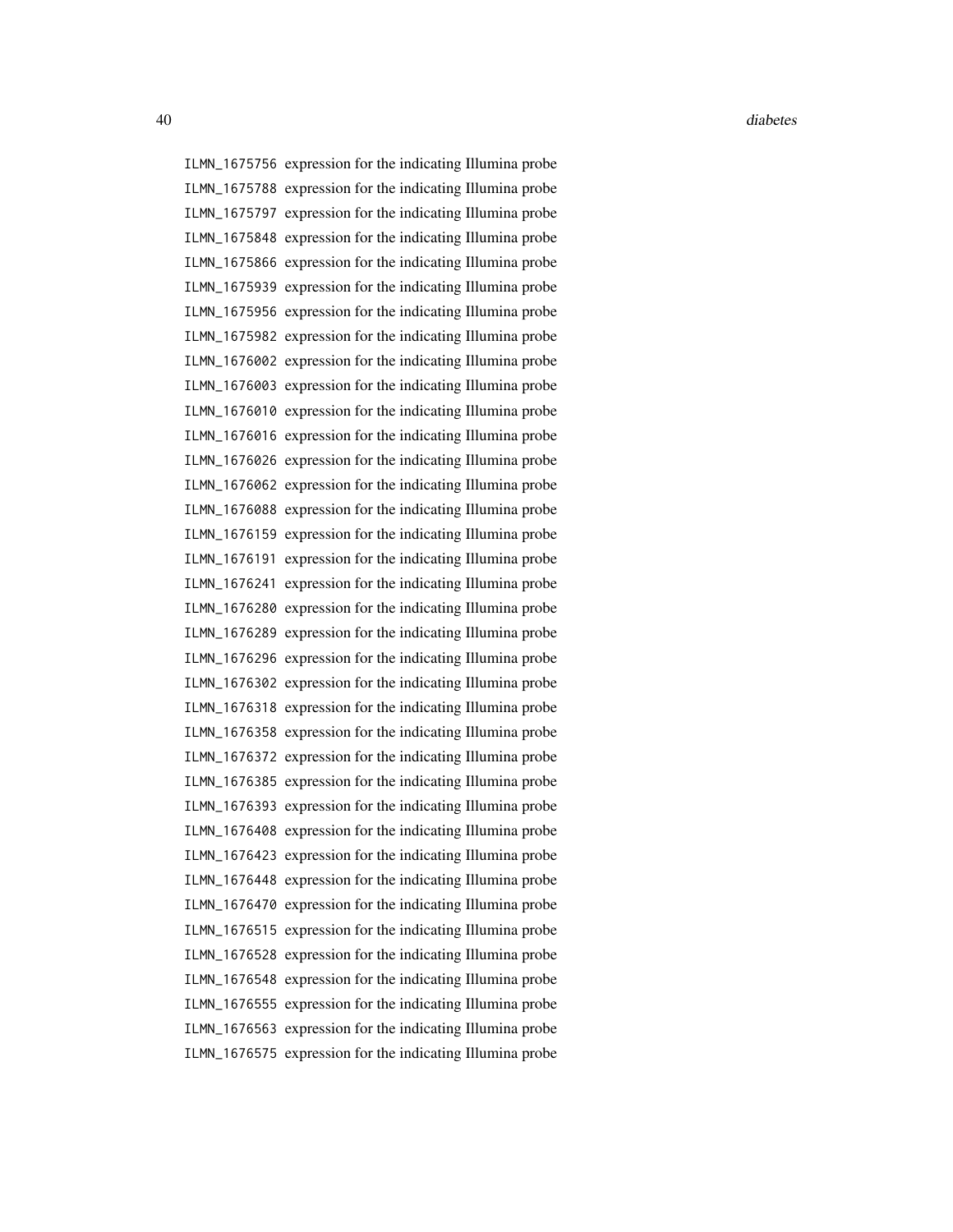ILMN\_1676600 expression for the indicating Illumina probe ILMN\_1676611 expression for the indicating Illumina probe ILMN\_1676625 expression for the indicating Illumina probe ILMN\_1676626 expression for the indicating Illumina probe ILMN\_1676629 expression for the indicating Illumina probe ILMN\_1676631 expression for the indicating Illumina probe ILMN\_1676632 expression for the indicating Illumina probe ILMN\_1676665 expression for the indicating Illumina probe ILMN\_1676725 expression for the indicating Illumina probe ILMN\_1676731 expression for the indicating Illumina probe ILMN\_1676737 expression for the indicating Illumina probe ILMN\_1676745 expression for the indicating Illumina probe ILMN\_1676759 expression for the indicating Illumina probe ILMN\_1676799 expression for the indicating Illumina probe ILMN\_1676842 expression for the indicating Illumina probe ILMN\_1676846 expression for the indicating Illumina probe ILMN\_1676891 expression for the indicating Illumina probe ILMN\_1676893 expression for the indicating Illumina probe ILMN\_1676899 expression for the indicating Illumina probe ILMN\_1676905 expression for the indicating Illumina probe ILMN\_1676924 expression for the indicating Illumina probe ILMN\_1676946 expression for the indicating Illumina probe ILMN\_1676955 expression for the indicating Illumina probe ILMN\_1676973 expression for the indicating Illumina probe ILMN\_1676984 expression for the indicating Illumina probe ILMN\_1677038 expression for the indicating Illumina probe ILMN\_1677041 expression for the indicating Illumina probe ILMN\_1677043 expression for the indicating Illumina probe ILMN\_1677080 expression for the indicating Illumina probe ILMN\_1677085 expression for the indicating Illumina probe ILMN\_1677098 expression for the indicating Illumina probe ILMN\_1677122 expression for the indicating Illumina probe ILMN\_1677133 expression for the indicating Illumina probe ILMN\_1677138 expression for the indicating Illumina probe ILMN\_1677165 expression for the indicating Illumina probe ILMN\_1677197 expression for the indicating Illumina probe ILMN\_1677200 expression for the indicating Illumina probe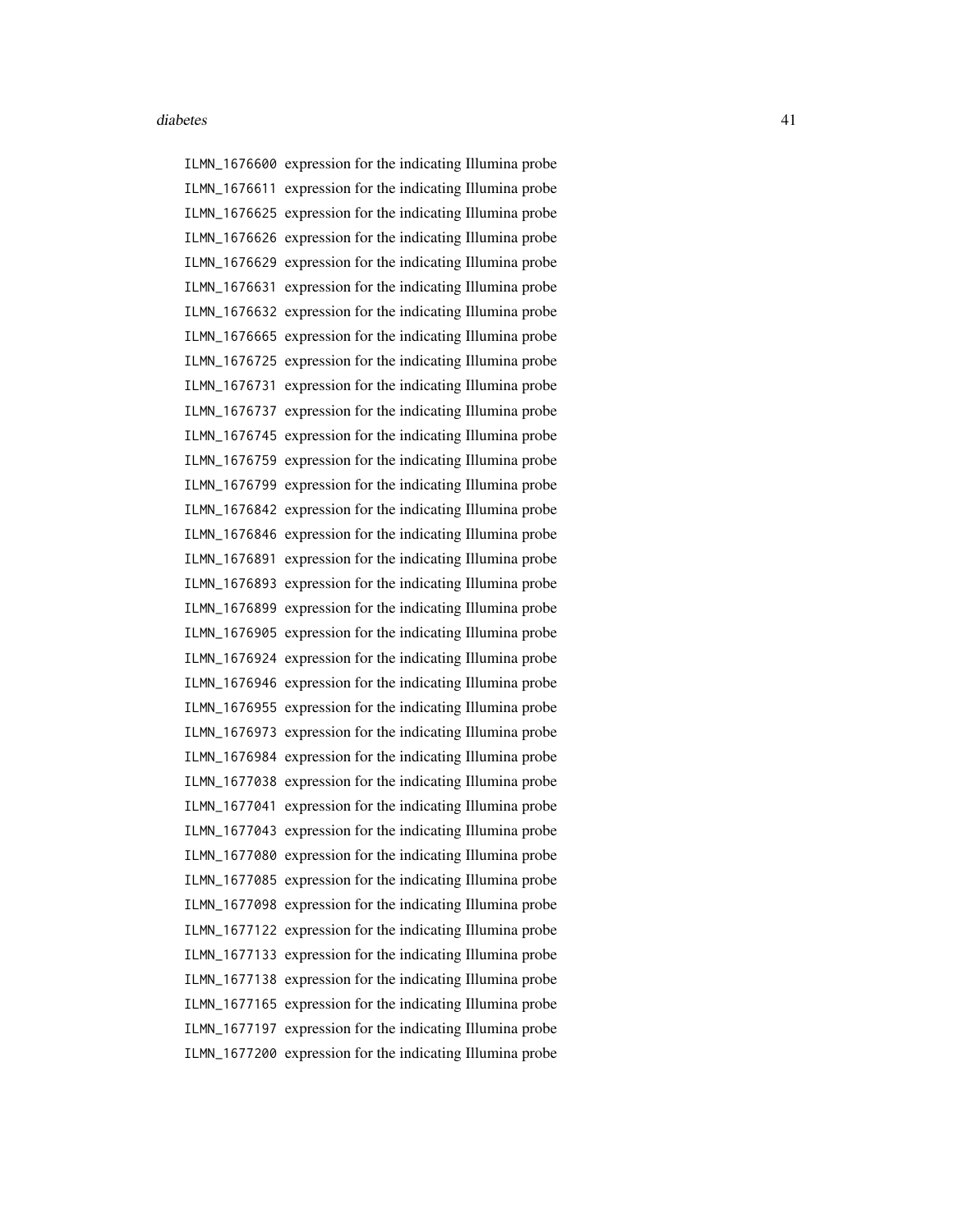ILMN\_1677239 expression for the indicating Illumina probe ILMN\_1677292 expression for the indicating Illumina probe ILMN\_1677305 expression for the indicating Illumina probe ILMN\_1677376 expression for the indicating Illumina probe ILMN\_1677385 expression for the indicating Illumina probe ILMN\_1677396 expression for the indicating Illumina probe ILMN\_1677404 expression for the indicating Illumina probe ILMN\_1677440 expression for the indicating Illumina probe ILMN\_1677452 expression for the indicating Illumina probe ILMN\_1677484 expression for the indicating Illumina probe ILMN\_1677487 expression for the indicating Illumina probe ILMN\_1677505 expression for the indicating Illumina probe ILMN\_1677509 expression for the indicating Illumina probe ILMN\_1677532 expression for the indicating Illumina probe ILMN\_1677534 expression for the indicating Illumina probe ILMN\_1677574 expression for the indicating Illumina probe ILMN\_1677607 expression for the indicating Illumina probe ILMN\_1677719 expression for the indicating Illumina probe ILMN\_1677756 expression for the indicating Illumina probe ILMN\_1677765 expression for the indicating Illumina probe ILMN\_1677768 expression for the indicating Illumina probe ILMN\_1677785 expression for the indicating Illumina probe ILMN\_1677814 expression for the indicating Illumina probe ILMN\_1677824 expression for the indicating Illumina probe ILMN\_1677827 expression for the indicating Illumina probe ILMN\_1677829 expression for the indicating Illumina probe ILMN\_1677843 expression for the indicating Illumina probe ILMN\_1677868 expression for the indicating Illumina probe ILMN\_1677877 expression for the indicating Illumina probe ILMN\_1677885 expression for the indicating Illumina probe ILMN\_1677887 expression for the indicating Illumina probe ILMN\_1677919 expression for the indicating Illumina probe ILMN\_1677920 expression for the indicating Illumina probe ILMN\_1677942 expression for the indicating Illumina probe ILMN\_1677953 expression for the indicating Illumina probe ILMN\_1677962 expression for the indicating Illumina probe ILMN\_1677963 expression for the indicating Illumina probe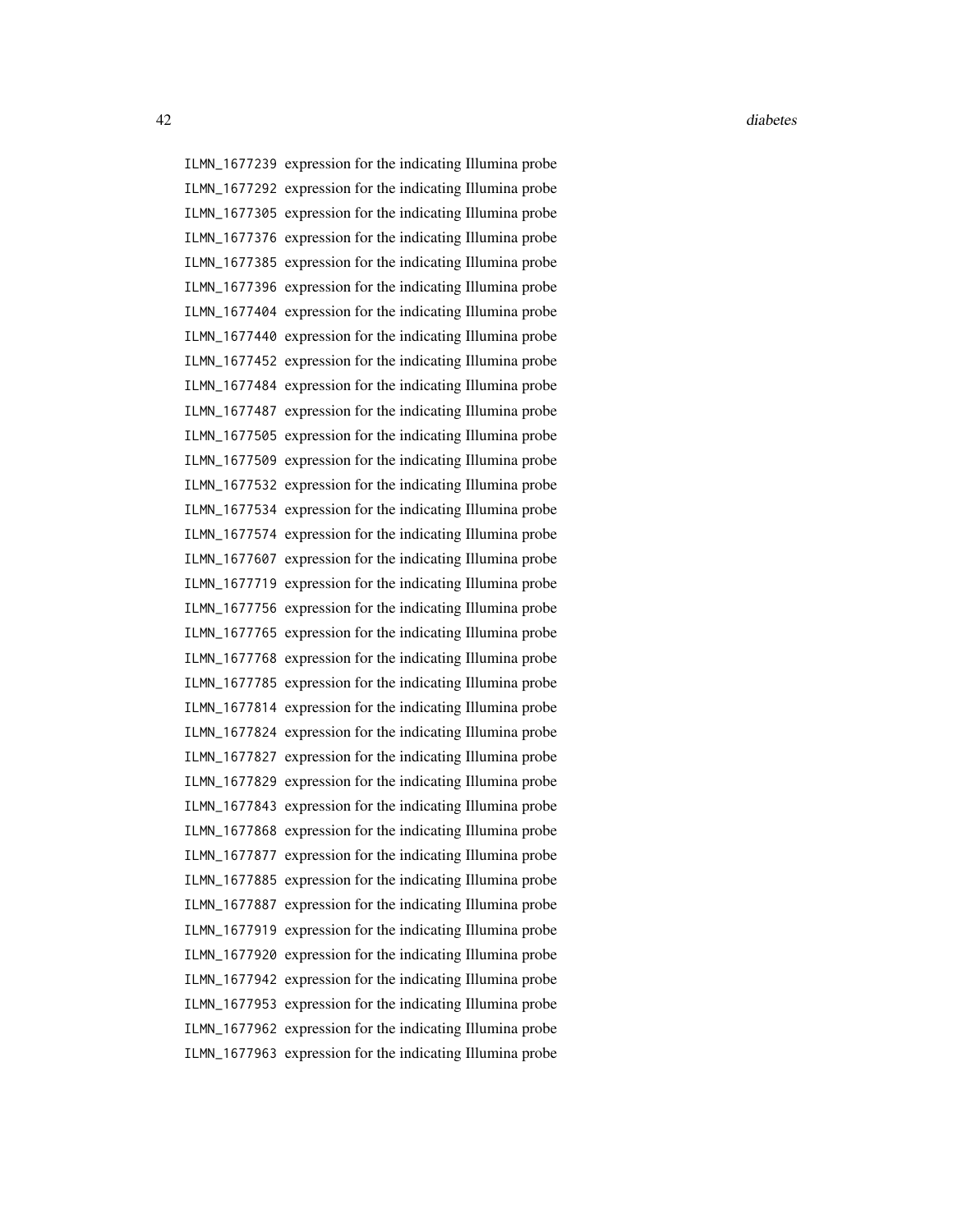ILMN\_1677997 expression for the indicating Illumina probe ILMN\_1678004 expression for the indicating Illumina probe ILMN\_1678037 expression for the indicating Illumina probe ILMN\_1678052 expression for the indicating Illumina probe ILMN\_1678054 expression for the indicating Illumina probe ILMN\_1678065 expression for the indicating Illumina probe ILMN\_1678075 expression for the indicating Illumina probe ILMN\_1678080 expression for the indicating Illumina probe ILMN\_1678087 expression for the indicating Illumina probe ILMN\_1678140 expression for the indicating Illumina probe ILMN\_1678143 expression for the indicating Illumina probe ILMN\_1678165 expression for the indicating Illumina probe ILMN\_1678170 expression for the indicating Illumina probe ILMN\_1678238 expression for the indicating Illumina probe ILMN\_1678252 expression for the indicating Illumina probe ILMN\_1678268 expression for the indicating Illumina probe ILMN\_1678290 expression for the indicating Illumina probe ILMN\_1678292 expression for the indicating Illumina probe ILMN\_1678362 expression for the indicating Illumina probe ILMN\_1678422 expression for the indicating Illumina probe ILMN\_1678423 expression for the indicating Illumina probe ILMN\_1678437 expression for the indicating Illumina probe ILMN\_1678454 expression for the indicating Illumina probe ILMN\_1678457 expression for the indicating Illumina probe ILMN\_1678490 expression for the indicating Illumina probe ILMN\_1678493 expression for the indicating Illumina probe ILMN\_1678494 expression for the indicating Illumina probe ILMN\_1678504 expression for the indicating Illumina probe ILMN\_1678546 expression for the indicating Illumina probe ILMN\_1678579 expression for the indicating Illumina probe ILMN\_1678605 expression for the indicating Illumina probe ILMN\_1678612 expression for the indicating Illumina probe ILMN\_1678618 expression for the indicating Illumina probe ILMN\_1678619 expression for the indicating Illumina probe ILMN\_1678678 expression for the indicating Illumina probe ILMN\_1678690 expression for the indicating Illumina probe ILMN\_1678707 expression for the indicating Illumina probe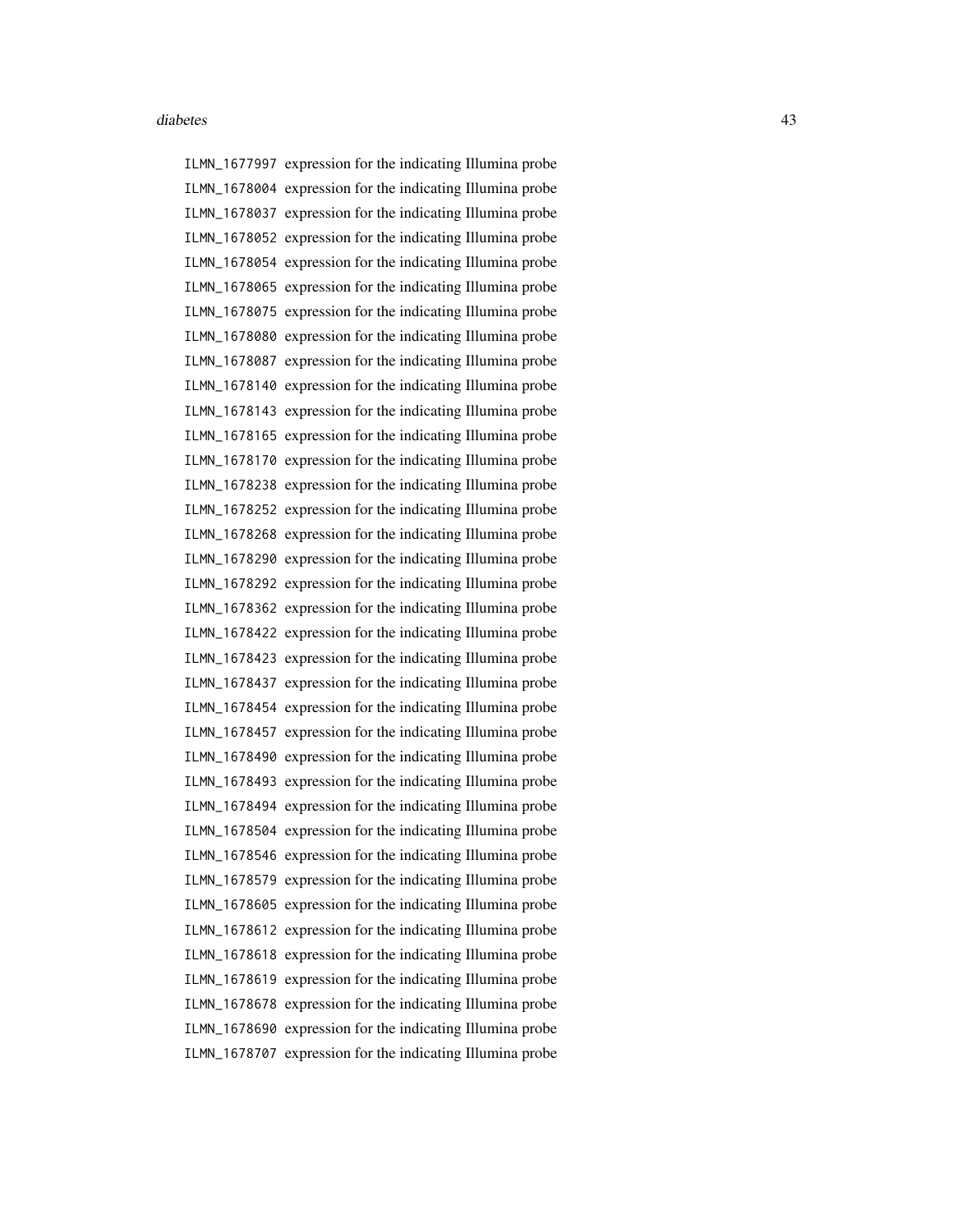ILMN\_1678729 expression for the indicating Illumina probe ILMN\_1678766 expression for the indicating Illumina probe ILMN\_1678781 expression for the indicating Illumina probe ILMN\_1678805 expression for the indicating Illumina probe ILMN\_1678808 expression for the indicating Illumina probe ILMN\_1678814 expression for the indicating Illumina probe ILMN\_1678833 expression for the indicating Illumina probe ILMN\_1678863 expression for the indicating Illumina probe ILMN\_1678904 expression for the indicating Illumina probe ILMN\_1678922 expression for the indicating Illumina probe ILMN\_1678928 expression for the indicating Illumina probe ILMN\_1678939 expression for the indicating Illumina probe ILMN\_1678957 expression for the indicating Illumina probe ILMN\_1678962 expression for the indicating Illumina probe ILMN\_1678998 expression for the indicating Illumina probe ILMN\_1679045 expression for the indicating Illumina probe ILMN\_1679071 expression for the indicating Illumina probe ILMN\_1679093 expression for the indicating Illumina probe ILMN\_1679115 expression for the indicating Illumina probe ILMN\_1679130 expression for the indicating Illumina probe ILMN\_1679133 expression for the indicating Illumina probe ILMN\_1679134 expression for the indicating Illumina probe ILMN\_1679158 expression for the indicating Illumina probe ILMN\_1679178 expression for the indicating Illumina probe ILMN\_1679195 expression for the indicating Illumina probe ILMN\_1679209 expression for the indicating Illumina probe ILMN\_1679215 expression for the indicating Illumina probe ILMN\_1679232 expression for the indicating Illumina probe ILMN\_1679238 expression for the indicating Illumina probe ILMN\_1679267 expression for the indicating Illumina probe ILMN\_1679268 expression for the indicating Illumina probe ILMN\_1679322 expression for the indicating Illumina probe ILMN\_1679324 expression for the indicating Illumina probe ILMN\_1679339 expression for the indicating Illumina probe ILMN\_1679358 expression for the indicating Illumina probe ILMN\_1679382 expression for the indicating Illumina probe ILMN\_1679405 expression for the indicating Illumina probe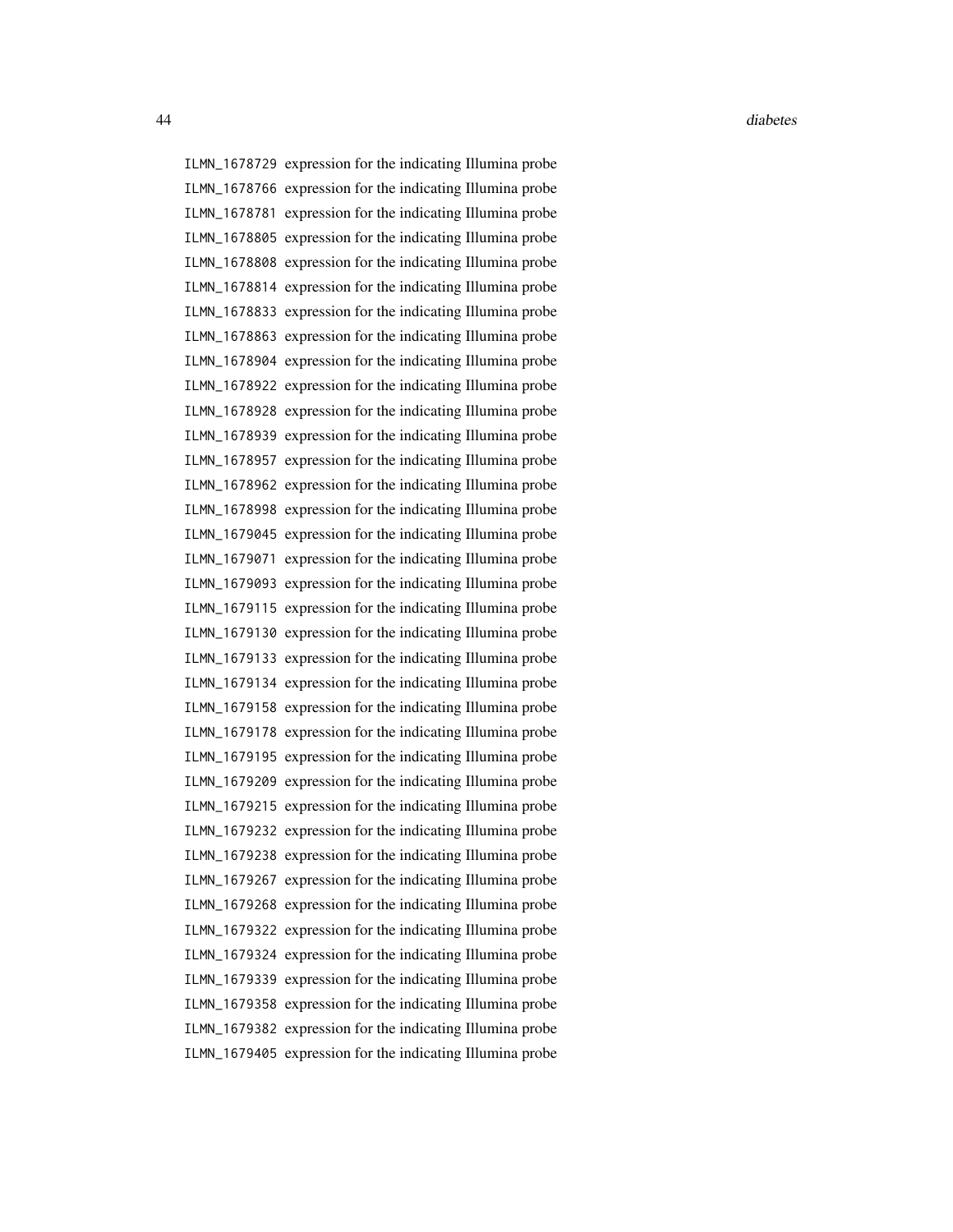ILMN\_1679428 expression for the indicating Illumina probe ILMN\_1679464 expression for the indicating Illumina probe ILMN\_1679476 expression for the indicating Illumina probe ILMN\_1679483 expression for the indicating Illumina probe ILMN\_1679495 expression for the indicating Illumina probe ILMN\_1679520 expression for the indicating Illumina probe ILMN\_1679555 expression for the indicating Illumina probe ILMN\_1679558 expression for the indicating Illumina probe ILMN\_1679614 expression for the indicating Illumina probe ILMN\_1679640 expression for the indicating Illumina probe ILMN\_1679641 expression for the indicating Illumina probe ILMN\_1679655 expression for the indicating Illumina probe ILMN\_1679678 expression for the indicating Illumina probe ILMN\_1679685 expression for the indicating Illumina probe ILMN\_1679690 expression for the indicating Illumina probe ILMN\_1679796 expression for the indicating Illumina probe ILMN\_1679797 expression for the indicating Illumina probe ILMN\_1679798 expression for the indicating Illumina probe ILMN\_1679809 expression for the indicating Illumina probe ILMN\_1679826 expression for the indicating Illumina probe ILMN\_1679880 expression for the indicating Illumina probe ILMN\_1679881 expression for the indicating Illumina probe ILMN\_1679891 expression for the indicating Illumina probe ILMN\_1679897 expression for the indicating Illumina probe ILMN\_1679912 expression for the indicating Illumina probe ILMN\_1679919 expression for the indicating Illumina probe ILMN\_1679929 expression for the indicating Illumina probe ILMN\_1679949 expression for the indicating Illumina probe ILMN\_1679971 expression for the indicating Illumina probe ILMN\_1679973 expression for the indicating Illumina probe ILMN\_1679995 expression for the indicating Illumina probe ILMN\_1680010 expression for the indicating Illumina probe ILMN\_1680018 expression for the indicating Illumina probe ILMN\_1680037 expression for the indicating Illumina probe ILMN\_1680072 expression for the indicating Illumina probe ILMN\_1680091 expression for the indicating Illumina probe ILMN\_1680094 expression for the indicating Illumina probe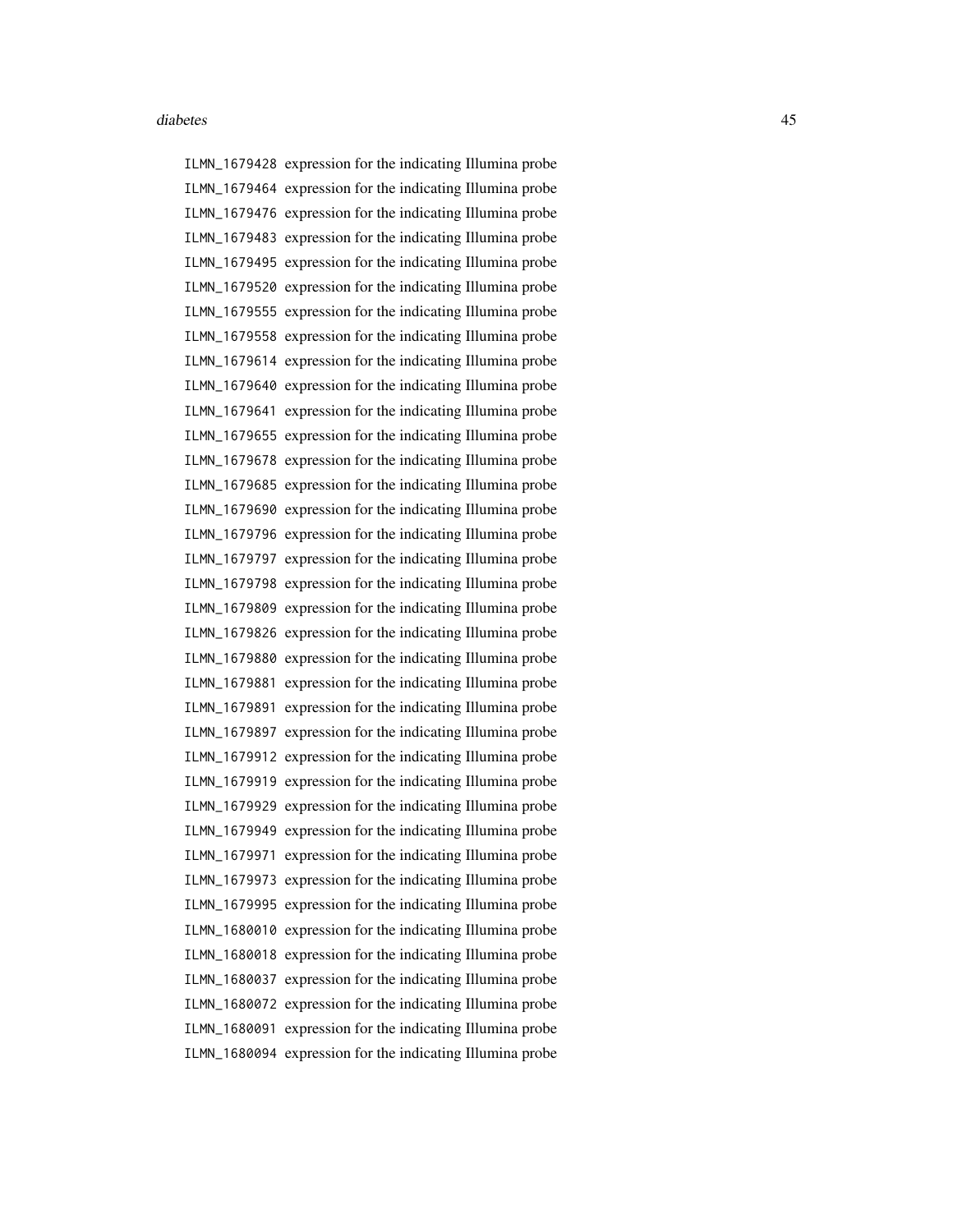46 diabetes diabetes diabetes diabetes diabetes diabetes diabetes diabetes diabetes diabetes diabetes diabetes

ILMN\_1680104 expression for the indicating Illumina probe ILMN\_1680109 expression for the indicating Illumina probe ILMN\_1680110 expression for the indicating Illumina probe ILMN\_1680111 expression for the indicating Illumina probe ILMN\_1680129 expression for the indicating Illumina probe ILMN\_1680130 expression for the indicating Illumina probe ILMN\_1680134 expression for the indicating Illumina probe ILMN\_1680193 expression for the indicating Illumina probe ILMN\_1680239 expression for the indicating Illumina probe ILMN\_1680246 expression for the indicating Illumina probe ILMN\_1680251 expression for the indicating Illumina probe ILMN\_1680279 expression for the indicating Illumina probe ILMN\_1680300 expression for the indicating Illumina probe ILMN\_1680313 expression for the indicating Illumina probe ILMN\_1680314 expression for the indicating Illumina probe ILMN\_1680320 expression for the indicating Illumina probe ILMN\_1680344 expression for the indicating Illumina probe ILMN\_1680347 expression for the indicating Illumina probe ILMN\_1680353 expression for the indicating Illumina probe ILMN\_1680378 expression for the indicating Illumina probe ILMN\_1680386 expression for the indicating Illumina probe ILMN\_1680388 expression for the indicating Illumina probe ILMN\_1680397 expression for the indicating Illumina probe ILMN\_1680403 expression for the indicating Illumina probe ILMN\_1680419 expression for the indicating Illumina probe ILMN\_1680420 expression for the indicating Illumina probe ILMN\_1680424 expression for the indicating Illumina probe ILMN\_1680453 expression for the indicating Illumina probe ILMN\_1680591 expression for the indicating Illumina probe ILMN\_1680617 expression for the indicating Illumina probe ILMN\_1680624 expression for the indicating Illumina probe ILMN\_1680626 expression for the indicating Illumina probe ILMN\_1680644 expression for the indicating Illumina probe ILMN\_1680652 expression for the indicating Illumina probe ILMN\_1680675 expression for the indicating Illumina probe ILMN\_1680682 expression for the indicating Illumina probe ILMN\_1680692 expression for the indicating Illumina probe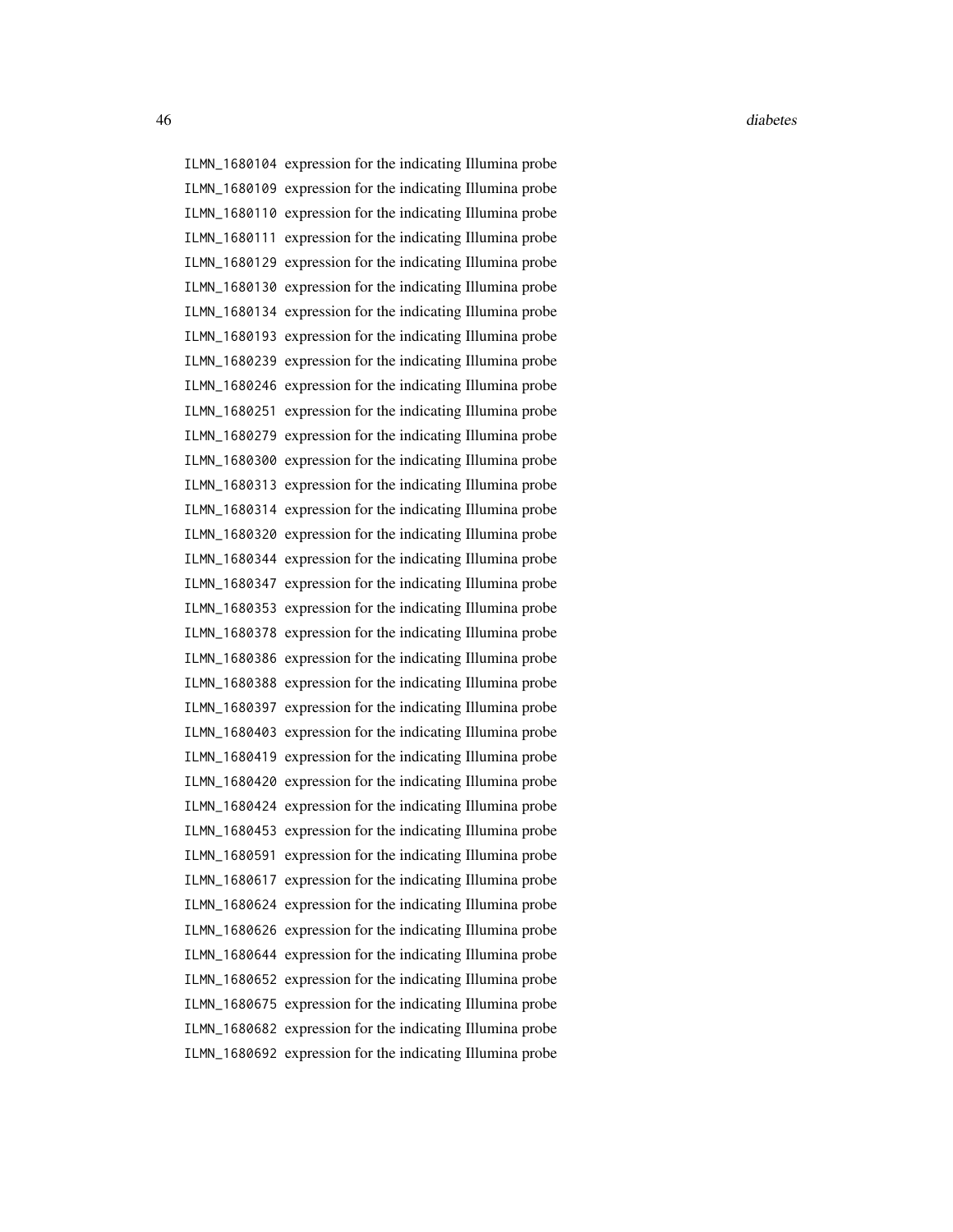ILMN\_1680693 expression for the indicating Illumina probe ILMN\_1680703 expression for the indicating Illumina probe ILMN\_1680738 expression for the indicating Illumina probe ILMN\_1680754 expression for the indicating Illumina probe ILMN\_1680757 expression for the indicating Illumina probe ILMN\_1680770 expression for the indicating Illumina probe ILMN\_1680777 expression for the indicating Illumina probe ILMN\_1680782 expression for the indicating Illumina probe ILMN\_1680831 expression for the indicating Illumina probe ILMN\_1680850 expression for the indicating Illumina probe ILMN\_1680860 expression for the indicating Illumina probe ILMN\_1680925 expression for the indicating Illumina probe ILMN\_1680927 expression for the indicating Illumina probe ILMN\_1680928 expression for the indicating Illumina probe ILMN\_1680937 expression for the indicating Illumina probe ILMN\_1680955 expression for the indicating Illumina probe ILMN\_1680967 expression for the indicating Illumina probe ILMN\_1680996 expression for the indicating Illumina probe ILMN\_1681008 expression for the indicating Illumina probe ILMN\_1681016 expression for the indicating Illumina probe ILMN\_1681032 expression for the indicating Illumina probe ILMN\_1681067 expression for the indicating Illumina probe ILMN\_1681081 expression for the indicating Illumina probe ILMN\_1681118 expression for the indicating Illumina probe ILMN\_1681135 expression for the indicating Illumina probe ILMN\_1681136 expression for the indicating Illumina probe ILMN\_1681154 expression for the indicating Illumina probe ILMN\_1681223 expression for the indicating Illumina probe ILMN\_1681239 expression for the indicating Illumina probe ILMN\_1681269 expression for the indicating Illumina probe ILMN\_1681304 expression for the indicating Illumina probe ILMN\_1681310 expression for the indicating Illumina probe ILMN\_1681324 expression for the indicating Illumina probe ILMN\_1681340 expression for the indicating Illumina probe ILMN\_1681374 expression for the indicating Illumina probe ILMN\_1681415 expression for the indicating Illumina probe ILMN\_1681437 expression for the indicating Illumina probe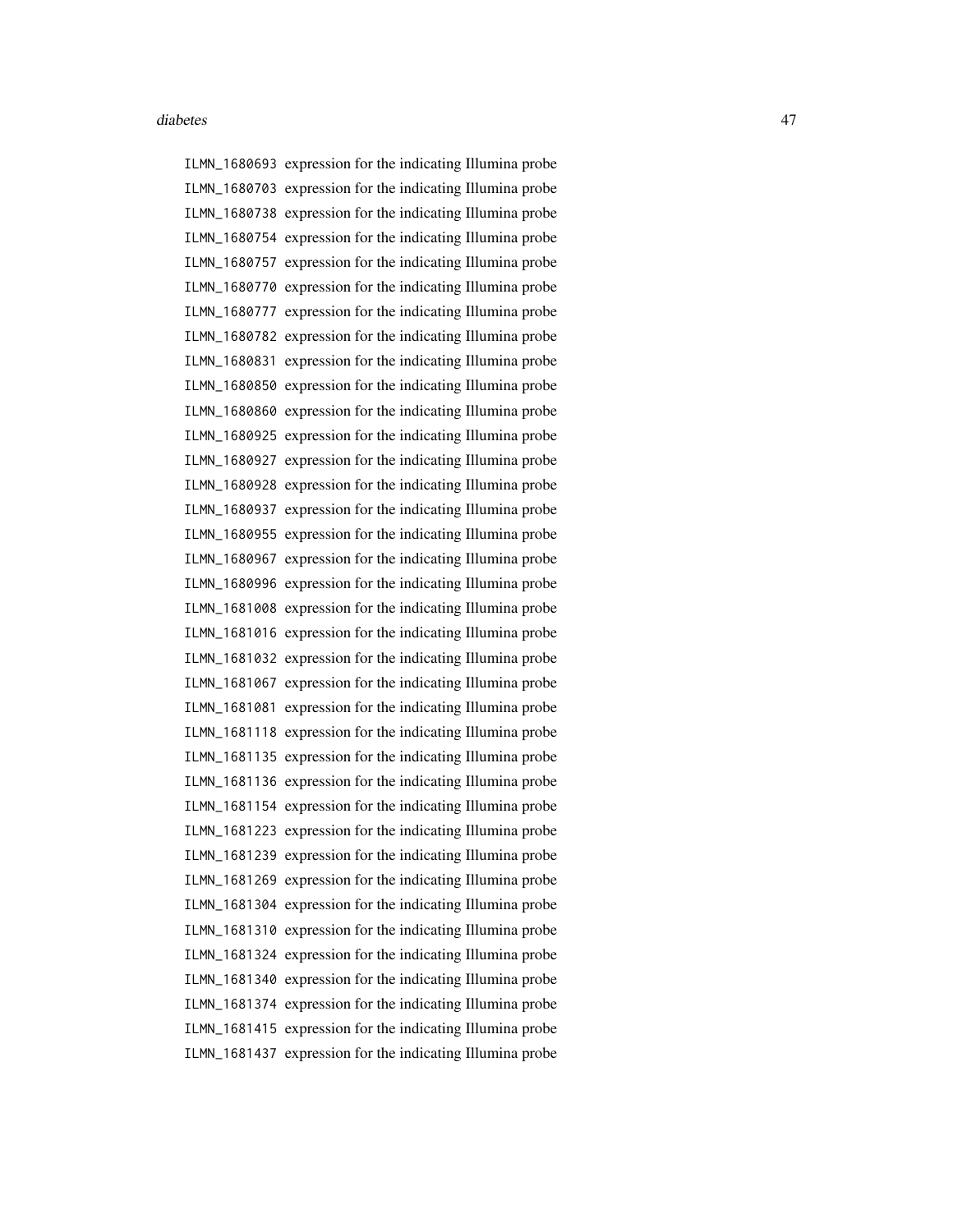ILMN\_1681467 expression for the indicating Illumina probe ILMN\_1681520 expression for the indicating Illumina probe ILMN\_1681542 expression for the indicating Illumina probe ILMN\_1681590 expression for the indicating Illumina probe ILMN\_1681591 expression for the indicating Illumina probe ILMN\_1681628 expression for the indicating Illumina probe ILMN\_1681668 expression for the indicating Illumina probe ILMN\_1681679 expression for the indicating Illumina probe ILMN\_1681695 expression for the indicating Illumina probe ILMN\_1681703 expression for the indicating Illumina probe ILMN\_1681741 expression for the indicating Illumina probe ILMN\_1681802 expression for the indicating Illumina probe ILMN\_1681812 expression for the indicating Illumina probe ILMN\_1681829 expression for the indicating Illumina probe ILMN\_1681845 expression for the indicating Illumina probe ILMN\_1681846 expression for the indicating Illumina probe ILMN\_1681855 expression for the indicating Illumina probe ILMN\_1681888 expression for the indicating Illumina probe ILMN\_1681892 expression for the indicating Illumina probe ILMN\_1681927 expression for the indicating Illumina probe ILMN\_1681975 expression for the indicating Illumina probe ILMN\_1681983 expression for the indicating Illumina probe ILMN\_1681998 expression for the indicating Illumina probe ILMN\_1682038 expression for the indicating Illumina probe ILMN\_1682054 expression for the indicating Illumina probe ILMN\_1682081 expression for the indicating Illumina probe ILMN\_1682095 expression for the indicating Illumina probe ILMN\_1682120 expression for the indicating Illumina probe ILMN\_1682147 expression for the indicating Illumina probe ILMN\_1682165 expression for the indicating Illumina probe ILMN\_1682176 expression for the indicating Illumina probe ILMN\_1682180 expression for the indicating Illumina probe ILMN\_1682197 expression for the indicating Illumina probe ILMN\_1682206 expression for the indicating Illumina probe ILMN\_1682225 expression for the indicating Illumina probe ILMN\_1682226 expression for the indicating Illumina probe ILMN\_1682232 expression for the indicating Illumina probe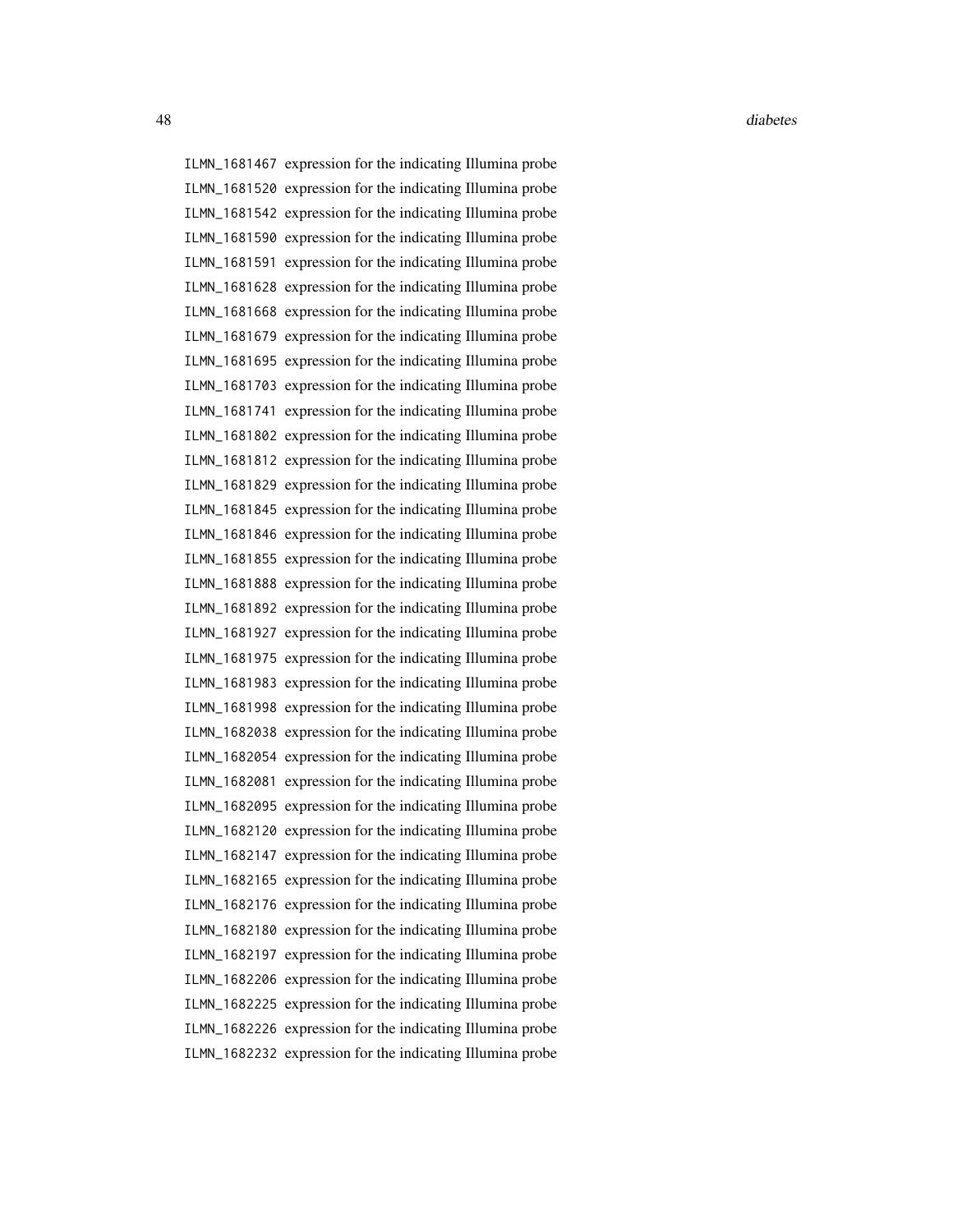ILMN\_1682264 expression for the indicating Illumina probe ILMN\_1682312 expression for the indicating Illumina probe ILMN\_1682316 expression for the indicating Illumina probe ILMN\_1682332 expression for the indicating Illumina probe ILMN\_1682339 expression for the indicating Illumina probe ILMN\_1682368 expression for the indicating Illumina probe ILMN\_1682375 expression for the indicating Illumina probe ILMN\_1682399 expression for the indicating Illumina probe ILMN\_1682404 expression for the indicating Illumina probe ILMN\_1682428 expression for the indicating Illumina probe ILMN\_1682444 expression for the indicating Illumina probe ILMN\_1682449 expression for the indicating Illumina probe ILMN\_1682459 expression for the indicating Illumina probe ILMN\_1682463 expression for the indicating Illumina probe ILMN\_1682494 expression for the indicating Illumina probe ILMN\_1682544 expression for the indicating Illumina probe ILMN\_1682567 expression for the indicating Illumina probe ILMN\_1682572 expression for the indicating Illumina probe ILMN\_1682577 expression for the indicating Illumina probe ILMN\_1682658 expression for the indicating Illumina probe ILMN\_1682675 expression for the indicating Illumina probe ILMN\_1682694 expression for the indicating Illumina probe ILMN\_1682699 expression for the indicating Illumina probe ILMN\_1682717 expression for the indicating Illumina probe ILMN\_1682727 expression for the indicating Illumina probe ILMN\_1682738 expression for the indicating Illumina probe ILMN\_1682761 expression for the indicating Illumina probe ILMN\_1682774 expression for the indicating Illumina probe ILMN\_1682775 expression for the indicating Illumina probe ILMN\_1682781 expression for the indicating Illumina probe ILMN\_1682792 expression for the indicating Illumina probe ILMN\_1682799 expression for the indicating Illumina probe ILMN\_1682812 expression for the indicating Illumina probe ILMN\_1682818 expression for the indicating Illumina probe ILMN\_1682857 expression for the indicating Illumina probe ILMN\_1682864 expression for the indicating Illumina probe ILMN\_1682910 expression for the indicating Illumina probe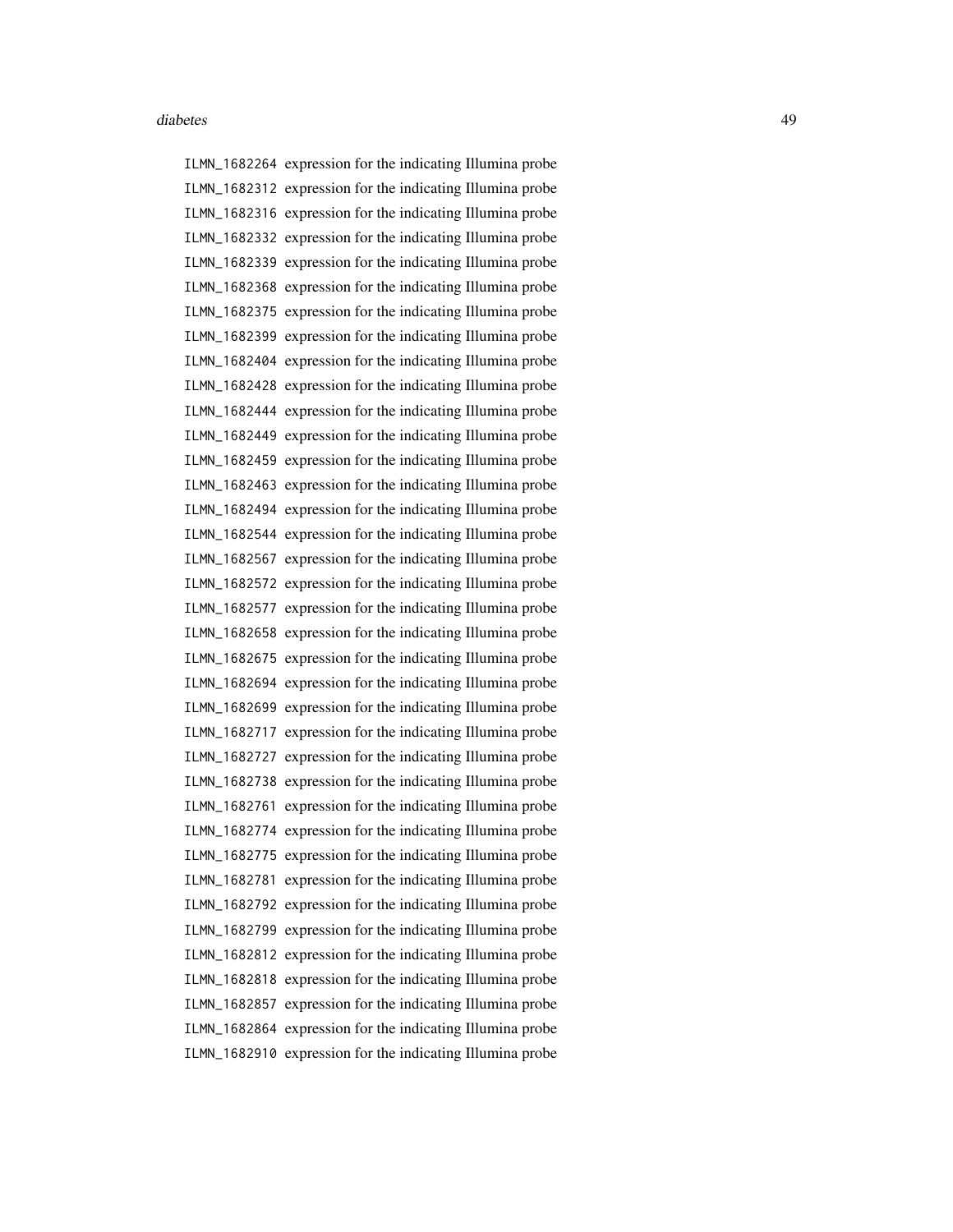ILMN\_1682919 expression for the indicating Illumina probe ILMN\_1682928 expression for the indicating Illumina probe ILMN\_1682930 expression for the indicating Illumina probe ILMN\_1682938 expression for the indicating Illumina probe ILMN\_1682960 expression for the indicating Illumina probe ILMN\_1682989 expression for the indicating Illumina probe ILMN\_1682993 expression for the indicating Illumina probe ILMN\_1683026 expression for the indicating Illumina probe ILMN\_1683044 expression for the indicating Illumina probe ILMN\_1683059 expression for the indicating Illumina probe ILMN\_1683063 expression for the indicating Illumina probe ILMN\_1683065 expression for the indicating Illumina probe ILMN\_1683082 expression for the indicating Illumina probe ILMN\_1683093 expression for the indicating Illumina probe ILMN\_1683096 expression for the indicating Illumina probe ILMN\_1683120 expression for the indicating Illumina probe ILMN\_1683133 expression for the indicating Illumina probe ILMN\_1683148 expression for the indicating Illumina probe ILMN\_1683175 expression for the indicating Illumina probe ILMN\_1683178 expression for the indicating Illumina probe ILMN\_1683204 expression for the indicating Illumina probe ILMN\_1683211 expression for the indicating Illumina probe ILMN\_1683231 expression for the indicating Illumina probe ILMN\_1683243 expression for the indicating Illumina probe ILMN\_1683273 expression for the indicating Illumina probe ILMN\_1683277 expression for the indicating Illumina probe ILMN\_1683279 expression for the indicating Illumina probe ILMN\_1683305 expression for the indicating Illumina probe ILMN\_1683313 expression for the indicating Illumina probe ILMN\_1683316 expression for the indicating Illumina probe ILMN\_1683328 expression for the indicating Illumina probe ILMN\_1683405 expression for the indicating Illumina probe ILMN\_1683441 expression for the indicating Illumina probe ILMN\_1683450 expression for the indicating Illumina probe ILMN\_1683462 expression for the indicating Illumina probe ILMN\_1683475 expression for the indicating Illumina probe ILMN\_1683533 expression for the indicating Illumina probe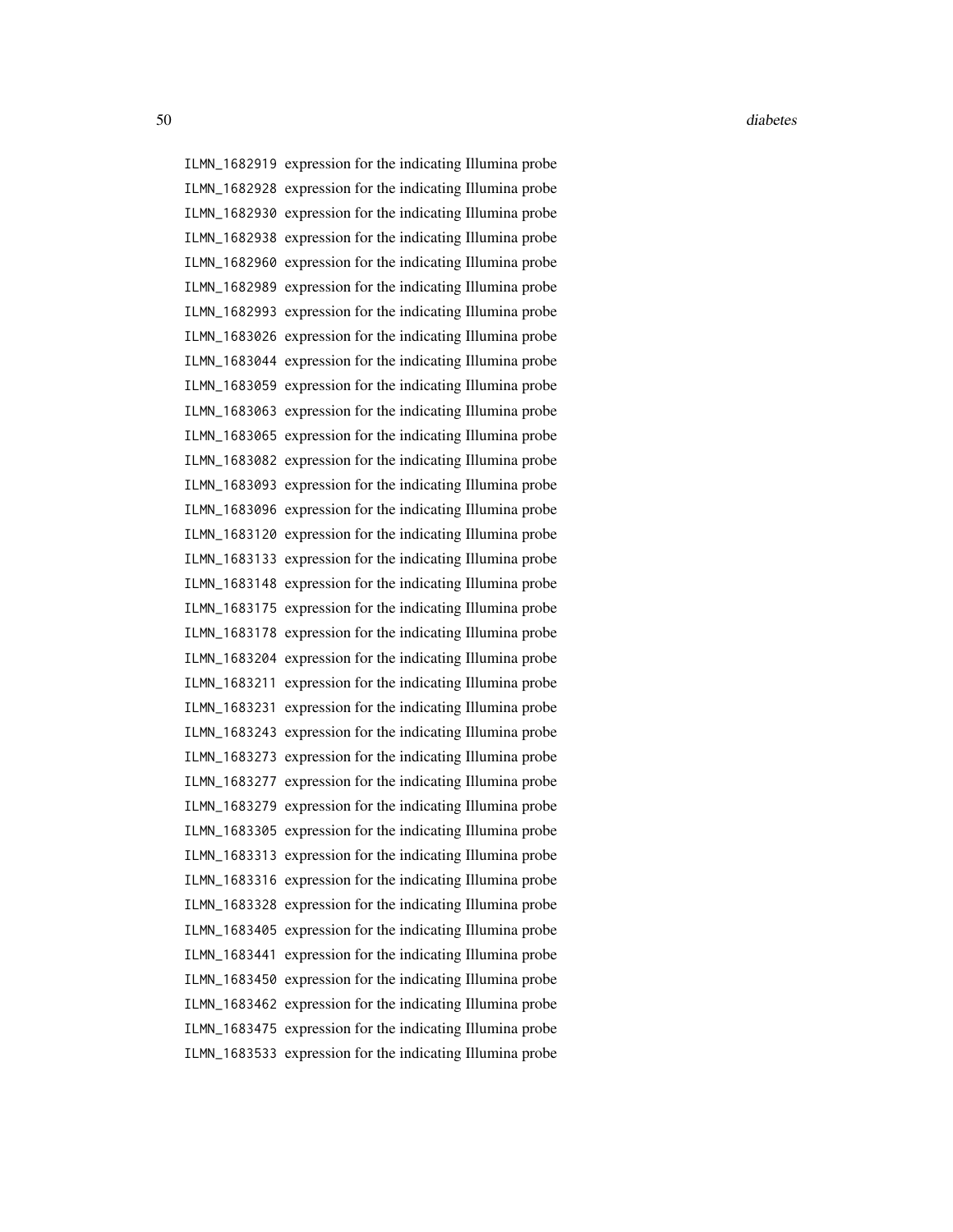ILMN\_1683538 expression for the indicating Illumina probe ILMN\_1683562 expression for the indicating Illumina probe ILMN\_1683575 expression for the indicating Illumina probe ILMN\_1683576 expression for the indicating Illumina probe ILMN\_1683589 expression for the indicating Illumina probe ILMN\_1683595 expression for the indicating Illumina probe ILMN\_1683598 expression for the indicating Illumina probe ILMN\_1683609 expression for the indicating Illumina probe ILMN\_1683658 expression for the indicating Illumina probe ILMN\_1683660 expression for the indicating Illumina probe ILMN\_1683678 expression for the indicating Illumina probe ILMN\_1683700 expression for the indicating Illumina probe ILMN\_1683737 expression for the indicating Illumina probe ILMN\_1683752 expression for the indicating Illumina probe ILMN\_1683755 expression for the indicating Illumina probe ILMN\_1683757 expression for the indicating Illumina probe ILMN\_1683786 expression for the indicating Illumina probe ILMN\_1683792 expression for the indicating Illumina probe ILMN\_1683811 expression for the indicating Illumina probe ILMN\_1683817 expression for the indicating Illumina probe ILMN\_1683824 expression for the indicating Illumina probe ILMN\_1683854 expression for the indicating Illumina probe ILMN\_1683858 expression for the indicating Illumina probe ILMN\_1683859 expression for the indicating Illumina probe ILMN\_1683883 expression for the indicating Illumina probe ILMN\_1683888 expression for the indicating Illumina probe ILMN\_1683905 expression for the indicating Illumina probe ILMN\_1683927 expression for the indicating Illumina probe ILMN\_1683950 expression for the indicating Illumina probe ILMN\_1683959 expression for the indicating Illumina probe ILMN\_1683992 expression for the indicating Illumina probe ILMN\_1684034 expression for the indicating Illumina probe ILMN\_1684040 expression for the indicating Illumina probe ILMN\_1684042 expression for the indicating Illumina probe ILMN\_1684045 expression for the indicating Illumina probe ILMN\_1684051 expression for the indicating Illumina probe ILMN\_1684054 expression for the indicating Illumina probe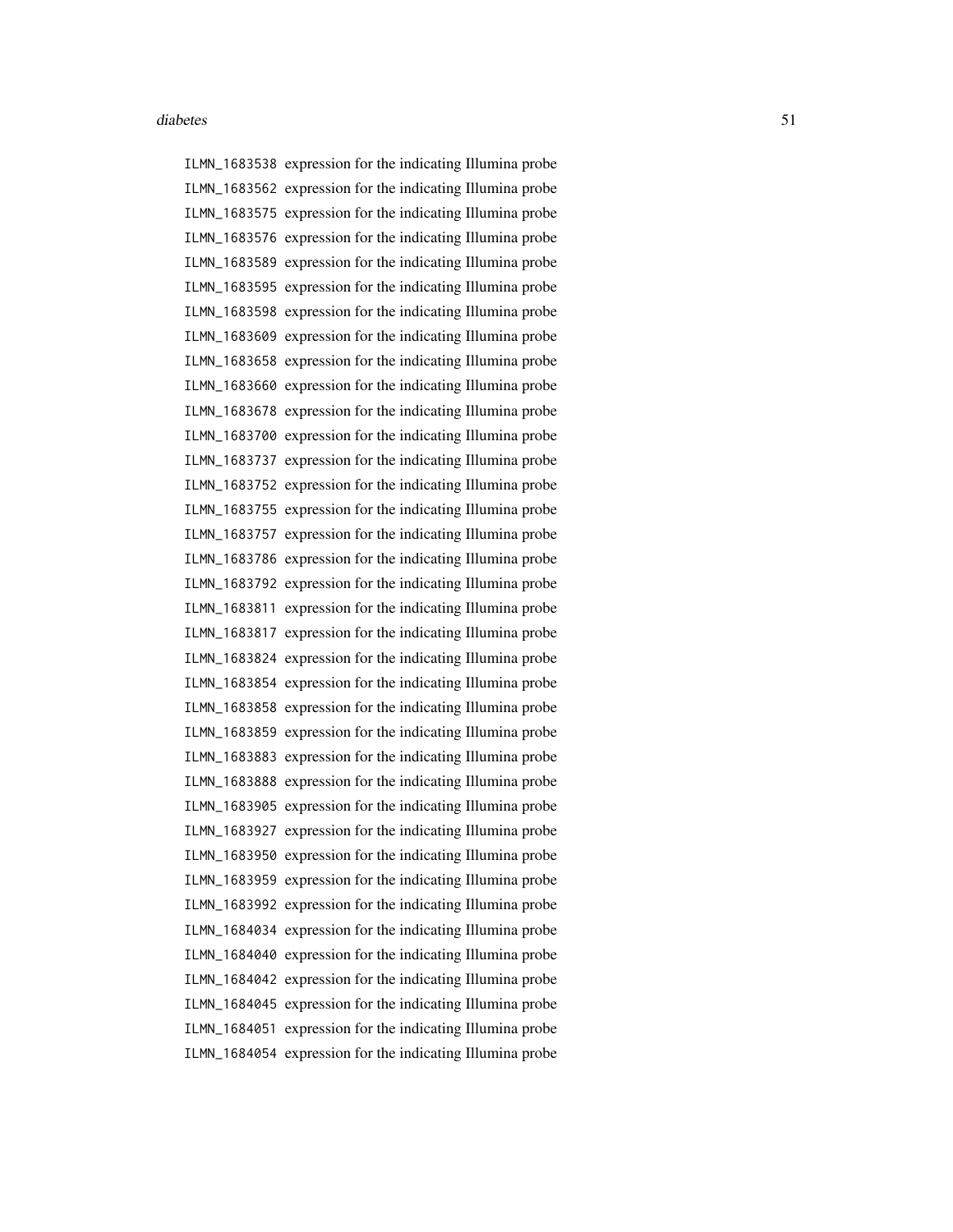ILMN\_1684074 expression for the indicating Illumina probe ILMN\_1684081 expression for the indicating Illumina probe ILMN\_1684083 expression for the indicating Illumina probe ILMN\_1684155 expression for the indicating Illumina probe ILMN\_1684158 expression for the indicating Illumina probe ILMN\_1684183 expression for the indicating Illumina probe ILMN\_1684184 expression for the indicating Illumina probe ILMN\_1684197 expression for the indicating Illumina probe ILMN\_1684205 expression for the indicating Illumina probe ILMN\_1684210 expression for the indicating Illumina probe ILMN\_1684227 expression for the indicating Illumina probe ILMN\_1684255 expression for the indicating Illumina probe ILMN\_1684271 expression for the indicating Illumina probe ILMN\_1684289 expression for the indicating Illumina probe ILMN\_1684293 expression for the indicating Illumina probe ILMN\_1684306 expression for the indicating Illumina probe ILMN\_1684321 expression for the indicating Illumina probe ILMN\_1684346 expression for the indicating Illumina probe ILMN\_1684349 expression for the indicating Illumina probe ILMN\_1684357 expression for the indicating Illumina probe ILMN\_1684368 expression for the indicating Illumina probe ILMN\_1684385 expression for the indicating Illumina probe ILMN\_1684391 expression for the indicating Illumina probe ILMN\_1684402 expression for the indicating Illumina probe ILMN\_1684440 expression for the indicating Illumina probe ILMN\_1684446 expression for the indicating Illumina probe ILMN\_1684497 expression for the indicating Illumina probe ILMN\_1684520 expression for the indicating Illumina probe ILMN\_1684563 expression for the indicating Illumina probe ILMN\_1684585 expression for the indicating Illumina probe ILMN\_1684591 expression for the indicating Illumina probe ILMN\_1684628 expression for the indicating Illumina probe ILMN\_1684647 expression for the indicating Illumina probe ILMN\_1684663 expression for the indicating Illumina probe ILMN\_1684694 expression for the indicating Illumina probe ILMN\_1684746 expression for the indicating Illumina probe ILMN\_1684754 expression for the indicating Illumina probe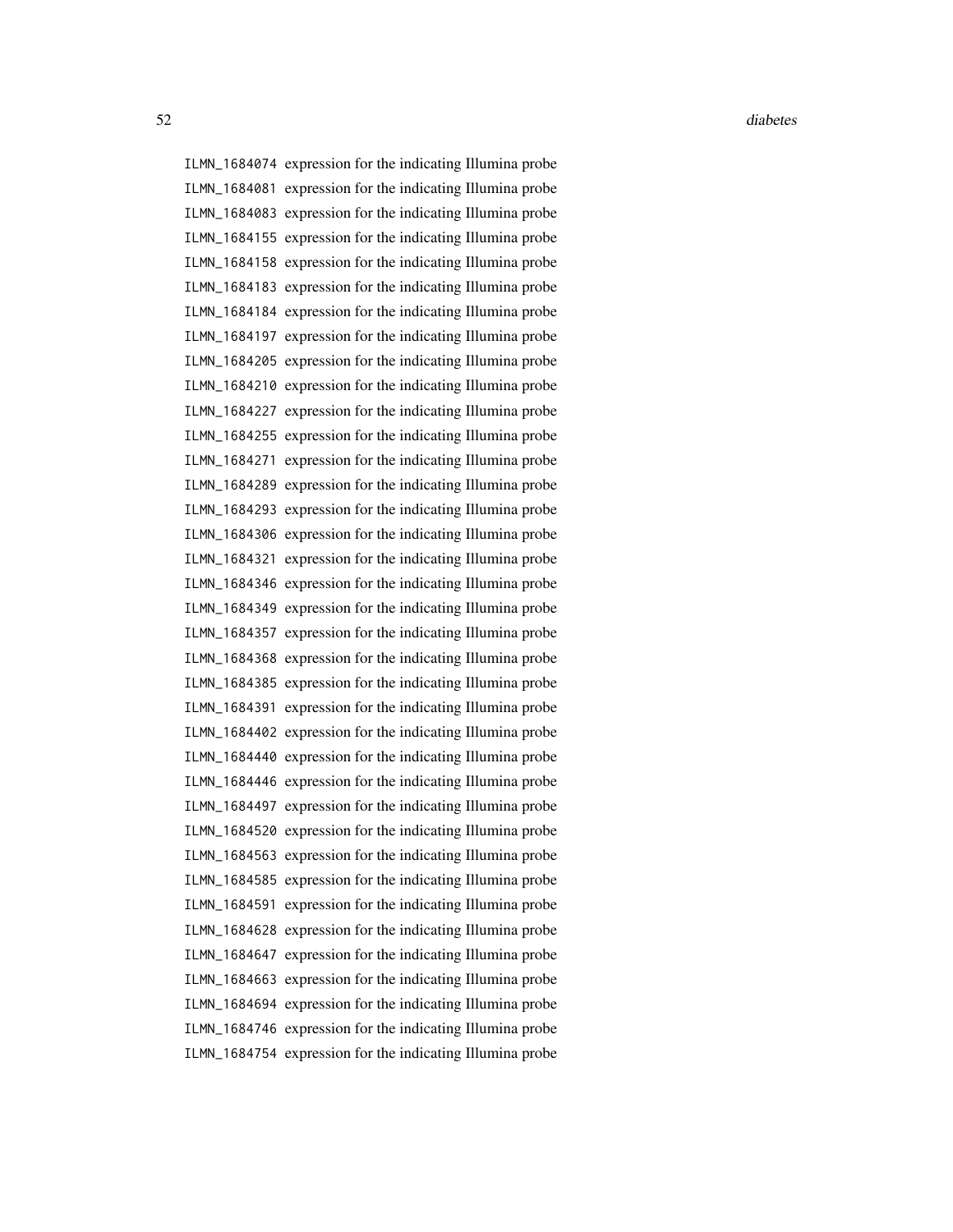ILMN\_1684771 expression for the indicating Illumina probe ILMN\_1684789 expression for the indicating Illumina probe ILMN\_1684802 expression for the indicating Illumina probe ILMN\_1684873 expression for the indicating Illumina probe ILMN\_1684929 expression for the indicating Illumina probe ILMN\_1684931 expression for the indicating Illumina probe ILMN\_1684959 expression for the indicating Illumina probe ILMN\_1684964 expression for the indicating Illumina probe ILMN\_1684982 expression for the indicating Illumina probe ILMN\_1684984 expression for the indicating Illumina probe ILMN\_1685002 expression for the indicating Illumina probe ILMN\_1685005 expression for the indicating Illumina probe ILMN\_1685009 expression for the indicating Illumina probe ILMN\_1685012 expression for the indicating Illumina probe ILMN\_1685052 expression for the indicating Illumina probe ILMN\_1685079 expression for the indicating Illumina probe ILMN\_1685088 expression for the indicating Illumina probe ILMN\_1685095 expression for the indicating Illumina probe ILMN\_1685097 expression for the indicating Illumina probe ILMN\_1685112 expression for the indicating Illumina probe ILMN\_1685122 expression for the indicating Illumina probe ILMN\_1685124 expression for the indicating Illumina probe ILMN\_1685140 expression for the indicating Illumina probe ILMN\_1685170 expression for the indicating Illumina probe ILMN\_1685258 expression for the indicating Illumina probe ILMN\_1685286 expression for the indicating Illumina probe ILMN\_1685289 expression for the indicating Illumina probe ILMN\_1685357 expression for the indicating Illumina probe ILMN\_1685365 expression for the indicating Illumina probe ILMN\_1685369 expression for the indicating Illumina probe ILMN\_1685397 expression for the indicating Illumina probe ILMN\_1685413 expression for the indicating Illumina probe ILMN\_1685467 expression for the indicating Illumina probe ILMN\_1685472 expression for the indicating Illumina probe ILMN\_1685480 expression for the indicating Illumina probe ILMN\_1685567 expression for the indicating Illumina probe ILMN\_1685580 expression for the indicating Illumina probe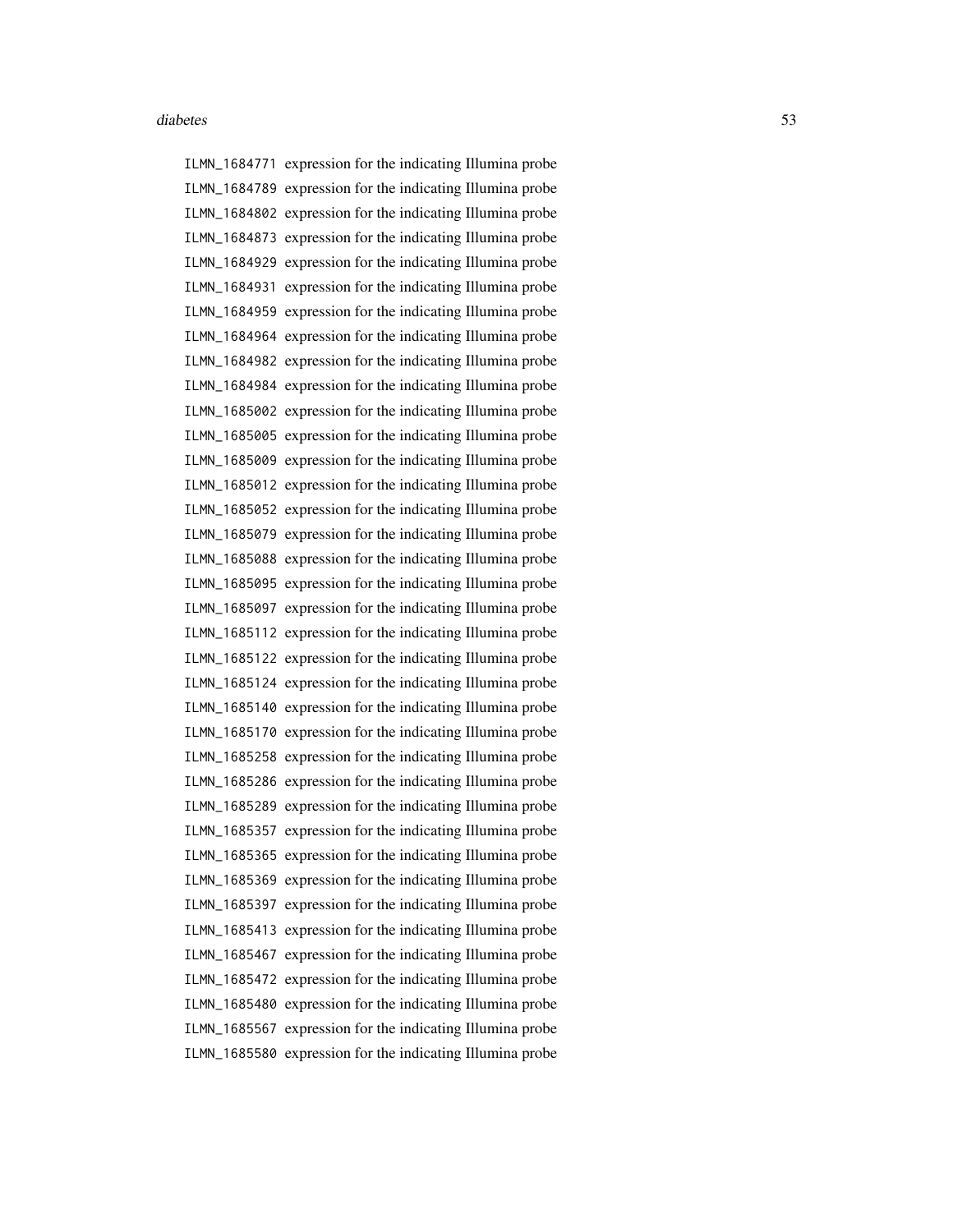ILMN\_1685625 expression for the indicating Illumina probe ILMN\_1685631 expression for the indicating Illumina probe ILMN\_1685661 expression for the indicating Illumina probe ILMN\_1685678 expression for the indicating Illumina probe ILMN\_1685690 expression for the indicating Illumina probe ILMN\_1685714 expression for the indicating Illumina probe ILMN\_1685722 expression for the indicating Illumina probe ILMN\_1685781 expression for the indicating Illumina probe ILMN\_1685796 expression for the indicating Illumina probe ILMN\_1685810 expression for the indicating Illumina probe ILMN\_1685824 expression for the indicating Illumina probe ILMN\_1685834 expression for the indicating Illumina probe ILMN\_1685854 expression for the indicating Illumina probe ILMN\_1685916 expression for the indicating Illumina probe ILMN\_1685928 expression for the indicating Illumina probe ILMN\_1685930 expression for the indicating Illumina probe ILMN\_1685954 expression for the indicating Illumina probe ILMN\_1685978 expression for the indicating Illumina probe ILMN\_1686109 expression for the indicating Illumina probe ILMN\_1686116 expression for the indicating Illumina probe ILMN\_1686135 expression for the indicating Illumina probe ILMN\_1686136 expression for the indicating Illumina probe ILMN\_1686152 expression for the indicating Illumina probe ILMN\_1686156 expression for the indicating Illumina probe ILMN\_1686194 expression for the indicating Illumina probe ILMN\_1686227 expression for the indicating Illumina probe ILMN\_1686254 expression for the indicating Illumina probe ILMN\_1686319 expression for the indicating Illumina probe ILMN\_1686367 expression for the indicating Illumina probe ILMN\_1686370 expression for the indicating Illumina probe ILMN\_1686373 expression for the indicating Illumina probe ILMN\_1686392 expression for the indicating Illumina probe ILMN\_1686454 expression for the indicating Illumina probe ILMN\_1686464 expression for the indicating Illumina probe ILMN\_1686516 expression for the indicating Illumina probe ILMN\_1686553 expression for the indicating Illumina probe ILMN\_1686555 expression for the indicating Illumina probe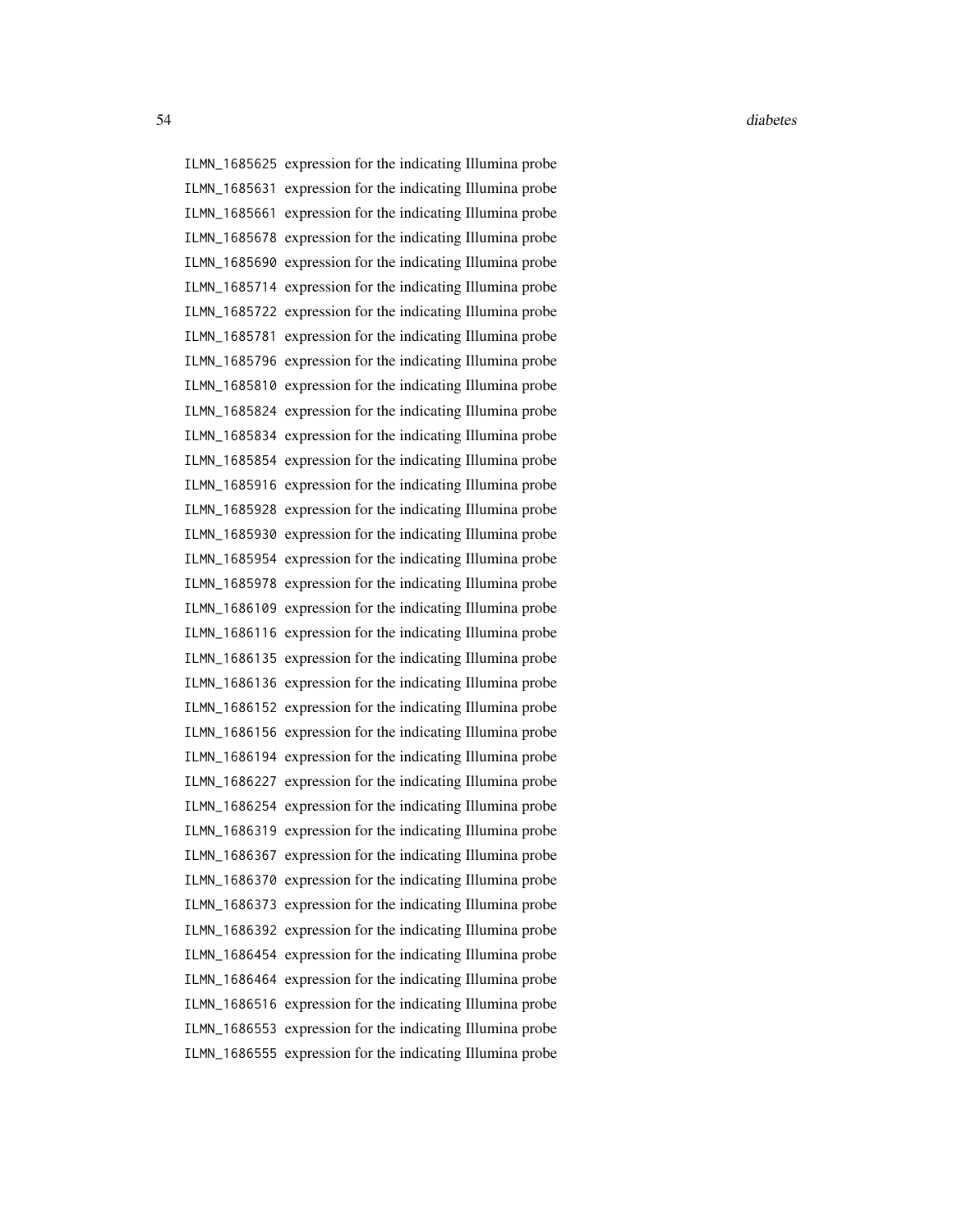ILMN\_1686562 expression for the indicating Illumina probe ILMN\_1686610 expression for the indicating Illumina probe ILMN\_1686623 expression for the indicating Illumina probe ILMN\_1686626 expression for the indicating Illumina probe ILMN\_1686645 expression for the indicating Illumina probe ILMN\_1686664 expression for the indicating Illumina probe ILMN\_1686748 expression for the indicating Illumina probe ILMN\_1686750 expression for the indicating Illumina probe ILMN\_1686871 expression for the indicating Illumina probe ILMN\_1686884 expression for the indicating Illumina probe ILMN\_1686906 expression for the indicating Illumina probe ILMN\_1686920 expression for the indicating Illumina probe ILMN\_1686954 expression for the indicating Illumina probe ILMN\_1686961 expression for the indicating Illumina probe ILMN\_1686968 expression for the indicating Illumina probe ILMN\_1686992 expression for the indicating Illumina probe ILMN\_1687035 expression for the indicating Illumina probe ILMN\_1687037 expression for the indicating Illumina probe ILMN\_1687074 expression for the indicating Illumina probe ILMN\_1687107 expression for the indicating Illumina probe ILMN\_1687149 expression for the indicating Illumina probe ILMN\_1687201 expression for the indicating Illumina probe ILMN\_1687213 expression for the indicating Illumina probe ILMN\_1687247 expression for the indicating Illumina probe ILMN\_1687279 expression for the indicating Illumina probe ILMN\_1687301 expression for the indicating Illumina probe ILMN\_1687303 expression for the indicating Illumina probe ILMN\_1687306 expression for the indicating Illumina probe ILMN\_1687315 expression for the indicating Illumina probe ILMN\_1687316 expression for the indicating Illumina probe ILMN\_1687331 expression for the indicating Illumina probe ILMN\_1687335 expression for the indicating Illumina probe ILMN\_1687359 expression for the indicating Illumina probe ILMN\_1687375 expression for the indicating Illumina probe ILMN\_1687384 expression for the indicating Illumina probe ILMN\_1687391 expression for the indicating Illumina probe ILMN\_1687392 expression for the indicating Illumina probe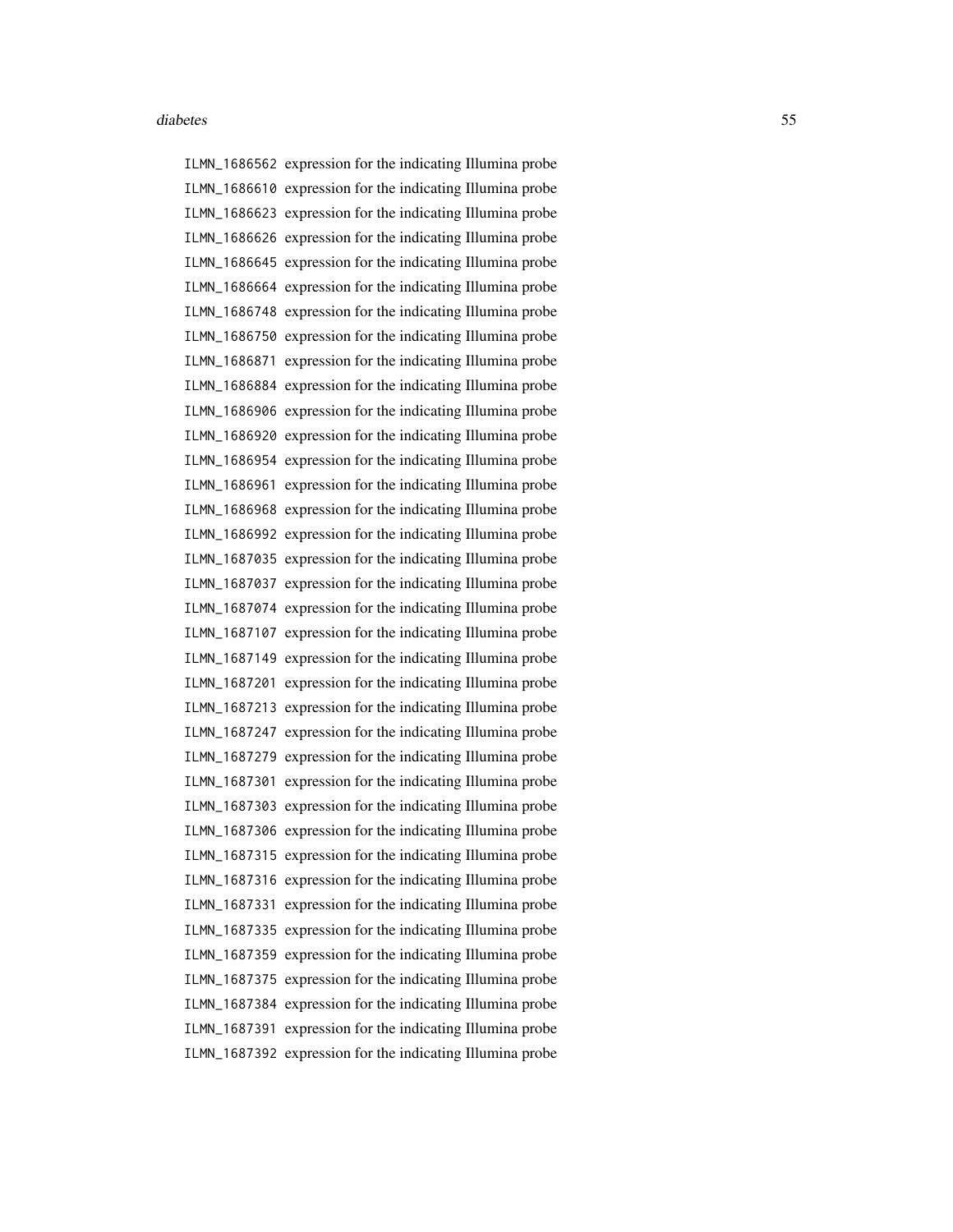ILMN\_1687403 expression for the indicating Illumina probe ILMN\_1687410 expression for the indicating Illumina probe ILMN\_1687419 expression for the indicating Illumina probe ILMN\_1687430 expression for the indicating Illumina probe ILMN\_1687440 expression for the indicating Illumina probe ILMN\_1687442 expression for the indicating Illumina probe ILMN\_1687495 expression for the indicating Illumina probe ILMN\_1687508 expression for the indicating Illumina probe ILMN\_1687519 expression for the indicating Illumina probe ILMN\_1687533 expression for the indicating Illumina probe ILMN\_1687589 expression for the indicating Illumina probe ILMN\_1687592 expression for the indicating Illumina probe ILMN\_1687609 expression for the indicating Illumina probe ILMN\_1687626 expression for the indicating Illumina probe ILMN\_1687636 expression for the indicating Illumina probe ILMN\_1687652 expression for the indicating Illumina probe ILMN\_1687683 expression for the indicating Illumina probe ILMN\_1687711 expression for the indicating Illumina probe ILMN\_1687743 expression for the indicating Illumina probe ILMN\_1687751 expression for the indicating Illumina probe ILMN\_1687768 expression for the indicating Illumina probe ILMN\_1687785 expression for the indicating Illumina probe ILMN\_1687824 expression for the indicating Illumina probe ILMN\_1687825 expression for the indicating Illumina probe ILMN\_1687840 expression for the indicating Illumina probe ILMN\_1687857 expression for the indicating Illumina probe ILMN\_1687858 expression for the indicating Illumina probe ILMN\_1687864 expression for the indicating Illumina probe ILMN\_1687875 expression for the indicating Illumina probe ILMN\_1687884 expression for the indicating Illumina probe ILMN\_1687896 expression for the indicating Illumina probe ILMN\_1687921 expression for the indicating Illumina probe ILMN\_1687922 expression for the indicating Illumina probe ILMN\_1687947 expression for the indicating Illumina probe ILMN\_1687958 expression for the indicating Illumina probe ILMN\_1687971 expression for the indicating Illumina probe ILMN\_1688000 expression for the indicating Illumina probe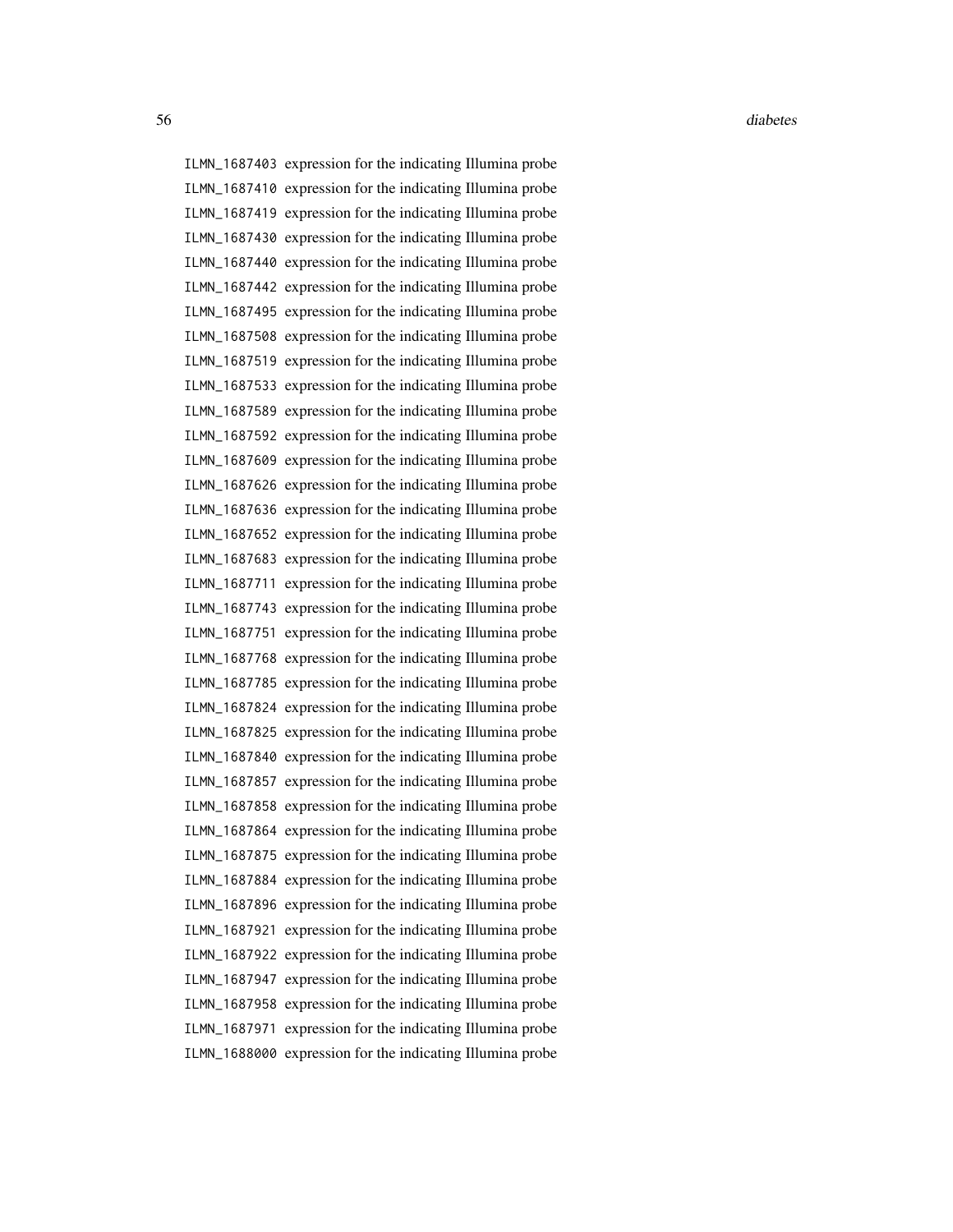ILMN\_1688011 expression for the indicating Illumina probe ILMN\_1688034 expression for the indicating Illumina probe ILMN\_1688041 expression for the indicating Illumina probe ILMN\_1688071 expression for the indicating Illumina probe ILMN\_1688089 expression for the indicating Illumina probe ILMN\_1688098 expression for the indicating Illumina probe ILMN\_1688103 expression for the indicating Illumina probe ILMN\_1688104 expression for the indicating Illumina probe ILMN\_1688152 expression for the indicating Illumina probe ILMN\_1688158 expression for the indicating Illumina probe ILMN\_1688160 expression for the indicating Illumina probe ILMN\_1688178 expression for the indicating Illumina probe ILMN\_1688220 expression for the indicating Illumina probe ILMN\_1688231 expression for the indicating Illumina probe ILMN\_1688240 expression for the indicating Illumina probe ILMN\_1688279 expression for the indicating Illumina probe ILMN\_1688295 expression for the indicating Illumina probe ILMN\_1688299 expression for the indicating Illumina probe ILMN\_1688346 expression for the indicating Illumina probe ILMN\_1688372 expression for the indicating Illumina probe ILMN\_1688373 expression for the indicating Illumina probe ILMN\_1688404 expression for the indicating Illumina probe ILMN\_1688413 expression for the indicating Illumina probe ILMN\_1688455 expression for the indicating Illumina probe ILMN\_1688458 expression for the indicating Illumina probe ILMN\_1688464 expression for the indicating Illumina probe ILMN\_1688479 expression for the indicating Illumina probe ILMN\_1688480 expression for the indicating Illumina probe ILMN\_1688515 expression for the indicating Illumina probe ILMN\_1688526 expression for the indicating Illumina probe ILMN\_1688534 expression for the indicating Illumina probe ILMN\_1688565 expression for the indicating Illumina probe ILMN\_1688580 expression for the indicating Illumina probe ILMN\_1688606 expression for the indicating Illumina probe ILMN\_1688622 expression for the indicating Illumina probe ILMN\_1688625 expression for the indicating Illumina probe ILMN\_1688629 expression for the indicating Illumina probe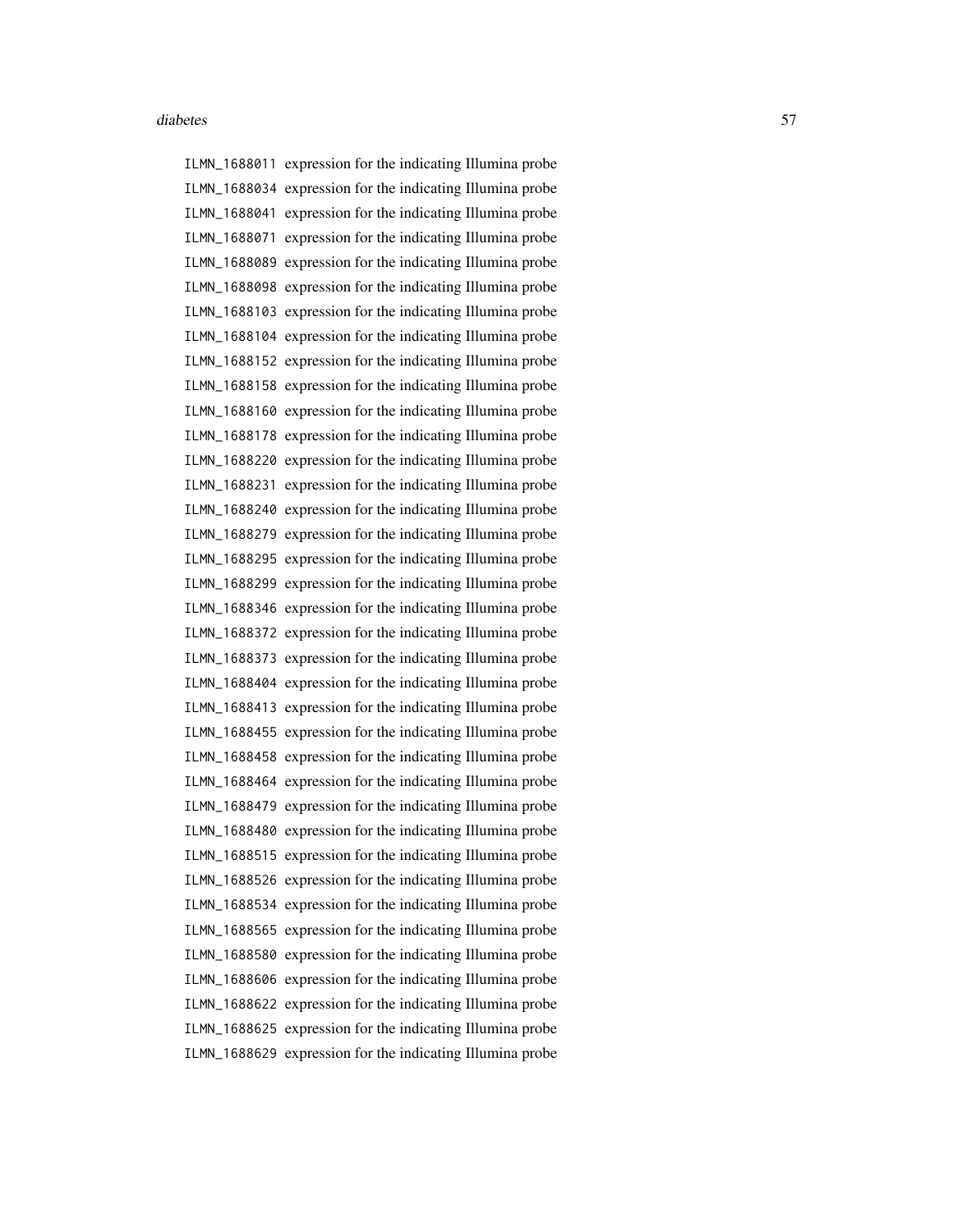ILMN\_1688633 expression for the indicating Illumina probe ILMN\_1688666 expression for the indicating Illumina probe ILMN\_1688672 expression for the indicating Illumina probe ILMN\_1688698 expression for the indicating Illumina probe ILMN\_1688702 expression for the indicating Illumina probe ILMN\_1688753 expression for the indicating Illumina probe ILMN\_1688780 expression for the indicating Illumina probe ILMN\_1688853 expression for the indicating Illumina probe ILMN\_1688865 expression for the indicating Illumina probe ILMN\_1688938 expression for the indicating Illumina probe ILMN\_1688953 expression for the indicating Illumina probe ILMN\_1688959 expression for the indicating Illumina probe ILMN\_1688971 expression for the indicating Illumina probe ILMN\_1689001 expression for the indicating Illumina probe ILMN\_1689002 expression for the indicating Illumina probe ILMN\_1689046 expression for the indicating Illumina probe ILMN\_1689059 expression for the indicating Illumina probe ILMN\_1689070 expression for the indicating Illumina probe ILMN\_1689097 expression for the indicating Illumina probe ILMN\_1689098 expression for the indicating Illumina probe ILMN\_1689110 expression for the indicating Illumina probe ILMN\_1689123 expression for the indicating Illumina probe ILMN\_1689129 expression for the indicating Illumina probe ILMN\_1689142 expression for the indicating Illumina probe ILMN\_1689156 expression for the indicating Illumina probe ILMN\_1689160 expression for the indicating Illumina probe ILMN\_1689162 expression for the indicating Illumina probe ILMN\_1689189 expression for the indicating Illumina probe ILMN\_1689257 expression for the indicating Illumina probe ILMN\_1689274 expression for the indicating Illumina probe ILMN\_1689288 expression for the indicating Illumina probe ILMN\_1689329 expression for the indicating Illumina probe ILMN\_1689342 expression for the indicating Illumina probe ILMN\_1689389 expression for the indicating Illumina probe ILMN\_1689400 expression for the indicating Illumina probe ILMN\_1689445 expression for the indicating Illumina probe ILMN\_1689446 expression for the indicating Illumina probe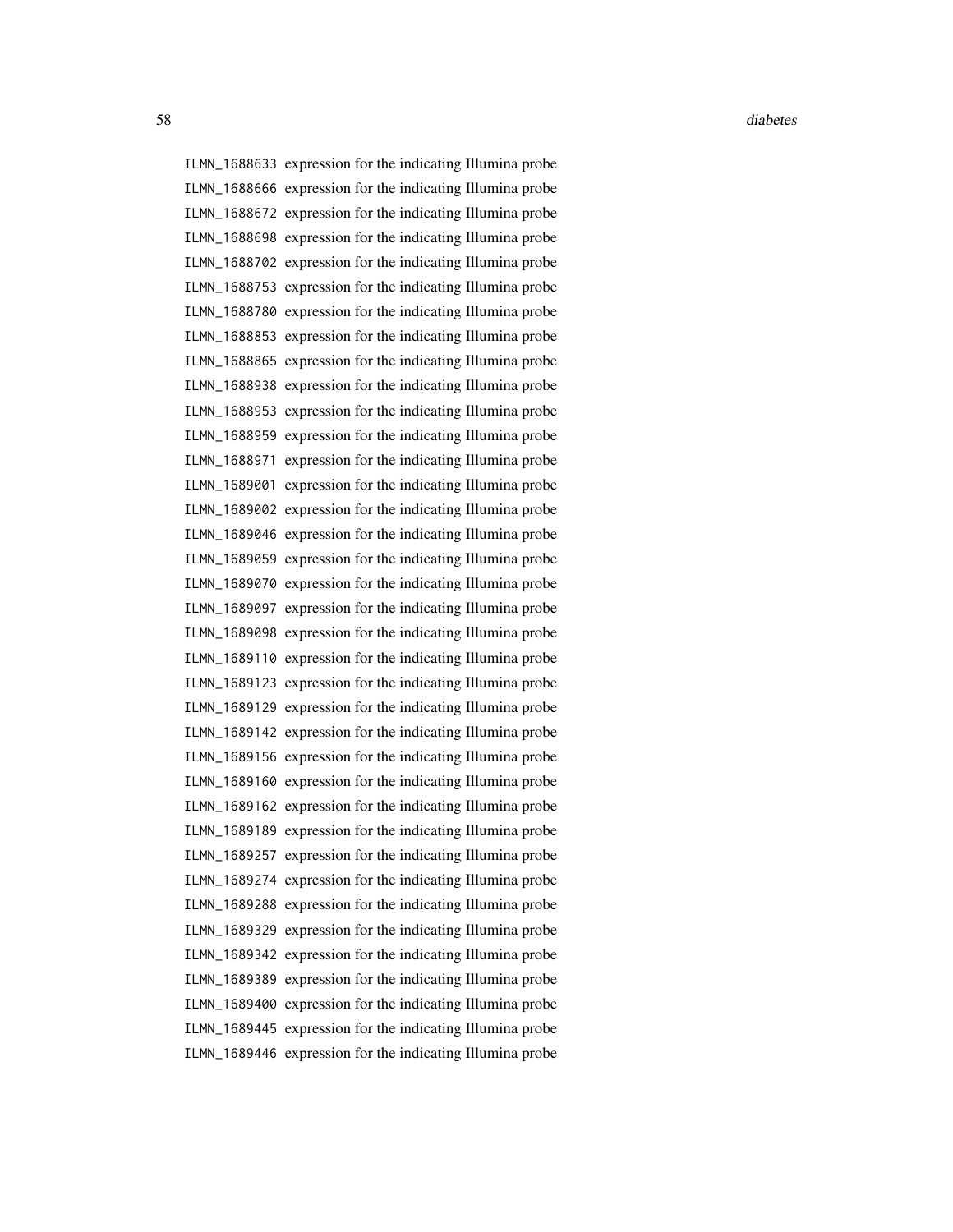ILMN\_1689456 expression for the indicating Illumina probe ILMN\_1689518 expression for the indicating Illumina probe ILMN\_1689528 expression for the indicating Illumina probe ILMN\_1689552 expression for the indicating Illumina probe ILMN\_1689560 expression for the indicating Illumina probe ILMN\_1689652 expression for the indicating Illumina probe ILMN\_1689665 expression for the indicating Illumina probe ILMN\_1689700 expression for the indicating Illumina probe ILMN\_1689704 expression for the indicating Illumina probe ILMN\_1689720 expression for the indicating Illumina probe ILMN\_1689734 expression for the indicating Illumina probe ILMN\_1689770 expression for the indicating Illumina probe ILMN\_1689774 expression for the indicating Illumina probe ILMN\_1689800 expression for the indicating Illumina probe ILMN\_1689836 expression for the indicating Illumina probe ILMN\_1689868 expression for the indicating Illumina probe ILMN\_1689899 expression for the indicating Illumina probe ILMN\_1689908 expression for the indicating Illumina probe ILMN\_1689932 expression for the indicating Illumina probe ILMN\_1689953 expression for the indicating Illumina probe ILMN\_1689968 expression for the indicating Illumina probe ILMN\_1689989 expression for the indicating Illumina probe ILMN\_1690035 expression for the indicating Illumina probe ILMN\_1690040 expression for the indicating Illumina probe ILMN\_1690049 expression for the indicating Illumina probe ILMN\_1690066 expression for the indicating Illumina probe ILMN\_1690077 expression for the indicating Illumina probe ILMN\_1690085 expression for the indicating Illumina probe ILMN\_1690099 expression for the indicating Illumina probe ILMN\_1690105 expression for the indicating Illumina probe ILMN\_1690114 expression for the indicating Illumina probe ILMN\_1690122 expression for the indicating Illumina probe ILMN\_1690125 expression for the indicating Illumina probe ILMN\_1690136 expression for the indicating Illumina probe ILMN\_1690138 expression for the indicating Illumina probe ILMN\_1690170 expression for the indicating Illumina probe ILMN\_1690179 expression for the indicating Illumina probe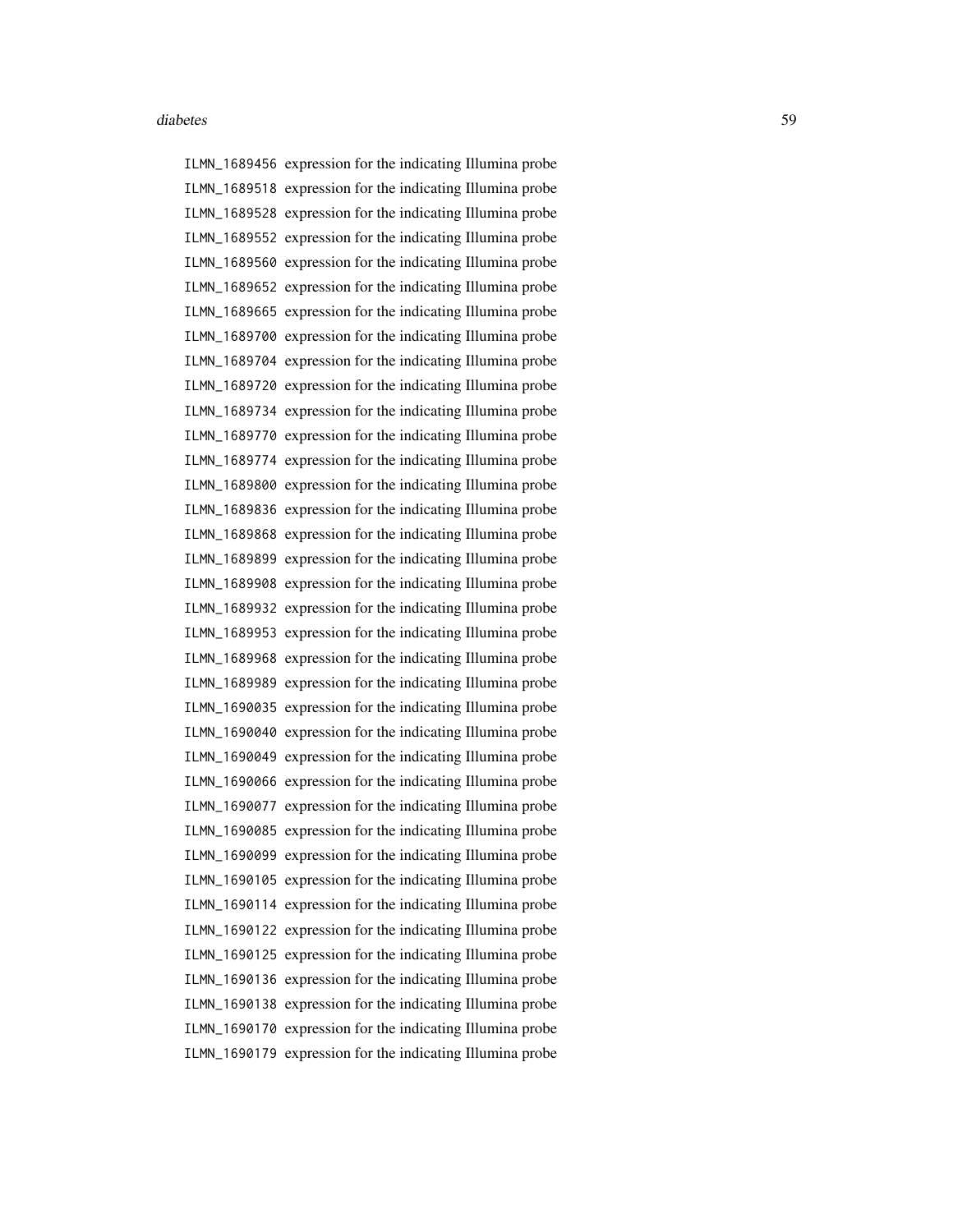ILMN\_1690209 expression for the indicating Illumina probe ILMN\_1690223 expression for the indicating Illumina probe ILMN\_1690252 expression for the indicating Illumina probe ILMN\_1690268 expression for the indicating Illumina probe ILMN\_1690282 expression for the indicating Illumina probe ILMN\_1690304 expression for the indicating Illumina probe ILMN\_1690325 expression for the indicating Illumina probe ILMN\_1690329 expression for the indicating Illumina probe ILMN\_1690342 expression for the indicating Illumina probe ILMN\_1690352 expression for the indicating Illumina probe ILMN\_1690371 expression for the indicating Illumina probe ILMN\_1690386 expression for the indicating Illumina probe ILMN\_1690392 expression for the indicating Illumina probe ILMN\_1690420 expression for the indicating Illumina probe ILMN\_1690454 expression for the indicating Illumina probe ILMN\_1690473 expression for the indicating Illumina probe ILMN\_1690524 expression for the indicating Illumina probe ILMN\_1690545 expression for the indicating Illumina probe ILMN\_1690546 expression for the indicating Illumina probe ILMN\_1690566 expression for the indicating Illumina probe ILMN\_1690610 expression for the indicating Illumina probe ILMN\_1690625 expression for the indicating Illumina probe ILMN\_1690646 expression for the indicating Illumina probe ILMN\_1690653 expression for the indicating Illumina probe ILMN\_1690682 expression for the indicating Illumina probe ILMN\_1690690 expression for the indicating Illumina probe ILMN\_1690695 expression for the indicating Illumina probe ILMN\_1690706 expression for the indicating Illumina probe ILMN\_1690754 expression for the indicating Illumina probe ILMN\_1690761 expression for the indicating Illumina probe ILMN\_1690783 expression for the indicating Illumina probe ILMN\_1690802 expression for the indicating Illumina probe ILMN\_1690863 expression for the indicating Illumina probe ILMN\_1690880 expression for the indicating Illumina probe ILMN\_1690920 expression for the indicating Illumina probe ILMN\_1690921 expression for the indicating Illumina probe ILMN\_1690979 expression for the indicating Illumina probe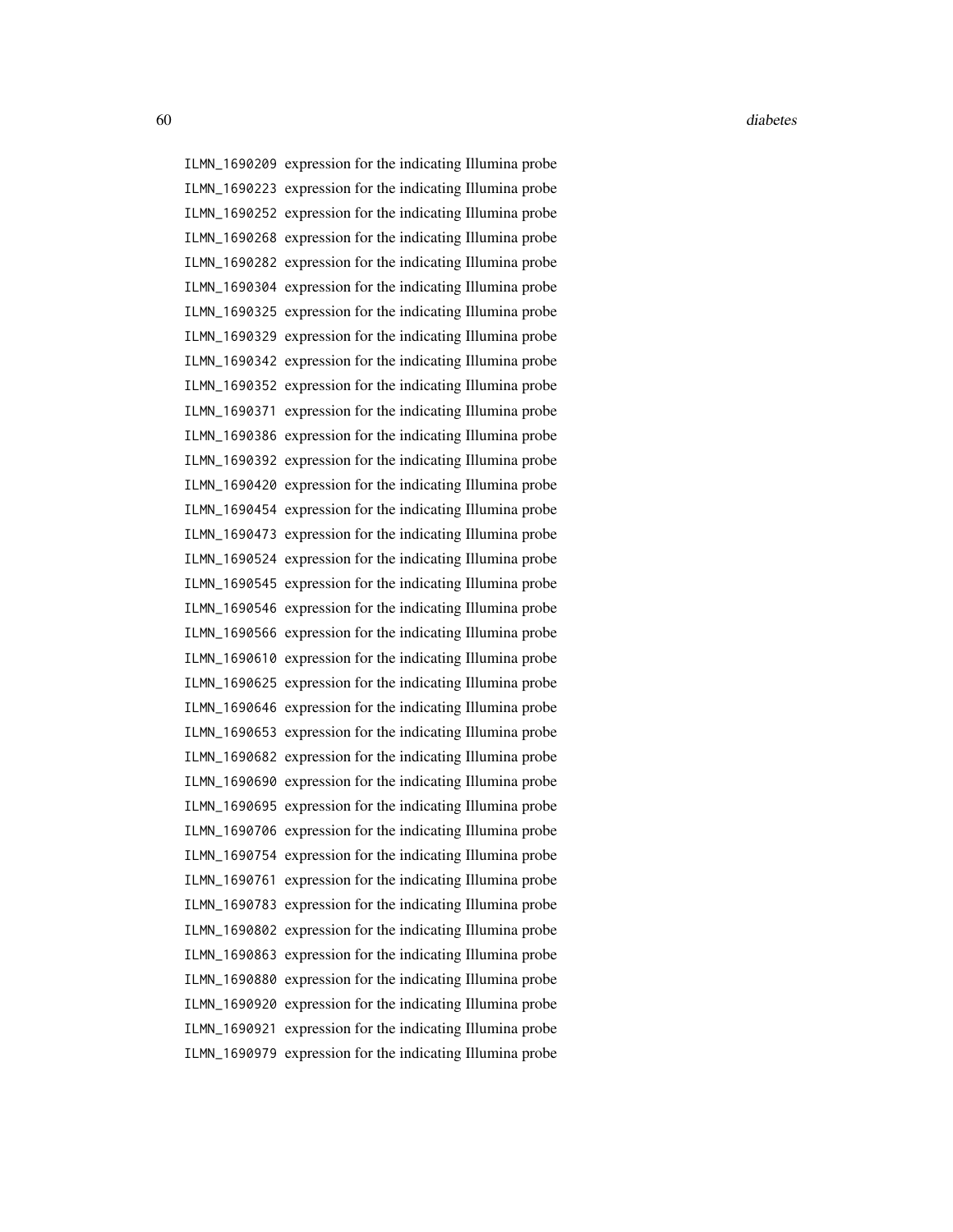ILMN\_1690982 expression for the indicating Illumina probe ILMN\_1690999 expression for the indicating Illumina probe ILMN\_1691048 expression for the indicating Illumina probe ILMN\_1691071 expression for the indicating Illumina probe ILMN\_1691090 expression for the indicating Illumina probe ILMN\_1691111 expression for the indicating Illumina probe ILMN\_1691112 expression for the indicating Illumina probe ILMN\_1691117 expression for the indicating Illumina probe ILMN\_1691119 expression for the indicating Illumina probe ILMN\_1691143 expression for the indicating Illumina probe ILMN\_1691156 expression for the indicating Illumina probe ILMN\_1691181 expression for the indicating Illumina probe ILMN\_1691188 expression for the indicating Illumina probe ILMN\_1691264 expression for the indicating Illumina probe ILMN\_1691276 expression for the indicating Illumina probe ILMN\_1691290 expression for the indicating Illumina probe ILMN\_1691291 expression for the indicating Illumina probe ILMN\_1691293 expression for the indicating Illumina probe ILMN\_1691294 expression for the indicating Illumina probe ILMN\_1691334 expression for the indicating Illumina probe ILMN\_1691355 expression for the indicating Illumina probe ILMN\_1691364 expression for the indicating Illumina probe ILMN\_1691376 expression for the indicating Illumina probe ILMN\_1691393 expression for the indicating Illumina probe ILMN\_1691413 expression for the indicating Illumina probe ILMN\_1691418 expression for the indicating Illumina probe ILMN\_1691425 expression for the indicating Illumina probe ILMN\_1691430 expression for the indicating Illumina probe ILMN\_1691432 expression for the indicating Illumina probe ILMN\_1691433 expression for the indicating Illumina probe ILMN\_1691436 expression for the indicating Illumina probe ILMN\_1691444 expression for the indicating Illumina probe ILMN\_1691458 expression for the indicating Illumina probe ILMN\_1691466 expression for the indicating Illumina probe ILMN\_1691506 expression for the indicating Illumina probe ILMN\_1691508 expression for the indicating Illumina probe ILMN\_1691539 expression for the indicating Illumina probe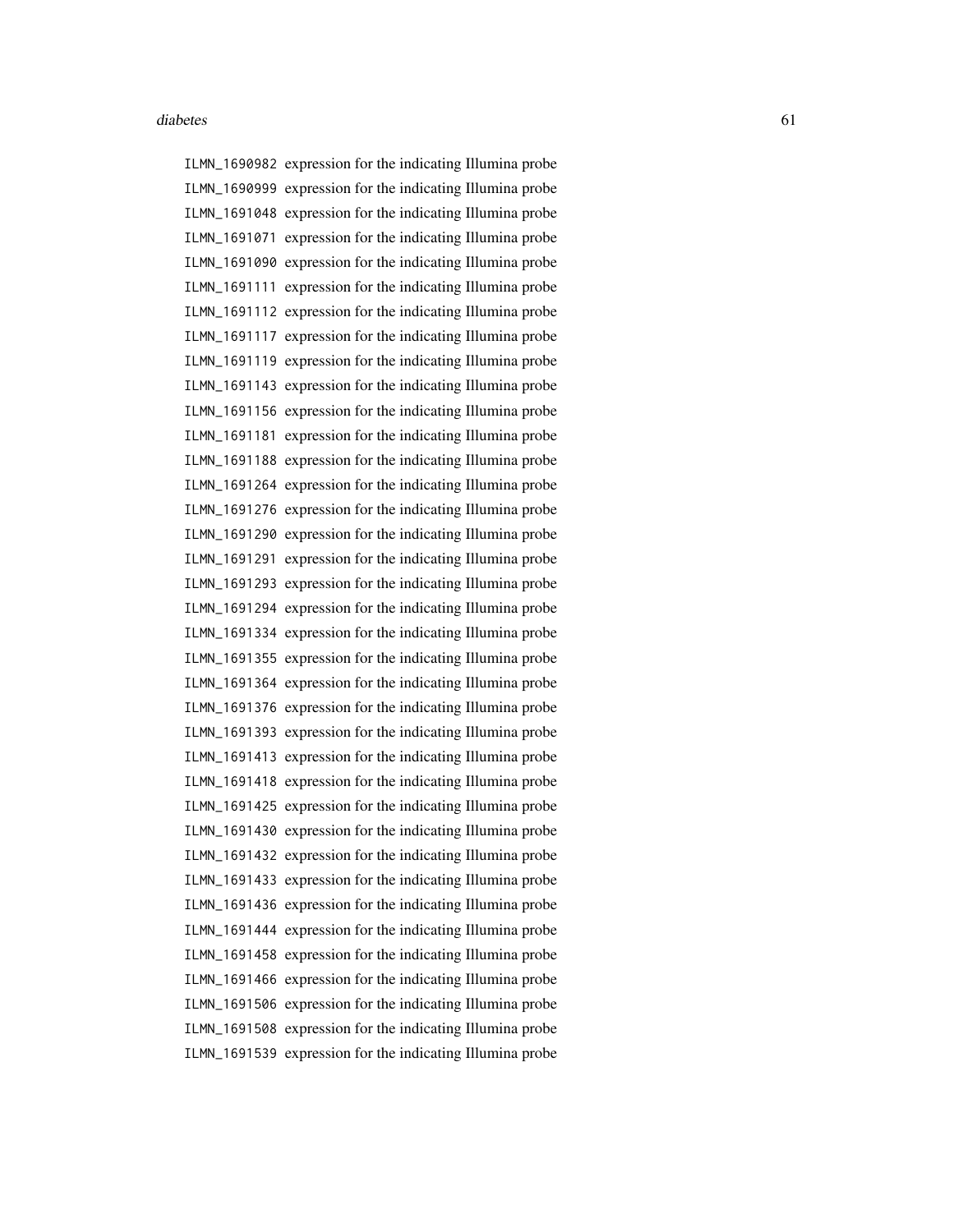ILMN\_1691557 expression for the indicating Illumina probe ILMN\_1691559 expression for the indicating Illumina probe ILMN\_1691566 expression for the indicating Illumina probe ILMN\_1691570 expression for the indicating Illumina probe ILMN\_1691572 expression for the indicating Illumina probe ILMN\_1691575 expression for the indicating Illumina probe ILMN\_1691702 expression for the indicating Illumina probe ILMN\_1691717 expression for the indicating Illumina probe ILMN\_1691731 expression for the indicating Illumina probe ILMN\_1691736 expression for the indicating Illumina probe ILMN\_1691760 expression for the indicating Illumina probe ILMN\_1691789 expression for the indicating Illumina probe ILMN\_1691798 expression for the indicating Illumina probe ILMN\_1691803 expression for the indicating Illumina probe ILMN\_1691811 expression for the indicating Illumina probe ILMN\_1691843 expression for the indicating Illumina probe ILMN\_1691855 expression for the indicating Illumina probe ILMN\_1691926 expression for the indicating Illumina probe ILMN\_1691930 expression for the indicating Illumina probe ILMN\_1691942 expression for the indicating Illumina probe ILMN\_1692026 expression for the indicating Illumina probe ILMN\_1692100 expression for the indicating Illumina probe ILMN\_1692121 expression for the indicating Illumina probe ILMN\_1692163 expression for the indicating Illumina probe ILMN\_1692168 expression for the indicating Illumina probe ILMN\_1692177 expression for the indicating Illumina probe ILMN\_1692188 expression for the indicating Illumina probe ILMN\_1692219 expression for the indicating Illumina probe ILMN\_1692223 expression for the indicating Illumina probe ILMN\_1692225 expression for the indicating Illumina probe ILMN\_1692255 expression for the indicating Illumina probe ILMN\_1692261 expression for the indicating Illumina probe ILMN\_1692267 expression for the indicating Illumina probe ILMN\_1692272 expression for the indicating Illumina probe ILMN\_1692276 expression for the indicating Illumina probe ILMN\_1692295 expression for the indicating Illumina probe ILMN\_1692352 expression for the indicating Illumina probe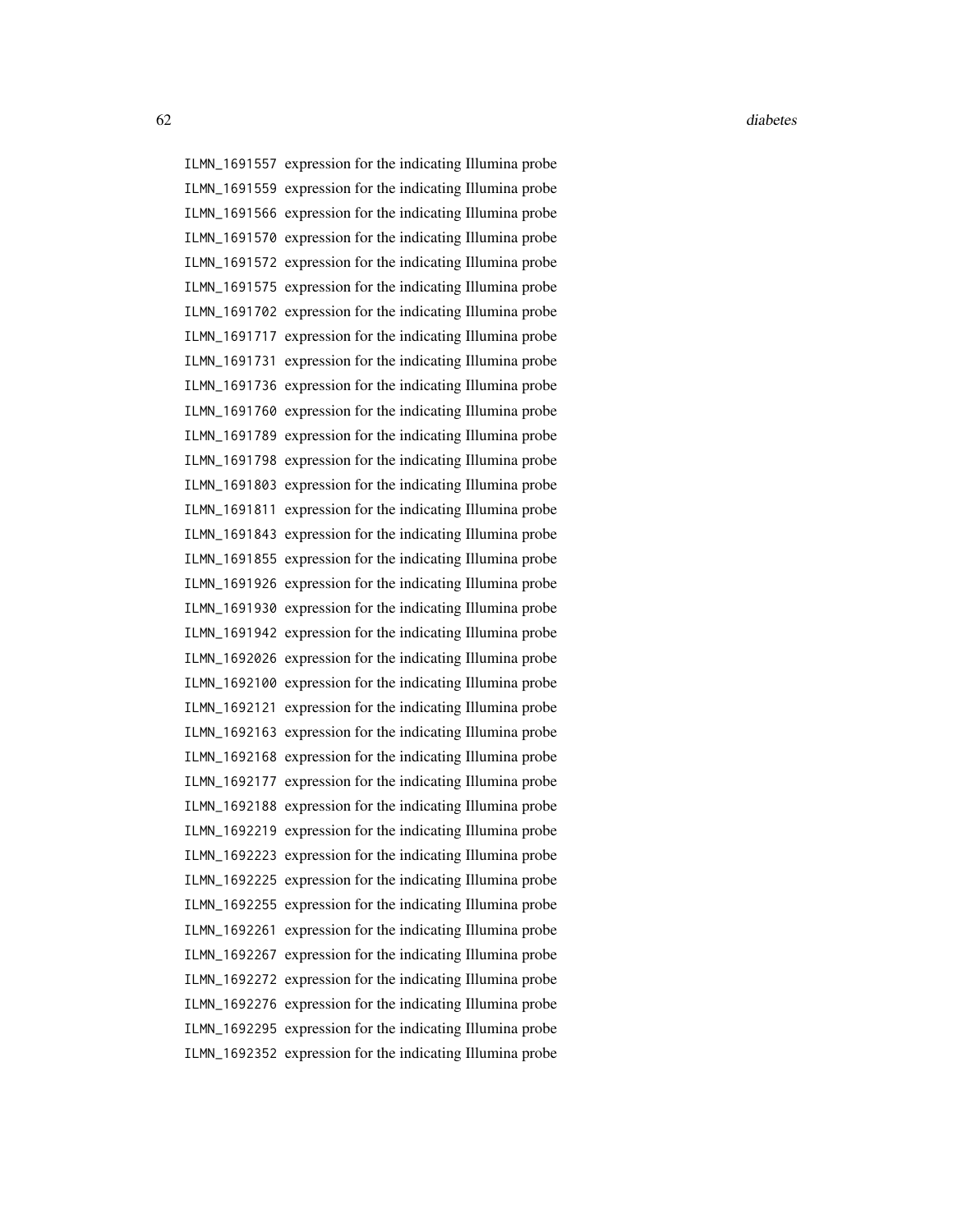ILMN\_1692390 expression for the indicating Illumina probe ILMN\_1692398 expression for the indicating Illumina probe ILMN\_1692473 expression for the indicating Illumina probe ILMN\_1692477 expression for the indicating Illumina probe ILMN\_1692486 expression for the indicating Illumina probe ILMN\_1692511 expression for the indicating Illumina probe ILMN\_1692535 expression for the indicating Illumina probe ILMN\_1692539 expression for the indicating Illumina probe ILMN\_1692568 expression for the indicating Illumina probe ILMN\_1692575 expression for the indicating Illumina probe ILMN\_1692620 expression for the indicating Illumina probe ILMN\_1692651 expression for the indicating Illumina probe ILMN\_1692664 expression for the indicating Illumina probe ILMN\_1692706 expression for the indicating Illumina probe ILMN\_1692707 expression for the indicating Illumina probe ILMN\_1692731 expression for the indicating Illumina probe ILMN\_1692742 expression for the indicating Illumina probe ILMN\_1692754 expression for the indicating Illumina probe ILMN\_1692760 expression for the indicating Illumina probe ILMN\_1692785 expression for the indicating Illumina probe ILMN\_1692790 expression for the indicating Illumina probe ILMN\_1692826 expression for the indicating Illumina probe ILMN\_1692831 expression for the indicating Illumina probe ILMN\_1692834 expression for the indicating Illumina probe ILMN\_1692864 expression for the indicating Illumina probe ILMN\_1692865 expression for the indicating Illumina probe ILMN\_1692938 expression for the indicating Illumina probe ILMN\_1692962 expression for the indicating Illumina probe ILMN\_1693004 expression for the indicating Illumina probe ILMN\_1693009 expression for the indicating Illumina probe ILMN\_1693014 expression for the indicating Illumina probe ILMN\_1693039 expression for the indicating Illumina probe ILMN\_1693045 expression for the indicating Illumina probe ILMN\_1693090 expression for the indicating Illumina probe ILMN\_1693107 expression for the indicating Illumina probe ILMN\_1693136 expression for the indicating Illumina probe ILMN\_1693145 expression for the indicating Illumina probe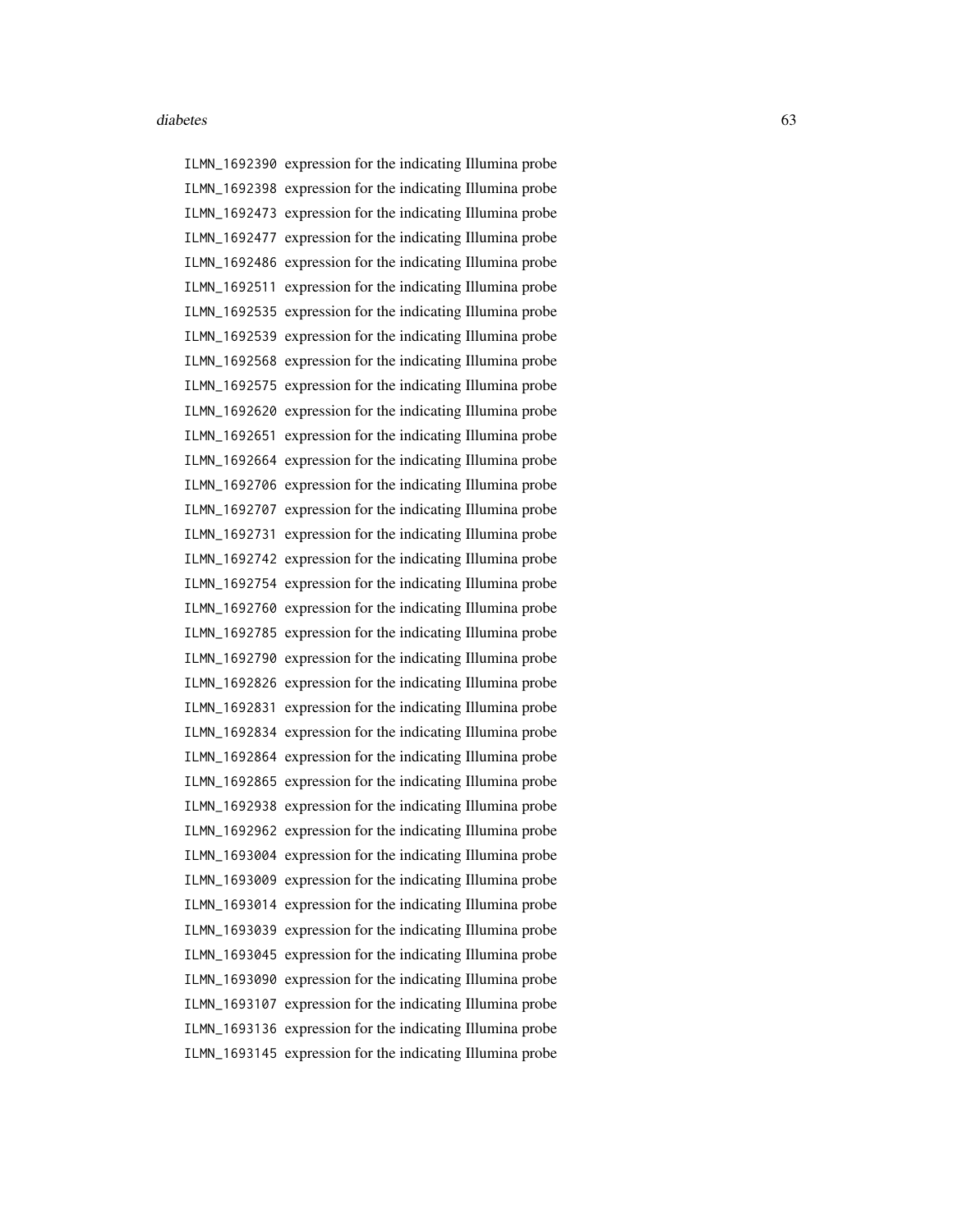ILMN\_1693192 expression for the indicating Illumina probe ILMN\_1693207 expression for the indicating Illumina probe ILMN\_1693210 expression for the indicating Illumina probe ILMN\_1693226 expression for the indicating Illumina probe ILMN\_1693233 expression for the indicating Illumina probe ILMN\_1693242 expression for the indicating Illumina probe ILMN\_1693269 expression for the indicating Illumina probe ILMN\_1693290 expression for the indicating Illumina probe ILMN\_1693311 expression for the indicating Illumina probe ILMN\_1693317 expression for the indicating Illumina probe ILMN\_1693323 expression for the indicating Illumina probe ILMN\_1693333 expression for the indicating Illumina probe ILMN\_1693334 expression for the indicating Illumina probe ILMN\_1693338 expression for the indicating Illumina probe ILMN\_1693388 expression for the indicating Illumina probe ILMN\_1693394 expression for the indicating Illumina probe ILMN\_1693401 expression for the indicating Illumina probe ILMN\_1693421 expression for the indicating Illumina probe ILMN\_1693428 expression for the indicating Illumina probe ILMN\_1693438 expression for the indicating Illumina probe ILMN\_1693471 expression for the indicating Illumina probe ILMN\_1693490 expression for the indicating Illumina probe ILMN\_1693494 expression for the indicating Illumina probe ILMN\_1693538 expression for the indicating Illumina probe ILMN\_1693552 expression for the indicating Illumina probe ILMN\_1693604 expression for the indicating Illumina probe ILMN\_1693630 expression for the indicating Illumina probe ILMN\_1693650 expression for the indicating Illumina probe ILMN\_1693664 expression for the indicating Illumina probe ILMN\_1693668 expression for the indicating Illumina probe ILMN\_1693669 expression for the indicating Illumina probe ILMN\_1693674 expression for the indicating Illumina probe ILMN\_1693685 expression for the indicating Illumina probe ILMN\_1693726 expression for the indicating Illumina probe ILMN\_1693766 expression for the indicating Illumina probe ILMN\_1693788 expression for the indicating Illumina probe ILMN\_1693789 expression for the indicating Illumina probe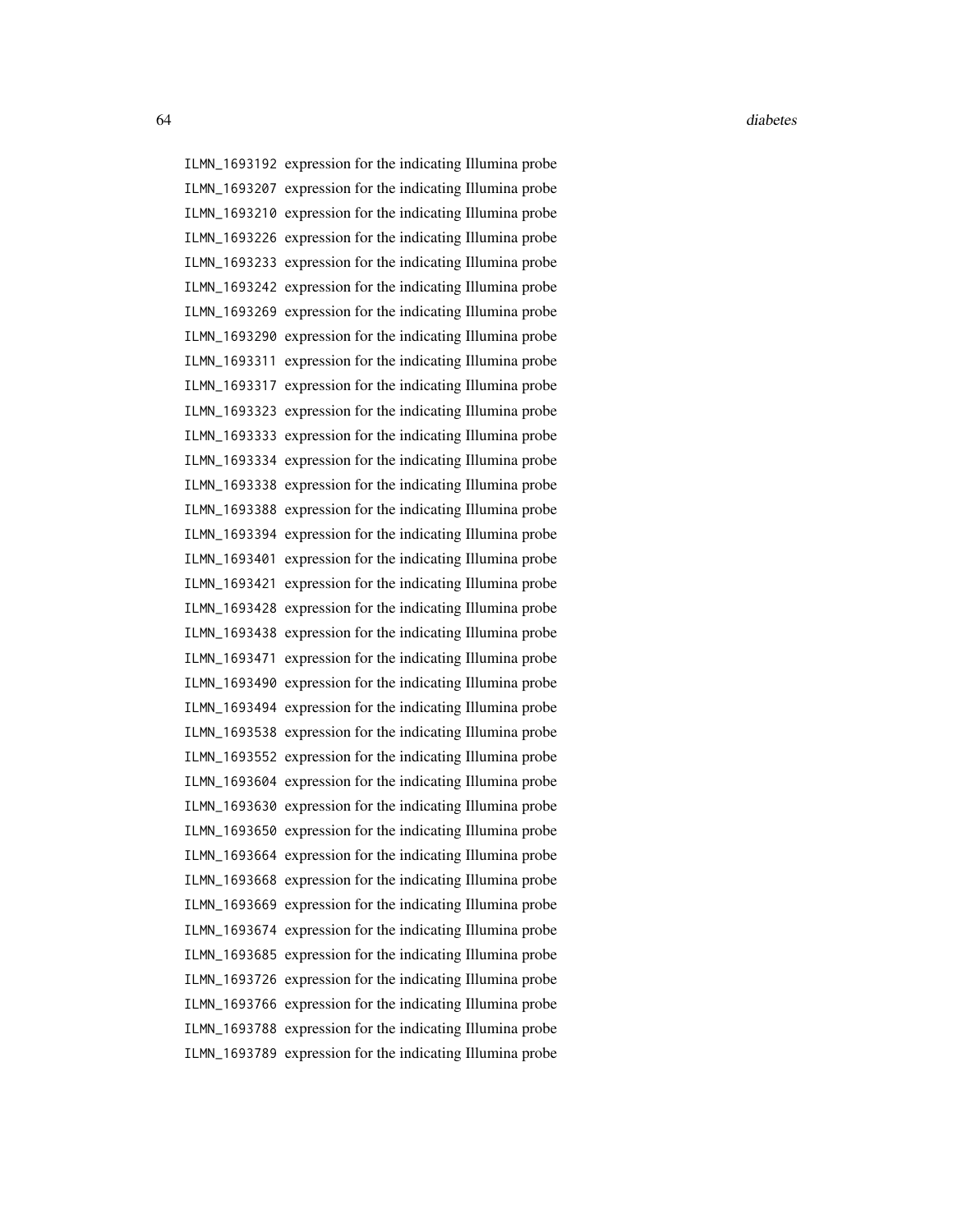ILMN\_1693826 expression for the indicating Illumina probe ILMN\_1693830 expression for the indicating Illumina probe ILMN\_1693862 expression for the indicating Illumina probe ILMN\_1693878 expression for the indicating Illumina probe ILMN\_1693882 expression for the indicating Illumina probe ILMN\_1693896 expression for the indicating Illumina probe ILMN\_1693905 expression for the indicating Illumina probe ILMN\_1693981 expression for the indicating Illumina probe ILMN\_1694011 expression for the indicating Illumina probe ILMN\_1694027 expression for the indicating Illumina probe ILMN\_1694041 expression for the indicating Illumina probe ILMN\_1694057 expression for the indicating Illumina probe ILMN\_1694084 expression for the indicating Illumina probe ILMN\_1694106 expression for the indicating Illumina probe ILMN\_1694111 expression for the indicating Illumina probe ILMN\_1694131 expression for the indicating Illumina probe ILMN\_1694174 expression for the indicating Illumina probe ILMN\_1694177 expression for the indicating Illumina probe ILMN\_1694194 expression for the indicating Illumina probe ILMN\_1694213 expression for the indicating Illumina probe ILMN\_1694219 expression for the indicating Illumina probe ILMN\_1694223 expression for the indicating Illumina probe ILMN\_1694233 expression for the indicating Illumina probe ILMN\_1694240 expression for the indicating Illumina probe ILMN\_1694268 expression for the indicating Illumina probe ILMN\_1694323 expression for the indicating Illumina probe ILMN\_1694325 expression for the indicating Illumina probe ILMN\_1694339 expression for the indicating Illumina probe ILMN\_1694385 expression for the indicating Illumina probe ILMN\_1694398 expression for the indicating Illumina probe ILMN\_1694432 expression for the indicating Illumina probe ILMN\_1694466 expression for the indicating Illumina probe ILMN\_1694475 expression for the indicating Illumina probe ILMN\_1694476 expression for the indicating Illumina probe ILMN\_1694479 expression for the indicating Illumina probe ILMN\_1694482 expression for the indicating Illumina probe ILMN\_1694491 expression for the indicating Illumina probe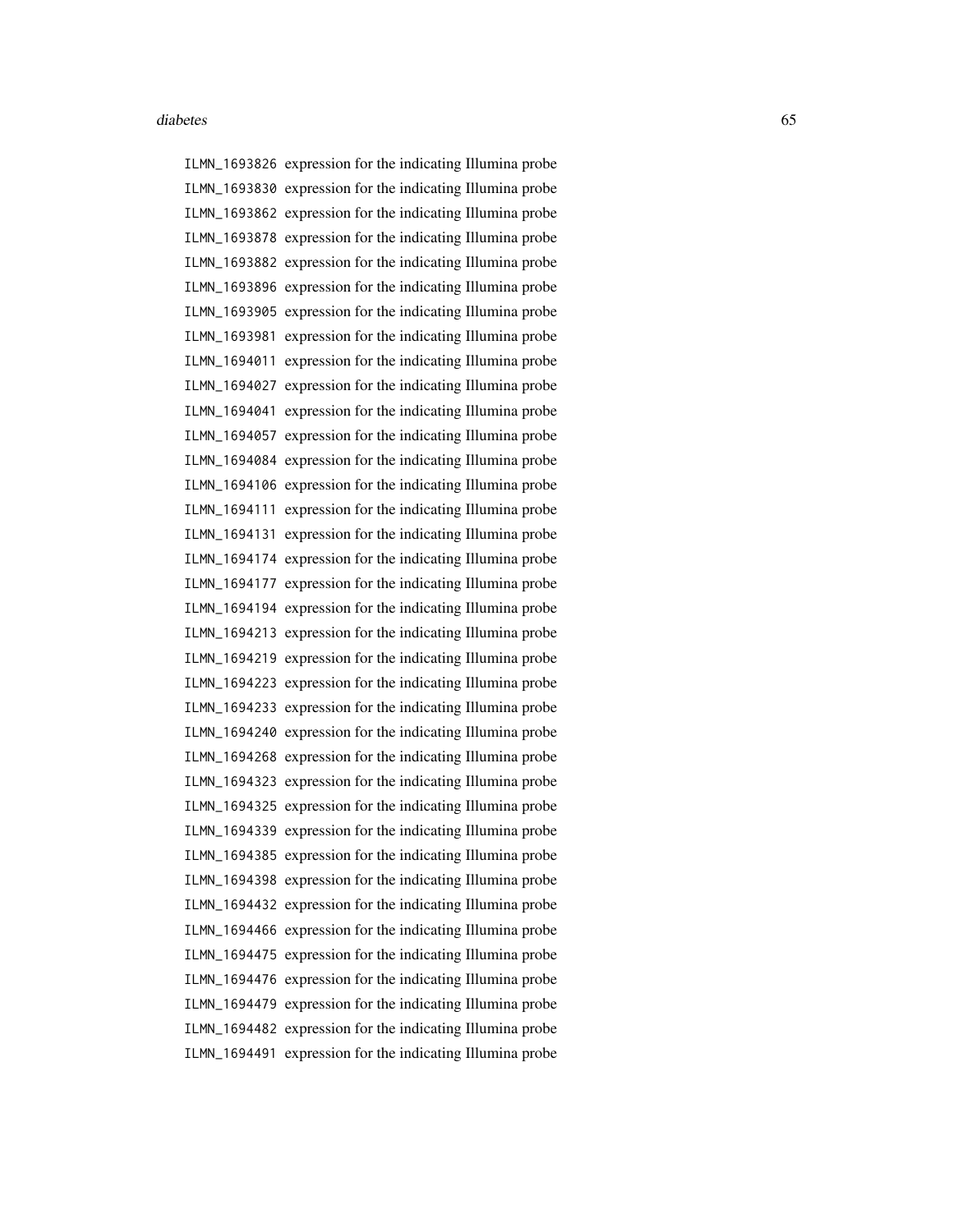ILMN\_1694504 expression for the indicating Illumina probe ILMN\_1694514 expression for the indicating Illumina probe ILMN\_1694530 expression for the indicating Illumina probe ILMN\_1694539 expression for the indicating Illumina probe ILMN\_1694547 expression for the indicating Illumina probe ILMN\_1694548 expression for the indicating Illumina probe ILMN\_1694587 expression for the indicating Illumina probe ILMN\_1694589 expression for the indicating Illumina probe ILMN\_1694603 expression for the indicating Illumina probe ILMN\_1694671 expression for the indicating Illumina probe ILMN\_1694711 expression for the indicating Illumina probe ILMN\_1694730 expression for the indicating Illumina probe ILMN\_1694731 expression for the indicating Illumina probe ILMN\_1694742 expression for the indicating Illumina probe ILMN\_1694757 expression for the indicating Illumina probe ILMN\_1694759 expression for the indicating Illumina probe ILMN\_1694780 expression for the indicating Illumina probe ILMN\_1694799 expression for the indicating Illumina probe ILMN\_1694810 expression for the indicating Illumina probe ILMN\_1694847 expression for the indicating Illumina probe ILMN\_1694877 expression for the indicating Illumina probe ILMN\_1694888 expression for the indicating Illumina probe ILMN\_1694923 expression for the indicating Illumina probe ILMN\_1694950 expression for the indicating Illumina probe ILMN\_1694966 expression for the indicating Illumina probe ILMN\_1694980 expression for the indicating Illumina probe ILMN\_1695000 expression for the indicating Illumina probe ILMN\_1695020 expression for the indicating Illumina probe ILMN\_1695025 expression for the indicating Illumina probe ILMN\_1695058 expression for the indicating Illumina probe ILMN\_1695079 expression for the indicating Illumina probe ILMN\_1695135 expression for the indicating Illumina probe ILMN\_1695157 expression for the indicating Illumina probe ILMN\_1695181 expression for the indicating Illumina probe ILMN\_1695187 expression for the indicating Illumina probe ILMN\_1695246 expression for the indicating Illumina probe ILMN\_1695271 expression for the indicating Illumina probe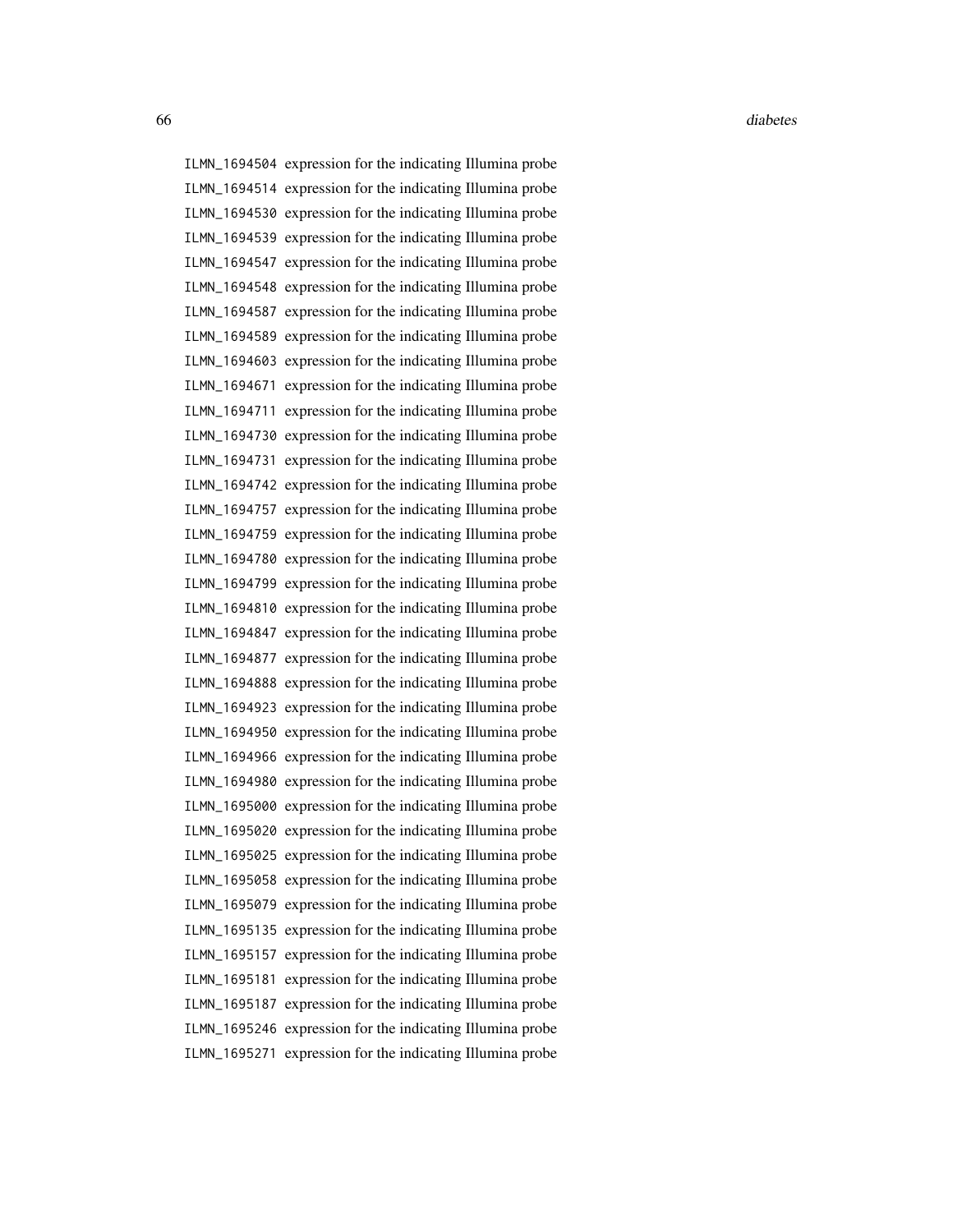ILMN\_1695276 expression for the indicating Illumina probe ILMN\_1695280 expression for the indicating Illumina probe ILMN\_1695282 expression for the indicating Illumina probe ILMN\_1695311 expression for the indicating Illumina probe ILMN\_1695317 expression for the indicating Illumina probe ILMN\_1695356 expression for the indicating Illumina probe ILMN\_1695362 expression for the indicating Illumina probe ILMN\_1695386 expression for the indicating Illumina probe ILMN\_1695404 expression for the indicating Illumina probe ILMN\_1695414 expression for the indicating Illumina probe ILMN\_1695418 expression for the indicating Illumina probe ILMN\_1695420 expression for the indicating Illumina probe ILMN\_1695423 expression for the indicating Illumina probe ILMN\_1695446 expression for the indicating Illumina probe ILMN\_1695461 expression for the indicating Illumina probe ILMN\_1695491 expression for the indicating Illumina probe ILMN\_1695530 expression for the indicating Illumina probe ILMN\_1695576 expression for the indicating Illumina probe ILMN\_1695588 expression for the indicating Illumina probe ILMN\_1695590 expression for the indicating Illumina probe ILMN\_1695604 expression for the indicating Illumina probe ILMN\_1695621 expression for the indicating Illumina probe ILMN\_1695645 expression for the indicating Illumina probe ILMN\_1695706 expression for the indicating Illumina probe ILMN\_1695711 expression for the indicating Illumina probe ILMN\_1695719 expression for the indicating Illumina probe ILMN\_1695731 expression for the indicating Illumina probe ILMN\_1695740 expression for the indicating Illumina probe ILMN\_1695745 expression for the indicating Illumina probe ILMN\_1695759 expression for the indicating Illumina probe ILMN\_1695763 expression for the indicating Illumina probe ILMN\_1695797 expression for the indicating Illumina probe ILMN\_1695812 expression for the indicating Illumina probe ILMN\_1695821 expression for the indicating Illumina probe ILMN\_1695829 expression for the indicating Illumina probe ILMN\_1695847 expression for the indicating Illumina probe ILMN\_1695851 expression for the indicating Illumina probe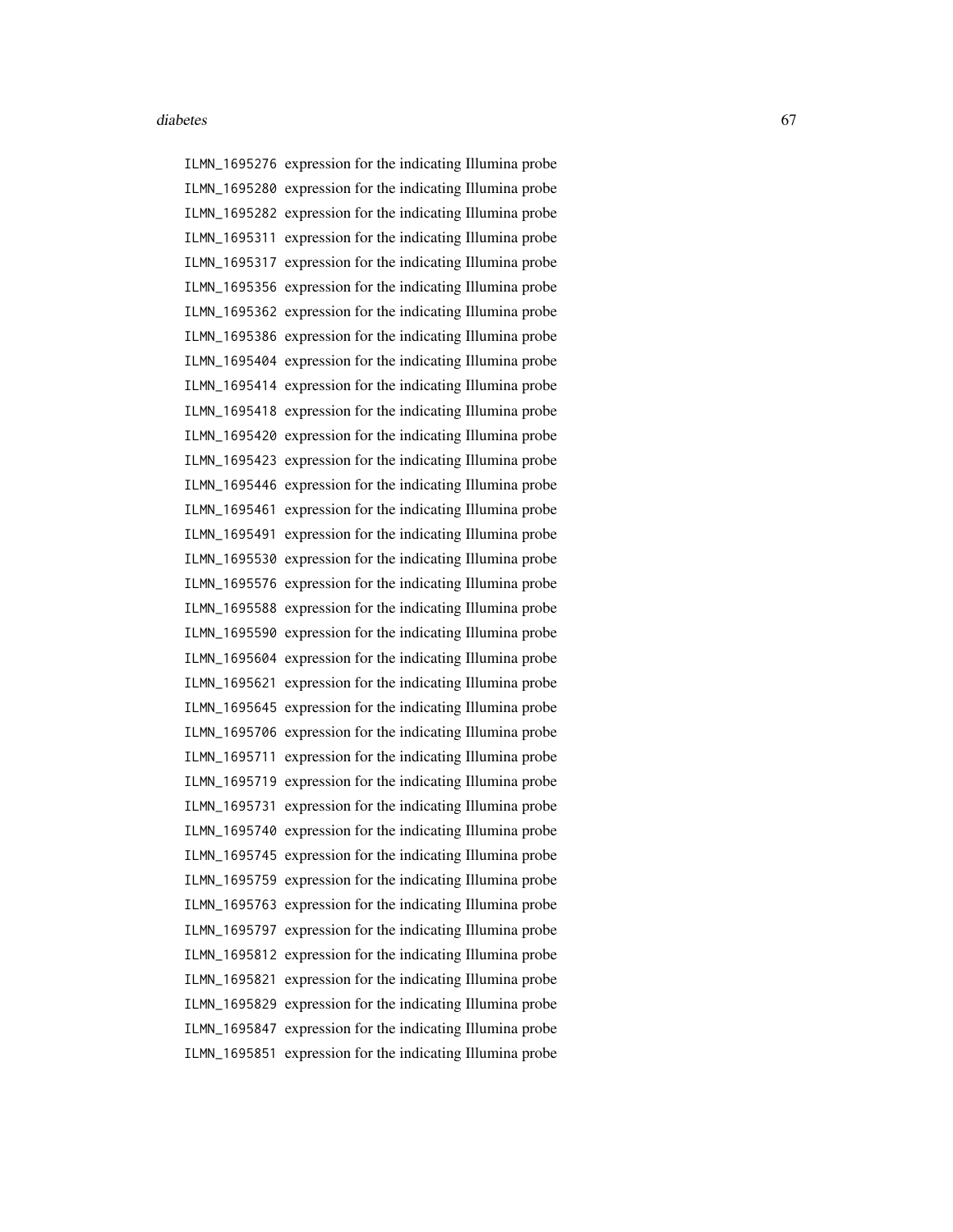ILMN\_1695853 expression for the indicating Illumina probe ILMN\_1695868 expression for the indicating Illumina probe ILMN\_1695917 expression for the indicating Illumina probe ILMN\_1695945 expression for the indicating Illumina probe ILMN\_1695959 expression for the indicating Illumina probe ILMN\_1695961 expression for the indicating Illumina probe ILMN\_1695962 expression for the indicating Illumina probe ILMN\_1695968 expression for the indicating Illumina probe ILMN\_1695972 expression for the indicating Illumina probe ILMN\_1695983 expression for the indicating Illumina probe ILMN\_1695991 expression for the indicating Illumina probe ILMN\_1696003 expression for the indicating Illumina probe ILMN\_1696004 expression for the indicating Illumina probe ILMN\_1696021 expression for the indicating Illumina probe ILMN\_1696028 expression for the indicating Illumina probe ILMN\_1696046 expression for the indicating Illumina probe ILMN\_1696065 expression for the indicating Illumina probe ILMN\_1696066 expression for the indicating Illumina probe ILMN\_1696087 expression for the indicating Illumina probe ILMN\_1696118 expression for the indicating Illumina probe ILMN\_1696127 expression for the indicating Illumina probe ILMN\_1696133 expression for the indicating Illumina probe ILMN\_1696183 expression for the indicating Illumina probe ILMN\_1696187 expression for the indicating Illumina probe ILMN\_1696190 expression for the indicating Illumina probe ILMN\_1696223 expression for the indicating Illumina probe ILMN\_1696230 expression for the indicating Illumina probe ILMN\_1696254 expression for the indicating Illumina probe ILMN\_1696266 expression for the indicating Illumina probe ILMN\_1696276 expression for the indicating Illumina probe ILMN\_1696311 expression for the indicating Illumina probe ILMN\_1696316 expression for the indicating Illumina probe ILMN\_1696317 expression for the indicating Illumina probe ILMN\_1696330 expression for the indicating Illumina probe ILMN\_1696375 expression for the indicating Illumina probe ILMN\_1696380 expression for the indicating Illumina probe ILMN\_1696383 expression for the indicating Illumina probe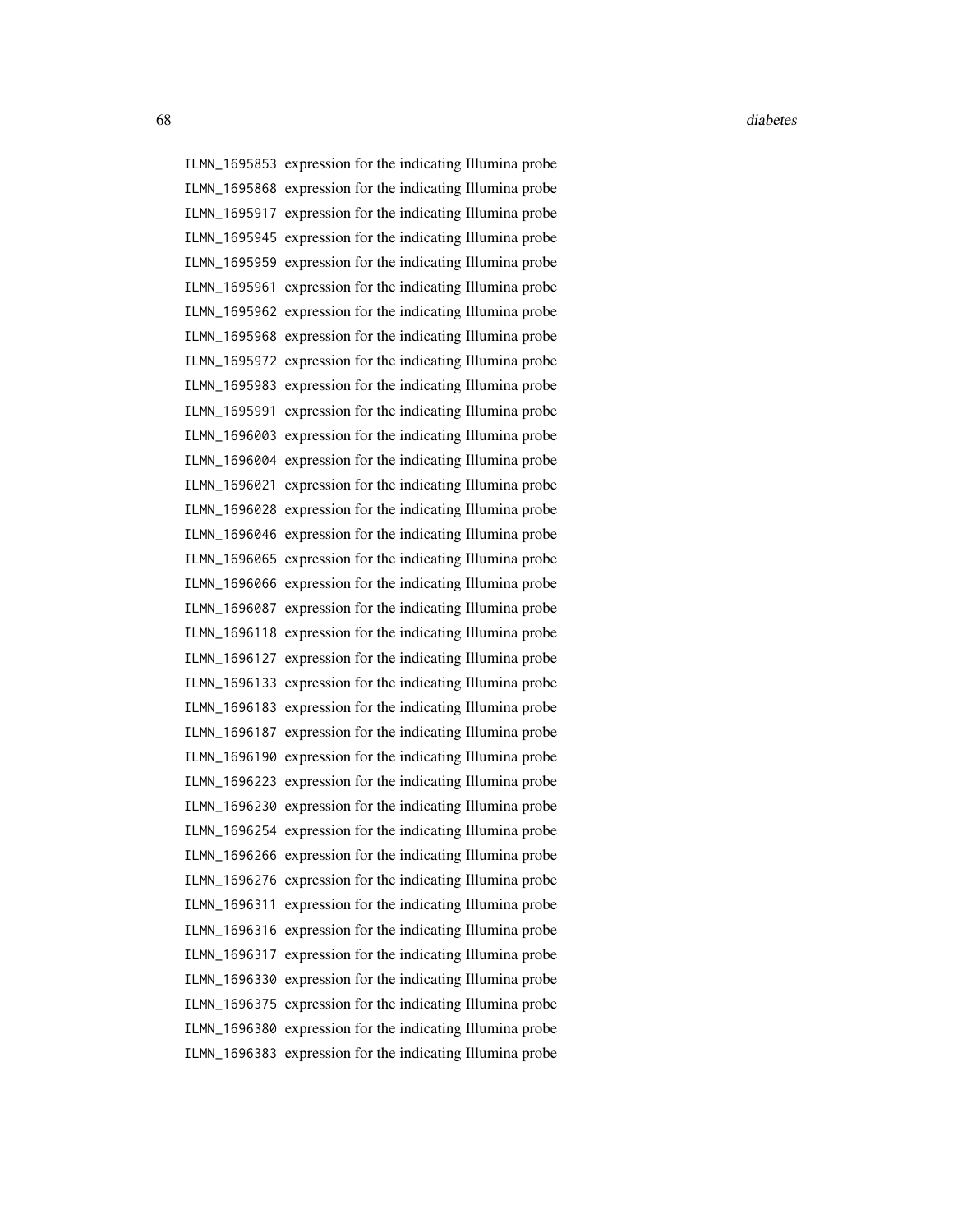ILMN\_1696407 expression for the indicating Illumina probe ILMN\_1696419 expression for the indicating Illumina probe ILMN\_1696463 expression for the indicating Illumina probe ILMN\_1696466 expression for the indicating Illumina probe ILMN\_1696485 expression for the indicating Illumina probe ILMN\_1696512 expression for the indicating Illumina probe ILMN\_1696556 expression for the indicating Illumina probe ILMN\_1696568 expression for the indicating Illumina probe ILMN\_1696583 expression for the indicating Illumina probe ILMN\_1696584 expression for the indicating Illumina probe ILMN\_1696601 expression for the indicating Illumina probe ILMN\_1696622 expression for the indicating Illumina probe ILMN\_1696643 expression for the indicating Illumina probe ILMN\_1696654 expression for the indicating Illumina probe ILMN\_1696675 expression for the indicating Illumina probe ILMN\_1696702 expression for the indicating Illumina probe ILMN\_1696708 expression for the indicating Illumina probe ILMN\_1696713 expression for the indicating Illumina probe ILMN\_1696749 expression for the indicating Illumina probe ILMN\_1696757 expression for the indicating Illumina probe ILMN\_1696828 expression for the indicating Illumina probe ILMN\_1696839 expression for the indicating Illumina probe ILMN\_1696870 expression for the indicating Illumina probe ILMN\_1696883 expression for the indicating Illumina probe ILMN\_1696962 expression for the indicating Illumina probe ILMN\_1696975 expression for the indicating Illumina probe ILMN\_1697117 expression for the indicating Illumina probe ILMN\_1697118 expression for the indicating Illumina probe ILMN\_1697153 expression for the indicating Illumina probe ILMN\_1697166 expression for the indicating Illumina probe ILMN\_1697200 expression for the indicating Illumina probe ILMN\_1697218 expression for the indicating Illumina probe ILMN\_1697220 expression for the indicating Illumina probe ILMN\_1697228 expression for the indicating Illumina probe ILMN\_1697268 expression for the indicating Illumina probe ILMN\_1697286 expression for the indicating Illumina probe ILMN\_1697301 expression for the indicating Illumina probe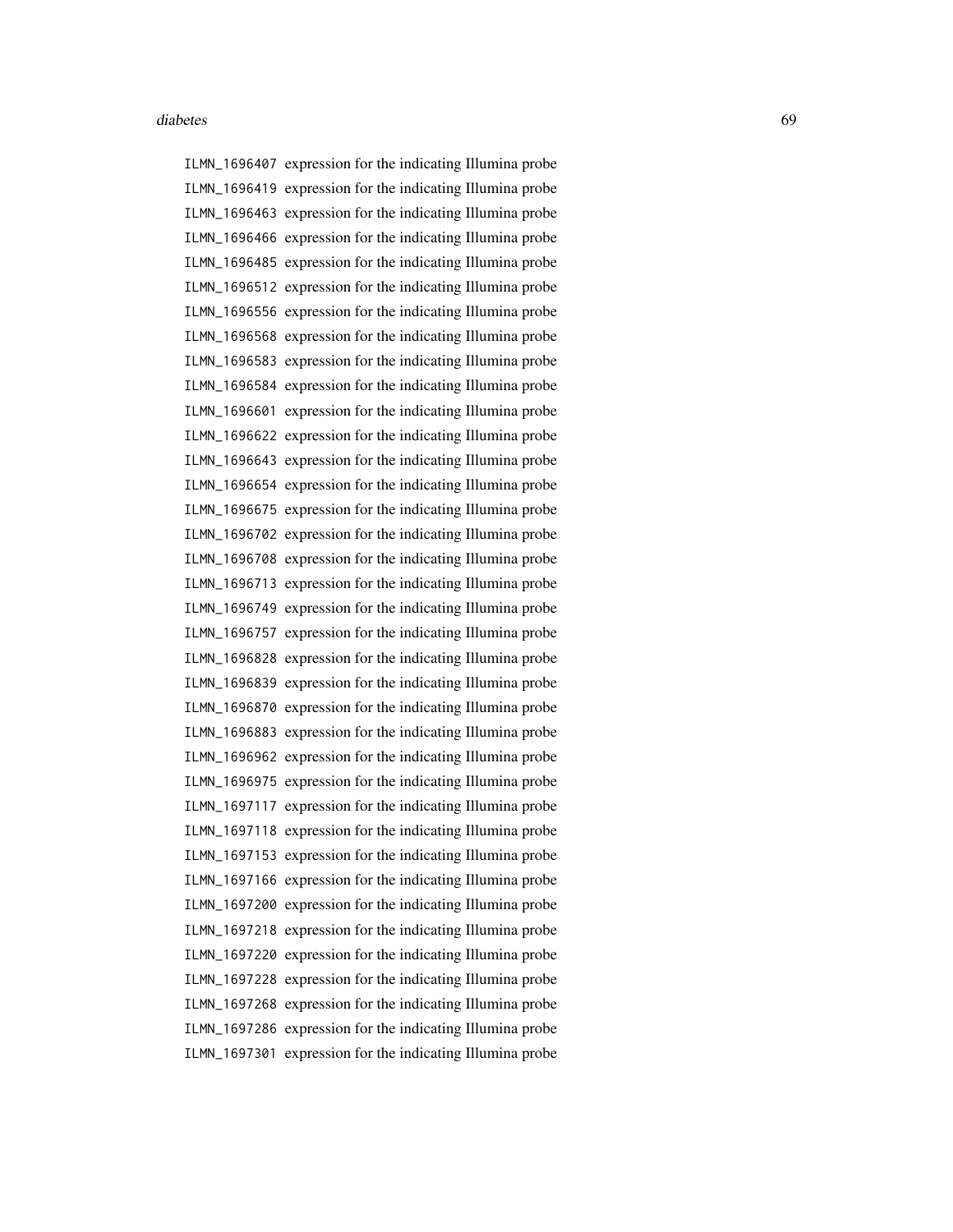ILMN\_1697317 expression for the indicating Illumina probe ILMN\_1697342 expression for the indicating Illumina probe ILMN\_1697348 expression for the indicating Illumina probe ILMN\_1697363 expression for the indicating Illumina probe ILMN\_1697409 expression for the indicating Illumina probe ILMN\_1697420 expression for the indicating Illumina probe ILMN\_1697440 expression for the indicating Illumina probe ILMN\_1697448 expression for the indicating Illumina probe ILMN\_1697469 expression for the indicating Illumina probe ILMN\_1697472 expression for the indicating Illumina probe ILMN\_1697491 expression for the indicating Illumina probe ILMN\_1697493 expression for the indicating Illumina probe ILMN\_1697529 expression for the indicating Illumina probe ILMN\_1697544 expression for the indicating Illumina probe ILMN\_1697554 expression for the indicating Illumina probe ILMN\_1697559 expression for the indicating Illumina probe ILMN\_1697567 expression for the indicating Illumina probe ILMN\_1697585 expression for the indicating Illumina probe ILMN\_1697597 expression for the indicating Illumina probe ILMN\_1697614 expression for the indicating Illumina probe ILMN\_1697629 expression for the indicating Illumina probe ILMN\_1697639 expression for the indicating Illumina probe ILMN\_1697642 expression for the indicating Illumina probe ILMN\_1697654 expression for the indicating Illumina probe ILMN\_1697670 expression for the indicating Illumina probe ILMN\_1697682 expression for the indicating Illumina probe ILMN\_1697694 expression for the indicating Illumina probe ILMN\_1697701 expression for the indicating Illumina probe ILMN\_1697710 expression for the indicating Illumina probe ILMN\_1697735 expression for the indicating Illumina probe ILMN\_1697736 expression for the indicating Illumina probe ILMN\_1697777 expression for the indicating Illumina probe ILMN\_1697793 expression for the indicating Illumina probe ILMN\_1697800 expression for the indicating Illumina probe ILMN\_1697820 expression for the indicating Illumina probe ILMN\_1697827 expression for the indicating Illumina probe ILMN\_1697864 expression for the indicating Illumina probe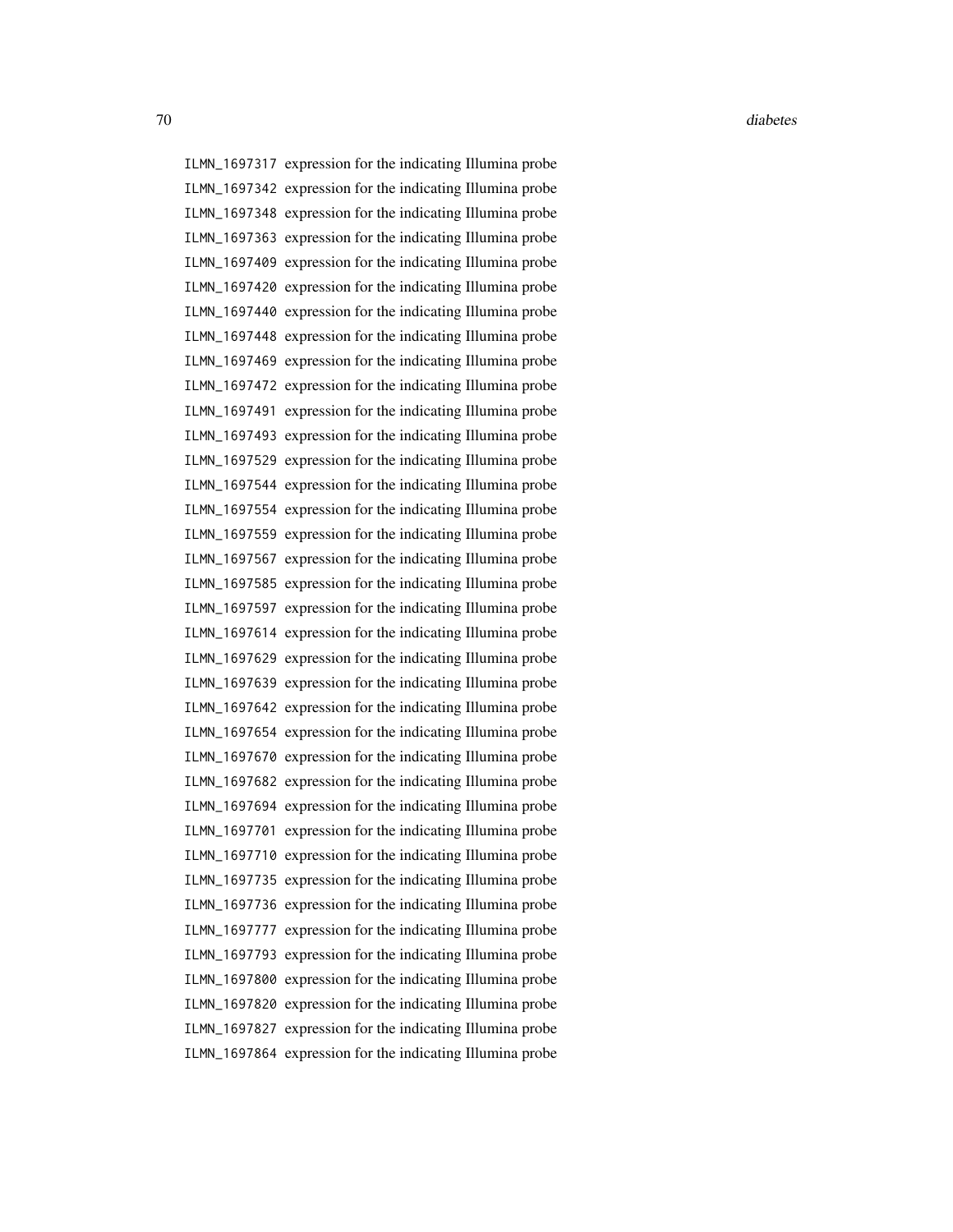ILMN\_1697880 expression for the indicating Illumina probe ILMN\_1697906 expression for the indicating Illumina probe ILMN\_1697919 expression for the indicating Illumina probe ILMN\_1697925 expression for the indicating Illumina probe ILMN\_1697962 expression for the indicating Illumina probe ILMN\_1697971 expression for the indicating Illumina probe ILMN\_1698001 expression for the indicating Illumina probe ILMN\_1698019 expression for the indicating Illumina probe ILMN\_1698072 expression for the indicating Illumina probe ILMN\_1698085 expression for the indicating Illumina probe ILMN\_1698191 expression for the indicating Illumina probe ILMN\_1698209 expression for the indicating Illumina probe ILMN\_1698225 expression for the indicating Illumina probe ILMN\_1698233 expression for the indicating Illumina probe ILMN\_1698237 expression for the indicating Illumina probe ILMN\_1698243 expression for the indicating Illumina probe ILMN\_1698252 expression for the indicating Illumina probe ILMN\_1698258 expression for the indicating Illumina probe ILMN\_1698307 expression for the indicating Illumina probe ILMN\_1698323 expression for the indicating Illumina probe ILMN\_1698330 expression for the indicating Illumina probe ILMN\_1698404 expression for the indicating Illumina probe ILMN\_1698419 expression for the indicating Illumina probe ILMN\_1698427 expression for the indicating Illumina probe ILMN\_1698463 expression for the indicating Illumina probe ILMN\_1698478 expression for the indicating Illumina probe ILMN\_1698487 expression for the indicating Illumina probe ILMN\_1698491 expression for the indicating Illumina probe ILMN\_1698533 expression for the indicating Illumina probe ILMN\_1698554 expression for the indicating Illumina probe ILMN\_1698584 expression for the indicating Illumina probe ILMN\_1698605 expression for the indicating Illumina probe ILMN\_1698668 expression for the indicating Illumina probe ILMN\_1698677 expression for the indicating Illumina probe ILMN\_1698715 expression for the indicating Illumina probe ILMN\_1698728 expression for the indicating Illumina probe ILMN\_1698732 expression for the indicating Illumina probe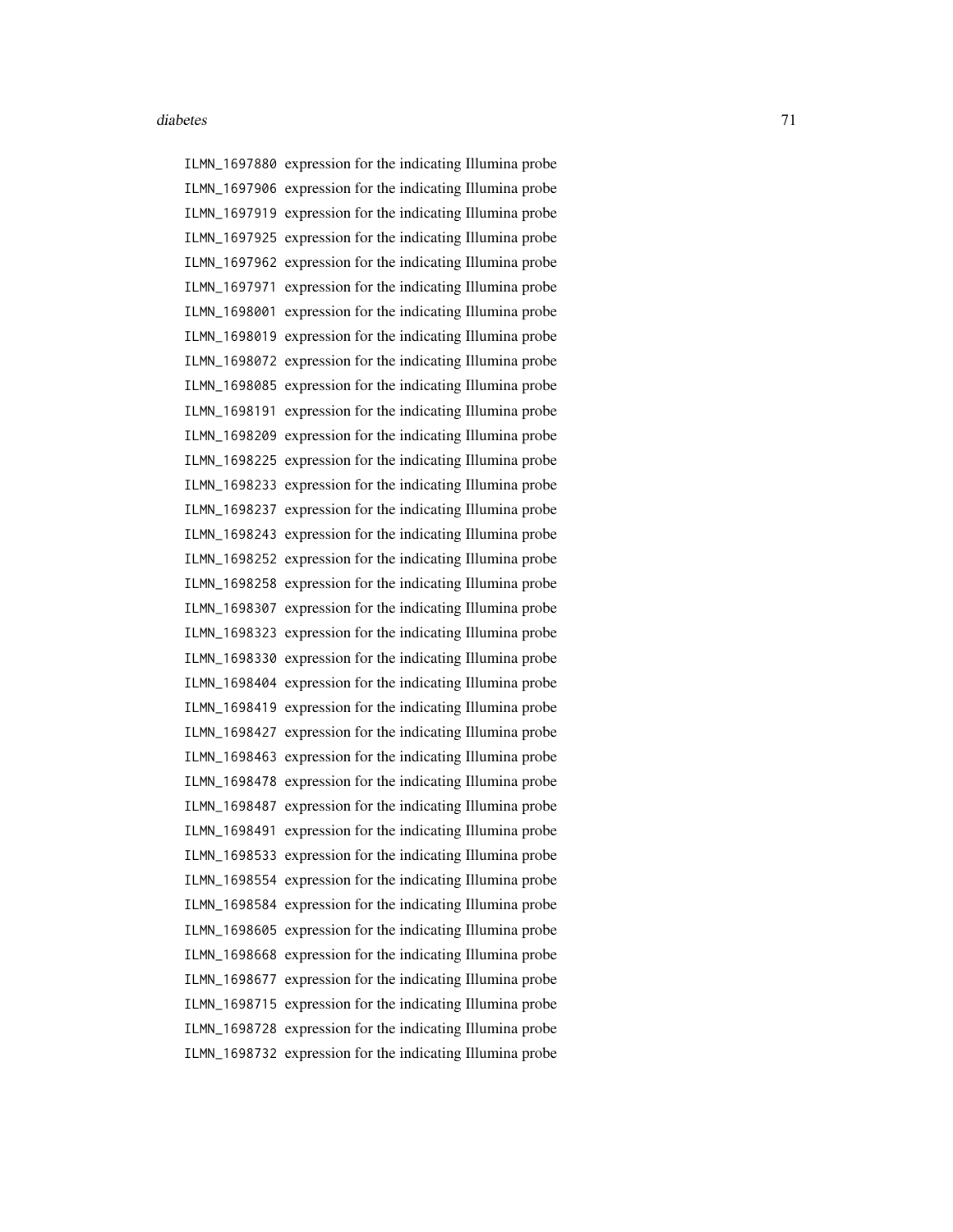ILMN\_1698745 expression for the indicating Illumina probe ILMN\_1698752 expression for the indicating Illumina probe ILMN\_1698766 expression for the indicating Illumina probe ILMN\_1698777 expression for the indicating Illumina probe ILMN\_1698849 expression for the indicating Illumina probe ILMN\_1698934 expression for the indicating Illumina probe ILMN\_1698950 expression for the indicating Illumina probe ILMN\_1698968 expression for the indicating Illumina probe ILMN\_1698996 expression for the indicating Illumina probe ILMN\_1699071 expression for the indicating Illumina probe ILMN\_1699091 expression for the indicating Illumina probe ILMN\_1699100 expression for the indicating Illumina probe ILMN\_1699112 expression for the indicating Illumina probe ILMN\_1699160 expression for the indicating Illumina probe ILMN\_1699226 expression for the indicating Illumina probe ILMN\_1699249 expression for the indicating Illumina probe ILMN\_1699265 expression for the indicating Illumina probe ILMN\_1699362 expression for the indicating Illumina probe ILMN\_1699449 expression for the indicating Illumina probe ILMN\_1699472 expression for the indicating Illumina probe ILMN\_1699476 expression for the indicating Illumina probe ILMN\_1699489 expression for the indicating Illumina probe ILMN\_1699496 expression for the indicating Illumina probe ILMN\_1699503 expression for the indicating Illumina probe ILMN\_1699545 expression for the indicating Illumina probe ILMN\_1699570 expression for the indicating Illumina probe ILMN\_1699598 expression for the indicating Illumina probe ILMN\_1699599 expression for the indicating Illumina probe ILMN\_1699610 expression for the indicating Illumina probe ILMN\_1699631 expression for the indicating Illumina probe ILMN\_1699636 expression for the indicating Illumina probe ILMN\_1699644 expression for the indicating Illumina probe ILMN\_1699676 expression for the indicating Illumina probe ILMN\_1699695 expression for the indicating Illumina probe ILMN\_1699703 expression for the indicating Illumina probe ILMN\_1699711 expression for the indicating Illumina probe ILMN\_1699723 expression for the indicating Illumina probe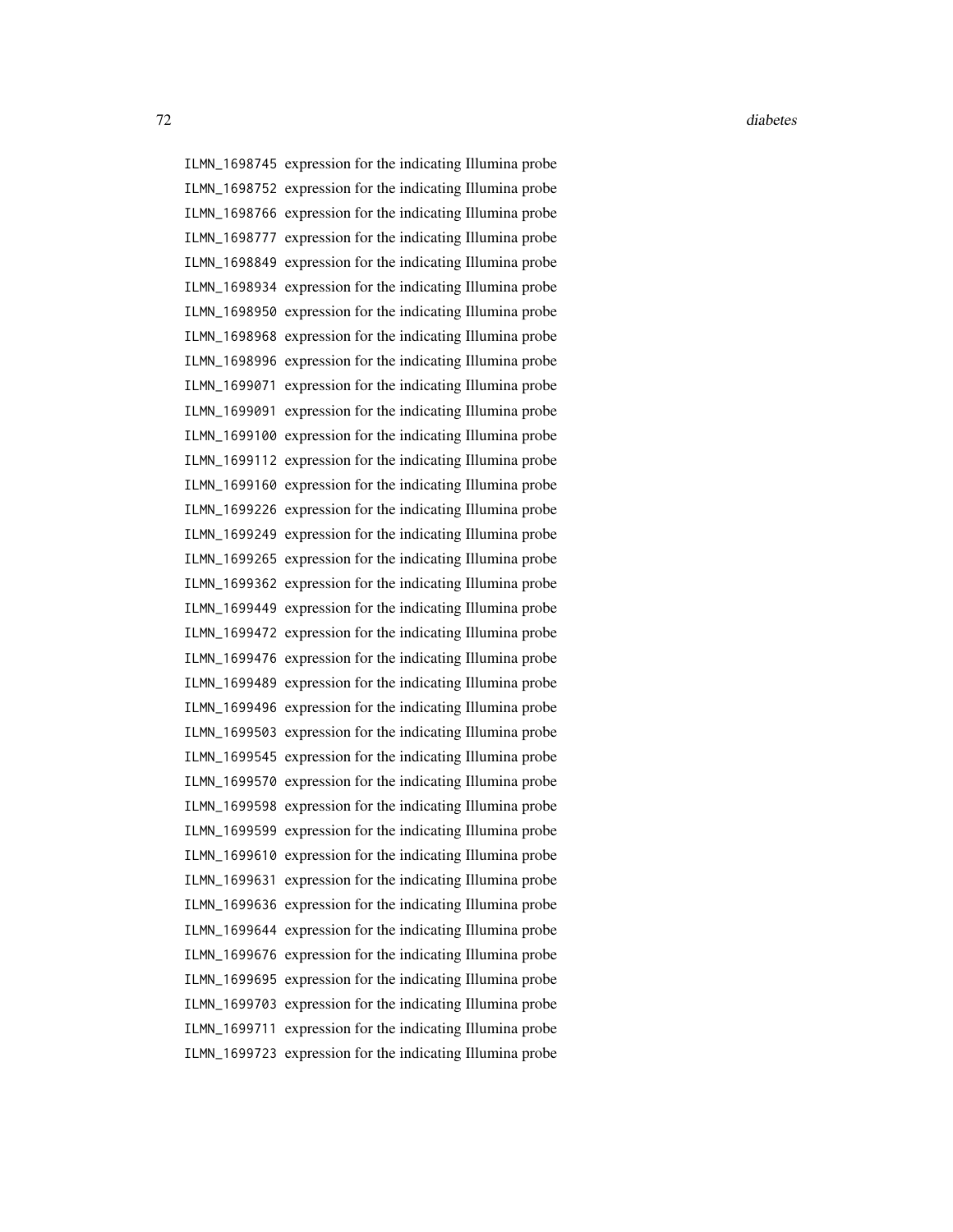ILMN\_1699728 expression for the indicating Illumina probe ILMN\_1699737 expression for the indicating Illumina probe ILMN\_1699750 expression for the indicating Illumina probe ILMN\_1699767 expression for the indicating Illumina probe ILMN\_1699772 expression for the indicating Illumina probe ILMN\_1699797 expression for the indicating Illumina probe ILMN\_1699836 expression for the indicating Illumina probe ILMN\_1699852 expression for the indicating Illumina probe ILMN\_1699856 expression for the indicating Illumina probe ILMN\_1699859 expression for the indicating Illumina probe ILMN\_1699931 expression for the indicating Illumina probe ILMN\_1699980 expression for the indicating Illumina probe ILMN\_1699989 expression for the indicating Illumina probe ILMN\_1700001 expression for the indicating Illumina probe ILMN\_1700024 expression for the indicating Illumina probe ILMN\_1700028 expression for the indicating Illumina probe ILMN\_1700044 expression for the indicating Illumina probe ILMN\_1700081 expression for the indicating Illumina probe ILMN\_1700109 expression for the indicating Illumina probe ILMN\_1700147 expression for the indicating Illumina probe ILMN\_1700168 expression for the indicating Illumina probe ILMN\_1700202 expression for the indicating Illumina probe ILMN\_1700231 expression for the indicating Illumina probe ILMN\_1700238 expression for the indicating Illumina probe ILMN\_1700248 expression for the indicating Illumina probe ILMN\_1700276 expression for the indicating Illumina probe ILMN\_1700306 expression for the indicating Illumina probe ILMN\_1700349 expression for the indicating Illumina probe ILMN\_1700380 expression for the indicating Illumina probe ILMN\_1700413 expression for the indicating Illumina probe ILMN\_1700419 expression for the indicating Illumina probe ILMN\_1700428 expression for the indicating Illumina probe ILMN\_1700432 expression for the indicating Illumina probe ILMN\_1700461 expression for the indicating Illumina probe ILMN\_1700477 expression for the indicating Illumina probe ILMN\_1700507 expression for the indicating Illumina probe ILMN\_1700515 expression for the indicating Illumina probe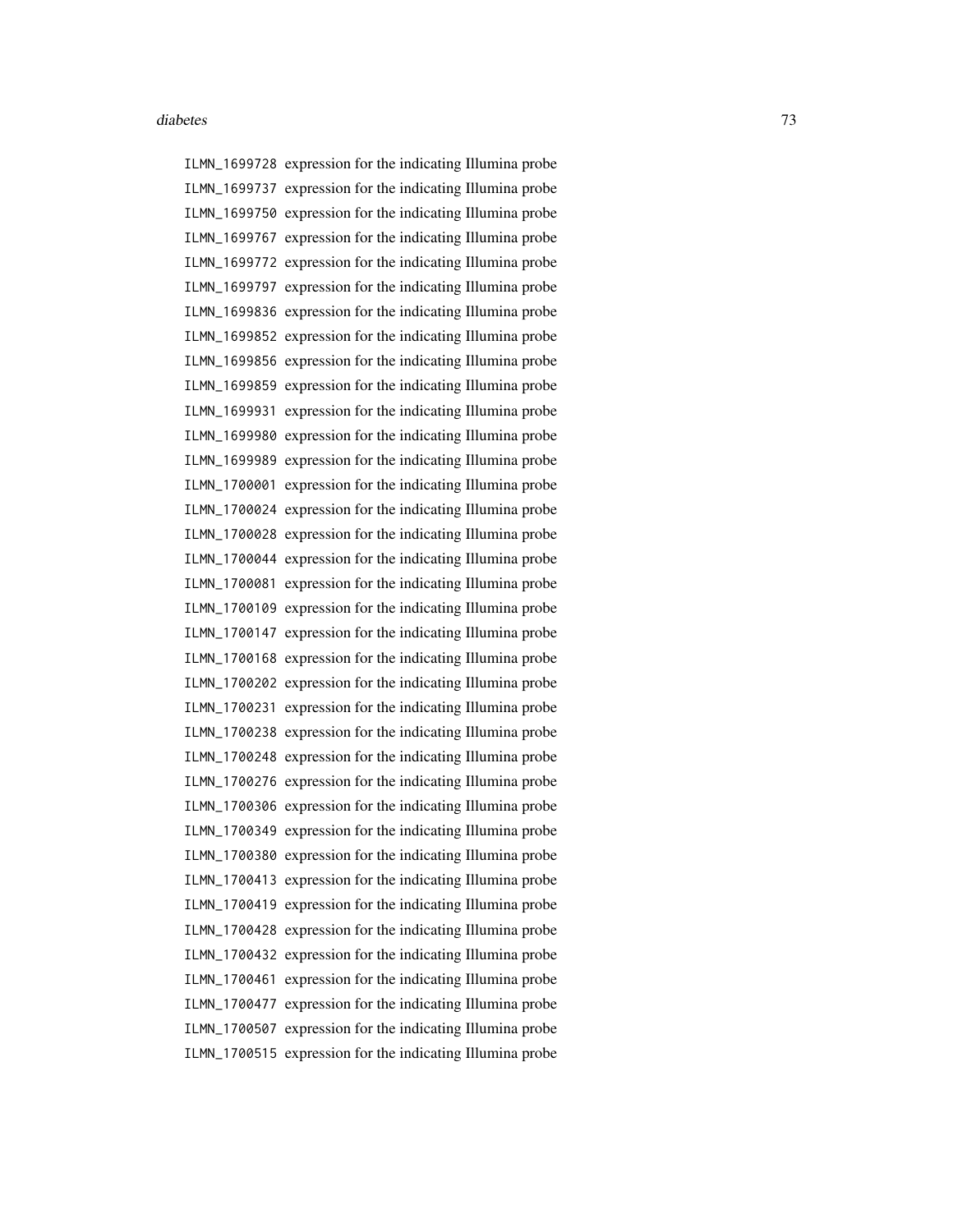ILMN\_1700518 expression for the indicating Illumina probe ILMN\_1700549 expression for the indicating Illumina probe ILMN\_1700563 expression for the indicating Illumina probe ILMN\_1700584 expression for the indicating Illumina probe ILMN\_1700604 expression for the indicating Illumina probe ILMN\_1700610 expression for the indicating Illumina probe ILMN\_1700611 expression for the indicating Illumina probe ILMN\_1700625 expression for the indicating Illumina probe ILMN\_1700628 expression for the indicating Illumina probe ILMN\_1700633 expression for the indicating Illumina probe ILMN\_1700660 expression for the indicating Illumina probe ILMN\_1700681 expression for the indicating Illumina probe ILMN\_1700690 expression for the indicating Illumina probe ILMN\_1700695 expression for the indicating Illumina probe ILMN\_1700728 expression for the indicating Illumina probe ILMN\_1700762 expression for the indicating Illumina probe ILMN\_1700811 expression for the indicating Illumina probe ILMN\_1700822 expression for the indicating Illumina probe ILMN\_1700831 expression for the indicating Illumina probe ILMN\_1700888 expression for the indicating Illumina probe ILMN\_1700896 expression for the indicating Illumina probe ILMN\_1700915 expression for the indicating Illumina probe ILMN\_1700955 expression for the indicating Illumina probe ILMN\_1700967 expression for the indicating Illumina probe ILMN\_1700978 expression for the indicating Illumina probe ILMN\_1700994 expression for the indicating Illumina probe ILMN\_1701006 expression for the indicating Illumina probe ILMN\_1701025 expression for the indicating Illumina probe ILMN\_1701052 expression for the indicating Illumina probe ILMN\_1701094 expression for the indicating Illumina probe ILMN\_1701111 expression for the indicating Illumina probe ILMN\_1701127 expression for the indicating Illumina probe ILMN\_1701131 expression for the indicating Illumina probe ILMN\_1701134 expression for the indicating Illumina probe ILMN\_1701169 expression for the indicating Illumina probe ILMN\_1701195 expression for the indicating Illumina probe ILMN\_1701213 expression for the indicating Illumina probe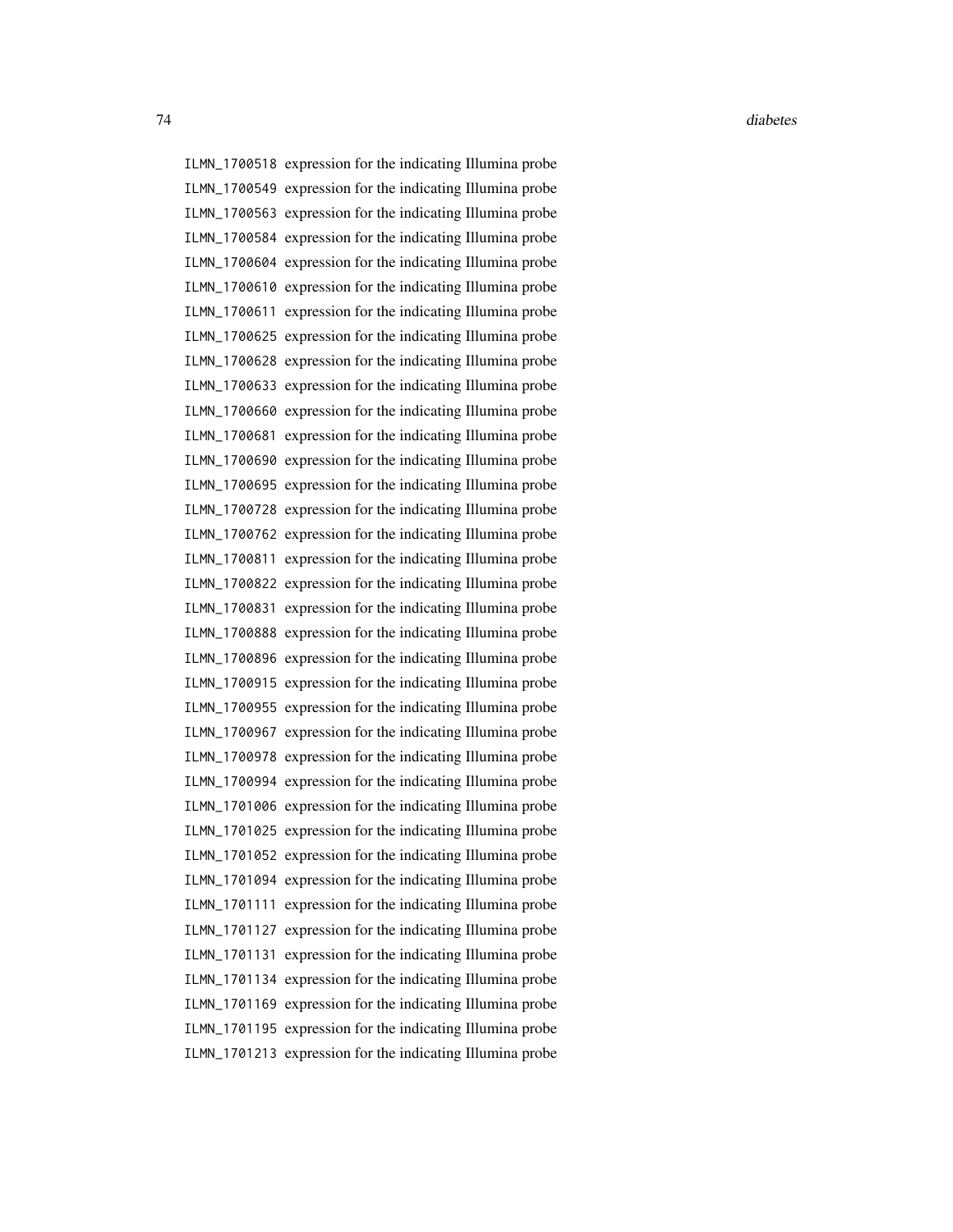ILMN\_1701237 expression for the indicating Illumina probe ILMN\_1701243 expression for the indicating Illumina probe ILMN\_1701244 expression for the indicating Illumina probe ILMN\_1701269 expression for the indicating Illumina probe ILMN\_1701293 expression for the indicating Illumina probe ILMN\_1701314 expression for the indicating Illumina probe ILMN\_1701331 expression for the indicating Illumina probe ILMN\_1701375 expression for the indicating Illumina probe ILMN\_1701386 expression for the indicating Illumina probe ILMN\_1701402 expression for the indicating Illumina probe ILMN\_1701413 expression for the indicating Illumina probe ILMN\_1701434 expression for the indicating Illumina probe ILMN\_1701441 expression for the indicating Illumina probe ILMN\_1701455 expression for the indicating Illumina probe ILMN\_1701457 expression for the indicating Illumina probe ILMN\_1701459 expression for the indicating Illumina probe ILMN\_1701464 expression for the indicating Illumina probe ILMN\_1701466 expression for the indicating Illumina probe ILMN\_1701477 expression for the indicating Illumina probe ILMN\_1701482 expression for the indicating Illumina probe ILMN\_1701487 expression for the indicating Illumina probe ILMN\_1701512 expression for the indicating Illumina probe ILMN\_1701514 expression for the indicating Illumina probe ILMN\_1701558 expression for the indicating Illumina probe ILMN\_1701596 expression for the indicating Illumina probe ILMN\_1701603 expression for the indicating Illumina probe ILMN\_1701613 expression for the indicating Illumina probe ILMN\_1701621 expression for the indicating Illumina probe ILMN\_1701643 expression for the indicating Illumina probe ILMN\_1701644 expression for the indicating Illumina probe ILMN\_1701655 expression for the indicating Illumina probe ILMN\_1701681 expression for the indicating Illumina probe ILMN\_1701731 expression for the indicating Illumina probe ILMN\_1701749 expression for the indicating Illumina probe ILMN\_1701783 expression for the indicating Illumina probe ILMN\_1701789 expression for the indicating Illumina probe ILMN\_1701832 expression for the indicating Illumina probe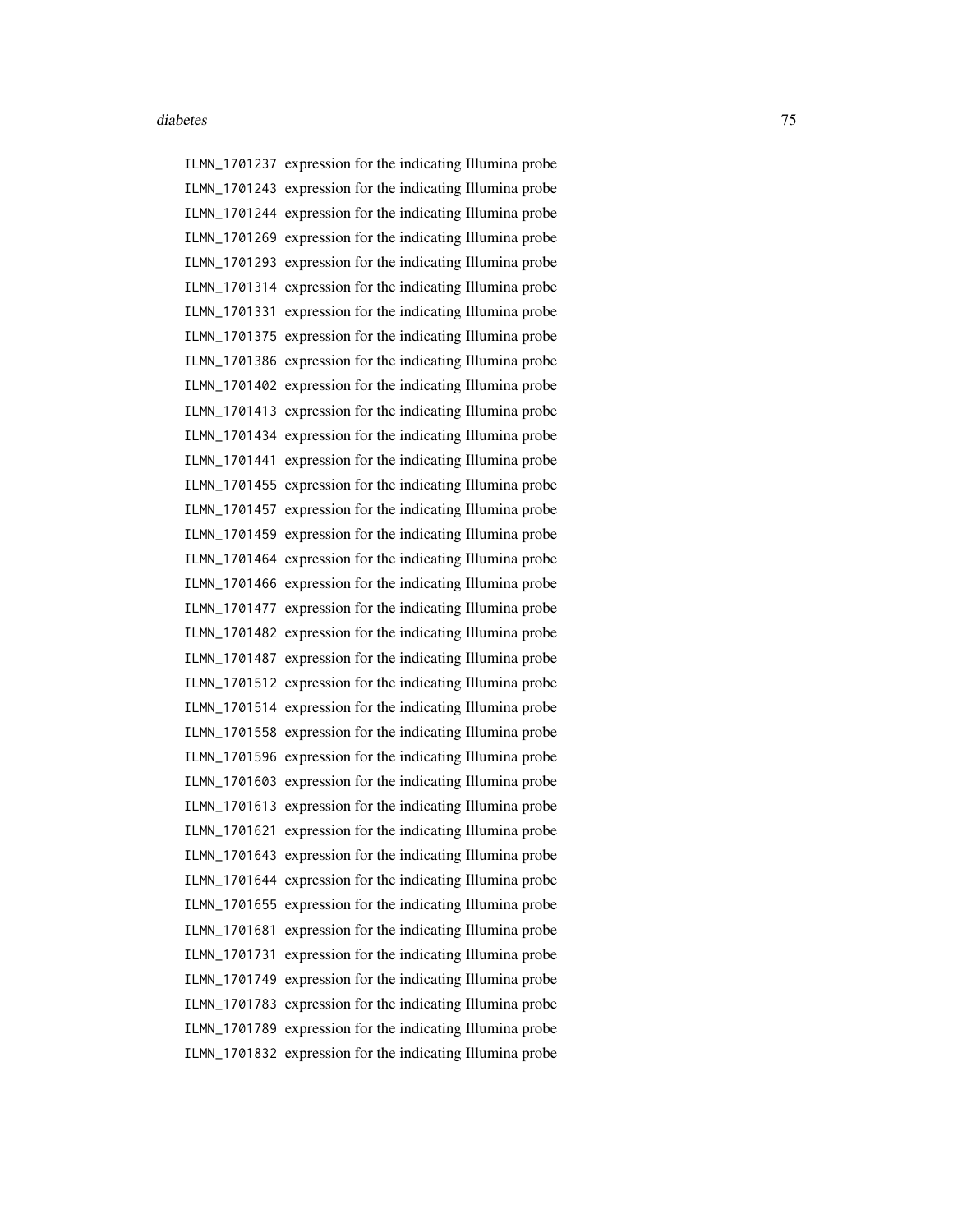ILMN\_1701837 expression for the indicating Illumina probe ILMN\_1701854 expression for the indicating Illumina probe ILMN\_1701855 expression for the indicating Illumina probe ILMN\_1701875 expression for the indicating Illumina probe ILMN\_1701906 expression for the indicating Illumina probe ILMN\_1701911 expression for the indicating Illumina probe ILMN\_1701930 expression for the indicating Illumina probe ILMN\_1701933 expression for the indicating Illumina probe ILMN\_1701940 expression for the indicating Illumina probe ILMN\_1701991 expression for the indicating Illumina probe ILMN\_1701998 expression for the indicating Illumina probe ILMN\_1702055 expression for the indicating Illumina probe ILMN\_1702065 expression for the indicating Illumina probe ILMN\_1702105 expression for the indicating Illumina probe ILMN\_1702124 expression for the indicating Illumina probe ILMN\_1702171 expression for the indicating Illumina probe ILMN\_1702175 expression for the indicating Illumina probe ILMN\_1702177 expression for the indicating Illumina probe ILMN\_1702197 expression for the indicating Illumina probe ILMN\_1702205 expression for the indicating Illumina probe ILMN\_1702229 expression for the indicating Illumina probe ILMN\_1702231 expression for the indicating Illumina probe ILMN\_1702237 expression for the indicating Illumina probe ILMN\_1702247 expression for the indicating Illumina probe ILMN\_1702265 expression for the indicating Illumina probe ILMN\_1702301 expression for the indicating Illumina probe ILMN\_1702372 expression for the indicating Illumina probe ILMN\_1702383 expression for the indicating Illumina probe ILMN\_1702384 expression for the indicating Illumina probe ILMN\_1702389 expression for the indicating Illumina probe ILMN\_1702396 expression for the indicating Illumina probe ILMN\_1702407 expression for the indicating Illumina probe ILMN\_1702447 expression for the indicating Illumina probe ILMN\_1702487 expression for the indicating Illumina probe ILMN\_1702501 expression for the indicating Illumina probe ILMN\_1702526 expression for the indicating Illumina probe ILMN\_1702534 expression for the indicating Illumina probe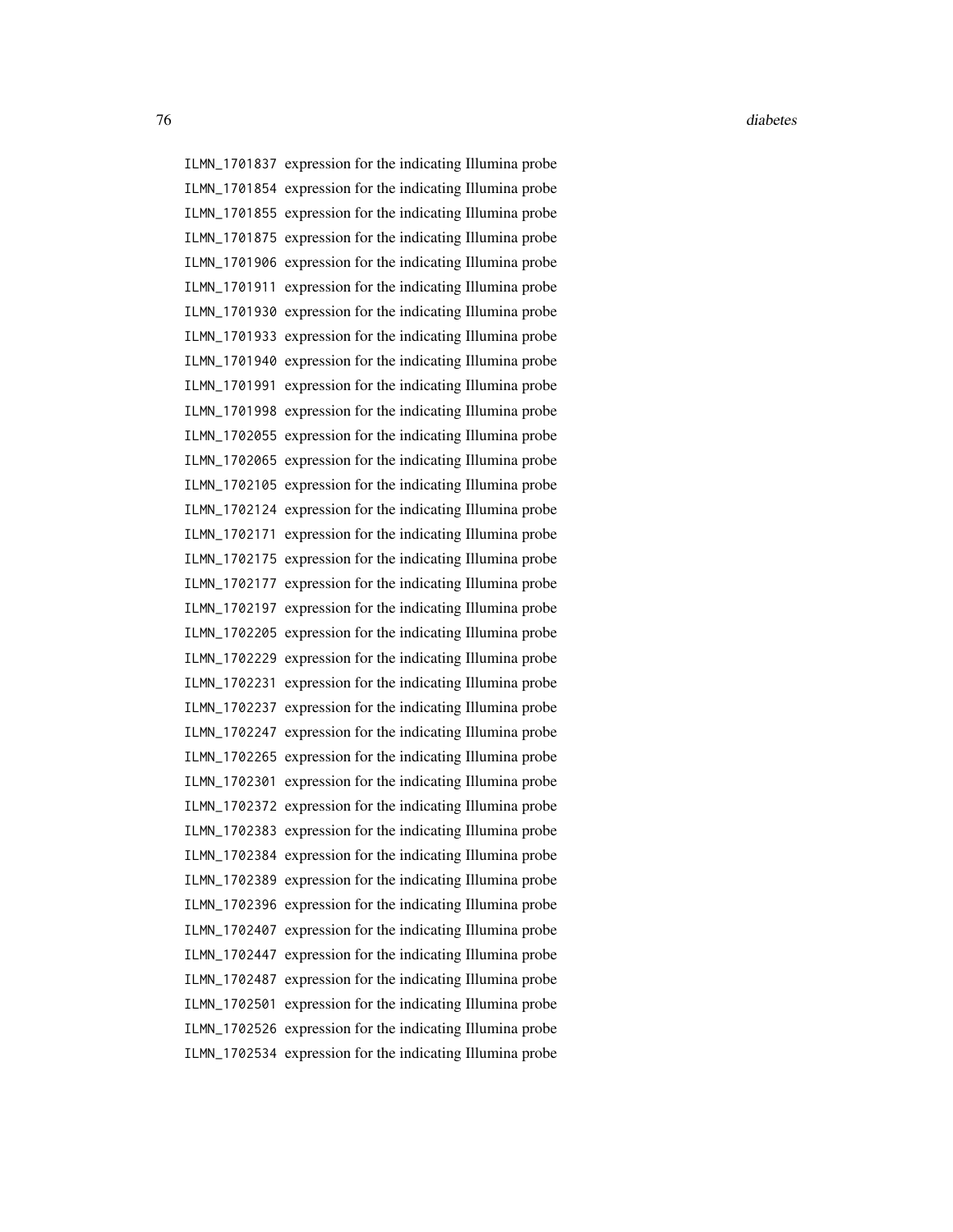ILMN\_1702541 expression for the indicating Illumina probe ILMN\_1702592 expression for the indicating Illumina probe ILMN\_1702676 expression for the indicating Illumina probe ILMN\_1702691 expression for the indicating Illumina probe ILMN\_1702763 expression for the indicating Illumina probe ILMN\_1702787 expression for the indicating Illumina probe ILMN\_1702789 expression for the indicating Illumina probe ILMN\_1702806 expression for the indicating Illumina probe ILMN\_1702817 expression for the indicating Illumina probe ILMN\_1702837 expression for the indicating Illumina probe ILMN\_1702858 expression for the indicating Illumina probe ILMN\_1702866 expression for the indicating Illumina probe ILMN\_1702899 expression for the indicating Illumina probe ILMN\_1702933 expression for the indicating Illumina probe ILMN\_1702943 expression for the indicating Illumina probe ILMN\_1702965 expression for the indicating Illumina probe ILMN\_1703006 expression for the indicating Illumina probe ILMN\_1703015 expression for the indicating Illumina probe ILMN\_1703036 expression for the indicating Illumina probe ILMN\_1703041 expression for the indicating Illumina probe ILMN\_1703049 expression for the indicating Illumina probe ILMN\_1703053 expression for the indicating Illumina probe ILMN\_1703072 expression for the indicating Illumina probe ILMN\_1703074 expression for the indicating Illumina probe ILMN\_1703079 expression for the indicating Illumina probe ILMN\_1703108 expression for the indicating Illumina probe ILMN\_1703123 expression for the indicating Illumina probe ILMN\_1703132 expression for the indicating Illumina probe ILMN\_1703140 expression for the indicating Illumina probe ILMN\_1703142 expression for the indicating Illumina probe ILMN\_1703153 expression for the indicating Illumina probe ILMN\_1703180 expression for the indicating Illumina probe ILMN\_1703196 expression for the indicating Illumina probe ILMN\_1703226 expression for the indicating Illumina probe ILMN\_1703228 expression for the indicating Illumina probe ILMN\_1703244 expression for the indicating Illumina probe ILMN\_1703246 expression for the indicating Illumina probe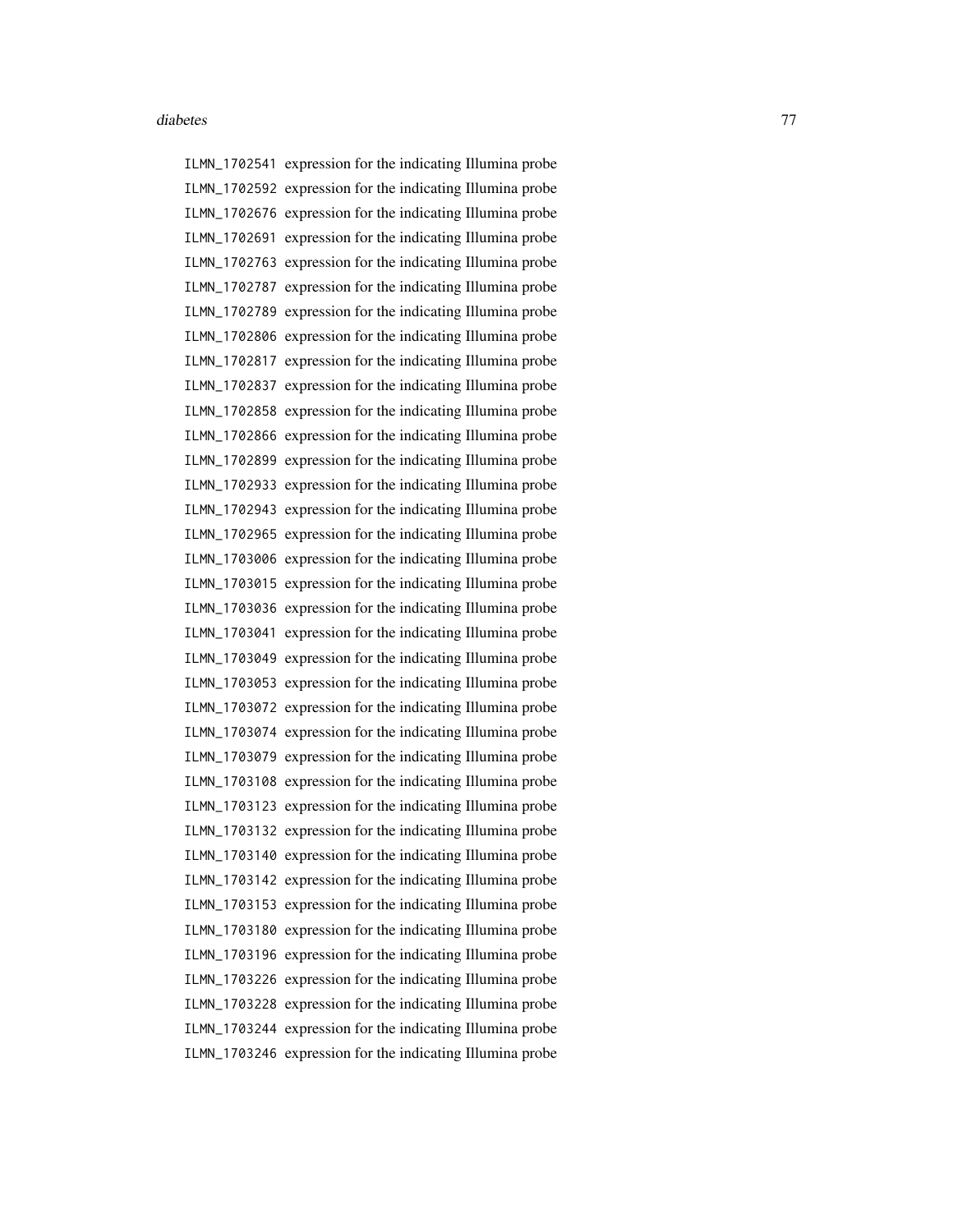ILMN\_1703263 expression for the indicating Illumina probe ILMN\_1703279 expression for the indicating Illumina probe ILMN\_1703305 expression for the indicating Illumina probe ILMN\_1703314 expression for the indicating Illumina probe ILMN\_1703326 expression for the indicating Illumina probe ILMN\_1703327 expression for the indicating Illumina probe ILMN\_1703330 expression for the indicating Illumina probe ILMN\_1703335 expression for the indicating Illumina probe ILMN\_1703346 expression for the indicating Illumina probe ILMN\_1703370 expression for the indicating Illumina probe ILMN\_1703379 expression for the indicating Illumina probe ILMN\_1703412 expression for the indicating Illumina probe ILMN\_1703427 expression for the indicating Illumina probe ILMN\_1703430 expression for the indicating Illumina probe ILMN\_1703433 expression for the indicating Illumina probe ILMN\_1703441 expression for the indicating Illumina probe ILMN\_1703471 expression for the indicating Illumina probe ILMN\_1703477 expression for the indicating Illumina probe ILMN\_1703524 expression for the indicating Illumina probe ILMN\_1703531 expression for the indicating Illumina probe ILMN\_1703538 expression for the indicating Illumina probe ILMN\_1703558 expression for the indicating Illumina probe ILMN\_1703564 expression for the indicating Illumina probe ILMN\_1703565 expression for the indicating Illumina probe ILMN\_1703573 expression for the indicating Illumina probe ILMN\_1703617 expression for the indicating Illumina probe ILMN\_1703650 expression for the indicating Illumina probe ILMN\_1703683 expression for the indicating Illumina probe ILMN\_1703686 expression for the indicating Illumina probe ILMN\_1703695 expression for the indicating Illumina probe ILMN\_1703718 expression for the indicating Illumina probe ILMN\_1703743 expression for the indicating Illumina probe ILMN\_1703754 expression for the indicating Illumina probe ILMN\_1703791 expression for the indicating Illumina probe ILMN\_1703844 expression for the indicating Illumina probe ILMN\_1703852 expression for the indicating Illumina probe ILMN\_1703864 expression for the indicating Illumina probe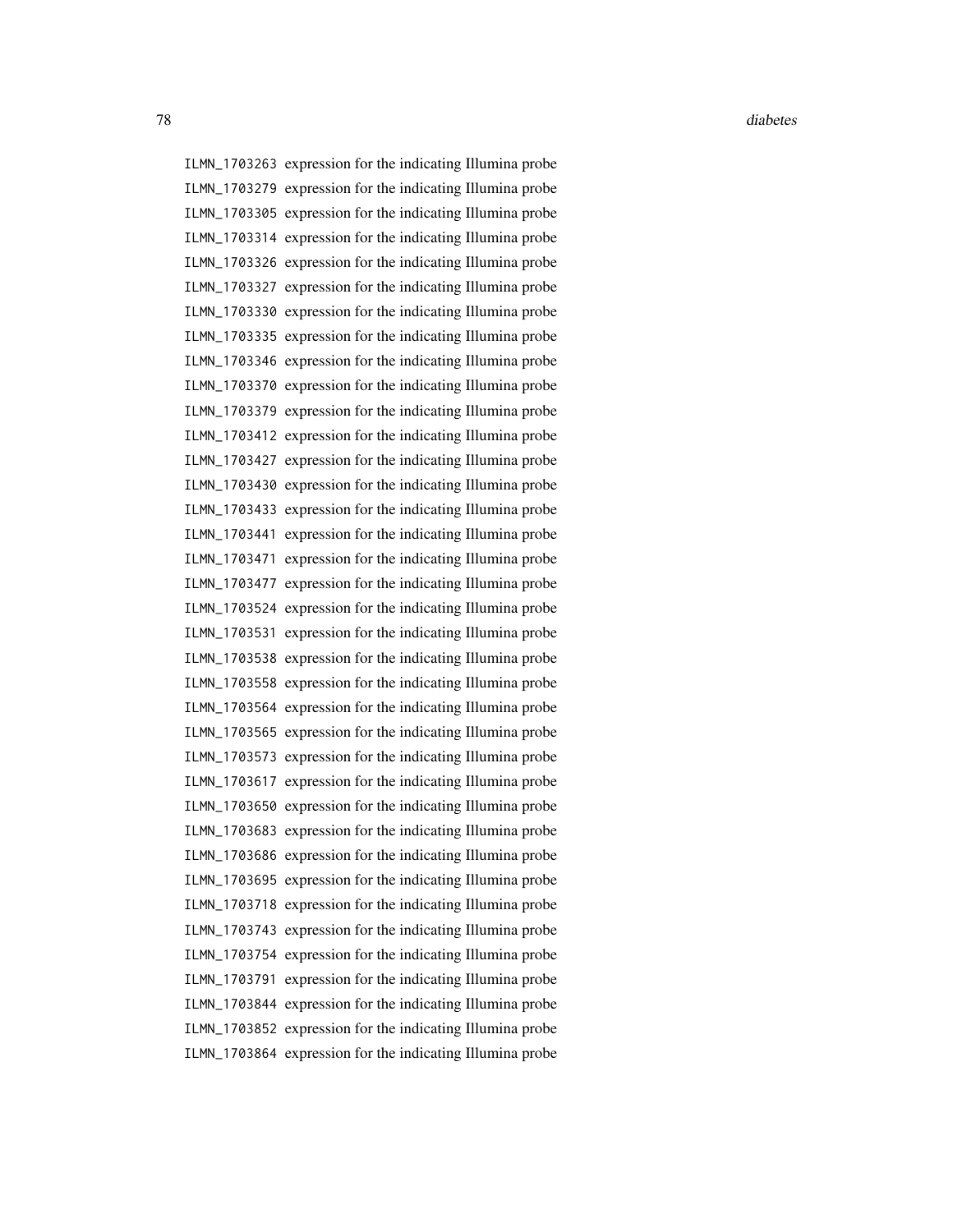ILMN\_1703866 expression for the indicating Illumina probe ILMN\_1703886 expression for the indicating Illumina probe ILMN\_1703891 expression for the indicating Illumina probe ILMN\_1703926 expression for the indicating Illumina probe ILMN\_1703946 expression for the indicating Illumina probe ILMN\_1703949 expression for the indicating Illumina probe ILMN\_1703955 expression for the indicating Illumina probe ILMN\_1703984 expression for the indicating Illumina probe ILMN\_1703989 expression for the indicating Illumina probe ILMN\_1704019 expression for the indicating Illumina probe ILMN\_1704022 expression for the indicating Illumina probe ILMN\_1704024 expression for the indicating Illumina probe ILMN\_1704055 expression for the indicating Illumina probe ILMN\_1704063 expression for the indicating Illumina probe ILMN\_1704079 expression for the indicating Illumina probe ILMN\_1704091 expression for the indicating Illumina probe ILMN\_1704139 expression for the indicating Illumina probe ILMN\_1704154 expression for the indicating Illumina probe ILMN\_1704164 expression for the indicating Illumina probe ILMN\_1704195 expression for the indicating Illumina probe ILMN\_1704206 expression for the indicating Illumina probe ILMN\_1704236 expression for the indicating Illumina probe ILMN\_1704247 expression for the indicating Illumina probe ILMN\_1704253 expression for the indicating Illumina probe ILMN\_1704286 expression for the indicating Illumina probe ILMN\_1704290 expression for the indicating Illumina probe ILMN\_1704305 expression for the indicating Illumina probe ILMN\_1704313 expression for the indicating Illumina probe ILMN\_1704351 expression for the indicating Illumina probe ILMN\_1704354 expression for the indicating Illumina probe ILMN\_1704362 expression for the indicating Illumina probe ILMN\_1704404 expression for the indicating Illumina probe ILMN\_1704410 expression for the indicating Illumina probe ILMN\_1704446 expression for the indicating Illumina probe ILMN\_1704452 expression for the indicating Illumina probe ILMN\_1704472 expression for the indicating Illumina probe ILMN\_1704477 expression for the indicating Illumina probe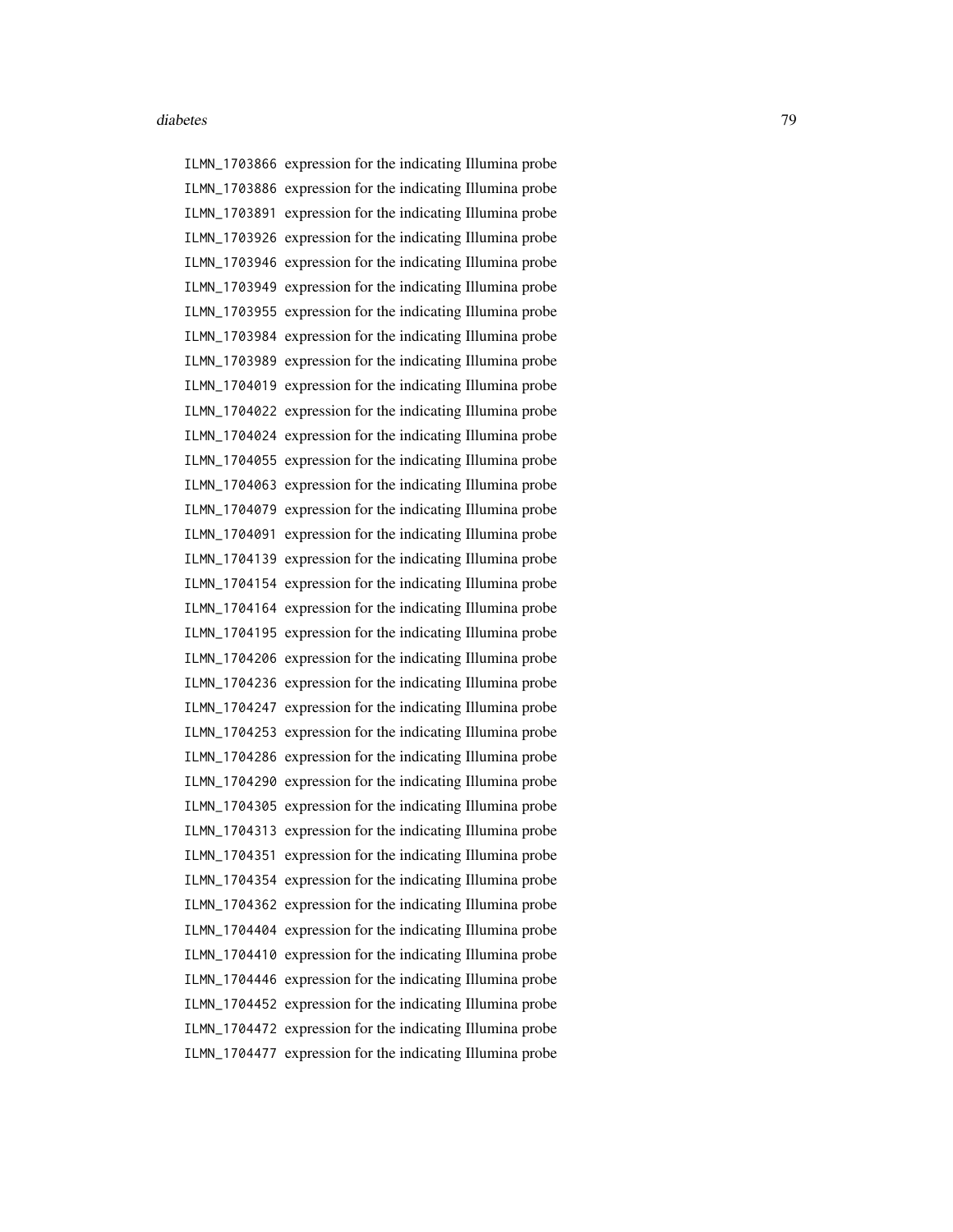ILMN\_1704529 expression for the indicating Illumina probe ILMN\_1704537 expression for the indicating Illumina probe ILMN\_1704557 expression for the indicating Illumina probe ILMN\_1704619 expression for the indicating Illumina probe ILMN\_1704629 expression for the indicating Illumina probe ILMN\_1704704 expression for the indicating Illumina probe ILMN\_1704713 expression for the indicating Illumina probe ILMN\_1704730 expression for the indicating Illumina probe ILMN\_1704793 expression for the indicating Illumina probe ILMN\_1704795 expression for the indicating Illumina probe ILMN\_1704842 expression for the indicating Illumina probe ILMN\_1704861 expression for the indicating Illumina probe ILMN\_1704870 expression for the indicating Illumina probe ILMN\_1704876 expression for the indicating Illumina probe ILMN\_1704941 expression for the indicating Illumina probe ILMN\_1704972 expression for the indicating Illumina probe ILMN\_1704985 expression for the indicating Illumina probe ILMN\_1705047 expression for the indicating Illumina probe ILMN\_1705064 expression for the indicating Illumina probe ILMN\_1705066 expression for the indicating Illumina probe ILMN\_1705093 expression for the indicating Illumina probe ILMN\_1705111 expression for the indicating Illumina probe ILMN\_1705116 expression for the indicating Illumina probe ILMN\_1705141 expression for the indicating Illumina probe ILMN\_1705144 expression for the indicating Illumina probe ILMN\_1705151 expression for the indicating Illumina probe ILMN\_1705183 expression for the indicating Illumina probe ILMN\_1705201 expression for the indicating Illumina probe ILMN\_1705210 expression for the indicating Illumina probe ILMN\_1705213 expression for the indicating Illumina probe ILMN\_1705241 expression for the indicating Illumina probe ILMN\_1705247 expression for the indicating Illumina probe ILMN\_1705261 expression for the indicating Illumina probe ILMN\_1705297 expression for the indicating Illumina probe ILMN\_1705301 expression for the indicating Illumina probe ILMN\_1705302 expression for the indicating Illumina probe ILMN\_1705310 expression for the indicating Illumina probe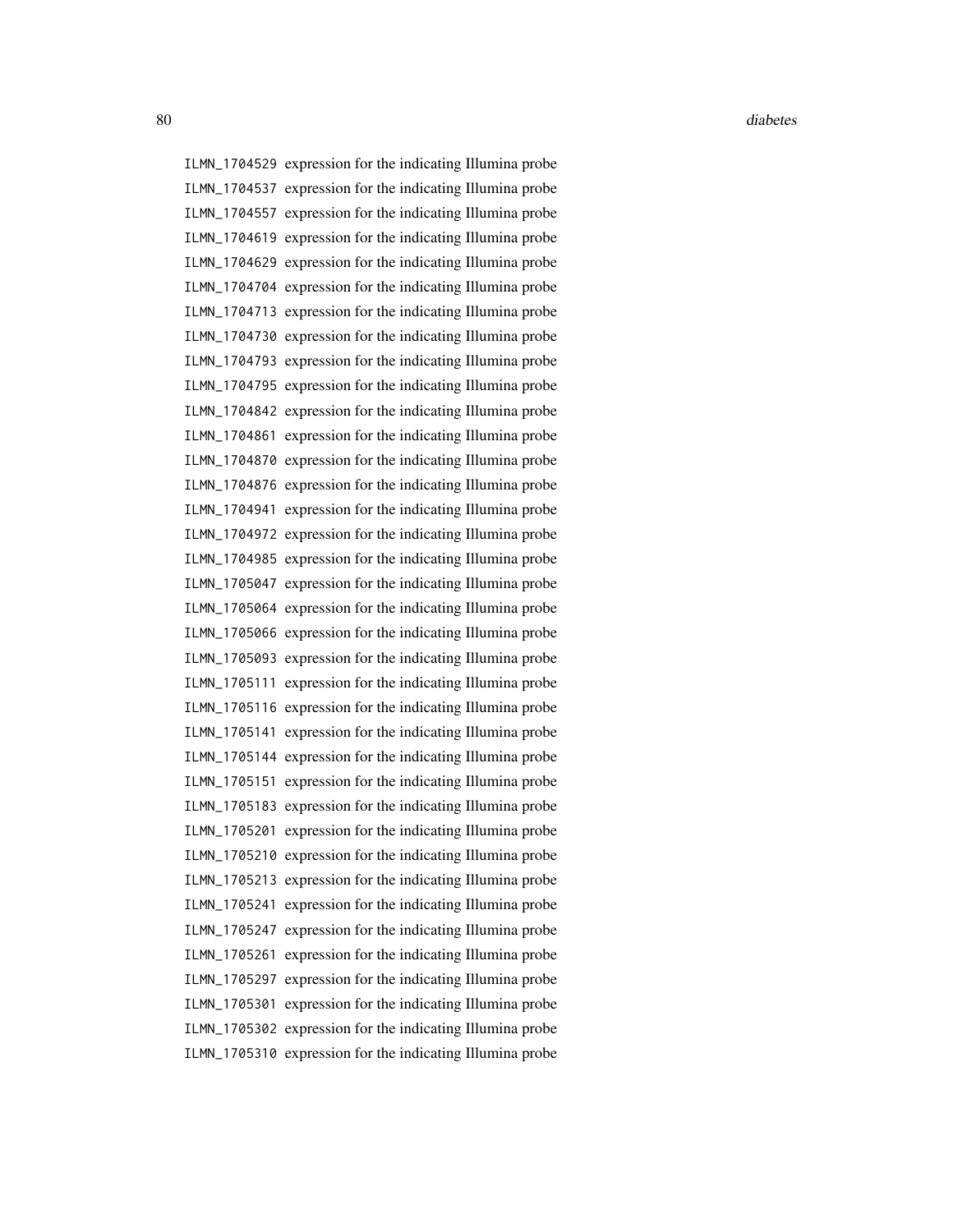ILMN\_1705364 expression for the indicating Illumina probe ILMN\_1705390 expression for the indicating Illumina probe ILMN\_1705397 expression for the indicating Illumina probe ILMN\_1705403 expression for the indicating Illumina probe ILMN\_1705442 expression for the indicating Illumina probe ILMN\_1705447 expression for the indicating Illumina probe ILMN\_1705458 expression for the indicating Illumina probe ILMN\_1705464 expression for the indicating Illumina probe ILMN\_1705466 expression for the indicating Illumina probe ILMN\_1705468 expression for the indicating Illumina probe ILMN\_1705515 expression for the indicating Illumina probe ILMN\_1705570 expression for the indicating Illumina probe ILMN\_1705594 expression for the indicating Illumina probe ILMN\_1705617 expression for the indicating Illumina probe ILMN\_1705637 expression for the indicating Illumina probe ILMN\_1705663 expression for the indicating Illumina probe ILMN\_1705686 expression for the indicating Illumina probe ILMN\_1705733 expression for the indicating Illumina probe ILMN\_1705735 expression for the indicating Illumina probe ILMN\_1705737 expression for the indicating Illumina probe ILMN\_1705743 expression for the indicating Illumina probe ILMN\_1705746 expression for the indicating Illumina probe ILMN\_1705750 expression for the indicating Illumina probe ILMN\_1705767 expression for the indicating Illumina probe ILMN\_1705774 expression for the indicating Illumina probe ILMN\_1705783 expression for the indicating Illumina probe ILMN\_1705828 expression for the indicating Illumina probe ILMN\_1705848 expression for the indicating Illumina probe ILMN\_1705892 expression for the indicating Illumina probe ILMN\_1705907 expression for the indicating Illumina probe ILMN\_1705922 expression for the indicating Illumina probe ILMN\_1705928 expression for the indicating Illumina probe ILMN\_1705953 expression for the indicating Illumina probe ILMN\_1705985 expression for the indicating Illumina probe ILMN\_1706005 expression for the indicating Illumina probe ILMN\_1706015 expression for the indicating Illumina probe ILMN\_1706057 expression for the indicating Illumina probe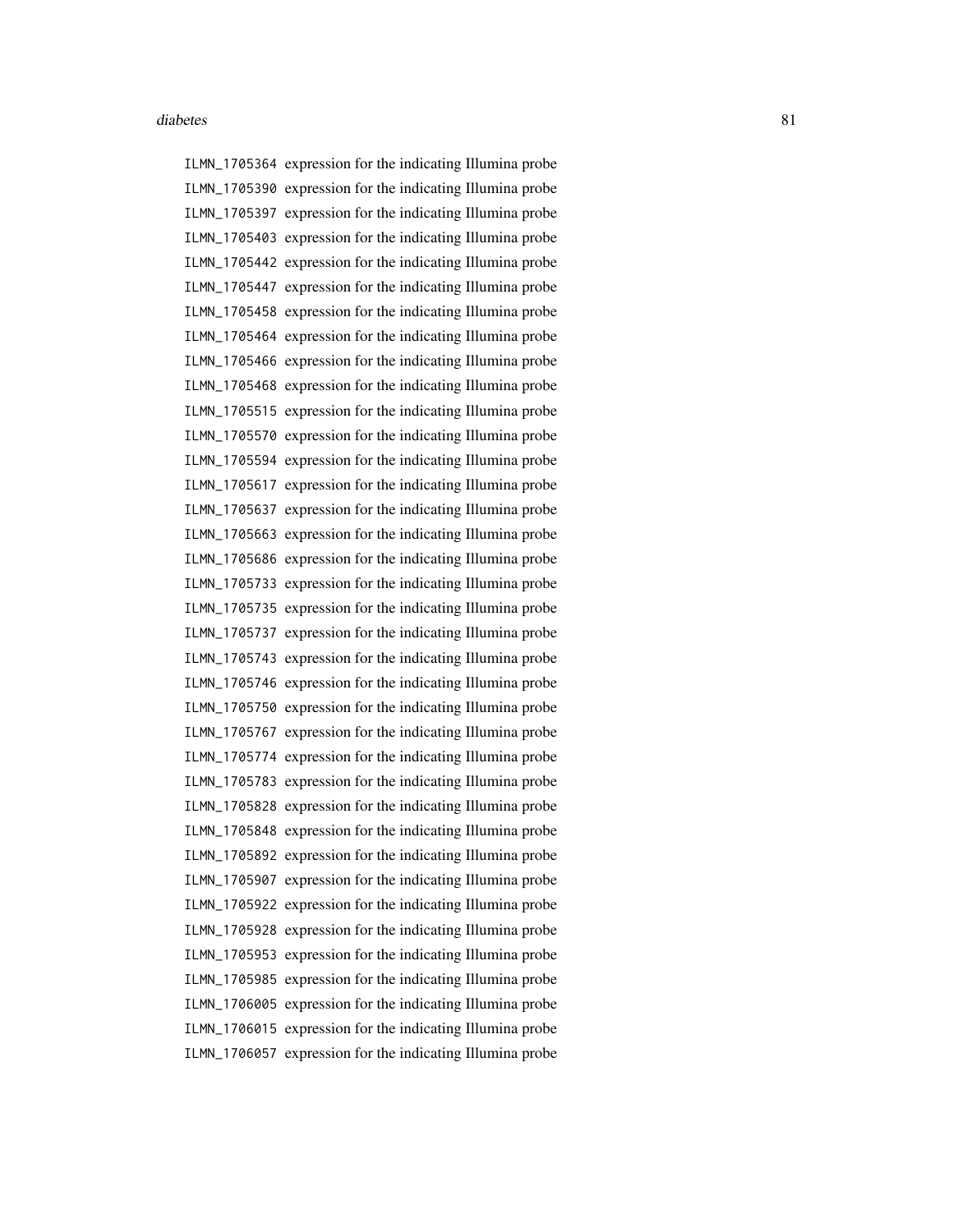ILMN\_1706075 expression for the indicating Illumina probe ILMN\_1706094 expression for the indicating Illumina probe ILMN\_1706149 expression for the indicating Illumina probe ILMN\_1706200 expression for the indicating Illumina probe ILMN\_1706207 expression for the indicating Illumina probe ILMN\_1706217 expression for the indicating Illumina probe ILMN\_1706238 expression for the indicating Illumina probe ILMN\_1706246 expression for the indicating Illumina probe ILMN\_1706262 expression for the indicating Illumina probe ILMN\_1706266 expression for the indicating Illumina probe ILMN\_1706273 expression for the indicating Illumina probe ILMN\_1706304 expression for the indicating Illumina probe ILMN\_1706305 expression for the indicating Illumina probe ILMN\_1706326 expression for the indicating Illumina probe ILMN\_1706342 expression for the indicating Illumina probe ILMN\_1706344 expression for the indicating Illumina probe ILMN\_1706357 expression for the indicating Illumina probe ILMN\_1706376 expression for the indicating Illumina probe ILMN\_1706410 expression for the indicating Illumina probe ILMN\_1706413 expression for the indicating Illumina probe ILMN\_1706426 expression for the indicating Illumina probe ILMN\_1706455 expression for the indicating Illumina probe ILMN\_1706498 expression for the indicating Illumina probe ILMN\_1706502 expression for the indicating Illumina probe ILMN\_1706511 expression for the indicating Illumina probe ILMN\_1706521 expression for the indicating Illumina probe ILMN\_1706531 expression for the indicating Illumina probe ILMN\_1706539 expression for the indicating Illumina probe ILMN\_1706546 expression for the indicating Illumina probe ILMN\_1706553 expression for the indicating Illumina probe ILMN\_1706571 expression for the indicating Illumina probe ILMN\_1706583 expression for the indicating Illumina probe ILMN\_1706610 expression for the indicating Illumina probe ILMN\_1706635 expression for the indicating Illumina probe ILMN\_1706643 expression for the indicating Illumina probe ILMN\_1706677 expression for the indicating Illumina probe ILMN\_1706687 expression for the indicating Illumina probe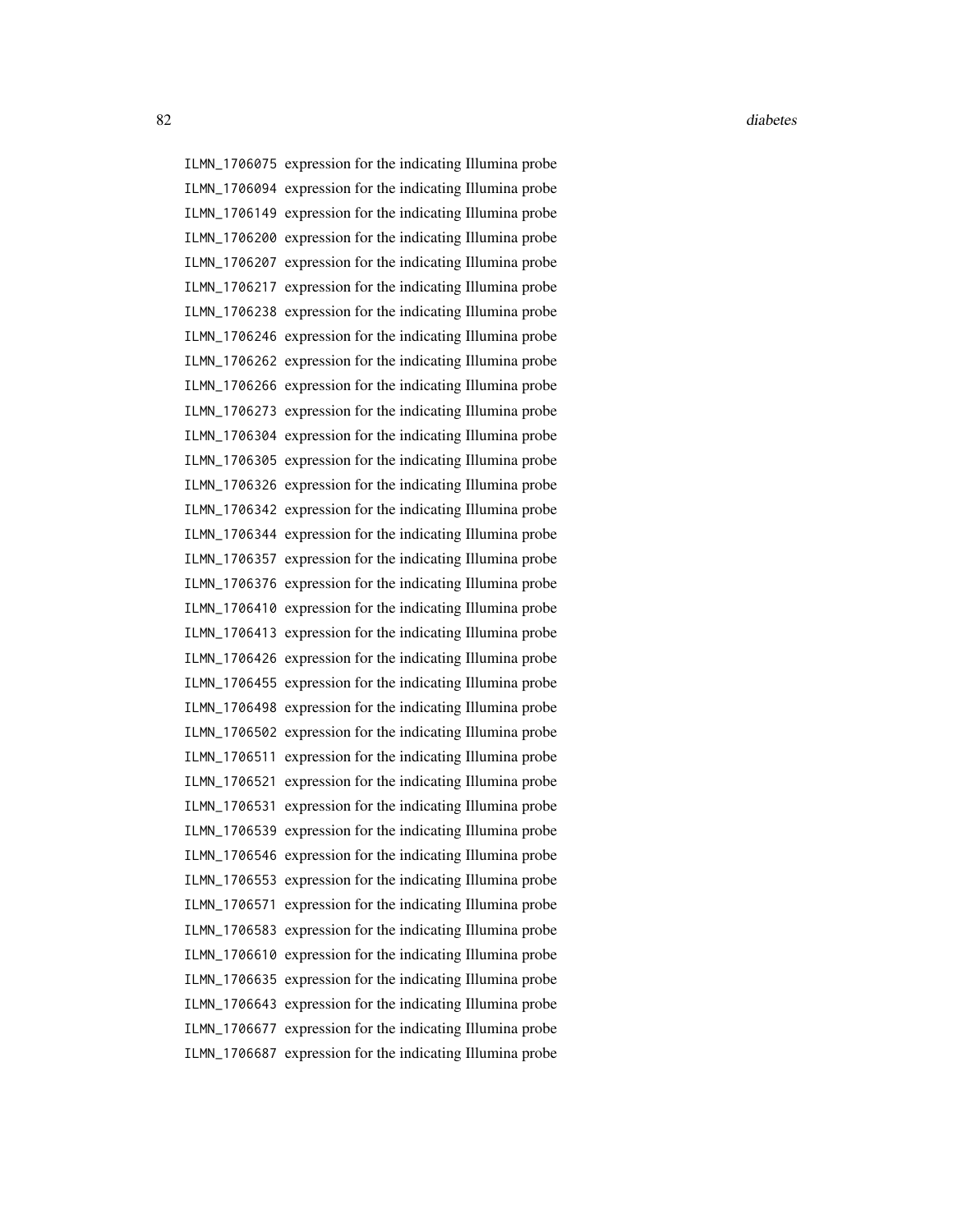ILMN\_1706722 expression for the indicating Illumina probe ILMN\_1706734 expression for the indicating Illumina probe ILMN\_1706758 expression for the indicating Illumina probe ILMN\_1706764 expression for the indicating Illumina probe ILMN\_1706779 expression for the indicating Illumina probe ILMN\_1706817 expression for the indicating Illumina probe ILMN\_1706825 expression for the indicating Illumina probe ILMN\_1706839 expression for the indicating Illumina probe ILMN\_1706859 expression for the indicating Illumina probe ILMN\_1706873 expression for the indicating Illumina probe ILMN\_1706901 expression for the indicating Illumina probe ILMN\_1706935 expression for the indicating Illumina probe ILMN\_1706959 expression for the indicating Illumina probe ILMN\_1706967 expression for the indicating Illumina probe ILMN\_1706990 expression for the indicating Illumina probe ILMN\_1707051 expression for the indicating Illumina probe ILMN\_1707062 expression for the indicating Illumina probe ILMN\_1707065 expression for the indicating Illumina probe ILMN\_1707077 expression for the indicating Illumina probe ILMN\_1707084 expression for the indicating Illumina probe ILMN\_1707088 expression for the indicating Illumina probe ILMN\_1707124 expression for the indicating Illumina probe ILMN\_1707137 expression for the indicating Illumina probe ILMN\_1707156 expression for the indicating Illumina probe ILMN\_1707169 expression for the indicating Illumina probe ILMN\_1707175 expression for the indicating Illumina probe ILMN\_1707199 expression for the indicating Illumina probe ILMN\_1707286 expression for the indicating Illumina probe ILMN\_1707304 expression for the indicating Illumina probe ILMN\_1707308 expression for the indicating Illumina probe ILMN\_1707312 expression for the indicating Illumina probe ILMN\_1707336 expression for the indicating Illumina probe ILMN\_1707356 expression for the indicating Illumina probe ILMN\_1707448 expression for the indicating Illumina probe ILMN\_1707475 expression for the indicating Illumina probe ILMN\_1707484 expression for the indicating Illumina probe ILMN\_1707503 expression for the indicating Illumina probe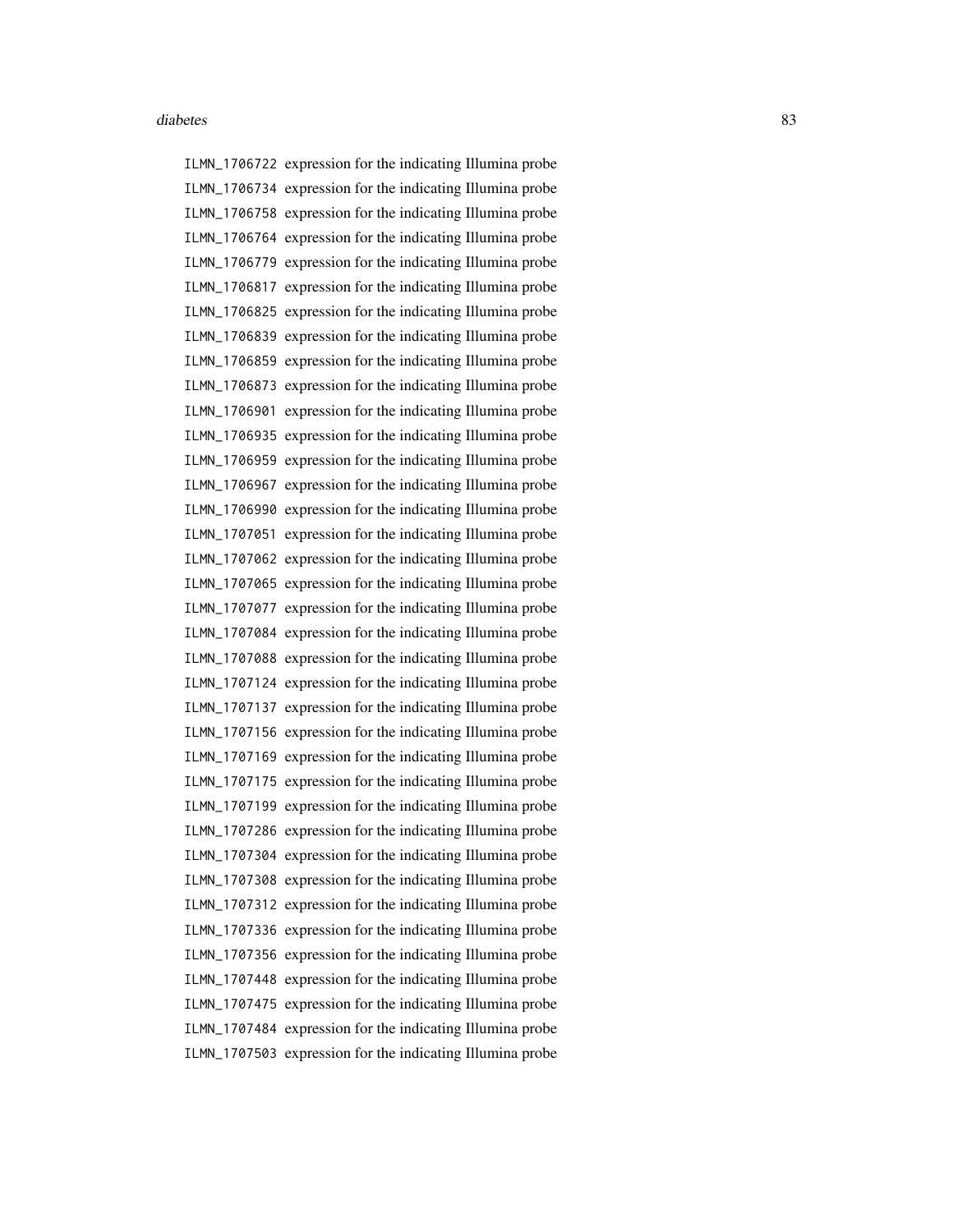ILMN\_1707506 expression for the indicating Illumina probe ILMN\_1707534 expression for the indicating Illumina probe ILMN\_1707585 expression for the indicating Illumina probe ILMN\_1707591 expression for the indicating Illumina probe ILMN\_1707631 expression for the indicating Illumina probe ILMN\_1707634 expression for the indicating Illumina probe ILMN\_1707695 expression for the indicating Illumina probe ILMN\_1707710 expression for the indicating Illumina probe ILMN\_1707720 expression for the indicating Illumina probe ILMN\_1707727 expression for the indicating Illumina probe ILMN\_1707748 expression for the indicating Illumina probe ILMN\_1707783 expression for the indicating Illumina probe ILMN\_1707791 expression for the indicating Illumina probe ILMN\_1707810 expression for the indicating Illumina probe ILMN\_1707858 expression for the indicating Illumina probe ILMN\_1707872 expression for the indicating Illumina probe ILMN\_1707901 expression for the indicating Illumina probe ILMN\_1707943 expression for the indicating Illumina probe ILMN\_1707945 expression for the indicating Illumina probe ILMN\_1707979 expression for the indicating Illumina probe ILMN\_1708006 expression for the indicating Illumina probe ILMN\_1708009 expression for the indicating Illumina probe ILMN\_1708016 expression for the indicating Illumina probe ILMN\_1708029 expression for the indicating Illumina probe ILMN\_1708041 expression for the indicating Illumina probe ILMN\_1708059 expression for the indicating Illumina probe ILMN\_1708064 expression for the indicating Illumina probe ILMN\_1708077 expression for the indicating Illumina probe ILMN\_1708081 expression for the indicating Illumina probe ILMN\_1708095 expression for the indicating Illumina probe ILMN\_1708098 expression for the indicating Illumina probe ILMN\_1708101 expression for the indicating Illumina probe ILMN\_1708103 expression for the indicating Illumina probe ILMN\_1708105 expression for the indicating Illumina probe ILMN\_1708143 expression for the indicating Illumina probe ILMN\_1708147 expression for the indicating Illumina probe ILMN\_1708151 expression for the indicating Illumina probe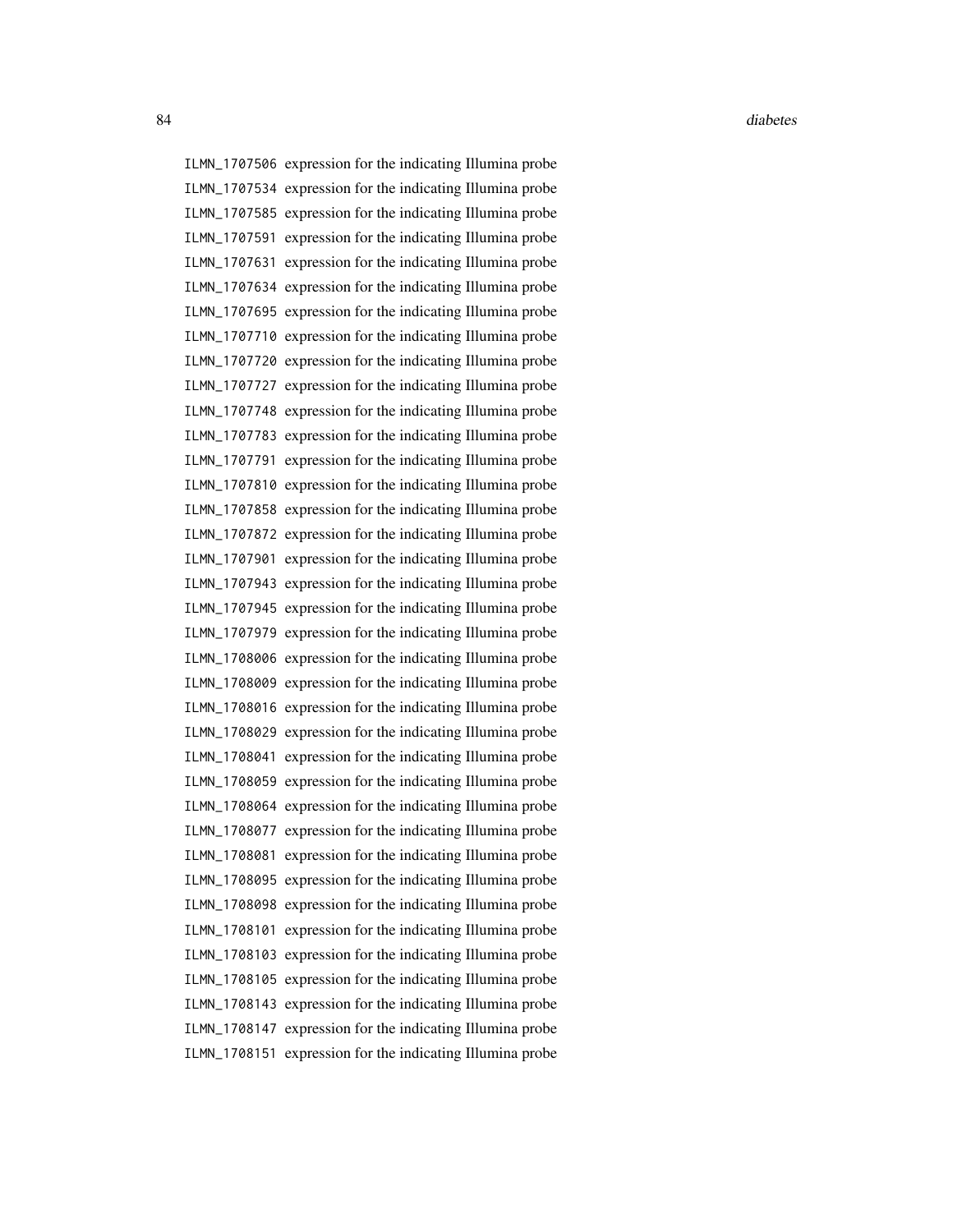ILMN\_1708159 expression for the indicating Illumina probe ILMN\_1708164 expression for the indicating Illumina probe ILMN\_1708204 expression for the indicating Illumina probe ILMN\_1708248 expression for the indicating Illumina probe ILMN\_1708249 expression for the indicating Illumina probe ILMN\_1708267 expression for the indicating Illumina probe ILMN\_1708304 expression for the indicating Illumina probe ILMN\_1708323 expression for the indicating Illumina probe ILMN\_1708328 expression for the indicating Illumina probe ILMN\_1708340 expression for the indicating Illumina probe ILMN\_1708348 expression for the indicating Illumina probe ILMN\_1708369 expression for the indicating Illumina probe ILMN\_1708375 expression for the indicating Illumina probe ILMN\_1708382 expression for the indicating Illumina probe ILMN\_1708414 expression for the indicating Illumina probe ILMN\_1708427 expression for the indicating Illumina probe ILMN\_1708482 expression for the indicating Illumina probe ILMN\_1708485 expression for the indicating Illumina probe ILMN\_1708486 expression for the indicating Illumina probe ILMN\_1708502 expression for the indicating Illumina probe ILMN\_1708537 expression for the indicating Illumina probe ILMN\_1708580 expression for the indicating Illumina probe ILMN\_1708619 expression for the indicating Illumina probe ILMN\_1708660 expression for the indicating Illumina probe ILMN\_1708728 expression for the indicating Illumina probe ILMN\_1708782 expression for the indicating Illumina probe ILMN\_1708790 expression for the indicating Illumina probe ILMN\_1708798 expression for the indicating Illumina probe ILMN\_1708805 expression for the indicating Illumina probe ILMN\_1708833 expression for the indicating Illumina probe ILMN\_1708841 expression for the indicating Illumina probe ILMN\_1708890 expression for the indicating Illumina probe ILMN\_1708891 expression for the indicating Illumina probe ILMN\_1708906 expression for the indicating Illumina probe ILMN\_1708916 expression for the indicating Illumina probe ILMN\_1708934 expression for the indicating Illumina probe ILMN\_1708936 expression for the indicating Illumina probe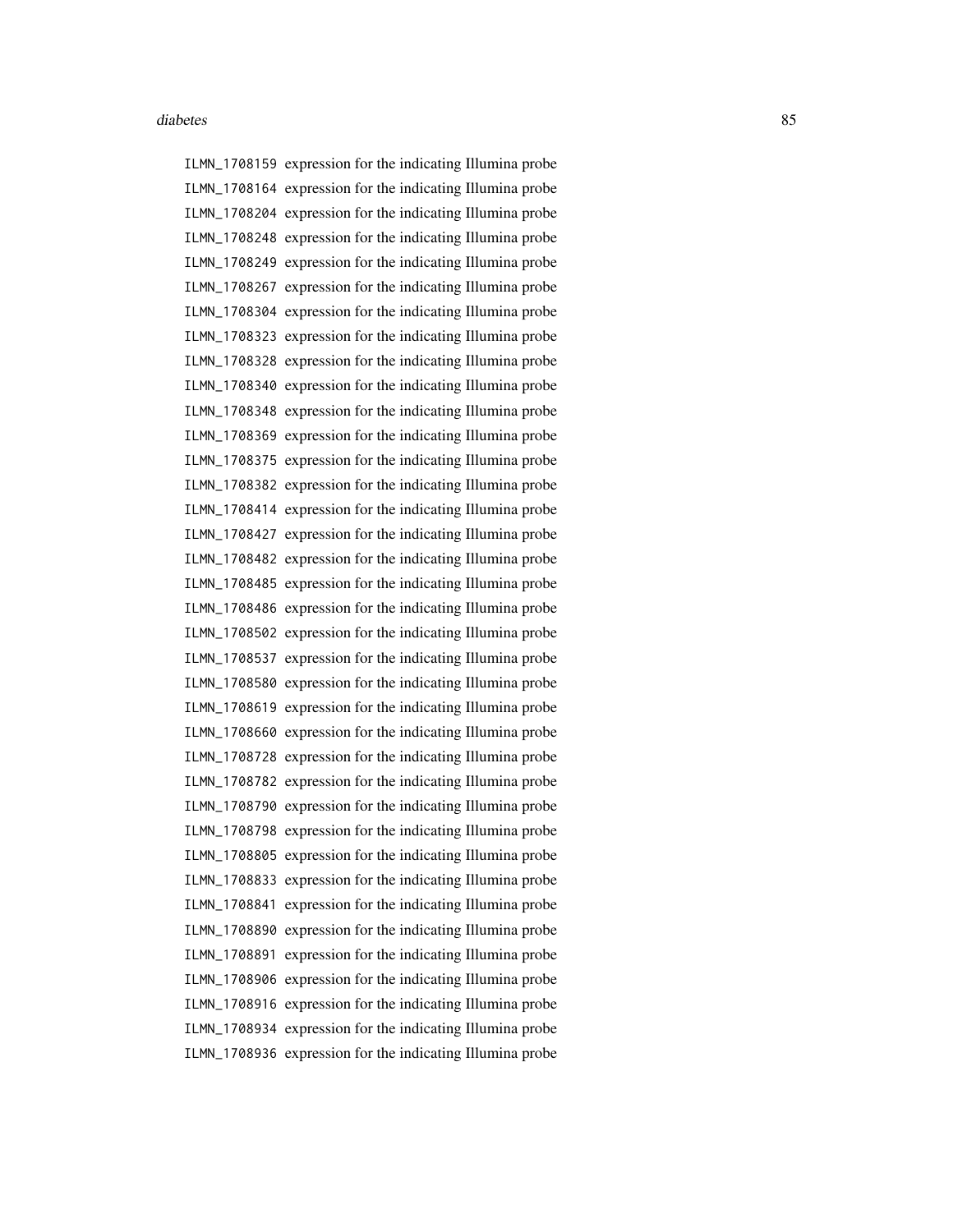86 diabetes and the contract of the contract of the contract of the contract of the contract of the contract of the contract of the contract of the contract of the contract of the contract of the contract of the contract o

ILMN\_1708946 expression for the indicating Illumina probe ILMN\_1708987 expression for the indicating Illumina probe ILMN\_1708991 expression for the indicating Illumina probe ILMN\_1709032 expression for the indicating Illumina probe ILMN\_1709042 expression for the indicating Illumina probe ILMN\_1709043 expression for the indicating Illumina probe ILMN\_1709044 expression for the indicating Illumina probe ILMN\_1709092 expression for the indicating Illumina probe ILMN\_1709114 expression for the indicating Illumina probe ILMN\_1709124 expression for the indicating Illumina probe ILMN\_1709132 expression for the indicating Illumina probe ILMN\_1709153 expression for the indicating Illumina probe ILMN\_1709227 expression for the indicating Illumina probe ILMN\_1709233 expression for the indicating Illumina probe ILMN\_1709237 expression for the indicating Illumina probe ILMN\_1709247 expression for the indicating Illumina probe ILMN\_1709253 expression for the indicating Illumina probe ILMN\_1709265 expression for the indicating Illumina probe ILMN\_1709294 expression for the indicating Illumina probe ILMN\_1709334 expression for the indicating Illumina probe ILMN\_1709396 expression for the indicating Illumina probe ILMN\_1709399 expression for the indicating Illumina probe ILMN\_1709439 expression for the indicating Illumina probe ILMN\_1709451 expression for the indicating Illumina probe ILMN\_1709483 expression for the indicating Illumina probe ILMN\_1709484 expression for the indicating Illumina probe ILMN\_1709549 expression for the indicating Illumina probe ILMN\_1709590 expression for the indicating Illumina probe ILMN\_1709611 expression for the indicating Illumina probe ILMN\_1709623 expression for the indicating Illumina probe ILMN\_1709630 expression for the indicating Illumina probe ILMN\_1709634 expression for the indicating Illumina probe ILMN\_1709645 expression for the indicating Illumina probe ILMN\_1709683 expression for the indicating Illumina probe ILMN\_1709717 expression for the indicating Illumina probe ILMN\_1709728 expression for the indicating Illumina probe ILMN\_1709747 expression for the indicating Illumina probe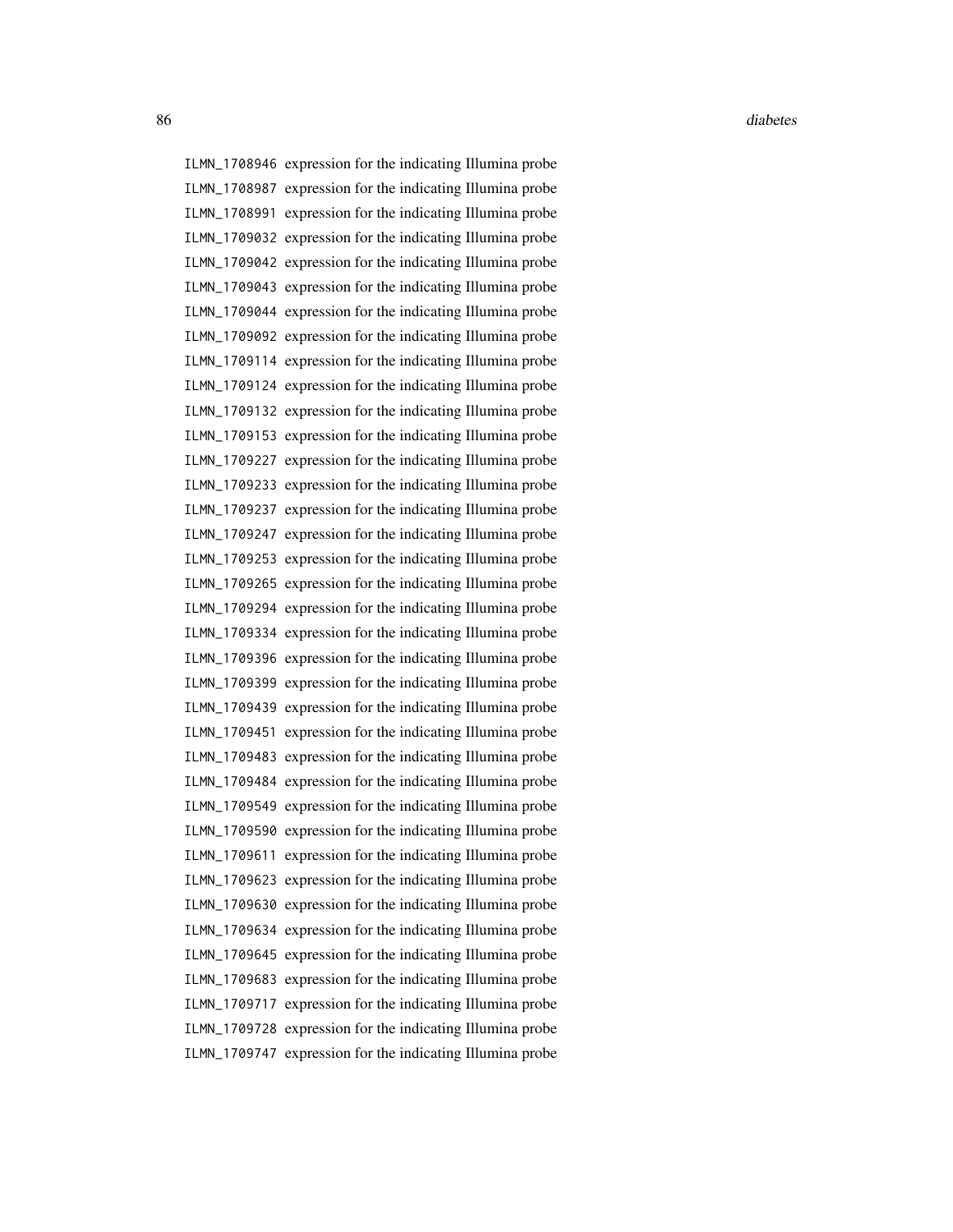ILMN\_1709750 expression for the indicating Illumina probe ILMN\_1709772 expression for the indicating Illumina probe ILMN\_1709795 expression for the indicating Illumina probe ILMN\_1709809 expression for the indicating Illumina probe ILMN\_1709814 expression for the indicating Illumina probe ILMN\_1709815 expression for the indicating Illumina probe ILMN\_1709817 expression for the indicating Illumina probe ILMN\_1709820 expression for the indicating Illumina probe ILMN\_1709860 expression for the indicating Illumina probe ILMN\_1709877 expression for the indicating Illumina probe ILMN\_1709894 expression for the indicating Illumina probe ILMN\_1709937 expression for the indicating Illumina probe ILMN\_1710001 expression for the indicating Illumina probe ILMN\_1710124 expression for the indicating Illumina probe ILMN\_1710136 expression for the indicating Illumina probe ILMN\_1710170 expression for the indicating Illumina probe ILMN\_1710207 expression for the indicating Illumina probe ILMN\_1710209 expression for the indicating Illumina probe ILMN\_1710268 expression for the indicating Illumina probe ILMN\_1710303 expression for the indicating Illumina probe ILMN\_1710326 expression for the indicating Illumina probe ILMN\_1710394 expression for the indicating Illumina probe ILMN\_1710406 expression for the indicating Illumina probe ILMN\_1710427 expression for the indicating Illumina probe ILMN\_1710434 expression for the indicating Illumina probe ILMN\_1710514 expression for the indicating Illumina probe ILMN\_1710524 expression for the indicating Illumina probe ILMN\_1710543 expression for the indicating Illumina probe ILMN\_1710571 expression for the indicating Illumina probe ILMN\_1710598 expression for the indicating Illumina probe ILMN\_1710619 expression for the indicating Illumina probe ILMN\_1710697 expression for the indicating Illumina probe ILMN\_1710726 expression for the indicating Illumina probe ILMN\_1710734 expression for the indicating Illumina probe ILMN\_1710738 expression for the indicating Illumina probe ILMN\_1710740 expression for the indicating Illumina probe ILMN\_1710752 expression for the indicating Illumina probe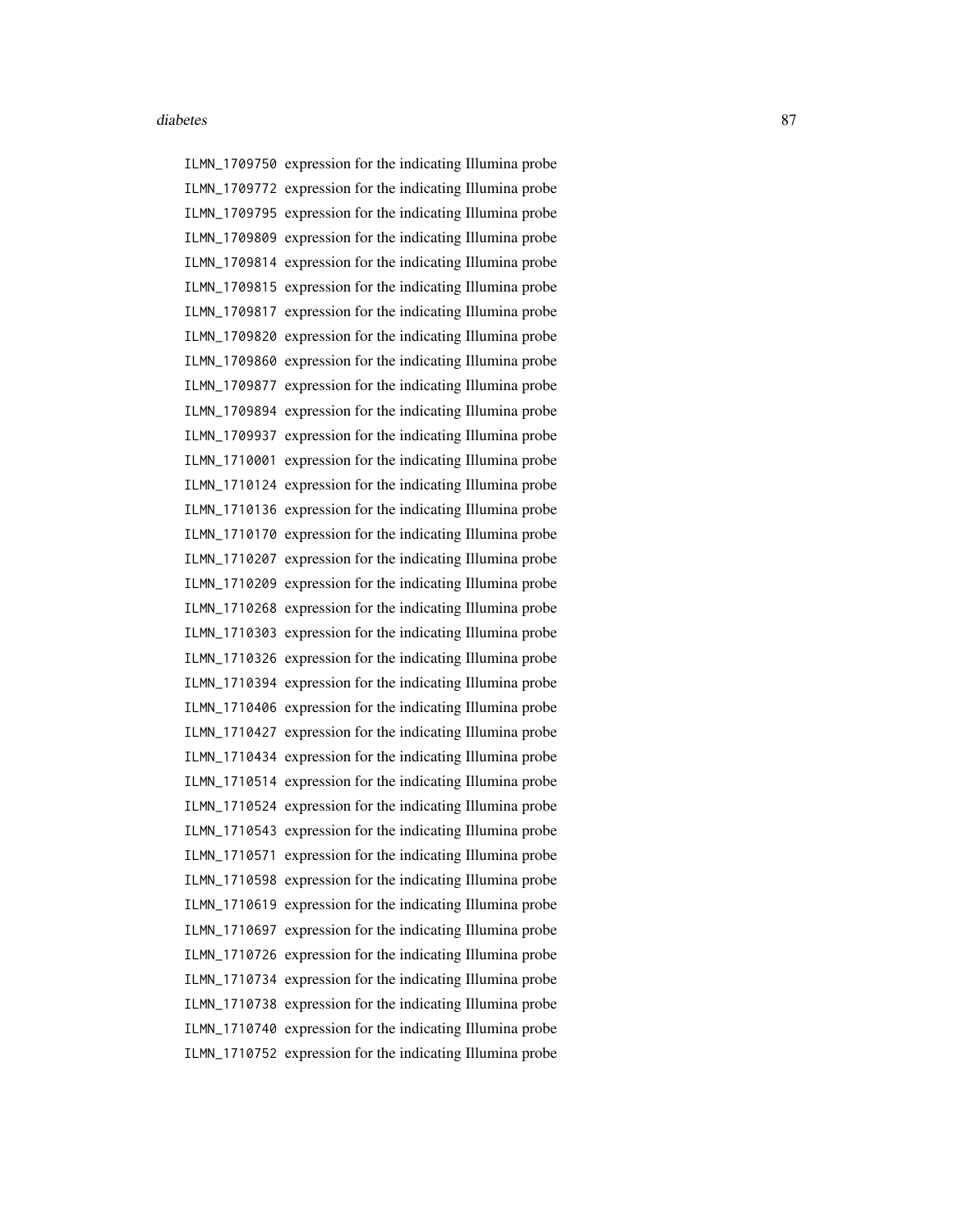88 diabetes and the contract of the contract of the contract of the contract of the contract of the contract of the contract of the contract of the contract of the contract of the contract of the contract of the contract o

ILMN\_1710756 expression for the indicating Illumina probe ILMN\_1710758 expression for the indicating Illumina probe ILMN\_1710863 expression for the indicating Illumina probe ILMN\_1710899 expression for the indicating Illumina probe ILMN\_1710937 expression for the indicating Illumina probe ILMN\_1710962 expression for the indicating Illumina probe ILMN\_1710979 expression for the indicating Illumina probe ILMN\_1711009 expression for the indicating Illumina probe ILMN\_1711023 expression for the indicating Illumina probe ILMN\_1711030 expression for the indicating Illumina probe ILMN\_1711048 expression for the indicating Illumina probe ILMN\_1711049 expression for the indicating Illumina probe ILMN\_1711069 expression for the indicating Illumina probe ILMN\_1711109 expression for the indicating Illumina probe ILMN\_1711166 expression for the indicating Illumina probe ILMN\_1711174 expression for the indicating Illumina probe ILMN\_1711189 expression for the indicating Illumina probe ILMN\_1711199 expression for the indicating Illumina probe ILMN\_1711227 expression for the indicating Illumina probe ILMN\_1711270 expression for the indicating Illumina probe ILMN\_1711272 expression for the indicating Illumina probe ILMN\_1711289 expression for the indicating Illumina probe ILMN\_1711311 expression for the indicating Illumina probe ILMN\_1711314 expression for the indicating Illumina probe ILMN\_1711331 expression for the indicating Illumina probe ILMN\_1711361 expression for the indicating Illumina probe ILMN\_1711368 expression for the indicating Illumina probe ILMN\_1711383 expression for the indicating Illumina probe ILMN\_1711422 expression for the indicating Illumina probe ILMN\_1711452 expression for the indicating Illumina probe ILMN\_1711490 expression for the indicating Illumina probe ILMN\_1711491 expression for the indicating Illumina probe ILMN\_1711493 expression for the indicating Illumina probe ILMN\_1711516 expression for the indicating Illumina probe ILMN\_1711543 expression for the indicating Illumina probe ILMN\_1711566 expression for the indicating Illumina probe ILMN\_1711573 expression for the indicating Illumina probe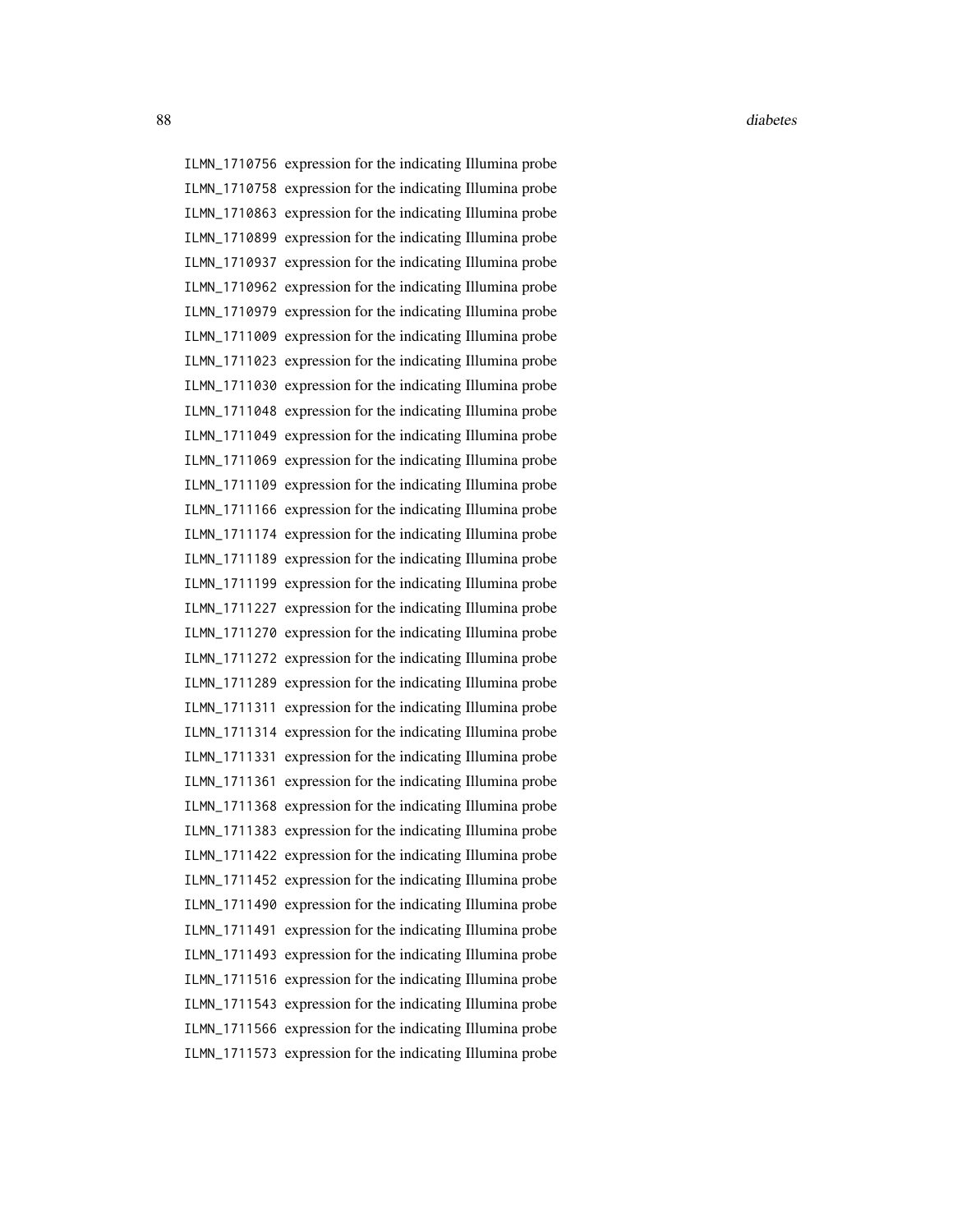ILMN\_1711596 expression for the indicating Illumina probe ILMN\_1711606 expression for the indicating Illumina probe ILMN\_1711608 expression for the indicating Illumina probe ILMN\_1711617 expression for the indicating Illumina probe ILMN\_1711702 expression for the indicating Illumina probe ILMN\_1711703 expression for the indicating Illumina probe ILMN\_1711766 expression for the indicating Illumina probe ILMN\_1711786 expression for the indicating Illumina probe ILMN\_1711799 expression for the indicating Illumina probe ILMN\_1711823 expression for the indicating Illumina probe ILMN\_1711853 expression for the indicating Illumina probe ILMN\_1711878 expression for the indicating Illumina probe ILMN\_1711886 expression for the indicating Illumina probe ILMN\_1711894 expression for the indicating Illumina probe ILMN\_1711904 expression for the indicating Illumina probe ILMN\_1711909 expression for the indicating Illumina probe ILMN\_1711919 expression for the indicating Illumina probe ILMN\_1711928 expression for the indicating Illumina probe ILMN\_1711988 expression for the indicating Illumina probe ILMN\_1711994 expression for the indicating Illumina probe ILMN\_1712019 expression for the indicating Illumina probe ILMN\_1712026 expression for the indicating Illumina probe ILMN\_1712027 expression for the indicating Illumina probe ILMN\_1712035 expression for the indicating Illumina probe ILMN\_1712067 expression for the indicating Illumina probe ILMN\_1712075 expression for the indicating Illumina probe ILMN\_1712088 expression for the indicating Illumina probe ILMN\_1712095 expression for the indicating Illumina probe ILMN\_1712122 expression for the indicating Illumina probe ILMN\_1712197 expression for the indicating Illumina probe ILMN\_1712231 expression for the indicating Illumina probe ILMN\_1712257 expression for the indicating Illumina probe ILMN\_1712298 expression for the indicating Illumina probe ILMN\_1712312 expression for the indicating Illumina probe ILMN\_1712320 expression for the indicating Illumina probe ILMN\_1712389 expression for the indicating Illumina probe ILMN\_1712390 expression for the indicating Illumina probe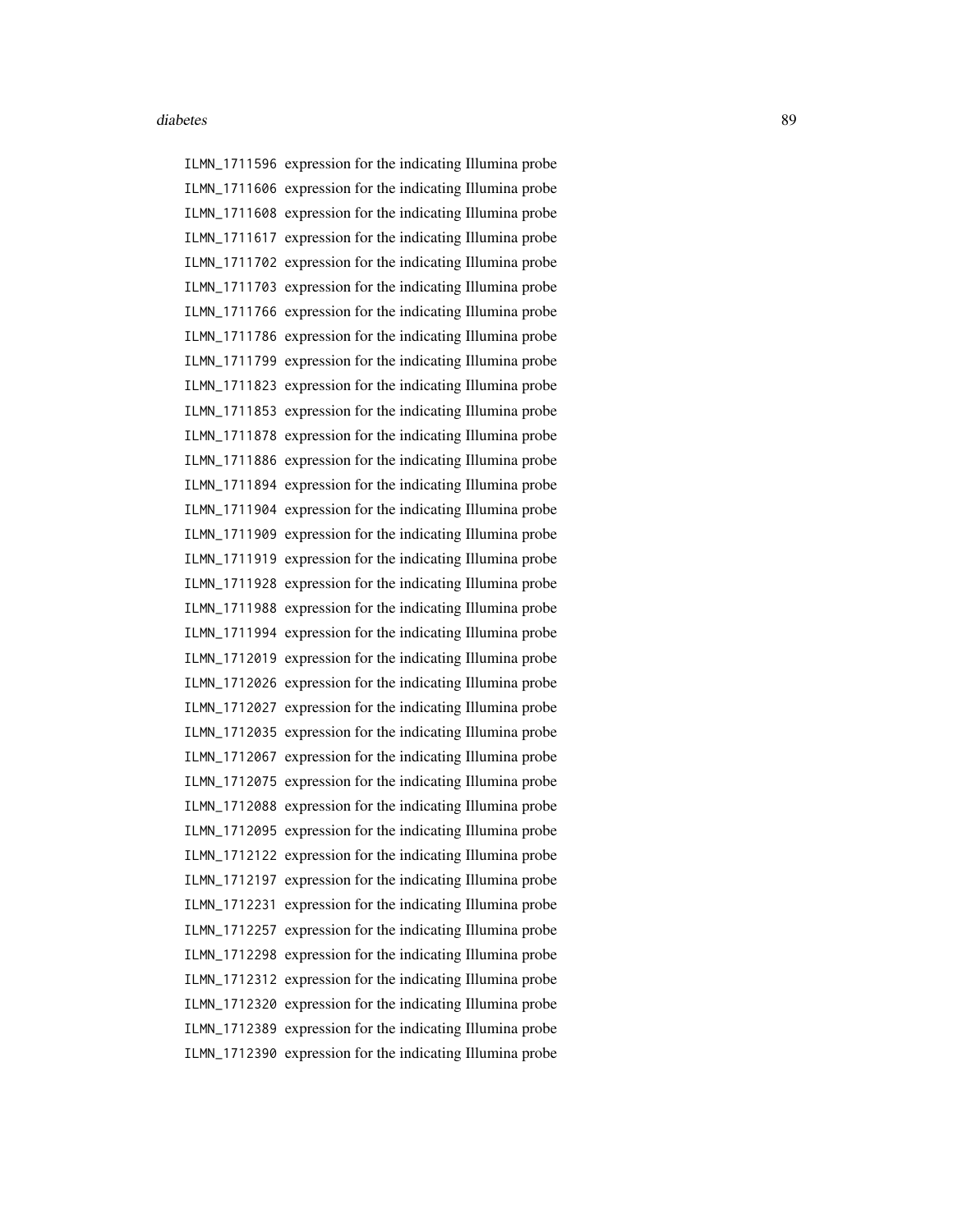ILMN\_1712400 expression for the indicating Illumina probe ILMN\_1712423 expression for the indicating Illumina probe ILMN\_1712431 expression for the indicating Illumina probe ILMN\_1712432 expression for the indicating Illumina probe ILMN\_1712452 expression for the indicating Illumina probe ILMN\_1712455 expression for the indicating Illumina probe ILMN\_1712469 expression for the indicating Illumina probe ILMN\_1712487 expression for the indicating Illumina probe ILMN\_1712517 expression for the indicating Illumina probe ILMN\_1712522 expression for the indicating Illumina probe ILMN\_1712532 expression for the indicating Illumina probe ILMN\_1712556 expression for the indicating Illumina probe ILMN\_1712636 expression for the indicating Illumina probe ILMN\_1712684 expression for the indicating Illumina probe ILMN\_1712687 expression for the indicating Illumina probe ILMN\_1712705 expression for the indicating Illumina probe ILMN\_1712707 expression for the indicating Illumina probe ILMN\_1712718 expression for the indicating Illumina probe ILMN\_1712721 expression for the indicating Illumina probe ILMN\_1712751 expression for the indicating Illumina probe ILMN\_1712755 expression for the indicating Illumina probe ILMN\_1712766 expression for the indicating Illumina probe ILMN\_1712774 expression for the indicating Illumina probe ILMN\_1712786 expression for the indicating Illumina probe ILMN\_1712806 expression for the indicating Illumina probe ILMN\_1712836 expression for the indicating Illumina probe ILMN\_1712887 expression for the indicating Illumina probe ILMN\_1712888 expression for the indicating Illumina probe ILMN\_1712914 expression for the indicating Illumina probe ILMN\_1712918 expression for the indicating Illumina probe ILMN\_1712929 expression for the indicating Illumina probe ILMN\_1712936 expression for the indicating Illumina probe ILMN\_1712944 expression for the indicating Illumina probe ILMN\_1712959 expression for the indicating Illumina probe ILMN\_1712975 expression for the indicating Illumina probe ILMN\_1713006 expression for the indicating Illumina probe ILMN\_1713037 expression for the indicating Illumina probe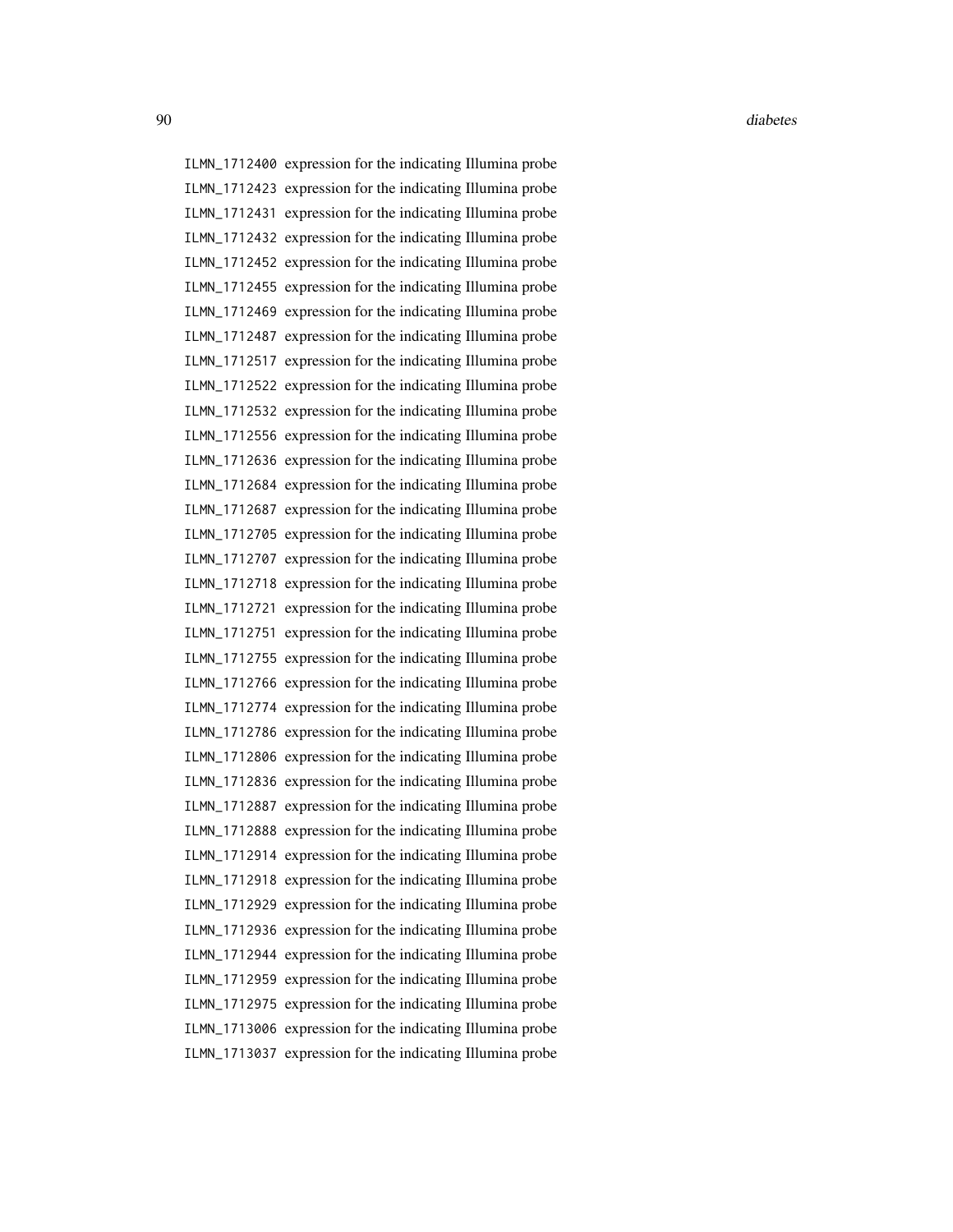ILMN\_1713058 expression for the indicating Illumina probe ILMN\_1713086 expression for the indicating Illumina probe ILMN\_1713088 expression for the indicating Illumina probe ILMN\_1713124 expression for the indicating Illumina probe ILMN\_1713139 expression for the indicating Illumina probe ILMN\_1713147 expression for the indicating Illumina probe ILMN\_1713156 expression for the indicating Illumina probe ILMN\_1713178 expression for the indicating Illumina probe ILMN\_1713189 expression for the indicating Illumina probe ILMN\_1713249 expression for the indicating Illumina probe ILMN\_1713266 expression for the indicating Illumina probe ILMN\_1713285 expression for the indicating Illumina probe ILMN\_1713290 expression for the indicating Illumina probe ILMN\_1713301 expression for the indicating Illumina probe ILMN\_1713369 expression for the indicating Illumina probe ILMN\_1713380 expression for the indicating Illumina probe ILMN\_1713402 expression for the indicating Illumina probe ILMN\_1713450 expression for the indicating Illumina probe ILMN\_1713454 expression for the indicating Illumina probe ILMN\_1713458 expression for the indicating Illumina probe ILMN\_1713482 expression for the indicating Illumina probe ILMN\_1713491 expression for the indicating Illumina probe ILMN\_1713496 expression for the indicating Illumina probe ILMN\_1713505 expression for the indicating Illumina probe ILMN\_1713550 expression for the indicating Illumina probe ILMN\_1713561 expression for the indicating Illumina probe ILMN\_1713603 expression for the indicating Illumina probe ILMN\_1713605 expression for the indicating Illumina probe ILMN\_1713636 expression for the indicating Illumina probe ILMN\_1713688 expression for the indicating Illumina probe ILMN\_1713706 expression for the indicating Illumina probe ILMN\_1713731 expression for the indicating Illumina probe ILMN\_1713732 expression for the indicating Illumina probe ILMN\_1713749 expression for the indicating Illumina probe ILMN\_1713751 expression for the indicating Illumina probe ILMN\_1713752 expression for the indicating Illumina probe ILMN\_1713756 expression for the indicating Illumina probe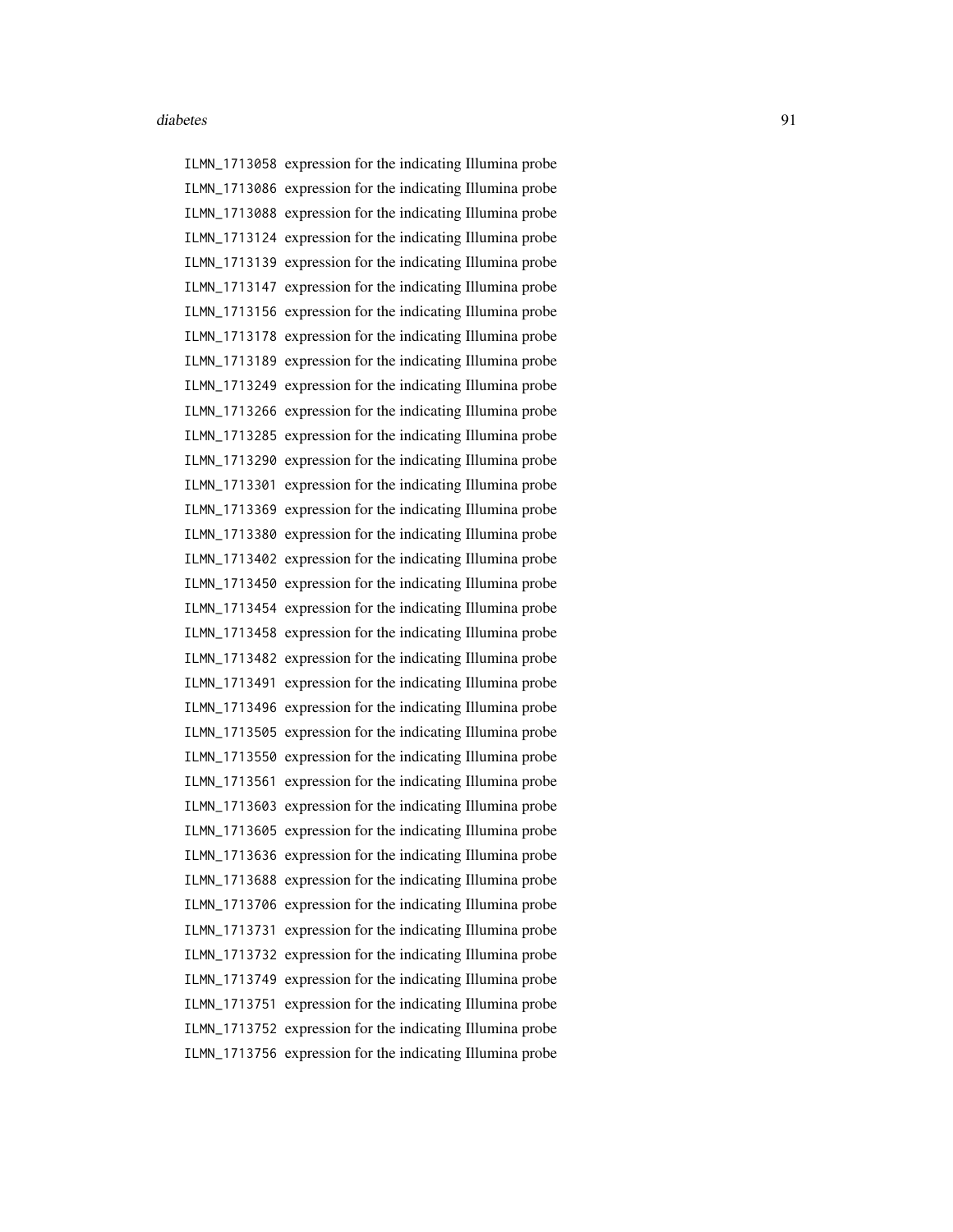ILMN\_1713759 expression for the indicating Illumina probe ILMN\_1713803 expression for the indicating Illumina probe ILMN\_1713807 expression for the indicating Illumina probe ILMN\_1713884 expression for the indicating Illumina probe ILMN\_1713934 expression for the indicating Illumina probe ILMN\_1713966 expression for the indicating Illumina probe ILMN\_1713978 expression for the indicating Illumina probe ILMN\_1713985 expression for the indicating Illumina probe ILMN\_1713990 expression for the indicating Illumina probe ILMN\_1713993 expression for the indicating Illumina probe ILMN\_1714093 expression for the indicating Illumina probe ILMN\_1714148 expression for the indicating Illumina probe ILMN\_1714159 expression for the indicating Illumina probe ILMN\_1714165 expression for the indicating Illumina probe ILMN\_1714167 expression for the indicating Illumina probe ILMN\_1714181 expression for the indicating Illumina probe ILMN\_1714197 expression for the indicating Illumina probe ILMN\_1714216 expression for the indicating Illumina probe ILMN\_1714252 expression for the indicating Illumina probe ILMN\_1714274 expression for the indicating Illumina probe ILMN\_1714278 expression for the indicating Illumina probe ILMN\_1714327 expression for the indicating Illumina probe ILMN\_1714335 expression for the indicating Illumina probe ILMN\_1714349 expression for the indicating Illumina probe ILMN\_1714352 expression for the indicating Illumina probe ILMN\_1714364 expression for the indicating Illumina probe ILMN\_1714383 expression for the indicating Illumina probe ILMN\_1714384 expression for the indicating Illumina probe ILMN\_1714386 expression for the indicating Illumina probe ILMN\_1714393 expression for the indicating Illumina probe ILMN\_1714397 expression for the indicating Illumina probe ILMN\_1714401 expression for the indicating Illumina probe ILMN\_1714417 expression for the indicating Illumina probe ILMN\_1714418 expression for the indicating Illumina probe ILMN\_1714424 expression for the indicating Illumina probe ILMN\_1714433 expression for the indicating Illumina probe ILMN\_1714438 expression for the indicating Illumina probe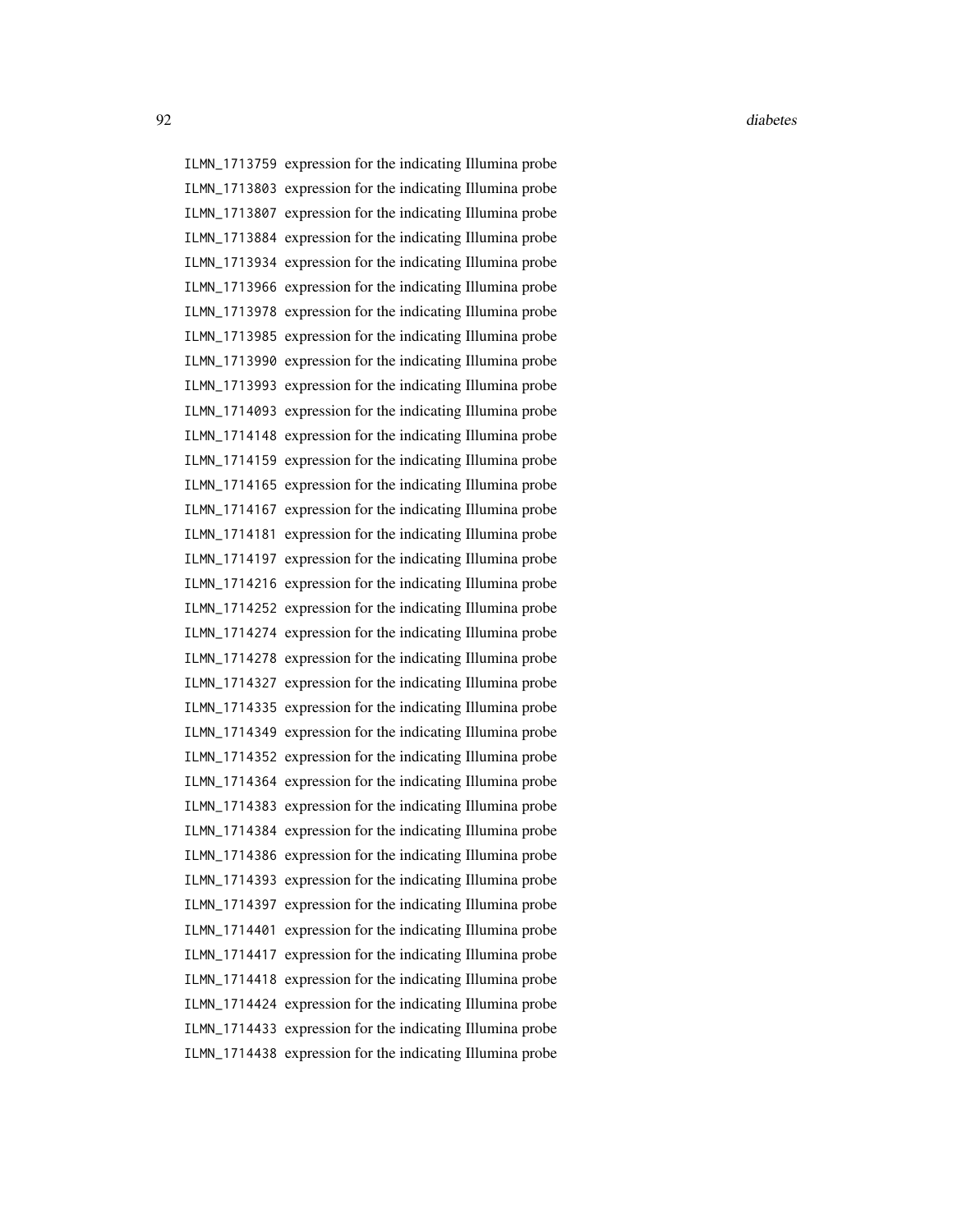ILMN\_1714444 expression for the indicating Illumina probe ILMN\_1714445 expression for the indicating Illumina probe ILMN\_1714461 expression for the indicating Illumina probe ILMN\_1714515 expression for the indicating Illumina probe ILMN\_1714522 expression for the indicating Illumina probe ILMN\_1714527 expression for the indicating Illumina probe ILMN\_1714563 expression for the indicating Illumina probe ILMN\_1714567 expression for the indicating Illumina probe ILMN\_1714592 expression for the indicating Illumina probe ILMN\_1714600 expression for the indicating Illumina probe ILMN\_1714602 expression for the indicating Illumina probe ILMN\_1714622 expression for the indicating Illumina probe ILMN\_1714623 expression for the indicating Illumina probe ILMN\_1714643 expression for the indicating Illumina probe ILMN\_1714650 expression for the indicating Illumina probe ILMN\_1714700 expression for the indicating Illumina probe ILMN\_1714709 expression for the indicating Illumina probe ILMN\_1714710 expression for the indicating Illumina probe ILMN\_1714717 expression for the indicating Illumina probe ILMN\_1714730 expression for the indicating Illumina probe ILMN\_1714737 expression for the indicating Illumina probe ILMN\_1714756 expression for the indicating Illumina probe ILMN\_1714759 expression for the indicating Illumina probe ILMN\_1714782 expression for the indicating Illumina probe ILMN\_1714809 expression for the indicating Illumina probe ILMN\_1714820 expression for the indicating Illumina probe ILMN\_1714848 expression for the indicating Illumina probe ILMN\_1714896 expression for the indicating Illumina probe ILMN\_1714965 expression for the indicating Illumina probe ILMN\_1714980 expression for the indicating Illumina probe ILMN\_1714990 expression for the indicating Illumina probe ILMN\_1715013 expression for the indicating Illumina probe ILMN\_1715024 expression for the indicating Illumina probe ILMN\_1715065 expression for the indicating Illumina probe ILMN\_1715068 expression for the indicating Illumina probe ILMN\_1715113 expression for the indicating Illumina probe ILMN\_1715125 expression for the indicating Illumina probe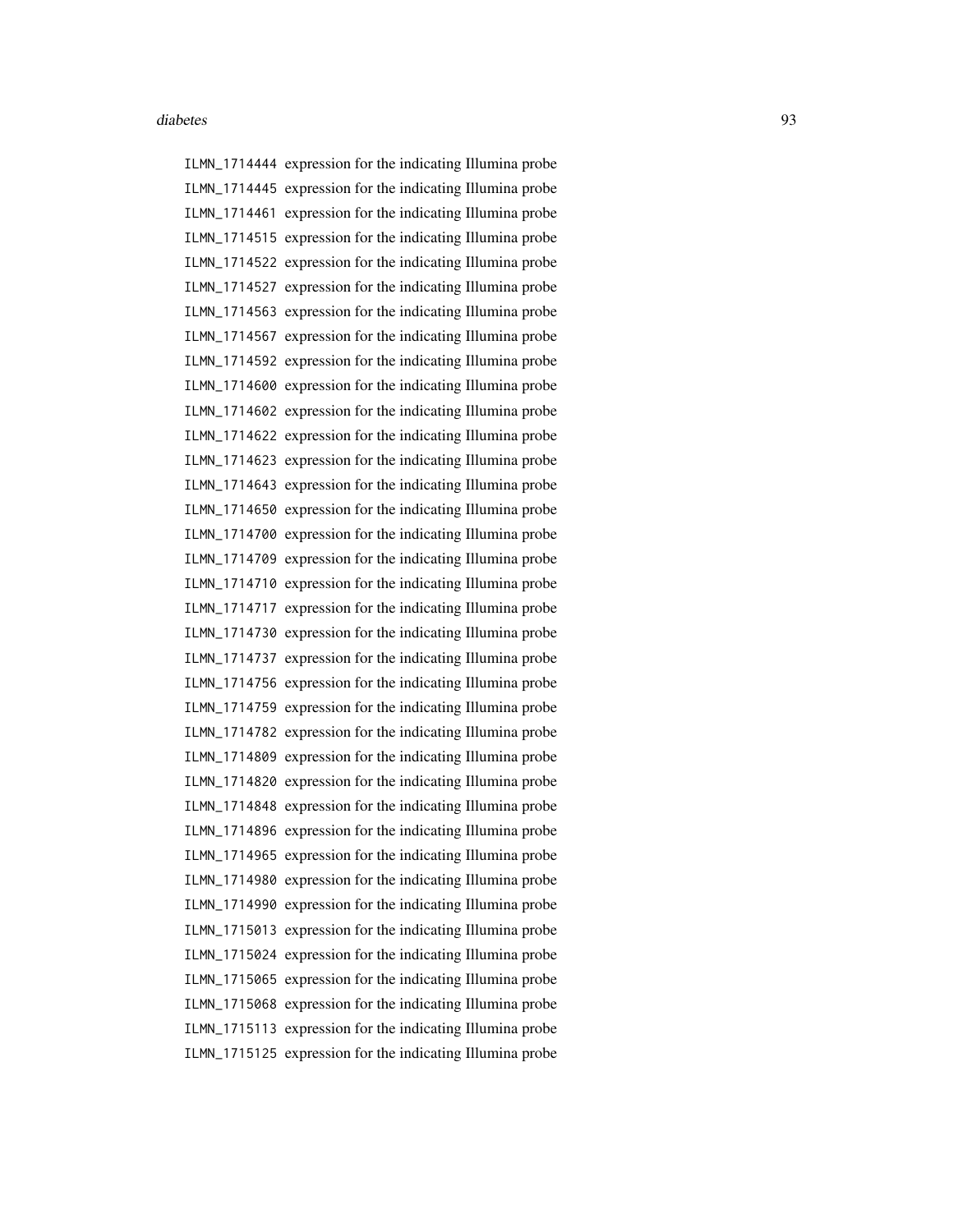ILMN\_1715131 expression for the indicating Illumina probe ILMN\_1715173 expression for the indicating Illumina probe ILMN\_1715179 expression for the indicating Illumina probe ILMN\_1715214 expression for the indicating Illumina probe ILMN\_1715259 expression for the indicating Illumina probe ILMN\_1715273 expression for the indicating Illumina probe ILMN\_1715324 expression for the indicating Illumina probe ILMN\_1715332 expression for the indicating Illumina probe ILMN\_1715374 expression for the indicating Illumina probe ILMN\_1715392 expression for the indicating Illumina probe ILMN\_1715416 expression for the indicating Illumina probe ILMN\_1715417 expression for the indicating Illumina probe ILMN\_1715463 expression for the indicating Illumina probe ILMN\_1715496 expression for the indicating Illumina probe ILMN\_1715508 expression for the indicating Illumina probe ILMN\_1715540 expression for the indicating Illumina probe ILMN\_1715555 expression for the indicating Illumina probe ILMN\_1715569 expression for the indicating Illumina probe ILMN\_1715583 expression for the indicating Illumina probe ILMN\_1715603 expression for the indicating Illumina probe ILMN\_1715607 expression for the indicating Illumina probe ILMN\_1715616 expression for the indicating Illumina probe ILMN\_1715625 expression for the indicating Illumina probe ILMN\_1715636 expression for the indicating Illumina probe ILMN\_1715661 expression for the indicating Illumina probe ILMN\_1715669 expression for the indicating Illumina probe ILMN\_1715674 expression for the indicating Illumina probe ILMN\_1715680 expression for the indicating Illumina probe ILMN\_1715698 expression for the indicating Illumina probe ILMN\_1715703 expression for the indicating Illumina probe ILMN\_1715705 expression for the indicating Illumina probe ILMN\_1715715 expression for the indicating Illumina probe ILMN\_1715718 expression for the indicating Illumina probe ILMN\_1715742 expression for the indicating Illumina probe ILMN\_1715760 expression for the indicating Illumina probe ILMN\_1715804 expression for the indicating Illumina probe ILMN\_1715886 expression for the indicating Illumina probe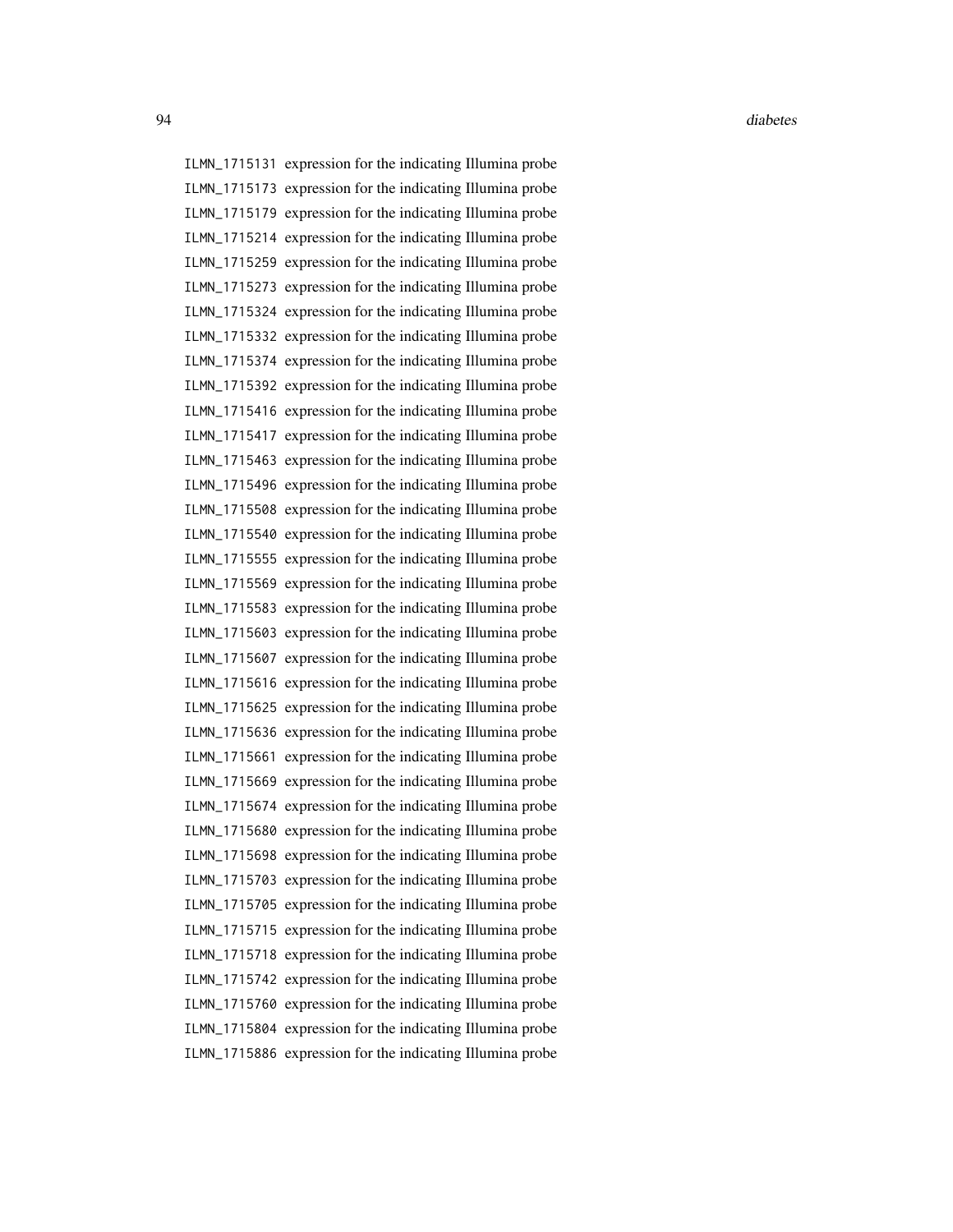ILMN\_1715896 expression for the indicating Illumina probe ILMN\_1715901 expression for the indicating Illumina probe ILMN\_1715905 expression for the indicating Illumina probe ILMN\_1715908 expression for the indicating Illumina probe ILMN\_1715963 expression for the indicating Illumina probe ILMN\_1715968 expression for the indicating Illumina probe ILMN\_1715969 expression for the indicating Illumina probe ILMN\_1715991 expression for the indicating Illumina probe ILMN\_1715994 expression for the indicating Illumina probe ILMN\_1716004 expression for the indicating Illumina probe ILMN\_1716053 expression for the indicating Illumina probe ILMN\_1716056 expression for the indicating Illumina probe ILMN\_1716057 expression for the indicating Illumina probe ILMN\_1716062 expression for the indicating Illumina probe ILMN\_1716071 expression for the indicating Illumina probe ILMN\_1716093 expression for the indicating Illumina probe ILMN\_1716105 expression for the indicating Illumina probe ILMN\_1716154 expression for the indicating Illumina probe ILMN\_1716195 expression for the indicating Illumina probe ILMN\_1716265 expression for the indicating Illumina probe ILMN\_1716272 expression for the indicating Illumina probe ILMN\_1716367 expression for the indicating Illumina probe ILMN\_1716384 expression for the indicating Illumina probe ILMN\_1716400 expression for the indicating Illumina probe ILMN\_1716421 expression for the indicating Illumina probe ILMN\_1716435 expression for the indicating Illumina probe ILMN\_1716465 expression for the indicating Illumina probe ILMN\_1716468 expression for the indicating Illumina probe ILMN\_1716480 expression for the indicating Illumina probe ILMN\_1716488 expression for the indicating Illumina probe ILMN\_1716524 expression for the indicating Illumina probe ILMN\_1716547 expression for the indicating Illumina probe ILMN\_1716563 expression for the indicating Illumina probe ILMN\_1716583 expression for the indicating Illumina probe ILMN\_1716592 expression for the indicating Illumina probe ILMN\_1716596 expression for the indicating Illumina probe ILMN\_1716608 expression for the indicating Illumina probe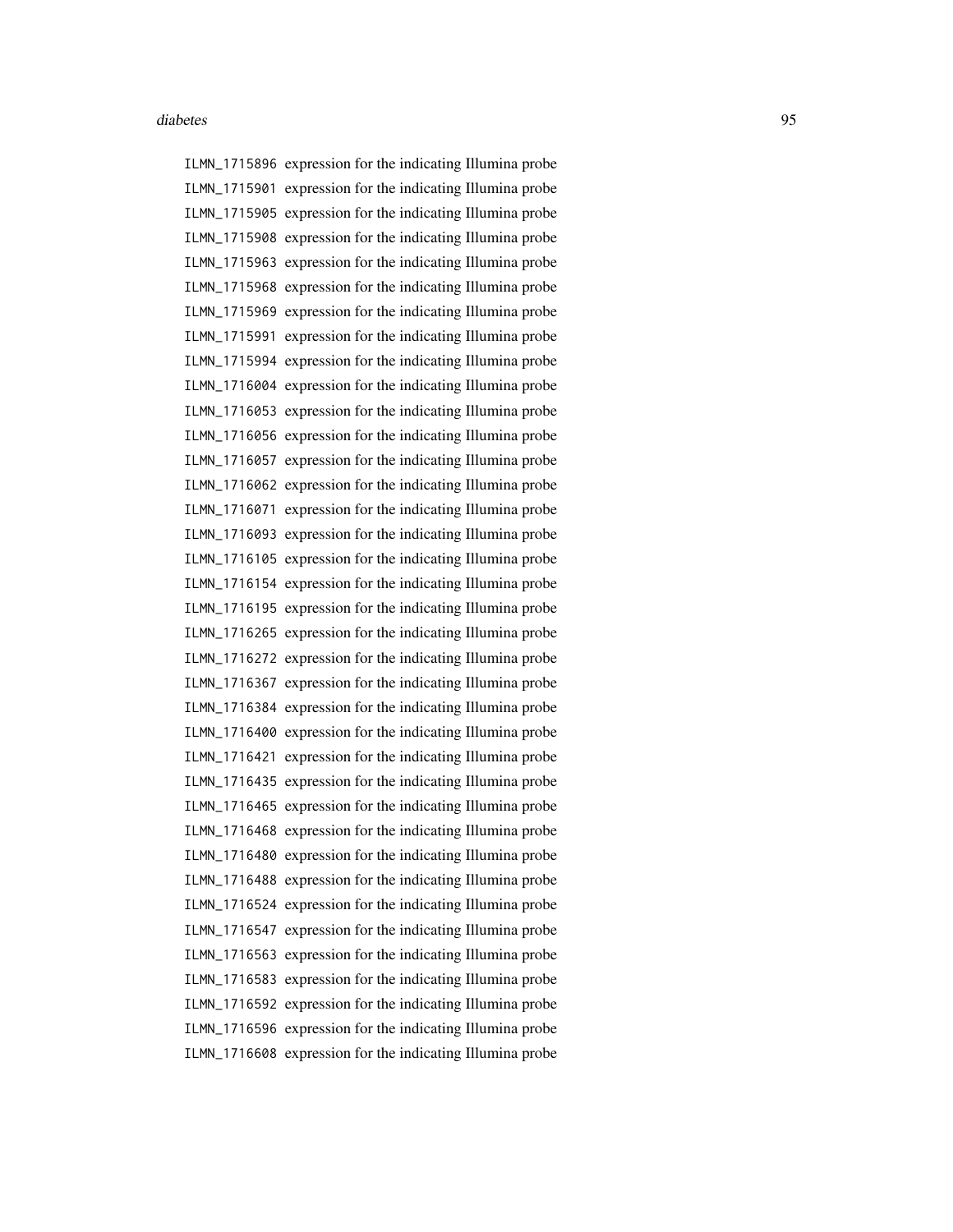ILMN\_1716651 expression for the indicating Illumina probe ILMN\_1716678 expression for the indicating Illumina probe ILMN\_1716687 expression for the indicating Illumina probe ILMN\_1716728 expression for the indicating Illumina probe ILMN\_1716730 expression for the indicating Illumina probe ILMN\_1716733 expression for the indicating Illumina probe ILMN\_1716766 expression for the indicating Illumina probe ILMN\_1716815 expression for the indicating Illumina probe ILMN\_1716816 expression for the indicating Illumina probe ILMN\_1716821 expression for the indicating Illumina probe ILMN\_1716862 expression for the indicating Illumina probe ILMN\_1716869 expression for the indicating Illumina probe ILMN\_1716895 expression for the indicating Illumina probe ILMN\_1716907 expression for the indicating Illumina probe ILMN\_1716913 expression for the indicating Illumina probe ILMN\_1716922 expression for the indicating Illumina probe ILMN\_1716973 expression for the indicating Illumina probe ILMN\_1716983 expression for the indicating Illumina probe ILMN\_1716988 expression for the indicating Illumina probe ILMN\_1717029 expression for the indicating Illumina probe ILMN\_1717056 expression for the indicating Illumina probe ILMN\_1717099 expression for the indicating Illumina probe ILMN\_1717163 expression for the indicating Illumina probe ILMN\_1717165 expression for the indicating Illumina probe ILMN\_1717180 expression for the indicating Illumina probe ILMN\_1717197 expression for the indicating Illumina probe ILMN\_1717207 expression for the indicating Illumina probe ILMN\_1717219 expression for the indicating Illumina probe ILMN\_1717229 expression for the indicating Illumina probe ILMN\_1717234 expression for the indicating Illumina probe ILMN\_1717248 expression for the indicating Illumina probe ILMN\_1717252 expression for the indicating Illumina probe ILMN\_1717261 expression for the indicating Illumina probe ILMN\_1717313 expression for the indicating Illumina probe ILMN\_1717326 expression for the indicating Illumina probe ILMN\_1717334 expression for the indicating Illumina probe ILMN\_1717337 expression for the indicating Illumina probe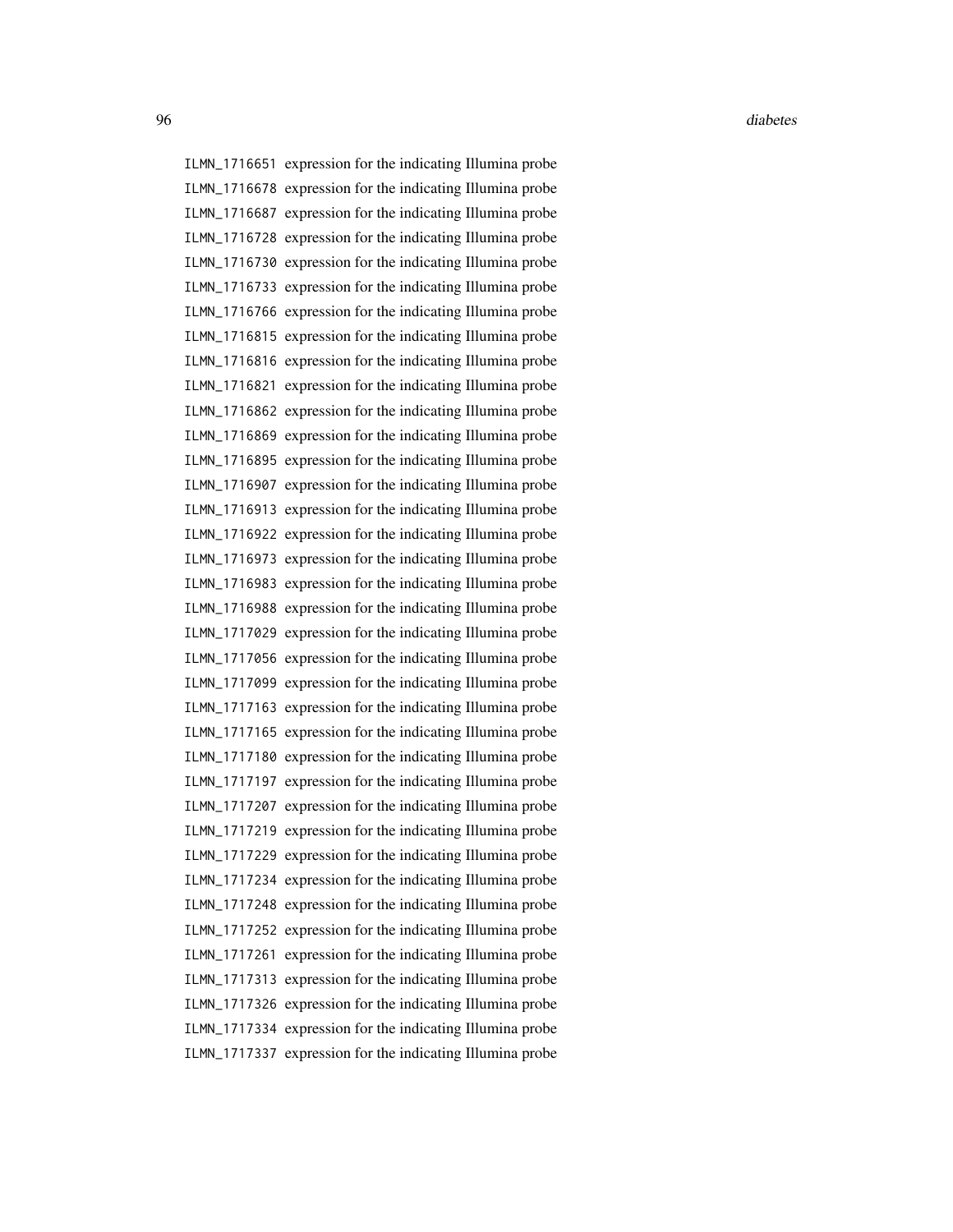ILMN\_1717357 expression for the indicating Illumina probe ILMN\_1717371 expression for the indicating Illumina probe ILMN\_1717461 expression for the indicating Illumina probe ILMN\_1717579 expression for the indicating Illumina probe ILMN\_1717594 expression for the indicating Illumina probe ILMN\_1717636 expression for the indicating Illumina probe ILMN\_1717639 expression for the indicating Illumina probe ILMN\_1717674 expression for the indicating Illumina probe ILMN\_1717707 expression for the indicating Illumina probe ILMN\_1717745 expression for the indicating Illumina probe ILMN\_1717781 expression for the indicating Illumina probe ILMN\_1717809 expression for the indicating Illumina probe ILMN\_1717852 expression for the indicating Illumina probe ILMN\_1717855 expression for the indicating Illumina probe ILMN\_1717868 expression for the indicating Illumina probe ILMN\_1717877 expression for the indicating Illumina probe ILMN\_1717888 expression for the indicating Illumina probe ILMN\_1717902 expression for the indicating Illumina probe ILMN\_1717915 expression for the indicating Illumina probe ILMN\_1717925 expression for the indicating Illumina probe ILMN\_1717934 expression for the indicating Illumina probe ILMN\_1717935 expression for the indicating Illumina probe ILMN\_1717973 expression for the indicating Illumina probe ILMN\_1717982 expression for the indicating Illumina probe ILMN\_1718013 expression for the indicating Illumina probe ILMN\_1718023 expression for the indicating Illumina probe ILMN\_1718044 expression for the indicating Illumina probe ILMN\_1718063 expression for the indicating Illumina probe ILMN\_1718069 expression for the indicating Illumina probe ILMN\_1718070 expression for the indicating Illumina probe ILMN\_1718079 expression for the indicating Illumina probe ILMN\_1718129 expression for the indicating Illumina probe ILMN\_1718132 expression for the indicating Illumina probe ILMN\_1718173 expression for the indicating Illumina probe ILMN\_1718182 expression for the indicating Illumina probe ILMN\_1718207 expression for the indicating Illumina probe ILMN\_1718253 expression for the indicating Illumina probe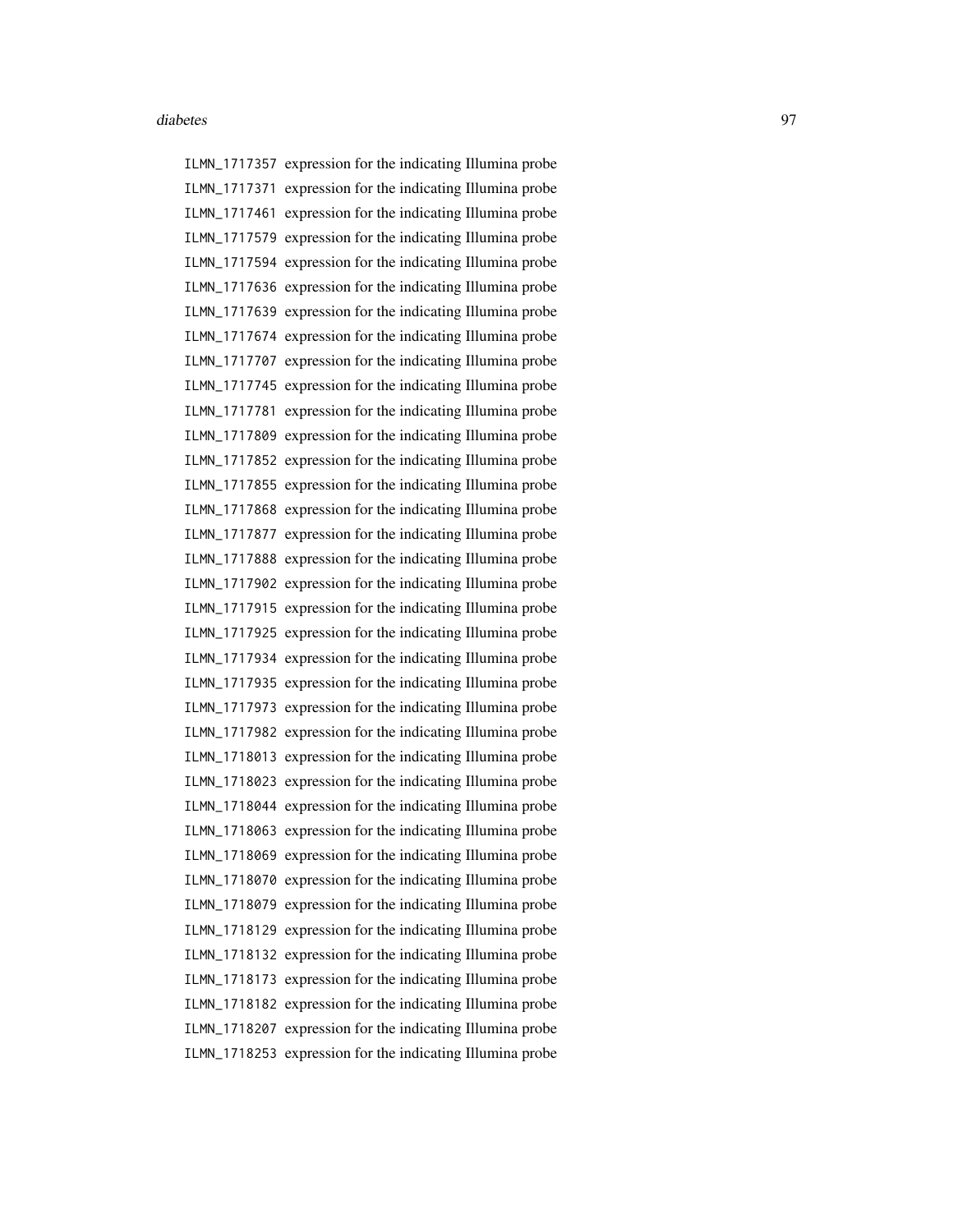ILMN\_1718265 expression for the indicating Illumina probe ILMN\_1718271 expression for the indicating Illumina probe ILMN\_1718295 expression for the indicating Illumina probe ILMN\_1718297 expression for the indicating Illumina probe ILMN\_1718299 expression for the indicating Illumina probe ILMN\_1718303 expression for the indicating Illumina probe ILMN\_1718309 expression for the indicating Illumina probe ILMN\_1718334 expression for the indicating Illumina probe ILMN\_1718336 expression for the indicating Illumina probe ILMN\_1718354 expression for the indicating Illumina probe ILMN\_1718424 expression for the indicating Illumina probe ILMN\_1718520 expression for the indicating Illumina probe ILMN\_1718537 expression for the indicating Illumina probe ILMN\_1718558 expression for the indicating Illumina probe ILMN\_1718607 expression for the indicating Illumina probe ILMN\_1718610 expression for the indicating Illumina probe ILMN\_1718619 expression for the indicating Illumina probe ILMN\_1718621 expression for the indicating Illumina probe ILMN\_1718629 expression for the indicating Illumina probe ILMN\_1718633 expression for the indicating Illumina probe ILMN\_1718646 expression for the indicating Illumina probe ILMN\_1718672 expression for the indicating Illumina probe ILMN\_1718706 expression for the indicating Illumina probe ILMN\_1718712 expression for the indicating Illumina probe ILMN\_1718718 expression for the indicating Illumina probe ILMN\_1718734 expression for the indicating Illumina probe ILMN\_1718766 expression for the indicating Illumina probe ILMN\_1718769 expression for the indicating Illumina probe ILMN\_1718771 expression for the indicating Illumina probe ILMN\_1718808 expression for the indicating Illumina probe ILMN\_1718813 expression for the indicating Illumina probe ILMN\_1718831 expression for the indicating Illumina probe ILMN\_1718832 expression for the indicating Illumina probe ILMN\_1718853 expression for the indicating Illumina probe ILMN\_1718907 expression for the indicating Illumina probe ILMN\_1718924 expression for the indicating Illumina probe ILMN\_1718925 expression for the indicating Illumina probe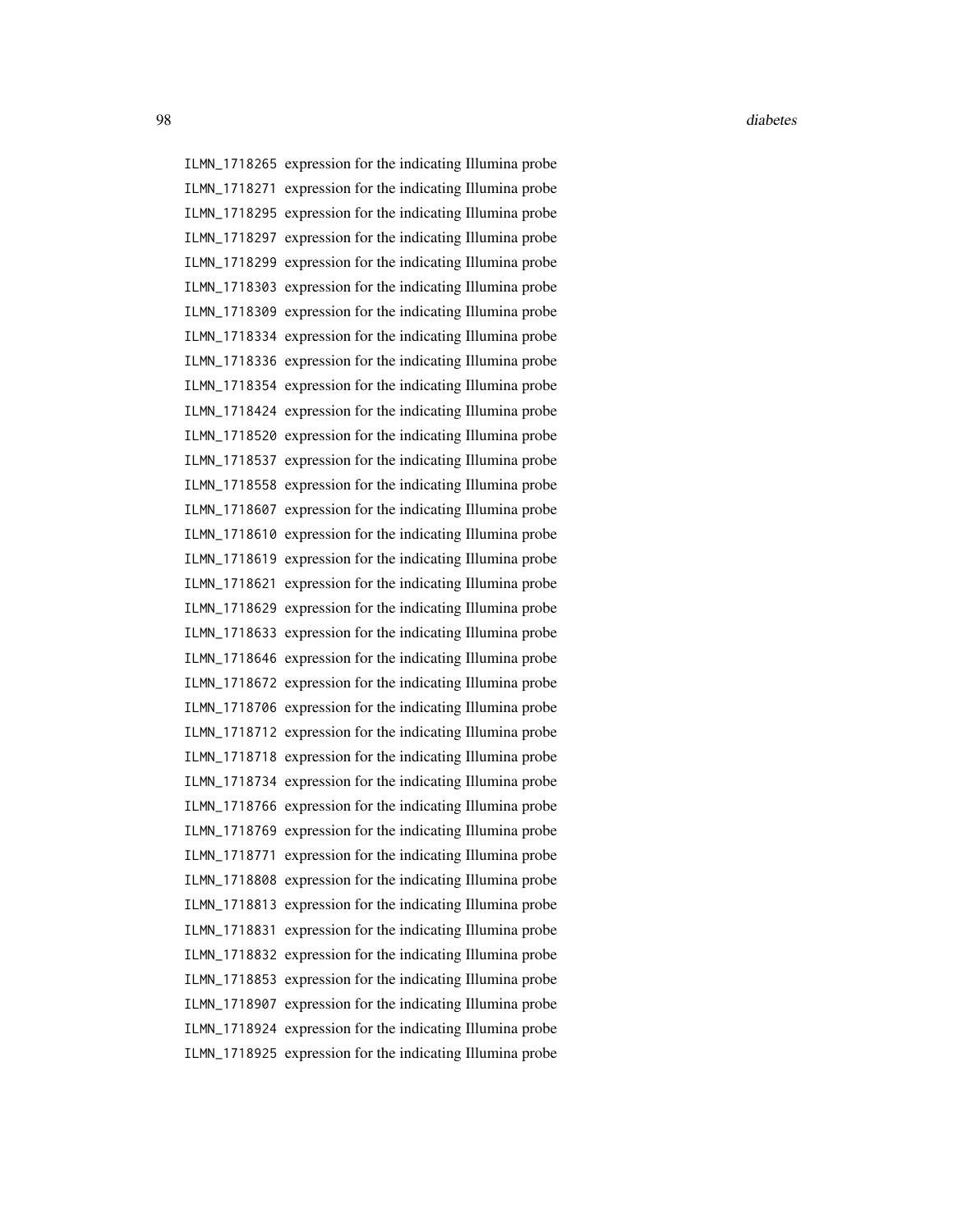ILMN\_1718932 expression for the indicating Illumina probe ILMN\_1718936 expression for the indicating Illumina probe ILMN\_1718971 expression for the indicating Illumina probe ILMN\_1718972 expression for the indicating Illumina probe ILMN\_1718977 expression for the indicating Illumina probe ILMN\_1718982 expression for the indicating Illumina probe ILMN\_1718988 expression for the indicating Illumina probe ILMN\_1719039 expression for the indicating Illumina probe ILMN\_1719064 expression for the indicating Illumina probe ILMN\_1719093 expression for the indicating Illumina probe ILMN\_1719097 expression for the indicating Illumina probe ILMN\_1719158 expression for the indicating Illumina probe ILMN\_1719165 expression for the indicating Illumina probe ILMN\_1719190 expression for the indicating Illumina probe ILMN\_1719194 expression for the indicating Illumina probe ILMN\_1719204 expression for the indicating Illumina probe ILMN\_1719205 expression for the indicating Illumina probe ILMN\_1719219 expression for the indicating Illumina probe ILMN\_1719224 expression for the indicating Illumina probe ILMN\_1719232 expression for the indicating Illumina probe ILMN\_1719254 expression for the indicating Illumina probe ILMN\_1719286 expression for the indicating Illumina probe ILMN\_1719316 expression for the indicating Illumina probe ILMN\_1719343 expression for the indicating Illumina probe ILMN\_1719392 expression for the indicating Illumina probe ILMN\_1719403 expression for the indicating Illumina probe ILMN\_1719433 expression for the indicating Illumina probe ILMN\_1719468 expression for the indicating Illumina probe ILMN\_1719518 expression for the indicating Illumina probe ILMN\_1719531 expression for the indicating Illumina probe ILMN\_1719543 expression for the indicating Illumina probe ILMN\_1719599 expression for the indicating Illumina probe ILMN\_1719616 expression for the indicating Illumina probe ILMN\_1719622 expression for the indicating Illumina probe ILMN\_1719627 expression for the indicating Illumina probe ILMN\_1719646 expression for the indicating Illumina probe ILMN\_1719656 expression for the indicating Illumina probe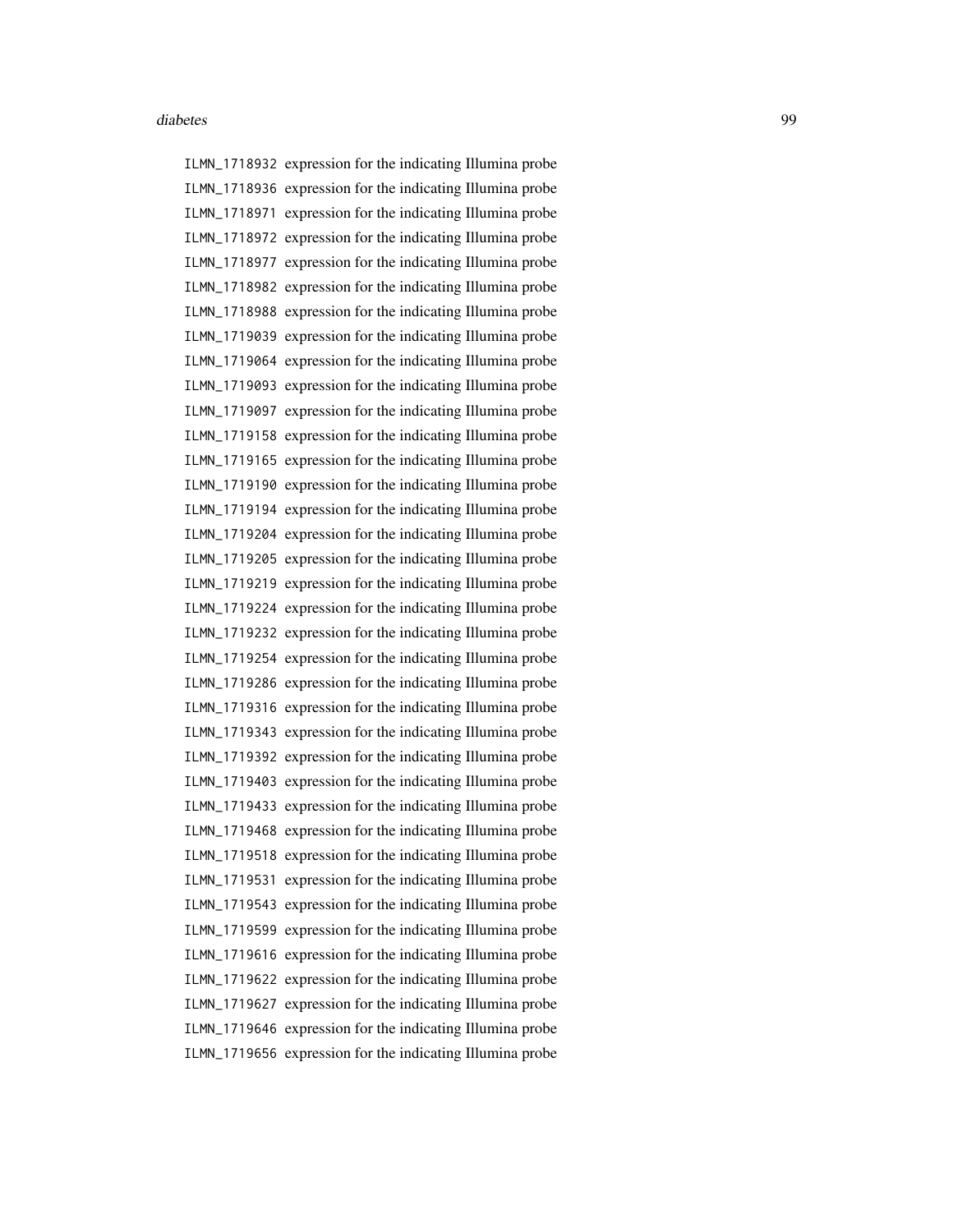ILMN\_1719661 expression for the indicating Illumina probe ILMN\_1719695 expression for the indicating Illumina probe ILMN\_1719696 expression for the indicating Illumina probe ILMN\_1719749 expression for the indicating Illumina probe ILMN\_1719763 expression for the indicating Illumina probe ILMN\_1719857 expression for the indicating Illumina probe ILMN\_1719864 expression for the indicating Illumina probe ILMN\_1719906 expression for the indicating Illumina probe ILMN\_1719915 expression for the indicating Illumina probe ILMN\_1719972 expression for the indicating Illumina probe ILMN\_1719975 expression for the indicating Illumina probe ILMN\_1719985 expression for the indicating Illumina probe ILMN\_1719986 expression for the indicating Illumina probe ILMN\_1719998 expression for the indicating Illumina probe ILMN\_1720024 expression for the indicating Illumina probe ILMN\_1720059 expression for the indicating Illumina probe ILMN\_1720083 expression for the indicating Illumina probe ILMN\_1720088 expression for the indicating Illumina probe ILMN\_1720113 expression for the indicating Illumina probe ILMN\_1720124 expression for the indicating Illumina probe ILMN\_1720136 expression for the indicating Illumina probe ILMN\_1720158 expression for the indicating Illumina probe ILMN\_1720207 expression for the indicating Illumina probe ILMN\_1720233 expression for the indicating Illumina probe ILMN\_1720235 expression for the indicating Illumina probe ILMN\_1720241 expression for the indicating Illumina probe ILMN\_1720266 expression for the indicating Illumina probe ILMN\_1720270 expression for the indicating Illumina probe ILMN\_1720282 expression for the indicating Illumina probe ILMN\_1720287 expression for the indicating Illumina probe ILMN\_1720303 expression for the indicating Illumina probe ILMN\_1720311 expression for the indicating Illumina probe ILMN\_1720344 expression for the indicating Illumina probe ILMN\_1720373 expression for the indicating Illumina probe ILMN\_1720430 expression for the indicating Illumina probe ILMN\_1720440 expression for the indicating Illumina probe ILMN\_1720442 expression for the indicating Illumina probe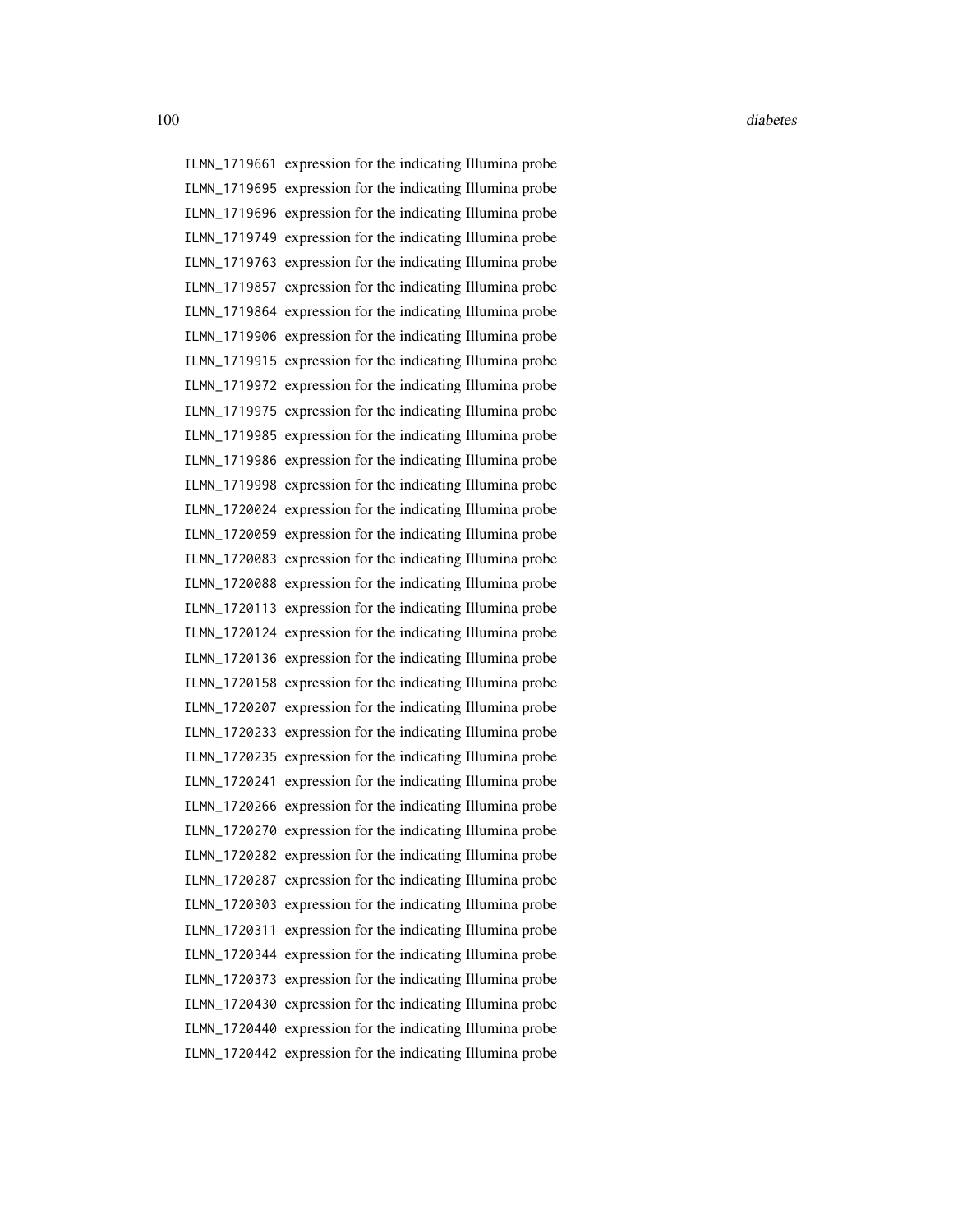ILMN\_1720476 expression for the indicating Illumina probe ILMN\_1720484 expression for the indicating Illumina probe ILMN\_1720501 expression for the indicating Illumina probe ILMN\_1720513 expression for the indicating Illumina probe ILMN\_1720526 expression for the indicating Illumina probe ILMN\_1720542 expression for the indicating Illumina probe ILMN\_1720578 expression for the indicating Illumina probe ILMN\_1720595 expression for the indicating Illumina probe ILMN\_1720604 expression for the indicating Illumina probe ILMN\_1720616 expression for the indicating Illumina probe ILMN\_1720623 expression for the indicating Illumina probe ILMN\_1720656 expression for the indicating Illumina probe ILMN\_1720703 expression for the indicating Illumina probe ILMN\_1720708 expression for the indicating Illumina probe ILMN\_1720771 expression for the indicating Illumina probe ILMN\_1720799 expression for the indicating Illumina probe ILMN\_1720829 expression for the indicating Illumina probe ILMN\_1720838 expression for the indicating Illumina probe ILMN\_1720850 expression for the indicating Illumina probe ILMN\_1720865 expression for the indicating Illumina probe ILMN\_1720889 expression for the indicating Illumina probe ILMN\_1720926 expression for the indicating Illumina probe ILMN\_1720965 expression for the indicating Illumina probe ILMN\_1721022 expression for the indicating Illumina probe ILMN\_1721024 expression for the indicating Illumina probe ILMN\_1721029 expression for the indicating Illumina probe ILMN\_1721034 expression for the indicating Illumina probe ILMN\_1721035 expression for the indicating Illumina probe ILMN\_1721046 expression for the indicating Illumina probe ILMN\_1721093 expression for the indicating Illumina probe ILMN\_1721106 expression for the indicating Illumina probe ILMN\_1721127 expression for the indicating Illumina probe ILMN\_1721128 expression for the indicating Illumina probe ILMN\_1721138 expression for the indicating Illumina probe ILMN\_1721170 expression for the indicating Illumina probe ILMN\_1721225 expression for the indicating Illumina probe ILMN\_1721241 expression for the indicating Illumina probe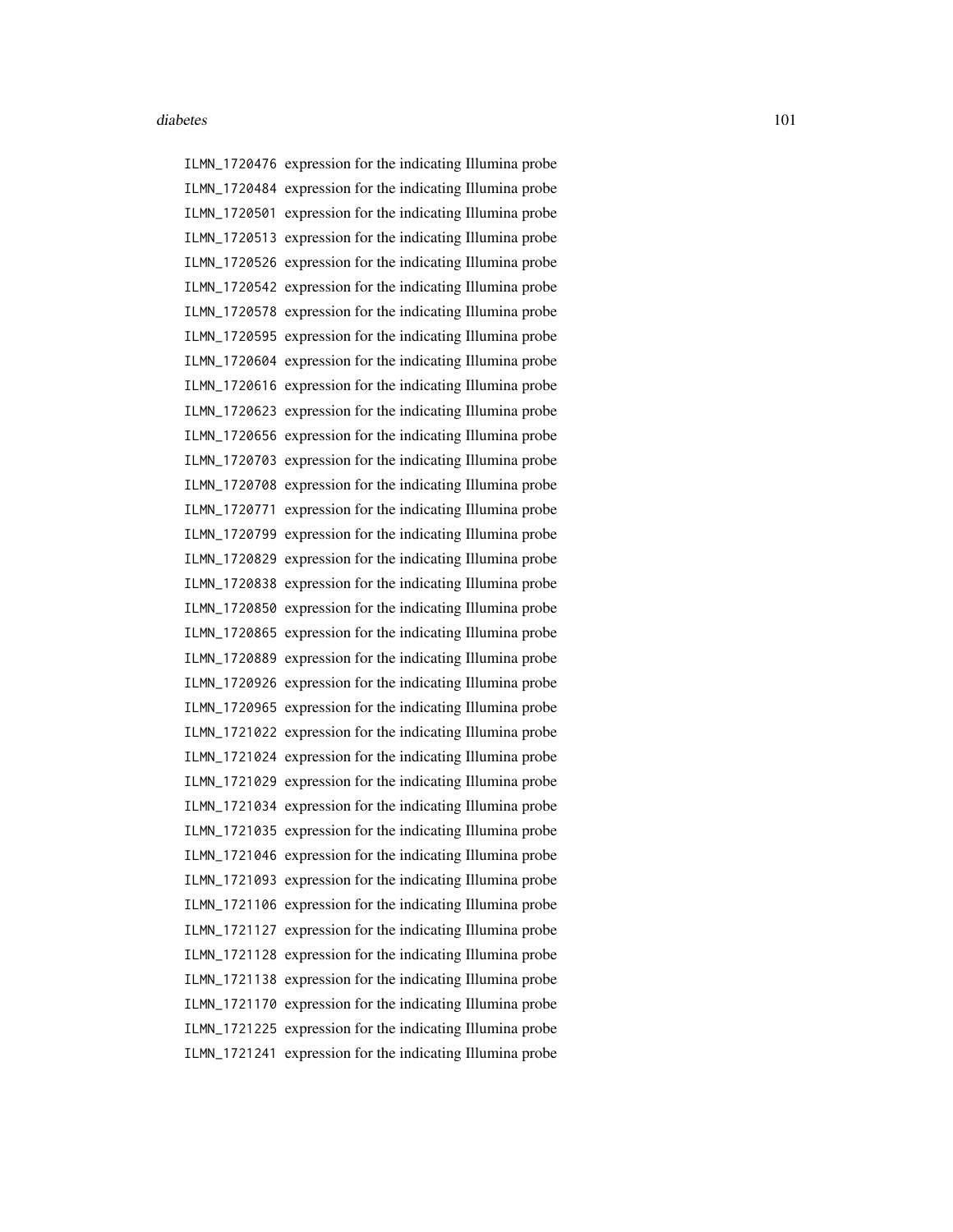ILMN\_1721283 expression for the indicating Illumina probe ILMN\_1721325 expression for the indicating Illumina probe ILMN\_1721338 expression for the indicating Illumina probe ILMN\_1721339 expression for the indicating Illumina probe ILMN\_1721344 expression for the indicating Illumina probe ILMN\_1721349 expression for the indicating Illumina probe ILMN\_1721391 expression for the indicating Illumina probe ILMN\_1721411 expression for the indicating Illumina probe ILMN\_1721449 expression for the indicating Illumina probe ILMN\_1721563 expression for the indicating Illumina probe ILMN\_1721575 expression for the indicating Illumina probe ILMN\_1721605 expression for the indicating Illumina probe ILMN\_1721621 expression for the indicating Illumina probe ILMN\_1721623 expression for the indicating Illumina probe ILMN\_1721626 expression for the indicating Illumina probe ILMN\_1721636 expression for the indicating Illumina probe ILMN\_1721657 expression for the indicating Illumina probe ILMN\_1721669 expression for the indicating Illumina probe ILMN\_1721703 expression for the indicating Illumina probe ILMN\_1721704 expression for the indicating Illumina probe ILMN\_1721712 expression for the indicating Illumina probe ILMN\_1721713 expression for the indicating Illumina probe ILMN\_1721729 expression for the indicating Illumina probe ILMN\_1721762 expression for the indicating Illumina probe ILMN\_1721833 expression for the indicating Illumina probe ILMN\_1721842 expression for the indicating Illumina probe ILMN\_1721849 expression for the indicating Illumina probe ILMN\_1721876 expression for the indicating Illumina probe ILMN\_1721888 expression for the indicating Illumina probe ILMN\_1721921 expression for the indicating Illumina probe ILMN\_1721963 expression for the indicating Illumina probe ILMN\_1721977 expression for the indicating Illumina probe ILMN\_1721978 expression for the indicating Illumina probe ILMN\_1721989 expression for the indicating Illumina probe ILMN\_1722025 expression for the indicating Illumina probe ILMN\_1722059 expression for the indicating Illumina probe ILMN\_1722066 expression for the indicating Illumina probe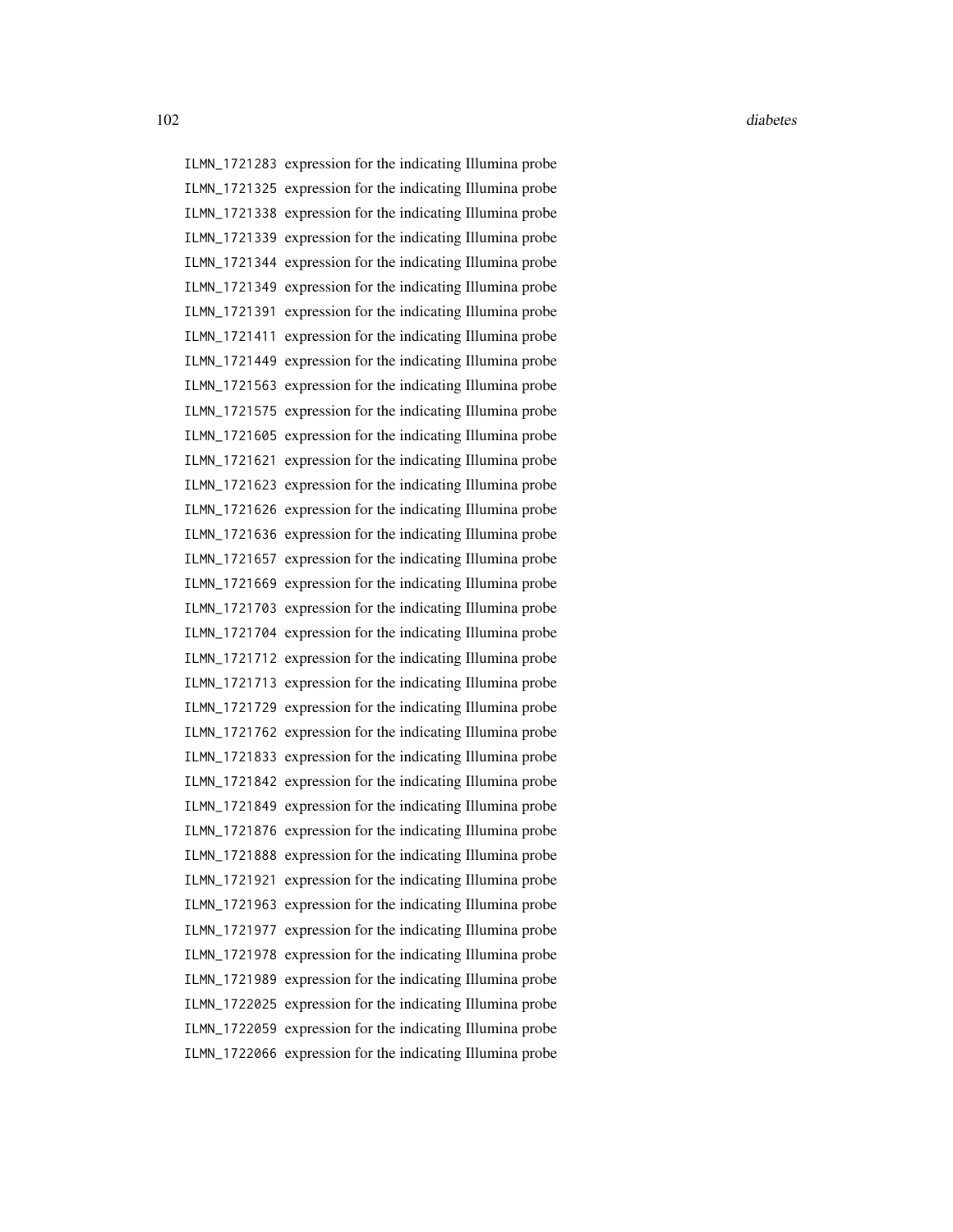ILMN\_1722102 expression for the indicating Illumina probe ILMN\_1722127 expression for the indicating Illumina probe ILMN\_1722156 expression for the indicating Illumina probe ILMN\_1722158 expression for the indicating Illumina probe ILMN\_1722206 expression for the indicating Illumina probe ILMN\_1722218 expression for the indicating Illumina probe ILMN\_1722276 expression for the indicating Illumina probe ILMN\_1722282 expression for the indicating Illumina probe ILMN\_1722292 expression for the indicating Illumina probe ILMN\_1722309 expression for the indicating Illumina probe ILMN\_1722330 expression for the indicating Illumina probe ILMN\_1722390 expression for the indicating Illumina probe ILMN\_1722423 expression for the indicating Illumina probe ILMN\_1722491 expression for the indicating Illumina probe ILMN\_1722492 expression for the indicating Illumina probe ILMN\_1722502 expression for the indicating Illumina probe ILMN\_1722522 expression for the indicating Illumina probe ILMN\_1722524 expression for the indicating Illumina probe ILMN\_1722532 expression for the indicating Illumina probe ILMN\_1722583 expression for the indicating Illumina probe ILMN\_1722634 expression for the indicating Illumina probe ILMN\_1722648 expression for the indicating Illumina probe ILMN\_1722662 expression for the indicating Illumina probe ILMN\_1722674 expression for the indicating Illumina probe ILMN\_1722726 expression for the indicating Illumina probe ILMN\_1722738 expression for the indicating Illumina probe ILMN\_1722742 expression for the indicating Illumina probe ILMN\_1722774 expression for the indicating Illumina probe ILMN\_1722789 expression for the indicating Illumina probe ILMN\_1722834 expression for the indicating Illumina probe ILMN\_1722838 expression for the indicating Illumina probe ILMN\_1722849 expression for the indicating Illumina probe ILMN\_1722855 expression for the indicating Illumina probe ILMN\_1722894 expression for the indicating Illumina probe ILMN\_1722900 expression for the indicating Illumina probe ILMN\_1722905 expression for the indicating Illumina probe ILMN\_1722923 expression for the indicating Illumina probe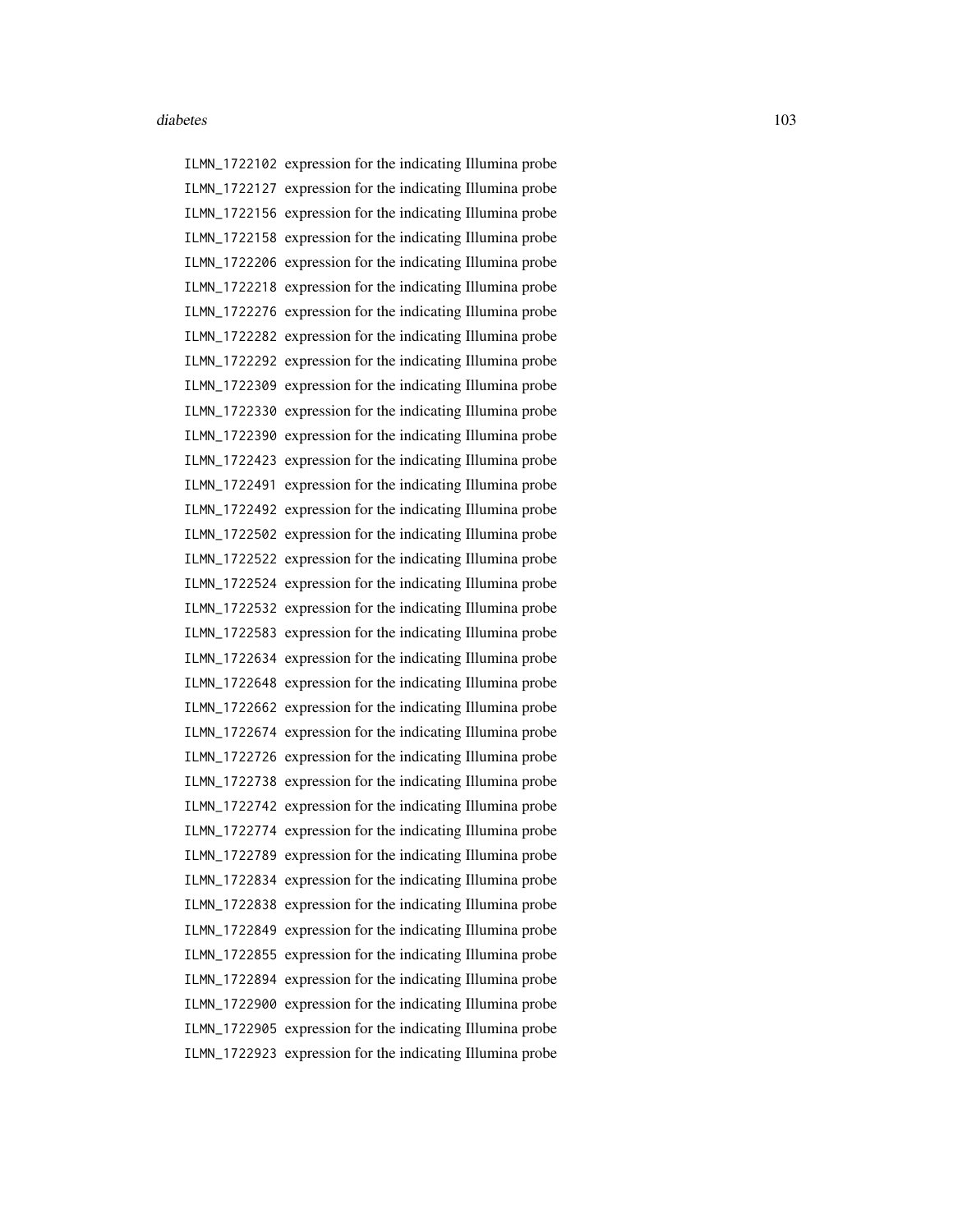ILMN\_1722953 expression for the indicating Illumina probe ILMN\_1722981 expression for the indicating Illumina probe ILMN\_1723004 expression for the indicating Illumina probe ILMN\_1723007 expression for the indicating Illumina probe ILMN\_1723021 expression for the indicating Illumina probe ILMN\_1723035 expression for the indicating Illumina probe ILMN\_1723048 expression for the indicating Illumina probe ILMN\_1723092 expression for the indicating Illumina probe ILMN\_1723116 expression for the indicating Illumina probe ILMN\_1723117 expression for the indicating Illumina probe ILMN\_1723124 expression for the indicating Illumina probe ILMN\_1723158 expression for the indicating Illumina probe ILMN\_1723177 expression for the indicating Illumina probe ILMN\_1723185 expression for the indicating Illumina probe ILMN\_1723235 expression for the indicating Illumina probe ILMN\_1723277 expression for the indicating Illumina probe ILMN\_1723412 expression for the indicating Illumina probe ILMN\_1723414 expression for the indicating Illumina probe ILMN\_1723436 expression for the indicating Illumina probe ILMN\_1723467 expression for the indicating Illumina probe ILMN\_1723480 expression for the indicating Illumina probe ILMN\_1723481 expression for the indicating Illumina probe ILMN\_1723494 expression for the indicating Illumina probe ILMN\_1723520 expression for the indicating Illumina probe ILMN\_1723535 expression for the indicating Illumina probe ILMN\_1723536 expression for the indicating Illumina probe ILMN\_1723542 expression for the indicating Illumina probe ILMN\_1723625 expression for the indicating Illumina probe ILMN\_1723632 expression for the indicating Illumina probe ILMN\_1723662 expression for the indicating Illumina probe ILMN\_1723678 expression for the indicating Illumina probe ILMN\_1723684 expression for the indicating Illumina probe ILMN\_1723689 expression for the indicating Illumina probe ILMN\_1723706 expression for the indicating Illumina probe ILMN\_1723729 expression for the indicating Illumina probe ILMN\_1723743 expression for the indicating Illumina probe ILMN\_1723768 expression for the indicating Illumina probe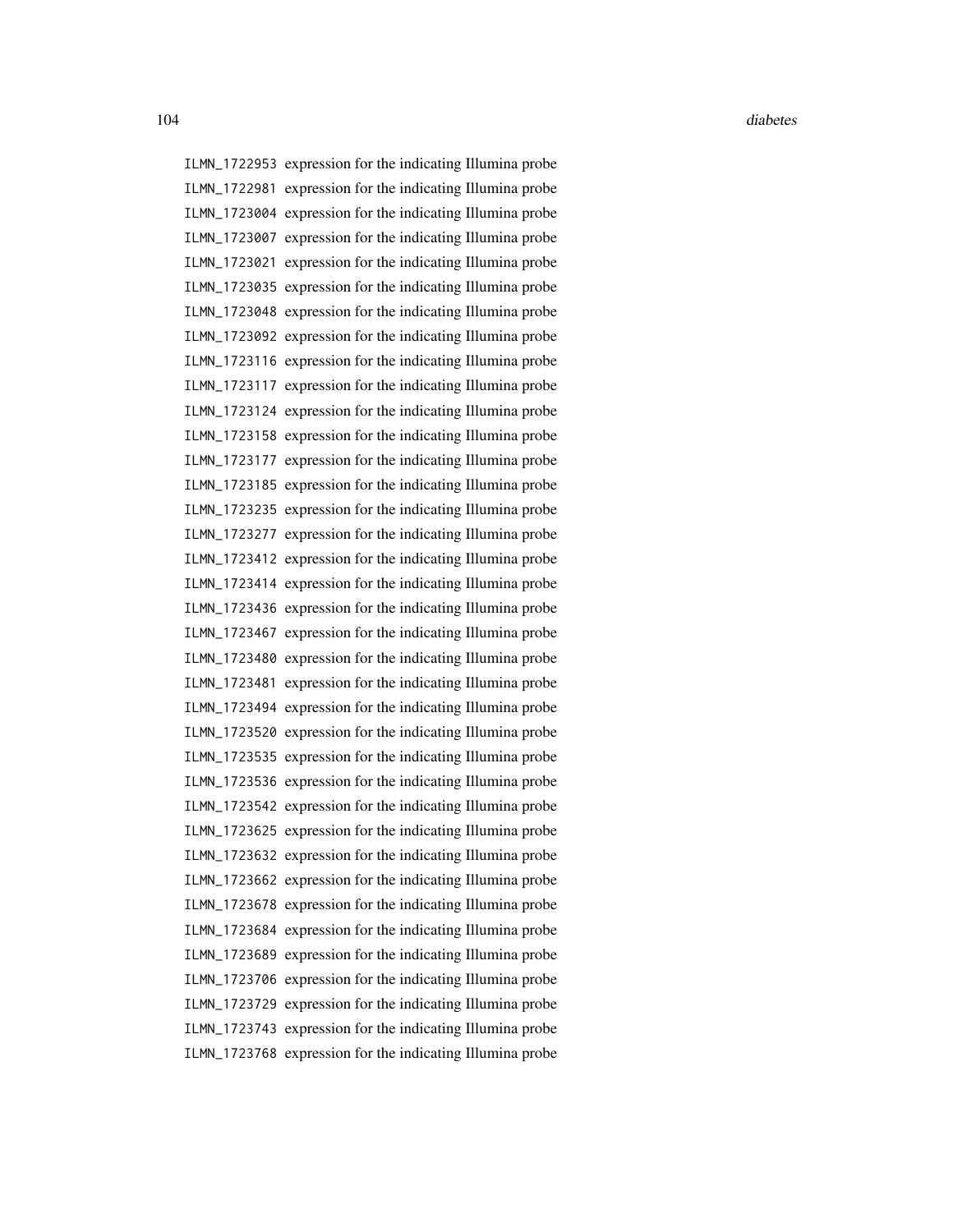ILMN\_1723793 expression for the indicating Illumina probe ILMN\_1723822 expression for the indicating Illumina probe ILMN\_1723834 expression for the indicating Illumina probe ILMN\_1723843 expression for the indicating Illumina probe ILMN\_1723846 expression for the indicating Illumina probe ILMN\_1723871 expression for the indicating Illumina probe ILMN\_1723874 expression for the indicating Illumina probe ILMN\_1723884 expression for the indicating Illumina probe ILMN\_1723895 expression for the indicating Illumina probe ILMN\_1723912 expression for the indicating Illumina probe ILMN\_1723944 expression for the indicating Illumina probe ILMN\_1723962 expression for the indicating Illumina probe ILMN\_1723969 expression for the indicating Illumina probe ILMN\_1723971 expression for the indicating Illumina probe ILMN\_1723978 expression for the indicating Illumina probe ILMN\_1724040 expression for the indicating Illumina probe ILMN\_1724059 expression for the indicating Illumina probe ILMN\_1724062 expression for the indicating Illumina probe ILMN\_1724066 expression for the indicating Illumina probe ILMN\_1724070 expression for the indicating Illumina probe ILMN\_1724138 expression for the indicating Illumina probe ILMN\_1724139 expression for the indicating Illumina probe ILMN\_1724145 expression for the indicating Illumina probe ILMN\_1724158 expression for the indicating Illumina probe ILMN\_1724181 expression for the indicating Illumina probe ILMN\_1724183 expression for the indicating Illumina probe ILMN\_1724191 expression for the indicating Illumina probe ILMN\_1724194 expression for the indicating Illumina probe ILMN\_1724207 expression for the indicating Illumina probe ILMN\_1724213 expression for the indicating Illumina probe ILMN\_1724236 expression for the indicating Illumina probe ILMN\_1724250 expression for the indicating Illumina probe ILMN\_1724266 expression for the indicating Illumina probe ILMN\_1724280 expression for the indicating Illumina probe ILMN\_1724293 expression for the indicating Illumina probe ILMN\_1724304 expression for the indicating Illumina probe ILMN\_1724333 expression for the indicating Illumina probe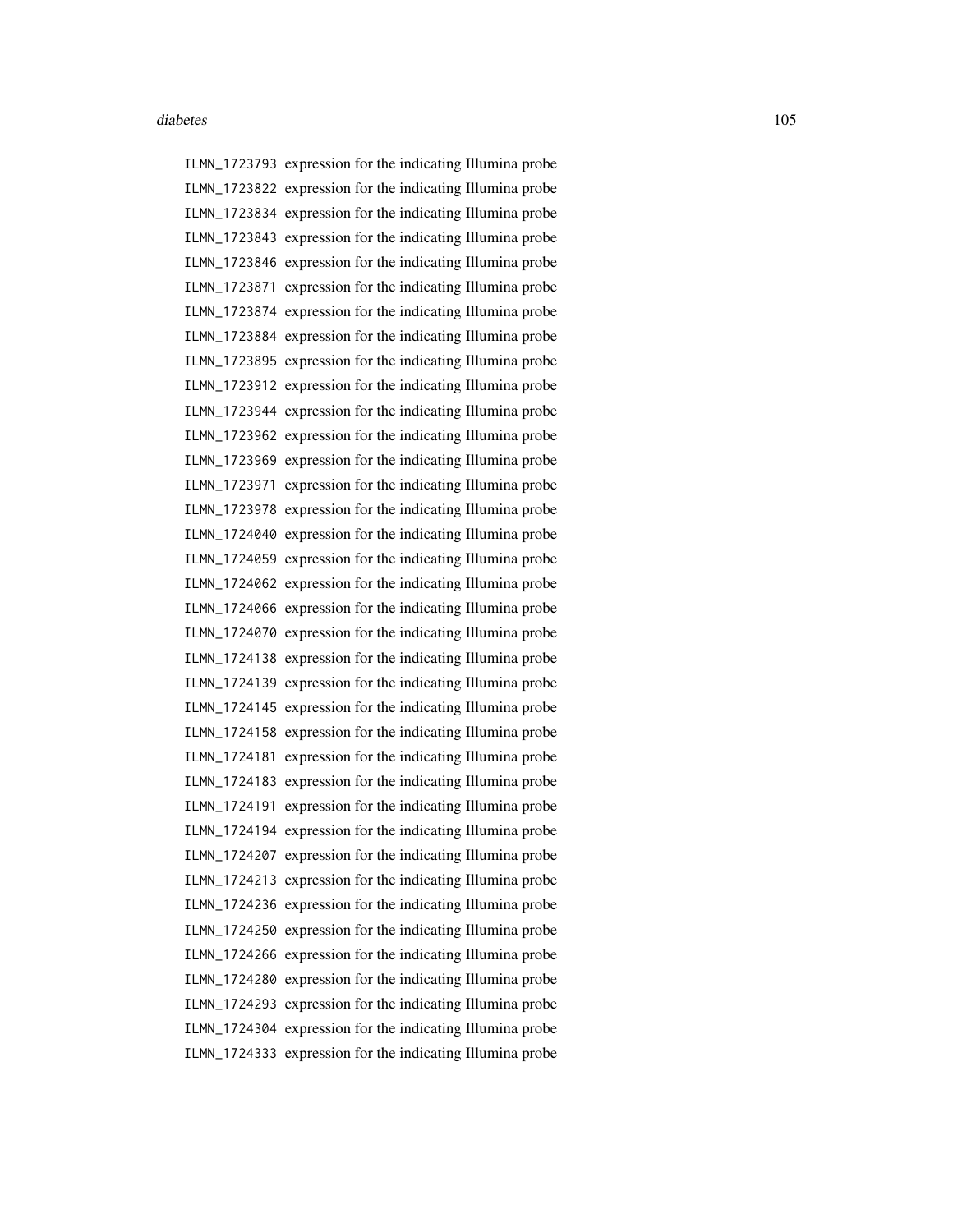ILMN\_1724341 expression for the indicating Illumina probe ILMN\_1724376 expression for the indicating Illumina probe ILMN\_1724406 expression for the indicating Illumina probe ILMN\_1724407 expression for the indicating Illumina probe ILMN\_1724422 expression for the indicating Illumina probe ILMN\_1724424 expression for the indicating Illumina probe ILMN\_1724437 expression for the indicating Illumina probe ILMN\_1724474 expression for the indicating Illumina probe ILMN\_1724480 expression for the indicating Illumina probe ILMN\_1724489 expression for the indicating Illumina probe ILMN\_1724490 expression for the indicating Illumina probe ILMN\_1724493 expression for the indicating Illumina probe ILMN\_1724495 expression for the indicating Illumina probe ILMN\_1724497 expression for the indicating Illumina probe ILMN\_1724504 expression for the indicating Illumina probe ILMN\_1724533 expression for the indicating Illumina probe ILMN\_1724544 expression for the indicating Illumina probe ILMN\_1724581 expression for the indicating Illumina probe ILMN\_1724609 expression for the indicating Illumina probe ILMN\_1724658 expression for the indicating Illumina probe ILMN\_1724659 expression for the indicating Illumina probe ILMN\_1724700 expression for the indicating Illumina probe ILMN\_1724708 expression for the indicating Illumina probe ILMN\_1724709 expression for the indicating Illumina probe ILMN\_1724753 expression for the indicating Illumina probe ILMN\_1724762 expression for the indicating Illumina probe ILMN\_1724774 expression for the indicating Illumina probe ILMN\_1724789 expression for the indicating Illumina probe ILMN\_1724806 expression for the indicating Illumina probe ILMN\_1724811 expression for the indicating Illumina probe ILMN\_1724822 expression for the indicating Illumina probe ILMN\_1724825 expression for the indicating Illumina probe ILMN\_1724826 expression for the indicating Illumina probe ILMN\_1724837 expression for the indicating Illumina probe ILMN\_1724863 expression for the indicating Illumina probe ILMN\_1724897 expression for the indicating Illumina probe ILMN\_1724907 expression for the indicating Illumina probe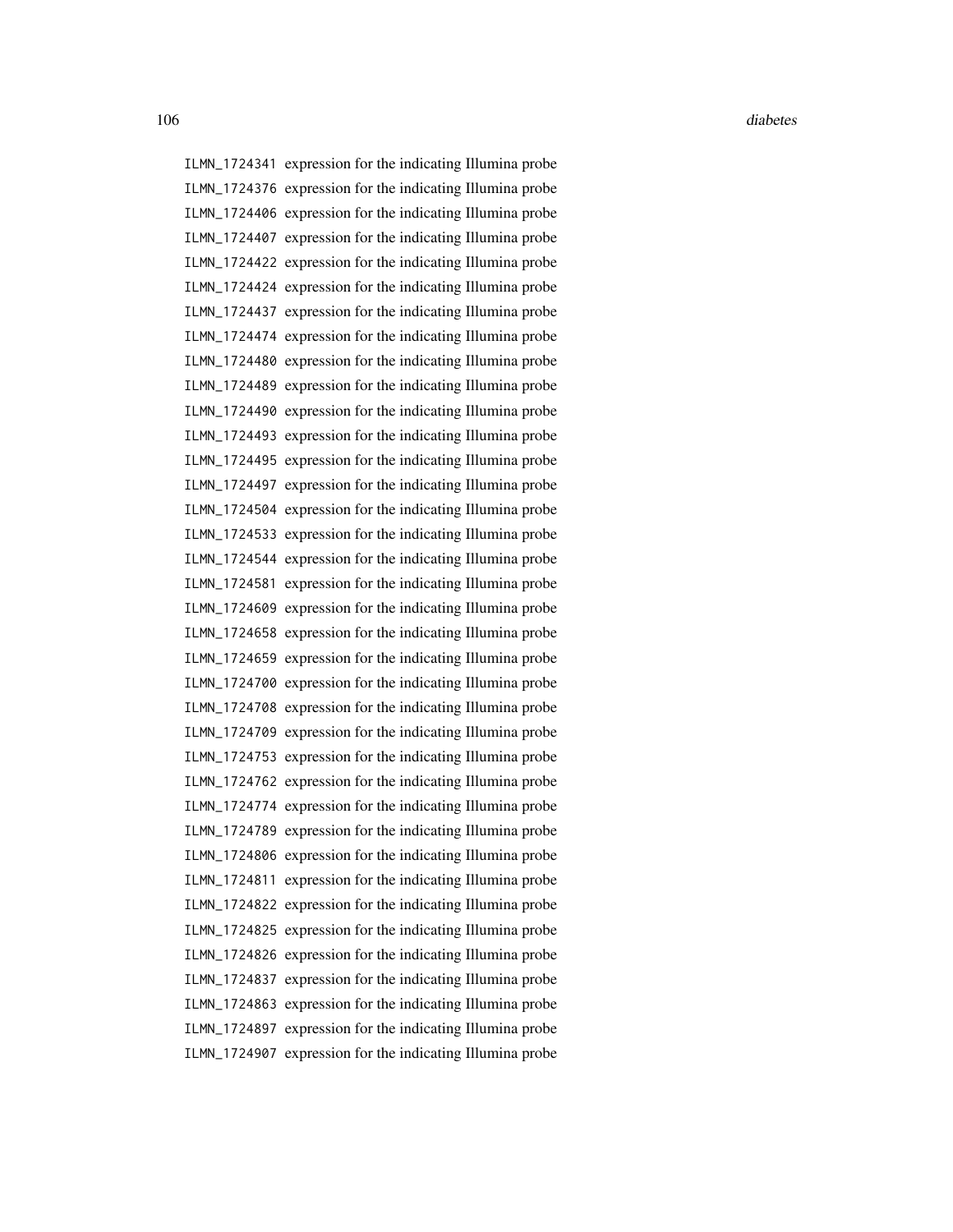ILMN\_1724986 expression for the indicating Illumina probe ILMN\_1724990 expression for the indicating Illumina probe ILMN\_1724994 expression for the indicating Illumina probe ILMN\_1725071 expression for the indicating Illumina probe ILMN\_1725079 expression for the indicating Illumina probe ILMN\_1725121 expression for the indicating Illumina probe ILMN\_1725130 expression for the indicating Illumina probe ILMN\_1725169 expression for the indicating Illumina probe ILMN\_1725172 expression for the indicating Illumina probe ILMN\_1725175 expression for the indicating Illumina probe ILMN\_1725183 expression for the indicating Illumina probe ILMN\_1725187 expression for the indicating Illumina probe ILMN\_1725188 expression for the indicating Illumina probe ILMN\_1725241 expression for the indicating Illumina probe ILMN\_1725244 expression for the indicating Illumina probe ILMN\_1725246 expression for the indicating Illumina probe ILMN\_1725247 expression for the indicating Illumina probe ILMN\_1725300 expression for the indicating Illumina probe ILMN\_1725312 expression for the indicating Illumina probe ILMN\_1725314 expression for the indicating Illumina probe ILMN\_1725320 expression for the indicating Illumina probe ILMN\_1725338 expression for the indicating Illumina probe ILMN\_1725366 expression for the indicating Illumina probe ILMN\_1725414 expression for the indicating Illumina probe ILMN\_1725417 expression for the indicating Illumina probe ILMN\_1725496 expression for the indicating Illumina probe ILMN\_1725528 expression for the indicating Illumina probe ILMN\_1725534 expression for the indicating Illumina probe ILMN\_1725594 expression for the indicating Illumina probe ILMN\_1725612 expression for the indicating Illumina probe ILMN\_1725620 expression for the indicating Illumina probe ILMN\_1725640 expression for the indicating Illumina probe ILMN\_1725642 expression for the indicating Illumina probe ILMN\_1725644 expression for the indicating Illumina probe ILMN\_1725666 expression for the indicating Illumina probe ILMN\_1725678 expression for the indicating Illumina probe ILMN\_1725700 expression for the indicating Illumina probe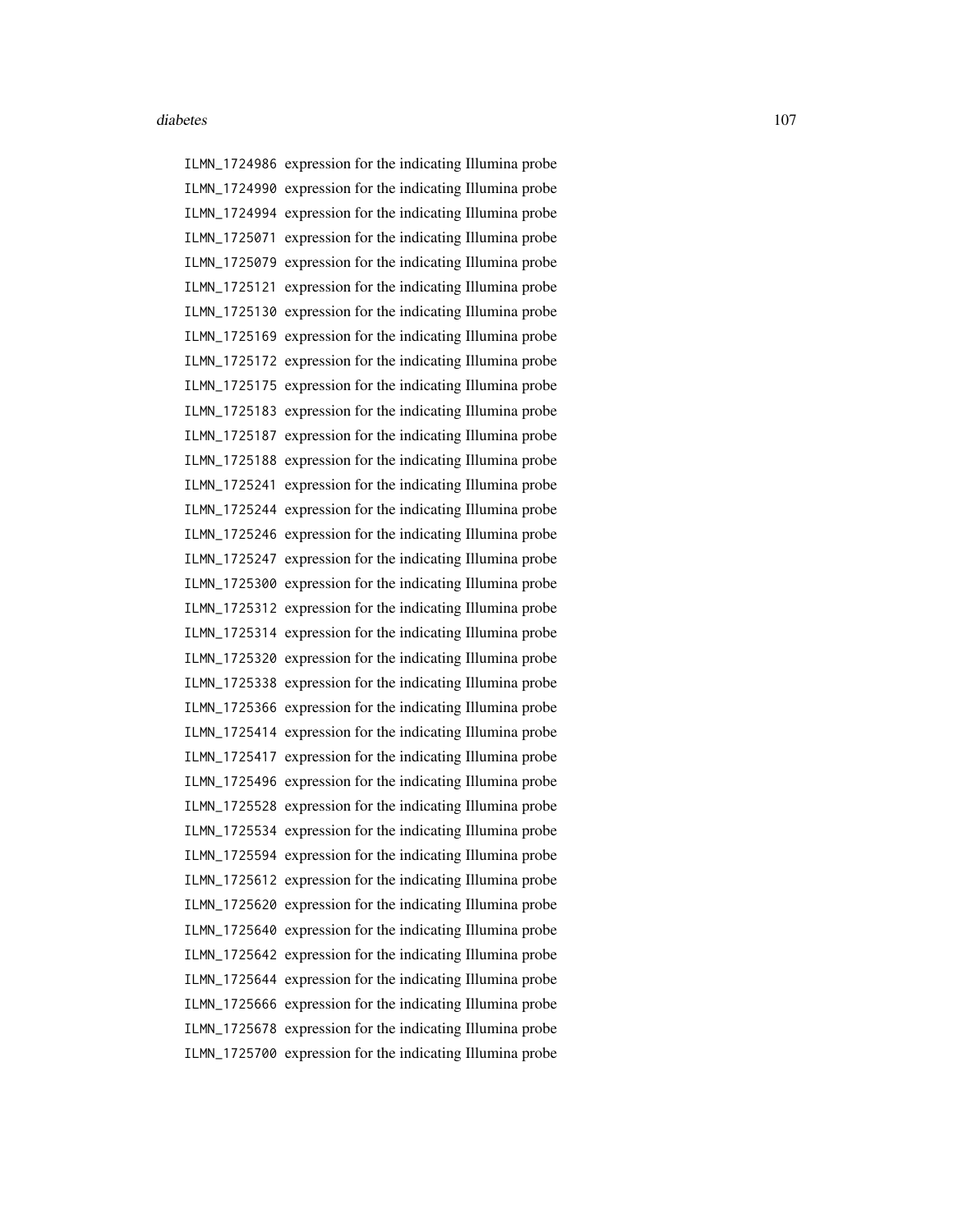ILMN\_1725705 expression for the indicating Illumina probe ILMN\_1725707 expression for the indicating Illumina probe ILMN\_1725760 expression for the indicating Illumina probe ILMN\_1725787 expression for the indicating Illumina probe ILMN\_1725791 expression for the indicating Illumina probe ILMN\_1725831 expression for the indicating Illumina probe ILMN\_1725852 expression for the indicating Illumina probe ILMN\_1725862 expression for the indicating Illumina probe ILMN\_1725889 expression for the indicating Illumina probe ILMN\_1725896 expression for the indicating Illumina probe ILMN\_1725899 expression for the indicating Illumina probe ILMN\_1725992 expression for the indicating Illumina probe ILMN\_1726025 expression for the indicating Illumina probe ILMN\_1726030 expression for the indicating Illumina probe ILMN\_1726104 expression for the indicating Illumina probe ILMN\_1726107 expression for the indicating Illumina probe ILMN\_1726108 expression for the indicating Illumina probe ILMN\_1726114 expression for the indicating Illumina probe ILMN\_1726169 expression for the indicating Illumina probe ILMN\_1726181 expression for the indicating Illumina probe ILMN\_1726189 expression for the indicating Illumina probe ILMN\_1726222 expression for the indicating Illumina probe ILMN\_1726239 expression for the indicating Illumina probe ILMN\_1726306 expression for the indicating Illumina probe ILMN\_1726342 expression for the indicating Illumina probe ILMN\_1726359 expression for the indicating Illumina probe ILMN\_1726391 expression for the indicating Illumina probe ILMN\_1726392 expression for the indicating Illumina probe ILMN\_1726410 expression for the indicating Illumina probe ILMN\_1726417 expression for the indicating Illumina probe ILMN\_1726421 expression for the indicating Illumina probe ILMN\_1726426 expression for the indicating Illumina probe ILMN\_1726434 expression for the indicating Illumina probe ILMN\_1726456 expression for the indicating Illumina probe ILMN\_1726460 expression for the indicating Illumina probe ILMN\_1726466 expression for the indicating Illumina probe ILMN\_1726496 expression for the indicating Illumina probe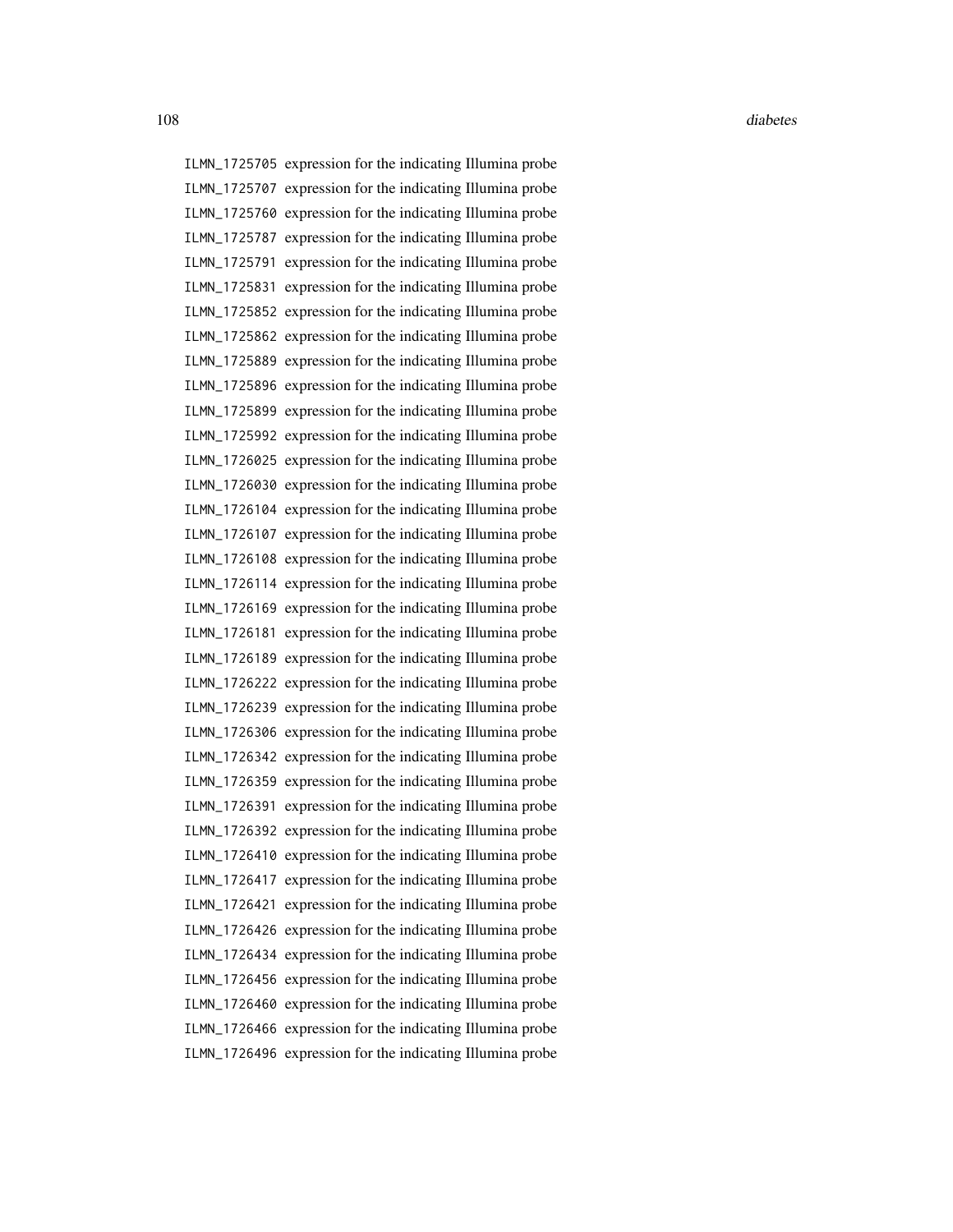ILMN\_1726505 expression for the indicating Illumina probe ILMN\_1726512 expression for the indicating Illumina probe ILMN\_1726516 expression for the indicating Illumina probe ILMN\_1726520 expression for the indicating Illumina probe ILMN\_1726545 expression for the indicating Illumina probe ILMN\_1726554 expression for the indicating Illumina probe ILMN\_1726565 expression for the indicating Illumina probe ILMN\_1726574 expression for the indicating Illumina probe ILMN\_1726575 expression for the indicating Illumina probe ILMN\_1726589 expression for the indicating Illumina probe ILMN\_1726591 expression for the indicating Illumina probe ILMN\_1726597 expression for the indicating Illumina probe ILMN\_1726603 expression for the indicating Illumina probe ILMN\_1726617 expression for the indicating Illumina probe ILMN\_1726636 expression for the indicating Illumina probe ILMN\_1726659 expression for the indicating Illumina probe ILMN\_1726666 expression for the indicating Illumina probe ILMN\_1726698 expression for the indicating Illumina probe ILMN\_1726720 expression for the indicating Illumina probe ILMN\_1726729 expression for the indicating Illumina probe ILMN\_1726743 expression for the indicating Illumina probe ILMN\_1726752 expression for the indicating Illumina probe ILMN\_1726755 expression for the indicating Illumina probe ILMN\_1726769 expression for the indicating Illumina probe ILMN\_1726783 expression for the indicating Illumina probe ILMN\_1726786 expression for the indicating Illumina probe ILMN\_1726798 expression for the indicating Illumina probe ILMN\_1726815 expression for the indicating Illumina probe ILMN\_1726842 expression for the indicating Illumina probe ILMN\_1726873 expression for the indicating Illumina probe ILMN\_1726901 expression for the indicating Illumina probe ILMN\_1726928 expression for the indicating Illumina probe ILMN\_1726981 expression for the indicating Illumina probe ILMN\_1726990 expression for the indicating Illumina probe ILMN\_1727001 expression for the indicating Illumina probe ILMN\_1727023 expression for the indicating Illumina probe ILMN\_1727041 expression for the indicating Illumina probe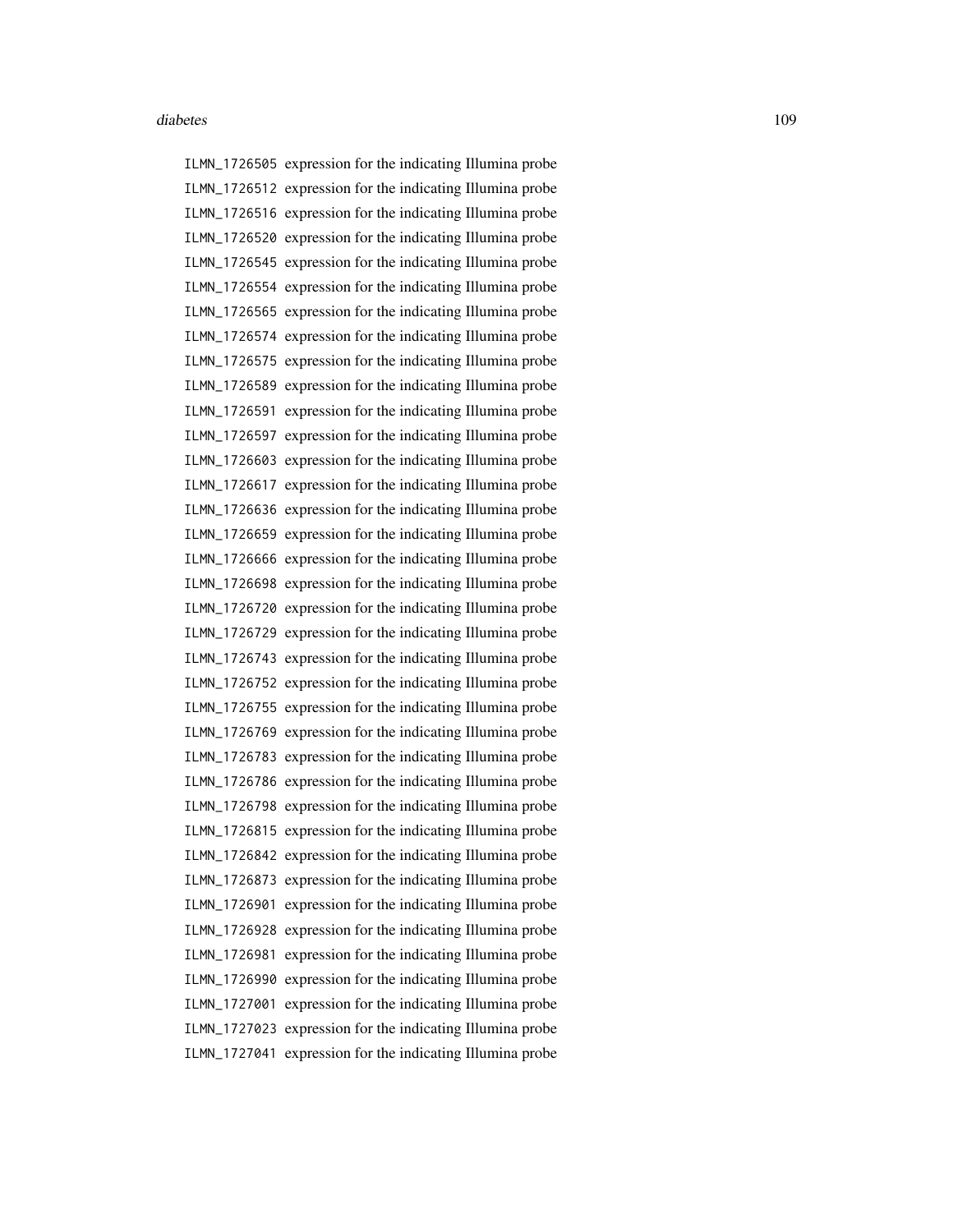110 diabetes diabetes diabetes diabetes diabetes diabetes diabetes diabetes diabetes diabetes diabetes diabetes diabetes diabetes diabetes diabetes diabetes diabetes diabetes diabetes diabetes diabetes diabetes diabetes di

ILMN\_1727043 expression for the indicating Illumina probe ILMN\_1727045 expression for the indicating Illumina probe ILMN\_1727050 expression for the indicating Illumina probe ILMN\_1727073 expression for the indicating Illumina probe ILMN\_1727078 expression for the indicating Illumina probe ILMN\_1727091 expression for the indicating Illumina probe ILMN\_1727098 expression for the indicating Illumina probe ILMN\_1727127 expression for the indicating Illumina probe ILMN\_1727134 expression for the indicating Illumina probe ILMN\_1727135 expression for the indicating Illumina probe ILMN\_1727183 expression for the indicating Illumina probe ILMN\_1727184 expression for the indicating Illumina probe ILMN\_1727194 expression for the indicating Illumina probe ILMN\_1727200 expression for the indicating Illumina probe ILMN\_1727205 expression for the indicating Illumina probe ILMN\_1727218 expression for the indicating Illumina probe ILMN\_1727220 expression for the indicating Illumina probe ILMN\_1727271 expression for the indicating Illumina probe ILMN\_1727281 expression for the indicating Illumina probe ILMN\_1727284 expression for the indicating Illumina probe ILMN\_1727287 expression for the indicating Illumina probe ILMN\_1727300 expression for the indicating Illumina probe ILMN\_1727309 expression for the indicating Illumina probe ILMN\_1727315 expression for the indicating Illumina probe ILMN\_1727332 expression for the indicating Illumina probe ILMN\_1727364 expression for the indicating Illumina probe ILMN\_1727389 expression for the indicating Illumina probe ILMN\_1727390 expression for the indicating Illumina probe ILMN\_1727402 expression for the indicating Illumina probe ILMN\_1727438 expression for the indicating Illumina probe ILMN\_1727458 expression for the indicating Illumina probe ILMN\_1727479 expression for the indicating Illumina probe ILMN\_1727495 expression for the indicating Illumina probe ILMN\_1727524 expression for the indicating Illumina probe ILMN\_1727540 expression for the indicating Illumina probe ILMN\_1727558 expression for the indicating Illumina probe ILMN\_1727567 expression for the indicating Illumina probe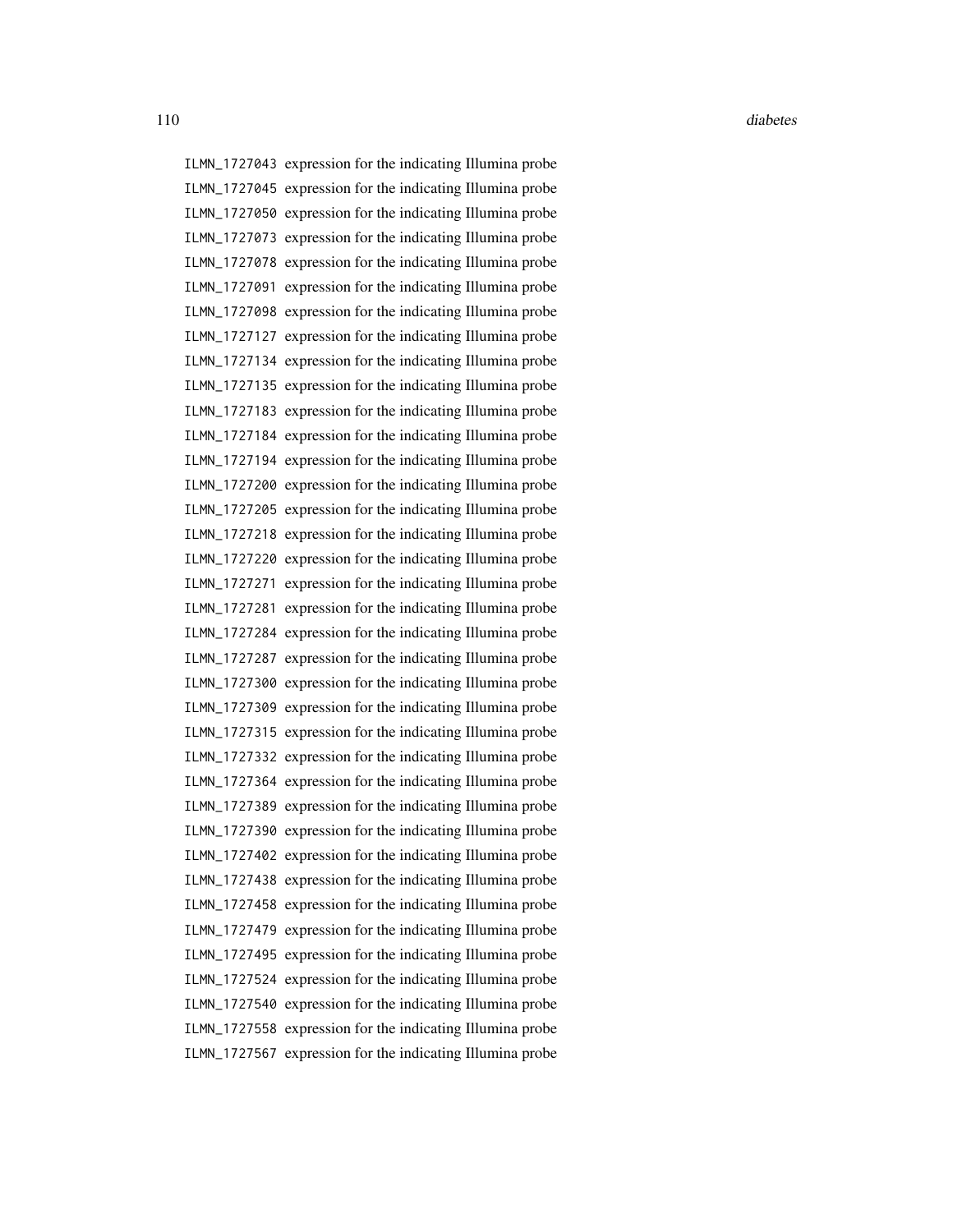ILMN\_1727574 expression for the indicating Illumina probe ILMN\_1727618 expression for the indicating Illumina probe ILMN\_1727692 expression for the indicating Illumina probe ILMN\_1727704 expression for the indicating Illumina probe ILMN\_1727709 expression for the indicating Illumina probe ILMN\_1727738 expression for the indicating Illumina probe ILMN\_1727740 expression for the indicating Illumina probe ILMN\_1727761 expression for the indicating Illumina probe ILMN\_1727813 expression for the indicating Illumina probe ILMN\_1727831 expression for the indicating Illumina probe ILMN\_1727840 expression for the indicating Illumina probe ILMN\_1727923 expression for the indicating Illumina probe ILMN\_1728047 expression for the indicating Illumina probe ILMN\_1728048 expression for the indicating Illumina probe ILMN\_1728057 expression for the indicating Illumina probe ILMN\_1728071 expression for the indicating Illumina probe ILMN\_1728073 expression for the indicating Illumina probe ILMN\_1728083 expression for the indicating Illumina probe ILMN\_1728085 expression for the indicating Illumina probe ILMN\_1728106 expression for the indicating Illumina probe ILMN\_1728107 expression for the indicating Illumina probe ILMN\_1728132 expression for the indicating Illumina probe ILMN\_1728163 expression for the indicating Illumina probe ILMN\_1728168 expression for the indicating Illumina probe ILMN\_1728180 expression for the indicating Illumina probe ILMN\_1728197 expression for the indicating Illumina probe ILMN\_1728199 expression for the indicating Illumina probe ILMN\_1728224 expression for the indicating Illumina probe ILMN\_1728228 expression for the indicating Illumina probe ILMN\_1728230 expression for the indicating Illumina probe ILMN\_1728298 expression for the indicating Illumina probe ILMN\_1728305 expression for the indicating Illumina probe ILMN\_1728331 expression for the indicating Illumina probe ILMN\_1728349 expression for the indicating Illumina probe ILMN\_1728355 expression for the indicating Illumina probe ILMN\_1728360 expression for the indicating Illumina probe ILMN\_1728403 expression for the indicating Illumina probe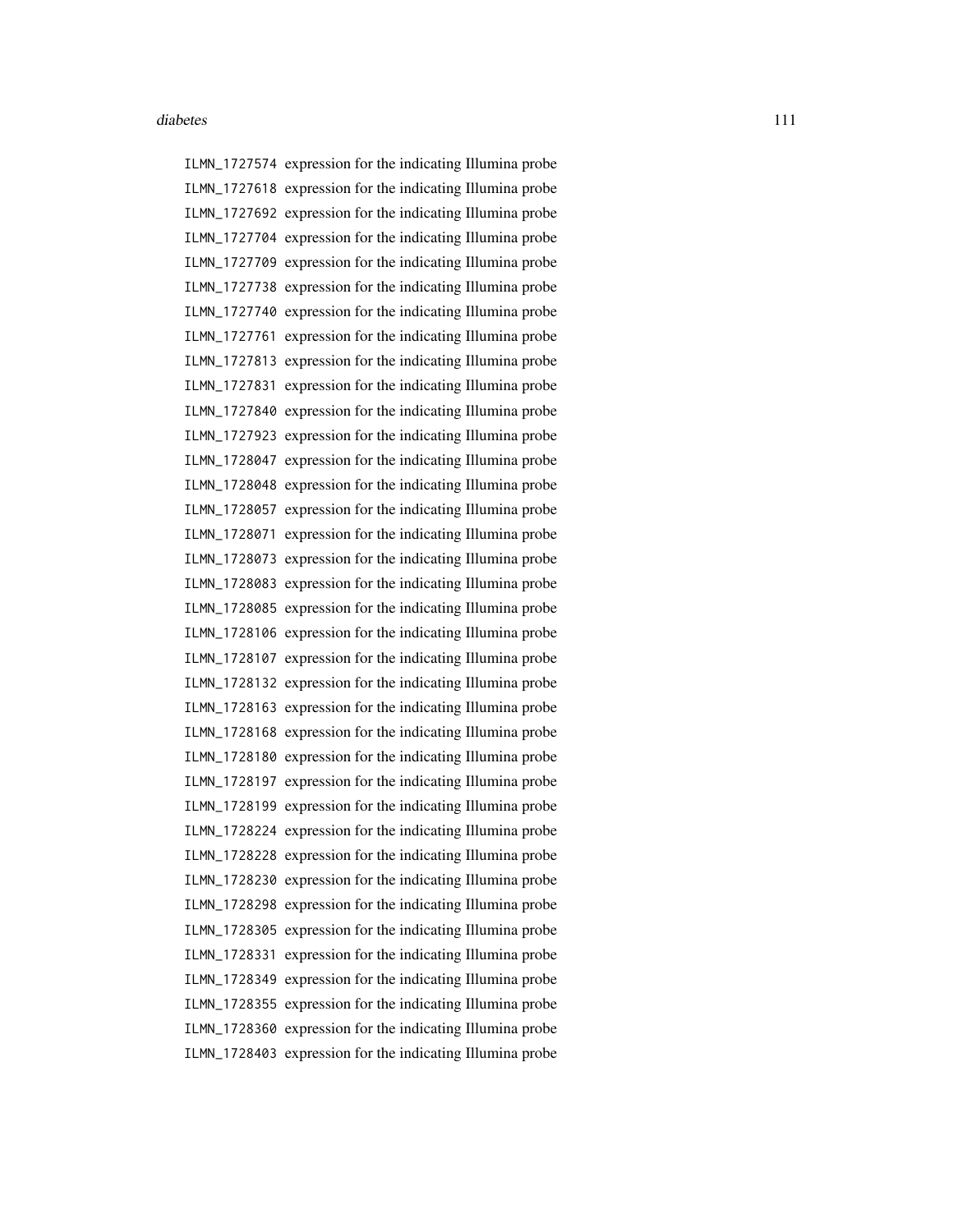ILMN\_1728426 expression for the indicating Illumina probe ILMN\_1728435 expression for the indicating Illumina probe ILMN\_1728467 expression for the indicating Illumina probe ILMN\_1728478 expression for the indicating Illumina probe ILMN\_1728498 expression for the indicating Illumina probe ILMN\_1728512 expression for the indicating Illumina probe ILMN\_1728514 expression for the indicating Illumina probe ILMN\_1728517 expression for the indicating Illumina probe ILMN\_1728521 expression for the indicating Illumina probe ILMN\_1728528 expression for the indicating Illumina probe ILMN\_1728535 expression for the indicating Illumina probe ILMN\_1728540 expression for the indicating Illumina probe ILMN\_1728581 expression for the indicating Illumina probe ILMN\_1728605 expression for the indicating Illumina probe ILMN\_1728626 expression for the indicating Illumina probe ILMN\_1728660 expression for the indicating Illumina probe ILMN\_1728662 expression for the indicating Illumina probe ILMN\_1728676 expression for the indicating Illumina probe ILMN\_1728677 expression for the indicating Illumina probe ILMN\_1728684 expression for the indicating Illumina probe ILMN\_1728698 expression for the indicating Illumina probe ILMN\_1728699 expression for the indicating Illumina probe ILMN\_1728710 expression for the indicating Illumina probe ILMN\_1728714 expression for the indicating Illumina probe ILMN\_1728724 expression for the indicating Illumina probe ILMN\_1728742 expression for the indicating Illumina probe ILMN\_1728765 expression for the indicating Illumina probe ILMN\_1728779 expression for the indicating Illumina probe ILMN\_1728785 expression for the indicating Illumina probe ILMN\_1728799 expression for the indicating Illumina probe ILMN\_1728803 expression for the indicating Illumina probe ILMN\_1728810 expression for the indicating Illumina probe ILMN\_1728844 expression for the indicating Illumina probe ILMN\_1728845 expression for the indicating Illumina probe ILMN\_1728887 expression for the indicating Illumina probe ILMN\_1728907 expression for the indicating Illumina probe ILMN\_1728914 expression for the indicating Illumina probe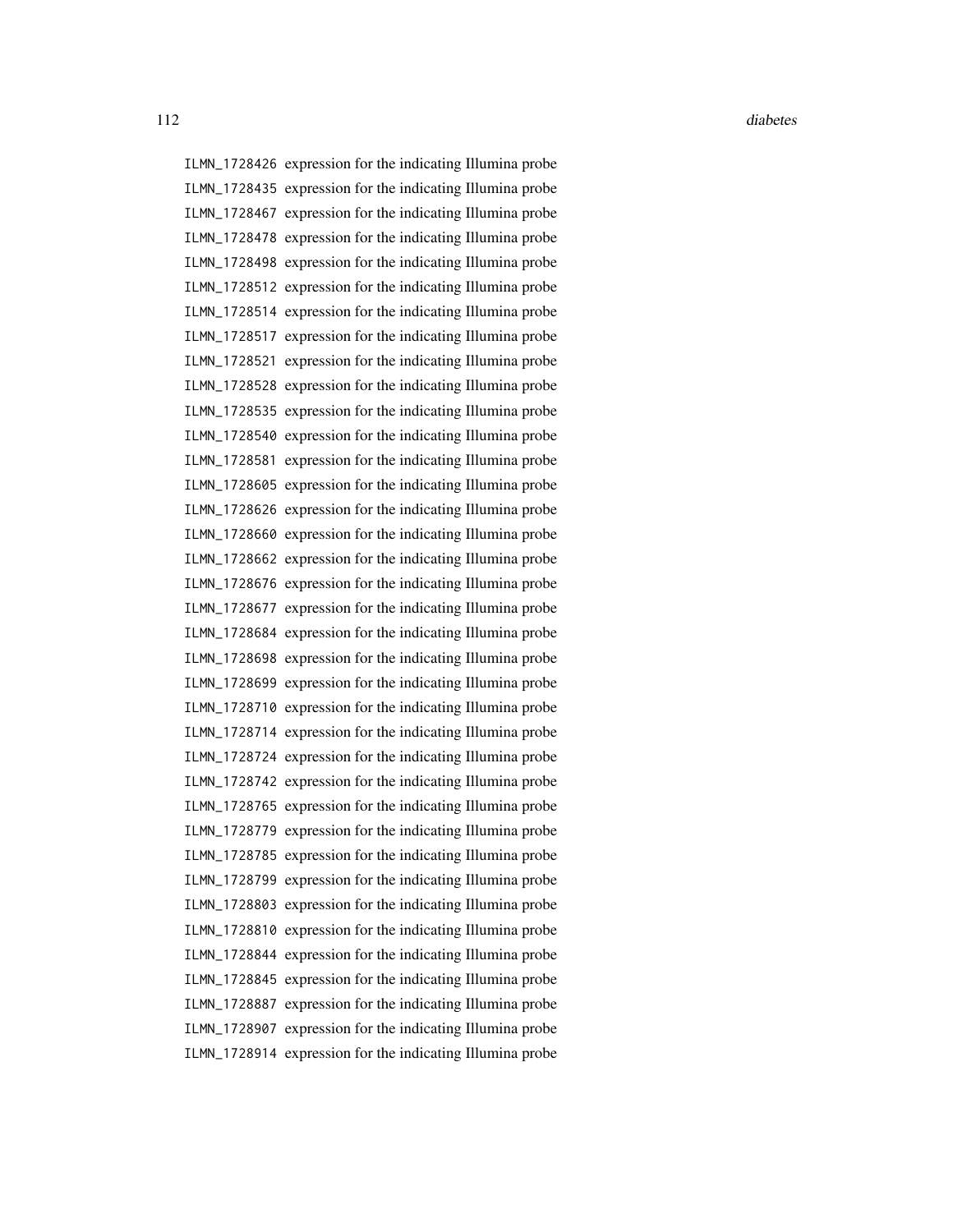ILMN\_1728934 expression for the indicating Illumina probe ILMN\_1728965 expression for the indicating Illumina probe ILMN\_1728975 expression for the indicating Illumina probe ILMN\_1728983 expression for the indicating Illumina probe ILMN\_1728984 expression for the indicating Illumina probe ILMN\_1729019 expression for the indicating Illumina probe ILMN\_1729033 expression for the indicating Illumina probe ILMN\_1729051 expression for the indicating Illumina probe ILMN\_1729123 expression for the indicating Illumina probe ILMN\_1729130 expression for the indicating Illumina probe ILMN\_1729142 expression for the indicating Illumina probe ILMN\_1729161 expression for the indicating Illumina probe ILMN\_1729167 expression for the indicating Illumina probe ILMN\_1729170 expression for the indicating Illumina probe ILMN\_1729175 expression for the indicating Illumina probe ILMN\_1729179 expression for the indicating Illumina probe ILMN\_1729208 expression for the indicating Illumina probe ILMN\_1729217 expression for the indicating Illumina probe ILMN\_1729234 expression for the indicating Illumina probe ILMN\_1729237 expression for the indicating Illumina probe ILMN\_1729251 expression for the indicating Illumina probe ILMN\_1729281 expression for the indicating Illumina probe ILMN\_1729287 expression for the indicating Illumina probe ILMN\_1729294 expression for the indicating Illumina probe ILMN\_1729314 expression for the indicating Illumina probe ILMN\_1729319 expression for the indicating Illumina probe ILMN\_1729374 expression for the indicating Illumina probe ILMN\_1729417 expression for the indicating Illumina probe ILMN\_1729430 expression for the indicating Illumina probe ILMN\_1729433 expression for the indicating Illumina probe ILMN\_1729450 expression for the indicating Illumina probe ILMN\_1729453 expression for the indicating Illumina probe ILMN\_1729487 expression for the indicating Illumina probe ILMN\_1729495 expression for the indicating Illumina probe ILMN\_1729509 expression for the indicating Illumina probe ILMN\_1729533 expression for the indicating Illumina probe ILMN\_1729546 expression for the indicating Illumina probe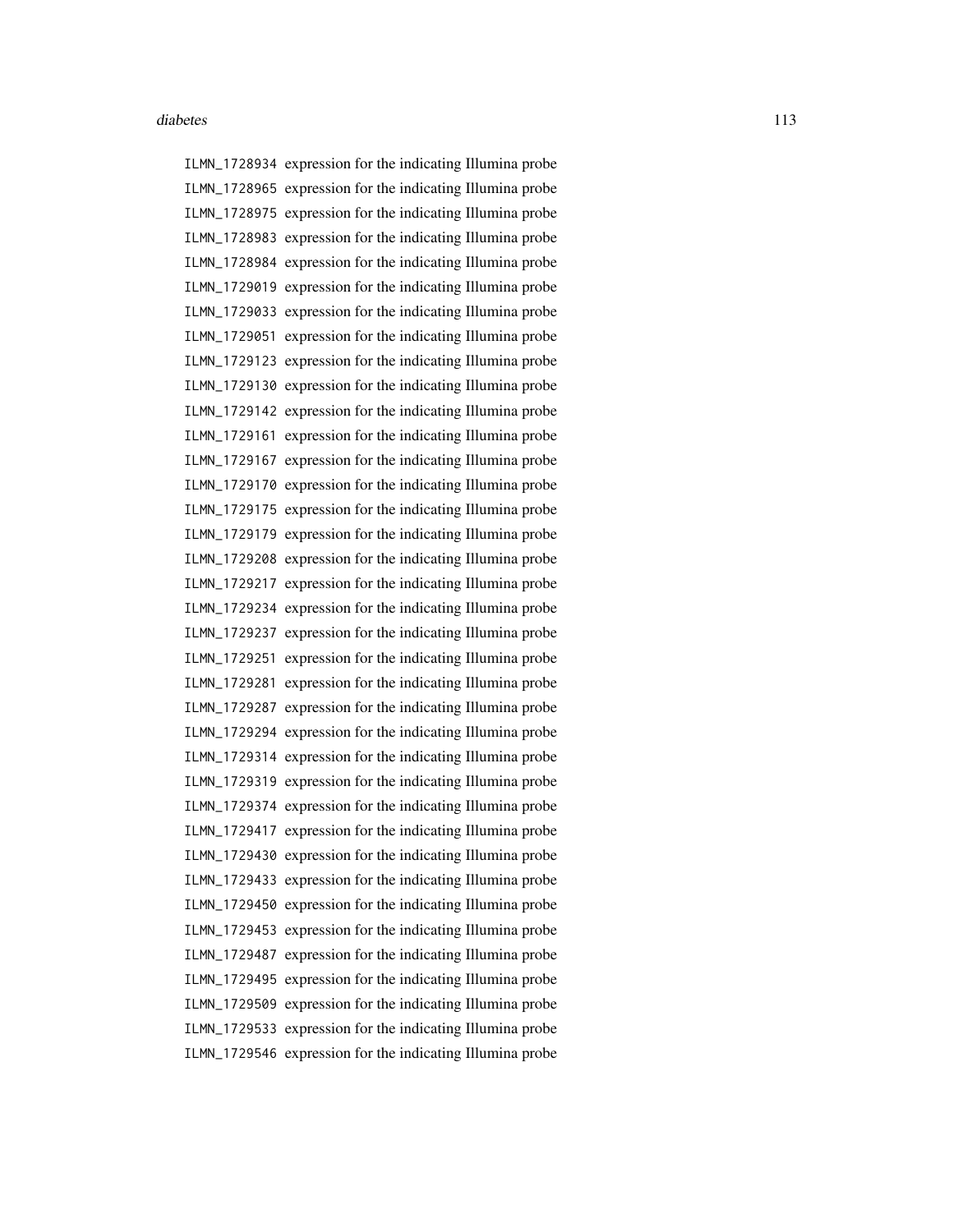ILMN\_1729563 expression for the indicating Illumina probe ILMN\_1729596 expression for the indicating Illumina probe ILMN\_1729611 expression for the indicating Illumina probe ILMN\_1729639 expression for the indicating Illumina probe ILMN\_1729650 expression for the indicating Illumina probe ILMN\_1729691 expression for the indicating Illumina probe ILMN\_1729748 expression for the indicating Illumina probe ILMN\_1729749 expression for the indicating Illumina probe ILMN\_1729767 expression for the indicating Illumina probe ILMN\_1729775 expression for the indicating Illumina probe ILMN\_1729801 expression for the indicating Illumina probe ILMN\_1729816 expression for the indicating Illumina probe ILMN\_1729827 expression for the indicating Illumina probe ILMN\_1729868 expression for the indicating Illumina probe ILMN\_1729915 expression for the indicating Illumina probe ILMN\_1729976 expression for the indicating Illumina probe ILMN\_1729980 expression for the indicating Illumina probe ILMN\_1729987 expression for the indicating Illumina probe ILMN\_1730019 expression for the indicating Illumina probe ILMN\_1730032 expression for the indicating Illumina probe ILMN\_1730048 expression for the indicating Illumina probe ILMN\_1730077 expression for the indicating Illumina probe ILMN\_1730082 expression for the indicating Illumina probe ILMN\_1730084 expression for the indicating Illumina probe ILMN\_1730101 expression for the indicating Illumina probe ILMN\_1730118 expression for the indicating Illumina probe ILMN\_1730176 expression for the indicating Illumina probe ILMN\_1730260 expression for the indicating Illumina probe ILMN\_1730294 expression for the indicating Illumina probe ILMN\_1730295 expression for the indicating Illumina probe ILMN\_1730329 expression for the indicating Illumina probe ILMN\_1730347 expression for the indicating Illumina probe ILMN\_1730391 expression for the indicating Illumina probe ILMN\_1730416 expression for the indicating Illumina probe ILMN\_1730432 expression for the indicating Illumina probe ILMN\_1730433 expression for the indicating Illumina probe ILMN\_1730454 expression for the indicating Illumina probe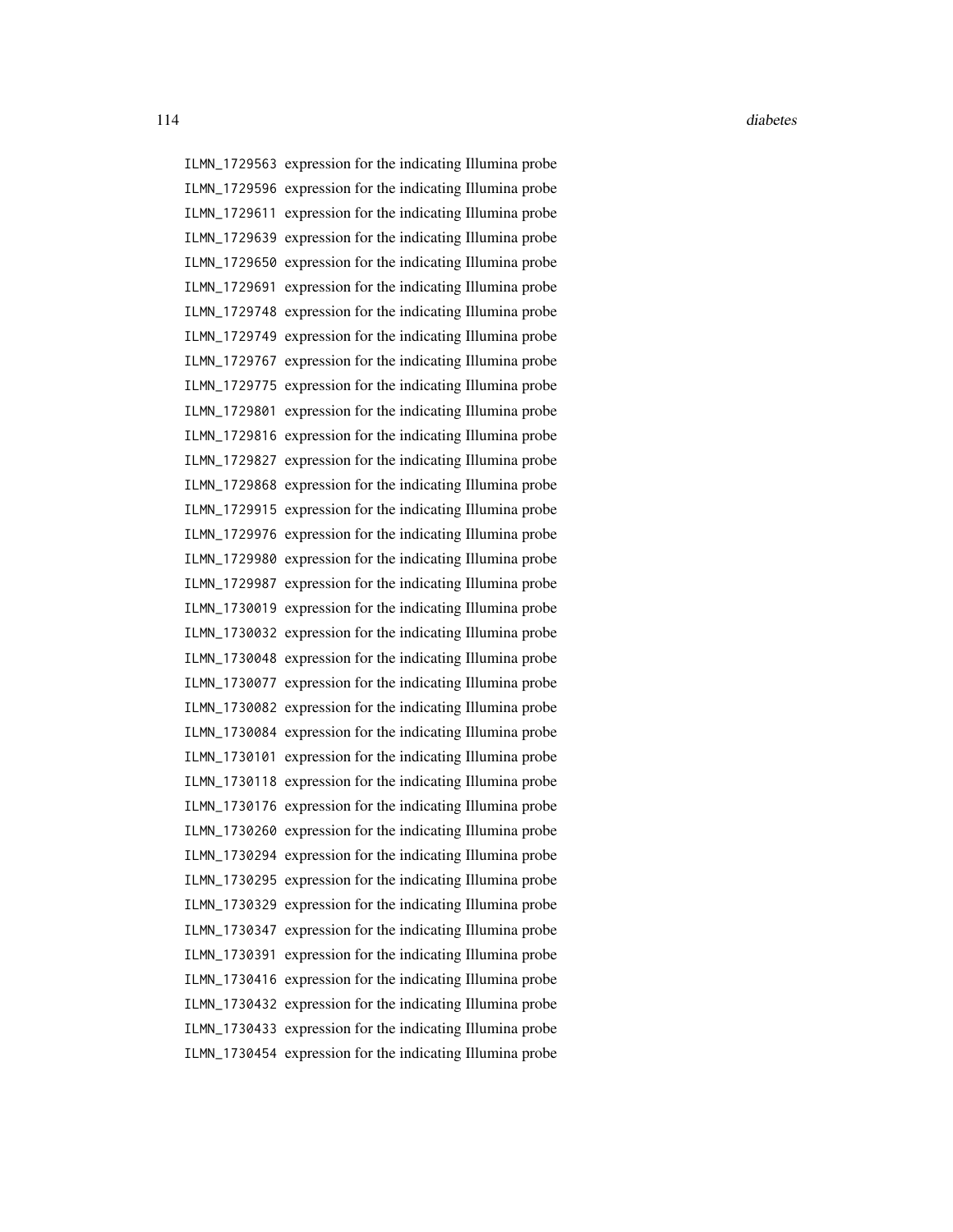ILMN\_1730504 expression for the indicating Illumina probe ILMN\_1730523 expression for the indicating Illumina probe ILMN\_1730529 expression for the indicating Illumina probe ILMN\_1730539 expression for the indicating Illumina probe ILMN\_1730568 expression for the indicating Illumina probe ILMN\_1730572 expression for the indicating Illumina probe ILMN\_1730611 expression for the indicating Illumina probe ILMN\_1730620 expression for the indicating Illumina probe ILMN\_1730622 expression for the indicating Illumina probe ILMN\_1730628 expression for the indicating Illumina probe ILMN\_1730630 expression for the indicating Illumina probe ILMN\_1730631 expression for the indicating Illumina probe ILMN\_1730639 expression for the indicating Illumina probe ILMN\_1730658 expression for the indicating Illumina probe ILMN\_1730685 expression for the indicating Illumina probe ILMN\_1730698 expression for the indicating Illumina probe ILMN\_1730710 expression for the indicating Illumina probe ILMN\_1730734 expression for the indicating Illumina probe ILMN\_1730740 expression for the indicating Illumina probe ILMN\_1730765 expression for the indicating Illumina probe ILMN\_1730797 expression for the indicating Illumina probe ILMN\_1730799 expression for the indicating Illumina probe ILMN\_1730809 expression for the indicating Illumina probe ILMN\_1730816 expression for the indicating Illumina probe ILMN\_1730818 expression for the indicating Illumina probe ILMN\_1730824 expression for the indicating Illumina probe ILMN\_1730828 expression for the indicating Illumina probe ILMN\_1730879 expression for the indicating Illumina probe ILMN\_1730888 expression for the indicating Illumina probe ILMN\_1730931 expression for the indicating Illumina probe ILMN\_1730937 expression for the indicating Illumina probe ILMN\_1730940 expression for the indicating Illumina probe ILMN\_1730977 expression for the indicating Illumina probe ILMN\_1730986 expression for the indicating Illumina probe ILMN\_1730995 expression for the indicating Illumina probe ILMN\_1730999 expression for the indicating Illumina probe ILMN\_1731014 expression for the indicating Illumina probe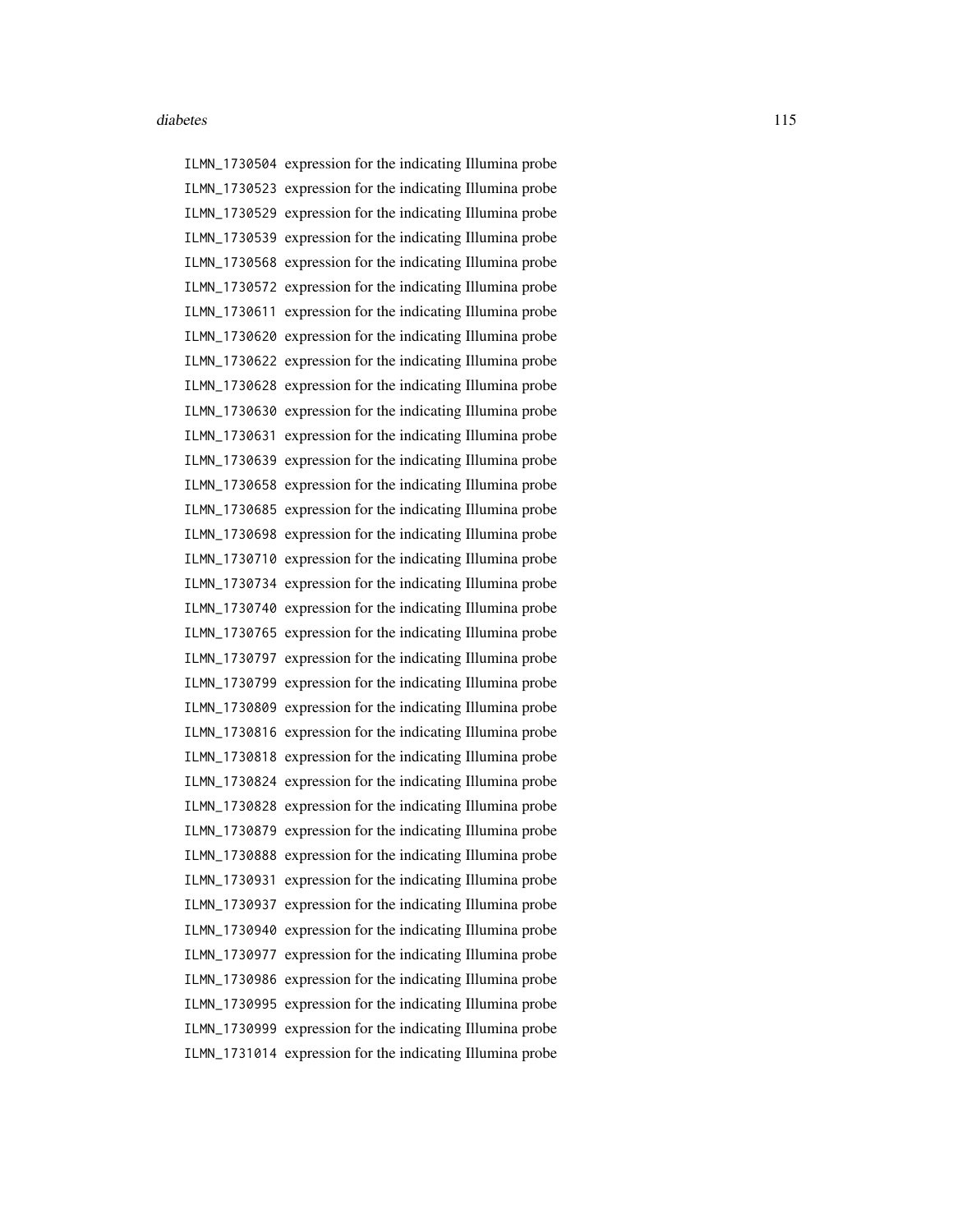116 diabetes diabetes diabetes diabetes diabetes diabetes diabetes diabetes diabetes diabetes diabetes diabetes diabetes diabetes diabetes diabetes diabetes diabetes diabetes diabetes diabetes diabetes diabetes diabetes di

ILMN\_1731043 expression for the indicating Illumina probe ILMN\_1731048 expression for the indicating Illumina probe ILMN\_1731063 expression for the indicating Illumina probe ILMN\_1731064 expression for the indicating Illumina probe ILMN\_1731086 expression for the indicating Illumina probe ILMN\_1731107 expression for the indicating Illumina probe ILMN\_1731113 expression for the indicating Illumina probe ILMN\_1731137 expression for the indicating Illumina probe ILMN\_1731175 expression for the indicating Illumina probe ILMN\_1731181 expression for the indicating Illumina probe ILMN\_1731193 expression for the indicating Illumina probe ILMN\_1731194 expression for the indicating Illumina probe ILMN\_1731233 expression for the indicating Illumina probe ILMN\_1731275 expression for the indicating Illumina probe ILMN\_1731294 expression for the indicating Illumina probe ILMN\_1731353 expression for the indicating Illumina probe ILMN\_1731354 expression for the indicating Illumina probe ILMN\_1731412 expression for the indicating Illumina probe ILMN\_1731418 expression for the indicating Illumina probe ILMN\_1731433 expression for the indicating Illumina probe ILMN\_1731476 expression for the indicating Illumina probe ILMN\_1731484 expression for the indicating Illumina probe ILMN\_1731503 expression for the indicating Illumina probe ILMN\_1731506 expression for the indicating Illumina probe ILMN\_1731518 expression for the indicating Illumina probe ILMN\_1731546 expression for the indicating Illumina probe ILMN\_1731561 expression for the indicating Illumina probe ILMN\_1731568 expression for the indicating Illumina probe ILMN\_1731596 expression for the indicating Illumina probe ILMN\_1731609 expression for the indicating Illumina probe ILMN\_1731612 expression for the indicating Illumina probe ILMN\_1731619 expression for the indicating Illumina probe ILMN\_1731639 expression for the indicating Illumina probe ILMN\_1731640 expression for the indicating Illumina probe ILMN\_1731644 expression for the indicating Illumina probe ILMN\_1731648 expression for the indicating Illumina probe ILMN\_1731666 expression for the indicating Illumina probe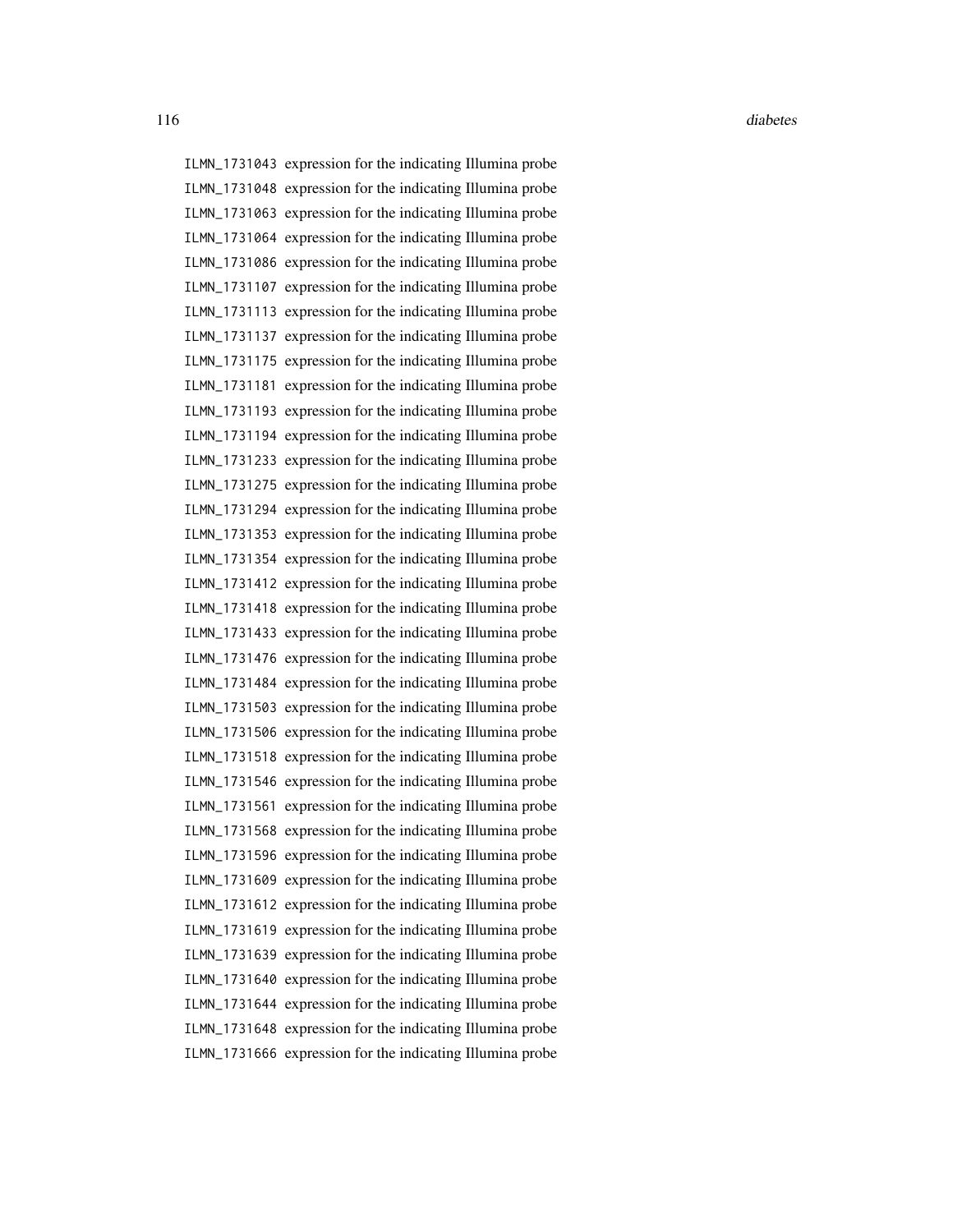ILMN\_1731714 expression for the indicating Illumina probe ILMN\_1731720 expression for the indicating Illumina probe ILMN\_1731742 expression for the indicating Illumina probe ILMN\_1731745 expression for the indicating Illumina probe ILMN\_1731777 expression for the indicating Illumina probe ILMN\_1731783 expression for the indicating Illumina probe ILMN\_1731851 expression for the indicating Illumina probe ILMN\_1731928 expression for the indicating Illumina probe ILMN\_1731941 expression for the indicating Illumina probe ILMN\_1731991 expression for the indicating Illumina probe ILMN\_1732024 expression for the indicating Illumina probe ILMN\_1732049 expression for the indicating Illumina probe ILMN\_1732053 expression for the indicating Illumina probe ILMN\_1732060 expression for the indicating Illumina probe ILMN\_1732071 expression for the indicating Illumina probe ILMN\_1732089 expression for the indicating Illumina probe ILMN\_1732127 expression for the indicating Illumina probe ILMN\_1732143 expression for the indicating Illumina probe ILMN\_1732158 expression for the indicating Illumina probe ILMN\_1732176 expression for the indicating Illumina probe ILMN\_1732182 expression for the indicating Illumina probe ILMN\_1732216 expression for the indicating Illumina probe ILMN\_1732271 expression for the indicating Illumina probe ILMN\_1732296 expression for the indicating Illumina probe ILMN\_1732300 expression for the indicating Illumina probe ILMN\_1732318 expression for the indicating Illumina probe ILMN\_1732323 expression for the indicating Illumina probe ILMN\_1732328 expression for the indicating Illumina probe ILMN\_1732336 expression for the indicating Illumina probe ILMN\_1732343 expression for the indicating Illumina probe ILMN\_1732426 expression for the indicating Illumina probe ILMN\_1732452 expression for the indicating Illumina probe ILMN\_1732489 expression for the indicating Illumina probe ILMN\_1732516 expression for the indicating Illumina probe ILMN\_1732554 expression for the indicating Illumina probe ILMN\_1732577 expression for the indicating Illumina probe ILMN\_1732609 expression for the indicating Illumina probe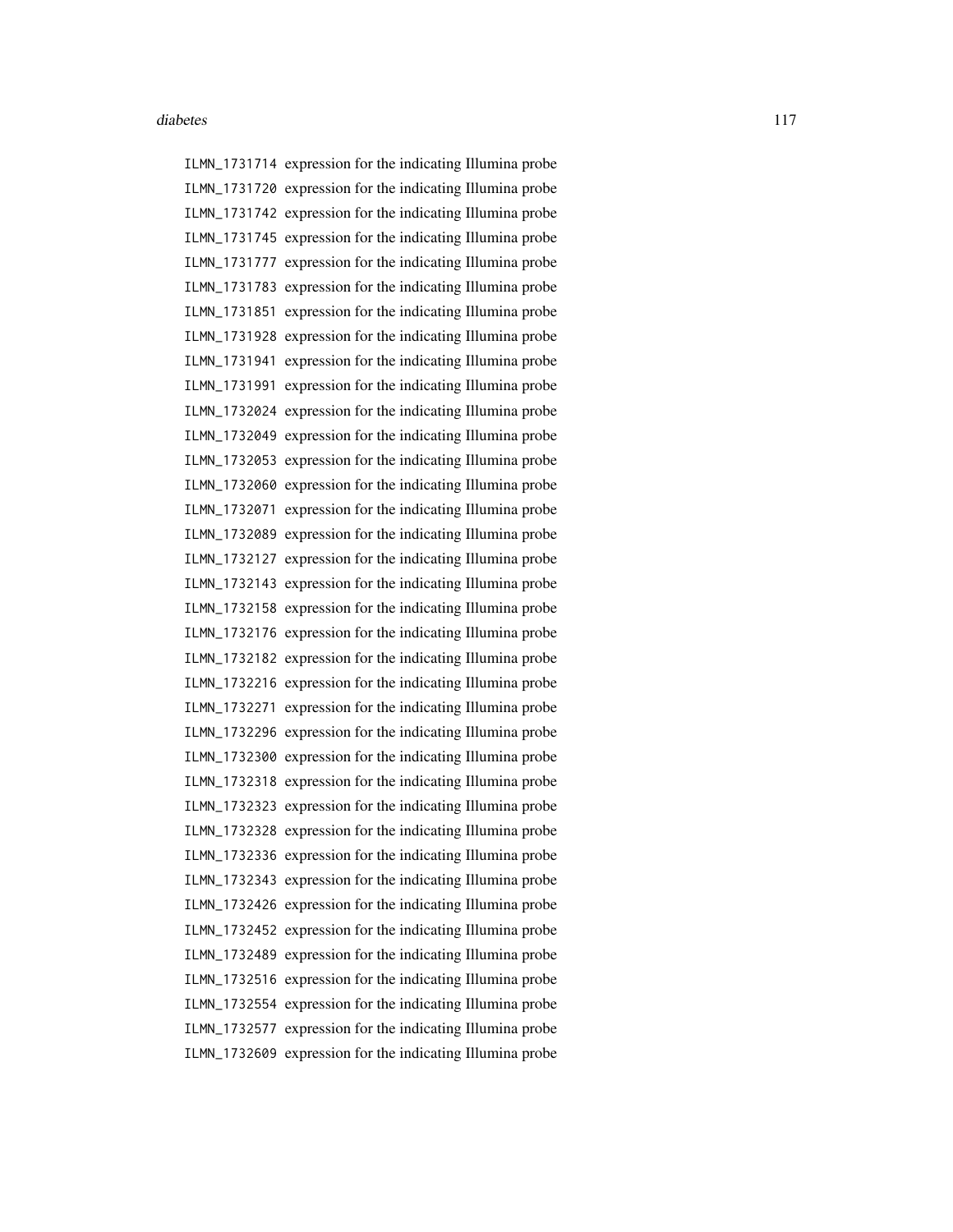ILMN\_1732612 expression for the indicating Illumina probe ILMN\_1732688 expression for the indicating Illumina probe ILMN\_1732705 expression for the indicating Illumina probe ILMN\_1732722 expression for the indicating Illumina probe ILMN\_1732725 expression for the indicating Illumina probe ILMN\_1732750 expression for the indicating Illumina probe ILMN\_1732767 expression for the indicating Illumina probe ILMN\_1732772 expression for the indicating Illumina probe ILMN\_1732809 expression for the indicating Illumina probe ILMN\_1732810 expression for the indicating Illumina probe ILMN\_1732831 expression for the indicating Illumina probe ILMN\_1732860 expression for the indicating Illumina probe ILMN\_1732885 expression for the indicating Illumina probe ILMN\_1732913 expression for the indicating Illumina probe ILMN\_1732919 expression for the indicating Illumina probe ILMN\_1732923 expression for the indicating Illumina probe ILMN\_1732981 expression for the indicating Illumina probe ILMN\_1732985 expression for the indicating Illumina probe ILMN\_1733050 expression for the indicating Illumina probe ILMN\_1733103 expression for the indicating Illumina probe ILMN\_1733107 expression for the indicating Illumina probe ILMN\_1733110 expression for the indicating Illumina probe ILMN\_1733115 expression for the indicating Illumina probe ILMN\_1733155 expression for the indicating Illumina probe ILMN\_1733221 expression for the indicating Illumina probe ILMN\_1733248 expression for the indicating Illumina probe ILMN\_1733256 expression for the indicating Illumina probe ILMN\_1733259 expression for the indicating Illumina probe ILMN\_1733270 expression for the indicating Illumina probe ILMN\_1733276 expression for the indicating Illumina probe ILMN\_1733288 expression for the indicating Illumina probe ILMN\_1733305 expression for the indicating Illumina probe ILMN\_1733311 expression for the indicating Illumina probe ILMN\_1733346 expression for the indicating Illumina probe ILMN\_1733356 expression for the indicating Illumina probe ILMN\_1733364 expression for the indicating Illumina probe ILMN\_1733377 expression for the indicating Illumina probe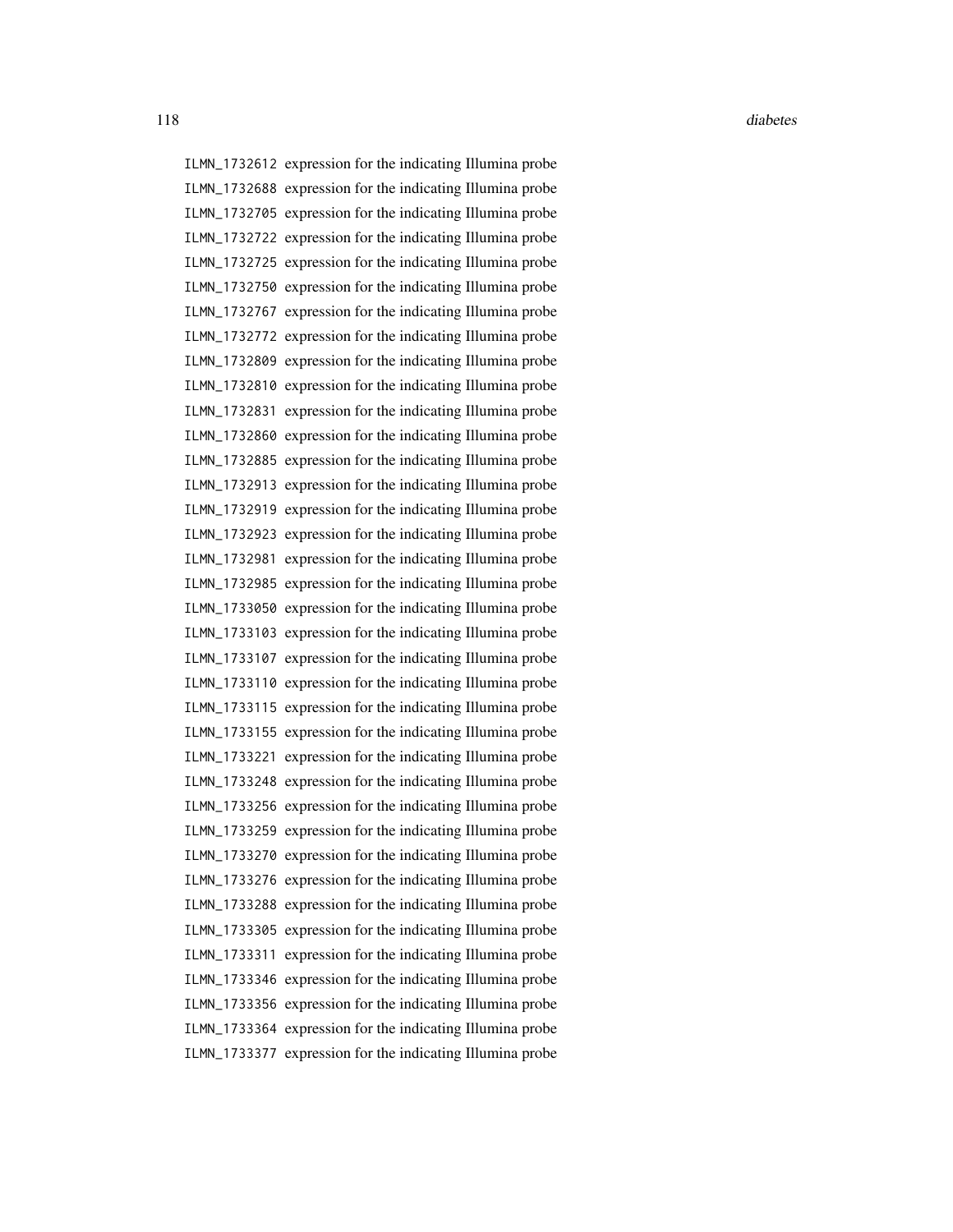ILMN\_1733390 expression for the indicating Illumina probe ILMN\_1733421 expression for the indicating Illumina probe ILMN\_1733441 expression for the indicating Illumina probe ILMN\_1733511 expression for the indicating Illumina probe ILMN\_1733515 expression for the indicating Illumina probe ILMN\_1733523 expression for the indicating Illumina probe ILMN\_1733538 expression for the indicating Illumina probe ILMN\_1733562 expression for the indicating Illumina probe ILMN\_1733603 expression for the indicating Illumina probe ILMN\_1733615 expression for the indicating Illumina probe ILMN\_1733627 expression for the indicating Illumina probe ILMN\_1733667 expression for the indicating Illumina probe ILMN\_1733675 expression for the indicating Illumina probe ILMN\_1733680 expression for the indicating Illumina probe ILMN\_1733690 expression for the indicating Illumina probe ILMN\_1733696 expression for the indicating Illumina probe ILMN\_1733703 expression for the indicating Illumina probe ILMN\_1733757 expression for the indicating Illumina probe ILMN\_1733799 expression for the indicating Illumina probe ILMN\_1733807 expression for the indicating Illumina probe ILMN\_1733811 expression for the indicating Illumina probe ILMN\_1733851 expression for the indicating Illumina probe ILMN\_1733859 expression for the indicating Illumina probe ILMN\_1733861 expression for the indicating Illumina probe ILMN\_1733863 expression for the indicating Illumina probe ILMN\_1733869 expression for the indicating Illumina probe ILMN\_1733874 expression for the indicating Illumina probe ILMN\_1733875 expression for the indicating Illumina probe ILMN\_1733927 expression for the indicating Illumina probe ILMN\_1733930 expression for the indicating Illumina probe ILMN\_1733931 expression for the indicating Illumina probe ILMN\_1733932 expression for the indicating Illumina probe ILMN\_1733937 expression for the indicating Illumina probe ILMN\_1733947 expression for the indicating Illumina probe ILMN\_1733956 expression for the indicating Illumina probe ILMN\_1733963 expression for the indicating Illumina probe ILMN\_1733970 expression for the indicating Illumina probe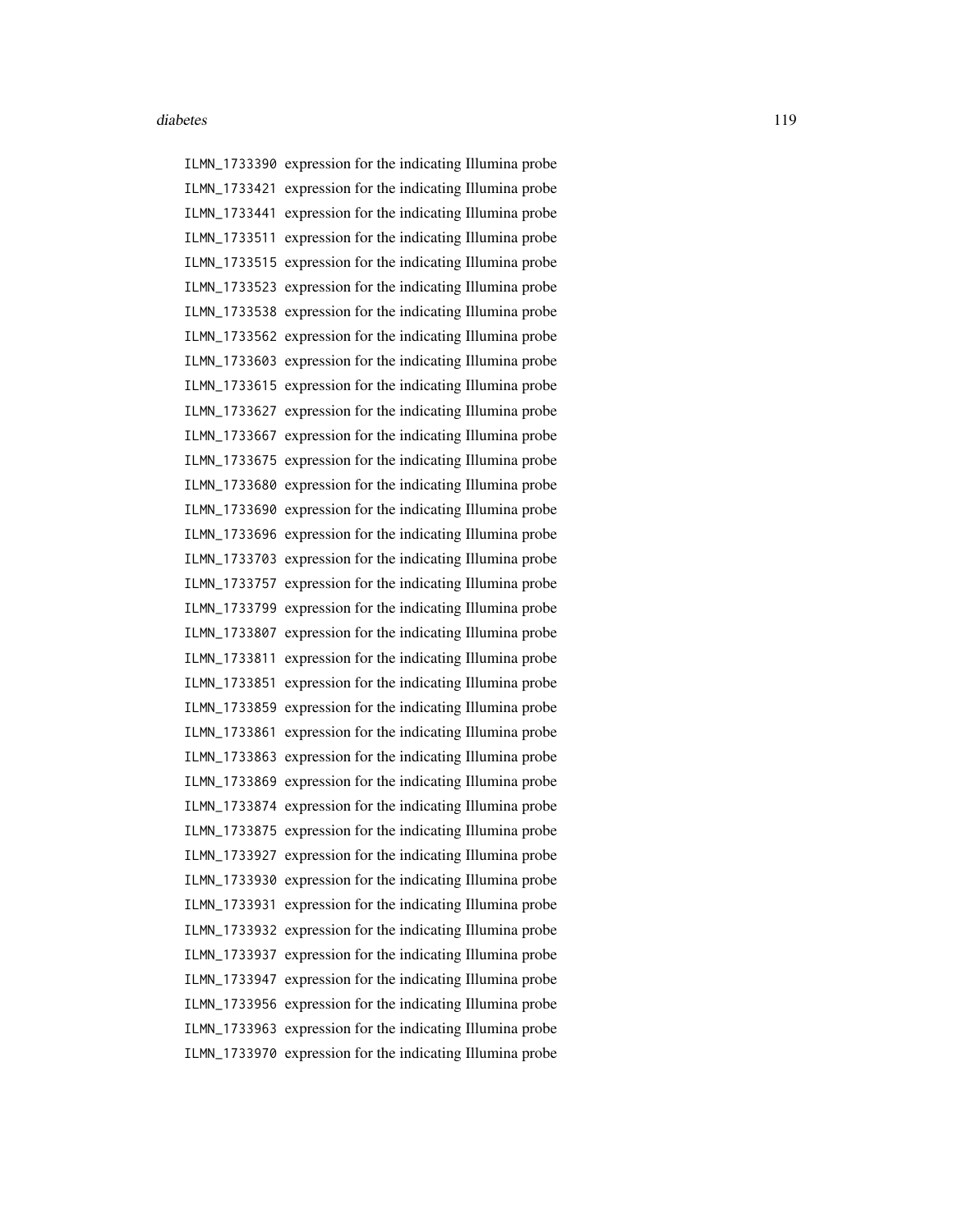ILMN\_1733991 expression for the indicating Illumina probe ILMN\_1733997 expression for the indicating Illumina probe ILMN\_1733998 expression for the indicating Illumina probe ILMN\_1734096 expression for the indicating Illumina probe ILMN\_1734138 expression for the indicating Illumina probe ILMN\_1734153 expression for the indicating Illumina probe ILMN\_1734184 expression for the indicating Illumina probe ILMN\_1734190 expression for the indicating Illumina probe ILMN\_1734194 expression for the indicating Illumina probe ILMN\_1734198 expression for the indicating Illumina probe ILMN\_1734205 expression for the indicating Illumina probe ILMN\_1734229 expression for the indicating Illumina probe ILMN\_1734231 expression for the indicating Illumina probe ILMN\_1734254 expression for the indicating Illumina probe ILMN\_1734288 expression for the indicating Illumina probe ILMN\_1734290 expression for the indicating Illumina probe ILMN\_1734312 expression for the indicating Illumina probe ILMN\_1734317 expression for the indicating Illumina probe ILMN\_1734346 expression for the indicating Illumina probe ILMN\_1734353 expression for the indicating Illumina probe ILMN\_1734440 expression for the indicating Illumina probe ILMN\_1734476 expression for the indicating Illumina probe ILMN\_1734479 expression for the indicating Illumina probe ILMN\_1734483 expression for the indicating Illumina probe ILMN\_1734486 expression for the indicating Illumina probe ILMN\_1734542 expression for the indicating Illumina probe ILMN\_1734596 expression for the indicating Illumina probe ILMN\_1734602 expression for the indicating Illumina probe ILMN\_1734611 expression for the indicating Illumina probe ILMN\_1734660 expression for the indicating Illumina probe ILMN\_1734696 expression for the indicating Illumina probe ILMN\_1734707 expression for the indicating Illumina probe ILMN\_1734742 expression for the indicating Illumina probe ILMN\_1734794 expression for the indicating Illumina probe ILMN\_1734814 expression for the indicating Illumina probe ILMN\_1734826 expression for the indicating Illumina probe ILMN\_1734830 expression for the indicating Illumina probe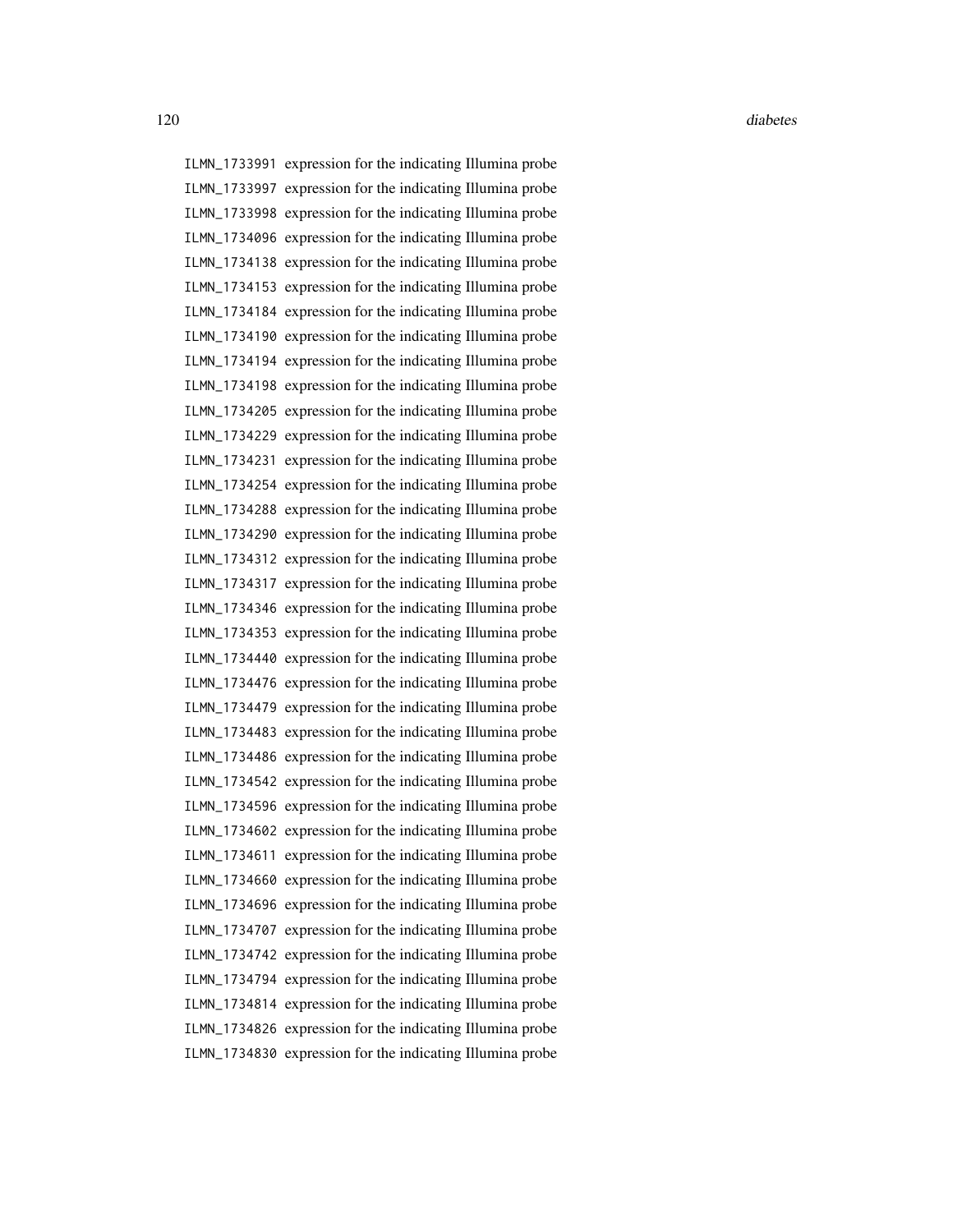ILMN\_1734855 expression for the indicating Illumina probe ILMN\_1734867 expression for the indicating Illumina probe ILMN\_1734878 expression for the indicating Illumina probe ILMN\_1734895 expression for the indicating Illumina probe ILMN\_1734991 expression for the indicating Illumina probe ILMN\_1735006 expression for the indicating Illumina probe ILMN\_1735014 expression for the indicating Illumina probe ILMN\_1735052 expression for the indicating Illumina probe ILMN\_1735058 expression for the indicating Illumina probe ILMN\_1735062 expression for the indicating Illumina probe ILMN\_1735075 expression for the indicating Illumina probe ILMN\_1735093 expression for the indicating Illumina probe ILMN\_1735115 expression for the indicating Illumina probe ILMN\_1735143 expression for the indicating Illumina probe ILMN\_1735148 expression for the indicating Illumina probe ILMN\_1735155 expression for the indicating Illumina probe ILMN\_1735180 expression for the indicating Illumina probe ILMN\_1735199 expression for the indicating Illumina probe ILMN\_1735275 expression for the indicating Illumina probe ILMN\_1735301 expression for the indicating Illumina probe ILMN\_1735347 expression for the indicating Illumina probe ILMN\_1735353 expression for the indicating Illumina probe ILMN\_1735360 expression for the indicating Illumina probe ILMN\_1735361 expression for the indicating Illumina probe ILMN\_1735402 expression for the indicating Illumina probe ILMN\_1735415 expression for the indicating Illumina probe ILMN\_1735432 expression for the indicating Illumina probe ILMN\_1735453 expression for the indicating Illumina probe ILMN\_1735548 expression for the indicating Illumina probe ILMN\_1735552 expression for the indicating Illumina probe ILMN\_1735608 expression for the indicating Illumina probe ILMN\_1735679 expression for the indicating Illumina probe ILMN\_1735680 expression for the indicating Illumina probe ILMN\_1735712 expression for the indicating Illumina probe ILMN\_1735735 expression for the indicating Illumina probe ILMN\_1735743 expression for the indicating Illumina probe ILMN\_1735788 expression for the indicating Illumina probe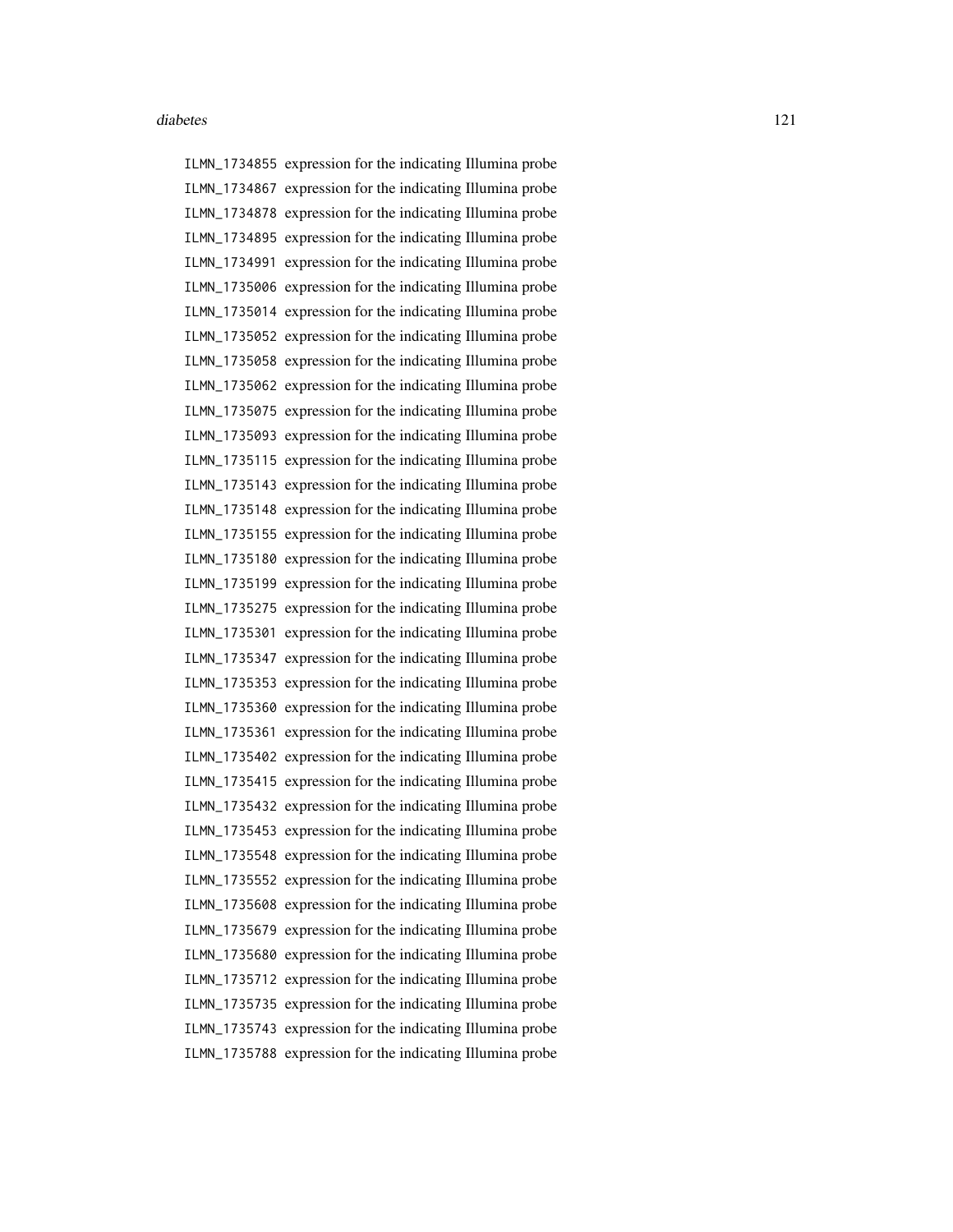ILMN\_1735792 expression for the indicating Illumina probe ILMN\_1735798 expression for the indicating Illumina probe ILMN\_1735816 expression for the indicating Illumina probe ILMN\_1735822 expression for the indicating Illumina probe ILMN\_1735827 expression for the indicating Illumina probe ILMN\_1735910 expression for the indicating Illumina probe ILMN\_1735930 expression for the indicating Illumina probe ILMN\_1735979 expression for the indicating Illumina probe ILMN\_1736002 expression for the indicating Illumina probe ILMN\_1736013 expression for the indicating Illumina probe ILMN\_1736015 expression for the indicating Illumina probe ILMN\_1736048 expression for the indicating Illumina probe ILMN\_1736054 expression for the indicating Illumina probe ILMN\_1736060 expression for the indicating Illumina probe ILMN\_1736077 expression for the indicating Illumina probe ILMN\_1736103 expression for the indicating Illumina probe ILMN\_1736112 expression for the indicating Illumina probe ILMN\_1736130 expression for the indicating Illumina probe ILMN\_1736135 expression for the indicating Illumina probe ILMN\_1736176 expression for the indicating Illumina probe ILMN\_1736180 expression for the indicating Illumina probe ILMN\_1736234 expression for the indicating Illumina probe ILMN\_1736238 expression for the indicating Illumina probe ILMN\_1736242 expression for the indicating Illumina probe ILMN\_1736256 expression for the indicating Illumina probe ILMN\_1736311 expression for the indicating Illumina probe ILMN\_1736327 expression for the indicating Illumina probe ILMN\_1736340 expression for the indicating Illumina probe ILMN\_1736353 expression for the indicating Illumina probe ILMN\_1736426 expression for the indicating Illumina probe ILMN\_1736441 expression for the indicating Illumina probe ILMN\_1736481 expression for the indicating Illumina probe ILMN\_1736500 expression for the indicating Illumina probe ILMN\_1736510 expression for the indicating Illumina probe ILMN\_1736533 expression for the indicating Illumina probe ILMN\_1736548 expression for the indicating Illumina probe ILMN\_1736555 expression for the indicating Illumina probe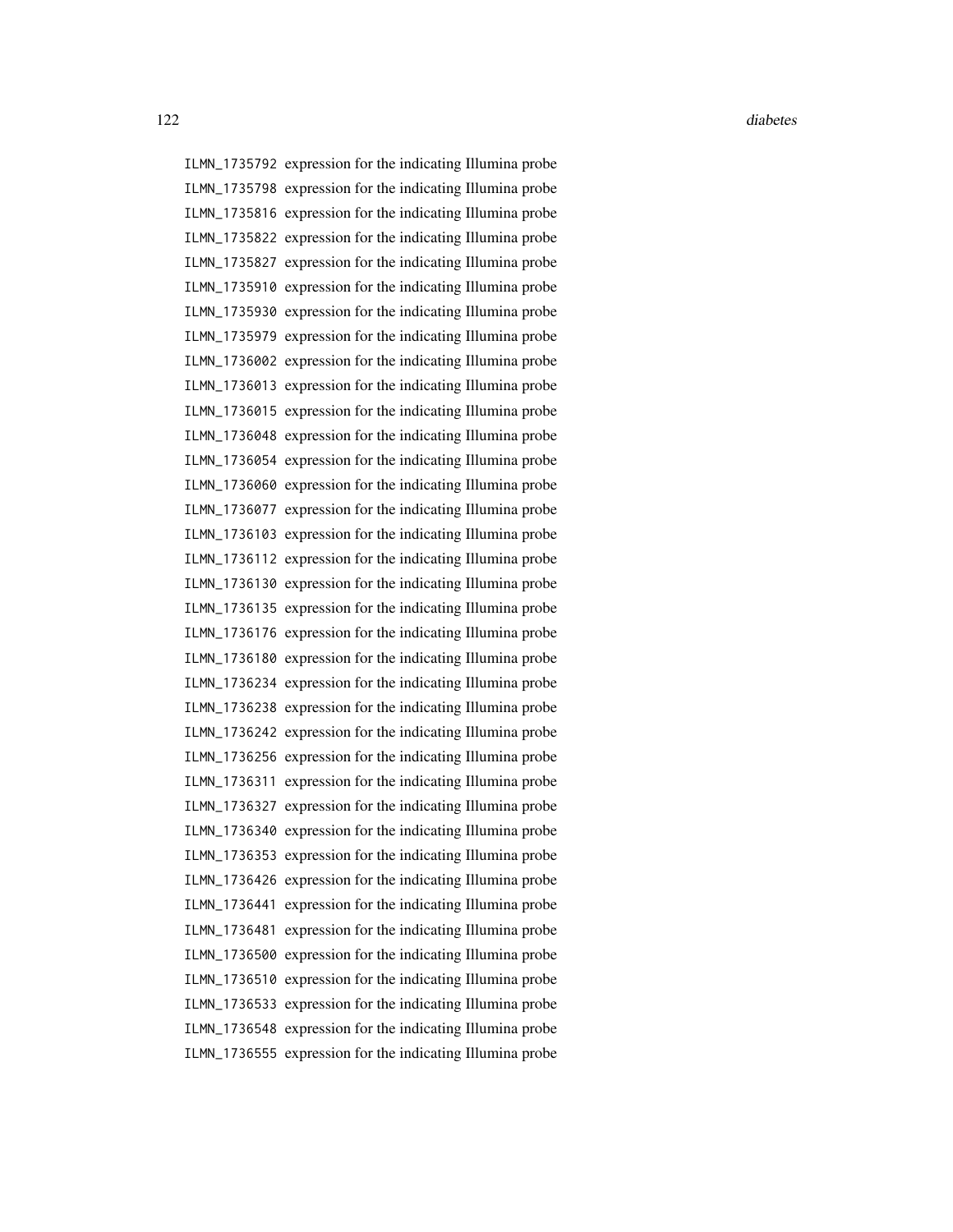ILMN\_1736562 expression for the indicating Illumina probe ILMN\_1736567 expression for the indicating Illumina probe ILMN\_1736568 expression for the indicating Illumina probe ILMN\_1736575 expression for the indicating Illumina probe ILMN\_1736577 expression for the indicating Illumina probe ILMN\_1736597 expression for the indicating Illumina probe ILMN\_1736623 expression for the indicating Illumina probe ILMN\_1736628 expression for the indicating Illumina probe ILMN\_1736700 expression for the indicating Illumina probe ILMN\_1736741 expression for the indicating Illumina probe ILMN\_1736742 expression for the indicating Illumina probe ILMN\_1736747 expression for the indicating Illumina probe ILMN\_1736751 expression for the indicating Illumina probe ILMN\_1736752 expression for the indicating Illumina probe ILMN\_1736796 expression for the indicating Illumina probe ILMN\_1736814 expression for the indicating Illumina probe ILMN\_1736831 expression for the indicating Illumina probe ILMN\_1736847 expression for the indicating Illumina probe ILMN\_1736863 expression for the indicating Illumina probe ILMN\_1736888 expression for the indicating Illumina probe ILMN\_1736911 expression for the indicating Illumina probe ILMN\_1736929 expression for the indicating Illumina probe ILMN\_1736939 expression for the indicating Illumina probe ILMN\_1736954 expression for the indicating Illumina probe ILMN\_1736965 expression for the indicating Illumina probe ILMN\_1736974 expression for the indicating Illumina probe ILMN\_1736976 expression for the indicating Illumina probe ILMN\_1736982 expression for the indicating Illumina probe ILMN\_1736995 expression for the indicating Illumina probe ILMN\_1737015 expression for the indicating Illumina probe ILMN\_1737025 expression for the indicating Illumina probe ILMN\_1737084 expression for the indicating Illumina probe ILMN\_1737089 expression for the indicating Illumina probe ILMN\_1737124 expression for the indicating Illumina probe ILMN\_1737131 expression for the indicating Illumina probe ILMN\_1737146 expression for the indicating Illumina probe ILMN\_1737157 expression for the indicating Illumina probe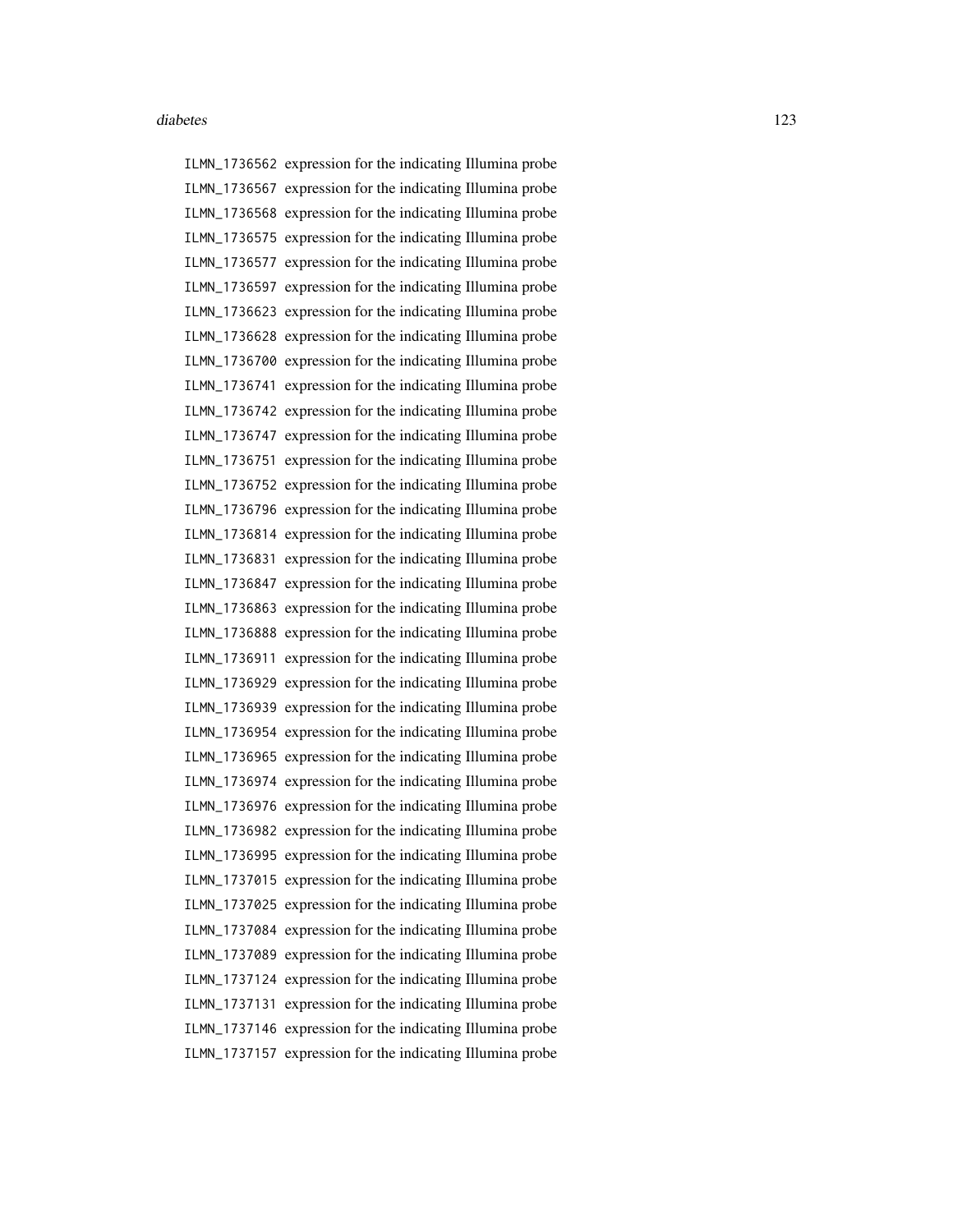ILMN\_1737163 expression for the indicating Illumina probe ILMN\_1737170 expression for the indicating Illumina probe ILMN\_1737184 expression for the indicating Illumina probe ILMN\_1737195 expression for the indicating Illumina probe ILMN\_1737205 expression for the indicating Illumina probe ILMN\_1737211 expression for the indicating Illumina probe ILMN\_1737242 expression for the indicating Illumina probe ILMN\_1737271 expression for the indicating Illumina probe ILMN\_1737298 expression for the indicating Illumina probe ILMN\_1737308 expression for the indicating Illumina probe ILMN\_1737312 expression for the indicating Illumina probe ILMN\_1737314 expression for the indicating Illumina probe ILMN\_1737343 expression for the indicating Illumina probe ILMN\_1737344 expression for the indicating Illumina probe ILMN\_1737380 expression for the indicating Illumina probe ILMN\_1737394 expression for the indicating Illumina probe ILMN\_1737396 expression for the indicating Illumina probe ILMN\_1737416 expression for the indicating Illumina probe ILMN\_1737426 expression for the indicating Illumina probe ILMN\_1737462 expression for the indicating Illumina probe ILMN\_1737498 expression for the indicating Illumina probe ILMN\_1737514 expression for the indicating Illumina probe ILMN\_1737535 expression for the indicating Illumina probe ILMN\_1737580 expression for the indicating Illumina probe ILMN\_1737585 expression for the indicating Illumina probe ILMN\_1737588 expression for the indicating Illumina probe ILMN\_1737604 expression for the indicating Illumina probe ILMN\_1737611 expression for the indicating Illumina probe ILMN\_1737631 expression for the indicating Illumina probe ILMN\_1737644 expression for the indicating Illumina probe ILMN\_1737650 expression for the indicating Illumina probe ILMN\_1737651 expression for the indicating Illumina probe ILMN\_1737685 expression for the indicating Illumina probe ILMN\_1737698 expression for the indicating Illumina probe ILMN\_1737709 expression for the indicating Illumina probe ILMN\_1737738 expression for the indicating Illumina probe ILMN\_1737833 expression for the indicating Illumina probe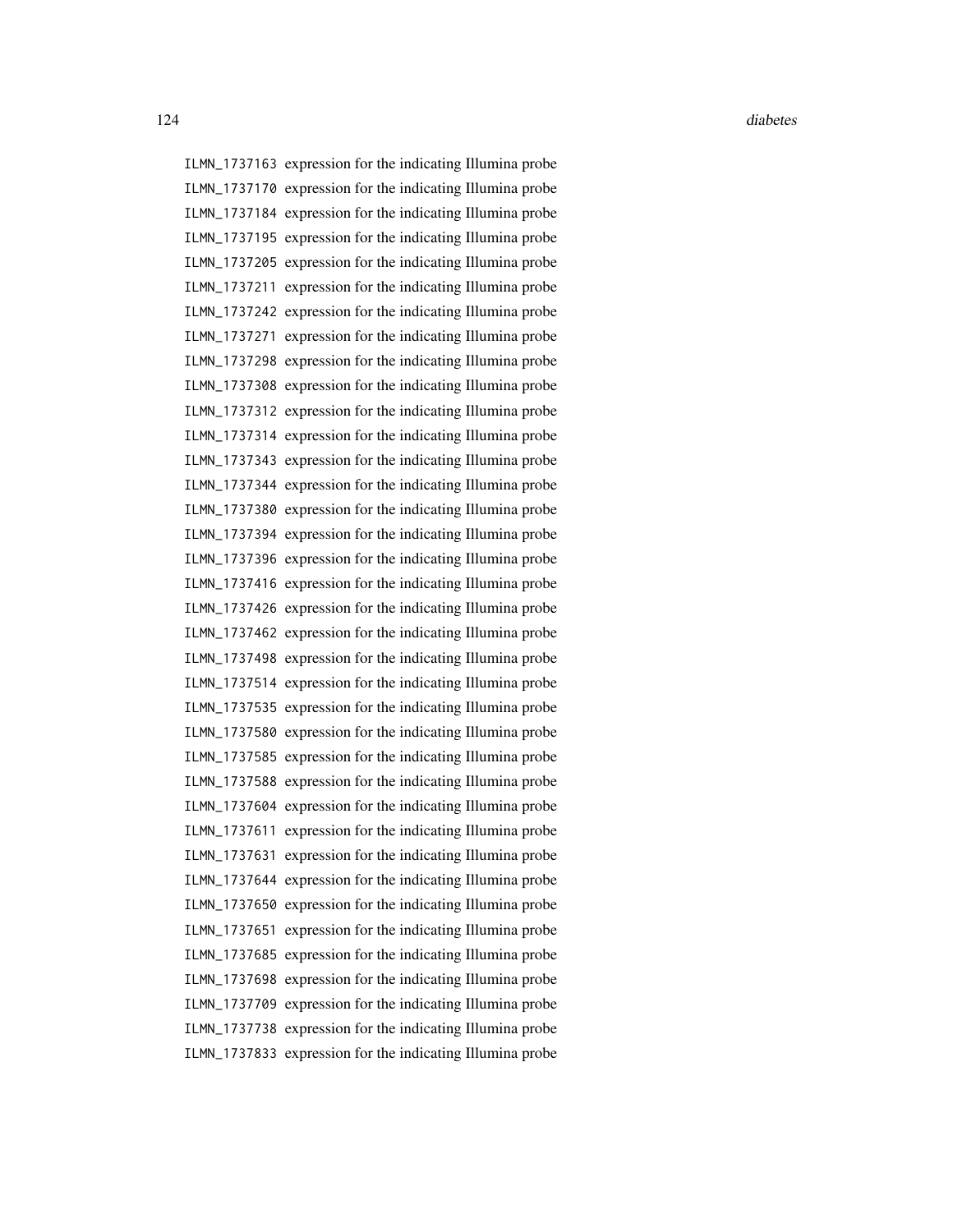ILMN\_1737847 expression for the indicating Illumina probe ILMN\_1737857 expression for the indicating Illumina probe ILMN\_1737862 expression for the indicating Illumina probe ILMN\_1737912 expression for the indicating Illumina probe ILMN\_1737935 expression for the indicating Illumina probe ILMN\_1737949 expression for the indicating Illumina probe ILMN\_1737965 expression for the indicating Illumina probe ILMN\_1737988 expression for the indicating Illumina probe ILMN\_1737993 expression for the indicating Illumina probe ILMN\_1738027 expression for the indicating Illumina probe ILMN\_1738033 expression for the indicating Illumina probe ILMN\_1738075 expression for the indicating Illumina probe ILMN\_1738093 expression for the indicating Illumina probe ILMN\_1738095 expression for the indicating Illumina probe ILMN\_1738099 expression for the indicating Illumina probe ILMN\_1738103 expression for the indicating Illumina probe ILMN\_1738124 expression for the indicating Illumina probe ILMN\_1738150 expression for the indicating Illumina probe ILMN\_1738173 expression for the indicating Illumina probe ILMN\_1738179 expression for the indicating Illumina probe ILMN\_1738207 expression for the indicating Illumina probe ILMN\_1738223 expression for the indicating Illumina probe ILMN\_1738229 expression for the indicating Illumina probe ILMN\_1738237 expression for the indicating Illumina probe ILMN\_1738239 expression for the indicating Illumina probe ILMN\_1738243 expression for the indicating Illumina probe ILMN\_1738251 expression for the indicating Illumina probe ILMN\_1738263 expression for the indicating Illumina probe ILMN\_1738268 expression for the indicating Illumina probe ILMN\_1738300 expression for the indicating Illumina probe ILMN\_1738326 expression for the indicating Illumina probe ILMN\_1738342 expression for the indicating Illumina probe ILMN\_1738346 expression for the indicating Illumina probe ILMN\_1738347 expression for the indicating Illumina probe ILMN\_1738369 expression for the indicating Illumina probe ILMN\_1738383 expression for the indicating Illumina probe ILMN\_1738424 expression for the indicating Illumina probe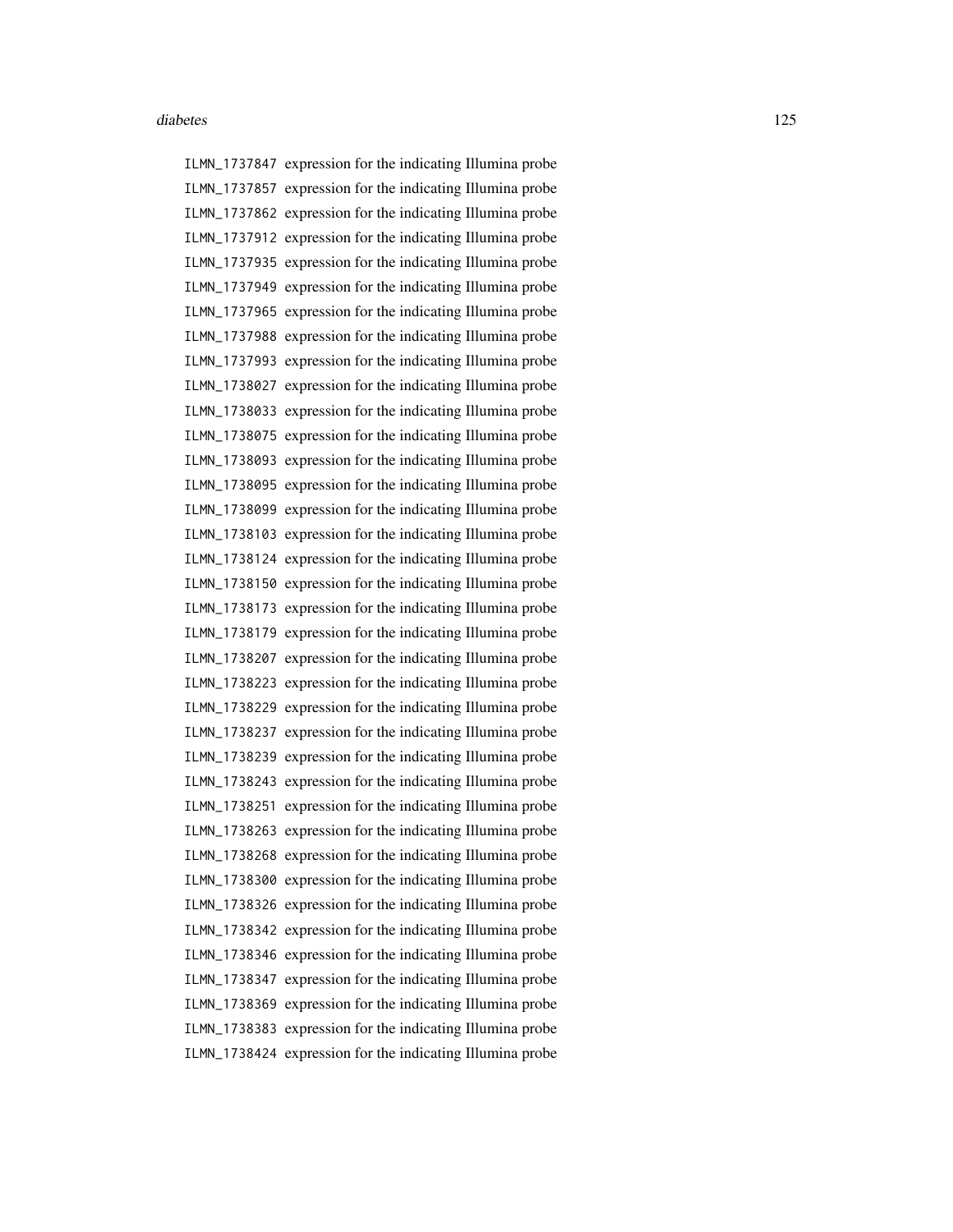ILMN\_1738438 expression for the indicating Illumina probe ILMN\_1738449 expression for the indicating Illumina probe ILMN\_1738468 expression for the indicating Illumina probe ILMN\_1738482 expression for the indicating Illumina probe ILMN\_1738523 expression for the indicating Illumina probe ILMN\_1738529 expression for the indicating Illumina probe ILMN\_1738530 expression for the indicating Illumina probe ILMN\_1738572 expression for the indicating Illumina probe ILMN\_1738579 expression for the indicating Illumina probe ILMN\_1738604 expression for the indicating Illumina probe ILMN\_1738622 expression for the indicating Illumina probe ILMN\_1738652 expression for the indicating Illumina probe ILMN\_1738656 expression for the indicating Illumina probe ILMN\_1738675 expression for the indicating Illumina probe ILMN\_1738677 expression for the indicating Illumina probe ILMN\_1738681 expression for the indicating Illumina probe ILMN\_1738699 expression for the indicating Illumina probe ILMN\_1738704 expression for the indicating Illumina probe ILMN\_1738712 expression for the indicating Illumina probe ILMN\_1738718 expression for the indicating Illumina probe ILMN\_1738736 expression for the indicating Illumina probe ILMN\_1738750 expression for the indicating Illumina probe ILMN\_1738767 expression for the indicating Illumina probe ILMN\_1738784 expression for the indicating Illumina probe ILMN\_1738796 expression for the indicating Illumina probe ILMN\_1738816 expression for the indicating Illumina probe ILMN\_1738819 expression for the indicating Illumina probe ILMN\_1738821 expression for the indicating Illumina probe ILMN\_1738825 expression for the indicating Illumina probe ILMN\_1738866 expression for the indicating Illumina probe ILMN\_1738921 expression for the indicating Illumina probe ILMN\_1738938 expression for the indicating Illumina probe ILMN\_1738955 expression for the indicating Illumina probe ILMN\_1738987 expression for the indicating Illumina probe ILMN\_1738992 expression for the indicating Illumina probe ILMN\_1739001 expression for the indicating Illumina probe ILMN\_1739008 expression for the indicating Illumina probe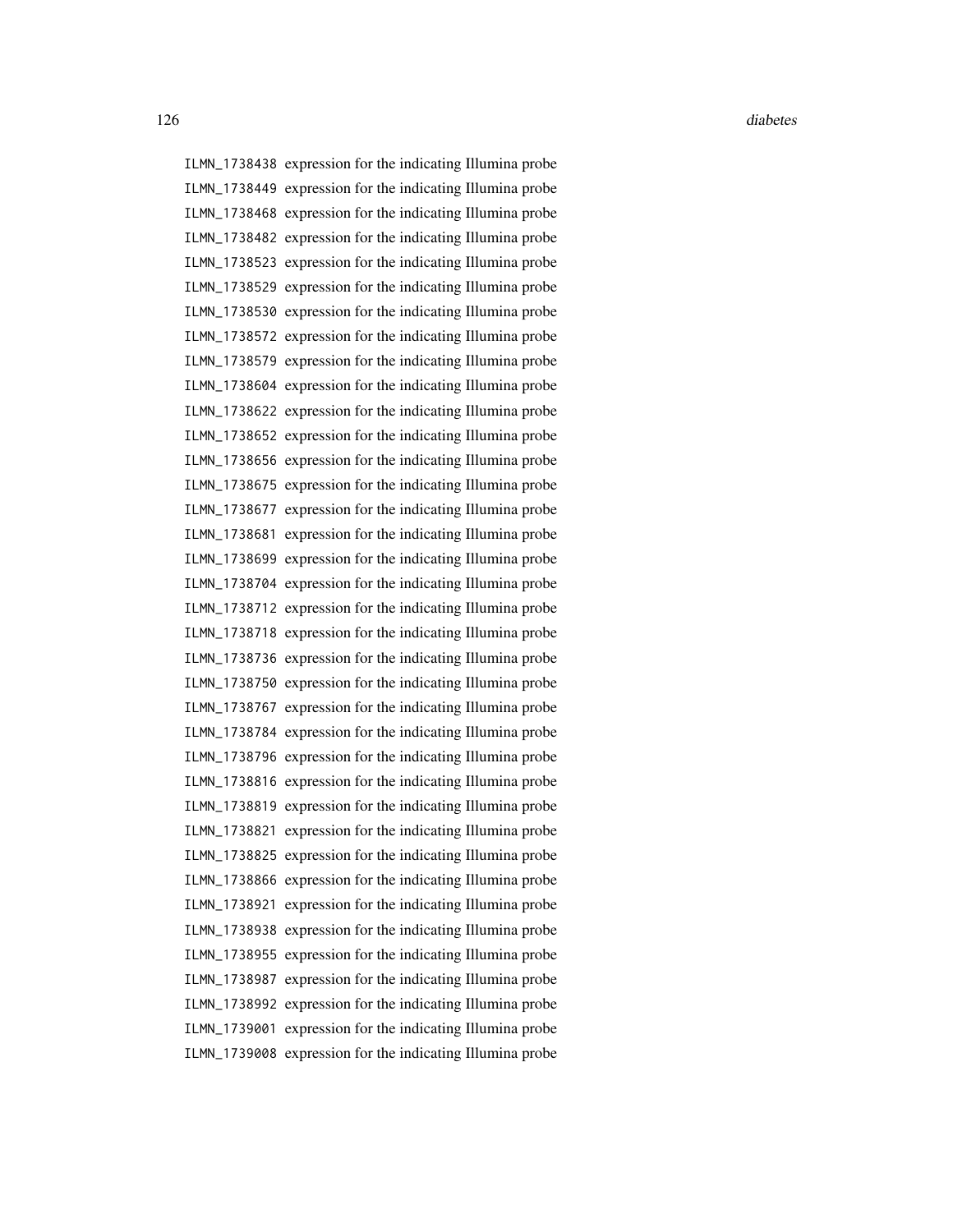ILMN\_1739032 expression for the indicating Illumina probe ILMN\_1739083 expression for the indicating Illumina probe ILMN\_1739151 expression for the indicating Illumina probe ILMN\_1739154 expression for the indicating Illumina probe ILMN\_1739156 expression for the indicating Illumina probe ILMN\_1739199 expression for the indicating Illumina probe ILMN\_1739210 expression for the indicating Illumina probe ILMN\_1739236 expression for the indicating Illumina probe ILMN\_1739238 expression for the indicating Illumina probe ILMN\_1739253 expression for the indicating Illumina probe ILMN\_1739257 expression for the indicating Illumina probe ILMN\_1739259 expression for the indicating Illumina probe ILMN\_1739274 expression for the indicating Illumina probe ILMN\_1739283 expression for the indicating Illumina probe ILMN\_1739297 expression for the indicating Illumina probe ILMN\_1739345 expression for the indicating Illumina probe ILMN\_1739397 expression for the indicating Illumina probe ILMN\_1739428 expression for the indicating Illumina probe ILMN\_1739441 expression for the indicating Illumina probe ILMN\_1739450 expression for the indicating Illumina probe ILMN\_1739454 expression for the indicating Illumina probe ILMN\_1739497 expression for the indicating Illumina probe ILMN\_1739541 expression for the indicating Illumina probe ILMN\_1739558 expression for the indicating Illumina probe ILMN\_1739573 expression for the indicating Illumina probe ILMN\_1739576 expression for the indicating Illumina probe ILMN\_1739586 expression for the indicating Illumina probe ILMN\_1739587 expression for the indicating Illumina probe ILMN\_1739594 expression for the indicating Illumina probe ILMN\_1739618 expression for the indicating Illumina probe ILMN\_1739622 expression for the indicating Illumina probe ILMN\_1739641 expression for the indicating Illumina probe ILMN\_1739683 expression for the indicating Illumina probe ILMN\_1739726 expression for the indicating Illumina probe ILMN\_1739734 expression for the indicating Illumina probe ILMN\_1739749 expression for the indicating Illumina probe ILMN\_1739751 expression for the indicating Illumina probe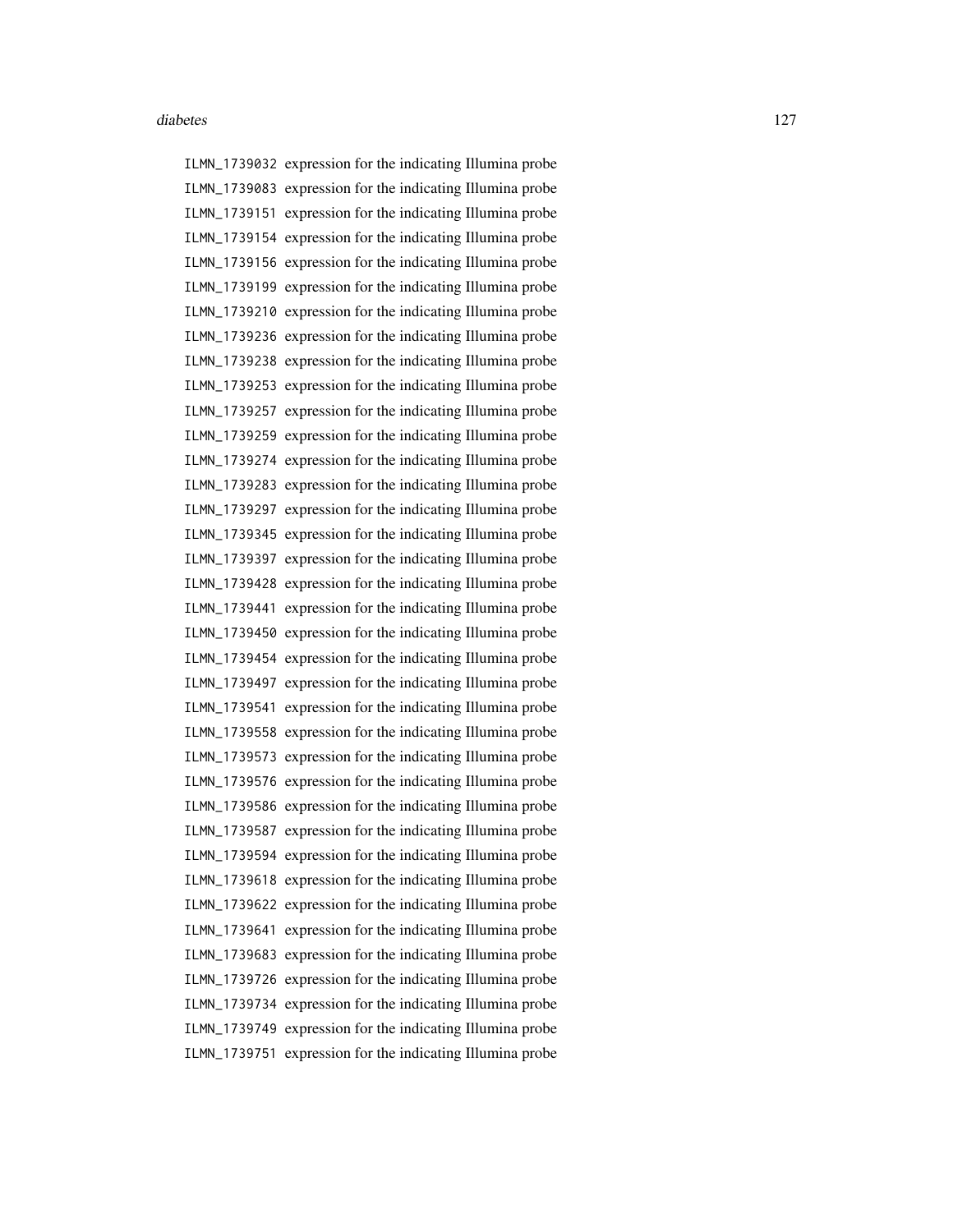ILMN\_1739792 expression for the indicating Illumina probe ILMN\_1739794 expression for the indicating Illumina probe ILMN\_1739798 expression for the indicating Illumina probe ILMN\_1739805 expression for the indicating Illumina probe ILMN\_1739815 expression for the indicating Illumina probe ILMN\_1739821 expression for the indicating Illumina probe ILMN\_1739840 expression for the indicating Illumina probe ILMN\_1739847 expression for the indicating Illumina probe ILMN\_1739854 expression for the indicating Illumina probe ILMN\_1739876 expression for the indicating Illumina probe ILMN\_1739885 expression for the indicating Illumina probe ILMN\_1739914 expression for the indicating Illumina probe ILMN\_1739942 expression for the indicating Illumina probe ILMN\_1739946 expression for the indicating Illumina probe ILMN\_1739967 expression for the indicating Illumina probe ILMN\_1739985 expression for the indicating Illumina probe ILMN\_1739987 expression for the indicating Illumina probe ILMN\_1740005 expression for the indicating Illumina probe ILMN\_1740010 expression for the indicating Illumina probe ILMN\_1740015 expression for the indicating Illumina probe ILMN\_1740104 expression for the indicating Illumina probe ILMN\_1740155 expression for the indicating Illumina probe ILMN\_1740160 expression for the indicating Illumina probe ILMN\_1740161 expression for the indicating Illumina probe ILMN\_1740165 expression for the indicating Illumina probe ILMN\_1740170 expression for the indicating Illumina probe ILMN\_1740180 expression for the indicating Illumina probe ILMN\_1740185 expression for the indicating Illumina probe ILMN\_1740216 expression for the indicating Illumina probe ILMN\_1740217 expression for the indicating Illumina probe ILMN\_1740234 expression for the indicating Illumina probe ILMN\_1740265 expression for the indicating Illumina probe ILMN\_1740276 expression for the indicating Illumina probe ILMN\_1740298 expression for the indicating Illumina probe ILMN\_1740319 expression for the indicating Illumina probe ILMN\_1740351 expression for the indicating Illumina probe ILMN\_1740385 expression for the indicating Illumina probe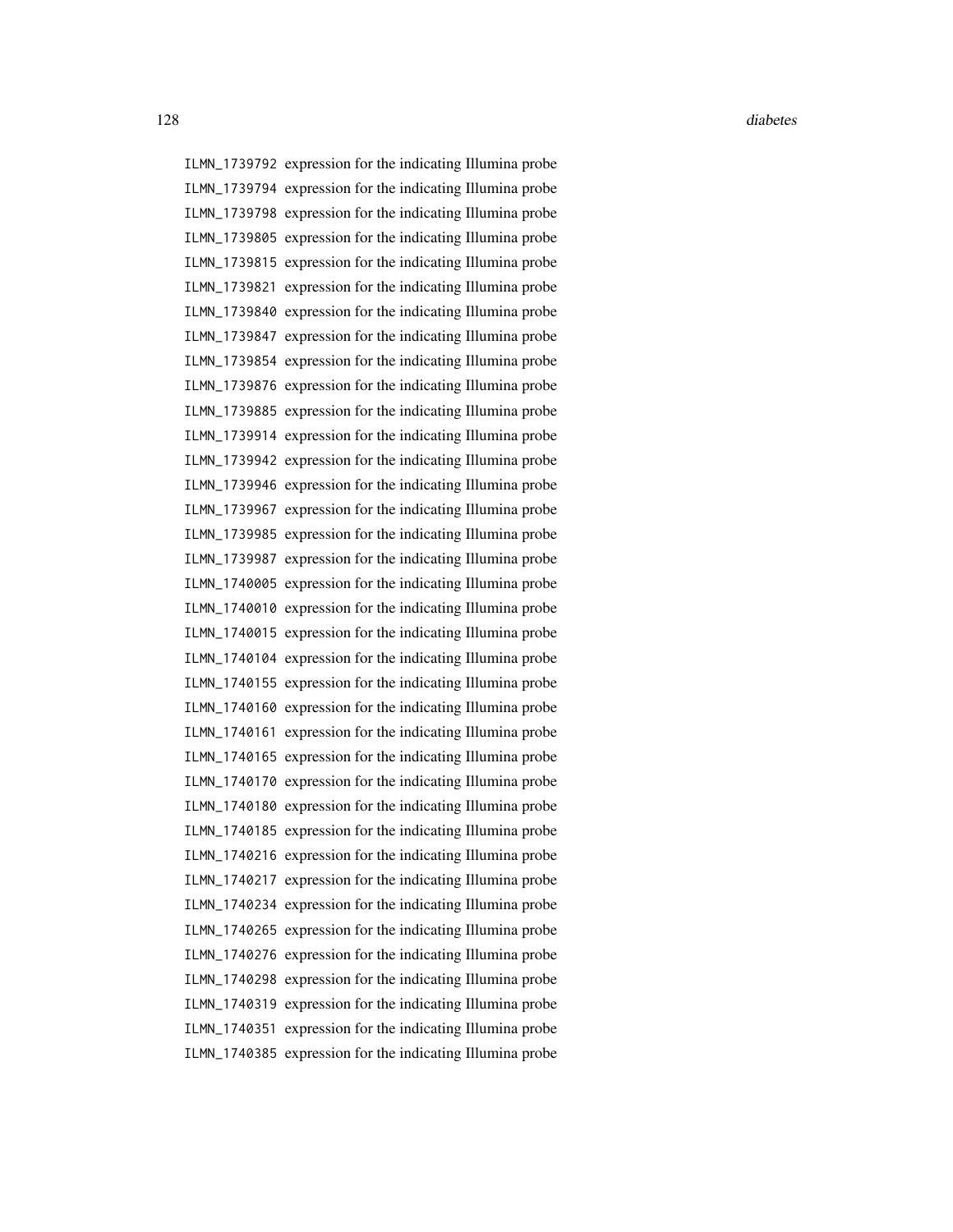ILMN\_1740395 expression for the indicating Illumina probe ILMN\_1740429 expression for the indicating Illumina probe ILMN\_1740430 expression for the indicating Illumina probe ILMN\_1740441 expression for the indicating Illumina probe ILMN\_1740466 expression for the indicating Illumina probe ILMN\_1740487 expression for the indicating Illumina probe ILMN\_1740490 expression for the indicating Illumina probe ILMN\_1740493 expression for the indicating Illumina probe ILMN\_1740494 expression for the indicating Illumina probe ILMN\_1740523 expression for the indicating Illumina probe ILMN\_1740587 expression for the indicating Illumina probe ILMN\_1740604 expression for the indicating Illumina probe ILMN\_1740633 expression for the indicating Illumina probe ILMN\_1740716 expression for the indicating Illumina probe ILMN\_1740737 expression for the indicating Illumina probe ILMN\_1740742 expression for the indicating Illumina probe ILMN\_1740749 expression for the indicating Illumina probe ILMN\_1740752 expression for the indicating Illumina probe ILMN\_1740772 expression for the indicating Illumina probe ILMN\_1740819 expression for the indicating Illumina probe ILMN\_1740842 expression for the indicating Illumina probe ILMN\_1740864 expression for the indicating Illumina probe ILMN\_1740875 expression for the indicating Illumina probe ILMN\_1740903 expression for the indicating Illumina probe ILMN\_1740917 expression for the indicating Illumina probe ILMN\_1740927 expression for the indicating Illumina probe ILMN\_1741003 expression for the indicating Illumina probe ILMN\_1741005 expression for the indicating Illumina probe ILMN\_1741007 expression for the indicating Illumina probe ILMN\_1741032 expression for the indicating Illumina probe ILMN\_1741054 expression for the indicating Illumina probe ILMN\_1741131 expression for the indicating Illumina probe ILMN\_1741133 expression for the indicating Illumina probe ILMN\_1741134 expression for the indicating Illumina probe ILMN\_1741143 expression for the indicating Illumina probe ILMN\_1741148 expression for the indicating Illumina probe ILMN\_1741159 expression for the indicating Illumina probe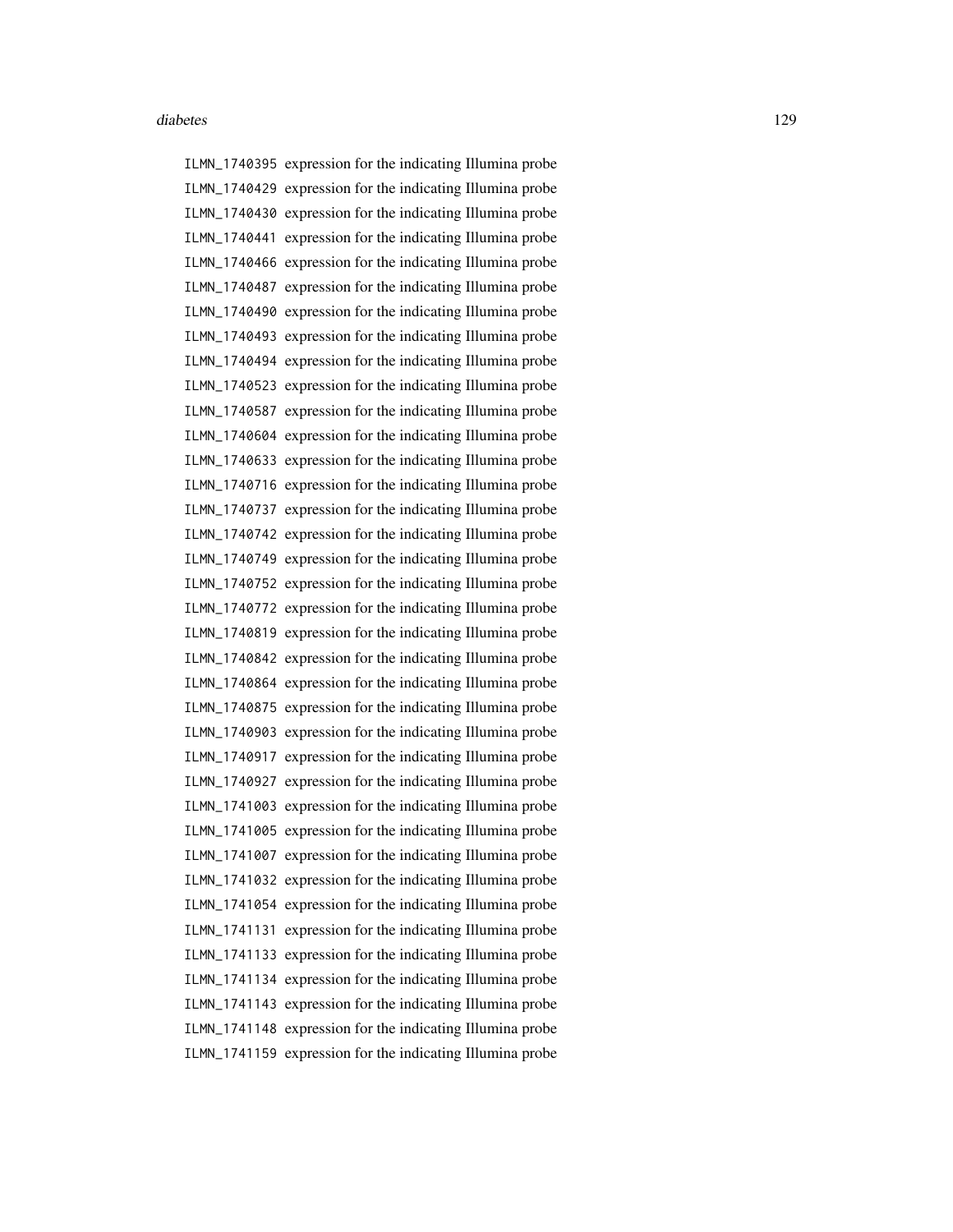ILMN\_1741165 expression for the indicating Illumina probe ILMN\_1741171 expression for the indicating Illumina probe ILMN\_1741176 expression for the indicating Illumina probe ILMN\_1741180 expression for the indicating Illumina probe ILMN\_1741200 expression for the indicating Illumina probe ILMN\_1741204 expression for the indicating Illumina probe ILMN\_1741219 expression for the indicating Illumina probe ILMN\_1741244 expression for the indicating Illumina probe ILMN\_1741264 expression for the indicating Illumina probe ILMN\_1741281 expression for the indicating Illumina probe ILMN\_1741295 expression for the indicating Illumina probe ILMN\_1741334 expression for the indicating Illumina probe ILMN\_1741356 expression for the indicating Illumina probe ILMN\_1741371 expression for the indicating Illumina probe ILMN\_1741389 expression for the indicating Illumina probe ILMN\_1741398 expression for the indicating Illumina probe ILMN\_1741406 expression for the indicating Illumina probe ILMN\_1741422 expression for the indicating Illumina probe ILMN\_1741440 expression for the indicating Illumina probe ILMN\_1741459 expression for the indicating Illumina probe ILMN\_1741475 expression for the indicating Illumina probe ILMN\_1741477 expression for the indicating Illumina probe ILMN\_1741483 expression for the indicating Illumina probe ILMN\_1741491 expression for the indicating Illumina probe ILMN\_1741564 expression for the indicating Illumina probe ILMN\_1741572 expression for the indicating Illumina probe ILMN\_1741585 expression for the indicating Illumina probe ILMN\_1741594 expression for the indicating Illumina probe ILMN\_1741599 expression for the indicating Illumina probe ILMN\_1741613 expression for the indicating Illumina probe ILMN\_1741617 expression for the indicating Illumina probe ILMN\_1741632 expression for the indicating Illumina probe ILMN\_1741684 expression for the indicating Illumina probe ILMN\_1741719 expression for the indicating Illumina probe ILMN\_1741736 expression for the indicating Illumina probe ILMN\_1741755 expression for the indicating Illumina probe ILMN\_1741780 expression for the indicating Illumina probe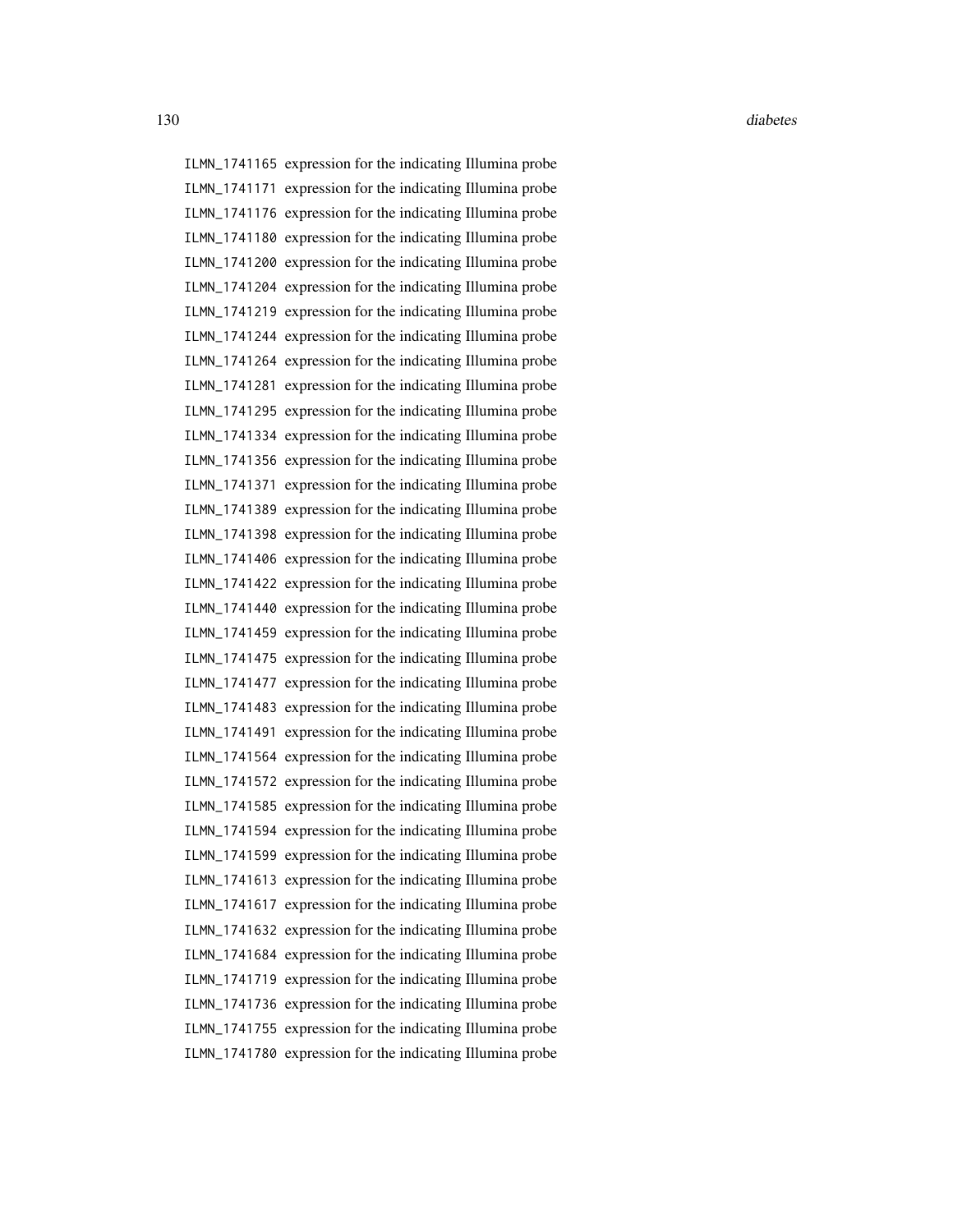ILMN\_1741841 expression for the indicating Illumina probe ILMN\_1741917 expression for the indicating Illumina probe ILMN\_1741942 expression for the indicating Illumina probe ILMN\_1741954 expression for the indicating Illumina probe ILMN\_1741957 expression for the indicating Illumina probe ILMN\_1741985 expression for the indicating Illumina probe ILMN\_1742001 expression for the indicating Illumina probe ILMN\_1742003 expression for the indicating Illumina probe ILMN\_1742025 expression for the indicating Illumina probe ILMN\_1742026 expression for the indicating Illumina probe ILMN\_1742074 expression for the indicating Illumina probe ILMN\_1742109 expression for the indicating Illumina probe ILMN\_1742145 expression for the indicating Illumina probe ILMN\_1742147 expression for the indicating Illumina probe ILMN\_1742166 expression for the indicating Illumina probe ILMN\_1742187 expression for the indicating Illumina probe ILMN\_1742218 expression for the indicating Illumina probe ILMN\_1742224 expression for the indicating Illumina probe ILMN\_1742230 expression for the indicating Illumina probe ILMN\_1742238 expression for the indicating Illumina probe ILMN\_1742318 expression for the indicating Illumina probe ILMN\_1742379 expression for the indicating Illumina probe ILMN\_1742380 expression for the indicating Illumina probe ILMN\_1742382 expression for the indicating Illumina probe ILMN\_1742410 expression for the indicating Illumina probe ILMN\_1742427 expression for the indicating Illumina probe ILMN\_1742432 expression for the indicating Illumina probe ILMN\_1742450 expression for the indicating Illumina probe ILMN\_1742456 expression for the indicating Illumina probe ILMN\_1742461 expression for the indicating Illumina probe ILMN\_1742467 expression for the indicating Illumina probe ILMN\_1742521 expression for the indicating Illumina probe ILMN\_1742534 expression for the indicating Illumina probe ILMN\_1742541 expression for the indicating Illumina probe ILMN\_1742544 expression for the indicating Illumina probe ILMN\_1742547 expression for the indicating Illumina probe ILMN\_1742548 expression for the indicating Illumina probe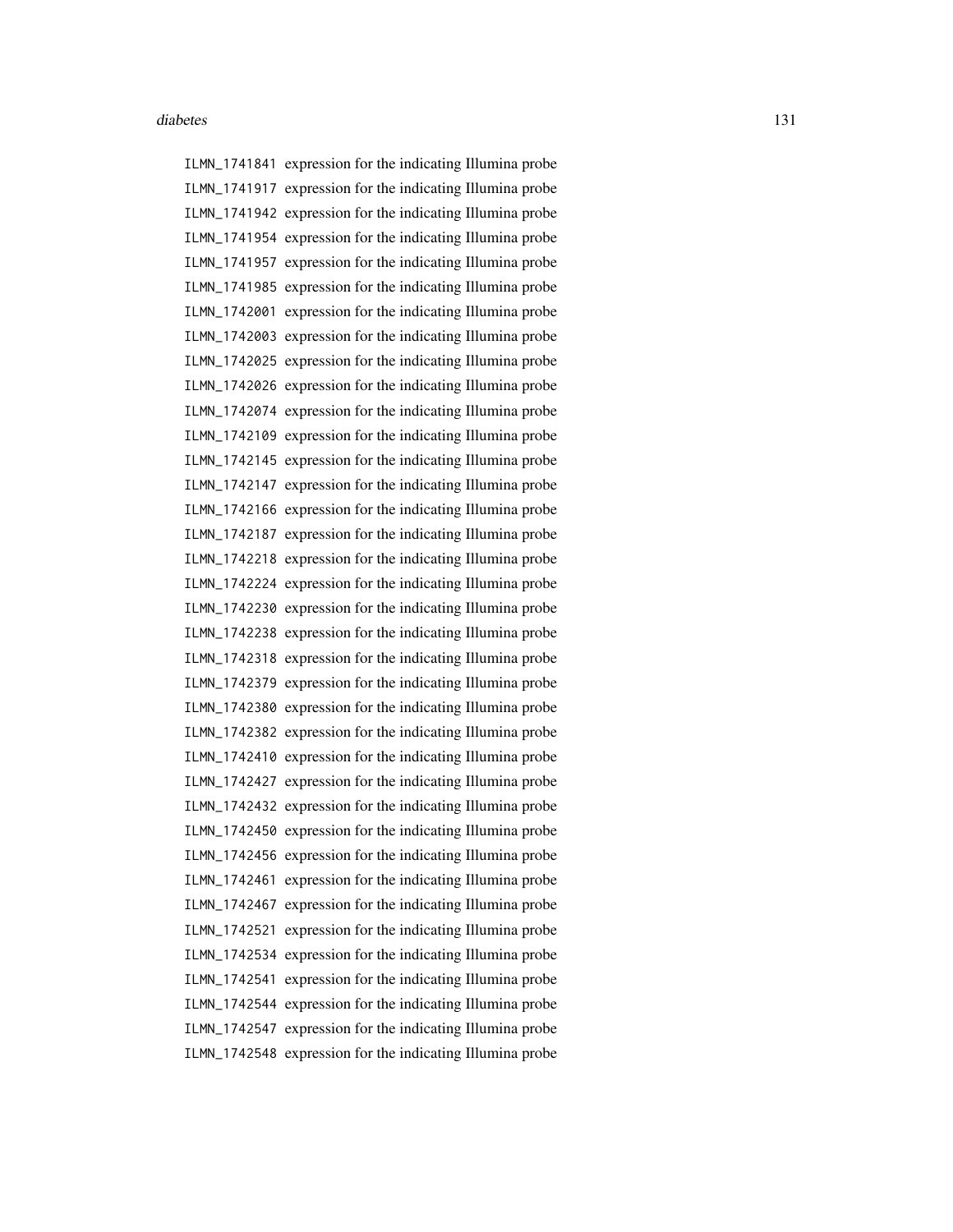ILMN\_1742569 expression for the indicating Illumina probe ILMN\_1742577 expression for the indicating Illumina probe ILMN\_1742578 expression for the indicating Illumina probe ILMN\_1742611 expression for the indicating Illumina probe ILMN\_1742618 expression for the indicating Illumina probe ILMN\_1742705 expression for the indicating Illumina probe ILMN\_1742731 expression for the indicating Illumina probe ILMN\_1742782 expression for the indicating Illumina probe ILMN\_1742789 expression for the indicating Illumina probe ILMN\_1742798 expression for the indicating Illumina probe ILMN\_1742813 expression for the indicating Illumina probe ILMN\_1742827 expression for the indicating Illumina probe ILMN\_1742889 expression for the indicating Illumina probe ILMN\_1742917 expression for the indicating Illumina probe ILMN\_1742935 expression for the indicating Illumina probe ILMN\_1742947 expression for the indicating Illumina probe ILMN\_1743032 expression for the indicating Illumina probe ILMN\_1743034 expression for the indicating Illumina probe ILMN\_1743046 expression for the indicating Illumina probe ILMN\_1743049 expression for the indicating Illumina probe ILMN\_1743065 expression for the indicating Illumina probe ILMN\_1743067 expression for the indicating Illumina probe ILMN\_1743103 expression for the indicating Illumina probe ILMN\_1743104 expression for the indicating Illumina probe ILMN\_1743131 expression for the indicating Illumina probe ILMN\_1743137 expression for the indicating Illumina probe ILMN\_1743187 expression for the indicating Illumina probe ILMN\_1743199 expression for the indicating Illumina probe ILMN\_1743204 expression for the indicating Illumina probe ILMN\_1743205 expression for the indicating Illumina probe ILMN\_1743219 expression for the indicating Illumina probe ILMN\_1743232 expression for the indicating Illumina probe ILMN\_1743241 expression for the indicating Illumina probe ILMN\_1743290 expression for the indicating Illumina probe ILMN\_1743299 expression for the indicating Illumina probe ILMN\_1743303 expression for the indicating Illumina probe ILMN\_1743316 expression for the indicating Illumina probe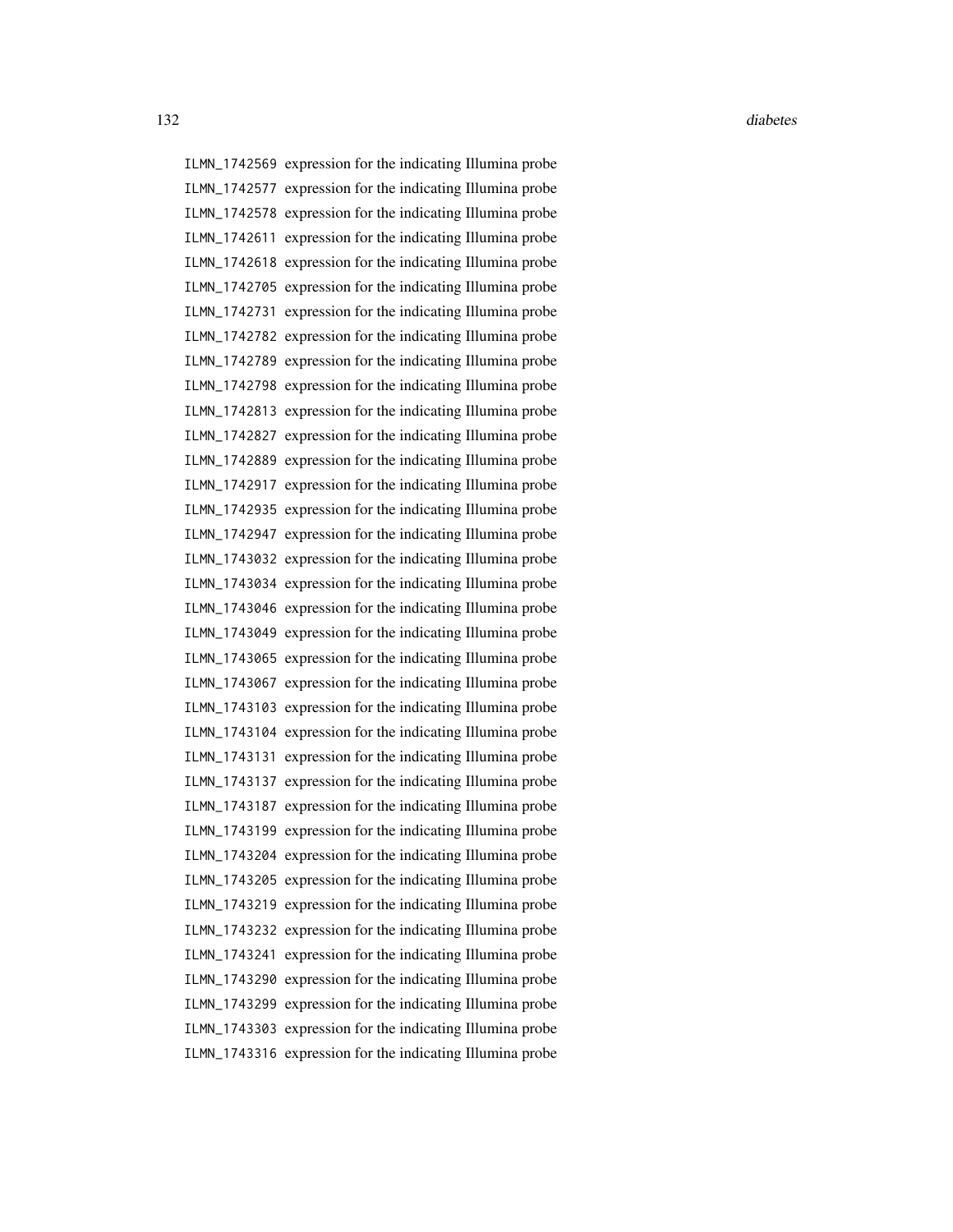ILMN\_1743340 expression for the indicating Illumina probe ILMN\_1743347 expression for the indicating Illumina probe ILMN\_1743352 expression for the indicating Illumina probe ILMN\_1743357 expression for the indicating Illumina probe ILMN\_1743373 expression for the indicating Illumina probe ILMN\_1743396 expression for the indicating Illumina probe ILMN\_1743427 expression for the indicating Illumina probe ILMN\_1743432 expression for the indicating Illumina probe ILMN\_1743456 expression for the indicating Illumina probe ILMN\_1743499 expression for the indicating Illumina probe ILMN\_1743570 expression for the indicating Illumina probe ILMN\_1743579 expression for the indicating Illumina probe ILMN\_1743582 expression for the indicating Illumina probe ILMN\_1743583 expression for the indicating Illumina probe ILMN\_1743643 expression for the indicating Illumina probe ILMN\_1743646 expression for the indicating Illumina probe ILMN\_1743655 expression for the indicating Illumina probe ILMN\_1743662 expression for the indicating Illumina probe ILMN\_1743677 expression for the indicating Illumina probe ILMN\_1743747 expression for the indicating Illumina probe ILMN\_1743755 expression for the indicating Illumina probe ILMN\_1743763 expression for the indicating Illumina probe ILMN\_1743767 expression for the indicating Illumina probe ILMN\_1743770 expression for the indicating Illumina probe ILMN\_1743783 expression for the indicating Illumina probe ILMN\_1743806 expression for the indicating Illumina probe ILMN\_1743829 expression for the indicating Illumina probe ILMN\_1743836 expression for the indicating Illumina probe ILMN\_1743910 expression for the indicating Illumina probe ILMN\_1743911 expression for the indicating Illumina probe ILMN\_1743933 expression for the indicating Illumina probe ILMN\_1743939 expression for the indicating Illumina probe ILMN\_1743966 expression for the indicating Illumina probe ILMN\_1743992 expression for the indicating Illumina probe ILMN\_1743995 expression for the indicating Illumina probe ILMN\_1744006 expression for the indicating Illumina probe ILMN\_1744023 expression for the indicating Illumina probe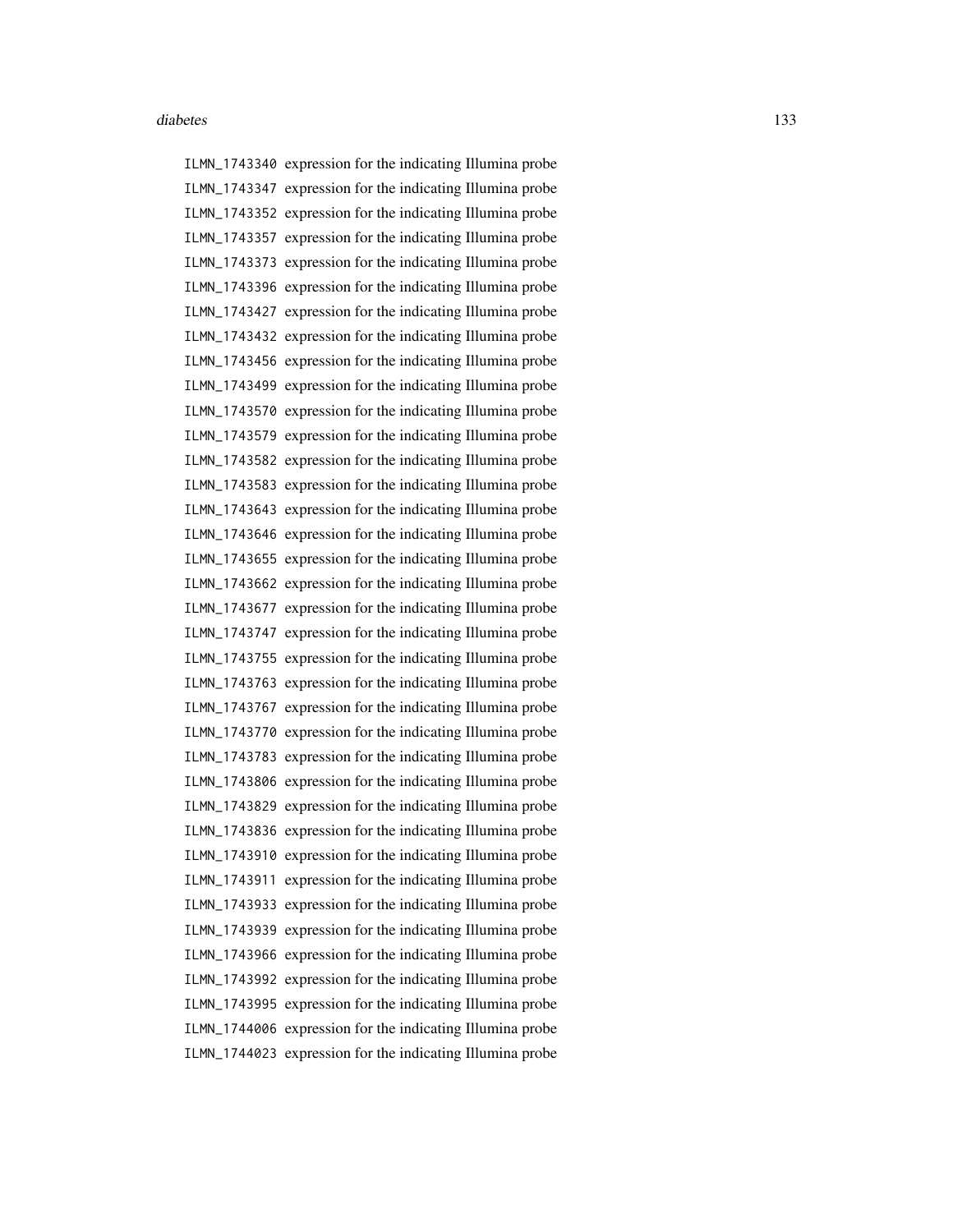ILMN\_1744034 expression for the indicating Illumina probe ILMN\_1744046 expression for the indicating Illumina probe ILMN\_1744068 expression for the indicating Illumina probe ILMN\_1744113 expression for the indicating Illumina probe ILMN\_1744138 expression for the indicating Illumina probe ILMN\_1744146 expression for the indicating Illumina probe ILMN\_1744147 expression for the indicating Illumina probe ILMN\_1744212 expression for the indicating Illumina probe ILMN\_1744239 expression for the indicating Illumina probe ILMN\_1744240 expression for the indicating Illumina probe ILMN\_1744252 expression for the indicating Illumina probe ILMN\_1744308 expression for the indicating Illumina probe ILMN\_1744316 expression for the indicating Illumina probe ILMN\_1744442 expression for the indicating Illumina probe ILMN\_1744471 expression for the indicating Illumina probe ILMN\_1744508 expression for the indicating Illumina probe ILMN\_1744517 expression for the indicating Illumina probe ILMN\_1744534 expression for the indicating Illumina probe ILMN\_1744628 expression for the indicating Illumina probe ILMN\_1744647 expression for the indicating Illumina probe ILMN\_1744649 expression for the indicating Illumina probe ILMN\_1744665 expression for the indicating Illumina probe ILMN\_1744676 expression for the indicating Illumina probe ILMN\_1744713 expression for the indicating Illumina probe ILMN\_1744725 expression for the indicating Illumina probe ILMN\_1744784 expression for the indicating Illumina probe ILMN\_1744794 expression for the indicating Illumina probe ILMN\_1744795 expression for the indicating Illumina probe ILMN\_1744822 expression for the indicating Illumina probe ILMN\_1744835 expression for the indicating Illumina probe ILMN\_1744862 expression for the indicating Illumina probe ILMN\_1744912 expression for the indicating Illumina probe ILMN\_1744949 expression for the indicating Illumina probe ILMN\_1744959 expression for the indicating Illumina probe ILMN\_1744963 expression for the indicating Illumina probe ILMN\_1744980 expression for the indicating Illumina probe ILMN\_1745034 expression for the indicating Illumina probe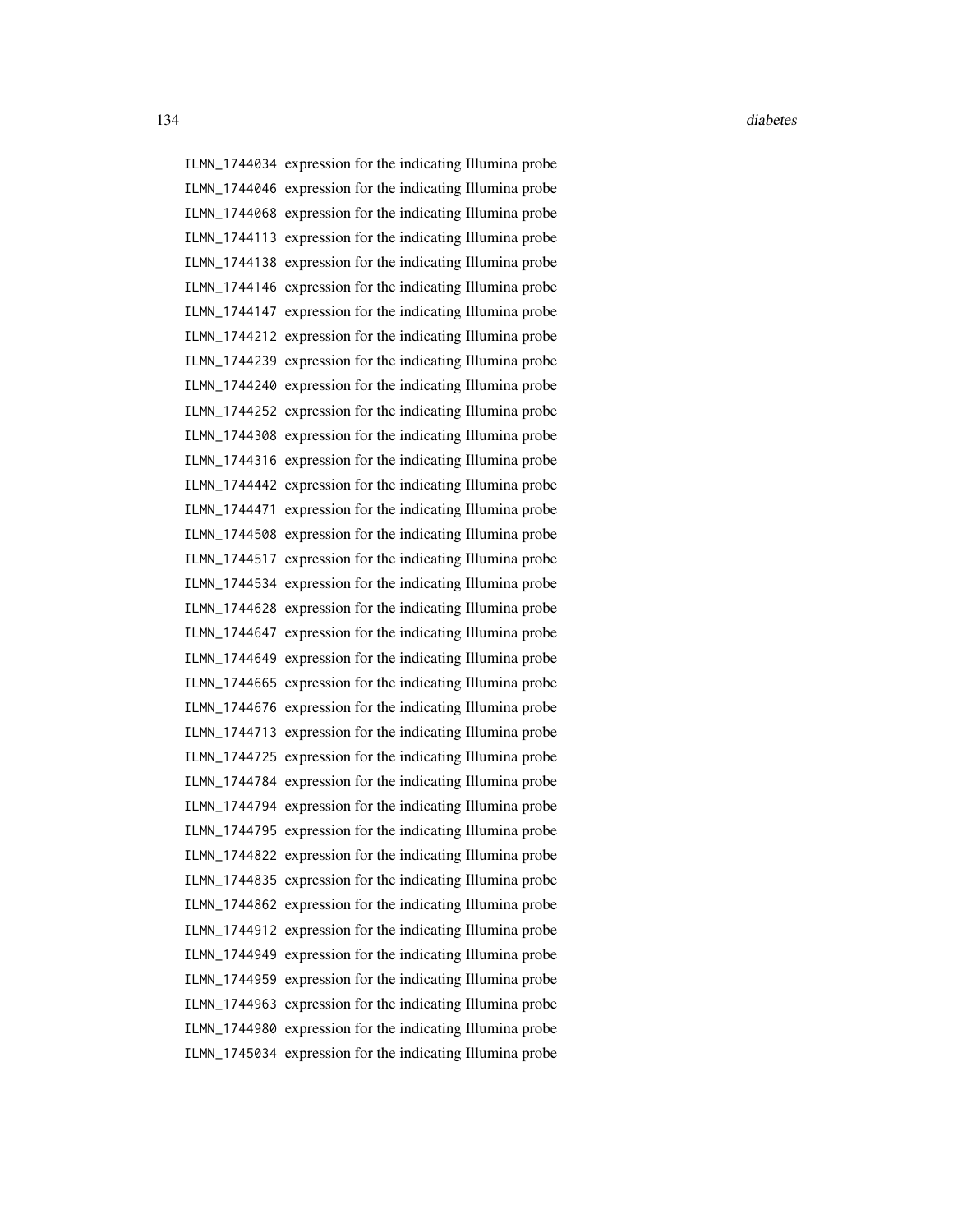ILMN\_1745049 expression for the indicating Illumina probe ILMN\_1745076 expression for the indicating Illumina probe ILMN\_1745103 expression for the indicating Illumina probe ILMN\_1745110 expression for the indicating Illumina probe ILMN\_1745112 expression for the indicating Illumina probe ILMN\_1745116 expression for the indicating Illumina probe ILMN\_1745148 expression for the indicating Illumina probe ILMN\_1745152 expression for the indicating Illumina probe ILMN\_1745172 expression for the indicating Illumina probe ILMN\_1745217 expression for the indicating Illumina probe ILMN\_1745223 expression for the indicating Illumina probe ILMN\_1745256 expression for the indicating Illumina probe ILMN\_1745262 expression for the indicating Illumina probe ILMN\_1745271 expression for the indicating Illumina probe ILMN\_1745282 expression for the indicating Illumina probe ILMN\_1745299 expression for the indicating Illumina probe ILMN\_1745329 expression for the indicating Illumina probe ILMN\_1745343 expression for the indicating Illumina probe ILMN\_1745365 expression for the indicating Illumina probe ILMN\_1745368 expression for the indicating Illumina probe ILMN\_1745374 expression for the indicating Illumina probe ILMN\_1745385 expression for the indicating Illumina probe ILMN\_1745389 expression for the indicating Illumina probe ILMN\_1745415 expression for the indicating Illumina probe ILMN\_1745447 expression for the indicating Illumina probe ILMN\_1745469 expression for the indicating Illumina probe ILMN\_1745471 expression for the indicating Illumina probe ILMN\_1745497 expression for the indicating Illumina probe ILMN\_1745501 expression for the indicating Illumina probe ILMN\_1745522 expression for the indicating Illumina probe ILMN\_1745573 expression for the indicating Illumina probe ILMN\_1745583 expression for the indicating Illumina probe ILMN\_1745623 expression for the indicating Illumina probe ILMN\_1745655 expression for the indicating Illumina probe ILMN\_1745686 expression for the indicating Illumina probe ILMN\_1745697 expression for the indicating Illumina probe ILMN\_1745724 expression for the indicating Illumina probe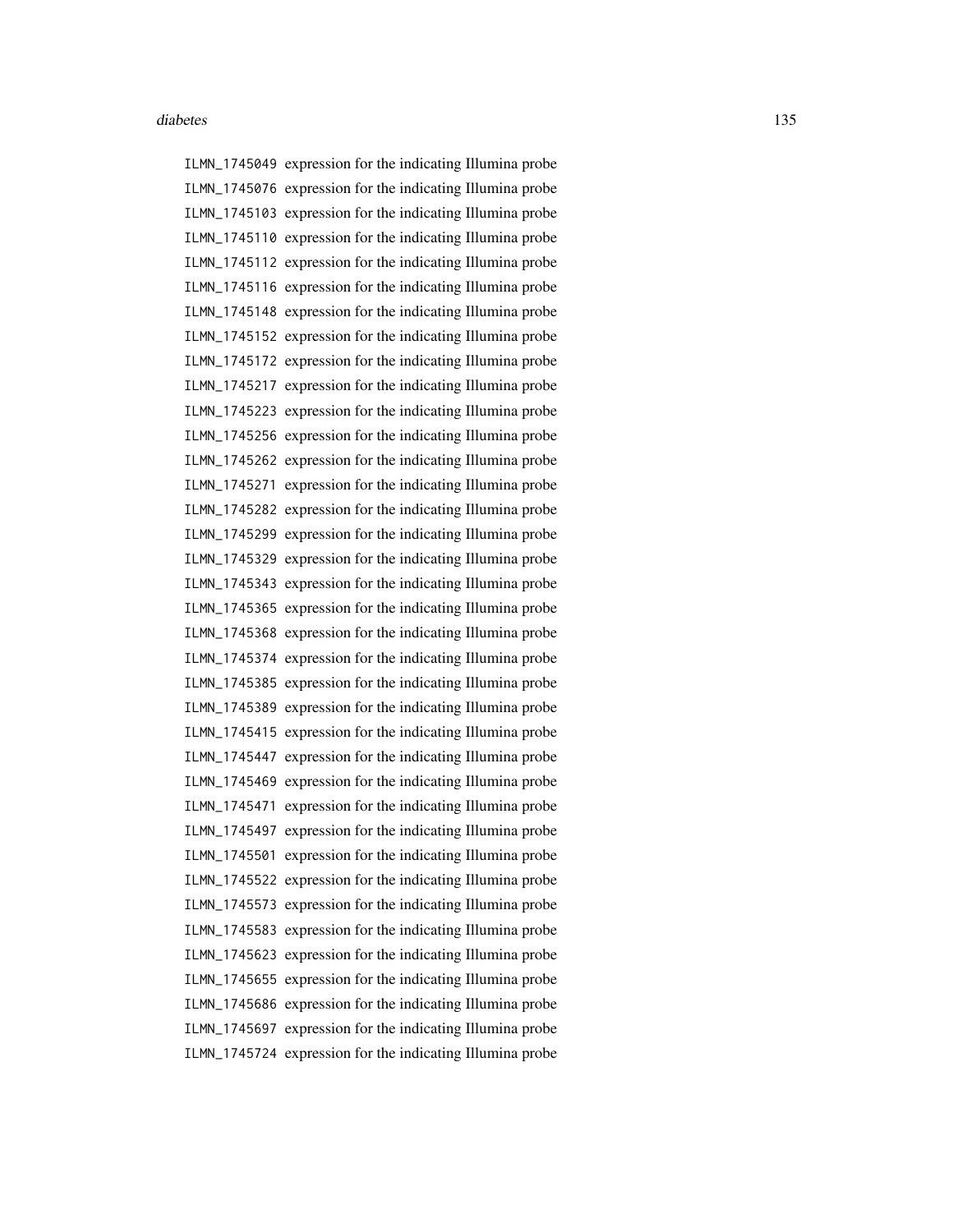ILMN\_1745737 expression for the indicating Illumina probe ILMN\_1745784 expression for the indicating Illumina probe ILMN\_1745787 expression for the indicating Illumina probe ILMN\_1745798 expression for the indicating Illumina probe ILMN\_1745806 expression for the indicating Illumina probe ILMN\_1745807 expression for the indicating Illumina probe ILMN\_1745811 expression for the indicating Illumina probe ILMN\_1745817 expression for the indicating Illumina probe ILMN\_1745849 expression for the indicating Illumina probe ILMN\_1745852 expression for the indicating Illumina probe ILMN\_1745860 expression for the indicating Illumina probe ILMN\_1745885 expression for the indicating Illumina probe ILMN\_1745887 expression for the indicating Illumina probe ILMN\_1745904 expression for the indicating Illumina probe ILMN\_1745946 expression for the indicating Illumina probe ILMN\_1745949 expression for the indicating Illumina probe ILMN\_1745954 expression for the indicating Illumina probe ILMN\_1745962 expression for the indicating Illumina probe ILMN\_1745963 expression for the indicating Illumina probe ILMN\_1745964 expression for the indicating Illumina probe ILMN\_1745991 expression for the indicating Illumina probe ILMN\_1745994 expression for the indicating Illumina probe ILMN\_1746012 expression for the indicating Illumina probe ILMN\_1746013 expression for the indicating Illumina probe ILMN\_1746031 expression for the indicating Illumina probe ILMN\_1746085 expression for the indicating Illumina probe ILMN\_1746090 expression for the indicating Illumina probe ILMN\_1746135 expression for the indicating Illumina probe ILMN\_1746137 expression for the indicating Illumina probe ILMN\_1746138 expression for the indicating Illumina probe ILMN\_1746148 expression for the indicating Illumina probe ILMN\_1746164 expression for the indicating Illumina probe ILMN\_1746206 expression for the indicating Illumina probe ILMN\_1746243 expression for the indicating Illumina probe ILMN\_1746257 expression for the indicating Illumina probe ILMN\_1746265 expression for the indicating Illumina probe ILMN\_1746276 expression for the indicating Illumina probe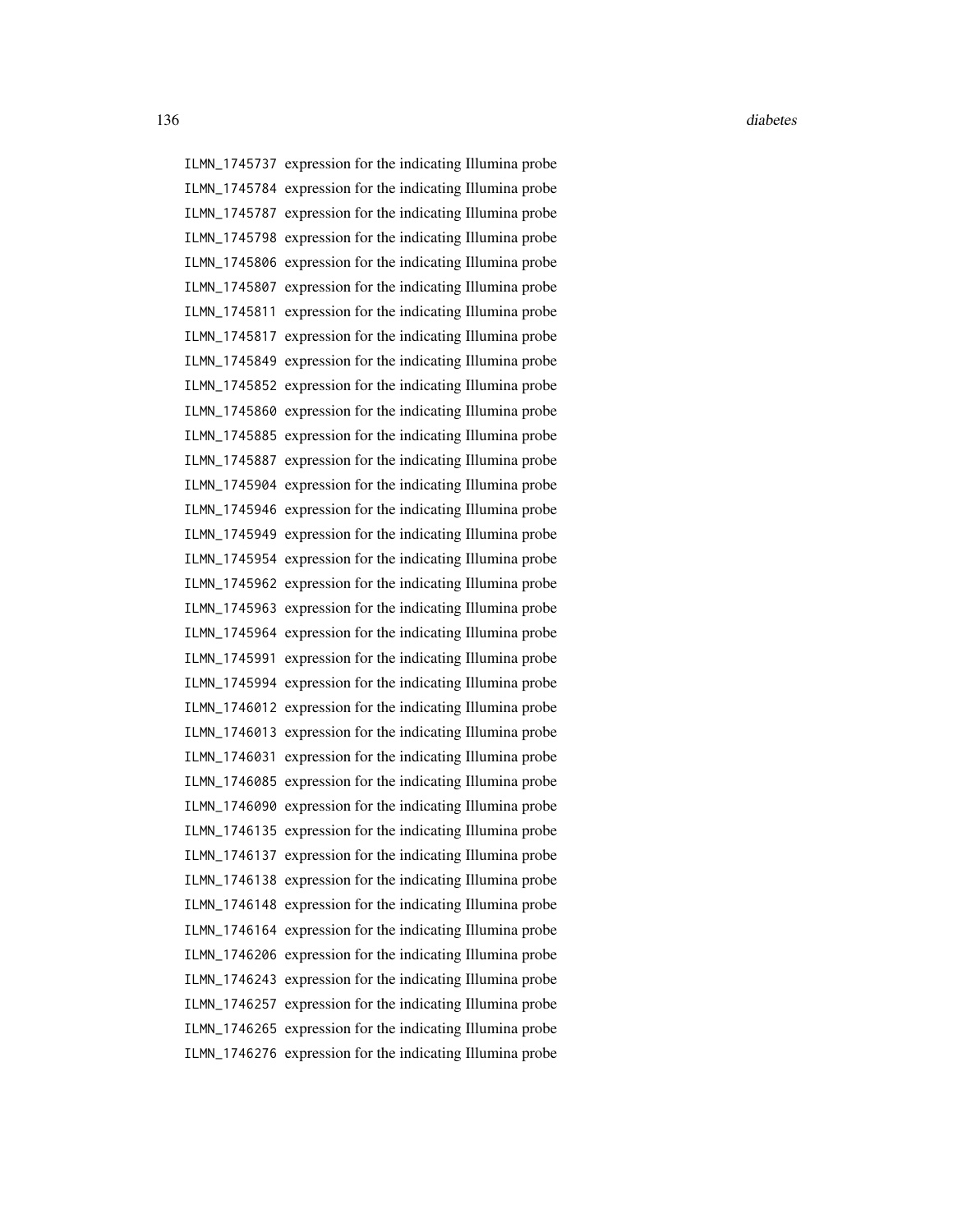ILMN\_1746317 expression for the indicating Illumina probe ILMN\_1746378 expression for the indicating Illumina probe ILMN\_1746393 expression for the indicating Illumina probe ILMN\_1746408 expression for the indicating Illumina probe ILMN\_1746426 expression for the indicating Illumina probe ILMN\_1746436 expression for the indicating Illumina probe ILMN\_1746457 expression for the indicating Illumina probe ILMN\_1746492 expression for the indicating Illumina probe ILMN\_1746494 expression for the indicating Illumina probe ILMN\_1746516 expression for the indicating Illumina probe ILMN\_1746517 expression for the indicating Illumina probe ILMN\_1746533 expression for the indicating Illumina probe ILMN\_1746561 expression for the indicating Illumina probe ILMN\_1746565 expression for the indicating Illumina probe ILMN\_1746578 expression for the indicating Illumina probe ILMN\_1746579 expression for the indicating Illumina probe ILMN\_1746588 expression for the indicating Illumina probe ILMN\_1746598 expression for the indicating Illumina probe ILMN\_1746618 expression for the indicating Illumina probe ILMN\_1746633 expression for the indicating Illumina probe ILMN\_1746664 expression for the indicating Illumina probe ILMN\_1746686 expression for the indicating Illumina probe ILMN\_1746696 expression for the indicating Illumina probe ILMN\_1746704 expression for the indicating Illumina probe ILMN\_1746720 expression for the indicating Illumina probe ILMN\_1746784 expression for the indicating Illumina probe ILMN\_1746788 expression for the indicating Illumina probe ILMN\_1746819 expression for the indicating Illumina probe ILMN\_1746832 expression for the indicating Illumina probe ILMN\_1746836 expression for the indicating Illumina probe ILMN\_1746856 expression for the indicating Illumina probe ILMN\_1746883 expression for the indicating Illumina probe ILMN\_1746888 expression for the indicating Illumina probe ILMN\_1746968 expression for the indicating Illumina probe ILMN\_1746986 expression for the indicating Illumina probe ILMN\_1747016 expression for the indicating Illumina probe ILMN\_1747020 expression for the indicating Illumina probe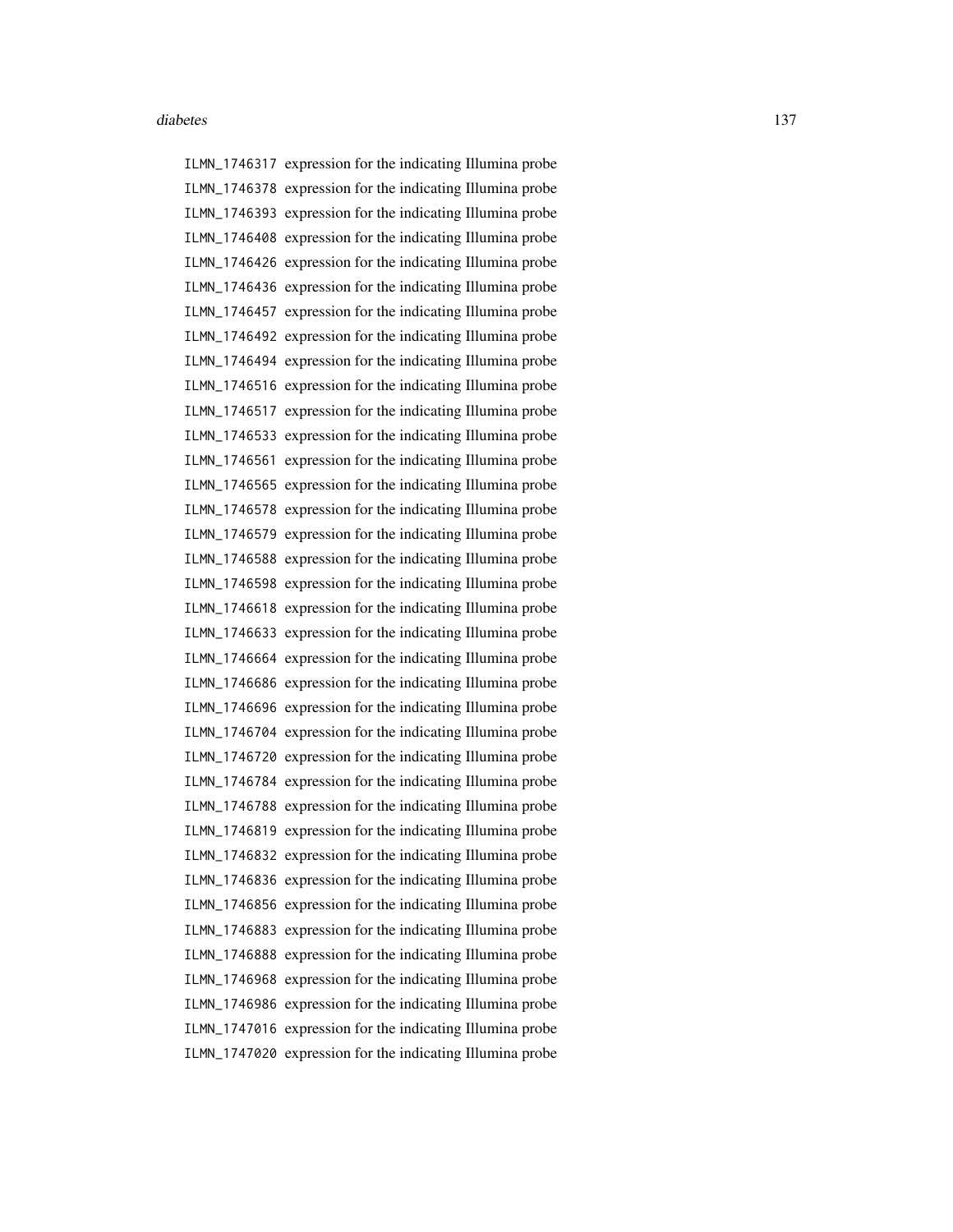ILMN\_1747052 expression for the indicating Illumina probe ILMN\_1747058 expression for the indicating Illumina probe ILMN\_1747078 expression for the indicating Illumina probe ILMN\_1747099 expression for the indicating Illumina probe ILMN\_1747146 expression for the indicating Illumina probe ILMN\_1747160 expression for the indicating Illumina probe ILMN\_1747184 expression for the indicating Illumina probe ILMN\_1747192 expression for the indicating Illumina probe ILMN\_1747195 expression for the indicating Illumina probe ILMN\_1747204 expression for the indicating Illumina probe ILMN\_1747205 expression for the indicating Illumina probe ILMN\_1747241 expression for the indicating Illumina probe ILMN\_1747251 expression for the indicating Illumina probe ILMN\_1747271 expression for the indicating Illumina probe ILMN\_1747281 expression for the indicating Illumina probe ILMN\_1747303 expression for the indicating Illumina probe ILMN\_1747305 expression for the indicating Illumina probe ILMN\_1747344 expression for the indicating Illumina probe ILMN\_1747451 expression for the indicating Illumina probe ILMN\_1747460 expression for the indicating Illumina probe ILMN\_1747504 expression for the indicating Illumina probe ILMN\_1747506 expression for the indicating Illumina probe ILMN\_1747546 expression for the indicating Illumina probe ILMN\_1747556 expression for the indicating Illumina probe ILMN\_1747577 expression for the indicating Illumina probe ILMN\_1747580 expression for the indicating Illumina probe ILMN\_1747589 expression for the indicating Illumina probe ILMN\_1747598 expression for the indicating Illumina probe ILMN\_1747622 expression for the indicating Illumina probe ILMN\_1747627 expression for the indicating Illumina probe ILMN\_1747630 expression for the indicating Illumina probe ILMN\_1747650 expression for the indicating Illumina probe ILMN\_1747665 expression for the indicating Illumina probe ILMN\_1747697 expression for the indicating Illumina probe ILMN\_1747744 expression for the indicating Illumina probe ILMN\_1747775 expression for the indicating Illumina probe ILMN\_1747857 expression for the indicating Illumina probe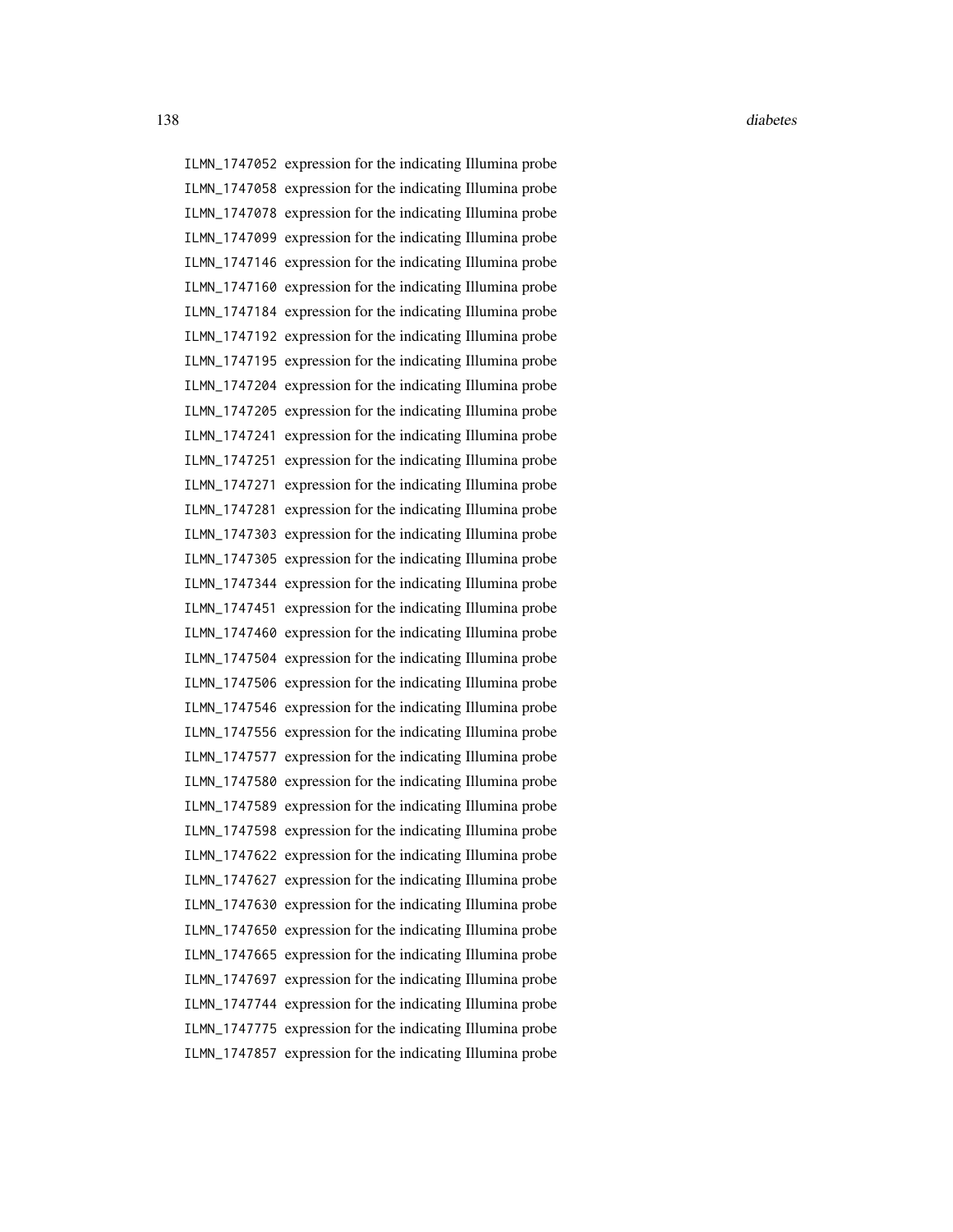ILMN\_1747870 expression for the indicating Illumina probe ILMN\_1747903 expression for the indicating Illumina probe ILMN\_1747934 expression for the indicating Illumina probe ILMN\_1747935 expression for the indicating Illumina probe ILMN\_1747968 expression for the indicating Illumina probe ILMN\_1748018 expression for the indicating Illumina probe ILMN\_1748034 expression for the indicating Illumina probe ILMN\_1748057 expression for the indicating Illumina probe ILMN\_1748077 expression for the indicating Illumina probe ILMN\_1748090 expression for the indicating Illumina probe ILMN\_1748093 expression for the indicating Illumina probe ILMN\_1748109 expression for the indicating Illumina probe ILMN\_1748124 expression for the indicating Illumina probe ILMN\_1748150 expression for the indicating Illumina probe ILMN\_1748221 expression for the indicating Illumina probe ILMN\_1748271 expression for the indicating Illumina probe ILMN\_1748283 expression for the indicating Illumina probe ILMN\_1748291 expression for the indicating Illumina probe ILMN\_1748323 expression for the indicating Illumina probe ILMN\_1748352 expression for the indicating Illumina probe ILMN\_1748427 expression for the indicating Illumina probe ILMN\_1748438 expression for the indicating Illumina probe ILMN\_1748450 expression for the indicating Illumina probe ILMN\_1748473 expression for the indicating Illumina probe ILMN\_1748476 expression for the indicating Illumina probe ILMN\_1748481 expression for the indicating Illumina probe ILMN\_1748488 expression for the indicating Illumina probe ILMN\_1748529 expression for the indicating Illumina probe ILMN\_1748546 expression for the indicating Illumina probe ILMN\_1748591 expression for the indicating Illumina probe ILMN\_1748616 expression for the indicating Illumina probe ILMN\_1748625 expression for the indicating Illumina probe ILMN\_1748650 expression for the indicating Illumina probe ILMN\_1748651 expression for the indicating Illumina probe ILMN\_1748685 expression for the indicating Illumina probe ILMN\_1748694 expression for the indicating Illumina probe ILMN\_1748707 expression for the indicating Illumina probe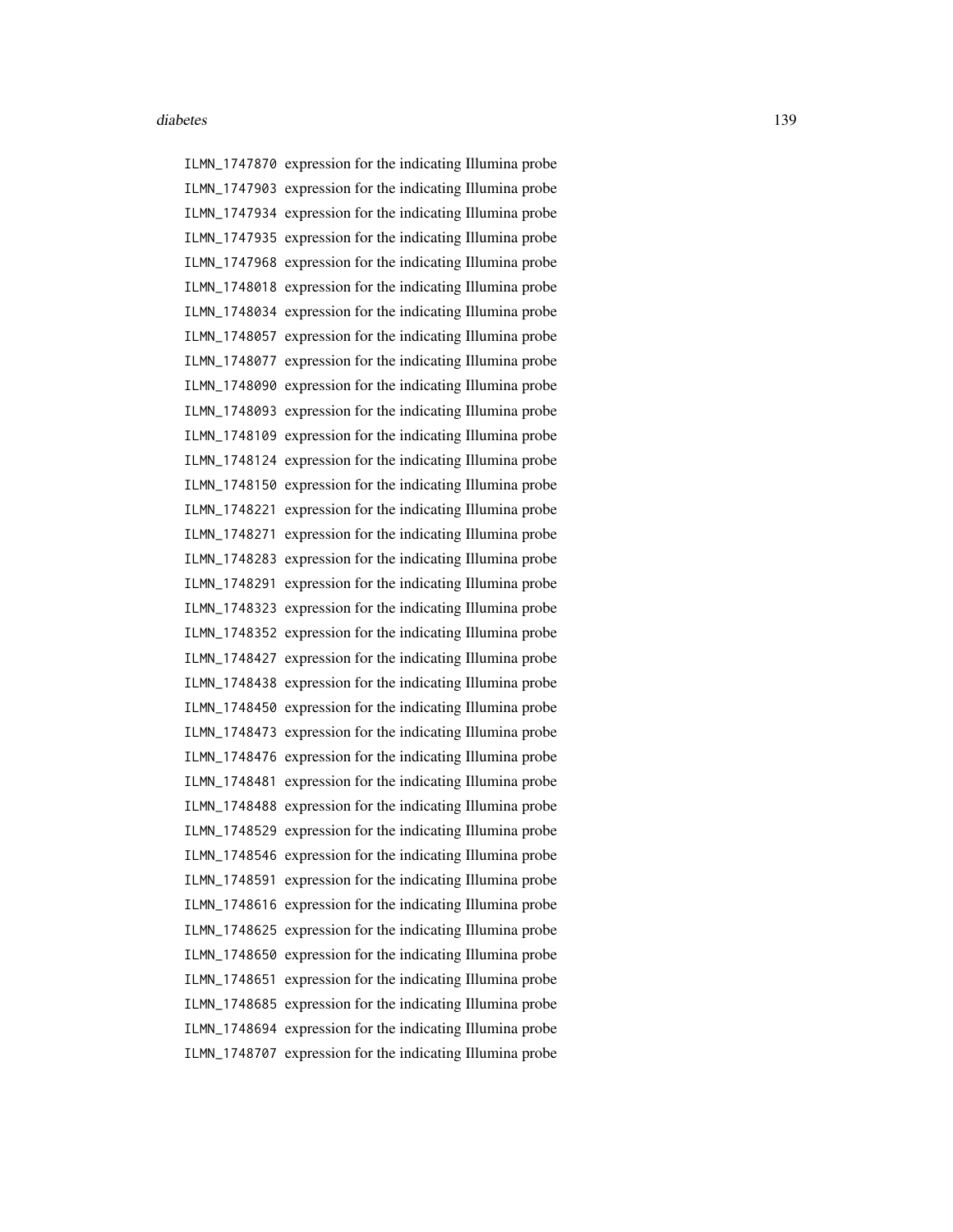ILMN\_1748730 expression for the indicating Illumina probe ILMN\_1748770 expression for the indicating Illumina probe ILMN\_1748797 expression for the indicating Illumina probe ILMN\_1748819 expression for the indicating Illumina probe ILMN\_1748823 expression for the indicating Illumina probe ILMN\_1748831 expression for the indicating Illumina probe ILMN\_1748836 expression for the indicating Illumina probe ILMN\_1748883 expression for the indicating Illumina probe ILMN\_1748884 expression for the indicating Illumina probe ILMN\_1748894 expression for the indicating Illumina probe ILMN\_1748907 expression for the indicating Illumina probe ILMN\_1748908 expression for the indicating Illumina probe ILMN\_1748911 expression for the indicating Illumina probe ILMN\_1748915 expression for the indicating Illumina probe ILMN\_1748926 expression for the indicating Illumina probe ILMN\_1748970 expression for the indicating Illumina probe ILMN\_1749006 expression for the indicating Illumina probe ILMN\_1749009 expression for the indicating Illumina probe ILMN\_1749011 expression for the indicating Illumina probe ILMN\_1749034 expression for the indicating Illumina probe ILMN\_1749070 expression for the indicating Illumina probe ILMN\_1749078 expression for the indicating Illumina probe ILMN\_1749081 expression for the indicating Illumina probe ILMN\_1749109 expression for the indicating Illumina probe ILMN\_1749115 expression for the indicating Illumina probe ILMN\_1749210 expression for the indicating Illumina probe ILMN\_1749213 expression for the indicating Illumina probe ILMN\_1749244 expression for the indicating Illumina probe ILMN\_1749253 expression for the indicating Illumina probe ILMN\_1749287 expression for the indicating Illumina probe ILMN\_1749297 expression for the indicating Illumina probe ILMN\_1749327 expression for the indicating Illumina probe ILMN\_1749345 expression for the indicating Illumina probe ILMN\_1749368 expression for the indicating Illumina probe ILMN\_1749403 expression for the indicating Illumina probe ILMN\_1749405 expression for the indicating Illumina probe ILMN\_1749410 expression for the indicating Illumina probe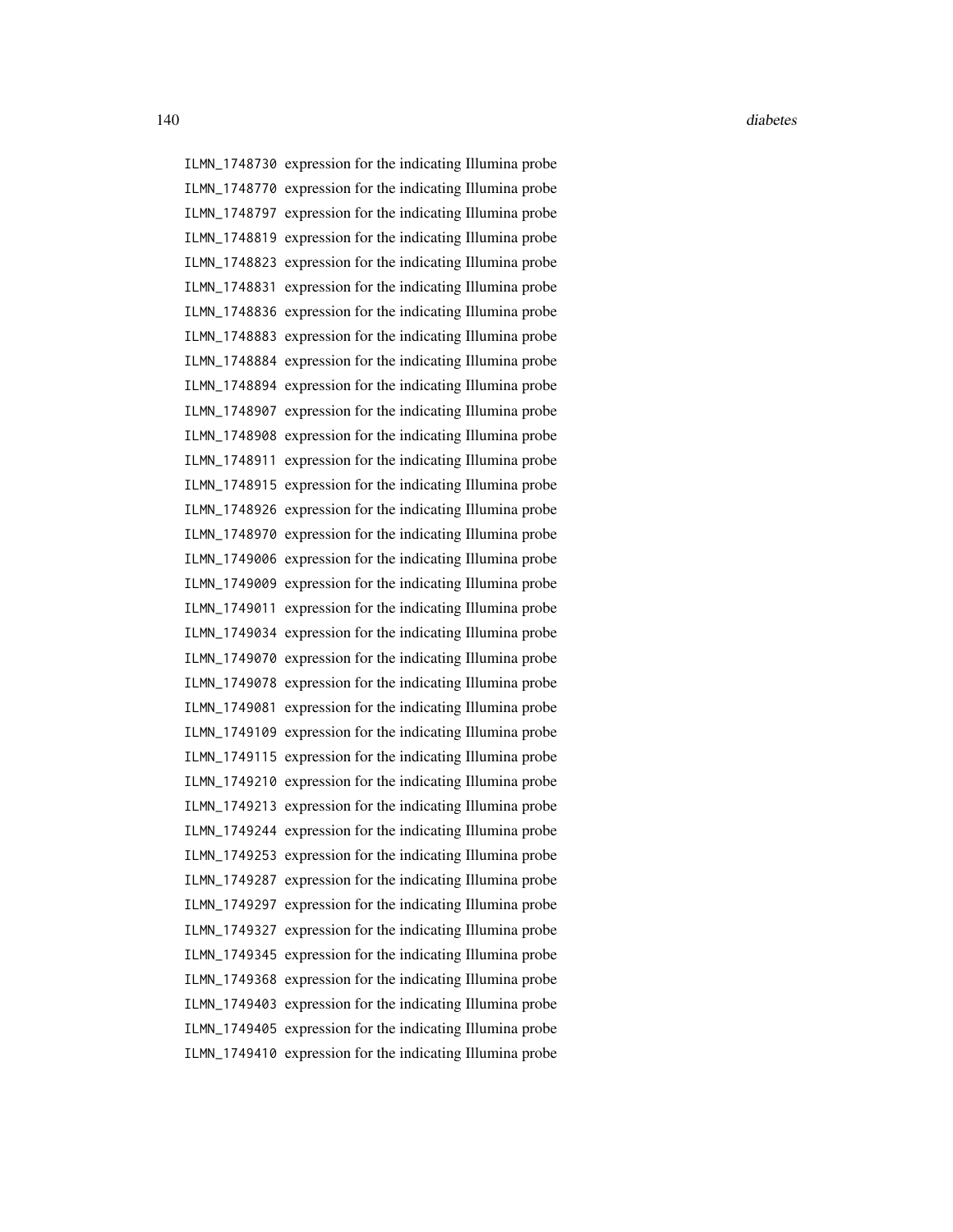ILMN\_1749432 expression for the indicating Illumina probe ILMN\_1749447 expression for the indicating Illumina probe ILMN\_1749466 expression for the indicating Illumina probe ILMN\_1749478 expression for the indicating Illumina probe ILMN\_1749521 expression for the indicating Illumina probe ILMN\_1749591 expression for the indicating Illumina probe ILMN\_1749629 expression for the indicating Illumina probe ILMN\_1749634 expression for the indicating Illumina probe ILMN\_1749662 expression for the indicating Illumina probe ILMN\_1749709 expression for the indicating Illumina probe ILMN\_1749722 expression for the indicating Illumina probe ILMN\_1749809 expression for the indicating Illumina probe ILMN\_1749821 expression for the indicating Illumina probe ILMN\_1749829 expression for the indicating Illumina probe ILMN\_1749838 expression for the indicating Illumina probe ILMN\_1749868 expression for the indicating Illumina probe ILMN\_1749892 expression for the indicating Illumina probe ILMN\_1749915 expression for the indicating Illumina probe ILMN\_1749984 expression for the indicating Illumina probe ILMN\_1750008 expression for the indicating Illumina probe ILMN\_1750011 expression for the indicating Illumina probe ILMN\_1750044 expression for the indicating Illumina probe ILMN\_1750051 expression for the indicating Illumina probe ILMN\_1750052 expression for the indicating Illumina probe ILMN\_1750079 expression for the indicating Illumina probe ILMN\_1750088 expression for the indicating Illumina probe ILMN\_1750092 expression for the indicating Illumina probe ILMN\_1750100 expression for the indicating Illumina probe ILMN\_1750101 expression for the indicating Illumina probe ILMN\_1750130 expression for the indicating Illumina probe ILMN\_1750144 expression for the indicating Illumina probe ILMN\_1750158 expression for the indicating Illumina probe ILMN\_1750167 expression for the indicating Illumina probe ILMN\_1750181 expression for the indicating Illumina probe ILMN\_1750256 expression for the indicating Illumina probe ILMN\_1750294 expression for the indicating Illumina probe ILMN\_1750325 expression for the indicating Illumina probe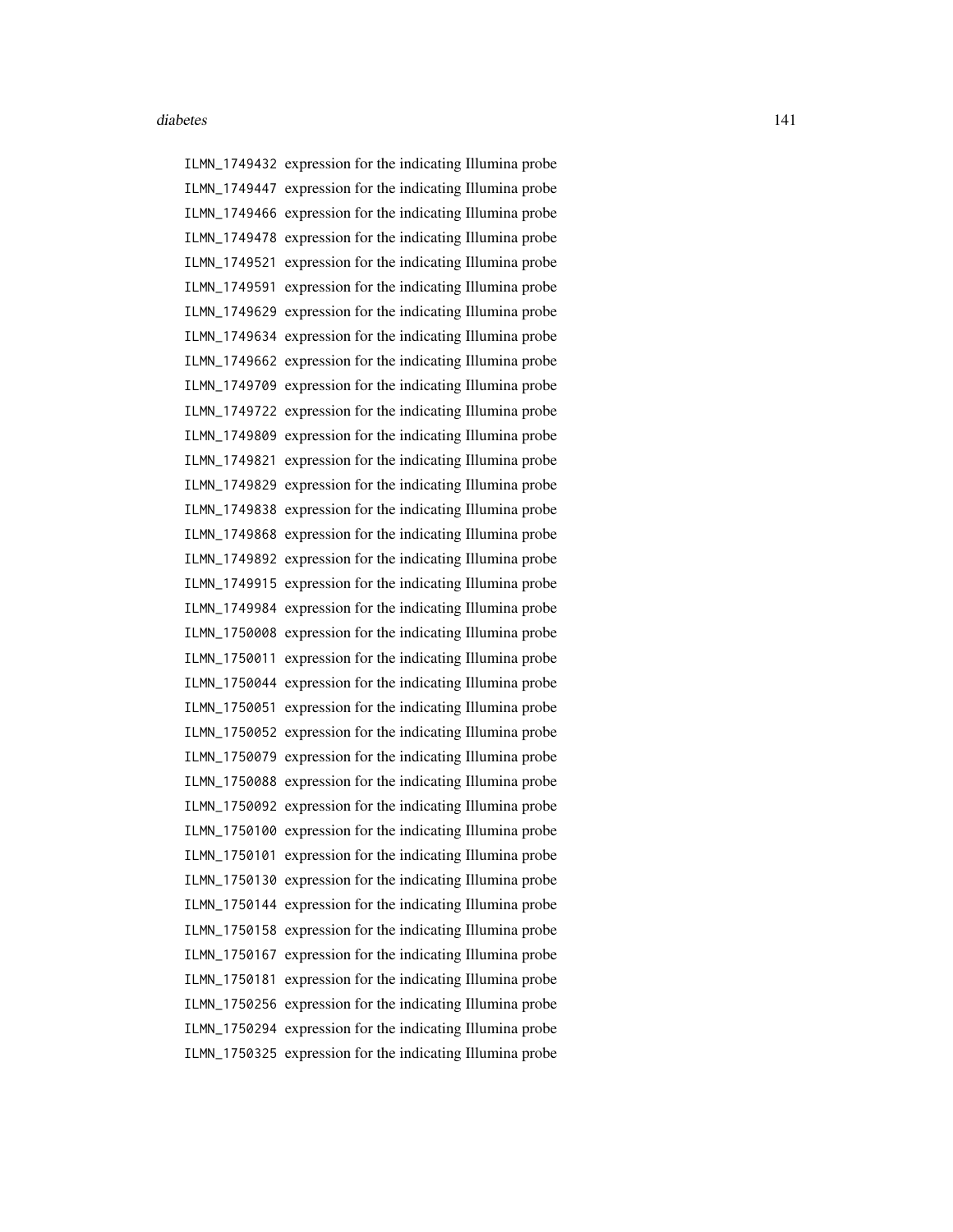ILMN\_1750400 expression for the indicating Illumina probe ILMN\_1750401 expression for the indicating Illumina probe ILMN\_1750409 expression for the indicating Illumina probe ILMN\_1750429 expression for the indicating Illumina probe ILMN\_1750511 expression for the indicating Illumina probe ILMN\_1750521 expression for the indicating Illumina probe ILMN\_1750549 expression for the indicating Illumina probe ILMN\_1750624 expression for the indicating Illumina probe ILMN\_1750636 expression for the indicating Illumina probe ILMN\_1750658 expression for the indicating Illumina probe ILMN\_1750661 expression for the indicating Illumina probe ILMN\_1750664 expression for the indicating Illumina probe ILMN\_1750674 expression for the indicating Illumina probe ILMN\_1750689 expression for the indicating Illumina probe ILMN\_1750693 expression for the indicating Illumina probe ILMN\_1750718 expression for the indicating Illumina probe ILMN\_1750785 expression for the indicating Illumina probe ILMN\_1750800 expression for the indicating Illumina probe ILMN\_1750805 expression for the indicating Illumina probe ILMN\_1750861 expression for the indicating Illumina probe ILMN\_1750876 expression for the indicating Illumina probe ILMN\_1750901 expression for the indicating Illumina probe ILMN\_1750902 expression for the indicating Illumina probe ILMN\_1750961 expression for the indicating Illumina probe ILMN\_1750967 expression for the indicating Illumina probe ILMN\_1750969 expression for the indicating Illumina probe ILMN\_1750974 expression for the indicating Illumina probe ILMN\_1750981 expression for the indicating Illumina probe ILMN\_1751020 expression for the indicating Illumina probe ILMN\_1751028 expression for the indicating Illumina probe ILMN\_1751051 expression for the indicating Illumina probe ILMN\_1751072 expression for the indicating Illumina probe ILMN\_1751075 expression for the indicating Illumina probe ILMN\_1751079 expression for the indicating Illumina probe ILMN\_1751081 expression for the indicating Illumina probe ILMN\_1751086 expression for the indicating Illumina probe ILMN\_1751097 expression for the indicating Illumina probe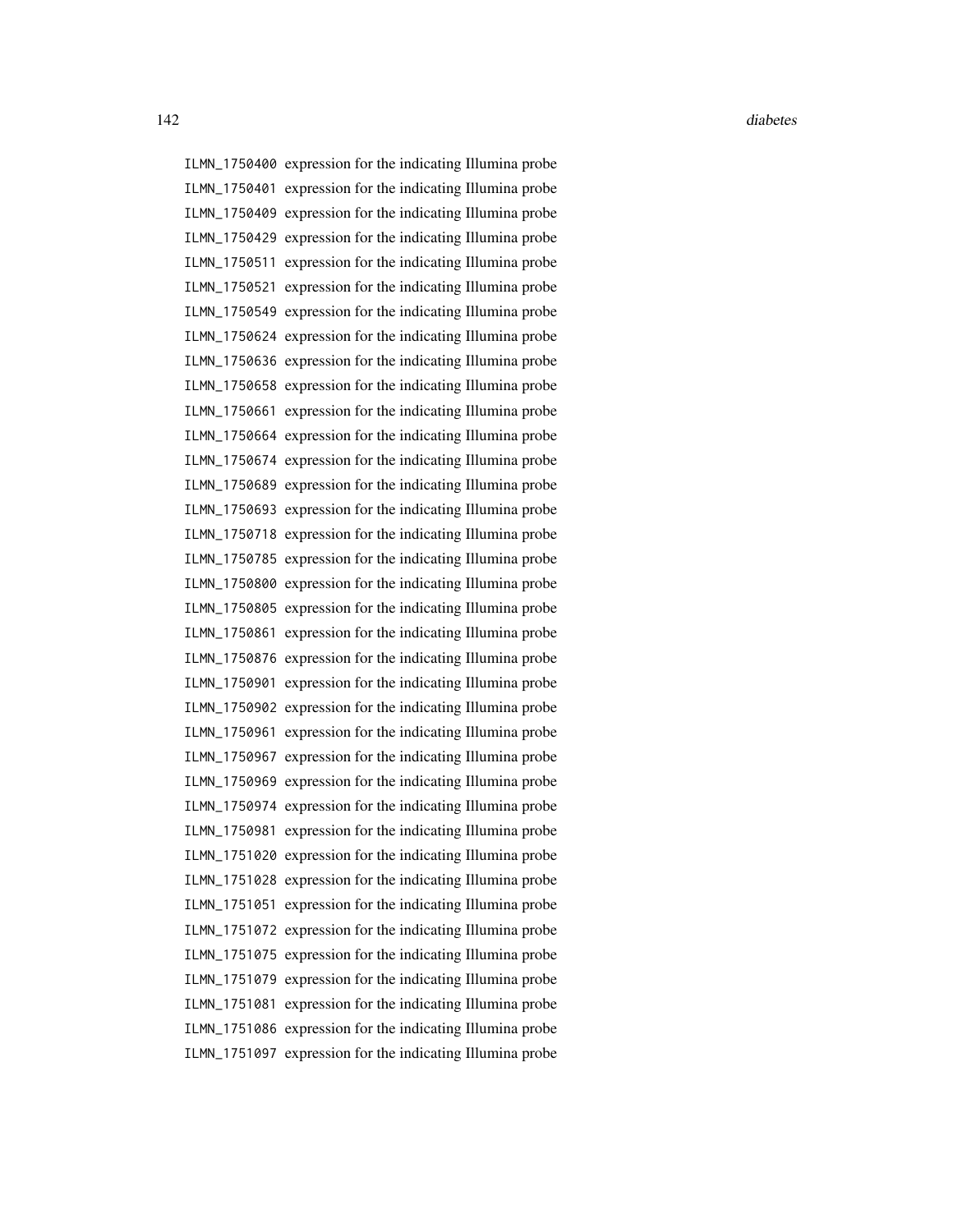ILMN\_1751120 expression for the indicating Illumina probe ILMN\_1751127 expression for the indicating Illumina probe ILMN\_1751168 expression for the indicating Illumina probe ILMN\_1751243 expression for the indicating Illumina probe ILMN\_1751258 expression for the indicating Illumina probe ILMN\_1751264 expression for the indicating Illumina probe ILMN\_1751328 expression for the indicating Illumina probe ILMN\_1751330 expression for the indicating Illumina probe ILMN\_1751338 expression for the indicating Illumina probe ILMN\_1751362 expression for the indicating Illumina probe ILMN\_1751378 expression for the indicating Illumina probe ILMN\_1751393 expression for the indicating Illumina probe ILMN\_1751395 expression for the indicating Illumina probe ILMN\_1751400 expression for the indicating Illumina probe ILMN\_1751425 expression for the indicating Illumina probe ILMN\_1751431 expression for the indicating Illumina probe ILMN\_1751444 expression for the indicating Illumina probe ILMN\_1751452 expression for the indicating Illumina probe ILMN\_1751464 expression for the indicating Illumina probe ILMN\_1751492 expression for the indicating Illumina probe ILMN\_1751559 expression for the indicating Illumina probe ILMN\_1751571 expression for the indicating Illumina probe ILMN\_1751572 expression for the indicating Illumina probe ILMN\_1751607 expression for the indicating Illumina probe ILMN\_1751615 expression for the indicating Illumina probe ILMN\_1751627 expression for the indicating Illumina probe ILMN\_1751645 expression for the indicating Illumina probe ILMN\_1751656 expression for the indicating Illumina probe ILMN\_1751692 expression for the indicating Illumina probe ILMN\_1751743 expression for the indicating Illumina probe ILMN\_1751753 expression for the indicating Illumina probe ILMN\_1751789 expression for the indicating Illumina probe ILMN\_1751803 expression for the indicating Illumina probe ILMN\_1751816 expression for the indicating Illumina probe ILMN\_1751851 expression for the indicating Illumina probe ILMN\_1751868 expression for the indicating Illumina probe ILMN\_1751871 expression for the indicating Illumina probe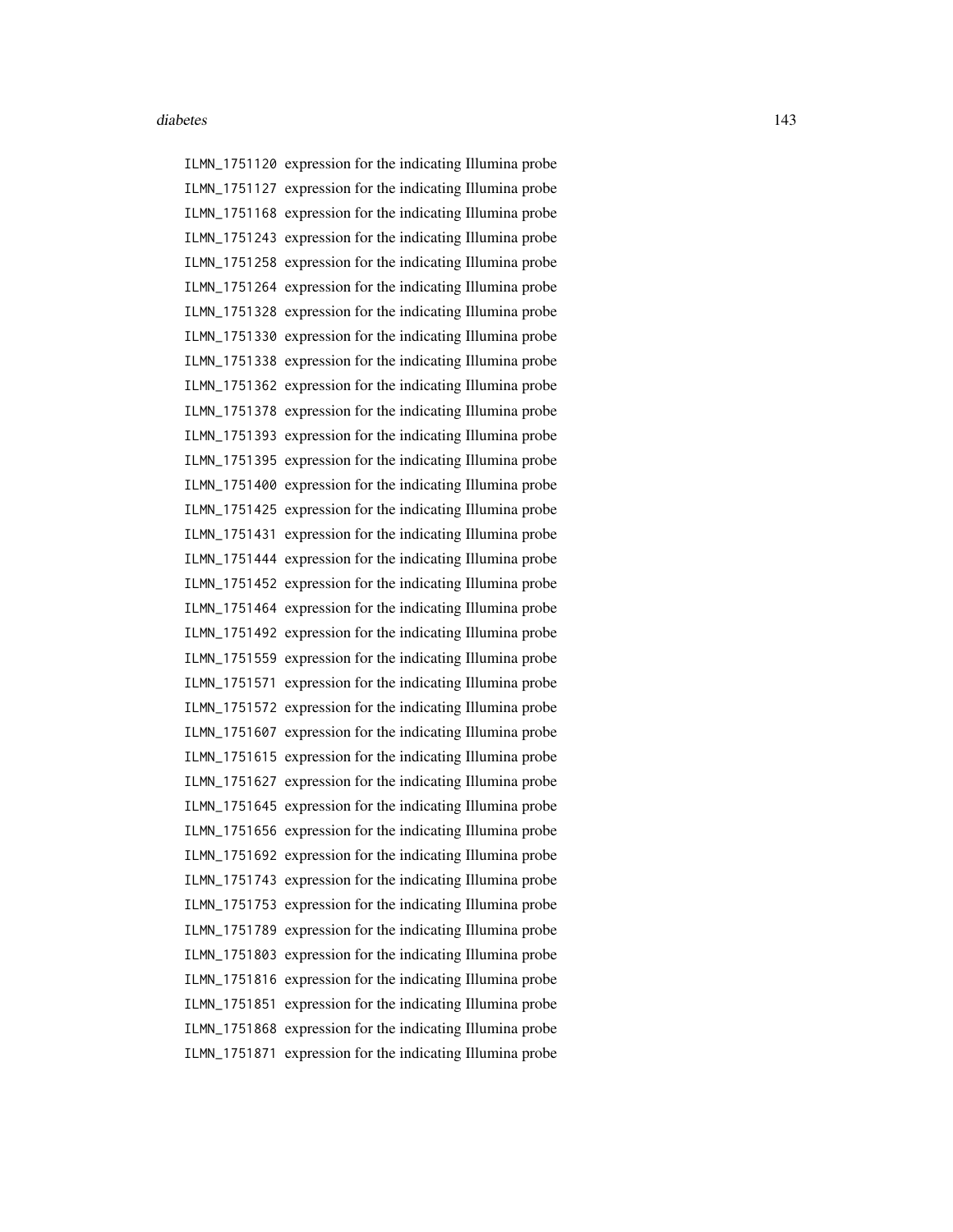ILMN\_1751886 expression for the indicating Illumina probe ILMN\_1751904 expression for the indicating Illumina probe ILMN\_1751956 expression for the indicating Illumina probe ILMN\_1751958 expression for the indicating Illumina probe ILMN\_1751963 expression for the indicating Illumina probe ILMN\_1751984 expression for the indicating Illumina probe ILMN\_1752006 expression for the indicating Illumina probe ILMN\_1752027 expression for the indicating Illumina probe ILMN\_1752046 expression for the indicating Illumina probe ILMN\_1752088 expression for the indicating Illumina probe ILMN\_1752111 expression for the indicating Illumina probe ILMN\_1752117 expression for the indicating Illumina probe ILMN\_1752159 expression for the indicating Illumina probe ILMN\_1752197 expression for the indicating Illumina probe ILMN\_1752199 expression for the indicating Illumina probe ILMN\_1752213 expression for the indicating Illumina probe ILMN\_1752226 expression for the indicating Illumina probe ILMN\_1752247 expression for the indicating Illumina probe ILMN\_1752249 expression for the indicating Illumina probe ILMN\_1752269 expression for the indicating Illumina probe ILMN\_1752281 expression for the indicating Illumina probe ILMN\_1752283 expression for the indicating Illumina probe ILMN\_1752285 expression for the indicating Illumina probe ILMN\_1752299 expression for the indicating Illumina probe ILMN\_1752303 expression for the indicating Illumina probe ILMN\_1752335 expression for the indicating Illumina probe ILMN\_1752340 expression for the indicating Illumina probe ILMN\_1752394 expression for the indicating Illumina probe ILMN\_1752435 expression for the indicating Illumina probe ILMN\_1752451 expression for the indicating Illumina probe ILMN\_1752455 expression for the indicating Illumina probe ILMN\_1752478 expression for the indicating Illumina probe ILMN\_1752502 expression for the indicating Illumina probe ILMN\_1752526 expression for the indicating Illumina probe ILMN\_1752559 expression for the indicating Illumina probe ILMN\_1752575 expression for the indicating Illumina probe ILMN\_1752579 expression for the indicating Illumina probe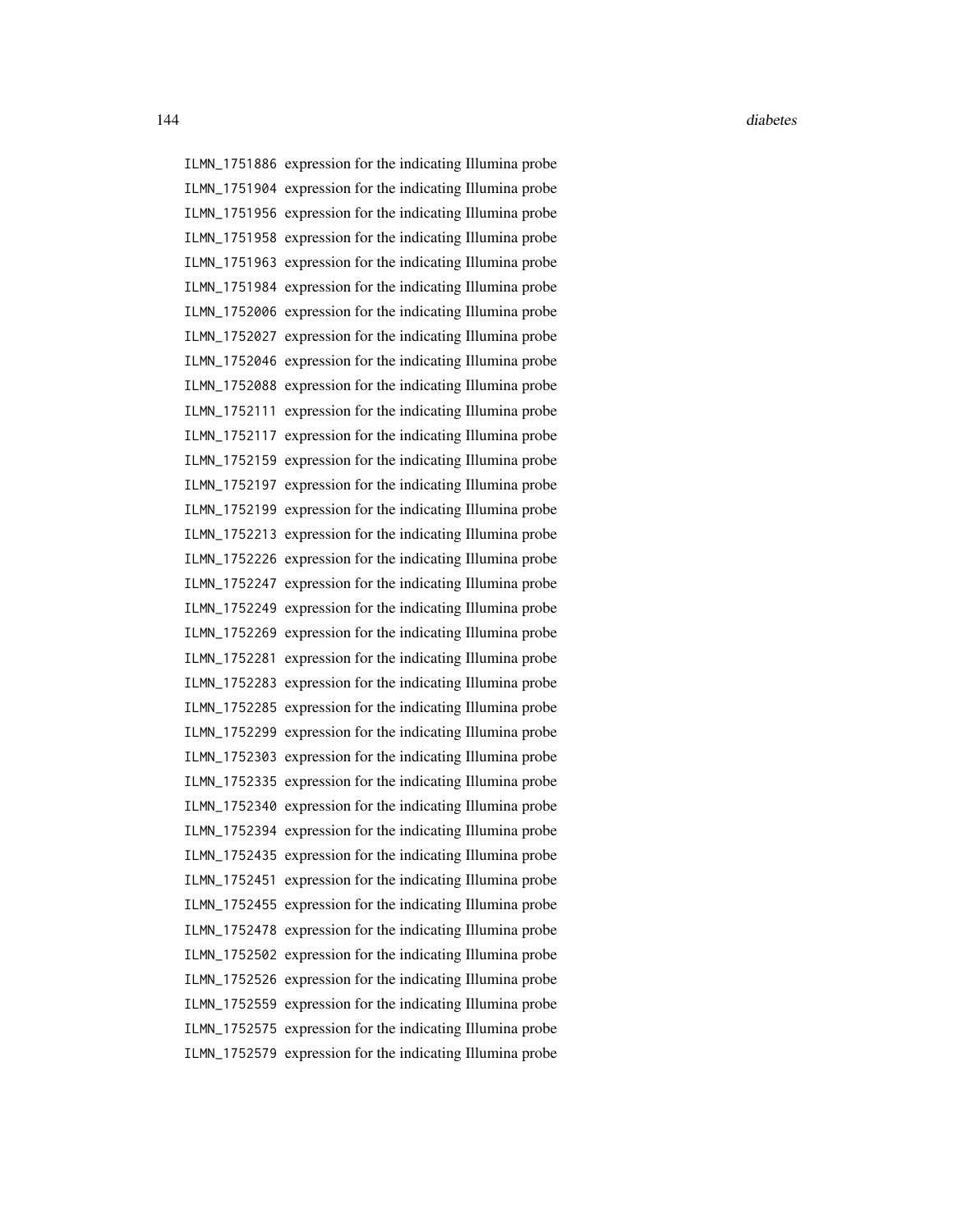ILMN\_1752582 expression for the indicating Illumina probe ILMN\_1752589 expression for the indicating Illumina probe ILMN\_1752591 expression for the indicating Illumina probe ILMN\_1752631 expression for the indicating Illumina probe ILMN\_1752668 expression for the indicating Illumina probe ILMN\_1752669 expression for the indicating Illumina probe ILMN\_1752728 expression for the indicating Illumina probe ILMN\_1752741 expression for the indicating Illumina probe ILMN\_1752755 expression for the indicating Illumina probe ILMN\_1752758 expression for the indicating Illumina probe ILMN\_1752793 expression for the indicating Illumina probe ILMN\_1752802 expression for the indicating Illumina probe ILMN\_1752837 expression for the indicating Illumina probe ILMN\_1752843 expression for the indicating Illumina probe ILMN\_1752895 expression for the indicating Illumina probe ILMN\_1752923 expression for the indicating Illumina probe ILMN\_1752927 expression for the indicating Illumina probe ILMN\_1752932 expression for the indicating Illumina probe ILMN\_1752935 expression for the indicating Illumina probe ILMN\_1752947 expression for the indicating Illumina probe ILMN\_1752953 expression for the indicating Illumina probe ILMN\_1752967 expression for the indicating Illumina probe ILMN\_1752988 expression for the indicating Illumina probe ILMN\_1753002 expression for the indicating Illumina probe ILMN\_1753008 expression for the indicating Illumina probe ILMN\_1753010 expression for the indicating Illumina probe ILMN\_1753016 expression for the indicating Illumina probe ILMN\_1753026 expression for the indicating Illumina probe ILMN\_1753064 expression for the indicating Illumina probe ILMN\_1753112 expression for the indicating Illumina probe ILMN\_1753122 expression for the indicating Illumina probe ILMN\_1753164 expression for the indicating Illumina probe ILMN\_1753165 expression for the indicating Illumina probe ILMN\_1753182 expression for the indicating Illumina probe ILMN\_1753183 expression for the indicating Illumina probe ILMN\_1753190 expression for the indicating Illumina probe ILMN\_1753207 expression for the indicating Illumina probe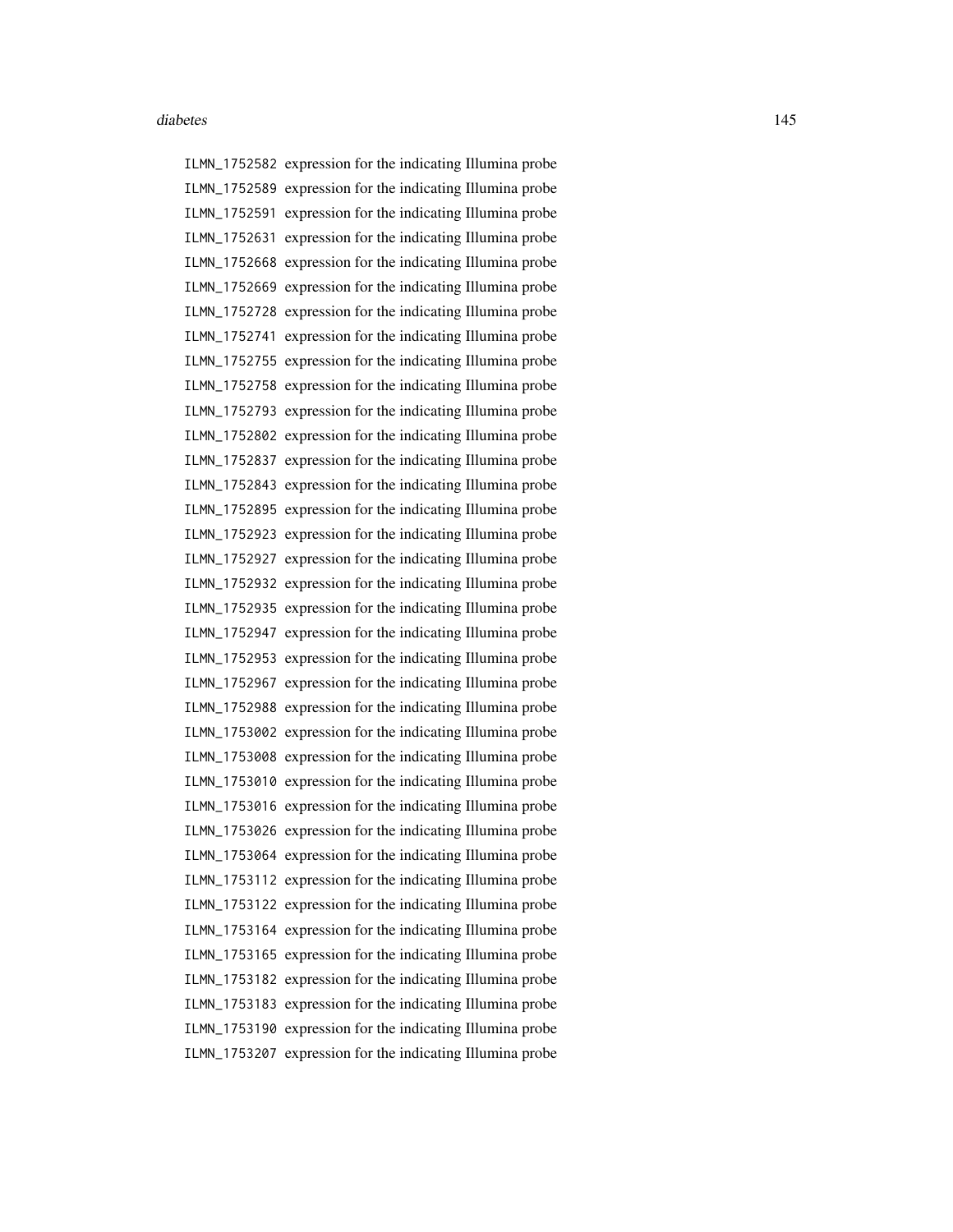ILMN\_1753241 expression for the indicating Illumina probe ILMN\_1753243 expression for the indicating Illumina probe ILMN\_1753249 expression for the indicating Illumina probe ILMN\_1753275 expression for the indicating Illumina probe ILMN\_1753279 expression for the indicating Illumina probe ILMN\_1753312 expression for the indicating Illumina probe ILMN\_1753342 expression for the indicating Illumina probe ILMN\_1753347 expression for the indicating Illumina probe ILMN\_1753393 expression for the indicating Illumina probe ILMN\_1753404 expression for the indicating Illumina probe ILMN\_1753413 expression for the indicating Illumina probe ILMN\_1753426 expression for the indicating Illumina probe ILMN\_1753440 expression for the indicating Illumina probe ILMN\_1753467 expression for the indicating Illumina probe ILMN\_1753468 expression for the indicating Illumina probe ILMN\_1753472 expression for the indicating Illumina probe ILMN\_1753482 expression for the indicating Illumina probe ILMN\_1753498 expression for the indicating Illumina probe ILMN\_1753547 expression for the indicating Illumina probe ILMN\_1753575 expression for the indicating Illumina probe ILMN\_1753582 expression for the indicating Illumina probe ILMN\_1753597 expression for the indicating Illumina probe ILMN\_1753607 expression for the indicating Illumina probe ILMN\_1753627 expression for the indicating Illumina probe ILMN\_1753639 expression for the indicating Illumina probe ILMN\_1753648 expression for the indicating Illumina probe ILMN\_1753712 expression for the indicating Illumina probe ILMN\_1753716 expression for the indicating Illumina probe ILMN\_1753719 expression for the indicating Illumina probe ILMN\_1753745 expression for the indicating Illumina probe ILMN\_1753755 expression for the indicating Illumina probe ILMN\_1753782 expression for the indicating Illumina probe ILMN\_1753790 expression for the indicating Illumina probe ILMN\_1753805 expression for the indicating Illumina probe ILMN\_1753823 expression for the indicating Illumina probe ILMN\_1753885 expression for the indicating Illumina probe ILMN\_1753950 expression for the indicating Illumina probe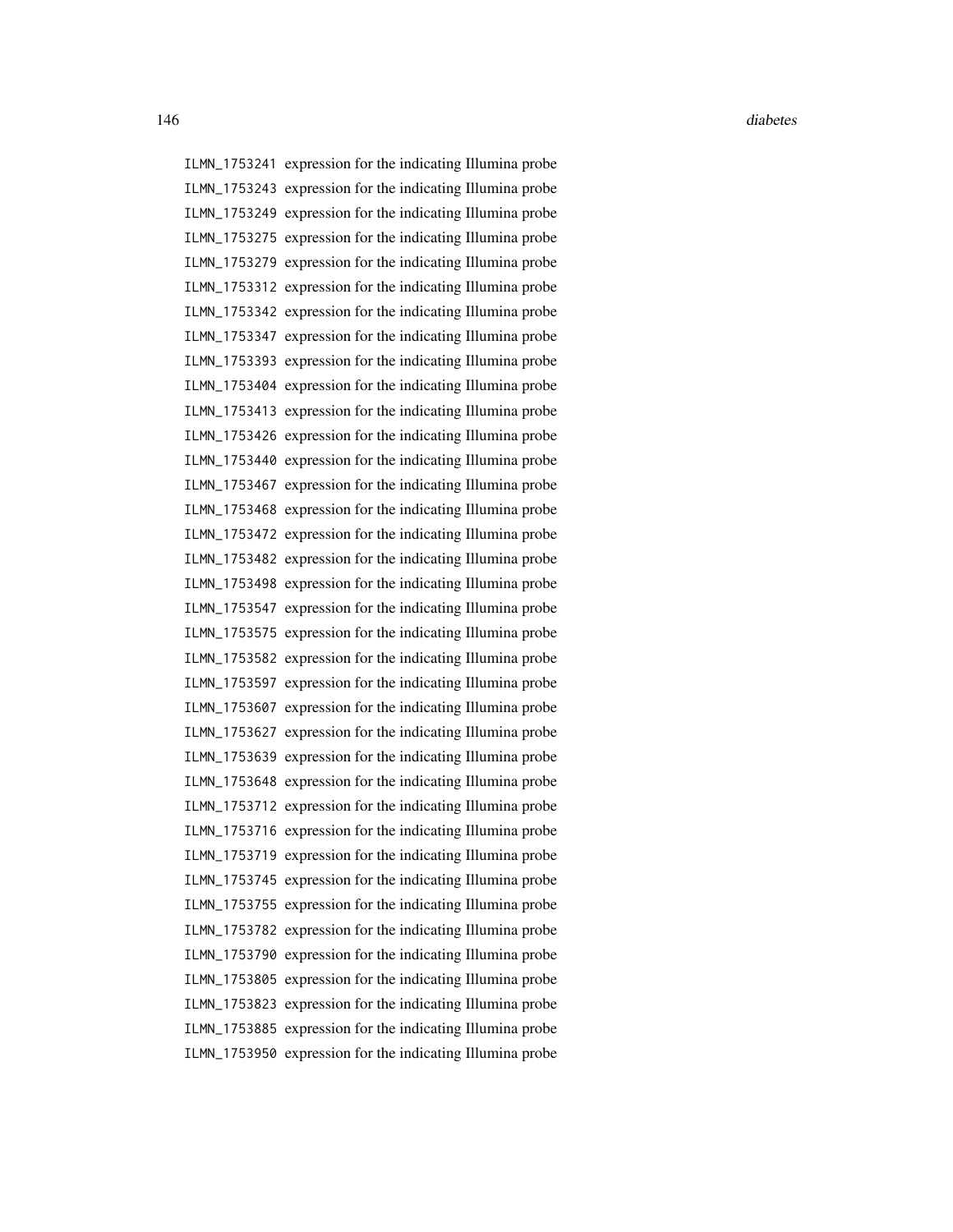ILMN\_1754076 expression for the indicating Illumina probe ILMN\_1754078 expression for the indicating Illumina probe ILMN\_1754121 expression for the indicating Illumina probe ILMN\_1754130 expression for the indicating Illumina probe ILMN\_1754149 expression for the indicating Illumina probe ILMN\_1754178 expression for the indicating Illumina probe ILMN\_1754179 expression for the indicating Illumina probe ILMN\_1754187 expression for the indicating Illumina probe ILMN\_1754195 expression for the indicating Illumina probe ILMN\_1754211 expression for the indicating Illumina probe ILMN\_1754220 expression for the indicating Illumina probe ILMN\_1754235 expression for the indicating Illumina probe ILMN\_1754272 expression for the indicating Illumina probe ILMN\_1754279 expression for the indicating Illumina probe ILMN\_1754303 expression for the indicating Illumina probe ILMN\_1754304 expression for the indicating Illumina probe ILMN\_1754312 expression for the indicating Illumina probe ILMN\_1754421 expression for the indicating Illumina probe ILMN\_1754489 expression for the indicating Illumina probe ILMN\_1754507 expression for the indicating Illumina probe ILMN\_1754529 expression for the indicating Illumina probe ILMN\_1754531 expression for the indicating Illumina probe ILMN\_1754553 expression for the indicating Illumina probe ILMN\_1754562 expression for the indicating Illumina probe ILMN\_1754643 expression for the indicating Illumina probe ILMN\_1754655 expression for the indicating Illumina probe ILMN\_1754660 expression for the indicating Illumina probe ILMN\_1754738 expression for the indicating Illumina probe ILMN\_1754757 expression for the indicating Illumina probe ILMN\_1754842 expression for the indicating Illumina probe ILMN\_1754846 expression for the indicating Illumina probe ILMN\_1754894 expression for the indicating Illumina probe ILMN\_1754912 expression for the indicating Illumina probe ILMN\_1754988 expression for the indicating Illumina probe ILMN\_1755023 expression for the indicating Illumina probe ILMN\_1755024 expression for the indicating Illumina probe ILMN\_1755077 expression for the indicating Illumina probe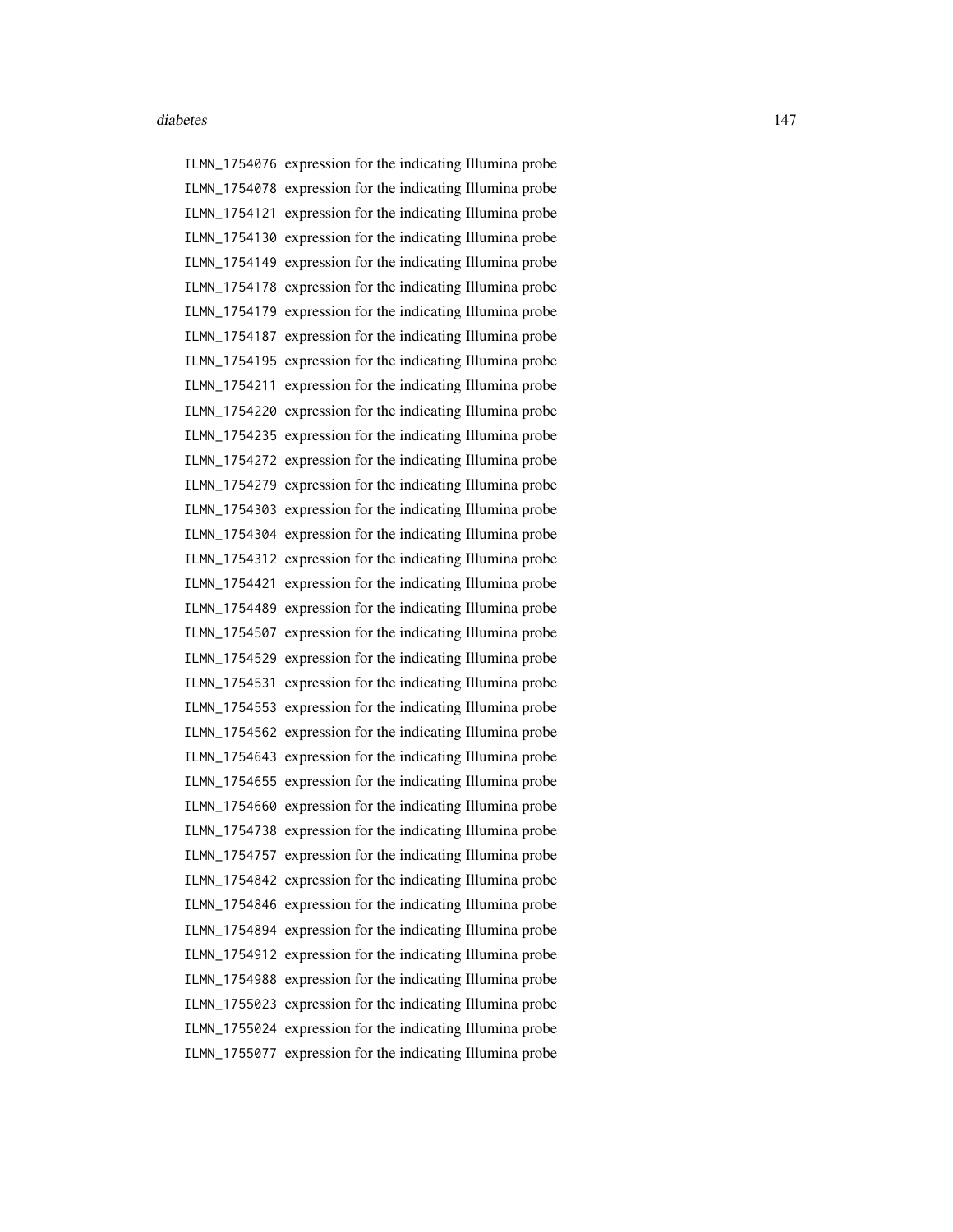ILMN\_1755114 expression for the indicating Illumina probe ILMN\_1755115 expression for the indicating Illumina probe ILMN\_1755134 expression for the indicating Illumina probe ILMN\_1755138 expression for the indicating Illumina probe ILMN\_1755221 expression for the indicating Illumina probe ILMN\_1755222 expression for the indicating Illumina probe ILMN\_1755224 expression for the indicating Illumina probe ILMN\_1755234 expression for the indicating Illumina probe ILMN\_1755235 expression for the indicating Illumina probe ILMN\_1755281 expression for the indicating Illumina probe ILMN\_1755303 expression for the indicating Illumina probe ILMN\_1755321 expression for the indicating Illumina probe ILMN\_1755364 expression for the indicating Illumina probe ILMN\_1755383 expression for the indicating Illumina probe ILMN\_1755391 expression for the indicating Illumina probe ILMN\_1755405 expression for the indicating Illumina probe ILMN\_1755411 expression for the indicating Illumina probe ILMN\_1755415 expression for the indicating Illumina probe ILMN\_1755419 expression for the indicating Illumina probe ILMN\_1755504 expression for the indicating Illumina probe ILMN\_1755536 expression for the indicating Illumina probe ILMN\_1755582 expression for the indicating Illumina probe ILMN\_1755620 expression for the indicating Illumina probe ILMN\_1755643 expression for the indicating Illumina probe ILMN\_1755649 expression for the indicating Illumina probe ILMN\_1755658 expression for the indicating Illumina probe ILMN\_1755674 expression for the indicating Illumina probe ILMN\_1755677 expression for the indicating Illumina probe ILMN\_1755711 expression for the indicating Illumina probe ILMN\_1755727 expression for the indicating Illumina probe ILMN\_1755733 expression for the indicating Illumina probe ILMN\_1755737 expression for the indicating Illumina probe ILMN\_1755741 expression for the indicating Illumina probe ILMN\_1755792 expression for the indicating Illumina probe ILMN\_1755818 expression for the indicating Illumina probe ILMN\_1755850 expression for the indicating Illumina probe ILMN\_1755862 expression for the indicating Illumina probe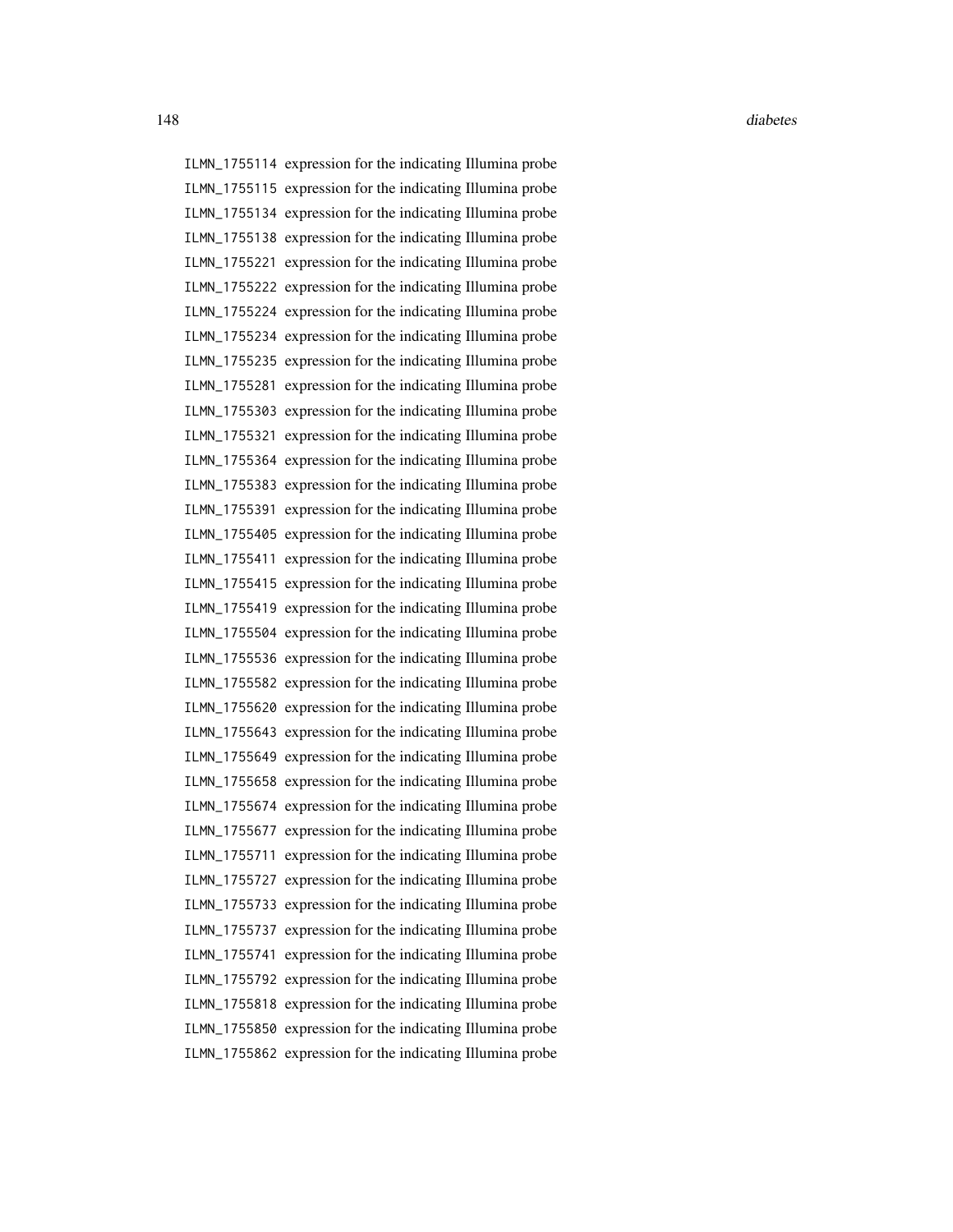ILMN\_1755869 expression for the indicating Illumina probe ILMN\_1755873 expression for the indicating Illumina probe ILMN\_1755909 expression for the indicating Illumina probe ILMN\_1755920 expression for the indicating Illumina probe ILMN\_1755926 expression for the indicating Illumina probe ILMN\_1755937 expression for the indicating Illumina probe ILMN\_1755974 expression for the indicating Illumina probe ILMN\_1755990 expression for the indicating Illumina probe ILMN\_1755992 expression for the indicating Illumina probe ILMN\_1756006 expression for the indicating Illumina probe ILMN\_1756049 expression for the indicating Illumina probe ILMN\_1756071 expression for the indicating Illumina probe ILMN\_1756086 expression for the indicating Illumina probe ILMN\_1756104 expression for the indicating Illumina probe ILMN\_1756146 expression for the indicating Illumina probe ILMN\_1756152 expression for the indicating Illumina probe ILMN\_1756162 expression for the indicating Illumina probe ILMN\_1756204 expression for the indicating Illumina probe ILMN\_1756220 expression for the indicating Illumina probe ILMN\_1756236 expression for the indicating Illumina probe ILMN\_1756238 expression for the indicating Illumina probe ILMN\_1756285 expression for the indicating Illumina probe ILMN\_1756311 expression for the indicating Illumina probe ILMN\_1756312 expression for the indicating Illumina probe ILMN\_1756352 expression for the indicating Illumina probe ILMN\_1756355 expression for the indicating Illumina probe ILMN\_1756360 expression for the indicating Illumina probe ILMN\_1756402 expression for the indicating Illumina probe ILMN\_1756417 expression for the indicating Illumina probe ILMN\_1756439 expression for the indicating Illumina probe ILMN\_1756455 expression for the indicating Illumina probe ILMN\_1756469 expression for the indicating Illumina probe ILMN\_1756501 expression for the indicating Illumina probe ILMN\_1756525 expression for the indicating Illumina probe ILMN\_1756541 expression for the indicating Illumina probe ILMN\_1756542 expression for the indicating Illumina probe ILMN\_1756572 expression for the indicating Illumina probe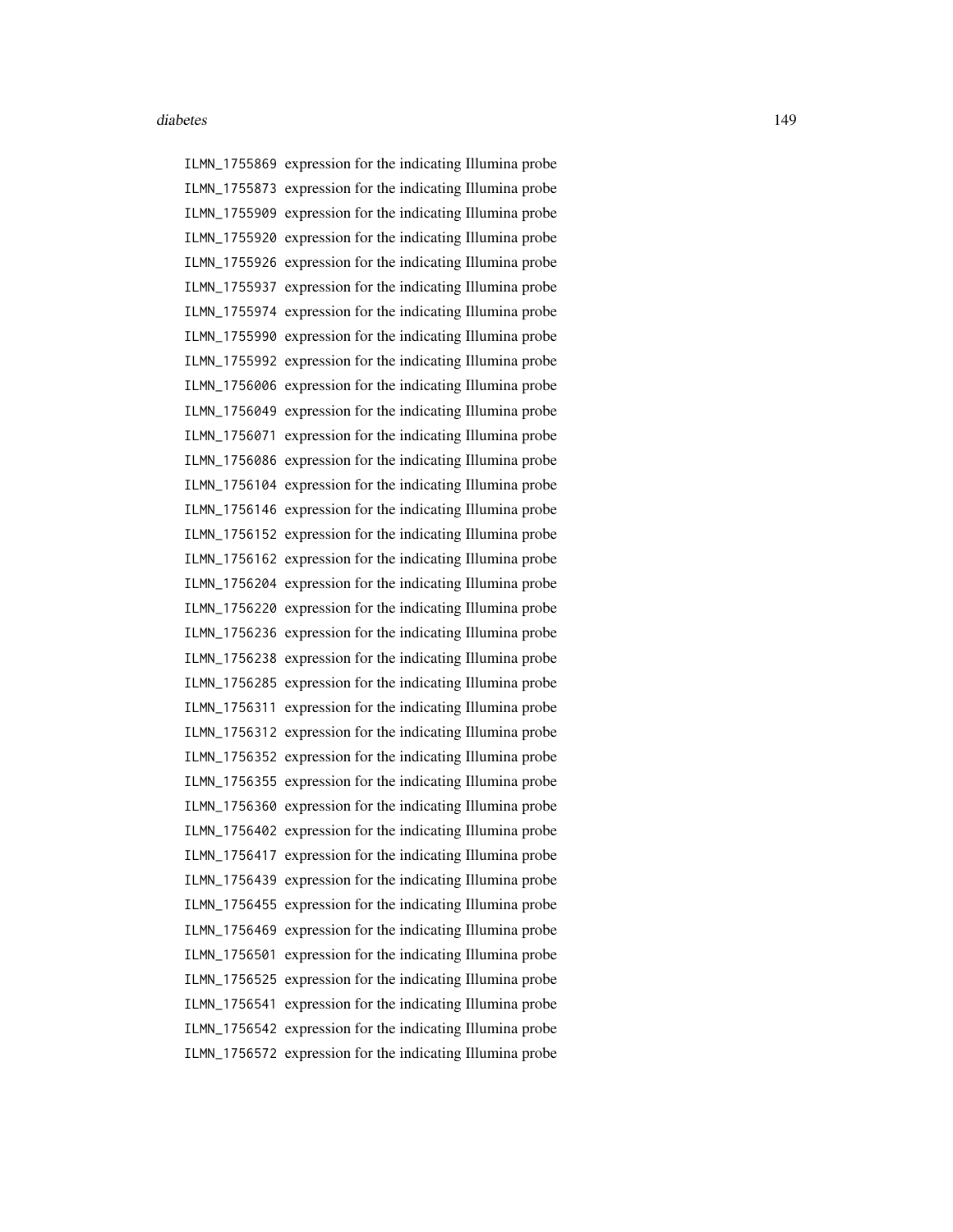ILMN\_1756578 expression for the indicating Illumina probe ILMN\_1756590 expression for the indicating Illumina probe ILMN\_1756595 expression for the indicating Illumina probe ILMN\_1756631 expression for the indicating Illumina probe ILMN\_1756657 expression for the indicating Illumina probe ILMN\_1756669 expression for the indicating Illumina probe ILMN\_1756676 expression for the indicating Illumina probe ILMN\_1756696 expression for the indicating Illumina probe ILMN\_1756701 expression for the indicating Illumina probe ILMN\_1756705 expression for the indicating Illumina probe ILMN\_1756715 expression for the indicating Illumina probe ILMN\_1756767 expression for the indicating Illumina probe ILMN\_1756779 expression for the indicating Illumina probe ILMN\_1756793 expression for the indicating Illumina probe ILMN\_1756806 expression for the indicating Illumina probe ILMN\_1756860 expression for the indicating Illumina probe ILMN\_1756862 expression for the indicating Illumina probe ILMN\_1756874 expression for the indicating Illumina probe ILMN\_1756877 expression for the indicating Illumina probe ILMN\_1756898 expression for the indicating Illumina probe ILMN\_1756910 expression for the indicating Illumina probe ILMN\_1756920 expression for the indicating Illumina probe ILMN\_1756921 expression for the indicating Illumina probe ILMN\_1756928 expression for the indicating Illumina probe ILMN\_1756982 expression for the indicating Illumina probe ILMN\_1756989 expression for the indicating Illumina probe ILMN\_1756992 expression for the indicating Illumina probe ILMN\_1756999 expression for the indicating Illumina probe ILMN\_1757036 expression for the indicating Illumina probe ILMN\_1757074 expression for the indicating Illumina probe ILMN\_1757106 expression for the indicating Illumina probe ILMN\_1757129 expression for the indicating Illumina probe ILMN\_1757134 expression for the indicating Illumina probe ILMN\_1757165 expression for the indicating Illumina probe ILMN\_1757186 expression for the indicating Illumina probe ILMN\_1757210 expression for the indicating Illumina probe ILMN\_1757230 expression for the indicating Illumina probe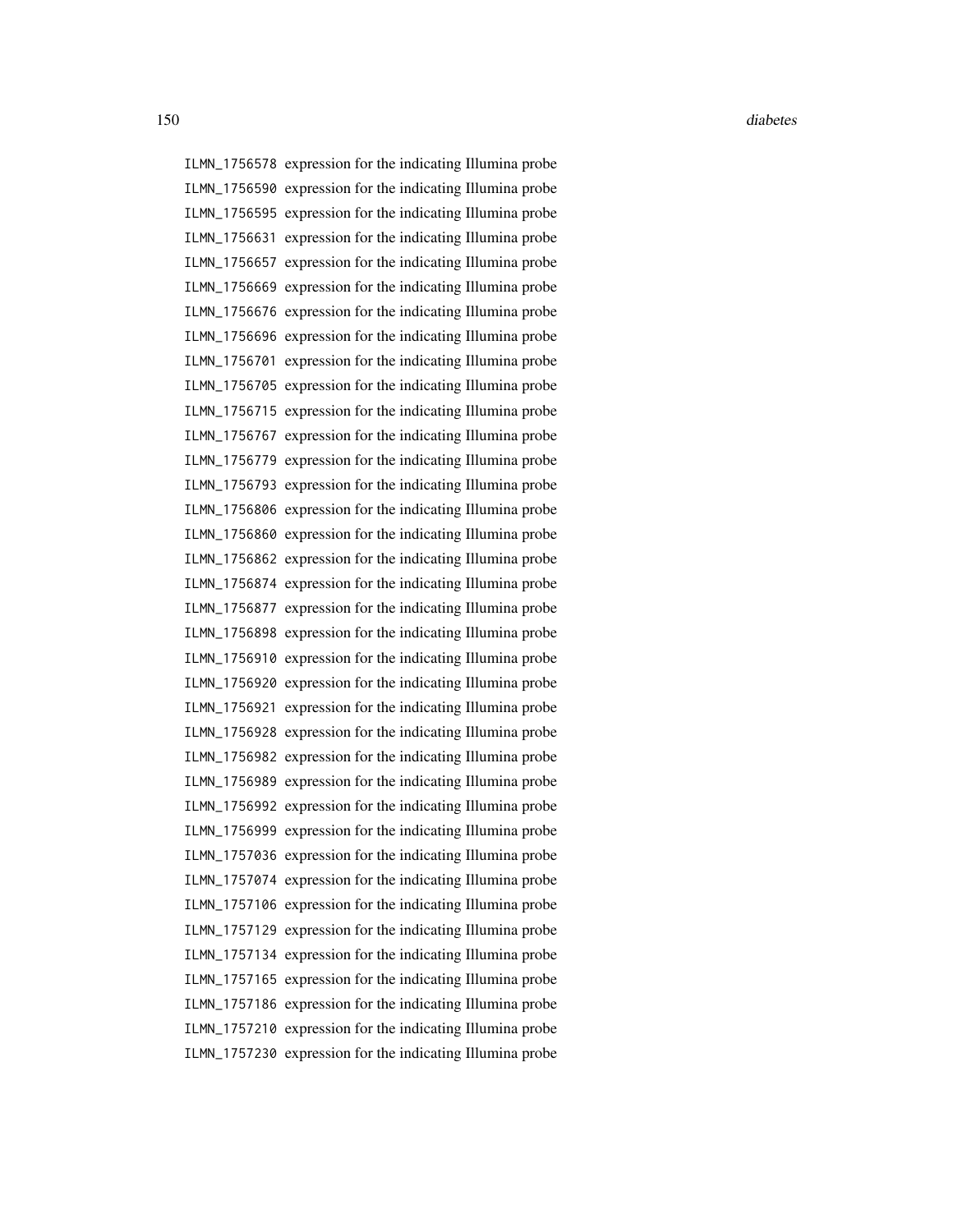ILMN\_1757237 expression for the indicating Illumina probe ILMN\_1757262 expression for the indicating Illumina probe ILMN\_1757287 expression for the indicating Illumina probe ILMN\_1757294 expression for the indicating Illumina probe ILMN\_1757298 expression for the indicating Illumina probe ILMN\_1757317 expression for the indicating Illumina probe ILMN\_1757343 expression for the indicating Illumina probe ILMN\_1757347 expression for the indicating Illumina probe ILMN\_1757350 expression for the indicating Illumina probe ILMN\_1757361 expression for the indicating Illumina probe ILMN\_1757370 expression for the indicating Illumina probe ILMN\_1757384 expression for the indicating Illumina probe ILMN\_1757388 expression for the indicating Illumina probe ILMN\_1757406 expression for the indicating Illumina probe ILMN\_1757408 expression for the indicating Illumina probe ILMN\_1757415 expression for the indicating Illumina probe ILMN\_1757440 expression for the indicating Illumina probe ILMN\_1757467 expression for the indicating Illumina probe ILMN\_1757536 expression for the indicating Illumina probe ILMN\_1757537 expression for the indicating Illumina probe ILMN\_1757569 expression for the indicating Illumina probe ILMN\_1757604 expression for the indicating Illumina probe ILMN\_1757627 expression for the indicating Illumina probe ILMN\_1757644 expression for the indicating Illumina probe ILMN\_1757660 expression for the indicating Illumina probe ILMN\_1757730 expression for the indicating Illumina probe ILMN\_1757732 expression for the indicating Illumina probe ILMN\_1757742 expression for the indicating Illumina probe ILMN\_1757781 expression for the indicating Illumina probe ILMN\_1757794 expression for the indicating Illumina probe ILMN\_1757795 expression for the indicating Illumina probe ILMN\_1757825 expression for the indicating Illumina probe ILMN\_1757847 expression for the indicating Illumina probe ILMN\_1757877 expression for the indicating Illumina probe ILMN\_1757882 expression for the indicating Illumina probe ILMN\_1757910 expression for the indicating Illumina probe ILMN\_1757914 expression for the indicating Illumina probe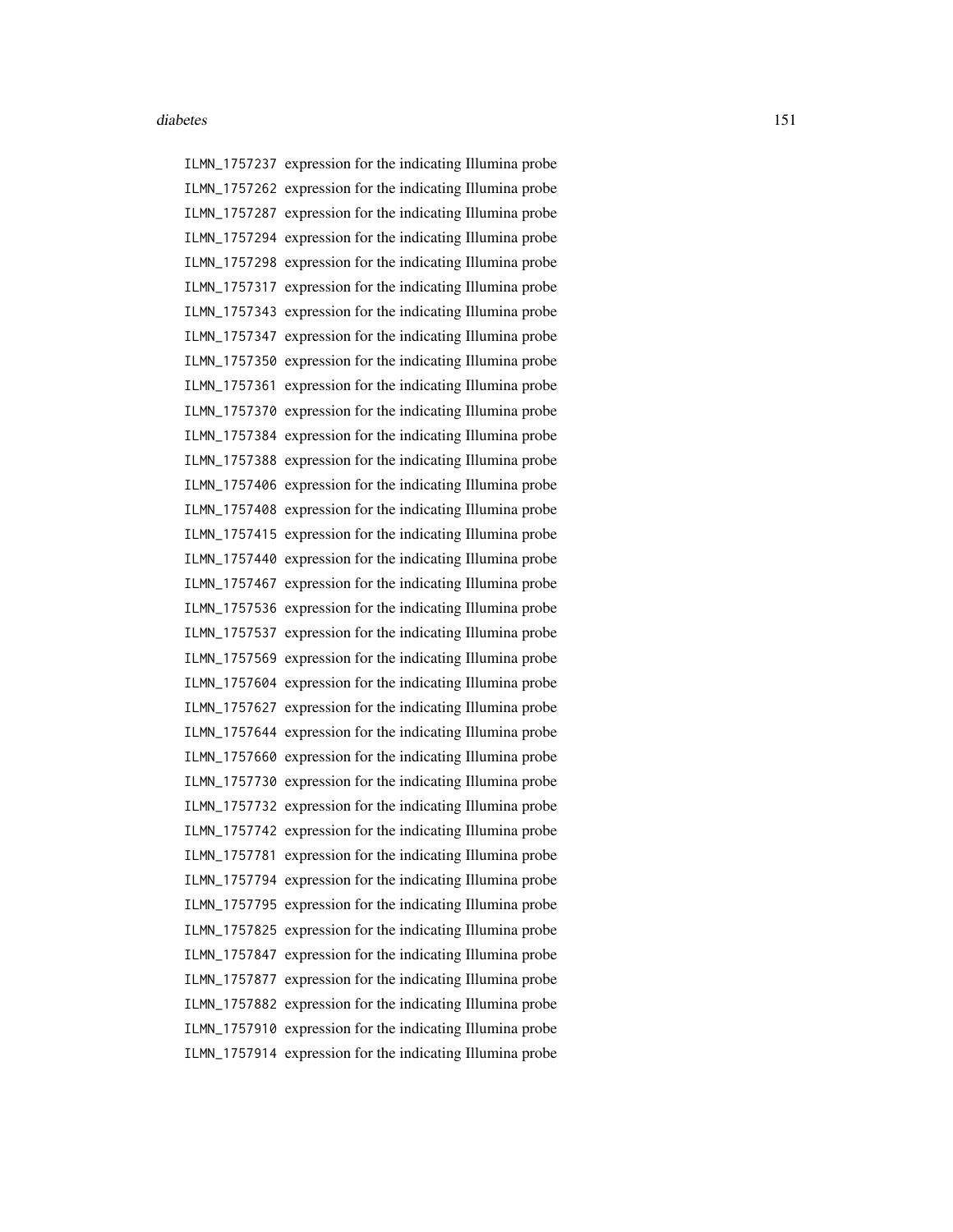ILMN\_1757956 expression for the indicating Illumina probe ILMN\_1757995 expression for the indicating Illumina probe ILMN\_1758034 expression for the indicating Illumina probe ILMN\_1758038 expression for the indicating Illumina probe ILMN\_1758049 expression for the indicating Illumina probe ILMN\_1758055 expression for the indicating Illumina probe ILMN\_1758087 expression for the indicating Illumina probe ILMN\_1758104 expression for the indicating Illumina probe ILMN\_1758105 expression for the indicating Illumina probe ILMN\_1758146 expression for the indicating Illumina probe ILMN\_1758173 expression for the indicating Illumina probe ILMN\_1758214 expression for the indicating Illumina probe ILMN\_1758250 expression for the indicating Illumina probe ILMN\_1758293 expression for the indicating Illumina probe ILMN\_1758311 expression for the indicating Illumina probe ILMN\_1758315 expression for the indicating Illumina probe ILMN\_1758323 expression for the indicating Illumina probe ILMN\_1758333 expression for the indicating Illumina probe ILMN\_1758337 expression for the indicating Illumina probe ILMN\_1758356 expression for the indicating Illumina probe ILMN\_1758398 expression for the indicating Illumina probe ILMN\_1758412 expression for the indicating Illumina probe ILMN\_1758457 expression for the indicating Illumina probe ILMN\_1758529 expression for the indicating Illumina probe ILMN\_1758545 expression for the indicating Illumina probe ILMN\_1758599 expression for the indicating Illumina probe ILMN\_1758613 expression for the indicating Illumina probe ILMN\_1758626 expression for the indicating Illumina probe ILMN\_1758633 expression for the indicating Illumina probe ILMN\_1758642 expression for the indicating Illumina probe ILMN\_1758658 expression for the indicating Illumina probe ILMN\_1758672 expression for the indicating Illumina probe ILMN\_1758673 expression for the indicating Illumina probe ILMN\_1758674 expression for the indicating Illumina probe ILMN\_1758679 expression for the indicating Illumina probe ILMN\_1758705 expression for the indicating Illumina probe ILMN\_1758717 expression for the indicating Illumina probe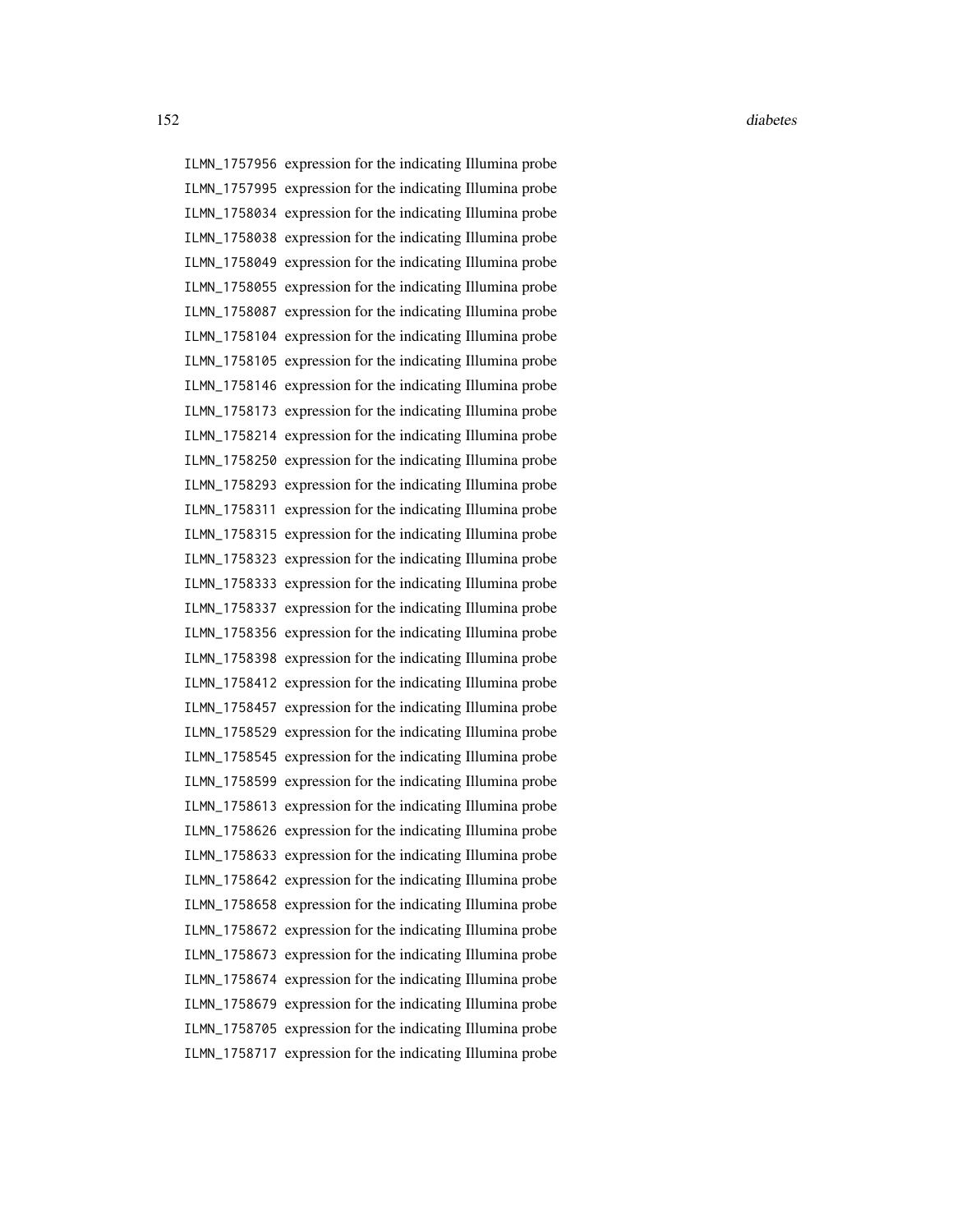ILMN\_1758728 expression for the indicating Illumina probe ILMN\_1758750 expression for the indicating Illumina probe ILMN\_1758778 expression for the indicating Illumina probe ILMN\_1758784 expression for the indicating Illumina probe ILMN\_1758806 expression for the indicating Illumina probe ILMN\_1758811 expression for the indicating Illumina probe ILMN\_1758812 expression for the indicating Illumina probe ILMN\_1758823 expression for the indicating Illumina probe ILMN\_1758827 expression for the indicating Illumina probe ILMN\_1758831 expression for the indicating Illumina probe ILMN\_1758895 expression for the indicating Illumina probe ILMN\_1758915 expression for the indicating Illumina probe ILMN\_1758918 expression for the indicating Illumina probe ILMN\_1758938 expression for the indicating Illumina probe ILMN\_1758939 expression for the indicating Illumina probe ILMN\_1758941 expression for the indicating Illumina probe ILMN\_1758983 expression for the indicating Illumina probe ILMN\_1759008 expression for the indicating Illumina probe ILMN\_1759012 expression for the indicating Illumina probe ILMN\_1759023 expression for the indicating Illumina probe ILMN\_1759030 expression for the indicating Illumina probe ILMN\_1759075 expression for the indicating Illumina probe ILMN\_1759084 expression for the indicating Illumina probe ILMN\_1759097 expression for the indicating Illumina probe ILMN\_1759117 expression for the indicating Illumina probe ILMN\_1759154 expression for the indicating Illumina probe ILMN\_1759155 expression for the indicating Illumina probe ILMN\_1759184 expression for the indicating Illumina probe ILMN\_1759232 expression for the indicating Illumina probe ILMN\_1759252 expression for the indicating Illumina probe ILMN\_1759325 expression for the indicating Illumina probe ILMN\_1759326 expression for the indicating Illumina probe ILMN\_1759341 expression for the indicating Illumina probe ILMN\_1759411 expression for the indicating Illumina probe ILMN\_1759419 expression for the indicating Illumina probe ILMN\_1759436 expression for the indicating Illumina probe ILMN\_1759448 expression for the indicating Illumina probe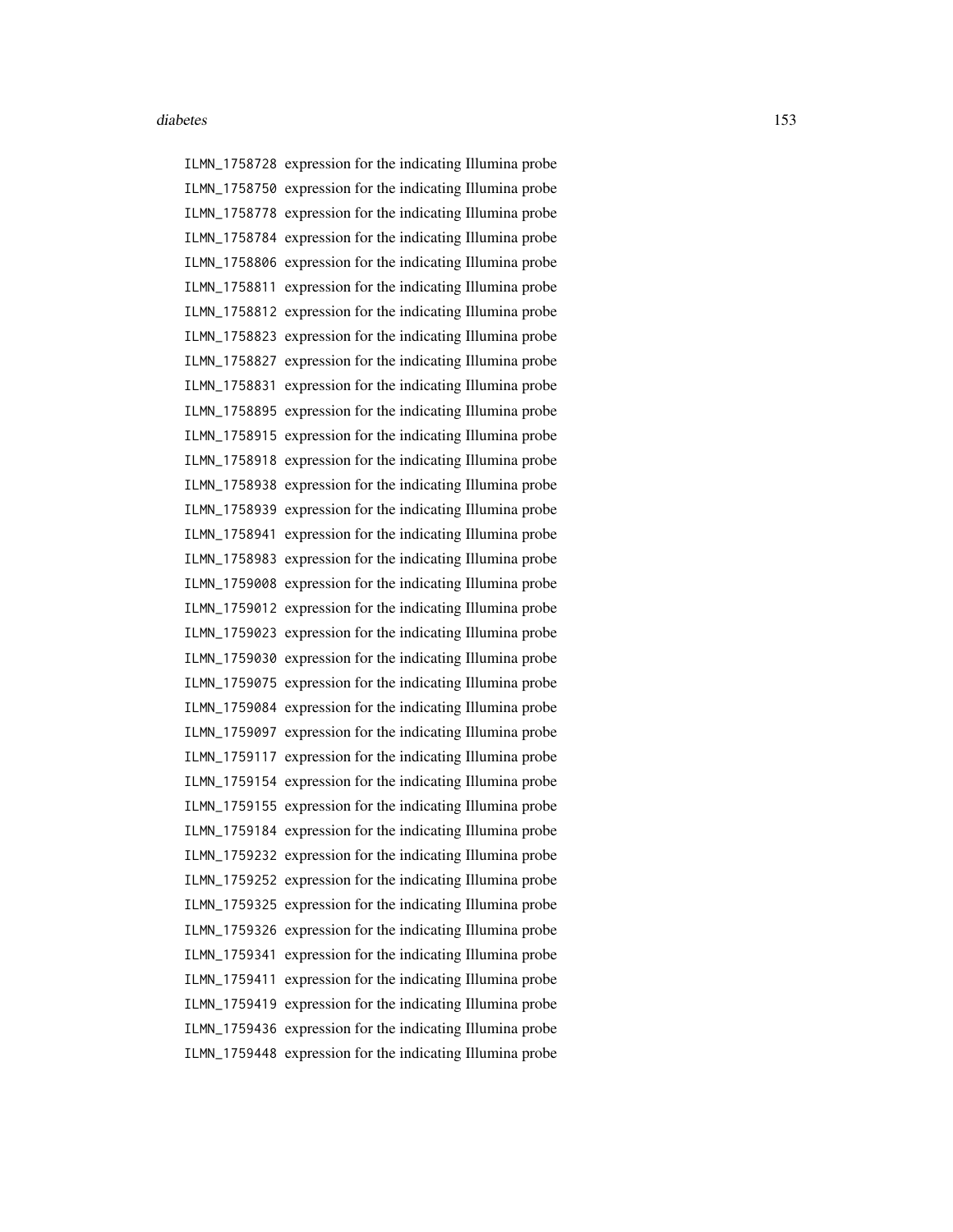ILMN\_1759460 expression for the indicating Illumina probe ILMN\_1759495 expression for the indicating Illumina probe ILMN\_1759549 expression for the indicating Illumina probe ILMN\_1759563 expression for the indicating Illumina probe ILMN\_1759622 expression for the indicating Illumina probe ILMN\_1759628 expression for the indicating Illumina probe ILMN\_1759670 expression for the indicating Illumina probe ILMN\_1759729 expression for the indicating Illumina probe ILMN\_1759743 expression for the indicating Illumina probe ILMN\_1759772 expression for the indicating Illumina probe ILMN\_1759792 expression for the indicating Illumina probe ILMN\_1759801 expression for the indicating Illumina probe ILMN\_1759915 expression for the indicating Illumina probe ILMN\_1759952 expression for the indicating Illumina probe ILMN\_1759954 expression for the indicating Illumina probe ILMN\_1759983 expression for the indicating Illumina probe ILMN\_1759987 expression for the indicating Illumina probe ILMN\_1760027 expression for the indicating Illumina probe ILMN\_1760049 expression for the indicating Illumina probe ILMN\_1760062 expression for the indicating Illumina probe ILMN\_1760065 expression for the indicating Illumina probe ILMN\_1760121 expression for the indicating Illumina probe ILMN\_1760143 expression for the indicating Illumina probe ILMN\_1760160 expression for the indicating Illumina probe ILMN\_1760174 expression for the indicating Illumina probe ILMN\_1760180 expression for the indicating Illumina probe ILMN\_1760201 expression for the indicating Illumina probe ILMN\_1760245 expression for the indicating Illumina probe ILMN\_1760247 expression for the indicating Illumina probe ILMN\_1760256 expression for the indicating Illumina probe ILMN\_1760280 expression for the indicating Illumina probe ILMN\_1760294 expression for the indicating Illumina probe ILMN\_1760303 expression for the indicating Illumina probe ILMN\_1760315 expression for the indicating Illumina probe ILMN\_1760320 expression for the indicating Illumina probe ILMN\_1760369 expression for the indicating Illumina probe ILMN\_1760374 expression for the indicating Illumina probe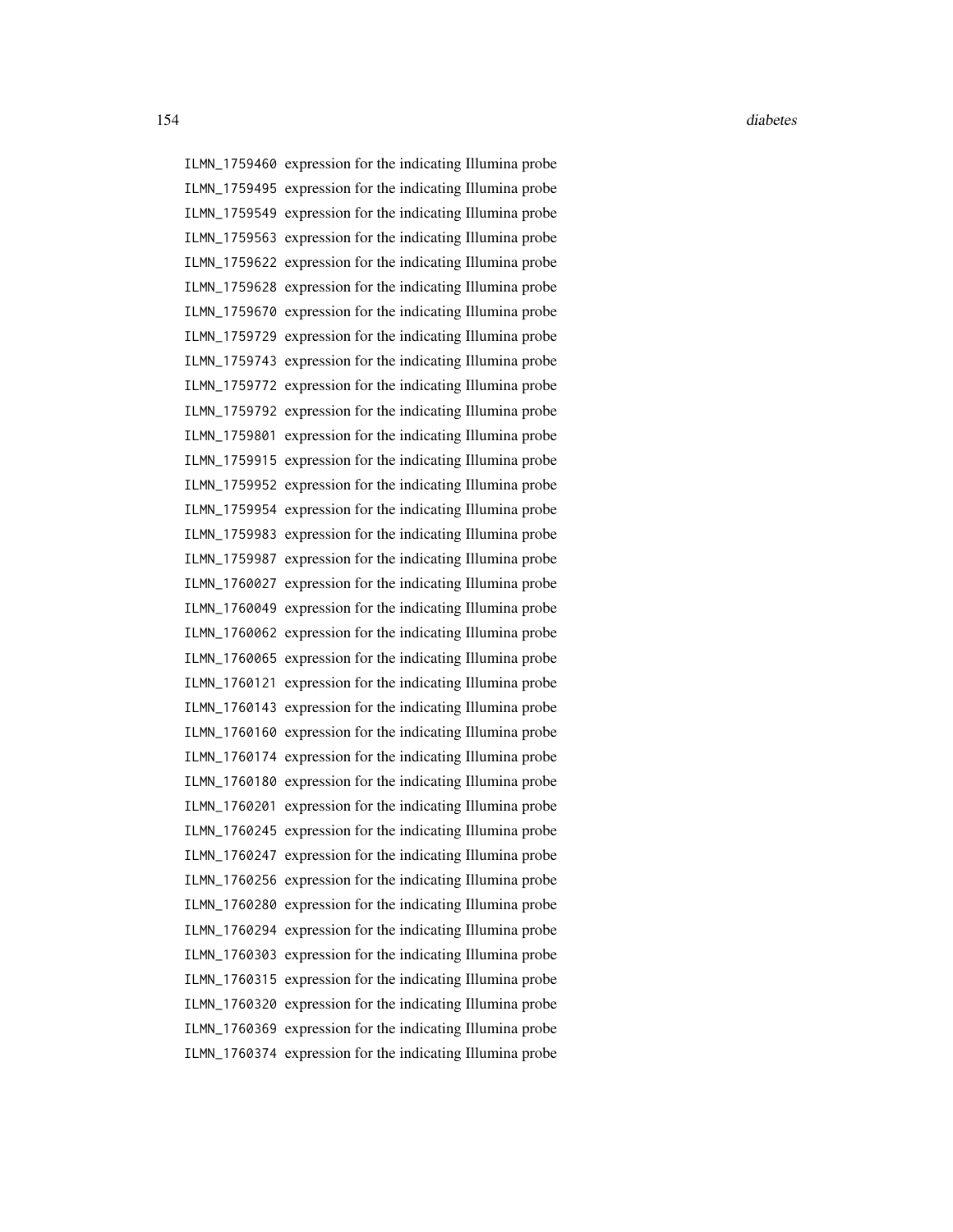ILMN\_1760400 expression for the indicating Illumina probe ILMN\_1760441 expression for the indicating Illumina probe ILMN\_1760466 expression for the indicating Illumina probe ILMN\_1760490 expression for the indicating Illumina probe ILMN\_1760493 expression for the indicating Illumina probe ILMN\_1760503 expression for the indicating Illumina probe ILMN\_1760509 expression for the indicating Illumina probe ILMN\_1760513 expression for the indicating Illumina probe ILMN\_1760563 expression for the indicating Illumina probe ILMN\_1760649 expression for the indicating Illumina probe ILMN\_1760667 expression for the indicating Illumina probe ILMN\_1760676 expression for the indicating Illumina probe ILMN\_1760683 expression for the indicating Illumina probe ILMN\_1760688 expression for the indicating Illumina probe ILMN\_1760708 expression for the indicating Illumina probe ILMN\_1760714 expression for the indicating Illumina probe ILMN\_1760718 expression for the indicating Illumina probe ILMN\_1760727 expression for the indicating Illumina probe ILMN\_1760741 expression for the indicating Illumina probe ILMN\_1760778 expression for the indicating Illumina probe ILMN\_1760798 expression for the indicating Illumina probe ILMN\_1760802 expression for the indicating Illumina probe ILMN\_1760855 expression for the indicating Illumina probe ILMN\_1760858 expression for the indicating Illumina probe ILMN\_1760890 expression for the indicating Illumina probe ILMN\_1760922 expression for the indicating Illumina probe ILMN\_1760982 expression for the indicating Illumina probe ILMN\_1761010 expression for the indicating Illumina probe ILMN\_1761044 expression for the indicating Illumina probe ILMN\_1761049 expression for the indicating Illumina probe ILMN\_1761058 expression for the indicating Illumina probe ILMN\_1761061 expression for the indicating Illumina probe ILMN\_1761069 expression for the indicating Illumina probe ILMN\_1761083 expression for the indicating Illumina probe ILMN\_1761101 expression for the indicating Illumina probe ILMN\_1761112 expression for the indicating Illumina probe ILMN\_1761113 expression for the indicating Illumina probe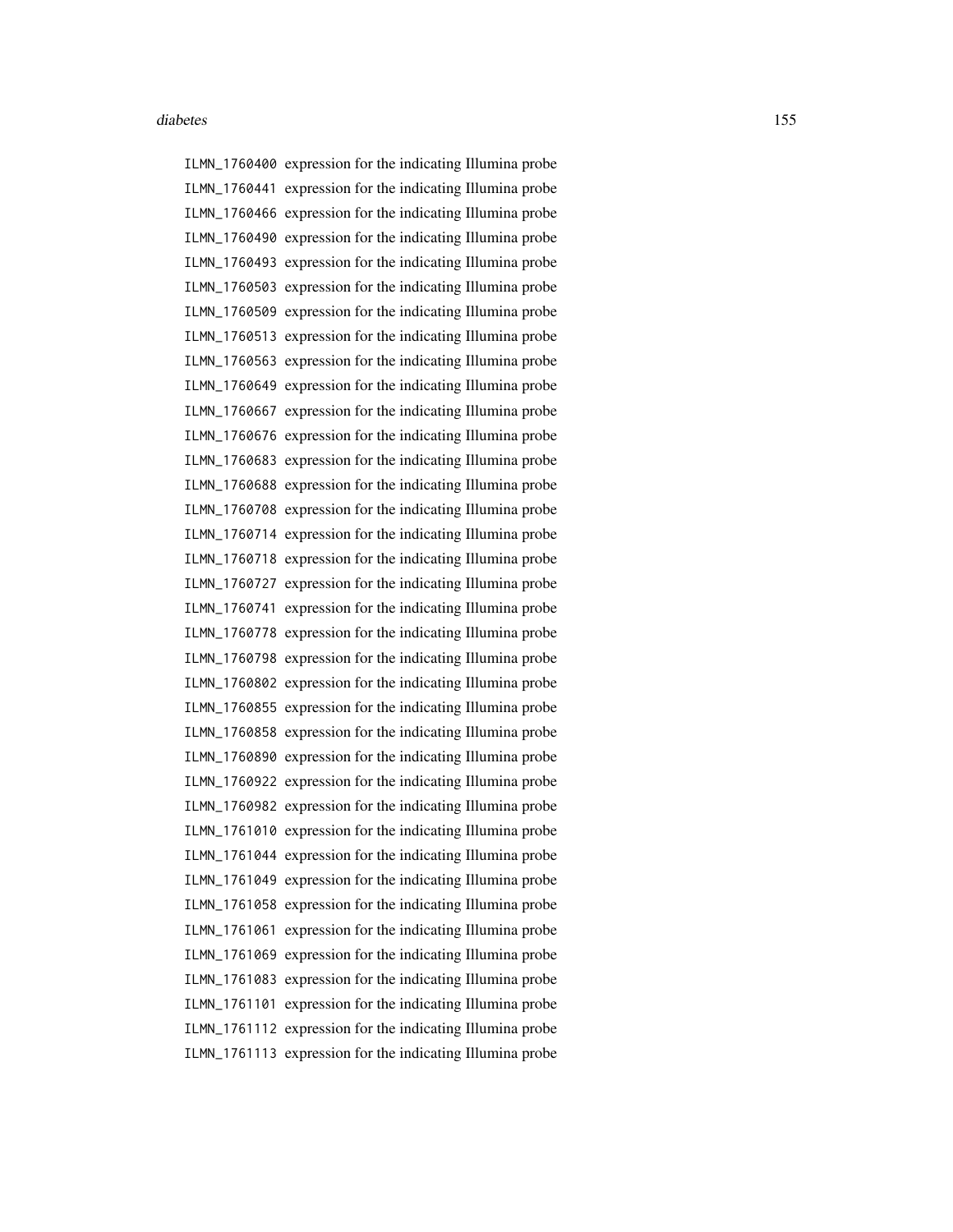ILMN\_1761120 expression for the indicating Illumina probe ILMN\_1761131 expression for the indicating Illumina probe ILMN\_1761138 expression for the indicating Illumina probe ILMN\_1761147 expression for the indicating Illumina probe ILMN\_1761159 expression for the indicating Illumina probe ILMN\_1761176 expression for the indicating Illumina probe ILMN\_1761242 expression for the indicating Illumina probe ILMN\_1761259 expression for the indicating Illumina probe ILMN\_1761260 expression for the indicating Illumina probe ILMN\_1761262 expression for the indicating Illumina probe ILMN\_1761309 expression for the indicating Illumina probe ILMN\_1761314 expression for the indicating Illumina probe ILMN\_1761334 expression for the indicating Illumina probe ILMN\_1761363 expression for the indicating Illumina probe ILMN\_1761411 expression for the indicating Illumina probe ILMN\_1761442 expression for the indicating Illumina probe ILMN\_1761450 expression for the indicating Illumina probe ILMN\_1761463 expression for the indicating Illumina probe ILMN\_1761464 expression for the indicating Illumina probe ILMN\_1761479 expression for the indicating Illumina probe ILMN\_1761486 expression for the indicating Illumina probe ILMN\_1761519 expression for the indicating Illumina probe ILMN\_1761531 expression for the indicating Illumina probe ILMN\_1761560 expression for the indicating Illumina probe ILMN\_1761566 expression for the indicating Illumina probe ILMN\_1761594 expression for the indicating Illumina probe ILMN\_1761598 expression for the indicating Illumina probe ILMN\_1761721 expression for the indicating Illumina probe ILMN\_1761733 expression for the indicating Illumina probe ILMN\_1761793 expression for the indicating Illumina probe ILMN\_1761797 expression for the indicating Illumina probe ILMN\_1761804 expression for the indicating Illumina probe ILMN\_1761812 expression for the indicating Illumina probe ILMN\_1761820 expression for the indicating Illumina probe ILMN\_1761828 expression for the indicating Illumina probe ILMN\_1761844 expression for the indicating Illumina probe ILMN\_1761858 expression for the indicating Illumina probe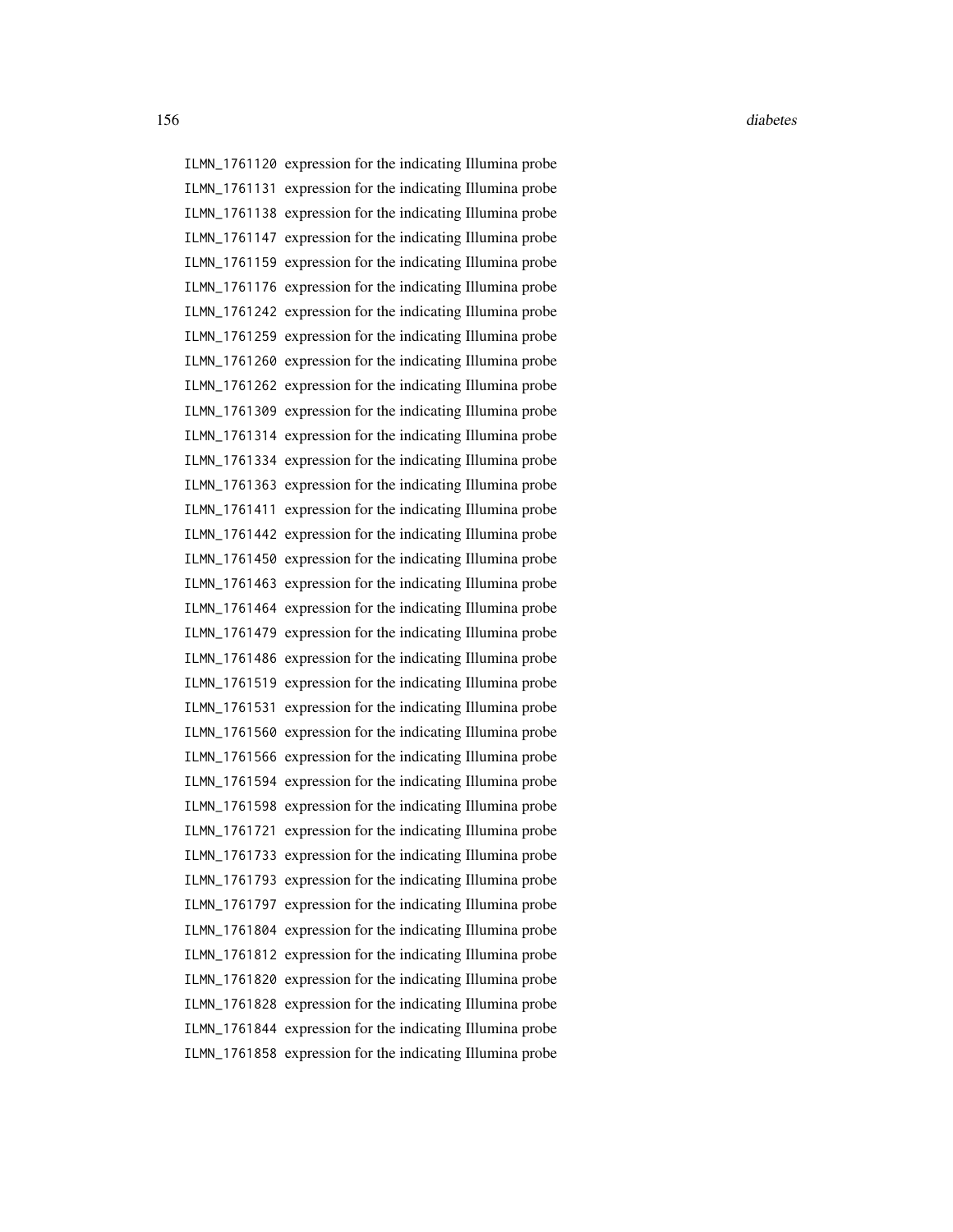ILMN\_1761910 expression for the indicating Illumina probe ILMN\_1761912 expression for the indicating Illumina probe ILMN\_1761941 expression for the indicating Illumina probe ILMN\_1761945 expression for the indicating Illumina probe ILMN\_1761961 expression for the indicating Illumina probe ILMN\_1761963 expression for the indicating Illumina probe ILMN\_1761968 expression for the indicating Illumina probe ILMN\_1761969 expression for the indicating Illumina probe ILMN\_1761981 expression for the indicating Illumina probe ILMN\_1761996 expression for the indicating Illumina probe ILMN\_1762002 expression for the indicating Illumina probe ILMN\_1762003 expression for the indicating Illumina probe ILMN\_1762071 expression for the indicating Illumina probe ILMN\_1762080 expression for the indicating Illumina probe ILMN\_1762095 expression for the indicating Illumina probe ILMN\_1762103 expression for the indicating Illumina probe ILMN\_1762106 expression for the indicating Illumina probe ILMN\_1762115 expression for the indicating Illumina probe ILMN\_1762167 expression for the indicating Illumina probe ILMN\_1762204 expression for the indicating Illumina probe ILMN\_1762262 expression for the indicating Illumina probe ILMN\_1762281 expression for the indicating Illumina probe ILMN\_1762284 expression for the indicating Illumina probe ILMN\_1762312 expression for the indicating Illumina probe ILMN\_1762316 expression for the indicating Illumina probe ILMN\_1762327 expression for the indicating Illumina probe ILMN\_1762407 expression for the indicating Illumina probe ILMN\_1762439 expression for the indicating Illumina probe ILMN\_1762466 expression for the indicating Illumina probe ILMN\_1762531 expression for the indicating Illumina probe ILMN\_1762549 expression for the indicating Illumina probe ILMN\_1762594 expression for the indicating Illumina probe ILMN\_1762608 expression for the indicating Illumina probe ILMN\_1762615 expression for the indicating Illumina probe ILMN\_1762629 expression for the indicating Illumina probe ILMN\_1762639 expression for the indicating Illumina probe ILMN\_1762678 expression for the indicating Illumina probe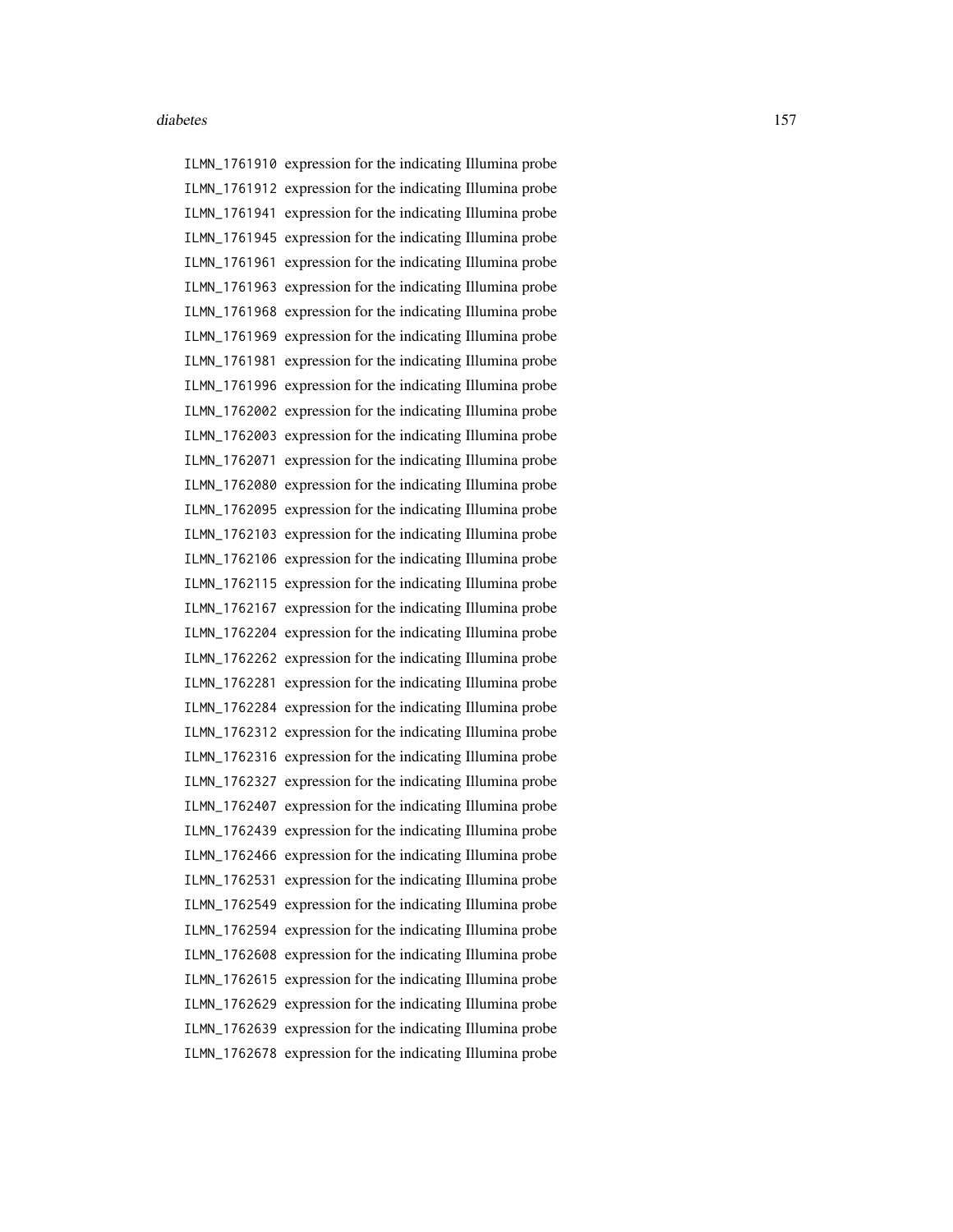ILMN\_1762712 expression for the indicating Illumina probe ILMN\_1762713 expression for the indicating Illumina probe ILMN\_1762725 expression for the indicating Illumina probe ILMN\_1762741 expression for the indicating Illumina probe ILMN\_1762764 expression for the indicating Illumina probe ILMN\_1762766 expression for the indicating Illumina probe ILMN\_1762787 expression for the indicating Illumina probe ILMN\_1762801 expression for the indicating Illumina probe ILMN\_1762803 expression for the indicating Illumina probe ILMN\_1762835 expression for the indicating Illumina probe ILMN\_1762843 expression for the indicating Illumina probe ILMN\_1762879 expression for the indicating Illumina probe ILMN\_1762897 expression for the indicating Illumina probe ILMN\_1762899 expression for the indicating Illumina probe ILMN\_1762972 expression for the indicating Illumina probe ILMN\_1762990 expression for the indicating Illumina probe ILMN\_1762993 expression for the indicating Illumina probe ILMN\_1763000 expression for the indicating Illumina probe ILMN\_1763036 expression for the indicating Illumina probe ILMN\_1763080 expression for the indicating Illumina probe ILMN\_1763091 expression for the indicating Illumina probe ILMN\_1763092 expression for the indicating Illumina probe ILMN\_1763127 expression for the indicating Illumina probe ILMN\_1763129 expression for the indicating Illumina probe ILMN\_1763144 expression for the indicating Illumina probe ILMN\_1763184 expression for the indicating Illumina probe ILMN\_1763198 expression for the indicating Illumina probe ILMN\_1763200 expression for the indicating Illumina probe ILMN\_1763207 expression for the indicating Illumina probe ILMN\_1763228 expression for the indicating Illumina probe ILMN\_1763260 expression for the indicating Illumina probe ILMN\_1763264 expression for the indicating Illumina probe ILMN\_1763265 expression for the indicating Illumina probe ILMN\_1763322 expression for the indicating Illumina probe ILMN\_1763326 expression for the indicating Illumina probe ILMN\_1763333 expression for the indicating Illumina probe ILMN\_1763347 expression for the indicating Illumina probe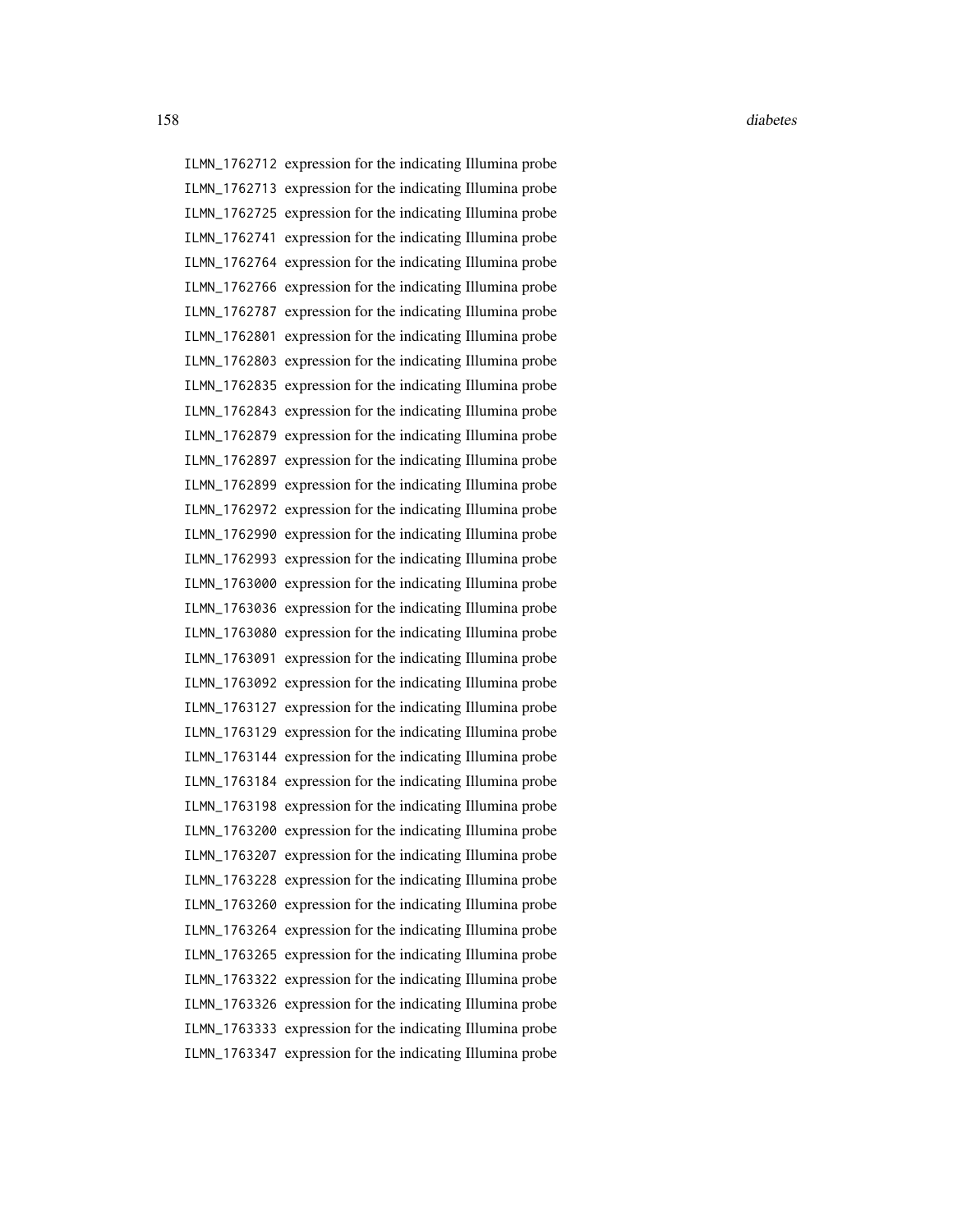ILMN\_1763364 expression for the indicating Illumina probe ILMN\_1763386 expression for the indicating Illumina probe ILMN\_1763409 expression for the indicating Illumina probe ILMN\_1763433 expression for the indicating Illumina probe ILMN\_1763436 expression for the indicating Illumina probe ILMN\_1763455 expression for the indicating Illumina probe ILMN\_1763460 expression for the indicating Illumina probe ILMN\_1763467 expression for the indicating Illumina probe ILMN\_1763487 expression for the indicating Illumina probe ILMN\_1763520 expression for the indicating Illumina probe ILMN\_1763523 expression for the indicating Illumina probe ILMN\_1763524 expression for the indicating Illumina probe ILMN\_1763537 expression for the indicating Illumina probe ILMN\_1763539 expression for the indicating Illumina probe ILMN\_1763540 expression for the indicating Illumina probe ILMN\_1763560 expression for the indicating Illumina probe ILMN\_1763561 expression for the indicating Illumina probe ILMN\_1763568 expression for the indicating Illumina probe ILMN\_1763605 expression for the indicating Illumina probe ILMN\_1763609 expression for the indicating Illumina probe ILMN\_1763641 expression for the indicating Illumina probe ILMN\_1763657 expression for the indicating Illumina probe ILMN\_1763688 expression for the indicating Illumina probe ILMN\_1763694 expression for the indicating Illumina probe ILMN\_1763723 expression for the indicating Illumina probe ILMN\_1763730 expression for the indicating Illumina probe ILMN\_1763739 expression for the indicating Illumina probe ILMN\_1763745 expression for the indicating Illumina probe ILMN\_1763749 expression for the indicating Illumina probe ILMN\_1763763 expression for the indicating Illumina probe ILMN\_1763775 expression for the indicating Illumina probe ILMN\_1763828 expression for the indicating Illumina probe ILMN\_1763837 expression for the indicating Illumina probe ILMN\_1763842 expression for the indicating Illumina probe ILMN\_1763852 expression for the indicating Illumina probe ILMN\_1763875 expression for the indicating Illumina probe ILMN\_1763884 expression for the indicating Illumina probe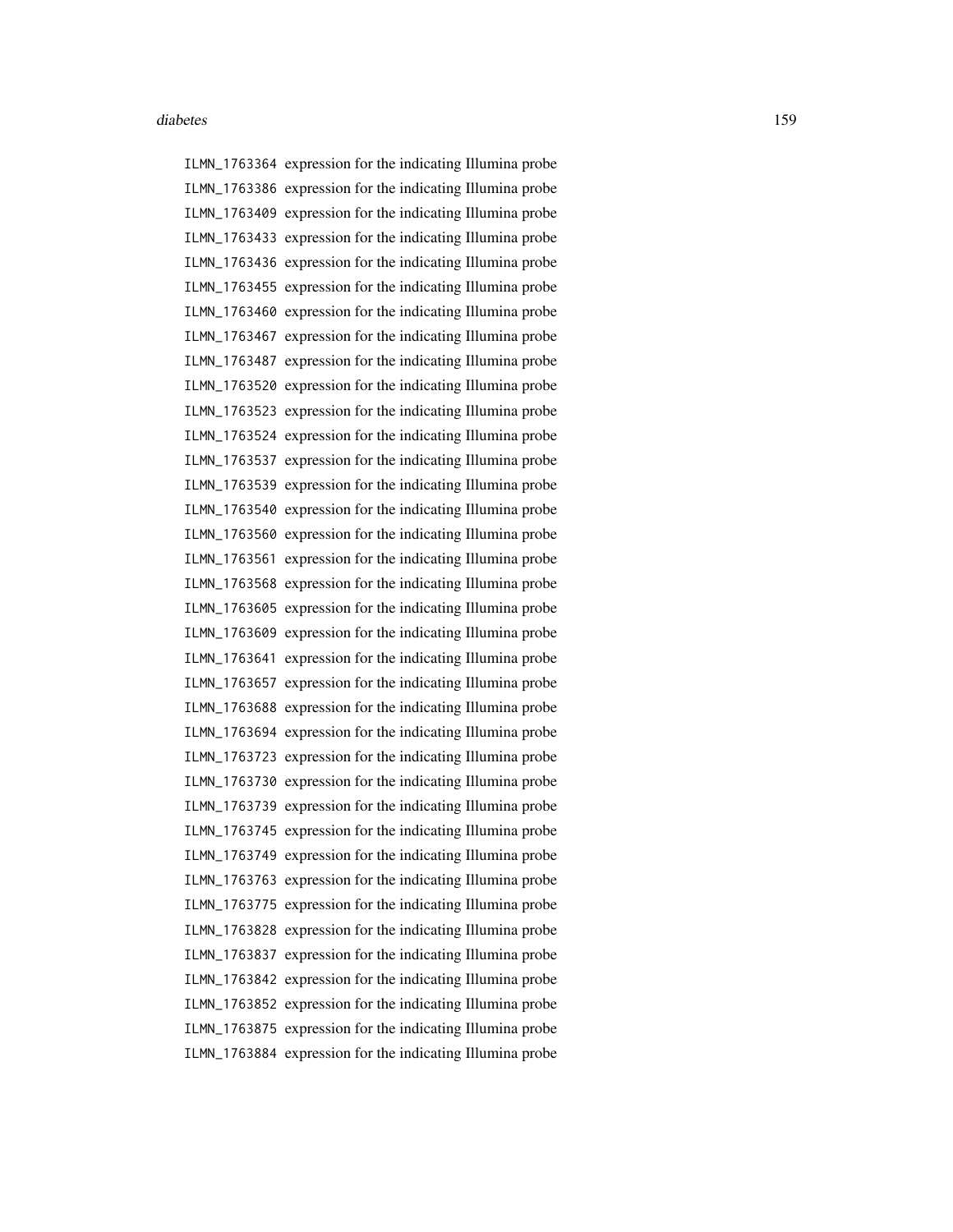ILMN\_1763887 expression for the indicating Illumina probe ILMN\_1763901 expression for the indicating Illumina probe ILMN\_1763907 expression for the indicating Illumina probe ILMN\_1764029 expression for the indicating Illumina probe ILMN\_1764034 expression for the indicating Illumina probe ILMN\_1764043 expression for the indicating Illumina probe ILMN\_1764091 expression for the indicating Illumina probe ILMN\_1764096 expression for the indicating Illumina probe ILMN\_1764158 expression for the indicating Illumina probe ILMN\_1764177 expression for the indicating Illumina probe ILMN\_1764230 expression for the indicating Illumina probe ILMN\_1764239 expression for the indicating Illumina probe ILMN\_1764320 expression for the indicating Illumina probe ILMN\_1764361 expression for the indicating Illumina probe ILMN\_1764380 expression for the indicating Illumina probe ILMN\_1764383 expression for the indicating Illumina probe ILMN\_1764396 expression for the indicating Illumina probe ILMN\_1764410 expression for the indicating Illumina probe ILMN\_1764414 expression for the indicating Illumina probe ILMN\_1764415 expression for the indicating Illumina probe ILMN\_1764431 expression for the indicating Illumina probe ILMN\_1764456 expression for the indicating Illumina probe ILMN\_1764489 expression for the indicating Illumina probe ILMN\_1764494 expression for the indicating Illumina probe ILMN\_1764500 expression for the indicating Illumina probe ILMN\_1764522 expression for the indicating Illumina probe ILMN\_1764549 expression for the indicating Illumina probe ILMN\_1764557 expression for the indicating Illumina probe ILMN\_1764577 expression for the indicating Illumina probe ILMN\_1764609 expression for the indicating Illumina probe ILMN\_1764628 expression for the indicating Illumina probe ILMN\_1764650 expression for the indicating Illumina probe ILMN\_1764709 expression for the indicating Illumina probe ILMN\_1764714 expression for the indicating Illumina probe ILMN\_1764721 expression for the indicating Illumina probe ILMN\_1764764 expression for the indicating Illumina probe ILMN\_1764788 expression for the indicating Illumina probe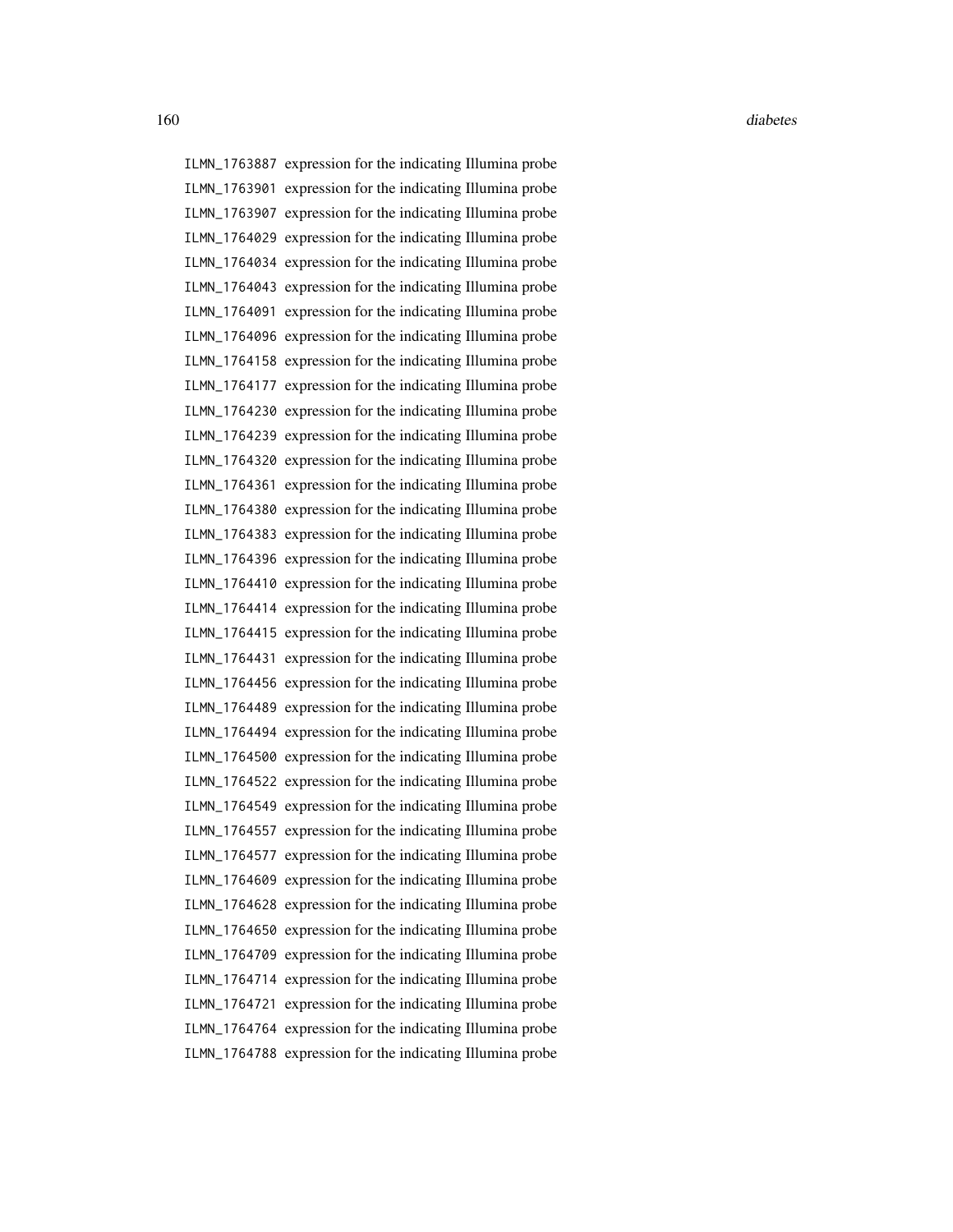ILMN\_1764794 expression for the indicating Illumina probe ILMN\_1764803 expression for the indicating Illumina probe ILMN\_1764813 expression for the indicating Illumina probe ILMN\_1764826 expression for the indicating Illumina probe ILMN\_1764850 expression for the indicating Illumina probe ILMN\_1764851 expression for the indicating Illumina probe ILMN\_1764861 expression for the indicating Illumina probe ILMN\_1764871 expression for the indicating Illumina probe ILMN\_1764873 expression for the indicating Illumina probe ILMN\_1764891 expression for the indicating Illumina probe ILMN\_1764927 expression for the indicating Illumina probe ILMN\_1764945 expression for the indicating Illumina probe ILMN\_1764964 expression for the indicating Illumina probe ILMN\_1764970 expression for the indicating Illumina probe ILMN\_1764986 expression for the indicating Illumina probe ILMN\_1765001 expression for the indicating Illumina probe ILMN\_1765017 expression for the indicating Illumina probe ILMN\_1765019 expression for the indicating Illumina probe ILMN\_1765021 expression for the indicating Illumina probe ILMN\_1765043 expression for the indicating Illumina probe ILMN\_1765044 expression for the indicating Illumina probe ILMN\_1765060 expression for the indicating Illumina probe ILMN\_1765061 expression for the indicating Illumina probe ILMN\_1765076 expression for the indicating Illumina probe ILMN\_1765082 expression for the indicating Illumina probe ILMN\_1765109 expression for the indicating Illumina probe ILMN\_1765122 expression for the indicating Illumina probe ILMN\_1765132 expression for the indicating Illumina probe ILMN\_1765146 expression for the indicating Illumina probe ILMN\_1765159 expression for the indicating Illumina probe ILMN\_1765204 expression for the indicating Illumina probe ILMN\_1765208 expression for the indicating Illumina probe ILMN\_1765222 expression for the indicating Illumina probe ILMN\_1765232 expression for the indicating Illumina probe ILMN\_1765244 expression for the indicating Illumina probe ILMN\_1765258 expression for the indicating Illumina probe ILMN\_1765326 expression for the indicating Illumina probe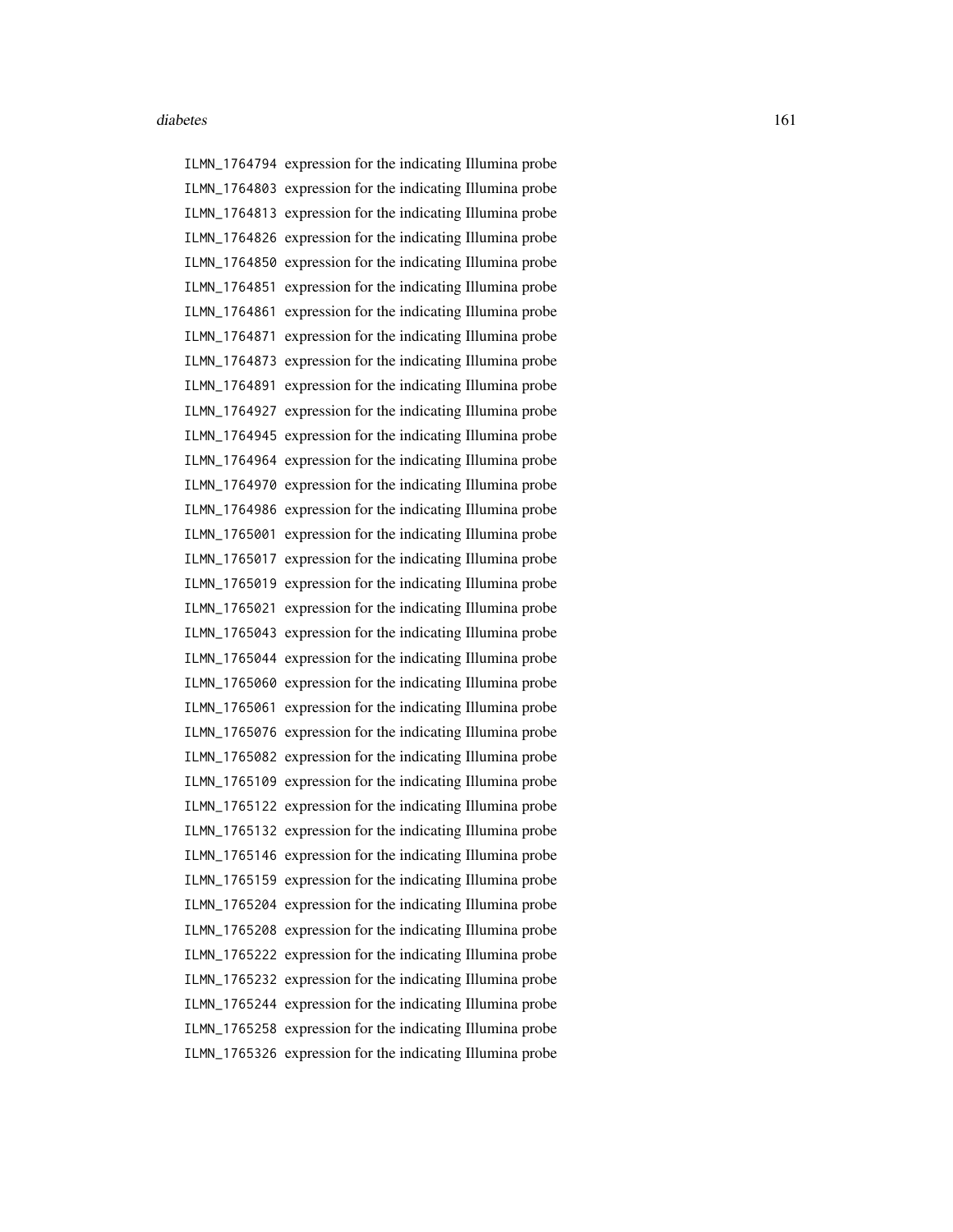ILMN\_1765332 expression for the indicating Illumina probe ILMN\_1765371 expression for the indicating Illumina probe ILMN\_1765409 expression for the indicating Illumina probe ILMN\_1765417 expression for the indicating Illumina probe ILMN\_1765445 expression for the indicating Illumina probe ILMN\_1765446 expression for the indicating Illumina probe ILMN\_1765460 expression for the indicating Illumina probe ILMN\_1765493 expression for the indicating Illumina probe ILMN\_1765518 expression for the indicating Illumina probe ILMN\_1765520 expression for the indicating Illumina probe ILMN\_1765523 expression for the indicating Illumina probe ILMN\_1765532 expression for the indicating Illumina probe ILMN\_1765578 expression for the indicating Illumina probe ILMN\_1765606 expression for the indicating Illumina probe ILMN\_1765621 expression for the indicating Illumina probe ILMN\_1765649 expression for the indicating Illumina probe ILMN\_1765684 expression for the indicating Illumina probe ILMN\_1765746 expression for the indicating Illumina probe ILMN\_1765796 expression for the indicating Illumina probe ILMN\_1765801 expression for the indicating Illumina probe ILMN\_1765851 expression for the indicating Illumina probe ILMN\_1765858 expression for the indicating Illumina probe ILMN\_1765860 expression for the indicating Illumina probe ILMN\_1765872 expression for the indicating Illumina probe ILMN\_1765880 expression for the indicating Illumina probe ILMN\_1765994 expression for the indicating Illumina probe ILMN\_1766000 expression for the indicating Illumina probe ILMN\_1766010 expression for the indicating Illumina probe ILMN\_1766024 expression for the indicating Illumina probe ILMN\_1766045 expression for the indicating Illumina probe ILMN\_1766054 expression for the indicating Illumina probe ILMN\_1766125 expression for the indicating Illumina probe ILMN\_1766154 expression for the indicating Illumina probe ILMN\_1766159 expression for the indicating Illumina probe ILMN\_1766165 expression for the indicating Illumina probe ILMN\_1766171 expression for the indicating Illumina probe ILMN\_1766185 expression for the indicating Illumina probe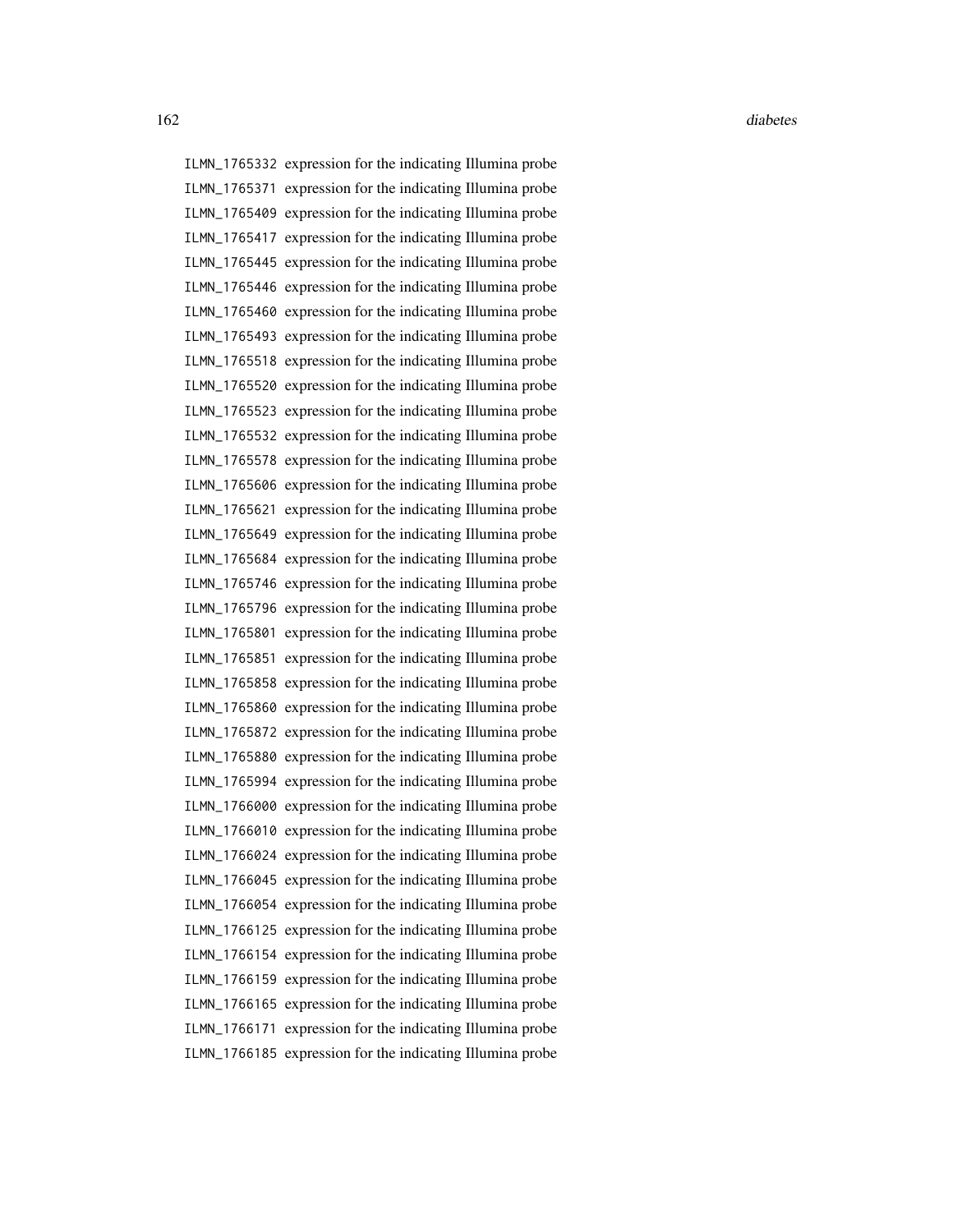ILMN\_1766195 expression for the indicating Illumina probe ILMN\_1766200 expression for the indicating Illumina probe ILMN\_1766221 expression for the indicating Illumina probe ILMN\_1766222 expression for the indicating Illumina probe ILMN\_1766245 expression for the indicating Illumina probe ILMN\_1766247 expression for the indicating Illumina probe ILMN\_1766264 expression for the indicating Illumina probe ILMN\_1766275 expression for the indicating Illumina probe ILMN\_1766309 expression for the indicating Illumina probe ILMN\_1766346 expression for the indicating Illumina probe ILMN\_1766359 expression for the indicating Illumina probe ILMN\_1766363 expression for the indicating Illumina probe ILMN\_1766408 expression for the indicating Illumina probe ILMN\_1766425 expression for the indicating Illumina probe ILMN\_1766435 expression for the indicating Illumina probe ILMN\_1766551 expression for the indicating Illumina probe ILMN\_1766560 expression for the indicating Illumina probe ILMN\_1766637 expression for the indicating Illumina probe ILMN\_1766657 expression for the indicating Illumina probe ILMN\_1766718 expression for the indicating Illumina probe ILMN\_1766736 expression for the indicating Illumina probe ILMN\_1766762 expression for the indicating Illumina probe ILMN\_1766797 expression for the indicating Illumina probe ILMN\_1766803 expression for the indicating Illumina probe ILMN\_1766814 expression for the indicating Illumina probe ILMN\_1766896 expression for the indicating Illumina probe ILMN\_1766914 expression for the indicating Illumina probe ILMN\_1766981 expression for the indicating Illumina probe ILMN\_1767006 expression for the indicating Illumina probe ILMN\_1767015 expression for the indicating Illumina probe ILMN\_1767020 expression for the indicating Illumina probe ILMN\_1767032 expression for the indicating Illumina probe ILMN\_1767111 expression for the indicating Illumina probe ILMN\_1767139 expression for the indicating Illumina probe ILMN\_1767142 expression for the indicating Illumina probe ILMN\_1767219 expression for the indicating Illumina probe ILMN\_1767253 expression for the indicating Illumina probe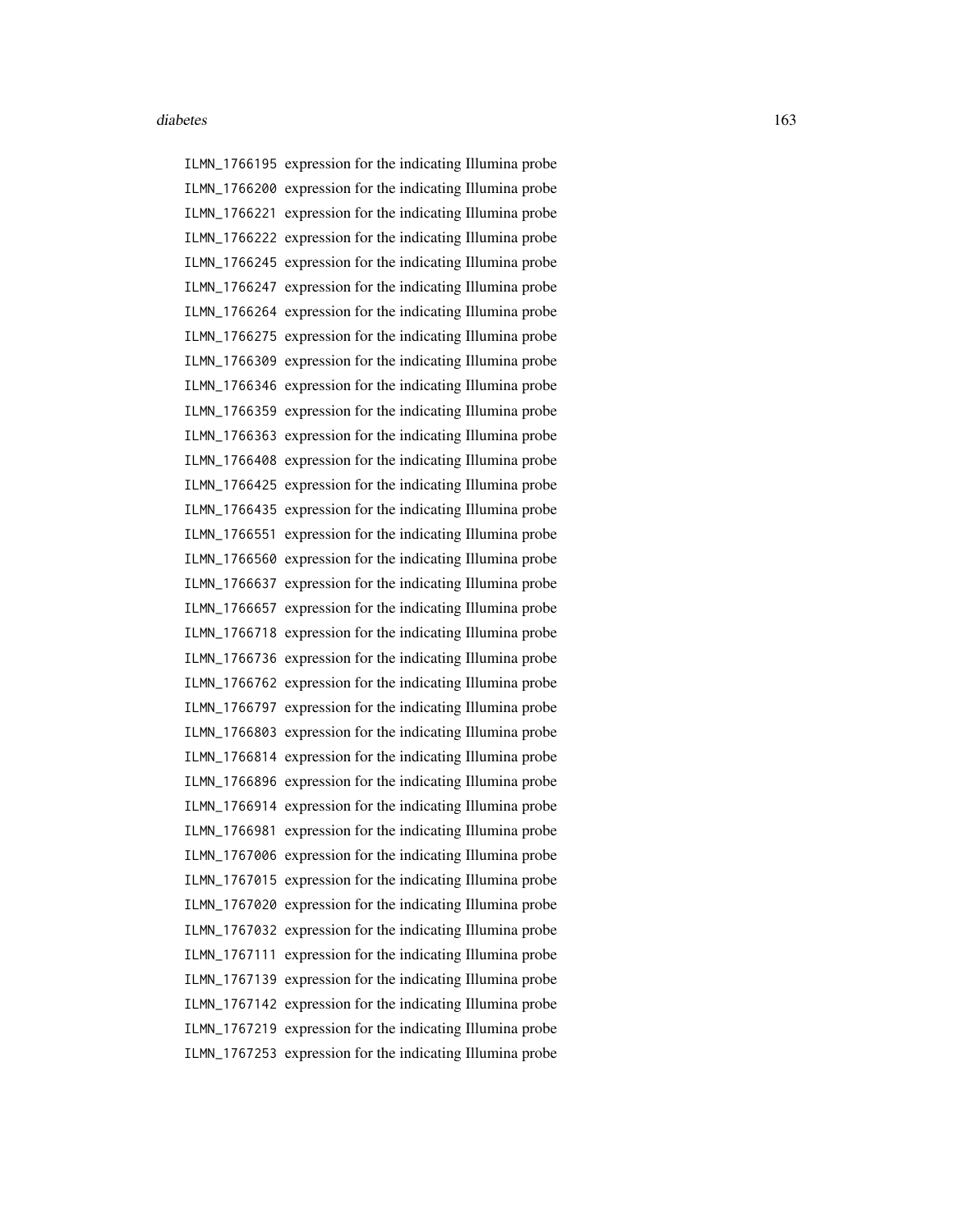ILMN\_1767256 expression for the indicating Illumina probe ILMN\_1767281 expression for the indicating Illumina probe ILMN\_1767320 expression for the indicating Illumina probe ILMN\_1767324 expression for the indicating Illumina probe ILMN\_1767337 expression for the indicating Illumina probe ILMN\_1767365 expression for the indicating Illumina probe ILMN\_1767422 expression for the indicating Illumina probe ILMN\_1767459 expression for the indicating Illumina probe ILMN\_1767470 expression for the indicating Illumina probe ILMN\_1767475 expression for the indicating Illumina probe ILMN\_1767509 expression for the indicating Illumina probe ILMN\_1767541 expression for the indicating Illumina probe ILMN\_1767642 expression for the indicating Illumina probe ILMN\_1767651 expression for the indicating Illumina probe ILMN\_1767658 expression for the indicating Illumina probe ILMN\_1767662 expression for the indicating Illumina probe ILMN\_1767717 expression for the indicating Illumina probe ILMN\_1767722 expression for the indicating Illumina probe ILMN\_1767747 expression for the indicating Illumina probe ILMN\_1767801 expression for the indicating Illumina probe ILMN\_1767811 expression for the indicating Illumina probe ILMN\_1767816 expression for the indicating Illumina probe ILMN\_1767837 expression for the indicating Illumina probe ILMN\_1767839 expression for the indicating Illumina probe ILMN\_1767848 expression for the indicating Illumina probe ILMN\_1767892 expression for the indicating Illumina probe ILMN\_1767894 expression for the indicating Illumina probe ILMN\_1767992 expression for the indicating Illumina probe ILMN\_1768016 expression for the indicating Illumina probe ILMN\_1768020 expression for the indicating Illumina probe ILMN\_1768031 expression for the indicating Illumina probe ILMN\_1768050 expression for the indicating Illumina probe ILMN\_1768071 expression for the indicating Illumina probe ILMN\_1768077 expression for the indicating Illumina probe ILMN\_1768097 expression for the indicating Illumina probe ILMN\_1768099 expression for the indicating Illumina probe ILMN\_1768101 expression for the indicating Illumina probe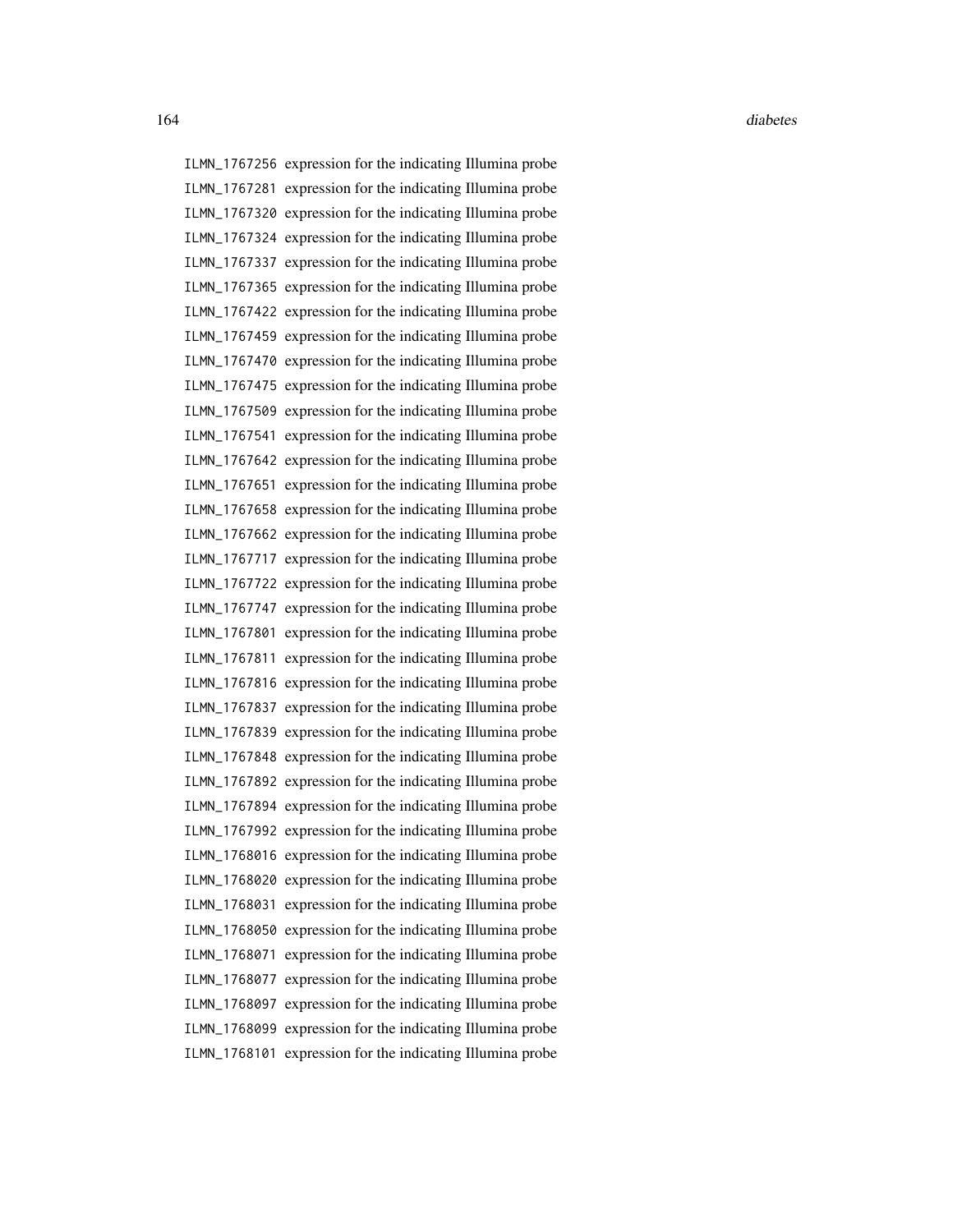ILMN\_1768110 expression for the indicating Illumina probe ILMN\_1768117 expression for the indicating Illumina probe ILMN\_1768127 expression for the indicating Illumina probe ILMN\_1768161 expression for the indicating Illumina probe ILMN\_1768176 expression for the indicating Illumina probe ILMN\_1768181 expression for the indicating Illumina probe ILMN\_1768271 expression for the indicating Illumina probe ILMN\_1768273 expression for the indicating Illumina probe ILMN\_1768282 expression for the indicating Illumina probe ILMN\_1768284 expression for the indicating Illumina probe ILMN\_1768293 expression for the indicating Illumina probe ILMN\_1768363 expression for the indicating Illumina probe ILMN\_1768391 expression for the indicating Illumina probe ILMN\_1768394 expression for the indicating Illumina probe ILMN\_1768396 expression for the indicating Illumina probe ILMN\_1768433 expression for the indicating Illumina probe ILMN\_1768449 expression for the indicating Illumina probe ILMN\_1768469 expression for the indicating Illumina probe ILMN\_1768470 expression for the indicating Illumina probe ILMN\_1768480 expression for the indicating Illumina probe ILMN\_1768482 expression for the indicating Illumina probe ILMN\_1768483 expression for the indicating Illumina probe ILMN\_1768488 expression for the indicating Illumina probe ILMN\_1768491 expression for the indicating Illumina probe ILMN\_1768505 expression for the indicating Illumina probe ILMN\_1768506 expression for the indicating Illumina probe ILMN\_1768510 expression for the indicating Illumina probe ILMN\_1768534 expression for the indicating Illumina probe ILMN\_1768575 expression for the indicating Illumina probe ILMN\_1768582 expression for the indicating Illumina probe ILMN\_1768598 expression for the indicating Illumina probe ILMN\_1768640 expression for the indicating Illumina probe ILMN\_1768662 expression for the indicating Illumina probe ILMN\_1768754 expression for the indicating Illumina probe ILMN\_1768784 expression for the indicating Illumina probe ILMN\_1768798 expression for the indicating Illumina probe ILMN\_1768809 expression for the indicating Illumina probe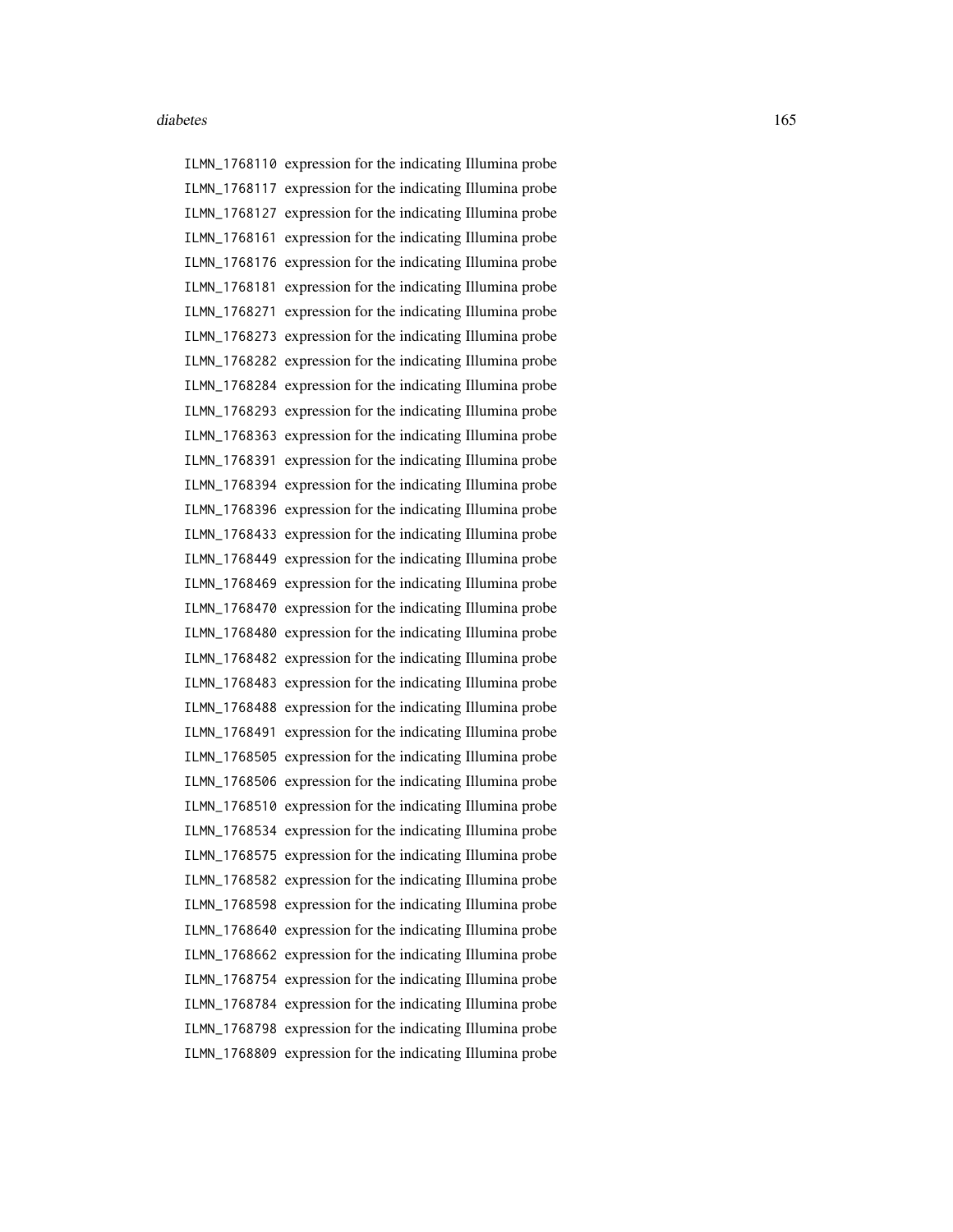ILMN\_1768812 expression for the indicating Illumina probe ILMN\_1768820 expression for the indicating Illumina probe ILMN\_1768845 expression for the indicating Illumina probe ILMN\_1768867 expression for the indicating Illumina probe ILMN\_1768870 expression for the indicating Illumina probe ILMN\_1768930 expression for the indicating Illumina probe ILMN\_1768954 expression for the indicating Illumina probe ILMN\_1768958 expression for the indicating Illumina probe ILMN\_1768962 expression for the indicating Illumina probe ILMN\_1768969 expression for the indicating Illumina probe ILMN\_1768973 expression for the indicating Illumina probe ILMN\_1769013 expression for the indicating Illumina probe ILMN\_1769027 expression for the indicating Illumina probe ILMN\_1769031 expression for the indicating Illumina probe ILMN\_1769091 expression for the indicating Illumina probe ILMN\_1769092 expression for the indicating Illumina probe ILMN\_1769112 expression for the indicating Illumina probe ILMN\_1769118 expression for the indicating Illumina probe ILMN\_1769129 expression for the indicating Illumina probe ILMN\_1769140 expression for the indicating Illumina probe ILMN\_1769191 expression for the indicating Illumina probe ILMN\_1769229 expression for the indicating Illumina probe ILMN\_1769245 expression for the indicating Illumina probe ILMN\_1769250 expression for the indicating Illumina probe ILMN\_1769299 expression for the indicating Illumina probe ILMN\_1769383 expression for the indicating Illumina probe ILMN\_1769390 expression for the indicating Illumina probe ILMN\_1769409 expression for the indicating Illumina probe ILMN\_1769412 expression for the indicating Illumina probe ILMN\_1769416 expression for the indicating Illumina probe ILMN\_1769433 expression for the indicating Illumina probe ILMN\_1769451 expression for the indicating Illumina probe ILMN\_1769473 expression for the indicating Illumina probe ILMN\_1769508 expression for the indicating Illumina probe ILMN\_1769517 expression for the indicating Illumina probe ILMN\_1769520 expression for the indicating Illumina probe ILMN\_1769545 expression for the indicating Illumina probe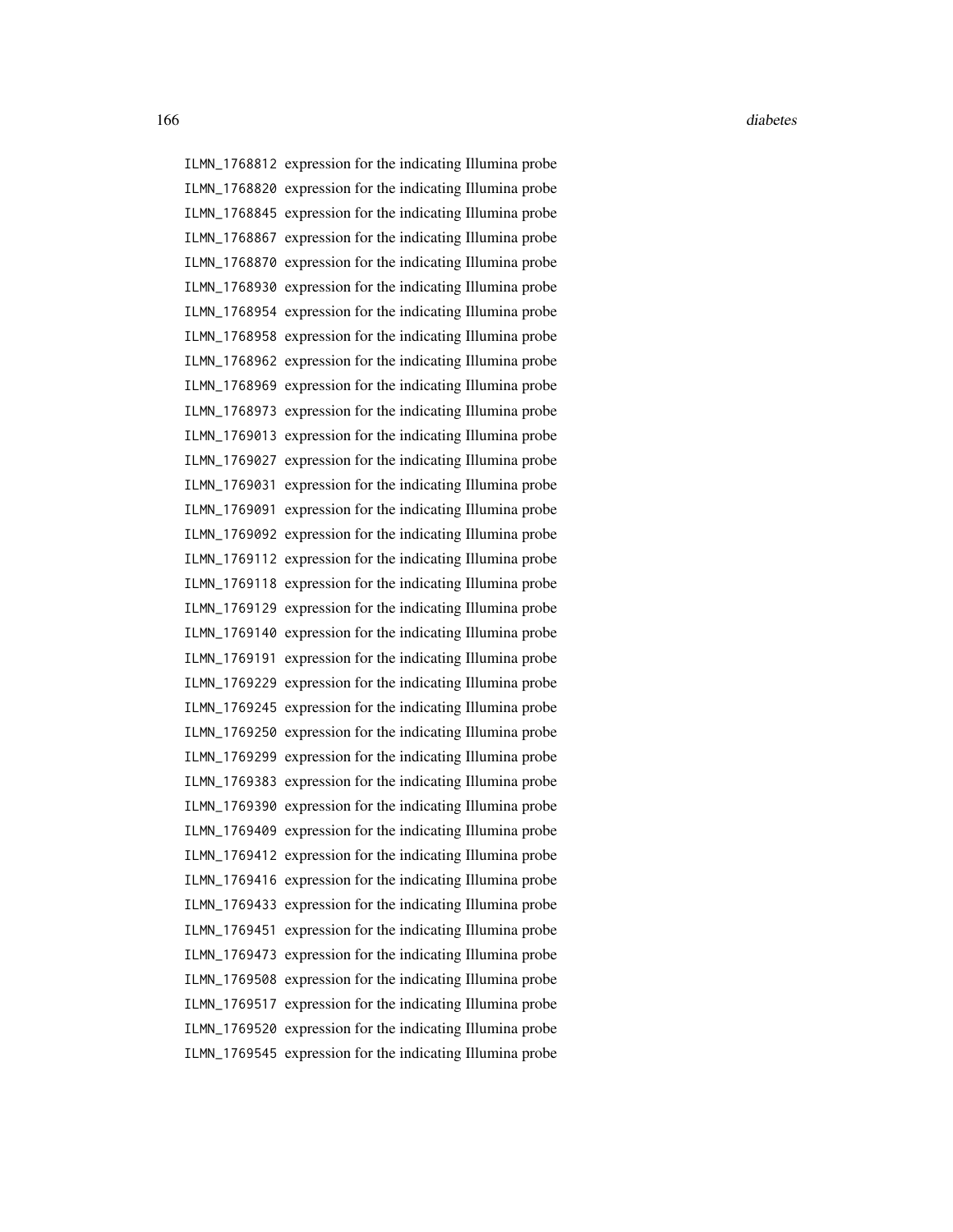ILMN\_1769546 expression for the indicating Illumina probe ILMN\_1769550 expression for the indicating Illumina probe ILMN\_1769575 expression for the indicating Illumina probe ILMN\_1769580 expression for the indicating Illumina probe ILMN\_1769601 expression for the indicating Illumina probe ILMN\_1769633 expression for the indicating Illumina probe ILMN\_1769634 expression for the indicating Illumina probe ILMN\_1769637 expression for the indicating Illumina probe ILMN\_1769665 expression for the indicating Illumina probe ILMN\_1769671 expression for the indicating Illumina probe ILMN\_1769673 expression for the indicating Illumina probe ILMN\_1769694 expression for the indicating Illumina probe ILMN\_1769720 expression for the indicating Illumina probe ILMN\_1769721 expression for the indicating Illumina probe ILMN\_1769751 expression for the indicating Illumina probe ILMN\_1769757 expression for the indicating Illumina probe ILMN\_1769779 expression for the indicating Illumina probe ILMN\_1769782 expression for the indicating Illumina probe ILMN\_1769787 expression for the indicating Illumina probe ILMN\_1769810 expression for the indicating Illumina probe ILMN\_1769869 expression for the indicating Illumina probe ILMN\_1769876 expression for the indicating Illumina probe ILMN\_1769883 expression for the indicating Illumina probe ILMN\_1769886 expression for the indicating Illumina probe ILMN\_1769911 expression for the indicating Illumina probe ILMN\_1769926 expression for the indicating Illumina probe ILMN\_1769960 expression for the indicating Illumina probe ILMN\_1769961 expression for the indicating Illumina probe ILMN\_1769988 expression for the indicating Illumina probe ILMN\_1770005 expression for the indicating Illumina probe ILMN\_1770020 expression for the indicating Illumina probe ILMN\_1770030 expression for the indicating Illumina probe ILMN\_1770031 expression for the indicating Illumina probe ILMN\_1770035 expression for the indicating Illumina probe ILMN\_1770048 expression for the indicating Illumina probe ILMN\_1770053 expression for the indicating Illumina probe ILMN\_1770084 expression for the indicating Illumina probe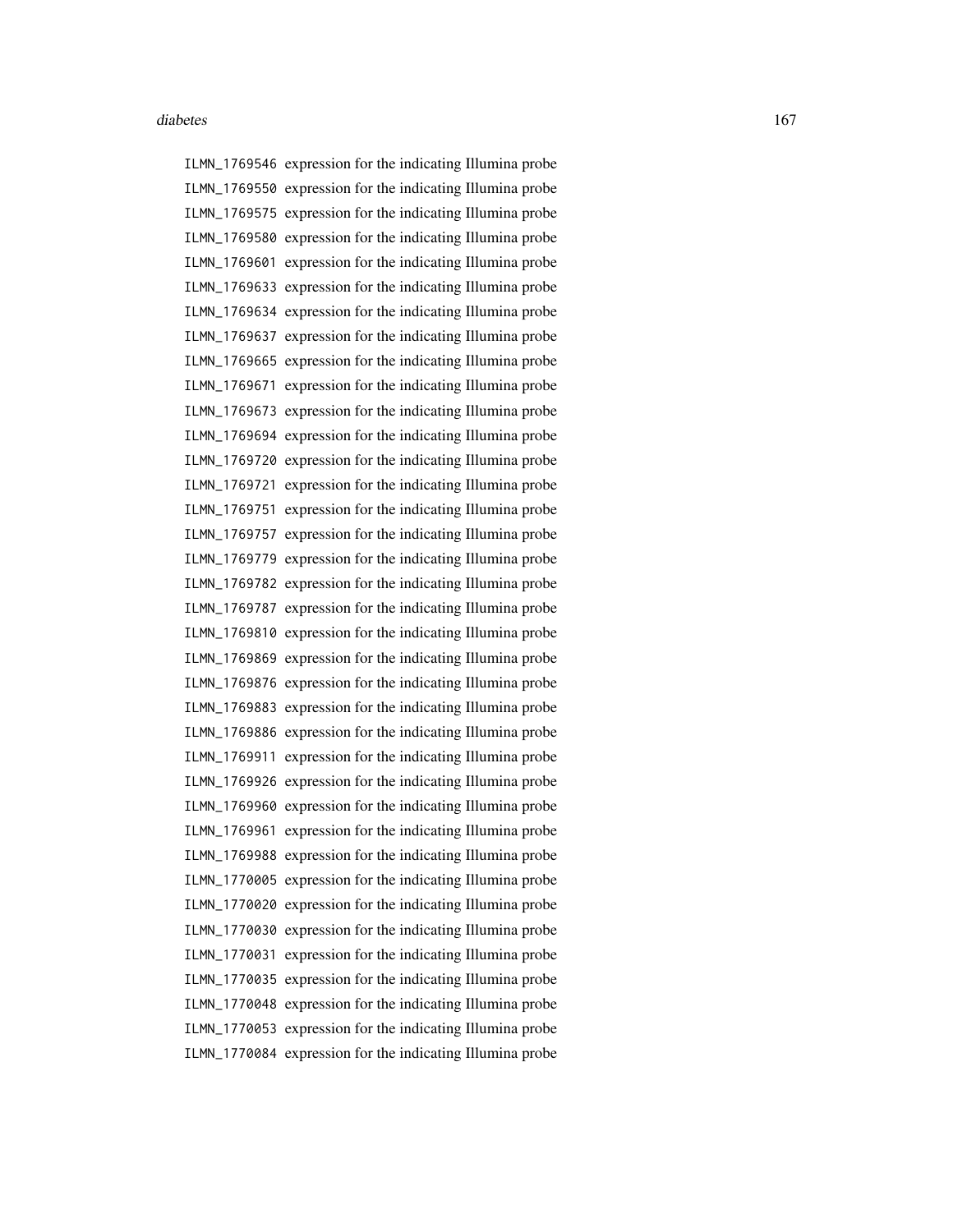ILMN\_1770085 expression for the indicating Illumina probe ILMN\_1770127 expression for the indicating Illumina probe ILMN\_1770161 expression for the indicating Illumina probe ILMN\_1770206 expression for the indicating Illumina probe ILMN\_1770244 expression for the indicating Illumina probe ILMN\_1770260 expression for the indicating Illumina probe ILMN\_1770290 expression for the indicating Illumina probe ILMN\_1770339 expression for the indicating Illumina probe ILMN\_1770356 expression for the indicating Illumina probe ILMN\_1770373 expression for the indicating Illumina probe ILMN\_1770378 expression for the indicating Illumina probe ILMN\_1770385 expression for the indicating Illumina probe ILMN\_1770388 expression for the indicating Illumina probe ILMN\_1770412 expression for the indicating Illumina probe ILMN\_1770425 expression for the indicating Illumina probe ILMN\_1770433 expression for the indicating Illumina probe ILMN\_1770466 expression for the indicating Illumina probe ILMN\_1770537 expression for the indicating Illumina probe ILMN\_1770623 expression for the indicating Illumina probe ILMN\_1770641 expression for the indicating Illumina probe ILMN\_1770665 expression for the indicating Illumina probe ILMN\_1770667 expression for the indicating Illumina probe ILMN\_1770673 expression for the indicating Illumina probe ILMN\_1770678 expression for the indicating Illumina probe ILMN\_1770719 expression for the indicating Illumina probe ILMN\_1770732 expression for the indicating Illumina probe ILMN\_1770733 expression for the indicating Illumina probe ILMN\_1770742 expression for the indicating Illumina probe ILMN\_1770768 expression for the indicating Illumina probe ILMN\_1770787 expression for the indicating Illumina probe ILMN\_1770803 expression for the indicating Illumina probe ILMN\_1770811 expression for the indicating Illumina probe ILMN\_1770824 expression for the indicating Illumina probe ILMN\_1770848 expression for the indicating Illumina probe ILMN\_1770911 expression for the indicating Illumina probe ILMN\_1770936 expression for the indicating Illumina probe ILMN\_1770963 expression for the indicating Illumina probe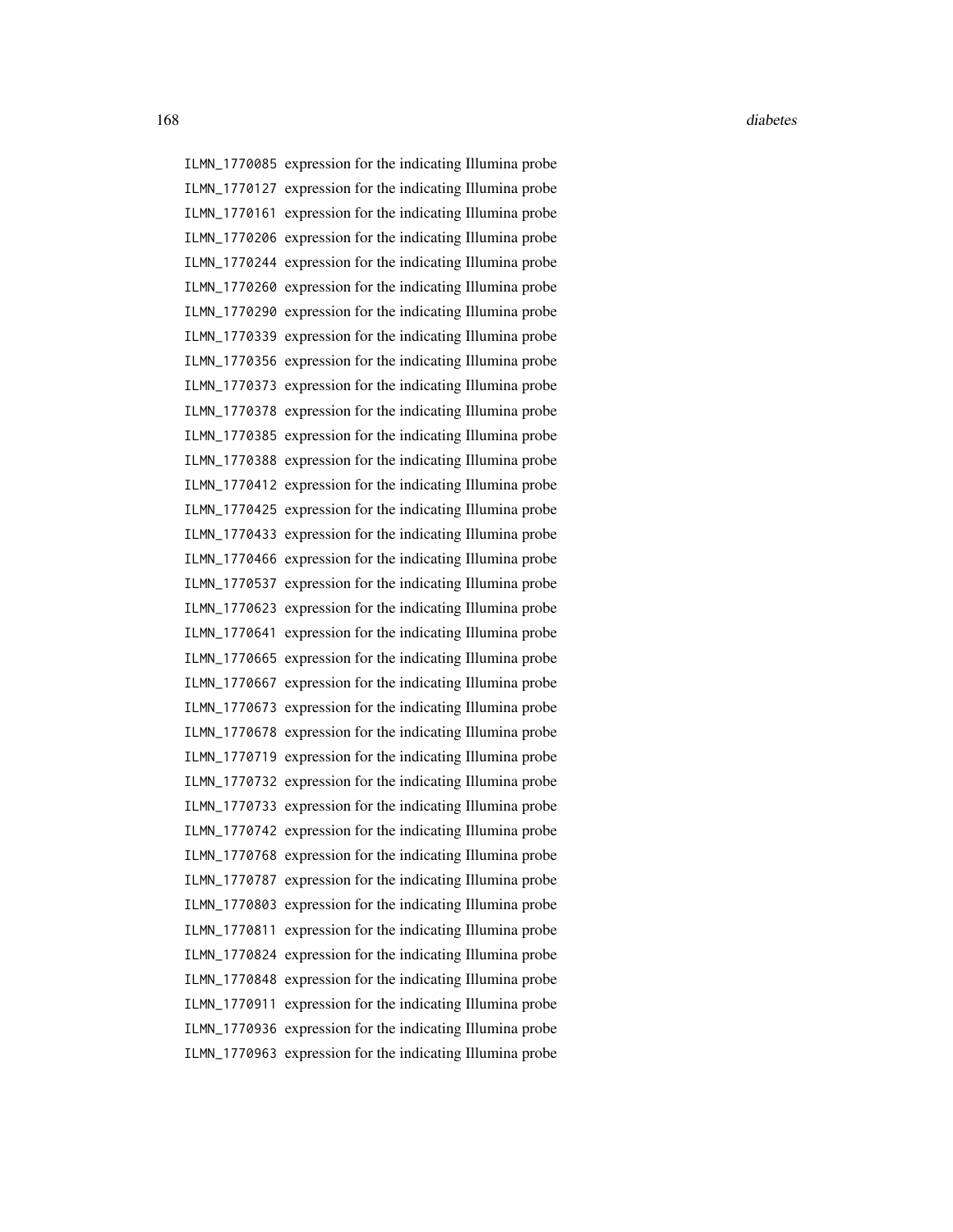ILMN\_1770977 expression for the indicating Illumina probe ILMN\_1771003 expression for the indicating Illumina probe ILMN\_1771019 expression for the indicating Illumina probe ILMN\_1771026 expression for the indicating Illumina probe ILMN\_1771043 expression for the indicating Illumina probe ILMN\_1771057 expression for the indicating Illumina probe ILMN\_1771060 expression for the indicating Illumina probe ILMN\_1771084 expression for the indicating Illumina probe ILMN\_1771093 expression for the indicating Illumina probe ILMN\_1771120 expression for the indicating Illumina probe ILMN\_1771126 expression for the indicating Illumina probe ILMN\_1771135 expression for the indicating Illumina probe ILMN\_1771139 expression for the indicating Illumina probe ILMN\_1771149 expression for the indicating Illumina probe ILMN\_1771179 expression for the indicating Illumina probe ILMN\_1771203 expression for the indicating Illumina probe ILMN\_1771223 expression for the indicating Illumina probe ILMN\_1771233 expression for the indicating Illumina probe ILMN\_1771238 expression for the indicating Illumina probe ILMN\_1771333 expression for the indicating Illumina probe ILMN\_1771376 expression for the indicating Illumina probe ILMN\_1771385 expression for the indicating Illumina probe ILMN\_1771411 expression for the indicating Illumina probe ILMN\_1771482 expression for the indicating Illumina probe ILMN\_1771593 expression for the indicating Illumina probe ILMN\_1771599 expression for the indicating Illumina probe ILMN\_1771601 expression for the indicating Illumina probe ILMN\_1771620 expression for the indicating Illumina probe ILMN\_1771622 expression for the indicating Illumina probe ILMN\_1771627 expression for the indicating Illumina probe ILMN\_1771651 expression for the indicating Illumina probe ILMN\_1771652 expression for the indicating Illumina probe ILMN\_1771689 expression for the indicating Illumina probe ILMN\_1771697 expression for the indicating Illumina probe ILMN\_1771728 expression for the indicating Illumina probe ILMN\_1771738 expression for the indicating Illumina probe ILMN\_1771800 expression for the indicating Illumina probe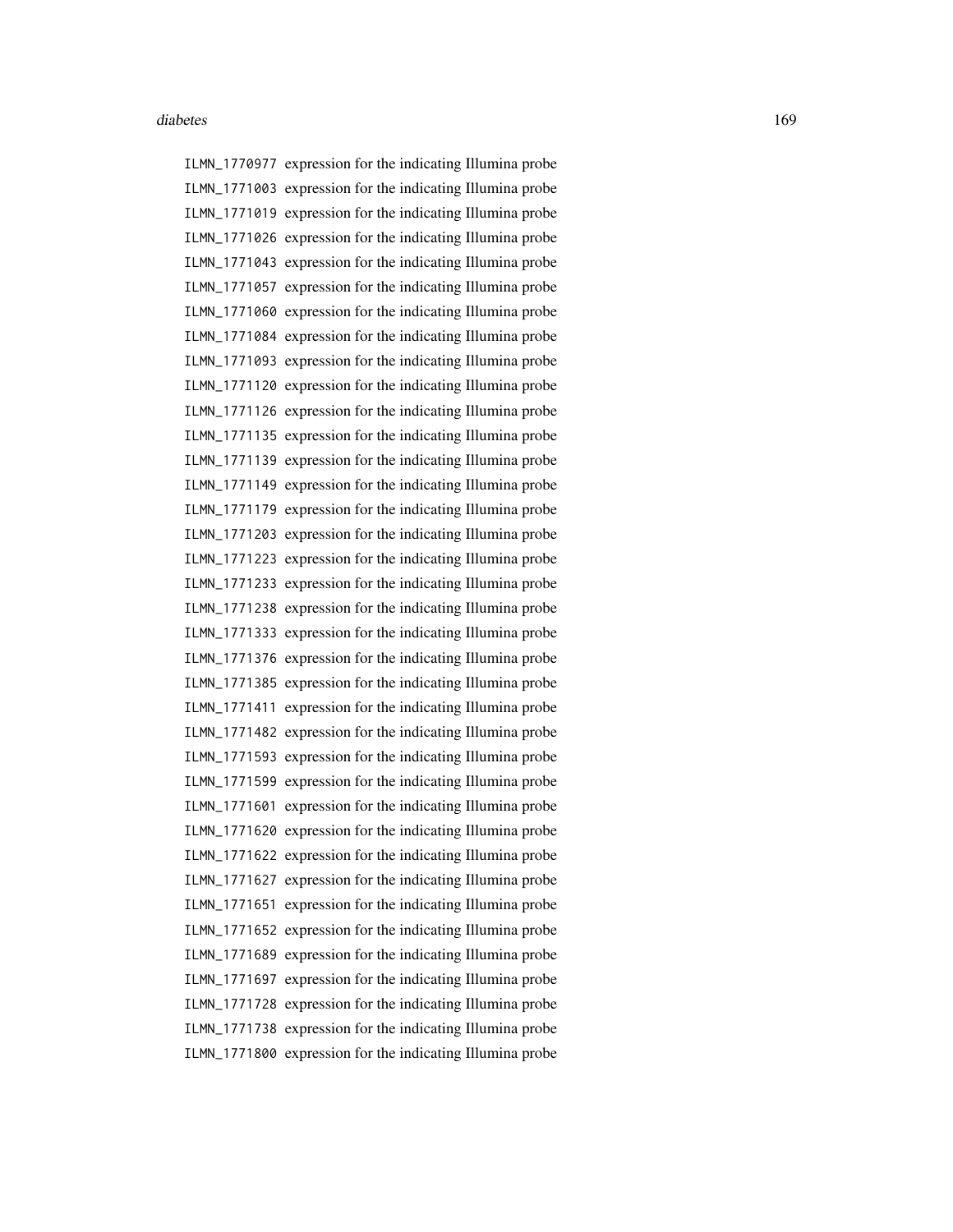ILMN\_1771801 expression for the indicating Illumina probe ILMN\_1771815 expression for the indicating Illumina probe ILMN\_1771824 expression for the indicating Illumina probe ILMN\_1771832 expression for the indicating Illumina probe ILMN\_1771862 expression for the indicating Illumina probe ILMN\_1771870 expression for the indicating Illumina probe ILMN\_1771884 expression for the indicating Illumina probe ILMN\_1771903 expression for the indicating Illumina probe ILMN\_1771957 expression for the indicating Illumina probe ILMN\_1771966 expression for the indicating Illumina probe ILMN\_1771987 expression for the indicating Illumina probe ILMN\_1772036 expression for the indicating Illumina probe ILMN\_1772064 expression for the indicating Illumina probe ILMN\_1772113 expression for the indicating Illumina probe ILMN\_1772123 expression for the indicating Illumina probe ILMN\_1772131 expression for the indicating Illumina probe ILMN\_1772132 expression for the indicating Illumina probe ILMN\_1772163 expression for the indicating Illumina probe ILMN\_1772218 expression for the indicating Illumina probe ILMN\_1772233 expression for the indicating Illumina probe ILMN\_1772261 expression for the indicating Illumina probe ILMN\_1772286 expression for the indicating Illumina probe ILMN\_1772302 expression for the indicating Illumina probe ILMN\_1772316 expression for the indicating Illumina probe ILMN\_1772329 expression for the indicating Illumina probe ILMN\_1772359 expression for the indicating Illumina probe ILMN\_1772369 expression for the indicating Illumina probe ILMN\_1772370 expression for the indicating Illumina probe ILMN\_1772387 expression for the indicating Illumina probe ILMN\_1772455 expression for the indicating Illumina probe ILMN\_1772459 expression for the indicating Illumina probe ILMN\_1772466 expression for the indicating Illumina probe ILMN\_1772486 expression for the indicating Illumina probe ILMN\_1772487 expression for the indicating Illumina probe ILMN\_1772506 expression for the indicating Illumina probe ILMN\_1772521 expression for the indicating Illumina probe ILMN\_1772522 expression for the indicating Illumina probe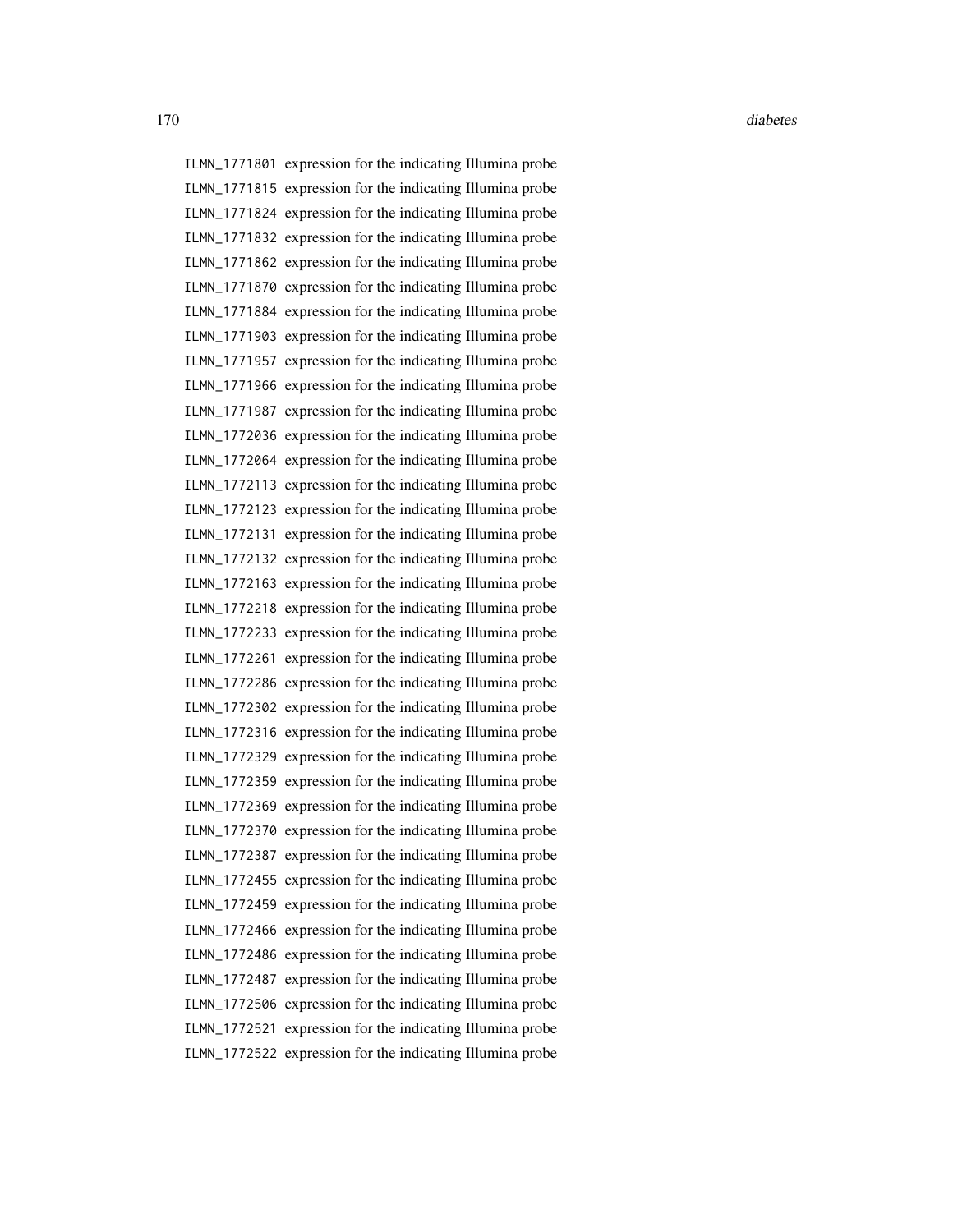ILMN\_1772527 expression for the indicating Illumina probe ILMN\_1772605 expression for the indicating Illumina probe ILMN\_1772627 expression for the indicating Illumina probe ILMN\_1772644 expression for the indicating Illumina probe ILMN\_1772645 expression for the indicating Illumina probe ILMN\_1772651 expression for the indicating Illumina probe ILMN\_1772660 expression for the indicating Illumina probe ILMN\_1772677 expression for the indicating Illumina probe ILMN\_1772686 expression for the indicating Illumina probe ILMN\_1772690 expression for the indicating Illumina probe ILMN\_1772702 expression for the indicating Illumina probe ILMN\_1772712 expression for the indicating Illumina probe ILMN\_1772713 expression for the indicating Illumina probe ILMN\_1772719 expression for the indicating Illumina probe ILMN\_1772722 expression for the indicating Illumina probe ILMN\_1772731 expression for the indicating Illumina probe ILMN\_1772739 expression for the indicating Illumina probe ILMN\_1772743 expression for the indicating Illumina probe ILMN\_1772796 expression for the indicating Illumina probe ILMN\_1772809 expression for the indicating Illumina probe ILMN\_1772814 expression for the indicating Illumina probe ILMN\_1772824 expression for the indicating Illumina probe ILMN\_1772845 expression for the indicating Illumina probe ILMN\_1772876 expression for the indicating Illumina probe ILMN\_1772929 expression for the indicating Illumina probe ILMN\_1772981 expression for the indicating Illumina probe ILMN\_1773018 expression for the indicating Illumina probe ILMN\_1773031 expression for the indicating Illumina probe ILMN\_1773063 expression for the indicating Illumina probe ILMN\_1773073 expression for the indicating Illumina probe ILMN\_1773080 expression for the indicating Illumina probe ILMN\_1773117 expression for the indicating Illumina probe ILMN\_1773119 expression for the indicating Illumina probe ILMN\_1773125 expression for the indicating Illumina probe ILMN\_1773200 expression for the indicating Illumina probe ILMN\_1773228 expression for the indicating Illumina probe ILMN\_1773247 expression for the indicating Illumina probe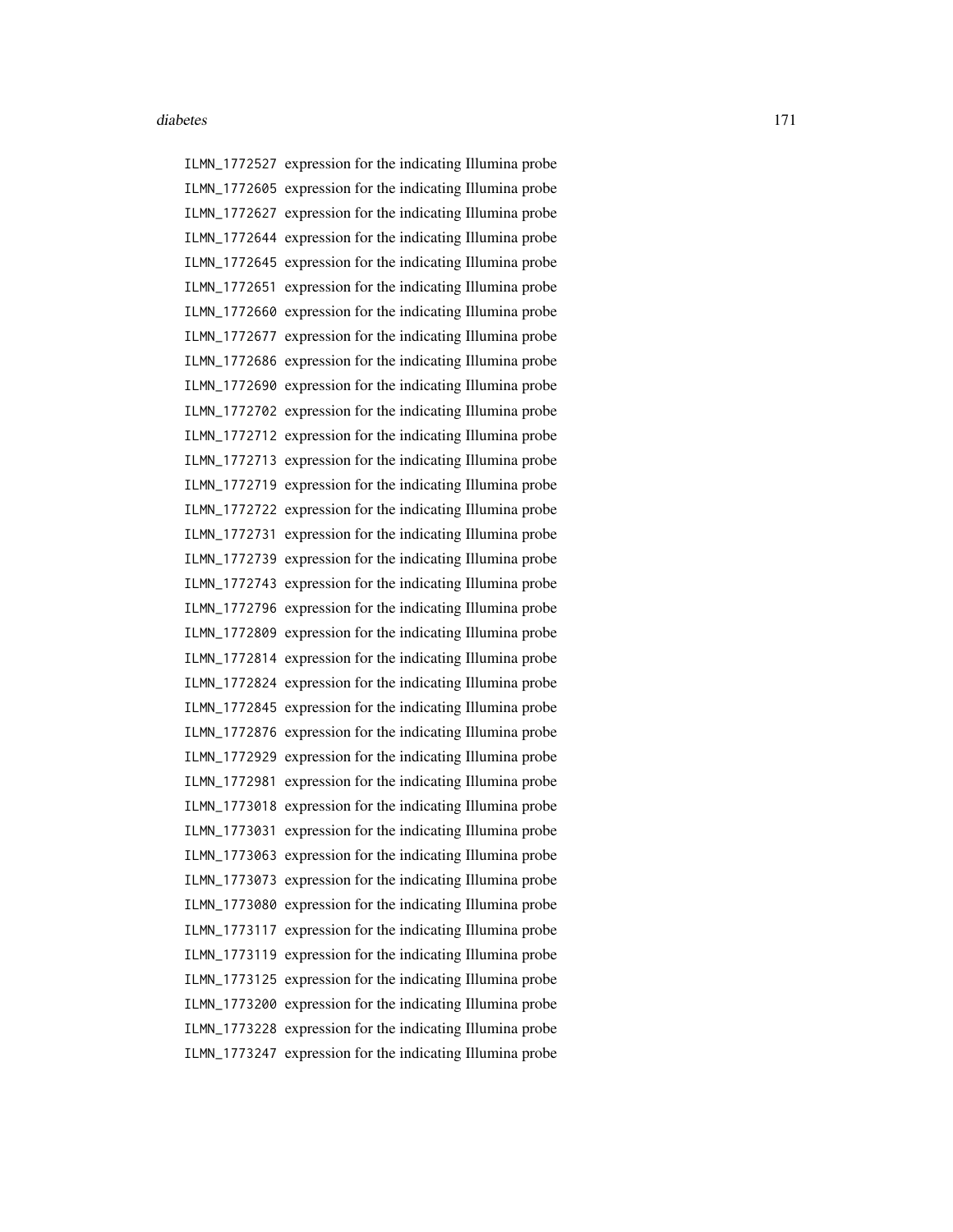ILMN\_1773271 expression for the indicating Illumina probe ILMN\_1773295 expression for the indicating Illumina probe ILMN\_1773307 expression for the indicating Illumina probe ILMN\_1773313 expression for the indicating Illumina probe ILMN\_1773363 expression for the indicating Illumina probe ILMN\_1773369 expression for the indicating Illumina probe ILMN\_1773395 expression for the indicating Illumina probe ILMN\_1773407 expression for the indicating Illumina probe ILMN\_1773493 expression for the indicating Illumina probe ILMN\_1773546 expression for the indicating Illumina probe ILMN\_1773561 expression for the indicating Illumina probe ILMN\_1773567 expression for the indicating Illumina probe ILMN\_1773576 expression for the indicating Illumina probe ILMN\_1773620 expression for the indicating Illumina probe ILMN\_1773643 expression for the indicating Illumina probe ILMN\_1773645 expression for the indicating Illumina probe ILMN\_1773716 expression for the indicating Illumina probe ILMN\_1773742 expression for the indicating Illumina probe ILMN\_1773751 expression for the indicating Illumina probe ILMN\_1773760 expression for the indicating Illumina probe ILMN\_1773763 expression for the indicating Illumina probe ILMN\_1773780 expression for the indicating Illumina probe ILMN\_1773814 expression for the indicating Illumina probe ILMN\_1773847 expression for the indicating Illumina probe ILMN\_1773849 expression for the indicating Illumina probe ILMN\_1773850 expression for the indicating Illumina probe ILMN\_1773865 expression for the indicating Illumina probe ILMN\_1773868 expression for the indicating Illumina probe ILMN\_1773885 expression for the indicating Illumina probe ILMN\_1773901 expression for the indicating Illumina probe ILMN\_1773906 expression for the indicating Illumina probe ILMN\_1773925 expression for the indicating Illumina probe ILMN\_1773935 expression for the indicating Illumina probe ILMN\_1773963 expression for the indicating Illumina probe ILMN\_1773964 expression for the indicating Illumina probe ILMN\_1774028 expression for the indicating Illumina probe ILMN\_1774062 expression for the indicating Illumina probe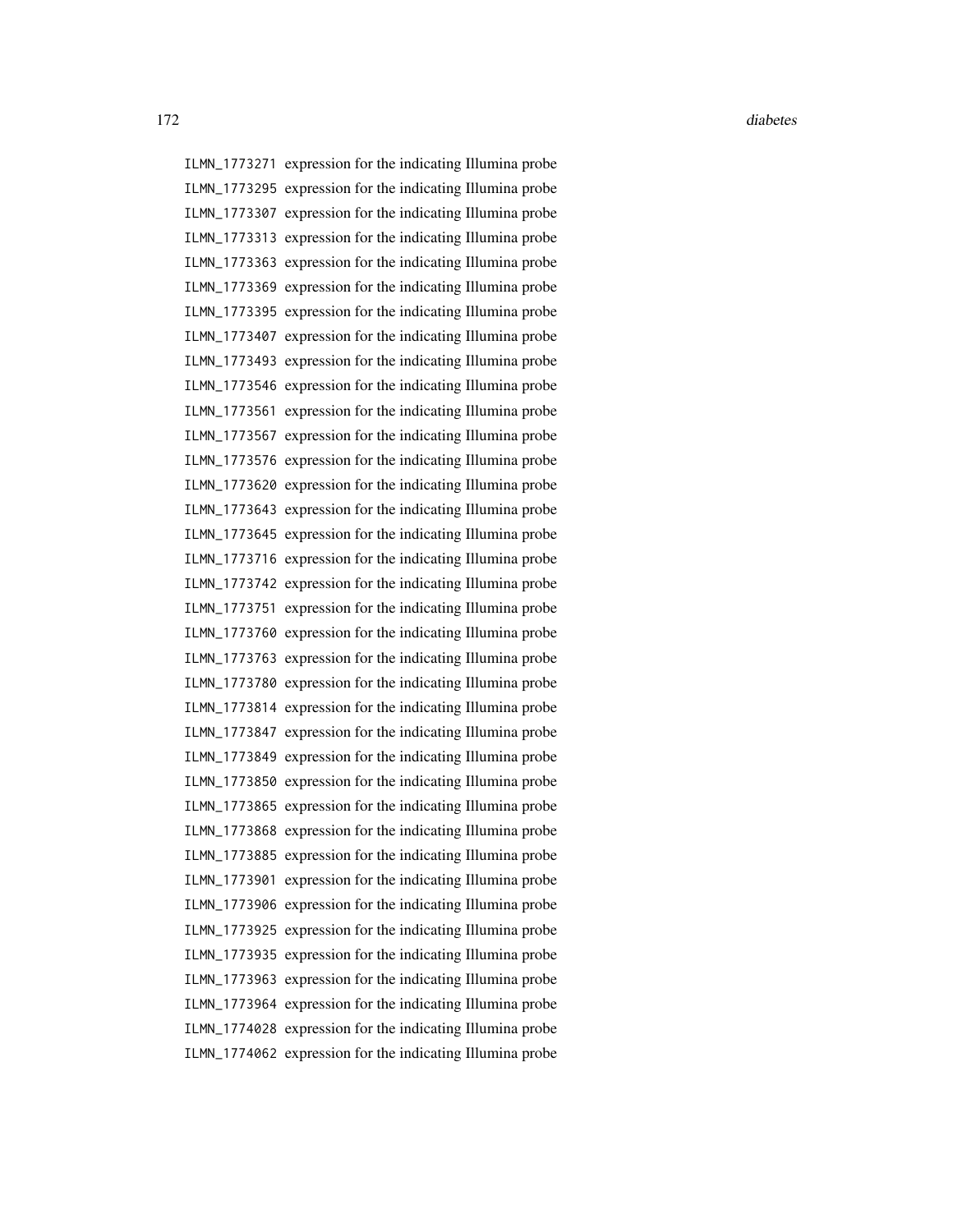ILMN\_1774066 expression for the indicating Illumina probe ILMN\_1774074 expression for the indicating Illumina probe ILMN\_1774077 expression for the indicating Illumina probe ILMN\_1774083 expression for the indicating Illumina probe ILMN\_1774086 expression for the indicating Illumina probe ILMN\_1774091 expression for the indicating Illumina probe ILMN\_1774134 expression for the indicating Illumina probe ILMN\_1774196 expression for the indicating Illumina probe ILMN\_1774211 expression for the indicating Illumina probe ILMN\_1774251 expression for the indicating Illumina probe ILMN\_1774261 expression for the indicating Illumina probe ILMN\_1774272 expression for the indicating Illumina probe ILMN\_1774334 expression for the indicating Illumina probe ILMN\_1774336 expression for the indicating Illumina probe ILMN\_1774387 expression for the indicating Illumina probe ILMN\_1774427 expression for the indicating Illumina probe ILMN\_1774432 expression for the indicating Illumina probe ILMN\_1774447 expression for the indicating Illumina probe ILMN\_1774491 expression for the indicating Illumina probe ILMN\_1774513 expression for the indicating Illumina probe ILMN\_1774528 expression for the indicating Illumina probe ILMN\_1774547 expression for the indicating Illumina probe ILMN\_1774584 expression for the indicating Illumina probe ILMN\_1774596 expression for the indicating Illumina probe ILMN\_1774604 expression for the indicating Illumina probe ILMN\_1774617 expression for the indicating Illumina probe ILMN\_1774661 expression for the indicating Illumina probe ILMN\_1774708 expression for the indicating Illumina probe ILMN\_1774733 expression for the indicating Illumina probe ILMN\_1774784 expression for the indicating Illumina probe ILMN\_1774800 expression for the indicating Illumina probe ILMN\_1774806 expression for the indicating Illumina probe ILMN\_1774823 expression for the indicating Illumina probe ILMN\_1774836 expression for the indicating Illumina probe ILMN\_1774844 expression for the indicating Illumina probe ILMN\_1774874 expression for the indicating Illumina probe ILMN\_1774890 expression for the indicating Illumina probe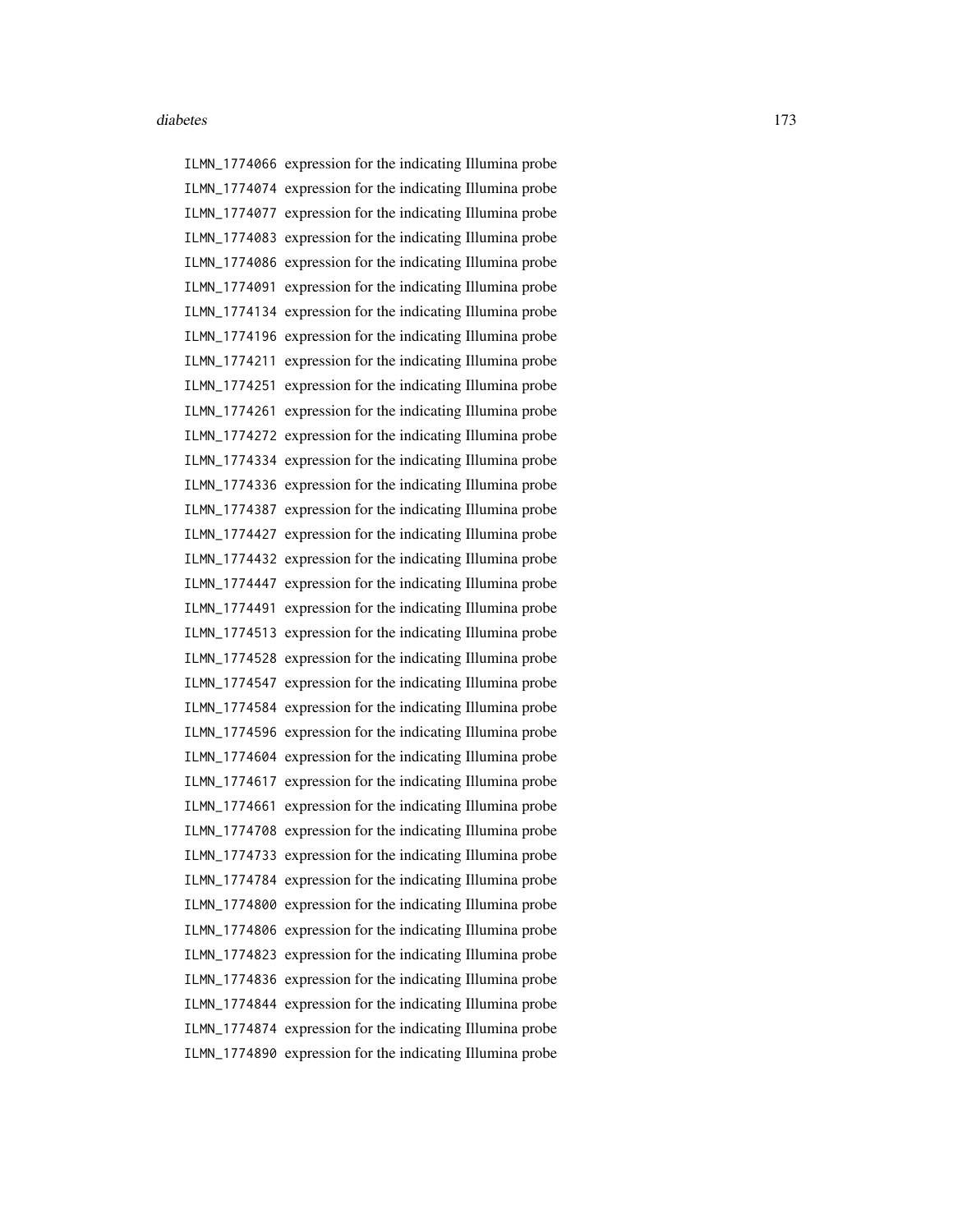ILMN\_1774901 expression for the indicating Illumina probe ILMN\_1774949 expression for the indicating Illumina probe ILMN\_1774990 expression for the indicating Illumina probe ILMN\_1775008 expression for the indicating Illumina probe ILMN\_1775011 expression for the indicating Illumina probe ILMN\_1775016 expression for the indicating Illumina probe ILMN\_1775036 expression for the indicating Illumina probe ILMN\_1775045 expression for the indicating Illumina probe ILMN\_1775058 expression for the indicating Illumina probe ILMN\_1775074 expression for the indicating Illumina probe ILMN\_1775111 expression for the indicating Illumina probe ILMN\_1775170 expression for the indicating Illumina probe ILMN\_1775171 expression for the indicating Illumina probe ILMN\_1775183 expression for the indicating Illumina probe ILMN\_1775192 expression for the indicating Illumina probe ILMN\_1775235 expression for the indicating Illumina probe ILMN\_1775257 expression for the indicating Illumina probe ILMN\_1775268 expression for the indicating Illumina probe ILMN\_1775269 expression for the indicating Illumina probe ILMN\_1775304 expression for the indicating Illumina probe ILMN\_1775327 expression for the indicating Illumina probe ILMN\_1775330 expression for the indicating Illumina probe ILMN\_1775348 expression for the indicating Illumina probe ILMN\_1775373 expression for the indicating Illumina probe ILMN\_1775380 expression for the indicating Illumina probe ILMN\_1775405 expression for the indicating Illumina probe ILMN\_1775408 expression for the indicating Illumina probe ILMN\_1775423 expression for the indicating Illumina probe ILMN\_1775466 expression for the indicating Illumina probe ILMN\_1775498 expression for the indicating Illumina probe ILMN\_1775501 expression for the indicating Illumina probe ILMN\_1775508 expression for the indicating Illumina probe ILMN\_1775522 expression for the indicating Illumina probe ILMN\_1775537 expression for the indicating Illumina probe ILMN\_1775542 expression for the indicating Illumina probe ILMN\_1775569 expression for the indicating Illumina probe ILMN\_1775579 expression for the indicating Illumina probe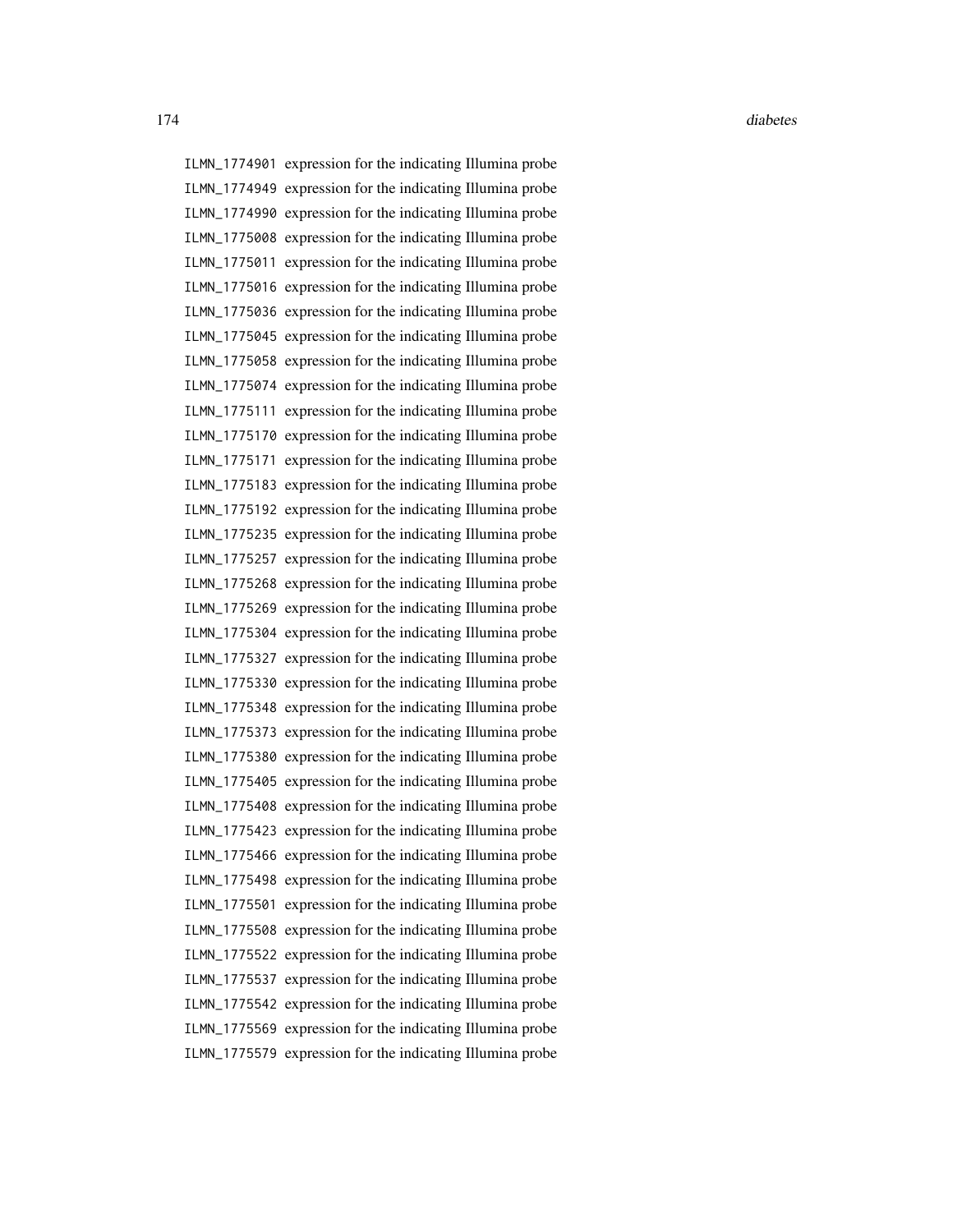ILMN\_1775634 expression for the indicating Illumina probe ILMN\_1775677 expression for the indicating Illumina probe ILMN\_1775692 expression for the indicating Illumina probe ILMN\_1775703 expression for the indicating Illumina probe ILMN\_1775708 expression for the indicating Illumina probe ILMN\_1775734 expression for the indicating Illumina probe ILMN\_1775742 expression for the indicating Illumina probe ILMN\_1775743 expression for the indicating Illumina probe ILMN\_1775744 expression for the indicating Illumina probe ILMN\_1775753 expression for the indicating Illumina probe ILMN\_1775759 expression for the indicating Illumina probe ILMN\_1775762 expression for the indicating Illumina probe ILMN\_1775823 expression for the indicating Illumina probe ILMN\_1775926 expression for the indicating Illumina probe ILMN\_1775937 expression for the indicating Illumina probe ILMN\_1775939 expression for the indicating Illumina probe ILMN\_1775944 expression for the indicating Illumina probe ILMN\_1775999 expression for the indicating Illumina probe ILMN\_1776000 expression for the indicating Illumina probe ILMN\_1776038 expression for the indicating Illumina probe ILMN\_1776073 expression for the indicating Illumina probe ILMN\_1776077 expression for the indicating Illumina probe ILMN\_1776080 expression for the indicating Illumina probe ILMN\_1776088 expression for the indicating Illumina probe ILMN\_1776094 expression for the indicating Illumina probe ILMN\_1776102 expression for the indicating Illumina probe ILMN\_1776104 expression for the indicating Illumina probe ILMN\_1776109 expression for the indicating Illumina probe ILMN\_1776119 expression for the indicating Illumina probe ILMN\_1776121 expression for the indicating Illumina probe ILMN\_1776147 expression for the indicating Illumina probe ILMN\_1776157 expression for the indicating Illumina probe ILMN\_1776173 expression for the indicating Illumina probe ILMN\_1776181 expression for the indicating Illumina probe ILMN\_1776188 expression for the indicating Illumina probe ILMN\_1776195 expression for the indicating Illumina probe ILMN\_1776216 expression for the indicating Illumina probe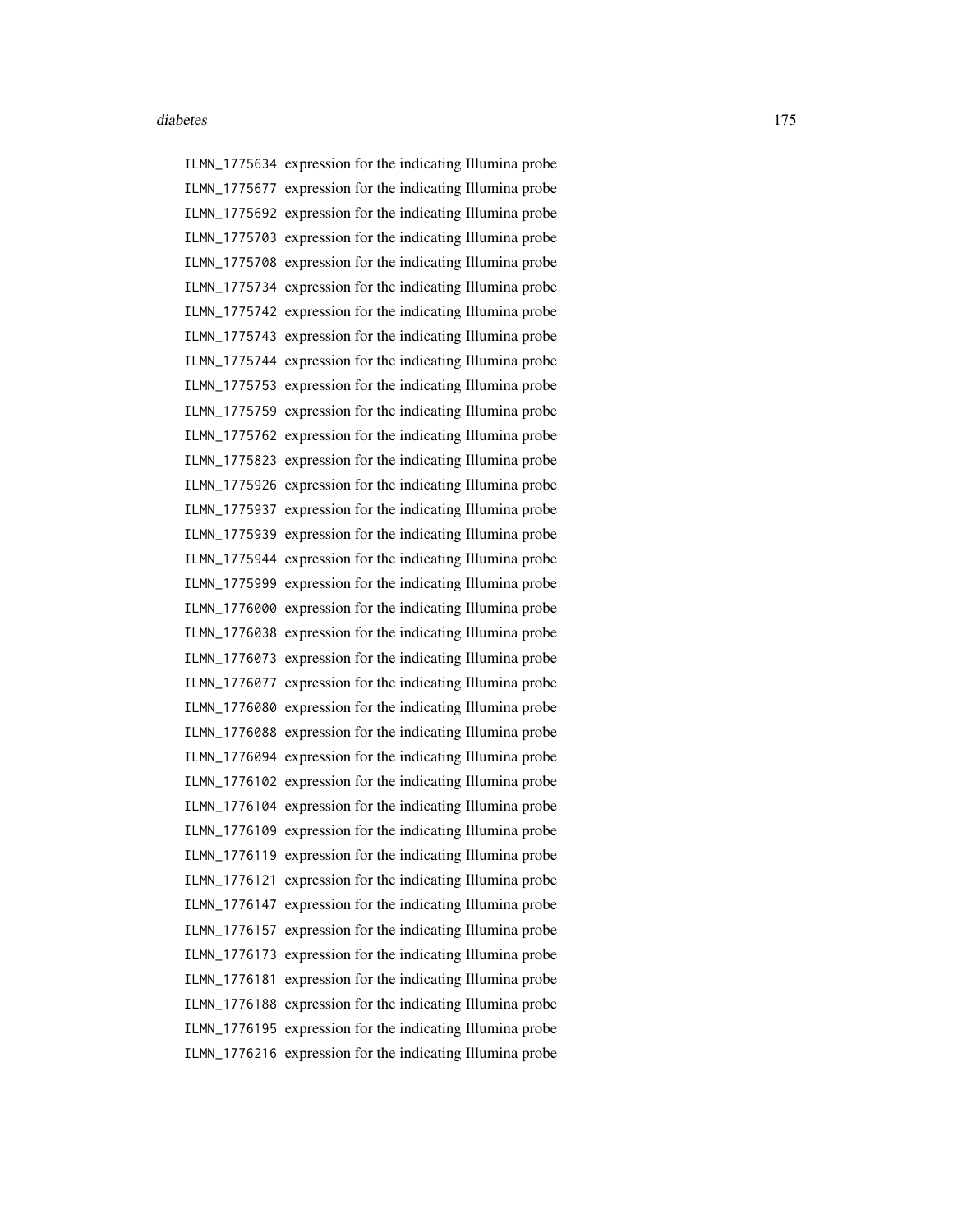176 diabetes diabetes diabetes diabetes diabetes diabetes diabetes diabetes diabetes diabetes diabetes diabetes diabetes diabetes diabetes diabetes diabetes diabetes diabetes diabetes diabetes diabetes diabetes diabetes di

ILMN\_1776267 expression for the indicating Illumina probe ILMN\_1776283 expression for the indicating Illumina probe ILMN\_1776297 expression for the indicating Illumina probe ILMN\_1776325 expression for the indicating Illumina probe ILMN\_1776334 expression for the indicating Illumina probe ILMN\_1776352 expression for the indicating Illumina probe ILMN\_1776375 expression for the indicating Illumina probe ILMN\_1776412 expression for the indicating Illumina probe ILMN\_1776428 expression for the indicating Illumina probe ILMN\_1776435 expression for the indicating Illumina probe ILMN\_1776464 expression for the indicating Illumina probe ILMN\_1776480 expression for the indicating Illumina probe ILMN\_1776515 expression for the indicating Illumina probe ILMN\_1776519 expression for the indicating Illumina probe ILMN\_1776552 expression for the indicating Illumina probe ILMN\_1776582 expression for the indicating Illumina probe ILMN\_1776602 expression for the indicating Illumina probe ILMN\_1776631 expression for the indicating Illumina probe ILMN\_1776640 expression for the indicating Illumina probe ILMN\_1776649 expression for the indicating Illumina probe ILMN\_1776679 expression for the indicating Illumina probe ILMN\_1776723 expression for the indicating Illumina probe ILMN\_1776777 expression for the indicating Illumina probe ILMN\_1776845 expression for the indicating Illumina probe ILMN\_1776857 expression for the indicating Illumina probe ILMN\_1776858 expression for the indicating Illumina probe ILMN\_1776963 expression for the indicating Illumina probe ILMN\_1776993 expression for the indicating Illumina probe ILMN\_1776998 expression for the indicating Illumina probe ILMN\_1777049 expression for the indicating Illumina probe ILMN\_1777066 expression for the indicating Illumina probe ILMN\_1777106 expression for the indicating Illumina probe ILMN\_1777118 expression for the indicating Illumina probe ILMN\_1777129 expression for the indicating Illumina probe ILMN\_1777139 expression for the indicating Illumina probe ILMN\_1777156 expression for the indicating Illumina probe ILMN\_1777190 expression for the indicating Illumina probe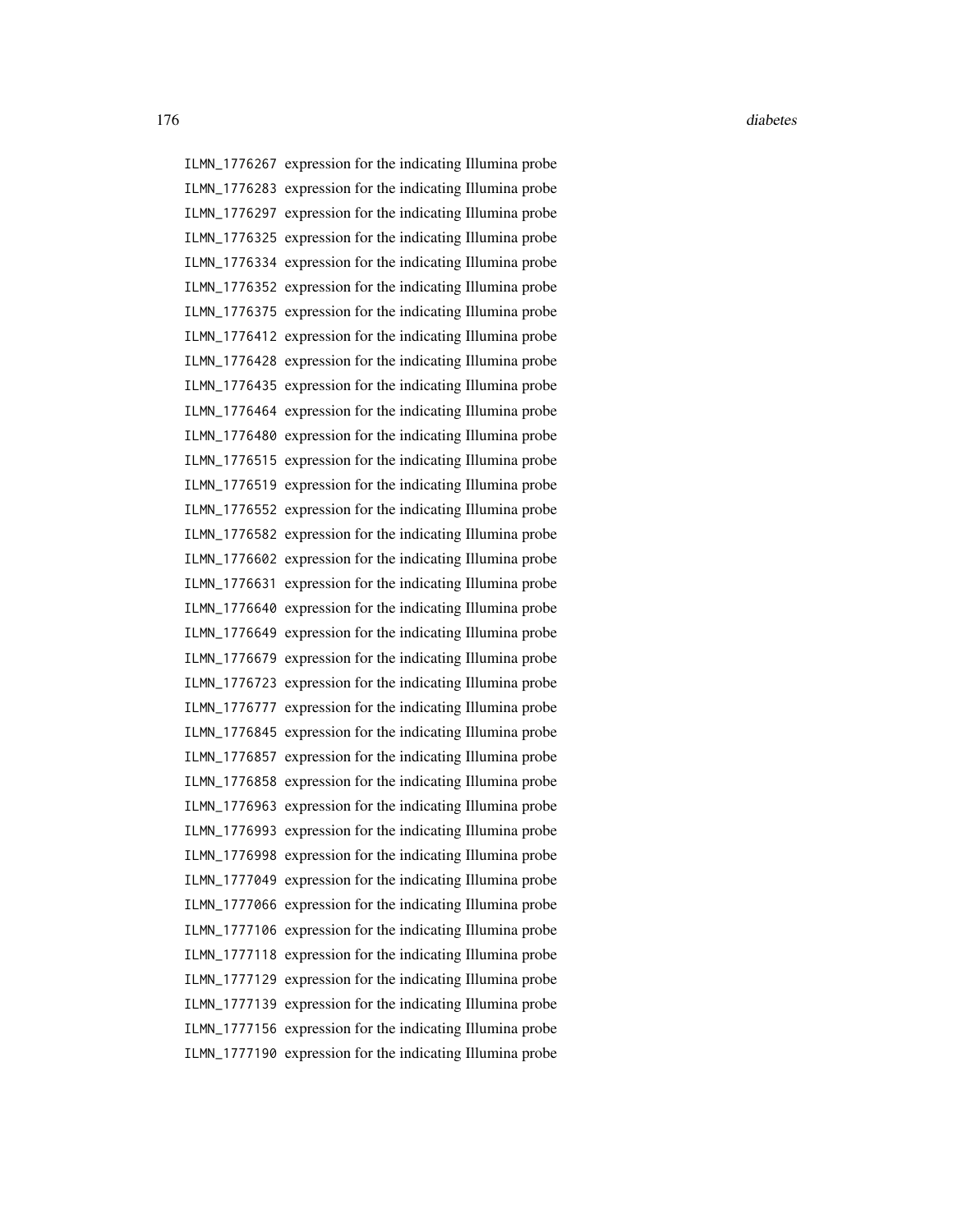ILMN\_1777220 expression for the indicating Illumina probe ILMN\_1777233 expression for the indicating Illumina probe ILMN\_1777318 expression for the indicating Illumina probe ILMN\_1777322 expression for the indicating Illumina probe ILMN\_1777325 expression for the indicating Illumina probe ILMN\_1777340 expression for the indicating Illumina probe ILMN\_1777342 expression for the indicating Illumina probe ILMN\_1777344 expression for the indicating Illumina probe ILMN\_1777366 expression for the indicating Illumina probe ILMN\_1777378 expression for the indicating Illumina probe ILMN\_1777444 expression for the indicating Illumina probe ILMN\_1777449 expression for the indicating Illumina probe ILMN\_1777476 expression for the indicating Illumina probe ILMN\_1777477 expression for the indicating Illumina probe ILMN\_1777479 expression for the indicating Illumina probe ILMN\_1777483 expression for the indicating Illumina probe ILMN\_1777513 expression for the indicating Illumina probe ILMN\_1777519 expression for the indicating Illumina probe ILMN\_1777521 expression for the indicating Illumina probe ILMN\_1777523 expression for the indicating Illumina probe ILMN\_1777526 expression for the indicating Illumina probe ILMN\_1777528 expression for the indicating Illumina probe ILMN\_1777565 expression for the indicating Illumina probe ILMN\_1777579 expression for the indicating Illumina probe ILMN\_1777584 expression for the indicating Illumina probe ILMN\_1777660 expression for the indicating Illumina probe ILMN\_1777663 expression for the indicating Illumina probe ILMN\_1777708 expression for the indicating Illumina probe ILMN\_1777721 expression for the indicating Illumina probe ILMN\_1777725 expression for the indicating Illumina probe ILMN\_1777740 expression for the indicating Illumina probe ILMN\_1777745 expression for the indicating Illumina probe ILMN\_1777765 expression for the indicating Illumina probe ILMN\_1777794 expression for the indicating Illumina probe ILMN\_1777811 expression for the indicating Illumina probe ILMN\_1777853 expression for the indicating Illumina probe ILMN\_1777881 expression for the indicating Illumina probe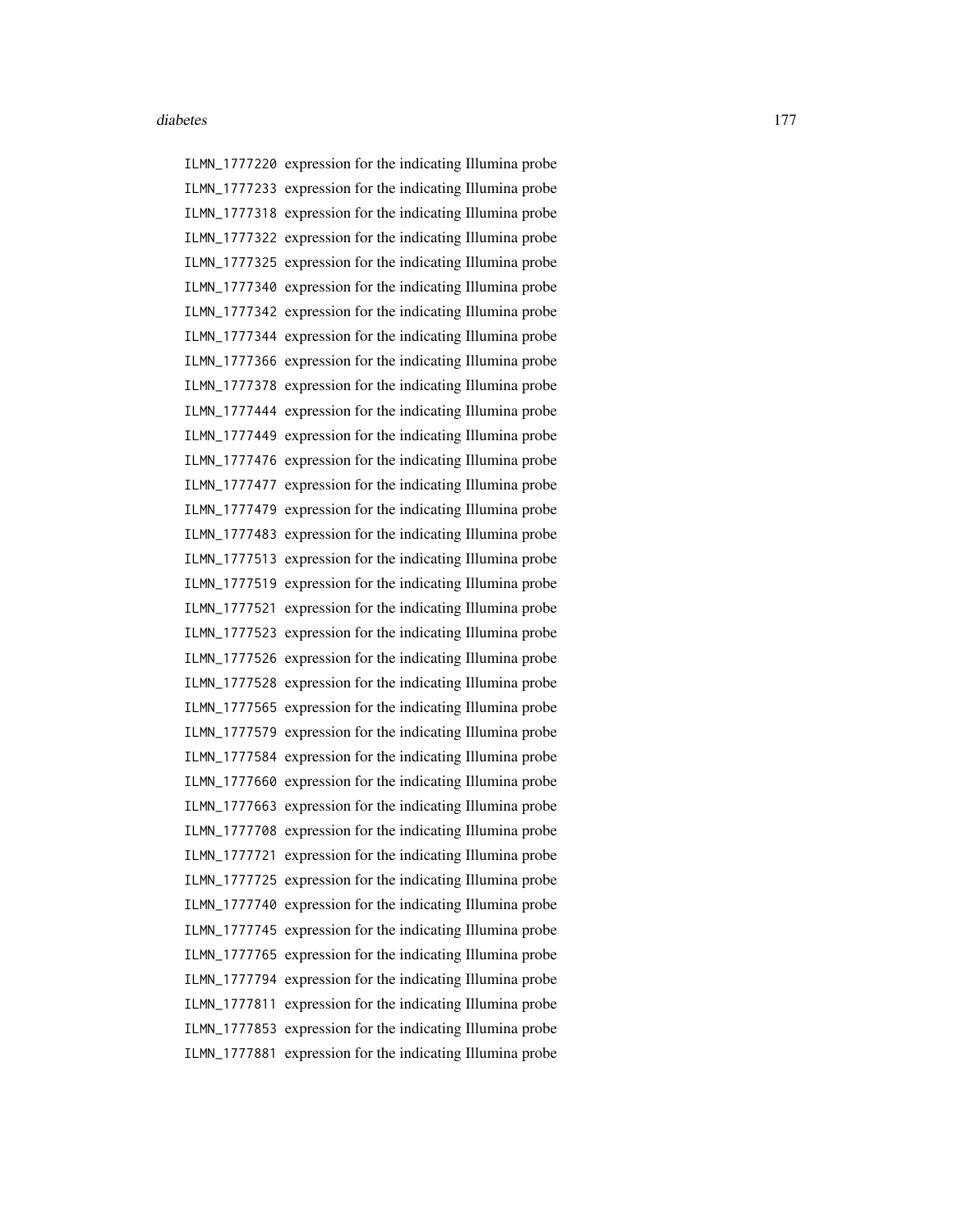ILMN\_1777895 expression for the indicating Illumina probe ILMN\_1777906 expression for the indicating Illumina probe ILMN\_1777913 expression for the indicating Illumina probe ILMN\_1777917 expression for the indicating Illumina probe ILMN\_1777934 expression for the indicating Illumina probe ILMN\_1777982 expression for the indicating Illumina probe ILMN\_1777998 expression for the indicating Illumina probe ILMN\_1778010 expression for the indicating Illumina probe ILMN\_1778013 expression for the indicating Illumina probe ILMN\_1778032 expression for the indicating Illumina probe ILMN\_1778064 expression for the indicating Illumina probe ILMN\_1778078 expression for the indicating Illumina probe ILMN\_1778121 expression for the indicating Illumina probe ILMN\_1778132 expression for the indicating Illumina probe ILMN\_1778136 expression for the indicating Illumina probe ILMN\_1778143 expression for the indicating Illumina probe ILMN\_1778144 expression for the indicating Illumina probe ILMN\_1778152 expression for the indicating Illumina probe ILMN\_1778161 expression for the indicating Illumina probe ILMN\_1778168 expression for the indicating Illumina probe ILMN\_1778173 expression for the indicating Illumina probe ILMN\_1778177 expression for the indicating Illumina probe ILMN\_1778203 expression for the indicating Illumina probe ILMN\_1778213 expression for the indicating Illumina probe ILMN\_1778226 expression for the indicating Illumina probe ILMN\_1778236 expression for the indicating Illumina probe ILMN\_1778238 expression for the indicating Illumina probe ILMN\_1778240 expression for the indicating Illumina probe ILMN\_1778242 expression for the indicating Illumina probe ILMN\_1778253 expression for the indicating Illumina probe ILMN\_1778255 expression for the indicating Illumina probe ILMN\_1778267 expression for the indicating Illumina probe ILMN\_1778294 expression for the indicating Illumina probe ILMN\_1778321 expression for the indicating Illumina probe ILMN\_1778327 expression for the indicating Illumina probe ILMN\_1778333 expression for the indicating Illumina probe ILMN\_1778338 expression for the indicating Illumina probe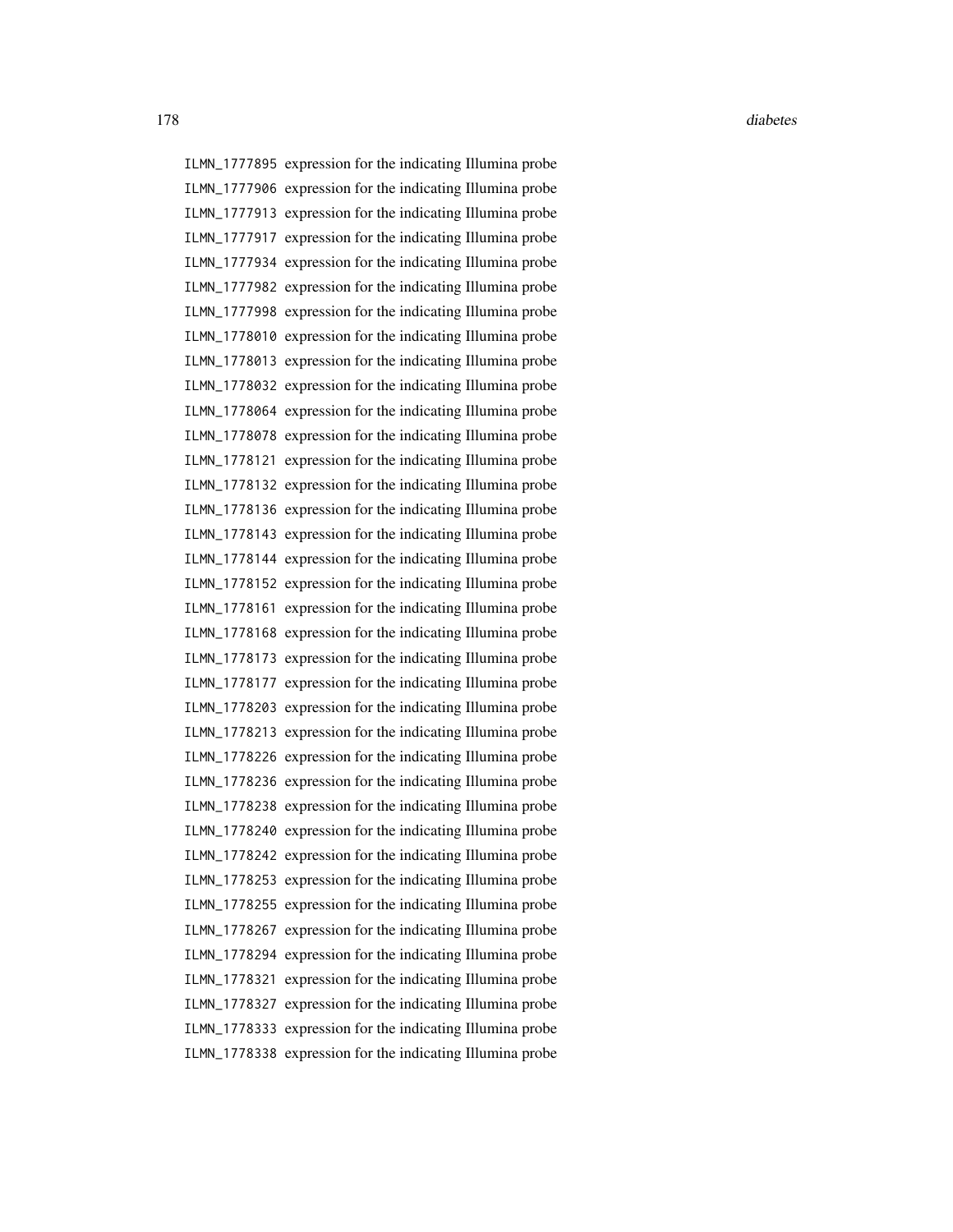ILMN\_1778347 expression for the indicating Illumina probe ILMN\_1778360 expression for the indicating Illumina probe ILMN\_1778371 expression for the indicating Illumina probe ILMN\_1778374 expression for the indicating Illumina probe ILMN\_1778377 expression for the indicating Illumina probe ILMN\_1778444 expression for the indicating Illumina probe ILMN\_1778457 expression for the indicating Illumina probe ILMN\_1778464 expression for the indicating Illumina probe ILMN\_1778488 expression for the indicating Illumina probe ILMN\_1778523 expression for the indicating Illumina probe ILMN\_1778557 expression for the indicating Illumina probe ILMN\_1778560 expression for the indicating Illumina probe ILMN\_1778561 expression for the indicating Illumina probe ILMN\_1778575 expression for the indicating Illumina probe ILMN\_1778587 expression for the indicating Illumina probe ILMN\_1778599 expression for the indicating Illumina probe ILMN\_1778611 expression for the indicating Illumina probe ILMN\_1778625 expression for the indicating Illumina probe ILMN\_1778629 expression for the indicating Illumina probe ILMN\_1778662 expression for the indicating Illumina probe ILMN\_1778668 expression for the indicating Illumina probe ILMN\_1778673 expression for the indicating Illumina probe ILMN\_1778681 expression for the indicating Illumina probe ILMN\_1778684 expression for the indicating Illumina probe ILMN\_1778709 expression for the indicating Illumina probe ILMN\_1778717 expression for the indicating Illumina probe ILMN\_1778723 expression for the indicating Illumina probe ILMN\_1778831 expression for the indicating Illumina probe ILMN\_1778836 expression for the indicating Illumina probe ILMN\_1778844 expression for the indicating Illumina probe ILMN\_1778845 expression for the indicating Illumina probe ILMN\_1778876 expression for the indicating Illumina probe ILMN\_1778917 expression for the indicating Illumina probe ILMN\_1778951 expression for the indicating Illumina probe ILMN\_1778964 expression for the indicating Illumina probe ILMN\_1778977 expression for the indicating Illumina probe ILMN\_1778985 expression for the indicating Illumina probe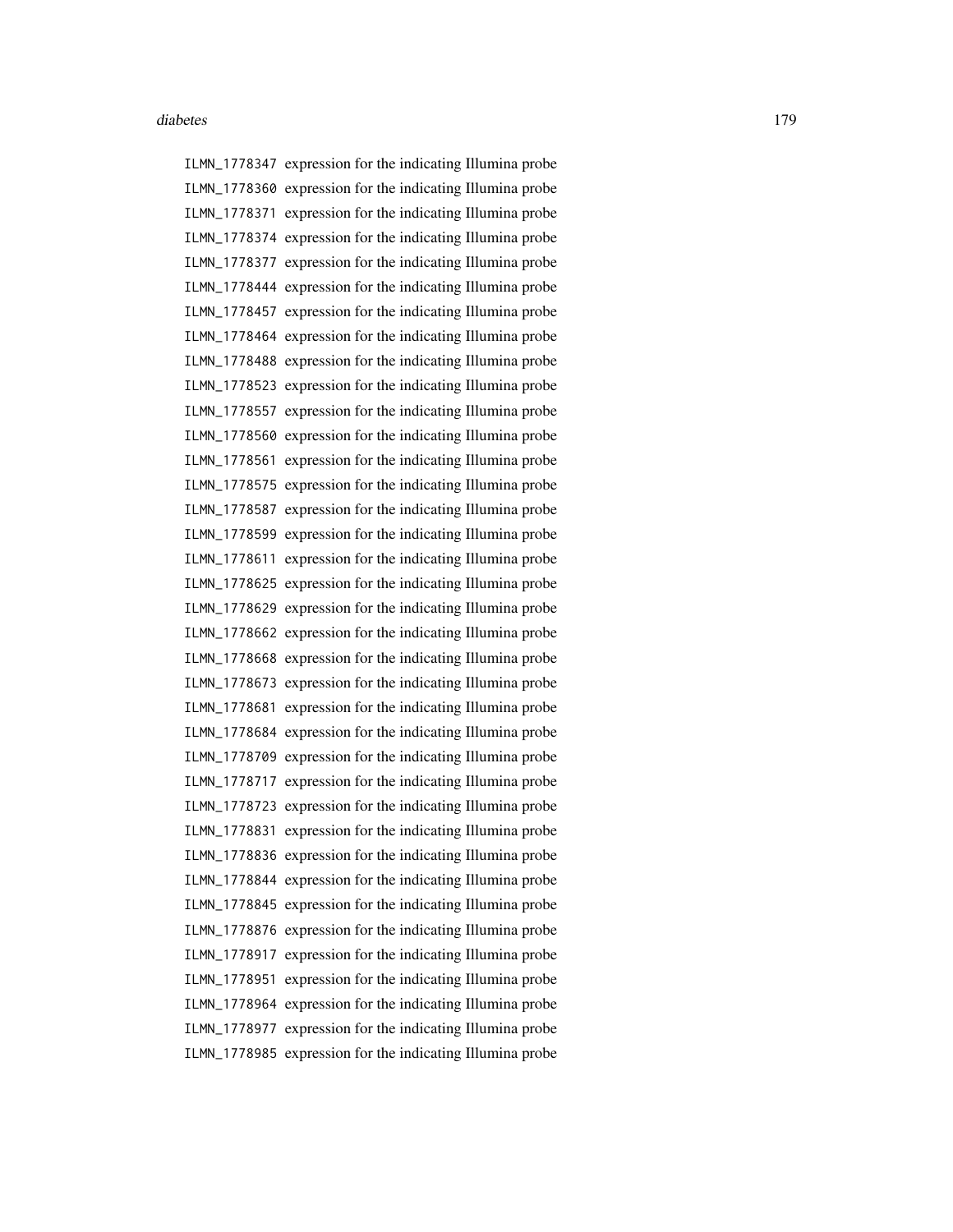ILMN\_1779014 expression for the indicating Illumina probe ILMN\_1779015 expression for the indicating Illumina probe ILMN\_1779034 expression for the indicating Illumina probe ILMN\_1779040 expression for the indicating Illumina probe ILMN\_1779043 expression for the indicating Illumina probe ILMN\_1779071 expression for the indicating Illumina probe ILMN\_1779078 expression for the indicating Illumina probe ILMN\_1779095 expression for the indicating Illumina probe ILMN\_1779147 expression for the indicating Illumina probe ILMN\_1779171 expression for the indicating Illumina probe ILMN\_1779177 expression for the indicating Illumina probe ILMN\_1779184 expression for the indicating Illumina probe ILMN\_1779185 expression for the indicating Illumina probe ILMN\_1779190 expression for the indicating Illumina probe ILMN\_1779228 expression for the indicating Illumina probe ILMN\_1779252 expression for the indicating Illumina probe ILMN\_1779264 expression for the indicating Illumina probe ILMN\_1779279 expression for the indicating Illumina probe ILMN\_1779304 expression for the indicating Illumina probe ILMN\_1779324 expression for the indicating Illumina probe ILMN\_1779341 expression for the indicating Illumina probe ILMN\_1779353 expression for the indicating Illumina probe ILMN\_1779374 expression for the indicating Illumina probe ILMN\_1779376 expression for the indicating Illumina probe ILMN\_1779381 expression for the indicating Illumina probe ILMN\_1779399 expression for the indicating Illumina probe ILMN\_1779401 expression for the indicating Illumina probe ILMN\_1779404 expression for the indicating Illumina probe ILMN\_1779410 expression for the indicating Illumina probe ILMN\_1779423 expression for the indicating Illumina probe ILMN\_1779488 expression for the indicating Illumina probe ILMN\_1779530 expression for the indicating Illumina probe ILMN\_1779536 expression for the indicating Illumina probe ILMN\_1779558 expression for the indicating Illumina probe ILMN\_1779584 expression for the indicating Illumina probe ILMN\_1779600 expression for the indicating Illumina probe ILMN\_1779616 expression for the indicating Illumina probe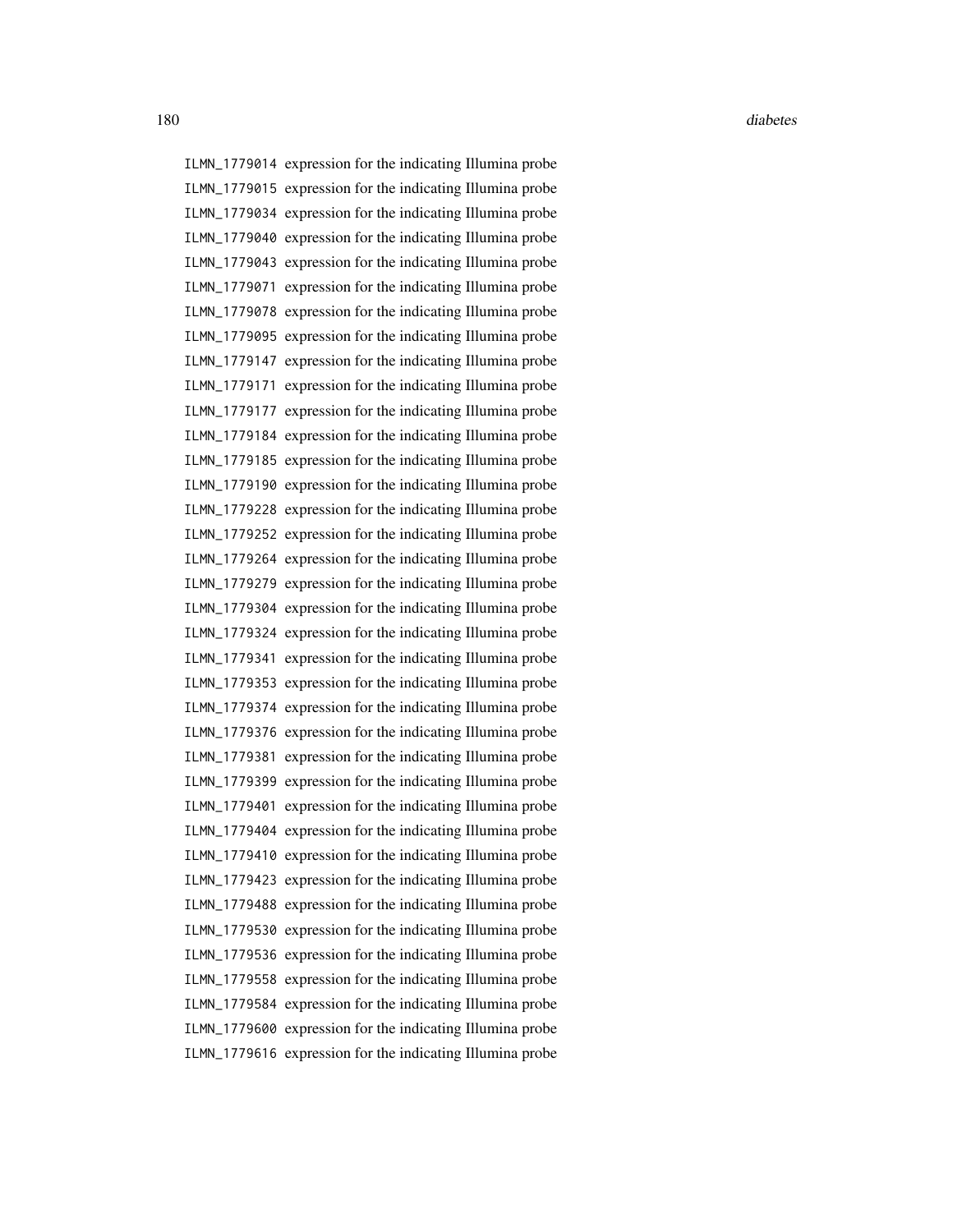ILMN\_1779648 expression for the indicating Illumina probe ILMN\_1779674 expression for the indicating Illumina probe ILMN\_1779677 expression for the indicating Illumina probe ILMN\_1779706 expression for the indicating Illumina probe ILMN\_1779735 expression for the indicating Illumina probe ILMN\_1779813 expression for the indicating Illumina probe ILMN\_1779828 expression for the indicating Illumina probe ILMN\_1779841 expression for the indicating Illumina probe ILMN\_1779886 expression for the indicating Illumina probe ILMN\_1779934 expression for the indicating Illumina probe ILMN\_1779965 expression for the indicating Illumina probe ILMN\_1780036 expression for the indicating Illumina probe ILMN\_1780057 expression for the indicating Illumina probe ILMN\_1780058 expression for the indicating Illumina probe ILMN\_1780132 expression for the indicating Illumina probe ILMN\_1780141 expression for the indicating Illumina probe ILMN\_1780153 expression for the indicating Illumina probe ILMN\_1780189 expression for the indicating Illumina probe ILMN\_1780236 expression for the indicating Illumina probe ILMN\_1780268 expression for the indicating Illumina probe ILMN\_1780298 expression for the indicating Illumina probe ILMN\_1780302 expression for the indicating Illumina probe ILMN\_1780315 expression for the indicating Illumina probe ILMN\_1780334 expression for the indicating Illumina probe ILMN\_1780356 expression for the indicating Illumina probe ILMN\_1780357 expression for the indicating Illumina probe ILMN\_1780368 expression for the indicating Illumina probe ILMN\_1780397 expression for the indicating Illumina probe ILMN\_1780444 expression for the indicating Illumina probe ILMN\_1780465 expression for the indicating Illumina probe ILMN\_1780504 expression for the indicating Illumina probe ILMN\_1780533 expression for the indicating Illumina probe ILMN\_1780546 expression for the indicating Illumina probe ILMN\_1780560 expression for the indicating Illumina probe ILMN\_1780582 expression for the indicating Illumina probe ILMN\_1780598 expression for the indicating Illumina probe ILMN\_1780601 expression for the indicating Illumina probe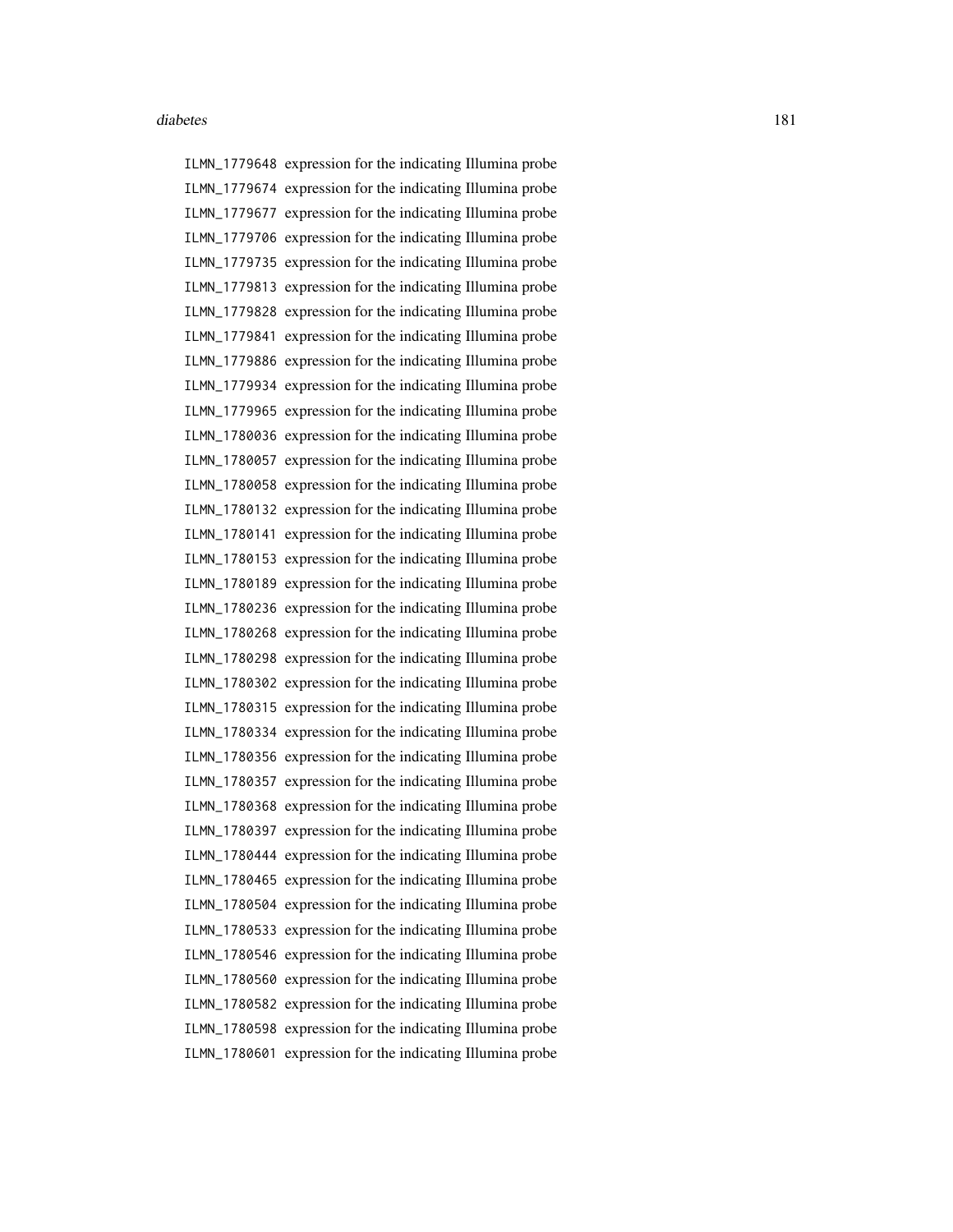ILMN\_1780667 expression for the indicating Illumina probe ILMN\_1780671 expression for the indicating Illumina probe ILMN\_1780698 expression for the indicating Illumina probe ILMN\_1780699 expression for the indicating Illumina probe ILMN\_1780756 expression for the indicating Illumina probe ILMN\_1780769 expression for the indicating Illumina probe ILMN\_1780806 expression for the indicating Illumina probe ILMN\_1780825 expression for the indicating Illumina probe ILMN\_1780831 expression for the indicating Illumina probe ILMN\_1780887 expression for the indicating Illumina probe ILMN\_1780898 expression for the indicating Illumina probe ILMN\_1780937 expression for the indicating Illumina probe ILMN\_1780940 expression for the indicating Illumina probe ILMN\_1780987 expression for the indicating Illumina probe ILMN\_1781010 expression for the indicating Illumina probe ILMN\_1781045 expression for the indicating Illumina probe ILMN\_1781097 expression for the indicating Illumina probe ILMN\_1781104 expression for the indicating Illumina probe ILMN\_1781121 expression for the indicating Illumina probe ILMN\_1781135 expression for the indicating Illumina probe ILMN\_1781151 expression for the indicating Illumina probe ILMN\_1781155 expression for the indicating Illumina probe ILMN\_1781174 expression for the indicating Illumina probe ILMN\_1781184 expression for the indicating Illumina probe ILMN\_1781198 expression for the indicating Illumina probe ILMN\_1781207 expression for the indicating Illumina probe ILMN\_1781231 expression for the indicating Illumina probe ILMN\_1781234 expression for the indicating Illumina probe ILMN\_1781285 expression for the indicating Illumina probe ILMN\_1781290 expression for the indicating Illumina probe ILMN\_1781373 expression for the indicating Illumina probe ILMN\_1781374 expression for the indicating Illumina probe ILMN\_1781386 expression for the indicating Illumina probe ILMN\_1781388 expression for the indicating Illumina probe ILMN\_1781389 expression for the indicating Illumina probe ILMN\_1781416 expression for the indicating Illumina probe ILMN\_1781431 expression for the indicating Illumina probe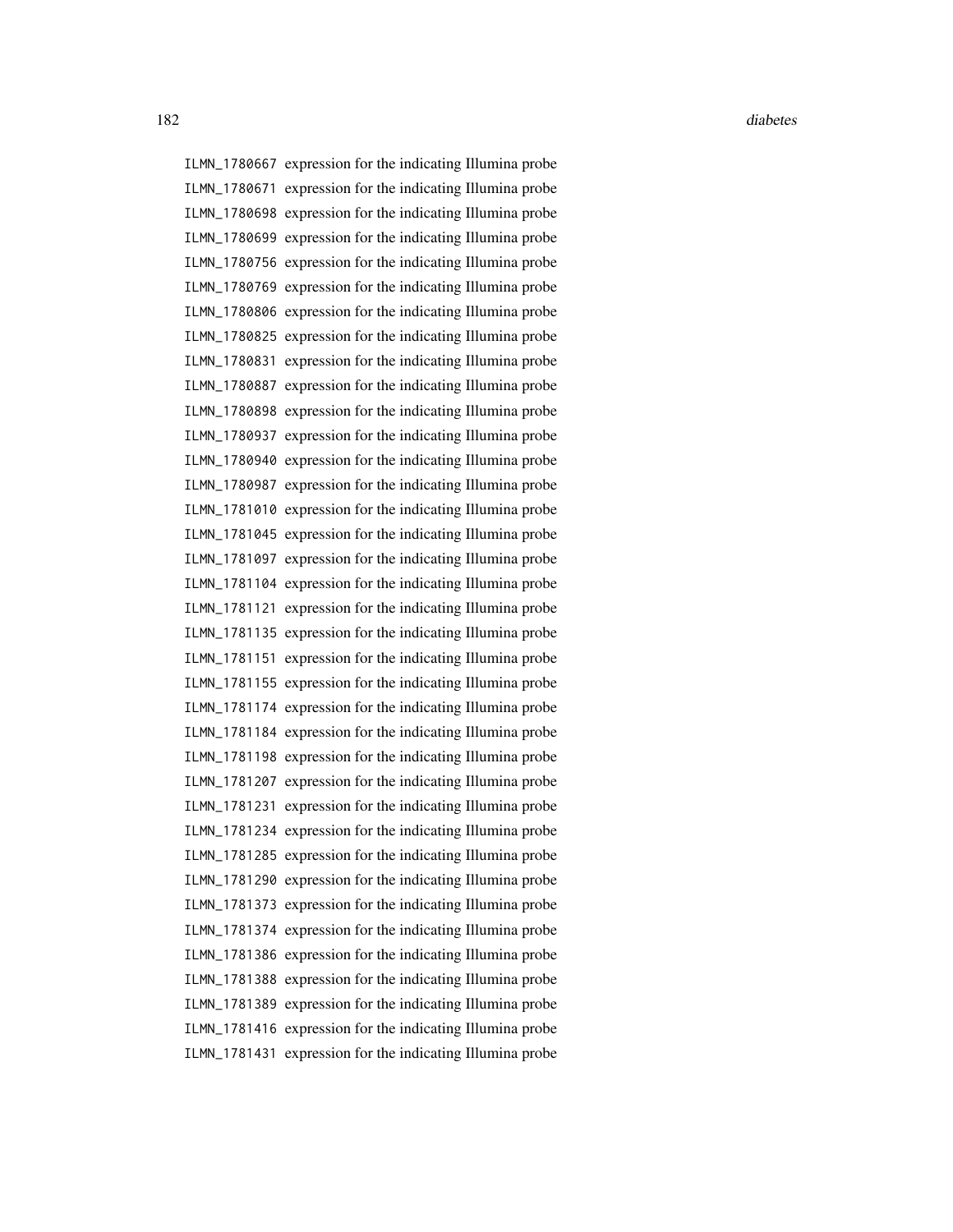ILMN\_1781454 expression for the indicating Illumina probe ILMN\_1781457 expression for the indicating Illumina probe ILMN\_1781479 expression for the indicating Illumina probe ILMN\_1781516 expression for the indicating Illumina probe ILMN\_1781536 expression for the indicating Illumina probe ILMN\_1781560 expression for the indicating Illumina probe ILMN\_1781565 expression for the indicating Illumina probe ILMN\_1781580 expression for the indicating Illumina probe ILMN\_1781623 expression for the indicating Illumina probe ILMN\_1781628 expression for the indicating Illumina probe ILMN\_1781638 expression for the indicating Illumina probe ILMN\_1781680 expression for the indicating Illumina probe ILMN\_1781691 expression for the indicating Illumina probe ILMN\_1781700 expression for the indicating Illumina probe ILMN\_1781721 expression for the indicating Illumina probe ILMN\_1781735 expression for the indicating Illumina probe ILMN\_1781752 expression for the indicating Illumina probe ILMN\_1781761 expression for the indicating Illumina probe ILMN\_1781795 expression for the indicating Illumina probe ILMN\_1781803 expression for the indicating Illumina probe ILMN\_1781824 expression for the indicating Illumina probe ILMN\_1781870 expression for the indicating Illumina probe ILMN\_1781906 expression for the indicating Illumina probe ILMN\_1781952 expression for the indicating Illumina probe ILMN\_1781966 expression for the indicating Illumina probe ILMN\_1781983 expression for the indicating Illumina probe ILMN\_1781986 expression for the indicating Illumina probe ILMN\_1781996 expression for the indicating Illumina probe ILMN\_1781999 expression for the indicating Illumina probe ILMN\_1782015 expression for the indicating Illumina probe ILMN\_1782021 expression for the indicating Illumina probe ILMN\_1782032 expression for the indicating Illumina probe ILMN\_1782045 expression for the indicating Illumina probe ILMN\_1782050 expression for the indicating Illumina probe ILMN\_1782057 expression for the indicating Illumina probe ILMN\_1782069 expression for the indicating Illumina probe ILMN\_1782079 expression for the indicating Illumina probe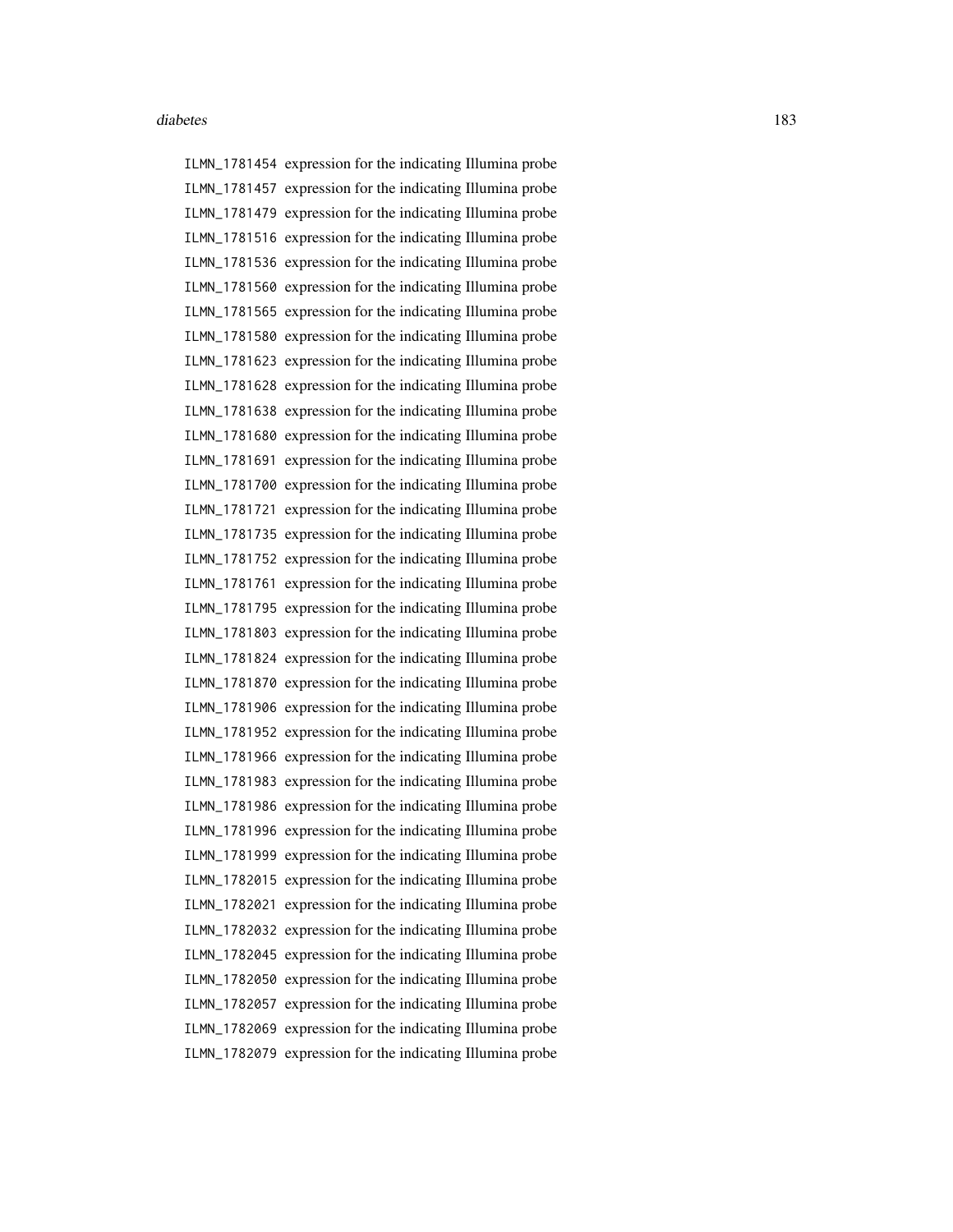ILMN\_1782094 expression for the indicating Illumina probe ILMN\_1782095 expression for the indicating Illumina probe ILMN\_1782110 expression for the indicating Illumina probe ILMN\_1782129 expression for the indicating Illumina probe ILMN\_1782247 expression for the indicating Illumina probe ILMN\_1782292 expression for the indicating Illumina probe ILMN\_1782295 expression for the indicating Illumina probe ILMN\_1782352 expression for the indicating Illumina probe ILMN\_1782377 expression for the indicating Illumina probe ILMN\_1782385 expression for the indicating Illumina probe ILMN\_1782403 expression for the indicating Illumina probe ILMN\_1782419 expression for the indicating Illumina probe ILMN\_1782459 expression for the indicating Illumina probe ILMN\_1782488 expression for the indicating Illumina probe ILMN\_1782513 expression for the indicating Illumina probe ILMN\_1782545 expression for the indicating Illumina probe ILMN\_1782551 expression for the indicating Illumina probe ILMN\_1782560 expression for the indicating Illumina probe ILMN\_1782579 expression for the indicating Illumina probe ILMN\_1782609 expression for the indicating Illumina probe ILMN\_1782618 expression for the indicating Illumina probe ILMN\_1782621 expression for the indicating Illumina probe ILMN\_1782633 expression for the indicating Illumina probe ILMN\_1782635 expression for the indicating Illumina probe ILMN\_1782704 expression for the indicating Illumina probe ILMN\_1782729 expression for the indicating Illumina probe ILMN\_1782741 expression for the indicating Illumina probe ILMN\_1782748 expression for the indicating Illumina probe ILMN\_1782788 expression for the indicating Illumina probe ILMN\_1782795 expression for the indicating Illumina probe ILMN\_1782829 expression for the indicating Illumina probe ILMN\_1782845 expression for the indicating Illumina probe ILMN\_1782897 expression for the indicating Illumina probe ILMN\_1782922 expression for the indicating Illumina probe ILMN\_1782938 expression for the indicating Illumina probe ILMN\_1782977 expression for the indicating Illumina probe ILMN\_1783023 expression for the indicating Illumina probe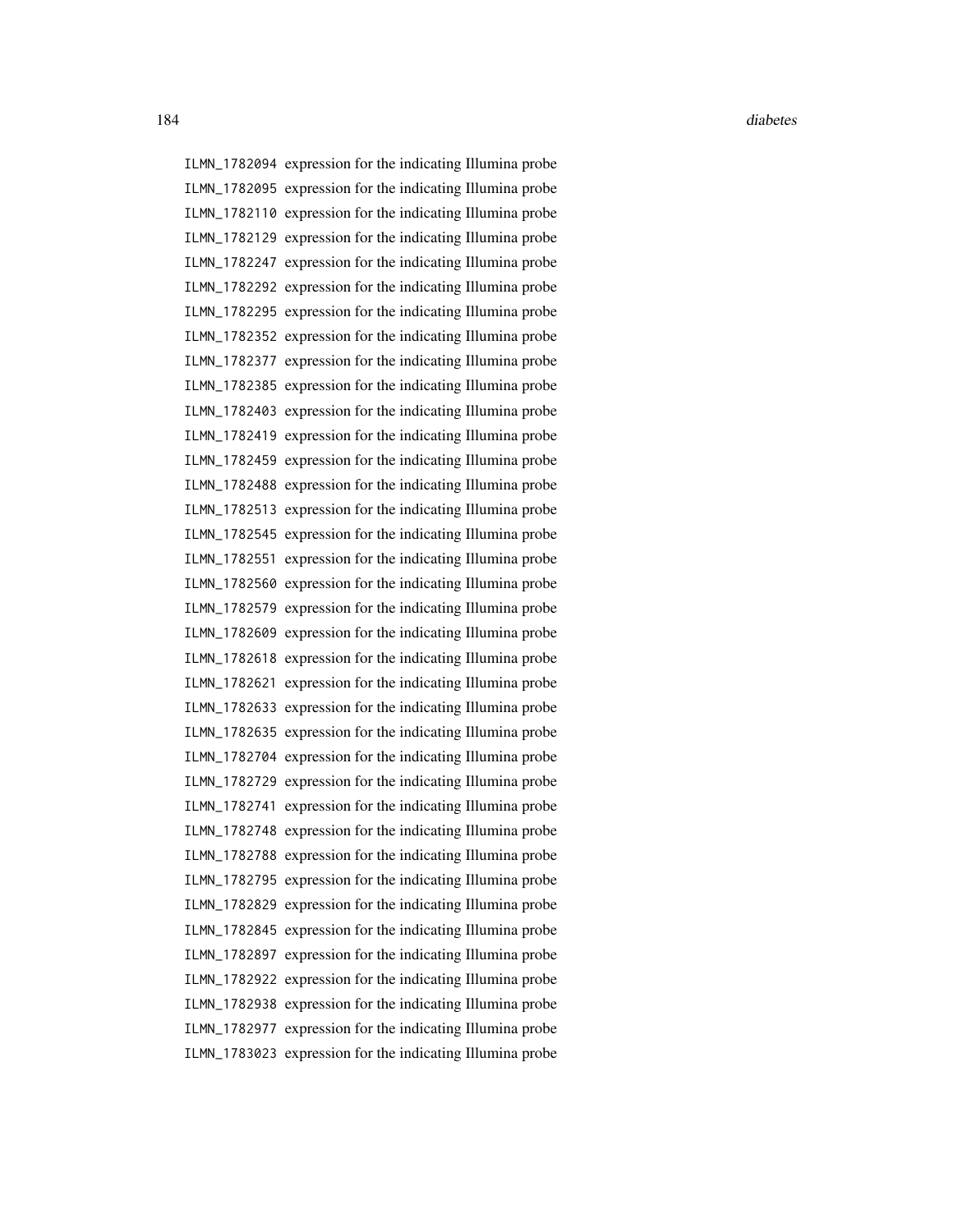ILMN\_1783075 expression for the indicating Illumina probe ILMN\_1783120 expression for the indicating Illumina probe ILMN\_1783142 expression for the indicating Illumina probe ILMN\_1783149 expression for the indicating Illumina probe ILMN\_1783158 expression for the indicating Illumina probe ILMN\_1783182 expression for the indicating Illumina probe ILMN\_1783231 expression for the indicating Illumina probe ILMN\_1783247 expression for the indicating Illumina probe ILMN\_1783276 expression for the indicating Illumina probe ILMN\_1783285 expression for the indicating Illumina probe ILMN\_1783304 expression for the indicating Illumina probe ILMN\_1783333 expression for the indicating Illumina probe ILMN\_1783337 expression for the indicating Illumina probe ILMN\_1783424 expression for the indicating Illumina probe ILMN\_1783443 expression for the indicating Illumina probe ILMN\_1783448 expression for the indicating Illumina probe ILMN\_1783500 expression for the indicating Illumina probe ILMN\_1783546 expression for the indicating Illumina probe ILMN\_1783566 expression for the indicating Illumina probe ILMN\_1783598 expression for the indicating Illumina probe ILMN\_1783606 expression for the indicating Illumina probe ILMN\_1783636 expression for the indicating Illumina probe ILMN\_1783681 expression for the indicating Illumina probe ILMN\_1783695 expression for the indicating Illumina probe ILMN\_1783707 expression for the indicating Illumina probe ILMN\_1783709 expression for the indicating Illumina probe ILMN\_1783728 expression for the indicating Illumina probe ILMN\_1783743 expression for the indicating Illumina probe ILMN\_1783753 expression for the indicating Illumina probe ILMN\_1783805 expression for the indicating Illumina probe ILMN\_1783832 expression for the indicating Illumina probe ILMN\_1783843 expression for the indicating Illumina probe ILMN\_1783852 expression for the indicating Illumina probe ILMN\_1783881 expression for the indicating Illumina probe ILMN\_1783889 expression for the indicating Illumina probe ILMN\_1783910 expression for the indicating Illumina probe ILMN\_1783956 expression for the indicating Illumina probe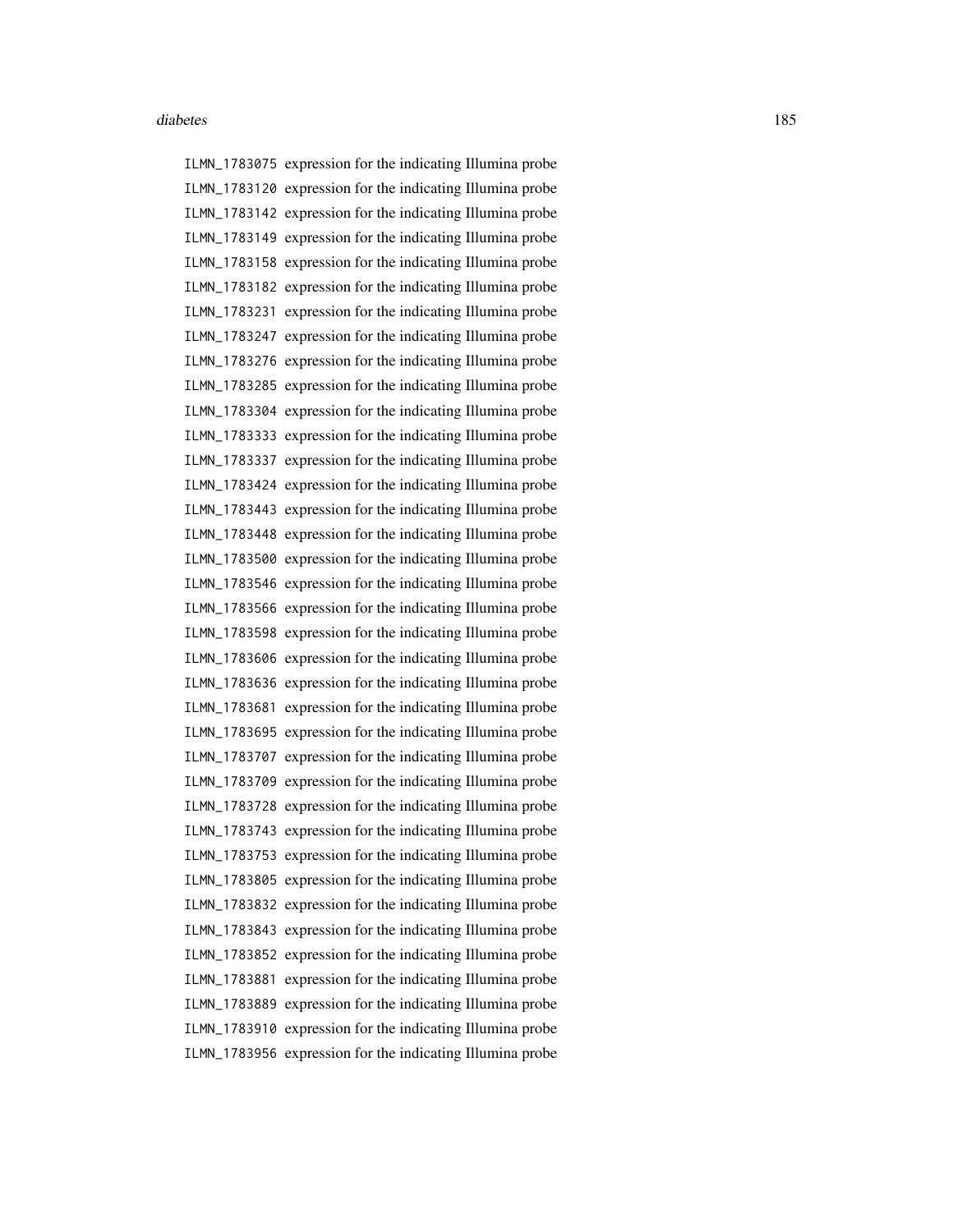ILMN\_1783973 expression for the indicating Illumina probe ILMN\_1783985 expression for the indicating Illumina probe ILMN\_1784031 expression for the indicating Illumina probe ILMN\_1784037 expression for the indicating Illumina probe ILMN\_1784040 expression for the indicating Illumina probe ILMN\_1784110 expression for the indicating Illumina probe ILMN\_1784113 expression for the indicating Illumina probe ILMN\_1784178 expression for the indicating Illumina probe ILMN\_1784203 expression for the indicating Illumina probe ILMN\_1784207 expression for the indicating Illumina probe ILMN\_1784216 expression for the indicating Illumina probe ILMN\_1784218 expression for the indicating Illumina probe ILMN\_1784227 expression for the indicating Illumina probe ILMN\_1784238 expression for the indicating Illumina probe ILMN\_1784269 expression for the indicating Illumina probe ILMN\_1784286 expression for the indicating Illumina probe ILMN\_1784287 expression for the indicating Illumina probe ILMN\_1784292 expression for the indicating Illumina probe ILMN\_1784299 expression for the indicating Illumina probe ILMN\_1784300 expression for the indicating Illumina probe ILMN\_1784302 expression for the indicating Illumina probe ILMN\_1784320 expression for the indicating Illumina probe ILMN\_1784333 expression for the indicating Illumina probe ILMN\_1784352 expression for the indicating Illumina probe ILMN\_1784364 expression for the indicating Illumina probe ILMN\_1784367 expression for the indicating Illumina probe ILMN\_1784410 expression for the indicating Illumina probe ILMN\_1784467 expression for the indicating Illumina probe ILMN\_1784523 expression for the indicating Illumina probe ILMN\_1784540 expression for the indicating Illumina probe ILMN\_1784577 expression for the indicating Illumina probe ILMN\_1784582 expression for the indicating Illumina probe ILMN\_1784584 expression for the indicating Illumina probe ILMN\_1784602 expression for the indicating Illumina probe ILMN\_1784608 expression for the indicating Illumina probe ILMN\_1784630 expression for the indicating Illumina probe ILMN\_1784641 expression for the indicating Illumina probe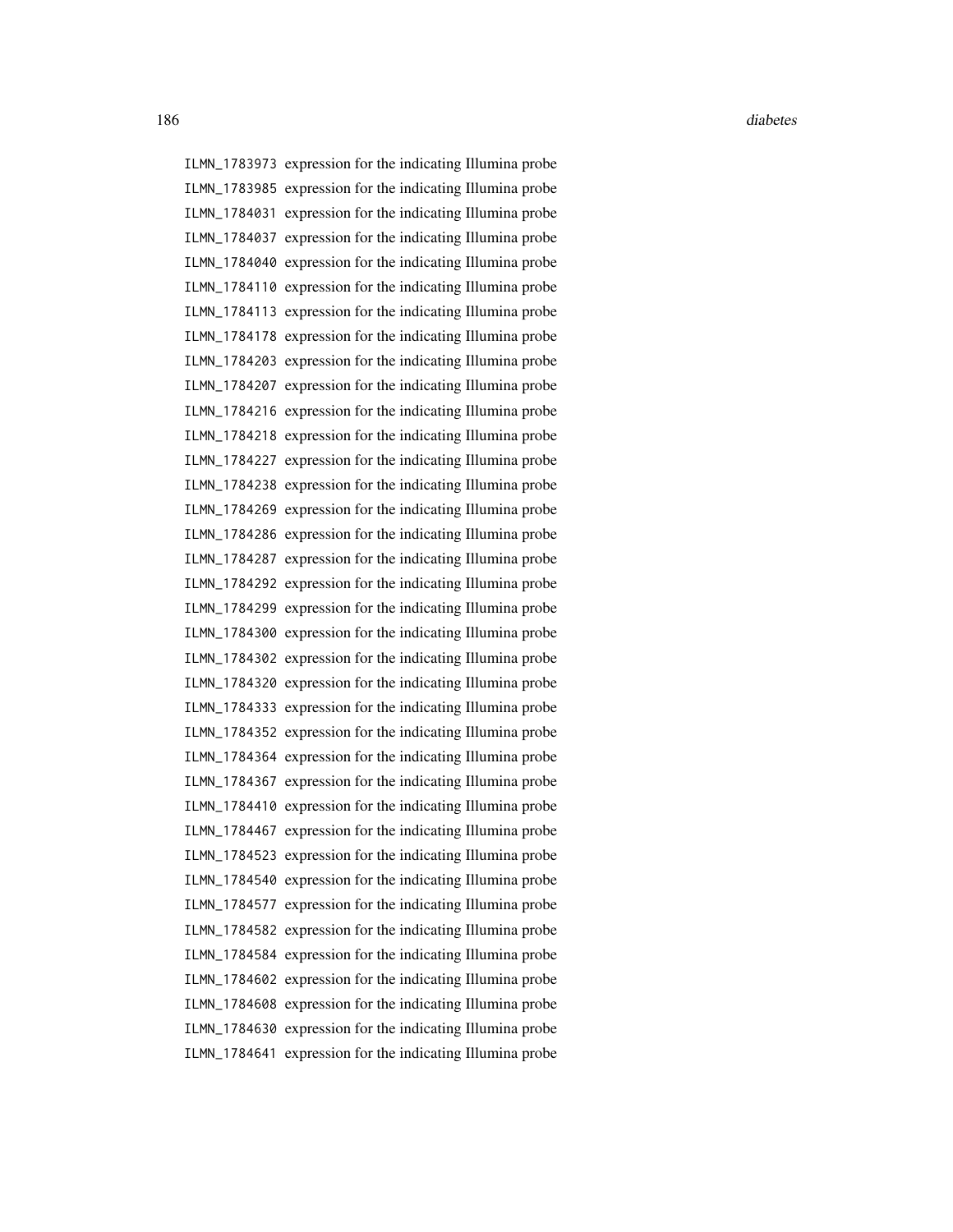ILMN\_1784661 expression for the indicating Illumina probe ILMN\_1784678 expression for the indicating Illumina probe ILMN\_1784706 expression for the indicating Illumina probe ILMN\_1784709 expression for the indicating Illumina probe ILMN\_1784717 expression for the indicating Illumina probe ILMN\_1784737 expression for the indicating Illumina probe ILMN\_1784749 expression for the indicating Illumina probe ILMN\_1784753 expression for the indicating Illumina probe ILMN\_1784766 expression for the indicating Illumina probe ILMN\_1784774 expression for the indicating Illumina probe ILMN\_1784780 expression for the indicating Illumina probe ILMN\_1784785 expression for the indicating Illumina probe ILMN\_1784822 expression for the indicating Illumina probe ILMN\_1784834 expression for the indicating Illumina probe ILMN\_1784847 expression for the indicating Illumina probe ILMN\_1784863 expression for the indicating Illumina probe ILMN\_1784871 expression for the indicating Illumina probe ILMN\_1784884 expression for the indicating Illumina probe ILMN\_1784889 expression for the indicating Illumina probe ILMN\_1784946 expression for the indicating Illumina probe ILMN\_1784948 expression for the indicating Illumina probe ILMN\_1784967 expression for the indicating Illumina probe ILMN\_1784977 expression for the indicating Illumina probe ILMN\_1784985 expression for the indicating Illumina probe ILMN\_1785005 expression for the indicating Illumina probe ILMN\_1785060 expression for the indicating Illumina probe ILMN\_1785095 expression for the indicating Illumina probe ILMN\_1785107 expression for the indicating Illumina probe ILMN\_1785141 expression for the indicating Illumina probe ILMN\_1785161 expression for the indicating Illumina probe ILMN\_1785170 expression for the indicating Illumina probe ILMN\_1785175 expression for the indicating Illumina probe ILMN\_1785177 expression for the indicating Illumina probe ILMN\_1785179 expression for the indicating Illumina probe ILMN\_1785198 expression for the indicating Illumina probe ILMN\_1785202 expression for the indicating Illumina probe ILMN\_1785218 expression for the indicating Illumina probe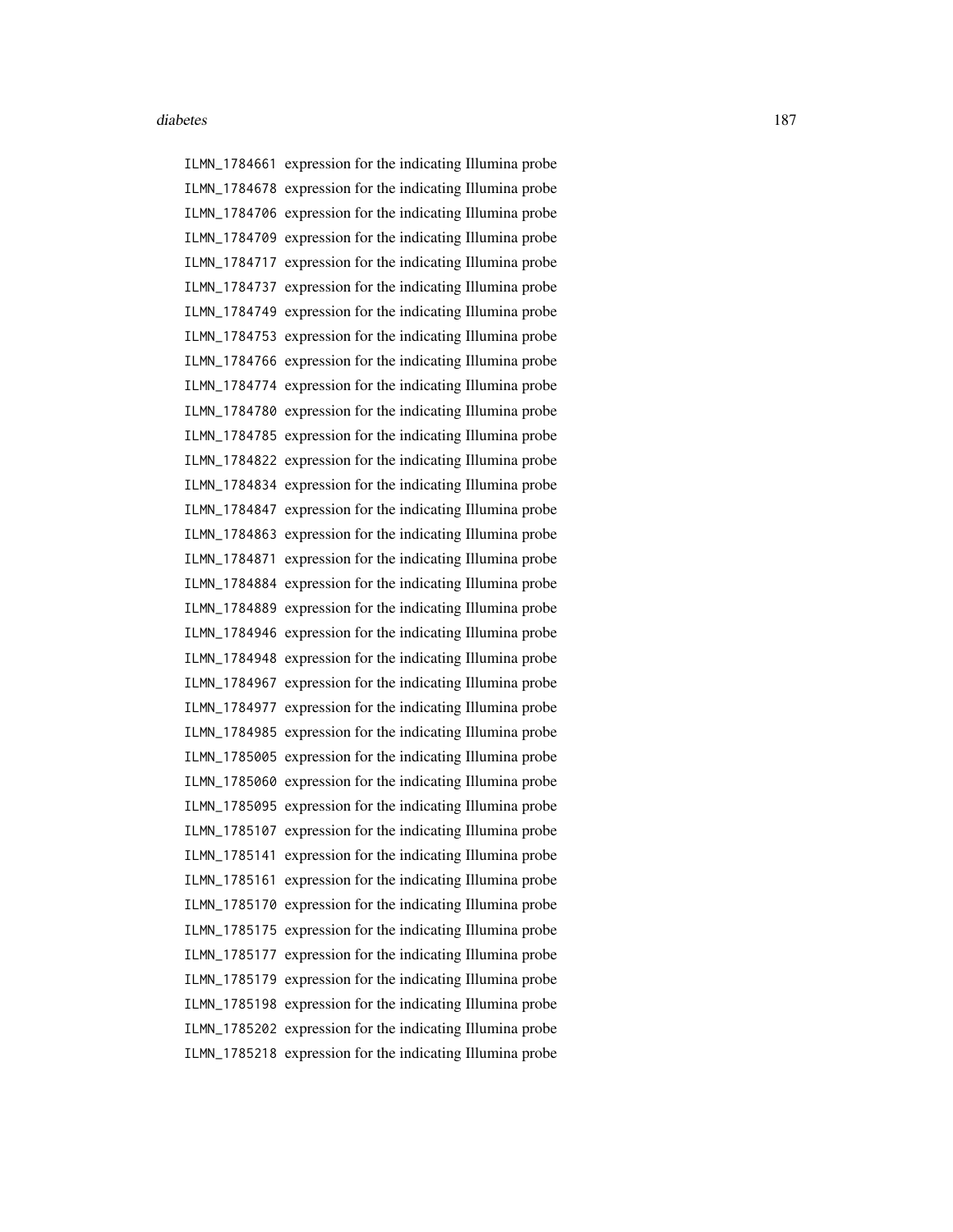ILMN\_1785252 expression for the indicating Illumina probe ILMN\_1785266 expression for the indicating Illumina probe ILMN\_1785324 expression for the indicating Illumina probe ILMN\_1785336 expression for the indicating Illumina probe ILMN\_1785345 expression for the indicating Illumina probe ILMN\_1785356 expression for the indicating Illumina probe ILMN\_1785379 expression for the indicating Illumina probe ILMN\_1785424 expression for the indicating Illumina probe ILMN\_1785427 expression for the indicating Illumina probe ILMN\_1785439 expression for the indicating Illumina probe ILMN\_1785528 expression for the indicating Illumina probe ILMN\_1785570 expression for the indicating Illumina probe ILMN\_1785574 expression for the indicating Illumina probe ILMN\_1785592 expression for the indicating Illumina probe ILMN\_1785618 expression for the indicating Illumina probe ILMN\_1785635 expression for the indicating Illumina probe ILMN\_1785644 expression for the indicating Illumina probe ILMN\_1785646 expression for the indicating Illumina probe ILMN\_1785650 expression for the indicating Illumina probe ILMN\_1785660 expression for the indicating Illumina probe ILMN\_1785661 expression for the indicating Illumina probe ILMN\_1785703 expression for the indicating Illumina probe ILMN\_1785765 expression for the indicating Illumina probe ILMN\_1785785 expression for the indicating Illumina probe ILMN\_1785795 expression for the indicating Illumina probe ILMN\_1785852 expression for the indicating Illumina probe ILMN\_1785926 expression for the indicating Illumina probe ILMN\_1785988 expression for the indicating Illumina probe ILMN\_1786015 expression for the indicating Illumina probe ILMN\_1786016 expression for the indicating Illumina probe ILMN\_1786021 expression for the indicating Illumina probe ILMN\_1786024 expression for the indicating Illumina probe ILMN\_1786034 expression for the indicating Illumina probe ILMN\_1786036 expression for the indicating Illumina probe ILMN\_1786039 expression for the indicating Illumina probe ILMN\_1786046 expression for the indicating Illumina probe ILMN\_1786050 expression for the indicating Illumina probe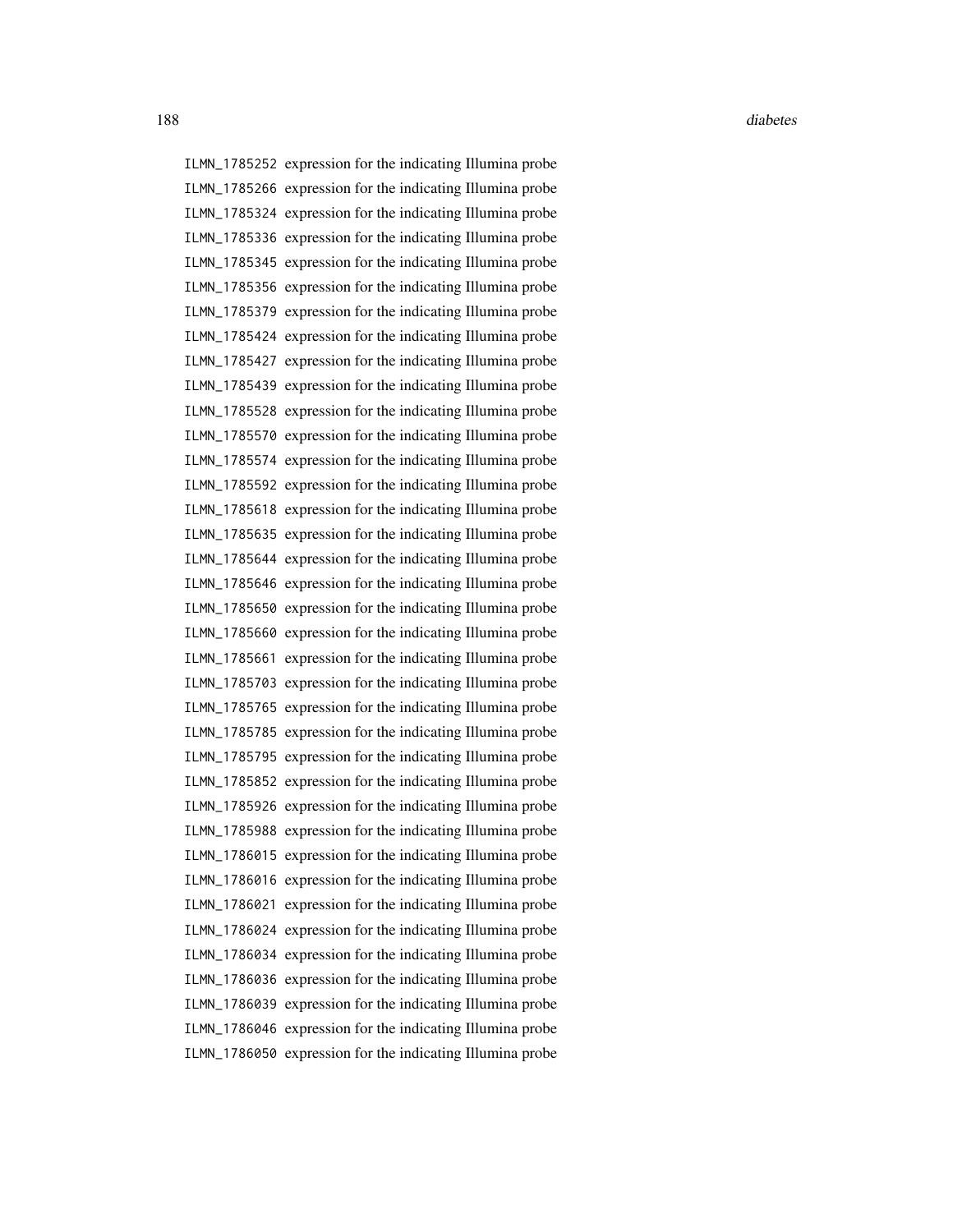ILMN\_1786105 expression for the indicating Illumina probe ILMN\_1786108 expression for the indicating Illumina probe ILMN\_1786118 expression for the indicating Illumina probe ILMN\_1786125 expression for the indicating Illumina probe ILMN\_1786168 expression for the indicating Illumina probe ILMN\_1786176 expression for the indicating Illumina probe ILMN\_1786189 expression for the indicating Illumina probe ILMN\_1786211 expression for the indicating Illumina probe ILMN\_1786273 expression for the indicating Illumina probe ILMN\_1786275 expression for the indicating Illumina probe ILMN\_1786310 expression for the indicating Illumina probe ILMN\_1786326 expression for the indicating Illumina probe ILMN\_1786328 expression for the indicating Illumina probe ILMN\_1786347 expression for the indicating Illumina probe ILMN\_1786381 expression for the indicating Illumina probe ILMN\_1786388 expression for the indicating Illumina probe ILMN\_1786396 expression for the indicating Illumina probe ILMN\_1786426 expression for the indicating Illumina probe ILMN\_1786429 expression for the indicating Illumina probe ILMN\_1786433 expression for the indicating Illumina probe ILMN\_1786469 expression for the indicating Illumina probe ILMN\_1786544 expression for the indicating Illumina probe ILMN\_1786601 expression for the indicating Illumina probe ILMN\_1786612 expression for the indicating Illumina probe ILMN\_1786658 expression for the indicating Illumina probe ILMN\_1786707 expression for the indicating Illumina probe ILMN\_1786718 expression for the indicating Illumina probe ILMN\_1786722 expression for the indicating Illumina probe ILMN\_1786759 expression for the indicating Illumina probe ILMN\_1786789 expression for the indicating Illumina probe ILMN\_1786810 expression for the indicating Illumina probe ILMN\_1786823 expression for the indicating Illumina probe ILMN\_1786843 expression for the indicating Illumina probe ILMN\_1786847 expression for the indicating Illumina probe ILMN\_1786852 expression for the indicating Illumina probe ILMN\_1786872 expression for the indicating Illumina probe ILMN\_1786893 expression for the indicating Illumina probe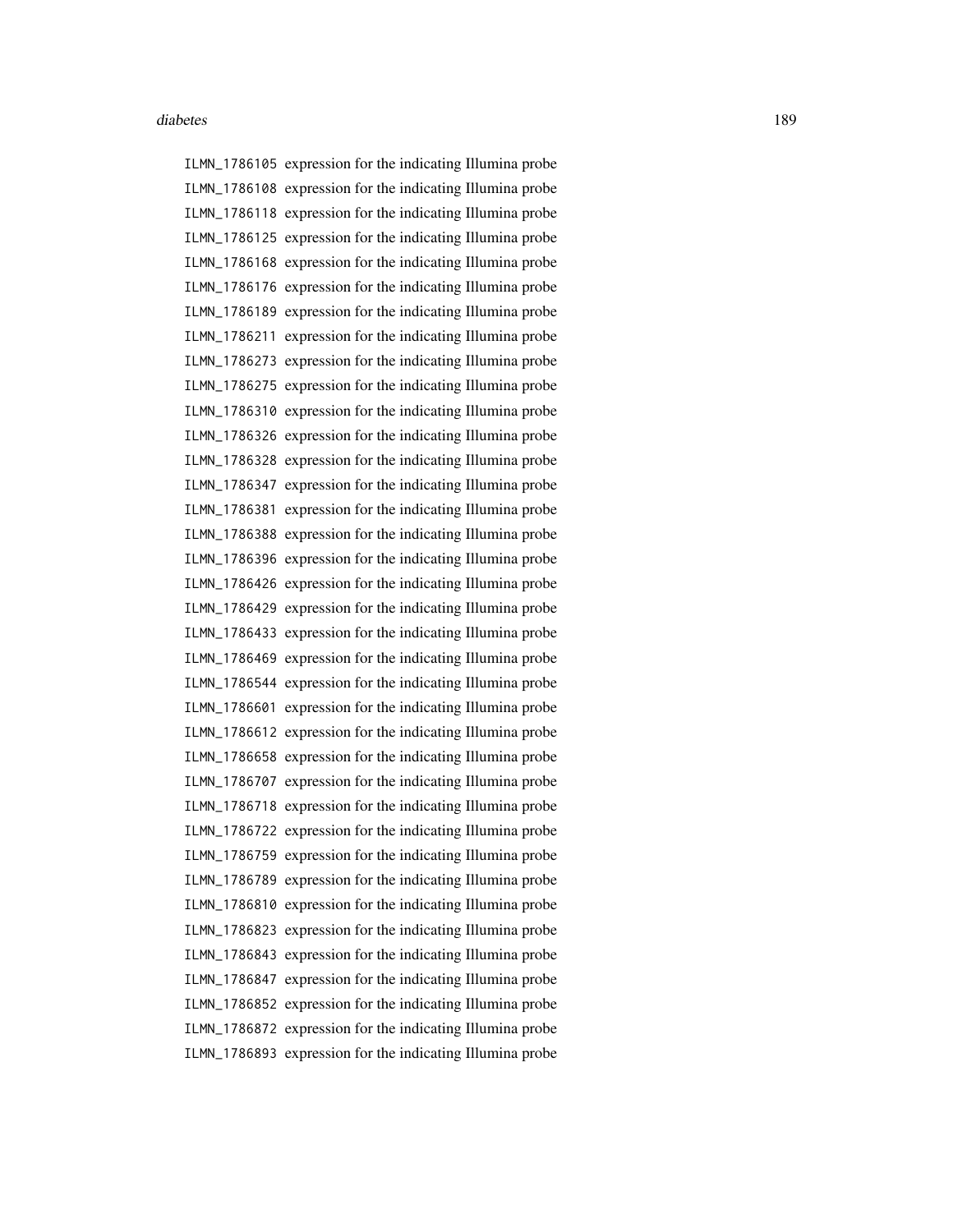ILMN\_1786972 expression for the indicating Illumina probe ILMN\_1786976 expression for the indicating Illumina probe ILMN\_1787026 expression for the indicating Illumina probe ILMN\_1787064 expression for the indicating Illumina probe ILMN\_1787109 expression for the indicating Illumina probe ILMN\_1787127 expression for the indicating Illumina probe ILMN\_1787186 expression for the indicating Illumina probe ILMN\_1787193 expression for the indicating Illumina probe ILMN\_1787256 expression for the indicating Illumina probe ILMN\_1787265 expression for the indicating Illumina probe ILMN\_1787275 expression for the indicating Illumina probe ILMN\_1787292 expression for the indicating Illumina probe ILMN\_1787308 expression for the indicating Illumina probe ILMN\_1787324 expression for the indicating Illumina probe ILMN\_1787345 expression for the indicating Illumina probe ILMN\_1787360 expression for the indicating Illumina probe ILMN\_1787378 expression for the indicating Illumina probe ILMN\_1787410 expression for the indicating Illumina probe ILMN\_1787415 expression for the indicating Illumina probe ILMN\_1787441 expression for the indicating Illumina probe ILMN\_1787461 expression for the indicating Illumina probe ILMN\_1787509 expression for the indicating Illumina probe ILMN\_1787511 expression for the indicating Illumina probe ILMN\_1787526 expression for the indicating Illumina probe ILMN\_1787529 expression for the indicating Illumina probe ILMN\_1787541 expression for the indicating Illumina probe ILMN\_1787548 expression for the indicating Illumina probe ILMN\_1787680 expression for the indicating Illumina probe ILMN\_1787691 expression for the indicating Illumina probe ILMN\_1787705 expression for the indicating Illumina probe ILMN\_1787718 expression for the indicating Illumina probe ILMN\_1787762 expression for the indicating Illumina probe ILMN\_1787808 expression for the indicating Illumina probe ILMN\_1787815 expression for the indicating Illumina probe ILMN\_1787843 expression for the indicating Illumina probe ILMN\_1787844 expression for the indicating Illumina probe ILMN\_1787877 expression for the indicating Illumina probe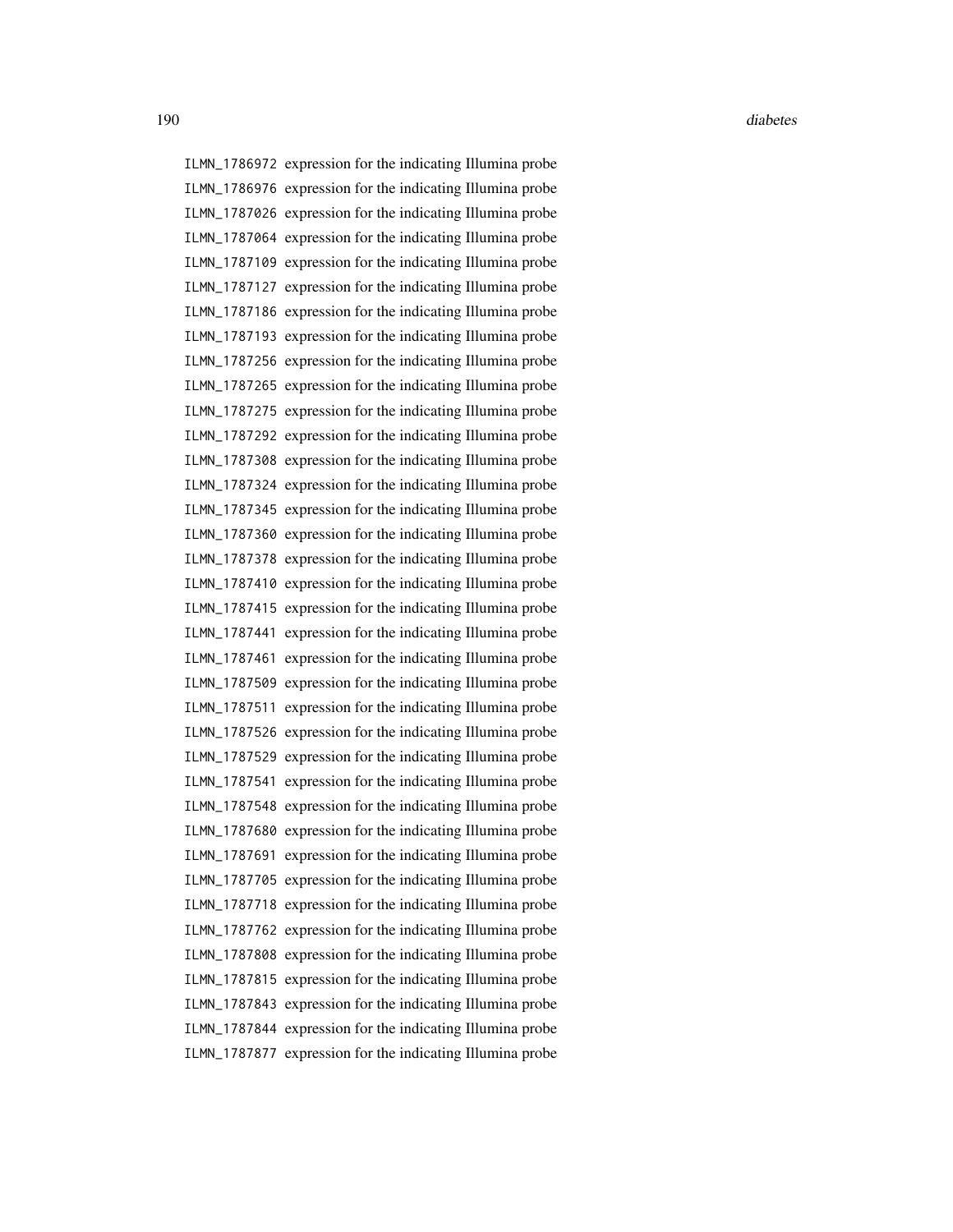ILMN\_1787879 expression for the indicating Illumina probe ILMN\_1787885 expression for the indicating Illumina probe ILMN\_1787919 expression for the indicating Illumina probe ILMN\_1787923 expression for the indicating Illumina probe ILMN\_1787931 expression for the indicating Illumina probe ILMN\_1787949 expression for the indicating Illumina probe ILMN\_1788017 expression for the indicating Illumina probe ILMN\_1788024 expression for the indicating Illumina probe ILMN\_1788053 expression for the indicating Illumina probe ILMN\_1788059 expression for the indicating Illumina probe ILMN\_1788061 expression for the indicating Illumina probe ILMN\_1788062 expression for the indicating Illumina probe ILMN\_1788095 expression for the indicating Illumina probe ILMN\_1788099 expression for the indicating Illumina probe ILMN\_1788109 expression for the indicating Illumina probe ILMN\_1788160 expression for the indicating Illumina probe ILMN\_1788180 expression for the indicating Illumina probe ILMN\_1788203 expression for the indicating Illumina probe ILMN\_1788211 expression for the indicating Illumina probe ILMN\_1788213 expression for the indicating Illumina probe ILMN\_1788223 expression for the indicating Illumina probe ILMN\_1788239 expression for the indicating Illumina probe ILMN\_1788240 expression for the indicating Illumina probe ILMN\_1788250 expression for the indicating Illumina probe ILMN\_1788251 expression for the indicating Illumina probe ILMN\_1788267 expression for the indicating Illumina probe ILMN\_1788268 expression for the indicating Illumina probe ILMN\_1788283 expression for the indicating Illumina probe ILMN\_1788315 expression for the indicating Illumina probe ILMN\_1788363 expression for the indicating Illumina probe ILMN\_1788384 expression for the indicating Illumina probe ILMN\_1788387 expression for the indicating Illumina probe ILMN\_1788388 expression for the indicating Illumina probe ILMN\_1788462 expression for the indicating Illumina probe ILMN\_1788468 expression for the indicating Illumina probe ILMN\_1788489 expression for the indicating Illumina probe ILMN\_1788530 expression for the indicating Illumina probe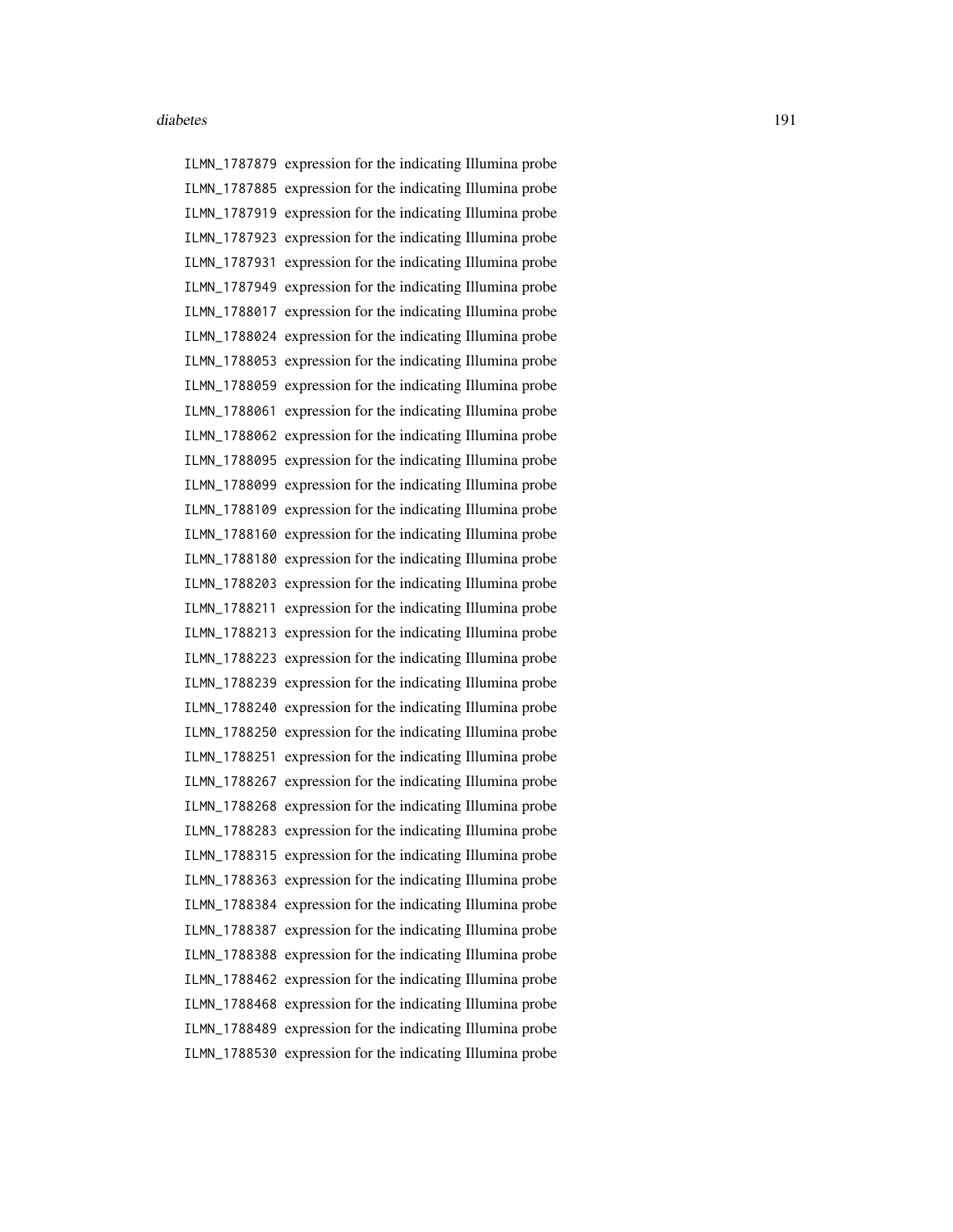ILMN\_1788531 expression for the indicating Illumina probe ILMN\_1788538 expression for the indicating Illumina probe ILMN\_1788604 expression for the indicating Illumina probe ILMN\_1788607 expression for the indicating Illumina probe ILMN\_1788625 expression for the indicating Illumina probe ILMN\_1788650 expression for the indicating Illumina probe ILMN\_1788689 expression for the indicating Illumina probe ILMN\_1788701 expression for the indicating Illumina probe ILMN\_1788759 expression for the indicating Illumina probe ILMN\_1788778 expression for the indicating Illumina probe ILMN\_1788783 expression for the indicating Illumina probe ILMN\_1788793 expression for the indicating Illumina probe ILMN\_1788841 expression for the indicating Illumina probe ILMN\_1788931 expression for the indicating Illumina probe ILMN\_1788955 expression for the indicating Illumina probe ILMN\_1788961 expression for the indicating Illumina probe ILMN\_1789001 expression for the indicating Illumina probe ILMN\_1789018 expression for the indicating Illumina probe ILMN\_1789059 expression for the indicating Illumina probe ILMN\_1789074 expression for the indicating Illumina probe ILMN\_1789103 expression for the indicating Illumina probe ILMN\_1789106 expression for the indicating Illumina probe ILMN\_1789112 expression for the indicating Illumina probe ILMN\_1789123 expression for the indicating Illumina probe ILMN\_1789136 expression for the indicating Illumina probe ILMN\_1789140 expression for the indicating Illumina probe ILMN\_1789171 expression for the indicating Illumina probe ILMN\_1789176 expression for the indicating Illumina probe ILMN\_1789186 expression for the indicating Illumina probe ILMN\_1789196 expression for the indicating Illumina probe ILMN\_1789233 expression for the indicating Illumina probe ILMN\_1789240 expression for the indicating Illumina probe ILMN\_1789243 expression for the indicating Illumina probe ILMN\_1789244 expression for the indicating Illumina probe ILMN\_1789266 expression for the indicating Illumina probe ILMN\_1789323 expression for the indicating Illumina probe ILMN\_1789338 expression for the indicating Illumina probe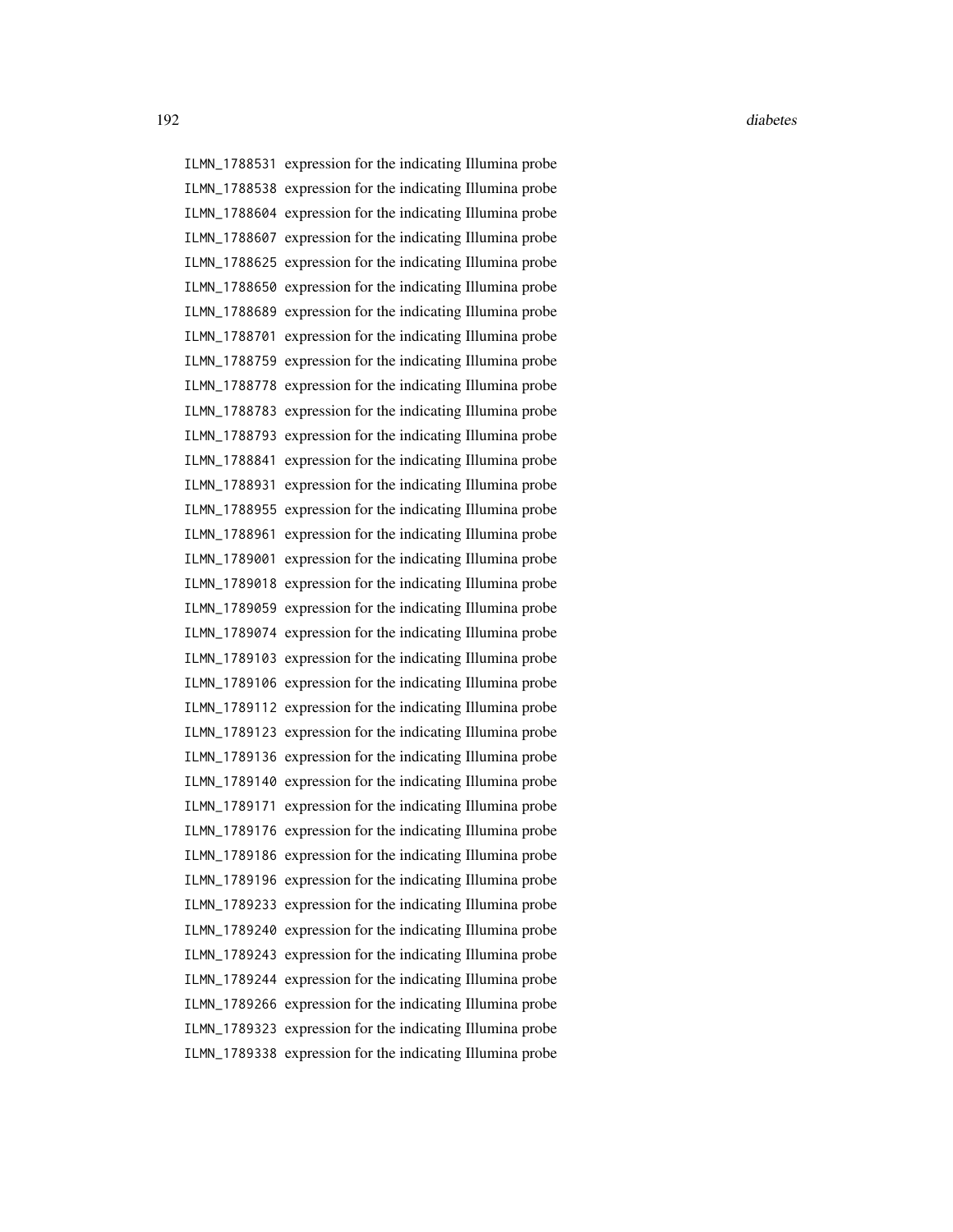ILMN\_1789349 expression for the indicating Illumina probe ILMN\_1789351 expression for the indicating Illumina probe ILMN\_1789364 expression for the indicating Illumina probe ILMN\_1789384 expression for the indicating Illumina probe ILMN\_1789394 expression for the indicating Illumina probe ILMN\_1789400 expression for the indicating Illumina probe ILMN\_1789405 expression for the indicating Illumina probe ILMN\_1789419 expression for the indicating Illumina probe ILMN\_1789436 expression for the indicating Illumina probe ILMN\_1789457 expression for the indicating Illumina probe ILMN\_1789467 expression for the indicating Illumina probe ILMN\_1789492 expression for the indicating Illumina probe ILMN\_1789500 expression for the indicating Illumina probe ILMN\_1789505 expression for the indicating Illumina probe ILMN\_1789508 expression for the indicating Illumina probe ILMN\_1789510 expression for the indicating Illumina probe ILMN\_1789535 expression for the indicating Illumina probe ILMN\_1789541 expression for the indicating Illumina probe ILMN\_1789596 expression for the indicating Illumina probe ILMN\_1789642 expression for the indicating Illumina probe ILMN\_1789648 expression for the indicating Illumina probe ILMN\_1789702 expression for the indicating Illumina probe ILMN\_1789751 expression for the indicating Illumina probe ILMN\_1789775 expression for the indicating Illumina probe ILMN\_1789830 expression for the indicating Illumina probe ILMN\_1789839 expression for the indicating Illumina probe ILMN\_1789909 expression for the indicating Illumina probe ILMN\_1789955 expression for the indicating Illumina probe ILMN\_1789990 expression for the indicating Illumina probe ILMN\_1789999 expression for the indicating Illumina probe ILMN\_1790014 expression for the indicating Illumina probe ILMN\_1790062 expression for the indicating Illumina probe ILMN\_1790100 expression for the indicating Illumina probe ILMN\_1790136 expression for the indicating Illumina probe ILMN\_1790202 expression for the indicating Illumina probe ILMN\_1790218 expression for the indicating Illumina probe ILMN\_1790249 expression for the indicating Illumina probe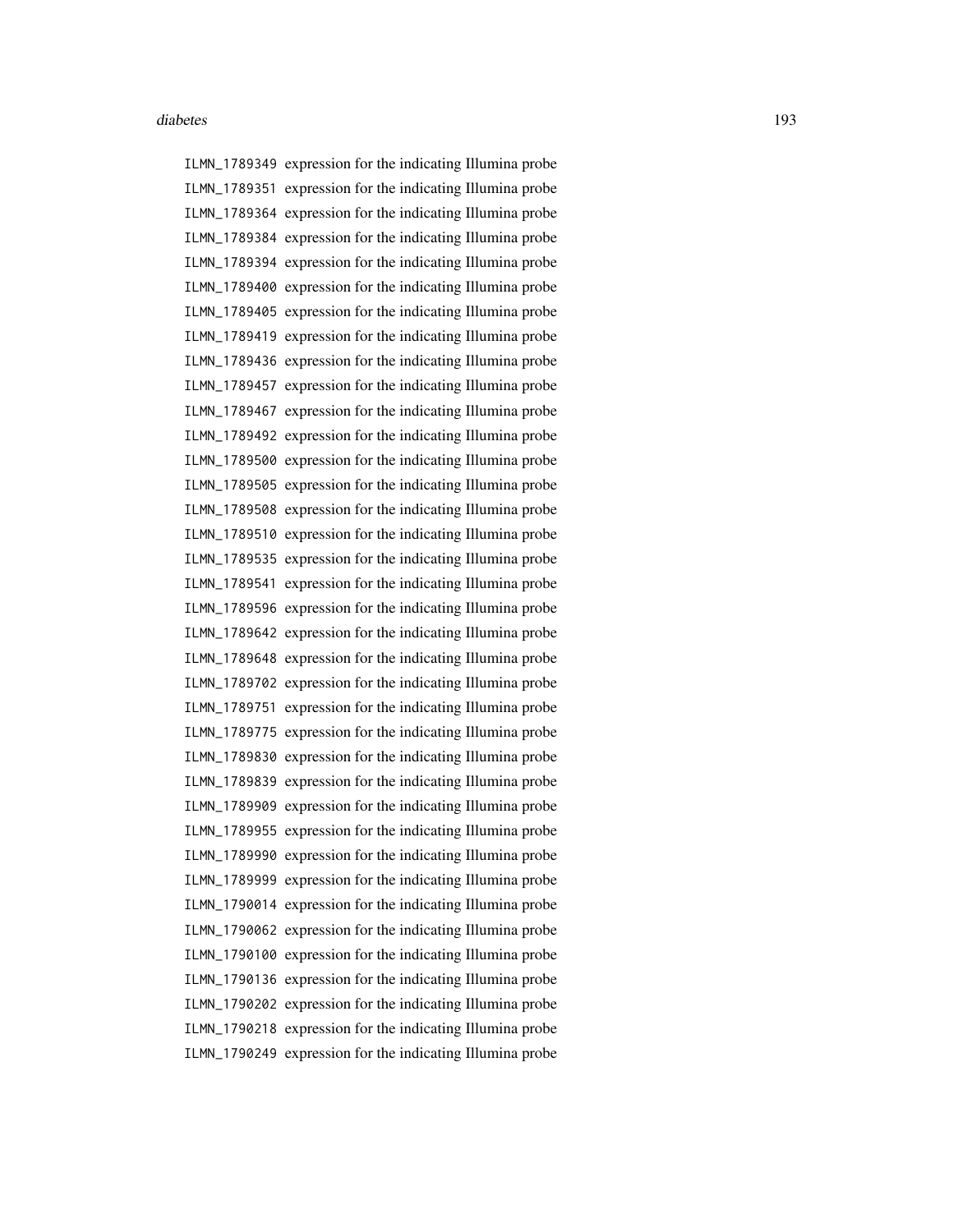ILMN\_1790461 expression for the indicating Illumina probe ILMN\_1790472 expression for the indicating Illumina probe ILMN\_1790518 expression for the indicating Illumina probe ILMN\_1790533 expression for the indicating Illumina probe ILMN\_1790534 expression for the indicating Illumina probe ILMN\_1790537 expression for the indicating Illumina probe ILMN\_1790549 expression for the indicating Illumina probe ILMN\_1790555 expression for the indicating Illumina probe ILMN\_1790562 expression for the indicating Illumina probe ILMN\_1790575 expression for the indicating Illumina probe ILMN\_1790603 expression for the indicating Illumina probe ILMN\_1790625 expression for the indicating Illumina probe ILMN\_1790637 expression for the indicating Illumina probe ILMN\_1790650 expression for the indicating Illumina probe ILMN\_1790680 expression for the indicating Illumina probe ILMN\_1790689 expression for the indicating Illumina probe ILMN\_1790692 expression for the indicating Illumina probe ILMN\_1790741 expression for the indicating Illumina probe ILMN\_1790757 expression for the indicating Illumina probe ILMN\_1790781 expression for the indicating Illumina probe ILMN\_1790782 expression for the indicating Illumina probe ILMN\_1790797 expression for the indicating Illumina probe ILMN\_1790807 expression for the indicating Illumina probe ILMN\_1790810 expression for the indicating Illumina probe ILMN\_1790881 expression for the indicating Illumina probe ILMN\_1790891 expression for the indicating Illumina probe ILMN\_1790909 expression for the indicating Illumina probe ILMN\_1790951 expression for the indicating Illumina probe ILMN\_1790953 expression for the indicating Illumina probe ILMN\_1790962 expression for the indicating Illumina probe ILMN\_1790973 expression for the indicating Illumina probe ILMN\_1790978 expression for the indicating Illumina probe ILMN\_1790987 expression for the indicating Illumina probe ILMN\_1791002 expression for the indicating Illumina probe ILMN\_1791039 expression for the indicating Illumina probe ILMN\_1791057 expression for the indicating Illumina probe ILMN\_1791067 expression for the indicating Illumina probe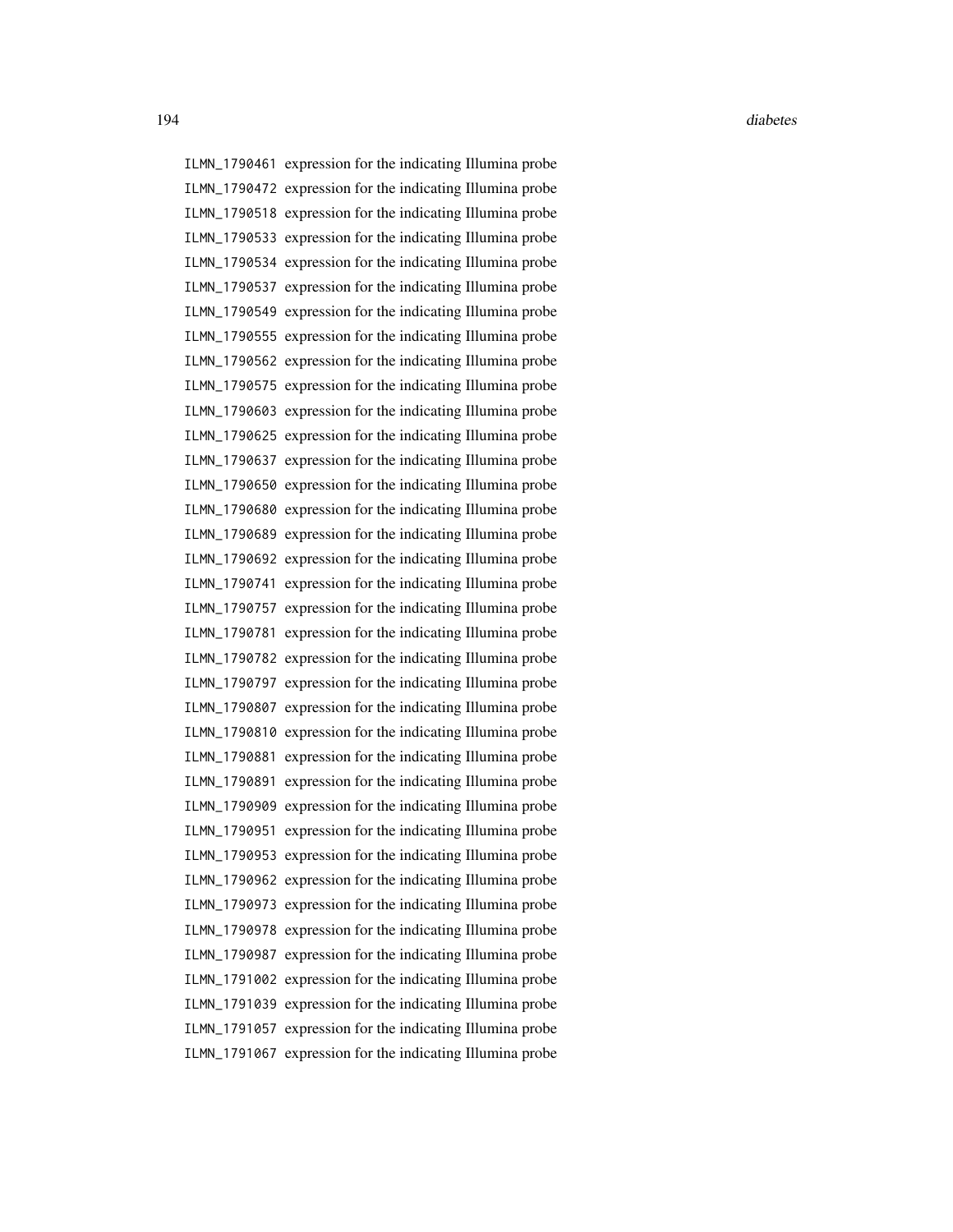ILMN\_1791069 expression for the indicating Illumina probe ILMN\_1791093 expression for the indicating Illumina probe ILMN\_1791097 expression for the indicating Illumina probe ILMN\_1791106 expression for the indicating Illumina probe ILMN\_1791147 expression for the indicating Illumina probe ILMN\_1791149 expression for the indicating Illumina probe ILMN\_1791190 expression for the indicating Illumina probe ILMN\_1791211 expression for the indicating Illumina probe ILMN\_1791217 expression for the indicating Illumina probe ILMN\_1791222 expression for the indicating Illumina probe ILMN\_1791232 expression for the indicating Illumina probe ILMN\_1791253 expression for the indicating Illumina probe ILMN\_1791302 expression for the indicating Illumina probe ILMN\_1791306 expression for the indicating Illumina probe ILMN\_1791328 expression for the indicating Illumina probe ILMN\_1791329 expression for the indicating Illumina probe ILMN\_1791332 expression for the indicating Illumina probe ILMN\_1791375 expression for the indicating Illumina probe ILMN\_1791388 expression for the indicating Illumina probe ILMN\_1791409 expression for the indicating Illumina probe ILMN\_1791423 expression for the indicating Illumina probe ILMN\_1791436 expression for the indicating Illumina probe ILMN\_1791483 expression for the indicating Illumina probe ILMN\_1791511 expression for the indicating Illumina probe ILMN\_1791545 expression for the indicating Illumina probe ILMN\_1791568 expression for the indicating Illumina probe ILMN\_1791569 expression for the indicating Illumina probe ILMN\_1791575 expression for the indicating Illumina probe ILMN\_1791576 expression for the indicating Illumina probe ILMN\_1791593 expression for the indicating Illumina probe ILMN\_1791656 expression for the indicating Illumina probe ILMN\_1791702 expression for the indicating Illumina probe ILMN\_1791726 expression for the indicating Illumina probe ILMN\_1791728 expression for the indicating Illumina probe ILMN\_1791754 expression for the indicating Illumina probe ILMN\_1791759 expression for the indicating Illumina probe ILMN\_1791770 expression for the indicating Illumina probe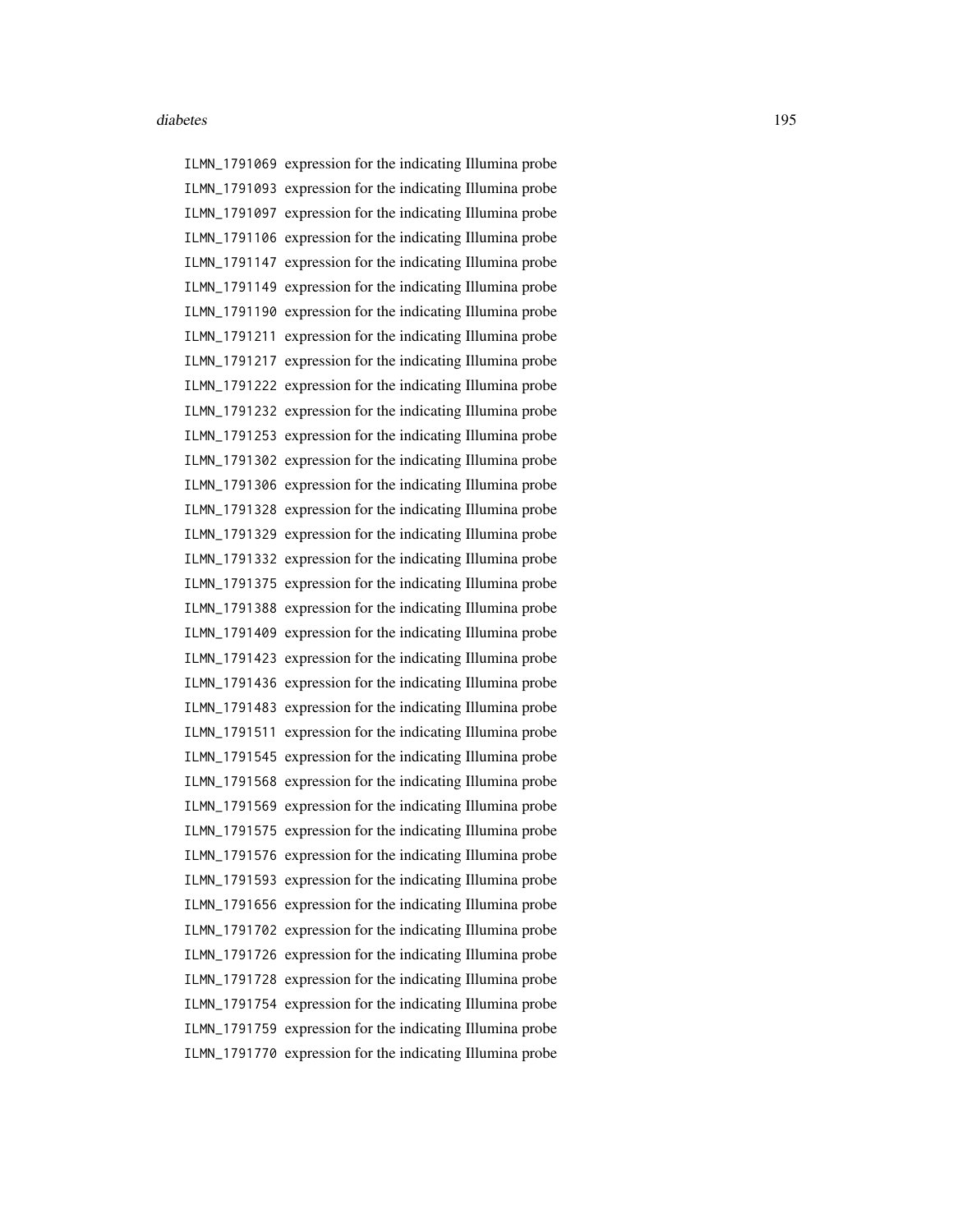ILMN\_1791771 expression for the indicating Illumina probe ILMN\_1791792 expression for the indicating Illumina probe ILMN\_1791838 expression for the indicating Illumina probe ILMN\_1791840 expression for the indicating Illumina probe ILMN\_1791847 expression for the indicating Illumina probe ILMN\_1791873 expression for the indicating Illumina probe ILMN\_1791884 expression for the indicating Illumina probe ILMN\_1791890 expression for the indicating Illumina probe ILMN\_1791896 expression for the indicating Illumina probe ILMN\_1791912 expression for the indicating Illumina probe ILMN\_1791925 expression for the indicating Illumina probe ILMN\_1792057 expression for the indicating Illumina probe ILMN\_1792072 expression for the indicating Illumina probe ILMN\_1792075 expression for the indicating Illumina probe ILMN\_1792076 expression for the indicating Illumina probe ILMN\_1792078 expression for the indicating Illumina probe ILMN\_1792110 expression for the indicating Illumina probe ILMN\_1792135 expression for the indicating Illumina probe ILMN\_1792168 expression for the indicating Illumina probe ILMN\_1792176 expression for the indicating Illumina probe ILMN\_1792265 expression for the indicating Illumina probe ILMN\_1792314 expression for the indicating Illumina probe ILMN\_1792323 expression for the indicating Illumina probe ILMN\_1792389 expression for the indicating Illumina probe ILMN\_1792409 expression for the indicating Illumina probe ILMN\_1792415 expression for the indicating Illumina probe ILMN\_1792432 expression for the indicating Illumina probe ILMN\_1792455 expression for the indicating Illumina probe ILMN\_1792473 expression for the indicating Illumina probe ILMN\_1792489 expression for the indicating Illumina probe ILMN\_1792508 expression for the indicating Illumina probe ILMN\_1792538 expression for the indicating Illumina probe ILMN\_1792568 expression for the indicating Illumina probe ILMN\_1792571 expression for the indicating Illumina probe ILMN\_1792587 expression for the indicating Illumina probe ILMN\_1792589 expression for the indicating Illumina probe ILMN\_1792597 expression for the indicating Illumina probe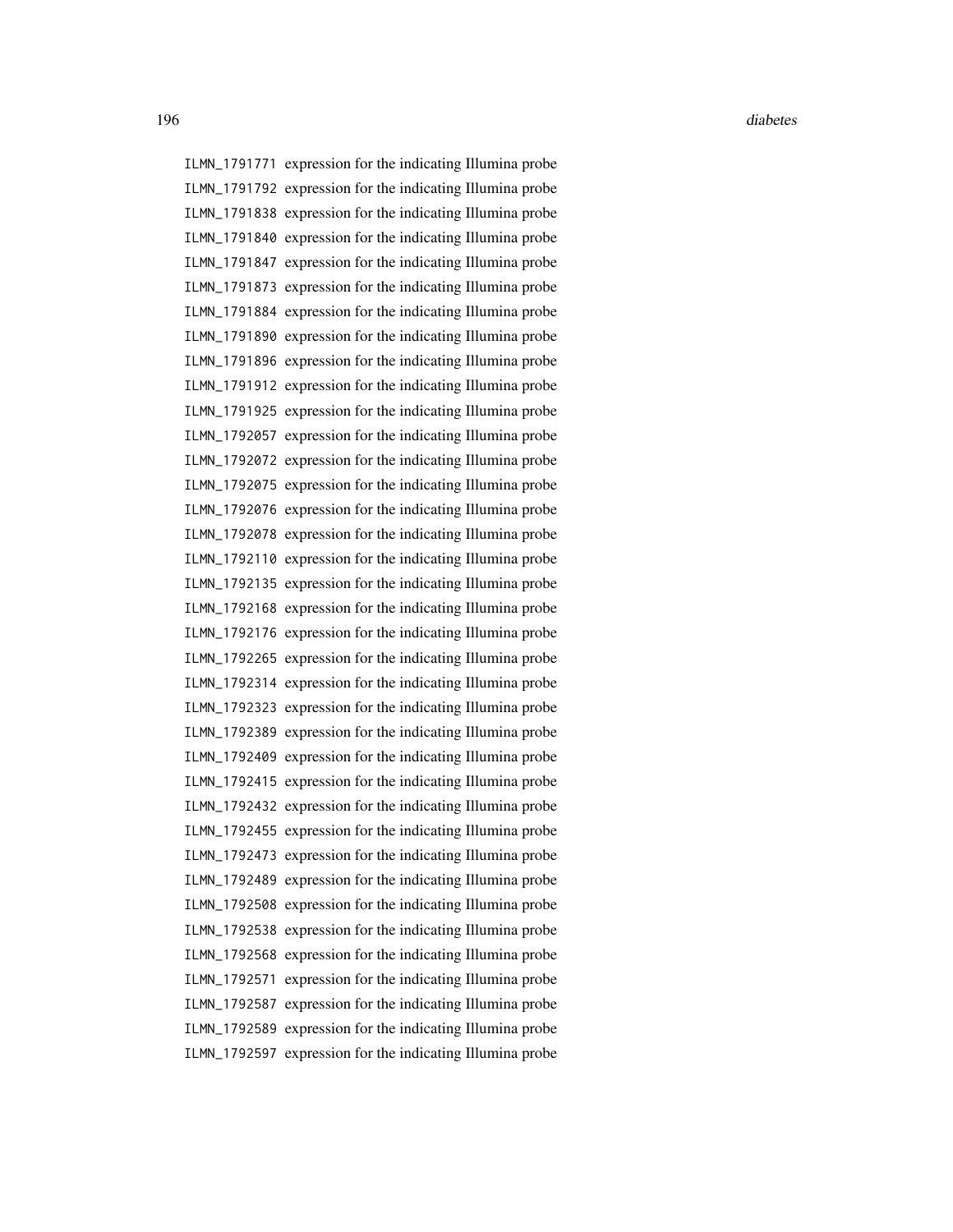ILMN\_1792671 expression for the indicating Illumina probe ILMN\_1792672 expression for the indicating Illumina probe ILMN\_1792679 expression for the indicating Illumina probe ILMN\_1792689 expression for the indicating Illumina probe ILMN\_1792825 expression for the indicating Illumina probe ILMN\_1792860 expression for the indicating Illumina probe ILMN\_1792910 expression for the indicating Illumina probe ILMN\_1792972 expression for the indicating Illumina probe ILMN\_1792997 expression for the indicating Illumina probe ILMN\_1793002 expression for the indicating Illumina probe ILMN\_1793017 expression for the indicating Illumina probe ILMN\_1793033 expression for the indicating Illumina probe ILMN\_1793040 expression for the indicating Illumina probe ILMN\_1793118 expression for the indicating Illumina probe ILMN\_1793201 expression for the indicating Illumina probe ILMN\_1793203 expression for the indicating Illumina probe ILMN\_1793220 expression for the indicating Illumina probe ILMN\_1793241 expression for the indicating Illumina probe ILMN\_1793290 expression for the indicating Illumina probe ILMN\_1793360 expression for the indicating Illumina probe ILMN\_1793371 expression for the indicating Illumina probe ILMN\_1793384 expression for the indicating Illumina probe ILMN\_1793386 expression for the indicating Illumina probe ILMN\_1793410 expression for the indicating Illumina probe ILMN\_1793433 expression for the indicating Illumina probe ILMN\_1793476 expression for the indicating Illumina probe ILMN\_1793508 expression for the indicating Illumina probe ILMN\_1793517 expression for the indicating Illumina probe ILMN\_1793522 expression for the indicating Illumina probe ILMN\_1793529 expression for the indicating Illumina probe ILMN\_1793549 expression for the indicating Illumina probe ILMN\_1793559 expression for the indicating Illumina probe ILMN\_1793563 expression for the indicating Illumina probe ILMN\_1793578 expression for the indicating Illumina probe ILMN\_1793616 expression for the indicating Illumina probe ILMN\_1793632 expression for the indicating Illumina probe ILMN\_1793651 expression for the indicating Illumina probe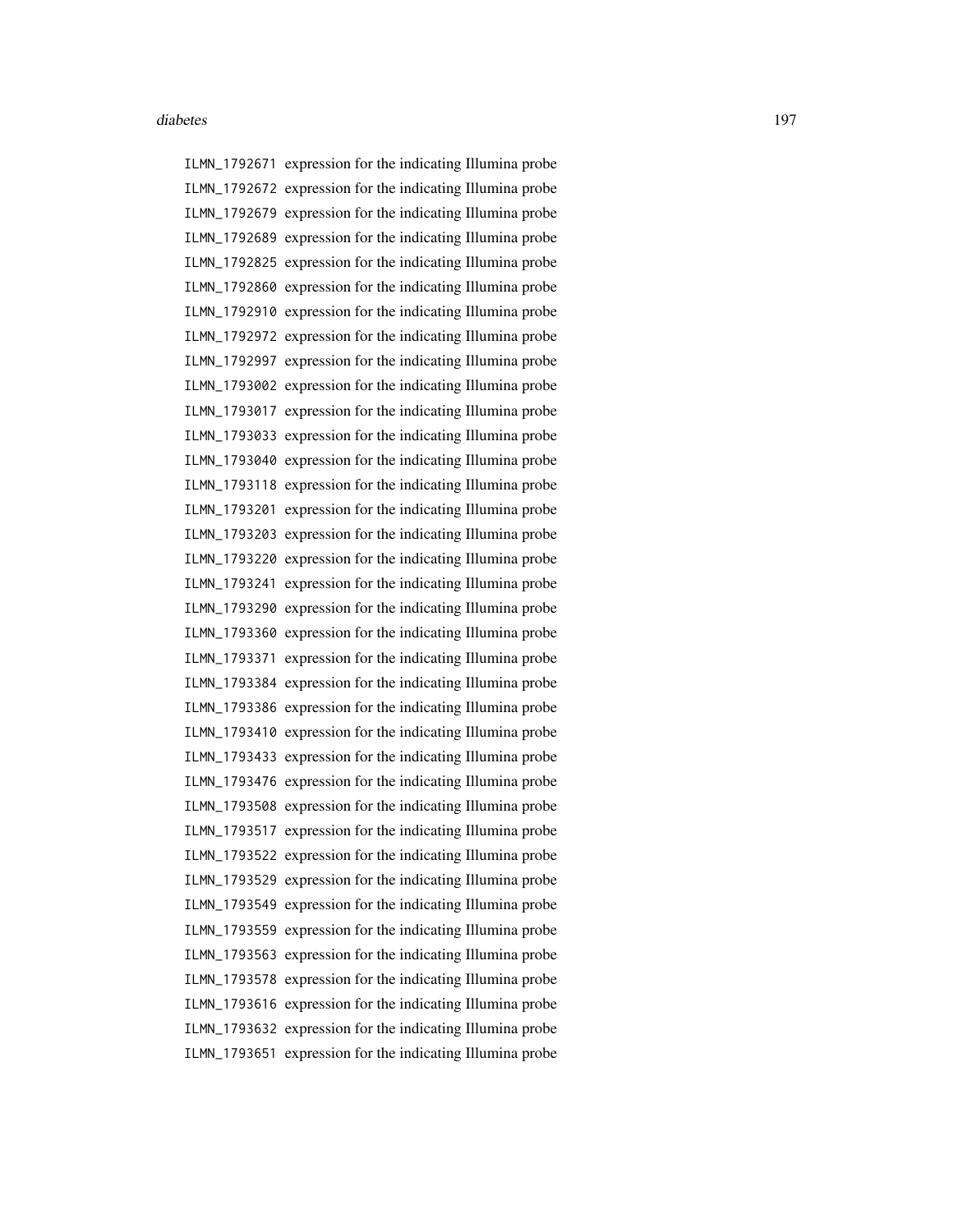ILMN\_1793672 expression for the indicating Illumina probe ILMN\_1793712 expression for the indicating Illumina probe ILMN\_1793724 expression for the indicating Illumina probe ILMN\_1793729 expression for the indicating Illumina probe ILMN\_1793732 expression for the indicating Illumina probe ILMN\_1793743 expression for the indicating Illumina probe ILMN\_1793770 expression for the indicating Illumina probe ILMN\_1793829 expression for the indicating Illumina probe ILMN\_1793854 expression for the indicating Illumina probe ILMN\_1793859 expression for the indicating Illumina probe ILMN\_1793894 expression for the indicating Illumina probe ILMN\_1793934 expression for the indicating Illumina probe ILMN\_1793959 expression for the indicating Illumina probe ILMN\_1793966 expression for the indicating Illumina probe ILMN\_1793988 expression for the indicating Illumina probe ILMN\_1794011 expression for the indicating Illumina probe ILMN\_1794017 expression for the indicating Illumina probe ILMN\_1794038 expression for the indicating Illumina probe ILMN\_1794072 expression for the indicating Illumina probe ILMN\_1794074 expression for the indicating Illumina probe ILMN\_1794085 expression for the indicating Illumina probe ILMN\_1794095 expression for the indicating Illumina probe ILMN\_1794108 expression for the indicating Illumina probe ILMN\_1794132 expression for the indicating Illumina probe ILMN\_1794163 expression for the indicating Illumina probe ILMN\_1794165 expression for the indicating Illumina probe ILMN\_1794190 expression for the indicating Illumina probe ILMN\_1794213 expression for the indicating Illumina probe ILMN\_1794260 expression for the indicating Illumina probe ILMN\_1794266 expression for the indicating Illumina probe ILMN\_1794294 expression for the indicating Illumina probe ILMN\_1794333 expression for the indicating Illumina probe ILMN\_1794364 expression for the indicating Illumina probe ILMN\_1794386 expression for the indicating Illumina probe ILMN\_1794392 expression for the indicating Illumina probe ILMN\_1794470 expression for the indicating Illumina probe ILMN\_1794512 expression for the indicating Illumina probe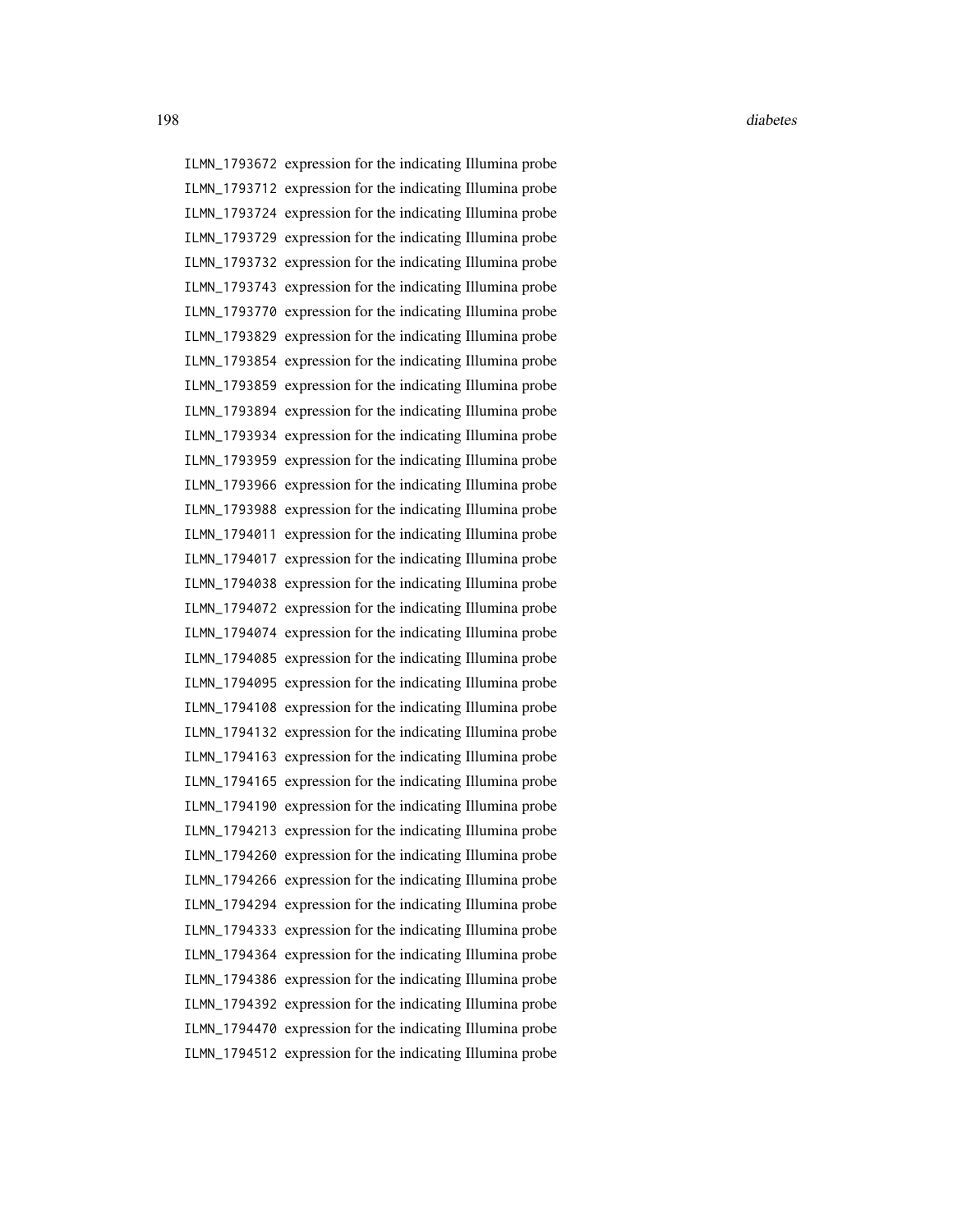ILMN\_1794522 expression for the indicating Illumina probe ILMN\_1794560 expression for the indicating Illumina probe ILMN\_1794594 expression for the indicating Illumina probe ILMN\_1794612 expression for the indicating Illumina probe ILMN\_1794643 expression for the indicating Illumina probe ILMN\_1794666 expression for the indicating Illumina probe ILMN\_1794677 expression for the indicating Illumina probe ILMN\_1794707 expression for the indicating Illumina probe ILMN\_1794726 expression for the indicating Illumina probe ILMN\_1794740 expression for the indicating Illumina probe ILMN\_1794767 expression for the indicating Illumina probe ILMN\_1794780 expression for the indicating Illumina probe ILMN\_1794782 expression for the indicating Illumina probe ILMN\_1794823 expression for the indicating Illumina probe ILMN\_1794875 expression for the indicating Illumina probe ILMN\_1794912 expression for the indicating Illumina probe ILMN\_1794914 expression for the indicating Illumina probe ILMN\_1794927 expression for the indicating Illumina probe ILMN\_1794965 expression for the indicating Illumina probe ILMN\_1794967 expression for the indicating Illumina probe ILMN\_1794968 expression for the indicating Illumina probe ILMN\_1795007 expression for the indicating Illumina probe ILMN\_1795025 expression for the indicating Illumina probe ILMN\_1795026 expression for the indicating Illumina probe ILMN\_1795063 expression for the indicating Illumina probe ILMN\_1795104 expression for the indicating Illumina probe ILMN\_1795118 expression for the indicating Illumina probe ILMN\_1795119 expression for the indicating Illumina probe ILMN\_1795128 expression for the indicating Illumina probe ILMN\_1795158 expression for the indicating Illumina probe ILMN\_1795166 expression for the indicating Illumina probe ILMN\_1795218 expression for the indicating Illumina probe ILMN\_1795228 expression for the indicating Illumina probe ILMN\_1795236 expression for the indicating Illumina probe ILMN\_1795285 expression for the indicating Illumina probe ILMN\_1795286 expression for the indicating Illumina probe ILMN\_1795298 expression for the indicating Illumina probe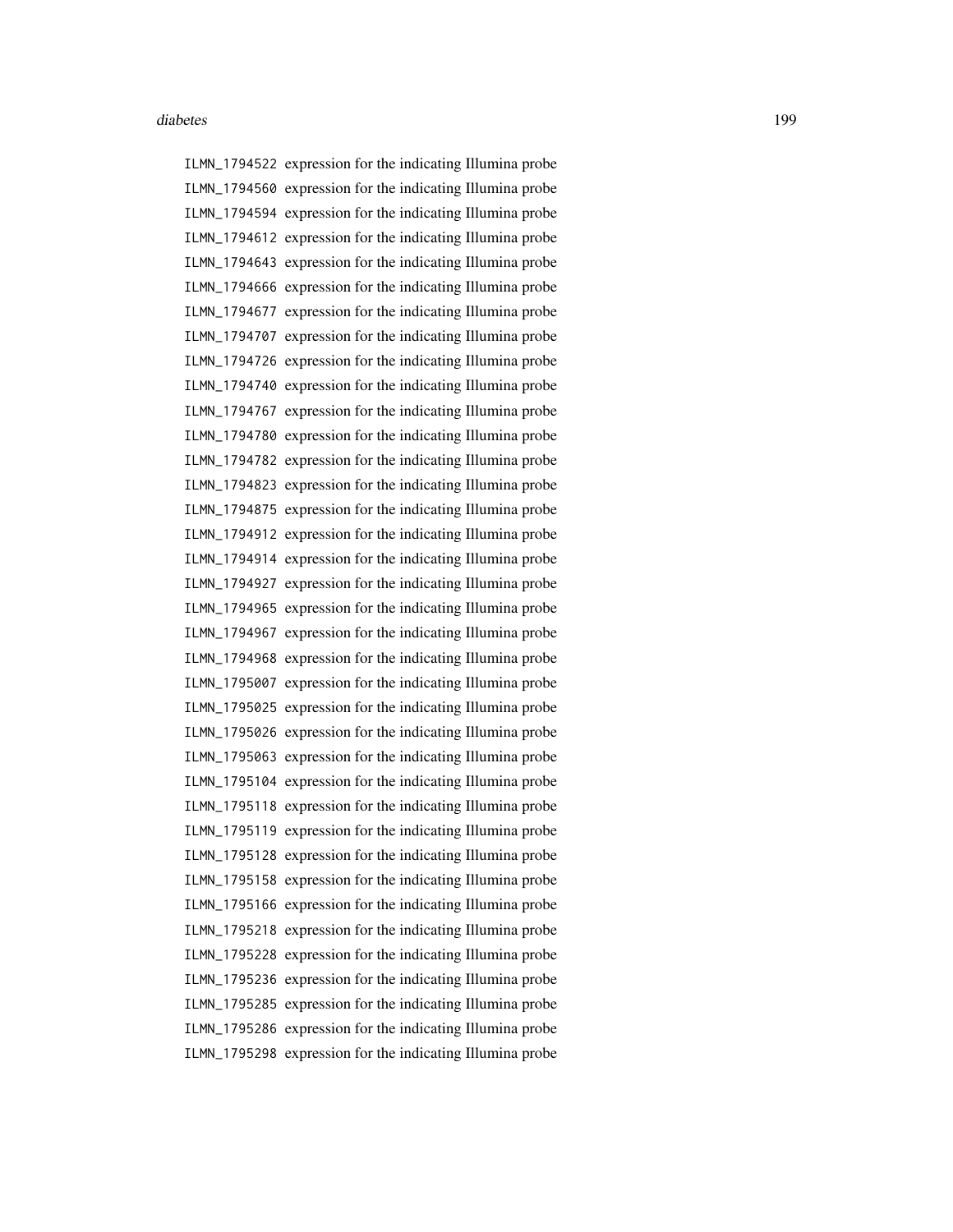ILMN\_1795317 expression for the indicating Illumina probe ILMN\_1795338 expression for the indicating Illumina probe ILMN\_1795341 expression for the indicating Illumina probe ILMN\_1795383 expression for the indicating Illumina probe ILMN\_1795400 expression for the indicating Illumina probe ILMN\_1795419 expression for the indicating Illumina probe ILMN\_1795428 expression for the indicating Illumina probe ILMN\_1795429 expression for the indicating Illumina probe ILMN\_1795435 expression for the indicating Illumina probe ILMN\_1795464 expression for the indicating Illumina probe ILMN\_1795495 expression for the indicating Illumina probe ILMN\_1795524 expression for the indicating Illumina probe ILMN\_1795609 expression for the indicating Illumina probe ILMN\_1795639 expression for the indicating Illumina probe ILMN\_1795673 expression for the indicating Illumina probe ILMN\_1795678 expression for the indicating Illumina probe ILMN\_1795704 expression for the indicating Illumina probe ILMN\_1795715 expression for the indicating Illumina probe ILMN\_1795739 expression for the indicating Illumina probe ILMN\_1795754 expression for the indicating Illumina probe ILMN\_1795762 expression for the indicating Illumina probe ILMN\_1795811 expression for the indicating Illumina probe ILMN\_1795822 expression for the indicating Illumina probe ILMN\_1795826 expression for the indicating Illumina probe ILMN\_1795846 expression for the indicating Illumina probe ILMN\_1795865 expression for the indicating Illumina probe ILMN\_1795876 expression for the indicating Illumina probe ILMN\_1795893 expression for the indicating Illumina probe ILMN\_1795906 expression for the indicating Illumina probe ILMN\_1795911 expression for the indicating Illumina probe ILMN\_1795918 expression for the indicating Illumina probe ILMN\_1795930 expression for the indicating Illumina probe ILMN\_1795937 expression for the indicating Illumina probe ILMN\_1795949 expression for the indicating Illumina probe ILMN\_1795991 expression for the indicating Illumina probe ILMN\_1796063 expression for the indicating Illumina probe ILMN\_1796094 expression for the indicating Illumina probe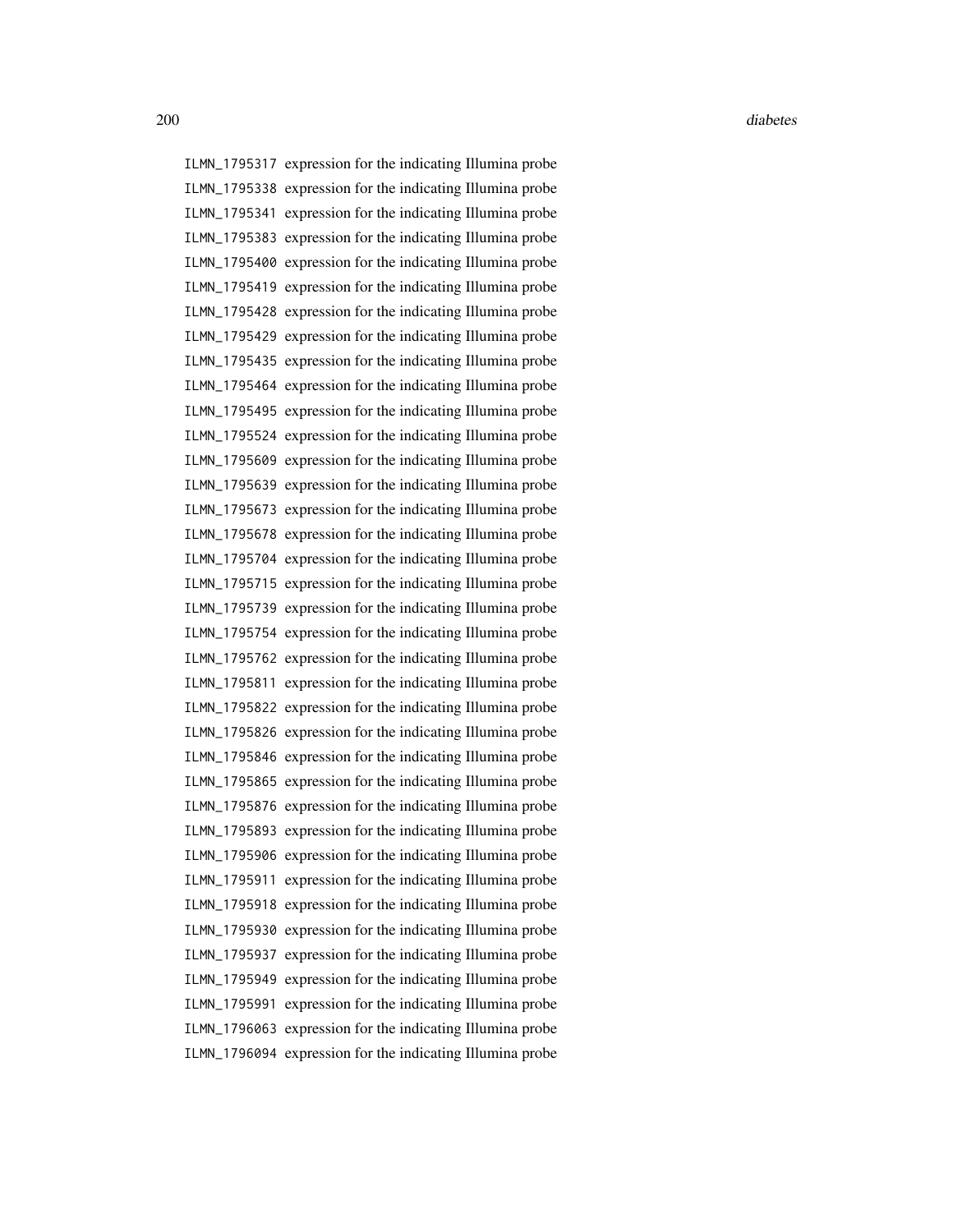ILMN\_1796106 expression for the indicating Illumina probe ILMN\_1796113 expression for the indicating Illumina probe ILMN\_1796119 expression for the indicating Illumina probe ILMN\_1796165 expression for the indicating Illumina probe ILMN\_1796177 expression for the indicating Illumina probe ILMN\_1796179 expression for the indicating Illumina probe ILMN\_1796180 expression for the indicating Illumina probe ILMN\_1796210 expression for the indicating Illumina probe ILMN\_1796216 expression for the indicating Illumina probe ILMN\_1796235 expression for the indicating Illumina probe ILMN\_1796240 expression for the indicating Illumina probe ILMN\_1796244 expression for the indicating Illumina probe ILMN\_1796245 expression for the indicating Illumina probe ILMN\_1796316 expression for the indicating Illumina probe ILMN\_1796335 expression for the indicating Illumina probe ILMN\_1796336 expression for the indicating Illumina probe ILMN\_1796397 expression for the indicating Illumina probe ILMN\_1796407 expression for the indicating Illumina probe ILMN\_1796417 expression for the indicating Illumina probe ILMN\_1796423 expression for the indicating Illumina probe ILMN\_1796430 expression for the indicating Illumina probe ILMN\_1796490 expression for the indicating Illumina probe ILMN\_1796497 expression for the indicating Illumina probe ILMN\_1796537 expression for the indicating Illumina probe ILMN\_1796595 expression for the indicating Illumina probe ILMN\_1796639 expression for the indicating Illumina probe ILMN\_1796642 expression for the indicating Illumina probe ILMN\_1796678 expression for the indicating Illumina probe ILMN\_1796682 expression for the indicating Illumina probe ILMN\_1796710 expression for the indicating Illumina probe ILMN\_1796734 expression for the indicating Illumina probe ILMN\_1796762 expression for the indicating Illumina probe ILMN\_1796793 expression for the indicating Illumina probe ILMN\_1796830 expression for the indicating Illumina probe ILMN\_1796855 expression for the indicating Illumina probe ILMN\_1796900 expression for the indicating Illumina probe ILMN\_1796912 expression for the indicating Illumina probe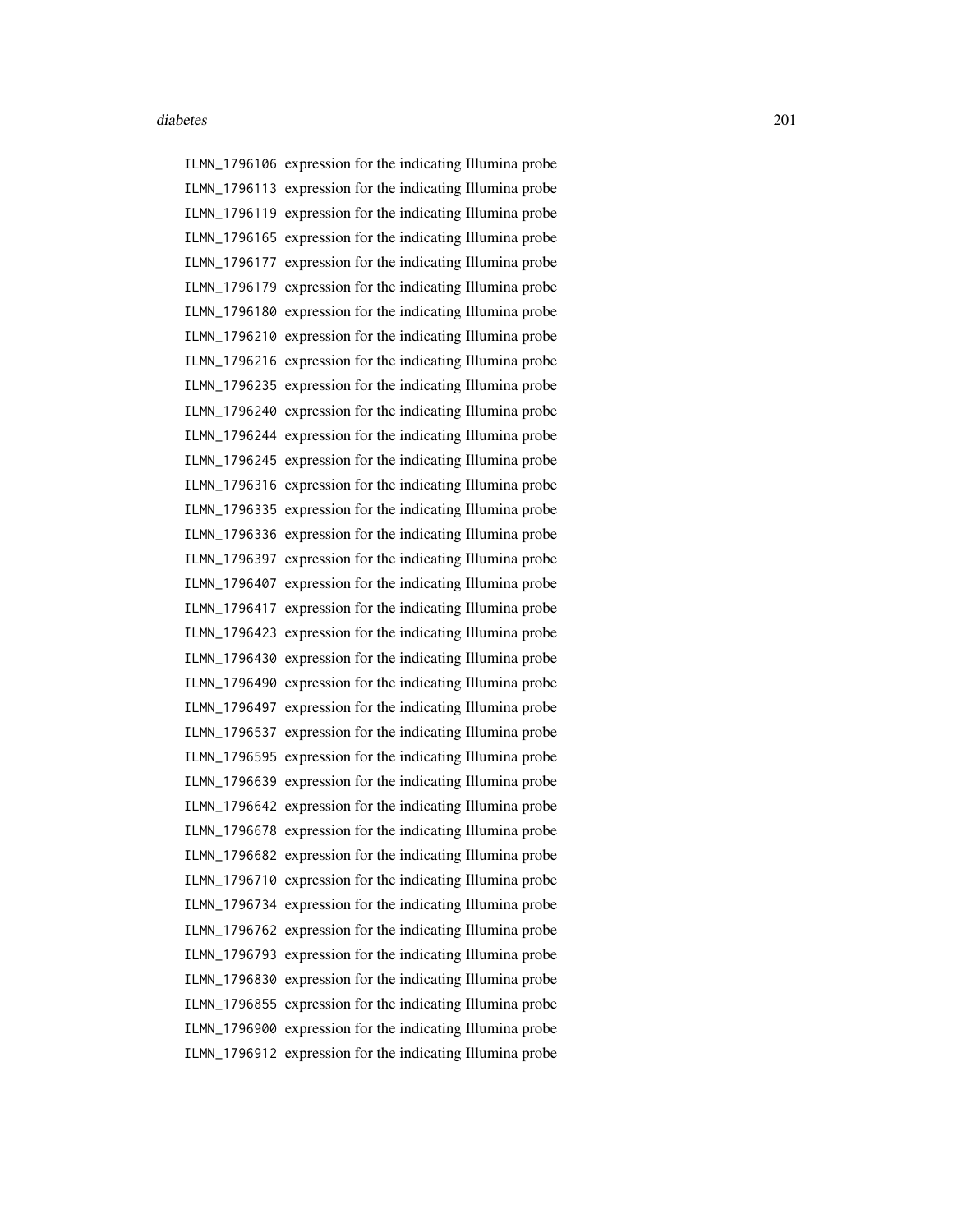ILMN\_1796923 expression for the indicating Illumina probe ILMN\_1796962 expression for the indicating Illumina probe ILMN\_1796968 expression for the indicating Illumina probe ILMN\_1796976 expression for the indicating Illumina probe ILMN\_1797001 expression for the indicating Illumina probe ILMN\_1797005 expression for the indicating Illumina probe ILMN\_1797030 expression for the indicating Illumina probe ILMN\_1797031 expression for the indicating Illumina probe ILMN\_1797046 expression for the indicating Illumina probe ILMN\_1797055 expression for the indicating Illumina probe ILMN\_1797074 expression for the indicating Illumina probe ILMN\_1797082 expression for the indicating Illumina probe ILMN\_1797107 expression for the indicating Illumina probe ILMN\_1797154 expression for the indicating Illumina probe ILMN\_1797155 expression for the indicating Illumina probe ILMN\_1797181 expression for the indicating Illumina probe ILMN\_1797189 expression for the indicating Illumina probe ILMN\_1797201 expression for the indicating Illumina probe ILMN\_1797251 expression for the indicating Illumina probe ILMN\_1797298 expression for the indicating Illumina probe ILMN\_1797310 expression for the indicating Illumina probe ILMN\_1797318 expression for the indicating Illumina probe ILMN\_1797332 expression for the indicating Illumina probe ILMN\_1797341 expression for the indicating Illumina probe ILMN\_1797342 expression for the indicating Illumina probe ILMN\_1797372 expression for the indicating Illumina probe ILMN\_1797384 expression for the indicating Illumina probe ILMN\_1797425 expression for the indicating Illumina probe ILMN\_1797428 expression for the indicating Illumina probe ILMN\_1797482 expression for the indicating Illumina probe ILMN\_1797522 expression for the indicating Illumina probe ILMN\_1797526 expression for the indicating Illumina probe ILMN\_1797530 expression for the indicating Illumina probe ILMN\_1797531 expression for the indicating Illumina probe ILMN\_1797534 expression for the indicating Illumina probe ILMN\_1797566 expression for the indicating Illumina probe ILMN\_1797594 expression for the indicating Illumina probe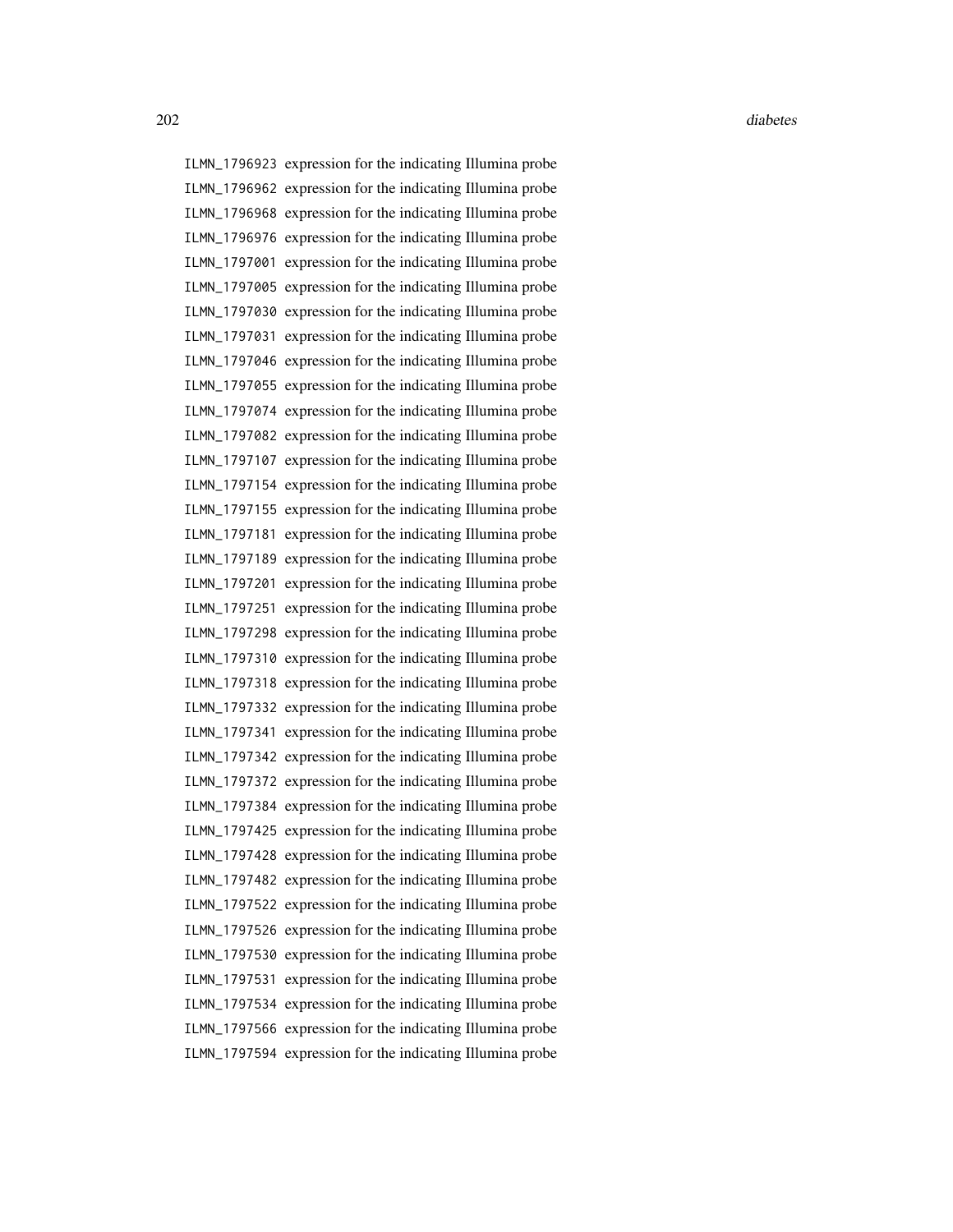ILMN\_1797604 expression for the indicating Illumina probe ILMN\_1797656 expression for the indicating Illumina probe ILMN\_1797668 expression for the indicating Illumina probe ILMN\_1797684 expression for the indicating Illumina probe ILMN\_1797693 expression for the indicating Illumina probe ILMN\_1797698 expression for the indicating Illumina probe ILMN\_1797728 expression for the indicating Illumina probe ILMN\_1797731 expression for the indicating Illumina probe ILMN\_1797735 expression for the indicating Illumina probe ILMN\_1797744 expression for the indicating Illumina probe ILMN\_1797776 expression for the indicating Illumina probe ILMN\_1797793 expression for the indicating Illumina probe ILMN\_1797813 expression for the indicating Illumina probe ILMN\_1797822 expression for the indicating Illumina probe ILMN\_1797828 expression for the indicating Illumina probe ILMN\_1797875 expression for the indicating Illumina probe ILMN\_1797893 expression for the indicating Illumina probe ILMN\_1797895 expression for the indicating Illumina probe ILMN\_1797925 expression for the indicating Illumina probe ILMN\_1797929 expression for the indicating Illumina probe ILMN\_1797933 expression for the indicating Illumina probe ILMN\_1797974 expression for the indicating Illumina probe ILMN\_1797975 expression for the indicating Illumina probe ILMN\_1798014 expression for the indicating Illumina probe ILMN\_1798061 expression for the indicating Illumina probe ILMN\_1798076 expression for the indicating Illumina probe ILMN\_1798083 expression for the indicating Illumina probe ILMN\_1798123 expression for the indicating Illumina probe ILMN\_1798163 expression for the indicating Illumina probe ILMN\_1798172 expression for the indicating Illumina probe ILMN\_1798177 expression for the indicating Illumina probe ILMN\_1798181 expression for the indicating Illumina probe ILMN\_1798187 expression for the indicating Illumina probe ILMN\_1798189 expression for the indicating Illumina probe ILMN\_1798204 expression for the indicating Illumina probe ILMN\_1798212 expression for the indicating Illumina probe ILMN\_1798233 expression for the indicating Illumina probe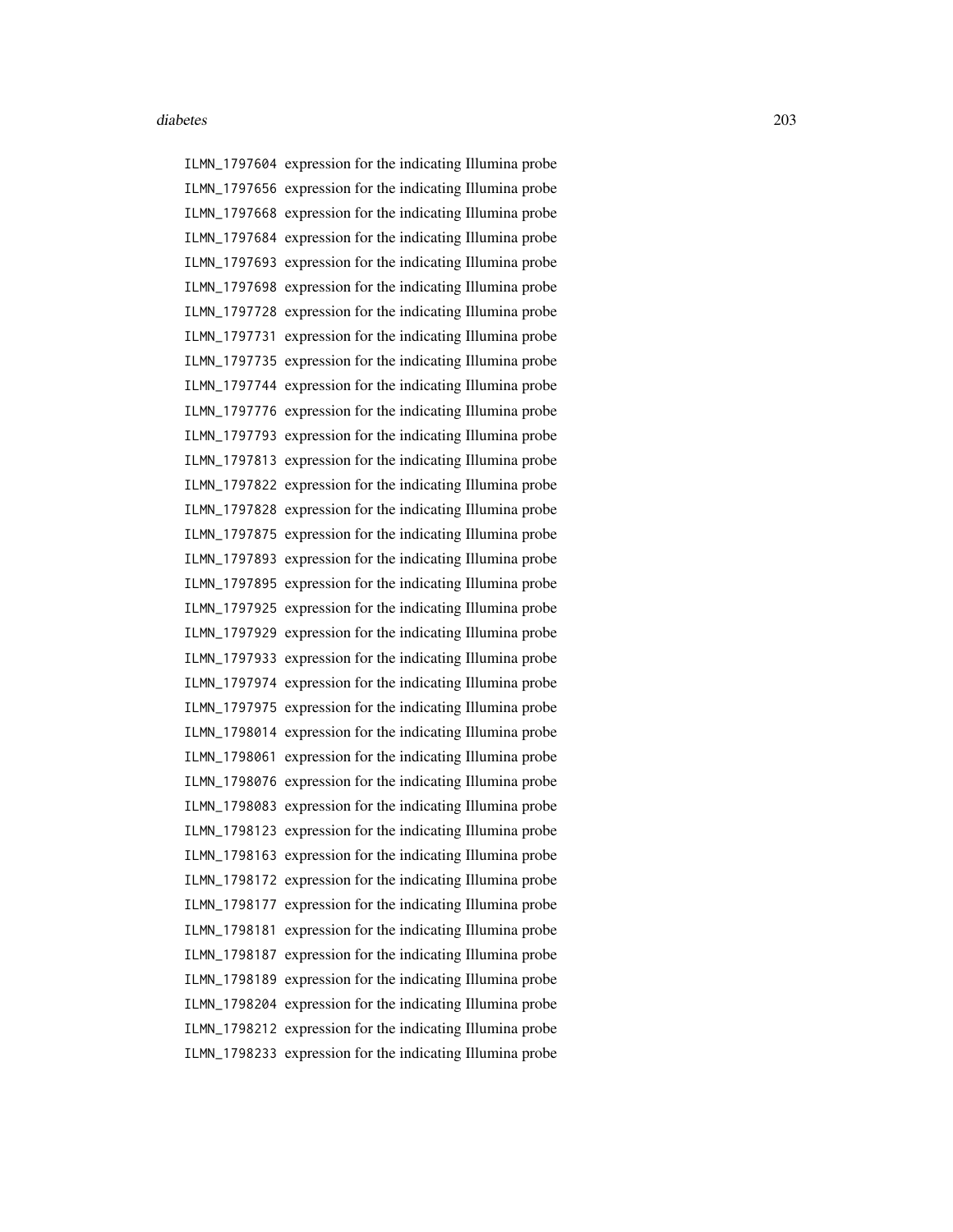ILMN\_1798254 expression for the indicating Illumina probe ILMN\_1798256 expression for the indicating Illumina probe ILMN\_1798270 expression for the indicating Illumina probe ILMN\_1798288 expression for the indicating Illumina probe ILMN\_1798308 expression for the indicating Illumina probe ILMN\_1798346 expression for the indicating Illumina probe ILMN\_1798354 expression for the indicating Illumina probe ILMN\_1798360 expression for the indicating Illumina probe ILMN\_1798448 expression for the indicating Illumina probe ILMN\_1798454 expression for the indicating Illumina probe ILMN\_1798458 expression for the indicating Illumina probe ILMN\_1798459 expression for the indicating Illumina probe ILMN\_1798475 expression for the indicating Illumina probe ILMN\_1798485 expression for the indicating Illumina probe ILMN\_1798546 expression for the indicating Illumina probe ILMN\_1798581 expression for the indicating Illumina probe ILMN\_1798602 expression for the indicating Illumina probe ILMN\_1798620 expression for the indicating Illumina probe ILMN\_1798654 expression for the indicating Illumina probe ILMN\_1798657 expression for the indicating Illumina probe ILMN\_1798659 expression for the indicating Illumina probe ILMN\_1798712 expression for the indicating Illumina probe ILMN\_1798728 expression for the indicating Illumina probe ILMN\_1798790 expression for the indicating Illumina probe ILMN\_1798804 expression for the indicating Illumina probe ILMN\_1798808 expression for the indicating Illumina probe ILMN\_1798819 expression for the indicating Illumina probe ILMN\_1798827 expression for the indicating Illumina probe ILMN\_1798874 expression for the indicating Illumina probe ILMN\_1798885 expression for the indicating Illumina probe ILMN\_1798947 expression for the indicating Illumina probe ILMN\_1798957 expression for the indicating Illumina probe ILMN\_1798977 expression for the indicating Illumina probe ILMN\_1799011 expression for the indicating Illumina probe ILMN\_1799024 expression for the indicating Illumina probe ILMN\_1799028 expression for the indicating Illumina probe ILMN\_1799030 expression for the indicating Illumina probe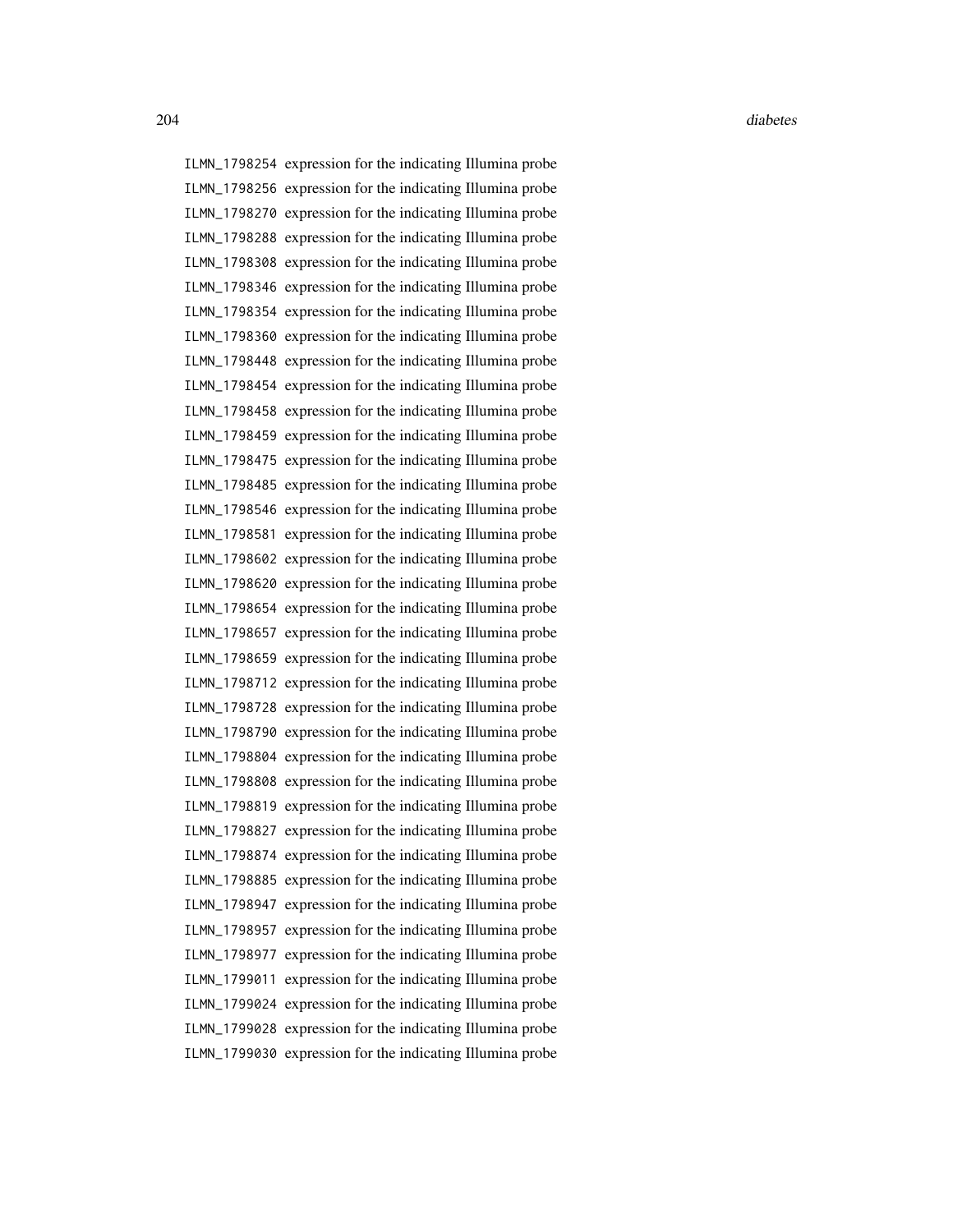ILMN\_1799062 expression for the indicating Illumina probe ILMN\_1799082 expression for the indicating Illumina probe ILMN\_1799100 expression for the indicating Illumina probe ILMN\_1799103 expression for the indicating Illumina probe ILMN\_1799106 expression for the indicating Illumina probe ILMN\_1799113 expression for the indicating Illumina probe ILMN\_1799128 expression for the indicating Illumina probe ILMN\_1799198 expression for the indicating Illumina probe ILMN\_1799278 expression for the indicating Illumina probe ILMN\_1799289 expression for the indicating Illumina probe ILMN\_1799299 expression for the indicating Illumina probe ILMN\_1799367 expression for the indicating Illumina probe ILMN\_1799467 expression for the indicating Illumina probe ILMN\_1799487 expression for the indicating Illumina probe ILMN\_1799488 expression for the indicating Illumina probe ILMN\_1799516 expression for the indicating Illumina probe ILMN\_1799579 expression for the indicating Illumina probe ILMN\_1799589 expression for the indicating Illumina probe ILMN\_1799600 expression for the indicating Illumina probe ILMN\_1799601 expression for the indicating Illumina probe ILMN\_1799604 expression for the indicating Illumina probe ILMN\_1799614 expression for the indicating Illumina probe ILMN\_1799642 expression for the indicating Illumina probe ILMN\_1799669 expression for the indicating Illumina probe ILMN\_1799672 expression for the indicating Illumina probe ILMN\_1799688 expression for the indicating Illumina probe ILMN\_1799708 expression for the indicating Illumina probe ILMN\_1799717 expression for the indicating Illumina probe ILMN\_1799725 expression for the indicating Illumina probe ILMN\_1799744 expression for the indicating Illumina probe ILMN\_1799814 expression for the indicating Illumina probe ILMN\_1799815 expression for the indicating Illumina probe ILMN\_1799819 expression for the indicating Illumina probe ILMN\_1799853 expression for the indicating Illumina probe ILMN\_1799860 expression for the indicating Illumina probe ILMN\_1799863 expression for the indicating Illumina probe ILMN\_1799887 expression for the indicating Illumina probe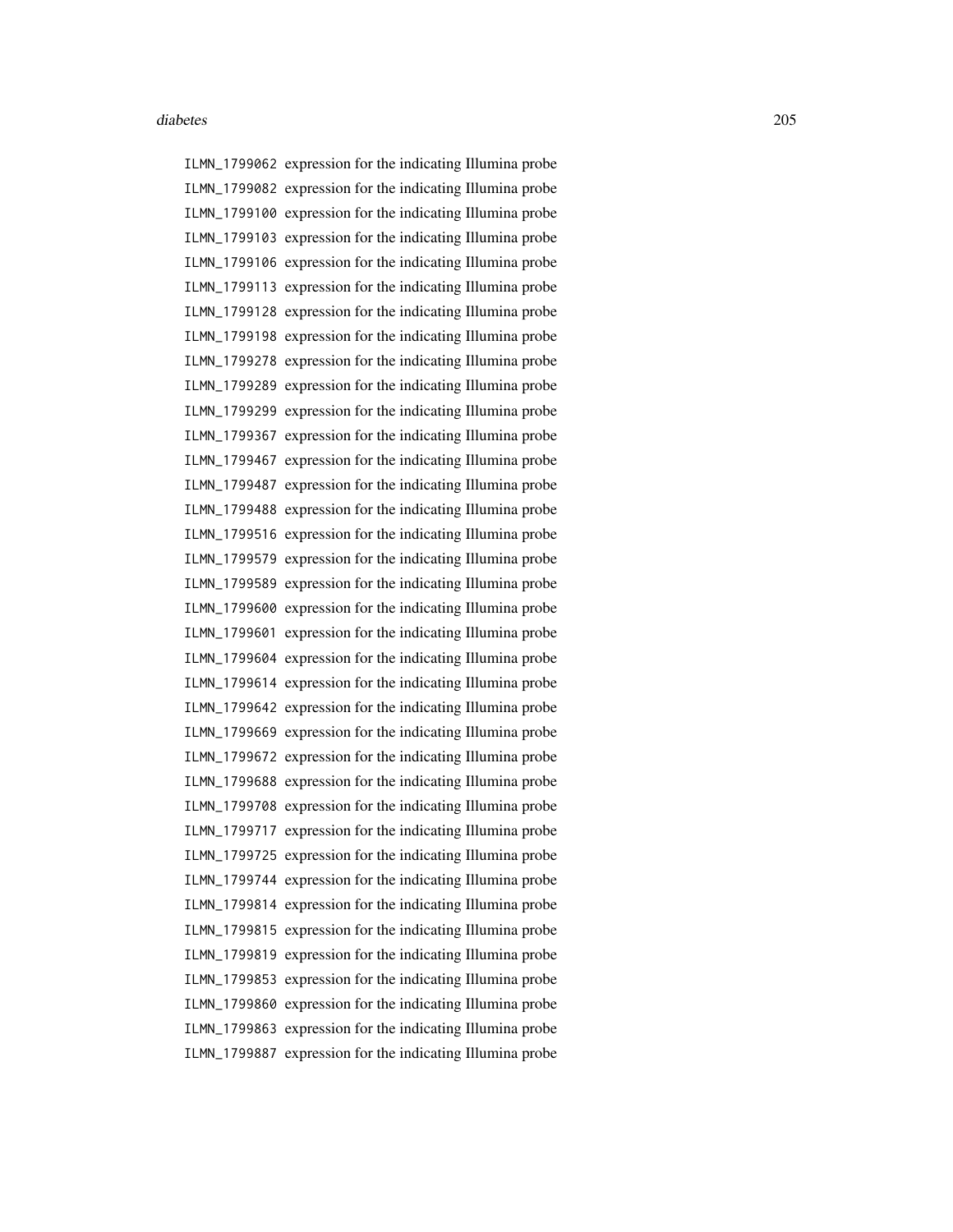ILMN\_1799890 expression for the indicating Illumina probe ILMN\_1799939 expression for the indicating Illumina probe ILMN\_1799969 expression for the indicating Illumina probe ILMN\_1800008 expression for the indicating Illumina probe ILMN\_1800078 expression for the indicating Illumina probe ILMN\_1800096 expression for the indicating Illumina probe ILMN\_1800164 expression for the indicating Illumina probe ILMN\_1800171 expression for the indicating Illumina probe ILMN\_1800172 expression for the indicating Illumina probe ILMN\_1800197 expression for the indicating Illumina probe ILMN\_1800261 expression for the indicating Illumina probe ILMN\_1800354 expression for the indicating Illumina probe ILMN\_1800390 expression for the indicating Illumina probe ILMN\_1800420 expression for the indicating Illumina probe ILMN\_1800425 expression for the indicating Illumina probe ILMN\_1800447 expression for the indicating Illumina probe ILMN\_1800451 expression for the indicating Illumina probe ILMN\_1800461 expression for the indicating Illumina probe ILMN\_1800512 expression for the indicating Illumina probe ILMN\_1800530 expression for the indicating Illumina probe ILMN\_1800540 expression for the indicating Illumina probe ILMN\_1800543 expression for the indicating Illumina probe ILMN\_1800573 expression for the indicating Illumina probe ILMN\_1800590 expression for the indicating Illumina probe ILMN\_1800602 expression for the indicating Illumina probe ILMN\_1800619 expression for the indicating Illumina probe ILMN\_1800626 expression for the indicating Illumina probe ILMN\_1800634 expression for the indicating Illumina probe ILMN\_1800638 expression for the indicating Illumina probe ILMN\_1800659 expression for the indicating Illumina probe ILMN\_1800721 expression for the indicating Illumina probe ILMN\_1800733 expression for the indicating Illumina probe ILMN\_1800739 expression for the indicating Illumina probe ILMN\_1800750 expression for the indicating Illumina probe ILMN\_1800787 expression for the indicating Illumina probe ILMN\_1800837 expression for the indicating Illumina probe ILMN\_1800843 expression for the indicating Illumina probe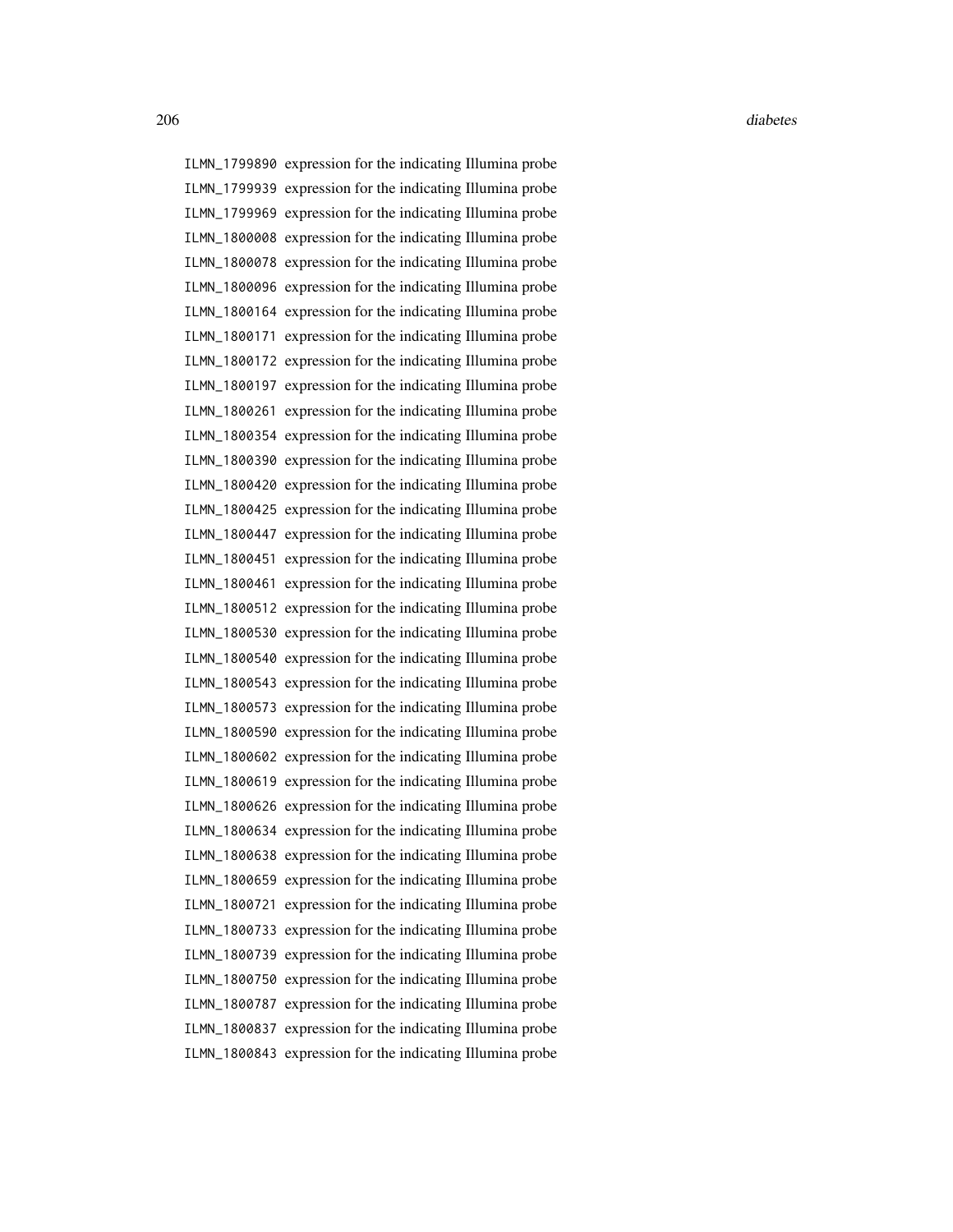ILMN\_1800855 expression for the indicating Illumina probe ILMN\_1800889 expression for the indicating Illumina probe ILMN\_1800897 expression for the indicating Illumina probe ILMN\_1800935 expression for the indicating Illumina probe ILMN\_1800952 expression for the indicating Illumina probe ILMN\_1800975 expression for the indicating Illumina probe ILMN\_1800976 expression for the indicating Illumina probe ILMN\_1801040 expression for the indicating Illumina probe ILMN\_1801098 expression for the indicating Illumina probe ILMN\_1801101 expression for the indicating Illumina probe ILMN\_1801105 expression for the indicating Illumina probe ILMN\_1801109 expression for the indicating Illumina probe ILMN\_1801118 expression for the indicating Illumina probe ILMN\_1801124 expression for the indicating Illumina probe ILMN\_1801130 expression for the indicating Illumina probe ILMN\_1801152 expression for the indicating Illumina probe ILMN\_1801156 expression for the indicating Illumina probe ILMN\_1801216 expression for the indicating Illumina probe ILMN\_1801236 expression for the indicating Illumina probe ILMN\_1801246 expression for the indicating Illumina probe ILMN\_1801304 expression for the indicating Illumina probe ILMN\_1801307 expression for the indicating Illumina probe ILMN\_1801313 expression for the indicating Illumina probe ILMN\_1801348 expression for the indicating Illumina probe ILMN\_1801378 expression for the indicating Illumina probe ILMN\_1801383 expression for the indicating Illumina probe ILMN\_1801387 expression for the indicating Illumina probe ILMN\_1801403 expression for the indicating Illumina probe ILMN\_1801421 expression for the indicating Illumina probe ILMN\_1801464 expression for the indicating Illumina probe ILMN\_1801491 expression for the indicating Illumina probe ILMN\_1801504 expression for the indicating Illumina probe ILMN\_1801600 expression for the indicating Illumina probe ILMN\_1801605 expression for the indicating Illumina probe ILMN\_1801606 expression for the indicating Illumina probe ILMN\_1801608 expression for the indicating Illumina probe ILMN\_1801633 expression for the indicating Illumina probe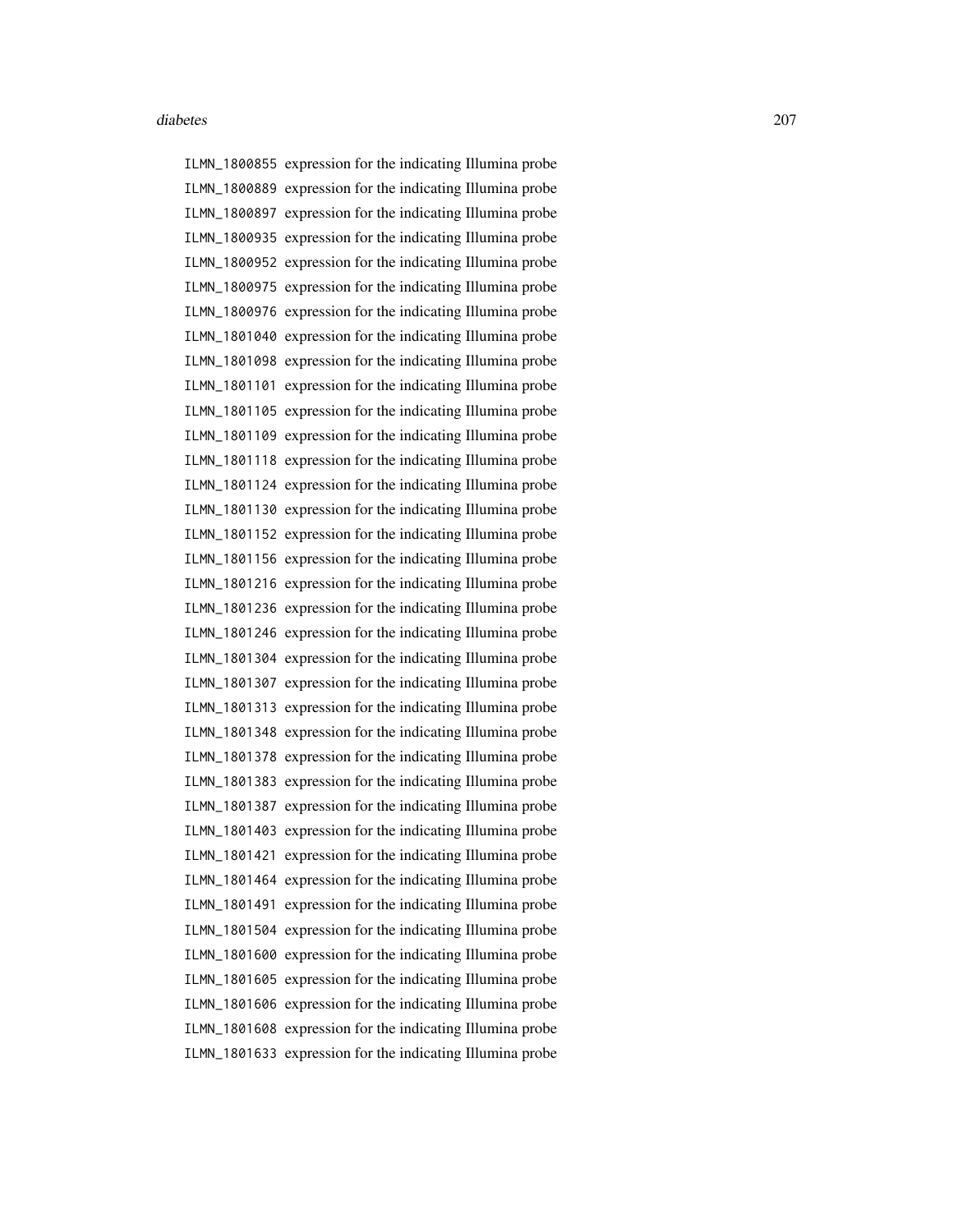ILMN\_1801664 expression for the indicating Illumina probe ILMN\_1801710 expression for the indicating Illumina probe ILMN\_1801766 expression for the indicating Illumina probe ILMN\_1801767 expression for the indicating Illumina probe ILMN\_1801822 expression for the indicating Illumina probe ILMN\_1801833 expression for the indicating Illumina probe ILMN\_1801845 expression for the indicating Illumina probe ILMN\_1801851 expression for the indicating Illumina probe ILMN\_1801852 expression for the indicating Illumina probe ILMN\_1801866 expression for the indicating Illumina probe ILMN\_1801869 expression for the indicating Illumina probe ILMN\_1801891 expression for the indicating Illumina probe ILMN\_1801909 expression for the indicating Illumina probe ILMN\_1801913 expression for the indicating Illumina probe ILMN\_1801923 expression for the indicating Illumina probe ILMN\_1801928 expression for the indicating Illumina probe ILMN\_1801934 expression for the indicating Illumina probe ILMN\_1801941 expression for the indicating Illumina probe ILMN\_1802027 expression for the indicating Illumina probe ILMN\_1802053 expression for the indicating Illumina probe ILMN\_1802082 expression for the indicating Illumina probe ILMN\_1802089 expression for the indicating Illumina probe ILMN\_1802096 expression for the indicating Illumina probe ILMN\_1802146 expression for the indicating Illumina probe ILMN\_1802151 expression for the indicating Illumina probe ILMN\_1802157 expression for the indicating Illumina probe ILMN\_1802203 expression for the indicating Illumina probe ILMN\_1802205 expression for the indicating Illumina probe ILMN\_1802252 expression for the indicating Illumina probe ILMN\_1802257 expression for the indicating Illumina probe ILMN\_1802292 expression for the indicating Illumina probe ILMN\_1802316 expression for the indicating Illumina probe ILMN\_1802380 expression for the indicating Illumina probe ILMN\_1802397 expression for the indicating Illumina probe ILMN\_1802414 expression for the indicating Illumina probe ILMN\_1802456 expression for the indicating Illumina probe ILMN\_1802457 expression for the indicating Illumina probe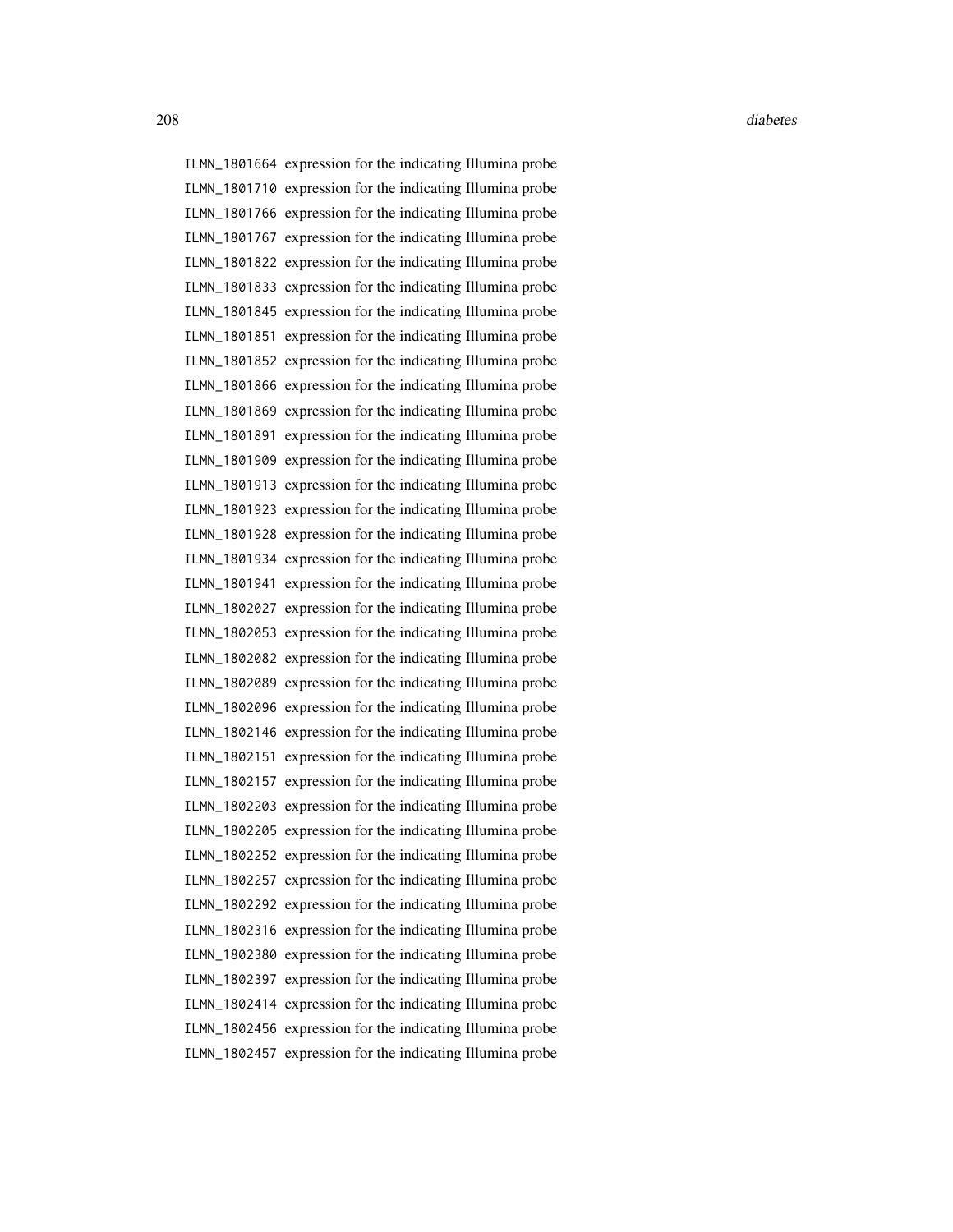ILMN\_1802458 expression for the indicating Illumina probe ILMN\_1802519 expression for the indicating Illumina probe ILMN\_1802553 expression for the indicating Illumina probe ILMN\_1802557 expression for the indicating Illumina probe ILMN\_1802603 expression for the indicating Illumina probe ILMN\_1802611 expression for the indicating Illumina probe ILMN\_1802615 expression for the indicating Illumina probe ILMN\_1802627 expression for the indicating Illumina probe ILMN\_1802628 expression for the indicating Illumina probe ILMN\_1802631 expression for the indicating Illumina probe ILMN\_1802646 expression for the indicating Illumina probe ILMN\_1802649 expression for the indicating Illumina probe ILMN\_1802669 expression for the indicating Illumina probe ILMN\_1802706 expression for the indicating Illumina probe ILMN\_1802708 expression for the indicating Illumina probe ILMN\_1802753 expression for the indicating Illumina probe ILMN\_1802799 expression for the indicating Illumina probe ILMN\_1802831 expression for the indicating Illumina probe ILMN\_1802843 expression for the indicating Illumina probe ILMN\_1802894 expression for the indicating Illumina probe ILMN\_1802905 expression for the indicating Illumina probe ILMN\_1802942 expression for the indicating Illumina probe ILMN\_1802971 expression for the indicating Illumina probe ILMN\_1802973 expression for the indicating Illumina probe ILMN\_1803018 expression for the indicating Illumina probe ILMN\_1803033 expression for the indicating Illumina probe ILMN\_1803036 expression for the indicating Illumina probe ILMN\_1803094 expression for the indicating Illumina probe ILMN\_1803110 expression for the indicating Illumina probe ILMN\_1803143 expression for the indicating Illumina probe ILMN\_1803180 expression for the indicating Illumina probe ILMN\_1803194 expression for the indicating Illumina probe ILMN\_1803197 expression for the indicating Illumina probe ILMN\_1803211 expression for the indicating Illumina probe ILMN\_1803219 expression for the indicating Illumina probe ILMN\_1803254 expression for the indicating Illumina probe ILMN\_1803261 expression for the indicating Illumina probe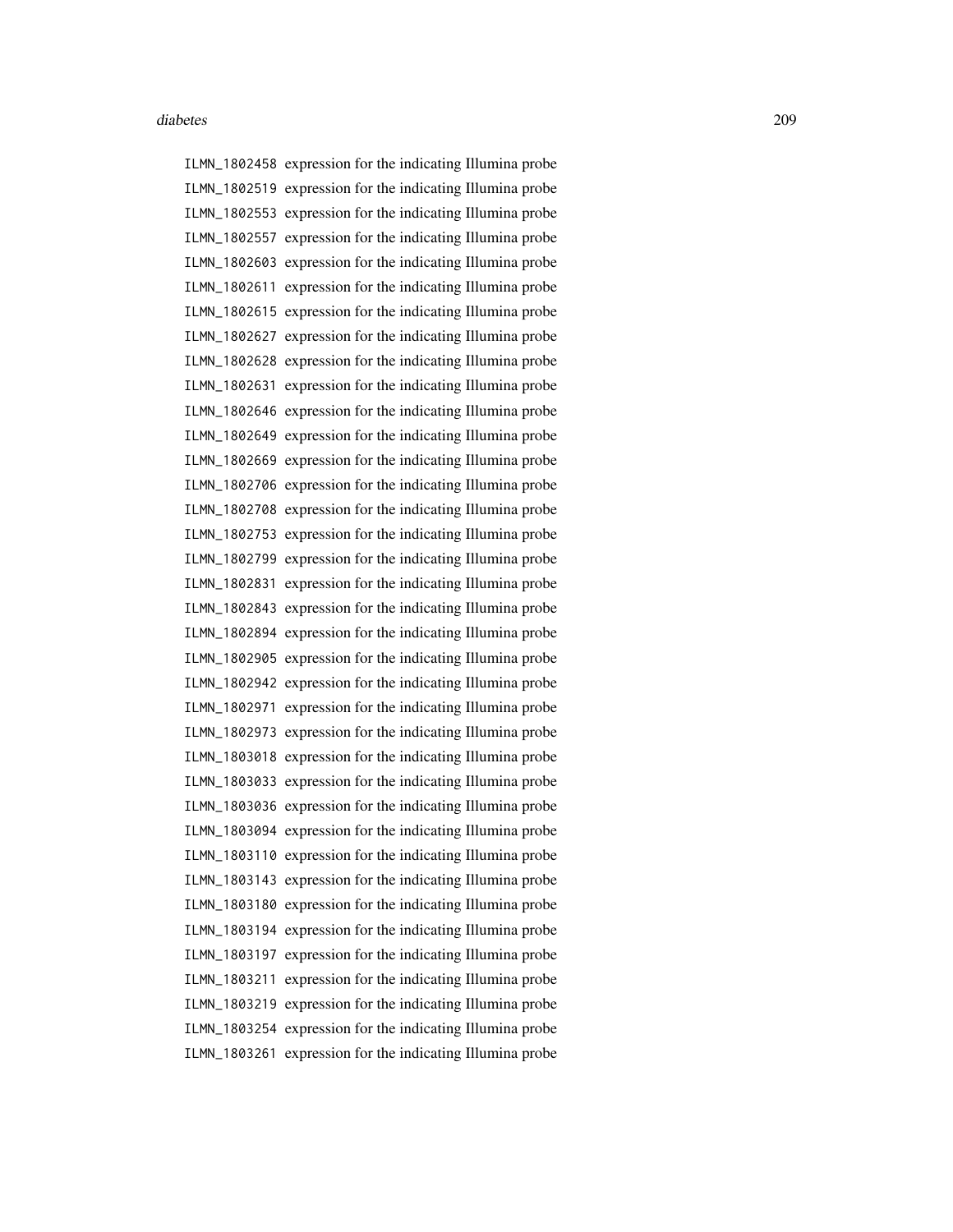ILMN\_1803277 expression for the indicating Illumina probe ILMN\_1803279 expression for the indicating Illumina probe ILMN\_1803312 expression for the indicating Illumina probe ILMN\_1803317 expression for the indicating Illumina probe ILMN\_1803338 expression for the indicating Illumina probe ILMN\_1803348 expression for the indicating Illumina probe ILMN\_1803357 expression for the indicating Illumina probe ILMN\_1803376 expression for the indicating Illumina probe ILMN\_1803392 expression for the indicating Illumina probe ILMN\_1803398 expression for the indicating Illumina probe ILMN\_1803423 expression for the indicating Illumina probe ILMN\_1803429 expression for the indicating Illumina probe ILMN\_1803464 expression for the indicating Illumina probe ILMN\_1803476 expression for the indicating Illumina probe ILMN\_1803483 expression for the indicating Illumina probe ILMN\_1803560 expression for the indicating Illumina probe ILMN\_1803570 expression for the indicating Illumina probe ILMN\_1803624 expression for the indicating Illumina probe ILMN\_1803647 expression for the indicating Illumina probe ILMN\_1803650 expression for the indicating Illumina probe ILMN\_1803652 expression for the indicating Illumina probe ILMN\_1803676 expression for the indicating Illumina probe ILMN\_1803686 expression for the indicating Illumina probe ILMN\_1803739 expression for the indicating Illumina probe ILMN\_1803744 expression for the indicating Illumina probe ILMN\_1803745 expression for the indicating Illumina probe ILMN\_1803772 expression for the indicating Illumina probe ILMN\_1803773 expression for the indicating Illumina probe ILMN\_1803774 expression for the indicating Illumina probe ILMN\_1803779 expression for the indicating Illumina probe ILMN\_1803788 expression for the indicating Illumina probe ILMN\_1803810 expression for the indicating Illumina probe ILMN\_1803811 expression for the indicating Illumina probe ILMN\_1803813 expression for the indicating Illumina probe ILMN\_1803819 expression for the indicating Illumina probe ILMN\_1803824 expression for the indicating Illumina probe ILMN\_1803838 expression for the indicating Illumina probe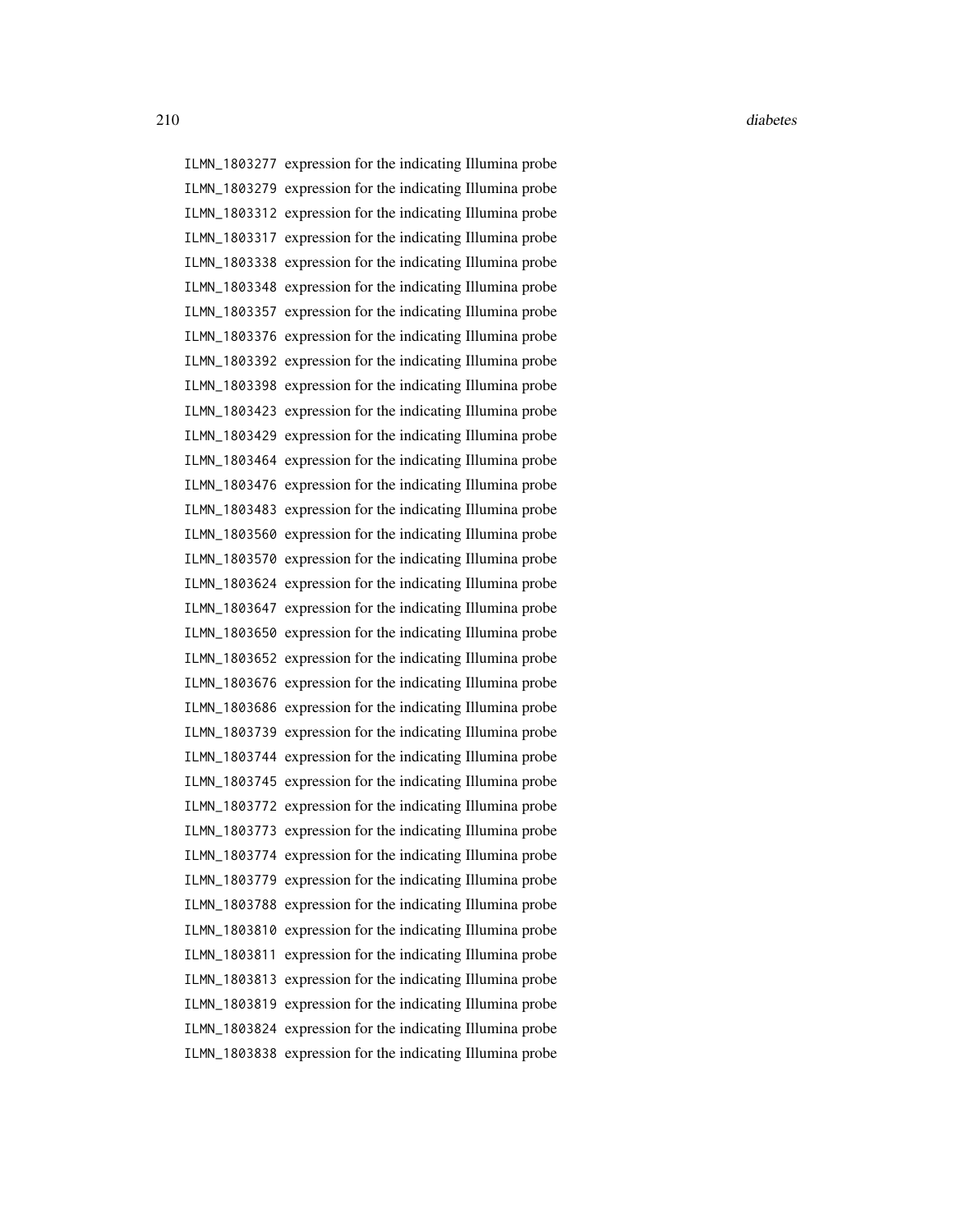ILMN\_1803846 expression for the indicating Illumina probe ILMN\_1803850 expression for the indicating Illumina probe ILMN\_1803853 expression for the indicating Illumina probe ILMN\_1803925 expression for the indicating Illumina probe ILMN\_1803939 expression for the indicating Illumina probe ILMN\_1803941 expression for the indicating Illumina probe ILMN\_1803945 expression for the indicating Illumina probe ILMN\_1803988 expression for the indicating Illumina probe ILMN\_1803995 expression for the indicating Illumina probe ILMN\_1803997 expression for the indicating Illumina probe ILMN\_1804051 expression for the indicating Illumina probe ILMN\_1804064 expression for the indicating Illumina probe ILMN\_1804090 expression for the indicating Illumina probe ILMN\_1804113 expression for the indicating Illumina probe ILMN\_1804117 expression for the indicating Illumina probe ILMN\_1804148 expression for the indicating Illumina probe ILMN\_1804150 expression for the indicating Illumina probe ILMN\_1804207 expression for the indicating Illumina probe ILMN\_1804263 expression for the indicating Illumina probe ILMN\_1804277 expression for the indicating Illumina probe ILMN\_1804279 expression for the indicating Illumina probe ILMN\_1804283 expression for the indicating Illumina probe ILMN\_1804327 expression for the indicating Illumina probe ILMN\_1804329 expression for the indicating Illumina probe ILMN\_1804332 expression for the indicating Illumina probe ILMN\_1804339 expression for the indicating Illumina probe ILMN\_1804396 expression for the indicating Illumina probe ILMN\_1804415 expression for the indicating Illumina probe ILMN\_1804419 expression for the indicating Illumina probe ILMN\_1804445 expression for the indicating Illumina probe ILMN\_1804448 expression for the indicating Illumina probe ILMN\_1804476 expression for the indicating Illumina probe ILMN\_1804490 expression for the indicating Illumina probe ILMN\_1804498 expression for the indicating Illumina probe ILMN\_1804509 expression for the indicating Illumina probe ILMN\_1804522 expression for the indicating Illumina probe ILMN\_1804571 expression for the indicating Illumina probe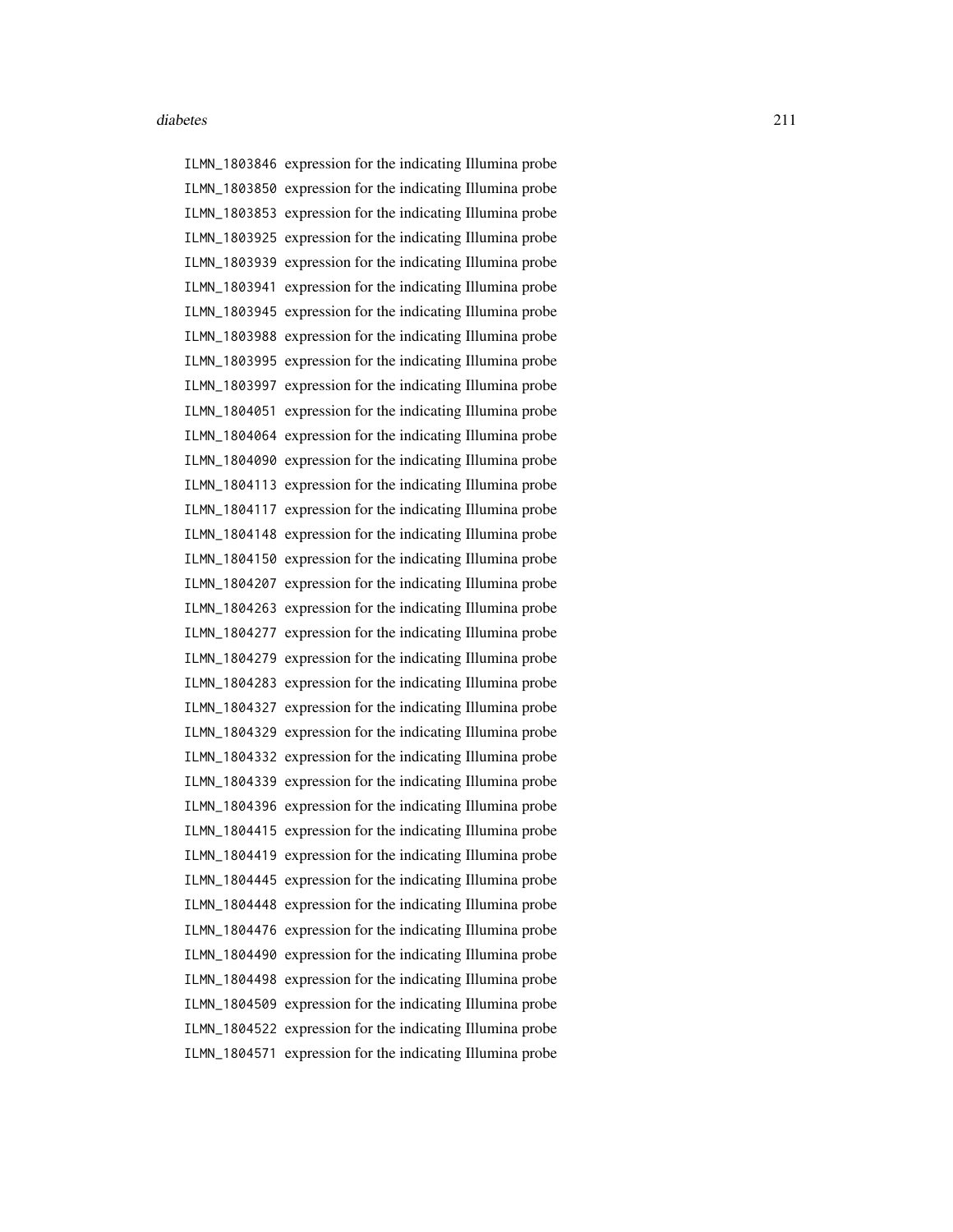ILMN\_1804610 expression for the indicating Illumina probe ILMN\_1804611 expression for the indicating Illumina probe ILMN\_1804629 expression for the indicating Illumina probe ILMN\_1804642 expression for the indicating Illumina probe ILMN\_1804656 expression for the indicating Illumina probe ILMN\_1804663 expression for the indicating Illumina probe ILMN\_1804676 expression for the indicating Illumina probe ILMN\_1804679 expression for the indicating Illumina probe ILMN\_1804735 expression for the indicating Illumina probe ILMN\_1804743 expression for the indicating Illumina probe ILMN\_1804789 expression for the indicating Illumina probe ILMN\_1804798 expression for the indicating Illumina probe ILMN\_1804812 expression for the indicating Illumina probe ILMN\_1804820 expression for the indicating Illumina probe ILMN\_1804822 expression for the indicating Illumina probe ILMN\_1804834 expression for the indicating Illumina probe ILMN\_1804851 expression for the indicating Illumina probe ILMN\_1804884 expression for the indicating Illumina probe ILMN\_1804895 expression for the indicating Illumina probe ILMN\_1804929 expression for the indicating Illumina probe ILMN\_1804935 expression for the indicating Illumina probe ILMN\_1804938 expression for the indicating Illumina probe ILMN\_1804955 expression for the indicating Illumina probe ILMN\_1804988 expression for the indicating Illumina probe ILMN\_1805007 expression for the indicating Illumina probe ILMN\_1805024 expression for the indicating Illumina probe ILMN\_1805028 expression for the indicating Illumina probe ILMN\_1805131 expression for the indicating Illumina probe ILMN\_1805161 expression for the indicating Illumina probe ILMN\_1805192 expression for the indicating Illumina probe ILMN\_1805216 expression for the indicating Illumina probe ILMN\_1805221 expression for the indicating Illumina probe ILMN\_1805225 expression for the indicating Illumina probe ILMN\_1805228 expression for the indicating Illumina probe ILMN\_1805271 expression for the indicating Illumina probe ILMN\_1805330 expression for the indicating Illumina probe ILMN\_1805344 expression for the indicating Illumina probe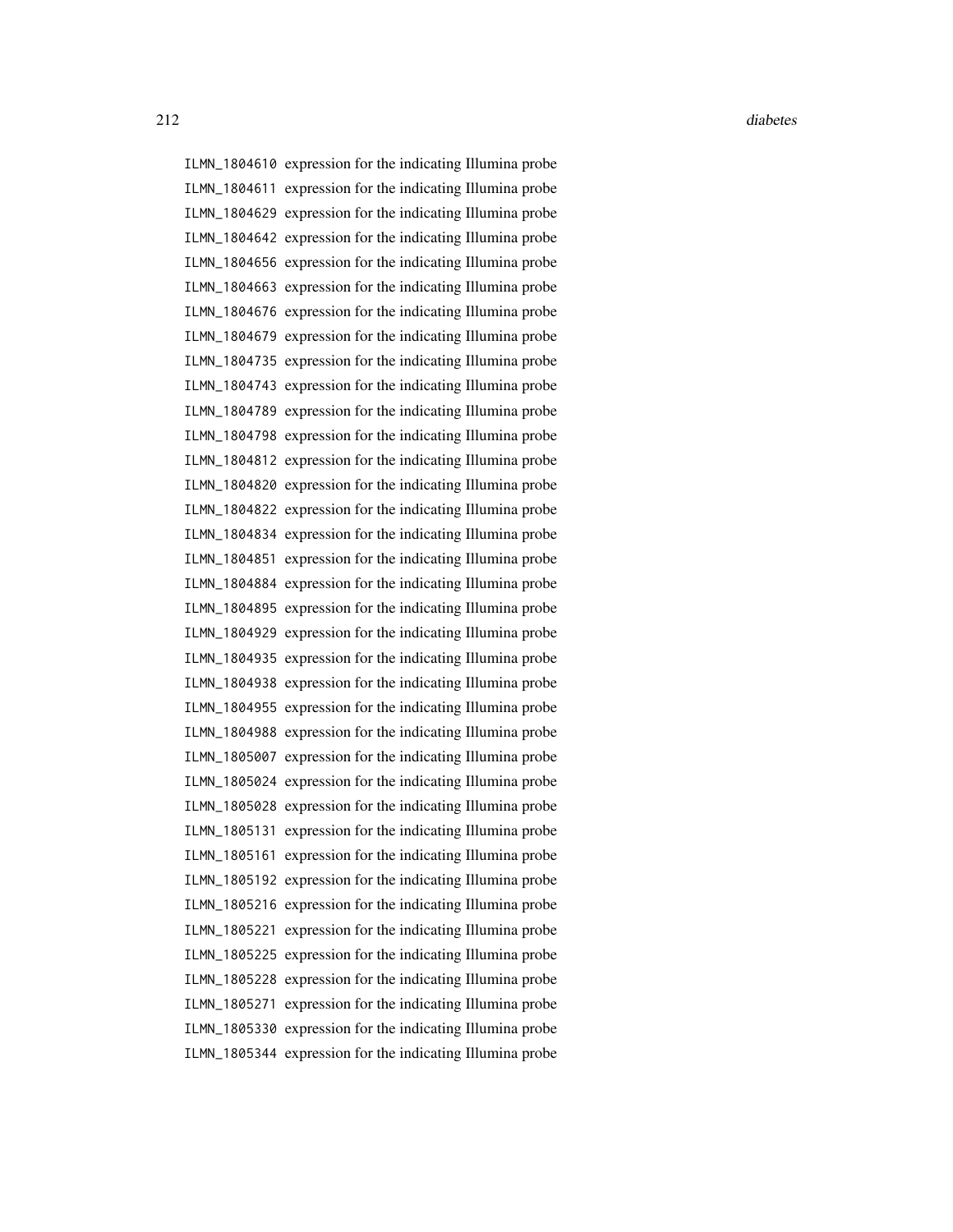ILMN\_1805345 expression for the indicating Illumina probe ILMN\_1805395 expression for the indicating Illumina probe ILMN\_1805449 expression for the indicating Illumina probe ILMN\_1805474 expression for the indicating Illumina probe ILMN\_1805481 expression for the indicating Illumina probe ILMN\_1805512 expression for the indicating Illumina probe ILMN\_1805535 expression for the indicating Illumina probe ILMN\_1805590 expression for the indicating Illumina probe ILMN\_1805614 expression for the indicating Illumina probe ILMN\_1805636 expression for the indicating Illumina probe ILMN\_1805643 expression for the indicating Illumina probe ILMN\_1805658 expression for the indicating Illumina probe ILMN\_1805673 expression for the indicating Illumina probe ILMN\_1805693 expression for the indicating Illumina probe ILMN\_1805696 expression for the indicating Illumina probe ILMN\_1805737 expression for the indicating Illumina probe ILMN\_1805750 expression for the indicating Illumina probe ILMN\_1805765 expression for the indicating Illumina probe ILMN\_1805773 expression for the indicating Illumina probe ILMN\_1805778 expression for the indicating Illumina probe ILMN\_1805792 expression for the indicating Illumina probe ILMN\_1805796 expression for the indicating Illumina probe ILMN\_1805807 expression for the indicating Illumina probe ILMN\_1805812 expression for the indicating Illumina probe ILMN\_1805827 expression for the indicating Illumina probe ILMN\_1805828 expression for the indicating Illumina probe ILMN\_1805842 expression for the indicating Illumina probe ILMN\_1805863 expression for the indicating Illumina probe ILMN\_1805902 expression for the indicating Illumina probe ILMN\_1805916 expression for the indicating Illumina probe ILMN\_1805979 expression for the indicating Illumina probe ILMN\_1805990 expression for the indicating Illumina probe ILMN\_1805992 expression for the indicating Illumina probe ILMN\_1805996 expression for the indicating Illumina probe ILMN\_1805998 expression for the indicating Illumina probe ILMN\_1806010 expression for the indicating Illumina probe ILMN\_1806017 expression for the indicating Illumina probe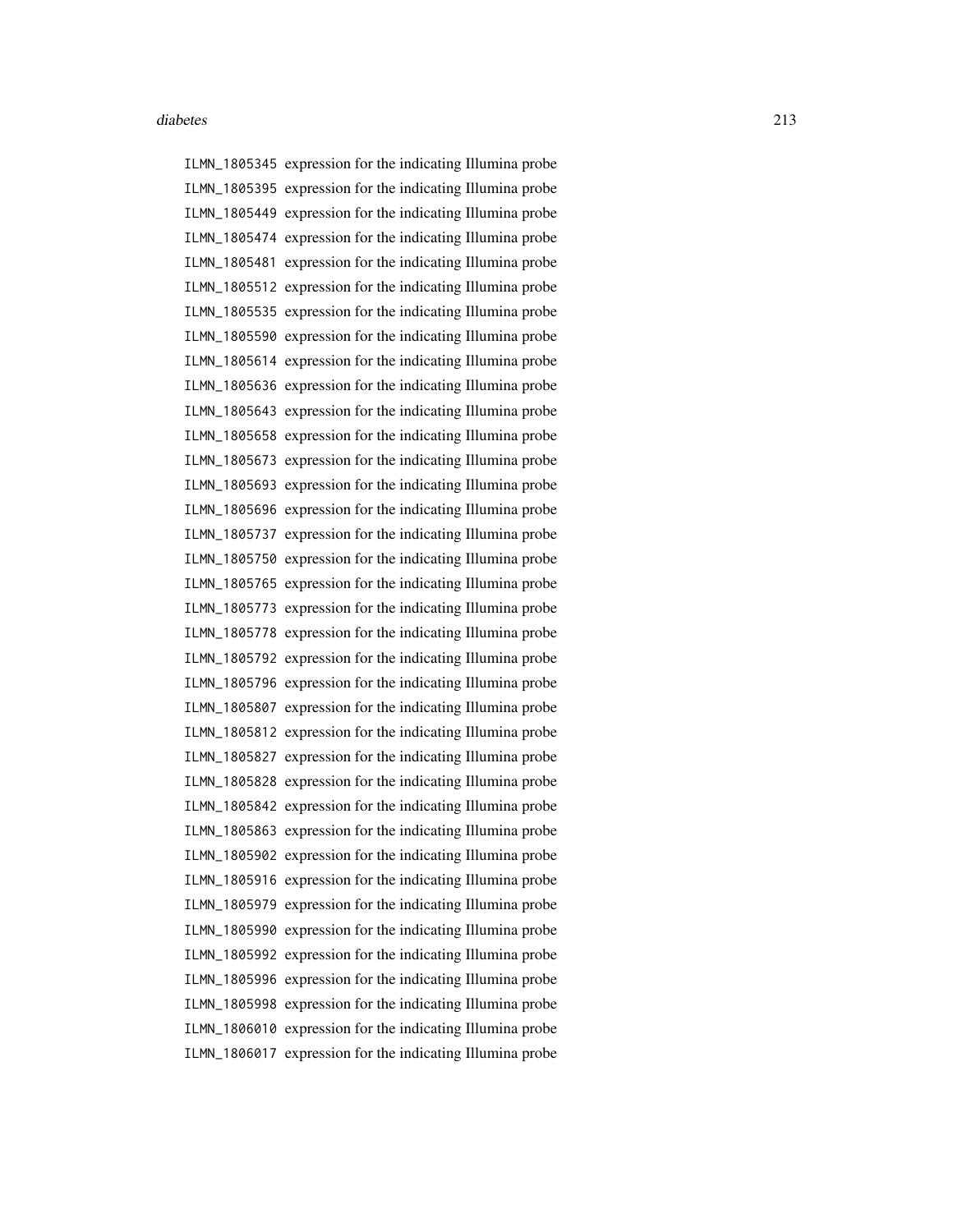ILMN\_1806023 expression for the indicating Illumina probe ILMN\_1806037 expression for the indicating Illumina probe ILMN\_1806040 expression for the indicating Illumina probe ILMN\_1806052 expression for the indicating Illumina probe ILMN\_1806056 expression for the indicating Illumina probe ILMN\_1806106 expression for the indicating Illumina probe ILMN\_1806122 expression for the indicating Illumina probe ILMN\_1806123 expression for the indicating Illumina probe ILMN\_1806293 expression for the indicating Illumina probe ILMN\_1806294 expression for the indicating Illumina probe ILMN\_1806304 expression for the indicating Illumina probe ILMN\_1806306 expression for the indicating Illumina probe ILMN\_1806312 expression for the indicating Illumina probe ILMN\_1806328 expression for the indicating Illumina probe ILMN\_1806349 expression for the indicating Illumina probe ILMN\_1806408 expression for the indicating Illumina probe ILMN\_1806432 expression for the indicating Illumina probe ILMN\_1806473 expression for the indicating Illumina probe ILMN\_1806500 expression for the indicating Illumina probe ILMN\_1806601 expression for the indicating Illumina probe ILMN\_1806634 expression for the indicating Illumina probe ILMN\_1806651 expression for the indicating Illumina probe ILMN\_1806692 expression for the indicating Illumina probe ILMN\_1806705 expression for the indicating Illumina probe ILMN\_1806710 expression for the indicating Illumina probe ILMN\_1806713 expression for the indicating Illumina probe ILMN\_1806721 expression for the indicating Illumina probe ILMN\_1806733 expression for the indicating Illumina probe ILMN\_1806749 expression for the indicating Illumina probe ILMN\_1806778 expression for the indicating Illumina probe ILMN\_1806779 expression for the indicating Illumina probe ILMN\_1806804 expression for the indicating Illumina probe ILMN\_1806809 expression for the indicating Illumina probe ILMN\_1806828 expression for the indicating Illumina probe ILMN\_1806867 expression for the indicating Illumina probe ILMN\_1806906 expression for the indicating Illumina probe ILMN\_1806908 expression for the indicating Illumina probe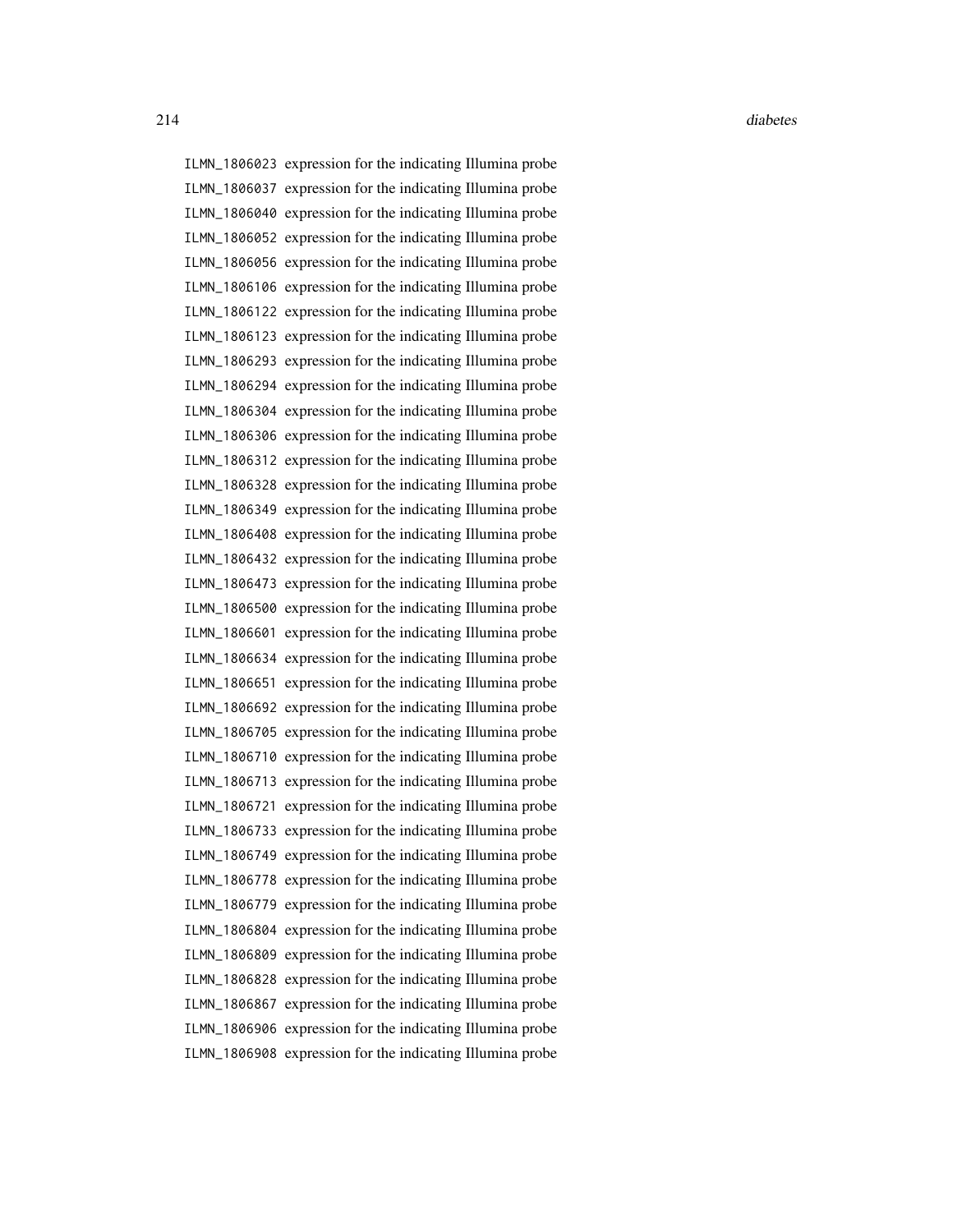ILMN\_1806937 expression for the indicating Illumina probe ILMN\_1806946 expression for the indicating Illumina probe ILMN\_1806951 expression for the indicating Illumina probe ILMN\_1806999 expression for the indicating Illumina probe ILMN\_1807003 expression for the indicating Illumina probe ILMN\_1807031 expression for the indicating Illumina probe ILMN\_1807042 expression for the indicating Illumina probe ILMN\_1807044 expression for the indicating Illumina probe ILMN\_1807067 expression for the indicating Illumina probe ILMN\_1807074 expression for the indicating Illumina probe ILMN\_1807088 expression for the indicating Illumina probe ILMN\_1807095 expression for the indicating Illumina probe ILMN\_1807106 expression for the indicating Illumina probe ILMN\_1807152 expression for the indicating Illumina probe ILMN\_1807177 expression for the indicating Illumina probe ILMN\_1807181 expression for the indicating Illumina probe ILMN\_1807201 expression for the indicating Illumina probe ILMN\_1807206 expression for the indicating Illumina probe ILMN\_1807211 expression for the indicating Illumina probe ILMN\_1807243 expression for the indicating Illumina probe ILMN\_1807277 expression for the indicating Illumina probe ILMN\_1807283 expression for the indicating Illumina probe ILMN\_1807304 expression for the indicating Illumina probe ILMN\_1807372 expression for the indicating Illumina probe ILMN\_1807379 expression for the indicating Illumina probe ILMN\_1807397 expression for the indicating Illumina probe ILMN\_1807423 expression for the indicating Illumina probe ILMN\_1807448 expression for the indicating Illumina probe ILMN\_1807455 expression for the indicating Illumina probe ILMN\_1807501 expression for the indicating Illumina probe ILMN\_1807515 expression for the indicating Illumina probe ILMN\_1807529 expression for the indicating Illumina probe ILMN\_1807533 expression for the indicating Illumina probe ILMN\_1807540 expression for the indicating Illumina probe ILMN\_1807596 expression for the indicating Illumina probe ILMN\_1807600 expression for the indicating Illumina probe ILMN\_1807609 expression for the indicating Illumina probe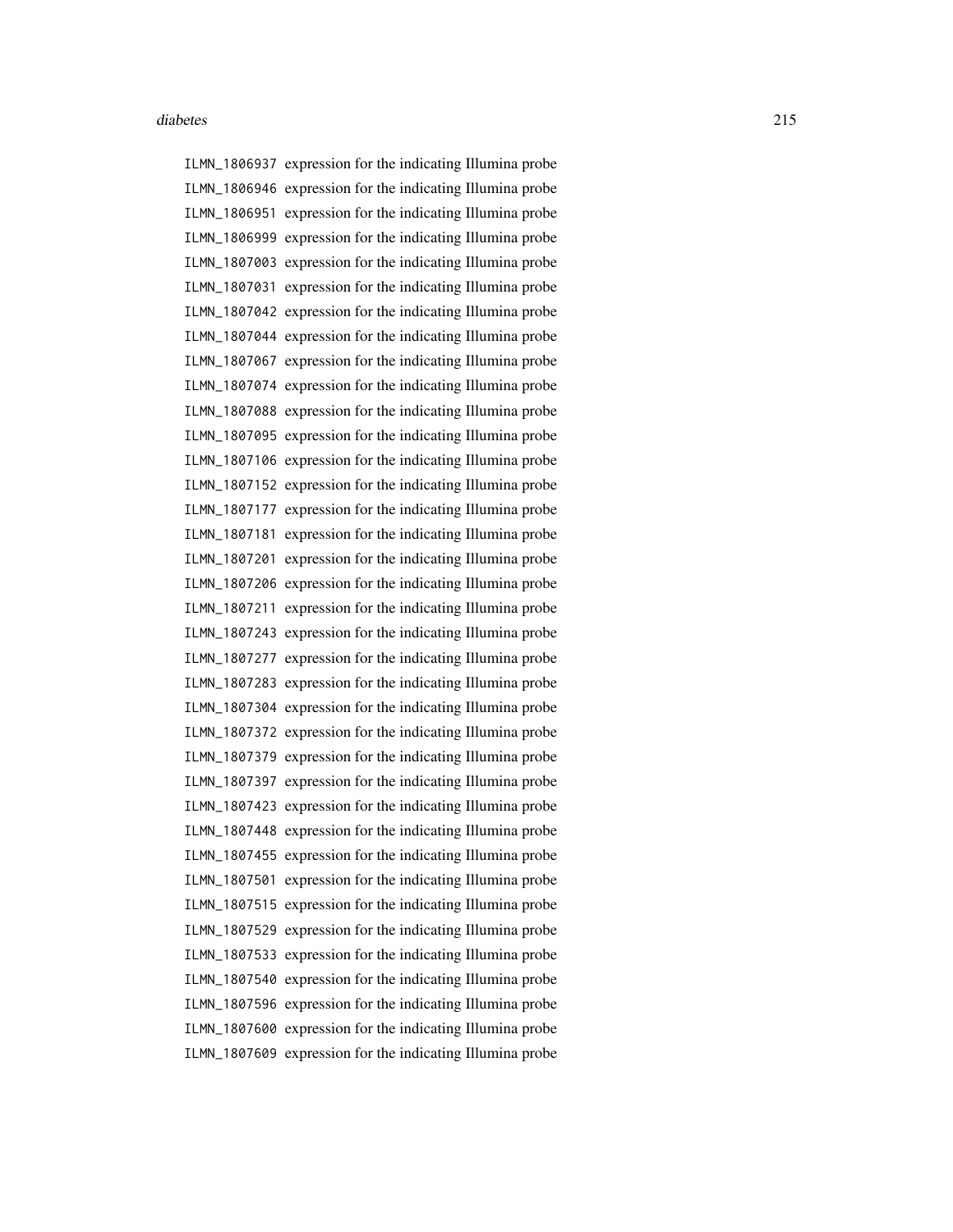ILMN\_1807610 expression for the indicating Illumina probe ILMN\_1807662 expression for the indicating Illumina probe ILMN\_1807710 expression for the indicating Illumina probe ILMN\_1807719 expression for the indicating Illumina probe ILMN\_1807767 expression for the indicating Illumina probe ILMN\_1807807 expression for the indicating Illumina probe ILMN\_1807825 expression for the indicating Illumina probe ILMN\_1807833 expression for the indicating Illumina probe ILMN\_1807873 expression for the indicating Illumina probe ILMN\_1807894 expression for the indicating Illumina probe ILMN\_1807913 expression for the indicating Illumina probe ILMN\_1807919 expression for the indicating Illumina probe ILMN\_1807925 expression for the indicating Illumina probe ILMN\_1807945 expression for the indicating Illumina probe ILMN\_1807972 expression for the indicating Illumina probe ILMN\_1807981 expression for the indicating Illumina probe ILMN\_1807994 expression for the indicating Illumina probe ILMN\_1808047 expression for the indicating Illumina probe ILMN\_1808059 expression for the indicating Illumina probe ILMN\_1808071 expression for the indicating Illumina probe ILMN\_1808095 expression for the indicating Illumina probe ILMN\_1808110 expression for the indicating Illumina probe ILMN\_1808115 expression for the indicating Illumina probe ILMN\_1808132 expression for the indicating Illumina probe ILMN\_1808163 expression for the indicating Illumina probe ILMN\_1808202 expression for the indicating Illumina probe ILMN\_1808238 expression for the indicating Illumina probe ILMN\_1808272 expression for the indicating Illumina probe ILMN\_1808299 expression for the indicating Illumina probe ILMN\_1808301 expression for the indicating Illumina probe ILMN\_1808333 expression for the indicating Illumina probe ILMN\_1808356 expression for the indicating Illumina probe ILMN\_1808368 expression for the indicating Illumina probe ILMN\_1808374 expression for the indicating Illumina probe ILMN\_1808388 expression for the indicating Illumina probe ILMN\_1808395 expression for the indicating Illumina probe ILMN\_1808405 expression for the indicating Illumina probe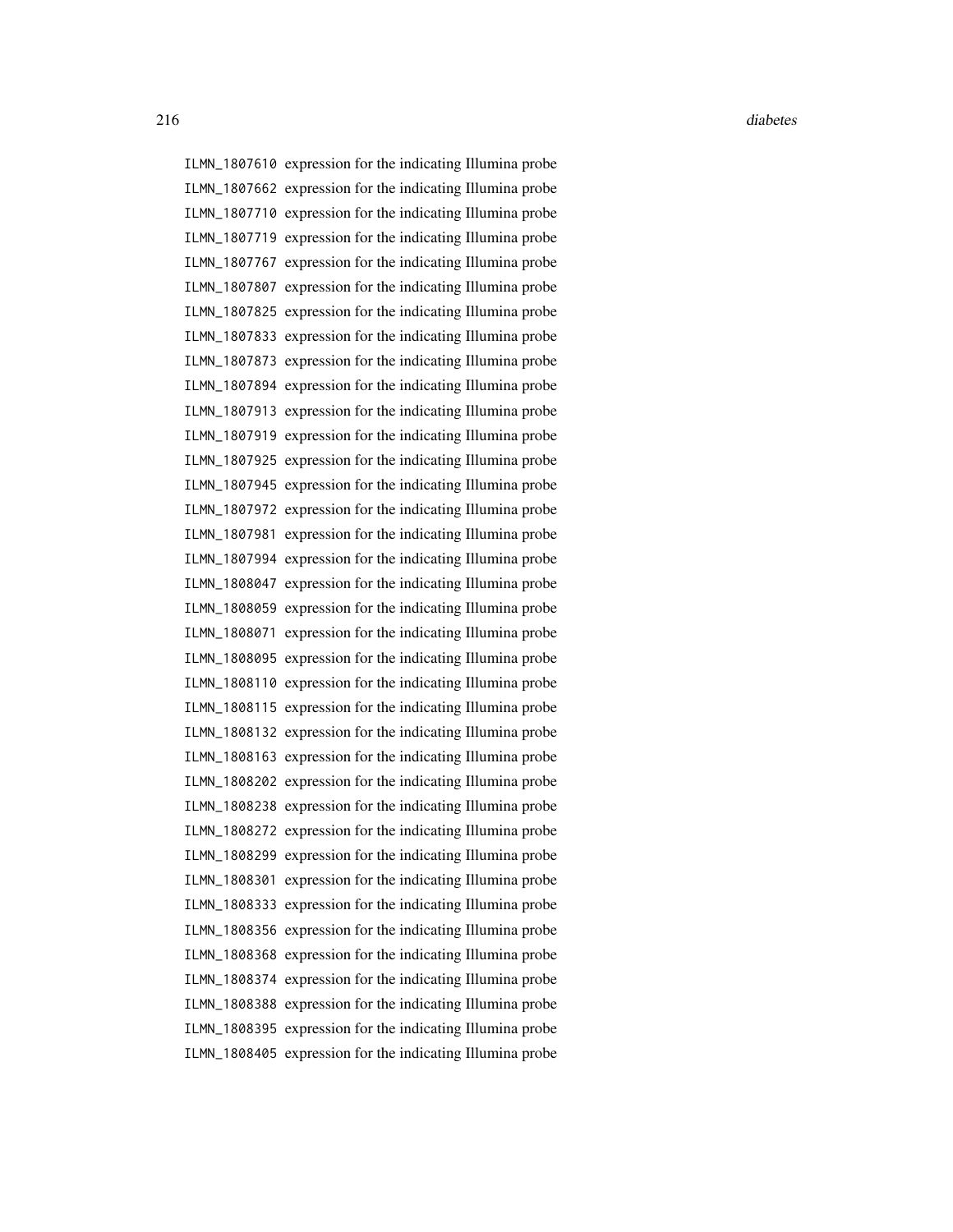ILMN\_1808501 expression for the indicating Illumina probe ILMN\_1808566 expression for the indicating Illumina probe ILMN\_1808568 expression for the indicating Illumina probe ILMN\_1808584 expression for the indicating Illumina probe ILMN\_1808587 expression for the indicating Illumina probe ILMN\_1808633 expression for the indicating Illumina probe ILMN\_1808634 expression for the indicating Illumina probe ILMN\_1808707 expression for the indicating Illumina probe ILMN\_1808712 expression for the indicating Illumina probe ILMN\_1808748 expression for the indicating Illumina probe ILMN\_1808765 expression for the indicating Illumina probe ILMN\_1808779 expression for the indicating Illumina probe ILMN\_1808783 expression for the indicating Illumina probe ILMN\_1808792 expression for the indicating Illumina probe ILMN\_1808811 expression for the indicating Illumina probe ILMN\_1808821 expression for the indicating Illumina probe ILMN\_1808846 expression for the indicating Illumina probe ILMN\_1808860 expression for the indicating Illumina probe ILMN\_1808905 expression for the indicating Illumina probe ILMN\_1808913 expression for the indicating Illumina probe ILMN\_1808919 expression for the indicating Illumina probe ILMN\_1808938 expression for the indicating Illumina probe ILMN\_1808939 expression for the indicating Illumina probe ILMN\_1808979 expression for the indicating Illumina probe ILMN\_1808999 expression for the indicating Illumina probe ILMN\_1809003 expression for the indicating Illumina probe ILMN\_1809010 expression for the indicating Illumina probe ILMN\_1809013 expression for the indicating Illumina probe ILMN\_1809027 expression for the indicating Illumina probe ILMN\_1809040 expression for the indicating Illumina probe ILMN\_1809086 expression for the indicating Illumina probe ILMN\_1809139 expression for the indicating Illumina probe ILMN\_1809141 expression for the indicating Illumina probe ILMN\_1809147 expression for the indicating Illumina probe ILMN\_1809173 expression for the indicating Illumina probe ILMN\_1809245 expression for the indicating Illumina probe ILMN\_1809285 expression for the indicating Illumina probe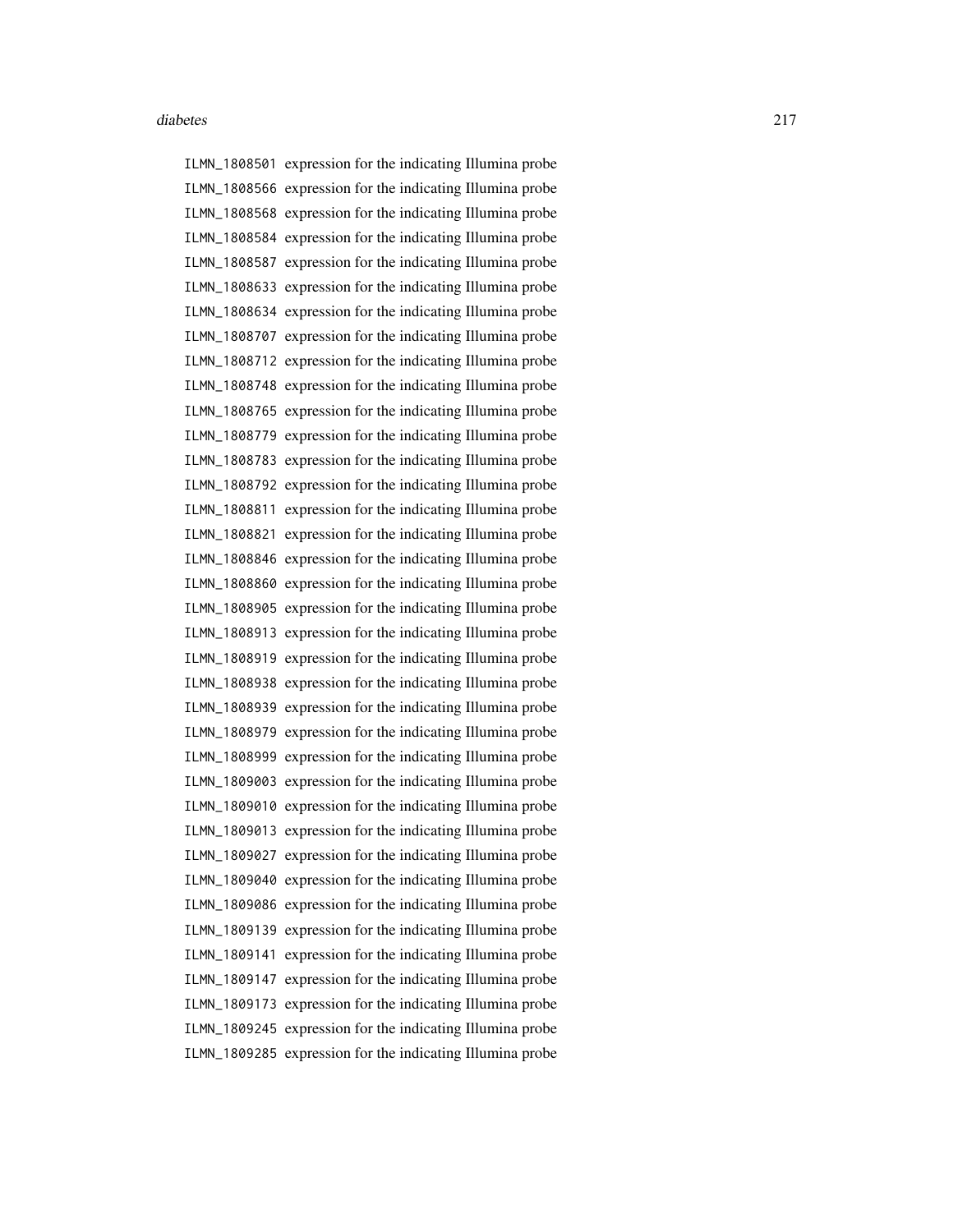ILMN\_1809292 expression for the indicating Illumina probe ILMN\_1809344 expression for the indicating Illumina probe ILMN\_1809384 expression for the indicating Illumina probe ILMN\_1809433 expression for the indicating Illumina probe ILMN\_1809437 expression for the indicating Illumina probe ILMN\_1809467 expression for the indicating Illumina probe ILMN\_1809477 expression for the indicating Illumina probe ILMN\_1809478 expression for the indicating Illumina probe ILMN\_1809484 expression for the indicating Illumina probe ILMN\_1809491 expression for the indicating Illumina probe ILMN\_1809495 expression for the indicating Illumina probe ILMN\_1809522 expression for the indicating Illumina probe ILMN\_1809543 expression for the indicating Illumina probe ILMN\_1809566 expression for the indicating Illumina probe ILMN\_1809583 expression for the indicating Illumina probe ILMN\_1809590 expression for the indicating Illumina probe ILMN\_1809607 expression for the indicating Illumina probe ILMN\_1809662 expression for the indicating Illumina probe ILMN\_1809695 expression for the indicating Illumina probe ILMN\_1809708 expression for the indicating Illumina probe ILMN\_1809818 expression for the indicating Illumina probe ILMN\_1809850 expression for the indicating Illumina probe ILMN\_1809866 expression for the indicating Illumina probe ILMN\_1809931 expression for the indicating Illumina probe ILMN\_1809944 expression for the indicating Illumina probe ILMN\_1809951 expression for the indicating Illumina probe ILMN\_1809957 expression for the indicating Illumina probe ILMN\_1809963 expression for the indicating Illumina probe ILMN\_1810045 expression for the indicating Illumina probe ILMN\_1810055 expression for the indicating Illumina probe ILMN\_1810085 expression for the indicating Illumina probe ILMN\_1810100 expression for the indicating Illumina probe ILMN\_1810107 expression for the indicating Illumina probe ILMN\_1810116 expression for the indicating Illumina probe ILMN\_1810120 expression for the indicating Illumina probe ILMN\_1810147 expression for the indicating Illumina probe ILMN\_1810176 expression for the indicating Illumina probe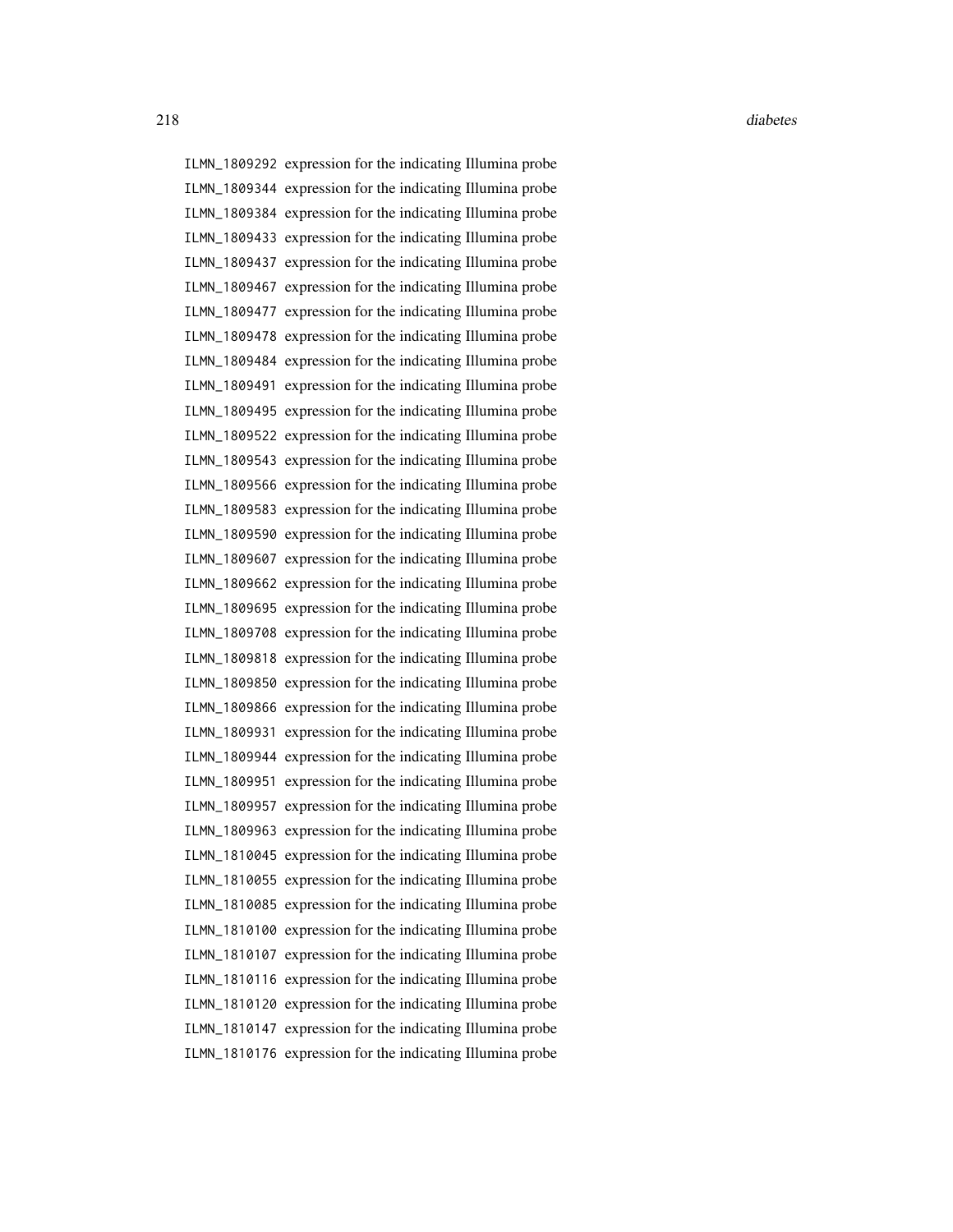ILMN\_1810191 expression for the indicating Illumina probe ILMN\_1810200 expression for the indicating Illumina probe ILMN\_1810214 expression for the indicating Illumina probe ILMN\_1810225 expression for the indicating Illumina probe ILMN\_1810228 expression for the indicating Illumina probe ILMN\_1810229 expression for the indicating Illumina probe ILMN\_1810235 expression for the indicating Illumina probe ILMN\_1810267 expression for the indicating Illumina probe ILMN\_1810274 expression for the indicating Illumina probe ILMN\_1810275 expression for the indicating Illumina probe ILMN\_1810289 expression for the indicating Illumina probe ILMN\_1810334 expression for the indicating Illumina probe ILMN\_1810387 expression for the indicating Illumina probe ILMN\_1810420 expression for the indicating Illumina probe ILMN\_1810423 expression for the indicating Illumina probe ILMN\_1810436 expression for the indicating Illumina probe ILMN\_1810441 expression for the indicating Illumina probe ILMN\_1810467 expression for the indicating Illumina probe ILMN\_1810474 expression for the indicating Illumina probe ILMN\_1810486 expression for the indicating Illumina probe ILMN\_1810488 expression for the indicating Illumina probe ILMN\_1810514 expression for the indicating Illumina probe ILMN\_1810531 expression for the indicating Illumina probe ILMN\_1810559 expression for the indicating Illumina probe ILMN\_1810691 expression for the indicating Illumina probe ILMN\_1810725 expression for the indicating Illumina probe ILMN\_1810727 expression for the indicating Illumina probe ILMN\_1810729 expression for the indicating Illumina probe ILMN\_1810782 expression for the indicating Illumina probe ILMN\_1810797 expression for the indicating Illumina probe ILMN\_1810810 expression for the indicating Illumina probe ILMN\_1810836 expression for the indicating Illumina probe ILMN\_1810838 expression for the indicating Illumina probe ILMN\_1810852 expression for the indicating Illumina probe ILMN\_1810856 expression for the indicating Illumina probe ILMN\_1810875 expression for the indicating Illumina probe ILMN\_1810901 expression for the indicating Illumina probe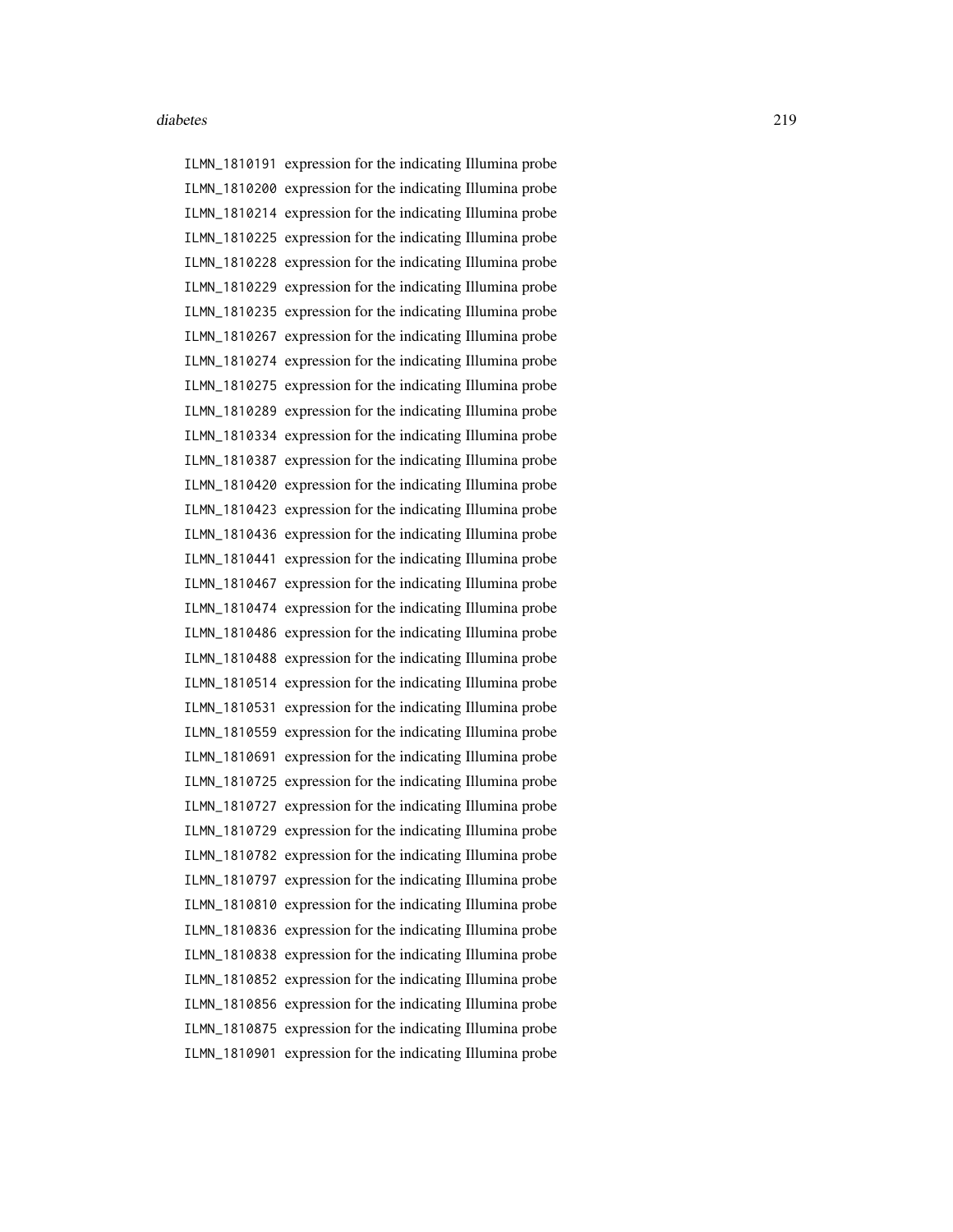ILMN\_1810915 expression for the indicating Illumina probe ILMN\_1810922 expression for the indicating Illumina probe ILMN\_1810937 expression for the indicating Illumina probe ILMN\_1810977 expression for the indicating Illumina probe ILMN\_1810978 expression for the indicating Illumina probe ILMN\_1811029 expression for the indicating Illumina probe ILMN\_1811049 expression for the indicating Illumina probe ILMN\_1811050 expression for the indicating Illumina probe ILMN\_1811102 expression for the indicating Illumina probe ILMN\_1811104 expression for the indicating Illumina probe ILMN\_1811117 expression for the indicating Illumina probe ILMN\_1811121 expression for the indicating Illumina probe ILMN\_1811148 expression for the indicating Illumina probe ILMN\_1811167 expression for the indicating Illumina probe ILMN\_1811178 expression for the indicating Illumina probe ILMN\_1811195 expression for the indicating Illumina probe ILMN\_1811221 expression for the indicating Illumina probe ILMN\_1811258 expression for the indicating Illumina probe ILMN\_1811264 expression for the indicating Illumina probe ILMN\_1811301 expression for the indicating Illumina probe ILMN\_1811316 expression for the indicating Illumina probe ILMN\_1811327 expression for the indicating Illumina probe ILMN\_1811330 expression for the indicating Illumina probe ILMN\_1811347 expression for the indicating Illumina probe ILMN\_1811367 expression for the indicating Illumina probe ILMN\_1811373 expression for the indicating Illumina probe ILMN\_1811378 expression for the indicating Illumina probe ILMN\_1811387 expression for the indicating Illumina probe ILMN\_1811392 expression for the indicating Illumina probe ILMN\_1811410 expression for the indicating Illumina probe ILMN\_1811433 expression for the indicating Illumina probe ILMN\_1811450 expression for the indicating Illumina probe ILMN\_1811468 expression for the indicating Illumina probe ILMN\_1811470 expression for the indicating Illumina probe ILMN\_1811480 expression for the indicating Illumina probe ILMN\_1811489 expression for the indicating Illumina probe ILMN\_1811551 expression for the indicating Illumina probe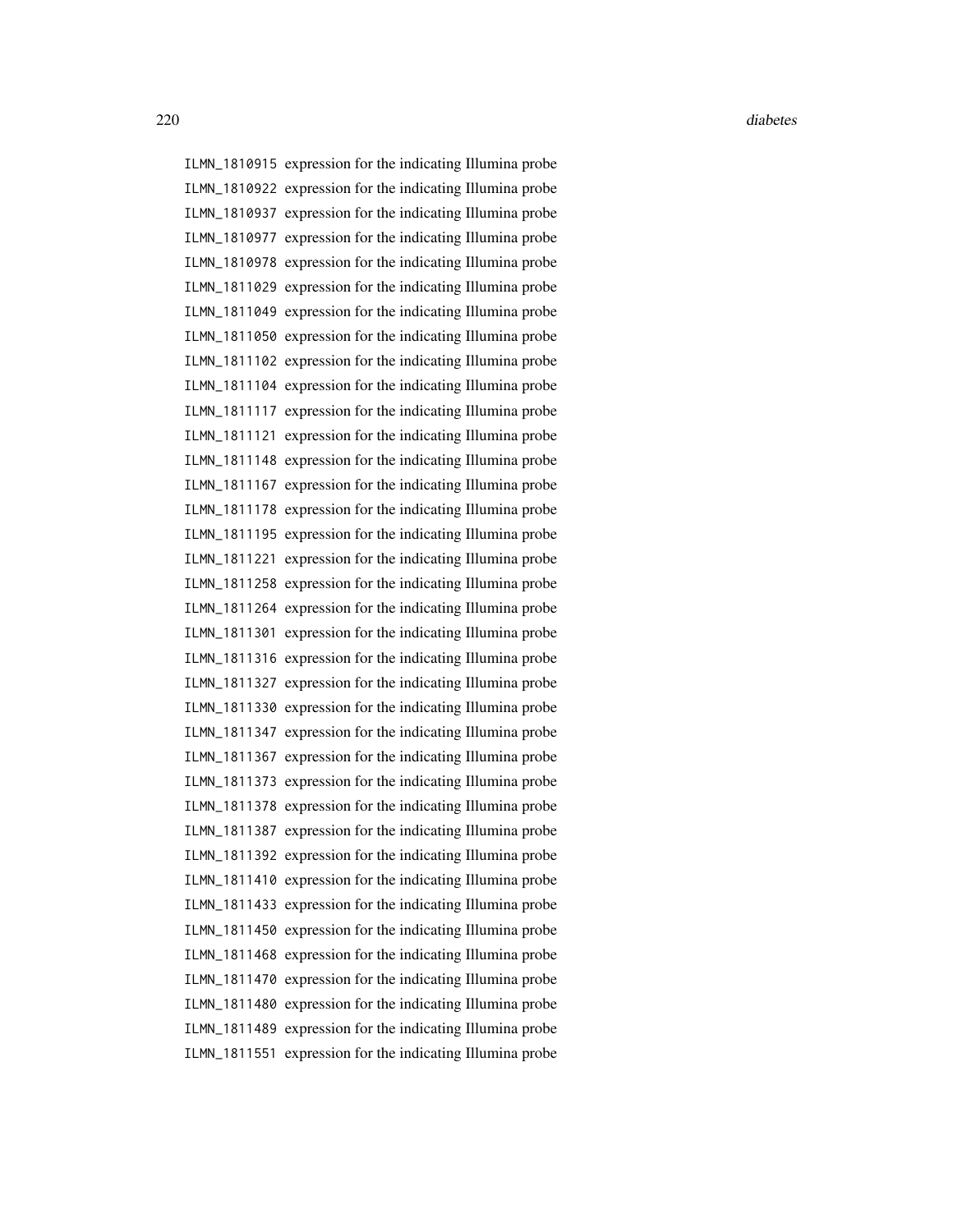ILMN\_1811560 expression for the indicating Illumina probe ILMN\_1811574 expression for the indicating Illumina probe ILMN\_1811592 expression for the indicating Illumina probe ILMN\_1811599 expression for the indicating Illumina probe ILMN\_1811608 expression for the indicating Illumina probe ILMN\_1811615 expression for the indicating Illumina probe ILMN\_1811616 expression for the indicating Illumina probe ILMN\_1811624 expression for the indicating Illumina probe ILMN\_1811632 expression for the indicating Illumina probe ILMN\_1811636 expression for the indicating Illumina probe ILMN\_1811648 expression for the indicating Illumina probe ILMN\_1811650 expression for the indicating Illumina probe ILMN\_1811682 expression for the indicating Illumina probe ILMN\_1811692 expression for the indicating Illumina probe ILMN\_1811702 expression for the indicating Illumina probe ILMN\_1811719 expression for the indicating Illumina probe ILMN\_1811754 expression for the indicating Illumina probe ILMN\_1811775 expression for the indicating Illumina probe ILMN\_1811823 expression for the indicating Illumina probe ILMN\_1811877 expression for the indicating Illumina probe ILMN\_1811921 expression for the indicating Illumina probe ILMN\_1811927 expression for the indicating Illumina probe ILMN\_1811933 expression for the indicating Illumina probe ILMN\_1811955 expression for the indicating Illumina probe ILMN\_1811957 expression for the indicating Illumina probe ILMN\_1811972 expression for the indicating Illumina probe ILMN\_1811997 expression for the indicating Illumina probe ILMN\_1812067 expression for the indicating Illumina probe ILMN\_1812080 expression for the indicating Illumina probe ILMN\_1812118 expression for the indicating Illumina probe ILMN\_1812134 expression for the indicating Illumina probe ILMN\_1812191 expression for the indicating Illumina probe ILMN\_1812262 expression for the indicating Illumina probe ILMN\_1812278 expression for the indicating Illumina probe ILMN\_1812281 expression for the indicating Illumina probe ILMN\_1812312 expression for the indicating Illumina probe ILMN\_1812327 expression for the indicating Illumina probe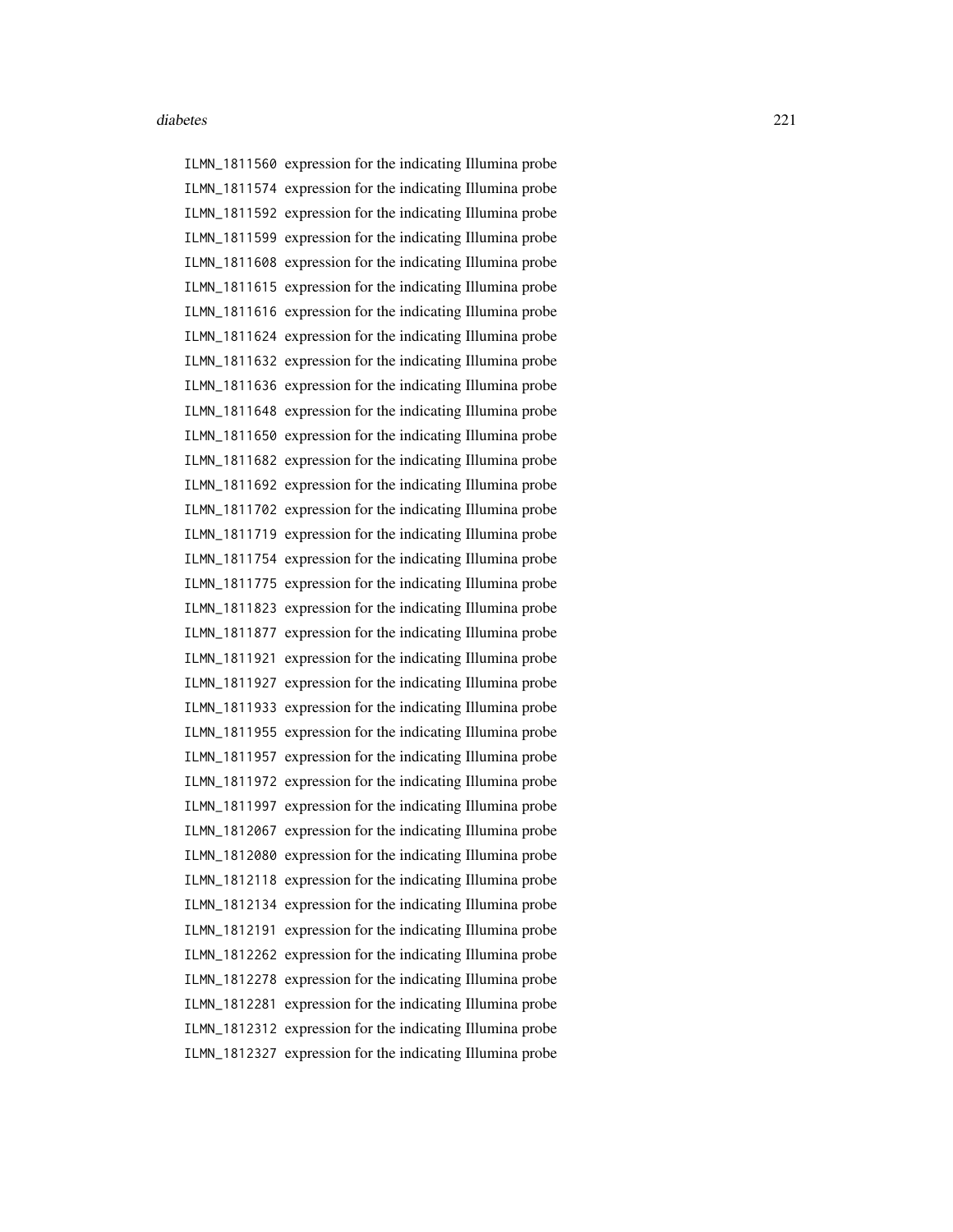222 diabetes and the contract of the contract of the contract of the contract of the contract of the contract of the contract of the contract of the contract of the contract of the contract of the contract of the contract

ILMN\_1812392 expression for the indicating Illumina probe ILMN\_1812403 expression for the indicating Illumina probe ILMN\_1812433 expression for the indicating Illumina probe ILMN\_1812441 expression for the indicating Illumina probe ILMN\_1812478 expression for the indicating Illumina probe ILMN\_1812489 expression for the indicating Illumina probe ILMN\_1812503 expression for the indicating Illumina probe ILMN\_1812548 expression for the indicating Illumina probe ILMN\_1812552 expression for the indicating Illumina probe ILMN\_1812557 expression for the indicating Illumina probe ILMN\_1812559 expression for the indicating Illumina probe ILMN\_1812570 expression for the indicating Illumina probe ILMN\_1812571 expression for the indicating Illumina probe ILMN\_1812618 expression for the indicating Illumina probe ILMN\_1812622 expression for the indicating Illumina probe ILMN\_1812666 expression for the indicating Illumina probe ILMN\_1812688 expression for the indicating Illumina probe ILMN\_1812701 expression for the indicating Illumina probe ILMN\_1812769 expression for the indicating Illumina probe ILMN\_1812777 expression for the indicating Illumina probe ILMN\_1812841 expression for the indicating Illumina probe ILMN\_1812856 expression for the indicating Illumina probe ILMN\_1812898 expression for the indicating Illumina probe ILMN\_1812915 expression for the indicating Illumina probe ILMN\_1812926 expression for the indicating Illumina probe ILMN\_1812934 expression for the indicating Illumina probe ILMN\_1812940 expression for the indicating Illumina probe ILMN\_1812967 expression for the indicating Illumina probe ILMN\_1812976 expression for the indicating Illumina probe ILMN\_1812980 expression for the indicating Illumina probe ILMN\_1812995 expression for the indicating Illumina probe ILMN\_1813010 expression for the indicating Illumina probe ILMN\_1813028 expression for the indicating Illumina probe ILMN\_1813091 expression for the indicating Illumina probe ILMN\_1813139 expression for the indicating Illumina probe ILMN\_1813175 expression for the indicating Illumina probe ILMN\_1813207 expression for the indicating Illumina probe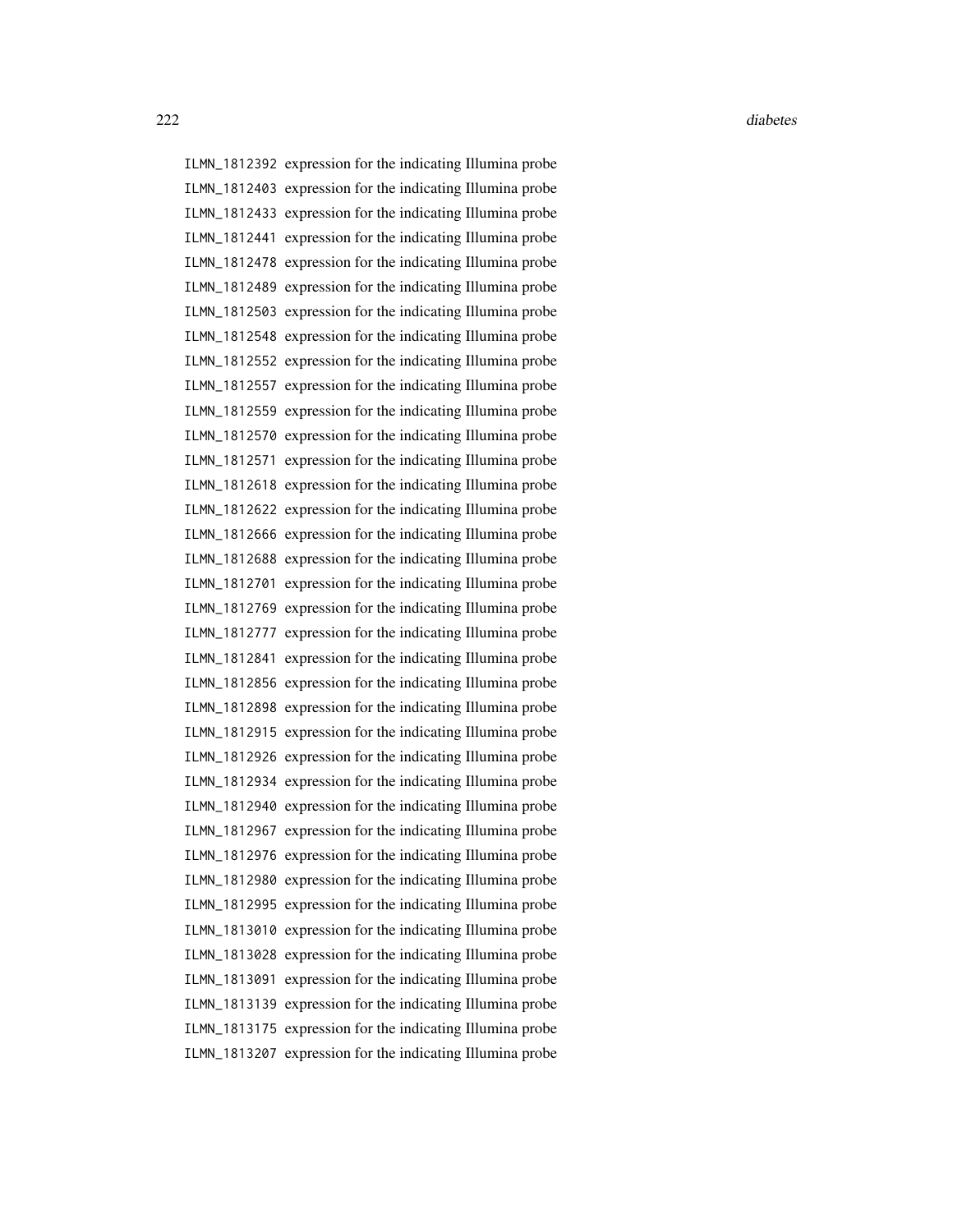ILMN\_1813236 expression for the indicating Illumina probe ILMN\_1813240 expression for the indicating Illumina probe ILMN\_1813256 expression for the indicating Illumina probe ILMN\_1813260 expression for the indicating Illumina probe ILMN\_1813277 expression for the indicating Illumina probe ILMN\_1813338 expression for the indicating Illumina probe ILMN\_1813344 expression for the indicating Illumina probe ILMN\_1813374 expression for the indicating Illumina probe ILMN\_1813379 expression for the indicating Illumina probe ILMN\_1813389 expression for the indicating Illumina probe ILMN\_1813400 expression for the indicating Illumina probe ILMN\_1813423 expression for the indicating Illumina probe ILMN\_1813434 expression for the indicating Illumina probe ILMN\_1813455 expression for the indicating Illumina probe ILMN\_1813475 expression for the indicating Illumina probe ILMN\_1813489 expression for the indicating Illumina probe ILMN\_1813544 expression for the indicating Illumina probe ILMN\_1813572 expression for the indicating Illumina probe ILMN\_1813604 expression for the indicating Illumina probe ILMN\_1813625 expression for the indicating Illumina probe ILMN\_1813641 expression for the indicating Illumina probe ILMN\_1813650 expression for the indicating Illumina probe ILMN\_1813657 expression for the indicating Illumina probe ILMN\_1813669 expression for the indicating Illumina probe ILMN\_1813671 expression for the indicating Illumina probe ILMN\_1813682 expression for the indicating Illumina probe ILMN\_1813746 expression for the indicating Illumina probe ILMN\_1813753 expression for the indicating Illumina probe ILMN\_1813763 expression for the indicating Illumina probe ILMN\_1813775 expression for the indicating Illumina probe ILMN\_1813776 expression for the indicating Illumina probe ILMN\_1813796 expression for the indicating Illumina probe ILMN\_1813817 expression for the indicating Illumina probe ILMN\_1813833 expression for the indicating Illumina probe ILMN\_1813836 expression for the indicating Illumina probe ILMN\_1813840 expression for the indicating Illumina probe ILMN\_1813846 expression for the indicating Illumina probe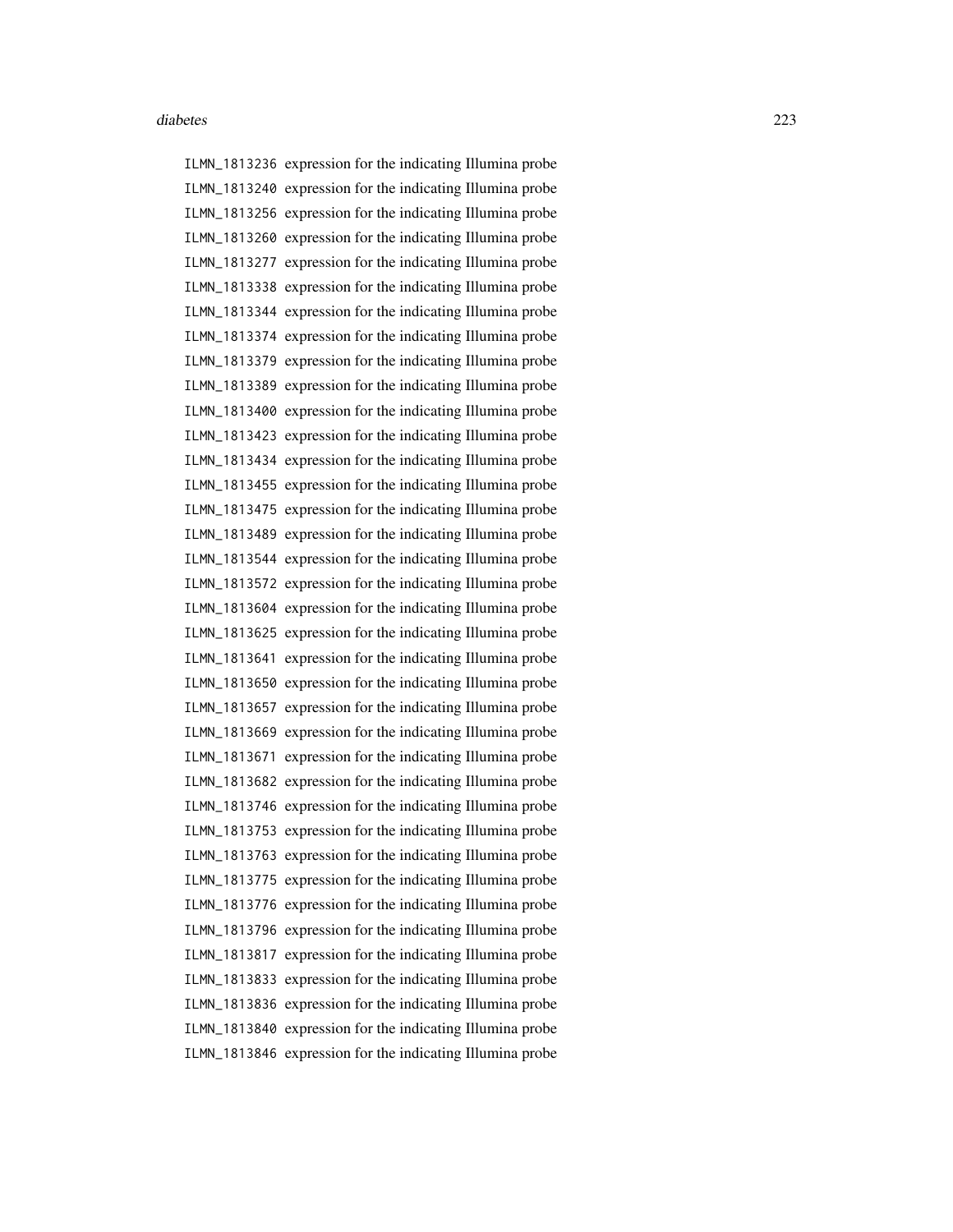ILMN\_1813938 expression for the indicating Illumina probe ILMN\_1814022 expression for the indicating Illumina probe ILMN\_1814044 expression for the indicating Illumina probe ILMN\_1814074 expression for the indicating Illumina probe ILMN\_1814113 expression for the indicating Illumina probe ILMN\_1814120 expression for the indicating Illumina probe ILMN\_1814122 expression for the indicating Illumina probe ILMN\_1814156 expression for the indicating Illumina probe ILMN\_1814165 expression for the indicating Illumina probe ILMN\_1814173 expression for the indicating Illumina probe ILMN\_1814194 expression for the indicating Illumina probe ILMN\_1814200 expression for the indicating Illumina probe ILMN\_1814213 expression for the indicating Illumina probe ILMN\_1814230 expression for the indicating Illumina probe ILMN\_1814247 expression for the indicating Illumina probe ILMN\_1814282 expression for the indicating Illumina probe ILMN\_1814296 expression for the indicating Illumina probe ILMN\_1814305 expression for the indicating Illumina probe ILMN\_1814313 expression for the indicating Illumina probe ILMN\_1814315 expression for the indicating Illumina probe ILMN\_1814397 expression for the indicating Illumina probe ILMN\_1814526 expression for the indicating Illumina probe ILMN\_1814557 expression for the indicating Illumina probe ILMN\_1814573 expression for the indicating Illumina probe ILMN\_1814606 expression for the indicating Illumina probe ILMN\_1814629 expression for the indicating Illumina probe ILMN\_1814650 expression for the indicating Illumina probe ILMN\_1814657 expression for the indicating Illumina probe ILMN\_1814726 expression for the indicating Illumina probe ILMN\_1814737 expression for the indicating Illumina probe ILMN\_1814787 expression for the indicating Illumina probe ILMN\_1814789 expression for the indicating Illumina probe ILMN\_1814808 expression for the indicating Illumina probe ILMN\_1814856 expression for the indicating Illumina probe ILMN\_1814859 expression for the indicating Illumina probe ILMN\_1814917 expression for the indicating Illumina probe ILMN\_1814971 expression for the indicating Illumina probe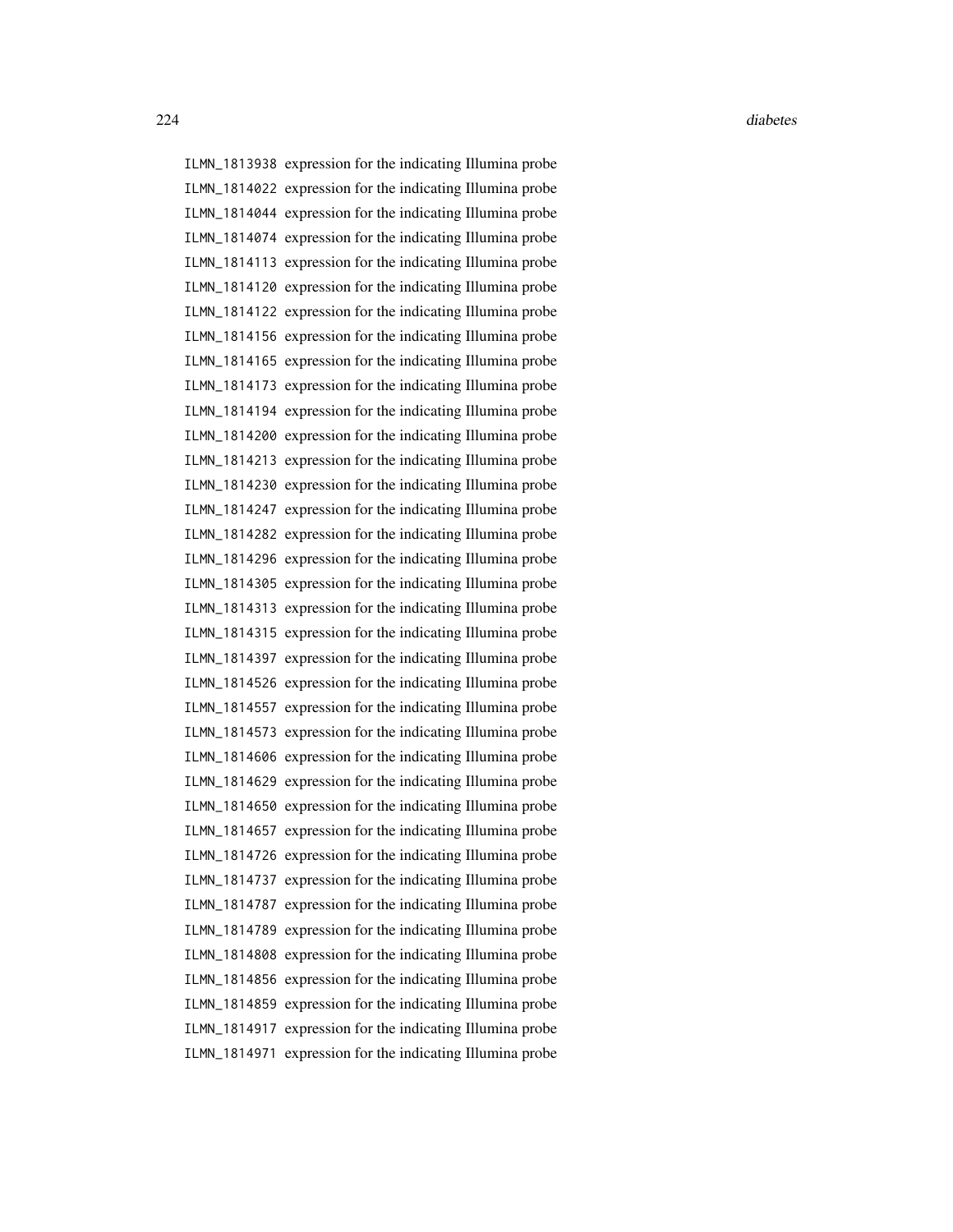ILMN\_1815010 expression for the indicating Illumina probe ILMN\_1815012 expression for the indicating Illumina probe ILMN\_1815023 expression for the indicating Illumina probe ILMN\_1815024 expression for the indicating Illumina probe ILMN\_1815039 expression for the indicating Illumina probe ILMN\_1815043 expression for the indicating Illumina probe ILMN\_1815051 expression for the indicating Illumina probe ILMN\_1815057 expression for the indicating Illumina probe ILMN\_1815063 expression for the indicating Illumina probe ILMN\_1815079 expression for the indicating Illumina probe ILMN\_1815083 expression for the indicating Illumina probe ILMN\_1815086 expression for the indicating Illumina probe ILMN\_1815102 expression for the indicating Illumina probe ILMN\_1815107 expression for the indicating Illumina probe ILMN\_1815115 expression for the indicating Illumina probe ILMN\_1815121 expression for the indicating Illumina probe ILMN\_1815130 expression for the indicating Illumina probe ILMN\_1815148 expression for the indicating Illumina probe ILMN\_1815158 expression for the indicating Illumina probe ILMN\_1815165 expression for the indicating Illumina probe ILMN\_1815168 expression for the indicating Illumina probe ILMN\_1815169 expression for the indicating Illumina probe ILMN\_1815184 expression for the indicating Illumina probe ILMN\_1815190 expression for the indicating Illumina probe ILMN\_1815238 expression for the indicating Illumina probe ILMN\_1815264 expression for the indicating Illumina probe ILMN\_1815292 expression for the indicating Illumina probe ILMN\_1815306 expression for the indicating Illumina probe ILMN\_1815308 expression for the indicating Illumina probe ILMN\_1815313 expression for the indicating Illumina probe ILMN\_1815319 expression for the indicating Illumina probe ILMN\_1815345 expression for the indicating Illumina probe ILMN\_1815361 expression for the indicating Illumina probe ILMN\_1815366 expression for the indicating Illumina probe ILMN\_1815392 expression for the indicating Illumina probe ILMN\_1815445 expression for the indicating Illumina probe ILMN\_1815479 expression for the indicating Illumina probe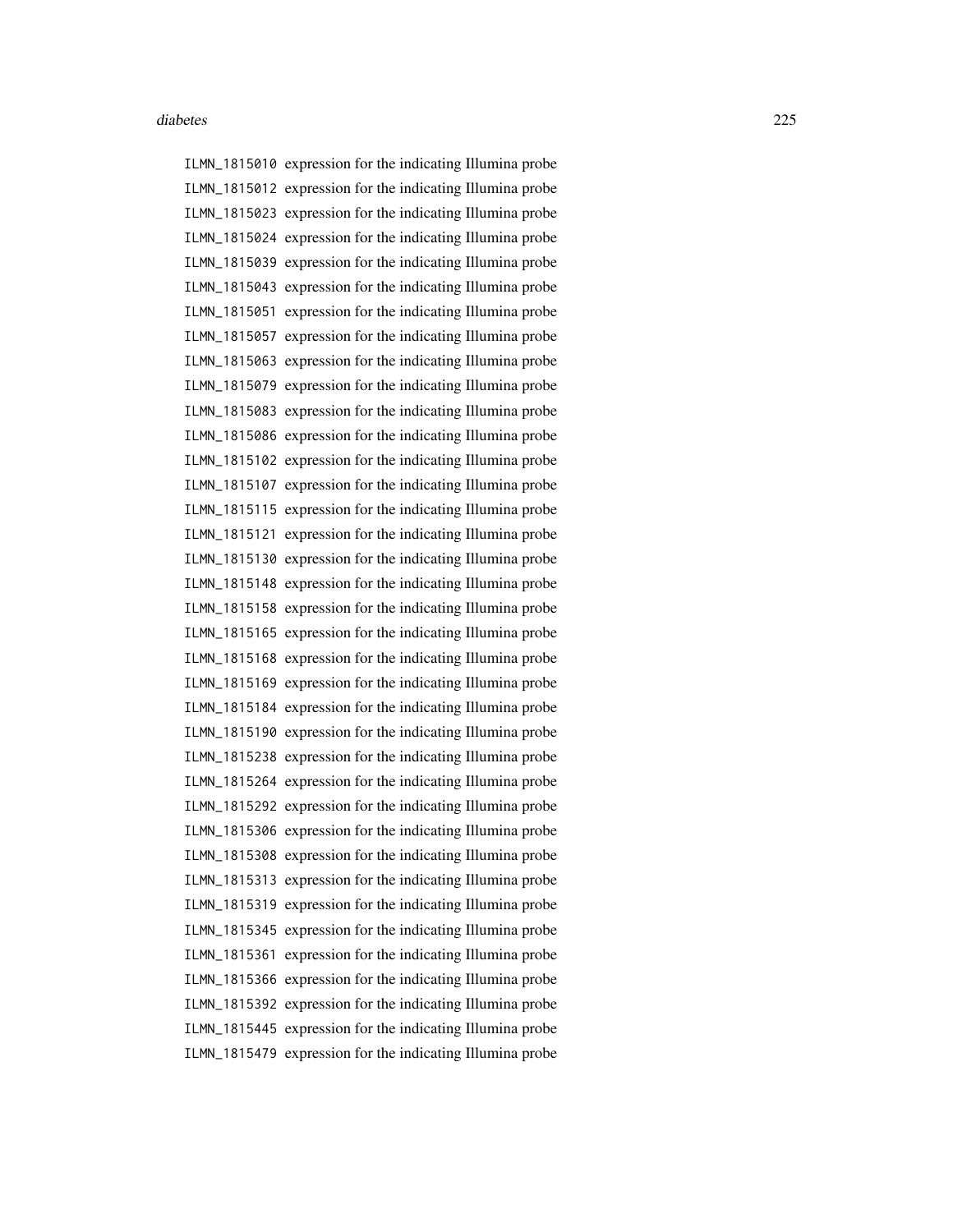ILMN\_1815500 expression for the indicating Illumina probe ILMN\_1815519 expression for the indicating Illumina probe ILMN\_1815527 expression for the indicating Illumina probe ILMN\_1815548 expression for the indicating Illumina probe ILMN\_1815552 expression for the indicating Illumina probe ILMN\_1815570 expression for the indicating Illumina probe ILMN\_1815578 expression for the indicating Illumina probe ILMN\_1815639 expression for the indicating Illumina probe ILMN\_1815644 expression for the indicating Illumina probe ILMN\_1815656 expression for the indicating Illumina probe ILMN\_1815666 expression for the indicating Illumina probe ILMN\_1815682 expression for the indicating Illumina probe ILMN\_1815690 expression for the indicating Illumina probe ILMN\_1815705 expression for the indicating Illumina probe ILMN\_1815707 expression for the indicating Illumina probe ILMN\_1815718 expression for the indicating Illumina probe ILMN\_1815719 expression for the indicating Illumina probe ILMN\_1815734 expression for the indicating Illumina probe ILMN\_1815745 expression for the indicating Illumina probe ILMN\_1815759 expression for the indicating Illumina probe ILMN\_1815812 expression for the indicating Illumina probe ILMN\_1815859 expression for the indicating Illumina probe ILMN\_1815878 expression for the indicating Illumina probe ILMN\_1815882 expression for the indicating Illumina probe ILMN\_1815890 expression for the indicating Illumina probe ILMN\_1815924 expression for the indicating Illumina probe ILMN\_1815933 expression for the indicating Illumina probe ILMN\_2038777 expression for the indicating Illumina probe ILMN\_2038778 expression for the indicating Illumina probe ILMN\_2041046 expression for the indicating Illumina probe ILMN\_2041101 expression for the indicating Illumina probe ILMN\_2041161 expression for the indicating Illumina probe ILMN\_2041190 expression for the indicating Illumina probe ILMN\_2041236 expression for the indicating Illumina probe ILMN\_2041293 expression for the indicating Illumina probe ILMN\_2041327 expression for the indicating Illumina probe ILMN\_2041368 expression for the indicating Illumina probe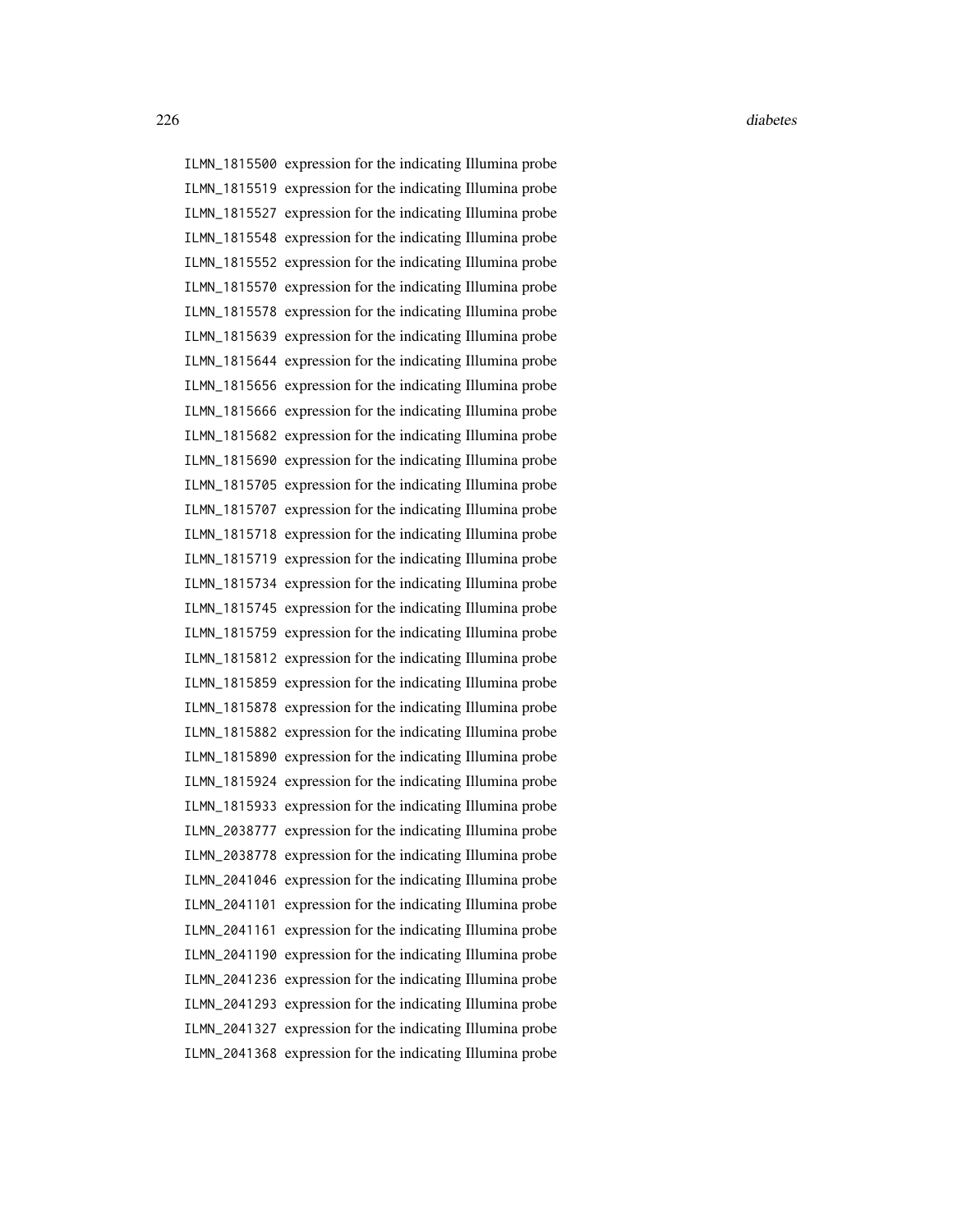ILMN\_2041577 expression for the indicating Illumina probe ILMN\_2042595 expression for the indicating Illumina probe ILMN\_2042651 expression for the indicating Illumina probe ILMN\_2042771 expression for the indicating Illumina probe ILMN\_2042941 expression for the indicating Illumina probe ILMN\_2043109 expression for the indicating Illumina probe ILMN\_2043265 expression for the indicating Illumina probe ILMN\_2043452 expression for the indicating Illumina probe ILMN\_2043569 expression for the indicating Illumina probe ILMN\_2043615 expression for the indicating Illumina probe ILMN\_2043809 expression for the indicating Illumina probe ILMN\_2043816 expression for the indicating Illumina probe ILMN\_2043918 expression for the indicating Illumina probe ILMN\_2044027 expression for the indicating Illumina probe ILMN\_2044085 expression for the indicating Illumina probe ILMN\_2044226 expression for the indicating Illumina probe ILMN\_2044293 expression for the indicating Illumina probe ILMN\_2044453 expression for the indicating Illumina probe ILMN\_2044471 expression for the indicating Illumina probe ILMN\_2044572 expression for the indicating Illumina probe ILMN\_2044617 expression for the indicating Illumina probe ILMN\_2044832 expression for the indicating Illumina probe ILMN\_2044927 expression for the indicating Illumina probe ILMN\_2045419 expression for the indicating Illumina probe ILMN\_2045453 expression for the indicating Illumina probe ILMN\_2045576 expression for the indicating Illumina probe ILMN\_2045729 expression for the indicating Illumina probe ILMN\_2045911 expression for the indicating Illumina probe ILMN\_2045994 expression for the indicating Illumina probe ILMN\_2046003 expression for the indicating Illumina probe ILMN\_2046315 expression for the indicating Illumina probe ILMN\_2046470 expression for the indicating Illumina probe ILMN\_2046730 expression for the indicating Illumina probe ILMN\_2046856 expression for the indicating Illumina probe ILMN\_2046896 expression for the indicating Illumina probe ILMN\_2047112 expression for the indicating Illumina probe ILMN\_2047206 expression for the indicating Illumina probe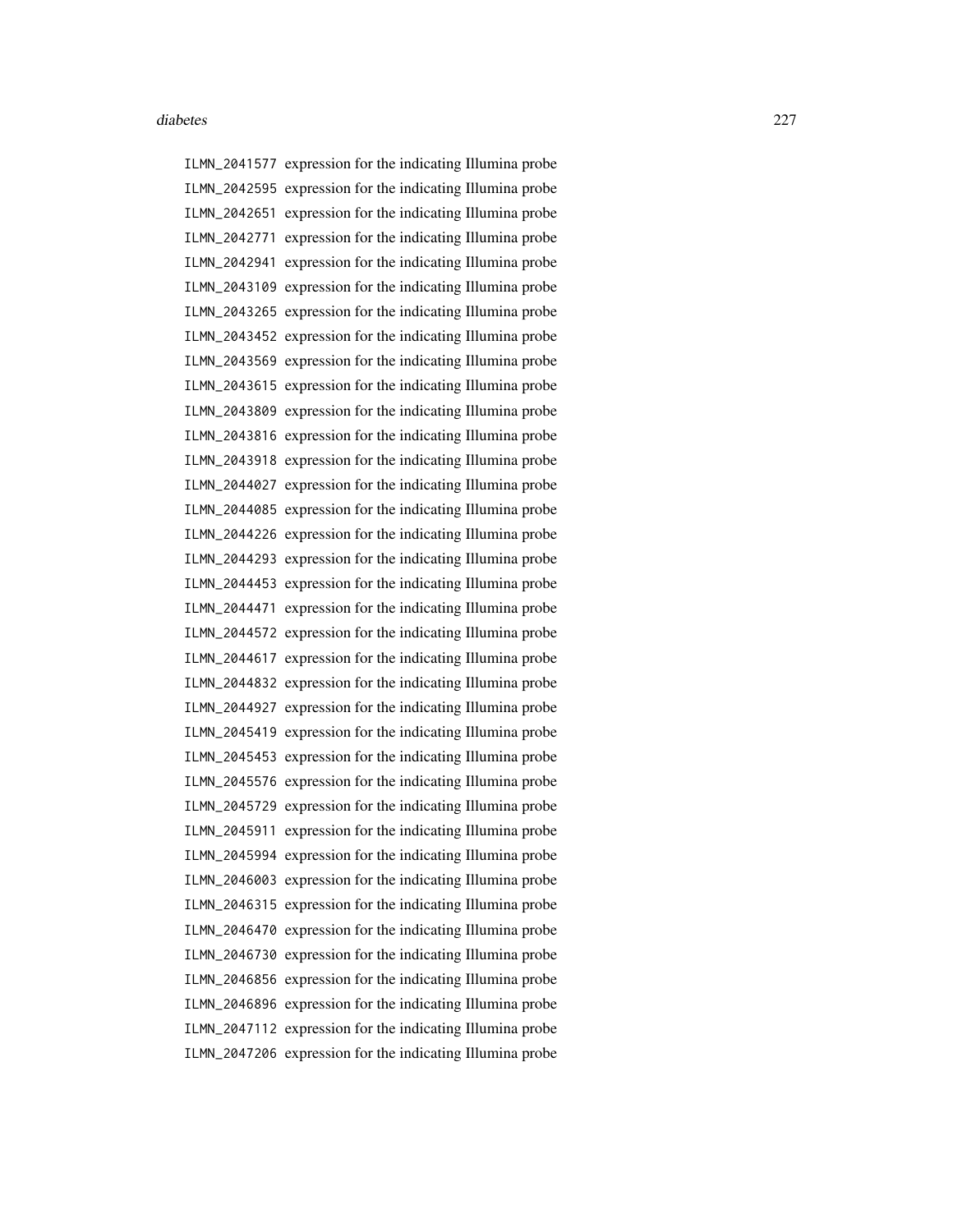ILMN\_2047240 expression for the indicating Illumina probe ILMN\_2047354 expression for the indicating Illumina probe ILMN\_2047430 expression for the indicating Illumina probe ILMN\_2047511 expression for the indicating Illumina probe ILMN\_2047599 expression for the indicating Illumina probe ILMN\_2047885 expression for the indicating Illumina probe ILMN\_2048119 expression for the indicating Illumina probe ILMN\_2048326 expression for the indicating Illumina probe ILMN\_2048591 expression for the indicating Illumina probe ILMN\_2048607 expression for the indicating Illumina probe ILMN\_2048636 expression for the indicating Illumina probe ILMN\_2048793 expression for the indicating Illumina probe ILMN\_2048811 expression for the indicating Illumina probe ILMN\_2048822 expression for the indicating Illumina probe ILMN\_2048982 expression for the indicating Illumina probe ILMN\_2049021 expression for the indicating Illumina probe ILMN\_2049293 expression for the indicating Illumina probe ILMN\_2049303 expression for the indicating Illumina probe ILMN\_2049343 expression for the indicating Illumina probe ILMN\_2049364 expression for the indicating Illumina probe ILMN\_2049417 expression for the indicating Illumina probe ILMN\_2049536 expression for the indicating Illumina probe ILMN\_2049642 expression for the indicating Illumina probe ILMN\_2049727 expression for the indicating Illumina probe ILMN\_2049766 expression for the indicating Illumina probe ILMN\_2050023 expression for the indicating Illumina probe ILMN\_2050109 expression for the indicating Illumina probe ILMN\_2050112 expression for the indicating Illumina probe ILMN\_2050255 expression for the indicating Illumina probe ILMN\_2050434 expression for the indicating Illumina probe ILMN\_2050617 expression for the indicating Illumina probe ILMN\_2050654 expression for the indicating Illumina probe ILMN\_2050911 expression for the indicating Illumina probe ILMN\_2051232 expression for the indicating Illumina probe ILMN\_2051381 expression for the indicating Illumina probe ILMN\_2051408 expression for the indicating Illumina probe ILMN\_2051519 expression for the indicating Illumina probe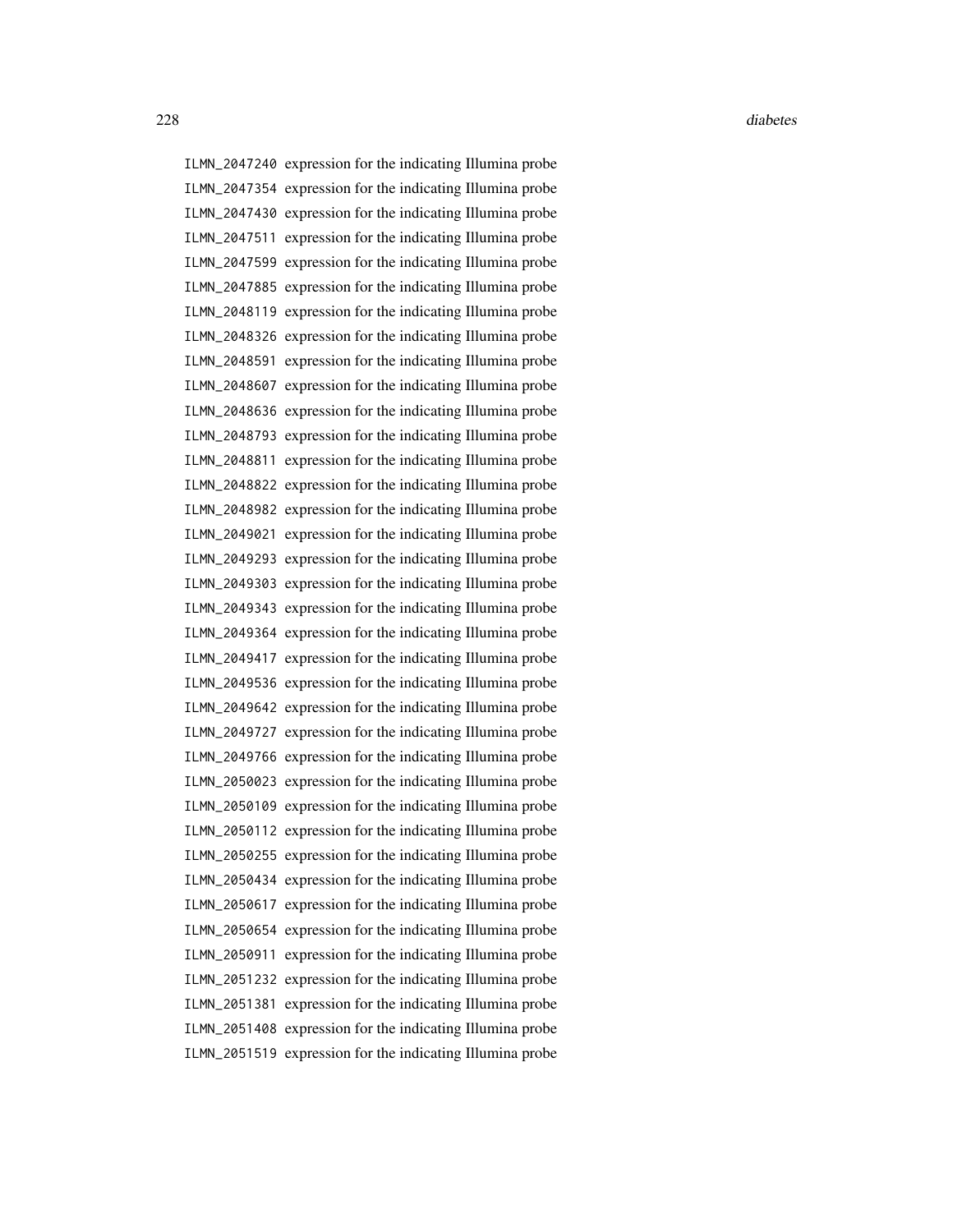ILMN\_2051684 expression for the indicating Illumina probe ILMN\_2051900 expression for the indicating Illumina probe ILMN\_2052163 expression for the indicating Illumina probe ILMN\_2052208 expression for the indicating Illumina probe ILMN\_2052433 expression for the indicating Illumina probe ILMN\_2052495 expression for the indicating Illumina probe ILMN\_2052598 expression for the indicating Illumina probe ILMN\_2052790 expression for the indicating Illumina probe ILMN\_2052863 expression for the indicating Illumina probe ILMN\_2052871 expression for the indicating Illumina probe ILMN\_2052891 expression for the indicating Illumina probe ILMN\_2053103 expression for the indicating Illumina probe ILMN\_2053178 expression for the indicating Illumina probe ILMN\_2053377 expression for the indicating Illumina probe ILMN\_2053415 expression for the indicating Illumina probe ILMN\_2053490 expression for the indicating Illumina probe ILMN\_2053527 expression for the indicating Illumina probe ILMN\_2053546 expression for the indicating Illumina probe ILMN\_2053679 expression for the indicating Illumina probe ILMN\_2053829 expression for the indicating Illumina probe ILMN\_2053921 expression for the indicating Illumina probe ILMN\_2054019 expression for the indicating Illumina probe ILMN\_2054213 expression for the indicating Illumina probe ILMN\_2054297 expression for the indicating Illumina probe ILMN\_2054362 expression for the indicating Illumina probe ILMN\_2054442 expression for the indicating Illumina probe ILMN\_2054554 expression for the indicating Illumina probe ILMN\_2054607 expression for the indicating Illumina probe ILMN\_2054725 expression for the indicating Illumina probe ILMN\_2054928 expression for the indicating Illumina probe ILMN\_2055156 expression for the indicating Illumina probe ILMN\_2055165 expression for the indicating Illumina probe ILMN\_2055271 expression for the indicating Illumina probe ILMN\_2055310 expression for the indicating Illumina probe ILMN\_2055477 expression for the indicating Illumina probe ILMN\_2055523 expression for the indicating Illumina probe ILMN\_2055634 expression for the indicating Illumina probe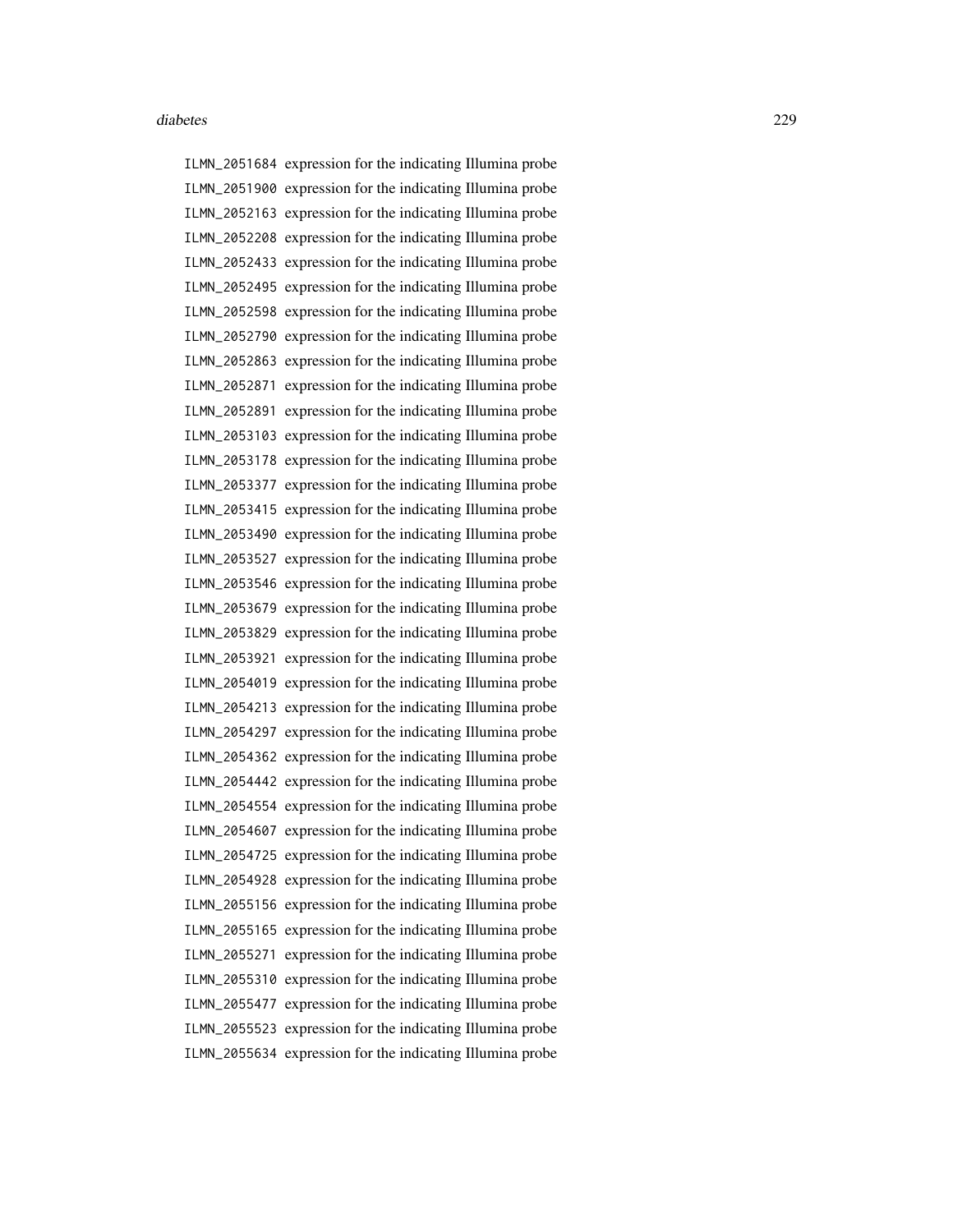ILMN\_2055700 expression for the indicating Illumina probe ILMN\_2055760 expression for the indicating Illumina probe ILMN\_2055781 expression for the indicating Illumina probe ILMN\_2056032 expression for the indicating Illumina probe ILMN\_2056167 expression for the indicating Illumina probe ILMN\_2056479 expression for the indicating Illumina probe ILMN\_2056551 expression for the indicating Illumina probe ILMN\_2056687 expression for the indicating Illumina probe ILMN\_2056760 expression for the indicating Illumina probe ILMN\_2056975 expression for the indicating Illumina probe ILMN\_2057399 expression for the indicating Illumina probe ILMN\_2057566 expression for the indicating Illumina probe ILMN\_2057573 expression for the indicating Illumina probe ILMN\_2057826 expression for the indicating Illumina probe ILMN\_2057981 expression for the indicating Illumina probe ILMN\_2058070 expression for the indicating Illumina probe ILMN\_2058141 expression for the indicating Illumina probe ILMN\_2058251 expression for the indicating Illumina probe ILMN\_2058337 expression for the indicating Illumina probe ILMN\_2058468 expression for the indicating Illumina probe ILMN\_2058512 expression for the indicating Illumina probe ILMN\_2058782 expression for the indicating Illumina probe ILMN\_2058795 expression for the indicating Illumina probe ILMN\_2059173 expression for the indicating Illumina probe ILMN\_2059211 expression for the indicating Illumina probe ILMN\_2059294 expression for the indicating Illumina probe ILMN\_2059357 expression for the indicating Illumina probe ILMN\_2059505 expression for the indicating Illumina probe ILMN\_2059535 expression for the indicating Illumina probe ILMN\_2059549 expression for the indicating Illumina probe ILMN\_2059797 expression for the indicating Illumina probe ILMN\_2059844 expression for the indicating Illumina probe ILMN\_2059886 expression for the indicating Illumina probe ILMN\_2060115 expression for the indicating Illumina probe ILMN\_2060413 expression for the indicating Illumina probe ILMN\_2060652 expression for the indicating Illumina probe ILMN\_2060770 expression for the indicating Illumina probe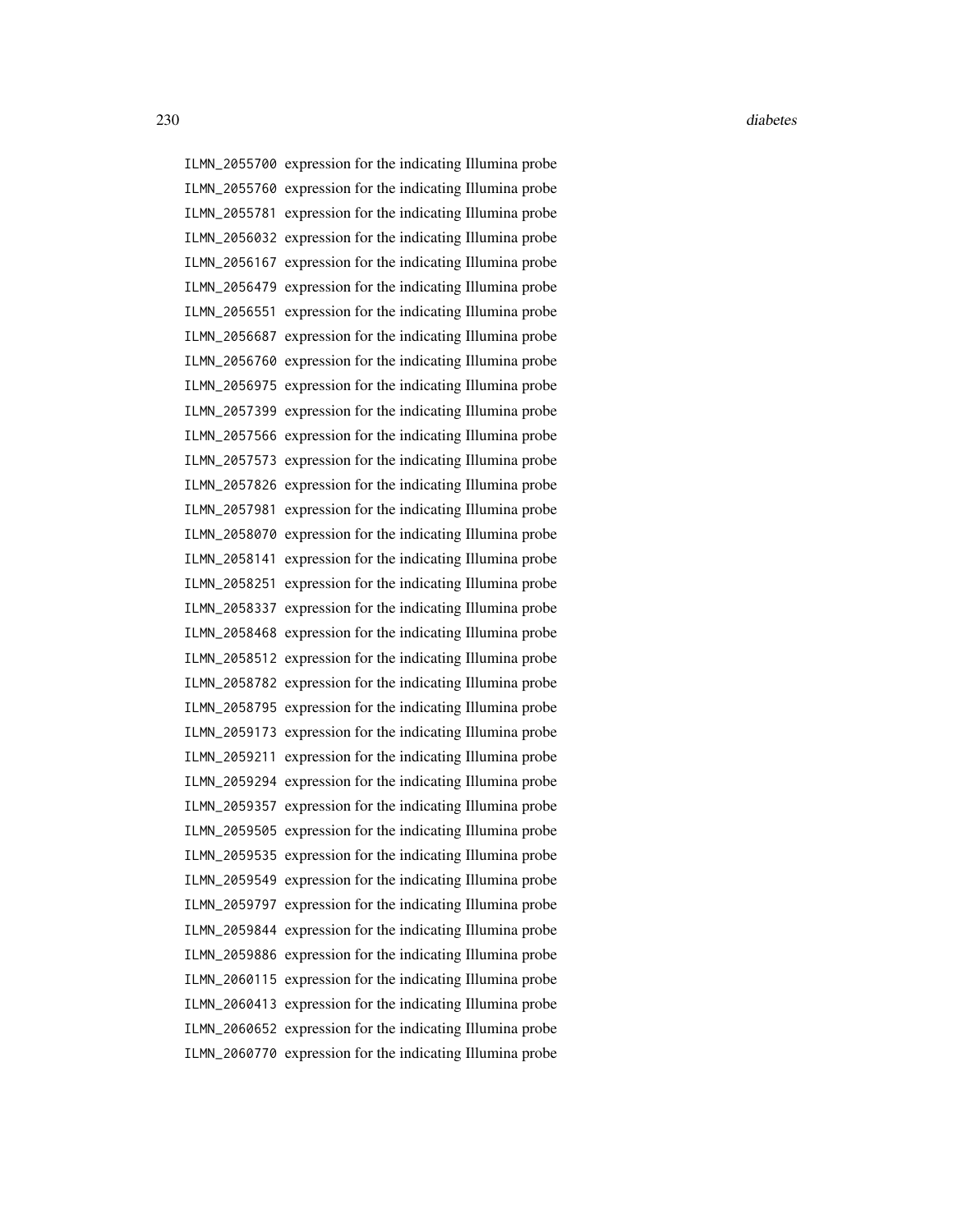ILMN\_2061043 expression for the indicating Illumina probe ILMN\_2061310 expression for the indicating Illumina probe ILMN\_2061405 expression for the indicating Illumina probe ILMN\_2061419 expression for the indicating Illumina probe ILMN\_2061435 expression for the indicating Illumina probe ILMN\_2061446 expression for the indicating Illumina probe ILMN\_2061452 expression for the indicating Illumina probe ILMN\_2061565 expression for the indicating Illumina probe ILMN\_2061732 expression for the indicating Illumina probe ILMN\_2061950 expression for the indicating Illumina probe ILMN\_2062112 expression for the indicating Illumina probe ILMN\_2062370 expression for the indicating Illumina probe ILMN\_2062381 expression for the indicating Illumina probe ILMN\_2062468 expression for the indicating Illumina probe ILMN\_2062687 expression for the indicating Illumina probe ILMN\_2062714 expression for the indicating Illumina probe ILMN\_2062754 expression for the indicating Illumina probe ILMN\_2063051 expression for the indicating Illumina probe ILMN\_2063500 expression for the indicating Illumina probe ILMN\_2063586 expression for the indicating Illumina probe ILMN\_2063925 expression for the indicating Illumina probe ILMN\_2064237 expression for the indicating Illumina probe ILMN\_2064606 expression for the indicating Illumina probe ILMN\_2064898 expression for the indicating Illumina probe ILMN\_2064917 expression for the indicating Illumina probe ILMN\_2065299 expression for the indicating Illumina probe ILMN\_2065606 expression for the indicating Illumina probe ILMN\_2065783 expression for the indicating Illumina probe ILMN\_2066020 expression for the indicating Illumina probe ILMN\_2066066 expression for the indicating Illumina probe ILMN\_2066124 expression for the indicating Illumina probe ILMN\_2066348 expression for the indicating Illumina probe ILMN\_2066667 expression for the indicating Illumina probe ILMN\_2066849 expression for the indicating Illumina probe ILMN\_2066858 expression for the indicating Illumina probe ILMN\_2067032 expression for the indicating Illumina probe ILMN\_2067269 expression for the indicating Illumina probe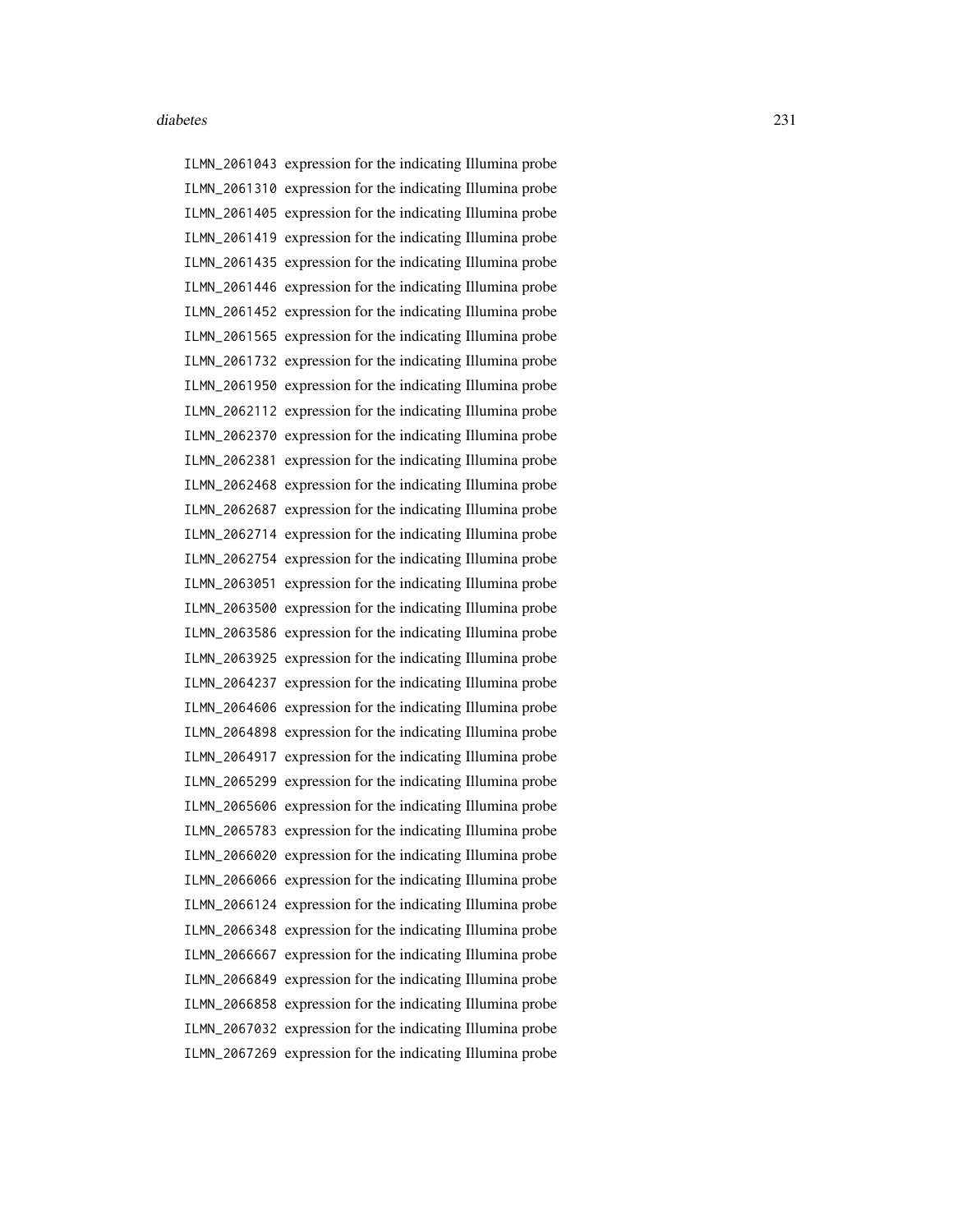ILMN\_2067370 expression for the indicating Illumina probe ILMN\_2067656 expression for the indicating Illumina probe ILMN\_2067709 expression for the indicating Illumina probe ILMN\_2067852 expression for the indicating Illumina probe ILMN\_2068435 expression for the indicating Illumina probe ILMN\_2068747 expression for the indicating Illumina probe ILMN\_2068991 expression for the indicating Illumina probe ILMN\_2069224 expression for the indicating Illumina probe ILMN\_2069446 expression for the indicating Illumina probe ILMN\_2069593 expression for the indicating Illumina probe ILMN\_2069632 expression for the indicating Illumina probe ILMN\_2069945 expression for the indicating Illumina probe ILMN\_2070043 expression for the indicating Illumina probe ILMN\_2070052 expression for the indicating Illumina probe ILMN\_2070210 expression for the indicating Illumina probe ILMN\_2070300 expression for the indicating Illumina probe ILMN\_2070355 expression for the indicating Illumina probe ILMN\_2070477 expression for the indicating Illumina probe ILMN\_2070792 expression for the indicating Illumina probe ILMN\_2070815 expression for the indicating Illumina probe ILMN\_2070896 expression for the indicating Illumina probe ILMN\_2071446 expression for the indicating Illumina probe ILMN\_2071682 expression for the indicating Illumina probe ILMN\_2071937 expression for the indicating Illumina probe ILMN\_2072091 expression for the indicating Illumina probe ILMN\_2072140 expression for the indicating Illumina probe ILMN\_2072178 expression for the indicating Illumina probe ILMN\_2072296 expression for the indicating Illumina probe ILMN\_2072541 expression for the indicating Illumina probe ILMN\_2072598 expression for the indicating Illumina probe ILMN\_2072603 expression for the indicating Illumina probe ILMN\_2072973 expression for the indicating Illumina probe ILMN\_2073012 expression for the indicating Illumina probe ILMN\_2073157 expression for the indicating Illumina probe ILMN\_2073184 expression for the indicating Illumina probe ILMN\_2073202 expression for the indicating Illumina probe ILMN\_2073235 expression for the indicating Illumina probe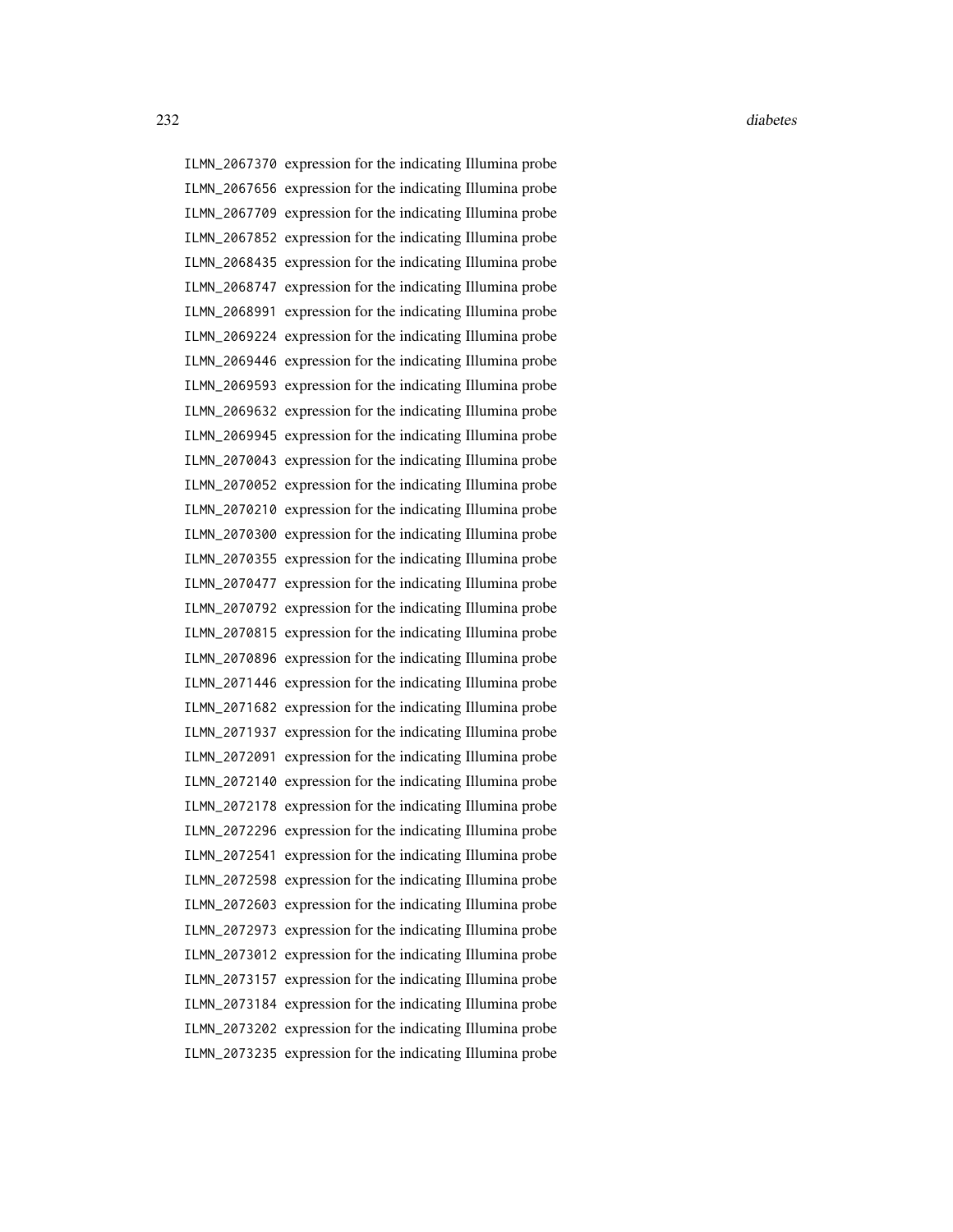ILMN\_2073263 expression for the indicating Illumina probe ILMN\_2073289 expression for the indicating Illumina probe ILMN\_2073307 expression for the indicating Illumina probe ILMN\_2073446 expression for the indicating Illumina probe ILMN\_2073520 expression for the indicating Illumina probe ILMN\_2073543 expression for the indicating Illumina probe ILMN\_2073592 expression for the indicating Illumina probe ILMN\_2073732 expression for the indicating Illumina probe ILMN\_2074044 expression for the indicating Illumina probe ILMN\_2074258 expression for the indicating Illumina probe ILMN\_2074748 expression for the indicating Illumina probe ILMN\_2074773 expression for the indicating Illumina probe ILMN\_2074860 expression for the indicating Illumina probe ILMN\_2075051 expression for the indicating Illumina probe ILMN\_2075221 expression for the indicating Illumina probe ILMN\_2075334 expression for the indicating Illumina probe ILMN\_2075794 expression for the indicating Illumina probe ILMN\_2075800 expression for the indicating Illumina probe ILMN\_2075818 expression for the indicating Illumina probe ILMN\_2075847 expression for the indicating Illumina probe ILMN\_2075927 expression for the indicating Illumina probe ILMN\_2076250 expression for the indicating Illumina probe ILMN\_2076463 expression for the indicating Illumina probe ILMN\_2076602 expression for the indicating Illumina probe ILMN\_2076640 expression for the indicating Illumina probe ILMN\_2076658 expression for the indicating Illumina probe ILMN\_2076940 expression for the indicating Illumina probe ILMN\_2077008 expression for the indicating Illumina probe ILMN\_2077094 expression for the indicating Illumina probe ILMN\_2077130 expression for the indicating Illumina probe ILMN\_2077160 expression for the indicating Illumina probe ILMN\_2077550 expression for the indicating Illumina probe ILMN\_2077623 expression for the indicating Illumina probe ILMN\_2077680 expression for the indicating Illumina probe ILMN\_2077758 expression for the indicating Illumina probe ILMN\_2078226 expression for the indicating Illumina probe ILMN\_2078264 expression for the indicating Illumina probe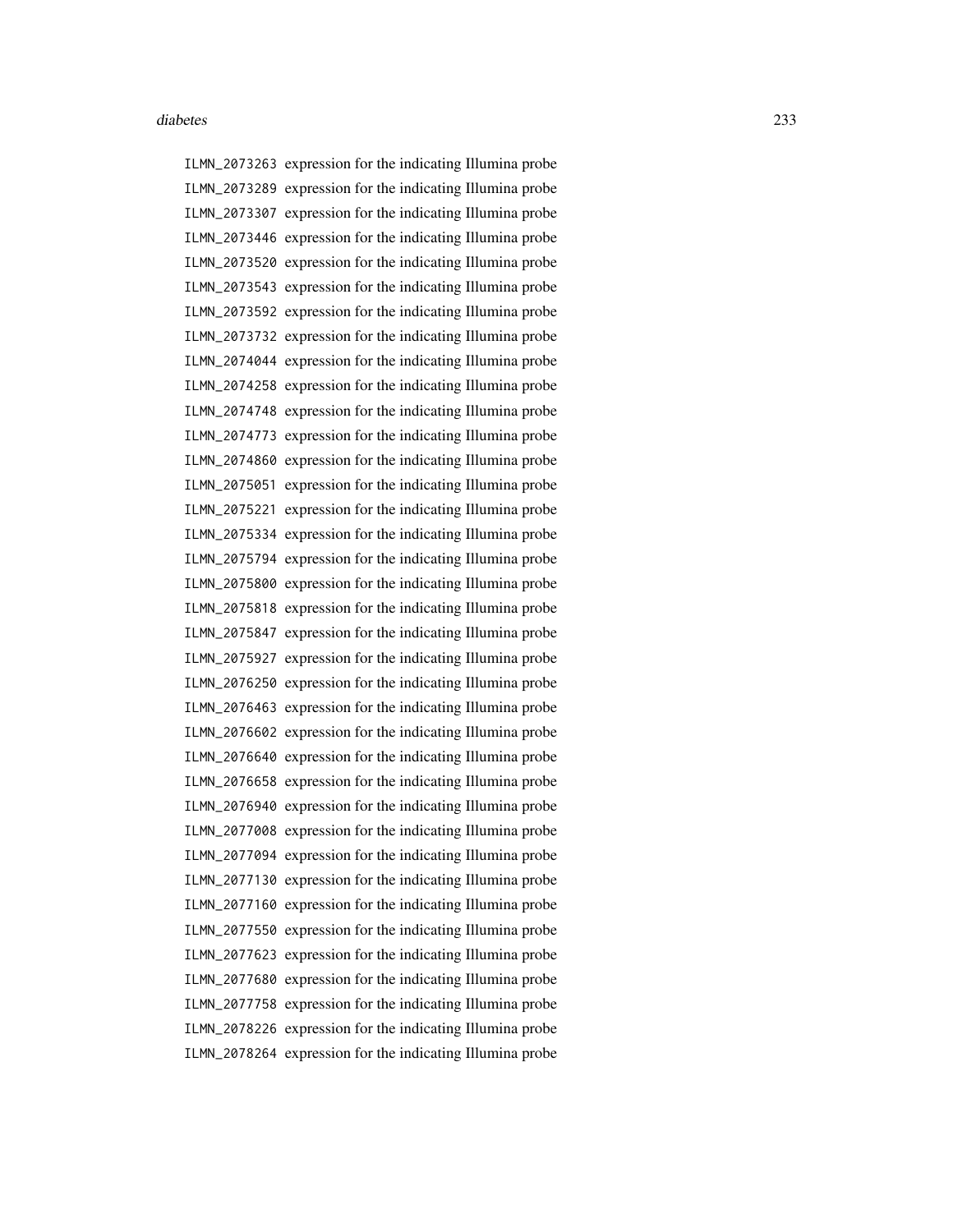ILMN\_2078334 expression for the indicating Illumina probe ILMN\_2078466 expression for the indicating Illumina probe ILMN\_2078547 expression for the indicating Illumina probe ILMN\_2078599 expression for the indicating Illumina probe ILMN\_2078697 expression for the indicating Illumina probe ILMN\_2078724 expression for the indicating Illumina probe ILMN\_2079004 expression for the indicating Illumina probe ILMN\_2079098 expression for the indicating Illumina probe ILMN\_2079285 expression for the indicating Illumina probe ILMN\_2079386 expression for the indicating Illumina probe ILMN\_2079655 expression for the indicating Illumina probe ILMN\_2079803 expression for the indicating Illumina probe ILMN\_2079890 expression for the indicating Illumina probe ILMN\_2080158 expression for the indicating Illumina probe ILMN\_2080611 expression for the indicating Illumina probe ILMN\_2080637 expression for the indicating Illumina probe ILMN\_2080751 expression for the indicating Illumina probe ILMN\_2081335 expression for the indicating Illumina probe ILMN\_2081398 expression for the indicating Illumina probe ILMN\_2081645 expression for the indicating Illumina probe ILMN\_2081682 expression for the indicating Illumina probe ILMN\_2081988 expression for the indicating Illumina probe ILMN\_2082130 expression for the indicating Illumina probe ILMN\_2082209 expression for the indicating Illumina probe ILMN\_2082244 expression for the indicating Illumina probe ILMN\_2082314 expression for the indicating Illumina probe ILMN\_2082324 expression for the indicating Illumina probe ILMN\_2082489 expression for the indicating Illumina probe ILMN\_2082593 expression for the indicating Illumina probe ILMN\_2082810 expression for the indicating Illumina probe ILMN\_2082893 expression for the indicating Illumina probe ILMN\_2083066 expression for the indicating Illumina probe ILMN\_2083334 expression for the indicating Illumina probe ILMN\_2083469 expression for the indicating Illumina probe ILMN\_2083588 expression for the indicating Illumina probe ILMN\_2083833 expression for the indicating Illumina probe ILMN\_2083946 expression for the indicating Illumina probe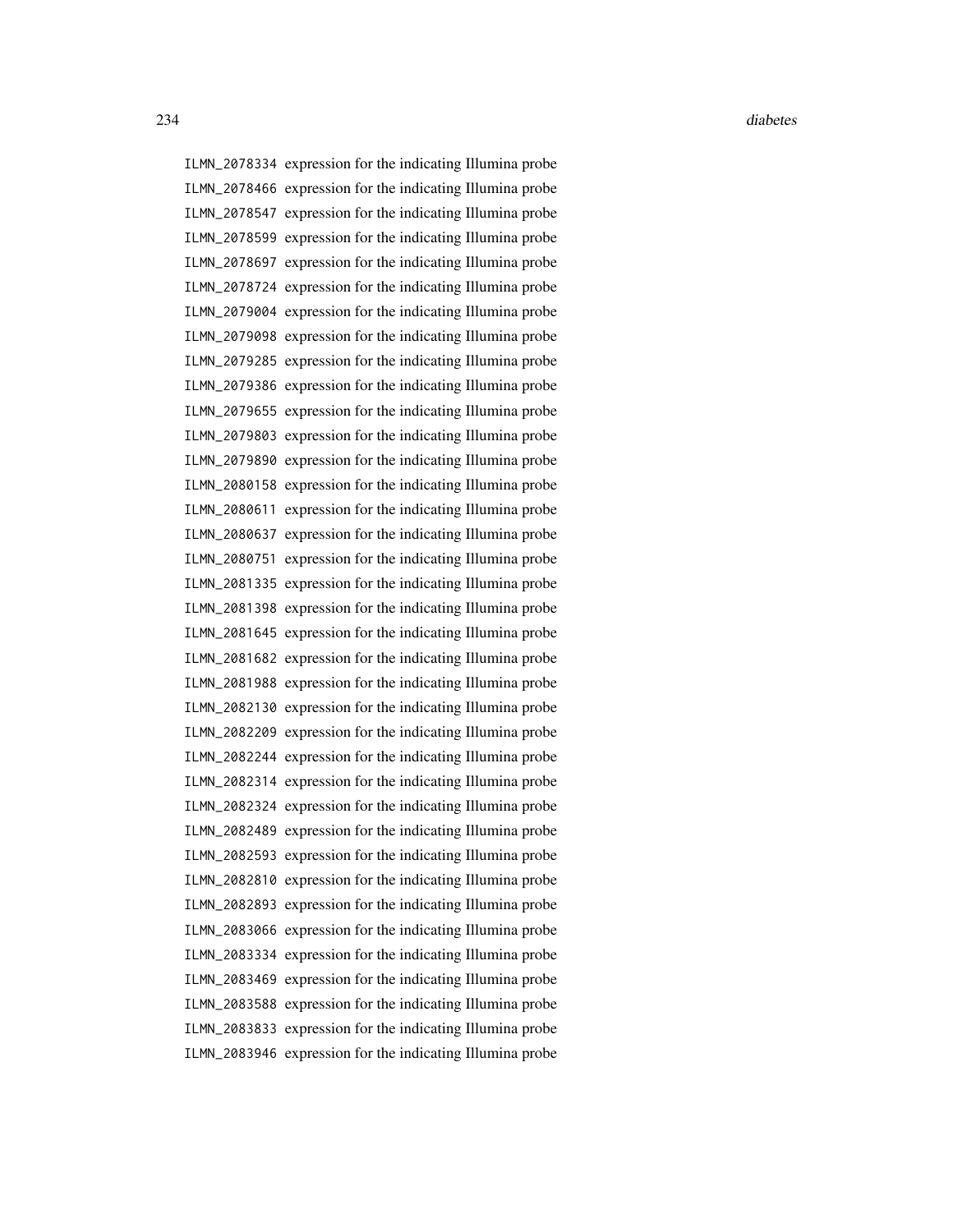ILMN\_2084059 expression for the indicating Illumina probe ILMN\_2084073 expression for the indicating Illumina probe ILMN\_2084353 expression for the indicating Illumina probe ILMN\_2084825 expression for the indicating Illumina probe ILMN\_2085012 expression for the indicating Illumina probe ILMN\_2085722 expression for the indicating Illumina probe ILMN\_2085862 expression for the indicating Illumina probe ILMN\_2085922 expression for the indicating Illumina probe ILMN\_2086064 expression for the indicating Illumina probe ILMN\_2086077 expression for the indicating Illumina probe ILMN\_2086095 expression for the indicating Illumina probe ILMN\_2086222 expression for the indicating Illumina probe ILMN\_2086238 expression for the indicating Illumina probe ILMN\_2086417 expression for the indicating Illumina probe ILMN\_2086470 expression for the indicating Illumina probe ILMN\_2086612 expression for the indicating Illumina probe ILMN\_2086890 expression for the indicating Illumina probe ILMN\_2087060 expression for the indicating Illumina probe ILMN\_2087080 expression for the indicating Illumina probe ILMN\_2087303 expression for the indicating Illumina probe ILMN\_2087528 expression for the indicating Illumina probe ILMN\_2087575 expression for the indicating Illumina probe ILMN\_2087646 expression for the indicating Illumina probe ILMN\_2087692 expression for the indicating Illumina probe ILMN\_2087702 expression for the indicating Illumina probe ILMN\_2087989 expression for the indicating Illumina probe ILMN\_2088124 expression for the indicating Illumina probe ILMN\_2088410 expression for the indicating Illumina probe ILMN\_2088437 expression for the indicating Illumina probe ILMN\_2088612 expression for the indicating Illumina probe ILMN\_2088825 expression for the indicating Illumina probe ILMN\_2088847 expression for the indicating Illumina probe ILMN\_2089073 expression for the indicating Illumina probe ILMN\_2089175 expression for the indicating Illumina probe ILMN\_2089329 expression for the indicating Illumina probe ILMN\_2089656 expression for the indicating Illumina probe ILMN\_2089875 expression for the indicating Illumina probe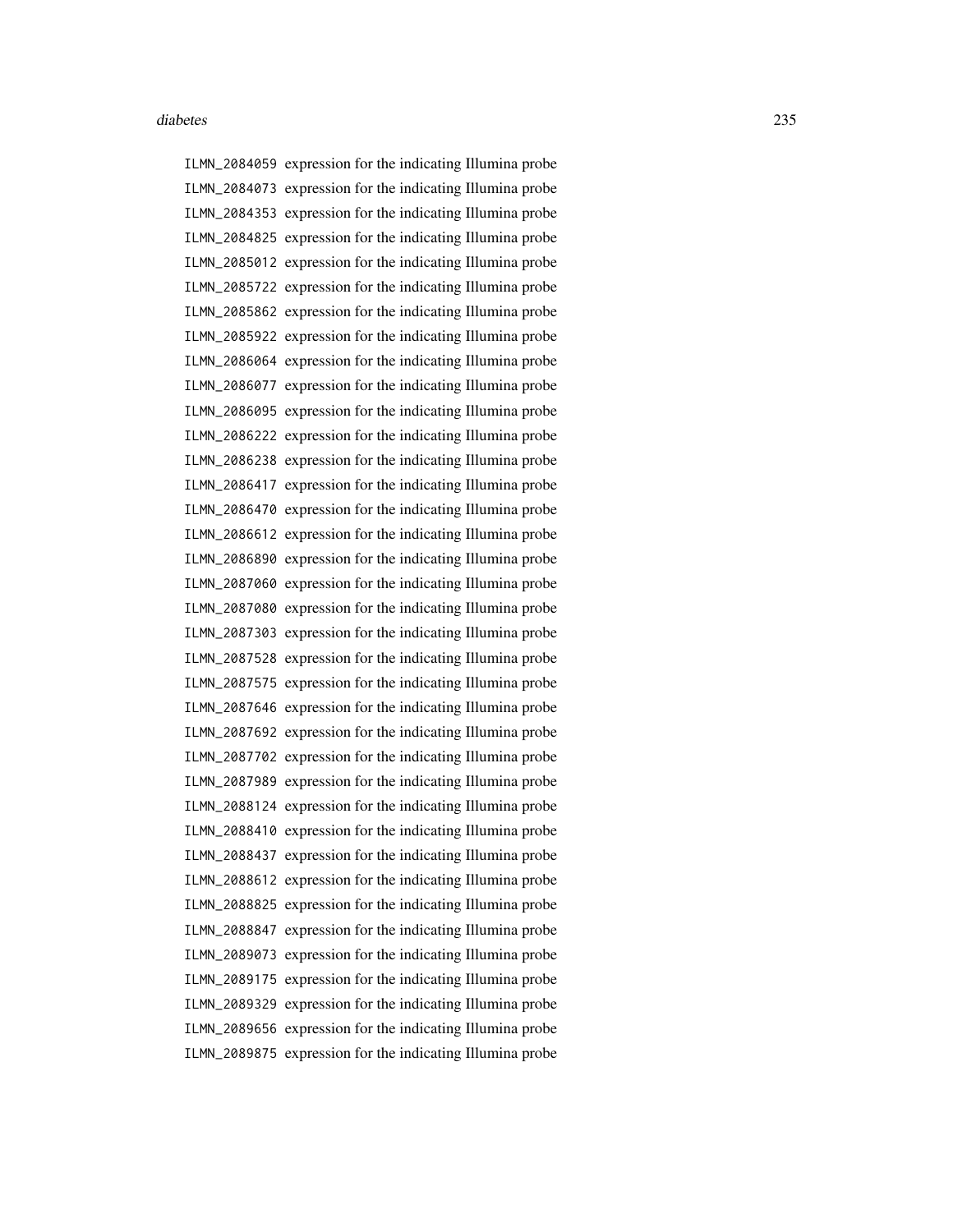ILMN\_2089977 expression for the indicating Illumina probe ILMN\_2090004 expression for the indicating Illumina probe ILMN\_2090040 expression for the indicating Illumina probe ILMN\_2090105 expression for the indicating Illumina probe ILMN\_2090123 expression for the indicating Illumina probe ILMN\_2090351 expression for the indicating Illumina probe ILMN\_2090397 expression for the indicating Illumina probe ILMN\_2090558 expression for the indicating Illumina probe ILMN\_2090782 expression for the indicating Illumina probe ILMN\_2090802 expression for the indicating Illumina probe ILMN\_2090949 expression for the indicating Illumina probe ILMN\_2091084 expression for the indicating Illumina probe ILMN\_2091123 expression for the indicating Illumina probe ILMN\_2091347 expression for the indicating Illumina probe ILMN\_2091375 expression for the indicating Illumina probe ILMN\_2091412 expression for the indicating Illumina probe ILMN\_2091454 expression for the indicating Illumina probe ILMN\_2091590 expression for the indicating Illumina probe ILMN\_2091707 expression for the indicating Illumina probe ILMN\_2091792 expression for the indicating Illumina probe ILMN\_2091846 expression for the indicating Illumina probe ILMN\_2091920 expression for the indicating Illumina probe ILMN\_2092118 expression for the indicating Illumina probe ILMN\_2092333 expression for the indicating Illumina probe ILMN\_2092390 expression for the indicating Illumina probe ILMN\_2092536 expression for the indicating Illumina probe ILMN\_2092664 expression for the indicating Illumina probe ILMN\_2092693 expression for the indicating Illumina probe ILMN\_2092756 expression for the indicating Illumina probe ILMN\_2092850 expression for the indicating Illumina probe ILMN\_2093231 expression for the indicating Illumina probe ILMN\_2093343 expression for the indicating Illumina probe ILMN\_2093389 expression for the indicating Illumina probe ILMN\_2093500 expression for the indicating Illumina probe ILMN\_2093674 expression for the indicating Illumina probe ILMN\_2093720 expression for the indicating Illumina probe ILMN\_2093748 expression for the indicating Illumina probe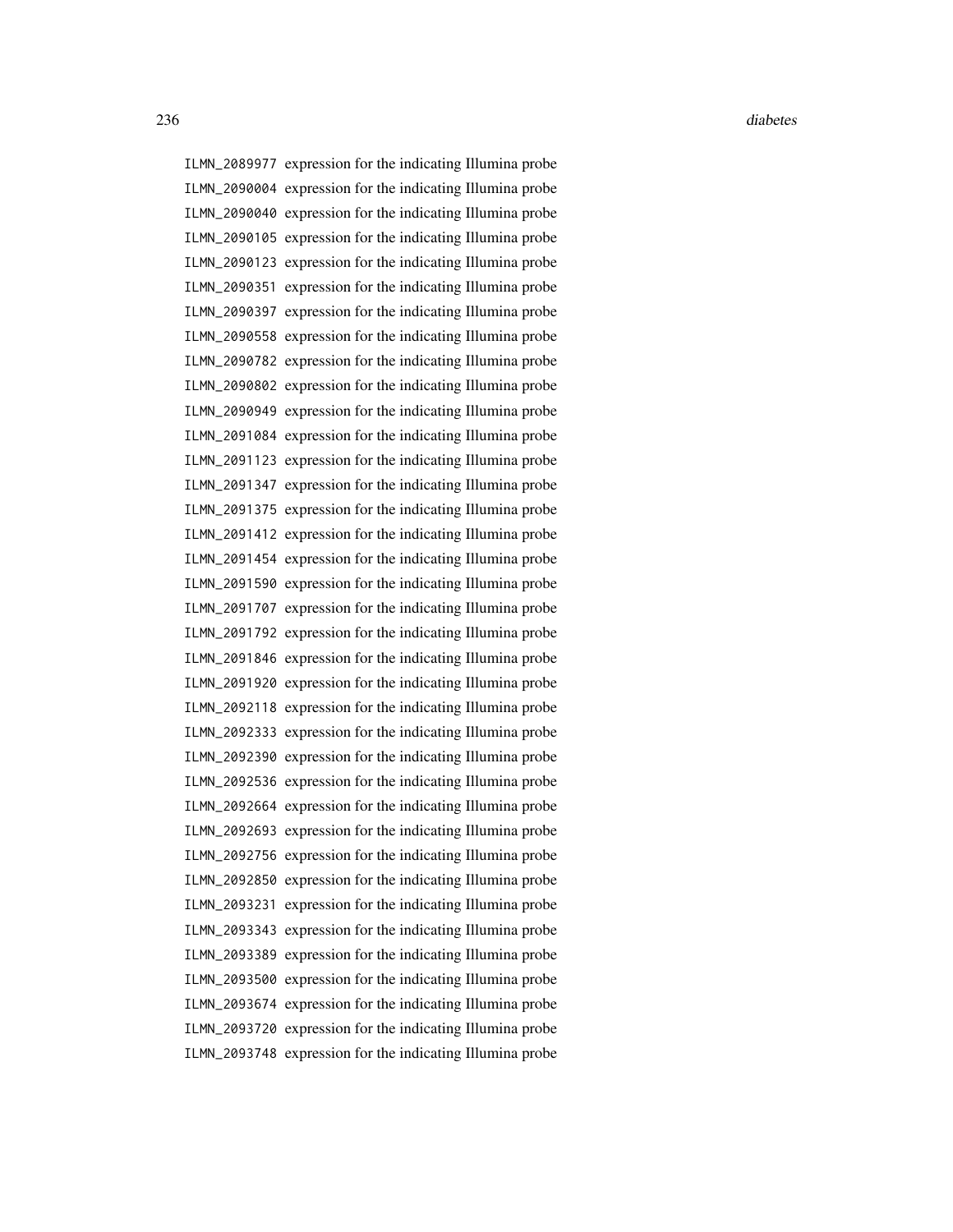ILMN\_2093775 expression for the indicating Illumina probe ILMN\_2094061 expression for the indicating Illumina probe ILMN\_2094106 expression for the indicating Illumina probe ILMN\_2094313 expression for the indicating Illumina probe ILMN\_2094332 expression for the indicating Illumina probe ILMN\_2094416 expression for the indicating Illumina probe ILMN\_2094587 expression for the indicating Illumina probe ILMN\_2094648 expression for the indicating Illumina probe ILMN\_2094718 expression for the indicating Illumina probe ILMN\_2094776 expression for the indicating Illumina probe ILMN\_2094786 expression for the indicating Illumina probe ILMN\_2094875 expression for the indicating Illumina probe ILMN\_2094905 expression for the indicating Illumina probe ILMN\_2094938 expression for the indicating Illumina probe ILMN\_2094942 expression for the indicating Illumina probe ILMN\_2094952 expression for the indicating Illumina probe ILMN\_2095133 expression for the indicating Illumina probe ILMN\_2095273 expression for the indicating Illumina probe ILMN\_2095506 expression for the indicating Illumina probe ILMN\_2095653 expression for the indicating Illumina probe ILMN\_2095660 expression for the indicating Illumina probe ILMN\_2095820 expression for the indicating Illumina probe ILMN\_2095840 expression for the indicating Illumina probe ILMN\_2095908 expression for the indicating Illumina probe ILMN\_2096012 expression for the indicating Illumina probe ILMN\_2096116 expression for the indicating Illumina probe ILMN\_2096191 expression for the indicating Illumina probe ILMN\_2096322 expression for the indicating Illumina probe ILMN\_2096372 expression for the indicating Illumina probe ILMN\_2096405 expression for the indicating Illumina probe ILMN\_2096604 expression for the indicating Illumina probe ILMN\_2096654 expression for the indicating Illumina probe ILMN\_2096719 expression for the indicating Illumina probe ILMN\_2096970 expression for the indicating Illumina probe ILMN\_2097185 expression for the indicating Illumina probe ILMN\_2097410 expression for the indicating Illumina probe ILMN\_2097421 expression for the indicating Illumina probe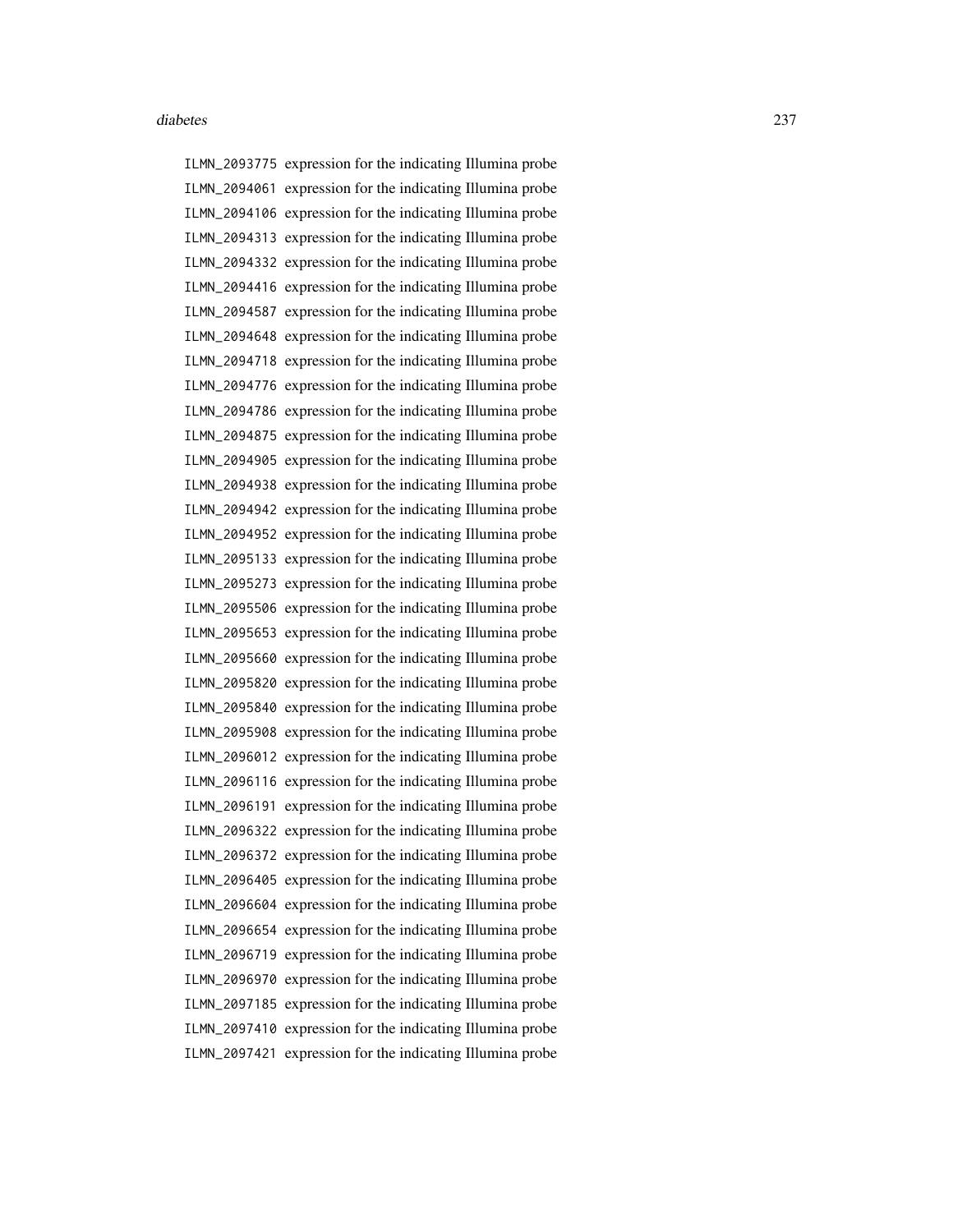ILMN\_2097546 expression for the indicating Illumina probe ILMN\_2097790 expression for the indicating Illumina probe ILMN\_2097793 expression for the indicating Illumina probe ILMN\_2097858 expression for the indicating Illumina probe ILMN\_2097954 expression for the indicating Illumina probe ILMN\_2098013 expression for the indicating Illumina probe ILMN\_2098126 expression for the indicating Illumina probe ILMN\_2098325 expression for the indicating Illumina probe ILMN\_2098418 expression for the indicating Illumina probe ILMN\_2098446 expression for the indicating Illumina probe ILMN\_2098616 expression for the indicating Illumina probe ILMN\_2098743 expression for the indicating Illumina probe ILMN\_2099259 expression for the indicating Illumina probe ILMN\_2099277 expression for the indicating Illumina probe ILMN\_2099301 expression for the indicating Illumina probe ILMN\_2099528 expression for the indicating Illumina probe ILMN\_2099586 expression for the indicating Illumina probe ILMN\_2099594 expression for the indicating Illumina probe ILMN\_2099783 expression for the indicating Illumina probe ILMN\_2099858 expression for the indicating Illumina probe ILMN\_2100000 expression for the indicating Illumina probe ILMN\_2100209 expression for the indicating Illumina probe ILMN\_2100437 expression for the indicating Illumina probe ILMN\_2100458 expression for the indicating Illumina probe ILMN\_2100689 expression for the indicating Illumina probe ILMN\_2100815 expression for the indicating Illumina probe ILMN\_2101025 expression for the indicating Illumina probe ILMN\_2101034 expression for the indicating Illumina probe ILMN\_2101278 expression for the indicating Illumina probe ILMN\_2101375 expression for the indicating Illumina probe ILMN\_2101526 expression for the indicating Illumina probe ILMN\_2101650 expression for the indicating Illumina probe ILMN\_2101719 expression for the indicating Illumina probe ILMN\_2101832 expression for the indicating Illumina probe ILMN\_2101885 expression for the indicating Illumina probe ILMN\_2102330 expression for the indicating Illumina probe ILMN\_2102670 expression for the indicating Illumina probe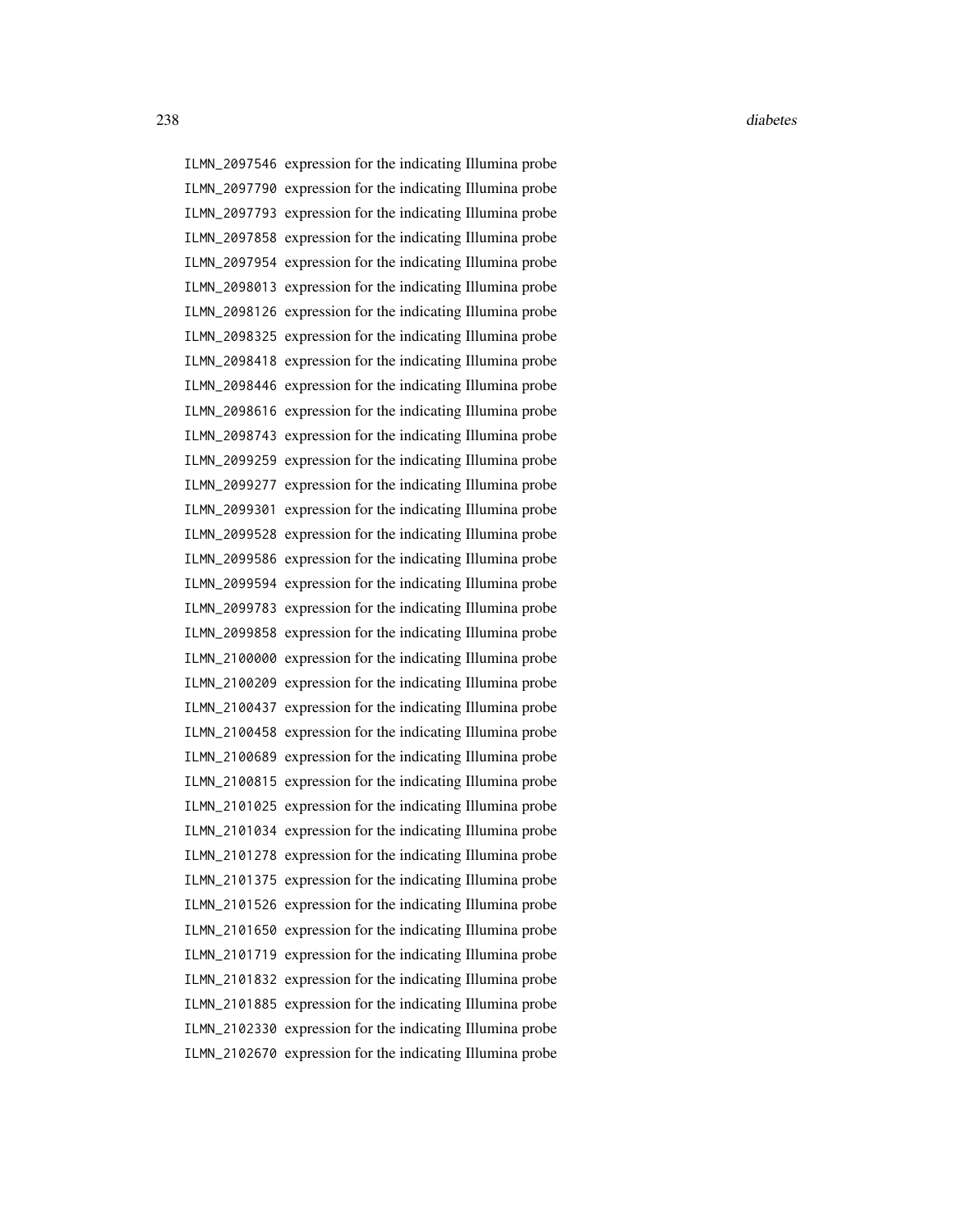ILMN\_2102693 expression for the indicating Illumina probe ILMN\_2102702 expression for the indicating Illumina probe ILMN\_2102721 expression for the indicating Illumina probe ILMN\_2102752 expression for the indicating Illumina probe ILMN\_2102960 expression for the indicating Illumina probe ILMN\_2103024 expression for the indicating Illumina probe ILMN\_2103295 expression for the indicating Illumina probe ILMN\_2103397 expression for the indicating Illumina probe ILMN\_2103480 expression for the indicating Illumina probe ILMN\_2103547 expression for the indicating Illumina probe ILMN\_2103720 expression for the indicating Illumina probe ILMN\_2103761 expression for the indicating Illumina probe ILMN\_2103841 expression for the indicating Illumina probe ILMN\_2103919 expression for the indicating Illumina probe ILMN\_2104106 expression for the indicating Illumina probe ILMN\_2104409 expression for the indicating Illumina probe ILMN\_2104696 expression for the indicating Illumina probe ILMN\_2104784 expression for the indicating Illumina probe ILMN\_2104830 expression for the indicating Illumina probe ILMN\_2104877 expression for the indicating Illumina probe ILMN\_2104924 expression for the indicating Illumina probe ILMN\_2104967 expression for the indicating Illumina probe ILMN\_2105033 expression for the indicating Illumina probe ILMN\_2105253 expression for the indicating Illumina probe ILMN\_2105308 expression for the indicating Illumina probe ILMN\_2105441 expression for the indicating Illumina probe ILMN\_2105573 expression for the indicating Illumina probe ILMN\_2105923 expression for the indicating Illumina probe ILMN\_2105966 expression for the indicating Illumina probe ILMN\_2106167 expression for the indicating Illumina probe ILMN\_2106227 expression for the indicating Illumina probe ILMN\_2106265 expression for the indicating Illumina probe ILMN\_2106331 expression for the indicating Illumina probe ILMN\_2106380 expression for the indicating Illumina probe ILMN\_2106449 expression for the indicating Illumina probe ILMN\_2106656 expression for the indicating Illumina probe ILMN\_2106818 expression for the indicating Illumina probe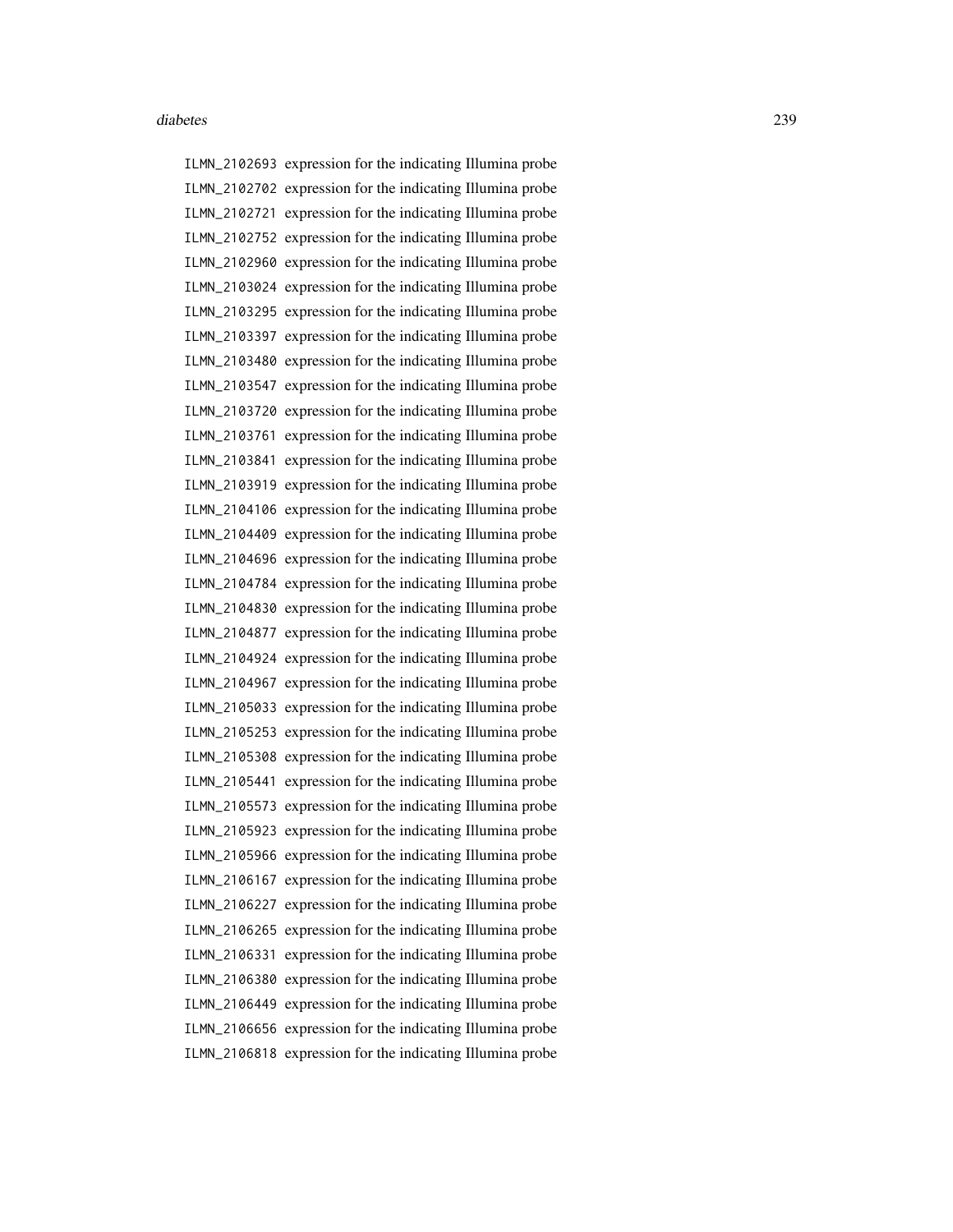ILMN\_2106874 expression for the indicating Illumina probe ILMN\_2106902 expression for the indicating Illumina probe ILMN\_2107004 expression for the indicating Illumina probe ILMN\_2107184 expression for the indicating Illumina probe ILMN\_2107991 expression for the indicating Illumina probe ILMN\_2108339 expression for the indicating Illumina probe ILMN\_2108357 expression for the indicating Illumina probe ILMN\_2108366 expression for the indicating Illumina probe ILMN\_2108709 expression for the indicating Illumina probe ILMN\_2108823 expression for the indicating Illumina probe ILMN\_2108938 expression for the indicating Illumina probe ILMN\_2109156 expression for the indicating Illumina probe ILMN\_2109197 expression for the indicating Illumina probe ILMN\_2109416 expression for the indicating Illumina probe ILMN\_2109489 expression for the indicating Illumina probe ILMN\_2109526 expression for the indicating Illumina probe ILMN\_2109708 expression for the indicating Illumina probe ILMN\_2109994 expression for the indicating Illumina probe ILMN\_2110167 expression for the indicating Illumina probe ILMN\_2110252 expression for the indicating Illumina probe ILMN\_2110281 expression for the indicating Illumina probe ILMN\_2110422 expression for the indicating Illumina probe ILMN\_2110496 expression for the indicating Illumina probe ILMN\_2110532 expression for the indicating Illumina probe ILMN\_2110561 expression for the indicating Illumina probe ILMN\_2110751 expression for the indicating Illumina probe ILMN\_2110829 expression for the indicating Illumina probe ILMN\_2110908 expression for the indicating Illumina probe ILMN\_2111187 expression for the indicating Illumina probe ILMN\_2111229 expression for the indicating Illumina probe ILMN\_2111918 expression for the indicating Illumina probe ILMN\_2112049 expression for the indicating Illumina probe ILMN\_2112256 expression for the indicating Illumina probe ILMN\_2112301 expression for the indicating Illumina probe ILMN\_2112357 expression for the indicating Illumina probe ILMN\_2112402 expression for the indicating Illumina probe ILMN\_2112493 expression for the indicating Illumina probe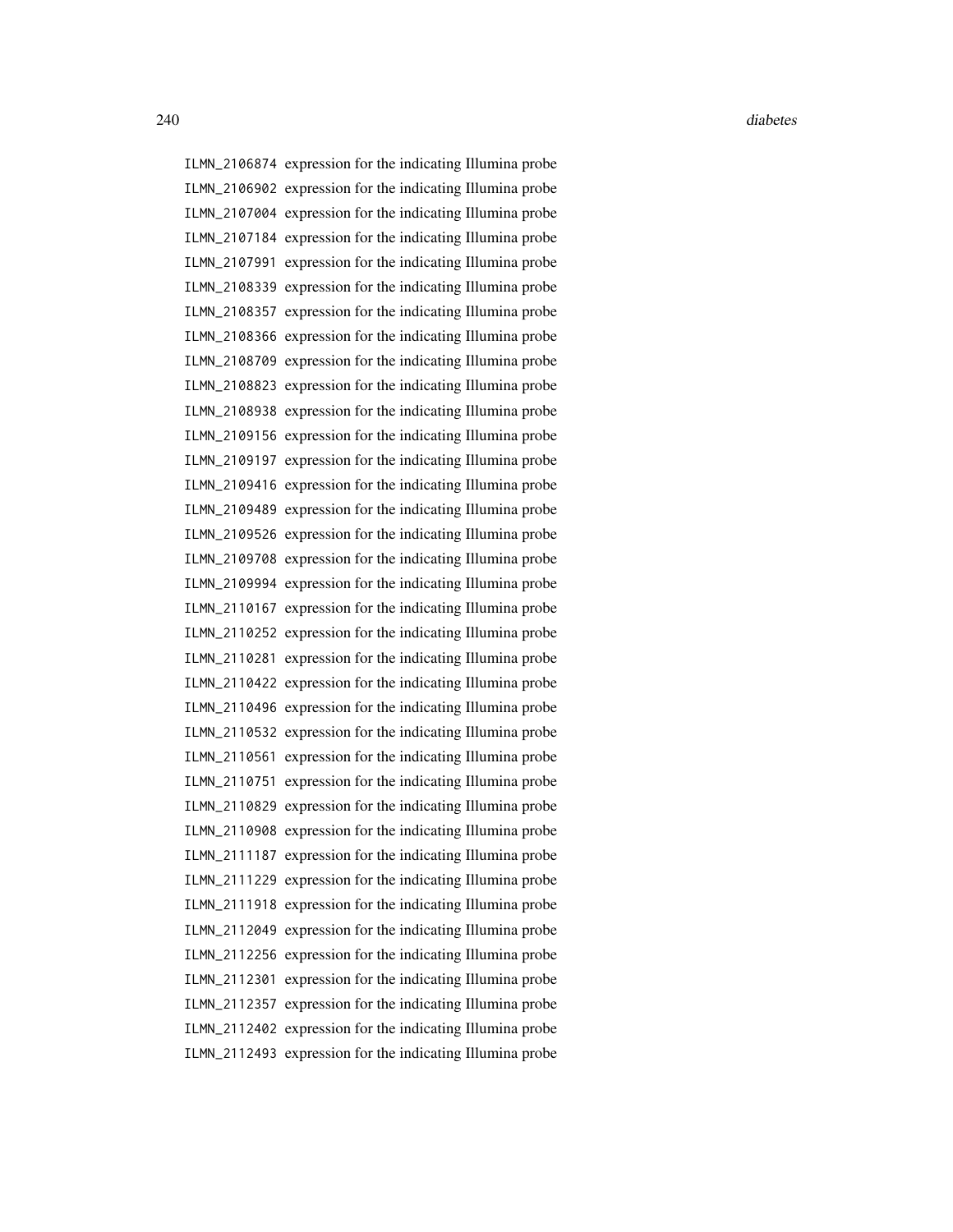ILMN\_2112524 expression for the indicating Illumina probe ILMN\_2112580 expression for the indicating Illumina probe ILMN\_2112599 expression for the indicating Illumina probe ILMN\_2112730 expression for the indicating Illumina probe ILMN\_2112755 expression for the indicating Illumina probe ILMN\_2112988 expression for the indicating Illumina probe ILMN\_2113016 expression for the indicating Illumina probe ILMN\_2113049 expression for the indicating Illumina probe ILMN\_2113074 expression for the indicating Illumina probe ILMN\_2113126 expression for the indicating Illumina probe ILMN\_2113333 expression for the indicating Illumina probe ILMN\_2113535 expression for the indicating Illumina probe ILMN\_2113738 expression for the indicating Illumina probe ILMN\_2114185 expression for the indicating Illumina probe ILMN\_2114422 expression for the indicating Illumina probe ILMN\_2114568 expression for the indicating Illumina probe ILMN\_2114720 expression for the indicating Illumina probe ILMN\_2114876 expression for the indicating Illumina probe ILMN\_2115125 expression for the indicating Illumina probe ILMN\_2115154 expression for the indicating Illumina probe ILMN\_2115218 expression for the indicating Illumina probe ILMN\_2115340 expression for the indicating Illumina probe ILMN\_2115434 expression for the indicating Illumina probe ILMN\_2115490 expression for the indicating Illumina probe ILMN\_2115696 expression for the indicating Illumina probe ILMN\_2115752 expression for the indicating Illumina probe ILMN\_2115949 expression for the indicating Illumina probe ILMN\_2115974 expression for the indicating Illumina probe ILMN\_2116127 expression for the indicating Illumina probe ILMN\_2116366 expression for the indicating Illumina probe ILMN\_2116639 expression for the indicating Illumina probe ILMN\_2116661 expression for the indicating Illumina probe ILMN\_2116714 expression for the indicating Illumina probe ILMN\_2116827 expression for the indicating Illumina probe ILMN\_2116877 expression for the indicating Illumina probe ILMN\_2117171 expression for the indicating Illumina probe ILMN\_2117223 expression for the indicating Illumina probe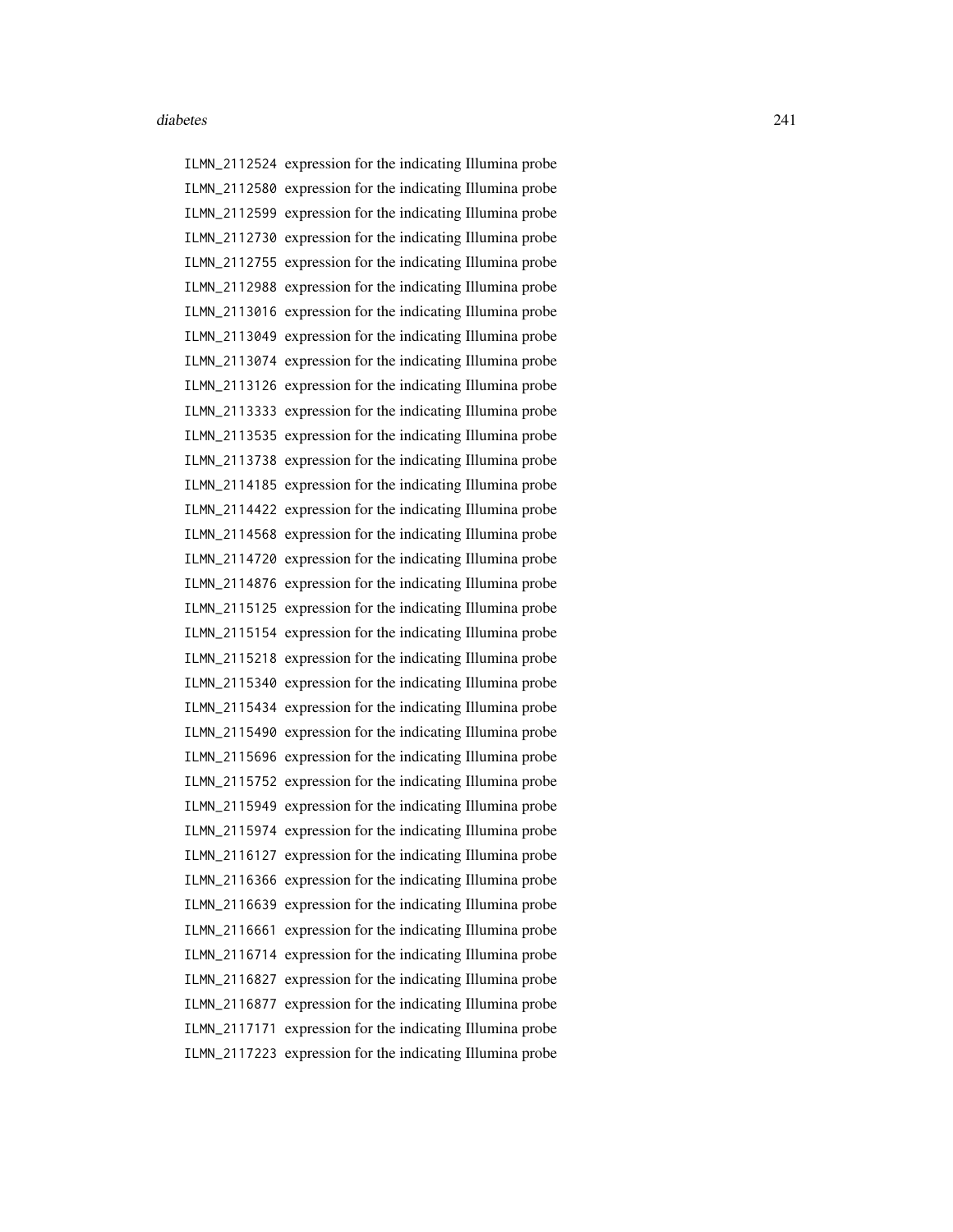ILMN\_2117240 expression for the indicating Illumina probe ILMN\_2117323 expression for the indicating Illumina probe ILMN\_2117330 expression for the indicating Illumina probe ILMN\_2117569 expression for the indicating Illumina probe ILMN\_2117623 expression for the indicating Illumina probe ILMN\_2117642 expression for the indicating Illumina probe ILMN\_2117716 expression for the indicating Illumina probe ILMN\_2117809 expression for the indicating Illumina probe ILMN\_2117885 expression for the indicating Illumina probe ILMN\_2117904 expression for the indicating Illumina probe ILMN\_2117987 expression for the indicating Illumina probe ILMN\_2118229 expression for the indicating Illumina probe ILMN\_2118472 expression for the indicating Illumina probe ILMN\_2118864 expression for the indicating Illumina probe ILMN\_2119224 expression for the indicating Illumina probe ILMN\_2119297 expression for the indicating Illumina probe ILMN\_2119421 expression for the indicating Illumina probe ILMN\_2119486 expression for the indicating Illumina probe ILMN\_2119535 expression for the indicating Illumina probe ILMN\_2119692 expression for the indicating Illumina probe ILMN\_2119774 expression for the indicating Illumina probe ILMN\_2119793 expression for the indicating Illumina probe ILMN\_2119945 expression for the indicating Illumina probe ILMN\_2120022 expression for the indicating Illumina probe ILMN\_2120273 expression for the indicating Illumina probe ILMN\_2120340 expression for the indicating Illumina probe ILMN\_2121068 expression for the indicating Illumina probe ILMN\_2121207 expression for the indicating Illumina probe ILMN\_2121282 expression for the indicating Illumina probe ILMN\_2121408 expression for the indicating Illumina probe ILMN\_2121437 expression for the indicating Illumina probe ILMN\_2121816 expression for the indicating Illumina probe ILMN\_2122103 expression for the indicating Illumina probe ILMN\_2122374 expression for the indicating Illumina probe ILMN\_2122420 expression for the indicating Illumina probe ILMN\_2122511 expression for the indicating Illumina probe ILMN\_2122926 expression for the indicating Illumina probe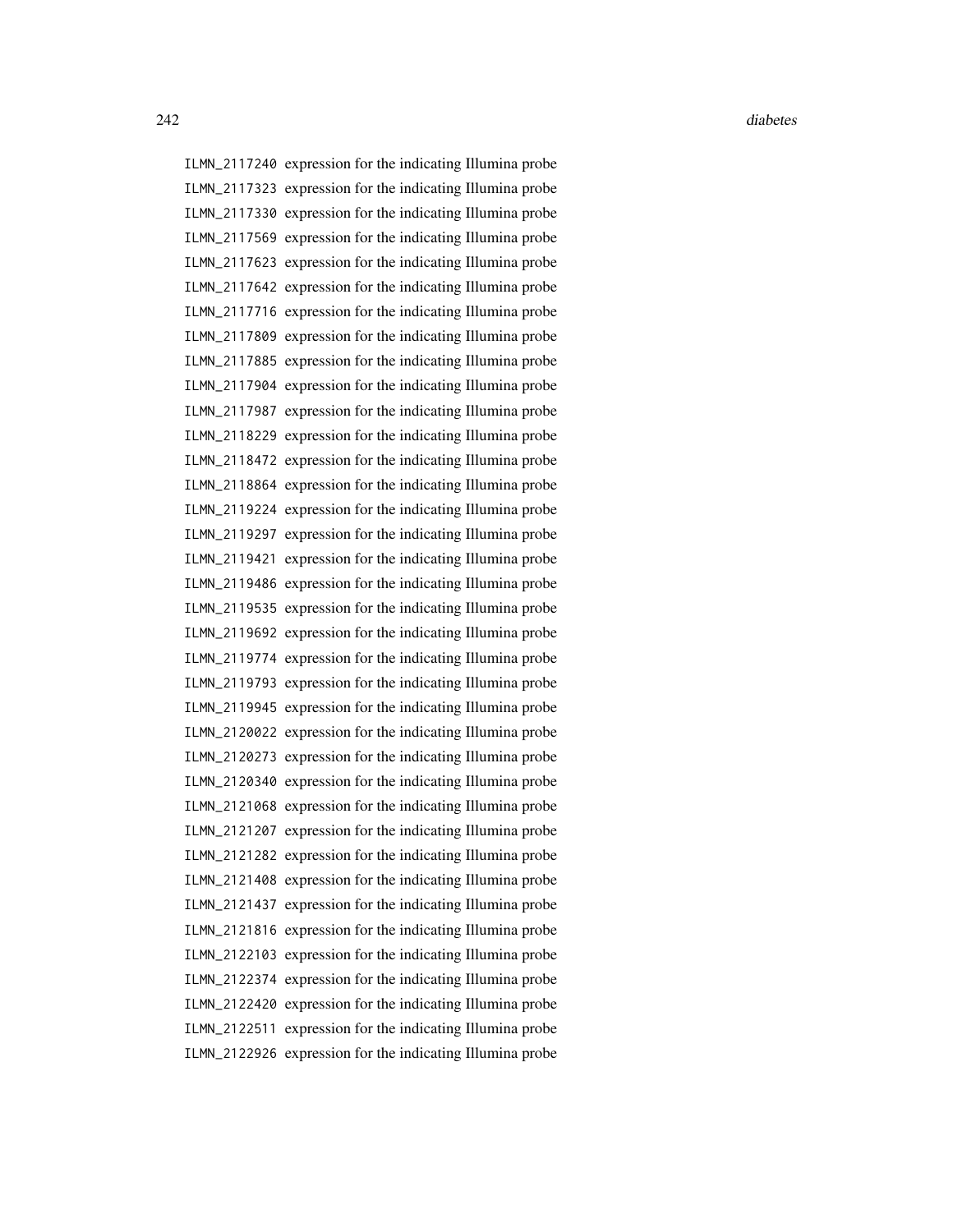ILMN\_2122953 expression for the indicating Illumina probe ILMN\_2123119 expression for the indicating Illumina probe ILMN\_2123217 expression for the indicating Illumina probe ILMN\_2123312 expression for the indicating Illumina probe ILMN\_2123402 expression for the indicating Illumina probe ILMN\_2123415 expression for the indicating Illumina probe ILMN\_2123431 expression for the indicating Illumina probe ILMN\_2123450 expression for the indicating Illumina probe ILMN\_2123567 expression for the indicating Illumina probe ILMN\_2123665 expression for the indicating Illumina probe ILMN\_2123730 expression for the indicating Illumina probe ILMN\_2123743 expression for the indicating Illumina probe ILMN\_2123871 expression for the indicating Illumina probe ILMN\_2124155 expression for the indicating Illumina probe ILMN\_2124187 expression for the indicating Illumina probe ILMN\_2124352 expression for the indicating Illumina probe ILMN\_2124386 expression for the indicating Illumina probe ILMN\_2124471 expression for the indicating Illumina probe ILMN\_2124757 expression for the indicating Illumina probe ILMN\_2124769 expression for the indicating Illumina probe ILMN\_2124816 expression for the indicating Illumina probe ILMN\_2124951 expression for the indicating Illumina probe ILMN\_2125010 expression for the indicating Illumina probe ILMN\_2125017 expression for the indicating Illumina probe ILMN\_2125374 expression for the indicating Illumina probe ILMN\_2125451 expression for the indicating Illumina probe ILMN\_2125675 expression for the indicating Illumina probe ILMN\_2125747 expression for the indicating Illumina probe ILMN\_2125829 expression for the indicating Illumina probe ILMN\_2125880 expression for the indicating Illumina probe ILMN\_2126239 expression for the indicating Illumina probe ILMN\_2126344 expression for the indicating Illumina probe ILMN\_2126423 expression for the indicating Illumina probe ILMN\_2126706 expression for the indicating Illumina probe ILMN\_2126957 expression for the indicating Illumina probe ILMN\_2127298 expression for the indicating Illumina probe ILMN\_2127328 expression for the indicating Illumina probe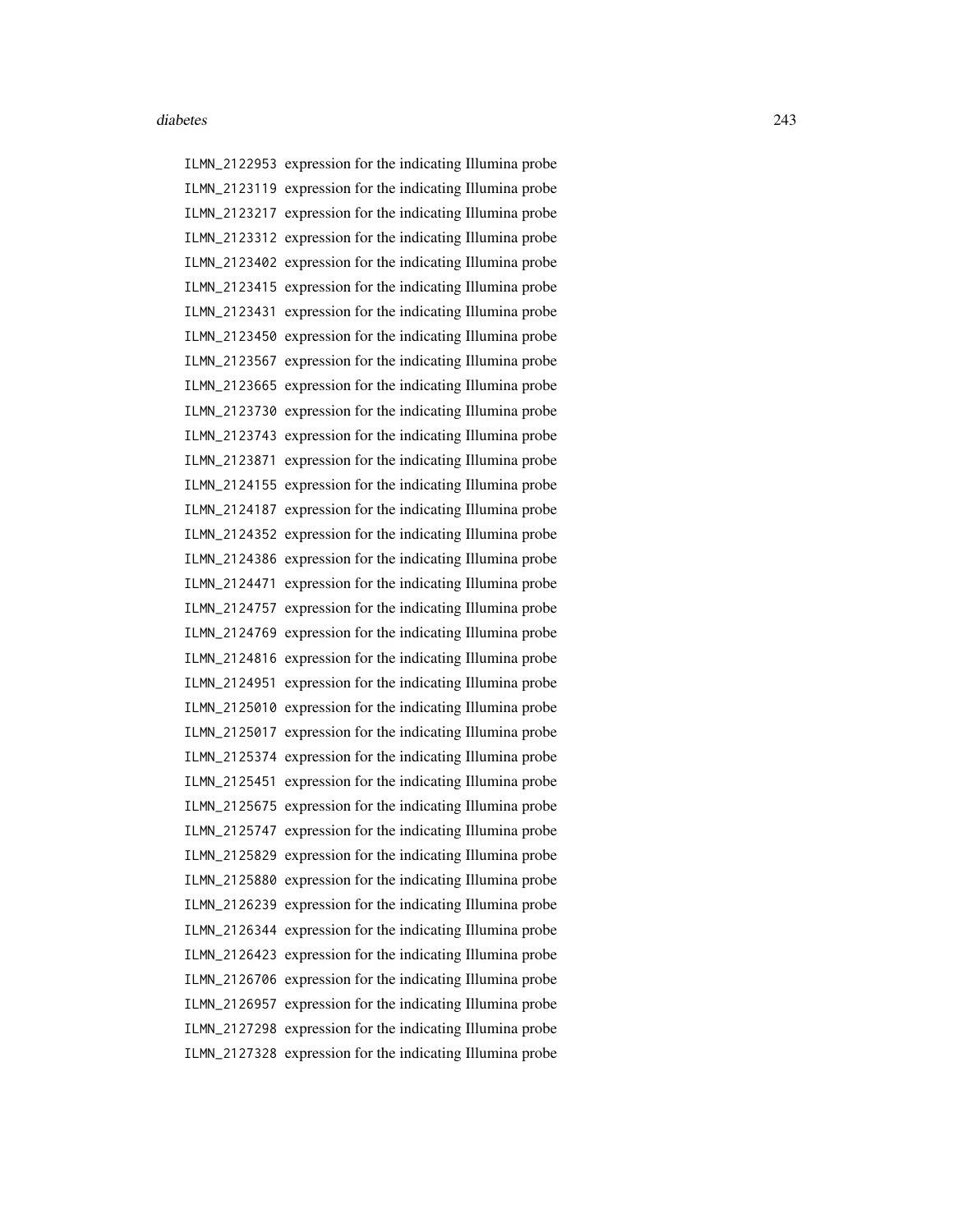ILMN\_2127416 expression for the indicating Illumina probe ILMN\_2127451 expression for the indicating Illumina probe ILMN\_2127477 expression for the indicating Illumina probe ILMN\_2127605 expression for the indicating Illumina probe ILMN\_2127842 expression for the indicating Illumina probe ILMN\_2128087 expression for the indicating Illumina probe ILMN\_2128128 expression for the indicating Illumina probe ILMN\_2128133 expression for the indicating Illumina probe ILMN\_2128162 expression for the indicating Illumina probe ILMN\_2128293 expression for the indicating Illumina probe ILMN\_2128358 expression for the indicating Illumina probe ILMN\_2128428 expression for the indicating Illumina probe ILMN\_2128489 expression for the indicating Illumina probe ILMN\_2128639 expression for the indicating Illumina probe ILMN\_2128668 expression for the indicating Illumina probe ILMN\_2128741 expression for the indicating Illumina probe ILMN\_2128750 expression for the indicating Illumina probe ILMN\_2128795 expression for the indicating Illumina probe ILMN\_2128923 expression for the indicating Illumina probe ILMN\_2128967 expression for the indicating Illumina probe ILMN\_2129349 expression for the indicating Illumina probe ILMN\_2129505 expression for the indicating Illumina probe ILMN\_2129545 expression for the indicating Illumina probe ILMN\_2129715 expression for the indicating Illumina probe ILMN\_2129927 expression for the indicating Illumina probe ILMN\_2130078 expression for the indicating Illumina probe ILMN\_2130180 expression for the indicating Illumina probe ILMN\_2130411 expression for the indicating Illumina probe ILMN\_2130441 expression for the indicating Illumina probe ILMN\_2130477 expression for the indicating Illumina probe ILMN\_2130514 expression for the indicating Illumina probe ILMN\_2130525 expression for the indicating Illumina probe ILMN\_2130635 expression for the indicating Illumina probe ILMN\_2130838 expression for the indicating Illumina probe ILMN\_2131022 expression for the indicating Illumina probe ILMN\_2131177 expression for the indicating Illumina probe ILMN\_2131381 expression for the indicating Illumina probe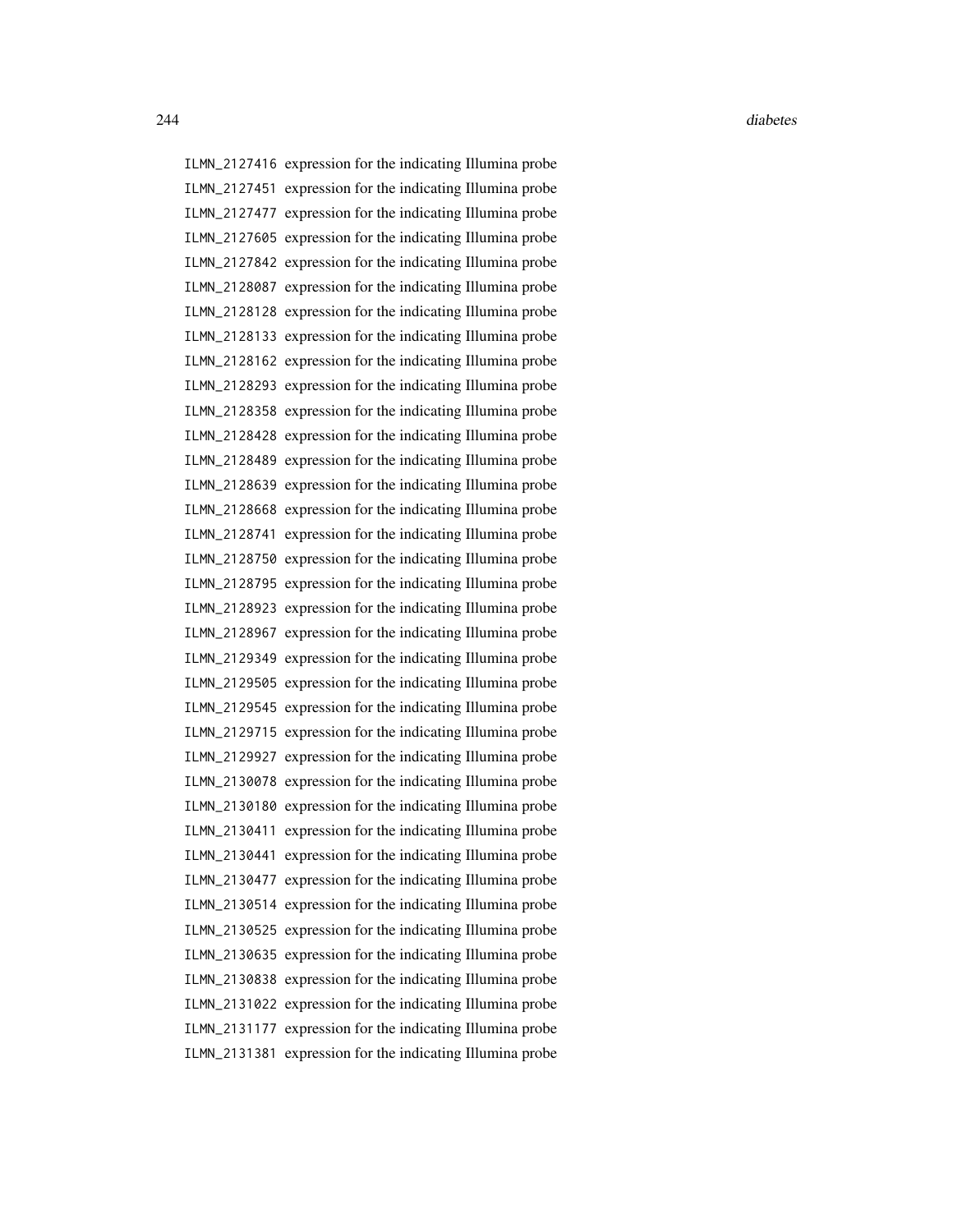ILMN\_2131392 expression for the indicating Illumina probe ILMN\_2131493 expression for the indicating Illumina probe ILMN\_2131523 expression for the indicating Illumina probe ILMN\_2131828 expression for the indicating Illumina probe ILMN\_2131861 expression for the indicating Illumina probe ILMN\_2131880 expression for the indicating Illumina probe ILMN\_2131926 expression for the indicating Illumina probe ILMN\_2132458 expression for the indicating Illumina probe ILMN\_2132599 expression for the indicating Illumina probe ILMN\_2133100 expression for the indicating Illumina probe ILMN\_2133187 expression for the indicating Illumina probe ILMN\_2133316 expression for the indicating Illumina probe ILMN\_2133360 expression for the indicating Illumina probe ILMN\_2133534 expression for the indicating Illumina probe ILMN\_2133638 expression for the indicating Illumina probe ILMN\_2133675 expression for the indicating Illumina probe ILMN\_2133784 expression for the indicating Illumina probe ILMN\_2133996 expression for the indicating Illumina probe ILMN\_2134039 expression for the indicating Illumina probe ILMN\_2134056 expression for the indicating Illumina probe ILMN\_2134062 expression for the indicating Illumina probe ILMN\_2134110 expression for the indicating Illumina probe ILMN\_2134224 expression for the indicating Illumina probe ILMN\_2134381 expression for the indicating Illumina probe ILMN\_2134453 expression for the indicating Illumina probe ILMN\_2134538 expression for the indicating Illumina probe ILMN\_2134555 expression for the indicating Illumina probe ILMN\_2134765 expression for the indicating Illumina probe ILMN\_2134855 expression for the indicating Illumina probe ILMN\_2135272 expression for the indicating Illumina probe ILMN\_2135306 expression for the indicating Illumina probe ILMN\_2135798 expression for the indicating Illumina probe ILMN\_2136089 expression for the indicating Illumina probe ILMN\_2136133 expression for the indicating Illumina probe ILMN\_2136177 expression for the indicating Illumina probe ILMN\_2136446 expression for the indicating Illumina probe ILMN\_2136455 expression for the indicating Illumina probe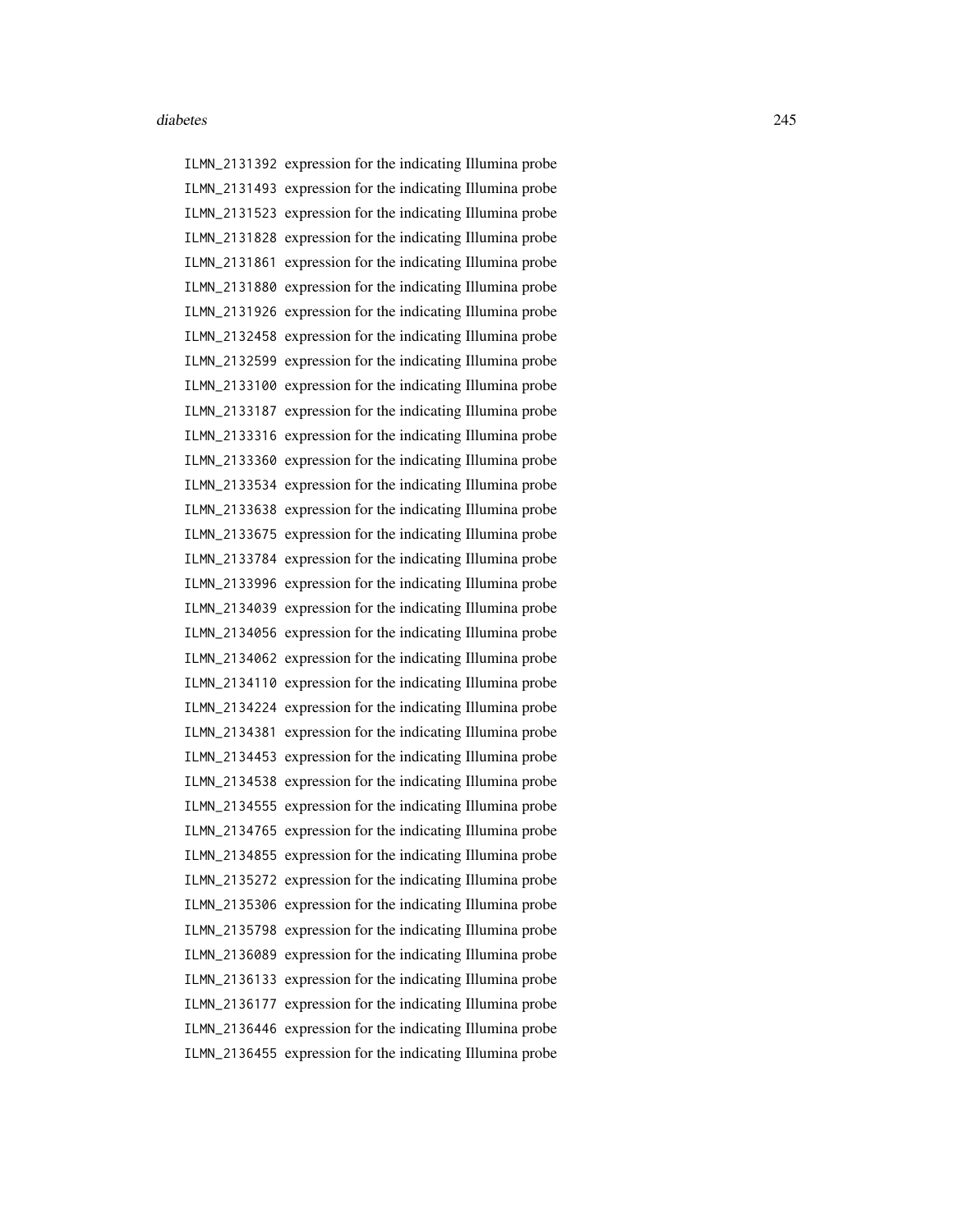ILMN\_2136635 expression for the indicating Illumina probe ILMN\_2137066 expression for the indicating Illumina probe ILMN\_2137499 expression for the indicating Illumina probe ILMN\_2137536 expression for the indicating Illumina probe ILMN\_2137625 expression for the indicating Illumina probe ILMN\_2137789 expression for the indicating Illumina probe ILMN\_2138435 expression for the indicating Illumina probe ILMN\_2138589 expression for the indicating Illumina probe ILMN\_2138622 expression for the indicating Illumina probe ILMN\_2138765 expression for the indicating Illumina probe ILMN\_2139100 expression for the indicating Illumina probe ILMN\_2139351 expression for the indicating Illumina probe ILMN\_2139943 expression for the indicating Illumina probe ILMN\_2140207 expression for the indicating Illumina probe ILMN\_2140389 expression for the indicating Illumina probe ILMN\_2140700 expression for the indicating Illumina probe ILMN\_2140799 expression for the indicating Illumina probe ILMN\_2140990 expression for the indicating Illumina probe ILMN\_2140999 expression for the indicating Illumina probe ILMN\_2141444 expression for the indicating Illumina probe ILMN\_2141790 expression for the indicating Illumina probe ILMN\_2141941 expression for the indicating Illumina probe ILMN\_2142117 expression for the indicating Illumina probe ILMN\_2142185 expression for the indicating Illumina probe ILMN\_2142284 expression for the indicating Illumina probe ILMN\_2142554 expression for the indicating Illumina probe ILMN\_2142695 expression for the indicating Illumina probe ILMN\_2142752 expression for the indicating Illumina probe ILMN\_2142815 expression for the indicating Illumina probe ILMN\_2142979 expression for the indicating Illumina probe ILMN\_2143148 expression for the indicating Illumina probe ILMN\_2143250 expression for the indicating Illumina probe ILMN\_2143314 expression for the indicating Illumina probe ILMN\_2143487 expression for the indicating Illumina probe ILMN\_2143566 expression for the indicating Illumina probe ILMN\_2143795 expression for the indicating Illumina probe ILMN\_2143822 expression for the indicating Illumina probe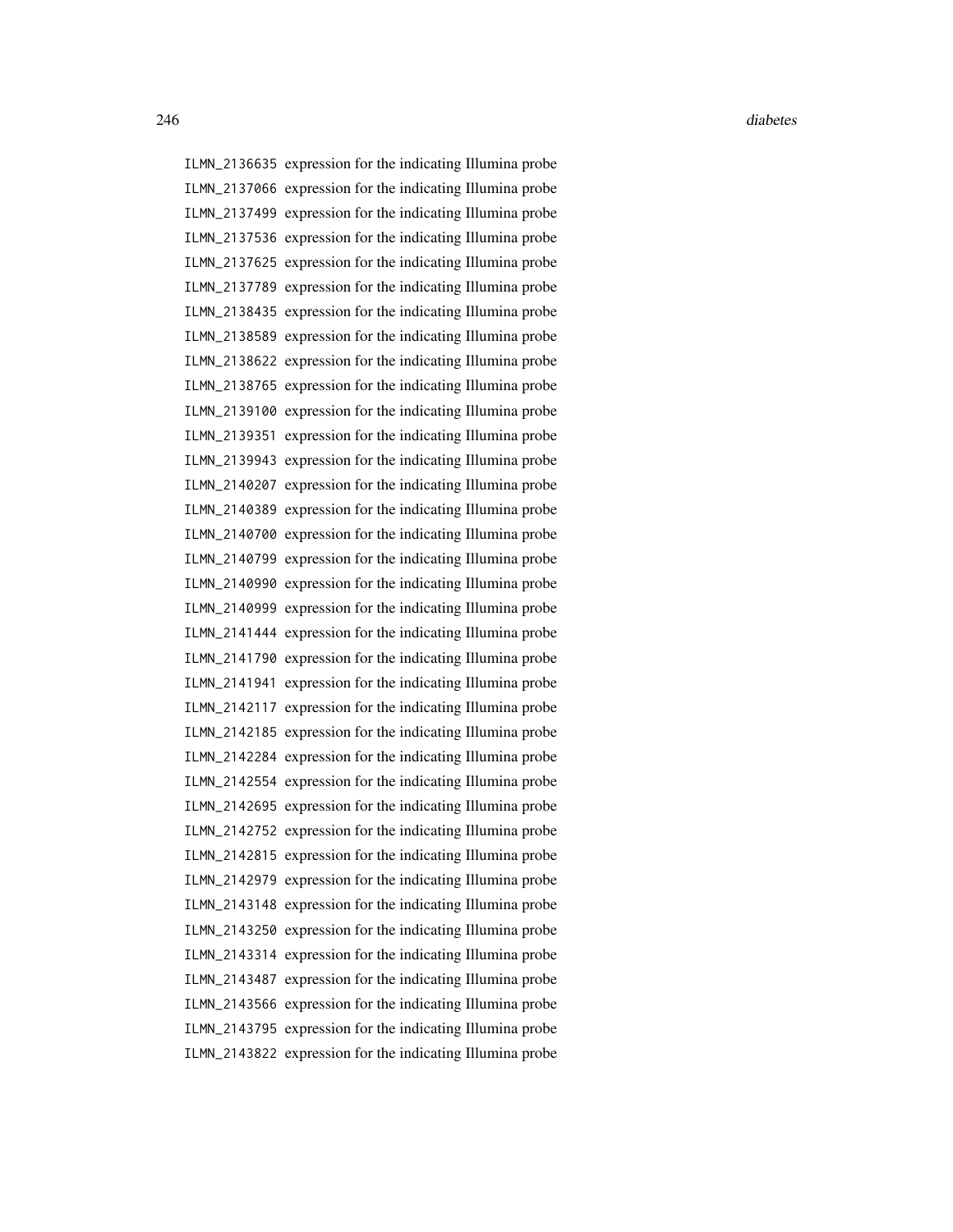ILMN\_2144088 expression for the indicating Illumina probe ILMN\_2144116 expression for the indicating Illumina probe ILMN\_2144162 expression for the indicating Illumina probe ILMN\_2144426 expression for the indicating Illumina probe ILMN\_2144573 expression for the indicating Illumina probe ILMN\_2145116 expression for the indicating Illumina probe ILMN\_2145250 expression for the indicating Illumina probe ILMN\_2145280 expression for the indicating Illumina probe ILMN\_2145396 expression for the indicating Illumina probe ILMN\_2145423 expression for the indicating Illumina probe ILMN\_2145518 expression for the indicating Illumina probe ILMN\_2145997 expression for the indicating Illumina probe ILMN\_2146372 expression for the indicating Illumina probe ILMN\_2146418 expression for the indicating Illumina probe ILMN\_2146566 expression for the indicating Illumina probe ILMN\_2146657 expression for the indicating Illumina probe ILMN\_2147105 expression for the indicating Illumina probe ILMN\_2147251 expression for the indicating Illumina probe ILMN\_2147306 expression for the indicating Illumina probe ILMN\_2147517 expression for the indicating Illumina probe ILMN\_2147863 expression for the indicating Illumina probe ILMN\_2147993 expression for the indicating Illumina probe ILMN\_2148290 expression for the indicating Illumina probe ILMN\_2148459 expression for the indicating Illumina probe ILMN\_2148497 expression for the indicating Illumina probe ILMN\_2148668 expression for the indicating Illumina probe ILMN\_2148679 expression for the indicating Illumina probe ILMN\_2148785 expression for the indicating Illumina probe ILMN\_2148819 expression for the indicating Illumina probe ILMN\_2148847 expression for the indicating Illumina probe ILMN\_2148944 expression for the indicating Illumina probe ILMN\_2149053 expression for the indicating Illumina probe ILMN\_2149494 expression for the indicating Illumina probe ILMN\_2149566 expression for the indicating Illumina probe ILMN\_2149766 expression for the indicating Illumina probe ILMN\_2149782 expression for the indicating Illumina probe ILMN\_2149793 expression for the indicating Illumina probe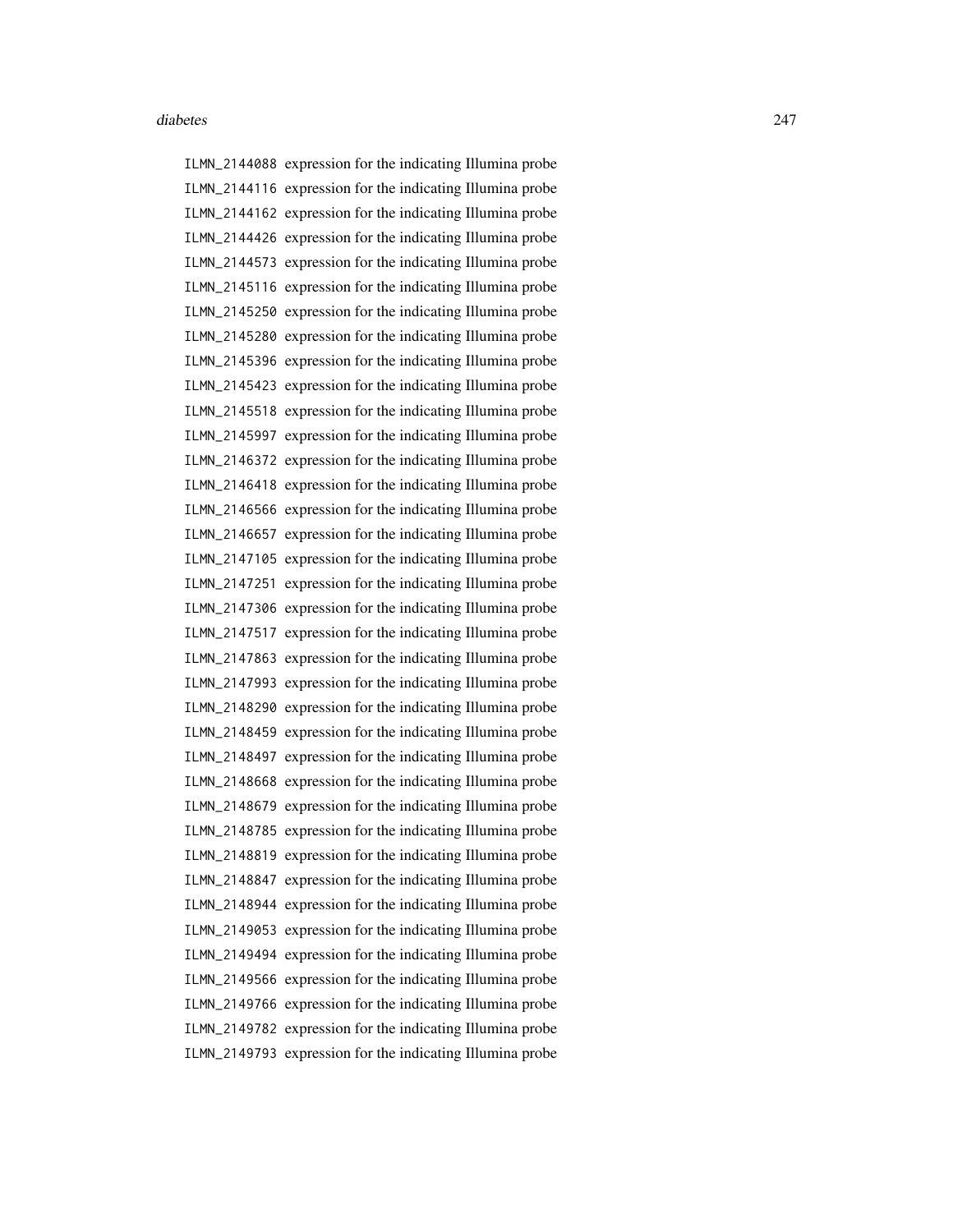ILMN\_2149935 expression for the indicating Illumina probe ILMN\_2149952 expression for the indicating Illumina probe ILMN\_2150000 expression for the indicating Illumina probe ILMN\_2150019 expression for the indicating Illumina probe ILMN\_2150196 expression for the indicating Illumina probe ILMN\_2150258 expression for the indicating Illumina probe ILMN\_2150284 expression for the indicating Illumina probe ILMN\_2150294 expression for the indicating Illumina probe ILMN\_2150402 expression for the indicating Illumina probe ILMN\_2150465 expression for the indicating Illumina probe ILMN\_2150654 expression for the indicating Illumina probe ILMN\_2150708 expression for the indicating Illumina probe ILMN\_2150802 expression for the indicating Illumina probe ILMN\_2151048 expression for the indicating Illumina probe ILMN\_2151056 expression for the indicating Illumina probe ILMN\_2151075 expression for the indicating Illumina probe ILMN\_2151281 expression for the indicating Illumina probe ILMN\_2151368 expression for the indicating Illumina probe ILMN\_2151441 expression for the indicating Illumina probe ILMN\_2151488 expression for the indicating Illumina probe ILMN\_2151541 expression for the indicating Illumina probe ILMN\_2151579 expression for the indicating Illumina probe ILMN\_2151739 expression for the indicating Illumina probe ILMN\_2151817 expression for the indicating Illumina probe ILMN\_2151818 expression for the indicating Illumina probe ILMN\_2152131 expression for the indicating Illumina probe ILMN\_2152178 expression for the indicating Illumina probe ILMN\_2152257 expression for the indicating Illumina probe ILMN\_2152402 expression for the indicating Illumina probe ILMN\_2152429 expression for the indicating Illumina probe ILMN\_2152465 expression for the indicating Illumina probe ILMN\_2152502 expression for the indicating Illumina probe ILMN\_2152581 expression for the indicating Illumina probe ILMN\_2152711 expression for the indicating Illumina probe ILMN\_2153029 expression for the indicating Illumina probe ILMN\_2153061 expression for the indicating Illumina probe ILMN\_2153280 expression for the indicating Illumina probe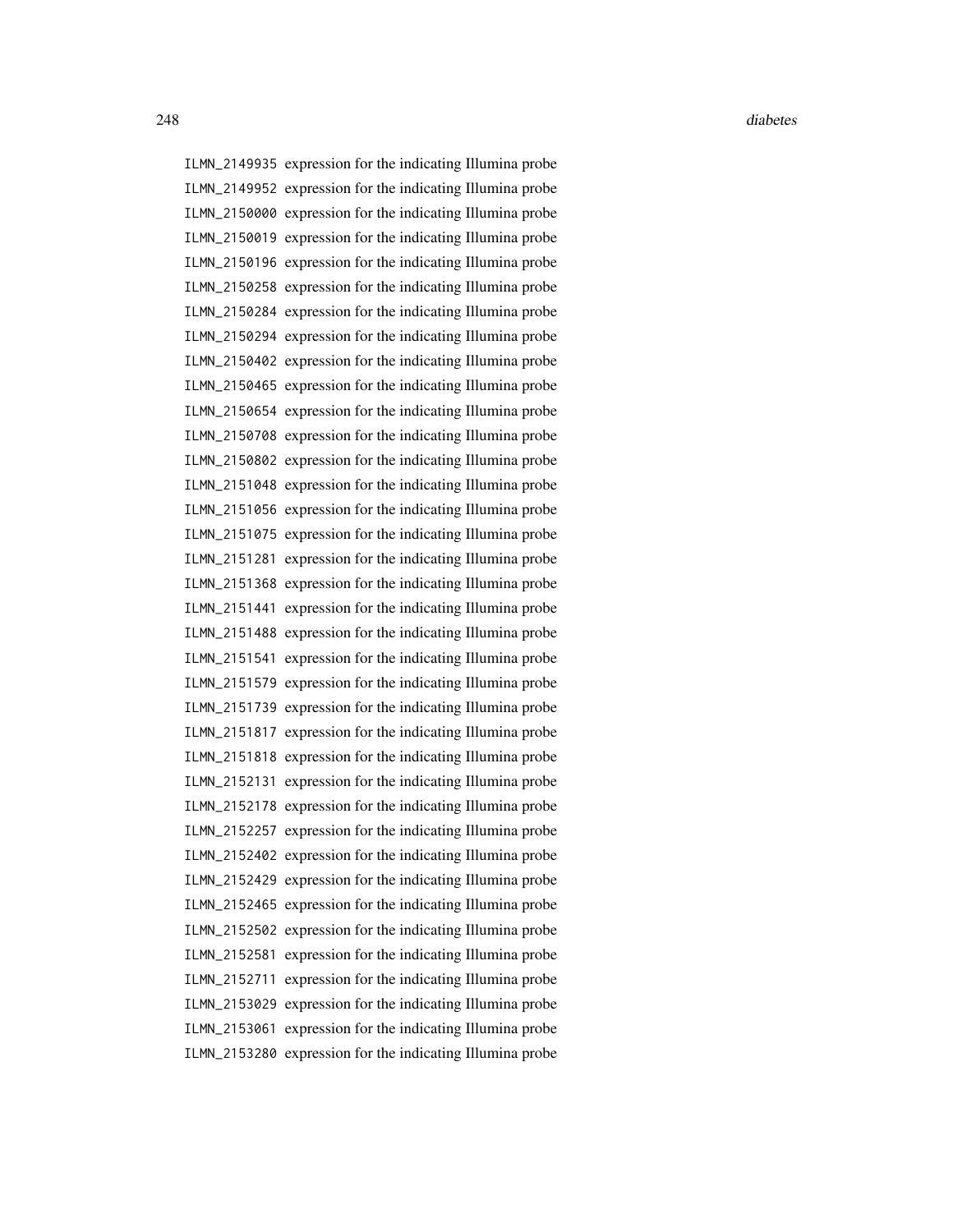ILMN\_2153332 expression for the indicating Illumina probe ILMN\_2153373 expression for the indicating Illumina probe ILMN\_2153466 expression for the indicating Illumina probe ILMN\_2153485 expression for the indicating Illumina probe ILMN\_2153679 expression for the indicating Illumina probe ILMN\_2153787 expression for the indicating Illumina probe ILMN\_2154053 expression for the indicating Illumina probe ILMN\_2154101 expression for the indicating Illumina probe ILMN\_2154115 expression for the indicating Illumina probe ILMN\_2154157 expression for the indicating Illumina probe ILMN\_2154287 expression for the indicating Illumina probe ILMN\_2154322 expression for the indicating Illumina probe ILMN\_2154455 expression for the indicating Illumina probe ILMN\_2154566 expression for the indicating Illumina probe ILMN\_2154603 expression for the indicating Illumina probe ILMN\_2154671 expression for the indicating Illumina probe ILMN\_2155172 expression for the indicating Illumina probe ILMN\_2155228 expression for the indicating Illumina probe ILMN\_2155322 expression for the indicating Illumina probe ILMN\_2155480 expression for the indicating Illumina probe ILMN\_2155516 expression for the indicating Illumina probe ILMN\_2155719 expression for the indicating Illumina probe ILMN\_2155998 expression for the indicating Illumina probe ILMN\_2156172 expression for the indicating Illumina probe ILMN\_2156267 expression for the indicating Illumina probe ILMN\_2156786 expression for the indicating Illumina probe ILMN\_2156953 expression for the indicating Illumina probe ILMN\_2156982 expression for the indicating Illumina probe ILMN\_2157075 expression for the indicating Illumina probe ILMN\_2157277 expression for the indicating Illumina probe ILMN\_2157421 expression for the indicating Illumina probe ILMN\_2157435 expression for the indicating Illumina probe ILMN\_2157441 expression for the indicating Illumina probe ILMN\_2157510 expression for the indicating Illumina probe ILMN\_2157544 expression for the indicating Illumina probe ILMN\_2157951 expression for the indicating Illumina probe ILMN\_2157957 expression for the indicating Illumina probe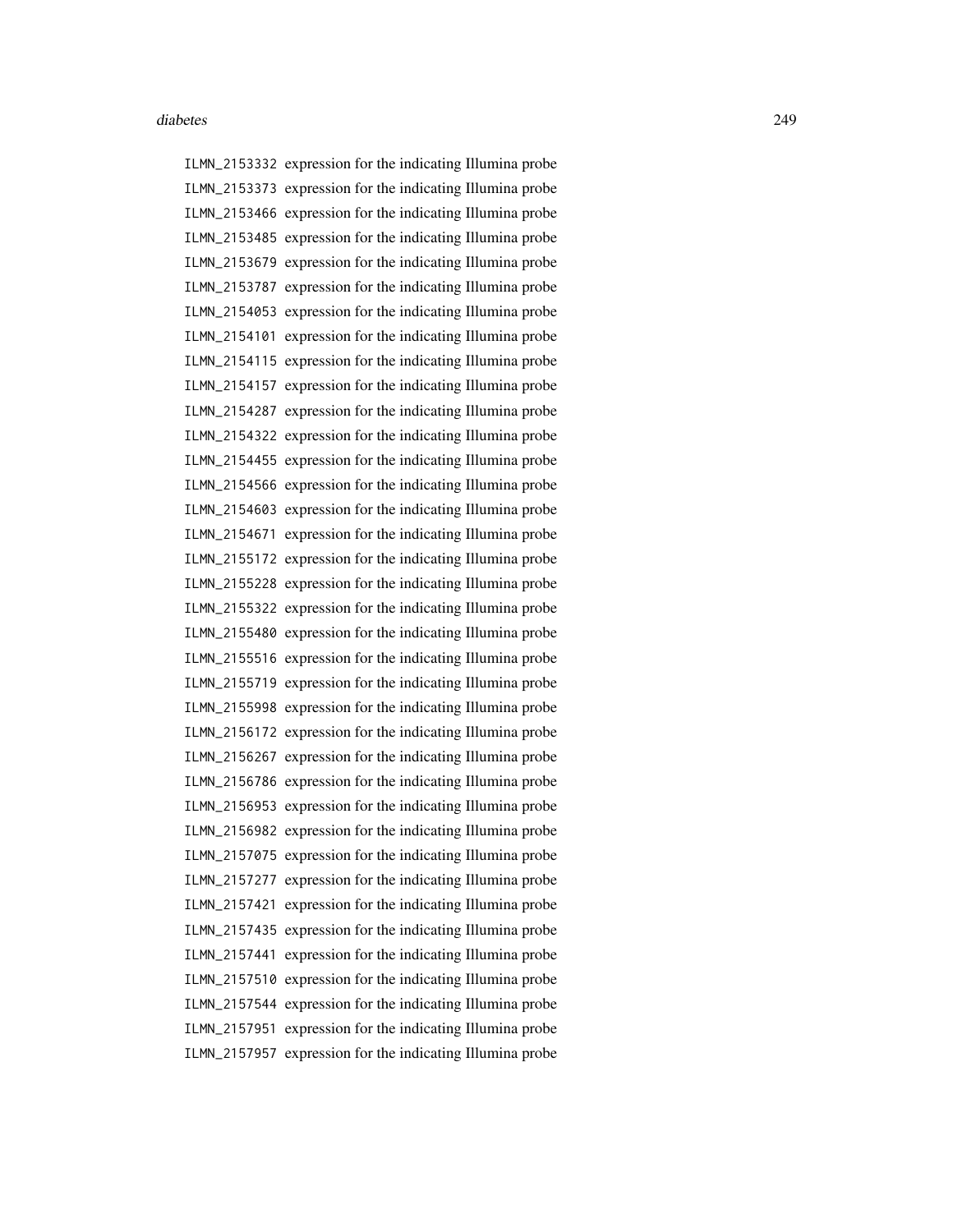ILMN\_2158003 expression for the indicating Illumina probe ILMN\_2158164 expression for the indicating Illumina probe ILMN\_2158242 expression for the indicating Illumina probe ILMN\_2158336 expression for the indicating Illumina probe ILMN\_2158594 expression for the indicating Illumina probe ILMN\_2159183 expression for the indicating Illumina probe ILMN\_2159322 expression for the indicating Illumina probe ILMN\_2159453 expression for the indicating Illumina probe ILMN\_2159859 expression for the indicating Illumina probe ILMN\_2160005 expression for the indicating Illumina probe ILMN\_2160388 expression for the indicating Illumina probe ILMN\_2160727 expression for the indicating Illumina probe ILMN\_2160764 expression for the indicating Illumina probe ILMN\_2160819 expression for the indicating Illumina probe ILMN\_2160906 expression for the indicating Illumina probe ILMN\_2160929 expression for the indicating Illumina probe ILMN\_2161007 expression for the indicating Illumina probe ILMN\_2161286 expression for the indicating Illumina probe ILMN\_2161357 expression for the indicating Illumina probe ILMN\_2161556 expression for the indicating Illumina probe ILMN\_2161832 expression for the indicating Illumina probe ILMN\_2162234 expression for the indicating Illumina probe ILMN\_2162328 expression for the indicating Illumina probe ILMN\_2162367 expression for the indicating Illumina probe ILMN\_2162860 expression for the indicating Illumina probe ILMN\_2162972 expression for the indicating Illumina probe ILMN\_2162989 expression for the indicating Illumina probe ILMN\_2163051 expression for the indicating Illumina probe ILMN\_2163306 expression for the indicating Illumina probe ILMN\_2163732 expression for the indicating Illumina probe ILMN\_2163796 expression for the indicating Illumina probe ILMN\_2163819 expression for the indicating Illumina probe ILMN\_2164081 expression for the indicating Illumina probe ILMN\_2164242 expression for the indicating Illumina probe ILMN\_2164978 expression for the indicating Illumina probe ILMN\_2165289 expression for the indicating Illumina probe ILMN\_2165354 expression for the indicating Illumina probe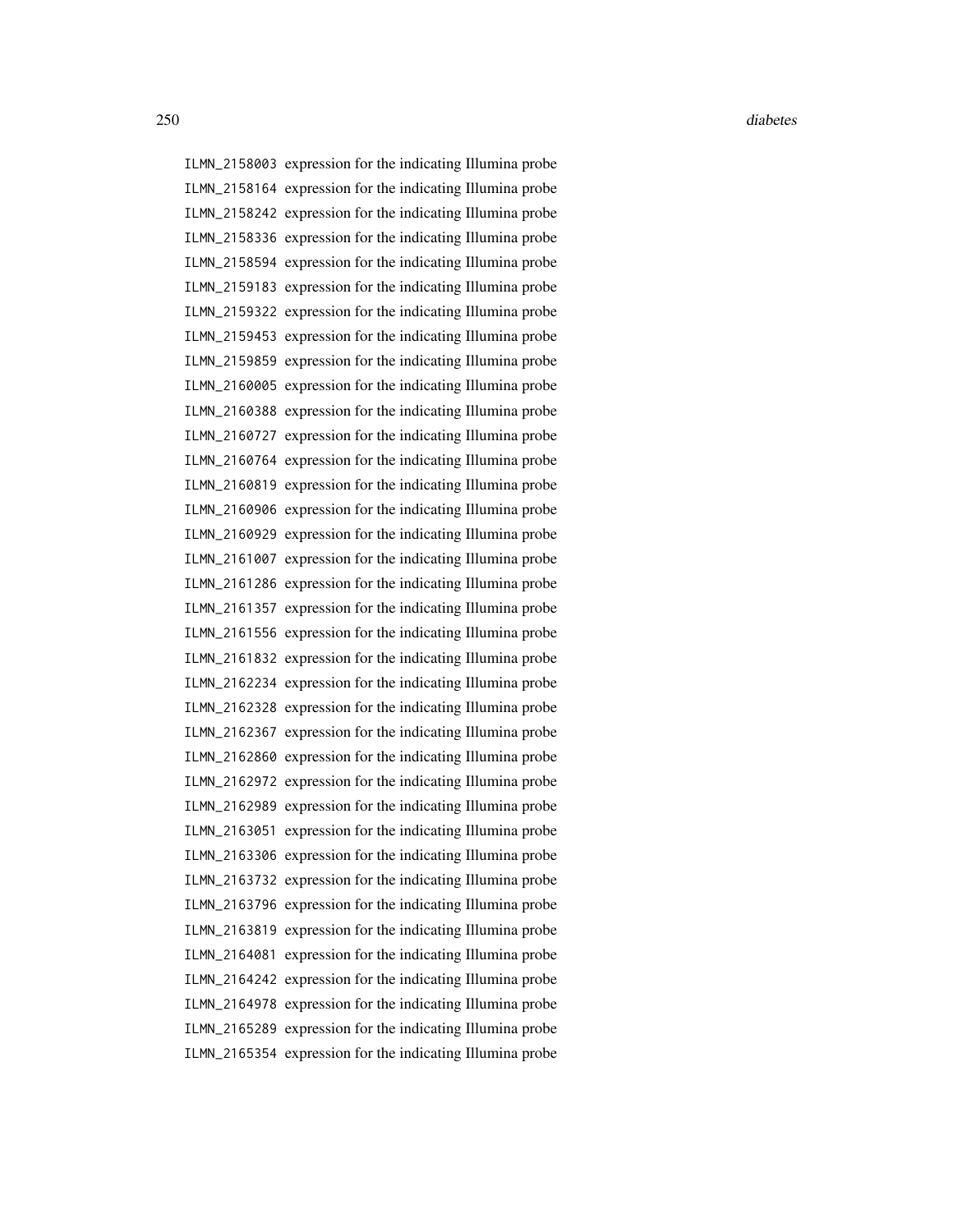ILMN\_2165473 expression for the indicating Illumina probe ILMN\_2165975 expression for the indicating Illumina probe ILMN\_2165993 expression for the indicating Illumina probe ILMN\_2166457 expression for the indicating Illumina probe ILMN\_2166506 expression for the indicating Illumina probe ILMN\_2166524 expression for the indicating Illumina probe ILMN\_2166831 expression for the indicating Illumina probe ILMN\_2166865 expression for the indicating Illumina probe ILMN\_2167011 expression for the indicating Illumina probe ILMN\_2167416 expression for the indicating Illumina probe ILMN\_2167616 expression for the indicating Illumina probe ILMN\_2167915 expression for the indicating Illumina probe ILMN\_2167922 expression for the indicating Illumina probe ILMN\_2168217 expression for the indicating Illumina probe ILMN\_2168347 expression for the indicating Illumina probe ILMN\_2168449 expression for the indicating Illumina probe ILMN\_2168866 expression for the indicating Illumina probe ILMN\_2168933 expression for the indicating Illumina probe ILMN\_2168952 expression for the indicating Illumina probe ILMN\_2168992 expression for the indicating Illumina probe ILMN\_2169025 expression for the indicating Illumina probe ILMN\_2169089 expression for the indicating Illumina probe ILMN\_2169152 expression for the indicating Illumina probe ILMN\_2169261 expression for the indicating Illumina probe ILMN\_2169490 expression for the indicating Illumina probe ILMN\_2169761 expression for the indicating Illumina probe ILMN\_2169839 expression for the indicating Illumina probe ILMN\_2169856 expression for the indicating Illumina probe ILMN\_2169983 expression for the indicating Illumina probe ILMN\_2170353 expression for the indicating Illumina probe ILMN\_2170515 expression for the indicating Illumina probe ILMN\_2170595 expression for the indicating Illumina probe ILMN\_2170625 expression for the indicating Illumina probe ILMN\_2170643 expression for the indicating Illumina probe ILMN\_2170814 expression for the indicating Illumina probe ILMN\_2170930 expression for the indicating Illumina probe ILMN\_2170949 expression for the indicating Illumina probe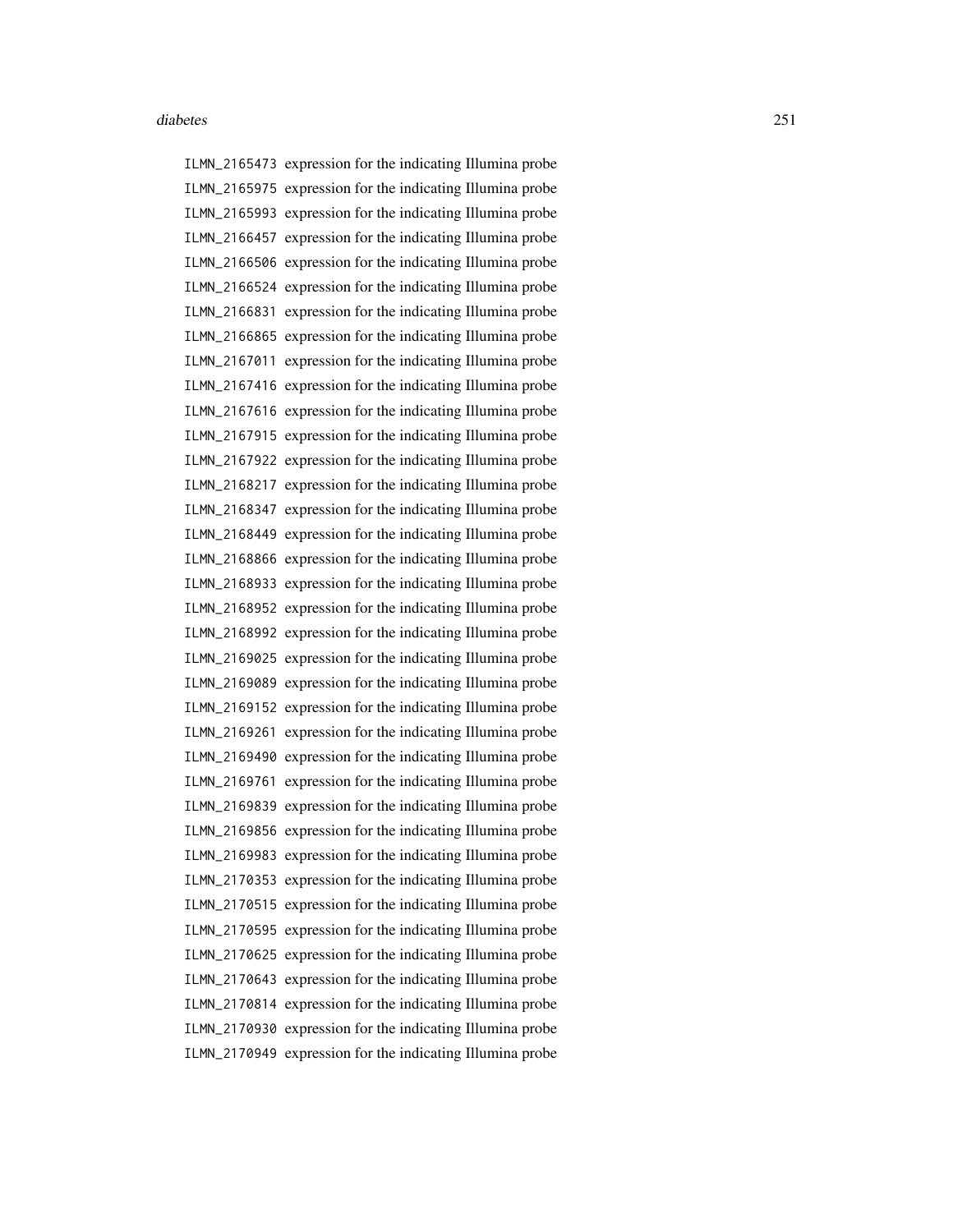ILMN\_2171102 expression for the indicating Illumina probe ILMN\_2171384 expression for the indicating Illumina probe ILMN\_2171640 expression for the indicating Illumina probe ILMN\_2172124 expression for the indicating Illumina probe ILMN\_2172174 expression for the indicating Illumina probe ILMN\_2172269 expression for the indicating Illumina probe ILMN\_2173004 expression for the indicating Illumina probe ILMN\_2173451 expression for the indicating Illumina probe ILMN\_2173524 expression for the indicating Illumina probe ILMN\_2173611 expression for the indicating Illumina probe ILMN\_2173740 expression for the indicating Illumina probe ILMN\_2173835 expression for the indicating Illumina probe ILMN\_2173891 expression for the indicating Illumina probe ILMN\_2173919 expression for the indicating Illumina probe ILMN\_2173975 expression for the indicating Illumina probe ILMN\_2174081 expression for the indicating Illumina probe ILMN\_2174369 expression for the indicating Illumina probe ILMN\_2174394 expression for the indicating Illumina probe ILMN\_2174612 expression for the indicating Illumina probe ILMN\_2174729 expression for the indicating Illumina probe ILMN\_2174884 expression for the indicating Illumina probe ILMN\_2175075 expression for the indicating Illumina probe ILMN\_2175094 expression for the indicating Illumina probe ILMN\_2175131 expression for the indicating Illumina probe ILMN\_2175265 expression for the indicating Illumina probe ILMN\_2175447 expression for the indicating Illumina probe ILMN\_2175465 expression for the indicating Illumina probe ILMN\_2175474 expression for the indicating Illumina probe ILMN\_2175601 expression for the indicating Illumina probe ILMN\_2175712 expression for the indicating Illumina probe ILMN\_2175894 expression for the indicating Illumina probe ILMN\_2175912 expression for the indicating Illumina probe ILMN\_2176037 expression for the indicating Illumina probe ILMN\_2176063 expression for the indicating Illumina probe ILMN\_2176251 expression for the indicating Illumina probe ILMN\_2176768 expression for the indicating Illumina probe ILMN\_2176882 expression for the indicating Illumina probe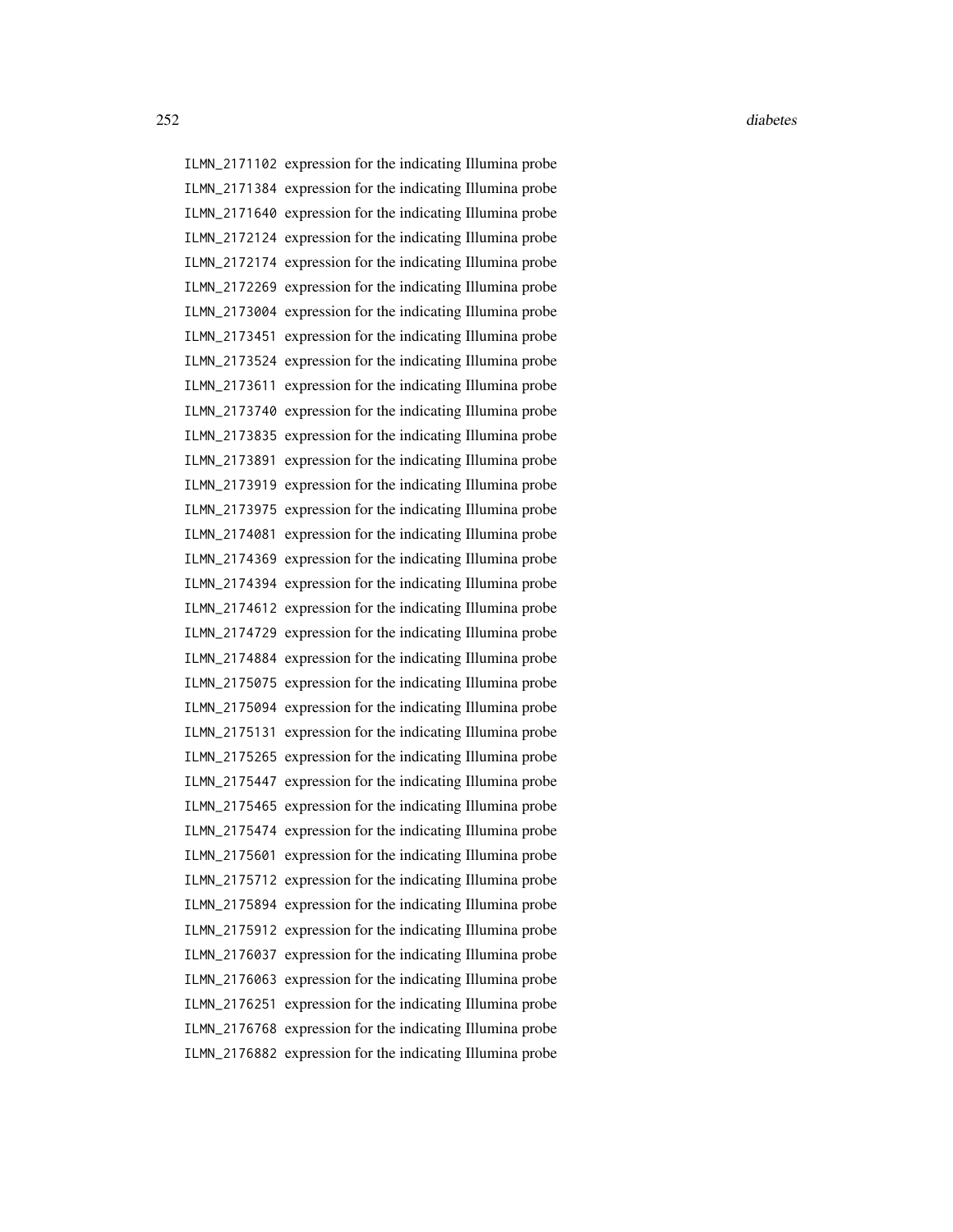ILMN\_2176955 expression for the indicating Illumina probe ILMN\_2177090 expression for the indicating Illumina probe ILMN\_2177732 expression for the indicating Illumina probe ILMN\_2177832 expression for the indicating Illumina probe ILMN\_2177965 expression for the indicating Illumina probe ILMN\_2178587 expression for the indicating Illumina probe ILMN\_2179018 expression for the indicating Illumina probe ILMN\_2179397 expression for the indicating Illumina probe ILMN\_2179652 expression for the indicating Illumina probe ILMN\_2179726 expression for the indicating Illumina probe ILMN\_2179837 expression for the indicating Illumina probe ILMN\_2179873 expression for the indicating Illumina probe ILMN\_2180239 expression for the indicating Illumina probe ILMN\_2180352 expression for the indicating Illumina probe ILMN\_2180519 expression for the indicating Illumina probe ILMN\_2180582 expression for the indicating Illumina probe ILMN\_2180606 expression for the indicating Illumina probe ILMN\_2180624 expression for the indicating Illumina probe ILMN\_2180682 expression for the indicating Illumina probe ILMN\_2180827 expression for the indicating Illumina probe ILMN\_2180929 expression for the indicating Illumina probe ILMN\_2181089 expression for the indicating Illumina probe ILMN\_2181125 expression for the indicating Illumina probe ILMN\_2181191 expression for the indicating Illumina probe ILMN\_2181241 expression for the indicating Illumina probe ILMN\_2181363 expression for the indicating Illumina probe ILMN\_2181432 expression for the indicating Illumina probe ILMN\_2181445 expression for the indicating Illumina probe ILMN\_2181540 expression for the indicating Illumina probe ILMN\_2181883 expression for the indicating Illumina probe ILMN\_2181892 expression for the indicating Illumina probe ILMN\_2181968 expression for the indicating Illumina probe ILMN\_2182120 expression for the indicating Illumina probe ILMN\_2182198 expression for the indicating Illumina probe ILMN\_2182335 expression for the indicating Illumina probe ILMN\_2182482 expression for the indicating Illumina probe ILMN\_2182531 expression for the indicating Illumina probe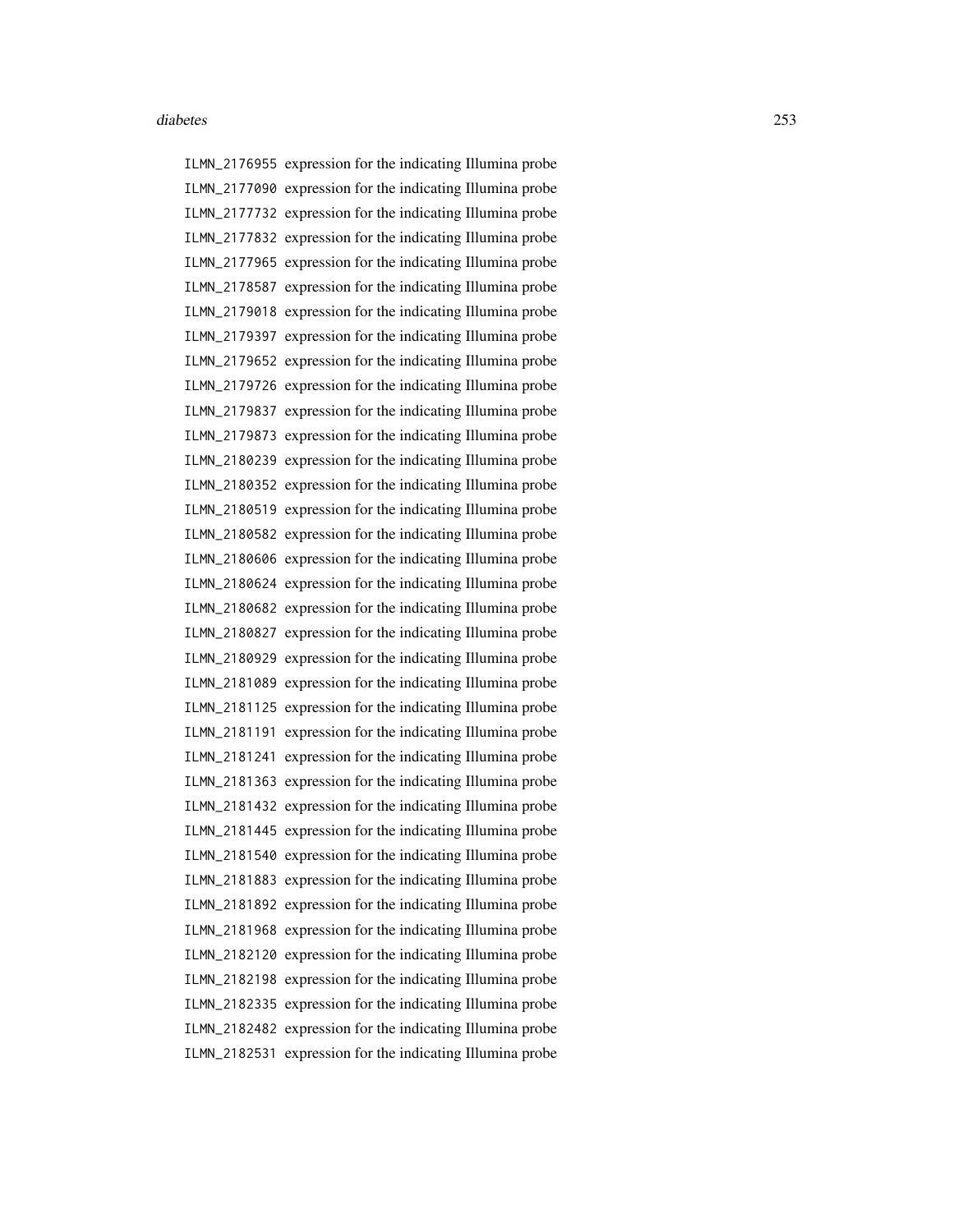ILMN\_2182647 expression for the indicating Illumina probe ILMN\_2182704 expression for the indicating Illumina probe ILMN\_2182750 expression for the indicating Illumina probe ILMN\_2183216 expression for the indicating Illumina probe ILMN\_2183389 expression for the indicating Illumina probe ILMN\_2183409 expression for the indicating Illumina probe ILMN\_2183510 expression for the indicating Illumina probe ILMN\_2183687 expression for the indicating Illumina probe ILMN\_2183856 expression for the indicating Illumina probe ILMN\_2183885 expression for the indicating Illumina probe ILMN\_2183938 expression for the indicating Illumina probe ILMN\_2184049 expression for the indicating Illumina probe ILMN\_2184064 expression for the indicating Illumina probe ILMN\_2184184 expression for the indicating Illumina probe ILMN\_2184373 expression for the indicating Illumina probe ILMN\_2184640 expression for the indicating Illumina probe ILMN\_2184789 expression for the indicating Illumina probe ILMN\_2184966 expression for the indicating Illumina probe ILMN\_2185563 expression for the indicating Illumina probe ILMN\_2185675 expression for the indicating Illumina probe ILMN\_2185845 expression for the indicating Illumina probe ILMN\_2185884 expression for the indicating Illumina probe ILMN\_2185984 expression for the indicating Illumina probe ILMN\_2186061 expression for the indicating Illumina probe ILMN\_2186216 expression for the indicating Illumina probe ILMN\_2186369 expression for the indicating Illumina probe ILMN\_2186482 expression for the indicating Illumina probe ILMN\_2186597 expression for the indicating Illumina probe ILMN\_2186678 expression for the indicating Illumina probe ILMN\_2186806 expression for the indicating Illumina probe ILMN\_2186858 expression for the indicating Illumina probe ILMN\_2186877 expression for the indicating Illumina probe ILMN\_2187487 expression for the indicating Illumina probe ILMN\_2187533 expression for the indicating Illumina probe ILMN\_2187718 expression for the indicating Illumina probe ILMN\_2187727 expression for the indicating Illumina probe ILMN\_2187830 expression for the indicating Illumina probe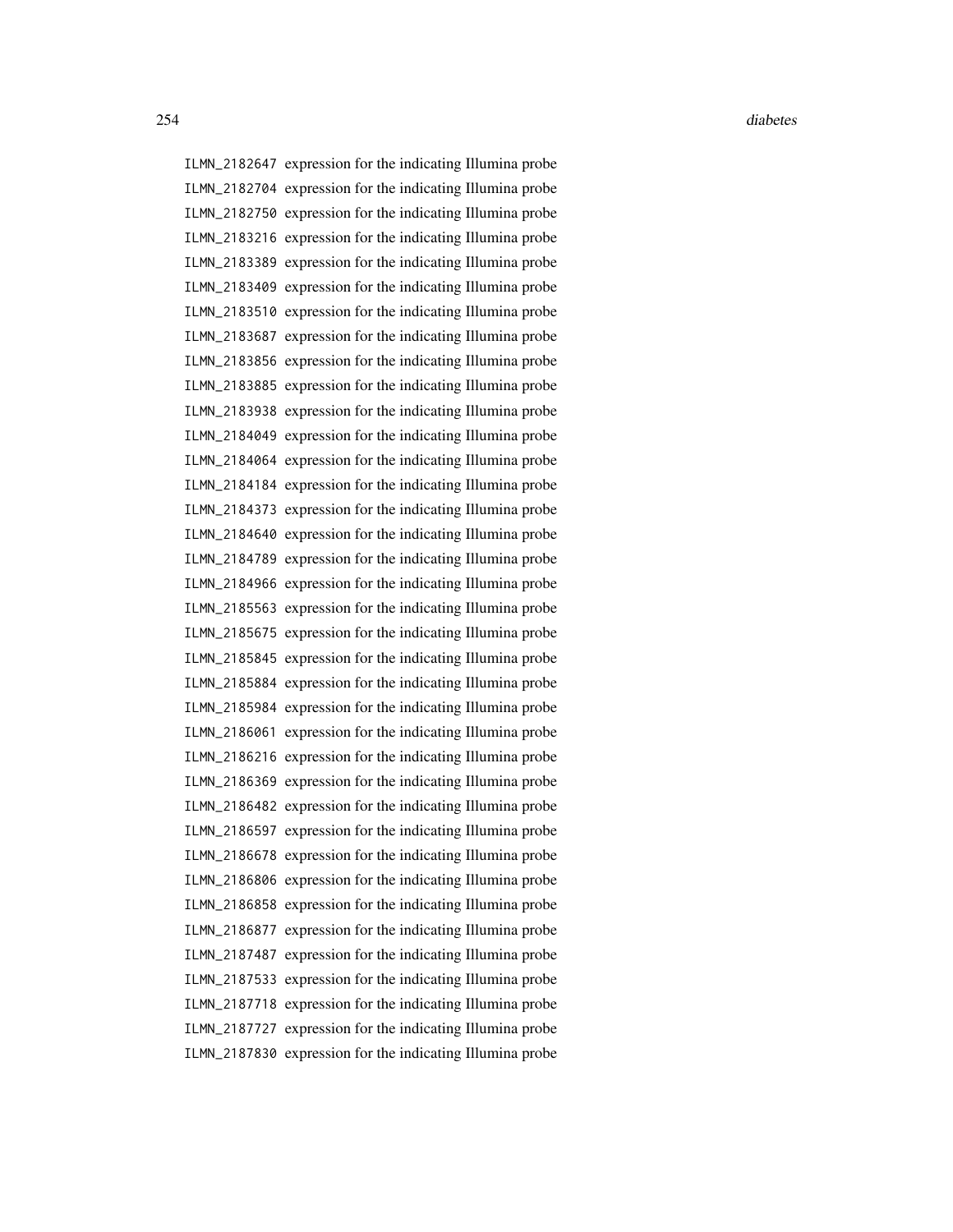ILMN\_2188119 expression for the indicating Illumina probe ILMN\_2188204 expression for the indicating Illumina probe ILMN\_2188333 expression for the indicating Illumina probe ILMN\_2188722 expression for the indicating Illumina probe ILMN\_2189037 expression for the indicating Illumina probe ILMN\_2189222 expression for the indicating Illumina probe ILMN\_2189424 expression for the indicating Illumina probe ILMN\_2189605 expression for the indicating Illumina probe ILMN\_2189614 expression for the indicating Illumina probe ILMN\_2189859 expression for the indicating Illumina probe ILMN\_2189870 expression for the indicating Illumina probe ILMN\_2189933 expression for the indicating Illumina probe ILMN\_2190084 expression for the indicating Illumina probe ILMN\_2190414 expression for the indicating Illumina probe ILMN\_2190486 expression for the indicating Illumina probe ILMN\_2190779 expression for the indicating Illumina probe ILMN\_2190842 expression for the indicating Illumina probe ILMN\_2191067 expression for the indicating Illumina probe ILMN\_2191331 expression for the indicating Illumina probe ILMN\_2191428 expression for the indicating Illumina probe ILMN\_2191436 expression for the indicating Illumina probe ILMN\_2191568 expression for the indicating Illumina probe ILMN\_2191634 expression for the indicating Illumina probe ILMN\_2191681 expression for the indicating Illumina probe ILMN\_2191929 expression for the indicating Illumina probe ILMN\_2192032 expression for the indicating Illumina probe ILMN\_2192281 expression for the indicating Illumina probe ILMN\_2192316 expression for the indicating Illumina probe ILMN\_2192385 expression for the indicating Illumina probe ILMN\_2192394 expression for the indicating Illumina probe ILMN\_2192620 expression for the indicating Illumina probe ILMN\_2192683 expression for the indicating Illumina probe ILMN\_2192694 expression for the indicating Illumina probe ILMN\_2193213 expression for the indicating Illumina probe ILMN\_2193214 expression for the indicating Illumina probe ILMN\_2193233 expression for the indicating Illumina probe ILMN\_2193315 expression for the indicating Illumina probe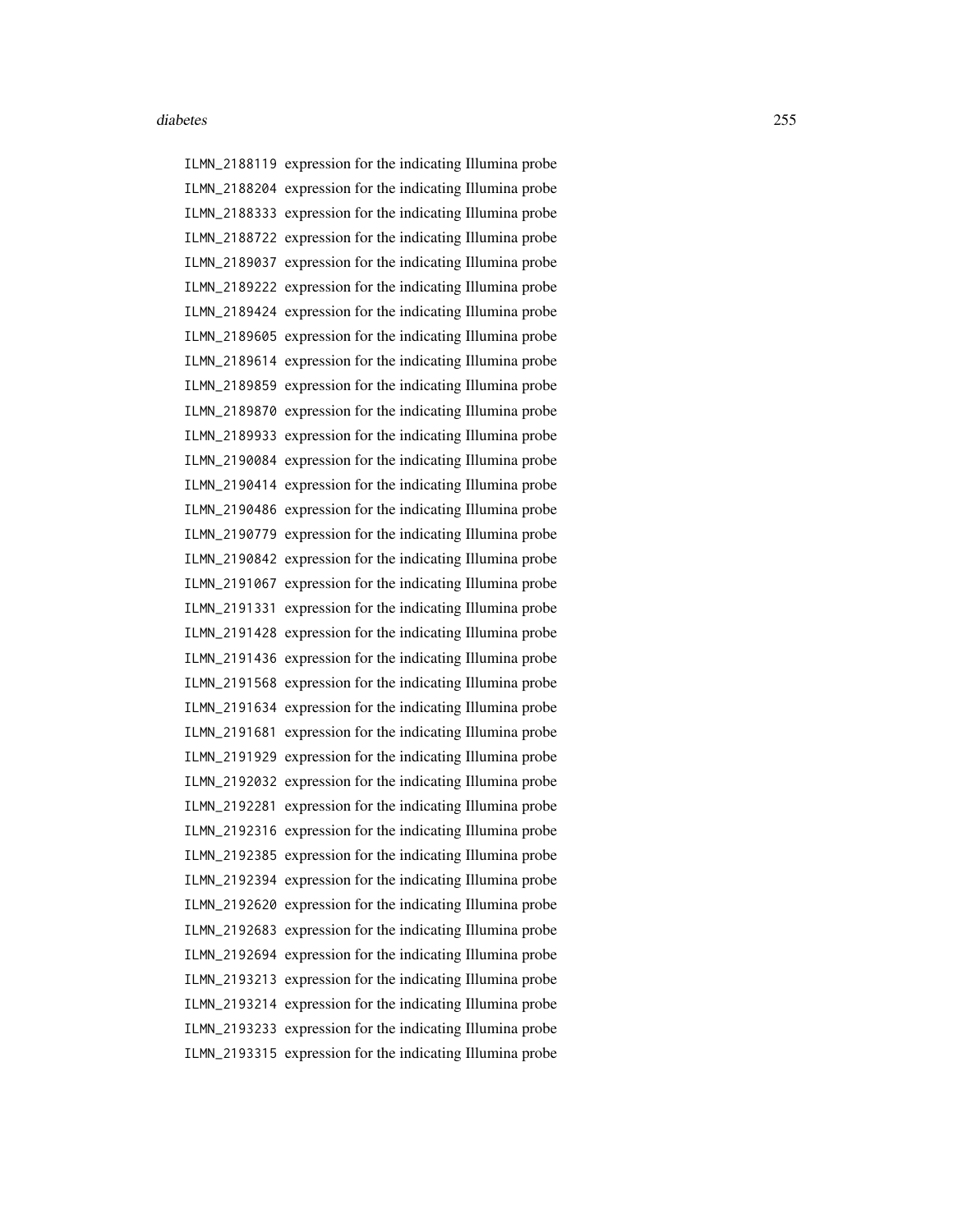ILMN\_2193325 expression for the indicating Illumina probe ILMN\_2193591 expression for the indicating Illumina probe ILMN\_2193817 expression for the indicating Illumina probe ILMN\_2193980 expression for the indicating Illumina probe ILMN\_2194009 expression for the indicating Illumina probe ILMN\_2194448 expression for the indicating Illumina probe ILMN\_2194467 expression for the indicating Illumina probe ILMN\_2194577 expression for the indicating Illumina probe ILMN\_2194627 expression for the indicating Illumina probe ILMN\_2194649 expression for the indicating Illumina probe ILMN\_2194678 expression for the indicating Illumina probe ILMN\_2194828 expression for the indicating Illumina probe ILMN\_2194852 expression for the indicating Illumina probe ILMN\_2195138 expression for the indicating Illumina probe ILMN\_2195236 expression for the indicating Illumina probe ILMN\_2195482 expression for the indicating Illumina probe ILMN\_2195821 expression for the indicating Illumina probe ILMN\_2196078 expression for the indicating Illumina probe ILMN\_2196097 expression for the indicating Illumina probe ILMN\_2196347 expression for the indicating Illumina probe ILMN\_2196550 expression for the indicating Illumina probe ILMN\_2196569 expression for the indicating Illumina probe ILMN\_2196588 expression for the indicating Illumina probe ILMN\_2197030 expression for the indicating Illumina probe ILMN\_2197101 expression for the indicating Illumina probe ILMN\_2197164 expression for the indicating Illumina probe ILMN\_2197247 expression for the indicating Illumina probe ILMN\_2197365 expression for the indicating Illumina probe ILMN\_2197519 expression for the indicating Illumina probe ILMN\_2197846 expression for the indicating Illumina probe ILMN\_2198185 expression for the indicating Illumina probe ILMN\_2198239 expression for the indicating Illumina probe ILMN\_2198376 expression for the indicating Illumina probe ILMN\_2198393 expression for the indicating Illumina probe ILMN\_2198515 expression for the indicating Illumina probe ILMN\_2198812 expression for the indicating Illumina probe ILMN\_2198878 expression for the indicating Illumina probe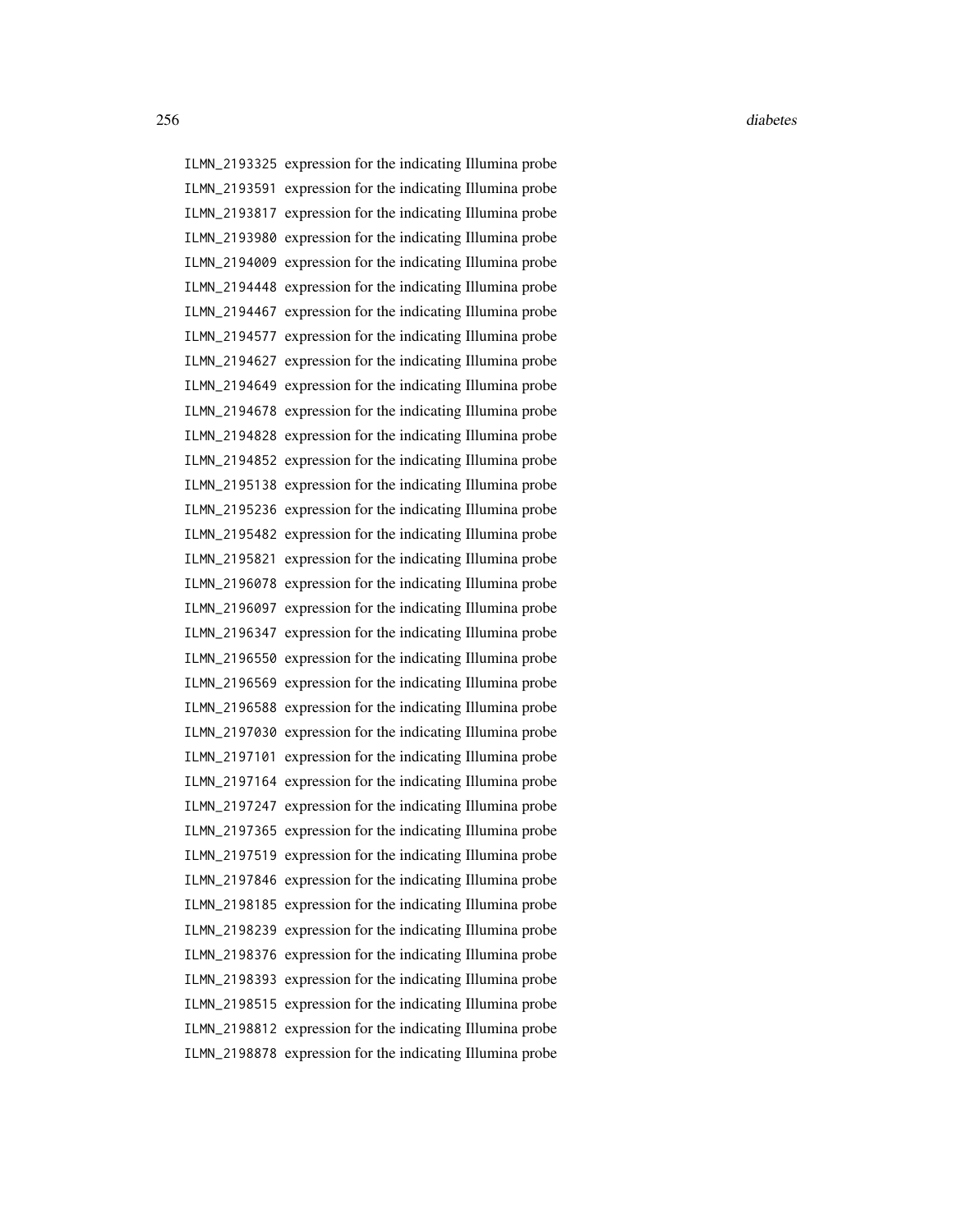ILMN\_2198893 expression for the indicating Illumina probe ILMN\_2199022 expression for the indicating Illumina probe ILMN\_2199389 expression for the indicating Illumina probe ILMN\_2199439 expression for the indicating Illumina probe ILMN\_2199768 expression for the indicating Illumina probe ILMN\_2200331 expression for the indicating Illumina probe ILMN\_2200503 expression for the indicating Illumina probe ILMN\_2200636 expression for the indicating Illumina probe ILMN\_2200659 expression for the indicating Illumina probe ILMN\_2200917 expression for the indicating Illumina probe ILMN\_2201347 expression for the indicating Illumina probe ILMN\_2201533 expression for the indicating Illumina probe ILMN\_2201580 expression for the indicating Illumina probe ILMN\_2201966 expression for the indicating Illumina probe ILMN\_2202481 expression for the indicating Illumina probe ILMN\_2202637 expression for the indicating Illumina probe ILMN\_2202915 expression for the indicating Illumina probe ILMN\_2202940 expression for the indicating Illumina probe ILMN\_2203463 expression for the indicating Illumina probe ILMN\_2203588 expression for the indicating Illumina probe ILMN\_2203807 expression for the indicating Illumina probe ILMN\_2203858 expression for the indicating Illumina probe ILMN\_2203950 expression for the indicating Illumina probe ILMN\_2204297 expression for the indicating Illumina probe ILMN\_2204545 expression for the indicating Illumina probe ILMN\_2204664 expression for the indicating Illumina probe ILMN\_2204726 expression for the indicating Illumina probe ILMN\_2204754 expression for the indicating Illumina probe ILMN\_2204876 expression for the indicating Illumina probe ILMN\_2204909 expression for the indicating Illumina probe ILMN\_2205032 expression for the indicating Illumina probe ILMN\_2205050 expression for the indicating Illumina probe ILMN\_2205162 expression for the indicating Illumina probe ILMN\_2205211 expression for the indicating Illumina probe ILMN\_2205245 expression for the indicating Illumina probe ILMN\_2205470 expression for the indicating Illumina probe ILMN\_2205882 expression for the indicating Illumina probe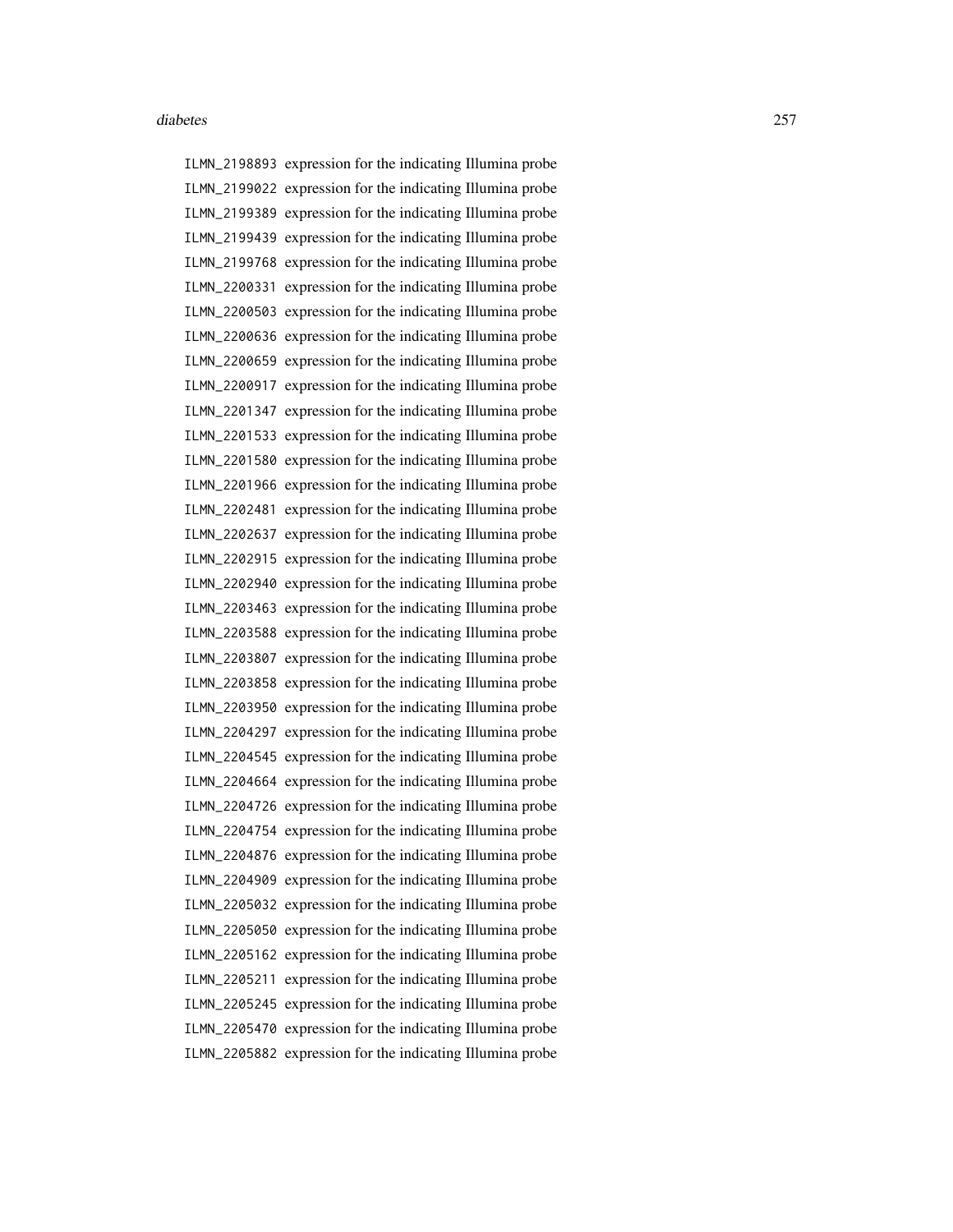ILMN\_2205963 expression for the indicating Illumina probe ILMN\_2206188 expression for the indicating Illumina probe ILMN\_2206272 expression for the indicating Illumina probe ILMN\_2206344 expression for the indicating Illumina probe ILMN\_2206554 expression for the indicating Illumina probe ILMN\_2206645 expression for the indicating Illumina probe ILMN\_2206716 expression for the indicating Illumina probe ILMN\_2207291 expression for the indicating Illumina probe ILMN\_2207328 expression for the indicating Illumina probe ILMN\_2207363 expression for the indicating Illumina probe ILMN\_2207419 expression for the indicating Illumina probe ILMN\_2207505 expression for the indicating Illumina probe ILMN\_2207533 expression for the indicating Illumina probe ILMN\_2208373 expression for the indicating Illumina probe ILMN\_2208413 expression for the indicating Illumina probe ILMN\_2208495 expression for the indicating Illumina probe ILMN\_2208802 expression for the indicating Illumina probe ILMN\_2208903 expression for the indicating Illumina probe ILMN\_2209027 expression for the indicating Illumina probe ILMN\_2209163 expression for the indicating Illumina probe ILMN\_2209180 expression for the indicating Illumina probe ILMN\_2209299 expression for the indicating Illumina probe ILMN\_2209515 expression for the indicating Illumina probe ILMN\_2209551 expression for the indicating Illumina probe ILMN\_2209578 expression for the indicating Illumina probe ILMN\_2209671 expression for the indicating Illumina probe ILMN\_2209748 expression for the indicating Illumina probe ILMN\_2209766 expression for the indicating Illumina probe ILMN\_2209993 expression for the indicating Illumina probe ILMN\_2210129 expression for the indicating Illumina probe ILMN\_2210298 expression for the indicating Illumina probe ILMN\_2210386 expression for the indicating Illumina probe ILMN\_2210601 expression for the indicating Illumina probe ILMN\_2210713 expression for the indicating Illumina probe ILMN\_2210729 expression for the indicating Illumina probe ILMN\_2210837 expression for the indicating Illumina probe ILMN\_2210934 expression for the indicating Illumina probe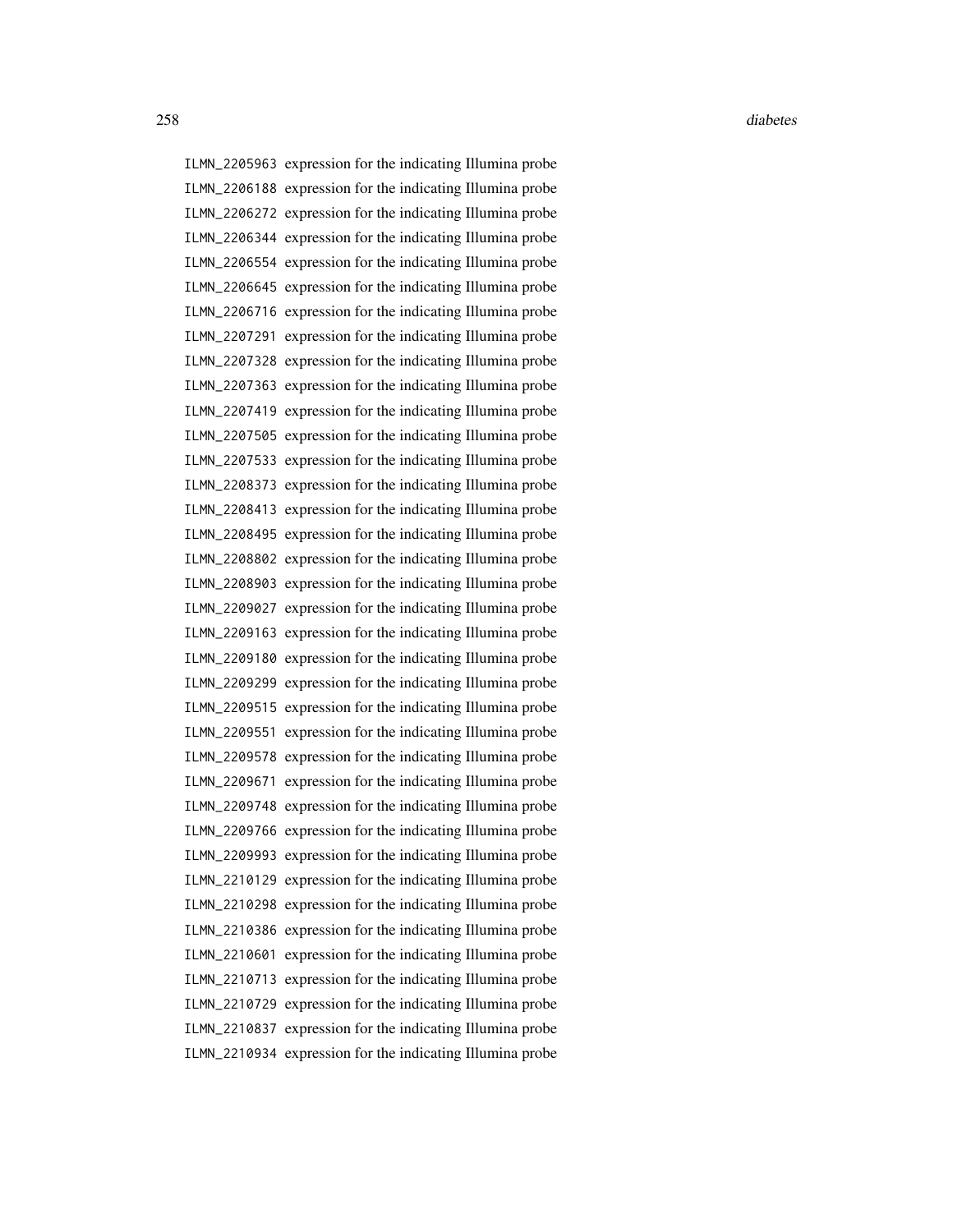ILMN\_2211003 expression for the indicating Illumina probe ILMN\_2211065 expression for the indicating Illumina probe ILMN\_2211122 expression for the indicating Illumina probe ILMN\_2211534 expression for the indicating Illumina probe ILMN\_2211672 expression for the indicating Illumina probe ILMN\_2211724 expression for the indicating Illumina probe ILMN\_2211728 expression for the indicating Illumina probe ILMN\_2211780 expression for the indicating Illumina probe ILMN\_2211800 expression for the indicating Illumina probe ILMN\_2211950 expression for the indicating Illumina probe ILMN\_2212354 expression for the indicating Illumina probe ILMN\_2212590 expression for the indicating Illumina probe ILMN\_2212763 expression for the indicating Illumina probe ILMN\_2212823 expression for the indicating Illumina probe ILMN\_2212999 expression for the indicating Illumina probe ILMN\_2213136 expression for the indicating Illumina probe ILMN\_2213199 expression for the indicating Illumina probe ILMN\_2213297 expression for the indicating Illumina probe ILMN\_2213558 expression for the indicating Illumina probe ILMN\_2214098 expression for the indicating Illumina probe ILMN\_2214144 expression for the indicating Illumina probe ILMN\_2214197 expression for the indicating Illumina probe ILMN\_2214232 expression for the indicating Illumina probe ILMN\_2214278 expression for the indicating Illumina probe ILMN\_2214473 expression for the indicating Illumina probe ILMN\_2214594 expression for the indicating Illumina probe ILMN\_2214603 expression for the indicating Illumina probe ILMN\_2214678 expression for the indicating Illumina probe ILMN\_2214734 expression for the indicating Illumina probe ILMN\_2214955 expression for the indicating Illumina probe ILMN\_2214997 expression for the indicating Illumina probe ILMN\_2215061 expression for the indicating Illumina probe ILMN\_2215211 expression for the indicating Illumina probe ILMN\_2215355 expression for the indicating Illumina probe ILMN\_2215382 expression for the indicating Illumina probe ILMN\_2215545 expression for the indicating Illumina probe ILMN\_2215631 expression for the indicating Illumina probe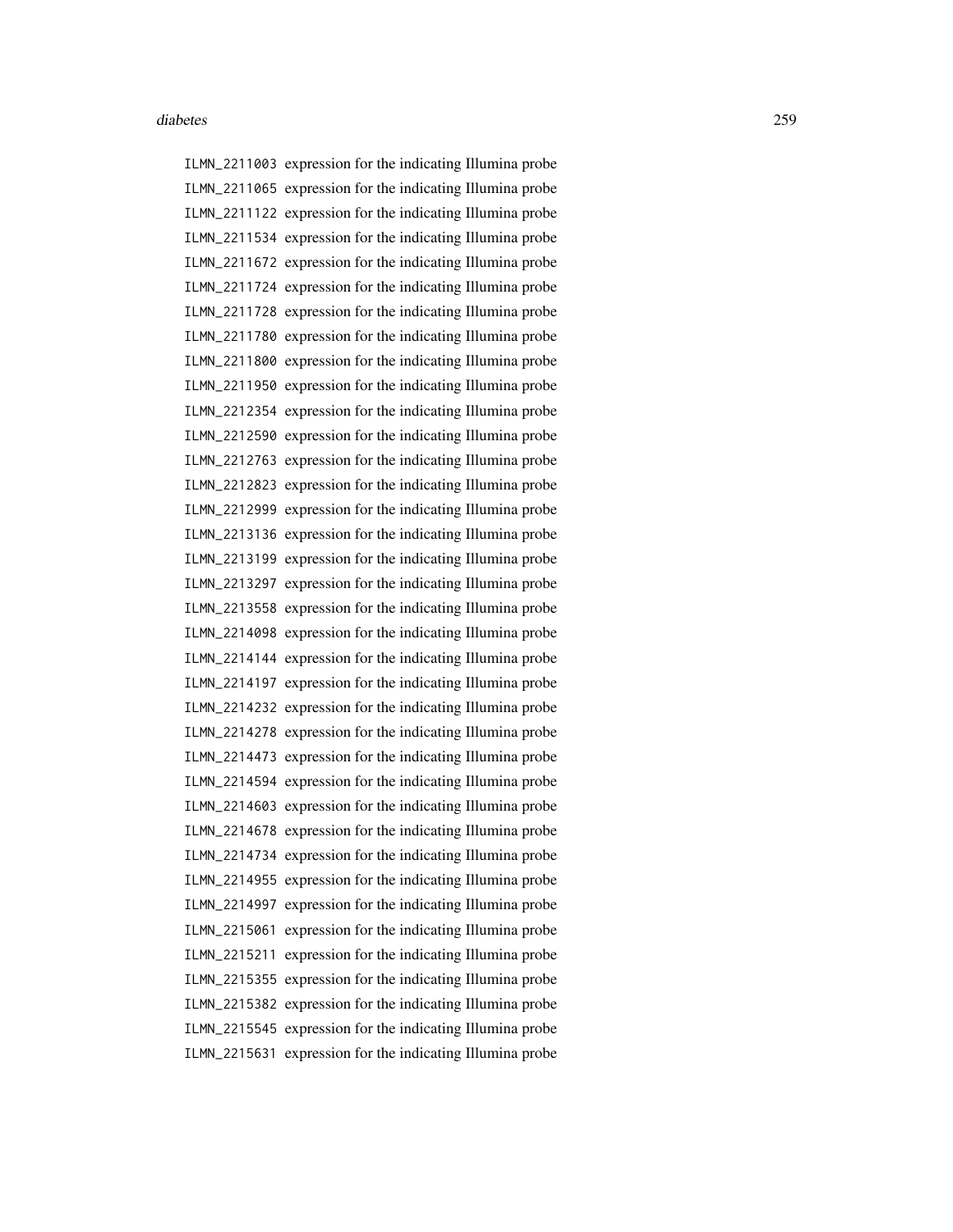ILMN\_2215656 expression for the indicating Illumina probe ILMN\_2215824 expression for the indicating Illumina probe ILMN\_2215862 expression for the indicating Illumina probe ILMN\_2216157 expression for the indicating Illumina probe ILMN\_2216265 expression for the indicating Illumina probe ILMN\_2216582 expression for the indicating Illumina probe ILMN\_2216815 expression for the indicating Illumina probe ILMN\_2216838 expression for the indicating Illumina probe ILMN\_2216852 expression for the indicating Illumina probe ILMN\_2216918 expression for the indicating Illumina probe ILMN\_2217212 expression for the indicating Illumina probe ILMN\_2217329 expression for the indicating Illumina probe ILMN\_2217661 expression for the indicating Illumina probe ILMN\_2217809 expression for the indicating Illumina probe ILMN\_2217935 expression for the indicating Illumina probe ILMN\_2218277 expression for the indicating Illumina probe ILMN\_2218401 expression for the indicating Illumina probe ILMN\_2218450 expression for the indicating Illumina probe ILMN\_2218648 expression for the indicating Illumina probe ILMN\_2218780 expression for the indicating Illumina probe ILMN\_2218856 expression for the indicating Illumina probe ILMN\_2219134 expression for the indicating Illumina probe ILMN\_2219437 expression for the indicating Illumina probe ILMN\_2219556 expression for the indicating Illumina probe ILMN\_2219618 expression for the indicating Illumina probe ILMN\_2219712 expression for the indicating Illumina probe ILMN\_2220187 expression for the indicating Illumina probe ILMN\_2220283 expression for the indicating Illumina probe ILMN\_2220320 expression for the indicating Illumina probe ILMN\_2220518 expression for the indicating Illumina probe ILMN\_2220739 expression for the indicating Illumina probe ILMN\_2220845 expression for the indicating Illumina probe ILMN\_2221006 expression for the indicating Illumina probe ILMN\_2221014 expression for the indicating Illumina probe ILMN\_2221076 expression for the indicating Illumina probe ILMN\_2221408 expression for the indicating Illumina probe ILMN\_2221507 expression for the indicating Illumina probe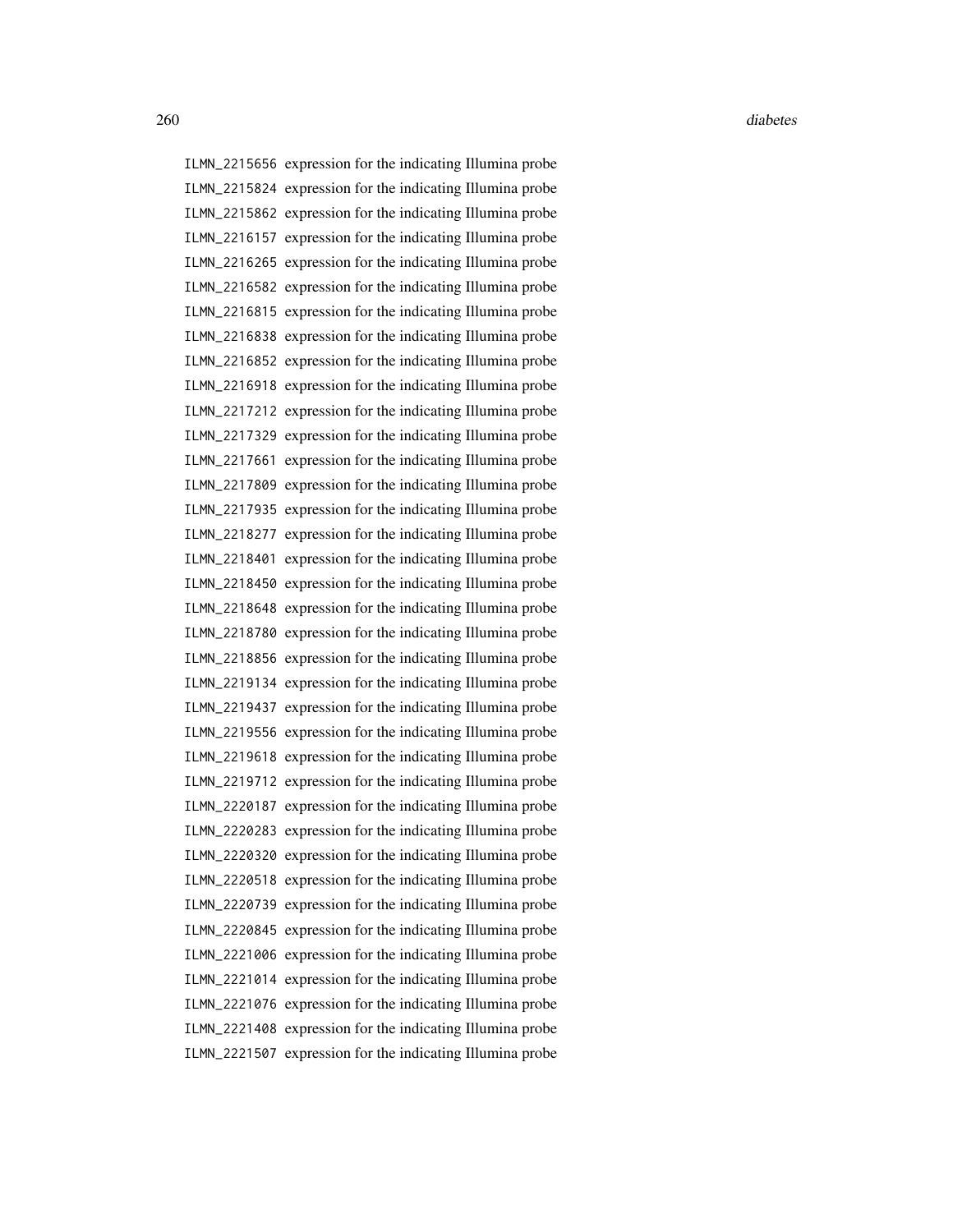ILMN\_2221564 expression for the indicating Illumina probe ILMN\_2221673 expression for the indicating Illumina probe ILMN\_2222074 expression for the indicating Illumina probe ILMN\_2222101 expression for the indicating Illumina probe ILMN\_2222234 expression for the indicating Illumina probe ILMN\_2222443 expression for the indicating Illumina probe ILMN\_2222688 expression for the indicating Illumina probe ILMN\_2222750 expression for the indicating Illumina probe ILMN\_2222768 expression for the indicating Illumina probe ILMN\_2222872 expression for the indicating Illumina probe ILMN\_2222880 expression for the indicating Illumina probe ILMN\_2222984 expression for the indicating Illumina probe ILMN\_2222992 expression for the indicating Illumina probe ILMN\_2223010 expression for the indicating Illumina probe ILMN\_2223056 expression for the indicating Illumina probe ILMN\_2223130 expression for the indicating Illumina probe ILMN\_2223350 expression for the indicating Illumina probe ILMN\_2223380 expression for the indicating Illumina probe ILMN\_2223720 expression for the indicating Illumina probe ILMN\_2223772 expression for the indicating Illumina probe ILMN\_2223805 expression for the indicating Illumina probe ILMN\_2223922 expression for the indicating Illumina probe ILMN\_2223941 expression for the indicating Illumina probe ILMN\_2224103 expression for the indicating Illumina probe ILMN\_2224143 expression for the indicating Illumina probe ILMN\_2224486 expression for the indicating Illumina probe ILMN\_2224657 expression for the indicating Illumina probe ILMN\_2224833 expression for the indicating Illumina probe ILMN\_2224907 expression for the indicating Illumina probe ILMN\_2225144 expression for the indicating Illumina probe ILMN\_2225318 expression for the indicating Illumina probe ILMN\_2225348 expression for the indicating Illumina probe ILMN\_2225577 expression for the indicating Illumina probe ILMN\_2225595 expression for the indicating Illumina probe ILMN\_2225608 expression for the indicating Illumina probe ILMN\_2225698 expression for the indicating Illumina probe ILMN\_2225709 expression for the indicating Illumina probe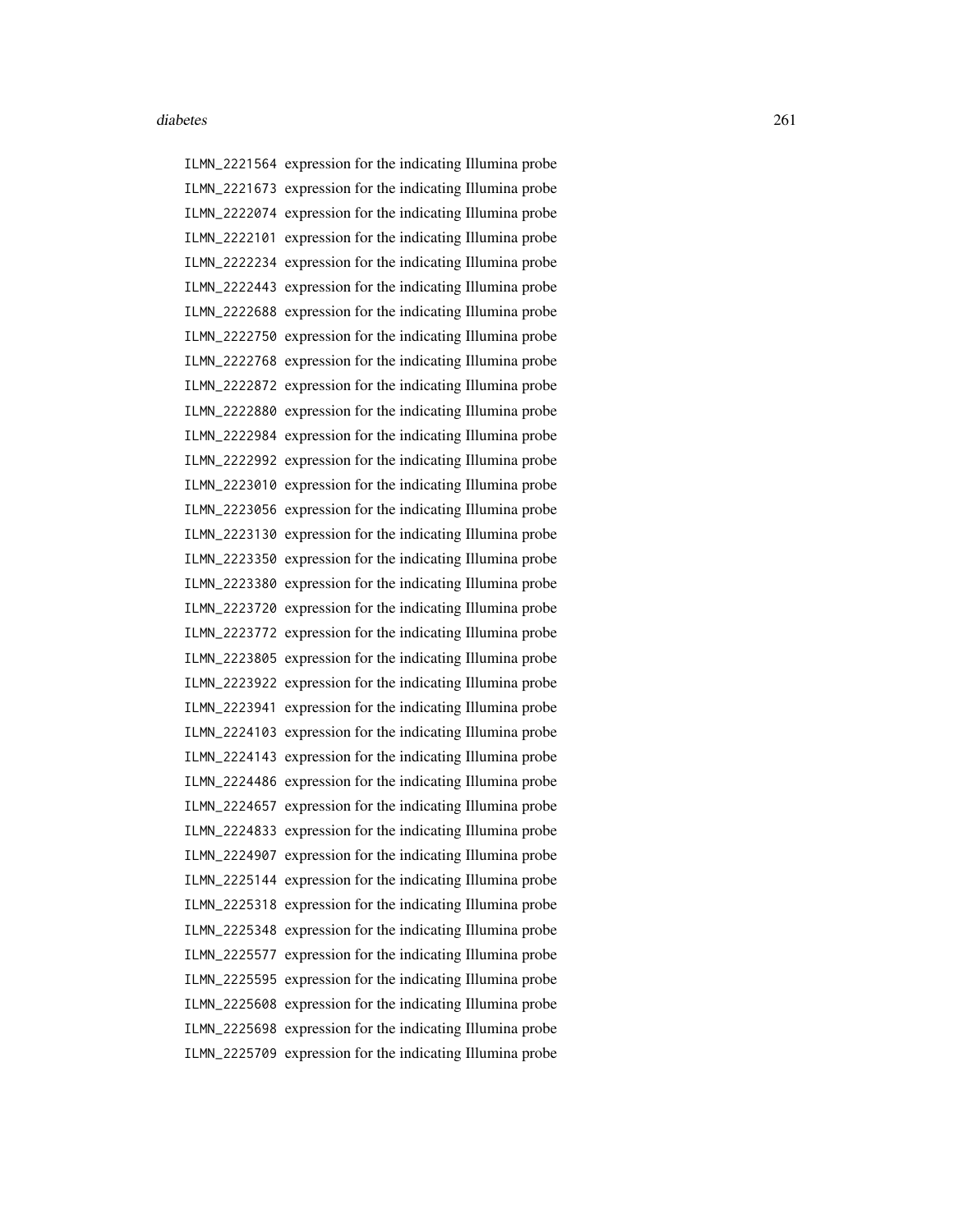ILMN\_2225735 expression for the indicating Illumina probe ILMN\_2225887 expression for the indicating Illumina probe ILMN\_2225974 expression for the indicating Illumina probe ILMN\_2226271 expression for the indicating Illumina probe ILMN\_2226304 expression for the indicating Illumina probe ILMN\_2226314 expression for the indicating Illumina probe ILMN\_2226324 expression for the indicating Illumina probe ILMN\_2226519 expression for the indicating Illumina probe ILMN\_2226917 expression for the indicating Illumina probe ILMN\_2227011 expression for the indicating Illumina probe ILMN\_2227338 expression for the indicating Illumina probe ILMN\_2227473 expression for the indicating Illumina probe ILMN\_2227495 expression for the indicating Illumina probe ILMN\_2227533 expression for the indicating Illumina probe ILMN\_2227573 expression for the indicating Illumina probe ILMN\_2227968 expression for the indicating Illumina probe ILMN\_2228180 expression for the indicating Illumina probe ILMN\_2228196 expression for the indicating Illumina probe ILMN\_2228453 expression for the indicating Illumina probe ILMN\_2228710 expression for the indicating Illumina probe ILMN\_2228732 expression for the indicating Illumina probe ILMN\_2228809 expression for the indicating Illumina probe ILMN\_2228845 expression for the indicating Illumina probe ILMN\_2228873 expression for the indicating Illumina probe ILMN\_2228976 expression for the indicating Illumina probe ILMN\_2229032 expression for the indicating Illumina probe ILMN\_2229242 expression for the indicating Illumina probe ILMN\_2229261 expression for the indicating Illumina probe ILMN\_2229379 expression for the indicating Illumina probe ILMN\_2229922 expression for the indicating Illumina probe ILMN\_2230016 expression for the indicating Illumina probe ILMN\_2230035 expression for the indicating Illumina probe ILMN\_2230162 expression for the indicating Illumina probe ILMN\_2230566 expression for the indicating Illumina probe ILMN\_2230579 expression for the indicating Illumina probe ILMN\_2230624 expression for the indicating Illumina probe ILMN\_2230672 expression for the indicating Illumina probe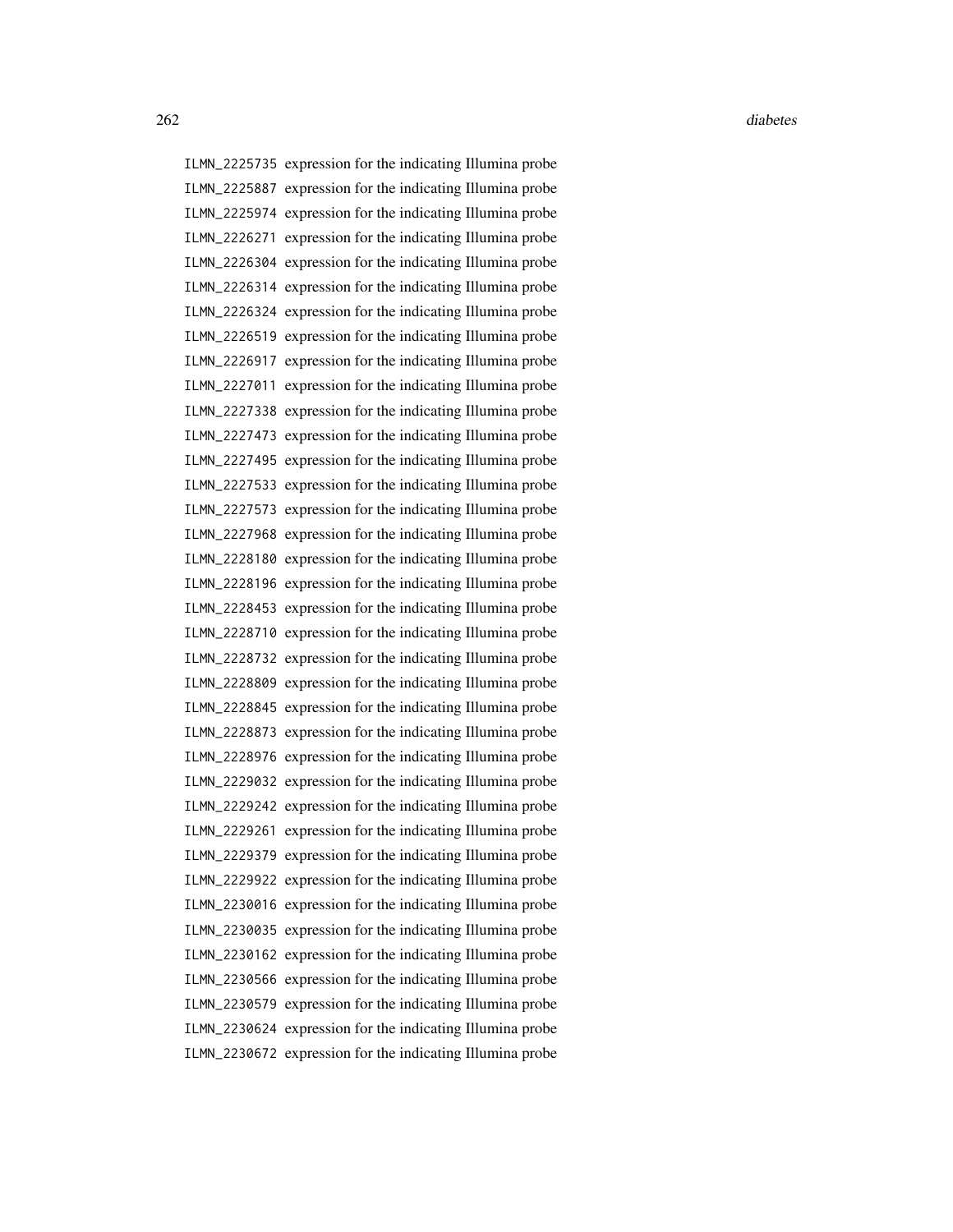ILMN\_2230862 expression for the indicating Illumina probe ILMN\_2230892 expression for the indicating Illumina probe ILMN\_2230902 expression for the indicating Illumina probe ILMN\_2230998 expression for the indicating Illumina probe ILMN\_2231020 expression for the indicating Illumina probe ILMN\_2231051 expression for the indicating Illumina probe ILMN\_2231242 expression for the indicating Illumina probe ILMN\_2231911 expression for the indicating Illumina probe ILMN\_2231928 expression for the indicating Illumina probe ILMN\_2232121 expression for the indicating Illumina probe ILMN\_2232166 expression for the indicating Illumina probe ILMN\_2232177 expression for the indicating Illumina probe ILMN\_2232368 expression for the indicating Illumina probe ILMN\_2232430 expression for the indicating Illumina probe ILMN\_2232478 expression for the indicating Illumina probe ILMN\_2232520 expression for the indicating Illumina probe ILMN\_2232936 expression for the indicating Illumina probe ILMN\_2233050 expression for the indicating Illumina probe ILMN\_2233099 expression for the indicating Illumina probe ILMN\_2233279 expression for the indicating Illumina probe ILMN\_2233334 expression for the indicating Illumina probe ILMN\_2233366 expression for the indicating Illumina probe ILMN\_2233493 expression for the indicating Illumina probe ILMN\_2233783 expression for the indicating Illumina probe ILMN\_2234016 expression for the indicating Illumina probe ILMN\_2234229 expression for the indicating Illumina probe ILMN\_2234310 expression for the indicating Illumina probe ILMN\_2234343 expression for the indicating Illumina probe ILMN\_2234412 expression for the indicating Illumina probe ILMN\_2234515 expression for the indicating Illumina probe ILMN\_2234697 expression for the indicating Illumina probe ILMN\_2234758 expression for the indicating Illumina probe ILMN\_2234956 expression for the indicating Illumina probe ILMN\_2234970 expression for the indicating Illumina probe ILMN\_2235137 expression for the indicating Illumina probe ILMN\_2235283 expression for the indicating Illumina probe ILMN\_2235354 expression for the indicating Illumina probe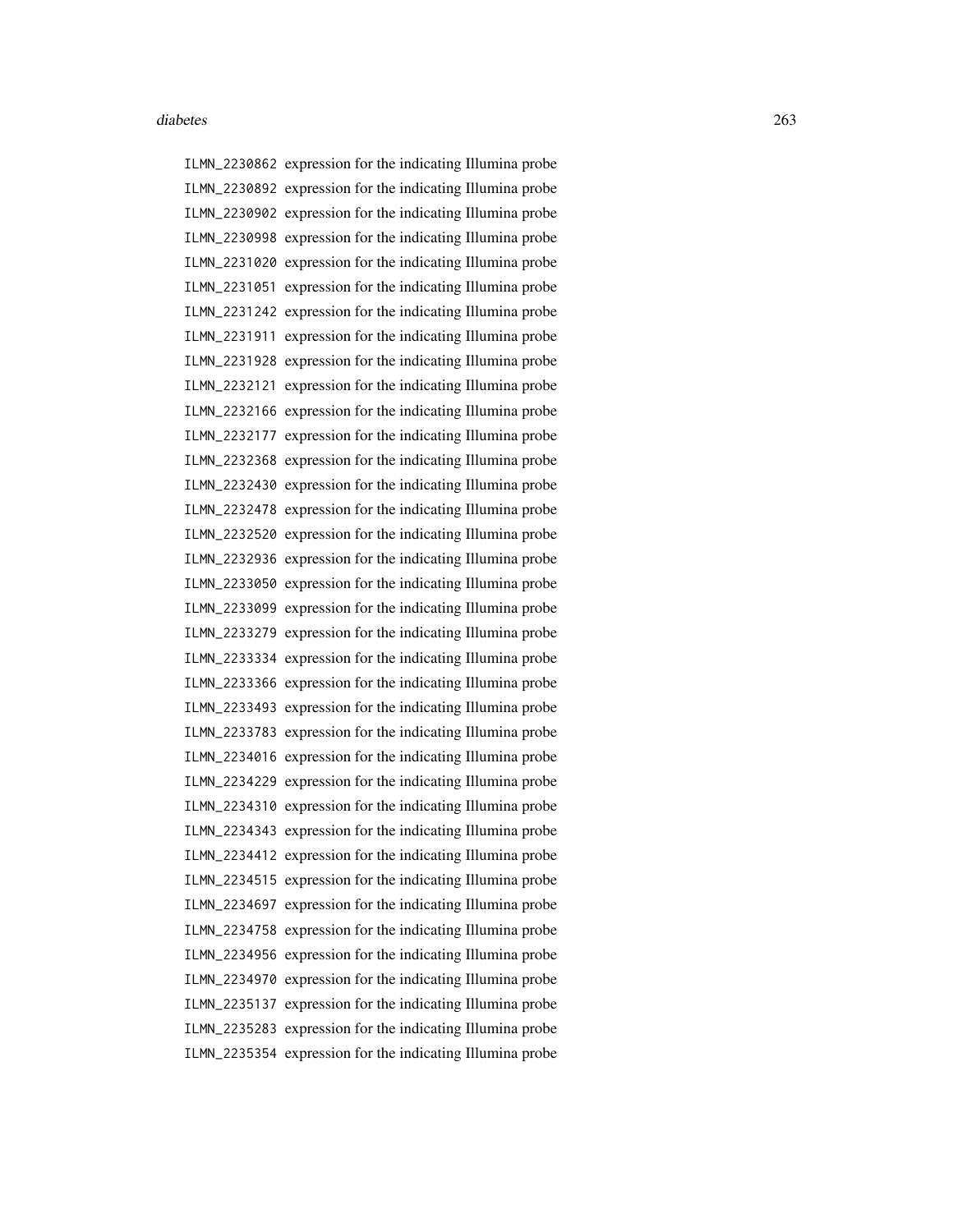ILMN\_2235454 expression for the indicating Illumina probe ILMN\_2235707 expression for the indicating Illumina probe ILMN\_2235745 expression for the indicating Illumina probe ILMN\_2235785 expression for the indicating Illumina probe ILMN\_2235975 expression for the indicating Illumina probe ILMN\_2236800 expression for the indicating Illumina probe ILMN\_2237252 expression for the indicating Illumina probe ILMN\_2237746 expression for the indicating Illumina probe ILMN\_2238928 expression for the indicating Illumina probe ILMN\_2241775 expression for the indicating Illumina probe ILMN\_2241953 expression for the indicating Illumina probe ILMN\_2242403 expression for the indicating Illumina probe ILMN\_2242463 expression for the indicating Illumina probe ILMN\_2242491 expression for the indicating Illumina probe ILMN\_2242900 expression for the indicating Illumina probe ILMN\_2242921 expression for the indicating Illumina probe ILMN\_2242937 expression for the indicating Illumina probe ILMN\_2242998 expression for the indicating Illumina probe ILMN\_2243308 expression for the indicating Illumina probe ILMN\_2243516 expression for the indicating Illumina probe ILMN\_2243553 expression for the indicating Illumina probe ILMN\_2243687 expression for the indicating Illumina probe ILMN\_2243912 expression for the indicating Illumina probe ILMN\_2244653 expression for the indicating Illumina probe ILMN\_2245523 expression for the indicating Illumina probe ILMN\_2245627 expression for the indicating Illumina probe ILMN\_2246328 expression for the indicating Illumina probe ILMN\_2246510 expression for the indicating Illumina probe ILMN\_2246548 expression for the indicating Illumina probe ILMN\_2246661 expression for the indicating Illumina probe ILMN\_2246882 expression for the indicating Illumina probe ILMN\_2246894 expression for the indicating Illumina probe ILMN\_2246956 expression for the indicating Illumina probe ILMN\_2247594 expression for the indicating Illumina probe ILMN\_2247664 expression for the indicating Illumina probe ILMN\_2247988 expression for the indicating Illumina probe ILMN\_2248589 expression for the indicating Illumina probe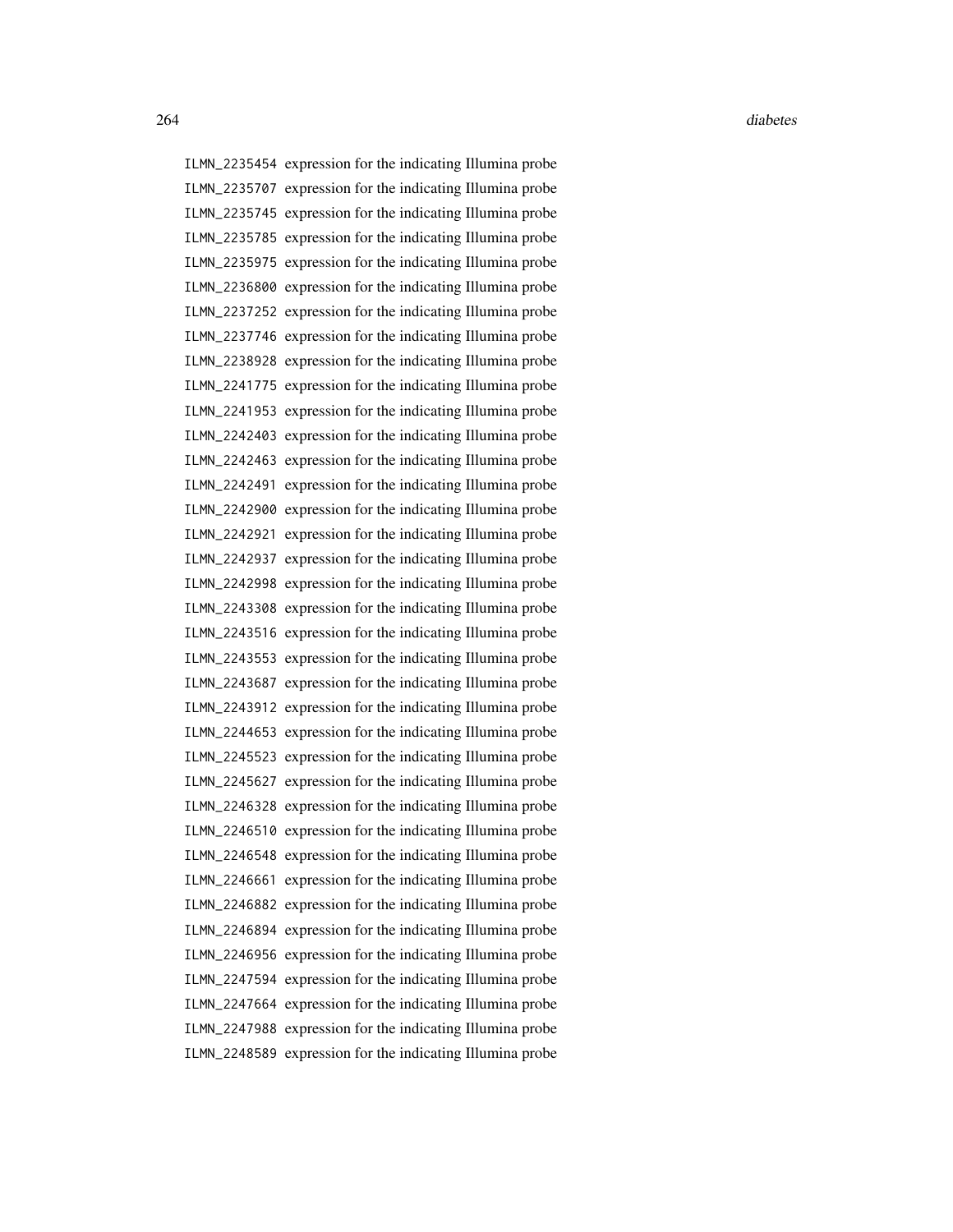ILMN\_2248970 expression for the indicating Illumina probe ILMN\_2249018 expression for the indicating Illumina probe ILMN\_2249288 expression for the indicating Illumina probe ILMN\_2249473 expression for the indicating Illumina probe ILMN\_2249920 expression for the indicating Illumina probe ILMN\_2250853 expression for the indicating Illumina probe ILMN\_2250923 expression for the indicating Illumina probe ILMN\_2251047 expression for the indicating Illumina probe ILMN\_2251114 expression for the indicating Illumina probe ILMN\_2251253 expression for the indicating Illumina probe ILMN\_2251978 expression for the indicating Illumina probe ILMN\_2252021 expression for the indicating Illumina probe ILMN\_2252136 expression for the indicating Illumina probe ILMN\_2252186 expression for the indicating Illumina probe ILMN\_2252295 expression for the indicating Illumina probe ILMN\_2252309 expression for the indicating Illumina probe ILMN\_2252408 expression for the indicating Illumina probe ILMN\_2252705 expression for the indicating Illumina probe ILMN\_2253017 expression for the indicating Illumina probe ILMN\_2253286 expression for the indicating Illumina probe ILMN\_2253300 expression for the indicating Illumina probe ILMN\_2253732 expression for the indicating Illumina probe ILMN\_2254635 expression for the indicating Illumina probe ILMN\_2254943 expression for the indicating Illumina probe ILMN\_2255133 expression for the indicating Illumina probe ILMN\_2255310 expression for the indicating Illumina probe ILMN\_2255579 expression for the indicating Illumina probe ILMN\_2255605 expression for the indicating Illumina probe ILMN\_2256295 expression for the indicating Illumina probe ILMN\_2256359 expression for the indicating Illumina probe ILMN\_2256765 expression for the indicating Illumina probe ILMN\_2257015 expression for the indicating Illumina probe ILMN\_2257833 expression for the indicating Illumina probe ILMN\_2258234 expression for the indicating Illumina probe ILMN\_2258543 expression for the indicating Illumina probe ILMN\_2258774 expression for the indicating Illumina probe ILMN\_2258816 expression for the indicating Illumina probe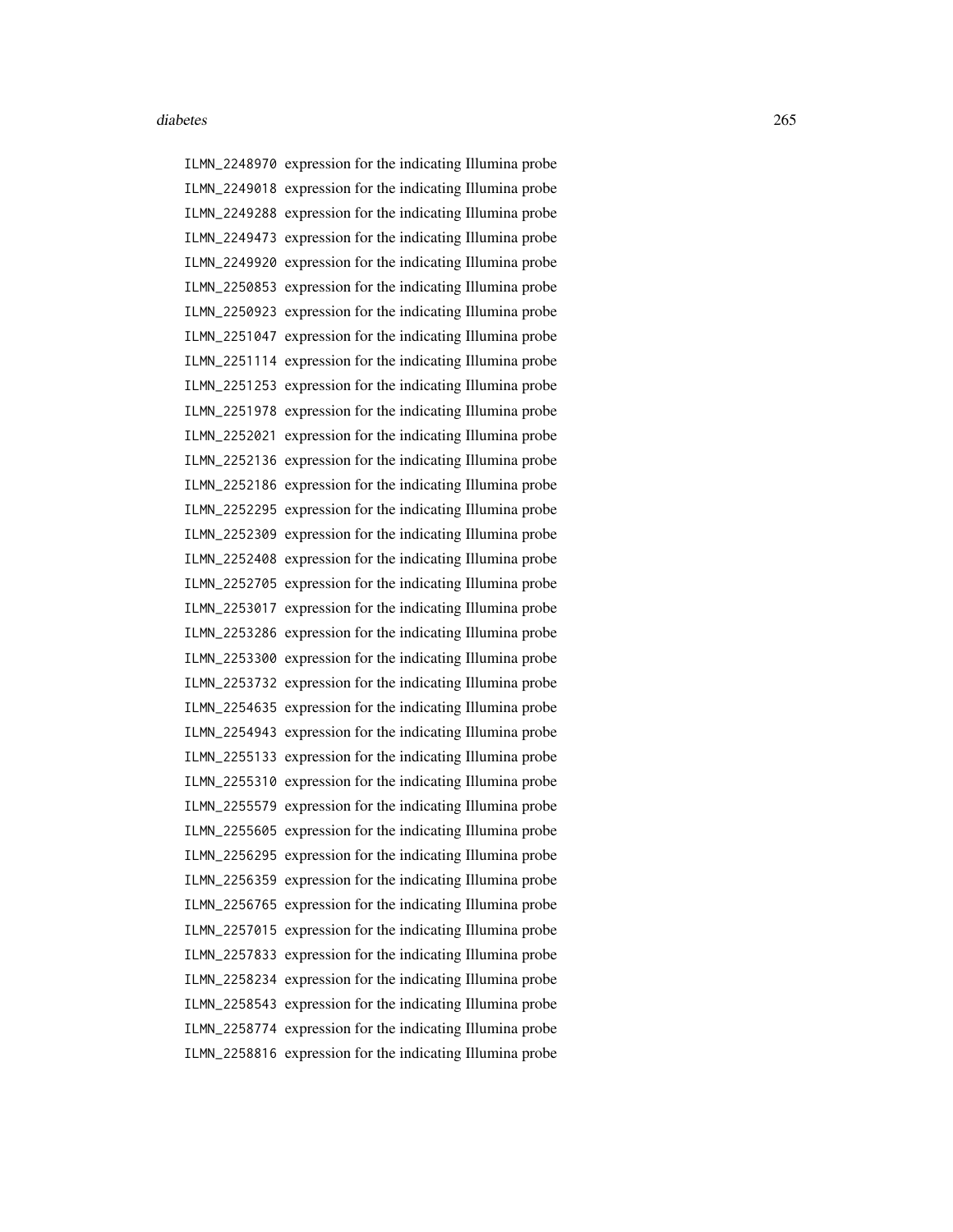ILMN\_2259119 expression for the indicating Illumina probe ILMN\_2259633 expression for the indicating Illumina probe ILMN\_2259949 expression for the indicating Illumina probe ILMN\_2260756 expression for the indicating Illumina probe ILMN\_2261076 expression for the indicating Illumina probe ILMN\_2261379 expression for the indicating Illumina probe ILMN\_2261416 expression for the indicating Illumina probe ILMN\_2261519 expression for the indicating Illumina probe ILMN\_2261784 expression for the indicating Illumina probe ILMN\_2261973 expression for the indicating Illumina probe ILMN\_2262044 expression for the indicating Illumina probe ILMN\_2262177 expression for the indicating Illumina probe ILMN\_2262275 expression for the indicating Illumina probe ILMN\_2262444 expression for the indicating Illumina probe ILMN\_2262462 expression for the indicating Illumina probe ILMN\_2262543 expression for the indicating Illumina probe ILMN\_2262901 expression for the indicating Illumina probe ILMN\_2263054 expression for the indicating Illumina probe ILMN\_2263144 expression for the indicating Illumina probe ILMN\_2263718 expression for the indicating Illumina probe ILMN\_2264011 expression for the indicating Illumina probe ILMN\_2264482 expression for the indicating Illumina probe ILMN\_2264625 expression for the indicating Illumina probe ILMN\_2264634 expression for the indicating Illumina probe ILMN\_2265995 expression for the indicating Illumina probe ILMN\_2266005 expression for the indicating Illumina probe ILMN\_2266309 expression for the indicating Illumina probe ILMN\_2266595 expression for the indicating Illumina probe ILMN\_2267084 expression for the indicating Illumina probe ILMN\_2267787 expression for the indicating Illumina probe ILMN\_2267914 expression for the indicating Illumina probe ILMN\_2268068 expression for the indicating Illumina probe ILMN\_2268156 expression for the indicating Illumina probe ILMN\_2268381 expression for the indicating Illumina probe ILMN\_2268409 expression for the indicating Illumina probe ILMN\_2269136 expression for the indicating Illumina probe ILMN\_2269564 expression for the indicating Illumina probe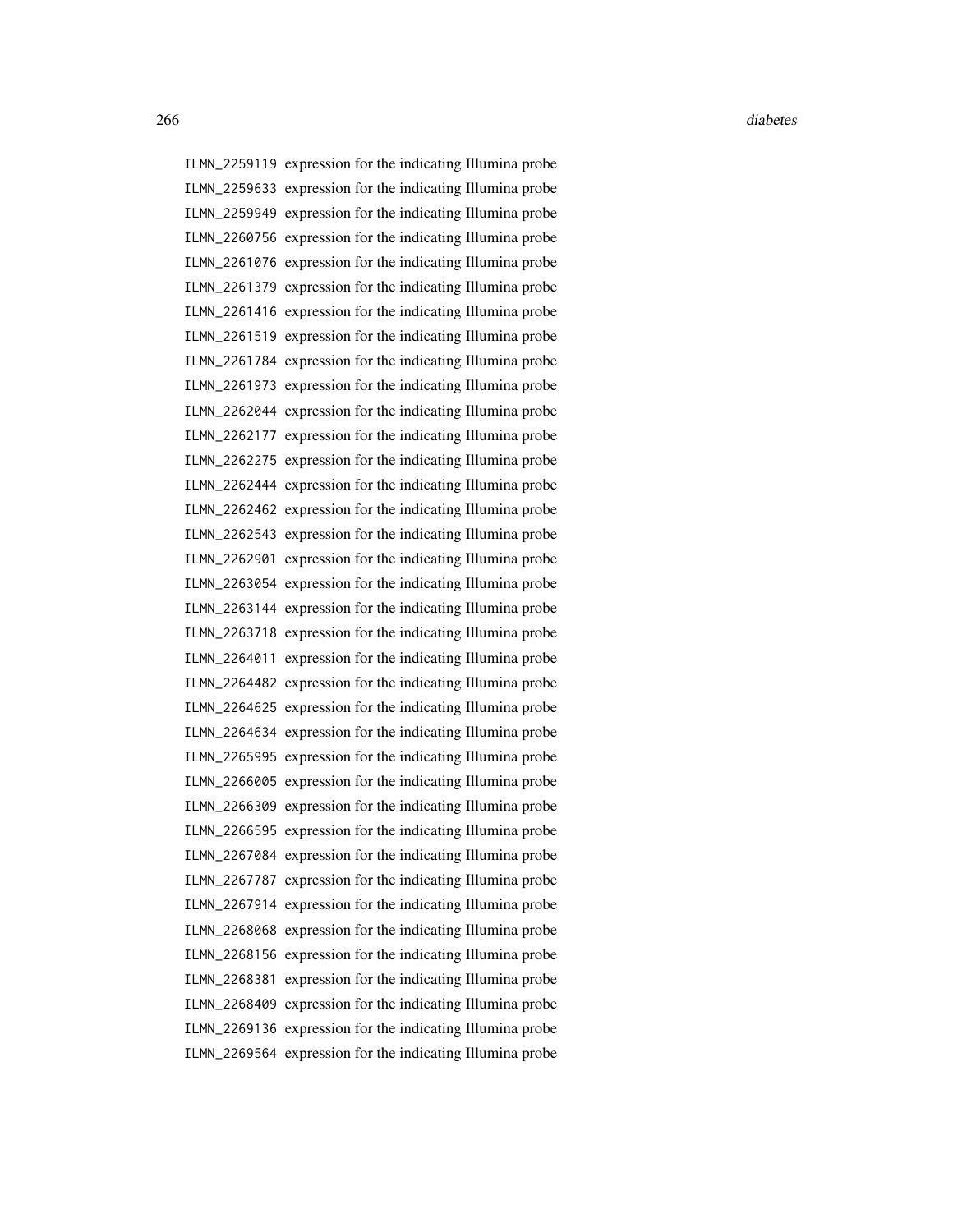ILMN\_2270100 expression for the indicating Illumina probe ILMN\_2270299 expression for the indicating Illumina probe ILMN\_2270845 expression for the indicating Illumina probe ILMN\_2270900 expression for the indicating Illumina probe ILMN\_2271875 expression for the indicating Illumina probe ILMN\_2272074 expression for the indicating Illumina probe ILMN\_2272251 expression for the indicating Illumina probe ILMN\_2273053 expression for the indicating Illumina probe ILMN\_2273103 expression for the indicating Illumina probe ILMN\_2273224 expression for the indicating Illumina probe ILMN\_2273447 expression for the indicating Illumina probe ILMN\_2274775 expression for the indicating Illumina probe ILMN\_2275098 expression for the indicating Illumina probe ILMN\_2275560 expression for the indicating Illumina probe ILMN\_2275583 expression for the indicating Illumina probe ILMN\_2276758 expression for the indicating Illumina probe ILMN\_2276811 expression for the indicating Illumina probe ILMN\_2277099 expression for the indicating Illumina probe ILMN\_2277523 expression for the indicating Illumina probe ILMN\_2277676 expression for the indicating Illumina probe ILMN\_2278433 expression for the indicating Illumina probe ILMN\_2278636 expression for the indicating Illumina probe ILMN\_2278653 expression for the indicating Illumina probe ILMN\_2278819 expression for the indicating Illumina probe ILMN\_2278850 expression for the indicating Illumina probe ILMN\_2278908 expression for the indicating Illumina probe ILMN\_2279339 expression for the indicating Illumina probe ILMN\_2279367 expression for the indicating Illumina probe ILMN\_2279834 expression for the indicating Illumina probe ILMN\_2279873 expression for the indicating Illumina probe ILMN\_2279961 expression for the indicating Illumina probe ILMN\_2280548 expression for the indicating Illumina probe ILMN\_2281502 expression for the indicating Illumina probe ILMN\_2282077 expression for the indicating Illumina probe ILMN\_2282282 expression for the indicating Illumina probe ILMN\_2282477 expression for the indicating Illumina probe ILMN\_2282641 expression for the indicating Illumina probe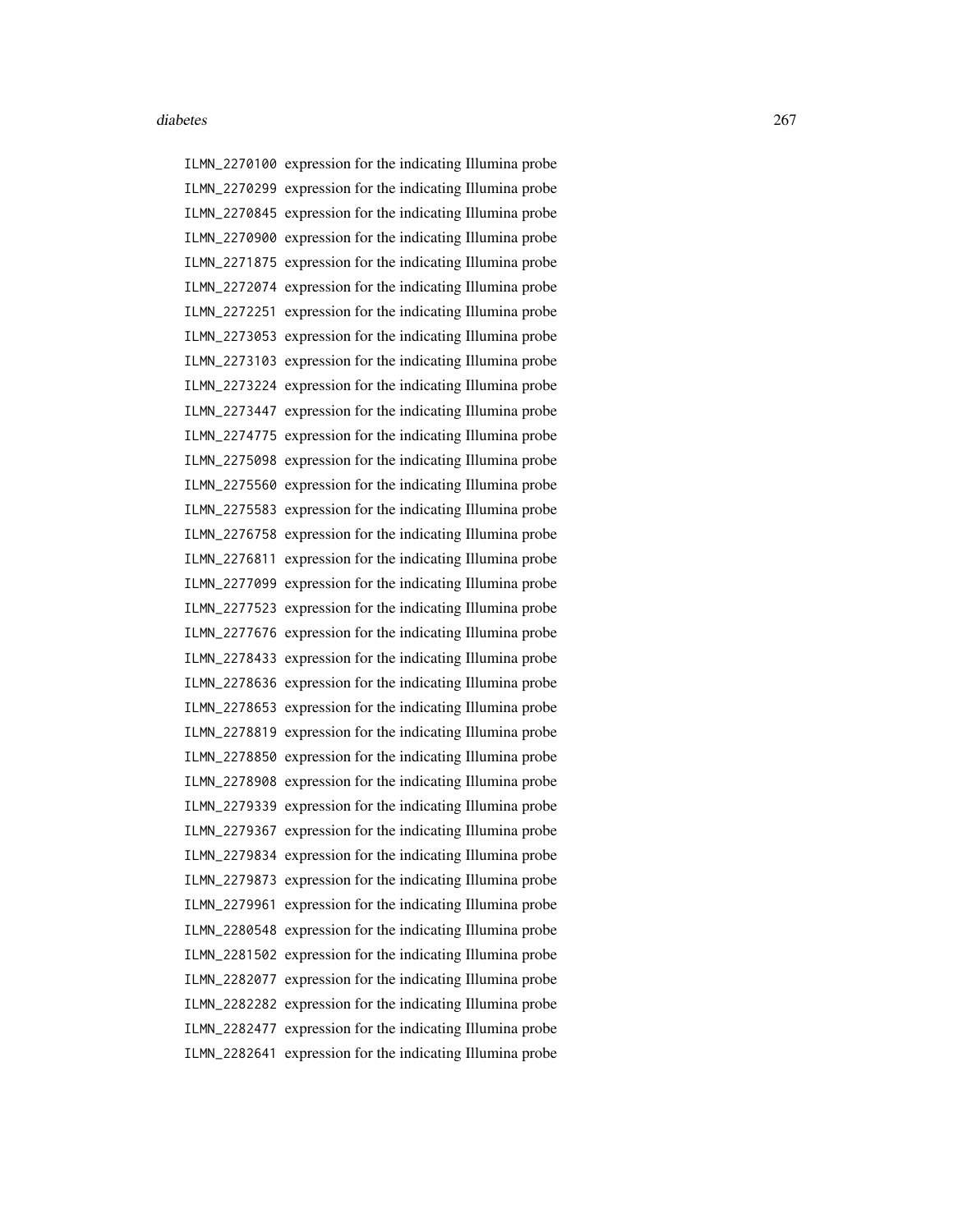ILMN\_2282959 expression for the indicating Illumina probe ILMN\_2283196 expression for the indicating Illumina probe ILMN\_2283325 expression for the indicating Illumina probe ILMN\_2283388 expression for the indicating Illumina probe ILMN\_2284591 expression for the indicating Illumina probe ILMN\_2284744 expression for the indicating Illumina probe ILMN\_2284998 expression for the indicating Illumina probe ILMN\_2285032 expression for the indicating Illumina probe ILMN\_2285112 expression for the indicating Illumina probe ILMN\_2285141 expression for the indicating Illumina probe ILMN\_2285213 expression for the indicating Illumina probe ILMN\_2285375 expression for the indicating Illumina probe ILMN\_2285506 expression for the indicating Illumina probe ILMN\_2285713 expression for the indicating Illumina probe ILMN\_2285802 expression for the indicating Illumina probe ILMN\_2285817 expression for the indicating Illumina probe ILMN\_2286024 expression for the indicating Illumina probe ILMN\_2286334 expression for the indicating Illumina probe ILMN\_2286514 expression for the indicating Illumina probe ILMN\_2286783 expression for the indicating Illumina probe ILMN\_2286800 expression for the indicating Illumina probe ILMN\_2286870 expression for the indicating Illumina probe ILMN\_2287168 expression for the indicating Illumina probe ILMN\_2287276 expression for the indicating Illumina probe ILMN\_2287888 expression for the indicating Illumina probe ILMN\_2288070 expression for the indicating Illumina probe ILMN\_2288232 expression for the indicating Illumina probe ILMN\_2288483 expression for the indicating Illumina probe ILMN\_2288740 expression for the indicating Illumina probe ILMN\_2289093 expression for the indicating Illumina probe ILMN\_2289775 expression for the indicating Illumina probe ILMN\_2289849 expression for the indicating Illumina probe ILMN\_2289924 expression for the indicating Illumina probe ILMN\_2290007 expression for the indicating Illumina probe ILMN\_2290089 expression for the indicating Illumina probe ILMN\_2290118 expression for the indicating Illumina probe ILMN\_2290618 expression for the indicating Illumina probe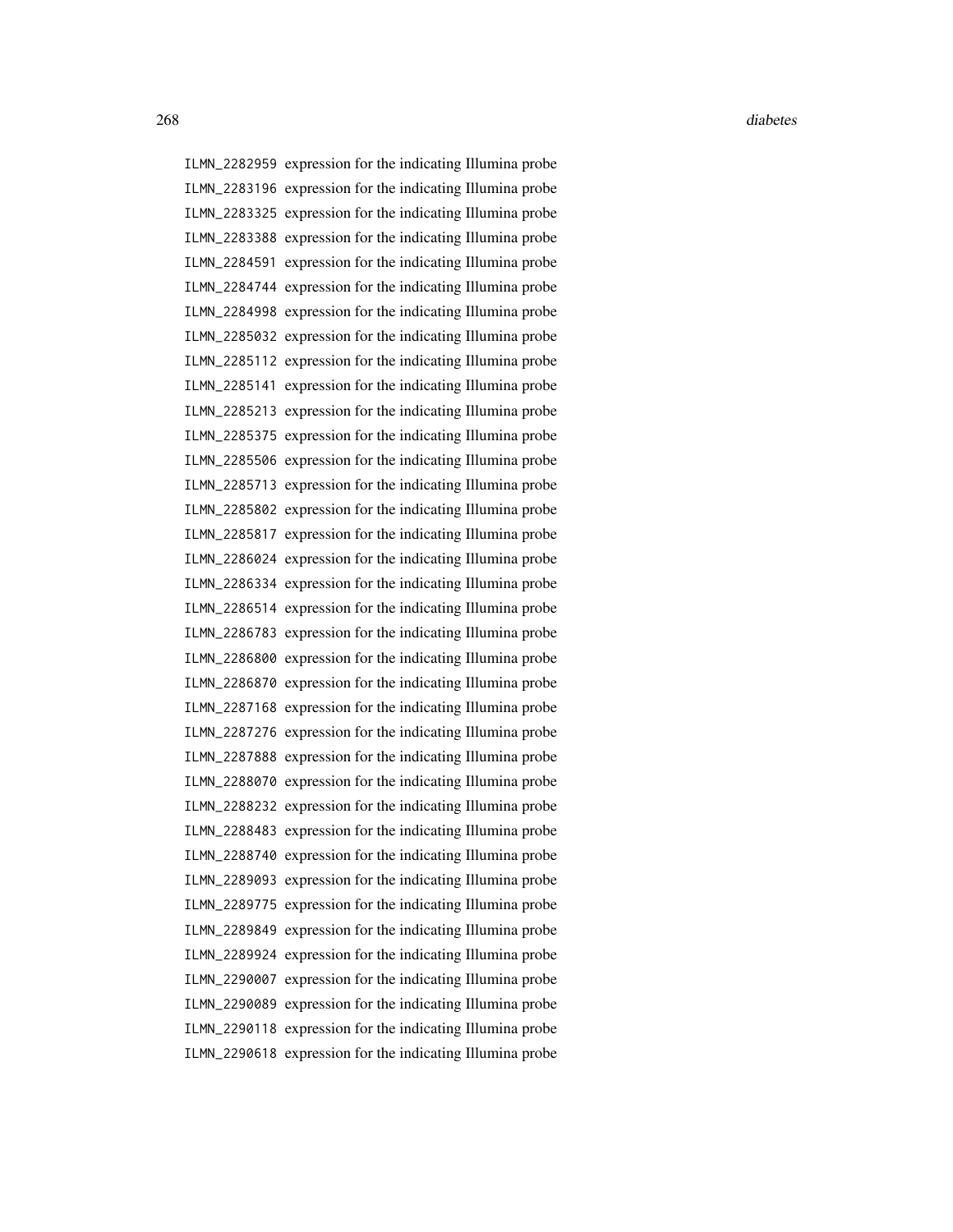ILMN\_2290679 expression for the indicating Illumina probe ILMN\_2290732 expression for the indicating Illumina probe ILMN\_2290808 expression for the indicating Illumina probe ILMN\_2290998 expression for the indicating Illumina probe ILMN\_2291092 expression for the indicating Illumina probe ILMN\_2291619 expression for the indicating Illumina probe ILMN\_2291644 expression for the indicating Illumina probe ILMN\_2292178 expression for the indicating Illumina probe ILMN\_2292387 expression for the indicating Illumina probe ILMN\_2292723 expression for the indicating Illumina probe ILMN\_2293677 expression for the indicating Illumina probe ILMN\_2293758 expression for the indicating Illumina probe ILMN\_2294274 expression for the indicating Illumina probe ILMN\_2294294 expression for the indicating Illumina probe ILMN\_2294431 expression for the indicating Illumina probe ILMN\_2294442 expression for the indicating Illumina probe ILMN\_2294684 expression for the indicating Illumina probe ILMN\_2294762 expression for the indicating Illumina probe ILMN\_2294784 expression for the indicating Illumina probe ILMN\_2294878 expression for the indicating Illumina probe ILMN\_2294978 expression for the indicating Illumina probe ILMN\_2295252 expression for the indicating Illumina probe ILMN\_2295330 expression for the indicating Illumina probe ILMN\_2295506 expression for the indicating Illumina probe ILMN\_2295879 expression for the indicating Illumina probe ILMN\_2295918 expression for the indicating Illumina probe ILMN\_2296644 expression for the indicating Illumina probe ILMN\_2296697 expression for the indicating Illumina probe ILMN\_2296843 expression for the indicating Illumina probe ILMN\_2296950 expression for the indicating Illumina probe ILMN\_2297069 expression for the indicating Illumina probe ILMN\_2297710 expression for the indicating Illumina probe ILMN\_2297864 expression for the indicating Illumina probe ILMN\_2297997 expression for the indicating Illumina probe ILMN\_2298365 expression for the indicating Illumina probe ILMN\_2298511 expression for the indicating Illumina probe ILMN\_2298818 expression for the indicating Illumina probe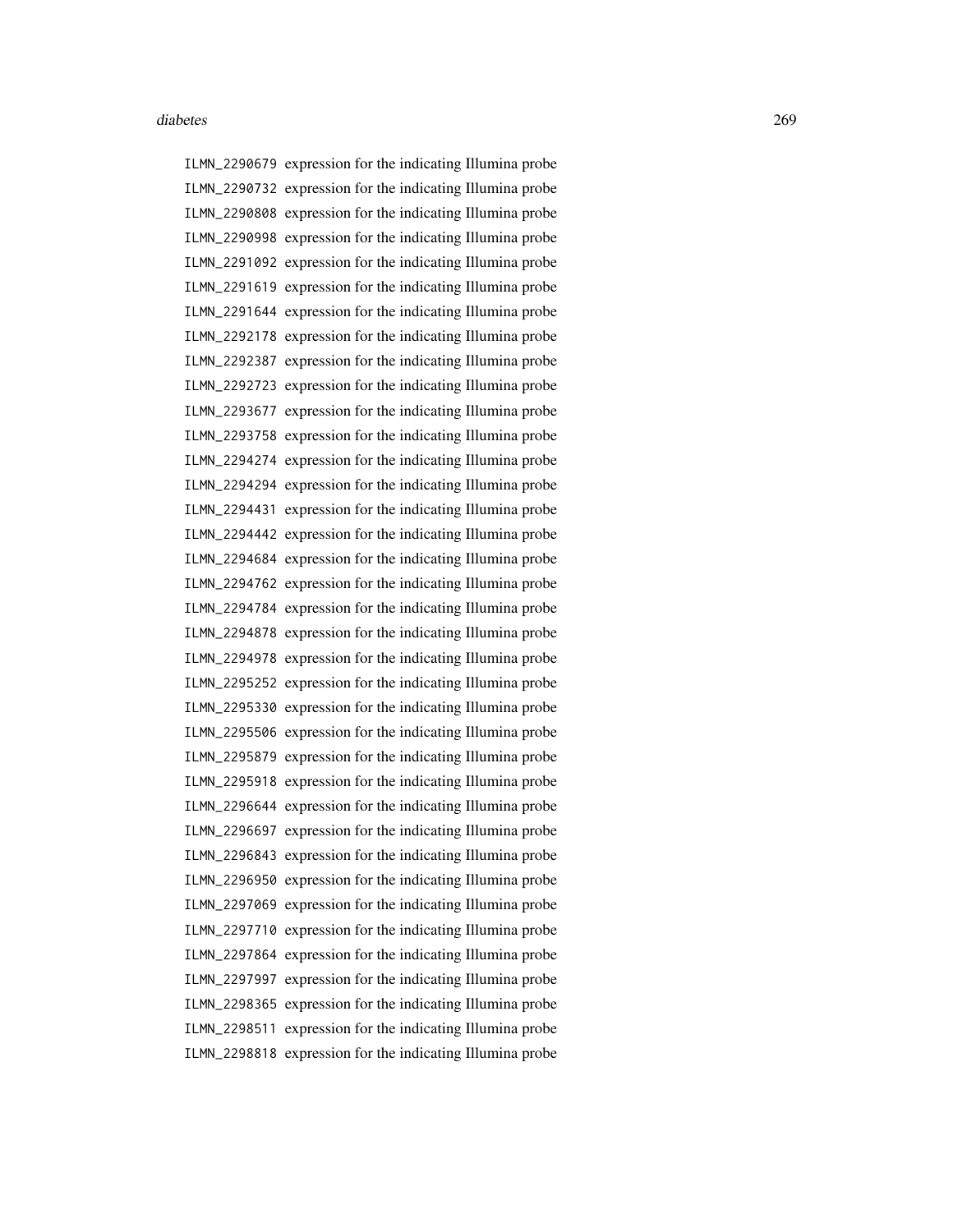ILMN\_2299072 expression for the indicating Illumina probe ILMN\_2299612 expression for the indicating Illumina probe ILMN\_2299843 expression for the indicating Illumina probe ILMN\_2300186 expression for the indicating Illumina probe ILMN\_2300396 expression for the indicating Illumina probe ILMN\_2300526 expression for the indicating Illumina probe ILMN\_2300636 expression for the indicating Illumina probe ILMN\_2300664 expression for the indicating Illumina probe ILMN\_2300970 expression for the indicating Illumina probe ILMN\_2301083 expression for the indicating Illumina probe ILMN\_2301624 expression for the indicating Illumina probe ILMN\_2301725 expression for the indicating Illumina probe ILMN\_2301955 expression for the indicating Illumina probe ILMN\_2302118 expression for the indicating Illumina probe ILMN\_2302716 expression for the indicating Illumina probe ILMN\_2302757 expression for the indicating Illumina probe ILMN\_2303170 expression for the indicating Illumina probe ILMN\_2304624 expression for the indicating Illumina probe ILMN\_2305407 expression for the indicating Illumina probe ILMN\_2305544 expression for the indicating Illumina probe ILMN\_2305599 expression for the indicating Illumina probe ILMN\_2305721 expression for the indicating Illumina probe ILMN\_2306033 expression for the indicating Illumina probe ILMN\_2306066 expression for the indicating Illumina probe ILMN\_2306077 expression for the indicating Illumina probe ILMN\_2306189 expression for the indicating Illumina probe ILMN\_2306540 expression for the indicating Illumina probe ILMN\_2306565 expression for the indicating Illumina probe ILMN\_2306955 expression for the indicating Illumina probe ILMN\_2307025 expression for the indicating Illumina probe ILMN\_2307032 expression for the indicating Illumina probe ILMN\_2307455 expression for the indicating Illumina probe ILMN\_2307656 expression for the indicating Illumina probe ILMN\_2307721 expression for the indicating Illumina probe ILMN\_2307740 expression for the indicating Illumina probe ILMN\_2307883 expression for the indicating Illumina probe ILMN\_2307978 expression for the indicating Illumina probe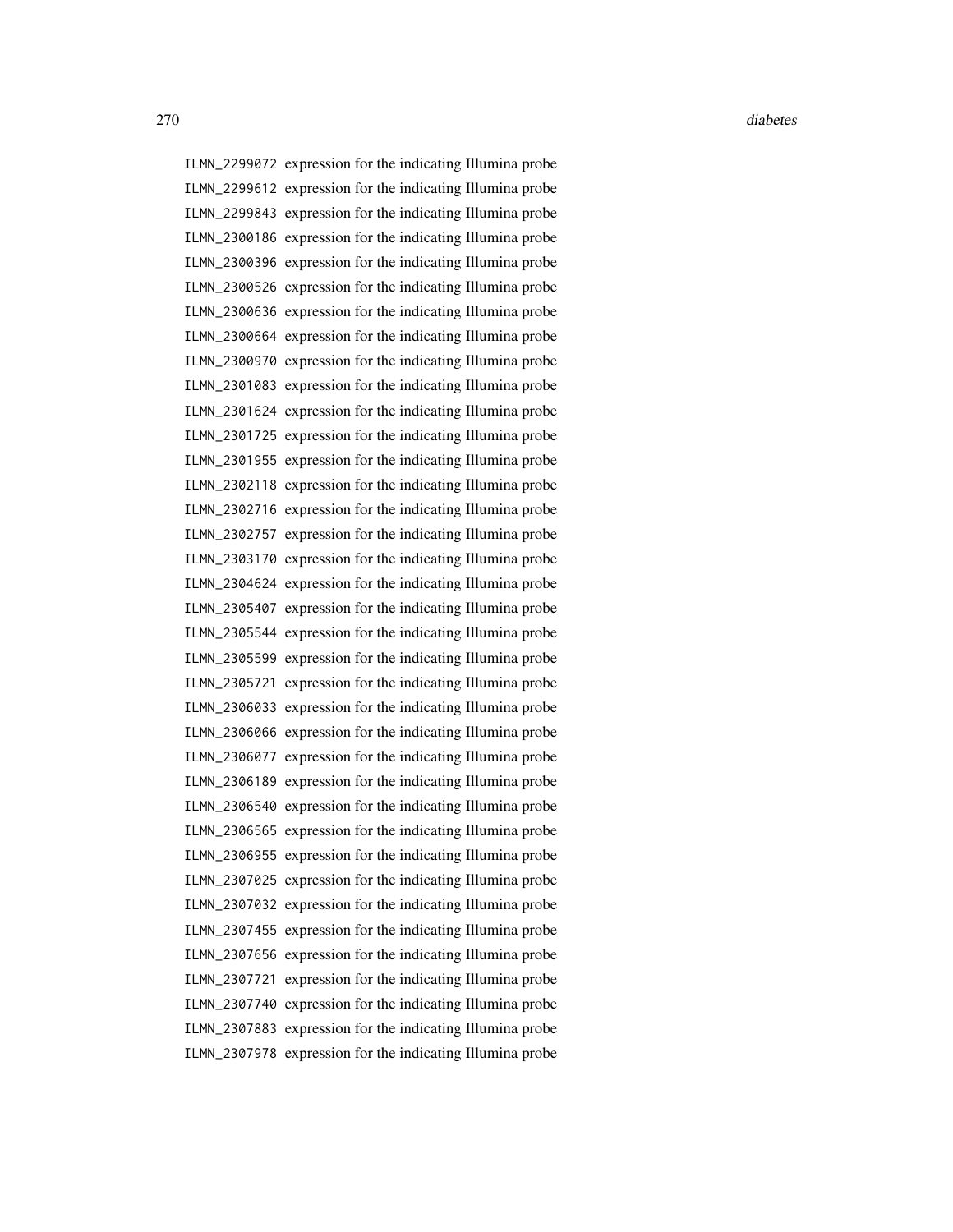ILMN\_2308338 expression for the indicating Illumina probe ILMN\_2308582 expression for the indicating Illumina probe ILMN\_2308689 expression for the indicating Illumina probe ILMN\_2308849 expression for the indicating Illumina probe ILMN\_2308903 expression for the indicating Illumina probe ILMN\_2309156 expression for the indicating Illumina probe ILMN\_2309180 expression for the indicating Illumina probe ILMN\_2309228 expression for the indicating Illumina probe ILMN\_2309245 expression for the indicating Illumina probe ILMN\_2309608 expression for the indicating Illumina probe ILMN\_2309848 expression for the indicating Illumina probe ILMN\_2309926 expression for the indicating Illumina probe ILMN\_2310019 expression for the indicating Illumina probe ILMN\_2310253 expression for the indicating Illumina probe ILMN\_2310589 expression for the indicating Illumina probe ILMN\_2310621 expression for the indicating Illumina probe ILMN\_2310703 expression for the indicating Illumina probe ILMN\_2310896 expression for the indicating Illumina probe ILMN\_2310968 expression for the indicating Illumina probe ILMN\_2311041 expression for the indicating Illumina probe ILMN\_2311166 expression for the indicating Illumina probe ILMN\_2311278 expression for the indicating Illumina probe ILMN\_2311518 expression for the indicating Illumina probe ILMN\_2311537 expression for the indicating Illumina probe ILMN\_2311548 expression for the indicating Illumina probe ILMN\_2311761 expression for the indicating Illumina probe ILMN\_2311779 expression for the indicating Illumina probe ILMN\_2311796 expression for the indicating Illumina probe ILMN\_2311826 expression for the indicating Illumina probe ILMN\_2311989 expression for the indicating Illumina probe ILMN\_2312106 expression for the indicating Illumina probe ILMN\_2312149 expression for the indicating Illumina probe ILMN\_2312228 expression for the indicating Illumina probe ILMN\_2312275 expression for the indicating Illumina probe ILMN\_2312296 expression for the indicating Illumina probe ILMN\_2312340 expression for the indicating Illumina probe ILMN\_2312386 expression for the indicating Illumina probe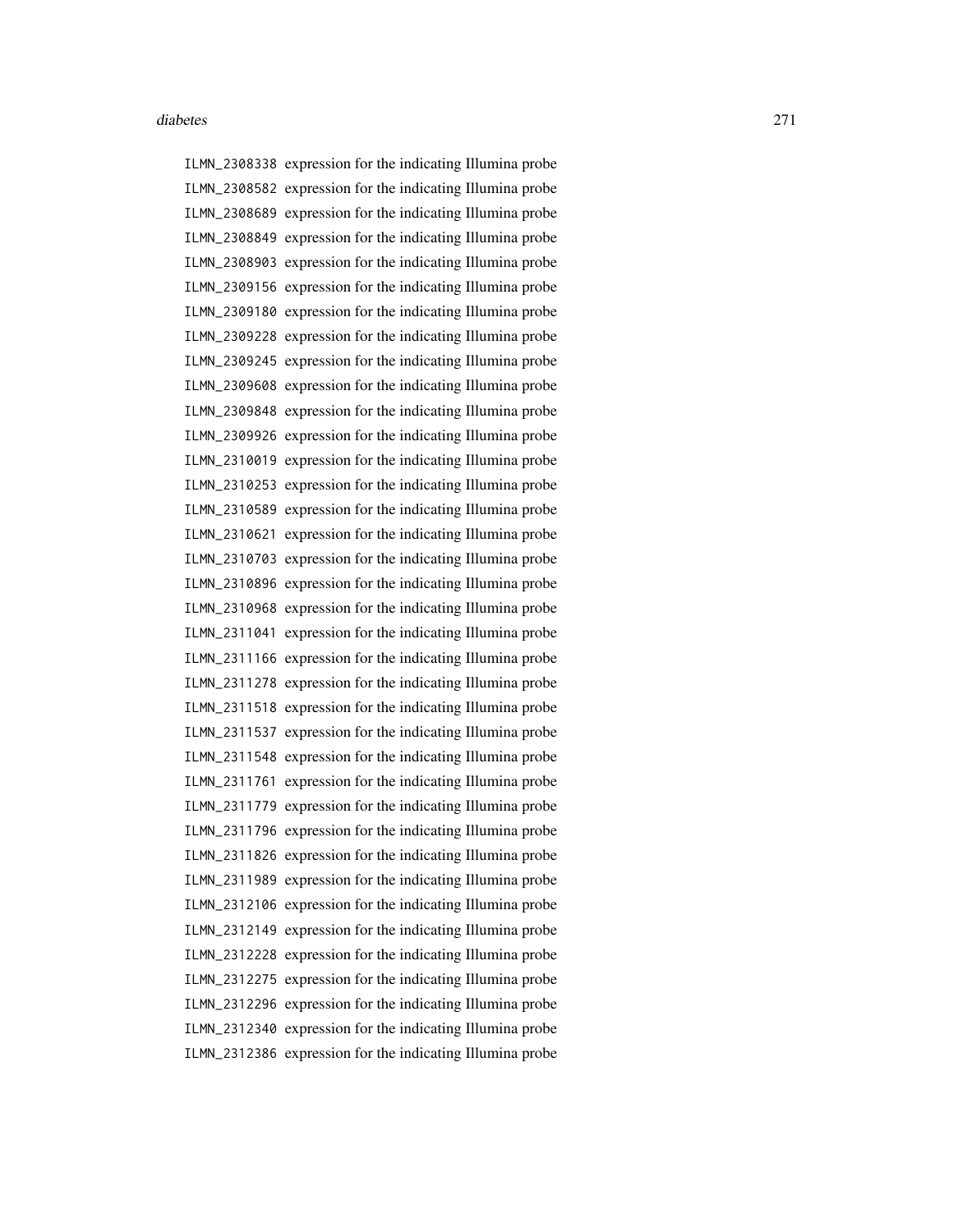ILMN\_2312498 expression for the indicating Illumina probe ILMN\_2312606 expression for the indicating Illumina probe ILMN\_2312709 expression for the indicating Illumina probe ILMN\_2312719 expression for the indicating Illumina probe ILMN\_2312732 expression for the indicating Illumina probe ILMN\_2312897 expression for the indicating Illumina probe ILMN\_2312906 expression for the indicating Illumina probe ILMN\_2313074 expression for the indicating Illumina probe ILMN\_2313079 expression for the indicating Illumina probe ILMN\_2313158 expression for the indicating Illumina probe ILMN\_2313730 expression for the indicating Illumina probe ILMN\_2313782 expression for the indicating Illumina probe ILMN\_2313821 expression for the indicating Illumina probe ILMN\_2313851 expression for the indicating Illumina probe ILMN\_2313889 expression for the indicating Illumina probe ILMN\_2313901 expression for the indicating Illumina probe ILMN\_2313926 expression for the indicating Illumina probe ILMN\_2314007 expression for the indicating Illumina probe ILMN\_2315569 expression for the indicating Illumina probe ILMN\_2315694 expression for the indicating Illumina probe ILMN\_2315979 expression for the indicating Illumina probe ILMN\_2316104 expression for the indicating Illumina probe ILMN\_2316236 expression for the indicating Illumina probe ILMN\_2316278 expression for the indicating Illumina probe ILMN\_2316386 expression for the indicating Illumina probe ILMN\_2316540 expression for the indicating Illumina probe ILMN\_2316806 expression for the indicating Illumina probe ILMN\_2316878 expression for the indicating Illumina probe ILMN\_2316974 expression for the indicating Illumina probe ILMN\_2317348 expression for the indicating Illumina probe ILMN\_2317457 expression for the indicating Illumina probe ILMN\_2317463 expression for the indicating Illumina probe ILMN\_2317658 expression for the indicating Illumina probe ILMN\_2317730 expression for the indicating Illumina probe ILMN\_2317739 expression for the indicating Illumina probe ILMN\_2317751 expression for the indicating Illumina probe ILMN\_2318011 expression for the indicating Illumina probe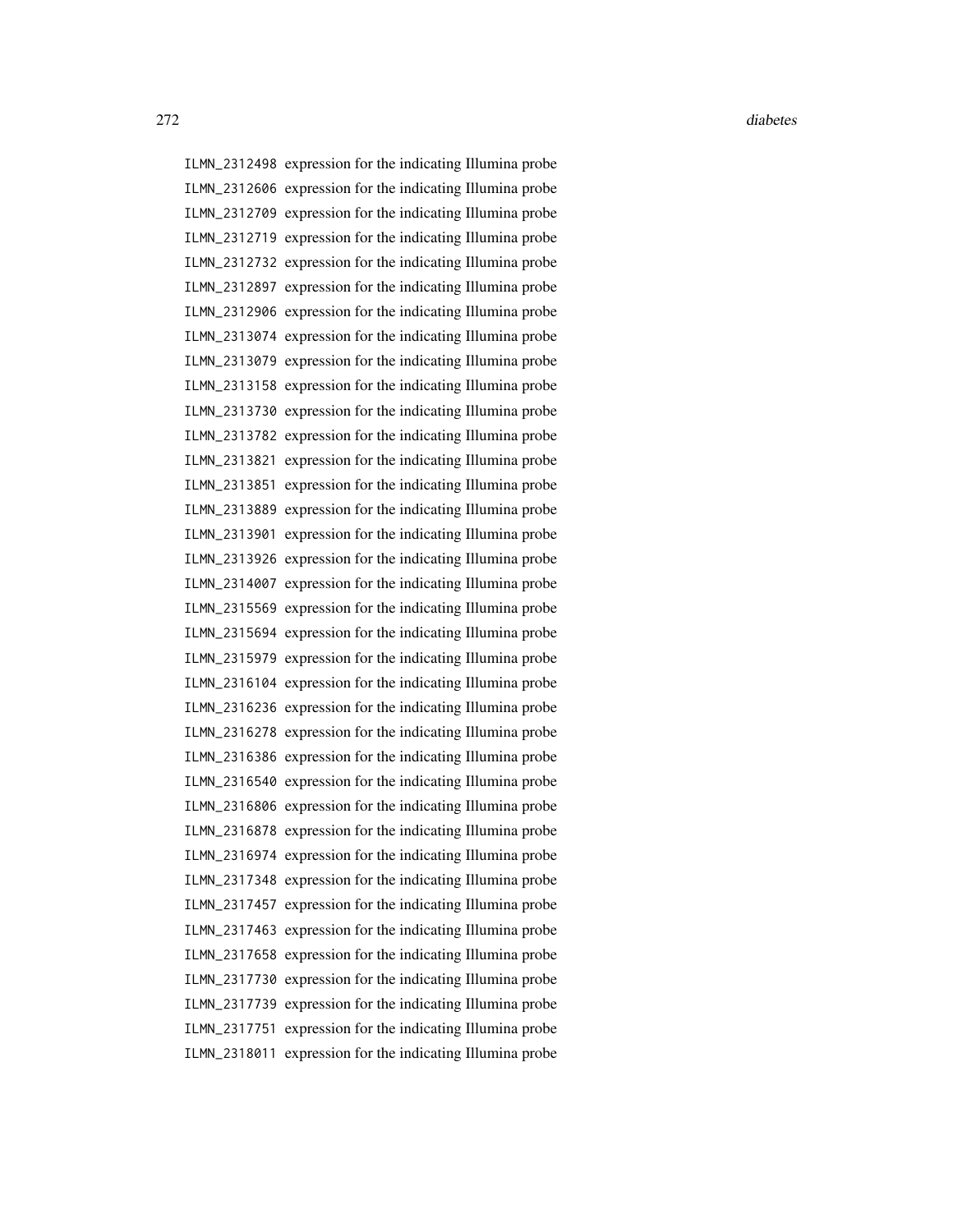ILMN\_2318430 expression for the indicating Illumina probe ILMN\_2318568 expression for the indicating Illumina probe ILMN\_2318638 expression for the indicating Illumina probe ILMN\_2318685 expression for the indicating Illumina probe ILMN\_2318725 expression for the indicating Illumina probe ILMN\_2318811 expression for the indicating Illumina probe ILMN\_2319000 expression for the indicating Illumina probe ILMN\_2319077 expression for the indicating Illumina probe ILMN\_2319234 expression for the indicating Illumina probe ILMN\_2319326 expression for the indicating Illumina probe ILMN\_2319344 expression for the indicating Illumina probe ILMN\_2319414 expression for the indicating Illumina probe ILMN\_2319588 expression for the indicating Illumina probe ILMN\_2319825 expression for the indicating Illumina probe ILMN\_2319910 expression for the indicating Illumina probe ILMN\_2319913 expression for the indicating Illumina probe ILMN\_2319952 expression for the indicating Illumina probe ILMN\_2319994 expression for the indicating Illumina probe ILMN\_2319996 expression for the indicating Illumina probe ILMN\_2320250 expression for the indicating Illumina probe ILMN\_2320330 expression for the indicating Illumina probe ILMN\_2320336 expression for the indicating Illumina probe ILMN\_2320480 expression for the indicating Illumina probe ILMN\_2320513 expression for the indicating Illumina probe ILMN\_2320850 expression for the indicating Illumina probe ILMN\_2320853 expression for the indicating Illumina probe ILMN\_2320888 expression for the indicating Illumina probe ILMN\_2320906 expression for the indicating Illumina probe ILMN\_2320964 expression for the indicating Illumina probe ILMN\_2321064 expression for the indicating Illumina probe ILMN\_2321292 expression for the indicating Illumina probe ILMN\_2321301 expression for the indicating Illumina probe ILMN\_2321416 expression for the indicating Illumina probe ILMN\_2321451 expression for the indicating Illumina probe ILMN\_2321578 expression for the indicating Illumina probe ILMN\_2321634 expression for the indicating Illumina probe ILMN\_2321720 expression for the indicating Illumina probe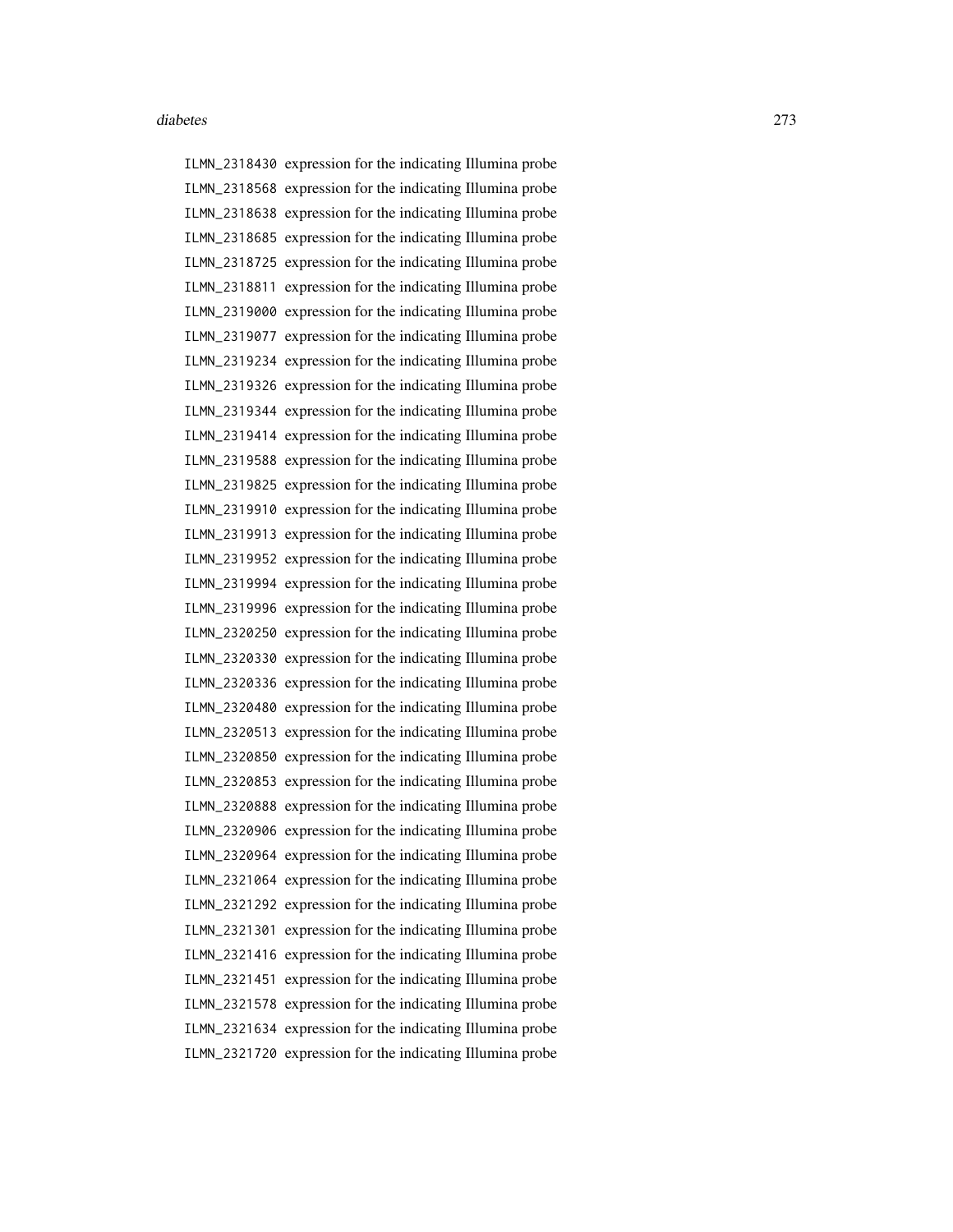ILMN\_2321931 expression for the indicating Illumina probe ILMN\_2322375 expression for the indicating Illumina probe ILMN\_2322498 expression for the indicating Illumina probe ILMN\_2322597 expression for the indicating Illumina probe ILMN\_2322747 expression for the indicating Illumina probe ILMN\_2322806 expression for the indicating Illumina probe ILMN\_2322842 expression for the indicating Illumina probe ILMN\_2322935 expression for the indicating Illumina probe ILMN\_2322972 expression for the indicating Illumina probe ILMN\_2323048 expression for the indicating Illumina probe ILMN\_2323172 expression for the indicating Illumina probe ILMN\_2323302 expression for the indicating Illumina probe ILMN\_2323366 expression for the indicating Illumina probe ILMN\_2323385 expression for the indicating Illumina probe ILMN\_2323427 expression for the indicating Illumina probe ILMN\_2323491 expression for the indicating Illumina probe ILMN\_2323526 expression for the indicating Illumina probe ILMN\_2323633 expression for the indicating Illumina probe ILMN\_2323774 expression for the indicating Illumina probe ILMN\_2323848 expression for the indicating Illumina probe ILMN\_2323933 expression for the indicating Illumina probe ILMN\_2323944 expression for the indicating Illumina probe ILMN\_2323992 expression for the indicating Illumina probe ILMN\_2324029 expression for the indicating Illumina probe ILMN\_2324056 expression for the indicating Illumina probe ILMN\_2324202 expression for the indicating Illumina probe ILMN\_2324561 expression for the indicating Illumina probe ILMN\_2324574 expression for the indicating Illumina probe ILMN\_2324998 expression for the indicating Illumina probe ILMN\_2325008 expression for the indicating Illumina probe ILMN\_2325112 expression for the indicating Illumina probe ILMN\_2325168 expression for the indicating Illumina probe ILMN\_2325234 expression for the indicating Illumina probe ILMN\_2325337 expression for the indicating Illumina probe ILMN\_2325394 expression for the indicating Illumina probe ILMN\_2325506 expression for the indicating Illumina probe ILMN\_2325625 expression for the indicating Illumina probe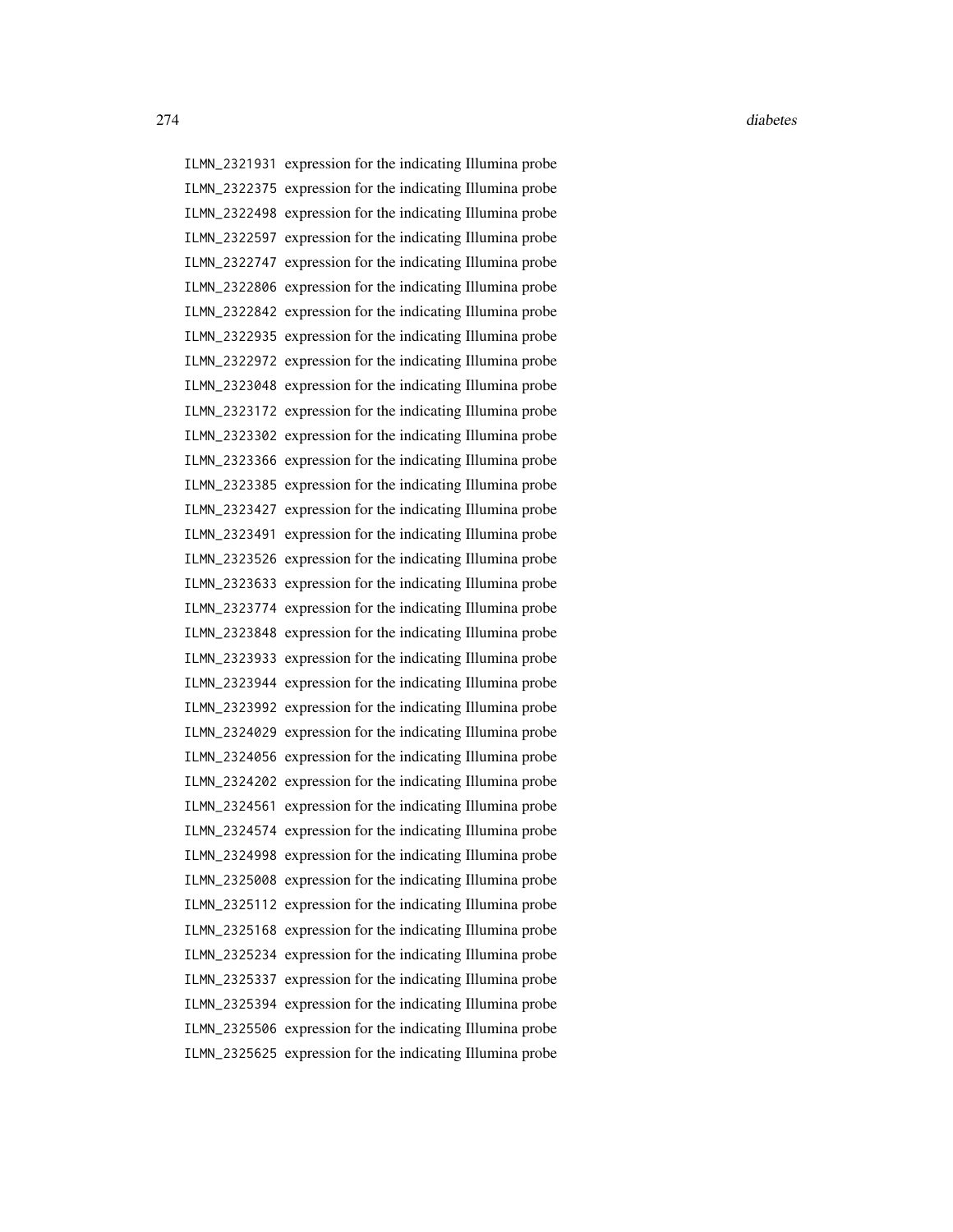ILMN\_2325837 expression for the indicating Illumina probe ILMN\_2325978 expression for the indicating Illumina probe ILMN\_2326071 expression for the indicating Illumina probe ILMN\_2326273 expression for the indicating Illumina probe ILMN\_2326282 expression for the indicating Illumina probe ILMN\_2326509 expression for the indicating Illumina probe ILMN\_2326512 expression for the indicating Illumina probe ILMN\_2326591 expression for the indicating Illumina probe ILMN\_2326675 expression for the indicating Illumina probe ILMN\_2326712 expression for the indicating Illumina probe ILMN\_2326713 expression for the indicating Illumina probe ILMN\_2326793 expression for the indicating Illumina probe ILMN\_2326953 expression for the indicating Illumina probe ILMN\_2326997 expression for the indicating Illumina probe ILMN\_2327276 expression for the indicating Illumina probe ILMN\_2327346 expression for the indicating Illumina probe ILMN\_2327795 expression for the indicating Illumina probe ILMN\_2327860 expression for the indicating Illumina probe ILMN\_2327947 expression for the indicating Illumina probe ILMN\_2328029 expression for the indicating Illumina probe ILMN\_2328280 expression for the indicating Illumina probe ILMN\_2328363 expression for the indicating Illumina probe ILMN\_2328433 expression for the indicating Illumina probe ILMN\_2328666 expression for the indicating Illumina probe ILMN\_2328776 expression for the indicating Illumina probe ILMN\_2328813 expression for the indicating Illumina probe ILMN\_2328986 expression for the indicating Illumina probe ILMN\_2329114 expression for the indicating Illumina probe ILMN\_2329263 expression for the indicating Illumina probe ILMN\_2329290 expression for the indicating Illumina probe ILMN\_2329309 expression for the indicating Illumina probe ILMN\_2329429 expression for the indicating Illumina probe ILMN\_2329679 expression for the indicating Illumina probe ILMN\_2329773 expression for the indicating Illumina probe ILMN\_2329834 expression for the indicating Illumina probe ILMN\_2329914 expression for the indicating Illumina probe ILMN\_2329958 expression for the indicating Illumina probe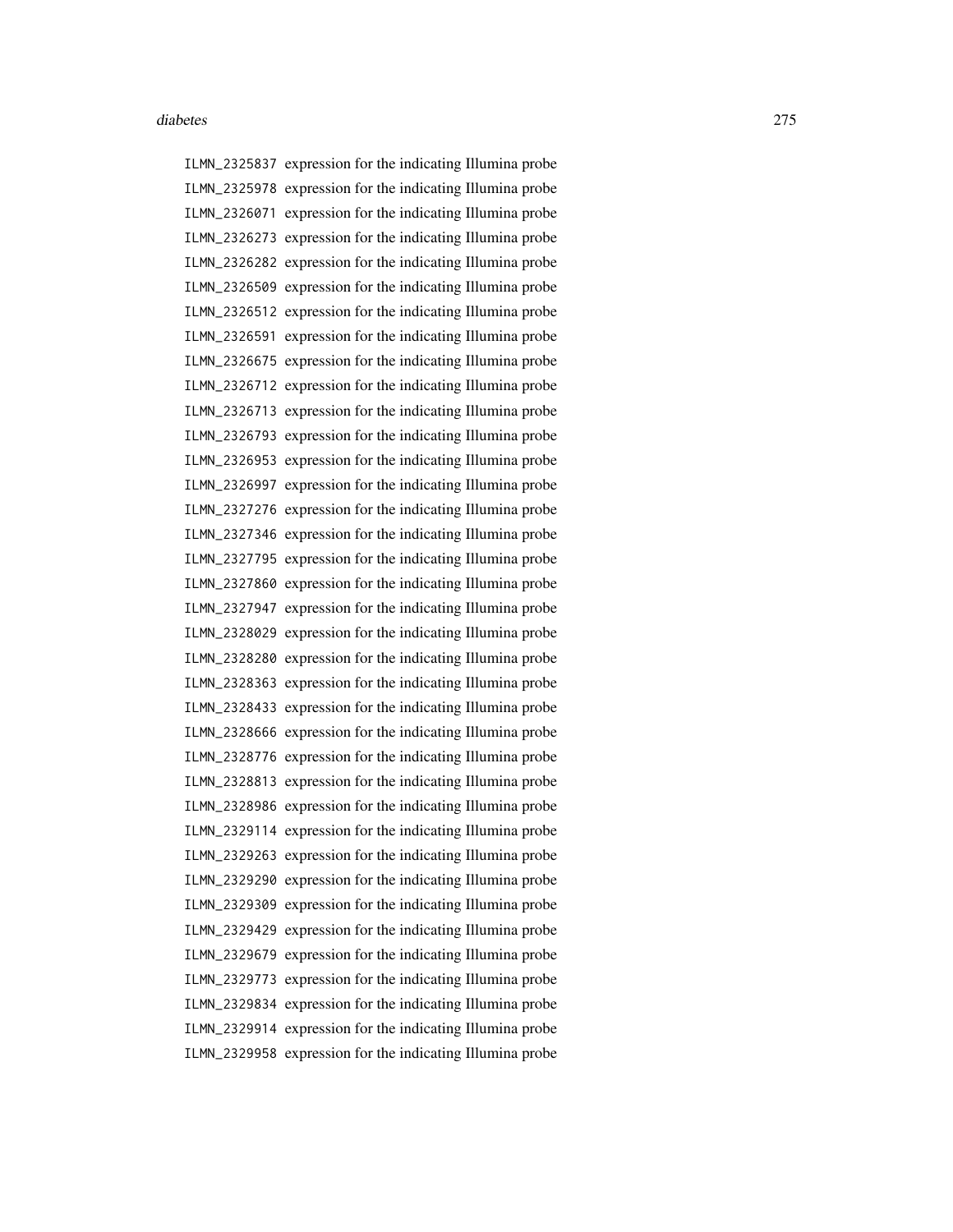ILMN\_2330112 expression for the indicating Illumina probe ILMN\_2330243 expression for the indicating Illumina probe ILMN\_2330267 expression for the indicating Illumina probe ILMN\_2330307 expression for the indicating Illumina probe ILMN\_2330341 expression for the indicating Illumina probe ILMN\_2330371 expression for the indicating Illumina probe ILMN\_2330495 expression for the indicating Illumina probe ILMN\_2330552 expression for the indicating Illumina probe ILMN\_2330845 expression for the indicating Illumina probe ILMN\_2330861 expression for the indicating Illumina probe ILMN\_2330948 expression for the indicating Illumina probe ILMN\_2330966 expression for the indicating Illumina probe ILMN\_2330994 expression for the indicating Illumina probe ILMN\_2331062 expression for the indicating Illumina probe ILMN\_2331082 expression for the indicating Illumina probe ILMN\_2331163 expression for the indicating Illumina probe ILMN\_2331205 expression for the indicating Illumina probe ILMN\_2331266 expression for the indicating Illumina probe ILMN\_2331501 expression for the indicating Illumina probe ILMN\_2331544 expression for the indicating Illumina probe ILMN\_2331636 expression for the indicating Illumina probe ILMN\_2331658 expression for the indicating Illumina probe ILMN\_2331735 expression for the indicating Illumina probe ILMN\_2331890 expression for the indicating Illumina probe ILMN\_2332105 expression for the indicating Illumina probe ILMN\_2332558 expression for the indicating Illumina probe ILMN\_2332713 expression for the indicating Illumina probe ILMN\_2332795 expression for the indicating Illumina probe ILMN\_2332964 expression for the indicating Illumina probe ILMN\_2332990 expression for the indicating Illumina probe ILMN\_2333107 expression for the indicating Illumina probe ILMN\_2333319 expression for the indicating Illumina probe ILMN\_2333367 expression for the indicating Illumina probe ILMN\_2333594 expression for the indicating Illumina probe ILMN\_2333766 expression for the indicating Illumina probe ILMN\_2333774 expression for the indicating Illumina probe ILMN\_2333865 expression for the indicating Illumina probe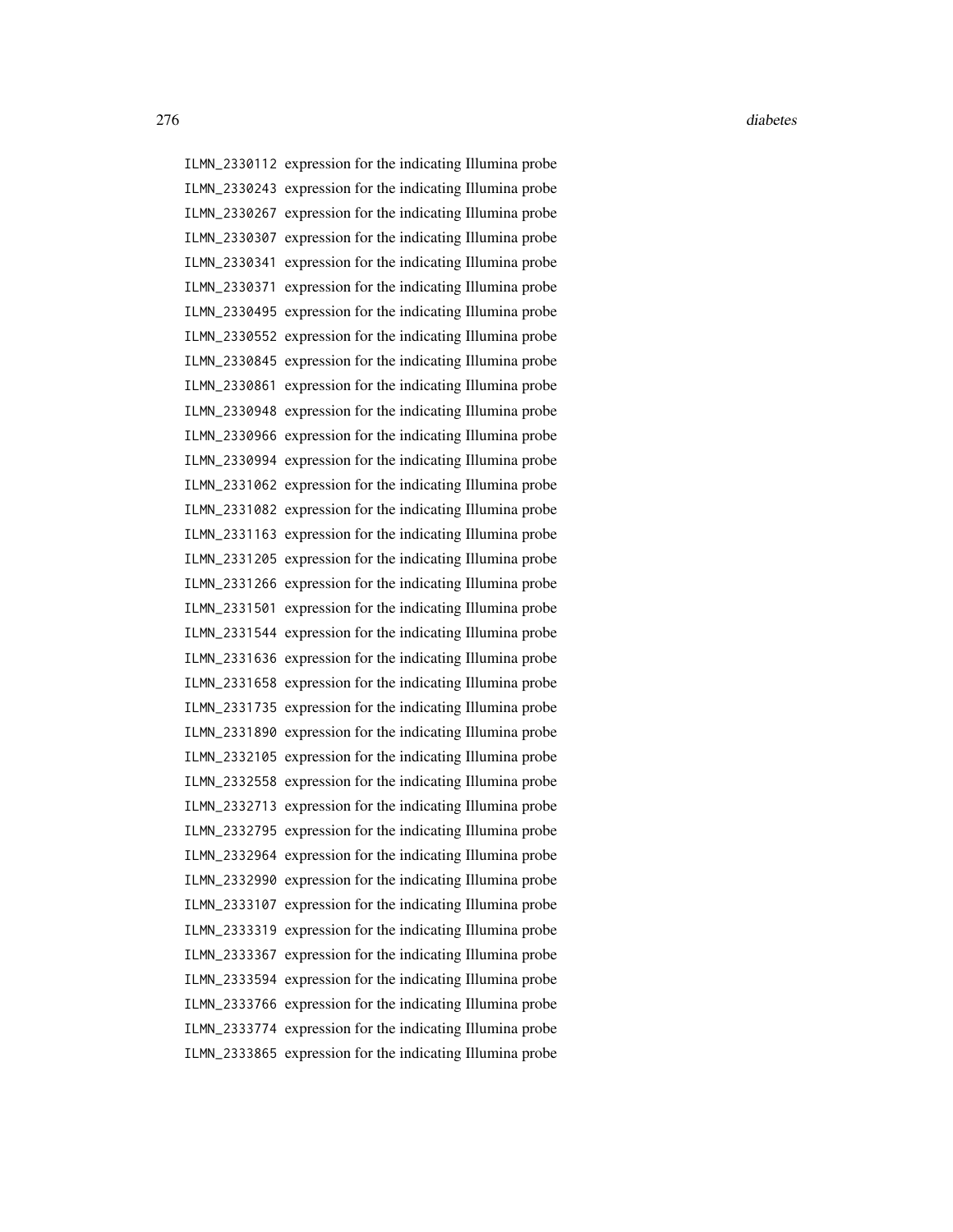ILMN\_2334042 expression for the indicating Illumina probe ILMN\_2334080 expression for the indicating Illumina probe ILMN\_2334242 expression for the indicating Illumina probe ILMN\_2334296 expression for the indicating Illumina probe ILMN\_2334303 expression for the indicating Illumina probe ILMN\_2334350 expression for the indicating Illumina probe ILMN\_2334587 expression for the indicating Illumina probe ILMN\_2334693 expression for the indicating Illumina probe ILMN\_2334760 expression for the indicating Illumina probe ILMN\_2334989 expression for the indicating Illumina probe ILMN\_2335072 expression for the indicating Illumina probe ILMN\_2335198 expression for the indicating Illumina probe ILMN\_2335304 expression for the indicating Illumina probe ILMN\_2335398 expression for the indicating Illumina probe ILMN\_2335604 expression for the indicating Illumina probe ILMN\_2335669 expression for the indicating Illumina probe ILMN\_2335704 expression for the indicating Illumina probe ILMN\_2335718 expression for the indicating Illumina probe ILMN\_2335754 expression for the indicating Illumina probe ILMN\_2336109 expression for the indicating Illumina probe ILMN\_2336220 expression for the indicating Illumina probe ILMN\_2336280 expression for the indicating Illumina probe ILMN\_2336335 expression for the indicating Illumina probe ILMN\_2336393 expression for the indicating Illumina probe ILMN\_2336595 expression for the indicating Illumina probe ILMN\_2336609 expression for the indicating Illumina probe ILMN\_2336647 expression for the indicating Illumina probe ILMN\_2336781 expression for the indicating Illumina probe ILMN\_2336803 expression for the indicating Illumina probe ILMN\_2336982 expression for the indicating Illumina probe ILMN\_2337241 expression for the indicating Illumina probe ILMN\_2337336 expression for the indicating Illumina probe ILMN\_2337655 expression for the indicating Illumina probe ILMN\_2337835 expression for the indicating Illumina probe ILMN\_2337928 expression for the indicating Illumina probe ILMN\_2337931 expression for the indicating Illumina probe ILMN\_2337974 expression for the indicating Illumina probe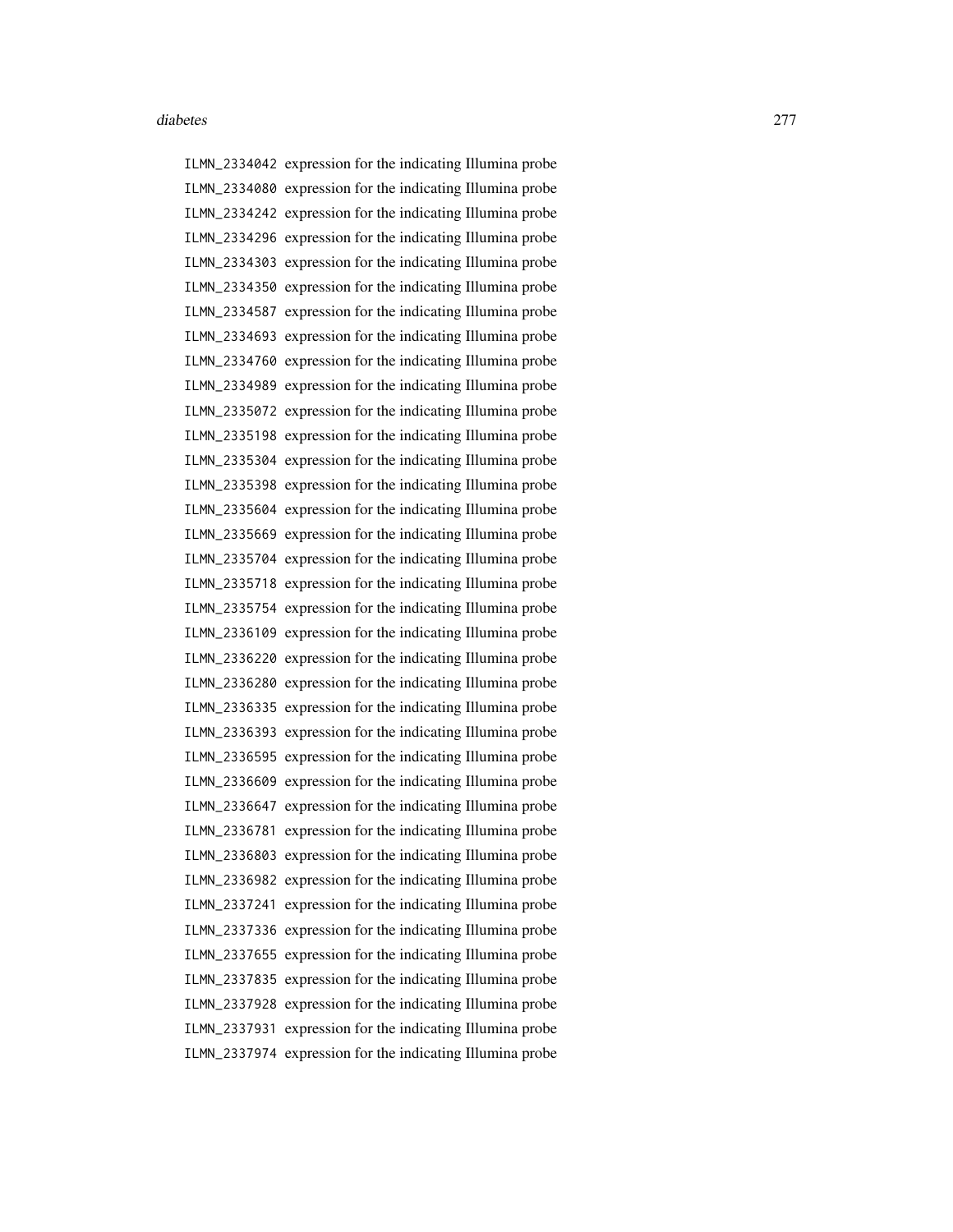ILMN\_2338038 expression for the indicating Illumina probe ILMN\_2338197 expression for the indicating Illumina probe ILMN\_2338323 expression for the indicating Illumina probe ILMN\_2338348 expression for the indicating Illumina probe ILMN\_2338452 expression for the indicating Illumina probe ILMN\_2338785 expression for the indicating Illumina probe ILMN\_2338921 expression for the indicating Illumina probe ILMN\_2338963 expression for the indicating Illumina probe ILMN\_2338997 expression for the indicating Illumina probe ILMN\_2339202 expression for the indicating Illumina probe ILMN\_2339284 expression for the indicating Illumina probe ILMN\_2339377 expression for the indicating Illumina probe ILMN\_2339655 expression for the indicating Illumina probe ILMN\_2339691 expression for the indicating Illumina probe ILMN\_2339705 expression for the indicating Illumina probe ILMN\_2339748 expression for the indicating Illumina probe ILMN\_2339779 expression for the indicating Illumina probe ILMN\_2339796 expression for the indicating Illumina probe ILMN\_2339825 expression for the indicating Illumina probe ILMN\_2339835 expression for the indicating Illumina probe ILMN\_2339863 expression for the indicating Illumina probe ILMN\_2340052 expression for the indicating Illumina probe ILMN\_2340065 expression for the indicating Illumina probe ILMN\_2340217 expression for the indicating Illumina probe ILMN\_2340259 expression for the indicating Illumina probe ILMN\_2340565 expression for the indicating Illumina probe ILMN\_2340721 expression for the indicating Illumina probe ILMN\_2341132 expression for the indicating Illumina probe ILMN\_2341229 expression for the indicating Illumina probe ILMN\_2341363 expression for the indicating Illumina probe ILMN\_2341467 expression for the indicating Illumina probe ILMN\_2341724 expression for the indicating Illumina probe ILMN\_2341793 expression for the indicating Illumina probe ILMN\_2341815 expression for the indicating Illumina probe ILMN\_2341952 expression for the indicating Illumina probe ILMN\_2342033 expression for the indicating Illumina probe ILMN\_2342066 expression for the indicating Illumina probe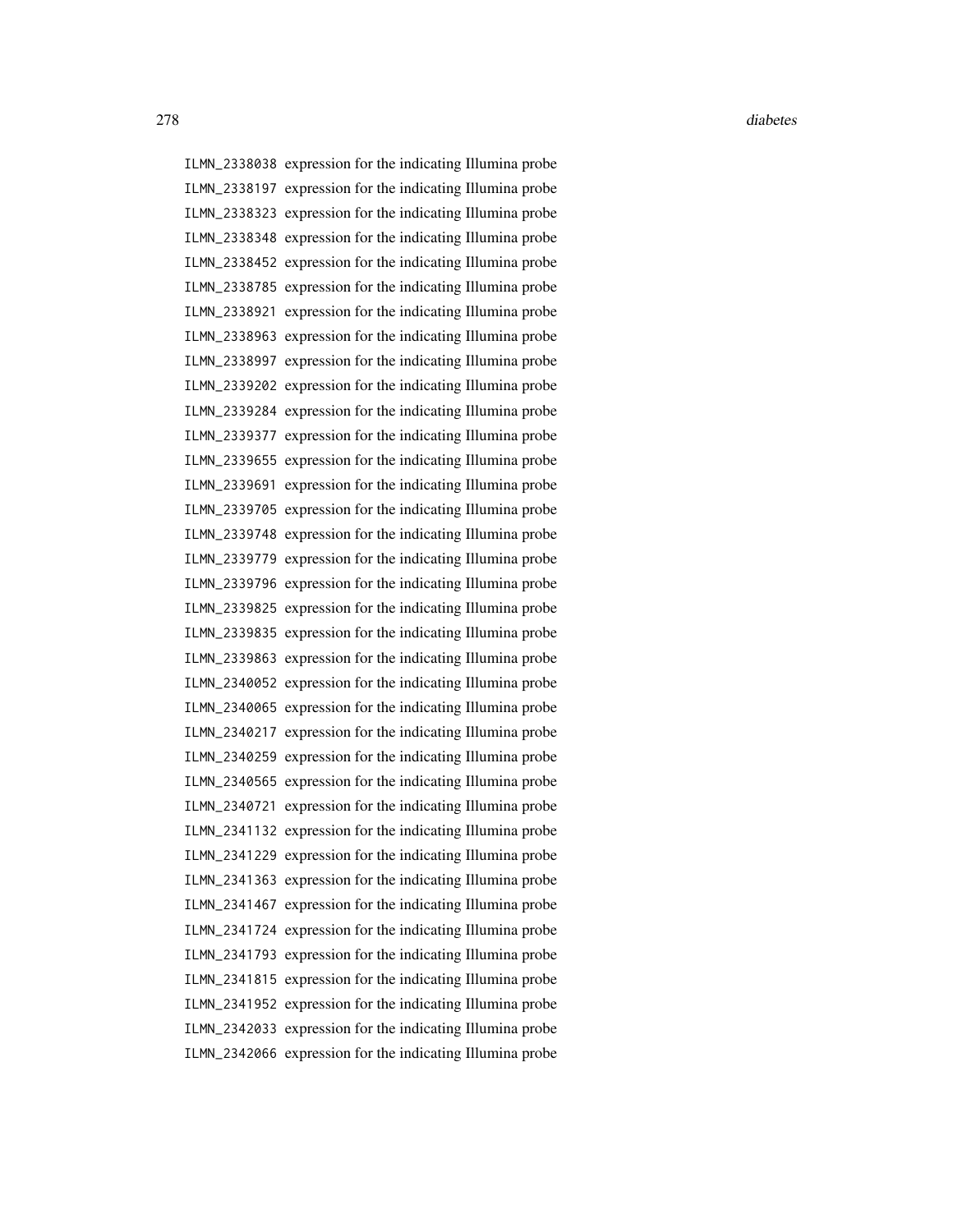ILMN\_2342084 expression for the indicating Illumina probe ILMN\_2342121 expression for the indicating Illumina probe ILMN\_2342240 expression for the indicating Illumina probe ILMN\_2342271 expression for the indicating Illumina probe ILMN\_2342437 expression for the indicating Illumina probe ILMN\_2342455 expression for the indicating Illumina probe ILMN\_2342515 expression for the indicating Illumina probe ILMN\_2342579 expression for the indicating Illumina probe ILMN\_2342638 expression for the indicating Illumina probe ILMN\_2342695 expression for the indicating Illumina probe ILMN\_2342793 expression for the indicating Illumina probe ILMN\_2342841 expression for the indicating Illumina probe ILMN\_2343010 expression for the indicating Illumina probe ILMN\_2343048 expression for the indicating Illumina probe ILMN\_2343097 expression for the indicating Illumina probe ILMN\_2343105 expression for the indicating Illumina probe ILMN\_2343310 expression for the indicating Illumina probe ILMN\_2343563 expression for the indicating Illumina probe ILMN\_2343618 expression for the indicating Illumina probe ILMN\_2343624 expression for the indicating Illumina probe ILMN\_2343775 expression for the indicating Illumina probe ILMN\_2344002 expression for the indicating Illumina probe ILMN\_2344047 expression for the indicating Illumina probe ILMN\_2344079 expression for the indicating Illumina probe ILMN\_2344130 expression for the indicating Illumina probe ILMN\_2344204 expression for the indicating Illumina probe ILMN\_2344216 expression for the indicating Illumina probe ILMN\_2344455 expression for the indicating Illumina probe ILMN\_2344650 expression for the indicating Illumina probe ILMN\_2344798 expression for the indicating Illumina probe ILMN\_2344850 expression for the indicating Illumina probe ILMN\_2344956 expression for the indicating Illumina probe ILMN\_2344988 expression for the indicating Illumina probe ILMN\_2345015 expression for the indicating Illumina probe ILMN\_2345016 expression for the indicating Illumina probe ILMN\_2345142 expression for the indicating Illumina probe ILMN\_2345319 expression for the indicating Illumina probe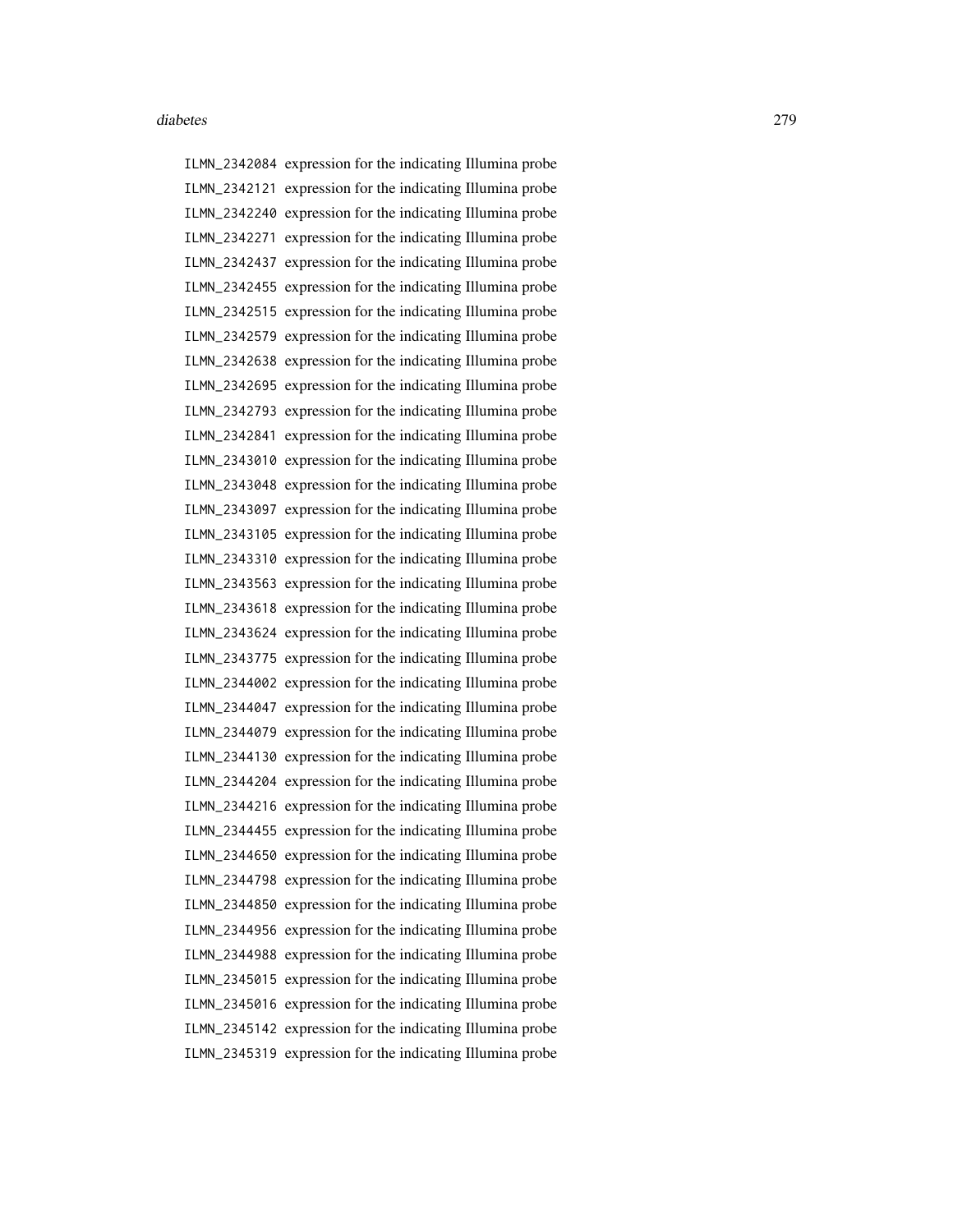ILMN\_2345353 expression for the indicating Illumina probe ILMN\_2345512 expression for the indicating Illumina probe ILMN\_2345739 expression for the indicating Illumina probe ILMN\_2345837 expression for the indicating Illumina probe ILMN\_2345872 expression for the indicating Illumina probe ILMN\_2345898 expression for the indicating Illumina probe ILMN\_2346137 expression for the indicating Illumina probe ILMN\_2346573 expression for the indicating Illumina probe ILMN\_2346649 expression for the indicating Illumina probe ILMN\_2346856 expression for the indicating Illumina probe ILMN\_2346997 expression for the indicating Illumina probe ILMN\_2347044 expression for the indicating Illumina probe ILMN\_2347068 expression for the indicating Illumina probe ILMN\_2347193 expression for the indicating Illumina probe ILMN\_2347298 expression for the indicating Illumina probe ILMN\_2347314 expression for the indicating Illumina probe ILMN\_2347349 expression for the indicating Illumina probe ILMN\_2347380 expression for the indicating Illumina probe ILMN\_2347424 expression for the indicating Illumina probe ILMN\_2347748 expression for the indicating Illumina probe ILMN\_2347798 expression for the indicating Illumina probe ILMN\_2347805 expression for the indicating Illumina probe ILMN\_2347807 expression for the indicating Illumina probe ILMN\_2347888 expression for the indicating Illumina probe ILMN\_2347949 expression for the indicating Illumina probe ILMN\_2348050 expression for the indicating Illumina probe ILMN\_2348090 expression for the indicating Illumina probe ILMN\_2348093 expression for the indicating Illumina probe ILMN\_2348268 expression for the indicating Illumina probe ILMN\_2348403 expression for the indicating Illumina probe ILMN\_2348487 expression for the indicating Illumina probe ILMN\_2348512 expression for the indicating Illumina probe ILMN\_2348975 expression for the indicating Illumina probe ILMN\_2349006 expression for the indicating Illumina probe ILMN\_2349061 expression for the indicating Illumina probe ILMN\_2349129 expression for the indicating Illumina probe ILMN\_2349138 expression for the indicating Illumina probe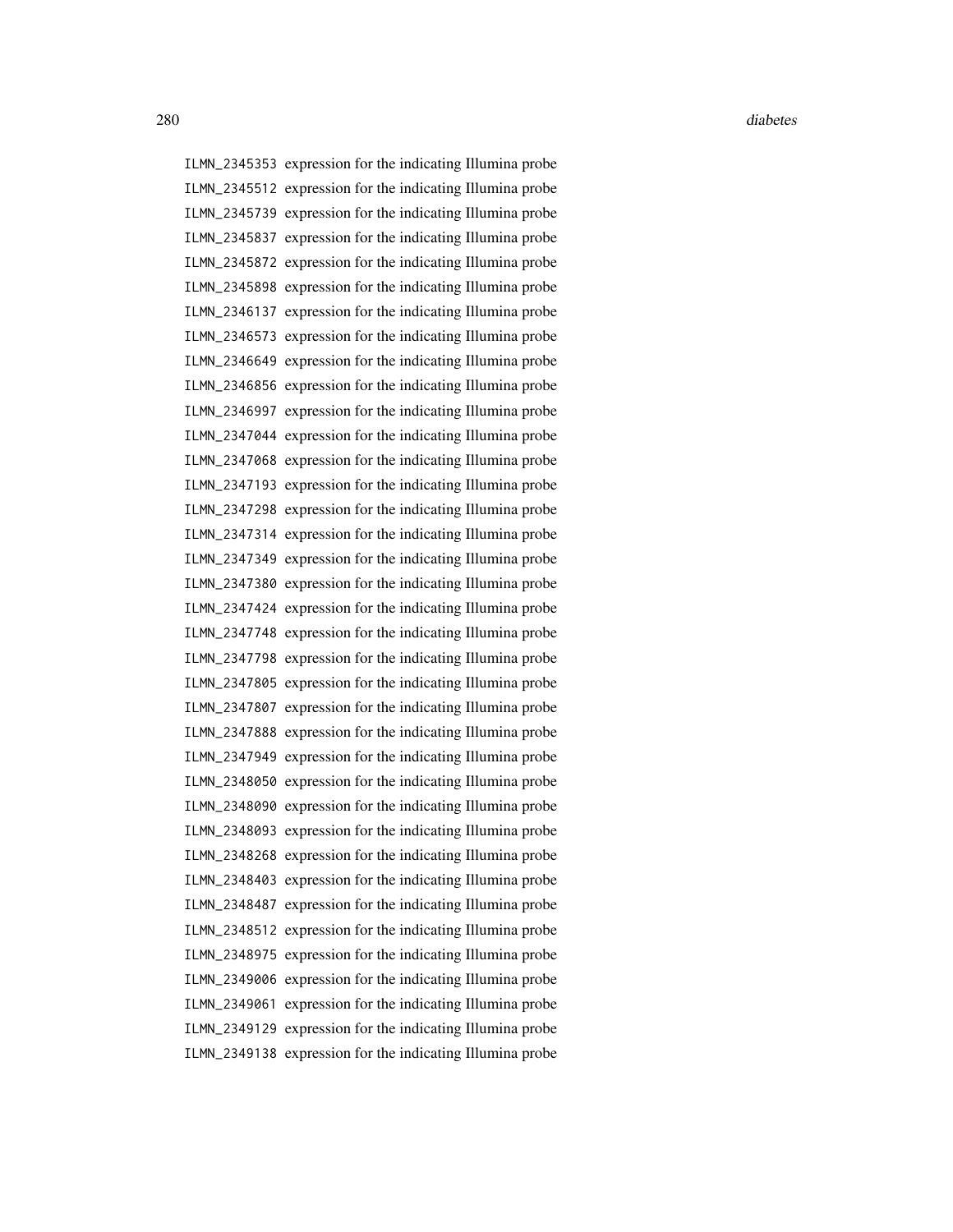ILMN\_2349444 expression for the indicating Illumina probe ILMN\_2349600 expression for the indicating Illumina probe ILMN\_2349610 expression for the indicating Illumina probe ILMN\_2349658 expression for the indicating Illumina probe ILMN\_2349831 expression for the indicating Illumina probe ILMN\_2350114 expression for the indicating Illumina probe ILMN\_2350122 expression for the indicating Illumina probe ILMN\_2350266 expression for the indicating Illumina probe ILMN\_2350315 expression for the indicating Illumina probe ILMN\_2350421 expression for the indicating Illumina probe ILMN\_2350607 expression for the indicating Illumina probe ILMN\_2350801 expression for the indicating Illumina probe ILMN\_2351241 expression for the indicating Illumina probe ILMN\_2351298 expression for the indicating Illumina probe ILMN\_2351309 expression for the indicating Illumina probe ILMN\_2351611 expression for the indicating Illumina probe ILMN\_2351638 expression for the indicating Illumina probe ILMN\_2351930 expression for the indicating Illumina probe ILMN\_2352009 expression for the indicating Illumina probe ILMN\_2352023 expression for the indicating Illumina probe ILMN\_2352036 expression for the indicating Illumina probe ILMN\_2352097 expression for the indicating Illumina probe ILMN\_2352121 expression for the indicating Illumina probe ILMN\_2352131 expression for the indicating Illumina probe ILMN\_2352159 expression for the indicating Illumina probe ILMN\_2352190 expression for the indicating Illumina probe ILMN\_2352245 expression for the indicating Illumina probe ILMN\_2352293 expression for the indicating Illumina probe ILMN\_2352303 expression for the indicating Illumina probe ILMN\_2352380 expression for the indicating Illumina probe ILMN\_2352563 expression for the indicating Illumina probe ILMN\_2352580 expression for the indicating Illumina probe ILMN\_2352590 expression for the indicating Illumina probe ILMN\_2352724 expression for the indicating Illumina probe ILMN\_2352921 expression for the indicating Illumina probe ILMN\_2352934 expression for the indicating Illumina probe ILMN\_2353033 expression for the indicating Illumina probe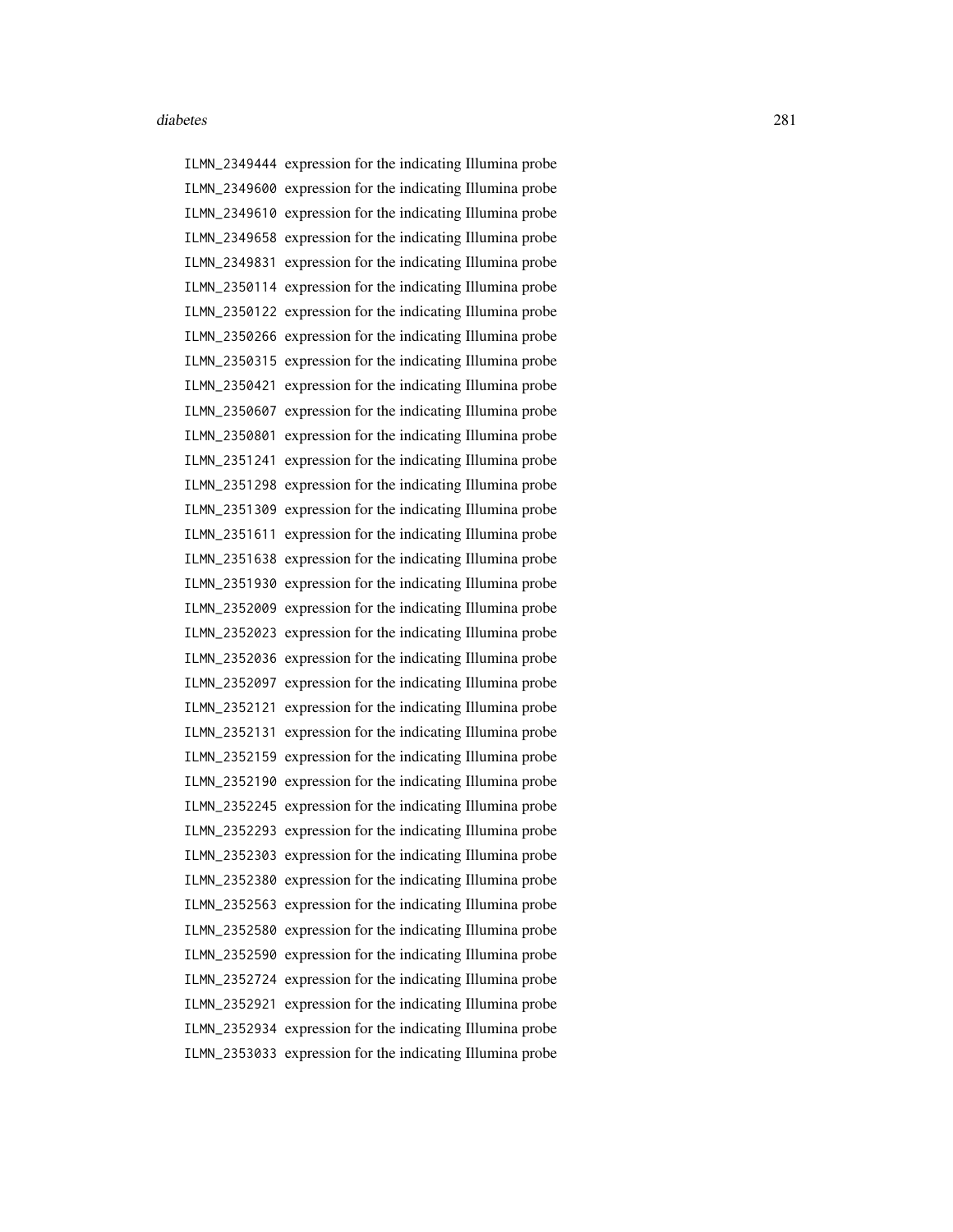ILMN\_2353129 expression for the indicating Illumina probe ILMN\_2353202 expression for the indicating Illumina probe ILMN\_2353358 expression for the indicating Illumina probe ILMN\_2353633 expression for the indicating Illumina probe ILMN\_2353642 expression for the indicating Illumina probe ILMN\_2353732 expression for the indicating Illumina probe ILMN\_2353754 expression for the indicating Illumina probe ILMN\_2354191 expression for the indicating Illumina probe ILMN\_2354237 expression for the indicating Illumina probe ILMN\_2354381 expression for the indicating Illumina probe ILMN\_2354391 expression for the indicating Illumina probe ILMN\_2354478 expression for the indicating Illumina probe ILMN\_2354515 expression for the indicating Illumina probe ILMN\_2354617 expression for the indicating Illumina probe ILMN\_2354855 expression for the indicating Illumina probe ILMN\_2355033 expression for the indicating Illumina probe ILMN\_2355042 expression for the indicating Illumina probe ILMN\_2355168 expression for the indicating Illumina probe ILMN\_2355462 expression for the indicating Illumina probe ILMN\_2355559 expression for the indicating Illumina probe ILMN\_2355665 expression for the indicating Illumina probe ILMN\_2355738 expression for the indicating Illumina probe ILMN\_2355831 expression for the indicating Illumina probe ILMN\_2355953 expression for the indicating Illumina probe ILMN\_2355971 expression for the indicating Illumina probe ILMN\_2356031 expression for the indicating Illumina probe ILMN\_2356068 expression for the indicating Illumina probe ILMN\_2356111 expression for the indicating Illumina probe ILMN\_2356284 expression for the indicating Illumina probe ILMN\_2356311 expression for the indicating Illumina probe ILMN\_2356559 expression for the indicating Illumina probe ILMN\_2356574 expression for the indicating Illumina probe ILMN\_2356632 expression for the indicating Illumina probe ILMN\_2356654 expression for the indicating Illumina probe ILMN\_2356672 expression for the indicating Illumina probe ILMN\_2356786 expression for the indicating Illumina probe ILMN\_2356838 expression for the indicating Illumina probe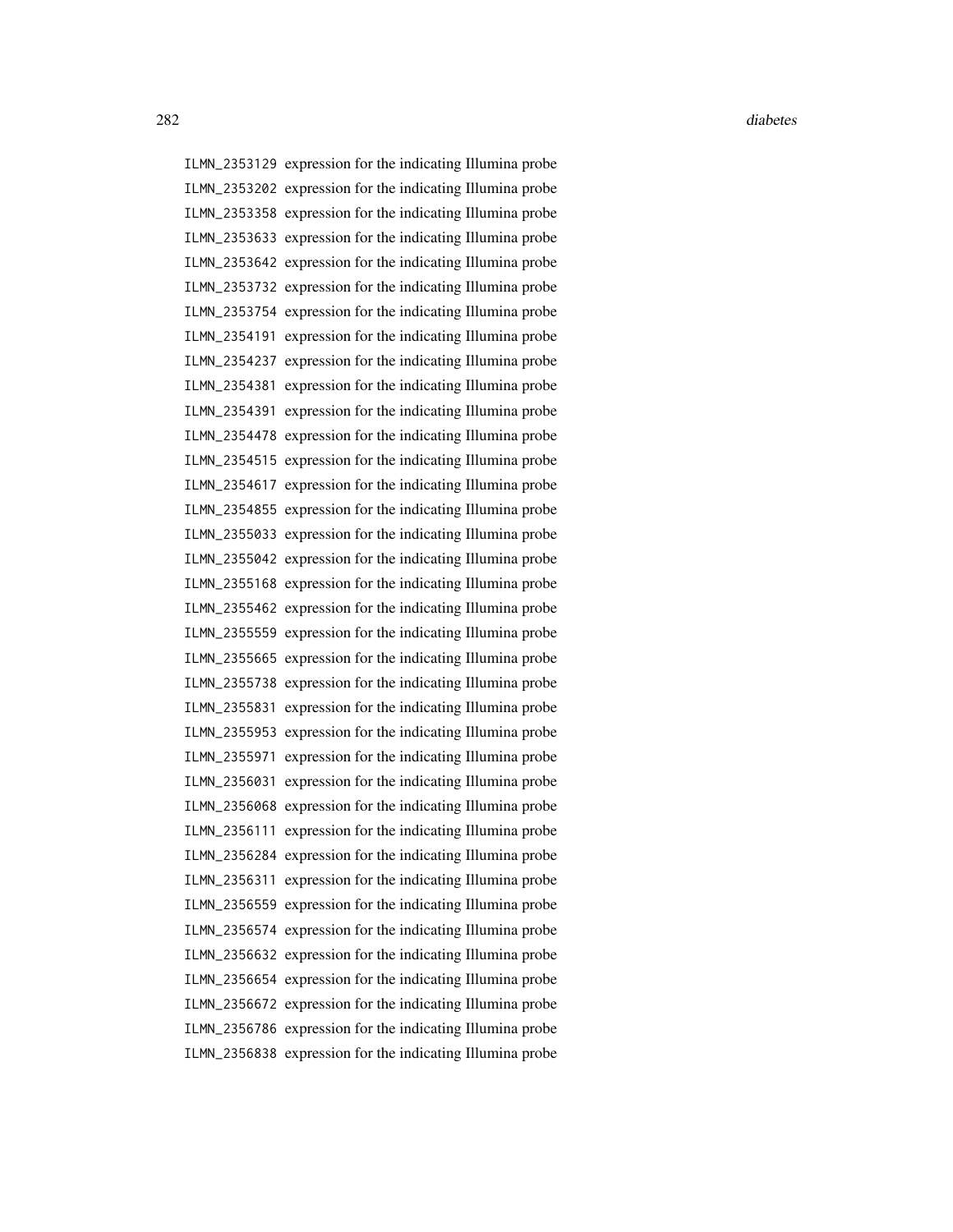ILMN\_2356909 expression for the indicating Illumina probe ILMN\_2356991 expression for the indicating Illumina probe ILMN\_2357134 expression for the indicating Illumina probe ILMN\_2357272 expression for the indicating Illumina probe ILMN\_2357361 expression for the indicating Illumina probe ILMN\_2357382 expression for the indicating Illumina probe ILMN\_2357386 expression for the indicating Illumina probe ILMN\_2357438 expression for the indicating Illumina probe ILMN\_2357577 expression for the indicating Illumina probe ILMN\_2357682 expression for the indicating Illumina probe ILMN\_2357730 expression for the indicating Illumina probe ILMN\_2357770 expression for the indicating Illumina probe ILMN\_2357777 expression for the indicating Illumina probe ILMN\_2357976 expression for the indicating Illumina probe ILMN\_2358041 expression for the indicating Illumina probe ILMN\_2358202 expression for the indicating Illumina probe ILMN\_2358265 expression for the indicating Illumina probe ILMN\_2358277 expression for the indicating Illumina probe ILMN\_2358382 expression for the indicating Illumina probe ILMN\_2358457 expression for the indicating Illumina probe ILMN\_2358474 expression for the indicating Illumina probe ILMN\_2358540 expression for the indicating Illumina probe ILMN\_2358560 expression for the indicating Illumina probe ILMN\_2358647 expression for the indicating Illumina probe ILMN\_2358652 expression for the indicating Illumina probe ILMN\_2358760 expression for the indicating Illumina probe ILMN\_2358783 expression for the indicating Illumina probe ILMN\_2358842 expression for the indicating Illumina probe ILMN\_2358914 expression for the indicating Illumina probe ILMN\_2358919 expression for the indicating Illumina probe ILMN\_2359029 expression for the indicating Illumina probe ILMN\_2359096 expression for the indicating Illumina probe ILMN\_2359287 expression for the indicating Illumina probe ILMN\_2359453 expression for the indicating Illumina probe ILMN\_2359456 expression for the indicating Illumina probe ILMN\_2359500 expression for the indicating Illumina probe ILMN\_2359601 expression for the indicating Illumina probe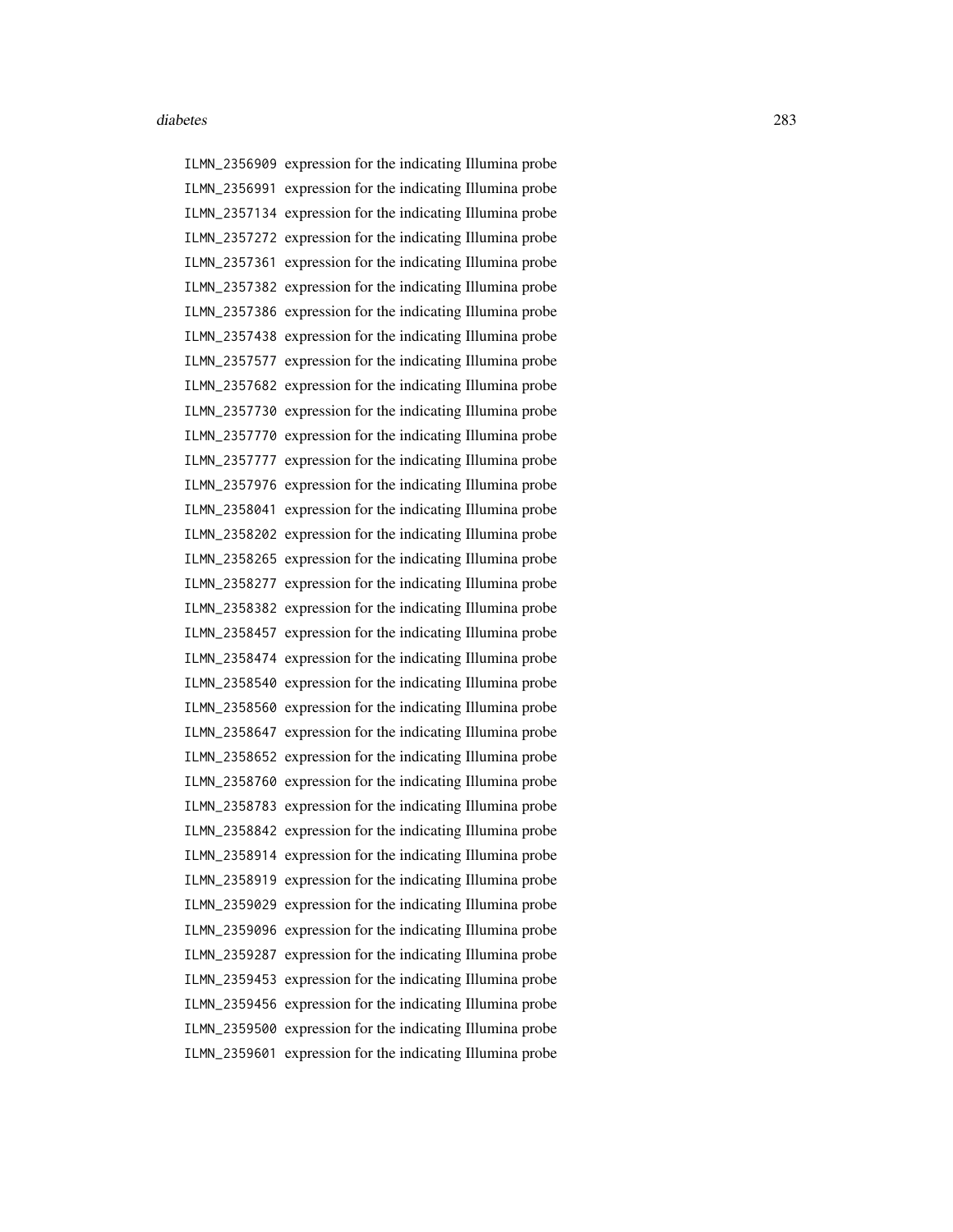ILMN\_2359710 expression for the indicating Illumina probe ILMN\_2359742 expression for the indicating Illumina probe ILMN\_2359789 expression for the indicating Illumina probe ILMN\_2359800 expression for the indicating Illumina probe ILMN\_2359907 expression for the indicating Illumina probe ILMN\_2359945 expression for the indicating Illumina probe ILMN\_2360028 expression for the indicating Illumina probe ILMN\_2360184 expression for the indicating Illumina probe ILMN\_2360229 expression for the indicating Illumina probe ILMN\_2360291 expression for the indicating Illumina probe ILMN\_2360401 expression for the indicating Illumina probe ILMN\_2360415 expression for the indicating Illumina probe ILMN\_2360705 expression for the indicating Illumina probe ILMN\_2360710 expression for the indicating Illumina probe ILMN\_2360784 expression for the indicating Illumina probe ILMN\_2361104 expression for the indicating Illumina probe ILMN\_2361163 expression for the indicating Illumina probe ILMN\_2361185 expression for the indicating Illumina probe ILMN\_2361324 expression for the indicating Illumina probe ILMN\_2361570 expression for the indicating Illumina probe ILMN\_2361603 expression for the indicating Illumina probe ILMN\_2361695 expression for the indicating Illumina probe ILMN\_2361807 expression for the indicating Illumina probe ILMN\_2362122 expression for the indicating Illumina probe ILMN\_2362245 expression for the indicating Illumina probe ILMN\_2362293 expression for the indicating Illumina probe ILMN\_2362341 expression for the indicating Illumina probe ILMN\_2362457 expression for the indicating Illumina probe ILMN\_2362681 expression for the indicating Illumina probe ILMN\_2362858 expression for the indicating Illumina probe ILMN\_2362902 expression for the indicating Illumina probe ILMN\_2362911 expression for the indicating Illumina probe ILMN\_2362982 expression for the indicating Illumina probe ILMN\_2363027 expression for the indicating Illumina probe ILMN\_2363058 expression for the indicating Illumina probe ILMN\_2363065 expression for the indicating Illumina probe ILMN\_2363106 expression for the indicating Illumina probe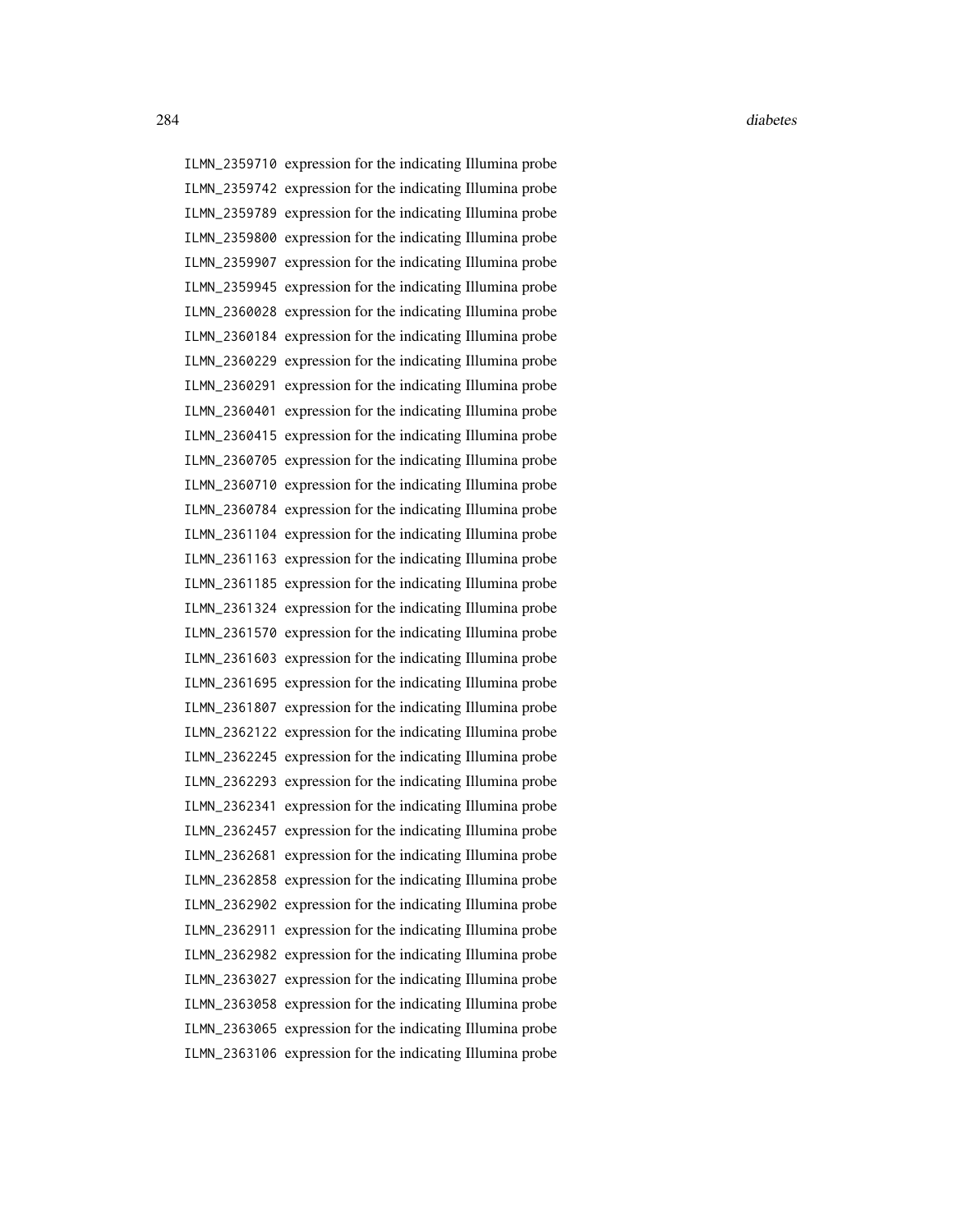ILMN\_2363392 expression for the indicating Illumina probe ILMN\_2363426 expression for the indicating Illumina probe ILMN\_2363489 expression for the indicating Illumina probe ILMN\_2363586 expression for the indicating Illumina probe ILMN\_2363621 expression for the indicating Illumina probe ILMN\_2363634 expression for the indicating Illumina probe ILMN\_2363668 expression for the indicating Illumina probe ILMN\_2364022 expression for the indicating Illumina probe ILMN\_2364110 expression for the indicating Illumina probe ILMN\_2364131 expression for the indicating Illumina probe ILMN\_2364174 expression for the indicating Illumina probe ILMN\_2364272 expression for the indicating Illumina probe ILMN\_2364357 expression for the indicating Illumina probe ILMN\_2364376 expression for the indicating Illumina probe ILMN\_2364529 expression for the indicating Illumina probe ILMN\_2364535 expression for the indicating Illumina probe ILMN\_2364674 expression for the indicating Illumina probe ILMN\_2364700 expression for the indicating Illumina probe ILMN\_2364768 expression for the indicating Illumina probe ILMN\_2364828 expression for the indicating Illumina probe ILMN\_2364852 expression for the indicating Illumina probe ILMN\_2364971 expression for the indicating Illumina probe ILMN\_2365091 expression for the indicating Illumina probe ILMN\_2365111 expression for the indicating Illumina probe ILMN\_2365223 expression for the indicating Illumina probe ILMN\_2365248 expression for the indicating Illumina probe ILMN\_2365465 expression for the indicating Illumina probe ILMN\_2365479 expression for the indicating Illumina probe ILMN\_2365528 expression for the indicating Illumina probe ILMN\_2365544 expression for the indicating Illumina probe ILMN\_2365549 expression for the indicating Illumina probe ILMN\_2365569 expression for the indicating Illumina probe ILMN\_2365595 expression for the indicating Illumina probe ILMN\_2365686 expression for the indicating Illumina probe ILMN\_2365711 expression for the indicating Illumina probe ILMN\_2366041 expression for the indicating Illumina probe ILMN\_2366177 expression for the indicating Illumina probe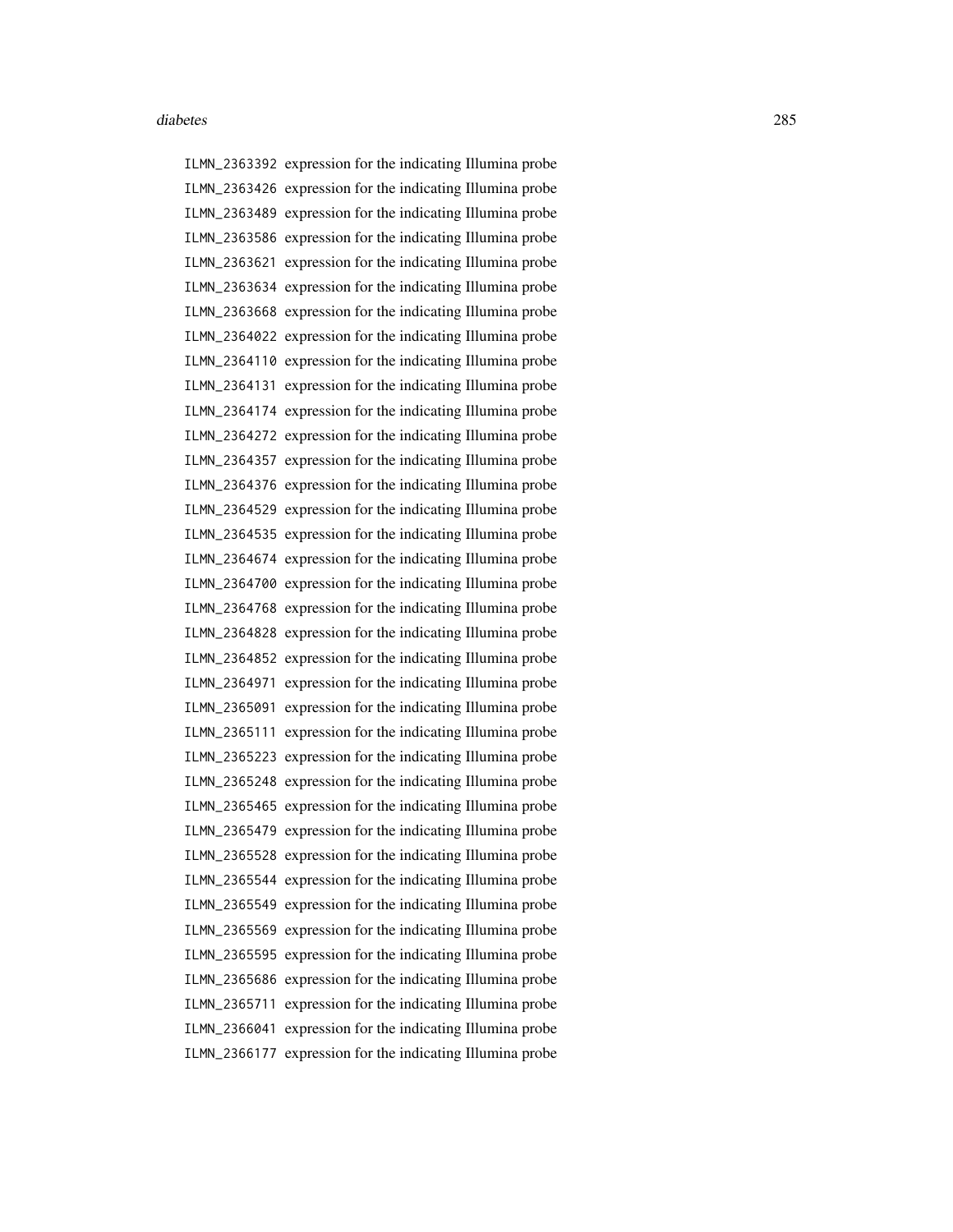ILMN\_2366212 expression for the indicating Illumina probe ILMN\_2366246 expression for the indicating Illumina probe ILMN\_2366330 expression for the indicating Illumina probe ILMN\_2366334 expression for the indicating Illumina probe ILMN\_2366388 expression for the indicating Illumina probe ILMN\_2366391 expression for the indicating Illumina probe ILMN\_2366473 expression for the indicating Illumina probe ILMN\_2366490 expression for the indicating Illumina probe ILMN\_2366587 expression for the indicating Illumina probe ILMN\_2366634 expression for the indicating Illumina probe ILMN\_2366703 expression for the indicating Illumina probe ILMN\_2366710 expression for the indicating Illumina probe ILMN\_2366714 expression for the indicating Illumina probe ILMN\_2366719 expression for the indicating Illumina probe ILMN\_2366795 expression for the indicating Illumina probe ILMN\_2367020 expression for the indicating Illumina probe ILMN\_2367070 expression for the indicating Illumina probe ILMN\_2367126 expression for the indicating Illumina probe ILMN\_2367165 expression for the indicating Illumina probe ILMN\_2367186 expression for the indicating Illumina probe ILMN\_2367191 expression for the indicating Illumina probe ILMN\_2367215 expression for the indicating Illumina probe ILMN\_2367239 expression for the indicating Illumina probe ILMN\_2367258 expression for the indicating Illumina probe ILMN\_2367275 expression for the indicating Illumina probe ILMN\_2367418 expression for the indicating Illumina probe ILMN\_2367428 expression for the indicating Illumina probe ILMN\_2367458 expression for the indicating Illumina probe ILMN\_2367469 expression for the indicating Illumina probe ILMN\_2367638 expression for the indicating Illumina probe ILMN\_2367671 expression for the indicating Illumina probe ILMN\_2367681 expression for the indicating Illumina probe ILMN\_2367707 expression for the indicating Illumina probe ILMN\_2367710 expression for the indicating Illumina probe ILMN\_2367743 expression for the indicating Illumina probe ILMN\_2367753 expression for the indicating Illumina probe ILMN\_2368068 expression for the indicating Illumina probe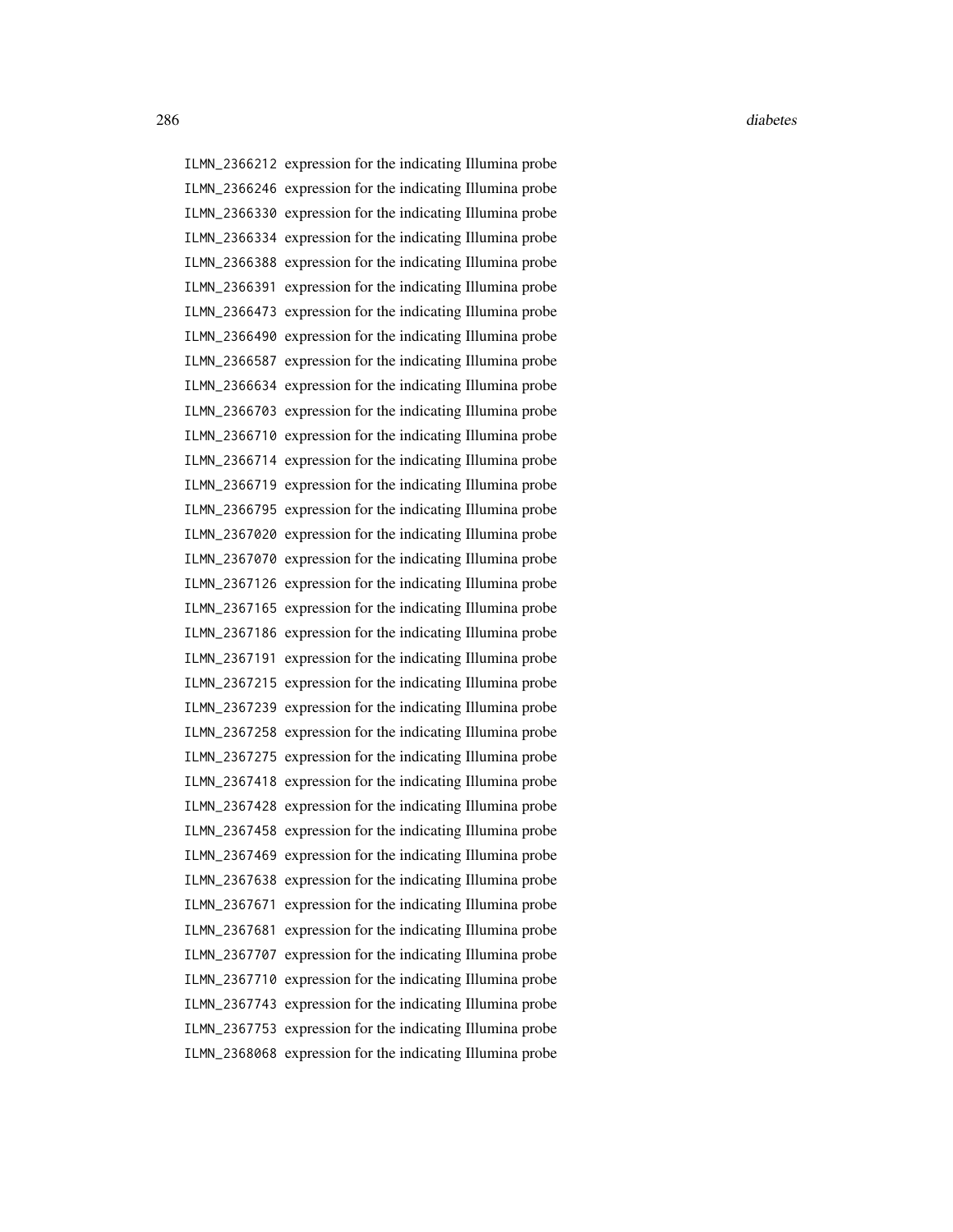ILMN\_2368145 expression for the indicating Illumina probe ILMN\_2368292 expression for the indicating Illumina probe ILMN\_2368318 expression for the indicating Illumina probe ILMN\_2368530 expression for the indicating Illumina probe ILMN\_2368575 expression for the indicating Illumina probe ILMN\_2368576 expression for the indicating Illumina probe ILMN\_2368597 expression for the indicating Illumina probe ILMN\_2368713 expression for the indicating Illumina probe ILMN\_2368718 expression for the indicating Illumina probe ILMN\_2368773 expression for the indicating Illumina probe ILMN\_2368971 expression for the indicating Illumina probe ILMN\_2369018 expression for the indicating Illumina probe ILMN\_2369104 expression for the indicating Illumina probe ILMN\_2369580 expression for the indicating Illumina probe ILMN\_2369666 expression for the indicating Illumina probe ILMN\_2369682 expression for the indicating Illumina probe ILMN\_2369785 expression for the indicating Illumina probe ILMN\_2369826 expression for the indicating Illumina probe ILMN\_2369924 expression for the indicating Illumina probe ILMN\_2370091 expression for the indicating Illumina probe ILMN\_2370135 expression for the indicating Illumina probe ILMN\_2370414 expression for the indicating Illumina probe ILMN\_2370464 expression for the indicating Illumina probe ILMN\_2370535 expression for the indicating Illumina probe ILMN\_2370573 expression for the indicating Illumina probe ILMN\_2370685 expression for the indicating Illumina probe ILMN\_2370738 expression for the indicating Illumina probe ILMN\_2370772 expression for the indicating Illumina probe ILMN\_2370825 expression for the indicating Illumina probe ILMN\_2370872 expression for the indicating Illumina probe ILMN\_2370976 expression for the indicating Illumina probe ILMN\_2371079 expression for the indicating Illumina probe ILMN\_2371147 expression for the indicating Illumina probe ILMN\_2371169 expression for the indicating Illumina probe ILMN\_2371280 expression for the indicating Illumina probe ILMN\_2371379 expression for the indicating Illumina probe ILMN\_2371590 expression for the indicating Illumina probe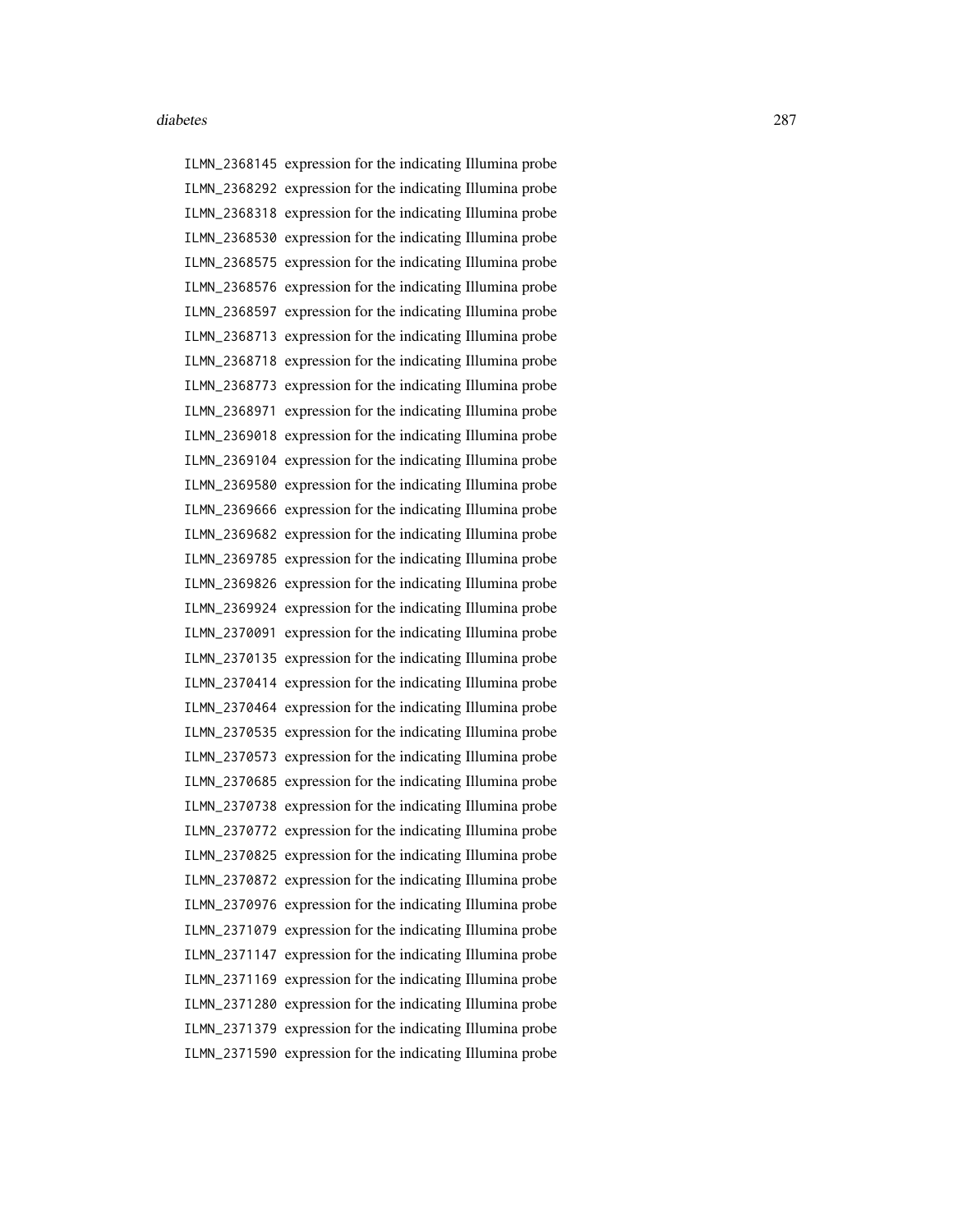ILMN\_2371700 expression for the indicating Illumina probe ILMN\_2371724 expression for the indicating Illumina probe ILMN\_2371825 expression for the indicating Illumina probe ILMN\_2371964 expression for the indicating Illumina probe ILMN\_2372040 expression for the indicating Illumina probe ILMN\_2372082 expression for the indicating Illumina probe ILMN\_2372136 expression for the indicating Illumina probe ILMN\_2372200 expression for the indicating Illumina probe ILMN\_2372241 expression for the indicating Illumina probe ILMN\_2372379 expression for the indicating Illumina probe ILMN\_2372398 expression for the indicating Illumina probe ILMN\_2372639 expression for the indicating Illumina probe ILMN\_2372681 expression for the indicating Illumina probe ILMN\_2372698 expression for the indicating Illumina probe ILMN\_2372795 expression for the indicating Illumina probe ILMN\_2372915 expression for the indicating Illumina probe ILMN\_2372974 expression for the indicating Illumina probe ILMN\_2373010 expression for the indicating Illumina probe ILMN\_2373062 expression for the indicating Illumina probe ILMN\_2373099 expression for the indicating Illumina probe ILMN\_2373177 expression for the indicating Illumina probe ILMN\_2373266 expression for the indicating Illumina probe ILMN\_2373335 expression for the indicating Illumina probe ILMN\_2373495 expression for the indicating Illumina probe ILMN\_2373515 expression for the indicating Illumina probe ILMN\_2373556 expression for the indicating Illumina probe ILMN\_2373566 expression for the indicating Illumina probe ILMN\_2373632 expression for the indicating Illumina probe ILMN\_2373689 expression for the indicating Illumina probe ILMN\_2373763 expression for the indicating Illumina probe ILMN\_2373779 expression for the indicating Illumina probe ILMN\_2373831 expression for the indicating Illumina probe ILMN\_2373982 expression for the indicating Illumina probe ILMN\_2374036 expression for the indicating Illumina probe ILMN\_2374076 expression for the indicating Illumina probe ILMN\_2374159 expression for the indicating Illumina probe ILMN\_2374244 expression for the indicating Illumina probe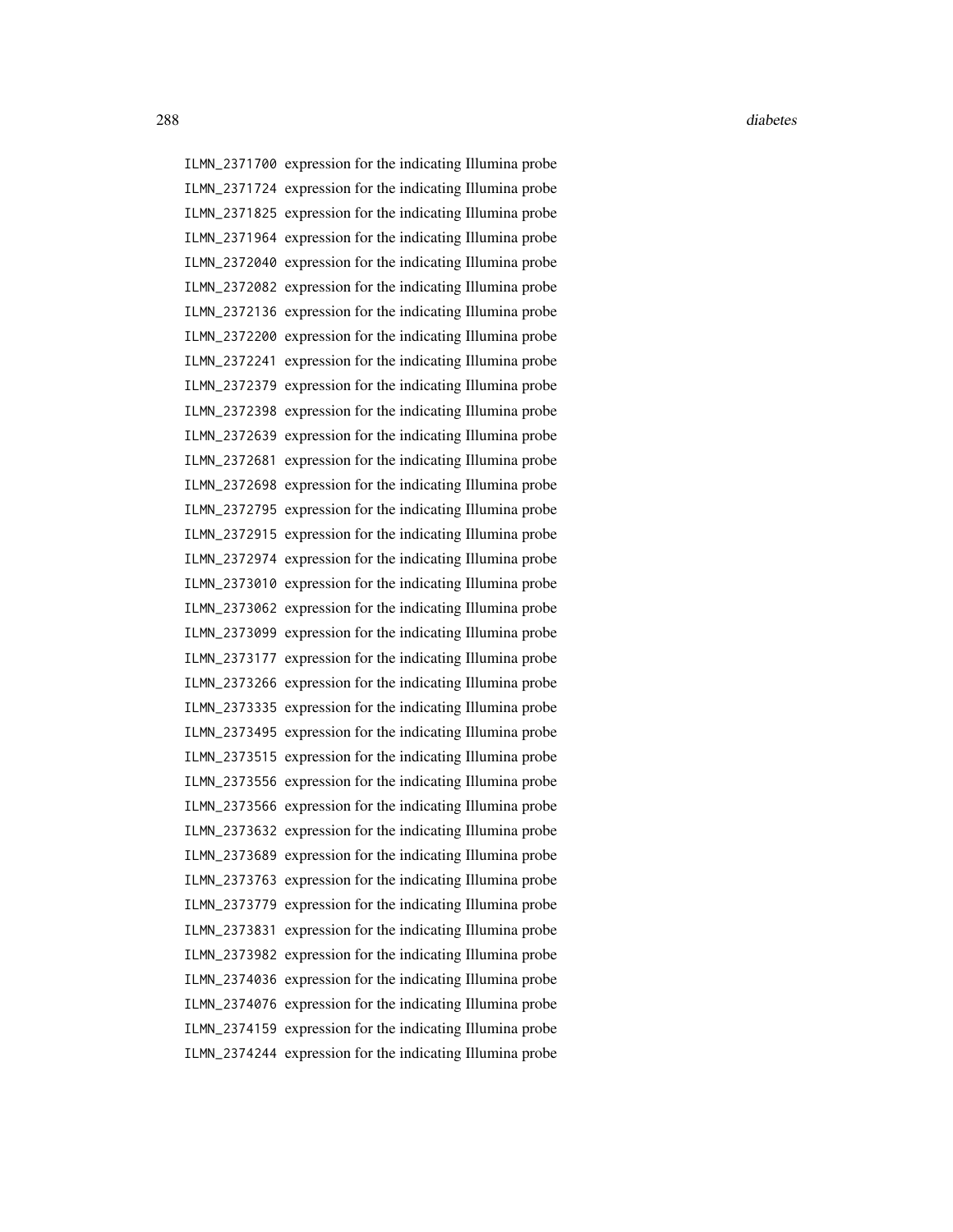ILMN\_2374293 expression for the indicating Illumina probe ILMN\_2374340 expression for the indicating Illumina probe ILMN\_2374352 expression for the indicating Illumina probe ILMN\_2374383 expression for the indicating Illumina probe ILMN\_2374633 expression for the indicating Illumina probe ILMN\_2374692 expression for the indicating Illumina probe ILMN\_2374770 expression for the indicating Illumina probe ILMN\_2374778 expression for the indicating Illumina probe ILMN\_2375002 expression for the indicating Illumina probe ILMN\_2375141 expression for the indicating Illumina probe ILMN\_2375156 expression for the indicating Illumina probe ILMN\_2375319 expression for the indicating Illumina probe ILMN\_2375418 expression for the indicating Illumina probe ILMN\_2375484 expression for the indicating Illumina probe ILMN\_2375651 expression for the indicating Illumina probe ILMN\_2375786 expression for the indicating Illumina probe ILMN\_2375825 expression for the indicating Illumina probe ILMN\_2375830 expression for the indicating Illumina probe ILMN\_2375879 expression for the indicating Illumina probe ILMN\_2375973 expression for the indicating Illumina probe ILMN\_2376108 expression for the indicating Illumina probe ILMN\_2376133 expression for the indicating Illumina probe ILMN\_2376160 expression for the indicating Illumina probe ILMN\_2376204 expression for the indicating Illumina probe ILMN\_2376205 expression for the indicating Illumina probe ILMN\_2376289 expression for the indicating Illumina probe ILMN\_2376403 expression for the indicating Illumina probe ILMN\_2376408 expression for the indicating Illumina probe ILMN\_2376416 expression for the indicating Illumina probe ILMN\_2376455 expression for the indicating Illumina probe ILMN\_2376458 expression for the indicating Illumina probe ILMN\_2376520 expression for the indicating Illumina probe ILMN\_2376553 expression for the indicating Illumina probe ILMN\_2376625 expression for the indicating Illumina probe ILMN\_2376667 expression for the indicating Illumina probe ILMN\_2376723 expression for the indicating Illumina probe ILMN\_2376771 expression for the indicating Illumina probe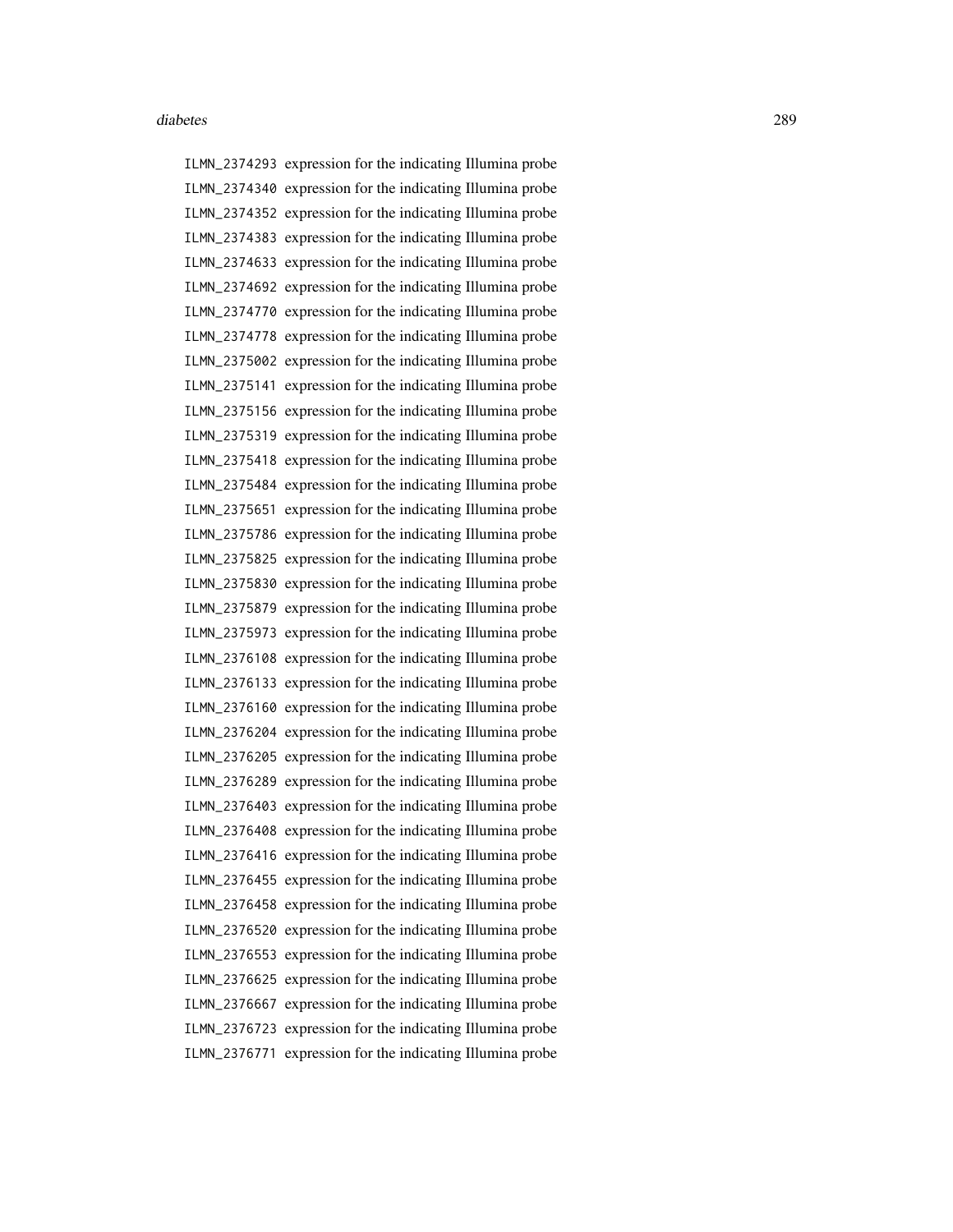ILMN\_2377109 expression for the indicating Illumina probe ILMN\_2377174 expression for the indicating Illumina probe ILMN\_2377185 expression for the indicating Illumina probe ILMN\_2377240 expression for the indicating Illumina probe ILMN\_2377430 expression for the indicating Illumina probe ILMN\_2377459 expression for the indicating Illumina probe ILMN\_2377496 expression for the indicating Illumina probe ILMN\_2377669 expression for the indicating Illumina probe ILMN\_2377733 expression for the indicating Illumina probe ILMN\_2377862 expression for the indicating Illumina probe ILMN\_2377900 expression for the indicating Illumina probe ILMN\_2377980 expression for the indicating Illumina probe ILMN\_2378048 expression for the indicating Illumina probe ILMN\_2378100 expression for the indicating Illumina probe ILMN\_2378257 expression for the indicating Illumina probe ILMN\_2378316 expression for the indicating Illumina probe ILMN\_2378376 expression for the indicating Illumina probe ILMN\_2378670 expression for the indicating Illumina probe ILMN\_2378708 expression for the indicating Illumina probe ILMN\_2378868 expression for the indicating Illumina probe ILMN\_2378952 expression for the indicating Illumina probe ILMN\_2379080 expression for the indicating Illumina probe ILMN\_2379130 expression for the indicating Illumina probe ILMN\_2379375 expression for the indicating Illumina probe ILMN\_2379393 expression for the indicating Illumina probe ILMN\_2379469 expression for the indicating Illumina probe ILMN\_2379520 expression for the indicating Illumina probe ILMN\_2379560 expression for the indicating Illumina probe ILMN\_2379599 expression for the indicating Illumina probe ILMN\_2379644 expression for the indicating Illumina probe ILMN\_2379718 expression for the indicating Illumina probe ILMN\_2379788 expression for the indicating Illumina probe ILMN\_2379931 expression for the indicating Illumina probe ILMN\_2379967 expression for the indicating Illumina probe ILMN\_2380163 expression for the indicating Illumina probe ILMN\_2380418 expression for the indicating Illumina probe ILMN\_2380494 expression for the indicating Illumina probe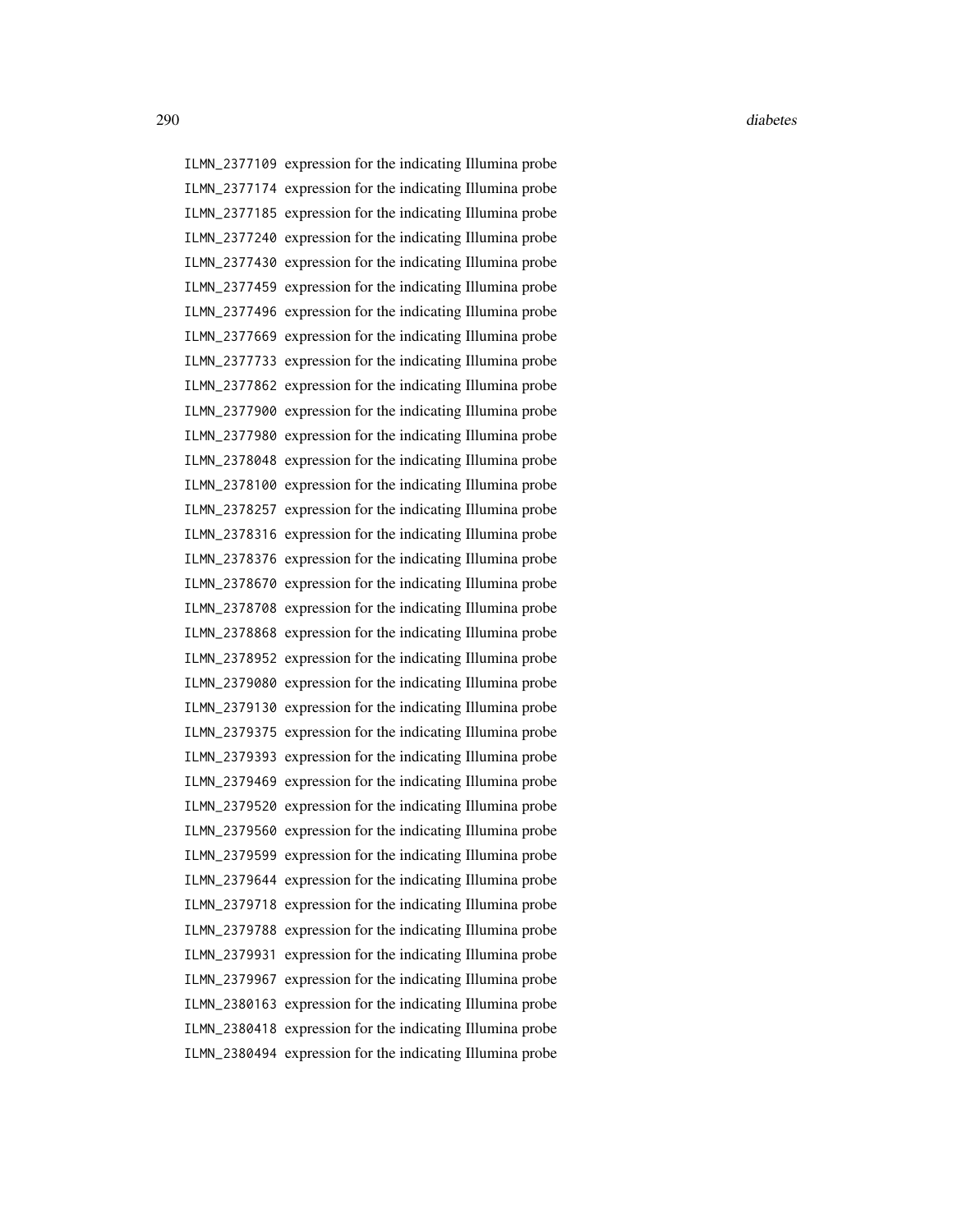ILMN\_2380566 expression for the indicating Illumina probe ILMN\_2380588 expression for the indicating Illumina probe ILMN\_2380688 expression for the indicating Illumina probe ILMN\_2380698 expression for the indicating Illumina probe ILMN\_2380740 expression for the indicating Illumina probe ILMN\_2380771 expression for the indicating Illumina probe ILMN\_2380801 expression for the indicating Illumina probe ILMN\_2380839 expression for the indicating Illumina probe ILMN\_2380850 expression for the indicating Illumina probe ILMN\_2380946 expression for the indicating Illumina probe ILMN\_2380999 expression for the indicating Illumina probe ILMN\_2381037 expression for the indicating Illumina probe ILMN\_2381121 expression for the indicating Illumina probe ILMN\_2381138 expression for the indicating Illumina probe ILMN\_2381197 expression for the indicating Illumina probe ILMN\_2381296 expression for the indicating Illumina probe ILMN\_2381397 expression for the indicating Illumina probe ILMN\_2381476 expression for the indicating Illumina probe ILMN\_2381537 expression for the indicating Illumina probe ILMN\_2381753 expression for the indicating Illumina probe ILMN\_2381841 expression for the indicating Illumina probe ILMN\_2381899 expression for the indicating Illumina probe ILMN\_2382083 expression for the indicating Illumina probe ILMN\_2382121 expression for the indicating Illumina probe ILMN\_2382126 expression for the indicating Illumina probe ILMN\_2382309 expression for the indicating Illumina probe ILMN\_2382354 expression for the indicating Illumina probe ILMN\_2382403 expression for the indicating Illumina probe ILMN\_2382505 expression for the indicating Illumina probe ILMN\_2382724 expression for the indicating Illumina probe ILMN\_2382906 expression for the indicating Illumina probe ILMN\_2382964 expression for the indicating Illumina probe ILMN\_2382990 expression for the indicating Illumina probe ILMN\_2383058 expression for the indicating Illumina probe ILMN\_2383077 expression for the indicating Illumina probe ILMN\_2383097 expression for the indicating Illumina probe ILMN\_2383107 expression for the indicating Illumina probe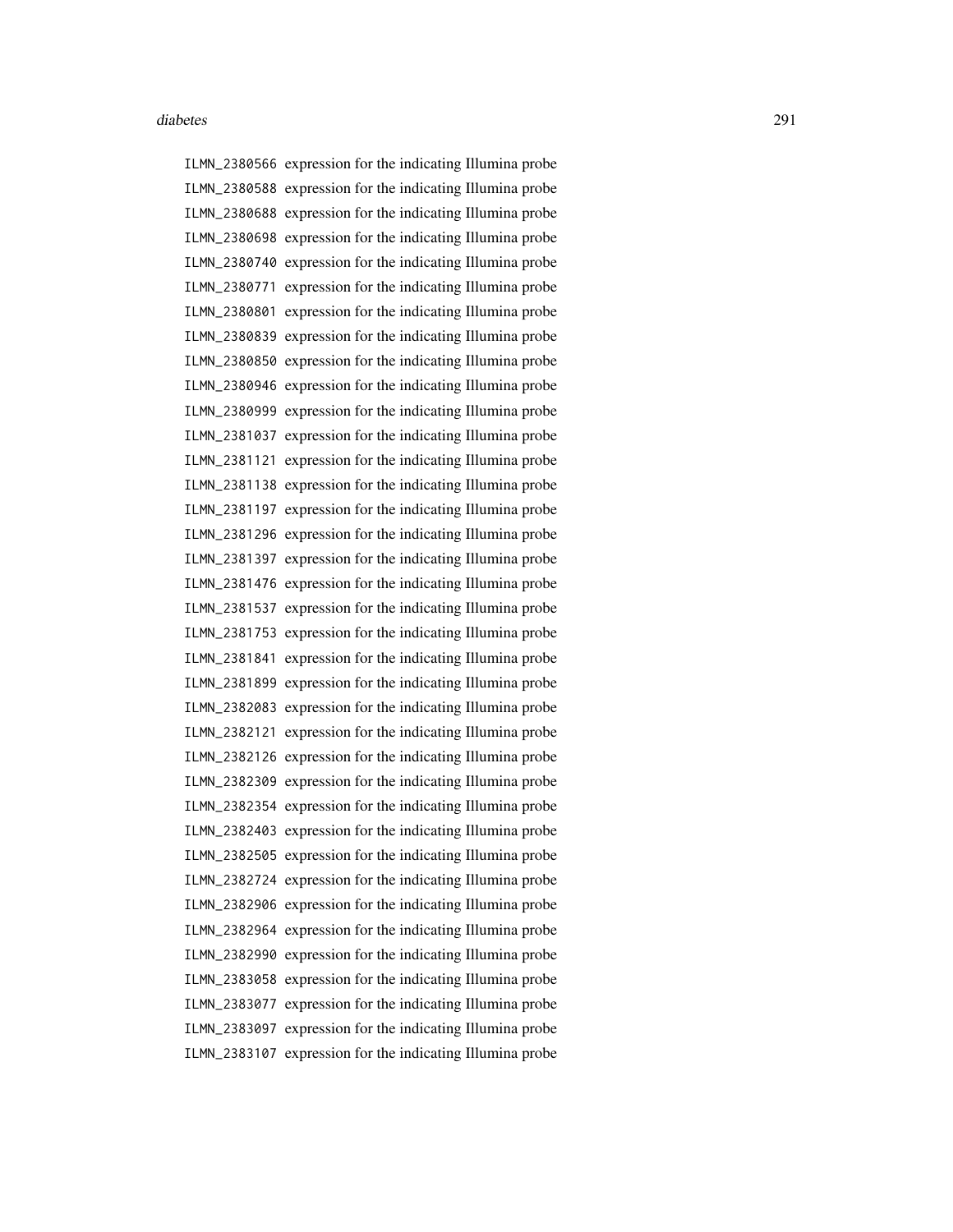ILMN\_2383150 expression for the indicating Illumina probe ILMN\_2383305 expression for the indicating Illumina probe ILMN\_2383344 expression for the indicating Illumina probe ILMN\_2383349 expression for the indicating Illumina probe ILMN\_2383419 expression for the indicating Illumina probe ILMN\_2383455 expression for the indicating Illumina probe ILMN\_2383489 expression for the indicating Illumina probe ILMN\_2383516 expression for the indicating Illumina probe ILMN\_2383611 expression for the indicating Illumina probe ILMN\_2383693 expression for the indicating Illumina probe ILMN\_2383754 expression for the indicating Illumina probe ILMN\_2383774 expression for the indicating Illumina probe ILMN\_2383807 expression for the indicating Illumina probe ILMN\_2383871 expression for the indicating Illumina probe ILMN\_2383913 expression for the indicating Illumina probe ILMN\_2383934 expression for the indicating Illumina probe ILMN\_2383975 expression for the indicating Illumina probe ILMN\_2384056 expression for the indicating Illumina probe ILMN\_2384122 expression for the indicating Illumina probe ILMN\_2384237 expression for the indicating Illumina probe ILMN\_2384241 expression for the indicating Illumina probe ILMN\_2384496 expression for the indicating Illumina probe ILMN\_2384591 expression for the indicating Illumina probe ILMN\_2384770 expression for the indicating Illumina probe ILMN\_2384807 expression for the indicating Illumina probe ILMN\_2385097 expression for the indicating Illumina probe ILMN\_2385161 expression for the indicating Illumina probe ILMN\_2385173 expression for the indicating Illumina probe ILMN\_2385220 expression for the indicating Illumina probe ILMN\_2385239 expression for the indicating Illumina probe ILMN\_2385278 expression for the indicating Illumina probe ILMN\_2385647 expression for the indicating Illumina probe ILMN\_2385688 expression for the indicating Illumina probe ILMN\_2385866 expression for the indicating Illumina probe ILMN\_2386008 expression for the indicating Illumina probe ILMN\_2386016 expression for the indicating Illumina probe ILMN\_2386100 expression for the indicating Illumina probe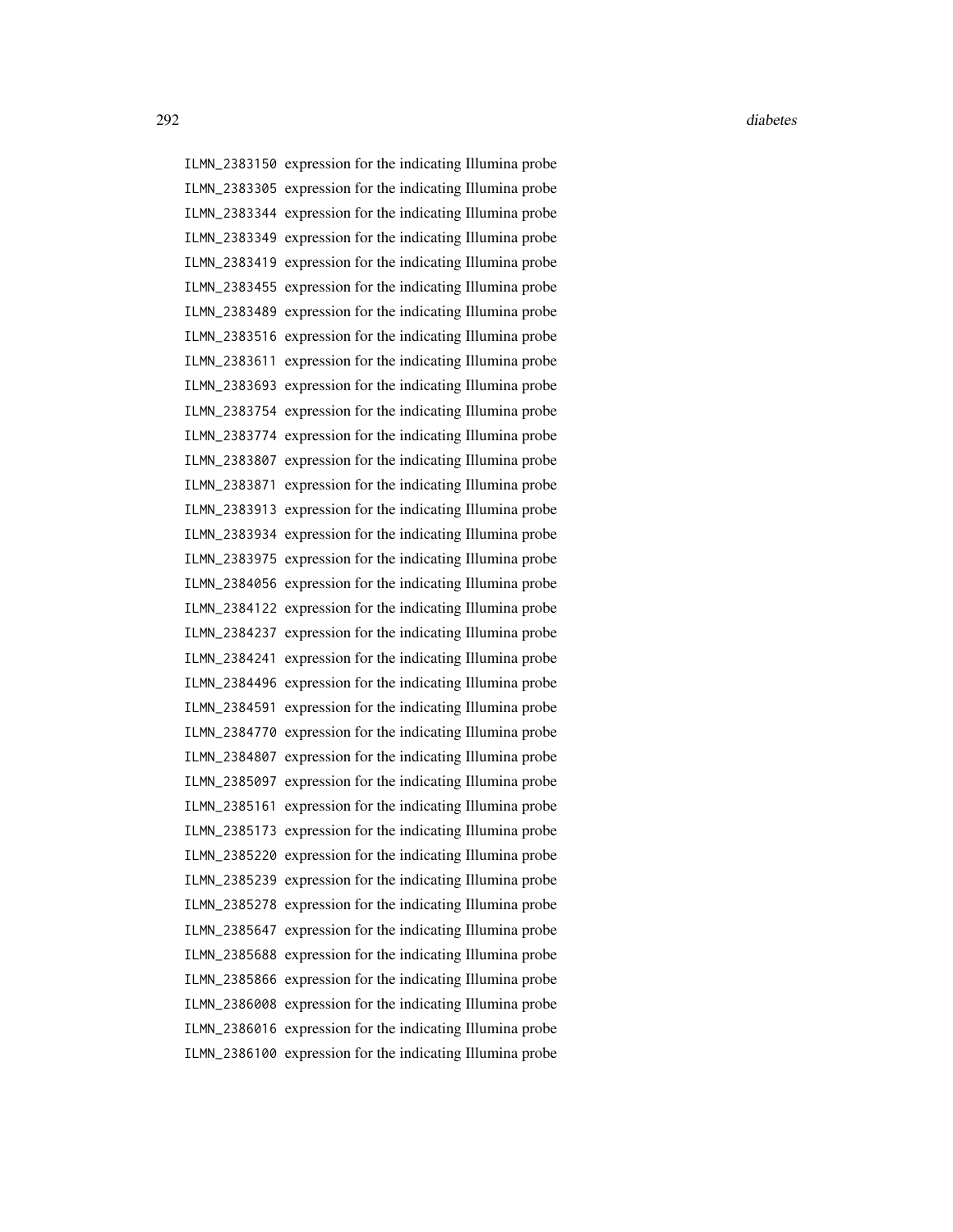ILMN\_2386179 expression for the indicating Illumina probe ILMN\_2386205 expression for the indicating Illumina probe ILMN\_2386269 expression for the indicating Illumina probe ILMN\_2386354 expression for the indicating Illumina probe ILMN\_2386530 expression for the indicating Illumina probe ILMN\_2386818 expression for the indicating Illumina probe ILMN\_2386973 expression for the indicating Illumina probe ILMN\_2386982 expression for the indicating Illumina probe ILMN\_2387090 expression for the indicating Illumina probe ILMN\_2387214 expression for the indicating Illumina probe ILMN\_2387224 expression for the indicating Illumina probe ILMN\_2387285 expression for the indicating Illumina probe ILMN\_2387328 expression for the indicating Illumina probe ILMN\_2387385 expression for the indicating Illumina probe ILMN\_2387395 expression for the indicating Illumina probe ILMN\_2387553 expression for the indicating Illumina probe ILMN\_2387599 expression for the indicating Illumina probe ILMN\_2387636 expression for the indicating Illumina probe ILMN\_2387680 expression for the indicating Illumina probe ILMN\_2387696 expression for the indicating Illumina probe ILMN\_2387799 expression for the indicating Illumina probe ILMN\_2387919 expression for the indicating Illumina probe ILMN\_2387952 expression for the indicating Illumina probe ILMN\_2387990 expression for the indicating Illumina probe ILMN\_2388090 expression for the indicating Illumina probe ILMN\_2388112 expression for the indicating Illumina probe ILMN\_2388142 expression for the indicating Illumina probe ILMN\_2388155 expression for the indicating Illumina probe ILMN\_2388190 expression for the indicating Illumina probe ILMN\_2388272 expression for the indicating Illumina probe ILMN\_2388363 expression for the indicating Illumina probe ILMN\_2388397 expression for the indicating Illumina probe ILMN\_2388461 expression for the indicating Illumina probe ILMN\_2388466 expression for the indicating Illumina probe ILMN\_2388507 expression for the indicating Illumina probe ILMN\_2388547 expression for the indicating Illumina probe ILMN\_2388585 expression for the indicating Illumina probe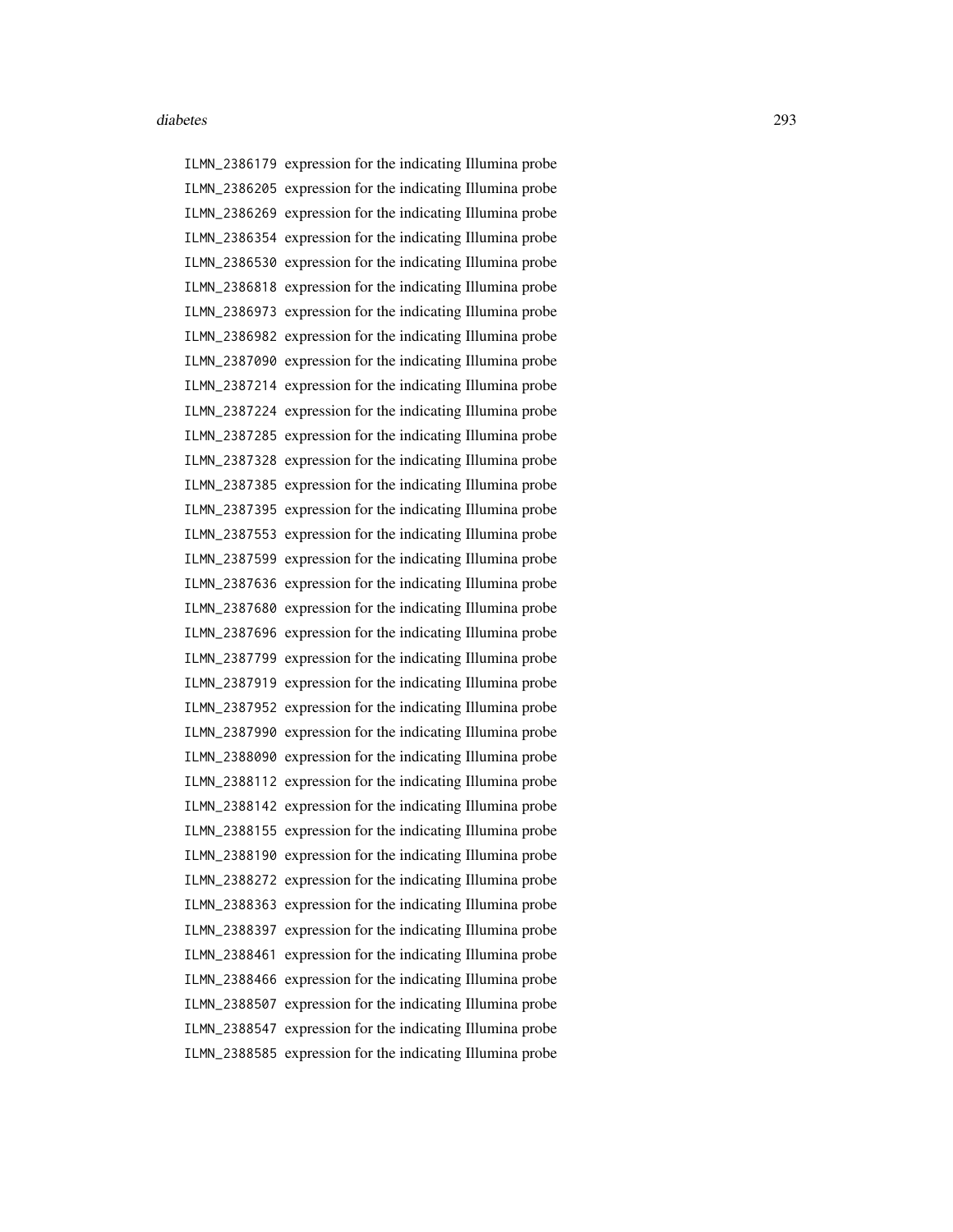ILMN\_2388605 expression for the indicating Illumina probe ILMN\_2388669 expression for the indicating Illumina probe ILMN\_2388701 expression for the indicating Illumina probe ILMN\_2388955 expression for the indicating Illumina probe ILMN\_2388975 expression for the indicating Illumina probe ILMN\_2389013 expression for the indicating Illumina probe ILMN\_2389114 expression for the indicating Illumina probe ILMN\_2389151 expression for the indicating Illumina probe ILMN\_2389155 expression for the indicating Illumina probe ILMN\_2389211 expression for the indicating Illumina probe ILMN\_2389347 expression for the indicating Illumina probe ILMN\_2389376 expression for the indicating Illumina probe ILMN\_2389590 expression for the indicating Illumina probe ILMN\_2389810 expression for the indicating Illumina probe ILMN\_2389844 expression for the indicating Illumina probe ILMN\_2389935 expression for the indicating Illumina probe ILMN\_2389970 expression for the indicating Illumina probe ILMN\_2390114 expression for the indicating Illumina probe ILMN\_2390162 expression for the indicating Illumina probe ILMN\_2390227 expression for the indicating Illumina probe ILMN\_2390299 expression for the indicating Illumina probe ILMN\_2390310 expression for the indicating Illumina probe ILMN\_2390338 expression for the indicating Illumina probe ILMN\_2390416 expression for the indicating Illumina probe ILMN\_2390453 expression for the indicating Illumina probe ILMN\_2390472 expression for the indicating Illumina probe ILMN\_2390586 expression for the indicating Illumina probe ILMN\_2390739 expression for the indicating Illumina probe ILMN\_2390821 expression for the indicating Illumina probe ILMN\_2390853 expression for the indicating Illumina probe ILMN\_2390859 expression for the indicating Illumina probe ILMN\_2390974 expression for the indicating Illumina probe ILMN\_2391051 expression for the indicating Illumina probe ILMN\_2391141 expression for the indicating Illumina probe ILMN\_2391178 expression for the indicating Illumina probe ILMN\_2391219 expression for the indicating Illumina probe ILMN\_2391333 expression for the indicating Illumina probe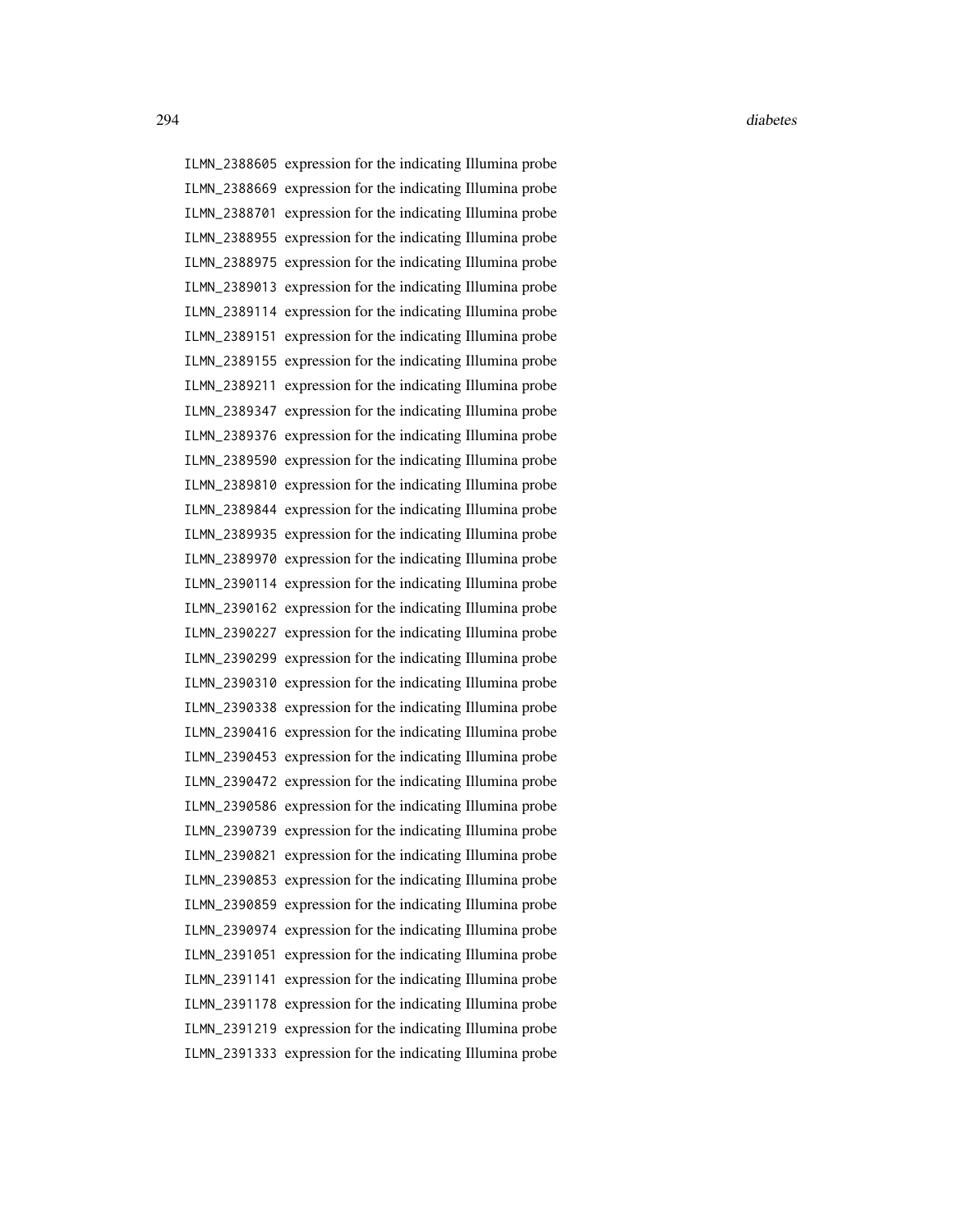ILMN\_2391400 expression for the indicating Illumina probe ILMN\_2391419 expression for the indicating Illumina probe ILMN\_2391512 expression for the indicating Illumina probe ILMN\_2391522 expression for the indicating Illumina probe ILMN\_2391551 expression for the indicating Illumina probe ILMN\_2391750 expression for the indicating Illumina probe ILMN\_2391765 expression for the indicating Illumina probe ILMN\_2391861 expression for the indicating Illumina probe ILMN\_2391912 expression for the indicating Illumina probe ILMN\_2391976 expression for the indicating Illumina probe ILMN\_2392043 expression for the indicating Illumina probe ILMN\_2392080 expression for the indicating Illumina probe ILMN\_2392143 expression for the indicating Illumina probe ILMN\_2392189 expression for the indicating Illumina probe ILMN\_2392286 expression for the indicating Illumina probe ILMN\_2392352 expression for the indicating Illumina probe ILMN\_2392546 expression for the indicating Illumina probe ILMN\_2392635 expression for the indicating Illumina probe ILMN\_2392674 expression for the indicating Illumina probe ILMN\_2392717 expression for the indicating Illumina probe ILMN\_2392747 expression for the indicating Illumina probe ILMN\_2392818 expression for the indicating Illumina probe ILMN\_2392940 expression for the indicating Illumina probe ILMN\_2393046 expression for the indicating Illumina probe ILMN\_2393144 expression for the indicating Illumina probe ILMN\_2393169 expression for the indicating Illumina probe ILMN\_2393243 expression for the indicating Illumina probe ILMN\_2393296 expression for the indicating Illumina probe ILMN\_2393341 expression for the indicating Illumina probe ILMN\_2393450 expression for the indicating Illumina probe ILMN\_2393456 expression for the indicating Illumina probe ILMN\_2393497 expression for the indicating Illumina probe ILMN\_2393544 expression for the indicating Illumina probe ILMN\_2393693 expression for the indicating Illumina probe ILMN\_2393712 expression for the indicating Illumina probe ILMN\_2393765 expression for the indicating Illumina probe ILMN\_2393968 expression for the indicating Illumina probe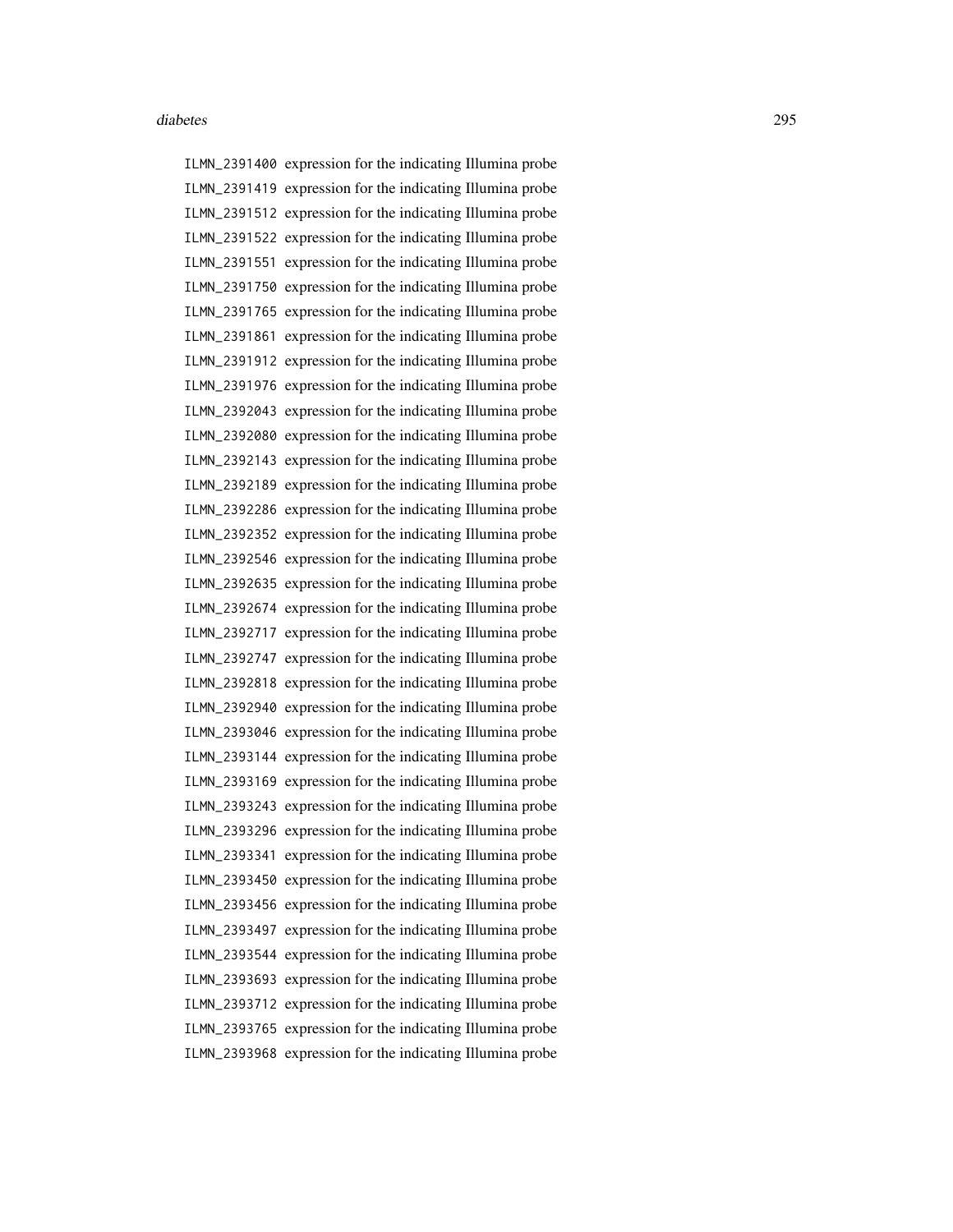ILMN\_2393994 expression for the indicating Illumina probe ILMN\_2394027 expression for the indicating Illumina probe ILMN\_2394102 expression for the indicating Illumina probe ILMN\_2394132 expression for the indicating Illumina probe ILMN\_2394193 expression for the indicating Illumina probe ILMN\_2394250 expression for the indicating Illumina probe ILMN\_2394296 expression for the indicating Illumina probe ILMN\_2394305 expression for the indicating Illumina probe ILMN\_2394381 expression for the indicating Illumina probe ILMN\_2394421 expression for the indicating Illumina probe ILMN\_2394438 expression for the indicating Illumina probe ILMN\_2394498 expression for the indicating Illumina probe ILMN\_2394561 expression for the indicating Illumina probe ILMN\_2394571 expression for the indicating Illumina probe ILMN\_2394750 expression for the indicating Illumina probe ILMN\_2395043 expression for the indicating Illumina probe ILMN\_2395055 expression for the indicating Illumina probe ILMN\_2395204 expression for the indicating Illumina probe ILMN\_2395285 expression for the indicating Illumina probe ILMN\_2395373 expression for the indicating Illumina probe ILMN\_2395375 expression for the indicating Illumina probe ILMN\_2395389 expression for the indicating Illumina probe ILMN\_2395451 expression for the indicating Illumina probe ILMN\_2395474 expression for the indicating Illumina probe ILMN\_2395728 expression for the indicating Illumina probe ILMN\_2395856 expression for the indicating Illumina probe ILMN\_2395926 expression for the indicating Illumina probe ILMN\_2395932 expression for the indicating Illumina probe ILMN\_2395969 expression for the indicating Illumina probe ILMN\_2395981 expression for the indicating Illumina probe ILMN\_2396002 expression for the indicating Illumina probe ILMN\_2396020 expression for the indicating Illumina probe ILMN\_2396272 expression for the indicating Illumina probe ILMN\_2396287 expression for the indicating Illumina probe ILMN\_2396292 expression for the indicating Illumina probe ILMN\_2396338 expression for the indicating Illumina probe ILMN\_2396410 expression for the indicating Illumina probe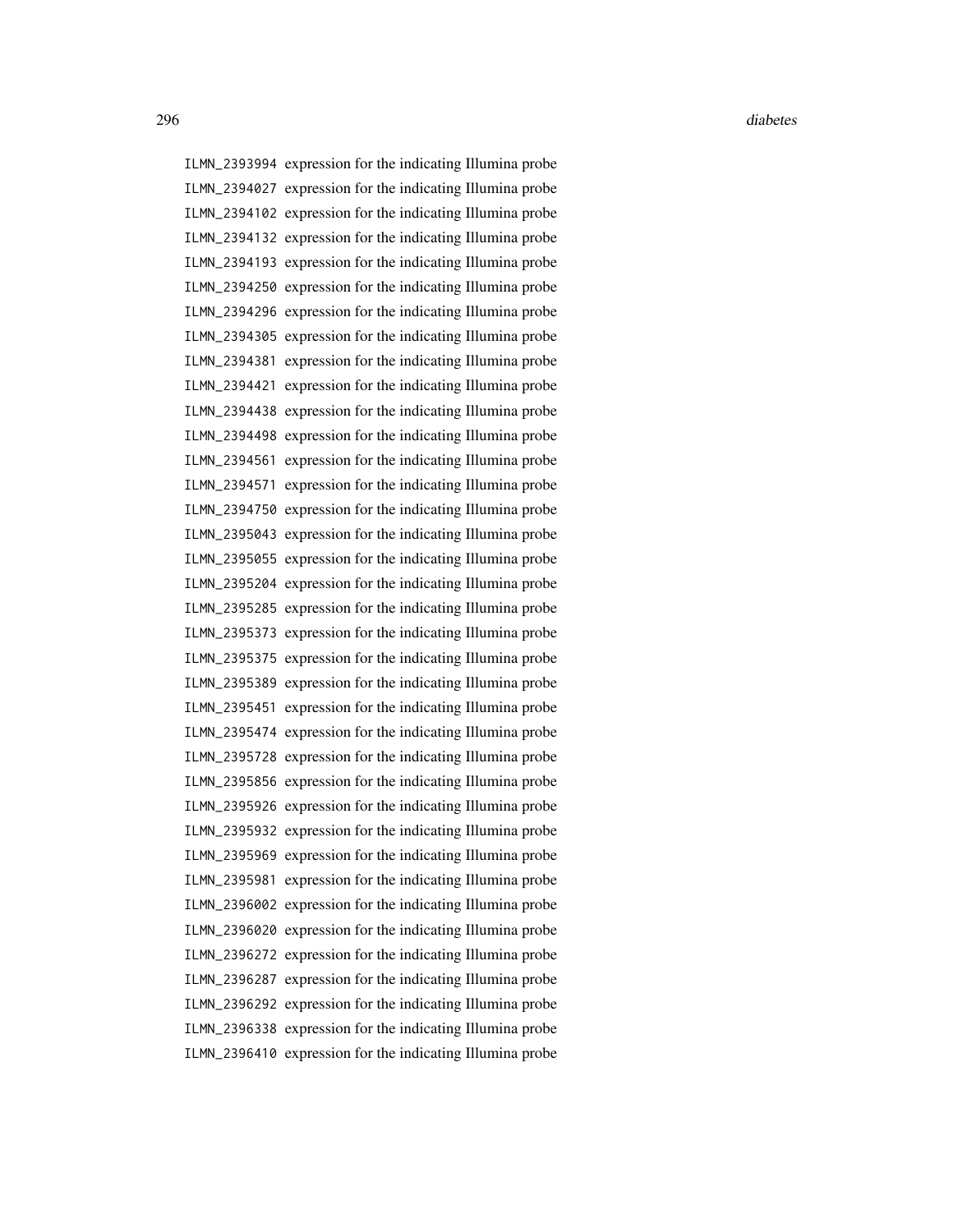ILMN\_2396444 expression for the indicating Illumina probe ILMN\_2396571 expression for the indicating Illumina probe ILMN\_2396639 expression for the indicating Illumina probe ILMN\_2396648 expression for the indicating Illumina probe ILMN\_2396813 expression for the indicating Illumina probe ILMN\_2396903 expression for the indicating Illumina probe ILMN\_2396956 expression for the indicating Illumina probe ILMN\_2396982 expression for the indicating Illumina probe ILMN\_2396991 expression for the indicating Illumina probe ILMN\_2396996 expression for the indicating Illumina probe ILMN\_2397024 expression for the indicating Illumina probe ILMN\_2397028 expression for the indicating Illumina probe ILMN\_2397230 expression for the indicating Illumina probe ILMN\_2397347 expression for the indicating Illumina probe ILMN\_2397484 expression for the indicating Illumina probe ILMN\_2397571 expression for the indicating Illumina probe ILMN\_2397627 expression for the indicating Illumina probe ILMN\_2397721 expression for the indicating Illumina probe ILMN\_2397750 expression for the indicating Illumina probe ILMN\_2397776 expression for the indicating Illumina probe ILMN\_2397880 expression for the indicating Illumina probe ILMN\_2397954 expression for the indicating Illumina probe ILMN\_2398039 expression for the indicating Illumina probe ILMN\_2398235 expression for the indicating Illumina probe ILMN\_2398274 expression for the indicating Illumina probe ILMN\_2398403 expression for the indicating Illumina probe ILMN\_2398432 expression for the indicating Illumina probe ILMN\_2398489 expression for the indicating Illumina probe ILMN\_2398664 expression for the indicating Illumina probe ILMN\_2398847 expression for the indicating Illumina probe ILMN\_2398865 expression for the indicating Illumina probe ILMN\_2398926 expression for the indicating Illumina probe ILMN\_2398939 expression for the indicating Illumina probe ILMN\_2398995 expression for the indicating Illumina probe ILMN\_2399036 expression for the indicating Illumina probe ILMN\_2399140 expression for the indicating Illumina probe ILMN\_2399264 expression for the indicating Illumina probe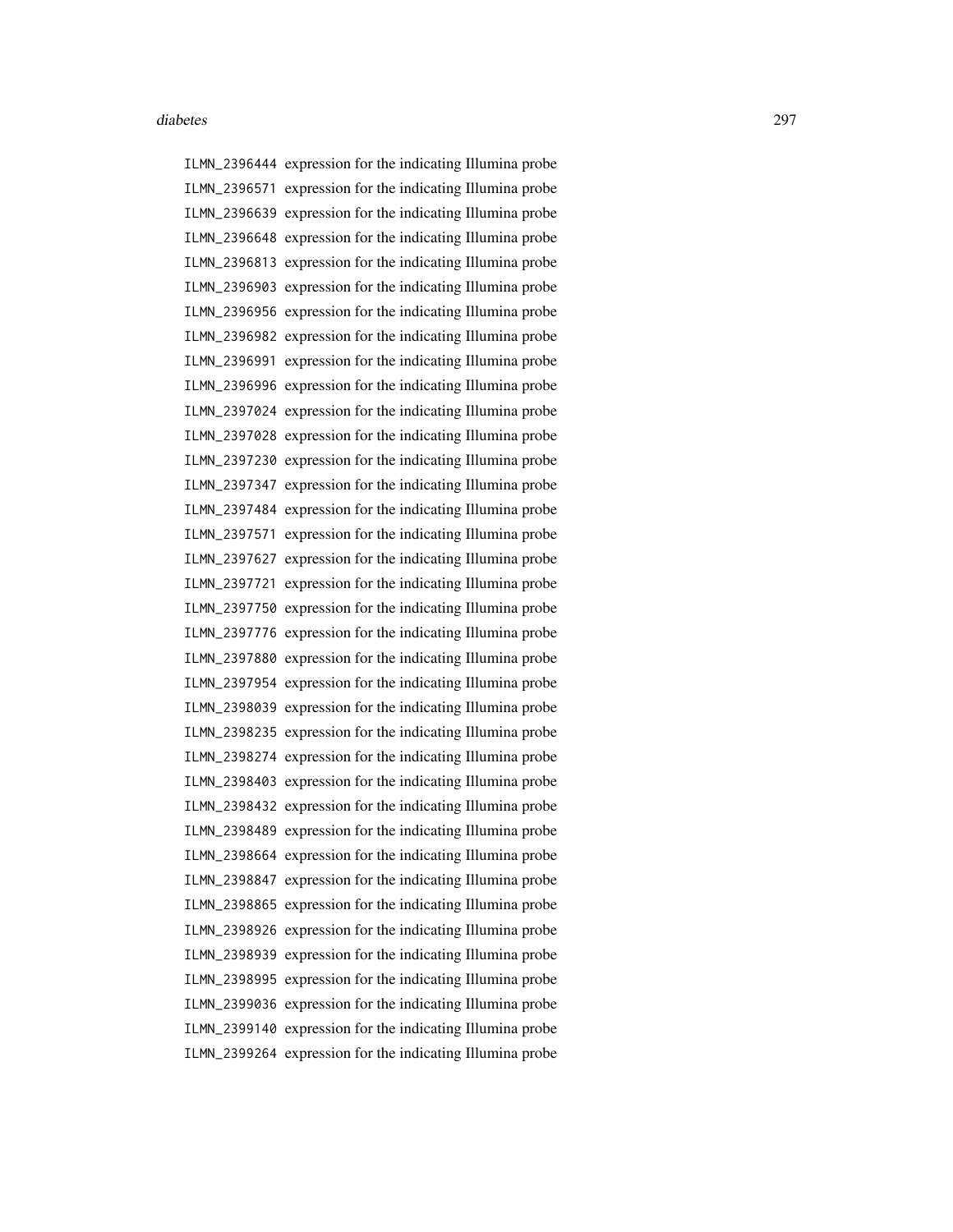ILMN\_2399310 expression for the indicating Illumina probe ILMN\_2399328 expression for the indicating Illumina probe ILMN\_2399363 expression for the indicating Illumina probe ILMN\_2399392 expression for the indicating Illumina probe ILMN\_2399431 expression for the indicating Illumina probe ILMN\_2399497 expression for the indicating Illumina probe ILMN\_2399503 expression for the indicating Illumina probe ILMN\_2399622 expression for the indicating Illumina probe ILMN\_2399686 expression for the indicating Illumina probe ILMN\_2399769 expression for the indicating Illumina probe ILMN\_2399877 expression for the indicating Illumina probe ILMN\_2399893 expression for the indicating Illumina probe ILMN\_2399896 expression for the indicating Illumina probe ILMN\_2400143 expression for the indicating Illumina probe ILMN\_2400183 expression for the indicating Illumina probe ILMN\_2400219 expression for the indicating Illumina probe ILMN\_2400292 expression for the indicating Illumina probe ILMN\_2400352 expression for the indicating Illumina probe ILMN\_2400372 expression for the indicating Illumina probe ILMN\_2400500 expression for the indicating Illumina probe ILMN\_2400661 expression for the indicating Illumina probe ILMN\_2400759 expression for the indicating Illumina probe ILMN\_2400874 expression for the indicating Illumina probe ILMN\_2400922 expression for the indicating Illumina probe ILMN\_2400926 expression for the indicating Illumina probe ILMN\_2400947 expression for the indicating Illumina probe ILMN\_2401057 expression for the indicating Illumina probe ILMN\_2401155 expression for the indicating Illumina probe ILMN\_2401618 expression for the indicating Illumina probe ILMN\_2401641 expression for the indicating Illumina probe ILMN\_2401714 expression for the indicating Illumina probe ILMN\_2401730 expression for the indicating Illumina probe ILMN\_2401779 expression for the indicating Illumina probe ILMN\_2401822 expression for the indicating Illumina probe ILMN\_2401873 expression for the indicating Illumina probe ILMN\_2401906 expression for the indicating Illumina probe ILMN\_2401933 expression for the indicating Illumina probe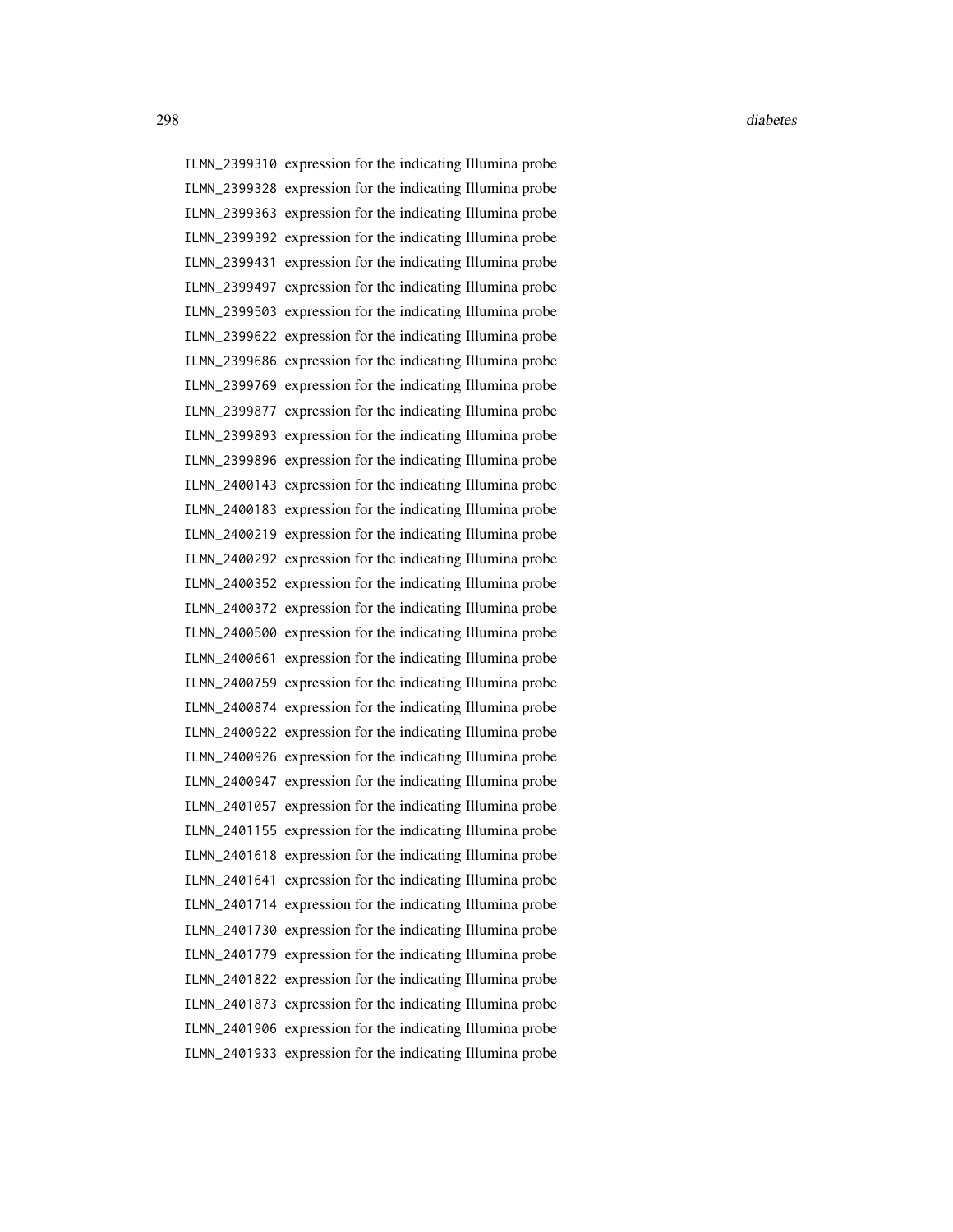ILMN\_2401978 expression for the indicating Illumina probe ILMN\_2401987 expression for the indicating Illumina probe ILMN\_2402079 expression for the indicating Illumina probe ILMN\_2402131 expression for the indicating Illumina probe ILMN\_2402168 expression for the indicating Illumina probe ILMN\_2402272 expression for the indicating Illumina probe ILMN\_2402341 expression for the indicating Illumina probe ILMN\_2402363 expression for the indicating Illumina probe ILMN\_2402416 expression for the indicating Illumina probe ILMN\_2402463 expression for the indicating Illumina probe ILMN\_2402499 expression for the indicating Illumina probe ILMN\_2402629 expression for the indicating Illumina probe ILMN\_2402640 expression for the indicating Illumina probe ILMN\_2402766 expression for the indicating Illumina probe ILMN\_2402798 expression for the indicating Illumina probe ILMN\_2402805 expression for the indicating Illumina probe ILMN\_2402806 expression for the indicating Illumina probe ILMN\_2402817 expression for the indicating Illumina probe ILMN\_2402936 expression for the indicating Illumina probe ILMN\_2402972 expression for the indicating Illumina probe ILMN\_2403228 expression for the indicating Illumina probe ILMN\_2403237 expression for the indicating Illumina probe ILMN\_2403247 expression for the indicating Illumina probe ILMN\_2403446 expression for the indicating Illumina probe ILMN\_2403555 expression for the indicating Illumina probe ILMN\_2403664 expression for the indicating Illumina probe ILMN\_2403730 expression for the indicating Illumina probe ILMN\_2403852 expression for the indicating Illumina probe ILMN\_2403906 expression for the indicating Illumina probe ILMN\_2403946 expression for the indicating Illumina probe ILMN\_2403965 expression for the indicating Illumina probe ILMN\_2404049 expression for the indicating Illumina probe ILMN\_2404063 expression for the indicating Illumina probe ILMN\_2404085 expression for the indicating Illumina probe ILMN\_2404112 expression for the indicating Illumina probe ILMN\_2404135 expression for the indicating Illumina probe ILMN\_2404154 expression for the indicating Illumina probe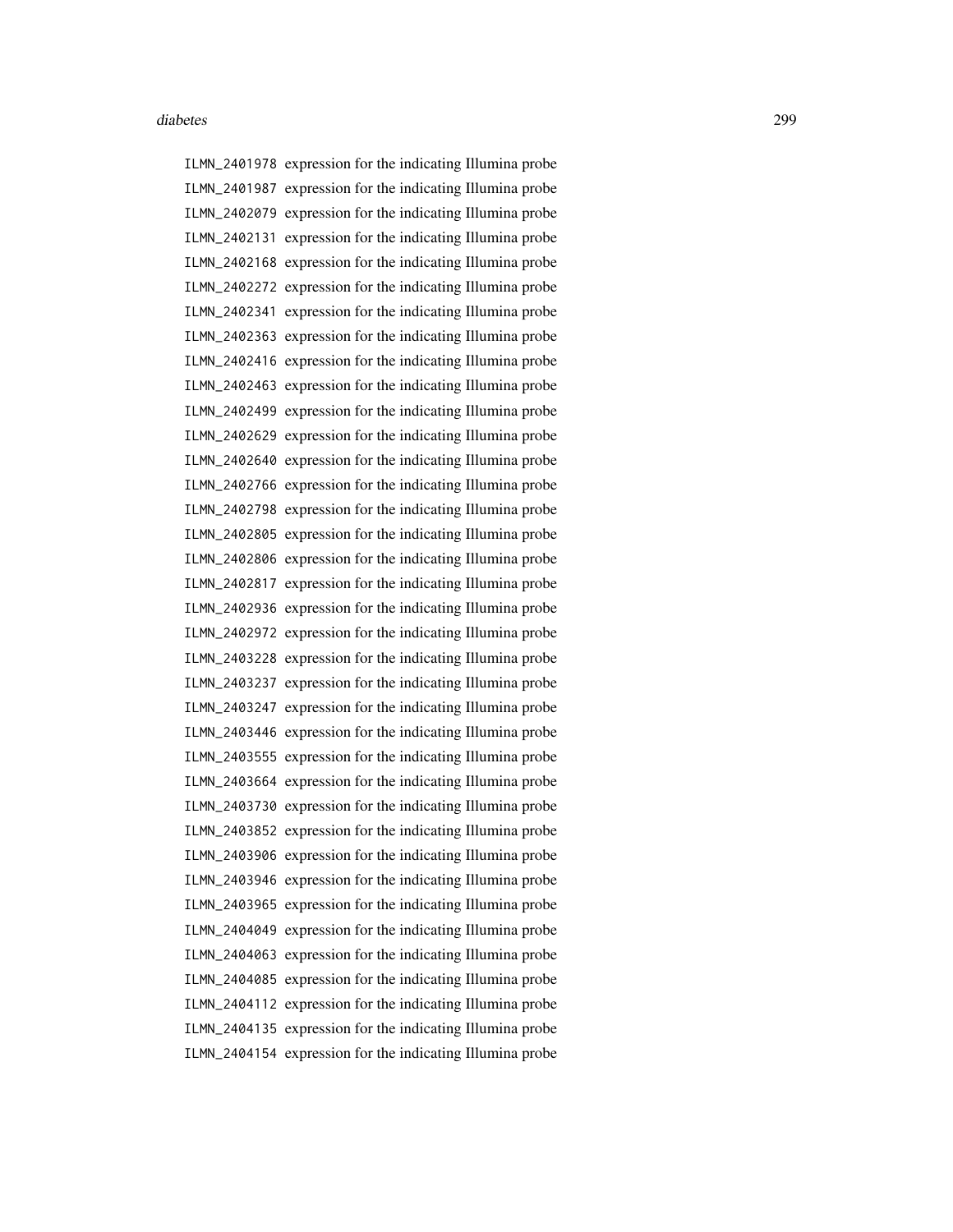ILMN\_2404385 expression for the indicating Illumina probe ILMN\_2404512 expression for the indicating Illumina probe ILMN\_2404539 expression for the indicating Illumina probe ILMN\_2404625 expression for the indicating Illumina probe ILMN\_2404629 expression for the indicating Illumina probe ILMN\_2404665 expression for the indicating Illumina probe ILMN\_2404688 expression for the indicating Illumina probe ILMN\_2404746 expression for the indicating Illumina probe ILMN\_2404795 expression for the indicating Illumina probe ILMN\_2404850 expression for the indicating Illumina probe ILMN\_2405018 expression for the indicating Illumina probe ILMN\_2405031 expression for the indicating Illumina probe ILMN\_2405078 expression for the indicating Illumina probe ILMN\_2405129 expression for the indicating Illumina probe ILMN\_2405233 expression for the indicating Illumina probe ILMN\_2405297 expression for the indicating Illumina probe ILMN\_2405305 expression for the indicating Illumina probe ILMN\_2405324 expression for the indicating Illumina probe ILMN\_2405521 expression for the indicating Illumina probe ILMN\_2405602 expression for the indicating Illumina probe ILMN\_2405628 expression for the indicating Illumina probe ILMN\_2405642 expression for the indicating Illumina probe ILMN\_2405684 expression for the indicating Illumina probe ILMN\_2405756 expression for the indicating Illumina probe ILMN\_2405797 expression for the indicating Illumina probe ILMN\_2405915 expression for the indicating Illumina probe ILMN\_2406043 expression for the indicating Illumina probe ILMN\_2406132 expression for the indicating Illumina probe ILMN\_2406169 expression for the indicating Illumina probe ILMN\_2406313 expression for the indicating Illumina probe ILMN\_2406335 expression for the indicating Illumina probe ILMN\_2406410 expression for the indicating Illumina probe ILMN\_2406468 expression for the indicating Illumina probe ILMN\_2406501 expression for the indicating Illumina probe ILMN\_2406532 expression for the indicating Illumina probe ILMN\_2406552 expression for the indicating Illumina probe ILMN\_2406656 expression for the indicating Illumina probe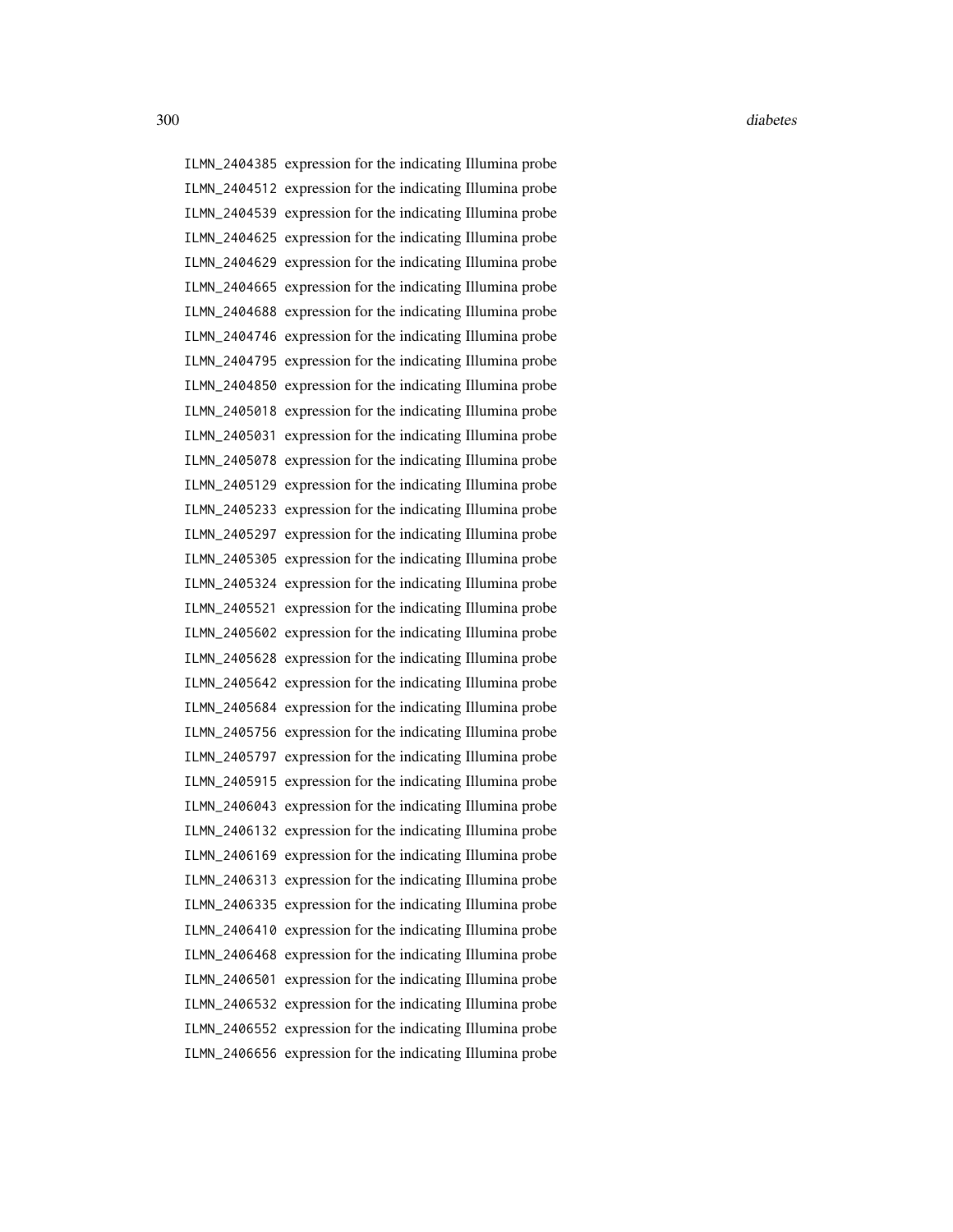ILMN\_2406873 expression for the indicating Illumina probe ILMN\_2406892 expression for the indicating Illumina probe ILMN\_2407082 expression for the indicating Illumina probe ILMN\_2407168 expression for the indicating Illumina probe ILMN\_2407235 expression for the indicating Illumina probe ILMN\_2407464 expression for the indicating Illumina probe ILMN\_2407482 expression for the indicating Illumina probe ILMN\_2407529 expression for the indicating Illumina probe ILMN\_2407589 expression for the indicating Illumina probe ILMN\_2407669 expression for the indicating Illumina probe ILMN\_2407811 expression for the indicating Illumina probe ILMN\_2407824 expression for the indicating Illumina probe ILMN\_2407851 expression for the indicating Illumina probe ILMN\_2408001 expression for the indicating Illumina probe ILMN\_2408039 expression for the indicating Illumina probe ILMN\_2408080 expression for the indicating Illumina probe ILMN\_2408102 expression for the indicating Illumina probe ILMN\_2408415 expression for the indicating Illumina probe ILMN\_2408450 expression for the indicating Illumina probe ILMN\_2408576 expression for the indicating Illumina probe ILMN\_2408645 expression for the indicating Illumina probe ILMN\_2408663 expression for the indicating Illumina probe ILMN\_2408796 expression for the indicating Illumina probe ILMN\_2408851 expression for the indicating Illumina probe ILMN\_2408987 expression for the indicating Illumina probe ILMN\_2409062 expression for the indicating Illumina probe ILMN\_2409167 expression for the indicating Illumina probe ILMN\_2409290 expression for the indicating Illumina probe ILMN\_2409298 expression for the indicating Illumina probe ILMN\_2409384 expression for the indicating Illumina probe ILMN\_2409596 expression for the indicating Illumina probe ILMN\_2409720 expression for the indicating Illumina probe ILMN\_2409754 expression for the indicating Illumina probe ILMN\_2410038 expression for the indicating Illumina probe ILMN\_2410262 expression for the indicating Illumina probe ILMN\_2410421 expression for the indicating Illumina probe ILMN\_2410516 expression for the indicating Illumina probe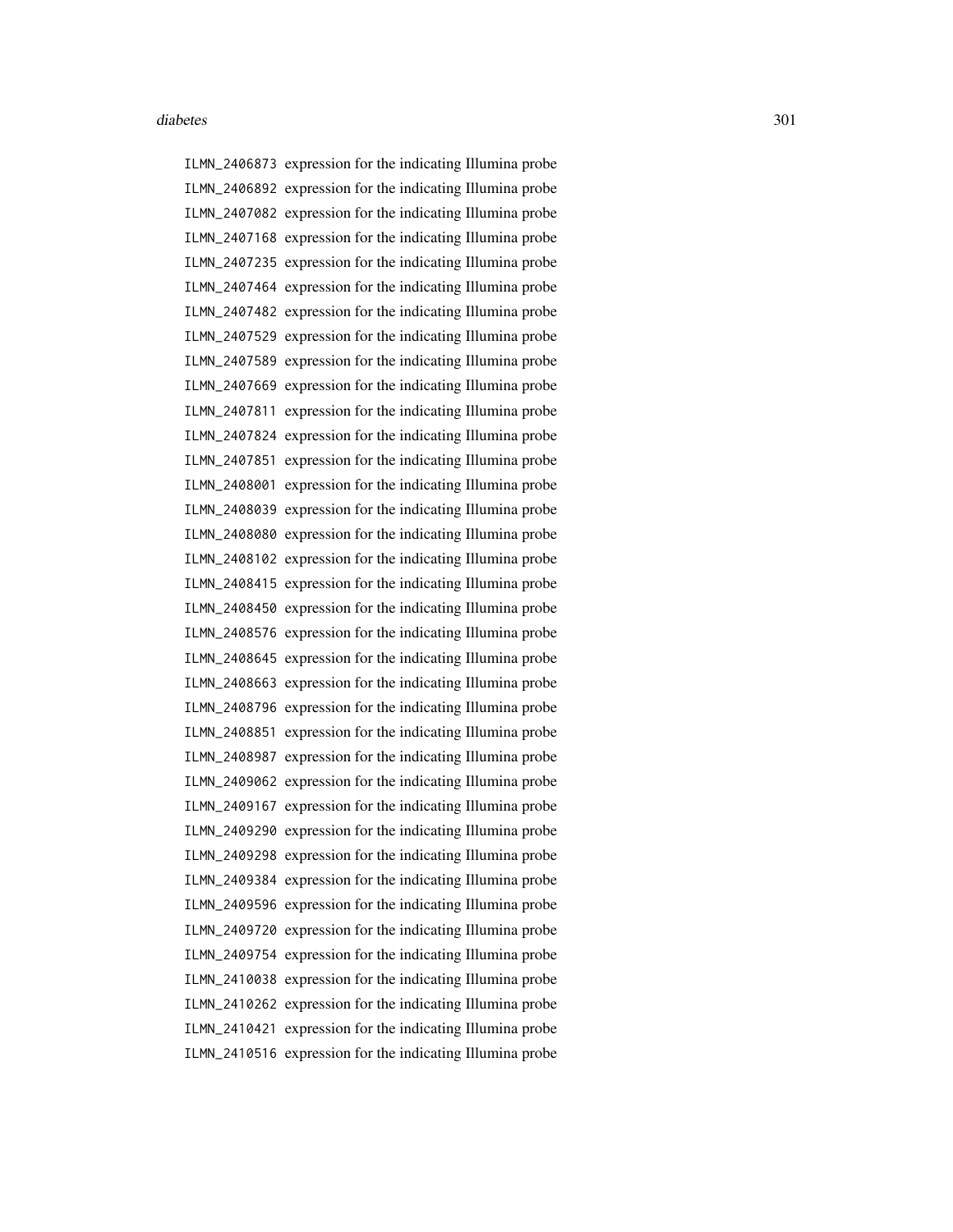ILMN\_2410540 expression for the indicating Illumina probe ILMN\_2410742 expression for the indicating Illumina probe ILMN\_2410771 expression for the indicating Illumina probe ILMN\_2410772 expression for the indicating Illumina probe ILMN\_2410909 expression for the indicating Illumina probe ILMN\_2410929 expression for the indicating Illumina probe ILMN\_2410965 expression for the indicating Illumina probe ILMN\_2410975 expression for the indicating Illumina probe ILMN\_2411116 expression for the indicating Illumina probe ILMN\_2411139 expression for the indicating Illumina probe ILMN\_2411190 expression for the indicating Illumina probe ILMN\_2411264 expression for the indicating Illumina probe ILMN\_2411282 expression for the indicating Illumina probe ILMN\_2411559 expression for the indicating Illumina probe ILMN\_2411658 expression for the indicating Illumina probe ILMN\_2411723 expression for the indicating Illumina probe ILMN\_2411731 expression for the indicating Illumina probe ILMN\_2411794 expression for the indicating Illumina probe ILMN\_2411915 expression for the indicating Illumina probe ILMN\_2411963 expression for the indicating Illumina probe ILMN\_2412024 expression for the indicating Illumina probe ILMN\_2412139 expression for the indicating Illumina probe ILMN\_2412192 expression for the indicating Illumina probe ILMN\_2412214 expression for the indicating Illumina probe ILMN\_2412294 expression for the indicating Illumina probe ILMN\_2412380 expression for the indicating Illumina probe ILMN\_2412521 expression for the indicating Illumina probe ILMN\_2412549 expression for the indicating Illumina probe ILMN\_2412564 expression for the indicating Illumina probe ILMN\_2412571 expression for the indicating Illumina probe ILMN\_2412807 expression for the indicating Illumina probe ILMN\_2412860 expression for the indicating Illumina probe ILMN\_2413064 expression for the indicating Illumina probe ILMN\_2413084 expression for the indicating Illumina probe ILMN\_2413141 expression for the indicating Illumina probe ILMN\_2413251 expression for the indicating Illumina probe ILMN\_2413259 expression for the indicating Illumina probe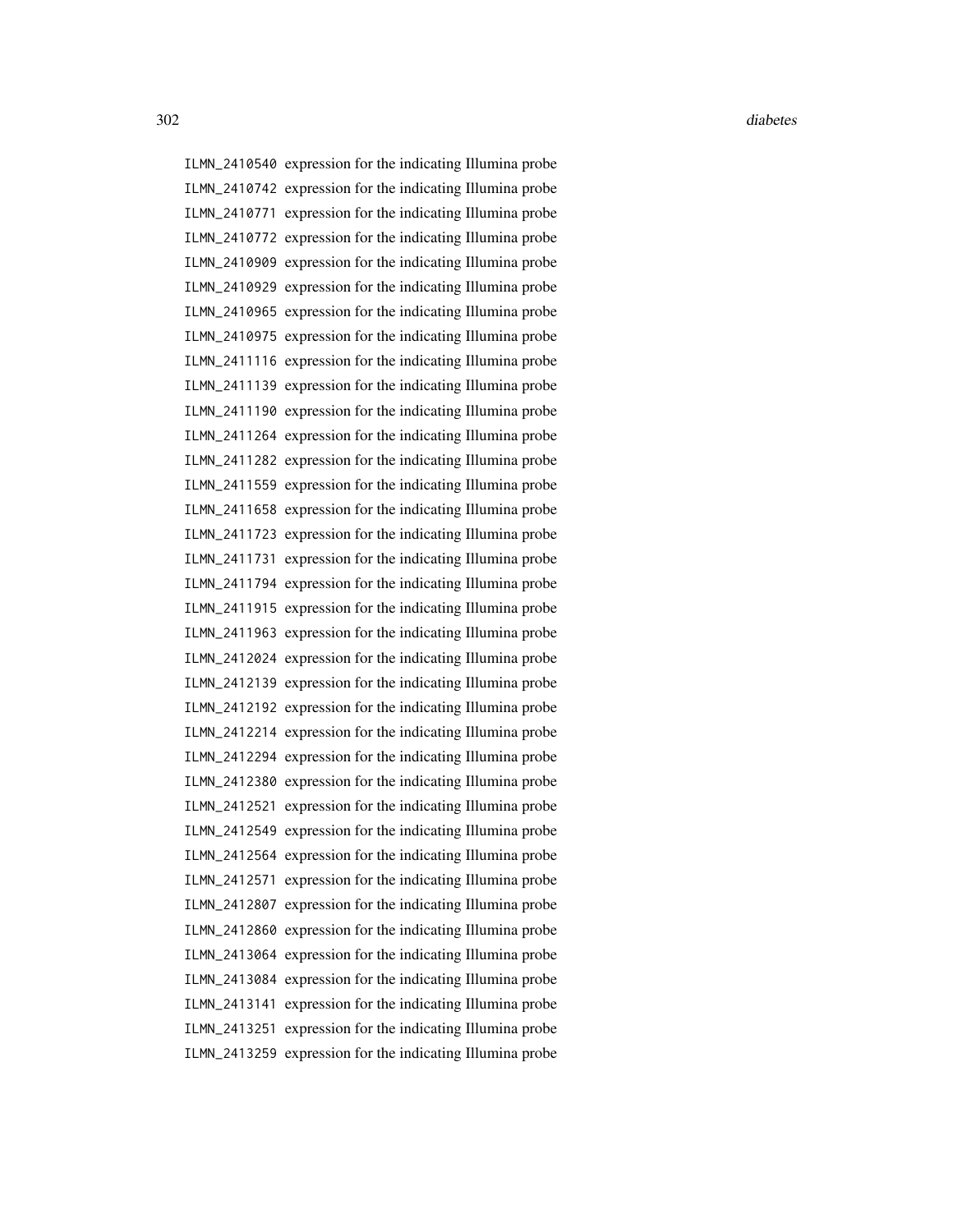ILMN\_2413278 expression for the indicating Illumina probe ILMN\_2413318 expression for the indicating Illumina probe ILMN\_2413508 expression for the indicating Illumina probe ILMN\_2413527 expression for the indicating Illumina probe ILMN\_2413537 expression for the indicating Illumina probe ILMN\_2413572 expression for the indicating Illumina probe ILMN\_2413599 expression for the indicating Illumina probe ILMN\_2413732 expression for the indicating Illumina probe ILMN\_2413808 expression for the indicating Illumina probe ILMN\_2413816 expression for the indicating Illumina probe ILMN\_2414014 expression for the indicating Illumina probe ILMN\_2414027 expression for the indicating Illumina probe ILMN\_2414325 expression for the indicating Illumina probe ILMN\_2414436 expression for the indicating Illumina probe ILMN\_2414533 expression for the indicating Illumina probe ILMN\_2414568 expression for the indicating Illumina probe ILMN\_2414762 expression for the indicating Illumina probe ILMN\_2415011 expression for the indicating Illumina probe ILMN\_2415144 expression for the indicating Illumina probe ILMN\_2415179 expression for the indicating Illumina probe ILMN\_2415189 expression for the indicating Illumina probe ILMN\_2415235 expression for the indicating Illumina probe ILMN\_2415303 expression for the indicating Illumina probe ILMN\_2415439 expression for the indicating Illumina probe ILMN\_2415467 expression for the indicating Illumina probe ILMN\_2415572 expression for the indicating Illumina probe ILMN\_2415634 expression for the indicating Illumina probe ILMN\_2415722 expression for the indicating Illumina probe ILMN\_2415748 expression for the indicating Illumina probe ILMN\_2415786 expression for the indicating Illumina probe ILMN\_2415898 expression for the indicating Illumina probe ILMN\_2415911 expression for the indicating Illumina probe ILMN\_2415926 expression for the indicating Illumina probe ILMN\_2415949 expression for the indicating Illumina probe ILMN\_2415979 expression for the indicating Illumina probe

#### Source

<http://www.ncbi.nlm.nih.gov/geo/query/acc.cgi?acc=GSE21321>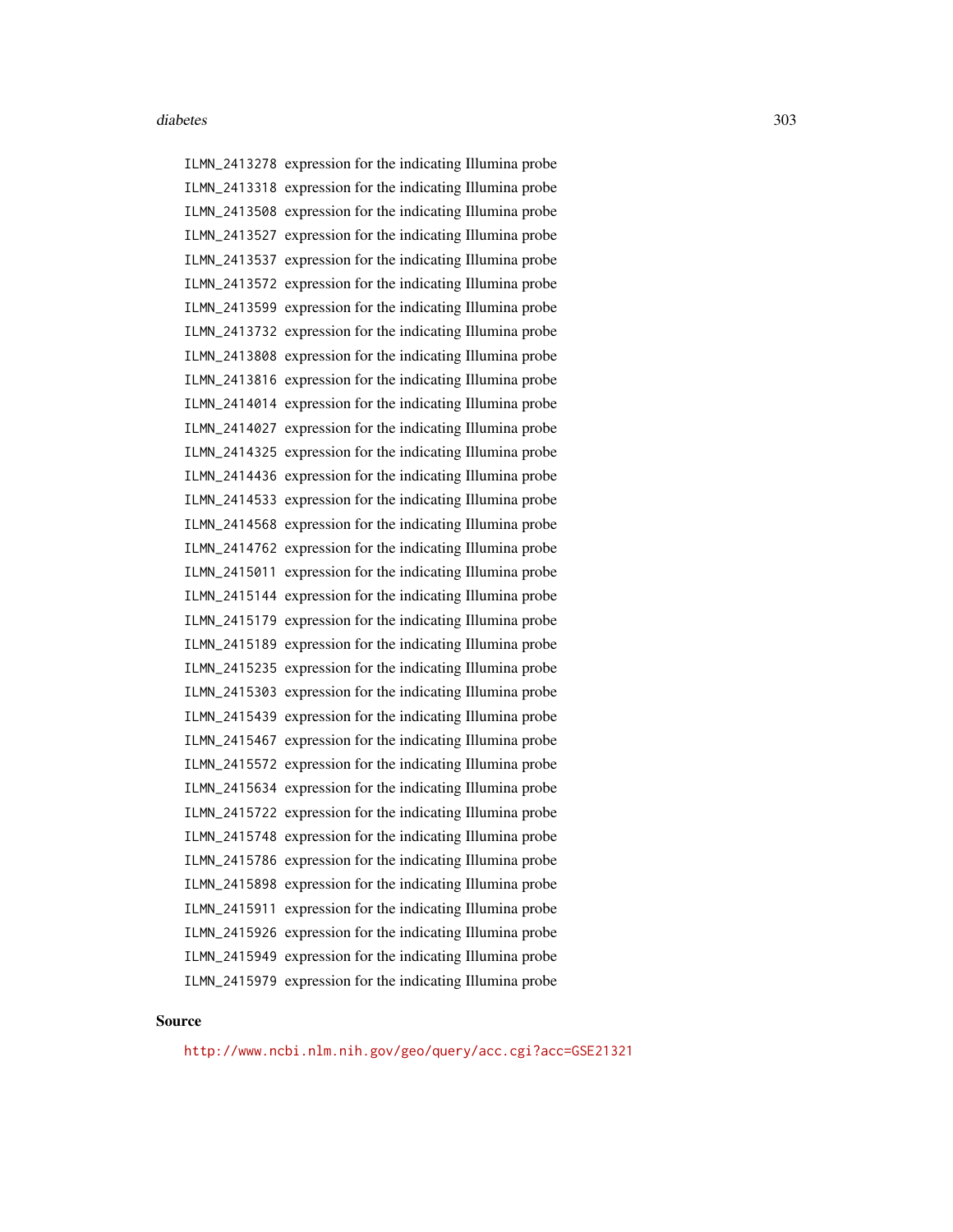# <span id="page-303-1"></span>304 glmpathcr

# Examples

```
data(diabetes)
attach(diabetes)
table(y)
boxplot(ILMN_1759232~y)
detach()
```
<span id="page-303-0"></span>glmpathcr *Fit Penalized Continuation Ratio Model*

# Description

This function fits a penalized backward (default) or forward continuation ratio model using the glmpath framework.

#### Usage

```
glmpathcr(x, y, data, method="backward", weight = rep(1, n), offset = rep(0, n),
lambda2 = 1e-05, max.steps = 10 * min(n, m), max.norm = 100 * m,
min.lambda = (if (m >= n) 1e-06 else 0), max.vars = Inf, max.arclength = Inf,
frac.arclength = 1, add.newvars = 1, bshoot.threshold = 0.1, relax.lambda = 1e-08,
standardize = TRUE, function.precision = 3e-13, eps = .Machine$double.eps, trace = FALSE,
nopenalty=NULL)
```
# Arguments

| $\times$      | a matrix of predictor variables                                                                                                                   |
|---------------|---------------------------------------------------------------------------------------------------------------------------------------------------|
| У             | ordinal response                                                                                                                                  |
| data          | optional; list that includes x and y components                                                                                                   |
| method        | select between fitting a backward (default) versus a forward continuation ratio<br>model                                                          |
| weight        | an optional vector of weights for observations                                                                                                    |
| offset        | an optional vector of offset. If a column of x is used as offset, the corresponding<br>column must be removed from x                              |
| lambda2       | regularization parameter for the L2 norm of the coefficients. Default is 1e-5.                                                                    |
| max.steps     | an optional bound for the number of steps to be taken. Default is $10 \times min\{nrow(x), ncol(x)\}$                                             |
| max.norm      | an optional bound for the L1 norm of the coefficients. Default is $100 \times \text{ncol}(x)$                                                     |
| min.lambda    | an optional (lower) bound for the size of $\lambda$ . Default is 0 for ncol(x) < nrow(x)<br>cases and 1e-6 otherwise                              |
| max.vars      | an optional bound for the number of active variables. Default is Inf                                                                              |
| max.arclength | an optional bound for arc length (L1 norm) of a step. If max arclength is<br>extremely small, an exact nonlinear path is produced. Default is Inf |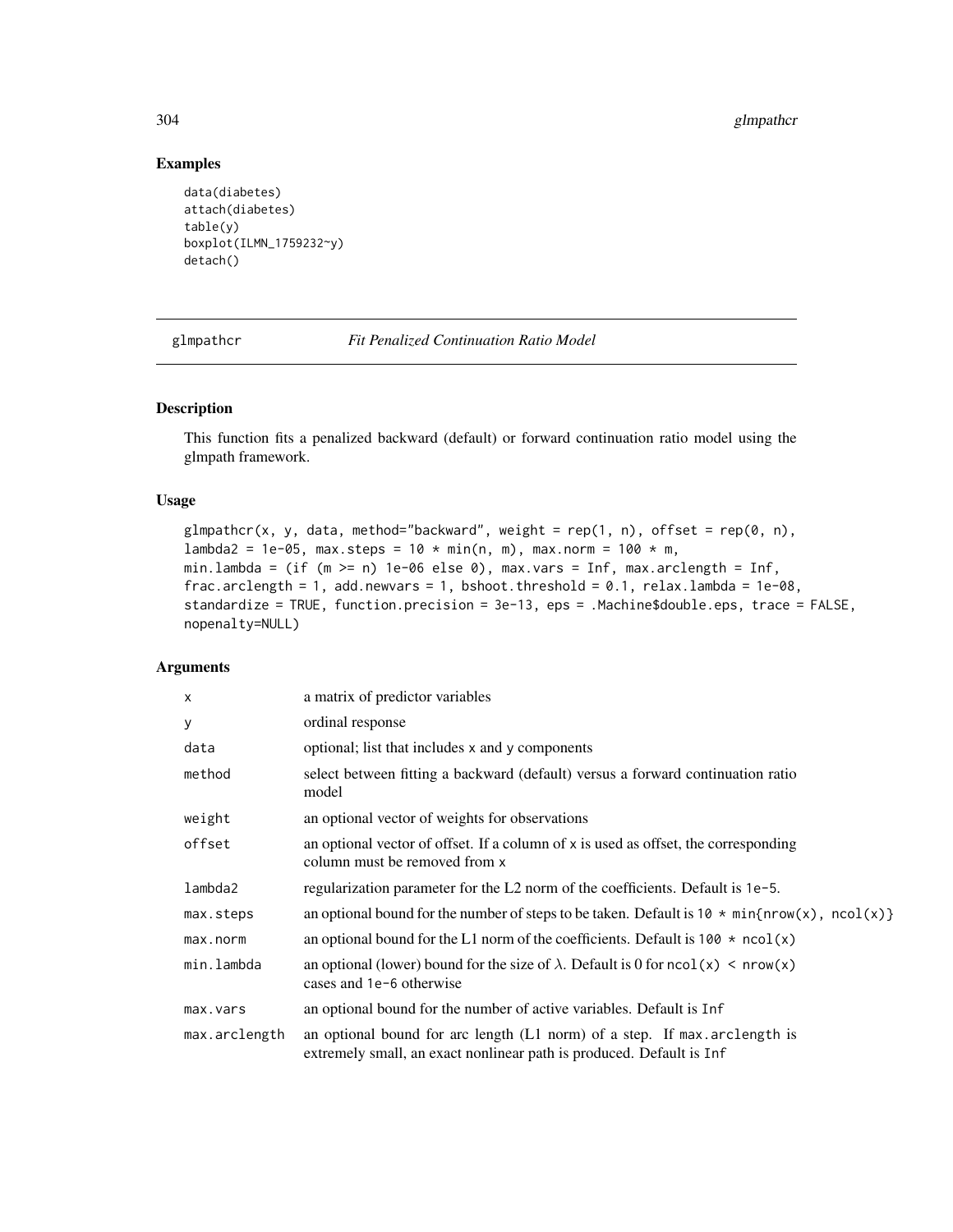|                    | frac.arclength Under the default setting, the next step size is computed so that the active<br>set changes right at the next value of $\lambda$ . When frac.arclength is assigned<br>some fraction between 0 and 1, the step size is decreased by the factor of<br>frac.arclength in arc length. If frac.arclength=0.2, the step length is<br>adjusted so that the active set would change after five smaller steps. Either<br>max. arclength or frac. arclength can be used to force the path to be more<br>accurate. Default is 1. |
|--------------------|--------------------------------------------------------------------------------------------------------------------------------------------------------------------------------------------------------------------------------------------------------------------------------------------------------------------------------------------------------------------------------------------------------------------------------------------------------------------------------------------------------------------------------------|
| add.newvars        | add newvars candidate variables (that are currently not in the active set) are<br>used in the corrector step as potential active variables. Default is 1.                                                                                                                                                                                                                                                                                                                                                                            |
| bshoot.threshold   |                                                                                                                                                                                                                                                                                                                                                                                                                                                                                                                                      |
|                    | If the absolute value of a coefficient is larger than bshoot. threshold at the<br>first corrector step it becomes nonzero (therefore when $\lambda$ is considered to have<br>been decreased too far), $\lambda$ is increased again. i.e. A backward distance in $\lambda$ that<br>makes the coefficient zero is computed. Default is 0.1                                                                                                                                                                                             |
| relax.lambda       | A variable joins the active set if $\text{II}(\beta)$ > $\lambda^*(1\text{-relax.lambda})$ . Default is 1e-8.<br>If no variable joins the active set even after many $(>20)$ steps, the user should<br>increase relax. lambda to 1e-7 or 1e-6, but not more than that. This adjust-<br>ment is sometimes needed because of the numerical precision/error propagation<br>problems. In general, the paths are less accurate with relaxed lambda.                                                                                       |
| standardize        | If TRUE, predictors are standardized to have a unit variance                                                                                                                                                                                                                                                                                                                                                                                                                                                                         |
| function.precision |                                                                                                                                                                                                                                                                                                                                                                                                                                                                                                                                      |
|                    | function. precision parameter used in the internal solver. Default is 3e-13.<br>The algorithm is faster, but less accurate with relaxed, larger function precision                                                                                                                                                                                                                                                                                                                                                                   |
| eps                | effective zero                                                                                                                                                                                                                                                                                                                                                                                                                                                                                                                       |
| trace              | If TRUE, the algorithm prints out its progress                                                                                                                                                                                                                                                                                                                                                                                                                                                                                       |
| nopenalty          | a set of indices for the predictors that are not subject to the L1 penalty                                                                                                                                                                                                                                                                                                                                                                                                                                                           |

# Details

The glmpathcr function is largely borrowed from the **glmpath** package and differs only in that (1) the ordinal dataset is first restructured to represent the K-1 conditionally independent likelihoods and (2) the family is specified to be binomial and the nopenalty.subset is specified to be the thresholds for the ordinal classes.

#### Value

A glmpathcr object is returned.

| lambda      | vector of $\lambda$ values for which the exact coefficients are computed |
|-------------|--------------------------------------------------------------------------|
| lambda2     | $\lambda_2$ used                                                         |
| step.length | vector of step lengths in $\lambda$                                      |
| core        | matrix of $l(\beta)$ values (derivatives of the log-likelihood)          |
| new.df      | vector of degrees of freedom (to be used in the plot function)           |
| df          | vector of degrees of freedom at each step                                |
| deviance    | vector of deviance computed at each step                                 |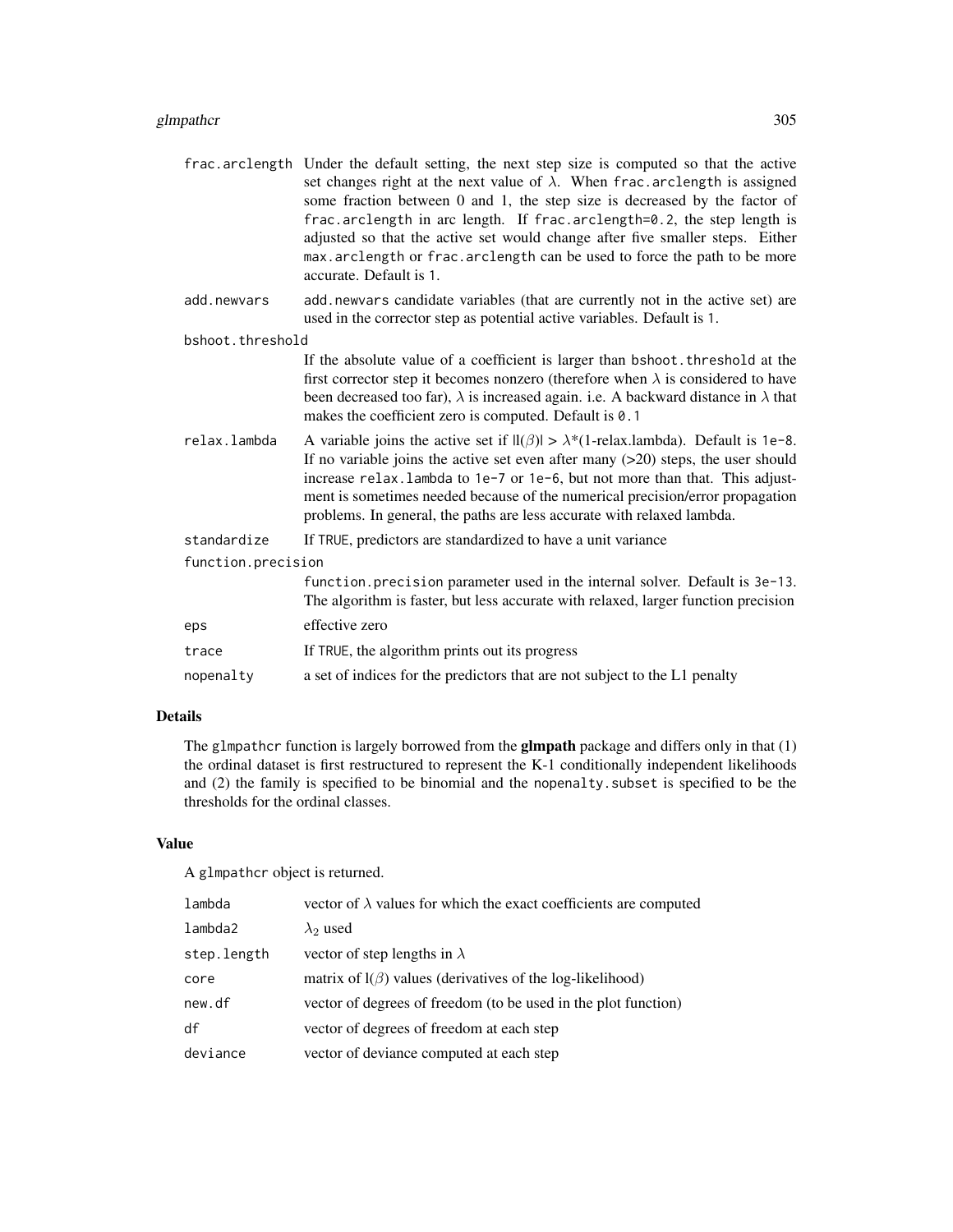<span id="page-305-0"></span>

| aic                        | vector of AIC values from fitted logistic regression on restructured data; use<br>summary for AIC from continuation ratio model |
|----------------------------|---------------------------------------------------------------------------------------------------------------------------------|
| bic                        | vector of BIC values from fitted logistic regression on restructured data; use<br>summary for AIC from continuation ratio model |
| b.predictor                | matrix of coefficient estimates from the predictor steps                                                                        |
| b.corrector                | matrix of coefficient estimates from the corrector steps                                                                        |
| new.A                      | vector of boolean values indicating the steps at which the active set changed (to<br>be used in the plot/predict functions)     |
| actions                    | actions taken at each step                                                                                                      |
| means                      | means of the columns of x                                                                                                       |
| sdx                        | standard deviations of the columns of x                                                                                         |
| xnames                     | column names of x                                                                                                               |
| family                     | family used                                                                                                                     |
| weight                     | weights used                                                                                                                    |
| offset<br>nopenalty.subset | offset used                                                                                                                     |
|                            | nopenalty.subset used                                                                                                           |
| standardize                | TRUE if the predictors were standardized before fitting                                                                         |
| X                          | the matrix of predictor variables used in fitting the model                                                                     |
| У                          | the ordinal outcome                                                                                                             |
| method                     | either forward of backward method                                                                                               |

# Note

For further details about the fitting algorithm, see the glmpath package.

# Author(s)

Kellie J. Archer

# References

Ralf Bender and Axel Benner (2000) Calculating ordinal regression models in SAS and S-Plus. Biometrical Journal 42, 677–699.

# See Also

See also as [predict.glmpathcr](#page-309-0), [coef.glmpathcr](#page-2-0)

```
data(diabetes)
x <- diabetes[, 2:dim(diabetes)[2]]
y <- diabetes$y
fit \leq glmpathcr(x, y)
```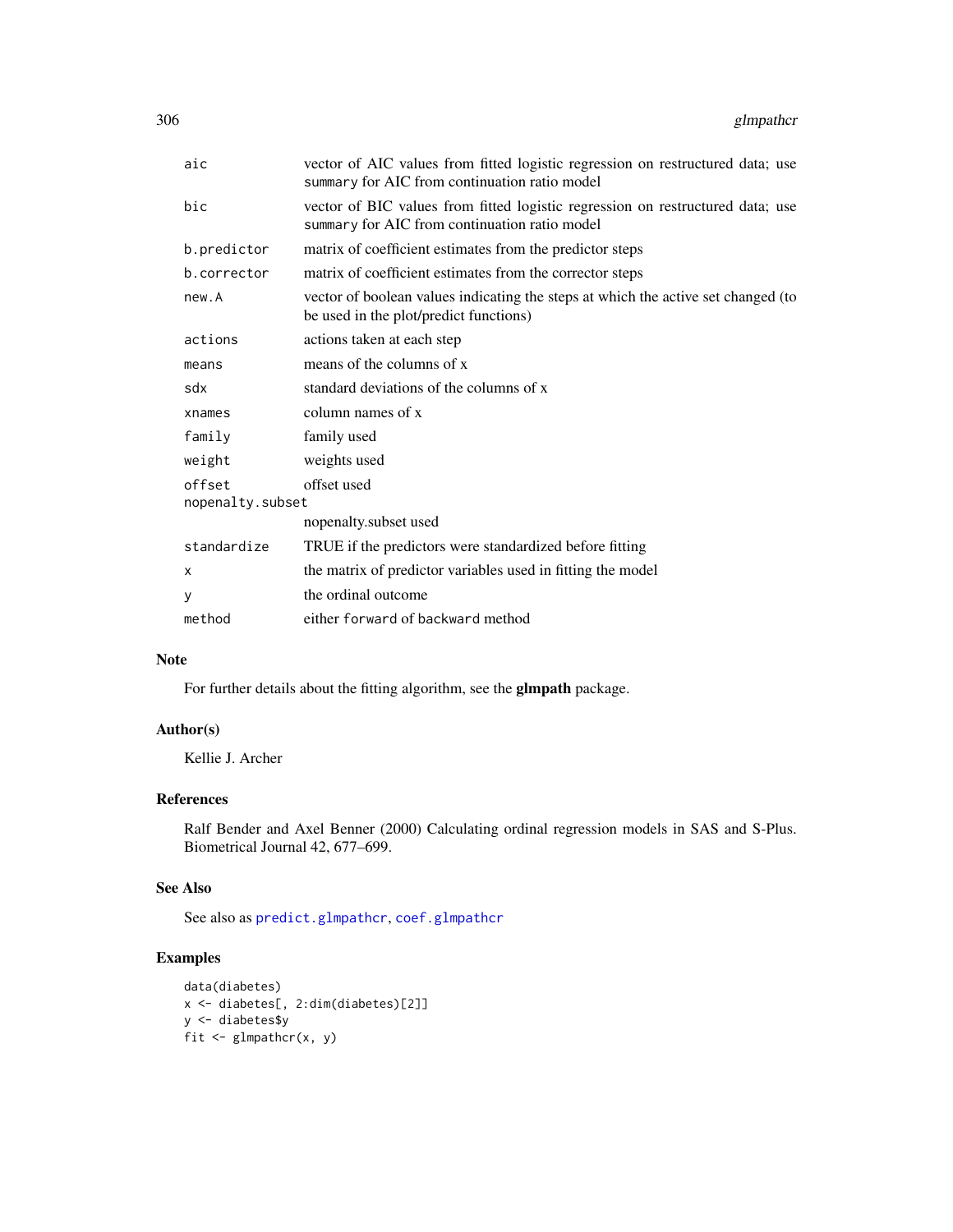<span id="page-306-0"></span>

# Description

This function returns the step number associated with the minimum AIC and BIC models for a glmpathcr object and so can be used in selecting the step number for calls to functions such as coef.glmpathcr and predict.glmpathcr.

#### Usage

```
model.select(object, which = "BIC")
```
# Arguments

| object | a glmpathcr object                                                                                   |
|--------|------------------------------------------------------------------------------------------------------|
| which  | determines whether the step is associated with the optimal which="BIC" model<br>or which="AIC" model |

#### Value

A numeric value of length one representing the step number

#### Author(s)

Kellie J. Archer, <archer.43@osu.edu>

# See Also

See also as [coef.glmpathcr](#page-2-0), [predict.glmpathcr](#page-309-0)

```
data(diabetes)
x <- diabetes[, 2:dim(diabetes)[2]]
y <- diabetes$y
fit \leq glmpathcr(x, y)
model.select(fit, which="AIC")
```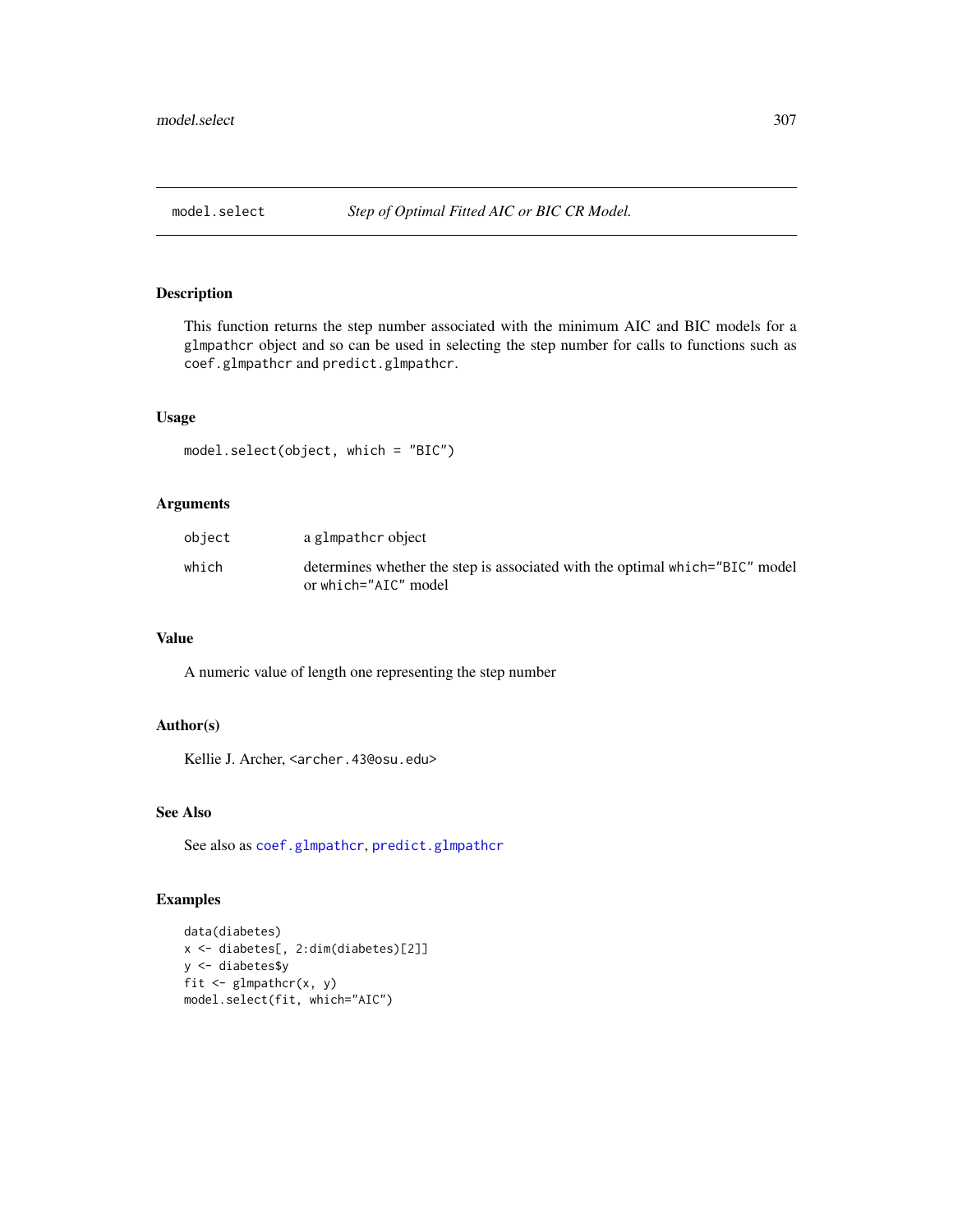<span id="page-307-0"></span>

# Description

The nonzero.coef function returns only those non-zero coefficient estimates for a selected model.

#### Usage

nonzero.coef(object, s)

# Arguments

| object | a glmpathcr object                                               |
|--------|------------------------------------------------------------------|
|        | the step at which the non-zero coefficient estimates are desired |

# Value

A vector of estimated coefficients is returned. The nonzero.coef function returns only those nonzero coefficient estimates for a selected model.

## Author(s)

Kellie J. Archer, <archer.43@osu.edu>

# See Also

See also as [glmpathcr](#page-303-0), [coef.glmpathcr](#page-2-0)

```
data(diabetes)
x <- diabetes[, 2:dim(diabetes)[2]]
y <- diabetes$y
fit \leq glmpathcr(x, y)
step <- model.select(fit, which="BIC")
nonzero.coef(fit, s = step)
```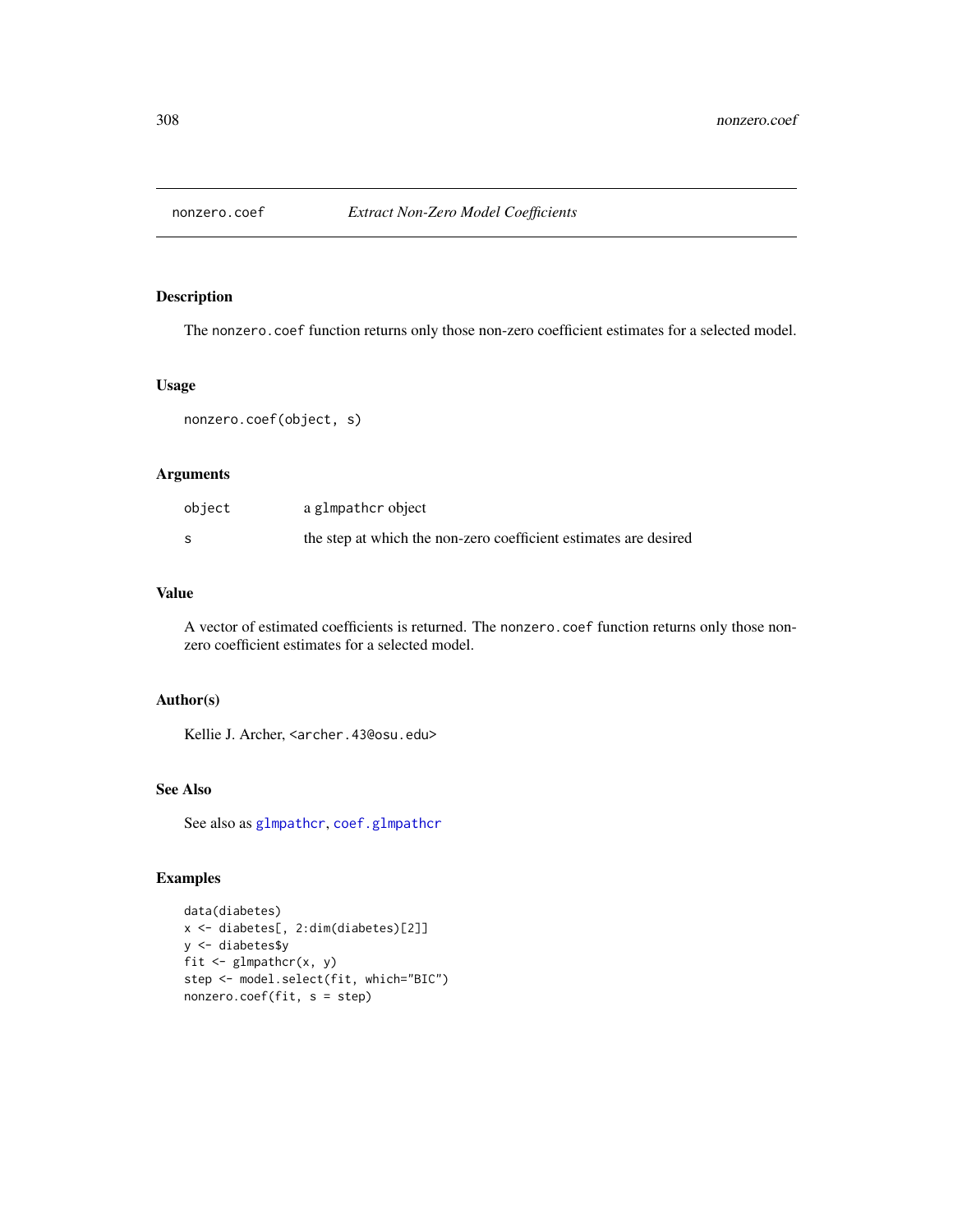# <span id="page-308-0"></span>Description

This function takes a glmpathcr object and visualizes the regularization path. The horizontal axis can be norm, lambda or step. The vertical axis can be coefficients, aic or bid.

#### Usage

```
## S3 method for class 'glmpathcr'
plot(x, xvar = c("norm", "lambda", "step"),
type = c("coefficients", "aic", "bic"), xlimit = NULL, predictor = FALSE,
omit.zero = TRUE, breaks = FALSE, mar = NULL, eps = .Machine$double.eps,
main = NULL, ...)
```
#### Arguments

| X         | a glmpather object                                                                                                                                                                                                                   |
|-----------|--------------------------------------------------------------------------------------------------------------------------------------------------------------------------------------------------------------------------------------|
| xvar      | horizontal axis. xvar=norm plots against the L1 norm of the coefficients (to<br>which L1 norm penalty was applied); xvar=lambda plots against $\lambda$ ; and xvar=step<br>plots against the number of steps taken. Default is norm. |
| type      | type of the plot, or the vertical axis. Default is coefficients.                                                                                                                                                                     |
| xlimit    | When the user wants to visualize a (beginning) sub-part of the plot, limit sets<br>an upper limit to the L1 norm or the number of steps, or a lower limit to $\lambda$ .                                                             |
| predictor | If TRUE and type=coefficients, the predictor step estimates are connected<br>with dotted lines. If FALSE, only the corrector step estimates are connected<br>with solid lines                                                        |
| omit.zero | If TRUE and type=coefficients, the predictors that were never in the active set<br>are omitted.                                                                                                                                      |
| breaks    | If TRUE, vertical lines are drawn at the points where the active set changes and<br>numbered with the degrees of freedom.                                                                                                            |
| mar       | margin relative to the current font size                                                                                                                                                                                             |
| eps       | an effective zero                                                                                                                                                                                                                    |
| main      | title of the plot                                                                                                                                                                                                                    |
| $\ddots$  | other options for the plot                                                                                                                                                                                                           |
|           |                                                                                                                                                                                                                                      |

# Note

This function is essentially the same as plot.glmpath from the **glmpath** package by Park and Hastie but was designed to operate on a returned glmpathcr object.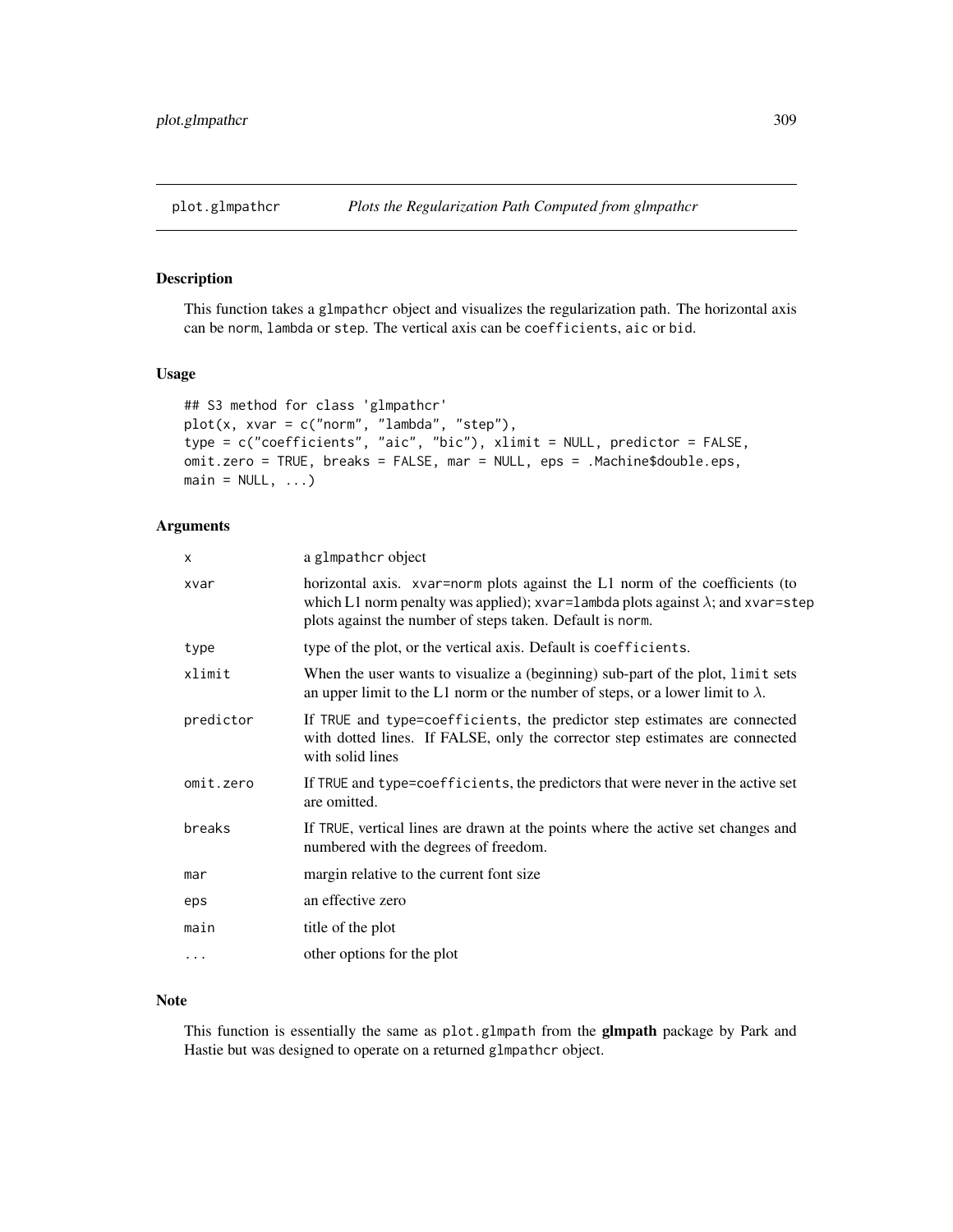#### <span id="page-309-1"></span>Author(s)

Mee Young Park and Trevor Hastie; Kellie J. Archer <archer.43@osu.edu> used here for new glmpathcr class

# References

Mee Young Park and Trevor Hastie (2007) L1 regularization path algorithm for generalized linear models. J. R. Statist. Soc. B, 69, 659-677.

# See Also

See also [glmpathcr](#page-303-0), [predict.glmpathcr](#page-309-0)

# Examples

```
data(diabetes)
x <- diabetes[, 2:dim(diabetes)[2]]
y <- diabetes$y
fit \leq glmpathcr(x, y)
plot(fit, xvar="step")
```
<span id="page-309-0"></span>predict.glmpathcr *Predicted Class and Fitted Probabilities from glmpathcr Object*

#### Description

Returns either the predicted class or the fitted probabilities from the penalized continuation ratio model from a glmpathcr object.

# Usage

```
## S3 method for class 'glmpathcr'
predict(object, newx = NULL, which = "BIC", type = "class", ...)
## S3 method for class 'glmpathcr'
fitted(object, newx = NULL, which = "BIC", type = "class", \ldots)
```
#### Arguments

| object   | a glmpather object                                                                                                             |
|----------|--------------------------------------------------------------------------------------------------------------------------------|
| newx     | a data matrix containing the predictor variables, if NULL, the original training<br>data is used for getting model predictions |
| which    | used for model selection, either the default which="BIC" or which="AIC"                                                        |
| type     | used for selecting desired output, either the default type="class" or type="probes"<br>for the fitted probabilities            |
| $\cdots$ | additional optional arguments                                                                                                  |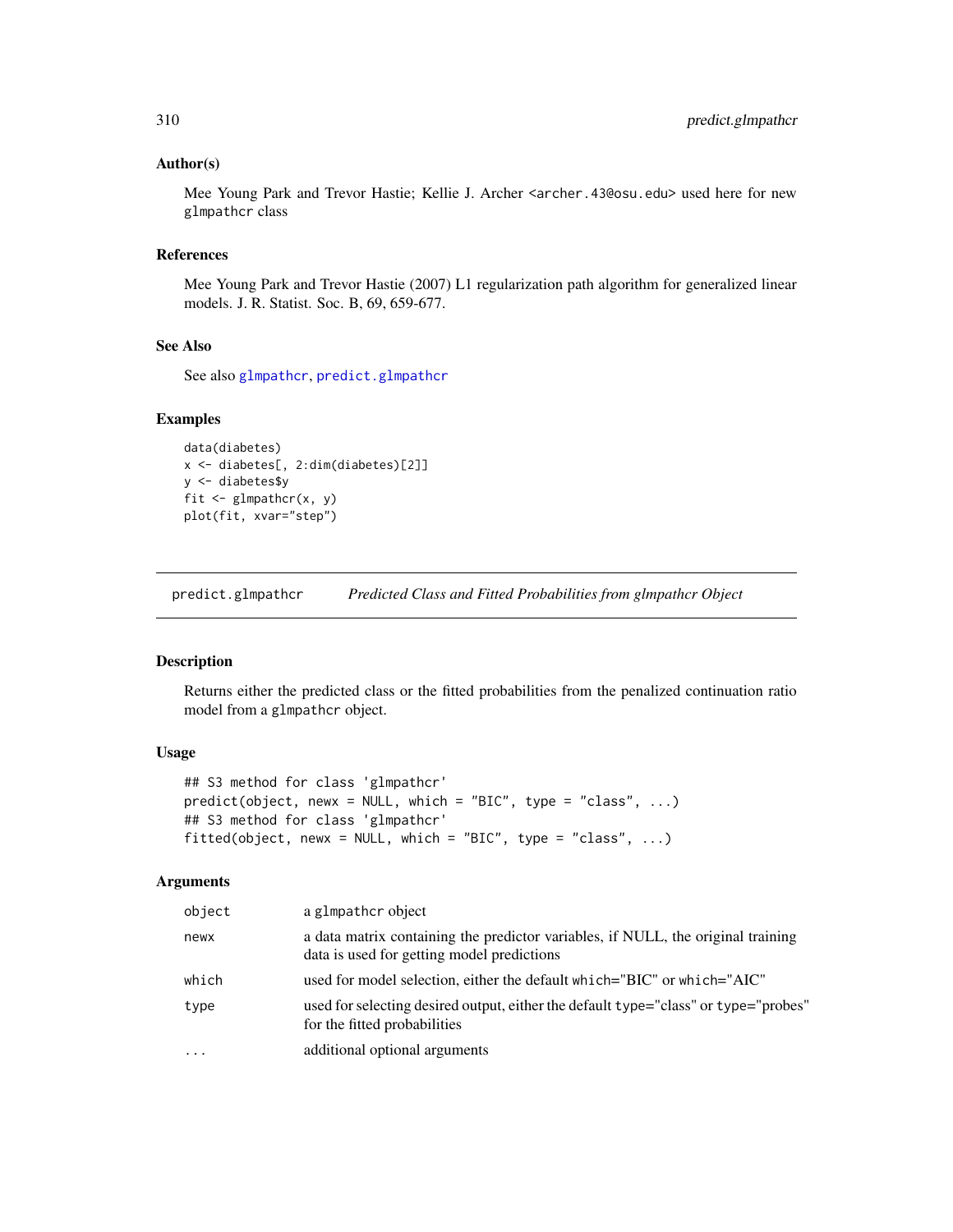# <span id="page-310-0"></span>Value

Either a vector of the predicted class labels or a matrix containing the fitted probabilities is returned.

### Author(s)

Kellie J. Archer, <archer.43@osu.edu>

# References

Archer K.J., Williams A.A.A. (2012) L1 penalized continuation ratio models for ordinal response prediction using high-dimensional datasets. *Statistics in Medicine*, 31(14), 1464-74.

# See Also

See also as [glmpathcr](#page-303-0), [coef.glmpathcr](#page-2-0).

# Examples

```
data(diabetes)
x <- diabetes[, 2:dim(diabetes)[2]]
y <- diabetes$y
fit \leq glmpathcr(x, y)
pred <- predict(fit)
table(pred, y)
pred <- predict(fit, which="AIC", type="probs")
```
summary.glmpathcr *Summarize a glmpathcr Object*

# Description

This function summarizes the fits of glmpathcr over a path and returns a matrix that includes the degrees of freedom, deviance, AIC, and BIC associated with each model fit.

#### Usage

```
## S3 method for class 'glmpathcr'
summary(object, ...)
```
## Arguments

| object               | a glmpather object   |
|----------------------|----------------------|
| $\ddot{\phantom{0}}$ | additional arguments |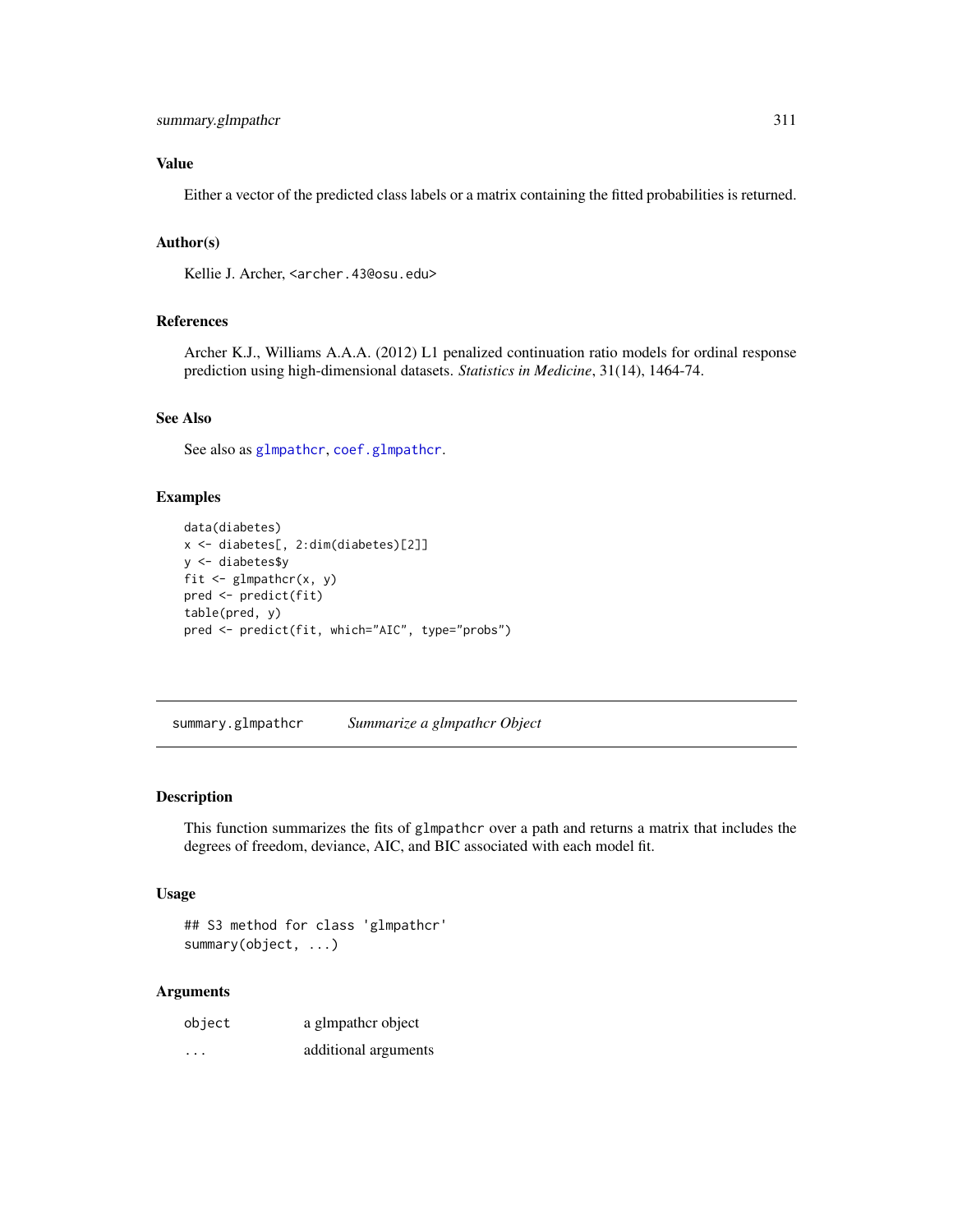# Value

A matrix is returned with the following columns corresponding to each model fit (rows):

| Df       | degrees of freedom at each step |
|----------|---------------------------------|
| Deviance | deviance computed at each step  |
| ATC.     | AIC value at each step          |
| BIC.     | BIC value at each step          |

# Note

This function is essentially the same as summary.glmpath from the **glmpath** package by Park and Hastie but was designed to operate on a returned glmpathcr object.

# Author(s)

Kellie J. Archer <archer.43@osu.edu>

# References

Mee Young Park and Trevor Hastie (2007) L1 regularization path algorithm for generalized linear models. J. R. Statist. Soc. B, 69, 659-677.

Archer K.J., Williams A.A.A. (2012) L1 penalized continuation ratio models for ordinal response prediction using high-dimensional datasets. *Statistics in Medicine*, 31(14), 1464-74.

# See Also

See Also as [predict.glmpathcr](#page-309-0), [coef.glmpathcr](#page-2-0)

```
data(diabetes)
x <- diabetes[, 2:dim(diabetes)[2]]
y <- diabetes$y
fit \leq glmpathcr(x, y)
summary(fit)
```
<span id="page-311-0"></span>